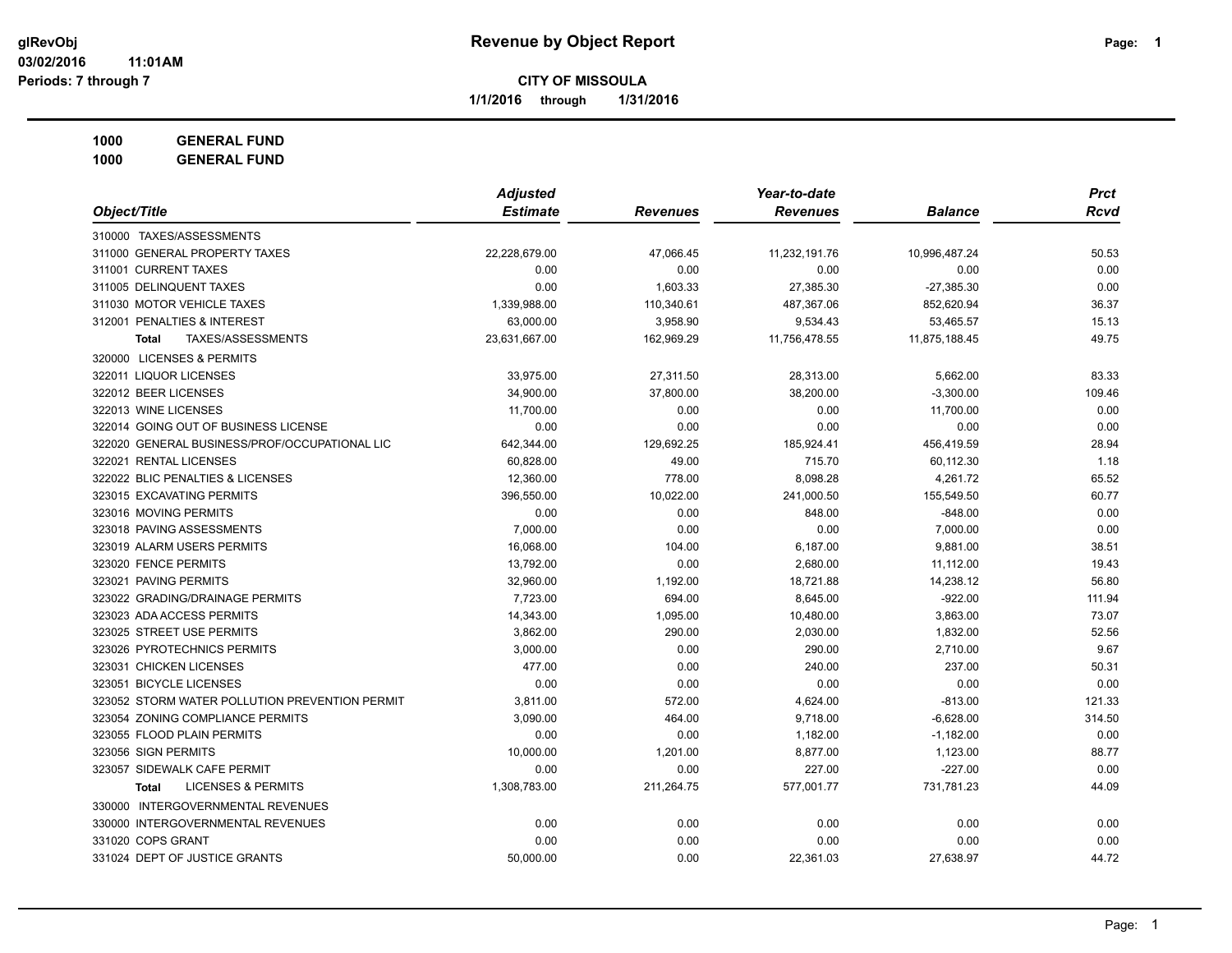**1/1/2016 through 1/31/2016**

|                                                   | <b>Adjusted</b> |                 | Year-to-date    |                | <b>Prct</b> |
|---------------------------------------------------|-----------------|-----------------|-----------------|----------------|-------------|
| Object/Title                                      | <b>Estimate</b> | <b>Revenues</b> | <b>Revenues</b> | <b>Balance</b> | <b>Rcvd</b> |
| 331025 DV ACCOUNTABILITY PROJECT                  | 0.00            | 0.00            | 0.00            | 0.00           | 0.00        |
| 331050 ISTEA/CTEP GRANT                           | 0.00            | 0.00            | 0.00            | 0.00           | 0.00        |
| 331054 FHWA PL GRANT                              | 0.00            | 0.00            | 0.00            | 0.00           | 0.00        |
| 331055 FTA GRANT                                  | 0.00            | 0.00            | 0.00            | 0.00           | 0.00        |
| 331056 MDT FEDERAL CMAQ                           | 0.00            | 0.00            | 0.00            | 0.00           | 0.00        |
| 331057 TRANSIT-MUTD CMAQ                          | 0.00            | 0.00            | 0.00            | 0.00           | 0.00        |
| 331091 US DOT HMEP GRANT                          | 0.00            | 0.00            | 12,000.00       | $-12,000.00$   | 0.00        |
| 331112 SAFER GRANT                                | 0.00            | 0.00            | 0.00            | 0.00           | 0.00        |
| 331113 *** Title Not Found ***                    | 0.00            | 0.00            | 0.00            | 0.00           | 0.00        |
| 331114 TITLE III GRANT-MSLA CO                    | 14,500.00       | 0.00            | 0.00            | 14,500.00      | 0.00        |
| 331160 SAFE ROUTES TO SCHOOLS fY08 \$82,500       | 0.00            | 0.00            | 0.00            | 0.00           | 0.00        |
| 331170 HISTORICAL PRESERVATION GRANT              | 0.00            | 0.00            | 0.00            | 0.00           | 0.00        |
| 331178 DUI TASK FORCE                             | 0.00            | 0.00            | 0.00            | 0.00           | 0.00        |
| 334014 *** Title Not Found ***                    | 0.00            | 0.00            | 0.00            | 0.00           | 0.00        |
| 334017 SCHOOL RESOURCE OFFICER                    | 240,000.00      | 0.00            | 248,850.00      | $-8,850.00$    | 103.69      |
| 335075 STATE GAMBLING/VIDEO/KENO/BINGO FEES       | 127,650.00      | 0.00            | 99,250.00       | 28,400.00      | 77.75       |
| 335076 STATE GAMBLING LICENSE FEES                | 0.00            | 0.00            | 0.00            | 0.00           | 0.00        |
| 335077 STATE KENO/BINGO PROCEEDS TAX              | 0.00            | 0.00            | 0.00            | 0.00           | 0.00        |
| 335210 PERSONAL PROPERTY TAX REIMBURSEMENT        | 428,686.00      | 0.00            | 0.00            | 428,686.00     | 0.00        |
| 335230 HB 124 REVENUE                             | 7,773,820.00    | 0.00            | 4,101,252.88    | 3,672,567.12   | 52.76       |
| 336021 STATE CONTRIB - POLICE RETIREMENT          | 2,257,772.00    | 183,414.14      | 1,284,197.86    | 973,574.14     | 56.88       |
| 336022 STATE CONTRIB. - FIRE RETIREMENT           | 2,265,164.00    | 186,700.82      | 1,287,425.52    | 977,738.48     | 56.84       |
| 336023 STATE CONTRIB. - PERS                      | 9,986.00        | 822.48          | 6,319.96        | 3,666.04       | 63.29       |
| 336030 COUNTY CONTRIBUTION                        | 0.00            | 0.00            | 0.00            | 0.00           | 0.00        |
| 337009 *** Title Not Found ***                    | 0.00            | 0.00            | 7,525.00        | $-7,525.00$    | 0.00        |
| 337012 LEGAL SERVICES-CONTRACTED/REIMB            | 0.00            | 0.00            | 0.00            | 0.00           | 0.00        |
| 337013 MUTD SIGN MAINTENANCE AGREEMENT            | 3,000.00        | 0.00            | 0.00            | 3,000.00       | 0.00        |
| 338000 LOCAL SHARING OF TAX INCREMENT             | 0.00            | 0.00            | 0.00            | 0.00           | 0.00        |
| 338100 PLANNING MILLS PASSED THRU COUNTY          | 0.00            | 0.00            | 0.00            | 0.00           | 0.00        |
| 339000 PAYMENT IN LIEU OF TAXES                   | 34,056.00       | 0.00            | 14,678.00       | 19,378.00      | 43.10       |
| <b>INTERGOVERNMENTAL REVENUES</b><br><b>Total</b> | 13,204,634.00   | 370,937.44      | 7,083,860.25    | 6,120,773.75   | 53.65       |
| 340000 CHARGES FOR SERVICES                       |                 |                 |                 |                |             |
| 341009 BLDG ADMIN FEES                            | 310,310.00      | 0.00            | 155,155.00      | 155,155.00     | 50.00       |
| 341010 MISCELLANEOUS COLLECTIONS                  | 350.00          | 0.00            | 0.00            | 350.00         | 0.00        |
| 341011 TRANSPORTATION ADMIN FEES                  | 24,720.00       | 0.00            | 12,360.00       | 12,360.00      | 50.00       |
| 341012 MAYORS PROCLAMATION FEES                   | 100.00          | 0.00            | 0.00            | 100.00         | 0.00        |
| 341013 AIR FUND FEES                              | 250.00          | 0.00            | 0.00            | 250.00         | 0.00        |
| 341015 SEWER ADMINISTRATION FEES                  | 1,227,202.00    | 0.00            | 586,664.00      | 640,538.00     | 47.81       |
| 341016 MRA ADMINISTRATION FEES                    | 138,879.00      | 0.00            | 69,440.00       | 69,439.00      | 50.00       |
|                                                   |                 |                 |                 |                |             |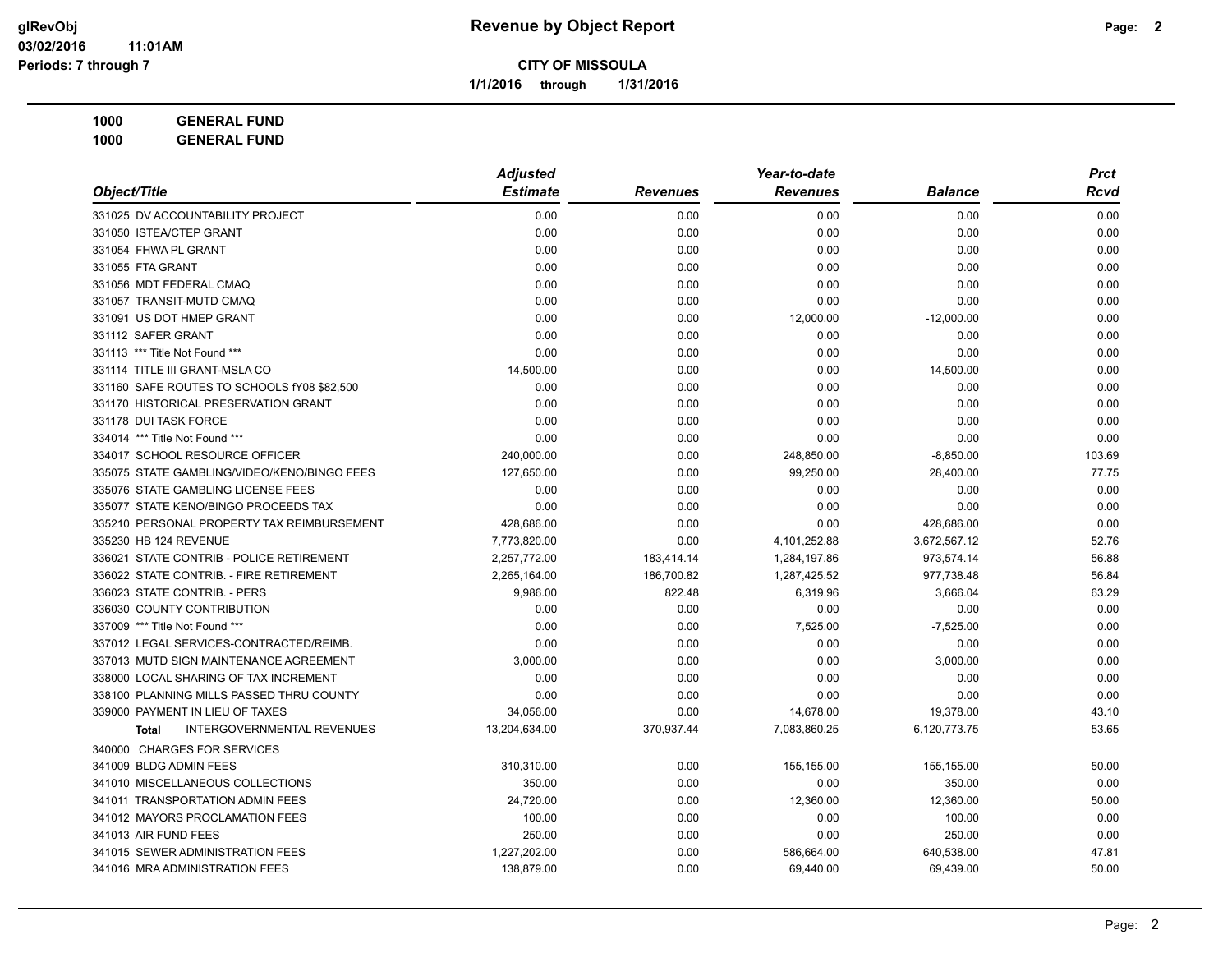**1/1/2016 through 1/31/2016**

|                                          | <b>Adjusted</b> |                 | Year-to-date    |              | <b>Prct</b> |
|------------------------------------------|-----------------|-----------------|-----------------|--------------|-------------|
| Object/Title                             | <b>Estimate</b> | <b>Revenues</b> | <b>Revenues</b> | Balance      | Rcvd        |
| 341017 LIGHTING ADMINISTRATION FEES      | 15,452.00       | 0.00            | 7,726.00        | 7,726.00     | 50.00       |
| 341018 PARKING COMM ADMIN FEES           | 188,805.00      | 0.00            | 94,403.00       | 94,402.00    | 50.00       |
| 341019 *** Title Not Found ***           | 4,512.00        | 0.00            | 2,256.00        | 2,256.00     | 50.00       |
| 341021 SID ADMINISTRATION FEES           | 0.00            | 0.00            | 0.00            | 0.00         | 0.00        |
| 341022 PROJECT ADMIN FEES                | 0.00            | 0.00            | 0.00            | 0.00         | 0.00        |
| 341023 PLANNING ADMIN FEES               | 24,720.00       | 0.00            | 12,000.00       | 12,720.00    | 48.54       |
| 341031 STATE REIMB MUNI COURT            | 0.00            | 0.00            | 0.00            | 0.00         | 0.00        |
| 341041 SEWER EXTENSION RECORDING FEES    | 4,500.00        | 100.00          | 1,863.00        | 2,637.00     | 41.40       |
| 341052 MUNICIPAL COURT FILING FEES       | 283,400.00      | 20,932.68       | 178,856.84      | 104,543.16   | 63.11       |
| 341055 CRIME VICTIM SURCHARGE            | 2,500.00        | 118.00          | 785.99          | 1,714.01     | 31.44       |
| 341067 SUBDIVISION EXEMPTION AFFIDAVITS  | 0.00            | 1,000.00        | 3,800.00        | $-3,800.00$  | 0.00        |
| 341068 SUBDIVISON FEES                   | 5,000.00        | 0.00            | 5,176.00        | $-176.00$    | 103.52      |
| 341069 REZONING FEES                     | 5,000.00        | 0.00            | 4,727.00        | 273.00       | 94.54       |
| 341070 DESIGN REVIEW BOARD               | 15,000.00       | 1,642.64        | 18,829.91       | $-3,829.91$  | 125.53      |
| 341071 BOARD OF ADJUST. ZONING, SIGNS    | 0.00            | 0.00            | 0.00            | 0.00         | 0.00        |
| 341072 FLOOD PLAIN-0THER FEES            | 0.00            | 0.00            | 0.00            | 0.00         | 0.00        |
| 341073 FIRE PLAN CHECK FEES              | 27,981.00       | 2,347.00        | 16,890.00       | 11,091.00    | 60.36       |
| 341074 FIRE INSPECTION FEES              | 25,000.00       | 7,173.49        | 33,458.49       | $-8,458.49$  | 133.83      |
| 341076 ENGINEERING PLAN CHECK FEES       | 33,478.00       | 2,183.00        | 23,267.00       | 10,211.00    | 69.50       |
| 341077 ZONING COMPLIANCE INSPECTIONS     | 0.00            | 0.00            | 0.00            | 0.00         | 0.00        |
| 341078 ENGINEERING MAP FEES              | 120.00          | 5.00            | 180.00          | $-60.00$     | 150.00      |
| 341079 GREASE INTERCEPTOR APPEAL FEES    | 2,000.00        | 154.50          | 463.50          | 1,536.50     | 23.18       |
| 341090 STREET VACATION PETITION FEES     | 0.00            | 0.00            | 1,981.00        | $-1,981.00$  | 0.00        |
| 341091 INSPECTION CODE BOOKS & COPIES    | 0.00            | 0.00            | 0.00            | 0.00         | 0.00        |
| 341100 GRANT ADMINISTRATION SERVICE FEES | 0.00            | 0.00            | 0.00            | 0.00         | 0.00        |
| 342010 POLICE/BID AGREEMENT              | 0.00            | 0.00            | 23,842.00       | $-23,842.00$ | 0.00        |
| 342012 PD REIMBURSABLE SERVICES          | 0.00            | 0.00            | 0.00            | 0.00         | 0.00        |
| 342013 SECURITY INVEST FEES              | 11,000.00       | 1,068.00        | 6,255.75        | 4,744.25     | 56.87       |
| 342014 POLICE DEPARTMENT SERVICE FEES    | 15,000.00       | 2,032.00        | 10,583.00       | 4,417.00     | 70.55       |
| 342015 POLICE OVERTIME FEES              | 84,000.00       | 2,764.20        | 70,381.60       | 13,618.40    | 83.79       |
| 342016 POLICE TRAINING FEES              | 36,000.00       | 0.00            | 11,463.31       | 24,536.69    | 31.84       |
| 342017 CATERING FEES                     | 7,200.00        | 420.00          | 3,605.00        | 3,595.00     | 50.07       |
| 342018 DESK REPORTS                      | 20,000.00       | 3,908.00        | 21,447.00       | $-1,447.00$  | 107.24      |
| 342019 ABANDONED VEHICLE REVENUE FEES    | 12,500.00       | 395.00          | 9,490.00        | 3,010.00     | 75.92       |
| 342020 FIRE DEPARTMENT FEES              | 100.00          | 89.50           | 383.00          | $-283.00$    | 383.00      |
| 342021 CPR EDUCATION PROGRAM             | 7,435.00        | 350.00          | 3,440.00        | 3,995.00     | 46.27       |
| 342022 OUTSIDE HIRES                     | 524,890.00      | 157.00          | 26,584.78       | 498,305.22   | 5.06        |
| 342060 BIKE PROGRAM SALES & FEES         | 2,700.00        | 0.00            | 0.00            | 2,700.00     | 0.00        |
| 343000 PW REIMBURSABLE SERVICES          | 31,258.00       | 0.00            | 11,997.33       | 19,260.67    | 38.38       |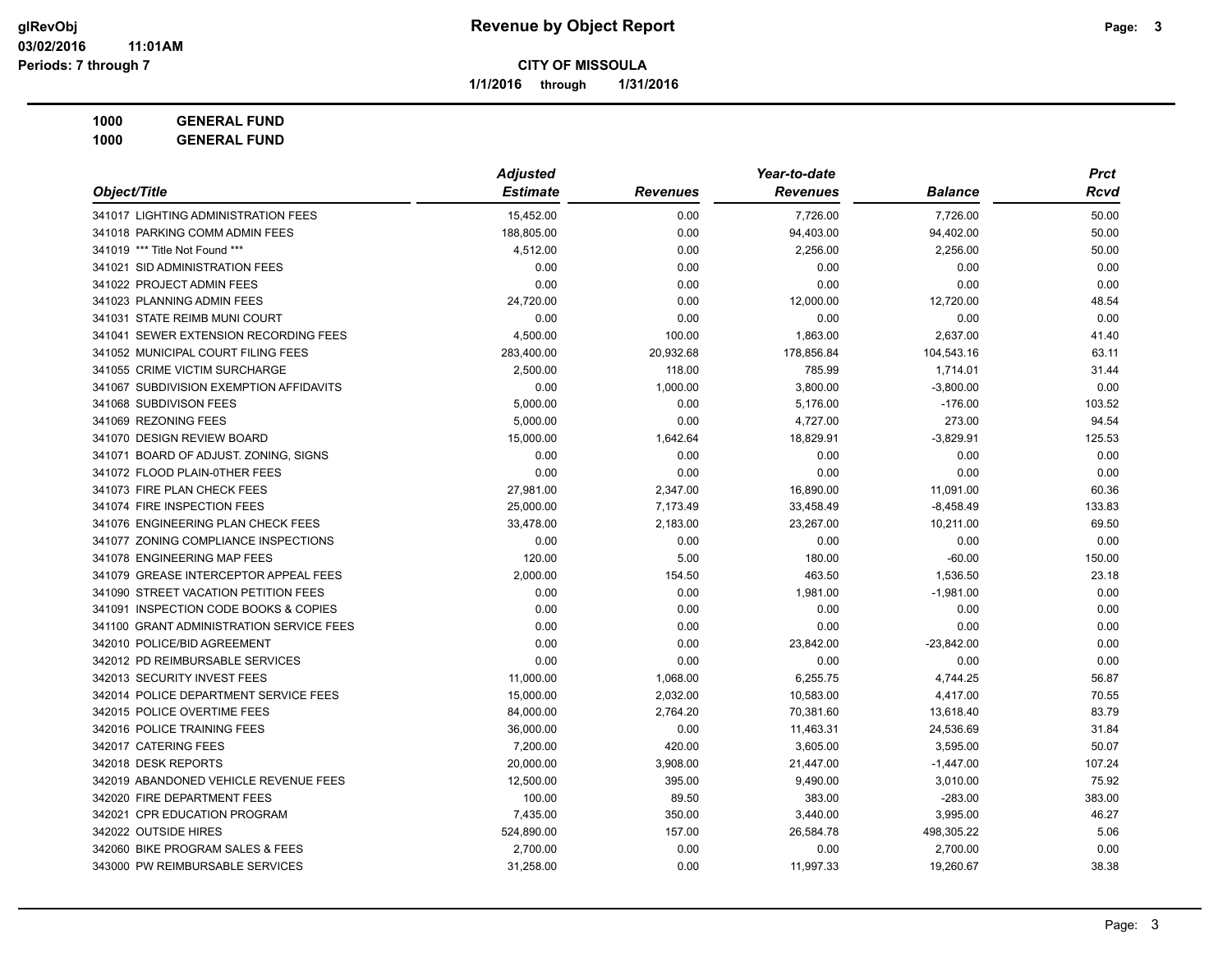**1/1/2016 through 1/31/2016**

|                                             | <b>Adjusted</b> |                 | Year-to-date    |                | Prct        |
|---------------------------------------------|-----------------|-----------------|-----------------|----------------|-------------|
| Object/Title                                | <b>Estimate</b> | <b>Revenues</b> | <b>Revenues</b> | <b>Balance</b> | <b>Rcvd</b> |
| 343001 SIGN FABRICATION & CONTRACTS         | 500.00          | 0.00            | 0.00            | 500.00         | 0.00        |
| 343002 OTHER AGENCIES - VEH MAINT           | 48,000.00       | 0.00            | 17,832.90       | 30,167.10      | 37.15       |
| 343003 STATE PAYMENT - TRAFFIC COUNTS       | 4,450.00        | 0.00            | 0.00            | 4,450.00       | 0.00        |
| 343004 SPECIAL STATE CONTRACTS              | 80,000.00       | 0.00            | 184,223.13      | $-104,223.13$  | 230.28      |
| 343006 OTHER GOVT AGENCY-STREET PROJECTS    | 98,318.00       | 0.00            | 0.00            | 98,318.00      | 0.00        |
| 343008 PRIVATE COMPANY STREET PAYMENTS      | 0.00            | 0.00            | 0.00            | 0.00           | 0.00        |
| 343010 STREET DEPT SALES & SERVICES         | 19,195.00       | 0.00            | 0.00            | 19,195.00      | 0.00        |
| 343013 SNOW REMOVAL FEES                    | 1,500.00        | 81.26           | 651.26          | 848.74         | 43.42       |
| 343018 *** Title Not Found ***              | 0.00            | 0.00            | 823.35          | $-823.35$      | 0.00        |
| 343080 STATE MAINTENANCE CONTRACT           | 530,082.00      | 124,268.38      | 251,492.09      | 278,589.91     | 47.44       |
| 343082 MDT URBAN PROJECTS                   | 0.00            | 0.00            | 0.00            | 0.00           | 0.00        |
| 343083 CONTRACT SEWER APPLICATIONS          | 0.00            | 0.00            | 0.00            | 0.00           | 0.00        |
| 343084 STREET MAINTENANCE MATERIALS REIMB   | 55,500.00       | 81,932.31       | 81,932.31       | $-26,432.31$   | 147.63      |
| 343097 SIDEWALK AND CURB FEES               | 340,000.00      | 6,209.83        | 238,661.03      | 101,338.97     | 70.19       |
| 343311 SALE OF NICHES                       | 3,200.00        | 0.00            | 0.00            | 3,200.00       | 0.00        |
| 343320 CEMETERY - SALE OF PLOTS             | 12,870.00       | 350.00          | 8,900.00        | 3,970.00       | 69.15       |
| 343321 CEMETERY FOUNDATIONS                 | 1,570.00        | 0.00            | 1,240.00        | 330.00         | 78.98       |
| 343322 CEMETERY FLOWER CARE                 | 4,250.00        | 0.00            | 0.00            | 4,250.00       | 0.00        |
| 343323 CEMETERY - LINER INSTALL FEES        | 5,580.00        | 0.00            | 6,750.00        | $-1,170.00$    | 120.97      |
| 343324 OTHER CEMETERY FEES                  | 1,500.00        | 150.00          | 1,050.00        | 450.00         | 70.00       |
| 343325 2ND INTERMENT RIGHT                  | 0.00            | 0.00            | 1,000.00        | $-1,000.00$    | 0.00        |
| 343340 CEMETERY - OPENINGS & CLOSINGS       | 10,950.00       | 0.00            | 6,875.00        | 4,075.00       | 62.79       |
| 343350 CEMETERY CARE, FEES                  | 24,000.00       | 0.00            | 0.00            | 24,000.00      | 0.00        |
| 343360 WEED CONTROL                         | 3,000.00        | 499.93          | 1,024.93        | 1,975.07       | 34.16       |
| 346029 PARKS PETTY CASH FUND                | 0.00            | 0.00            | 0.00            | 0.00           | 0.00        |
| 346031 RECREATION FEES                      | 166,294.00      | 7,258.25        | 82,022.50       | 84,271.50      | 49.32       |
| 346033 PARK FEES/FACILITY RENTALS           | 170,000.00      | 8,707.91        | 38,260.41       | 131,739.59     | 22.51       |
| 346034 GROUNDS MAINTENANCE CONTRACT         | 0.00            | 0.00            | 48,367.20       | $-48,367.20$   | 0.00        |
| 346036 PARK CONCESSION FEES                 | 3,000.00        | 0.00            | 666.44          | 2,333.56       | 22.21       |
| 346037 YOUTH DRUG COURT CONTRACT            | 11,700.00       | 0.00            | 0.00            | 11,700.00      | 0.00        |
| 346050 COUNTY PLAYGROUND CONTRACT           | 3,150.00        | 0.00            | 0.00            | 3,150.00       | 0.00        |
| 346051 MONTANA PARKS/REC CONFERENCE 2012    | 4,500.00        | 708.05          | 1,779.45        | 2,720.55       | 39.54       |
| 346070 RECREATION GENERAL MERCHANDISE       | 0.00            | 0.00            | 0.00            | 0.00           | 0.00        |
| <b>CHARGES FOR SERVICES</b><br><b>Total</b> | 4,694,471.00    | 277,005.93      | 2,403,307.50    | 2,291,163.50   | 51.19       |
| 350000 FINES & FORFEITURES                  |                 |                 |                 |                |             |
| 351022 LAW ENFORCEMENT ACADEMY SURCHARGE #5 | 0.00            | 5,065.36        | 16,266.21       | $-16,266.21$   | 0.00        |
| 351031 TRAFFIC FINES                        | 1,325,000.00    | 76,850.39       | 622,570.35      | 702,429.65     | 46.99       |
| 351032 SURCHARGE ON FINES                   | 129,089.00      | 7,881.07        | 54,196.86       | 74,892.14      | 41.98       |
| 351034 CELLULAR PHONE FINES                 | 80,000.00       | 3,150.75        | 43,402.00       | 36,598.00      | 54.25       |
|                                             |                 |                 |                 |                |             |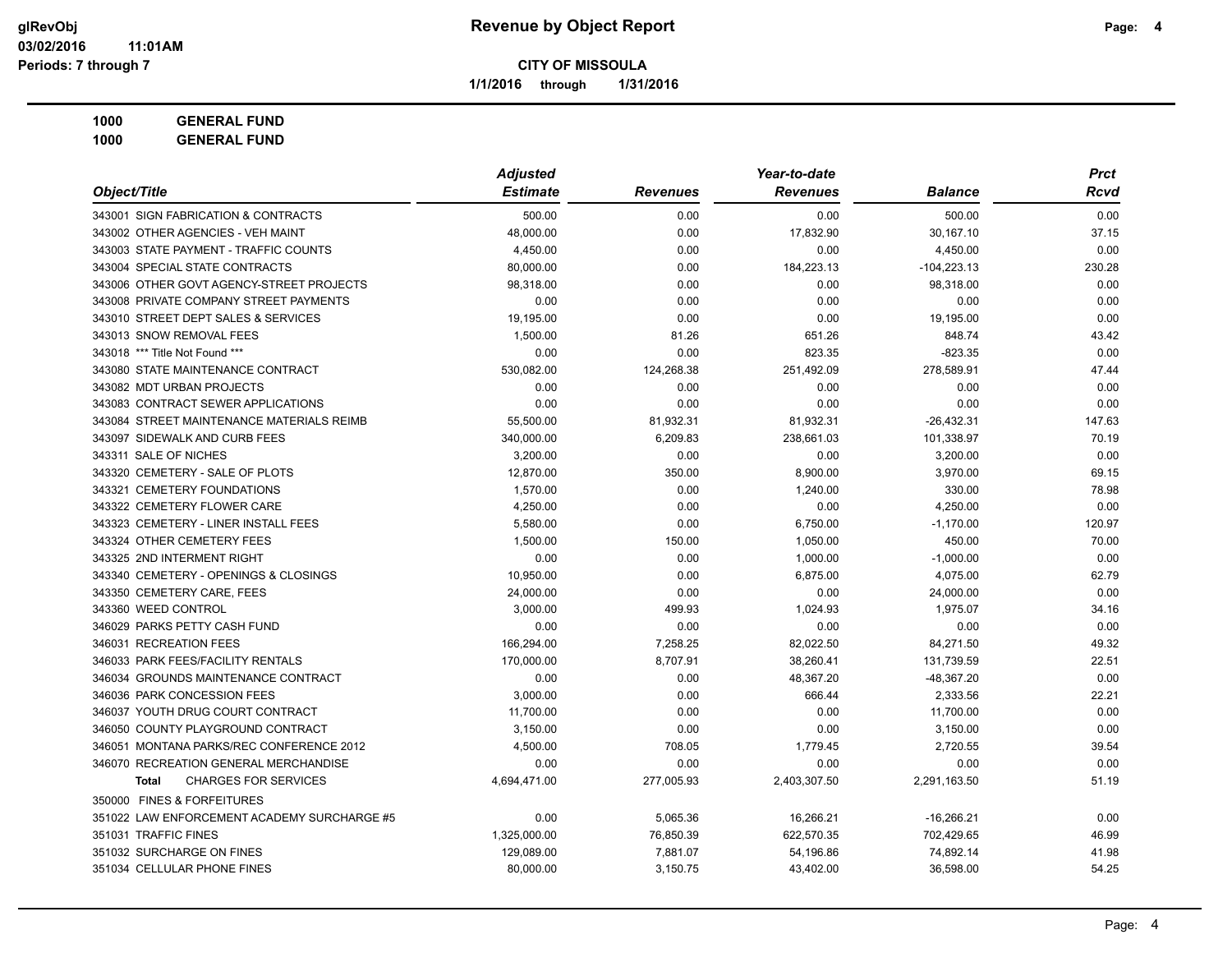**1/1/2016 through 1/31/2016**

|                                                | <b>Adjusted</b> |                 | Year-to-date    |                | <b>Prct</b> |
|------------------------------------------------|-----------------|-----------------|-----------------|----------------|-------------|
| Object/Title                                   | <b>Estimate</b> | <b>Revenues</b> | <b>Revenues</b> | <b>Balance</b> | <b>Rcvd</b> |
| 351035 CELL PHONE FINES: EDUCATION             | 0.00            | 3,150.75        | 43,402.00       | $-43,402.00$   | 0.00        |
| 355000 FALSE ALARM PENALTY                     | 10,000.00       | 1,820.00        | 5,772.00        | 4,228.00       | 57.72       |
| <b>FINES &amp; FORFEITURES</b><br><b>Total</b> | 1,544,089.00    | 97,918.32       | 785,609.42      | 758,479.58     | 50.88       |
| 360000 MISCELLANEOUS REVENUES                  |                 |                 |                 |                |             |
| 360000 MISCELLANEOUS REVENUES                  | 0.00            | 0.00            | 0.00            | 0.00           | 0.00        |
| 360001 COPIES                                  | 2,200.00        | 164.25          | 1,484.24        | 715.76         | 67.47       |
| 360002 PHONES                                  | 0.00            | 0.00            | 0.00            | 0.00           | 0.00        |
| 360003 MMIA REIMBURSEMENT-ATTORNEY             | 0.00            | 0.00            | 203.37          | $-203.37$      | 0.00        |
| 360010 MISCELLANEOUS                           | 15,000.00       | 200.94          | 5,609.79        | 9,390.21       | 37.40       |
| 360011 ENERGY REBATES FOR COMPUTER UPGRADES    | 0.00            | 0.00            | 0.00            | 0.00           | 0.00        |
| 360050 OVER/SHORT                              | 0.00            | $-20.00$        | $-20.00$        | 20.00          | 0.00        |
| 360100 REFUNDS                                 | 200.00          | 0.00            | 0.00            | 200.00         | 0.00        |
| 362000 OTHER MISCELLANEOUS REVENUE             | 8,000.00        | 0.00            | 0.00            | 8,000.00       | 0.00        |
| 362001 MUNICIPAL COURT BAD CHECK CHARGES       | 0.00            | 0.00            | 0.00            | 0.00           | 0.00        |
| 362002 BAD CHECK CHARGES                       | 500.00          | 15.00           | 180.00          | 320.00         | 36.00       |
| 362003 US BANK FEE REIMBURSEMENT               | 0.00            | 0.00            | 0.00            | 0.00           | 0.00        |
| 362004 URD III FACADE IMPROVEMENT LOAN REC     | 0.00            | 0.00            | 0.00            | 0.00           | 0.00        |
| 362011 SALE OF UNCLAIMED PROPERTY              | 0.00            | 0.00            | 0.00            | 0.00           | 0.00        |
| 362012 REC/GREEN TAG PROGRAM                   | 300.00          | 0.00            | 0.00            | 300.00         | 0.00        |
| 364012 SALE OF SURPLUS PROPERTY                | 40,000.00       | 0.00            | 0.00            | 40,000.00      | 0.00        |
| 364040 INSURANCE AND DAMAGE RECOVERY           | 40,000.00       | 958.88          | 8,282.02        | 31,717.98      | 20.71       |
| 364041 WORKERS COMPENSATION REIMBURSEMENT      | 2,500.00        | 0.00            | 0.00            | 2,500.00       | 0.00        |
| 364042 EXPENDITURE REIMBURSEMENTS              | 1,200.00        | 7,617.23        | 7,617.23        | $-6,417.23$    | 634.77      |
| 364043 RATTLESNAKE CORRIDOR REIMBURSEMENT      | 10,000.00       | 0.00            | 3,432.00        | 6,568.00       | 34.32       |
| 364044 EMERGENCY RESPONSE REIMBURSEMENT        | 50,000.00       | 0.00            | 0.00            | 50,000.00      | 0.00        |
| 364047 MMIA EXPENDITURE REIMBURSEMENT          | 0.00            | 0.00            | 0.00            | 0.00           | 0.00        |
| 364051 DOT RADAR GRANT                         | 0.00            | 0.00            | 0.00            | 0.00           | 0.00        |
| 364053 EXPENDITURE REIMB-FIRE SERVICES         | 0.00            | 0.00            | 0.00            | 0.00           | 0.00        |
| 364060 REIMB LETTER OF CREDIT-709 PARKVIEW     | 0.00            | 0.00            | 0.00            | 0.00           | 0.00        |
| 364061 REIMB LETTER OF CREDIT-LINNEA LANE      | 0.00            | 0.00            | 0.00            | 0.00           | 0.00        |
| 365000 DONATIONS                               | 0.00            | 0.00            | 0.00            | 0.00           | 0.00        |
| 365001 *** Title Not Found ***                 | 0.00            | 0.00            | 0.00            | 0.00           | 0.00        |
| 365003 DONATIONS - SMOKE ALARMS                | 0.00            | 0.00            | 0.00            | 0.00           | 0.00        |
| 365004 GRANT CR TRAIL ASSN DONATION            | 0.00            | 0.00            | 0.00            | 0.00           | 0.00        |
| 365015 DONATIONS - COMBAT CHALLENGE            | 0.00            | 0.00            | 0.00            | 0.00           | 0.00        |
| 365016 LOCAL MATCH MDT                         | 0.00            | 0.00            | 0.00            | 0.00           | 0.00        |
| 365017 LOCAL MATCH TRANSIT                     | 0.00            | 0.00            | 0.00            | 0.00           | 0.00        |
| 365018 DONATIONS - THERMAL IMAGING             | 0.00            | 0.00            | 0.00            | 0.00           | 0.00        |
| 365021 COMBAT CHALLENGE DONATIONS              | 0.00            | 0.00            | 0.00            | 0.00           | 0.00        |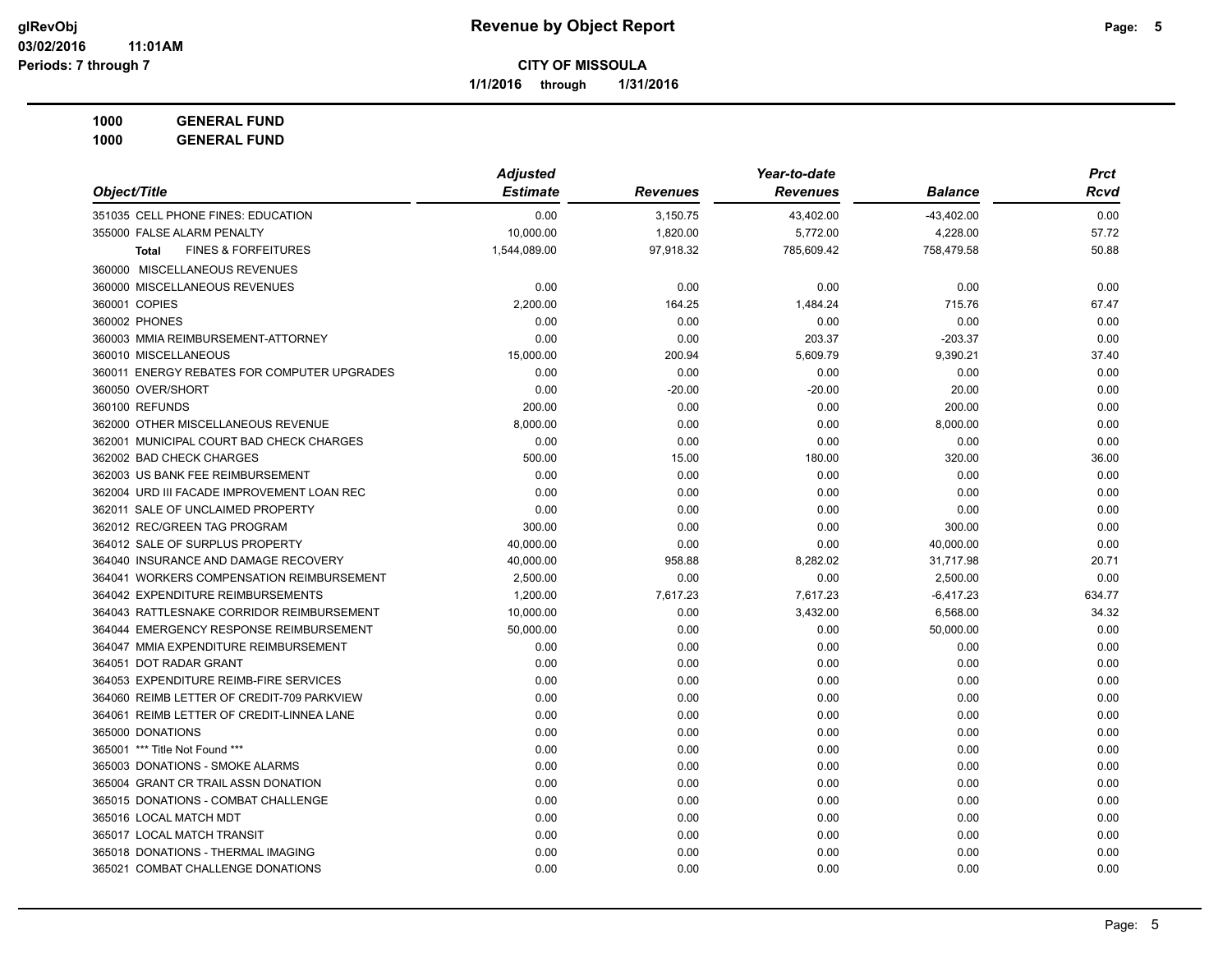**1/1/2016 through 1/31/2016**

|                                                    | <b>Adjusted</b> |                 | Year-to-date    |                | <b>Prct</b> |
|----------------------------------------------------|-----------------|-----------------|-----------------|----------------|-------------|
| Object/Title                                       | <b>Estimate</b> | <b>Revenues</b> | <b>Revenues</b> | <b>Balance</b> | <b>Rcvd</b> |
| 365022 NEIGHBORHOOD COUNCIL DONATIONS              | 0.00            | 0.00            | 0.00            | 0.00           | 0.00        |
| 368000 SALE OF COINS                               | 0.00            | 0.00            | 0.00            | 0.00           | 0.00        |
| 368001 SALE OF POLICE PROMOTIONS                   | 0.00            | 0.00            | 0.00            | 0.00           | 0.00        |
| 368002 SALE OF FIRE PROMOTIONS                     | 0.00            | 0.00            | 0.00            | 0.00           | 0.00        |
| MISCELLANEOUS REVENUES<br><b>Total</b>             | 169,900.00      | 8,936.30        | 26,788.65       | 143,111.35     | 15.77       |
| 370000 INVESTMENTS & ROYALTY EARNINGS              |                 |                 |                 |                |             |
| 371010 INTEREST ON INVESTMENTS                     | 3,500.00        | 138.56          | 827.41          | 2,672.59       | 23.64       |
| 371020 GAIN/LOSS IN MARKET VALUE OF INVESTMENTS    | 0.00            | 0.00            | 0.00            | 0.00           | 0.00        |
| <b>INVESTMENTS &amp; ROYALTY EARNINGS</b><br>Total | 3,500.00        | 138.56          | 827.41          | 2,672.59       | 23.64       |
| 380000 OTHER FINANCING SOURCES                     |                 |                 |                 |                |             |
| 381070 PROCEEDS FROM NOTES/LOANS/INTERCAP          | 0.00            | 0.00            | 0.00            | 0.00           | 0.00        |
| 381090 PROCEEDS FROM CAPITAL LEASE                 | 0.00            | 0.00            | 260,875.00      | $-260,875.00$  | 0.00        |
| 382010 SALE OF FIXED ASSETS                        | 0.00            | 0.00            | 0.00            | 0.00           | 0.00        |
| 383000 OPERATING TRANSFERS                         | 0.00            | 0.00            | 0.00            | 0.00           | 0.00        |
| 383001 TRANS FR FLUSHING DISTRICT                  | 27,281.00       | 0.00            | 13,641.00       | 13,640.00      | 50.00       |
| 383002 TRANS FR GAS TAX                            | 564,000.00      | 0.00            | 282,000.00      | 282,000.00     | 50.00       |
| 383003 TRANS FR COMPREHENSIVE INSURANCE LEVY       | 0.00            | 0.00            | 0.00            | 0.00           | 0.00        |
| 383004 TRANS FR EMPLOYEE HEALTH INSURANCE LEVY     | 4,409,908.00    | 0.00            | 2,204,954.00    | 2,204,954.00   | 50.00       |
| 383007 TRANS FR CABLE FRANCHISE                    | 251,433.00      | 0.00            | 125,717.00      | 125,716.00     | 50.00       |
| 383008 TRANS FR RUSSELL PARK DISTRICT              | 0.00            | 0.00            | 0.00            | 0.00           | 0.00        |
| 383009 TRANS FR TITLE I                            | 0.00            | 0.00            | 0.00            | 0.00           | 0.00        |
| 383010 TRANS FR CIP                                | 0.00            | 0.00            | 0.00            | 0.00           | 0.00        |
| 383011 TRANS FR SID REVOLVING                      | 100,000.00      | 0.00            | 0.00            | 100,000.00     | 0.00        |
| 383014 TRANS FR MRA                                | 0.00            | 0.00            | 0.00            | 0.00           | 0.00        |
| 383015 TRANS FR MPC                                | 0.00            | 0.00            | 0.00            | 0.00           | 0.00        |
| 383017 TRANS FR BUILDING                           | 0.00            | 0.00            | 0.00            | 0.00           | 0.00        |
| 383018 TRANS FR WILLOWWOOD PARK DISTRICT           | 0.00            | 0.00            | 0.00            | 0.00           | 0.00        |
| 383020 TRANS FR CEMETERY CARE                      | 9,545.00        | 0.00            | 0.00            | 9,545.00       | 0.00        |
| 383021 TRANS FR P&R TRAILS DEVLP                   | 50,000.00       | 0.00            | 0.00            | 50,000.00      | 0.00        |
| 383024 TRANS FR SEWER CLEARING                     | 0.00            | 0.00            | 0.00            | 0.00           | 0.00        |
| 383027 TRANS FR URD                                | 0.00            | 0.00            | 0.00            | 0.00           | 0.00        |
| 383028 TRANS FROM GF FOR HEALTH RESERVE            | 0.00            | 0.00            | 0.00            | 0.00           | 0.00        |
| 383046 TRANS FR PARKS MAINTENANCE DIST             | 0.00            | 0.00            | 0.00            | 0.00           | 0.00        |
| 383047 TRANS FR STREET MAINTENANCE DISTRICT        | 0.00            | 0.00            | 0.00            | 0.00           | 0.00        |
| 383050 TRANSFER FROM IMPACT FEES                   | 0.00            | 0.00            | 0.00            | 0.00           | 0.00        |
| 383065 TRANSFER FROM WWTF                          | 0.00            | 0.00            | 0.00            | 0.00           | 0.00        |
| OTHER FINANCING SOURCES<br><b>Total</b>            | 5,412,167.00    | 0.00            | 2,887,187.00    | 2,524,980.00   | 53.35       |
| 390000 INTERNAL SERVICES                           |                 |                 |                 |                |             |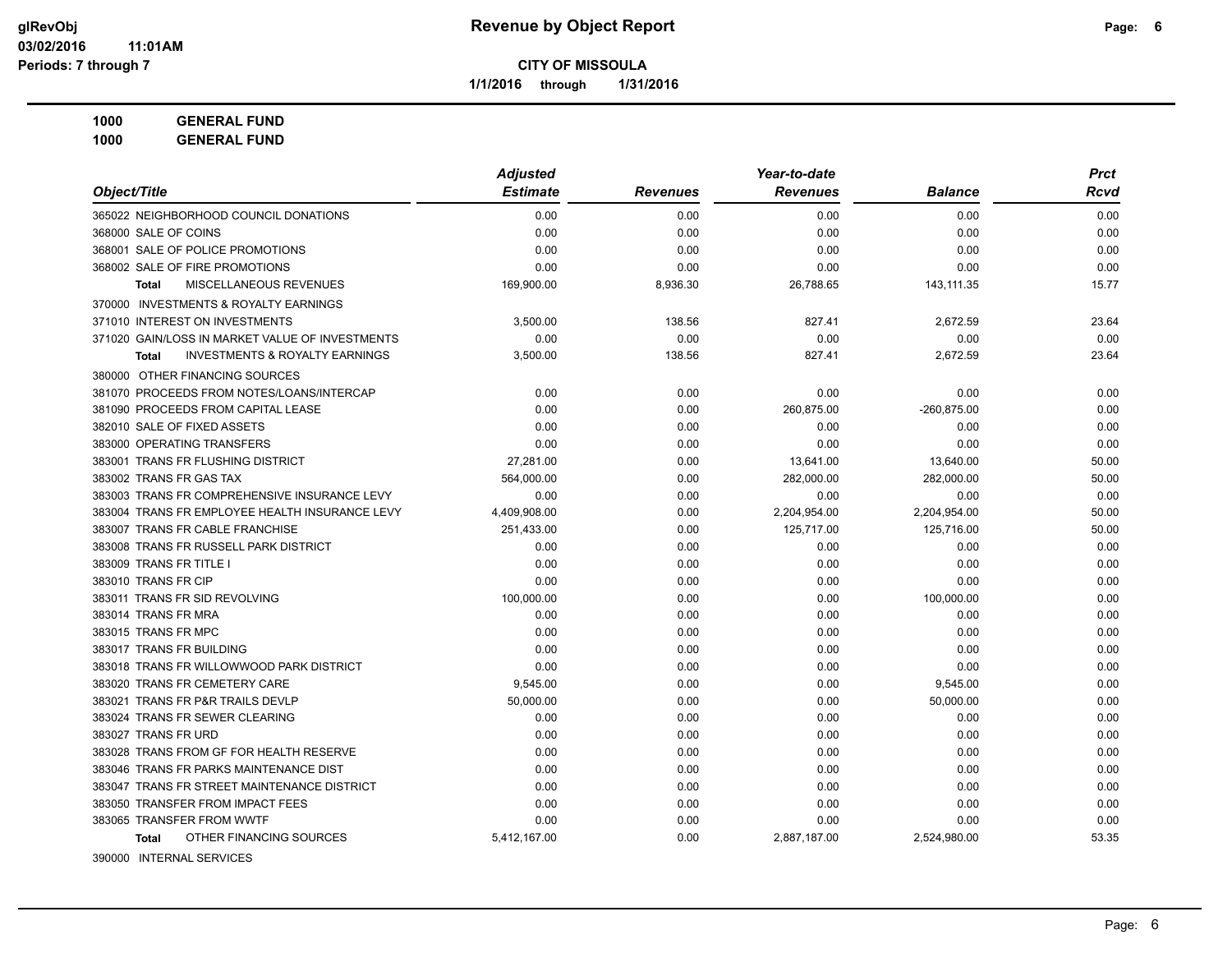**1/1/2016 through 1/31/2016**

|                                          | <b>Adjusted</b> |                 | Year-to-date    |                | Prct  |
|------------------------------------------|-----------------|-----------------|-----------------|----------------|-------|
| Object/Title                             | <b>Estimate</b> | <b>Revenues</b> | <b>Revenues</b> | <b>Balance</b> | Rcvd  |
| 399999 NEW REQUESTS FUNDING              | 0.00            | 0.00            | 0.00            | 0.00           | 0.00  |
| <b>INTERNAL SERVICES</b><br><b>Total</b> | 0.00            | 0.00            | 0.00            | 0.00           | 0.00  |
| <b>GENERAL FUND</b><br><b>Total</b>      | 49,969,211.00   | 1,129,170.59    | 25,521,060.55   | 24,448,150.45  | 51.07 |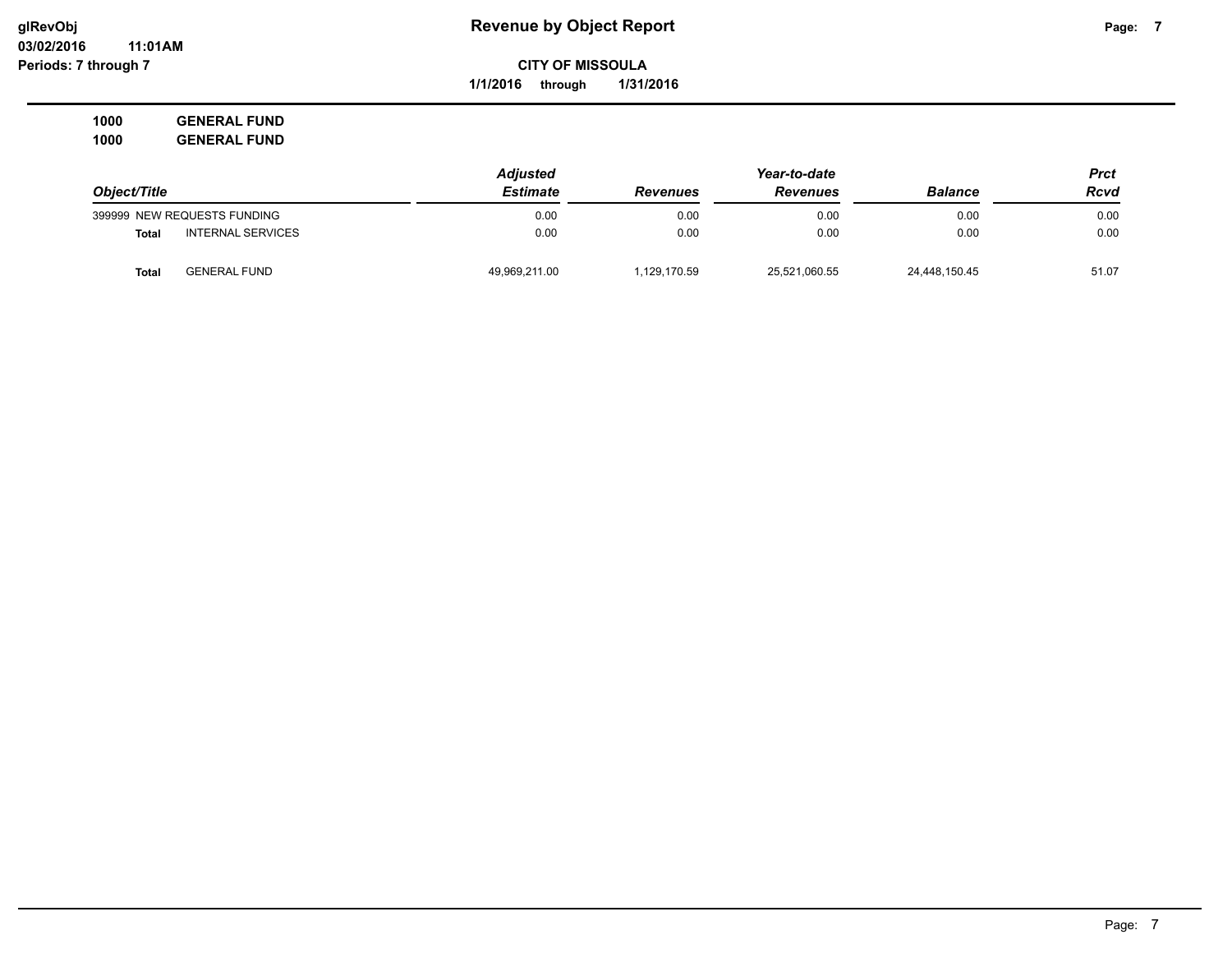**1/1/2016 through 1/31/2016**

| <b>Adjusted</b><br>Object/Title<br><b>Estimate</b><br><b>Revenues</b><br><b>Balance</b><br><b>Revenues</b><br>310000 TAXES/ASSESSMENTS<br>311000 GENERAL PROPERTY TAXES<br>22,228,679.00<br>47,066.45<br>11,232,191.76<br>10,996,487.24 | <b>Rcvd</b><br>50.53 |
|-----------------------------------------------------------------------------------------------------------------------------------------------------------------------------------------------------------------------------------------|----------------------|
|                                                                                                                                                                                                                                         |                      |
|                                                                                                                                                                                                                                         |                      |
|                                                                                                                                                                                                                                         |                      |
| 311001 CURRENT TAXES<br>0.00<br>0.00<br>0.00<br>0.00                                                                                                                                                                                    | 0.00                 |
| 311005 DELINQUENT TAXES<br>0.00<br>1,603.33<br>27,385.30<br>$-27,385.30$                                                                                                                                                                | 0.00                 |
| 311030 MOTOR VEHICLE TAXES<br>1,339,988.00<br>110,340.61<br>487,367.06<br>852,620.94                                                                                                                                                    | 36.37                |
| 312001 PENALTIES & INTEREST<br>63,000.00<br>3,958.90<br>9,534.43<br>53,465.57                                                                                                                                                           | 15.13                |
| 11,756,478.55<br>11,875,188.45<br>TAXES/ASSESSMENTS<br>23,631,667.00<br>162,969.29<br><b>Total</b>                                                                                                                                      | 49.75                |
| 320000 LICENSES & PERMITS                                                                                                                                                                                                               |                      |
| 322011 LIQUOR LICENSES<br>33,975.00<br>27,311.50<br>28,313.00<br>5,662.00                                                                                                                                                               | 83.33                |
| 322012 BEER LICENSES<br>34,900.00<br>37,800.00<br>38,200.00<br>$-3,300.00$                                                                                                                                                              | 109.46               |
| 322013 WINE LICENSES<br>11,700.00<br>0.00<br>0.00<br>11,700.00                                                                                                                                                                          | 0.00                 |
| 322014 GOING OUT OF BUSINESS LICENSE<br>0.00<br>0.00<br>0.00<br>0.00                                                                                                                                                                    | 0.00                 |
| 322020 GENERAL BUSINESS/PROF/OCCUPATIONAL LIC<br>129,692.25<br>185,924.41<br>642,344.00<br>456,419.59                                                                                                                                   | 28.94                |
| 715.70<br>322021 RENTAL LICENSES<br>60,828.00<br>49.00<br>60,112.30                                                                                                                                                                     | 1.18                 |
| 322022 BLIC PENALTIES & LICENSES<br>12,360.00<br>778.00<br>8,098.28<br>4,261.72                                                                                                                                                         | 65.52                |
| 323015 EXCAVATING PERMITS<br>396,550.00<br>10,022.00<br>241,000.50<br>155,549.50                                                                                                                                                        | 60.77                |
| 323016 MOVING PERMITS<br>0.00<br>0.00<br>848.00<br>$-848.00$                                                                                                                                                                            | 0.00                 |
| 323018 PAVING ASSESSMENTS<br>7,000.00<br>0.00<br>0.00<br>7,000.00                                                                                                                                                                       | 0.00                 |
| 323019 ALARM USERS PERMITS<br>16,068.00<br>104.00<br>6,187.00<br>9,881.00                                                                                                                                                               | 38.51                |
| 323020 FENCE PERMITS<br>13,792.00<br>0.00<br>2,680.00<br>11,112.00                                                                                                                                                                      | 19.43                |
| 323021 PAVING PERMITS<br>32,960.00<br>1,192.00<br>18,721.88<br>14,238.12                                                                                                                                                                | 56.80                |
| 323022 GRADING/DRAINAGE PERMITS<br>7,723.00<br>694.00<br>8,645.00<br>$-922.00$                                                                                                                                                          | 111.94               |
| 323023 ADA ACCESS PERMITS<br>3,863.00<br>14,343.00<br>1,095.00<br>10,480.00                                                                                                                                                             | 73.07                |
| 323025 STREET USE PERMITS<br>3,862.00<br>290.00<br>2,030.00<br>1,832.00                                                                                                                                                                 | 52.56                |
| 323026 PYROTECHNICS PERMITS<br>0.00<br>3,000.00<br>290.00<br>2,710.00                                                                                                                                                                   | 9.67                 |
| 323031 CHICKEN LICENSES<br>477.00<br>0.00<br>240.00<br>237.00                                                                                                                                                                           | 50.31                |
| 323051 BICYCLE LICENSES<br>0.00<br>0.00<br>0.00<br>0.00                                                                                                                                                                                 | 0.00                 |
| 323052 STORM WATER POLLUTION PREVENTION PERN<br>572.00<br>4,624.00<br>$-813.00$<br>3,811.00                                                                                                                                             | 121.33               |
| 323054 ZONING COMPLIANCE PERMITS<br>3,090.00<br>9,718.00<br>$-6,628.00$<br>464.00                                                                                                                                                       | 314.50               |
| 323055 FLOOD PLAIN PERMITS<br>0.00<br>0.00<br>1,182.00<br>$-1,182.00$                                                                                                                                                                   | 0.00                 |
| 323056 SIGN PERMITS<br>10,000.00<br>8,877.00<br>1,201.00<br>1,123.00                                                                                                                                                                    | 88.77                |
| 323057 SIDEWALK CAFE PERMIT<br>0.00<br>0.00<br>227.00<br>$-227.00$                                                                                                                                                                      | 0.00                 |
| <b>LICENSES &amp; PERMITS</b><br>1,308,783.00<br>211,264.75<br>577,001.77<br>731,781.23<br><b>Total</b>                                                                                                                                 | 44.09                |
| 330000 INTERGOVERNMENTAL REVENUES                                                                                                                                                                                                       |                      |
| 330000 INTERGOVERNMENTAL REVENUES<br>0.00<br>0.00<br>0.00<br>0.00                                                                                                                                                                       | 0.00                 |
| 331020 COPS GRANT<br>0.00<br>0.00<br>0.00<br>0.00                                                                                                                                                                                       | 0.00                 |
| 331024 DEPT OF JUSTICE GRANTS<br>50,000.00<br>22,361.03<br>27,638.97<br>0.00                                                                                                                                                            | 44.72                |
| 331025 DV ACCOUNTABILITY PROJECT<br>0.00<br>0.00<br>0.00<br>0.00                                                                                                                                                                        | 0.00                 |
| 331050 ISTEA/CTEP GRANT<br>0.00<br>0.00<br>0.00<br>0.00                                                                                                                                                                                 | 0.00                 |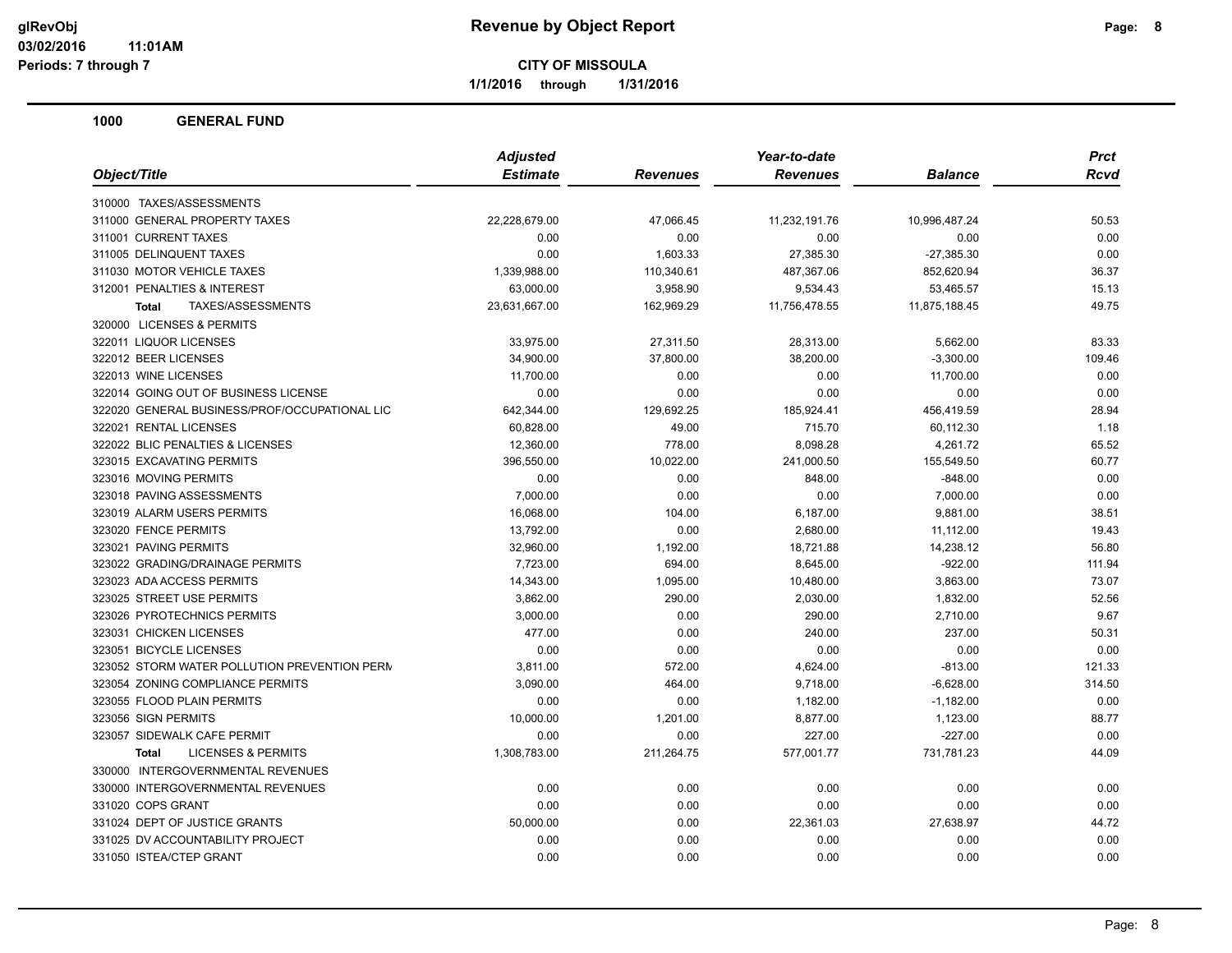**1/1/2016 through 1/31/2016**

|                                             | <b>Adjusted</b> |                 | Year-to-date    |                | <b>Prct</b> |
|---------------------------------------------|-----------------|-----------------|-----------------|----------------|-------------|
| Object/Title                                | <b>Estimate</b> | <b>Revenues</b> | <b>Revenues</b> | <b>Balance</b> | Rcvd        |
| 331054 FHWA PL GRANT                        | 0.00            | 0.00            | 0.00            | 0.00           | 0.00        |
| 331055 FTA GRANT                            | 0.00            | 0.00            | 0.00            | 0.00           | 0.00        |
| 331056 MDT FEDERAL CMAQ                     | 0.00            | 0.00            | 0.00            | 0.00           | 0.00        |
| 331057 TRANSIT-MUTD CMAQ                    | 0.00            | 0.00            | 0.00            | 0.00           | 0.00        |
| 331091 US DOT HMEP GRANT                    | 0.00            | 0.00            | 12,000.00       | $-12,000.00$   | 0.00        |
| 331112 SAFER GRANT                          | 0.00            | 0.00            | 0.00            | 0.00           | 0.00        |
| 331113 *** Title Not Found ***              | 0.00            | 0.00            | 0.00            | 0.00           | 0.00        |
| 331114 TITLE III GRANT-MSLA CO              | 14,500.00       | 0.00            | 0.00            | 14,500.00      | 0.00        |
| 331160 SAFE ROUTES TO SCHOOLS fY08 \$82,500 | 0.00            | 0.00            | 0.00            | 0.00           | 0.00        |
| 331170 HISTORICAL PRESERVATION GRANT        | 0.00            | 0.00            | 0.00            | 0.00           | 0.00        |
| 331178 DUI TASK FORCE                       | 0.00            | 0.00            | 0.00            | 0.00           | 0.00        |
| 334014 *** Title Not Found ***              | 0.00            | 0.00            | 0.00            | 0.00           | 0.00        |
| 334017 SCHOOL RESOURCE OFFICER              | 240,000.00      | 0.00            | 248,850.00      | $-8,850.00$    | 103.69      |
| 335075 STATE GAMBLING/VIDEO/KENO/BINGO FEES | 127,650.00      | 0.00            | 99,250.00       | 28,400.00      | 77.75       |
| 335076 STATE GAMBLING LICENSE FEES          | 0.00            | 0.00            | 0.00            | 0.00           | 0.00        |
| 335077 STATE KENO/BINGO PROCEEDS TAX        | 0.00            | 0.00            | 0.00            | 0.00           | 0.00        |
| 335210 PERSONAL PROPERTY TAX REIMBURSEMENT  | 428,686.00      | 0.00            | 0.00            | 428,686.00     | 0.00        |
| 335230 HB 124 REVENUE                       | 7,773,820.00    | 0.00            | 4,101,252.88    | 3,672,567.12   | 52.76       |
| 336021 STATE CONTRIB - POLICE RETIREMENT    | 2,257,772.00    | 183,414.14      | 1,284,197.86    | 973,574.14     | 56.88       |
| 336022 STATE CONTRIB. - FIRE RETIREMENT     | 2,265,164.00    | 186,700.82      | 1,287,425.52    | 977,738.48     | 56.84       |
| 336023 STATE CONTRIB. - PERS                | 9,986.00        | 822.48          | 6,319.96        | 3,666.04       | 63.29       |
| 336030 COUNTY CONTRIBUTION                  | 0.00            | 0.00            | 0.00            | 0.00           | 0.00        |
| 337009 *** Title Not Found ***              | 0.00            | 0.00            | 7,525.00        | $-7,525.00$    | 0.00        |
| 337012 LEGAL SERVICES-CONTRACTED/REIMB.     | 0.00            | 0.00            | 0.00            | 0.00           | 0.00        |
| 337013 MUTD SIGN MAINTENANCE AGREEMENT      | 3,000.00        | 0.00            | 0.00            | 3,000.00       | 0.00        |
| 338000 LOCAL SHARING OF TAX INCREMENT       | 0.00            | 0.00            | 0.00            | 0.00           | 0.00        |
| 338100 PLANNING MILLS PASSED THRU COUNTY    | 0.00            | 0.00            | 0.00            | 0.00           | 0.00        |
| 339000 PAYMENT IN LIEU OF TAXES             | 34,056.00       | 0.00            | 14,678.00       | 19,378.00      | 43.10       |
| INTERGOVERNMENTAL REVENUES<br><b>Total</b>  | 13,204,634.00   | 370,937.44      | 7,083,860.25    | 6,120,773.75   | 53.65       |
| 340000 CHARGES FOR SERVICES                 |                 |                 |                 |                |             |
| 341009 BLDG ADMIN FEES                      | 310,310.00      | 0.00            | 155,155.00      | 155,155.00     | 50.00       |
| 341010 MISCELLANEOUS COLLECTIONS            | 350.00          | 0.00            | 0.00            | 350.00         | 0.00        |
| 341011 TRANSPORTATION ADMIN FEES            | 24,720.00       | 0.00            | 12,360.00       | 12,360.00      | 50.00       |
| 341012 MAYORS PROCLAMATION FEES             | 100.00          | 0.00            | 0.00            | 100.00         | 0.00        |
| 341013 AIR FUND FEES                        | 250.00          | 0.00            | 0.00            | 250.00         | 0.00        |
| 341015 SEWER ADMINISTRATION FEES            | 1,227,202.00    | 0.00            | 586,664.00      | 640,538.00     | 47.81       |
| 341016 MRA ADMINISTRATION FEES              | 138,879.00      | 0.00            | 69,440.00       | 69,439.00      | 50.00       |
| 341017 LIGHTING ADMINISTRATION FEES         | 15,452.00       | 0.00            | 7,726.00        | 7,726.00       | 50.00       |
| 341018 PARKING COMM ADMIN FEES              | 188,805.00      | 0.00            | 94,403.00       | 94,402.00      | 50.00       |
| 341019 *** Title Not Found ***              | 4,512.00        | 0.00            | 2,256.00        | 2,256.00       | 50.00       |
|                                             |                 |                 |                 |                |             |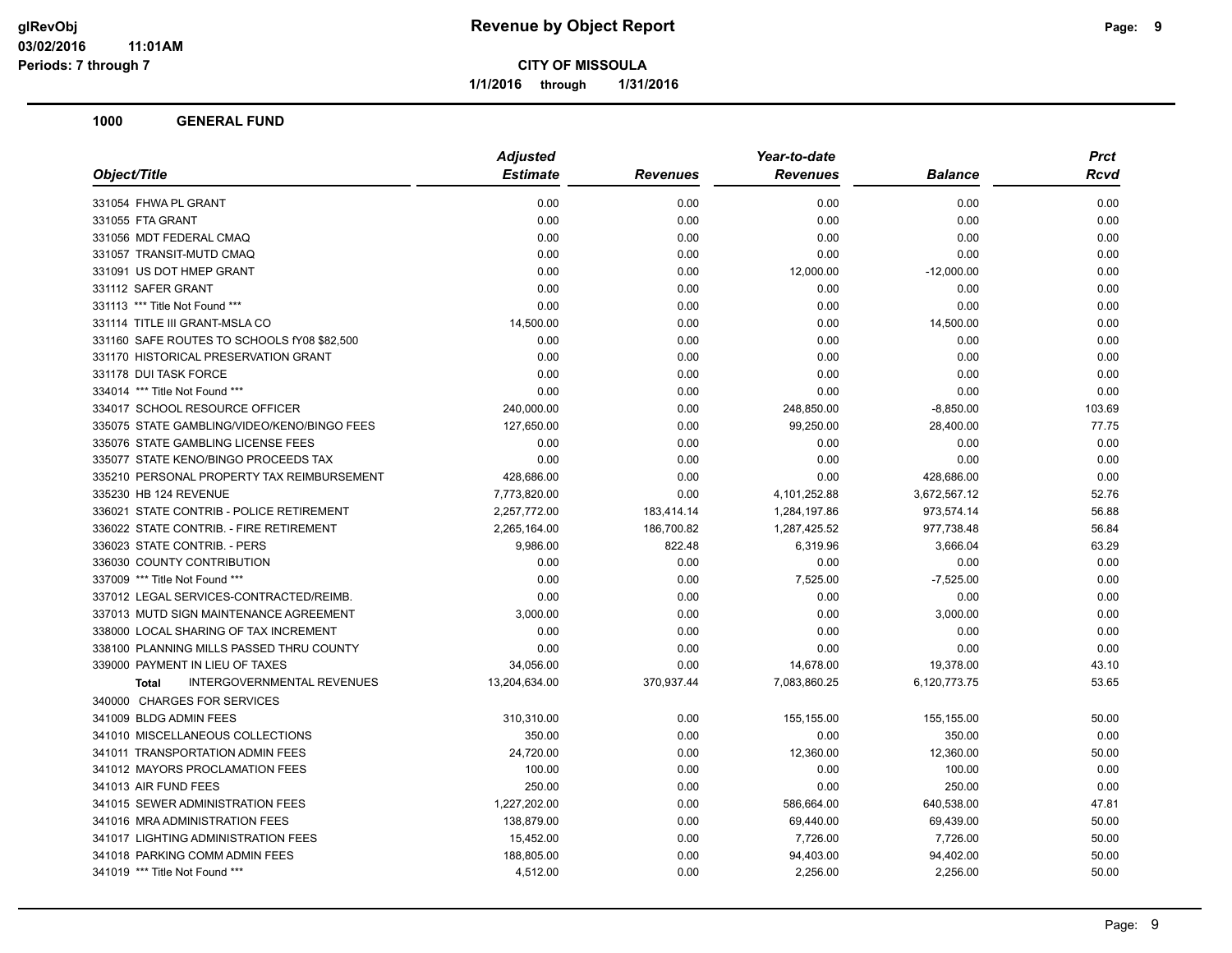**1/1/2016 through 1/31/2016**

|                                          | <b>Adjusted</b> |                 | Year-to-date    |                | <b>Prct</b> |
|------------------------------------------|-----------------|-----------------|-----------------|----------------|-------------|
| Object/Title                             | <b>Estimate</b> | <b>Revenues</b> | <b>Revenues</b> | <b>Balance</b> | <b>Rcvd</b> |
| 341021 SID ADMINISTRATION FEES           | 0.00            | 0.00            | 0.00            | 0.00           | 0.00        |
| 341022 PROJECT ADMIN FEES                | 0.00            | 0.00            | 0.00            | 0.00           | 0.00        |
| 341023 PLANNING ADMIN FEES               | 24,720.00       | 0.00            | 12,000.00       | 12,720.00      | 48.54       |
| 341031 STATE REIMB MUNI COURT            | 0.00            | 0.00            | 0.00            | 0.00           | 0.00        |
| 341041 SEWER EXTENSION RECORDING FEES    | 4,500.00        | 100.00          | 1,863.00        | 2,637.00       | 41.40       |
| 341052 MUNICIPAL COURT FILING FEES       | 283,400.00      | 20,932.68       | 178,856.84      | 104,543.16     | 63.11       |
| 341055 CRIME VICTIM SURCHARGE            | 2,500.00        | 118.00          | 785.99          | 1,714.01       | 31.44       |
| 341067 SUBDIVISION EXEMPTION AFFIDAVITS  | 0.00            | 1,000.00        | 3,800.00        | $-3,800.00$    | 0.00        |
| 341068 SUBDIVISON FEES                   | 5,000.00        | 0.00            | 5,176.00        | $-176.00$      | 103.52      |
| 341069 REZONING FEES                     | 5,000.00        | 0.00            | 4,727.00        | 273.00         | 94.54       |
| 341070 DESIGN REVIEW BOARD               | 15,000.00       | 1,642.64        | 18,829.91       | $-3,829.91$    | 125.53      |
| 341071 BOARD OF ADJUST. ZONING, SIGNS    | 0.00            | 0.00            | 0.00            | 0.00           | 0.00        |
| 341072 FLOOD PLAIN-0THER FEES            | 0.00            | 0.00            | 0.00            | 0.00           | 0.00        |
| 341073 FIRE PLAN CHECK FEES              | 27,981.00       | 2,347.00        | 16,890.00       | 11,091.00      | 60.36       |
| 341074 FIRE INSPECTION FEES              | 25,000.00       | 7,173.49        | 33,458.49       | $-8,458.49$    | 133.83      |
| 341076 ENGINEERING PLAN CHECK FEES       | 33,478.00       | 2,183.00        | 23,267.00       | 10,211.00      | 69.50       |
| 341077 ZONING COMPLIANCE INSPECTIONS     | 0.00            | 0.00            | 0.00            | 0.00           | 0.00        |
| 341078 ENGINEERING MAP FEES              | 120.00          | 5.00            | 180.00          | $-60.00$       | 150.00      |
| 341079 GREASE INTERCEPTOR APPEAL FEES    | 2,000.00        | 154.50          | 463.50          | 1,536.50       | 23.18       |
| 341090 STREET VACATION PETITION FEES     | 0.00            | 0.00            | 1,981.00        | $-1,981.00$    | 0.00        |
| 341091 INSPECTION CODE BOOKS & COPIES    | 0.00            | 0.00            | 0.00            | 0.00           | 0.00        |
| 341100 GRANT ADMINISTRATION SERVICE FEES | 0.00            | 0.00            | 0.00            | 0.00           | 0.00        |
| 342010 POLICE/BID AGREEMENT              | 0.00            | 0.00            | 23,842.00       | $-23,842.00$   | 0.00        |
| 342012 PD REIMBURSABLE SERVICES          | 0.00            | 0.00            | 0.00            | 0.00           | 0.00        |
| 342013 SECURITY INVEST FEES              | 11,000.00       | 1,068.00        | 6,255.75        | 4,744.25       | 56.87       |
| 342014 POLICE DEPARTMENT SERVICE FEES    | 15,000.00       | 2,032.00        | 10,583.00       | 4,417.00       | 70.55       |
| 342015 POLICE OVERTIME FEES              | 84,000.00       | 2,764.20        | 70,381.60       | 13,618.40      | 83.79       |
| 342016 POLICE TRAINING FEES              | 36,000.00       | 0.00            | 11,463.31       | 24,536.69      | 31.84       |
| 342017 CATERING FEES                     | 7,200.00        | 420.00          | 3,605.00        | 3,595.00       | 50.07       |
| 342018 DESK REPORTS                      | 20,000.00       | 3,908.00        | 21,447.00       | $-1,447.00$    | 107.24      |
| 342019 ABANDONED VEHICLE REVENUE FEES    | 12,500.00       | 395.00          | 9,490.00        | 3,010.00       | 75.92       |
| 342020 FIRE DEPARTMENT FEES              | 100.00          | 89.50           | 383.00          | $-283.00$      | 383.00      |
| 342021 CPR EDUCATION PROGRAM             | 7,435.00        | 350.00          | 3,440.00        | 3,995.00       | 46.27       |
| 342022 OUTSIDE HIRES                     | 524,890.00      | 157.00          | 26,584.78       | 498,305.22     | 5.06        |
| 342060 BIKE PROGRAM SALES & FEES         | 2,700.00        | 0.00            | 0.00            | 2,700.00       | 0.00        |
| 343000 PW REIMBURSABLE SERVICES          | 31,258.00       | 0.00            | 11,997.33       | 19,260.67      | 38.38       |
| 343001 SIGN FABRICATION & CONTRACTS      | 500.00          | 0.00            | 0.00            | 500.00         | 0.00        |
| 343002 OTHER AGENCIES - VEH MAINT        | 48,000.00       | 0.00            | 17,832.90       | 30,167.10      | 37.15       |
| 343003 STATE PAYMENT - TRAFFIC COUNTS    | 4,450.00        | 0.00            | 0.00            | 4,450.00       | 0.00        |
| 343004 SPECIAL STATE CONTRACTS           | 80,000.00       | 0.00            | 184,223.13      | $-104,223.13$  | 230.28      |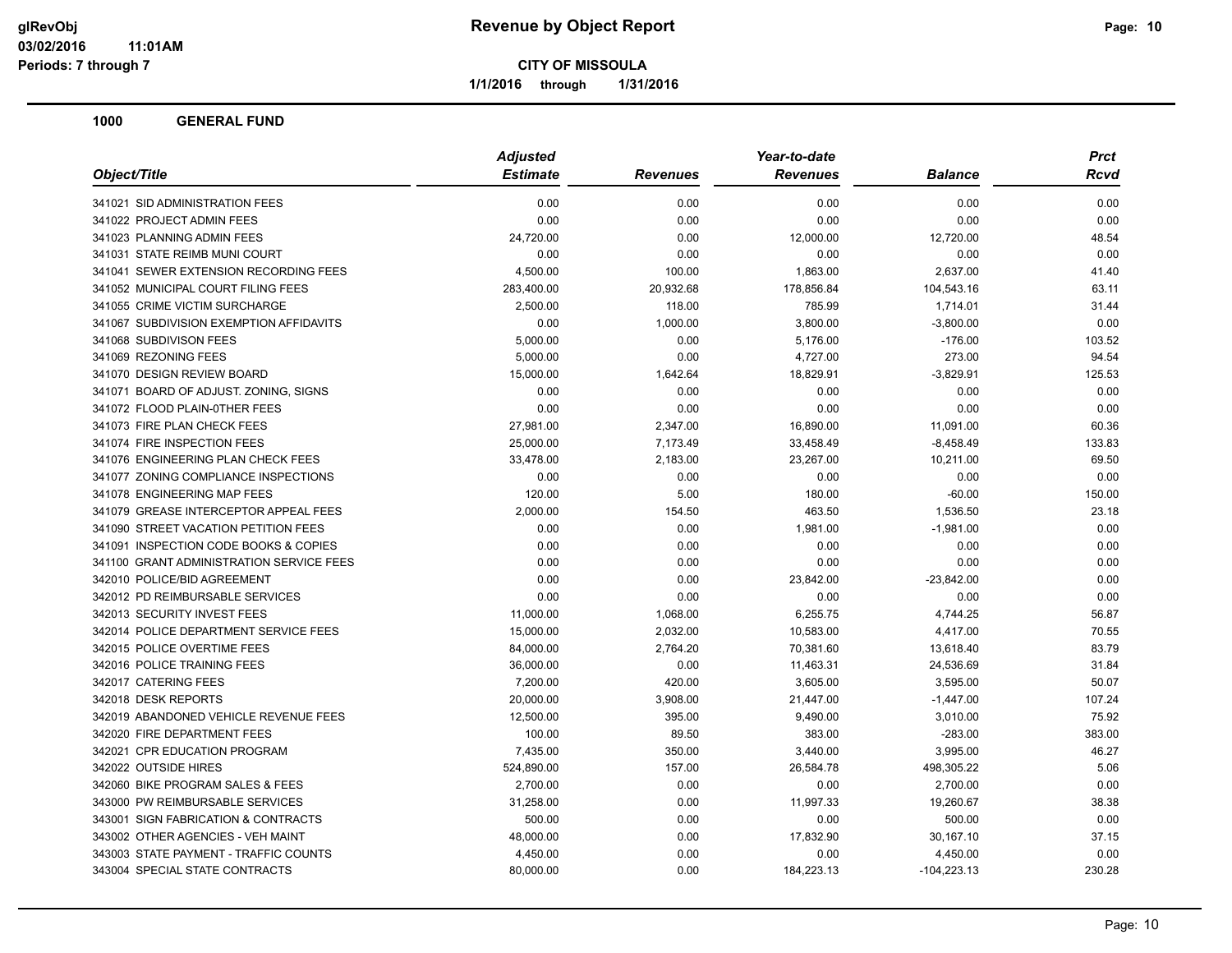**1/1/2016 through 1/31/2016**

|                                                | <b>Adjusted</b> | Year-to-date    |                 |                | <b>Prct</b> |
|------------------------------------------------|-----------------|-----------------|-----------------|----------------|-------------|
| Object/Title                                   | <b>Estimate</b> | <b>Revenues</b> | <b>Revenues</b> | <b>Balance</b> | <b>Rcvd</b> |
| 343006 OTHER GOVT AGENCY-STREET PROJECTS       | 98,318.00       | 0.00            | 0.00            | 98,318.00      | 0.00        |
| 343008 PRIVATE COMPANY STREET PAYMENTS         | 0.00            | 0.00            | 0.00            | 0.00           | 0.00        |
| 343010 STREET DEPT SALES & SERVICES            | 19,195.00       | 0.00            | 0.00            | 19,195.00      | 0.00        |
| 343013 SNOW REMOVAL FEES                       | 1,500.00        | 81.26           | 651.26          | 848.74         | 43.42       |
| 343018 *** Title Not Found ***                 | 0.00            | 0.00            | 823.35          | $-823.35$      | 0.00        |
| 343080 STATE MAINTENANCE CONTRACT              | 530,082.00      | 124,268.38      | 251,492.09      | 278,589.91     | 47.44       |
| 343082 MDT URBAN PROJECTS                      | 0.00            | 0.00            | 0.00            | 0.00           | 0.00        |
| 343083 CONTRACT SEWER APPLICATIONS             | 0.00            | 0.00            | 0.00            | 0.00           | 0.00        |
| 343084 STREET MAINTENANCE MATERIALS REIMB      | 55,500.00       | 81,932.31       | 81,932.31       | $-26,432.31$   | 147.63      |
| 343097 SIDEWALK AND CURB FEES                  | 340,000.00      | 6,209.83        | 238,661.03      | 101,338.97     | 70.19       |
| 343311 SALE OF NICHES                          | 3,200.00        | 0.00            | 0.00            | 3,200.00       | 0.00        |
| 343320 CEMETERY - SALE OF PLOTS                | 12,870.00       | 350.00          | 8,900.00        | 3,970.00       | 69.15       |
| 343321 CEMETERY FOUNDATIONS                    | 1,570.00        | 0.00            | 1,240.00        | 330.00         | 78.98       |
| 343322 CEMETERY FLOWER CARE                    | 4,250.00        | 0.00            | 0.00            | 4,250.00       | 0.00        |
| 343323 CEMETERY - LINER INSTALL FEES           | 5,580.00        | 0.00            | 6,750.00        | $-1,170.00$    | 120.97      |
| 343324 OTHER CEMETERY FEES                     | 1,500.00        | 150.00          | 1,050.00        | 450.00         | 70.00       |
| 343325 2ND INTERMENT RIGHT                     | 0.00            | 0.00            | 1,000.00        | $-1,000.00$    | 0.00        |
| 343340 CEMETERY - OPENINGS & CLOSINGS          | 10,950.00       | 0.00            | 6,875.00        | 4,075.00       | 62.79       |
| 343350 CEMETERY CARE, FEES                     | 24,000.00       | 0.00            | 0.00            | 24,000.00      | 0.00        |
| 343360 WEED CONTROL                            | 3,000.00        | 499.93          | 1,024.93        | 1,975.07       | 34.16       |
| 346029 PARKS PETTY CASH FUND                   | 0.00            | 0.00            | 0.00            | 0.00           | 0.00        |
| 346031 RECREATION FEES                         | 166,294.00      | 7,258.25        | 82,022.50       | 84,271.50      | 49.32       |
| 346033 PARK FEES/FACILITY RENTALS              | 170,000.00      | 8,707.91        | 38,260.41       | 131,739.59     | 22.51       |
| 346034 GROUNDS MAINTENANCE CONTRACT            | 0.00            | 0.00            | 48,367.20       | $-48,367.20$   | 0.00        |
| 346036 PARK CONCESSION FEES                    | 3,000.00        | 0.00            | 666.44          | 2,333.56       | 22.21       |
| 346037 YOUTH DRUG COURT CONTRACT               | 11,700.00       | 0.00            | 0.00            | 11,700.00      | 0.00        |
| 346050 COUNTY PLAYGROUND CONTRACT              | 3,150.00        | 0.00            | 0.00            | 3,150.00       | 0.00        |
| 346051 MONTANA PARKS/REC CONFERENCE 2012       | 4,500.00        | 708.05          | 1,779.45        | 2,720.55       | 39.54       |
| 346070 RECREATION GENERAL MERCHANDISE          | 0.00            | 0.00            | 0.00            | 0.00           | 0.00        |
| <b>CHARGES FOR SERVICES</b><br><b>Total</b>    | 4,694,471.00    | 277,005.93      | 2,403,307.50    | 2,291,163.50   | 51.19       |
| 350000 FINES & FORFEITURES                     |                 |                 |                 |                |             |
| 351022 LAW ENFORCEMENT ACADEMY SURCHARGE #!    | 0.00            | 5,065.36        | 16,266.21       | $-16,266.21$   | 0.00        |
| 351031 TRAFFIC FINES                           | 1,325,000.00    | 76,850.39       | 622.570.35      | 702,429.65     | 46.99       |
| 351032 SURCHARGE ON FINES                      | 129,089.00      | 7,881.07        | 54,196.86       | 74,892.14      | 41.98       |
| 351034 CELLULAR PHONE FINES                    | 80,000.00       | 3,150.75        | 43,402.00       | 36,598.00      | 54.25       |
| 351035 CELL PHONE FINES: EDUCATION             | 0.00            | 3,150.75        | 43,402.00       | $-43,402.00$   | 0.00        |
| 355000 FALSE ALARM PENALTY                     | 10,000.00       | 1,820.00        | 5,772.00        | 4,228.00       | 57.72       |
| <b>FINES &amp; FORFEITURES</b><br><b>Total</b> | 1,544,089.00    | 97,918.32       | 785,609.42      | 758,479.58     | 50.88       |
| 360000 MISCELLANEOUS REVENUES                  |                 |                 |                 |                |             |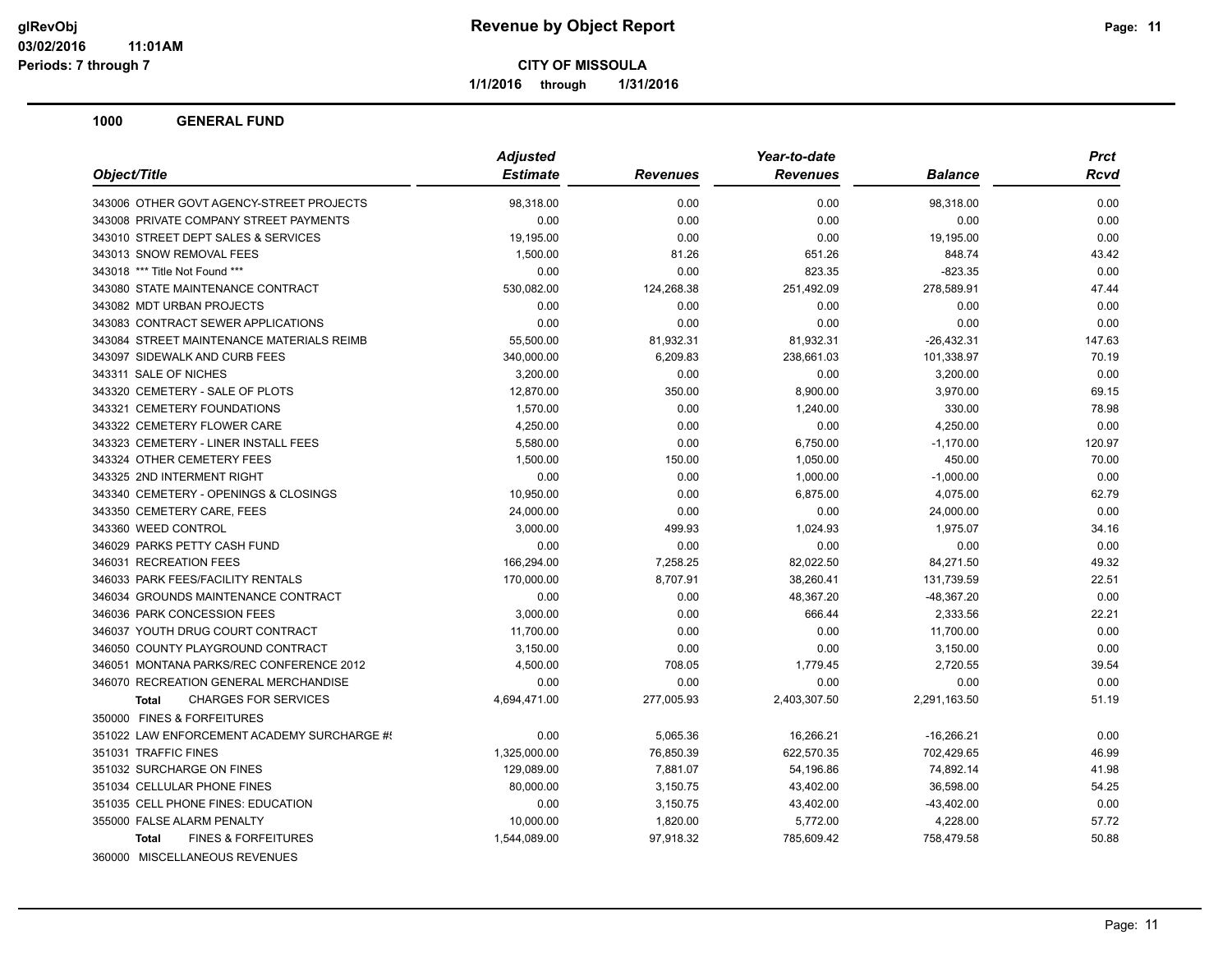**1/1/2016 through 1/31/2016**

| 0.00<br>0.00<br>0.00<br>0.00<br>360000 MISCELLANEOUS REVENUES<br>360001 COPIES<br>2,200.00<br>164.25<br>1,484.24<br>715.76<br>360002 PHONES<br>0.00<br>0.00<br>0.00<br>0.00<br>0.00<br>0.00<br>360003 MMIA REIMBURSEMENT-ATTORNEY<br>203.37<br>$-203.37$<br>360010 MISCELLANEOUS<br>200.94<br>5,609.79<br>9,390.21<br>15,000.00<br>360011 ENERGY REBATES FOR COMPUTER UPGRADES<br>0.00<br>0.00<br>0.00<br>0.00<br>360050 OVER/SHORT<br>0.00<br>$-20.00$<br>$-20.00$<br>20.00<br>360100 REFUNDS<br>0.00<br>200.00<br>0.00<br>200.00<br>0.00<br>0.00<br>8,000.00<br>362000 OTHER MISCELLANEOUS REVENUE<br>8,000.00<br>362001 MUNICIPAL COURT BAD CHECK CHARGES<br>0.00<br>0.00<br>0.00<br>0.00<br>362002 BAD CHECK CHARGES<br>500.00<br>15.00<br>180.00<br>320.00<br>362003 US BANK FEE REIMBURSEMENT<br>0.00<br>0.00<br>0.00<br>0.00<br>0.00<br>362004 URD III FACADE IMPROVEMENT LOAN REC<br>0.00<br>0.00<br>0.00<br>362011 SALE OF UNCLAIMED PROPERTY<br>0.00<br>0.00<br>0.00<br>0.00<br>362012 REC/GREEN TAG PROGRAM<br>300.00<br>0.00<br>0.00<br>300.00<br>364012 SALE OF SURPLUS PROPERTY<br>40,000.00<br>0.00<br>0.00<br>40,000.00<br>364040 INSURANCE AND DAMAGE RECOVERY<br>40,000.00<br>8,282.02<br>958.88<br>31,717.98<br>364041 WORKERS COMPENSATION REIMBURSEMENT<br>2,500.00<br>0.00<br>0.00<br>2,500.00<br>364042 EXPENDITURE REIMBURSEMENTS<br>1,200.00<br>7,617.23<br>7,617.23<br>$-6,417.23$<br>364043 RATTLESNAKE CORRIDOR REIMBURSEMENT<br>10,000.00<br>3,432.00<br>0.00<br>6,568.00<br>364044 EMERGENCY RESPONSE REIMBURSEMENT<br>50,000.00<br>0.00<br>0.00<br>50,000.00<br>364047 MMIA EXPENDITURE REIMBURSEMENT<br>0.00<br>0.00<br>0.00<br>0.00<br>364051 DOT RADAR GRANT<br>0.00<br>0.00<br>0.00<br>0.00<br>364053 EXPENDITURE REIMB-FIRE SERVICES<br>0.00<br>0.00<br>0.00<br>0.00<br>364060 REIMB LETTER OF CREDIT-709 PARKVIEW<br>0.00<br>0.00<br>0.00<br>0.00<br>364061 REIMB LETTER OF CREDIT-LINNEA LANE<br>0.00<br>0.00<br>0.00<br>0.00<br>365000 DONATIONS<br>0.00<br>0.00<br>0.00<br>0.00<br>365001 *** Title Not Found ***<br>0.00<br>0.00<br>0.00<br>0.00<br>365003 DONATIONS - SMOKE ALARMS<br>0.00<br>0.00<br>0.00<br>0.00<br>0.00<br>0.00<br>365004 GRANT CR TRAIL ASSN DONATION<br>0.00<br>0.00<br>365015 DONATIONS - COMBAT CHALLENGE<br>0.00<br>0.00<br>0.00<br>0.00<br>365016 LOCAL MATCH MDT<br>0.00<br>0.00<br>0.00<br>0.00<br>365017 LOCAL MATCH TRANSIT<br>0.00<br>0.00<br>0.00<br>0.00<br>365018 DONATIONS - THERMAL IMAGING<br>0.00<br>0.00<br>0.00<br>0.00<br>365021 COMBAT CHALLENGE DONATIONS<br>0.00<br>0.00<br>0.00<br>0.00<br>365022 NEIGHBORHOOD COUNCIL DONATIONS<br>0.00<br>0.00<br>0.00<br>0.00 | Object/Title         | <b>Adjusted</b><br><b>Estimate</b> | <b>Revenues</b> | Year-to-date<br><b>Revenues</b> | <b>Balance</b> | <b>Prct</b><br>Rcvd |
|--------------------------------------------------------------------------------------------------------------------------------------------------------------------------------------------------------------------------------------------------------------------------------------------------------------------------------------------------------------------------------------------------------------------------------------------------------------------------------------------------------------------------------------------------------------------------------------------------------------------------------------------------------------------------------------------------------------------------------------------------------------------------------------------------------------------------------------------------------------------------------------------------------------------------------------------------------------------------------------------------------------------------------------------------------------------------------------------------------------------------------------------------------------------------------------------------------------------------------------------------------------------------------------------------------------------------------------------------------------------------------------------------------------------------------------------------------------------------------------------------------------------------------------------------------------------------------------------------------------------------------------------------------------------------------------------------------------------------------------------------------------------------------------------------------------------------------------------------------------------------------------------------------------------------------------------------------------------------------------------------------------------------------------------------------------------------------------------------------------------------------------------------------------------------------------------------------------------------------------------------------------------------------------------------------------------------------------------------------------------------------------------------------------------------------------------------------------------------------------------------------------------------------------------------------------------------------------------------------------------------------------------------------|----------------------|------------------------------------|-----------------|---------------------------------|----------------|---------------------|
|                                                                                                                                                                                                                                                                                                                                                                                                                                                                                                                                                                                                                                                                                                                                                                                                                                                                                                                                                                                                                                                                                                                                                                                                                                                                                                                                                                                                                                                                                                                                                                                                                                                                                                                                                                                                                                                                                                                                                                                                                                                                                                                                                                                                                                                                                                                                                                                                                                                                                                                                                                                                                                                        |                      |                                    |                 |                                 |                | 0.00                |
|                                                                                                                                                                                                                                                                                                                                                                                                                                                                                                                                                                                                                                                                                                                                                                                                                                                                                                                                                                                                                                                                                                                                                                                                                                                                                                                                                                                                                                                                                                                                                                                                                                                                                                                                                                                                                                                                                                                                                                                                                                                                                                                                                                                                                                                                                                                                                                                                                                                                                                                                                                                                                                                        |                      |                                    |                 |                                 |                | 67.47               |
|                                                                                                                                                                                                                                                                                                                                                                                                                                                                                                                                                                                                                                                                                                                                                                                                                                                                                                                                                                                                                                                                                                                                                                                                                                                                                                                                                                                                                                                                                                                                                                                                                                                                                                                                                                                                                                                                                                                                                                                                                                                                                                                                                                                                                                                                                                                                                                                                                                                                                                                                                                                                                                                        |                      |                                    |                 |                                 |                | 0.00                |
|                                                                                                                                                                                                                                                                                                                                                                                                                                                                                                                                                                                                                                                                                                                                                                                                                                                                                                                                                                                                                                                                                                                                                                                                                                                                                                                                                                                                                                                                                                                                                                                                                                                                                                                                                                                                                                                                                                                                                                                                                                                                                                                                                                                                                                                                                                                                                                                                                                                                                                                                                                                                                                                        |                      |                                    |                 |                                 |                | 0.00                |
|                                                                                                                                                                                                                                                                                                                                                                                                                                                                                                                                                                                                                                                                                                                                                                                                                                                                                                                                                                                                                                                                                                                                                                                                                                                                                                                                                                                                                                                                                                                                                                                                                                                                                                                                                                                                                                                                                                                                                                                                                                                                                                                                                                                                                                                                                                                                                                                                                                                                                                                                                                                                                                                        |                      |                                    |                 |                                 |                | 37.40               |
|                                                                                                                                                                                                                                                                                                                                                                                                                                                                                                                                                                                                                                                                                                                                                                                                                                                                                                                                                                                                                                                                                                                                                                                                                                                                                                                                                                                                                                                                                                                                                                                                                                                                                                                                                                                                                                                                                                                                                                                                                                                                                                                                                                                                                                                                                                                                                                                                                                                                                                                                                                                                                                                        |                      |                                    |                 |                                 |                | 0.00                |
|                                                                                                                                                                                                                                                                                                                                                                                                                                                                                                                                                                                                                                                                                                                                                                                                                                                                                                                                                                                                                                                                                                                                                                                                                                                                                                                                                                                                                                                                                                                                                                                                                                                                                                                                                                                                                                                                                                                                                                                                                                                                                                                                                                                                                                                                                                                                                                                                                                                                                                                                                                                                                                                        |                      |                                    |                 |                                 |                | 0.00                |
|                                                                                                                                                                                                                                                                                                                                                                                                                                                                                                                                                                                                                                                                                                                                                                                                                                                                                                                                                                                                                                                                                                                                                                                                                                                                                                                                                                                                                                                                                                                                                                                                                                                                                                                                                                                                                                                                                                                                                                                                                                                                                                                                                                                                                                                                                                                                                                                                                                                                                                                                                                                                                                                        |                      |                                    |                 |                                 |                | 0.00                |
|                                                                                                                                                                                                                                                                                                                                                                                                                                                                                                                                                                                                                                                                                                                                                                                                                                                                                                                                                                                                                                                                                                                                                                                                                                                                                                                                                                                                                                                                                                                                                                                                                                                                                                                                                                                                                                                                                                                                                                                                                                                                                                                                                                                                                                                                                                                                                                                                                                                                                                                                                                                                                                                        |                      |                                    |                 |                                 |                | 0.00                |
|                                                                                                                                                                                                                                                                                                                                                                                                                                                                                                                                                                                                                                                                                                                                                                                                                                                                                                                                                                                                                                                                                                                                                                                                                                                                                                                                                                                                                                                                                                                                                                                                                                                                                                                                                                                                                                                                                                                                                                                                                                                                                                                                                                                                                                                                                                                                                                                                                                                                                                                                                                                                                                                        |                      |                                    |                 |                                 |                | 0.00                |
|                                                                                                                                                                                                                                                                                                                                                                                                                                                                                                                                                                                                                                                                                                                                                                                                                                                                                                                                                                                                                                                                                                                                                                                                                                                                                                                                                                                                                                                                                                                                                                                                                                                                                                                                                                                                                                                                                                                                                                                                                                                                                                                                                                                                                                                                                                                                                                                                                                                                                                                                                                                                                                                        |                      |                                    |                 |                                 |                | 36.00               |
|                                                                                                                                                                                                                                                                                                                                                                                                                                                                                                                                                                                                                                                                                                                                                                                                                                                                                                                                                                                                                                                                                                                                                                                                                                                                                                                                                                                                                                                                                                                                                                                                                                                                                                                                                                                                                                                                                                                                                                                                                                                                                                                                                                                                                                                                                                                                                                                                                                                                                                                                                                                                                                                        |                      |                                    |                 |                                 |                | 0.00                |
|                                                                                                                                                                                                                                                                                                                                                                                                                                                                                                                                                                                                                                                                                                                                                                                                                                                                                                                                                                                                                                                                                                                                                                                                                                                                                                                                                                                                                                                                                                                                                                                                                                                                                                                                                                                                                                                                                                                                                                                                                                                                                                                                                                                                                                                                                                                                                                                                                                                                                                                                                                                                                                                        |                      |                                    |                 |                                 |                | 0.00                |
|                                                                                                                                                                                                                                                                                                                                                                                                                                                                                                                                                                                                                                                                                                                                                                                                                                                                                                                                                                                                                                                                                                                                                                                                                                                                                                                                                                                                                                                                                                                                                                                                                                                                                                                                                                                                                                                                                                                                                                                                                                                                                                                                                                                                                                                                                                                                                                                                                                                                                                                                                                                                                                                        |                      |                                    |                 |                                 |                | 0.00                |
|                                                                                                                                                                                                                                                                                                                                                                                                                                                                                                                                                                                                                                                                                                                                                                                                                                                                                                                                                                                                                                                                                                                                                                                                                                                                                                                                                                                                                                                                                                                                                                                                                                                                                                                                                                                                                                                                                                                                                                                                                                                                                                                                                                                                                                                                                                                                                                                                                                                                                                                                                                                                                                                        |                      |                                    |                 |                                 |                | 0.00                |
|                                                                                                                                                                                                                                                                                                                                                                                                                                                                                                                                                                                                                                                                                                                                                                                                                                                                                                                                                                                                                                                                                                                                                                                                                                                                                                                                                                                                                                                                                                                                                                                                                                                                                                                                                                                                                                                                                                                                                                                                                                                                                                                                                                                                                                                                                                                                                                                                                                                                                                                                                                                                                                                        |                      |                                    |                 |                                 |                | 0.00                |
|                                                                                                                                                                                                                                                                                                                                                                                                                                                                                                                                                                                                                                                                                                                                                                                                                                                                                                                                                                                                                                                                                                                                                                                                                                                                                                                                                                                                                                                                                                                                                                                                                                                                                                                                                                                                                                                                                                                                                                                                                                                                                                                                                                                                                                                                                                                                                                                                                                                                                                                                                                                                                                                        |                      |                                    |                 |                                 |                | 20.71               |
|                                                                                                                                                                                                                                                                                                                                                                                                                                                                                                                                                                                                                                                                                                                                                                                                                                                                                                                                                                                                                                                                                                                                                                                                                                                                                                                                                                                                                                                                                                                                                                                                                                                                                                                                                                                                                                                                                                                                                                                                                                                                                                                                                                                                                                                                                                                                                                                                                                                                                                                                                                                                                                                        |                      |                                    |                 |                                 |                | 0.00                |
|                                                                                                                                                                                                                                                                                                                                                                                                                                                                                                                                                                                                                                                                                                                                                                                                                                                                                                                                                                                                                                                                                                                                                                                                                                                                                                                                                                                                                                                                                                                                                                                                                                                                                                                                                                                                                                                                                                                                                                                                                                                                                                                                                                                                                                                                                                                                                                                                                                                                                                                                                                                                                                                        |                      |                                    |                 |                                 |                | 634.77              |
|                                                                                                                                                                                                                                                                                                                                                                                                                                                                                                                                                                                                                                                                                                                                                                                                                                                                                                                                                                                                                                                                                                                                                                                                                                                                                                                                                                                                                                                                                                                                                                                                                                                                                                                                                                                                                                                                                                                                                                                                                                                                                                                                                                                                                                                                                                                                                                                                                                                                                                                                                                                                                                                        |                      |                                    |                 |                                 |                | 34.32               |
|                                                                                                                                                                                                                                                                                                                                                                                                                                                                                                                                                                                                                                                                                                                                                                                                                                                                                                                                                                                                                                                                                                                                                                                                                                                                                                                                                                                                                                                                                                                                                                                                                                                                                                                                                                                                                                                                                                                                                                                                                                                                                                                                                                                                                                                                                                                                                                                                                                                                                                                                                                                                                                                        |                      |                                    |                 |                                 |                | 0.00                |
|                                                                                                                                                                                                                                                                                                                                                                                                                                                                                                                                                                                                                                                                                                                                                                                                                                                                                                                                                                                                                                                                                                                                                                                                                                                                                                                                                                                                                                                                                                                                                                                                                                                                                                                                                                                                                                                                                                                                                                                                                                                                                                                                                                                                                                                                                                                                                                                                                                                                                                                                                                                                                                                        |                      |                                    |                 |                                 |                | 0.00                |
|                                                                                                                                                                                                                                                                                                                                                                                                                                                                                                                                                                                                                                                                                                                                                                                                                                                                                                                                                                                                                                                                                                                                                                                                                                                                                                                                                                                                                                                                                                                                                                                                                                                                                                                                                                                                                                                                                                                                                                                                                                                                                                                                                                                                                                                                                                                                                                                                                                                                                                                                                                                                                                                        |                      |                                    |                 |                                 |                | 0.00                |
|                                                                                                                                                                                                                                                                                                                                                                                                                                                                                                                                                                                                                                                                                                                                                                                                                                                                                                                                                                                                                                                                                                                                                                                                                                                                                                                                                                                                                                                                                                                                                                                                                                                                                                                                                                                                                                                                                                                                                                                                                                                                                                                                                                                                                                                                                                                                                                                                                                                                                                                                                                                                                                                        |                      |                                    |                 |                                 |                | 0.00                |
|                                                                                                                                                                                                                                                                                                                                                                                                                                                                                                                                                                                                                                                                                                                                                                                                                                                                                                                                                                                                                                                                                                                                                                                                                                                                                                                                                                                                                                                                                                                                                                                                                                                                                                                                                                                                                                                                                                                                                                                                                                                                                                                                                                                                                                                                                                                                                                                                                                                                                                                                                                                                                                                        |                      |                                    |                 |                                 |                | 0.00                |
|                                                                                                                                                                                                                                                                                                                                                                                                                                                                                                                                                                                                                                                                                                                                                                                                                                                                                                                                                                                                                                                                                                                                                                                                                                                                                                                                                                                                                                                                                                                                                                                                                                                                                                                                                                                                                                                                                                                                                                                                                                                                                                                                                                                                                                                                                                                                                                                                                                                                                                                                                                                                                                                        |                      |                                    |                 |                                 |                | 0.00                |
|                                                                                                                                                                                                                                                                                                                                                                                                                                                                                                                                                                                                                                                                                                                                                                                                                                                                                                                                                                                                                                                                                                                                                                                                                                                                                                                                                                                                                                                                                                                                                                                                                                                                                                                                                                                                                                                                                                                                                                                                                                                                                                                                                                                                                                                                                                                                                                                                                                                                                                                                                                                                                                                        |                      |                                    |                 |                                 |                | 0.00                |
|                                                                                                                                                                                                                                                                                                                                                                                                                                                                                                                                                                                                                                                                                                                                                                                                                                                                                                                                                                                                                                                                                                                                                                                                                                                                                                                                                                                                                                                                                                                                                                                                                                                                                                                                                                                                                                                                                                                                                                                                                                                                                                                                                                                                                                                                                                                                                                                                                                                                                                                                                                                                                                                        |                      |                                    |                 |                                 |                | 0.00                |
|                                                                                                                                                                                                                                                                                                                                                                                                                                                                                                                                                                                                                                                                                                                                                                                                                                                                                                                                                                                                                                                                                                                                                                                                                                                                                                                                                                                                                                                                                                                                                                                                                                                                                                                                                                                                                                                                                                                                                                                                                                                                                                                                                                                                                                                                                                                                                                                                                                                                                                                                                                                                                                                        |                      |                                    |                 |                                 |                | 0.00                |
|                                                                                                                                                                                                                                                                                                                                                                                                                                                                                                                                                                                                                                                                                                                                                                                                                                                                                                                                                                                                                                                                                                                                                                                                                                                                                                                                                                                                                                                                                                                                                                                                                                                                                                                                                                                                                                                                                                                                                                                                                                                                                                                                                                                                                                                                                                                                                                                                                                                                                                                                                                                                                                                        |                      |                                    |                 |                                 |                | 0.00                |
|                                                                                                                                                                                                                                                                                                                                                                                                                                                                                                                                                                                                                                                                                                                                                                                                                                                                                                                                                                                                                                                                                                                                                                                                                                                                                                                                                                                                                                                                                                                                                                                                                                                                                                                                                                                                                                                                                                                                                                                                                                                                                                                                                                                                                                                                                                                                                                                                                                                                                                                                                                                                                                                        |                      |                                    |                 |                                 |                | 0.00                |
|                                                                                                                                                                                                                                                                                                                                                                                                                                                                                                                                                                                                                                                                                                                                                                                                                                                                                                                                                                                                                                                                                                                                                                                                                                                                                                                                                                                                                                                                                                                                                                                                                                                                                                                                                                                                                                                                                                                                                                                                                                                                                                                                                                                                                                                                                                                                                                                                                                                                                                                                                                                                                                                        |                      |                                    |                 |                                 |                | 0.00                |
|                                                                                                                                                                                                                                                                                                                                                                                                                                                                                                                                                                                                                                                                                                                                                                                                                                                                                                                                                                                                                                                                                                                                                                                                                                                                                                                                                                                                                                                                                                                                                                                                                                                                                                                                                                                                                                                                                                                                                                                                                                                                                                                                                                                                                                                                                                                                                                                                                                                                                                                                                                                                                                                        |                      |                                    |                 |                                 |                | 0.00                |
|                                                                                                                                                                                                                                                                                                                                                                                                                                                                                                                                                                                                                                                                                                                                                                                                                                                                                                                                                                                                                                                                                                                                                                                                                                                                                                                                                                                                                                                                                                                                                                                                                                                                                                                                                                                                                                                                                                                                                                                                                                                                                                                                                                                                                                                                                                                                                                                                                                                                                                                                                                                                                                                        |                      |                                    |                 |                                 |                | 0.00                |
|                                                                                                                                                                                                                                                                                                                                                                                                                                                                                                                                                                                                                                                                                                                                                                                                                                                                                                                                                                                                                                                                                                                                                                                                                                                                                                                                                                                                                                                                                                                                                                                                                                                                                                                                                                                                                                                                                                                                                                                                                                                                                                                                                                                                                                                                                                                                                                                                                                                                                                                                                                                                                                                        |                      |                                    |                 |                                 |                |                     |
|                                                                                                                                                                                                                                                                                                                                                                                                                                                                                                                                                                                                                                                                                                                                                                                                                                                                                                                                                                                                                                                                                                                                                                                                                                                                                                                                                                                                                                                                                                                                                                                                                                                                                                                                                                                                                                                                                                                                                                                                                                                                                                                                                                                                                                                                                                                                                                                                                                                                                                                                                                                                                                                        |                      |                                    |                 |                                 |                | 0.00<br>0.00        |
|                                                                                                                                                                                                                                                                                                                                                                                                                                                                                                                                                                                                                                                                                                                                                                                                                                                                                                                                                                                                                                                                                                                                                                                                                                                                                                                                                                                                                                                                                                                                                                                                                                                                                                                                                                                                                                                                                                                                                                                                                                                                                                                                                                                                                                                                                                                                                                                                                                                                                                                                                                                                                                                        | 368000 SALE OF COINS | 0.00                               | 0.00            | 0.00                            | 0.00           | 0.00                |
| 368001 SALE OF POLICE PROMOTIONS<br>0.00<br>0.00<br>0.00<br>0.00                                                                                                                                                                                                                                                                                                                                                                                                                                                                                                                                                                                                                                                                                                                                                                                                                                                                                                                                                                                                                                                                                                                                                                                                                                                                                                                                                                                                                                                                                                                                                                                                                                                                                                                                                                                                                                                                                                                                                                                                                                                                                                                                                                                                                                                                                                                                                                                                                                                                                                                                                                                       |                      |                                    |                 |                                 |                | 0.00                |
| 368002 SALE OF FIRE PROMOTIONS<br>0.00<br>0.00<br>0.00<br>0.00                                                                                                                                                                                                                                                                                                                                                                                                                                                                                                                                                                                                                                                                                                                                                                                                                                                                                                                                                                                                                                                                                                                                                                                                                                                                                                                                                                                                                                                                                                                                                                                                                                                                                                                                                                                                                                                                                                                                                                                                                                                                                                                                                                                                                                                                                                                                                                                                                                                                                                                                                                                         |                      |                                    |                 |                                 |                | 0.00                |
| 26,788.65<br><b>MISCELLANEOUS REVENUES</b><br>169,900.00<br>8,936.30<br>143,111.35<br><b>Total</b>                                                                                                                                                                                                                                                                                                                                                                                                                                                                                                                                                                                                                                                                                                                                                                                                                                                                                                                                                                                                                                                                                                                                                                                                                                                                                                                                                                                                                                                                                                                                                                                                                                                                                                                                                                                                                                                                                                                                                                                                                                                                                                                                                                                                                                                                                                                                                                                                                                                                                                                                                     |                      |                                    |                 |                                 |                | 15.77               |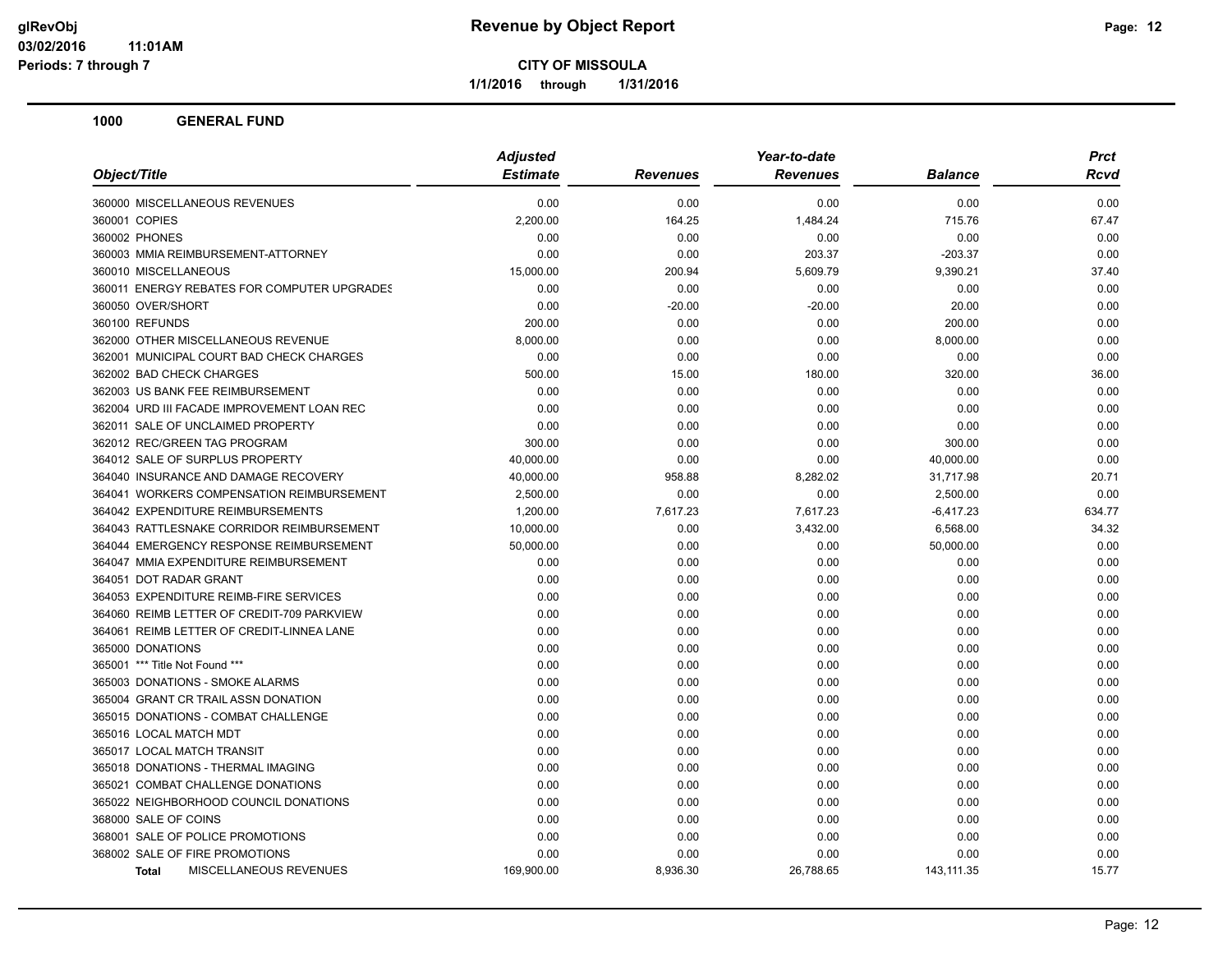**1/1/2016 through 1/31/2016**

| Object/Title                                              | <b>Adjusted</b> |              | Year-to-date    |                |             |
|-----------------------------------------------------------|-----------------|--------------|-----------------|----------------|-------------|
|                                                           | <b>Estimate</b> | Revenues     | <b>Revenues</b> | <b>Balance</b> | <b>Rcvd</b> |
| 370000 INVESTMENTS & ROYALTY EARNINGS                     |                 |              |                 |                |             |
| 371010 INTEREST ON INVESTMENTS                            | 3,500.00        | 138.56       | 827.41          | 2,672.59       | 23.64       |
| 371020 GAIN/LOSS IN MARKET VALUE OF INVESTMENT            | 0.00            | 0.00         | 0.00            | 0.00           | 0.00        |
| <b>INVESTMENTS &amp; ROYALTY EARNINGS</b><br><b>Total</b> | 3,500.00        | 138.56       | 827.41          | 2,672.59       | 23.64       |
| 380000 OTHER FINANCING SOURCES                            |                 |              |                 |                |             |
| 381070 PROCEEDS FROM NOTES/LOANS/INTERCAP                 | 0.00            | 0.00         | 0.00            | 0.00           | 0.00        |
| 381090 PROCEEDS FROM CAPITAL LEASE                        | 0.00            | 0.00         | 260,875.00      | $-260,875.00$  | 0.00        |
| 382010 SALE OF FIXED ASSETS                               | 0.00            | 0.00         | 0.00            | 0.00           | 0.00        |
| 383000 OPERATING TRANSFERS                                | 0.00            | 0.00         | 0.00            | 0.00           | 0.00        |
| 383001 TRANS FR FLUSHING DISTRICT                         | 27,281.00       | 0.00         | 13,641.00       | 13,640.00      | 50.00       |
| 383002 TRANS FR GAS TAX                                   | 564,000.00      | 0.00         | 282,000.00      | 282,000.00     | 50.00       |
| 383003 TRANS FR COMPREHENSIVE INSURANCE LEVY              | 0.00            | 0.00         | 0.00            | 0.00           | 0.00        |
| 383004 TRANS FR EMPLOYEE HEALTH INSURANCE LEV             | 4,409,908.00    | 0.00         | 2,204,954.00    | 2,204,954.00   | 50.00       |
| 383007 TRANS FR CABLE FRANCHISE                           | 251,433.00      | 0.00         | 125,717.00      | 125,716.00     | 50.00       |
| 383008 TRANS FR RUSSELL PARK DISTRICT                     | 0.00            | 0.00         | 0.00            | 0.00           | 0.00        |
| 383009 TRANS FR TITLE I                                   | 0.00            | 0.00         | 0.00            | 0.00           | 0.00        |
| 383010 TRANS FR CIP                                       | 0.00            | 0.00         | 0.00            | 0.00           | 0.00        |
| 383011 TRANS FR SID REVOLVING                             | 100,000.00      | 0.00         | 0.00            | 100,000.00     | 0.00        |
| 383014 TRANS FR MRA                                       | 0.00            | 0.00         | 0.00            | 0.00           | 0.00        |
| 383015 TRANS FR MPC                                       | 0.00            | 0.00         | 0.00            | 0.00           | 0.00        |
| 383017 TRANS FR BUILDING                                  | 0.00            | 0.00         | 0.00            | 0.00           | 0.00        |
| 383018 TRANS FR WILLOWWOOD PARK DISTRICT                  | 0.00            | 0.00         | 0.00            | 0.00           | 0.00        |
| 383020 TRANS FR CEMETERY CARE                             | 9,545.00        | 0.00         | 0.00            | 9,545.00       | 0.00        |
| 383021 TRANS FR P&R TRAILS DEVLP                          | 50,000.00       | 0.00         | 0.00            | 50,000.00      | 0.00        |
| 383024 TRANS FR SEWER CLEARING                            | 0.00            | 0.00         | 0.00            | 0.00           | 0.00        |
| 383027 TRANS FR URD                                       | 0.00            | 0.00         | 0.00            | 0.00           | 0.00        |
| 383028 TRANS FROM GF FOR HEALTH RESERVE                   | 0.00            | 0.00         | 0.00            | 0.00           | 0.00        |
| 383046 TRANS FR PARKS MAINTENANCE DIST                    | 0.00            | 0.00         | 0.00            | 0.00           | 0.00        |
| 383047 TRANS FR STREET MAINTENANCE DISTRICT               | 0.00            | 0.00         | 0.00            | 0.00           | 0.00        |
| 383050 TRANSFER FROM IMPACT FEES                          | 0.00            | 0.00         | 0.00            | 0.00           | 0.00        |
| 383065 TRANSFER FROM WWTF                                 | 0.00            | 0.00         | 0.00            | 0.00           | 0.00        |
| OTHER FINANCING SOURCES<br><b>Total</b>                   | 5,412,167.00    | 0.00         | 2,887,187.00    | 2,524,980.00   | 53.35       |
| 390000 INTERNAL SERVICES                                  |                 |              |                 |                |             |
| 399999 NEW REQUESTS FUNDING                               | 0.00            | 0.00         | 0.00            | 0.00           | 0.00        |
| <b>INTERNAL SERVICES</b><br>Total                         | 0.00            | 0.00         | 0.00            | 0.00           | 0.00        |
| <b>GENERAL FUND</b><br>Total                              | 49,969,211.00   | 1,129,170.59 | 25,521,060.55   | 24,448,150.45  | 51.07       |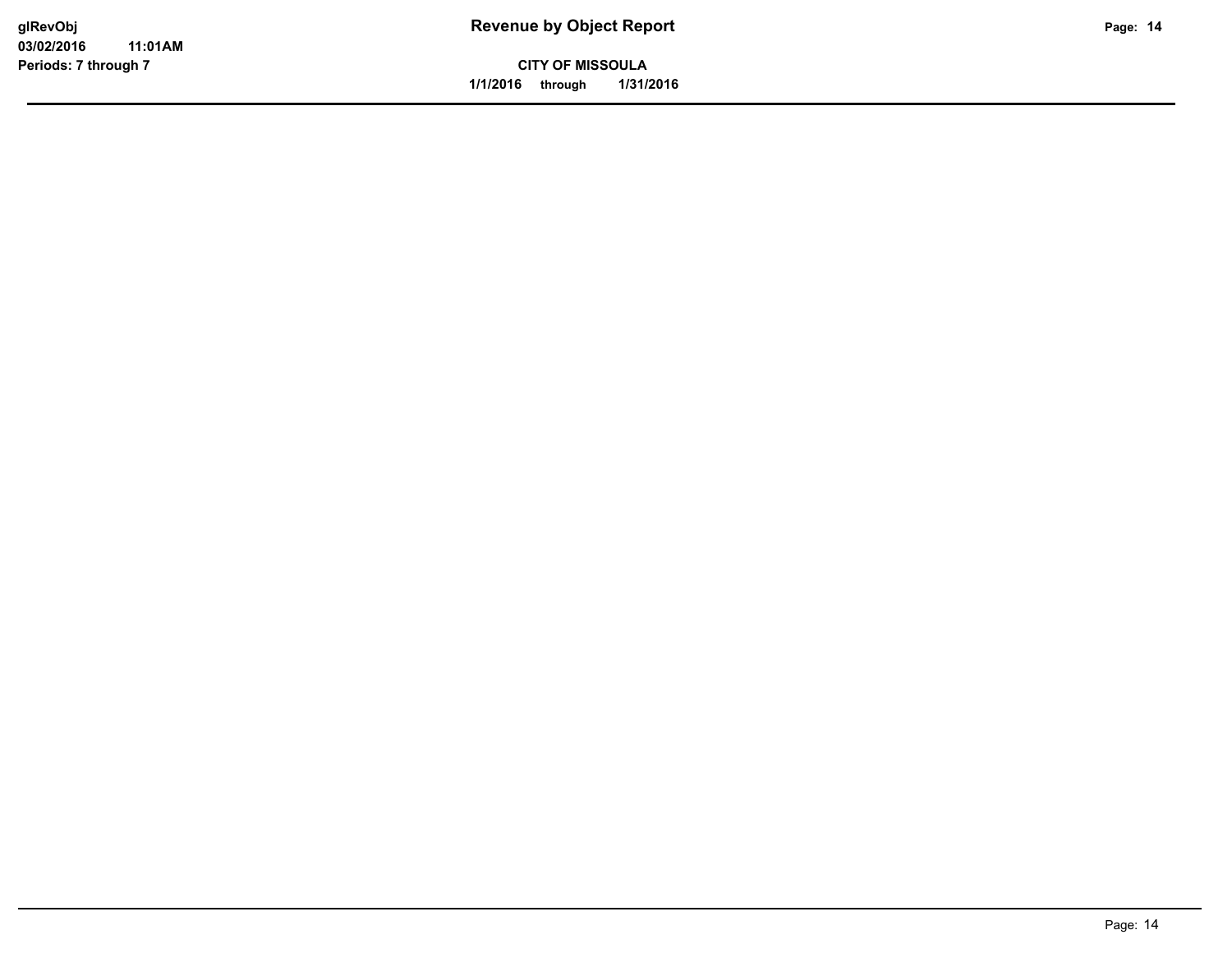**1/1/2016 through 1/31/2016**

# **1211 PARK ACQUISITION & DEVELOPMENT**

#### **1211 PARK ACQUISITION & DEVELOPMENT**

| Object/Title                                              | <b>Adjusted</b> |                 | Year-to-date    |                | <b>Prct</b> |
|-----------------------------------------------------------|-----------------|-----------------|-----------------|----------------|-------------|
|                                                           | <b>Estimate</b> | <b>Revenues</b> | <b>Revenues</b> | <b>Balance</b> | Rcvd        |
| 340000 CHARGES FOR SERVICES                               |                 |                 |                 |                |             |
| 346080 PAYMENT IN LIEU OF PARKS                           | 213.578.00      | 0.00            | 4,822.25        | 208.755.75     | 2.26        |
| 346082 HIGH PARK EASEMENT EXCHANGE                        | 0.00            | 0.00            | 0.00            | 0.00           | 0.00        |
| <b>CHARGES FOR SERVICES</b><br>Total                      | 213,578.00      | 0.00            | 4,822.25        | 208,755.75     | 2.26        |
| MISCELLANEOUS REVENUES<br>360000                          |                 |                 |                 |                |             |
| 360010 MISCELLANEOUS                                      | 0.00            | 0.00            | 10.00           | $-10.00$       | 0.00        |
| 360016 LAFRAY PARK DONATIONS                              | 0.00            | 0.00            | 0.00            | 0.00           | 0.00        |
| 360017 PARK PLANS FORFEITURE                              | 0.00            | 400.00          | 860.00          | $-860.00$      | 0.00        |
| 360020 GREENOUGH PARK ENCROACHMENTS                       | 0.00            | 0.00            | 0.00            | 0.00           | 0.00        |
| 365102 RECREATION YOUTH & ADULT SPORTS                    | 0.00            | 0.00            | 0.00            | 0.00           | 0.00        |
| MISCELLANEOUS REVENUES<br>Total                           | 0.00            | 400.00          | 870.00          | $-870.00$      | 0.00        |
| <b>INVESTMENTS &amp; ROYALTY EARNINGS</b><br>370000       |                 |                 |                 |                |             |
| 371010 INTEREST ON INVESTMENTS                            | 0.00            | 0.00            | 0.00            | 0.00           | 0.00        |
| 371020 GAIN/LOSS IN MARKET VALUE OF INVESTMENTS           | 0.00            | 0.00            | 0.00            | 0.00           | 0.00        |
| <b>INVESTMENTS &amp; ROYALTY EARNINGS</b><br><b>Total</b> | 0.00            | 0.00            | 0.00            | 0.00           | 0.00        |
| OTHER FINANCING SOURCES<br>380000                         |                 |                 |                 |                |             |
| 383000 OPERATING TRANSFERS                                | 0.00            | 0.00            | 0.00            | 0.00           | 0.00        |
| 383029 TRANS FR GENERAL                                   | 0.00            | 0.00            | 0.00            | 0.00           | 0.00        |
| OTHER FINANCING SOURCES<br><b>Total</b>                   | 0.00            | 0.00            | 0.00            | 0.00           | 0.00        |
| PARK ACQUISITION & DEVELOPMENT<br><b>Total</b>            | 213.578.00      | 400.00          | 5.692.25        | 207.885.75     | 2.67        |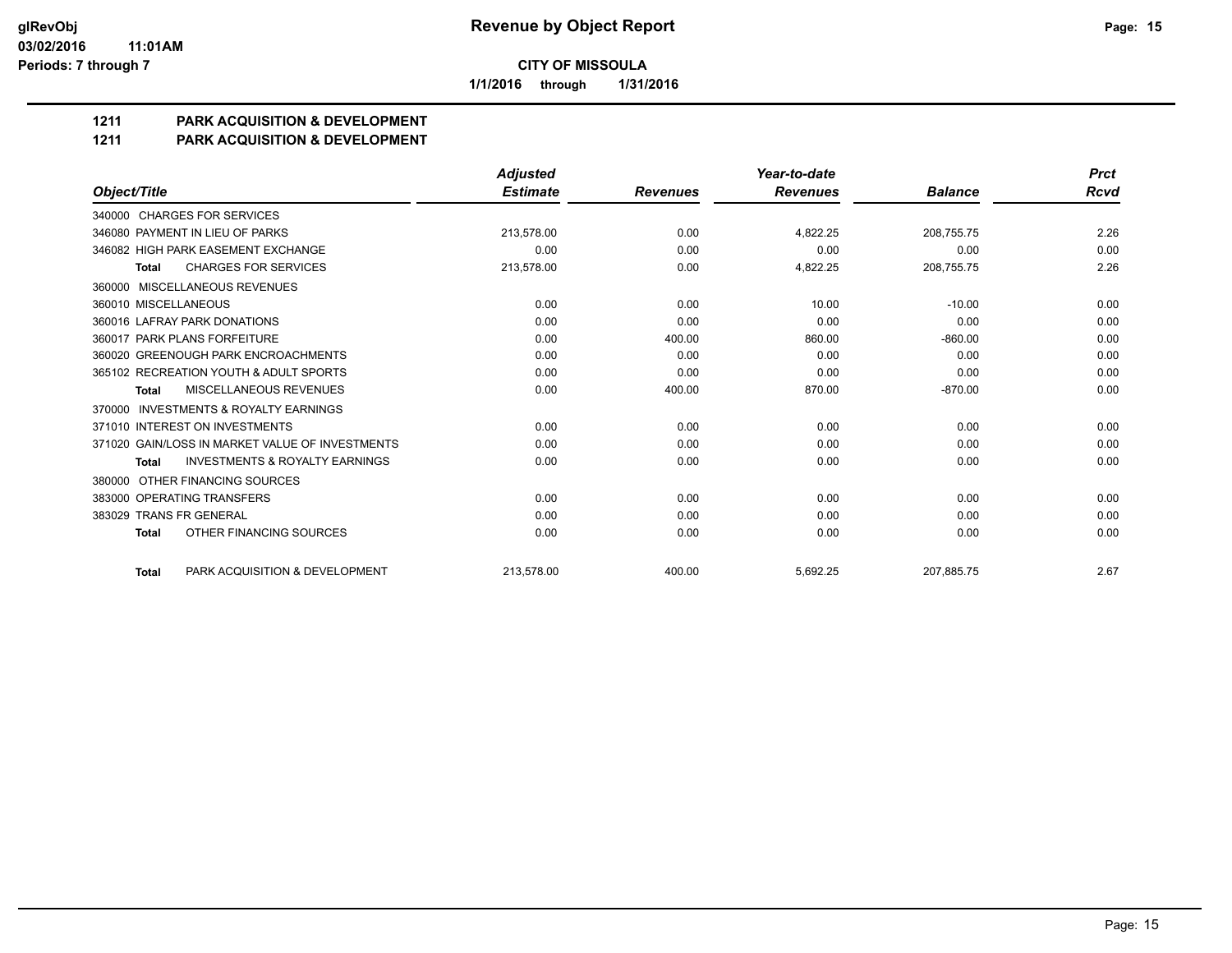**1/1/2016 through 1/31/2016**

# **1211 PARK ACQUISITION & DEVELOPMENT**

|                                                     | <b>Adjusted</b> |                 | Year-to-date    |                | <b>Prct</b> |
|-----------------------------------------------------|-----------------|-----------------|-----------------|----------------|-------------|
| Object/Title                                        | <b>Estimate</b> | <b>Revenues</b> | <b>Revenues</b> | <b>Balance</b> | Rcvd        |
| 340000 CHARGES FOR SERVICES                         |                 |                 |                 |                |             |
| 346080 PAYMENT IN LIEU OF PARKS                     | 213,578.00      | 0.00            | 4,822.25        | 208,755.75     | 2.26        |
| 346082 HIGH PARK EASEMENT EXCHANGE                  | 0.00            | 0.00            | 0.00            | 0.00           | 0.00        |
| <b>CHARGES FOR SERVICES</b><br><b>Total</b>         | 213,578.00      | 0.00            | 4,822.25        | 208,755.75     | 2.26        |
| 360000 MISCELLANEOUS REVENUES                       |                 |                 |                 |                |             |
| 360010 MISCELLANEOUS                                | 0.00            | 0.00            | 10.00           | $-10.00$       | 0.00        |
| 360016 LAFRAY PARK DONATIONS                        | 0.00            | 0.00            | 0.00            | 0.00           | 0.00        |
| 360017 PARK PLANS FORFEITURE                        | 0.00            | 400.00          | 860.00          | $-860.00$      | 0.00        |
| 360020 GREENOUGH PARK ENCROACHMENTS                 | 0.00            | 0.00            | 0.00            | 0.00           | 0.00        |
| 365102 RECREATION YOUTH & ADULT SPORTS              | 0.00            | 0.00            | 0.00            | 0.00           | 0.00        |
| MISCELLANEOUS REVENUES<br>Total                     | 0.00            | 400.00          | 870.00          | $-870.00$      | 0.00        |
| <b>INVESTMENTS &amp; ROYALTY EARNINGS</b><br>370000 |                 |                 |                 |                |             |
| 371010 INTEREST ON INVESTMENTS                      | 0.00            | 0.00            | 0.00            | 0.00           | 0.00        |
| 371020 GAIN/LOSS IN MARKET VALUE OF INVESTMENT      | 0.00            | 0.00            | 0.00            | 0.00           | 0.00        |
| <b>INVESTMENTS &amp; ROYALTY EARNINGS</b><br>Total  | 0.00            | 0.00            | 0.00            | 0.00           | 0.00        |
| 380000 OTHER FINANCING SOURCES                      |                 |                 |                 |                |             |
| 383000 OPERATING TRANSFERS                          | 0.00            | 0.00            | 0.00            | 0.00           | 0.00        |
| 383029 TRANS FR GENERAL                             | 0.00            | 0.00            | 0.00            | 0.00           | 0.00        |
| OTHER FINANCING SOURCES<br><b>Total</b>             | 0.00            | 0.00            | 0.00            | 0.00           | 0.00        |
| PARK ACQUISITION & DEVELOPMENT<br><b>Total</b>      | 213,578.00      | 400.00          | 5,692.25        | 207,885.75     | 2.67        |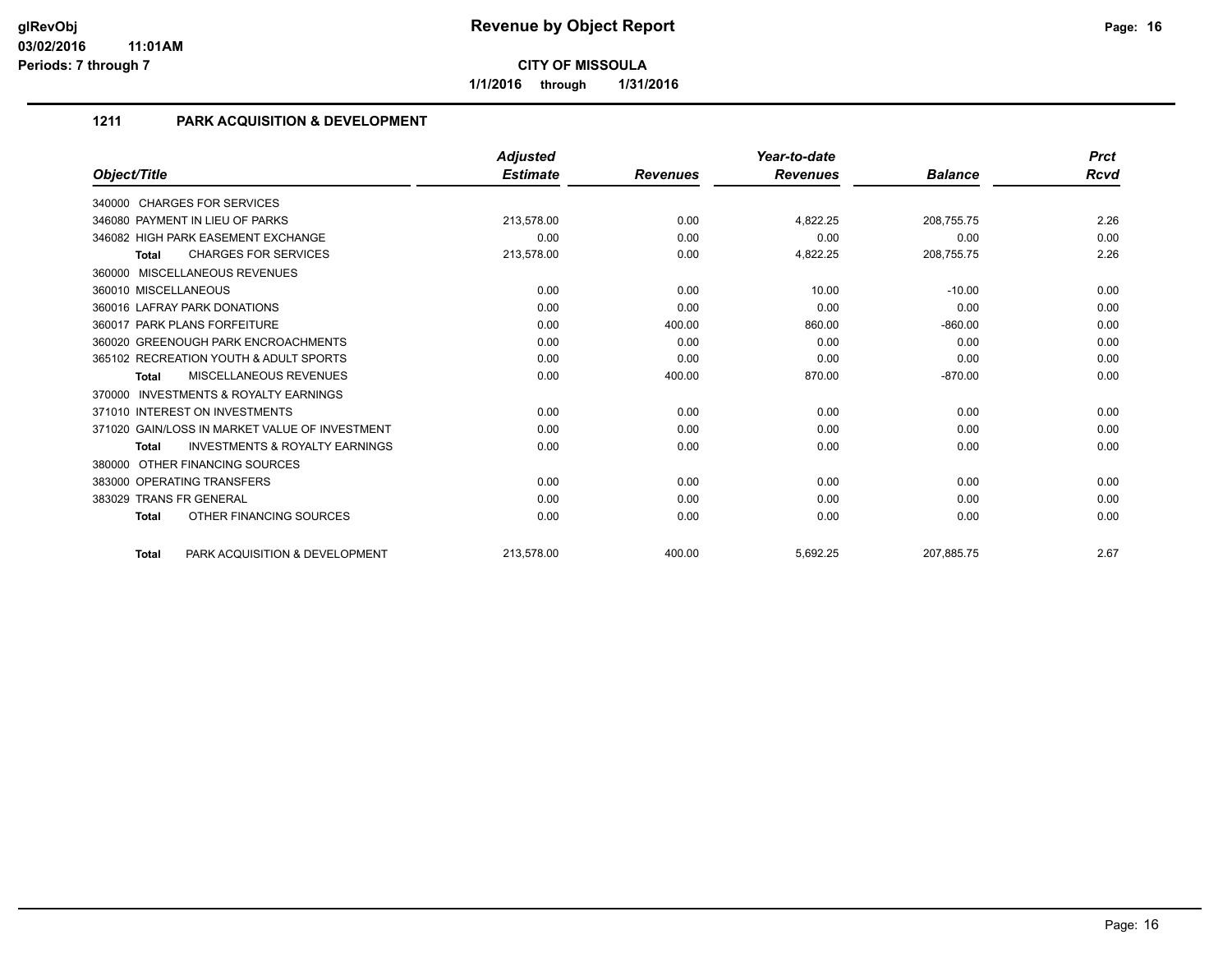**1/1/2016 through 1/31/2016**

**1212 PARK ENTERPRISE FUND**

**1212 PARK ENTERPRISE FUND**

|                                                           | <b>Adjusted</b> |                 | Year-to-date    |                | <b>Prct</b> |
|-----------------------------------------------------------|-----------------|-----------------|-----------------|----------------|-------------|
| Object/Title                                              | <b>Estimate</b> | <b>Revenues</b> | <b>Revenues</b> | <b>Balance</b> | <b>Rcvd</b> |
| 340000 CHARGES FOR SERVICES                               |                 |                 |                 |                |             |
| 346000 FEES                                               | 220,000.00      | 970.40          | 21,298.89       | 198,701.11     | 9.68        |
| 346001 TENNIS FEE                                         | 0.00            | 0.00            | 1,410.00        | $-1,410.00$    | 0.00        |
| 346030 SWIMMING POOL FEES                                 | 0.00            | 0.00            | 750.00          | $-750.00$      | 0.00        |
| 346040 MCCORMICK SWIMMING POOL                            | 0.00            | 0.00            | 0.00            | 0.00           | 0.00        |
| 346056 PICNIC SITE FEES                                   | 0.00            | 0.00            | 0.00            | 0.00           | 0.00        |
| 346060 CURRENTS SWIMMING FACILITY                         | 0.00            | 0.00            | 0.00            | 0.00           | 0.00        |
| <b>CHARGES FOR SERVICES</b><br><b>Total</b>               | 220,000.00      | 970.40          | 23,458.89       | 196,541.11     | 10.66       |
| MISCELLANEOUS REVENUES<br>360000                          |                 |                 |                 |                |             |
| 360010 MISCELLANEOUS                                      | 0.00            | 0.00            | 0.00            | 0.00           | 0.00        |
| <b>MISCELLANEOUS REVENUES</b><br><b>Total</b>             | 0.00            | 0.00            | 0.00            | 0.00           | 0.00        |
| INVESTMENTS & ROYALTY EARNINGS<br>370000                  |                 |                 |                 |                |             |
| 371010 INTEREST ON INVESTMENTS                            | 0.00            | 0.00            | 0.00            | 0.00           | 0.00        |
| 371020 GAIN/LOSS IN MARKET VALUE OF INVESTMENTS           | 0.00            | 0.00            | 0.00            | 0.00           | 0.00        |
| <b>INVESTMENTS &amp; ROYALTY EARNINGS</b><br><b>Total</b> | 0.00            | 0.00            | 0.00            | 0.00           | 0.00        |
| PARK ENTERPRISE FUND<br><b>Total</b>                      | 220,000.00      | 970.40          | 23,458.89       | 196,541.11     | 10.66       |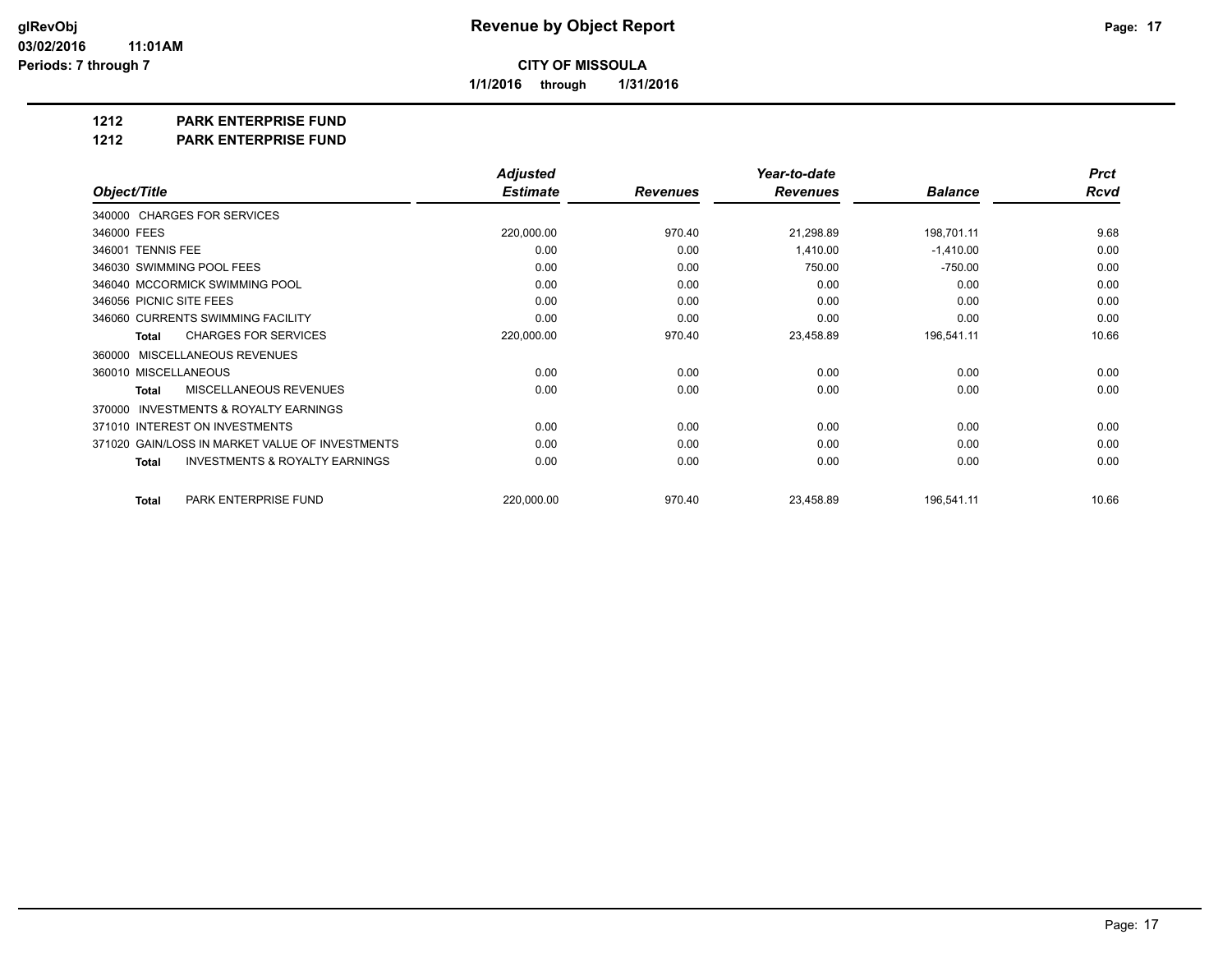**1/1/2016 through 1/31/2016**

#### **1212 PARK ENTERPRISE FUND**

|                                                           | <b>Adjusted</b> |                 | Year-to-date    |                | <b>Prct</b> |
|-----------------------------------------------------------|-----------------|-----------------|-----------------|----------------|-------------|
| Object/Title                                              | <b>Estimate</b> | <b>Revenues</b> | <b>Revenues</b> | <b>Balance</b> | <b>Rcvd</b> |
| 340000 CHARGES FOR SERVICES                               |                 |                 |                 |                |             |
| 346000 FEES                                               | 220,000.00      | 970.40          | 21,298.89       | 198,701.11     | 9.68        |
| 346001 TENNIS FEE                                         | 0.00            | 0.00            | 1,410.00        | $-1,410.00$    | 0.00        |
| 346030 SWIMMING POOL FEES                                 | 0.00            | 0.00            | 750.00          | $-750.00$      | 0.00        |
| 346040 MCCORMICK SWIMMING POOL                            | 0.00            | 0.00            | 0.00            | 0.00           | 0.00        |
| 346056 PICNIC SITE FEES                                   | 0.00            | 0.00            | 0.00            | 0.00           | 0.00        |
| 346060 CURRENTS SWIMMING FACILITY                         | 0.00            | 0.00            | 0.00            | 0.00           | 0.00        |
| <b>CHARGES FOR SERVICES</b><br><b>Total</b>               | 220,000.00      | 970.40          | 23,458.89       | 196,541.11     | 10.66       |
| 360000 MISCELLANEOUS REVENUES                             |                 |                 |                 |                |             |
| 360010 MISCELLANEOUS                                      | 0.00            | 0.00            | 0.00            | 0.00           | 0.00        |
| <b>MISCELLANEOUS REVENUES</b><br><b>Total</b>             | 0.00            | 0.00            | 0.00            | 0.00           | 0.00        |
| INVESTMENTS & ROYALTY EARNINGS<br>370000                  |                 |                 |                 |                |             |
| 371010 INTEREST ON INVESTMENTS                            | 0.00            | 0.00            | 0.00            | 0.00           | 0.00        |
| 371020 GAIN/LOSS IN MARKET VALUE OF INVESTMENT            | 0.00            | 0.00            | 0.00            | 0.00           | 0.00        |
| <b>INVESTMENTS &amp; ROYALTY EARNINGS</b><br><b>Total</b> | 0.00            | 0.00            | 0.00            | 0.00           | 0.00        |
| PARK ENTERPRISE FUND<br><b>Total</b>                      | 220,000.00      | 970.40          | 23,458.89       | 196,541.11     | 10.66       |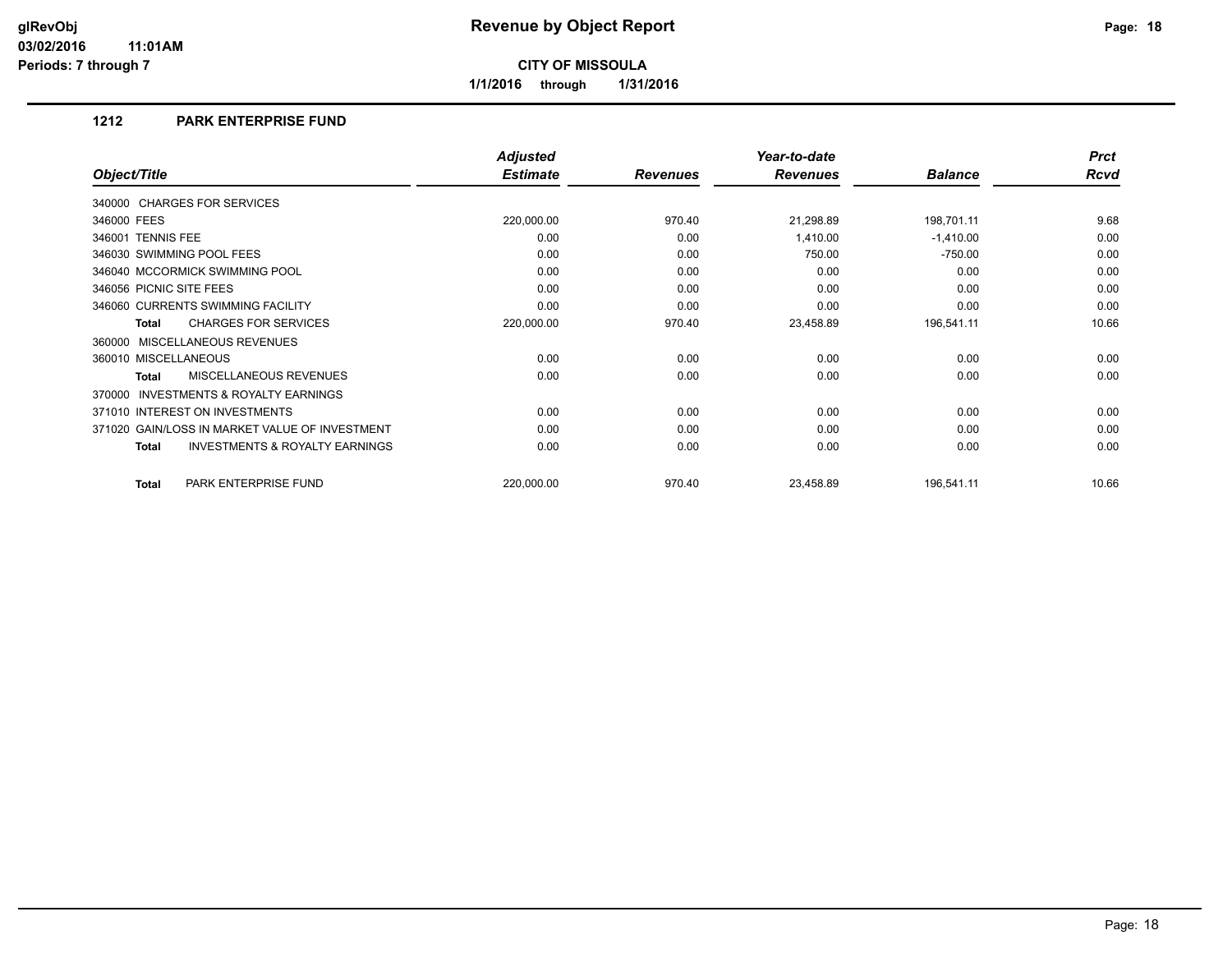**1/1/2016 through 1/31/2016**

**1216 PARKS & REC TRAILS, DEV**

|                                                   | <b>Adjusted</b> |                 | Year-to-date    |                | <b>Prct</b> |
|---------------------------------------------------|-----------------|-----------------|-----------------|----------------|-------------|
| Object/Title                                      | <b>Estimate</b> | <b>Revenues</b> | <b>Revenues</b> | <b>Balance</b> | <b>Rcvd</b> |
| 330000 INTERGOVERNMENTAL REVENUES                 |                 |                 |                 |                |             |
| 331013 NORTHSIDE PED BRIDGE ARRA GRANT            | 0.00            | 0.00            | 0.00            | 0.00           | 0.00        |
| 331014 WHITE PINE PLAYGROUND-CDBG GRANT           | 158,650.00      | 0.00            | 0.00            | 158,650.00     | 0.00        |
| 334025 COUNTY WEED                                | 15,000.00       | 0.00            | 639.73          | 14,360.27      | 4.26        |
| 334026 FOREST HEALTH GRANT                        | 0.00            | 0.00            | 0.00            | 0.00           | 0.00        |
| 334028 DEPT OF AG INTERN GRANT                    | 0.00            | 0.00            | 0.00            | 0.00           | 0.00        |
| 334121 DNRC GRANT                                 | 59,000.00       | 0.00            | 30,000.00       | 29,000.00      | 50.85       |
| 334125 FWP GRANT                                  | 90,000.00       | 0.00            | 0.00            | 90,000.00      | 0.00        |
| 334251 RTP/TAP STATE GRANTS                       | 0.00            | 0.00            | 5,000.00        | $-5,000.00$    | 0.00        |
| 336023 STATE CONTRIB. - PERS                      | 0.00            | 0.24            | 4.69            | $-4.69$        | 0.00        |
| <b>INTERGOVERNMENTAL REVENUES</b><br><b>Total</b> | 322,650.00      | 0.24            | 35,644.42       | 287,005.58     | 11.05       |
| 340000 CHARGES FOR SERVICES                       |                 |                 |                 |                |             |
| 343036 *** Title Not Found ***                    | 0.00            | 0.00            | 0.00            | 0.00           | 0.00        |
| 343302 PARKS SOIL PROJECT                         | 0.00            | 0.00            | 0.00            | 0.00           | 0.00        |
| 346034 GROUNDS MAINTENANCE CONTRACT               | 0.00            | 0.00            | 0.00            | 0.00           | 0.00        |
| 346052 PLAYGROUND SAFETY TRAINING                 | 0.00            | $-3,570.00$     | 6,931.65        | $-6,931.65$    | 0.00        |
| 346055 COUNTY PARK SUPPORT                        | 0.00            | 0.00            | 0.00            | 0.00           | 0.00        |
| <b>CHARGES FOR SERVICES</b><br><b>Total</b>       | 0.00            | $-3.570.00$     | 6,931.65        | $-6.931.65$    | 0.00        |
| 360000 MISCELLANEOUS REVENUES                     |                 |                 |                 |                |             |
| 360000 MISCELLANEOUS REVENUES                     | 25,000.00       | 0.00            | 0.00            | 25,000.00      | 0.00        |
| 360010 MISCELLANEOUS                              | 0.00            | 0.00            | 0.00            | 0.00           | 0.00        |
| 361000 RATTLESNAKE LAND LEASES                    | 1,100.00        | 100.00          | 100.00          | 1,000.00       | 9.09        |
| 361003 CARAS PARK CONCERT REVENUE                 | 0.00            | 0.00            | 0.00            | 0.00           | 0.00        |
| 364040 INSURANCE AND DAMAGE RECOVERY              | 0.00            | 0.00            | 290.48          | $-290.48$      | 0.00        |
| 365000 DONATIONS                                  | 0.00            | 0.00            | 0.00            | 0.00           | 0.00        |
| 365001 *** Title Not Found ***                    | 0.00            | 0.00            | 2,800.00        | $-2,800.00$    | 0.00        |
| 365002 OTHER RECREATION DONATIONS                 | 70,000.00       | 3,030.34        | 10,707.09       | 59,292.91      | 15.30       |
| 365003 DONATIONS - SMOKE ALARMS                   | 0.00            | 99.45           | 99.45           | $-99.45$       | 0.00        |
| 365004 GRANT CR TRAIL ASSN DONATION               | 0.00            | 0.00            | 0.00            | 0.00           | 0.00        |
| 365005 DONATIONS - ARCO                           | 157,270.00      | 0.00            | 15,000.00       | 142,270.00     | 9.54        |
| 365009 DONATIONS - BASKETBALL/TENNIS COURT        | 65,000.00       | 0.00            | 7,000.00        | 58,000.00      | 10.77       |
| 365019 PARKS DONATIONS                            | 150,000.00      | 2,634.96        | 11,853.14       | 138,146.86     | 7.90        |
| 365020 OPEN SPACE DONATIONS                       | 10,000.00       | 0.00            | 25.00           | 9,975.00       | 0.25        |
| 365100 RECREATION OUTDOOR                         | 30,000.00       | 0.00            | 3,216.00        | 26,784.00      | 10.72       |
| 365101 RECREATION SCHOLARSHIP                     | 0.00            | 2,338.94        | 7,035.74        | $-7,035.74$    | 0.00        |
| 365102 RECREATION YOUTH & ADULT SPORTS            | 60,000.00       | 0.00            | 8.00            | 59,992.00      | 0.01        |
| 365103 URBAN FORESTRY PROGRAMS                    | 55,000.00       | 0.00            | 16,011.62       | 38,988.38      | 29.11       |
| 365109 CONSERVATION LANDS DONATIONS               | 0.00            | 0.00            | 0.00            | 0.00           | 0.00        |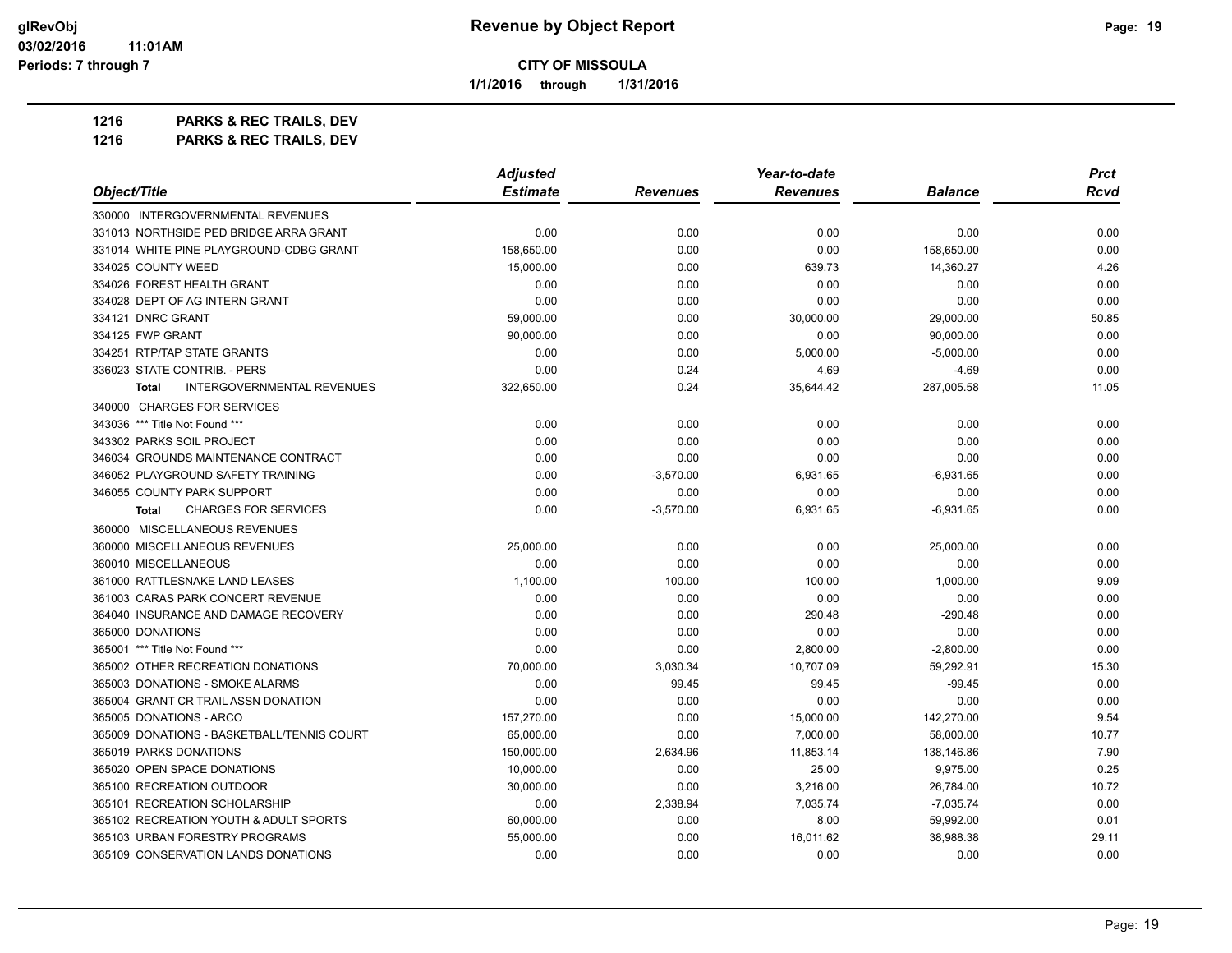**1/1/2016 through 1/31/2016**

**1216 PARKS & REC TRAILS, DEV 1216 PARKS & REC TRAILS, DEV**

|                                                 | <b>Adjusted</b> |                 | Year-to-date    |                | <b>Prct</b> |
|-------------------------------------------------|-----------------|-----------------|-----------------|----------------|-------------|
| Object/Title                                    | <b>Estimate</b> | <b>Revenues</b> | <b>Revenues</b> | <b>Balance</b> | <b>Rcvd</b> |
| MISCELLANEOUS REVENUES<br><b>Total</b>          | 623,370.00      | 8,203.69        | 74,146.52       | 549,223.48     | 11.89       |
| 370000 INVESTMENTS & ROYALTY EARNINGS           |                 |                 |                 |                |             |
| 371010 INTEREST ON INVESTMENTS                  | 0.00            | 0.00            | 0.00            | 0.00           | 0.00        |
| 371020 GAIN/LOSS IN MARKET VALUE OF INVESTMENTS | 0.00            | 0.00            | 0.00            | 0.00           | 0.00        |
| INVESTMENTS & ROYALTY EARNINGS<br><b>Total</b>  | 0.00            | 0.00            | 0.00            | 0.00           | 0.00        |
| 380000 OTHER FINANCING SOURCES                  |                 |                 |                 |                |             |
| 383000 OPERATING TRANSFERS                      | 10.000.00       | 0.00            | 0.00            | 10,000.00      | 0.00        |
| 383001 TRANS FR FLUSHING DISTRICT               | 0.00            | 0.00            | 0.00            | 0.00           | 0.00        |
| 383026 TRANS FR CDBG                            | 0.00            | 0.00            | 0.00            | 0.00           | 0.00        |
| 383043 TRANSFERS FROM IMPACT FEES               | 0.00            | 0.00            | 0.00            | 0.00           | 0.00        |
| OTHER FINANCING SOURCES<br><b>Total</b>         | 10,000.00       | 0.00            | 0.00            | 10.000.00      | 0.00        |
| <b>Total</b><br>PARKS & REC TRAILS, DEV         | 956.020.00      | 4,633.93        | 116,722.59      | 839.297.41     | 12.21       |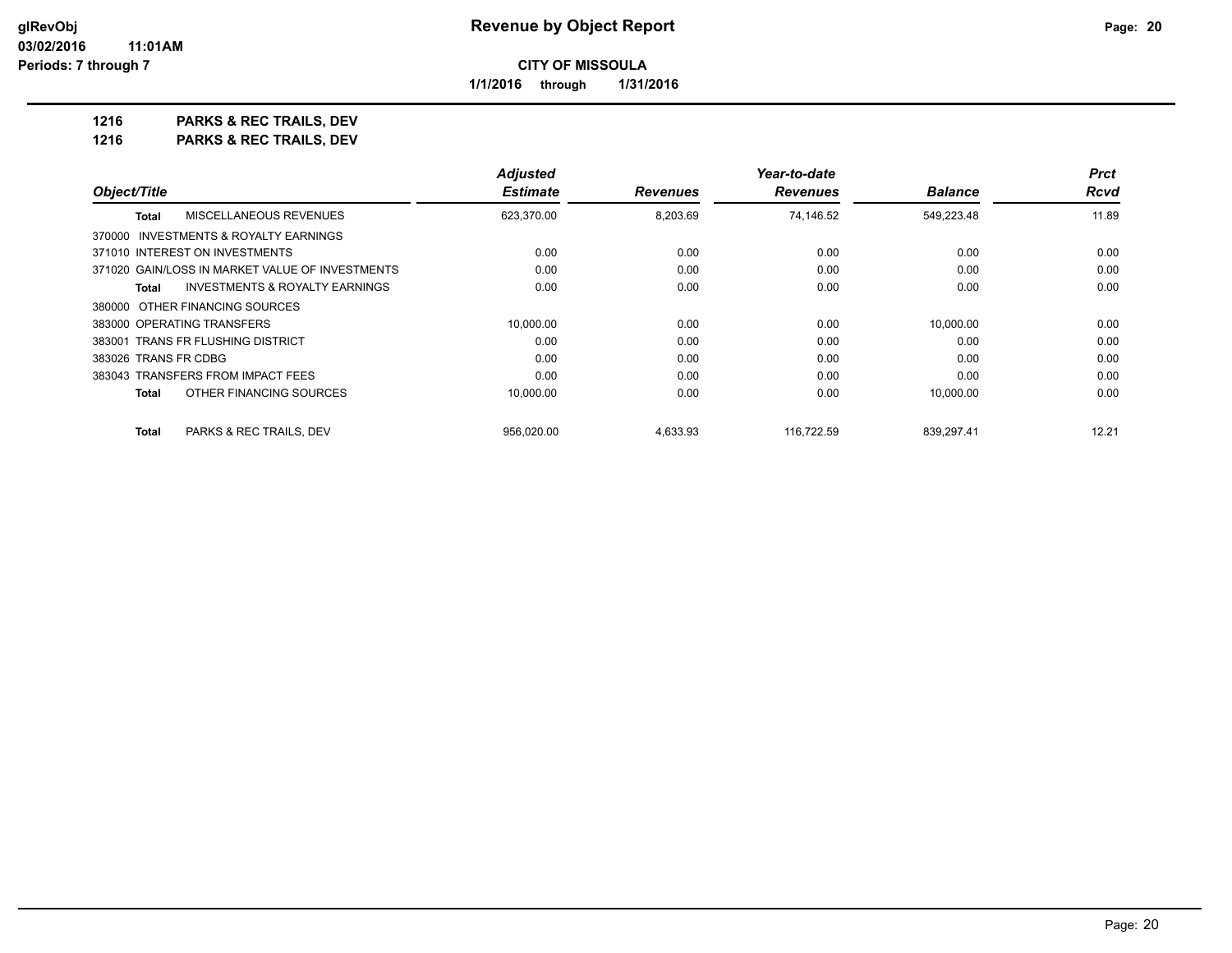**1/1/2016 through 1/31/2016**

#### **1216 PARKS & REC TRAILS, DEV**

| Object/Title                                  | <b>Adjusted</b> |             | Year-to-date    |                | <b>Prct</b> |
|-----------------------------------------------|-----------------|-------------|-----------------|----------------|-------------|
|                                               | <b>Estimate</b> | Revenues    | <b>Revenues</b> | <b>Balance</b> | Rcvd        |
| 330000 INTERGOVERNMENTAL REVENUES             |                 |             |                 |                |             |
| 331013 NORTHSIDE PED BRIDGE ARRA GRANT        | 0.00            | 0.00        | 0.00            | 0.00           | 0.00        |
| 331014 WHITE PINE PLAYGROUND-CDBG GRANT       | 158,650.00      | 0.00        | 0.00            | 158,650.00     | 0.00        |
| 334025 COUNTY WEED                            | 15,000.00       | 0.00        | 639.73          | 14,360.27      | 4.26        |
| 334026 FOREST HEALTH GRANT                    | 0.00            | 0.00        | 0.00            | 0.00           | 0.00        |
| 334028 DEPT OF AG INTERN GRANT                | 0.00            | 0.00        | 0.00            | 0.00           | 0.00        |
| 334121 DNRC GRANT                             | 59,000.00       | 0.00        | 30,000.00       | 29,000.00      | 50.85       |
| 334125 FWP GRANT                              | 90,000.00       | 0.00        | 0.00            | 90,000.00      | 0.00        |
| 334251 RTP/TAP STATE GRANTS                   | 0.00            | 0.00        | 5,000.00        | $-5,000.00$    | 0.00        |
| 336023 STATE CONTRIB. - PERS                  | 0.00            | 0.24        | 4.69            | $-4.69$        | 0.00        |
| INTERGOVERNMENTAL REVENUES<br><b>Total</b>    | 322,650.00      | 0.24        | 35,644.42       | 287,005.58     | 11.05       |
| 340000 CHARGES FOR SERVICES                   |                 |             |                 |                |             |
| 343036 *** Title Not Found ***                | 0.00            | 0.00        | 0.00            | 0.00           | 0.00        |
| 343302 PARKS SOIL PROJECT                     | 0.00            | 0.00        | 0.00            | 0.00           | 0.00        |
| 346034 GROUNDS MAINTENANCE CONTRACT           | 0.00            | 0.00        | 0.00            | 0.00           | 0.00        |
| 346052 PLAYGROUND SAFETY TRAINING             | 0.00            | $-3,570.00$ | 6,931.65        | $-6,931.65$    | 0.00        |
| 346055 COUNTY PARK SUPPORT                    | 0.00            | 0.00        | 0.00            | 0.00           | 0.00        |
| <b>CHARGES FOR SERVICES</b><br><b>Total</b>   | 0.00            | $-3,570.00$ | 6,931.65        | $-6,931.65$    | 0.00        |
| 360000 MISCELLANEOUS REVENUES                 |                 |             |                 |                |             |
| 360000 MISCELLANEOUS REVENUES                 | 25,000.00       | 0.00        | 0.00            | 25,000.00      | 0.00        |
| 360010 MISCELLANEOUS                          | 0.00            | 0.00        | 0.00            | 0.00           | 0.00        |
| 361000 RATTLESNAKE LAND LEASES                | 1,100.00        | 100.00      | 100.00          | 1,000.00       | 9.09        |
| 361003 CARAS PARK CONCERT REVENUE             | 0.00            | 0.00        | 0.00            | 0.00           | 0.00        |
| 364040 INSURANCE AND DAMAGE RECOVERY          | 0.00            | 0.00        | 290.48          | $-290.48$      | 0.00        |
| 365000 DONATIONS                              | 0.00            | 0.00        | 0.00            | 0.00           | 0.00        |
| 365001 *** Title Not Found ***                | 0.00            | 0.00        | 2,800.00        | $-2,800.00$    | 0.00        |
| 365002 OTHER RECREATION DONATIONS             | 70,000.00       | 3,030.34    | 10,707.09       | 59,292.91      | 15.30       |
| 365003 DONATIONS - SMOKE ALARMS               | 0.00            | 99.45       | 99.45           | -99.45         | 0.00        |
| 365004 GRANT CR TRAIL ASSN DONATION           | 0.00            | 0.00        | 0.00            | 0.00           | 0.00        |
| 365005 DONATIONS - ARCO                       | 157,270.00      | 0.00        | 15,000.00       | 142,270.00     | 9.54        |
| 365009 DONATIONS - BASKETBALL/TENNIS COURT    | 65,000.00       | 0.00        | 7,000.00        | 58,000.00      | 10.77       |
| 365019 PARKS DONATIONS                        | 150,000.00      | 2,634.96    | 11,853.14       | 138,146.86     | 7.90        |
| 365020 OPEN SPACE DONATIONS                   | 10,000.00       | 0.00        | 25.00           | 9,975.00       | 0.25        |
| 365100 RECREATION OUTDOOR                     | 30,000.00       | 0.00        | 3,216.00        | 26,784.00      | 10.72       |
| 365101 RECREATION SCHOLARSHIP                 | 0.00            | 2,338.94    | 7,035.74        | $-7,035.74$    | 0.00        |
| 365102 RECREATION YOUTH & ADULT SPORTS        | 60,000.00       | 0.00        | 8.00            | 59,992.00      | 0.01        |
| 365103 URBAN FORESTRY PROGRAMS                | 55,000.00       | 0.00        | 16,011.62       | 38,988.38      | 29.11       |
| 365109 CONSERVATION LANDS DONATIONS           | 0.00            | 0.00        | 0.00            | 0.00           | 0.00        |
| <b>MISCELLANEOUS REVENUES</b><br><b>Total</b> | 623.370.00      | 8.203.69    | 74.146.52       | 549.223.48     | 11.89       |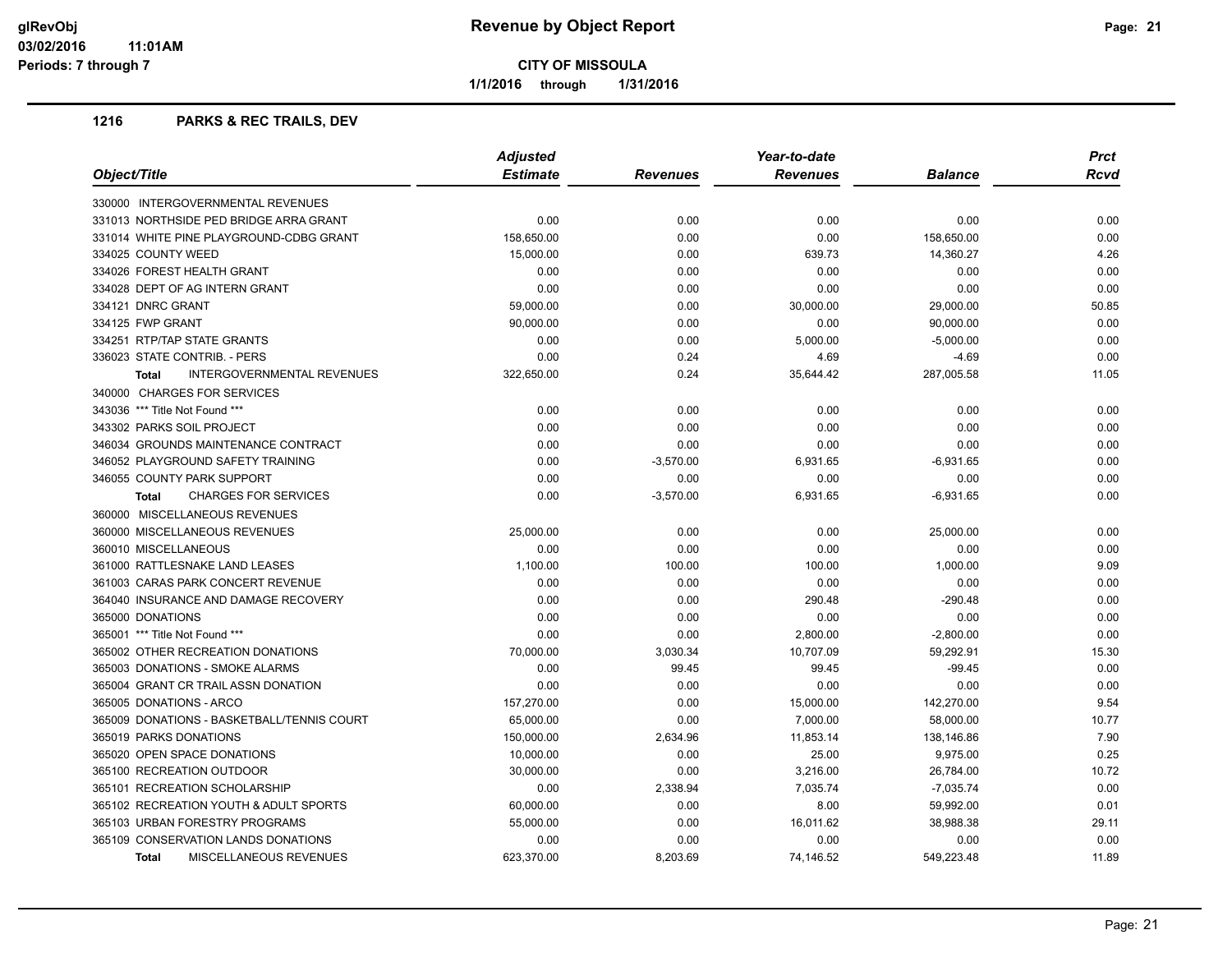**1/1/2016 through 1/31/2016**

## **1216 PARKS & REC TRAILS, DEV**

|                                                    | <b>Adjusted</b> |                 | Year-to-date    |                | <b>Prct</b> |
|----------------------------------------------------|-----------------|-----------------|-----------------|----------------|-------------|
| Object/Title                                       | <b>Estimate</b> | <b>Revenues</b> | <b>Revenues</b> | <b>Balance</b> | <b>Rcvd</b> |
| 370000 INVESTMENTS & ROYALTY EARNINGS              |                 |                 |                 |                |             |
| 371010 INTEREST ON INVESTMENTS                     | 0.00            | 0.00            | 0.00            | 0.00           | 0.00        |
| 371020 GAIN/LOSS IN MARKET VALUE OF INVESTMENT     | 0.00            | 0.00            | 0.00            | 0.00           | 0.00        |
| <b>INVESTMENTS &amp; ROYALTY EARNINGS</b><br>Total | 0.00            | 0.00            | 0.00            | 0.00           | 0.00        |
| 380000 OTHER FINANCING SOURCES                     |                 |                 |                 |                |             |
| 383000 OPERATING TRANSFERS                         | 10.000.00       | 0.00            | 0.00            | 10.000.00      | 0.00        |
| 383001 TRANS FR FLUSHING DISTRICT                  | 0.00            | 0.00            | 0.00            | 0.00           | 0.00        |
| 383026 TRANS FR CDBG                               | 0.00            | 0.00            | 0.00            | 0.00           | 0.00        |
| 383043 TRANSFERS FROM IMPACT FEES                  | 0.00            | 0.00            | 0.00            | 0.00           | 0.00        |
| OTHER FINANCING SOURCES<br>Total                   | 10.000.00       | 0.00            | 0.00            | 10.000.00      | 0.00        |
| PARKS & REC TRAILS, DEV<br>Total                   | 956.020.00      | 4.633.93        | 116.722.59      | 839.297.41     | 12.21       |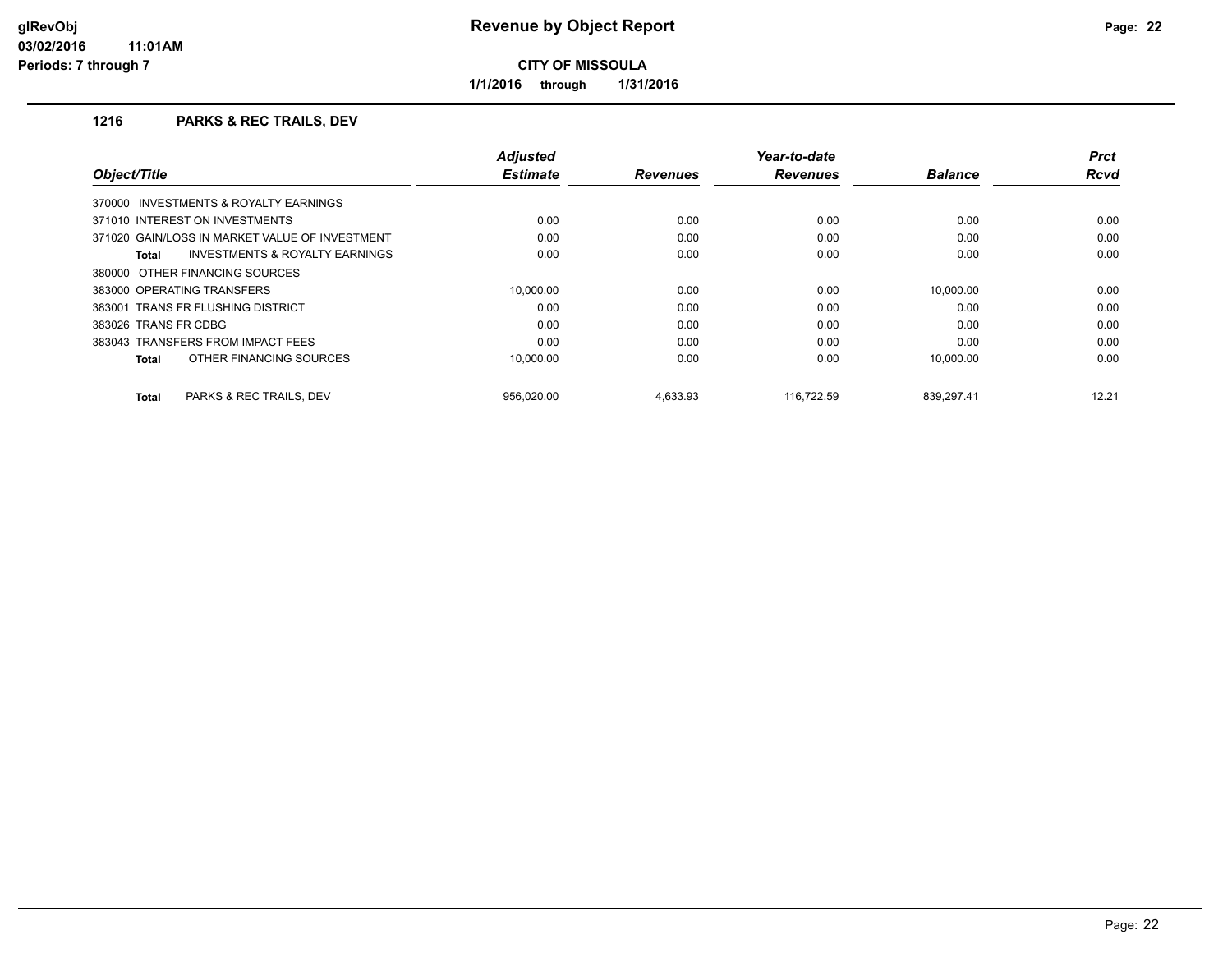**1/1/2016 through 1/31/2016**

#### **1217 PARKS CITY LIFE GYM LEASE**

**1217 PARKS CITY LIFE GYM LEASE**

|                                            | <b>Adjusted</b> |                 | Year-to-date    |                | <b>Prct</b><br><b>Rcvd</b> |
|--------------------------------------------|-----------------|-----------------|-----------------|----------------|----------------------------|
| Object/Title                               | <b>Estimate</b> | <b>Revenues</b> | <b>Revenues</b> | <b>Balance</b> |                            |
| 330000 INTERGOVERNMENTAL REVENUES          |                 |                 |                 |                |                            |
| 336023 STATE CONTRIB. - PERS               | 0.00            | 0.00            | 0.00            | 0.00           | 0.00                       |
| INTERGOVERNMENTAL REVENUES<br><b>Total</b> | 0.00            | 0.00            | 0.00            | 0.00           | 0.00                       |
| 340000 CHARGES FOR SERVICES                |                 |                 |                 |                |                            |
| 346031 RECREATION FEES                     | 30,900.00       | 5,700.25        | 37,141.00       | $-6,241.00$    | 120.20                     |
| 346032 PRESCHOOL PROGRAMS                  | 0.00            | 0.00            | 0.00            | 0.00           | 0.00                       |
| 346053 CITY LIFE PROGRAMS                  | 12,500.00       | 1,569.00        | 5,325.00        | 7,175.00       | 42.60                      |
| <b>CHARGES FOR SERVICES</b><br>Total       | 43,400.00       | 7,269.25        | 42,466.00       | 934.00         | 97.85                      |
| 360000 MISCELLANEOUS REVENUES              |                 |                 |                 |                |                            |
| 365019 PARKS DONATIONS                     | 0.00            | 0.00            | 0.00            | 0.00           | 0.00                       |
| MISCELLANEOUS REVENUES<br><b>Total</b>     | 0.00            | 0.00            | 0.00            | 0.00           | 0.00                       |
| <b>Total</b><br>PARKS CITY LIFE GYM LEASE  | 43.400.00       | 7.269.25        | 42.466.00       | 934.00         | 97.85                      |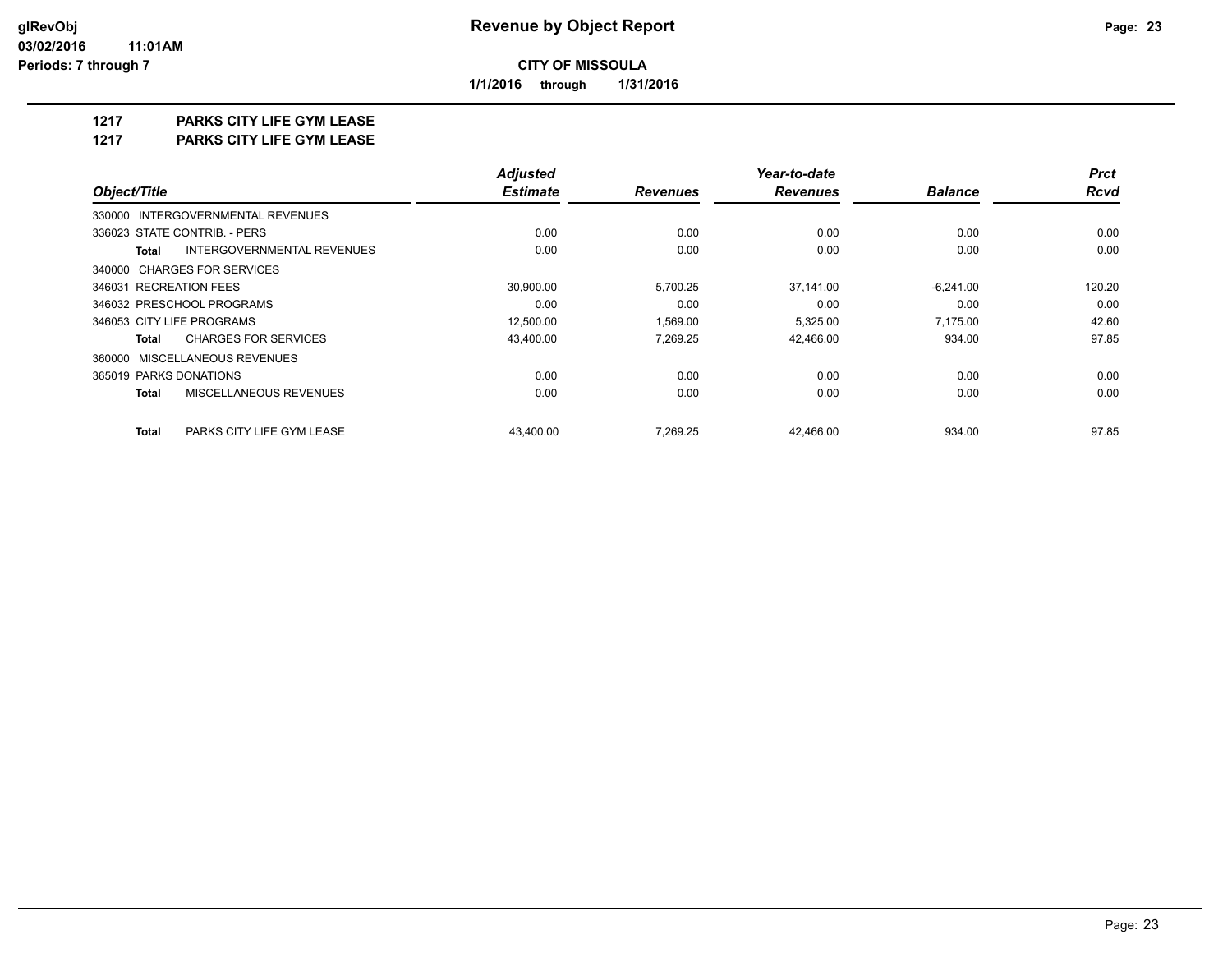**1/1/2016 through 1/31/2016**

# **1217 PARKS CITY LIFE GYM LEASE**

| Object/Title                                  | <b>Adjusted</b><br><b>Estimate</b> | <b>Revenues</b> | Year-to-date<br><b>Revenues</b> | <b>Balance</b> | <b>Prct</b><br><b>Rcvd</b> |
|-----------------------------------------------|------------------------------------|-----------------|---------------------------------|----------------|----------------------------|
| 330000 INTERGOVERNMENTAL REVENUES             |                                    |                 |                                 |                |                            |
| 336023 STATE CONTRIB. - PERS                  | 0.00                               | 0.00            | 0.00                            | 0.00           | 0.00                       |
| INTERGOVERNMENTAL REVENUES<br><b>Total</b>    | 0.00                               | 0.00            | 0.00                            | 0.00           | 0.00                       |
| 340000 CHARGES FOR SERVICES                   |                                    |                 |                                 |                |                            |
| 346031 RECREATION FEES                        | 30,900.00                          | 5,700.25        | 37.141.00                       | $-6.241.00$    | 120.20                     |
| 346032 PRESCHOOL PROGRAMS                     | 0.00                               | 0.00            | 0.00                            | 0.00           | 0.00                       |
| 346053 CITY LIFE PROGRAMS                     | 12,500.00                          | 1,569.00        | 5.325.00                        | 7.175.00       | 42.60                      |
| <b>CHARGES FOR SERVICES</b><br><b>Total</b>   | 43,400.00                          | 7,269.25        | 42,466.00                       | 934.00         | 97.85                      |
| 360000 MISCELLANEOUS REVENUES                 |                                    |                 |                                 |                |                            |
| 365019 PARKS DONATIONS                        | 0.00                               | 0.00            | 0.00                            | 0.00           | 0.00                       |
| <b>MISCELLANEOUS REVENUES</b><br><b>Total</b> | 0.00                               | 0.00            | 0.00                            | 0.00           | 0.00                       |
| PARKS CITY LIFE GYM LEASE<br><b>Total</b>     | 43,400.00                          | 7,269.25        | 42,466.00                       | 934.00         | 97.85                      |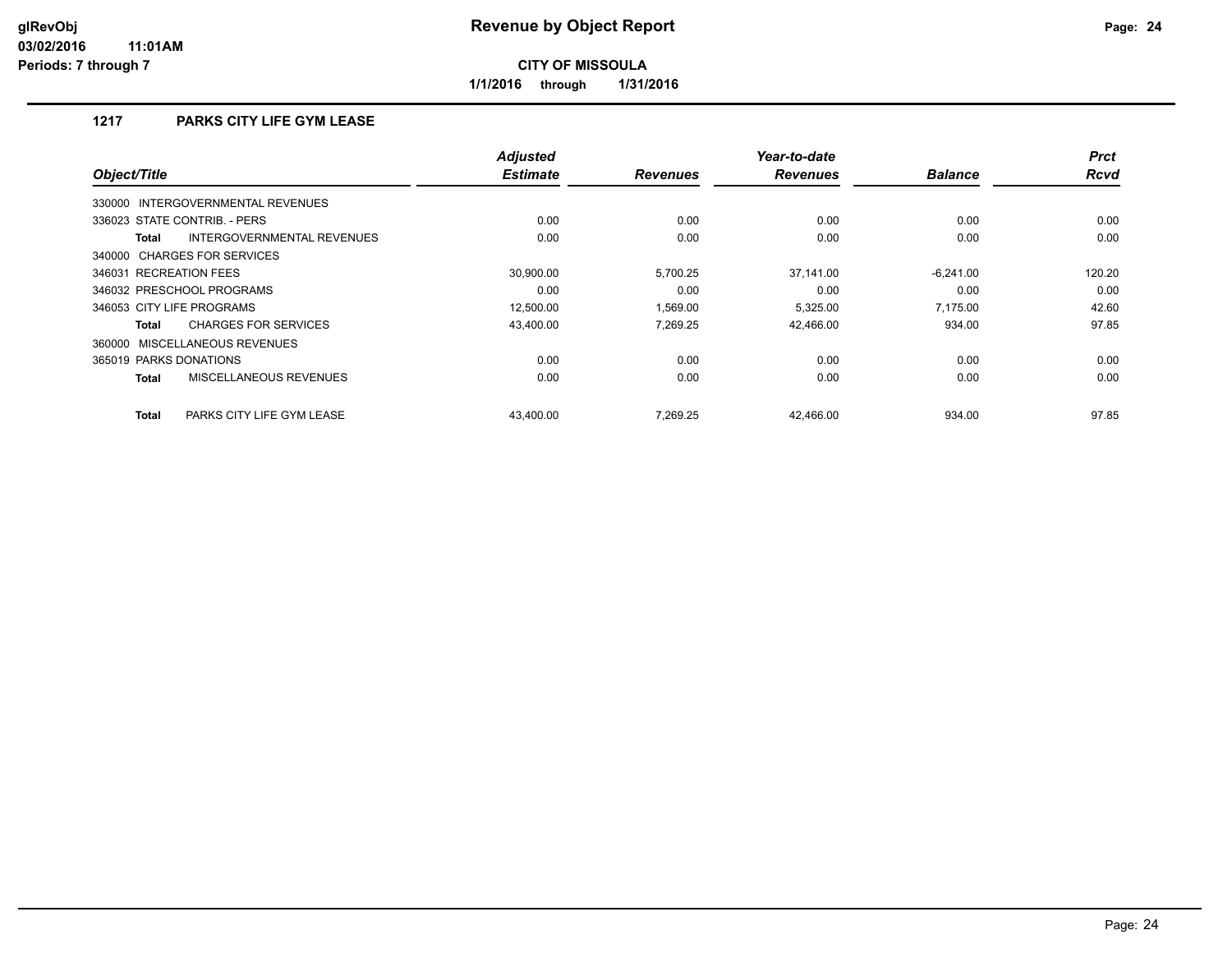**1/1/2016 through 1/31/2016**

#### **1218 ALL ABILITIES PLAYGROUND**

**1218 ALL ABILITIES PLAYGROUND**

|                                          | <b>Adjusted</b> |                 | Year-to-date    |                | <b>Prct</b> |
|------------------------------------------|-----------------|-----------------|-----------------|----------------|-------------|
| Object/Title                             | <b>Estimate</b> | <b>Revenues</b> | <b>Revenues</b> | <b>Balance</b> | <b>Rcvd</b> |
| 360000 MISCELLANEOUS REVENUES            |                 |                 |                 |                |             |
| 365019 PARKS DONATIONS                   | 490.861.00      | 0.00            | 0.00            | 490.861.00     | 0.00        |
| <b>MISCELLANEOUS REVENUES</b><br>Total   | 490,861.00      | 0.00            | 0.00            | 490.861.00     | 0.00        |
| 380000 OTHER FINANCING SOURCES           |                 |                 |                 |                |             |
| 383010 TRANS FR CIP                      | 0.00            | 0.00            | 0.00            | 0.00           | 0.00        |
| OTHER FINANCING SOURCES<br><b>Total</b>  | 0.00            | 0.00            | 0.00            | 0.00           | 0.00        |
|                                          |                 |                 |                 |                |             |
| ALL ABILITIES PLAYGROUND<br><b>Total</b> | 490.861.00      | 0.00            | 0.00            | 490.861.00     | 0.00        |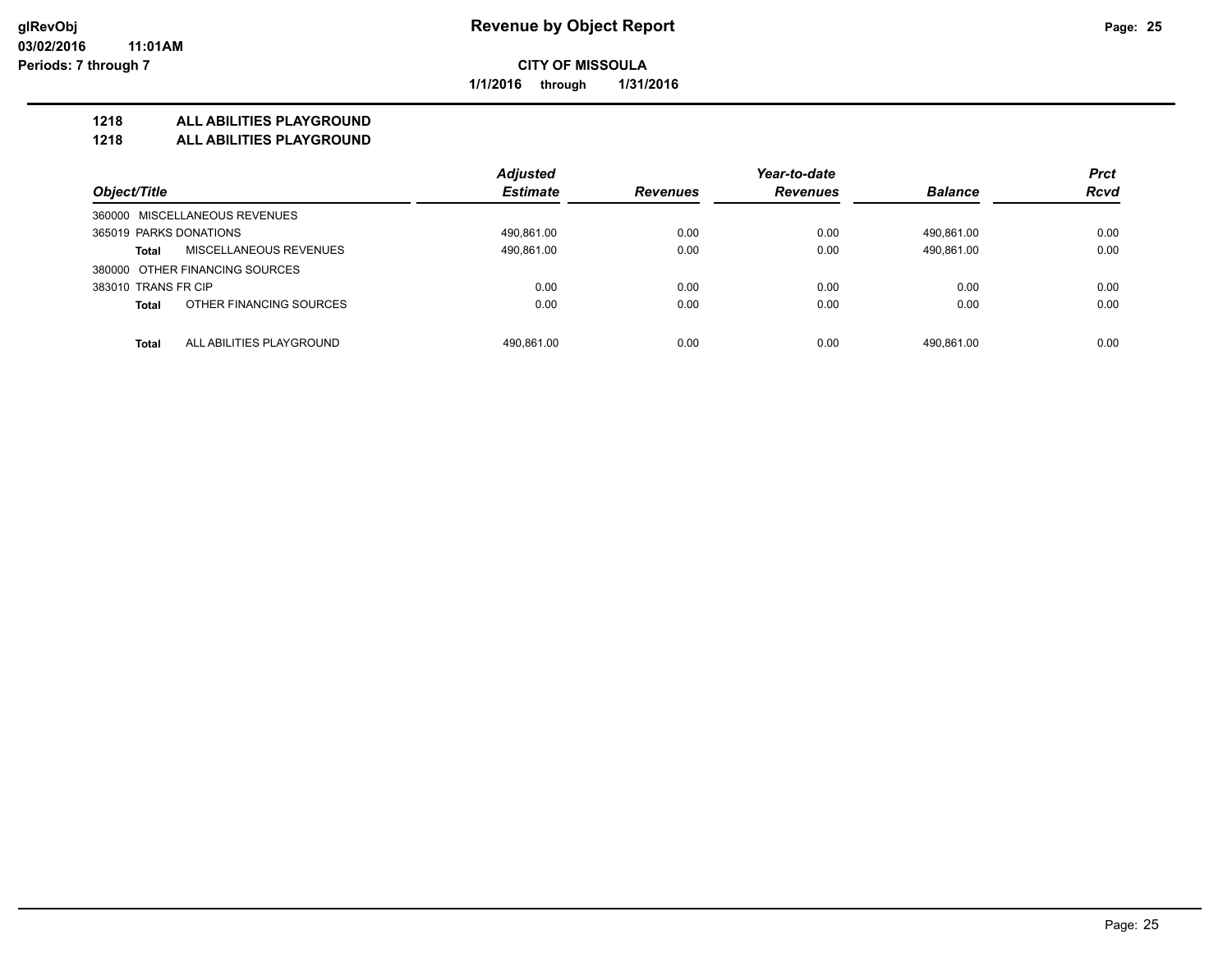**1/1/2016 through 1/31/2016**

# **1218 ALL ABILITIES PLAYGROUND**

| Object/Title                            | <b>Adjusted</b><br><b>Estimate</b> | <b>Revenues</b> | Year-to-date<br><b>Revenues</b> | <b>Balance</b> | <b>Prct</b><br><b>Rcvd</b> |
|-----------------------------------------|------------------------------------|-----------------|---------------------------------|----------------|----------------------------|
|                                         |                                    |                 |                                 |                |                            |
| MISCELLANEOUS REVENUES<br>360000        |                                    |                 |                                 |                |                            |
| 365019 PARKS DONATIONS                  | 490.861.00                         | 0.00            | 0.00                            | 490.861.00     | 0.00                       |
| MISCELLANEOUS REVENUES<br>Total         | 490,861.00                         | 0.00            | 0.00                            | 490,861.00     | 0.00                       |
| 380000 OTHER FINANCING SOURCES          |                                    |                 |                                 |                |                            |
| 383010 TRANS FR CIP                     | 0.00                               | 0.00            | 0.00                            | 0.00           | 0.00                       |
| OTHER FINANCING SOURCES<br><b>Total</b> | 0.00                               | 0.00            | 0.00                            | 0.00           | 0.00                       |
|                                         |                                    |                 |                                 |                |                            |
| ALL ABILITIES PLAYGROUND<br>Total       | 490.861.00                         | 0.00            | 0.00                            | 490.861.00     | 0.00                       |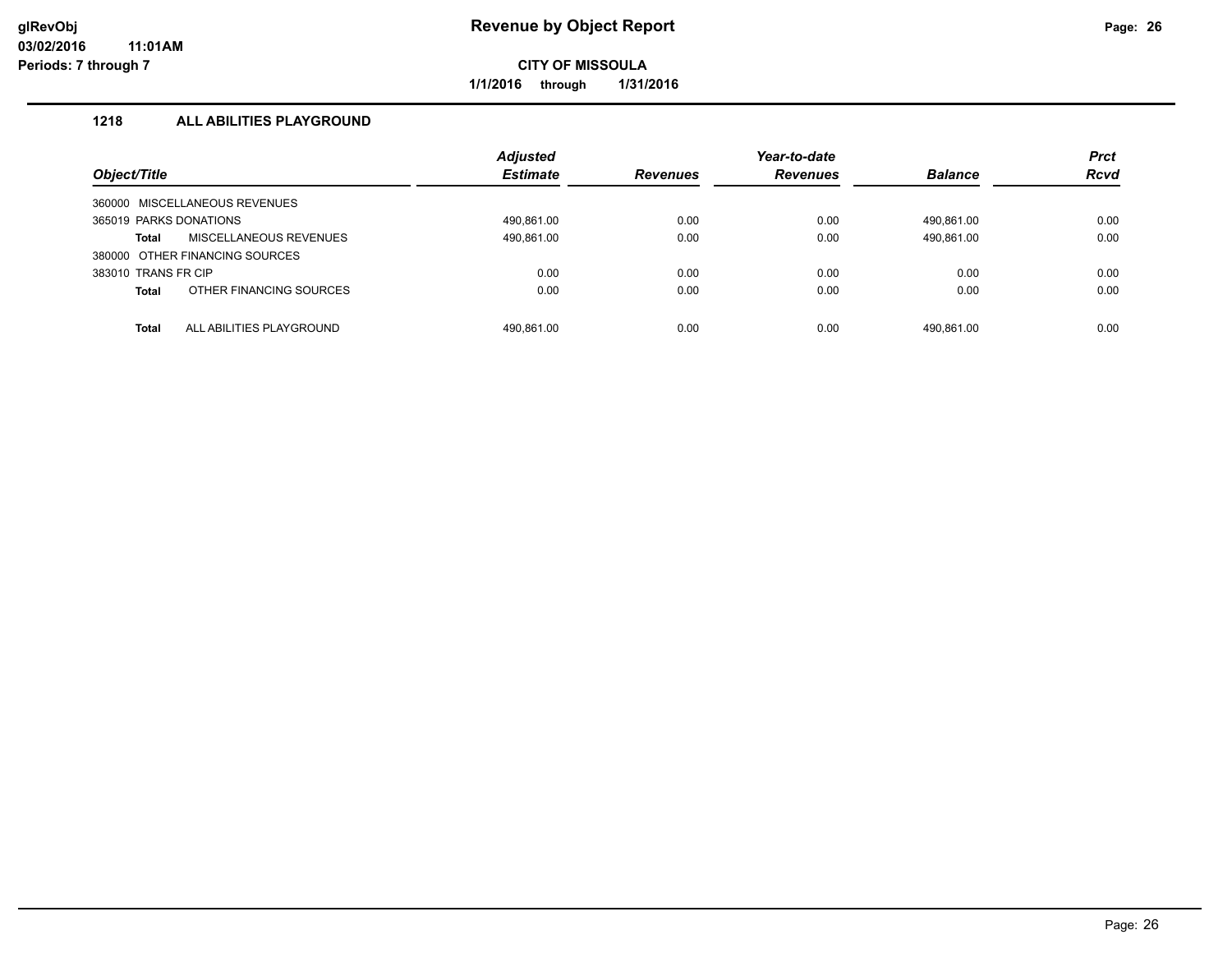**1/1/2016 through 1/31/2016**

**1219 FY14 PARK & TRAIL BOND**

**1219 FY14 PARK & TRAIL BOND**

|                                                   | <b>Adjusted</b> |                 | Year-to-date    |                | <b>Prct</b> |
|---------------------------------------------------|-----------------|-----------------|-----------------|----------------|-------------|
| Object/Title                                      | <b>Estimate</b> | <b>Revenues</b> | <b>Revenues</b> | <b>Balance</b> | Rcvd        |
| 330000 INTERGOVERNMENTAL REVENUES                 |                 |                 |                 |                |             |
| 330000 INTERGOVERNMENTAL REVENUES                 | 0.00            | 0.00            | 76.395.77       | -76.395.77     | 0.00        |
| INTERGOVERNMENTAL REVENUES<br>Total               | 0.00            | 0.00            | 76.395.77       | -76.395.77     | 0.00        |
| 380000 OTHER FINANCING SOURCES                    |                 |                 |                 |                |             |
| 381010 BOND PROCEEDS                              | 0.00            | 0.00            | 0.00            | 0.00           | 0.00        |
| 383050 TRANSFER FROM IMPACT FEES                  | 0.00            | 0.00            | 0.00            | 0.00           | 0.00        |
| OTHER FINANCING SOURCES<br>Total                  | 0.00            | 0.00            | 0.00            | 0.00           | 0.00        |
|                                                   |                 |                 |                 |                |             |
| <b>FY14 PARK &amp; TRAIL BOND</b><br><b>Total</b> | 0.00            | 0.00            | 76.395.77       | -76.395.77     | 0.00        |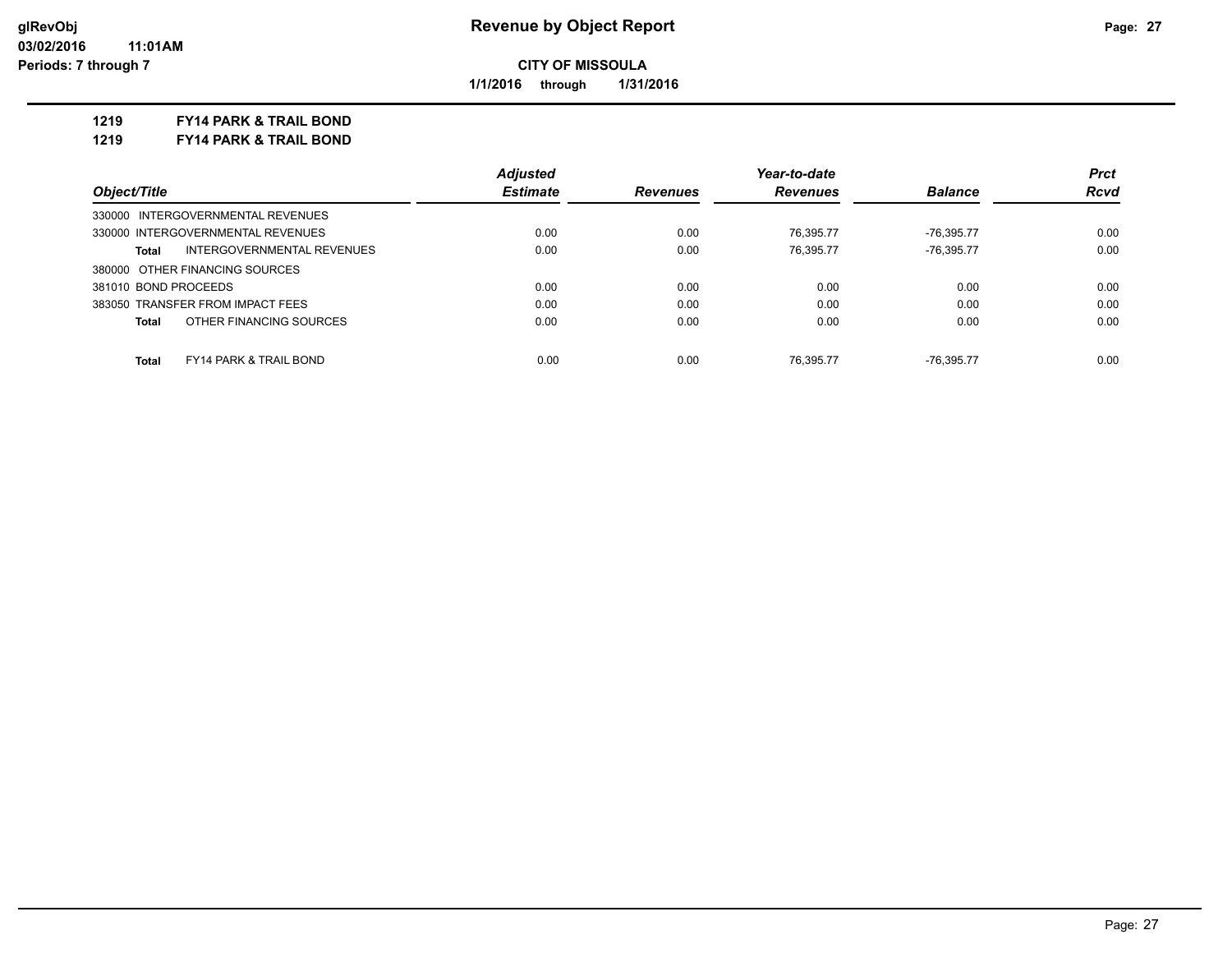**1/1/2016 through 1/31/2016**

## **1219 FY14 PARK & TRAIL BOND**

|                                            | <b>Adjusted</b> |                 | Year-to-date    |                | <b>Prct</b> |
|--------------------------------------------|-----------------|-----------------|-----------------|----------------|-------------|
| Object/Title                               | <b>Estimate</b> | <b>Revenues</b> | <b>Revenues</b> | <b>Balance</b> | <b>Rcvd</b> |
| INTERGOVERNMENTAL REVENUES<br>330000       |                 |                 |                 |                |             |
| 330000 INTERGOVERNMENTAL REVENUES          | 0.00            | 0.00            | 76.395.77       | -76.395.77     | 0.00        |
| INTERGOVERNMENTAL REVENUES<br>Total        | 0.00            | 0.00            | 76,395.77       | $-76,395.77$   | 0.00        |
| 380000 OTHER FINANCING SOURCES             |                 |                 |                 |                |             |
| 381010 BOND PROCEEDS                       | 0.00            | 0.00            | 0.00            | 0.00           | 0.00        |
| 383050 TRANSFER FROM IMPACT FEES           | 0.00            | 0.00            | 0.00            | 0.00           | 0.00        |
| OTHER FINANCING SOURCES<br>Total           | 0.00            | 0.00            | 0.00            | 0.00           | 0.00        |
|                                            |                 |                 |                 |                |             |
| Total<br><b>FY14 PARK &amp; TRAIL BOND</b> | 0.00            | 0.00            | 76.395.77       | -76.395.77     | 0.00        |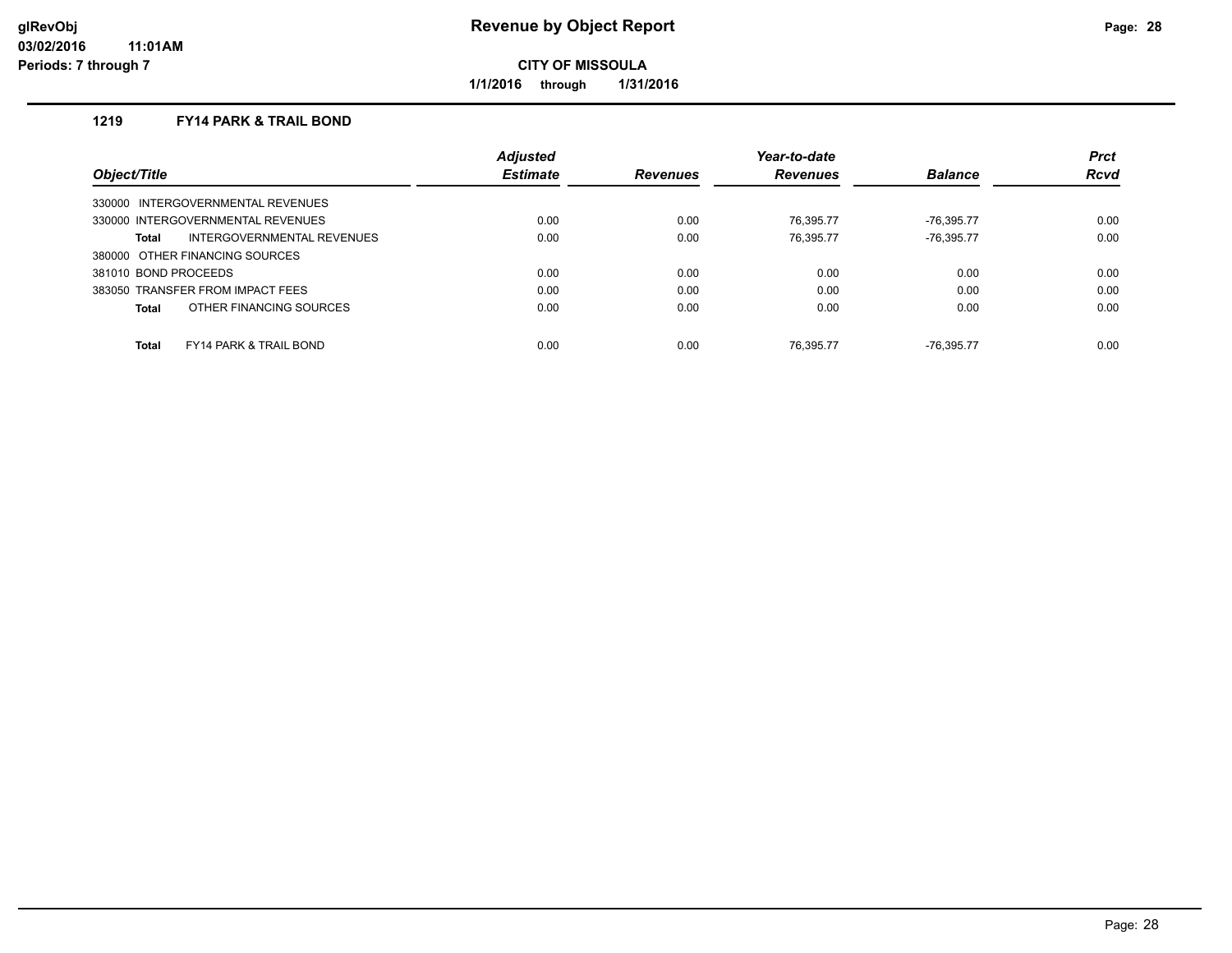**1/1/2016 through 1/31/2016**

# **1241 CREMAIN WALL & CEMETERY DONATIONS FUND**

**1241 CREMAIN WALL & CEMETERY DONATIONS FUND**

|                                                           | <b>Adjusted</b> |                 | Year-to-date    |                | <b>Prct</b> |
|-----------------------------------------------------------|-----------------|-----------------|-----------------|----------------|-------------|
| Object/Title                                              | <b>Estimate</b> | <b>Revenues</b> | <b>Revenues</b> | <b>Balance</b> | <b>Rcvd</b> |
| 340000 CHARGES FOR SERVICES                               |                 |                 |                 |                |             |
| 343310 SALE OF NICHE NAMEPLATES & VASES                   | 0.00            | 2,700.00        | 10,100.00       | $-10,100.00$   | 0.00        |
| 343311 SALE OF NICHES                                     | 0.00            | 0.00            | 0.00            | 0.00           | 0.00        |
| <b>CHARGES FOR SERVICES</b><br>Total                      | 0.00            | 2,700.00        | 10,100.00       | $-10,100.00$   | 0.00        |
| 360000 MISCELLANEOUS REVENUES                             |                 |                 |                 |                |             |
| 360010 MISCELLANEOUS                                      | 0.00            | 0.00            | 0.00            | 0.00           | 0.00        |
| 365000 DONATIONS                                          | 0.00            | 0.00            | 0.00            | 0.00           | 0.00        |
| MISCELLANEOUS REVENUES<br><b>Total</b>                    | 0.00            | 0.00            | 0.00            | 0.00           | 0.00        |
| 370000 INVESTMENTS & ROYALTY EARNINGS                     |                 |                 |                 |                |             |
| 371010 INTEREST ON INVESTMENTS                            | 0.00            | 0.00            | 0.00            | 0.00           | 0.00        |
| 371020 GAIN/LOSS IN MARKET VALUE OF INVESTMENTS           | 0.00            | 0.00            | 0.00            | 0.00           | 0.00        |
| <b>INVESTMENTS &amp; ROYALTY EARNINGS</b><br><b>Total</b> | 0.00            | 0.00            | 0.00            | 0.00           | 0.00        |
| <b>CREMAIN WALL &amp; CEMETERY DONATIONS F</b><br>Total   | 0.00            | 2.700.00        | 10,100.00       | $-10,100.00$   | 0.00        |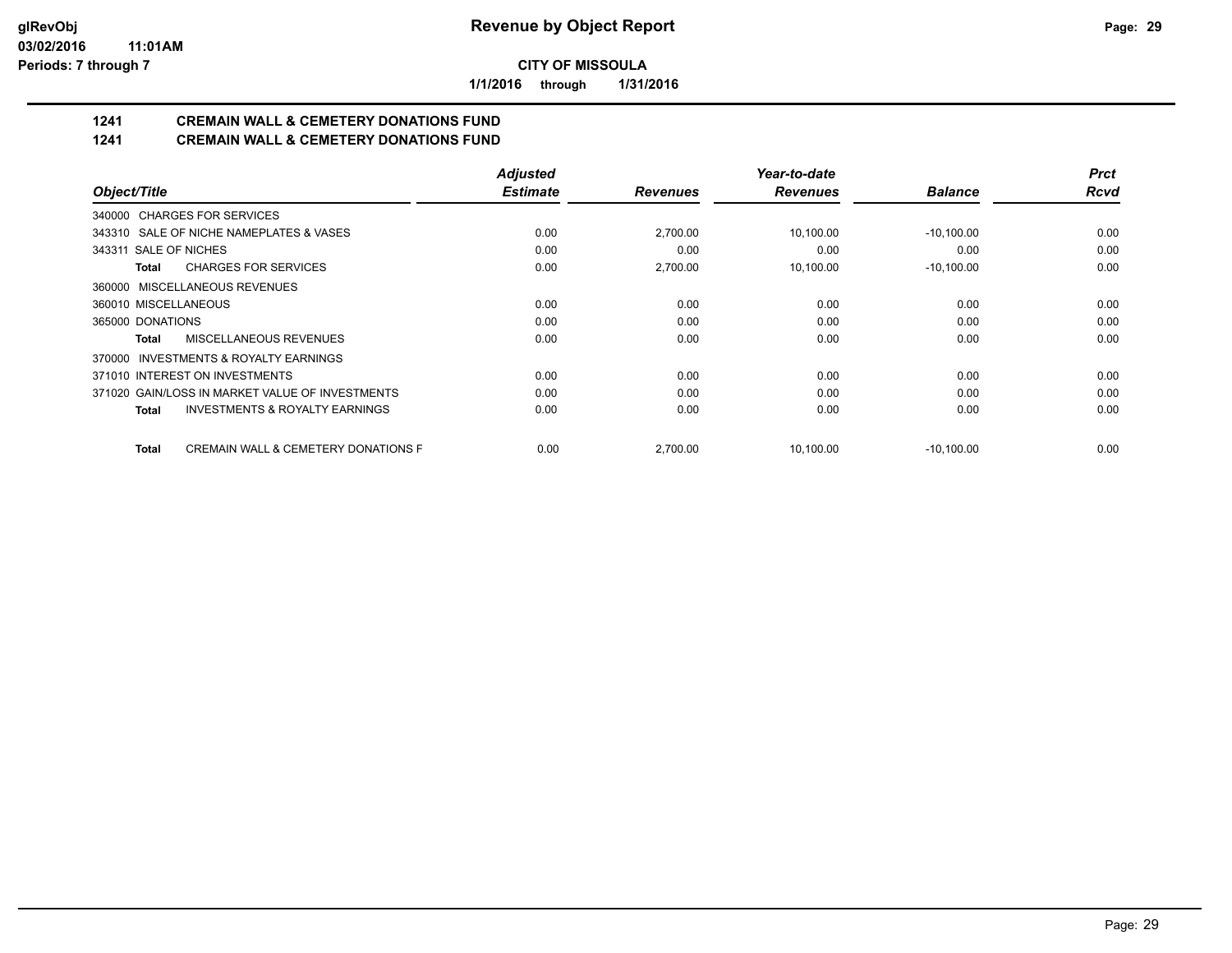**1/1/2016 through 1/31/2016**

# **1241 CREMAIN WALL & CEMETERY DONATIONS FUND**

|                                                                | <b>Adjusted</b> |                 | Year-to-date    |                | <b>Prct</b> |
|----------------------------------------------------------------|-----------------|-----------------|-----------------|----------------|-------------|
| Object/Title                                                   | <b>Estimate</b> | <b>Revenues</b> | <b>Revenues</b> | <b>Balance</b> | <b>Rcvd</b> |
| 340000 CHARGES FOR SERVICES                                    |                 |                 |                 |                |             |
| 343310 SALE OF NICHE NAMEPLATES & VASES                        | 0.00            | 2,700.00        | 10,100.00       | $-10,100.00$   | 0.00        |
| 343311 SALE OF NICHES                                          | 0.00            | 0.00            | 0.00            | 0.00           | 0.00        |
| <b>CHARGES FOR SERVICES</b><br><b>Total</b>                    | 0.00            | 2,700.00        | 10,100.00       | $-10,100.00$   | 0.00        |
| 360000 MISCELLANEOUS REVENUES                                  |                 |                 |                 |                |             |
| 360010 MISCELLANEOUS                                           | 0.00            | 0.00            | 0.00            | 0.00           | 0.00        |
| 365000 DONATIONS                                               | 0.00            | 0.00            | 0.00            | 0.00           | 0.00        |
| <b>MISCELLANEOUS REVENUES</b><br>Total                         | 0.00            | 0.00            | 0.00            | 0.00           | 0.00        |
| <b>INVESTMENTS &amp; ROYALTY EARNINGS</b><br>370000            |                 |                 |                 |                |             |
| 371010 INTEREST ON INVESTMENTS                                 | 0.00            | 0.00            | 0.00            | 0.00           | 0.00        |
| 371020 GAIN/LOSS IN MARKET VALUE OF INVESTMENT                 | 0.00            | 0.00            | 0.00            | 0.00           | 0.00        |
| <b>INVESTMENTS &amp; ROYALTY EARNINGS</b><br><b>Total</b>      | 0.00            | 0.00            | 0.00            | 0.00           | 0.00        |
| <b>CREMAIN WALL &amp; CEMETERY DONATIONS F</b><br><b>Total</b> | 0.00            | 2,700.00        | 10,100.00       | $-10,100.00$   | 0.00        |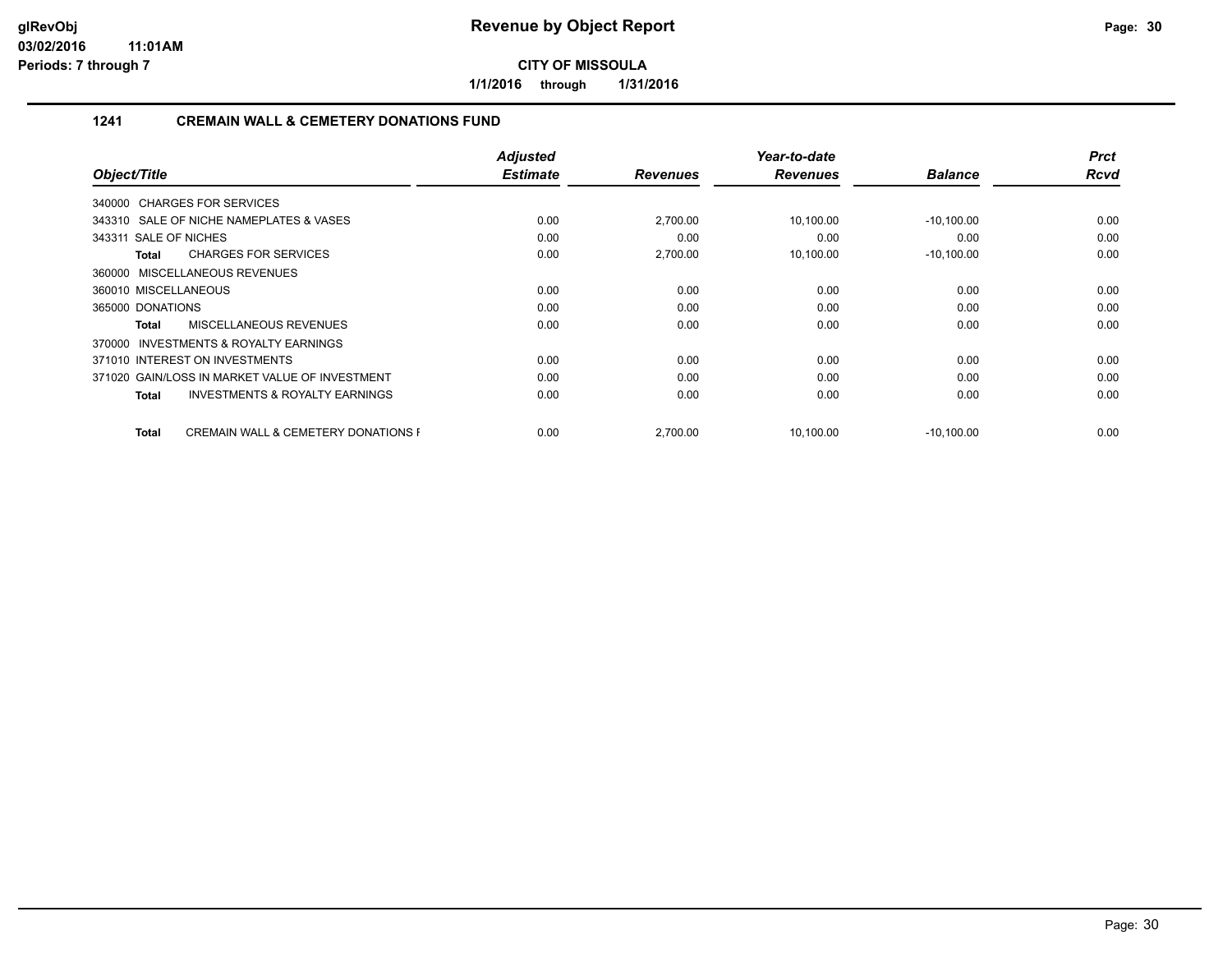**1/1/2016 through 1/31/2016**

# **1242 CEMETERY CARE FUND**

**1242 CEMETERY CARE FUND**

|                                                           | <b>Adjusted</b> |                 | Year-to-date    |                | <b>Prct</b> |
|-----------------------------------------------------------|-----------------|-----------------|-----------------|----------------|-------------|
| Object/Title                                              | <b>Estimate</b> | <b>Revenues</b> | <b>Revenues</b> | <b>Balance</b> | Rcvd        |
| 340000 CHARGES FOR SERVICES                               |                 |                 |                 |                |             |
| 343320 CEMETERY - SALE OF PLOTS                           | 0.00            | 350.00          | 8,900.00        | $-8,900.00$    | 0.00        |
| 343321 CEMETERY FOUNDATIONS                               | 0.00            | 0.00            | 1.240.00        | $-1.240.00$    | 0.00        |
| 343322 CEMETERY FLOWER CARE                               | 0.00            | 0.00            | 0.00            | 0.00           | 0.00        |
| 343323 CEMETERY - LINER INSTALL FEES                      | 0.00            | 0.00            | 6,750.00        | $-6,750.00$    | 0.00        |
| 343324 OTHER CEMETERY FEES                                | 0.00            | 150.00          | 1.050.00        | $-1,050.00$    | 0.00        |
| 343325 2ND INTERMENT RIGHT                                | 0.00            | 0.00            | 1.000.00        | $-1.000.00$    | 0.00        |
| 343340 CEMETERY - OPENINGS & CLOSINGS                     | 0.00            | 0.00            | 6,875.00        | $-6,875.00$    | 0.00        |
| 343350 CEMETERY CARE, FEES                                | 75,000.00       | 0.00            | 0.00            | 75,000.00      | 0.00        |
| <b>CHARGES FOR SERVICES</b><br><b>Total</b>               | 75,000.00       | 500.00          | 25,815.00       | 49,185.00      | 34.42       |
| MISCELLANEOUS REVENUES<br>360000                          |                 |                 |                 |                |             |
| 360010 MISCELLANEOUS                                      | 0.00            | 0.00            | 0.00            | 0.00           | 0.00        |
| MISCELLANEOUS REVENUES<br><b>Total</b>                    | 0.00            | 0.00            | 0.00            | 0.00           | 0.00        |
| <b>INVESTMENTS &amp; ROYALTY EARNINGS</b><br>370000       |                 |                 |                 |                |             |
| 371010 INTEREST ON INVESTMENTS                            | 0.00            | 0.00            | 0.00            | 0.00           | 0.00        |
| 371020 GAIN/LOSS IN MARKET VALUE OF INVESTMENTS           | 0.00            | 0.00            | 0.00            | 0.00           | 0.00        |
| <b>INVESTMENTS &amp; ROYALTY EARNINGS</b><br><b>Total</b> | 0.00            | 0.00            | 0.00            | 0.00           | 0.00        |
| OTHER FINANCING SOURCES<br>380000                         |                 |                 |                 |                |             |
| 382010 SALE OF FIXED ASSETS                               | 0.00            | 0.00            | 0.00            | 0.00           | 0.00        |
| OTHER FINANCING SOURCES<br><b>Total</b>                   | 0.00            | 0.00            | 0.00            | 0.00           | 0.00        |
| <b>CEMETERY CARE FUND</b><br><b>Total</b>                 | 75.000.00       | 500.00          | 25,815.00       | 49,185.00      | 34.42       |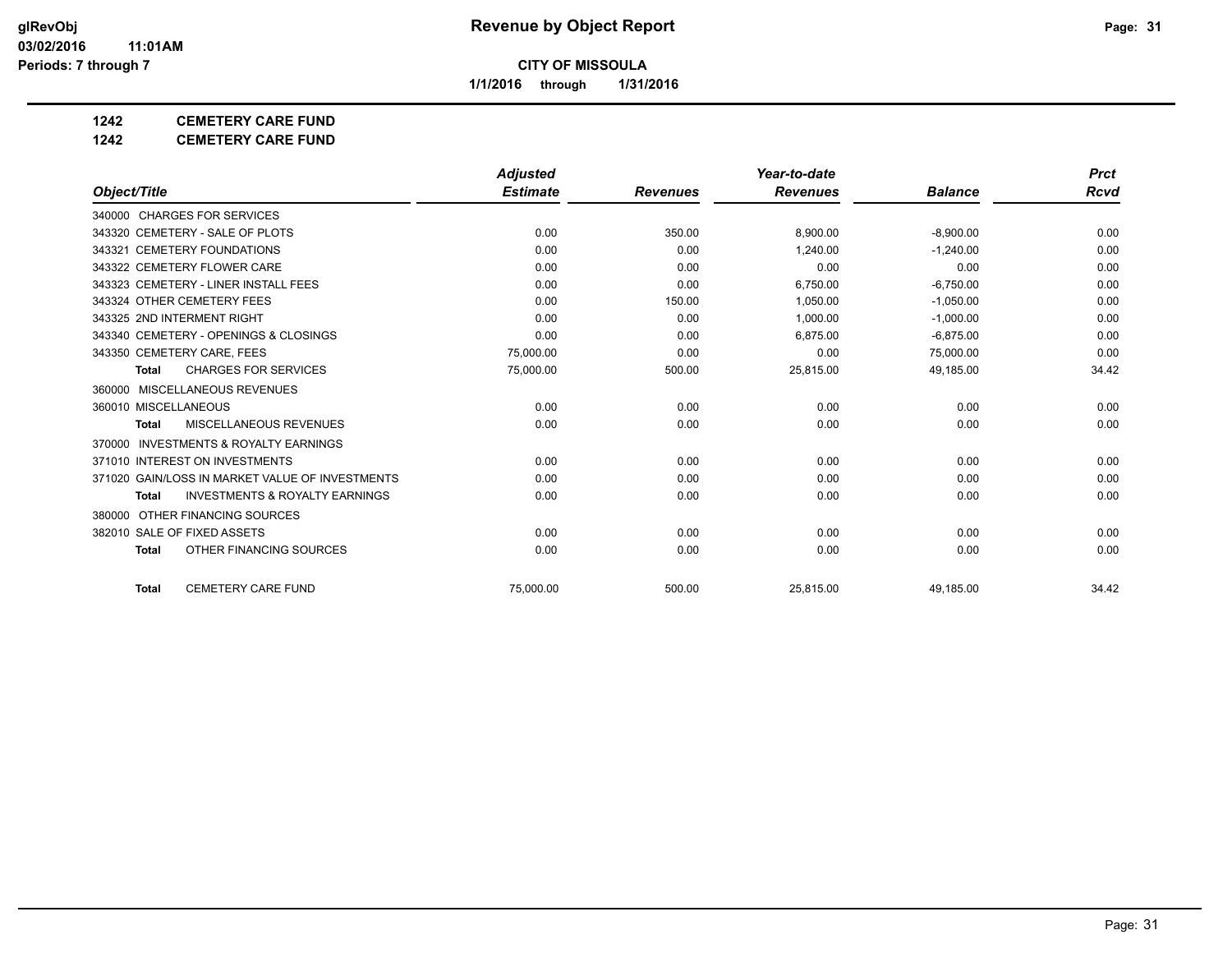**1/1/2016 through 1/31/2016**

#### **1242 CEMETERY CARE FUND**

|                                                           | <b>Adjusted</b> |                 | Year-to-date    |                | <b>Prct</b> |
|-----------------------------------------------------------|-----------------|-----------------|-----------------|----------------|-------------|
| Object/Title                                              | <b>Estimate</b> | <b>Revenues</b> | <b>Revenues</b> | <b>Balance</b> | Rcvd        |
| 340000 CHARGES FOR SERVICES                               |                 |                 |                 |                |             |
| 343320 CEMETERY - SALE OF PLOTS                           | 0.00            | 350.00          | 8.900.00        | $-8,900.00$    | 0.00        |
| 343321 CEMETERY FOUNDATIONS                               | 0.00            | 0.00            | 1.240.00        | $-1,240.00$    | 0.00        |
| 343322 CEMETERY FLOWER CARE                               | 0.00            | 0.00            | 0.00            | 0.00           | 0.00        |
| 343323 CEMETERY - LINER INSTALL FEES                      | 0.00            | 0.00            | 6,750.00        | $-6,750.00$    | 0.00        |
| 343324 OTHER CEMETERY FEES                                | 0.00            | 150.00          | 1,050.00        | $-1,050.00$    | 0.00        |
| 343325 2ND INTERMENT RIGHT                                | 0.00            | 0.00            | 1,000.00        | $-1,000.00$    | 0.00        |
| 343340 CEMETERY - OPENINGS & CLOSINGS                     | 0.00            | 0.00            | 6,875.00        | $-6,875.00$    | 0.00        |
| 343350 CEMETERY CARE, FEES                                | 75,000.00       | 0.00            | 0.00            | 75,000.00      | 0.00        |
| <b>CHARGES FOR SERVICES</b><br><b>Total</b>               | 75,000.00       | 500.00          | 25,815.00       | 49,185.00      | 34.42       |
| 360000 MISCELLANEOUS REVENUES                             |                 |                 |                 |                |             |
| 360010 MISCELLANEOUS                                      | 0.00            | 0.00            | 0.00            | 0.00           | 0.00        |
| <b>MISCELLANEOUS REVENUES</b><br><b>Total</b>             | 0.00            | 0.00            | 0.00            | 0.00           | 0.00        |
| <b>INVESTMENTS &amp; ROYALTY EARNINGS</b><br>370000       |                 |                 |                 |                |             |
| 371010 INTEREST ON INVESTMENTS                            | 0.00            | 0.00            | 0.00            | 0.00           | 0.00        |
| 371020 GAIN/LOSS IN MARKET VALUE OF INVESTMENT            | 0.00            | 0.00            | 0.00            | 0.00           | 0.00        |
| <b>INVESTMENTS &amp; ROYALTY EARNINGS</b><br><b>Total</b> | 0.00            | 0.00            | 0.00            | 0.00           | 0.00        |
| 380000 OTHER FINANCING SOURCES                            |                 |                 |                 |                |             |
| 382010 SALE OF FIXED ASSETS                               | 0.00            | 0.00            | 0.00            | 0.00           | 0.00        |
| OTHER FINANCING SOURCES<br><b>Total</b>                   | 0.00            | 0.00            | 0.00            | 0.00           | 0.00        |
| <b>CEMETERY CARE FUND</b><br><b>Total</b>                 | 75.000.00       | 500.00          | 25.815.00       | 49,185.00      | 34.42       |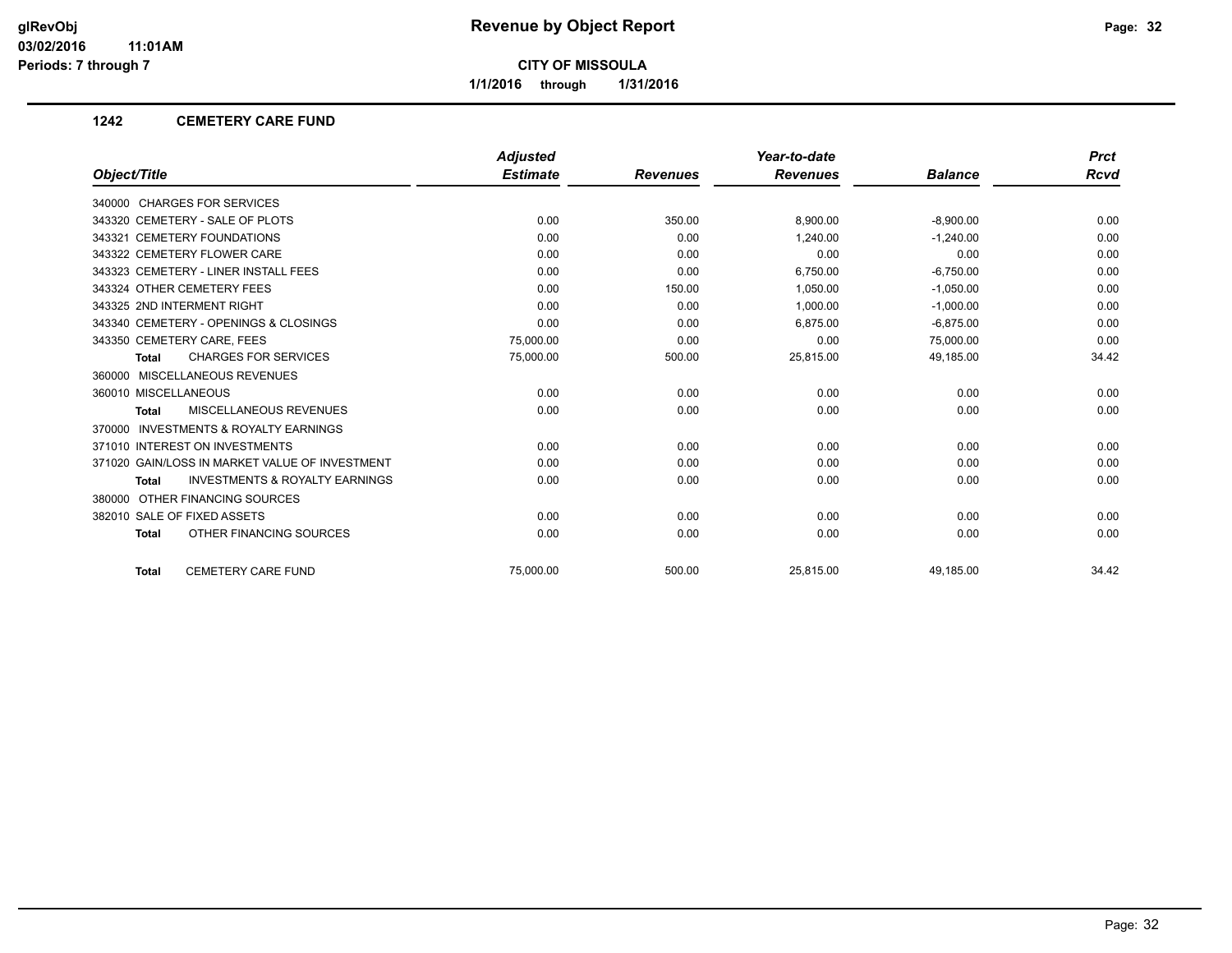**1/1/2016 through 1/31/2016**

# **1243 CEMETERY MEMORIAL FUND**

**1243 CEMETERY MEMORIAL FUND**

|                                       |                                                 | <b>Adjusted</b> |                 | Year-to-date    |                | <b>Prct</b> |
|---------------------------------------|-------------------------------------------------|-----------------|-----------------|-----------------|----------------|-------------|
| Object/Title                          |                                                 | <b>Estimate</b> | <b>Revenues</b> | <b>Revenues</b> | <b>Balance</b> | <b>Rcvd</b> |
| 360000 MISCELLANEOUS REVENUES         |                                                 |                 |                 |                 |                |             |
| 360010 MISCELLANEOUS                  |                                                 | 0.00            | 0.00            | 0.00            | 0.00           | 0.00        |
| 365000 DONATIONS                      |                                                 | 1.500.00        | 10.15           | 1.840.79        | $-340.79$      | 122.72      |
| Total                                 | MISCELLANEOUS REVENUES                          | 1,500.00        | 10.15           | 1.840.79        | $-340.79$      | 122.72      |
| 370000 INVESTMENTS & ROYALTY EARNINGS |                                                 |                 |                 |                 |                |             |
| 371010 INTEREST ON INVESTMENTS        |                                                 | 0.00            | 0.00            | 0.00            | 0.00           | 0.00        |
|                                       | 371020 GAIN/LOSS IN MARKET VALUE OF INVESTMENTS | 0.00            | 0.00            | 0.00            | 0.00           | 0.00        |
| Total                                 | INVESTMENTS & ROYALTY EARNINGS                  | 0.00            | 0.00            | 0.00            | 0.00           | 0.00        |
| <b>Total</b>                          | CEMETERY MEMORIAL FUND                          | 1.500.00        | 10.15           | 1.840.79        | $-340.79$      | 122.72      |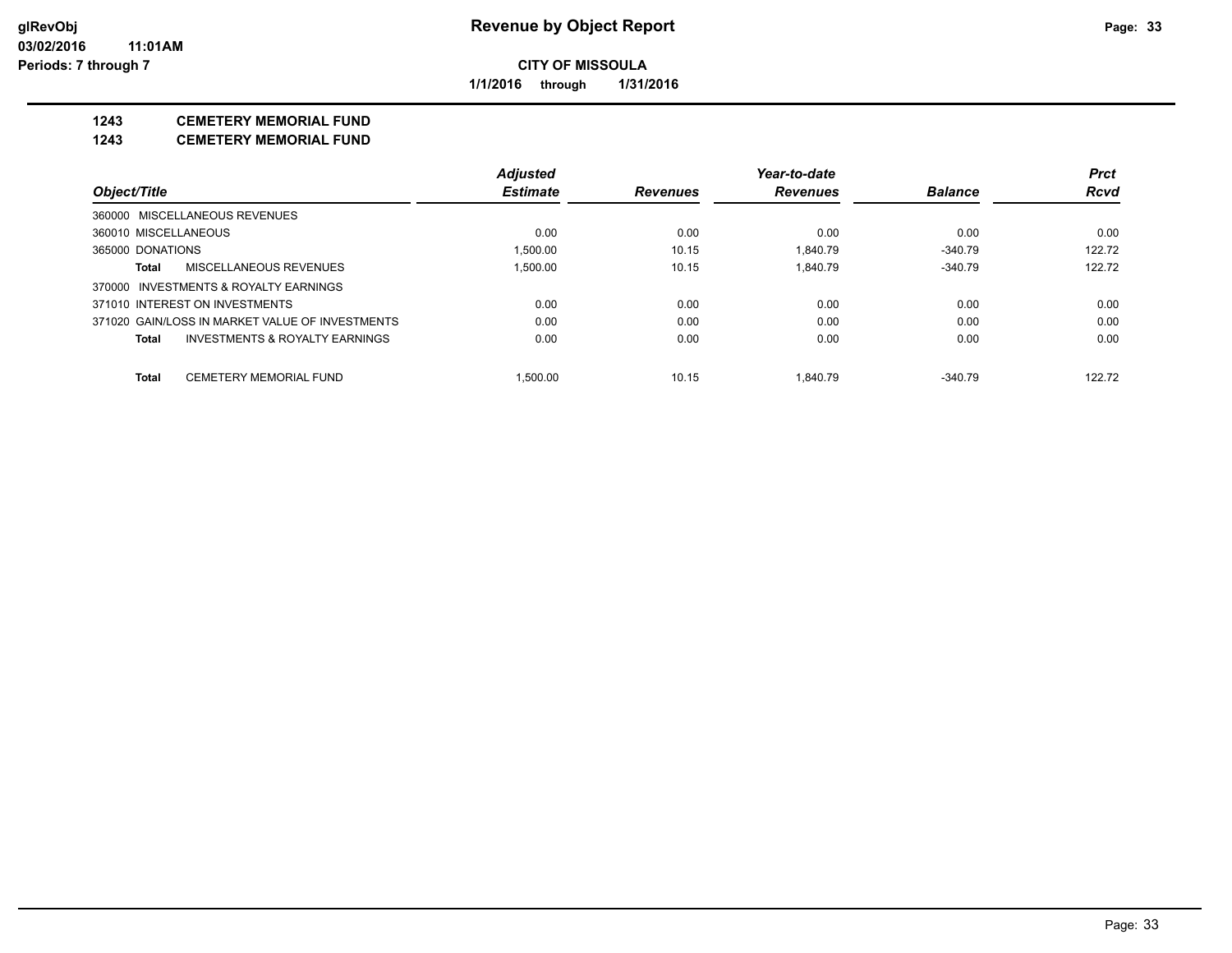**1/1/2016 through 1/31/2016**

# **1243 CEMETERY MEMORIAL FUND**

|                                                | <b>Adjusted</b> |                 | Year-to-date    |                | <b>Prct</b> |
|------------------------------------------------|-----------------|-----------------|-----------------|----------------|-------------|
| Object/Title                                   | <b>Estimate</b> | <b>Revenues</b> | <b>Revenues</b> | <b>Balance</b> | <b>Rcvd</b> |
| 360000 MISCELLANEOUS REVENUES                  |                 |                 |                 |                |             |
| 360010 MISCELLANEOUS                           | 0.00            | 0.00            | 0.00            | 0.00           | 0.00        |
| 365000 DONATIONS                               | 1.500.00        | 10.15           | 1.840.79        | $-340.79$      | 122.72      |
| MISCELLANEOUS REVENUES<br>Total                | 1.500.00        | 10.15           | 1.840.79        | $-340.79$      | 122.72      |
| 370000 INVESTMENTS & ROYALTY EARNINGS          |                 |                 |                 |                |             |
| 371010 INTEREST ON INVESTMENTS                 | 0.00            | 0.00            | 0.00            | 0.00           | 0.00        |
| 371020 GAIN/LOSS IN MARKET VALUE OF INVESTMENT | 0.00            | 0.00            | 0.00            | 0.00           | 0.00        |
| INVESTMENTS & ROYALTY EARNINGS<br>Total        | 0.00            | 0.00            | 0.00            | 0.00           | 0.00        |
| <b>CEMETERY MEMORIAL FUND</b><br><b>Total</b>  | 1.500.00        | 10.15           | 1.840.79        | $-340.79$      | 122.72      |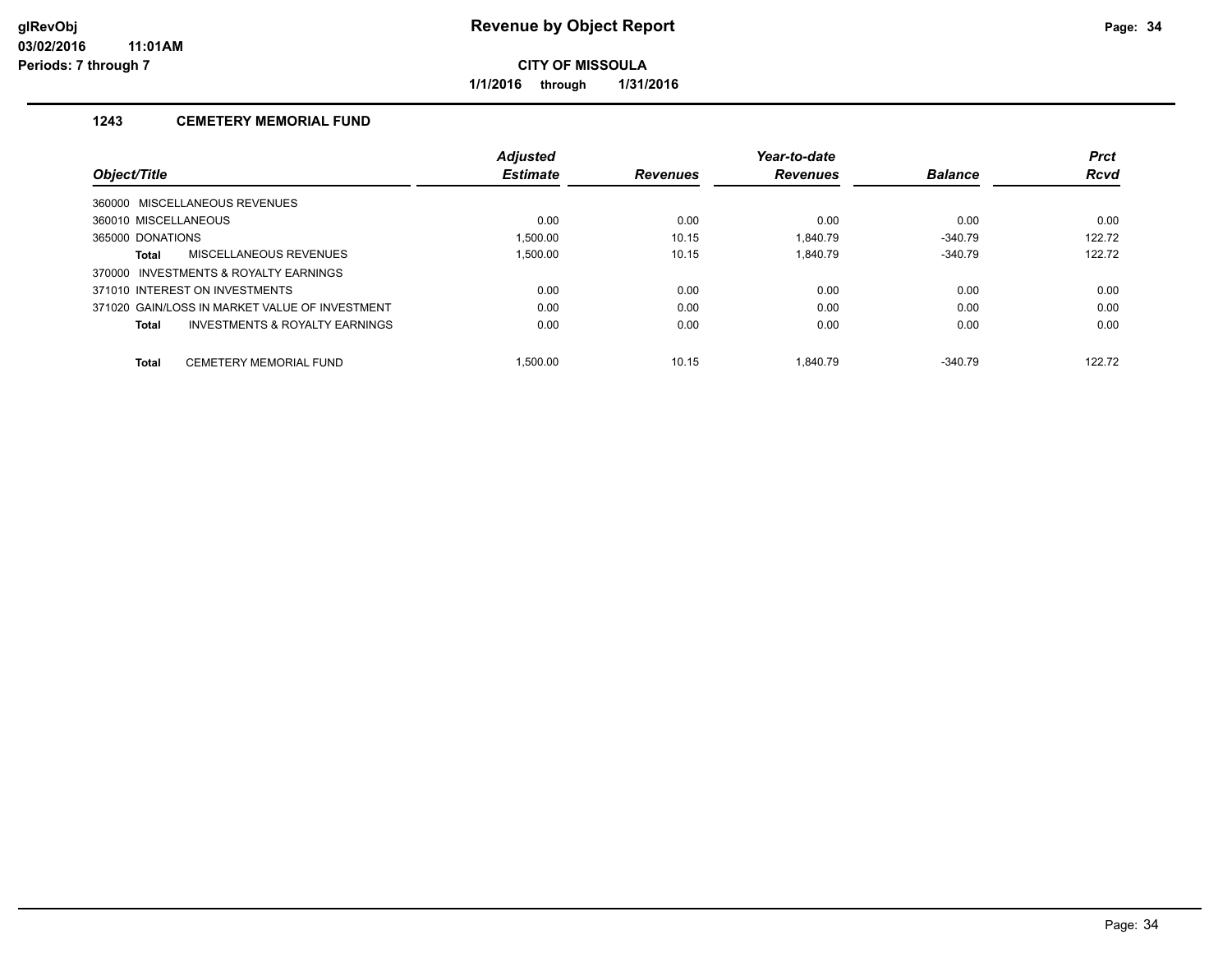**1/1/2016 through 1/31/2016**

**1265 TITLE 1 PROJECTS FUND**

**1265 TITLE 1 PROJECTS FUND**

|                                                    | <b>Adjusted</b> |                 | Year-to-date    |                | <b>Prct</b> |
|----------------------------------------------------|-----------------|-----------------|-----------------|----------------|-------------|
| Object/Title                                       | <b>Estimate</b> | <b>Revenues</b> | <b>Revenues</b> | <b>Balance</b> | Rcvd        |
| 360000 MISCELLANEOUS REVENUES                      |                 |                 |                 |                |             |
| 360010 MISCELLANEOUS                               | 0.00            | 0.00            | 0.00            | 0.00           | 0.00        |
| MISCELLANEOUS REVENUES<br>Total                    | 0.00            | 0.00            | 0.00            | 0.00           | 0.00        |
| 370000 INVESTMENTS & ROYALTY EARNINGS              |                 |                 |                 |                |             |
| 371010 INTEREST ON INVESTMENTS                     | 0.00            | 0.00            | 0.00            | 0.00           | 0.00        |
| 373002 LOAN REPAYMENT - FAMILY SERVICES            | 70.000.00       | 0.00            | 0.00            | 70.000.00      | 0.00        |
| 373006 BURNS ST COMMONS                            | 0.00            | 0.00            | 0.00            | 0.00           | 0.00        |
| <b>INVESTMENTS &amp; ROYALTY EARNINGS</b><br>Total | 70.000.00       | 0.00            | 0.00            | 70.000.00      | 0.00        |
|                                                    |                 |                 |                 |                |             |
| <b>TITLE 1 PROJECTS FUND</b><br>Total              | 70.000.00       | 0.00            | 0.00            | 70.000.00      | 0.00        |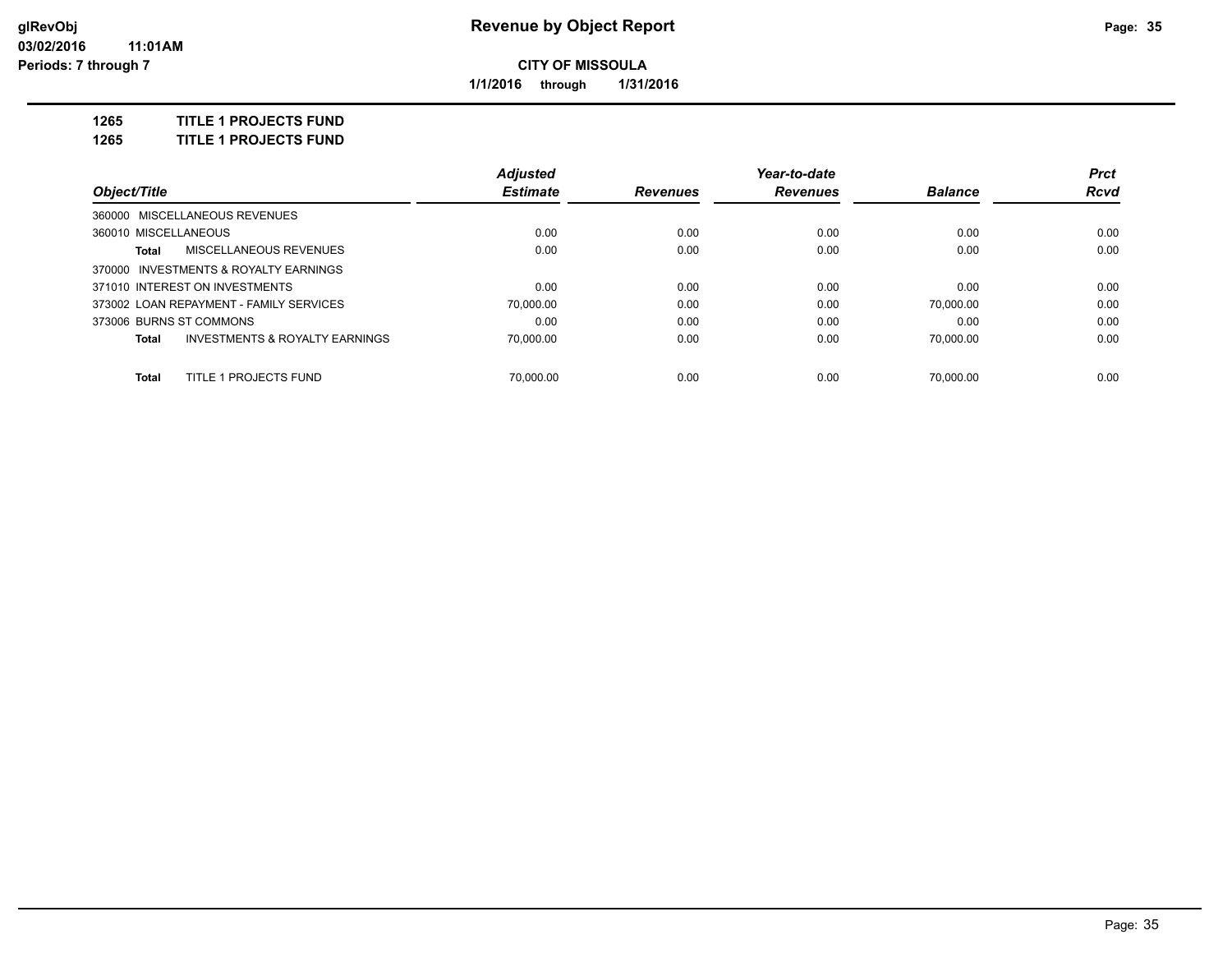**1/1/2016 through 1/31/2016**

# **1265 TITLE 1 PROJECTS FUND**

| <b>Object/Title</b>                                       | <b>Adjusted</b> |                 | Year-to-date    |                | <b>Prct</b> |
|-----------------------------------------------------------|-----------------|-----------------|-----------------|----------------|-------------|
|                                                           | <b>Estimate</b> | <b>Revenues</b> | <b>Revenues</b> | <b>Balance</b> | <b>Rcvd</b> |
| 360000 MISCELLANEOUS REVENUES                             |                 |                 |                 |                |             |
| 360010 MISCELLANEOUS                                      | 0.00            | 0.00            | 0.00            | 0.00           | 0.00        |
| MISCELLANEOUS REVENUES<br><b>Total</b>                    | 0.00            | 0.00            | 0.00            | 0.00           | 0.00        |
| 370000 INVESTMENTS & ROYALTY EARNINGS                     |                 |                 |                 |                |             |
| 371010 INTEREST ON INVESTMENTS                            | 0.00            | 0.00            | 0.00            | 0.00           | 0.00        |
| 373002 LOAN REPAYMENT - FAMILY SERVICES                   | 70.000.00       | 0.00            | 0.00            | 70.000.00      | 0.00        |
| 373006 BURNS ST COMMONS                                   | 0.00            | 0.00            | 0.00            | 0.00           | 0.00        |
| <b>INVESTMENTS &amp; ROYALTY EARNINGS</b><br><b>Total</b> | 70.000.00       | 0.00            | 0.00            | 70.000.00      | 0.00        |
| TITLE 1 PROJECTS FUND<br><b>Total</b>                     | 70.000.00       | 0.00            | 0.00            | 70.000.00      | 0.00        |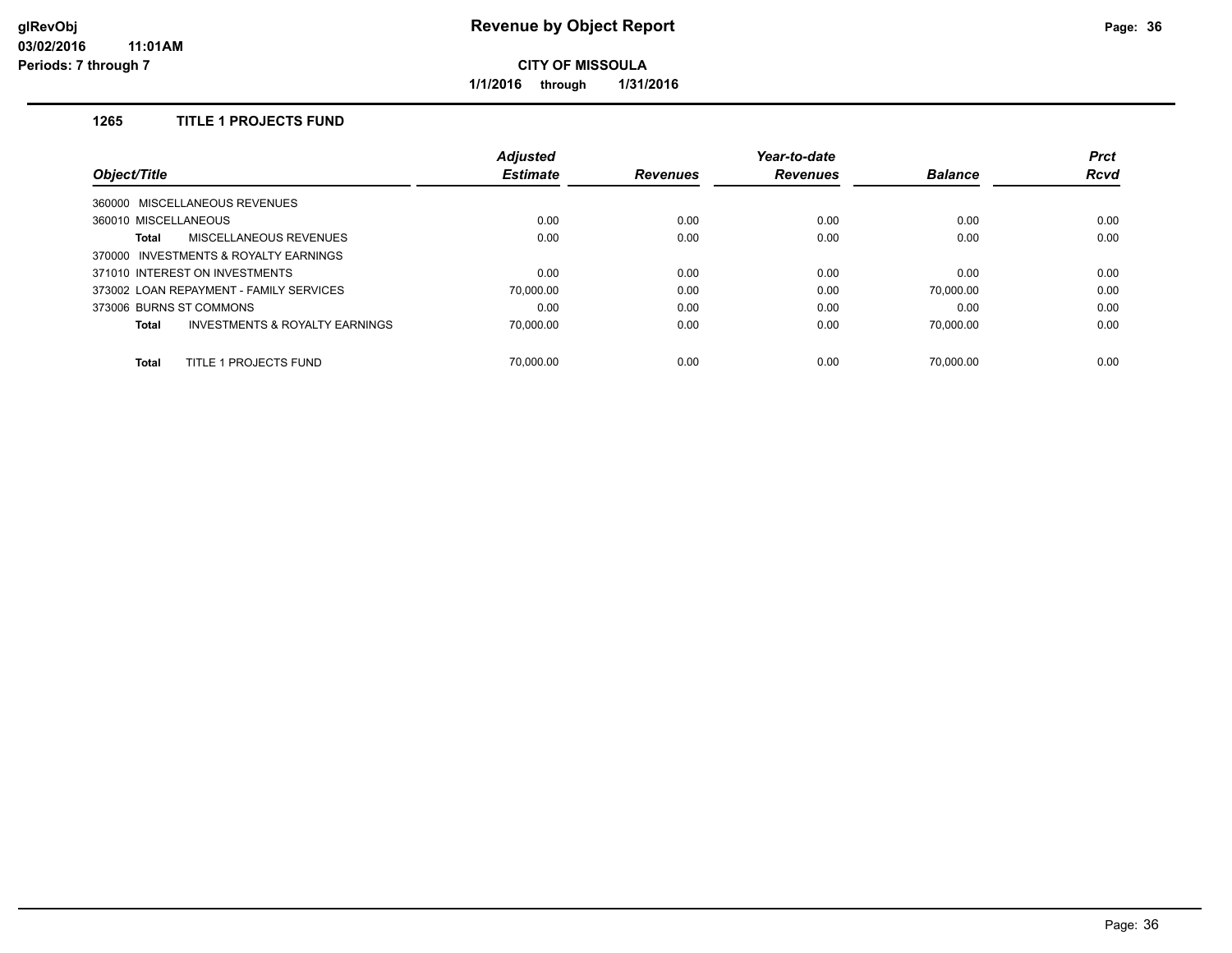**1/1/2016 through 1/31/2016**

#### **1396 PROGRAM INCOME REVOLVING LOAN PROGRAM 1396 PROGRAM INCOME REVOLVING LOAN PROGRAM**

|                                                    | <b>Adjusted</b> |                 | Year-to-date    |                | <b>Prct</b> |
|----------------------------------------------------|-----------------|-----------------|-----------------|----------------|-------------|
| Object/Title                                       | <b>Estimate</b> | <b>Revenues</b> | <b>Revenues</b> | <b>Balance</b> | Rcvd        |
| 330000 INTERGOVERNMENTAL REVENUES                  |                 |                 |                 |                |             |
| 331010 ENTITLEMENT - CDBG                          | 0.00            | 0.00            | 0.00            | 0.00           | 0.00        |
| INTERGOVERNMENTAL REVENUES<br>Total                | 0.00            | 0.00            | 0.00            | 0.00           | 0.00        |
| 360000 MISCELLANEOUS REVENUES                      |                 |                 |                 |                |             |
| 360005 LOAN REPAYMENTS                             | 0.00            | 0.00            | 0.00            | 0.00           | 0.00        |
| 360010 MISCELLANEOUS                               | 0.00            | 0.00            | 0.00            | 0.00           | 0.00        |
| 360013 REPAYMENT OF SEWER GRANT                    | 7,000.00        | 0.00            | 5,390.00        | 1,610.00       | 77.00       |
| 360014 REPAYMENT OF LOAN/MHA                       | 0.00            | 0.00            | 0.00            | 0.00           | 0.00        |
| 361013 CLOSED GRANT REPAYMENTS                     | 0.00            | 0.00            | 0.00            | 0.00           | 0.00        |
| MISCELLANEOUS REVENUES<br>Total                    | 7,000.00        | 0.00            | 5,390.00        | 1,610.00       | 77.00       |
| 370000 INVESTMENTS & ROYALTY EARNINGS              |                 |                 |                 |                |             |
| 371010 INTEREST ON INVESTMENTS                     | 0.00            | 0.00            | 0.00            | 0.00           | 0.00        |
| 371020 GAIN/LOSS IN MARKET VALUE OF INVESTMENTS    | 0.00            | 0.00            | 0.00            | 0.00           | 0.00        |
| <b>INVESTMENTS &amp; ROYALTY EARNINGS</b><br>Total | 0.00            | 0.00            | 0.00            | 0.00           | 0.00        |
| 380000 OTHER FINANCING SOURCES                     |                 |                 |                 |                |             |
| 383026 TRANS FR CDBG                               | 0.00            | 0.00            | 0.00            | 0.00           | 0.00        |
| OTHER FINANCING SOURCES<br><b>Total</b>            | 0.00            | 0.00            | 0.00            | 0.00           | 0.00        |
| PROGRAM INCOME REVOLVING LOAN PRO<br><b>Total</b>  | 7,000.00        | 0.00            | 5,390.00        | 1,610.00       | 77.00       |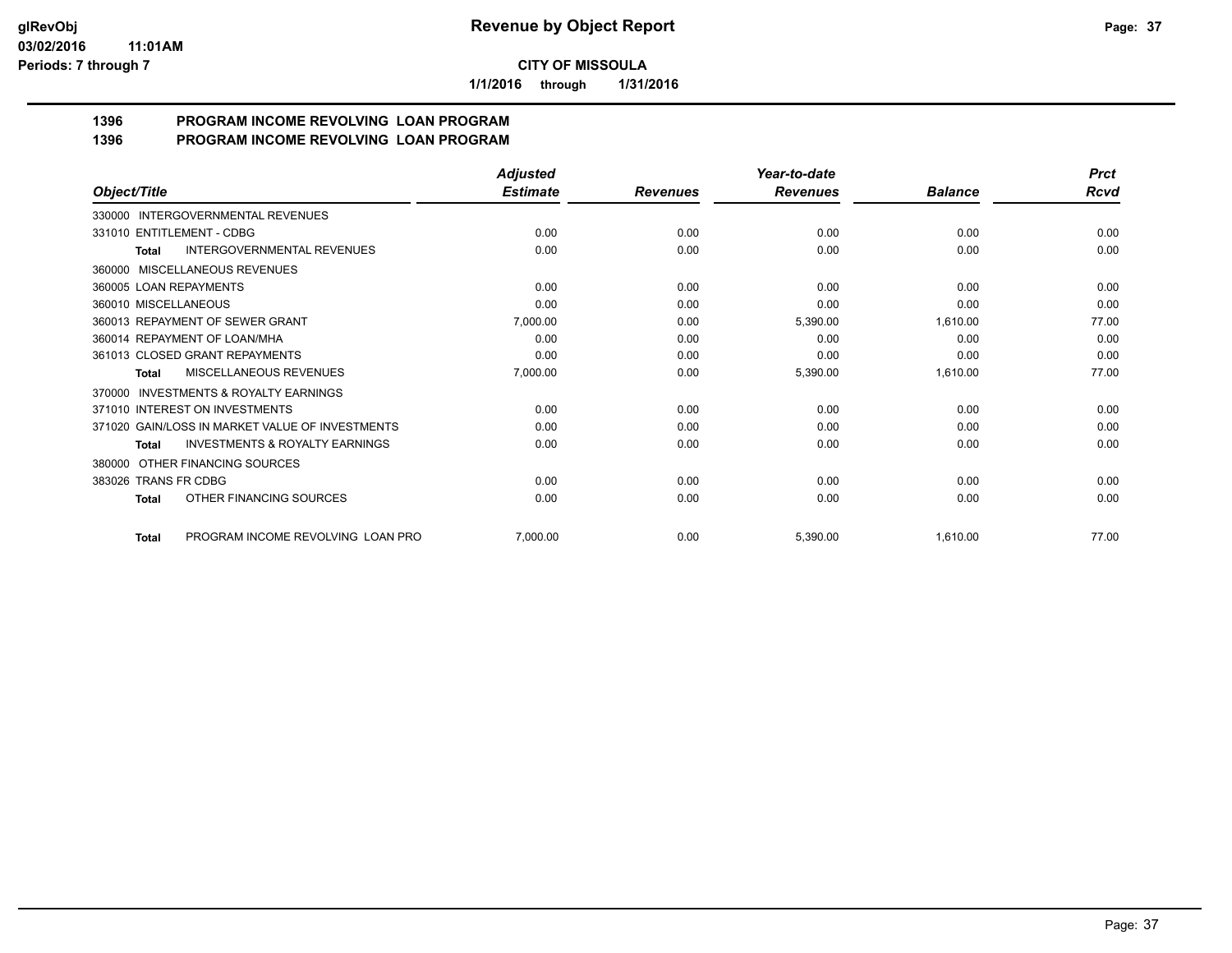**1/1/2016 through 1/31/2016**

## **1396 PROGRAM INCOME REVOLVING LOAN PROGRAM**

|                                                           | <b>Adjusted</b> |                 | Year-to-date    |                | <b>Prct</b> |
|-----------------------------------------------------------|-----------------|-----------------|-----------------|----------------|-------------|
| Object/Title                                              | <b>Estimate</b> | <b>Revenues</b> | <b>Revenues</b> | <b>Balance</b> | <b>Rcvd</b> |
| 330000 INTERGOVERNMENTAL REVENUES                         |                 |                 |                 |                |             |
| 331010 ENTITLEMENT - CDBG                                 | 0.00            | 0.00            | 0.00            | 0.00           | 0.00        |
| <b>INTERGOVERNMENTAL REVENUES</b><br>Total                | 0.00            | 0.00            | 0.00            | 0.00           | 0.00        |
| 360000 MISCELLANEOUS REVENUES                             |                 |                 |                 |                |             |
| 360005 LOAN REPAYMENTS                                    | 0.00            | 0.00            | 0.00            | 0.00           | 0.00        |
| 360010 MISCELLANEOUS                                      | 0.00            | 0.00            | 0.00            | 0.00           | 0.00        |
| 360013 REPAYMENT OF SEWER GRANT                           | 7,000.00        | 0.00            | 5,390.00        | 1,610.00       | 77.00       |
| 360014 REPAYMENT OF LOAN/MHA                              | 0.00            | 0.00            | 0.00            | 0.00           | 0.00        |
| 361013 CLOSED GRANT REPAYMENTS                            | 0.00            | 0.00            | 0.00            | 0.00           | 0.00        |
| MISCELLANEOUS REVENUES<br>Total                           | 7,000.00        | 0.00            | 5,390.00        | 1,610.00       | 77.00       |
| <b>INVESTMENTS &amp; ROYALTY EARNINGS</b><br>370000       |                 |                 |                 |                |             |
| 371010 INTEREST ON INVESTMENTS                            | 0.00            | 0.00            | 0.00            | 0.00           | 0.00        |
| 371020 GAIN/LOSS IN MARKET VALUE OF INVESTMENT            | 0.00            | 0.00            | 0.00            | 0.00           | 0.00        |
| <b>INVESTMENTS &amp; ROYALTY EARNINGS</b><br><b>Total</b> | 0.00            | 0.00            | 0.00            | 0.00           | 0.00        |
| 380000 OTHER FINANCING SOURCES                            |                 |                 |                 |                |             |
| 383026 TRANS FR CDBG                                      | 0.00            | 0.00            | 0.00            | 0.00           | 0.00        |
| OTHER FINANCING SOURCES<br>Total                          | 0.00            | 0.00            | 0.00            | 0.00           | 0.00        |
| PROGRAM INCOME REVOLVING LOAN PRC<br><b>Total</b>         | 7,000.00        | 0.00            | 5,390.00        | 1,610.00       | 77.00       |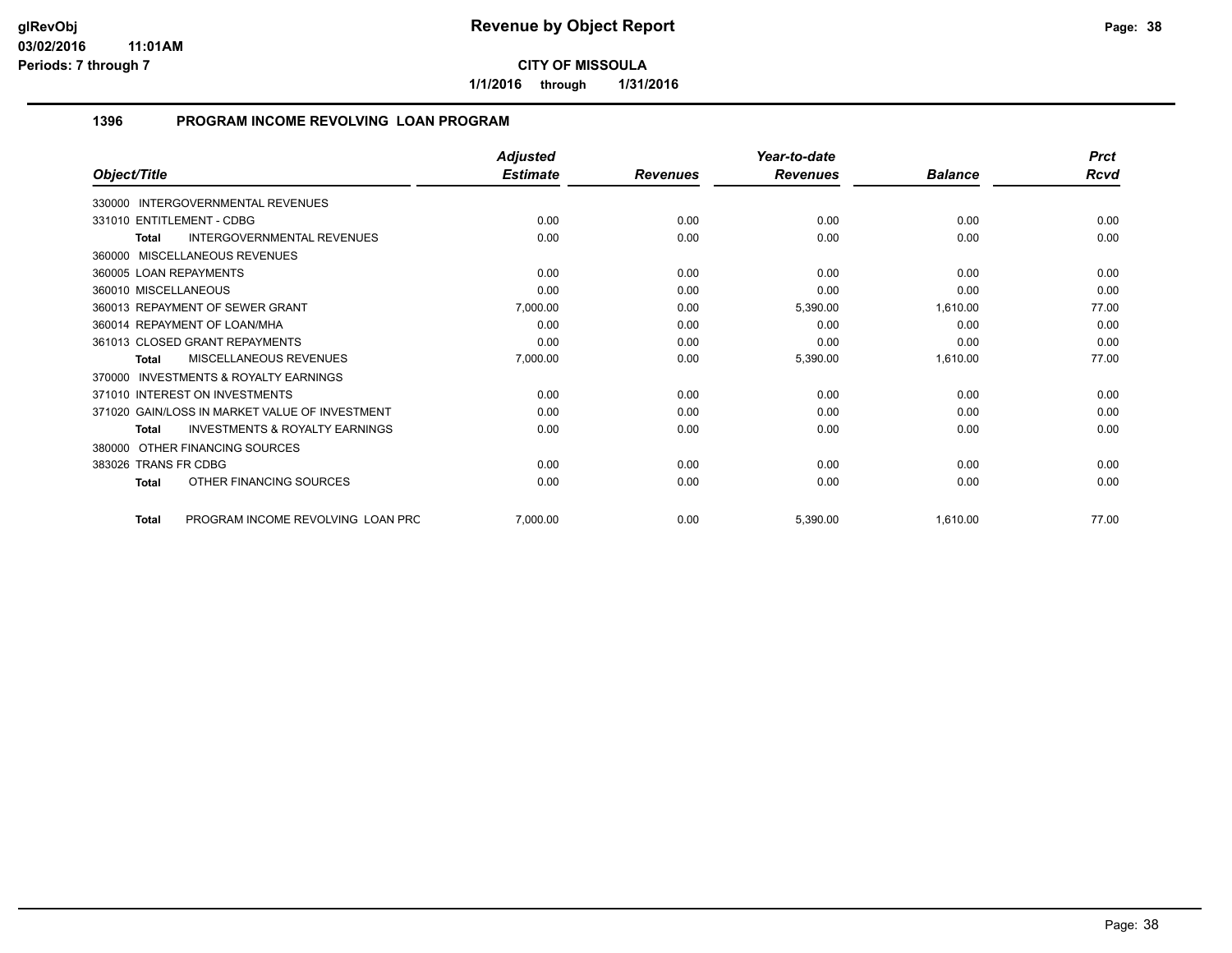**1/1/2016 through 1/31/2016**

#### **1397 STATE HOME PROGRAM INCOME**

**1397 STATE HOME PROGRAM INCOME**

|                                            | <b>Adjusted</b> |                 | Year-to-date    |                | <b>Prct</b> |
|--------------------------------------------|-----------------|-----------------|-----------------|----------------|-------------|
| Object/Title                               | <b>Estimate</b> | <b>Revenues</b> | <b>Revenues</b> | <b>Balance</b> | <b>Rcvd</b> |
| INTERGOVERNMENTAL REVENUES<br>330000       |                 |                 |                 |                |             |
| 331003 STATE HOME PROGRAM INCOME           | 186,935.00      | 0.00            | 0.00            | 186,935.00     | 0.00        |
| <b>INTERGOVERNMENTAL REVENUES</b><br>Total | 186,935.00      | 0.00            | 0.00            | 186,935.00     | 0.00        |
| 360000 MISCELLANEOUS REVENUES              |                 |                 |                 |                |             |
| 360005 LOAN REPAYMENTS                     | 0.00            | 0.00            | 20.000.00       | $-20.000.00$   | 0.00        |
| MISCELLANEOUS REVENUES<br>Total            | 0.00            | 0.00            | 20.000.00       | $-20.000.00$   | 0.00        |
| INVESTMENTS & ROYALTY EARNINGS<br>370000   |                 |                 |                 |                |             |
| 371010 INTEREST ON INVESTMENTS             | 0.00            | 0.00            | 0.00            | 0.00           | 0.00        |
| INVESTMENTS & ROYALTY EARNINGS<br>Total    | 0.00            | 0.00            | 0.00            | 0.00           | 0.00        |
| STATE HOME PROGRAM INCOME<br>Total         | 186.935.00      | 0.00            | 20.000.00       | 166.935.00     | 10.70       |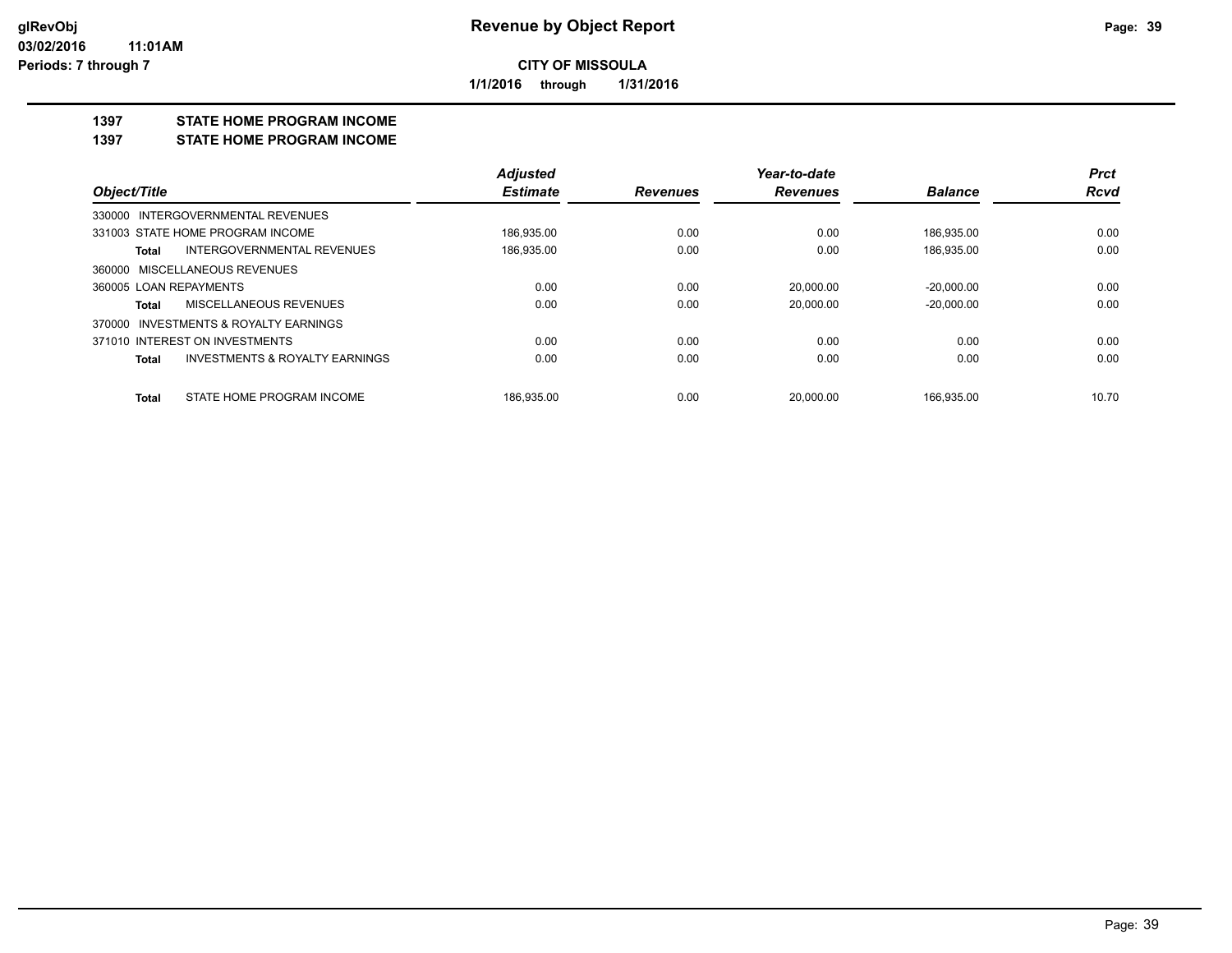**1/1/2016 through 1/31/2016**

## **1397 STATE HOME PROGRAM INCOME**

| Object/Title           |                                           | <b>Adjusted</b><br><b>Estimate</b> | <b>Revenues</b> | Year-to-date<br><b>Revenues</b> | <b>Balance</b> | <b>Prct</b><br><b>Rcvd</b> |
|------------------------|-------------------------------------------|------------------------------------|-----------------|---------------------------------|----------------|----------------------------|
|                        |                                           |                                    |                 |                                 |                |                            |
|                        | 330000 INTERGOVERNMENTAL REVENUES         |                                    |                 |                                 |                |                            |
|                        | 331003 STATE HOME PROGRAM INCOME          | 186.935.00                         | 0.00            | 0.00                            | 186.935.00     | 0.00                       |
| Total                  | INTERGOVERNMENTAL REVENUES                | 186,935.00                         | 0.00            | 0.00                            | 186,935.00     | 0.00                       |
|                        | 360000 MISCELLANEOUS REVENUES             |                                    |                 |                                 |                |                            |
| 360005 LOAN REPAYMENTS |                                           | 0.00                               | 0.00            | 20,000.00                       | $-20,000.00$   | 0.00                       |
| Total                  | MISCELLANEOUS REVENUES                    | 0.00                               | 0.00            | 20.000.00                       | $-20.000.00$   | 0.00                       |
| 370000                 | INVESTMENTS & ROYALTY EARNINGS            |                                    |                 |                                 |                |                            |
|                        | 371010 INTEREST ON INVESTMENTS            | 0.00                               | 0.00            | 0.00                            | 0.00           | 0.00                       |
| <b>Total</b>           | <b>INVESTMENTS &amp; ROYALTY EARNINGS</b> | 0.00                               | 0.00            | 0.00                            | 0.00           | 0.00                       |
| <b>Total</b>           | STATE HOME PROGRAM INCOME                 | 186.935.00                         | 0.00            | 20.000.00                       | 166.935.00     | 10.70                      |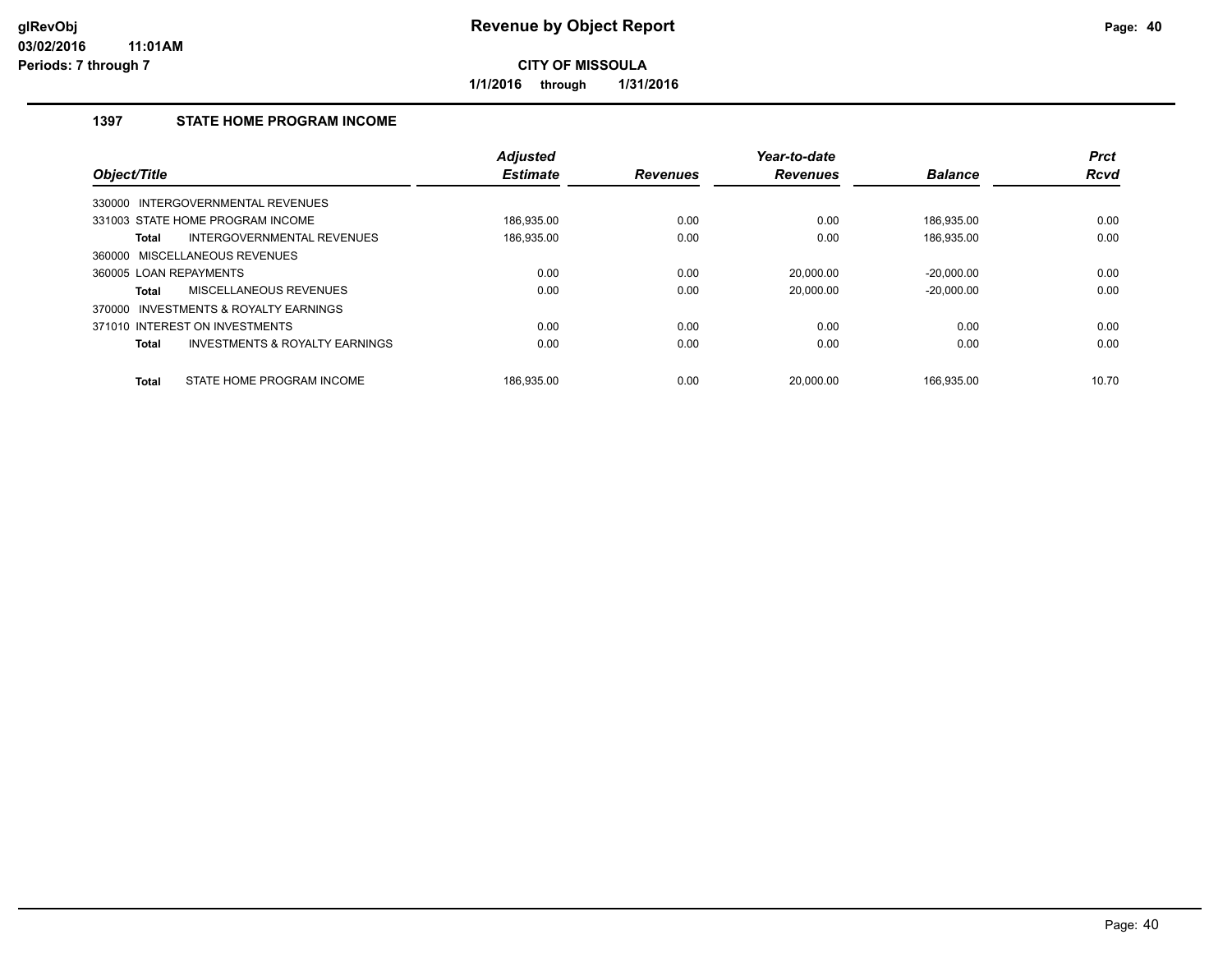**1/1/2016 through 1/31/2016**

**2250 PLANNING FUND**

**2250 PLANNING FUND**

|                                                     | <b>Adjusted</b> |                 | Year-to-date    |                | <b>Prct</b> |
|-----------------------------------------------------|-----------------|-----------------|-----------------|----------------|-------------|
| Object/Title                                        | <b>Estimate</b> | <b>Revenues</b> | <b>Revenues</b> | <b>Balance</b> | Rcvd        |
| 330000 INTERGOVERNMENTAL REVENUES                   |                 |                 |                 |                |             |
| 331054 FHWA PL GRANT                                | 0.00            | 0.00            | 0.00            | 0.00           | 0.00        |
| 331055 FTA GRANT                                    | 0.00            | 0.00            | 0.00            | 0.00           | 0.00        |
| 331056 MDT FEDERAL CMAQ                             | 0.00            | 0.00            | 0.00            | 0.00           | 0.00        |
| 331057 TRANSIT-MUTD CMAQ                            | 0.00            | 0.00            | 0.00            | 0.00           | 0.00        |
| 331170 HISTORICAL PRESERVATION GRANT                | 5,500.00        | 0.00            | 5,500.00        | 0.00           | 100.00      |
| 336023 STATE CONTRIB. - PERS                        | 0.00            | 19.52           | 142.54          | $-142.54$      | 0.00        |
| 336030 COUNTY CONTRIBUTION                          | 0.00            | 0.00            | 0.00            | 0.00           | 0.00        |
| 338100 PLANNING MILLS PASSED THRU COUNTY            | 329,157.00      | 0.00            | 300,000.00      | 29,157.00      | 91.14       |
| <b>INTERGOVERNMENTAL REVENUES</b><br><b>Total</b>   | 334,657.00      | 19.52           | 305,642.54      | 29,014.46      | 91.33       |
| <b>MISCELLANEOUS REVENUES</b><br>360000             |                 |                 |                 |                |             |
| 365016 LOCAL MATCH MDT                              | 0.00            | 0.00            | 0.00            | 0.00           | 0.00        |
| 365017 LOCAL MATCH TRANSIT                          | 0.00            | 0.00            | 0.00            | 0.00           | 0.00        |
| MISCELLANEOUS REVENUES<br><b>Total</b>              | 0.00            | 0.00            | 0.00            | 0.00           | 0.00        |
| <b>INVESTMENTS &amp; ROYALTY EARNINGS</b><br>370000 |                 |                 |                 |                |             |
| 371010 INTEREST ON INVESTMENTS                      | 0.00            | 0.00            | 0.00            | 0.00           | 0.00        |
| <b>INVESTMENTS &amp; ROYALTY EARNINGS</b><br>Total  | 0.00            | 0.00            | 0.00            | 0.00           | 0.00        |
| OTHER FINANCING SOURCES<br>380000                   |                 |                 |                 |                |             |
| 383000 OPERATING TRANSFERS                          | 0.00            | 0.00            | 0.00            | 0.00           | 0.00        |
| 383029 TRANS FR GENERAL                             | 83,734.00       | 0.00            | 0.00            | 83,734.00      | 0.00        |
| OTHER FINANCING SOURCES<br><b>Total</b>             | 83,734.00       | 0.00            | 0.00            | 83,734.00      | 0.00        |
| <b>PLANNING FUND</b><br><b>Total</b>                | 418.391.00      | 19.52           | 305.642.54      | 112.748.46     | 73.05       |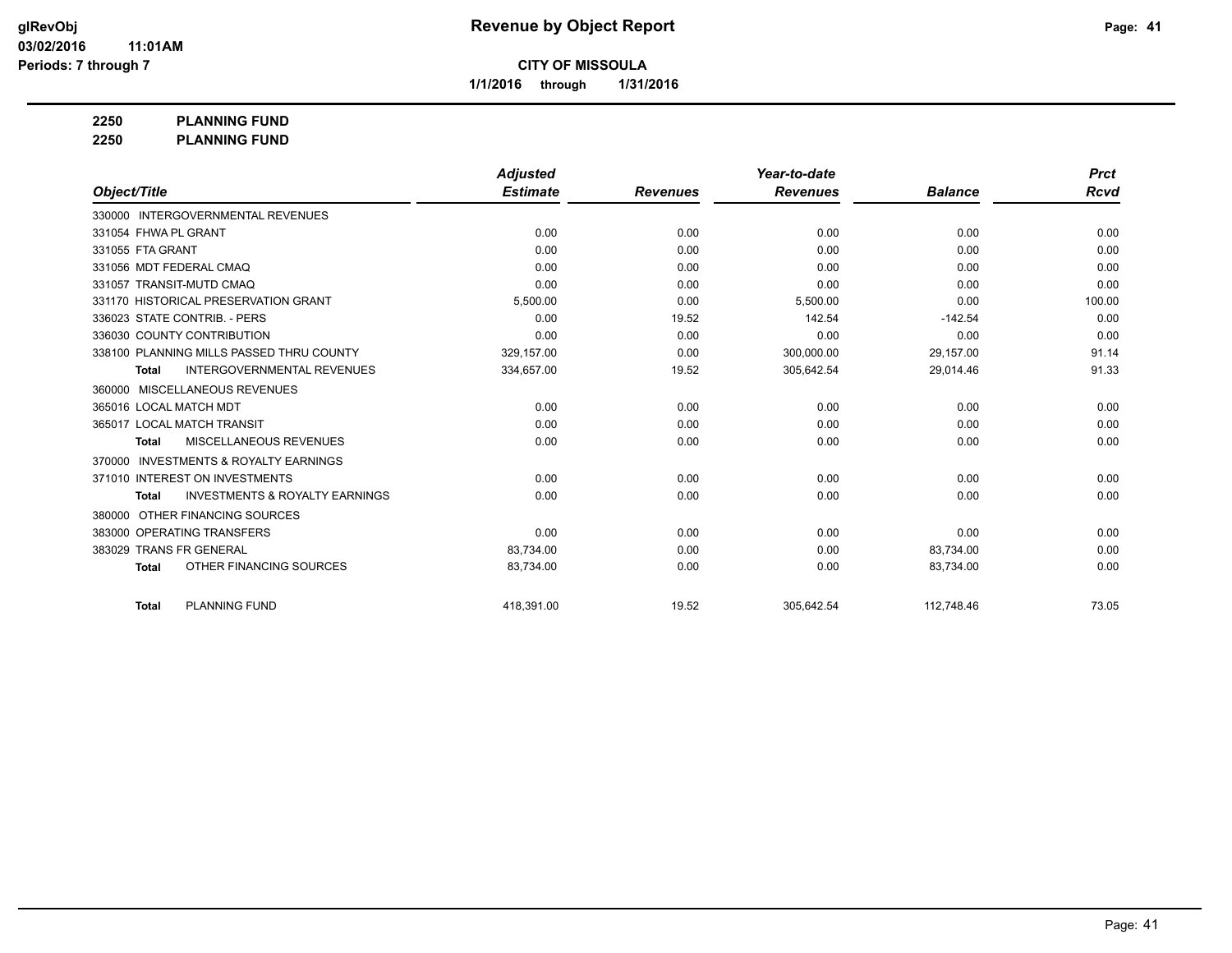**1/1/2016 through 1/31/2016**

#### **2250 PLANNING FUND**

|                                                           | <b>Adjusted</b> |                 | Year-to-date    |                | <b>Prct</b> |
|-----------------------------------------------------------|-----------------|-----------------|-----------------|----------------|-------------|
| Object/Title                                              | <b>Estimate</b> | <b>Revenues</b> | <b>Revenues</b> | <b>Balance</b> | Rcvd        |
| 330000 INTERGOVERNMENTAL REVENUES                         |                 |                 |                 |                |             |
| 331054 FHWA PL GRANT                                      | 0.00            | 0.00            | 0.00            | 0.00           | 0.00        |
| 331055 FTA GRANT                                          | 0.00            | 0.00            | 0.00            | 0.00           | 0.00        |
| 331056 MDT FEDERAL CMAQ                                   | 0.00            | 0.00            | 0.00            | 0.00           | 0.00        |
| 331057 TRANSIT-MUTD CMAO                                  | 0.00            | 0.00            | 0.00            | 0.00           | 0.00        |
| 331170 HISTORICAL PRESERVATION GRANT                      | 5,500.00        | 0.00            | 5,500.00        | 0.00           | 100.00      |
| 336023 STATE CONTRIB. - PERS                              | 0.00            | 19.52           | 142.54          | $-142.54$      | 0.00        |
| 336030 COUNTY CONTRIBUTION                                | 0.00            | 0.00            | 0.00            | 0.00           | 0.00        |
| 338100 PLANNING MILLS PASSED THRU COUNTY                  | 329,157.00      | 0.00            | 300,000.00      | 29,157.00      | 91.14       |
| <b>INTERGOVERNMENTAL REVENUES</b><br><b>Total</b>         | 334,657.00      | 19.52           | 305,642.54      | 29,014.46      | 91.33       |
| 360000 MISCELLANEOUS REVENUES                             |                 |                 |                 |                |             |
| 365016 LOCAL MATCH MDT                                    | 0.00            | 0.00            | 0.00            | 0.00           | 0.00        |
| 365017 LOCAL MATCH TRANSIT                                | 0.00            | 0.00            | 0.00            | 0.00           | 0.00        |
| MISCELLANEOUS REVENUES<br>Total                           | 0.00            | 0.00            | 0.00            | 0.00           | 0.00        |
| 370000 INVESTMENTS & ROYALTY EARNINGS                     |                 |                 |                 |                |             |
| 371010 INTEREST ON INVESTMENTS                            | 0.00            | 0.00            | 0.00            | 0.00           | 0.00        |
| <b>INVESTMENTS &amp; ROYALTY EARNINGS</b><br><b>Total</b> | 0.00            | 0.00            | 0.00            | 0.00           | 0.00        |
| 380000 OTHER FINANCING SOURCES                            |                 |                 |                 |                |             |
| 383000 OPERATING TRANSFERS                                | 0.00            | 0.00            | 0.00            | 0.00           | 0.00        |
| 383029 TRANS FR GENERAL                                   | 83,734.00       | 0.00            | 0.00            | 83,734.00      | 0.00        |
| OTHER FINANCING SOURCES<br><b>Total</b>                   | 83,734.00       | 0.00            | 0.00            | 83,734.00      | 0.00        |
| <b>PLANNING FUND</b><br><b>Total</b>                      | 418.391.00      | 19.52           | 305.642.54      | 112.748.46     | 73.05       |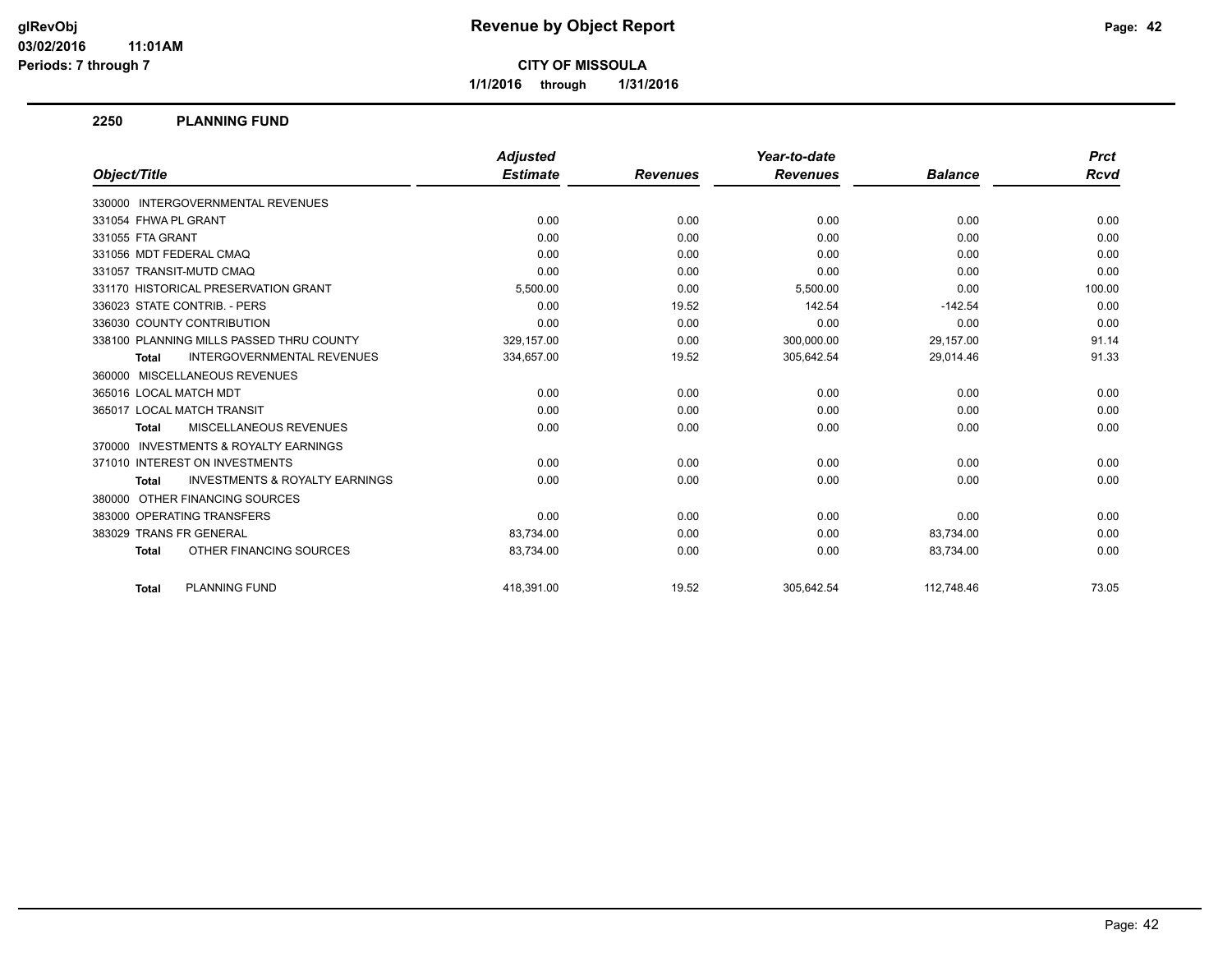**1/1/2016 through 1/31/2016**

# **2310 PUBLIC SAFETY INFORMATION SYSTEMS**

## **2310 PUBLIC SAFETY INFORMATION SYSTEMS**

|                                                     | <b>Adjusted</b> |                 | Year-to-date    |                | <b>Prct</b> |
|-----------------------------------------------------|-----------------|-----------------|-----------------|----------------|-------------|
| Object/Title                                        | <b>Estimate</b> | <b>Revenues</b> | <b>Revenues</b> | <b>Balance</b> | <b>Rcvd</b> |
| INTERGOVERNMENTAL REVENUES<br>330000                |                 |                 |                 |                |             |
| 330000 INTERGOVERNMENTAL REVENUES                   | 18,000.00       | 12,000.00       | 18,000.00       | 0.00           | 100.00      |
| <b>INTERGOVERNMENTAL REVENUES</b><br>Total          | 18,000.00       | 12,000.00       | 18,000.00       | 0.00           | 100.00      |
| MISCELLANEOUS REVENUES<br>360000                    |                 |                 |                 |                |             |
| 363000 ASSESSMENTS PAID                             | 0.00            | 0.00            | 0.00            | 0.00           | 0.00        |
| MISCELLANEOUS REVENUES<br>Total                     | 0.00            | 0.00            | 0.00            | 0.00           | 0.00        |
| <b>INVESTMENTS &amp; ROYALTY EARNINGS</b><br>370000 |                 |                 |                 |                |             |
| 371010 INTEREST ON INVESTMENTS                      | 0.00            | 0.00            | 0.00            | 0.00           | 0.00        |
| INVESTMENTS & ROYALTY EARNINGS<br>Total             | 0.00            | 0.00            | 0.00            | 0.00           | 0.00        |
| OTHER FINANCING SOURCES<br>380000                   |                 |                 |                 |                |             |
| 383029 TRANS FR GENERAL                             | 6,000.00        | 0.00            | 8,700.00        | $-2,700.00$    | 145.00      |
| OTHER FINANCING SOURCES<br><b>Total</b>             | 6,000.00        | 0.00            | 8,700.00        | $-2,700.00$    | 145.00      |
|                                                     |                 |                 |                 |                |             |
| PUBLIC SAFETY INFORMATION SYSTEMS<br><b>Total</b>   | 24,000.00       | 12,000.00       | 26,700.00       | $-2,700.00$    | 111.25      |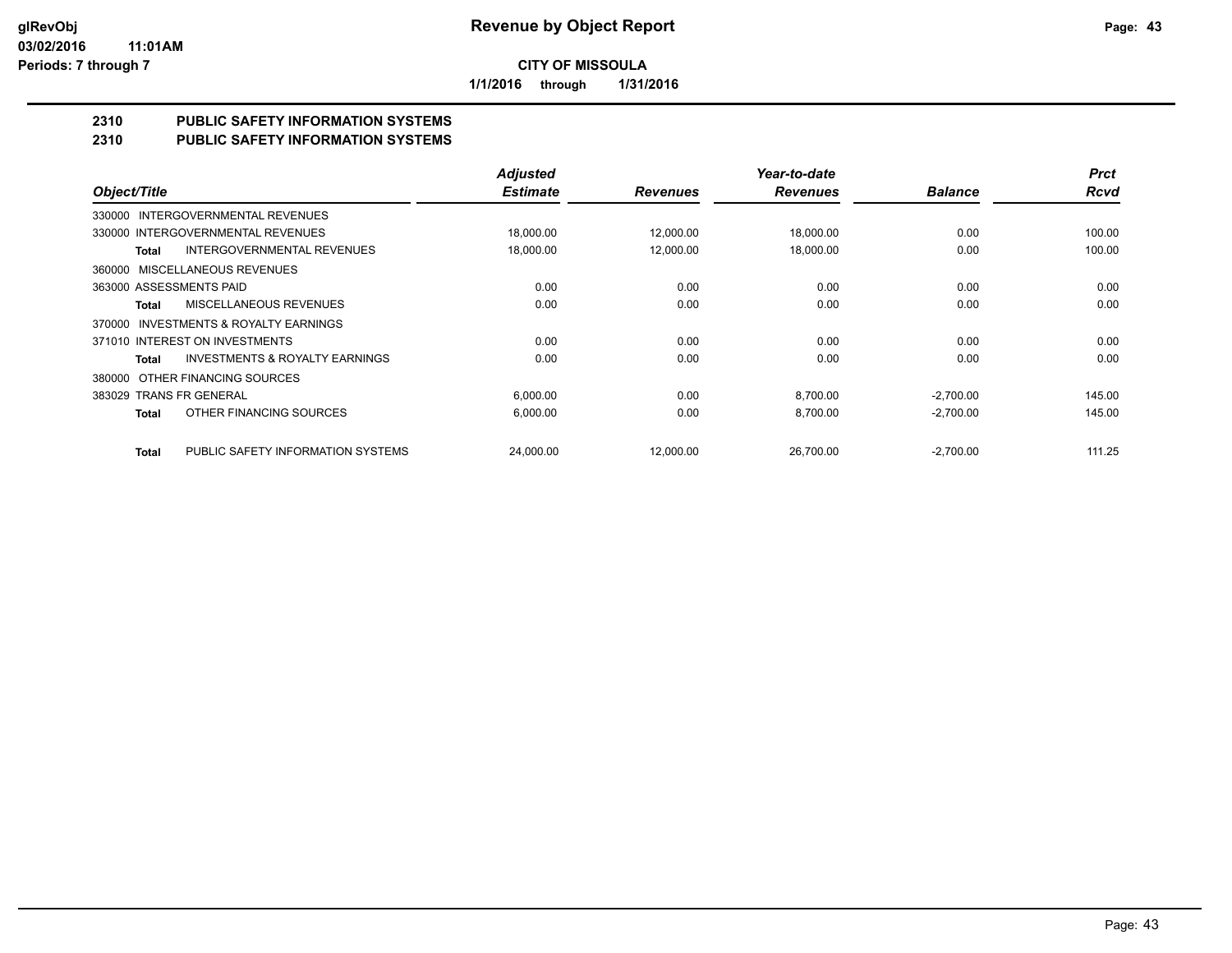**1/1/2016 through 1/31/2016**

## **2310 PUBLIC SAFETY INFORMATION SYSTEMS**

| Object/Title                                       | <b>Adjusted</b><br><b>Estimate</b> | <b>Revenues</b> | Year-to-date<br><b>Revenues</b> | <b>Balance</b> | <b>Prct</b><br><b>Rcvd</b> |
|----------------------------------------------------|------------------------------------|-----------------|---------------------------------|----------------|----------------------------|
| <b>INTERGOVERNMENTAL REVENUES</b><br>330000        |                                    |                 |                                 |                |                            |
| 330000 INTERGOVERNMENTAL REVENUES                  | 18,000.00                          | 12,000.00       | 18,000.00                       | 0.00           | 100.00                     |
| INTERGOVERNMENTAL REVENUES<br>Total                | 18,000.00                          | 12,000.00       | 18,000.00                       | 0.00           | 100.00                     |
| 360000 MISCELLANEOUS REVENUES                      |                                    |                 |                                 |                |                            |
| 363000 ASSESSMENTS PAID                            | 0.00                               | 0.00            | 0.00                            | 0.00           | 0.00                       |
| MISCELLANEOUS REVENUES<br>Total                    | 0.00                               | 0.00            | 0.00                            | 0.00           | 0.00                       |
| INVESTMENTS & ROYALTY EARNINGS<br>370000           |                                    |                 |                                 |                |                            |
| 371010 INTEREST ON INVESTMENTS                     | 0.00                               | 0.00            | 0.00                            | 0.00           | 0.00                       |
| <b>INVESTMENTS &amp; ROYALTY EARNINGS</b><br>Total | 0.00                               | 0.00            | 0.00                            | 0.00           | 0.00                       |
| 380000 OTHER FINANCING SOURCES                     |                                    |                 |                                 |                |                            |
| 383029 TRANS FR GENERAL                            | 6,000.00                           | 0.00            | 8,700.00                        | $-2,700.00$    | 145.00                     |
| OTHER FINANCING SOURCES<br>Total                   | 6,000.00                           | 0.00            | 8,700.00                        | $-2,700.00$    | 145.00                     |
|                                                    |                                    |                 |                                 |                |                            |
| PUBLIC SAFETY INFORMATION SYSTEMS<br>Total         | 24,000.00                          | 12,000.00       | 26,700.00                       | $-2,700.00$    | 111.25                     |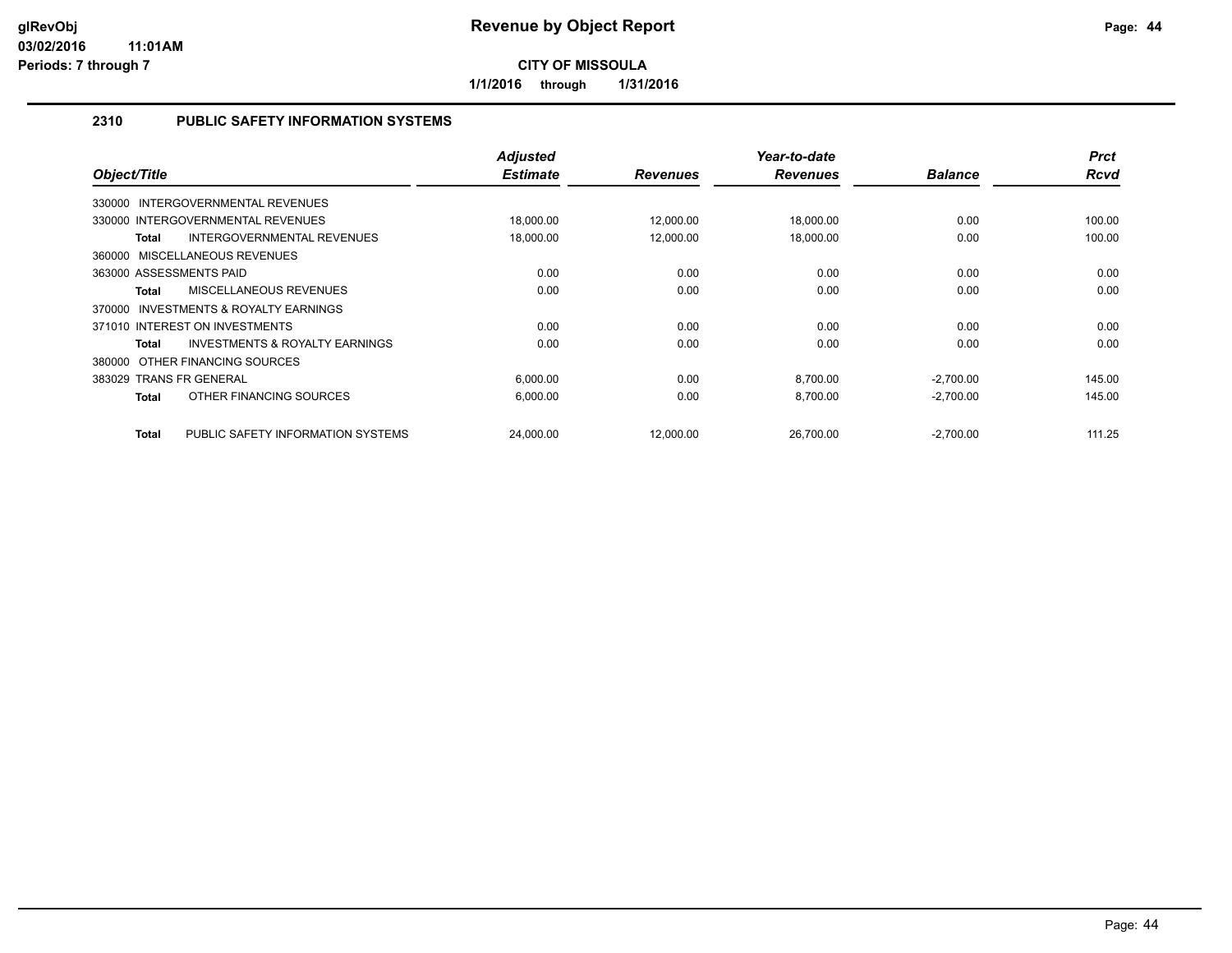**1/1/2016 through 1/31/2016**

**2321 IMPACT FEE FUND**

|  | 2321 | <b>IMPACT FEE FUND</b> |  |  |
|--|------|------------------------|--|--|
|--|------|------------------------|--|--|

|                                                    | <b>Adjusted</b> |                 | Year-to-date    |                | Prct        |
|----------------------------------------------------|-----------------|-----------------|-----------------|----------------|-------------|
| Object/Title                                       | <b>Estimate</b> | <b>Revenues</b> | <b>Revenues</b> | <b>Balance</b> | <b>Rcvd</b> |
| 340000 CHARGES FOR SERVICES                        |                 |                 |                 |                |             |
| 341032 IMPACT FEE CLEARING ACCOUNT                 | 1.200.000.00    | 76.841.61       | 657,464.36      | 542,535.64     | 54.79       |
| 341033 IMPACT FEES-PARKS SHARE                     | 0.00            | 0.00            | 0.00            | 0.00           | 0.00        |
| 341034 IMPACT FEES-FIRE SHARE                      | 0.00            | 0.00            | 0.00            | 0.00           | 0.00        |
| 341035 IMPACT FEES-POLICE SHARE                    | 0.00            | 0.00            | 0.00            | 0.00           | 0.00        |
| 341036 IMPACT FEES-COMMUNITY SERVICE SHARE         | 0.00            | 0.00            | 0.00            | 0.00           | 0.00        |
| 341037 IMPACT FEE-ROAD SHARE                       | 0.00            | 0.00            | 0.00            | 0.00           | 0.00        |
| <b>CHARGES FOR SERVICES</b><br>Total               | 1,200,000.00    | 76.841.61       | 657,464.36      | 542,535.64     | 54.79       |
| 370000 INVESTMENTS & ROYALTY EARNINGS              |                 |                 |                 |                |             |
| 371010 INTEREST ON INVESTMENTS                     | 0.00            | 0.00            | 0.00            | 0.00           | 0.00        |
| <b>INVESTMENTS &amp; ROYALTY EARNINGS</b><br>Total | 0.00            | 0.00            | 0.00            | 0.00           | 0.00        |
| <b>IMPACT FEE FUND</b><br><b>Total</b>             | 1.200.000.00    | 76.841.61       | 657.464.36      | 542.535.64     | 54.79       |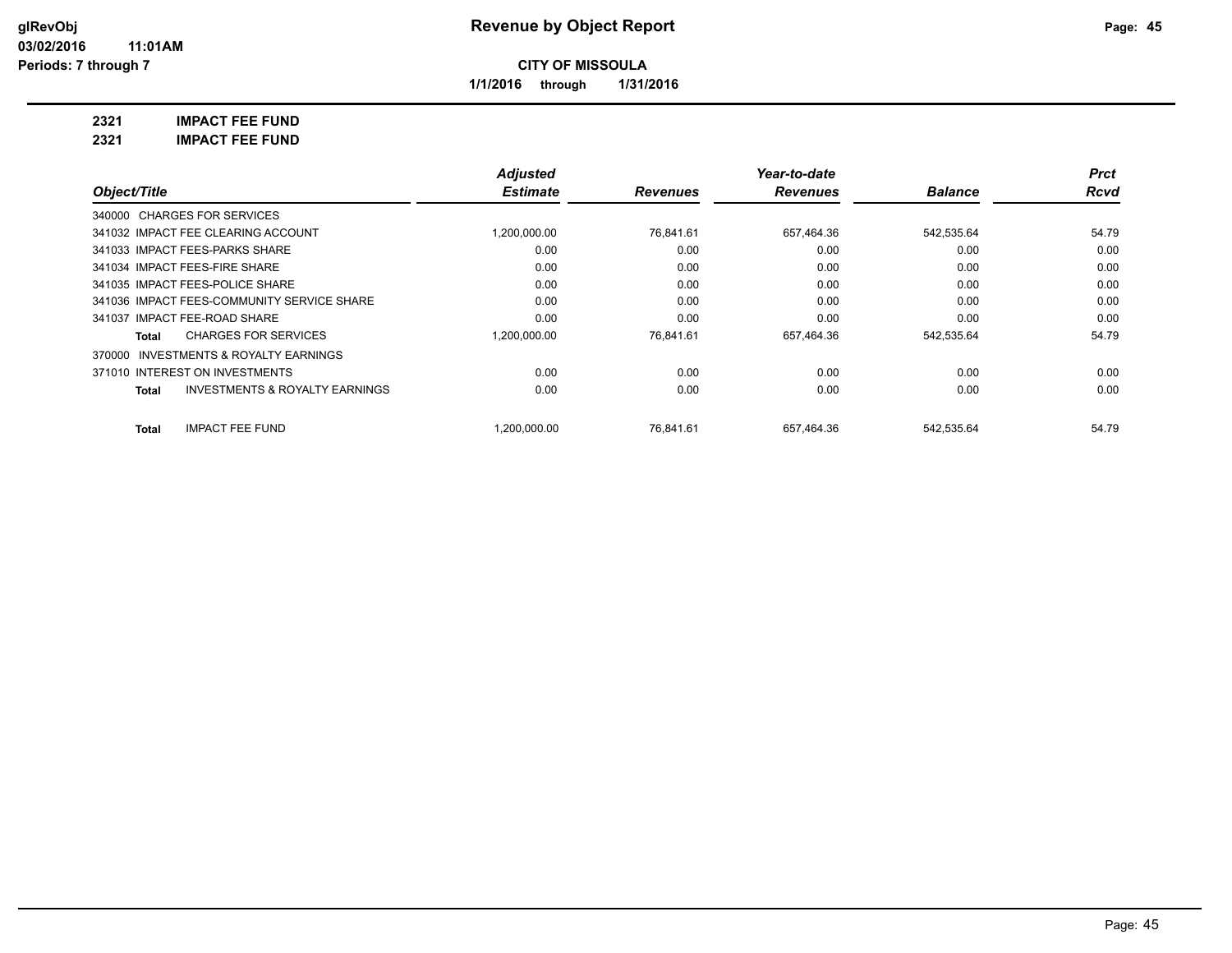**1/1/2016 through 1/31/2016**

#### **2321 IMPACT FEE FUND**

| Object/Title                                        | <b>Adjusted</b><br><b>Estimate</b> | <b>Revenues</b> | Year-to-date<br><b>Revenues</b> | <b>Balance</b> | <b>Prct</b><br><b>Rcvd</b> |
|-----------------------------------------------------|------------------------------------|-----------------|---------------------------------|----------------|----------------------------|
|                                                     |                                    |                 |                                 |                |                            |
| 340000 CHARGES FOR SERVICES                         |                                    |                 |                                 |                |                            |
| 341032 IMPACT FEE CLEARING ACCOUNT                  | 1,200,000.00                       | 76,841.61       | 657,464.36                      | 542,535.64     | 54.79                      |
| 341033 IMPACT FEES-PARKS SHARE                      | 0.00                               | 0.00            | 0.00                            | 0.00           | 0.00                       |
| 341034 IMPACT FEES-FIRE SHARE                       | 0.00                               | 0.00            | 0.00                            | 0.00           | 0.00                       |
| 341035 IMPACT FEES-POLICE SHARE                     | 0.00                               | 0.00            | 0.00                            | 0.00           | 0.00                       |
| 341036 IMPACT FEES-COMMUNITY SERVICE SHARE          | 0.00                               | 0.00            | 0.00                            | 0.00           | 0.00                       |
| 341037 IMPACT FEE-ROAD SHARE                        | 0.00                               | 0.00            | 0.00                            | 0.00           | 0.00                       |
| <b>CHARGES FOR SERVICES</b><br>Total                | 1,200,000.00                       | 76.841.61       | 657,464.36                      | 542,535.64     | 54.79                      |
| <b>INVESTMENTS &amp; ROYALTY EARNINGS</b><br>370000 |                                    |                 |                                 |                |                            |
| 371010 INTEREST ON INVESTMENTS                      | 0.00                               | 0.00            | 0.00                            | 0.00           | 0.00                       |
| <b>INVESTMENTS &amp; ROYALTY EARNINGS</b><br>Total  | 0.00                               | 0.00            | 0.00                            | 0.00           | 0.00                       |
| <b>IMPACT FEE FUND</b><br><b>Total</b>              | 1.200.000.00                       | 76.841.61       | 657.464.36                      | 542,535.64     | 54.79                      |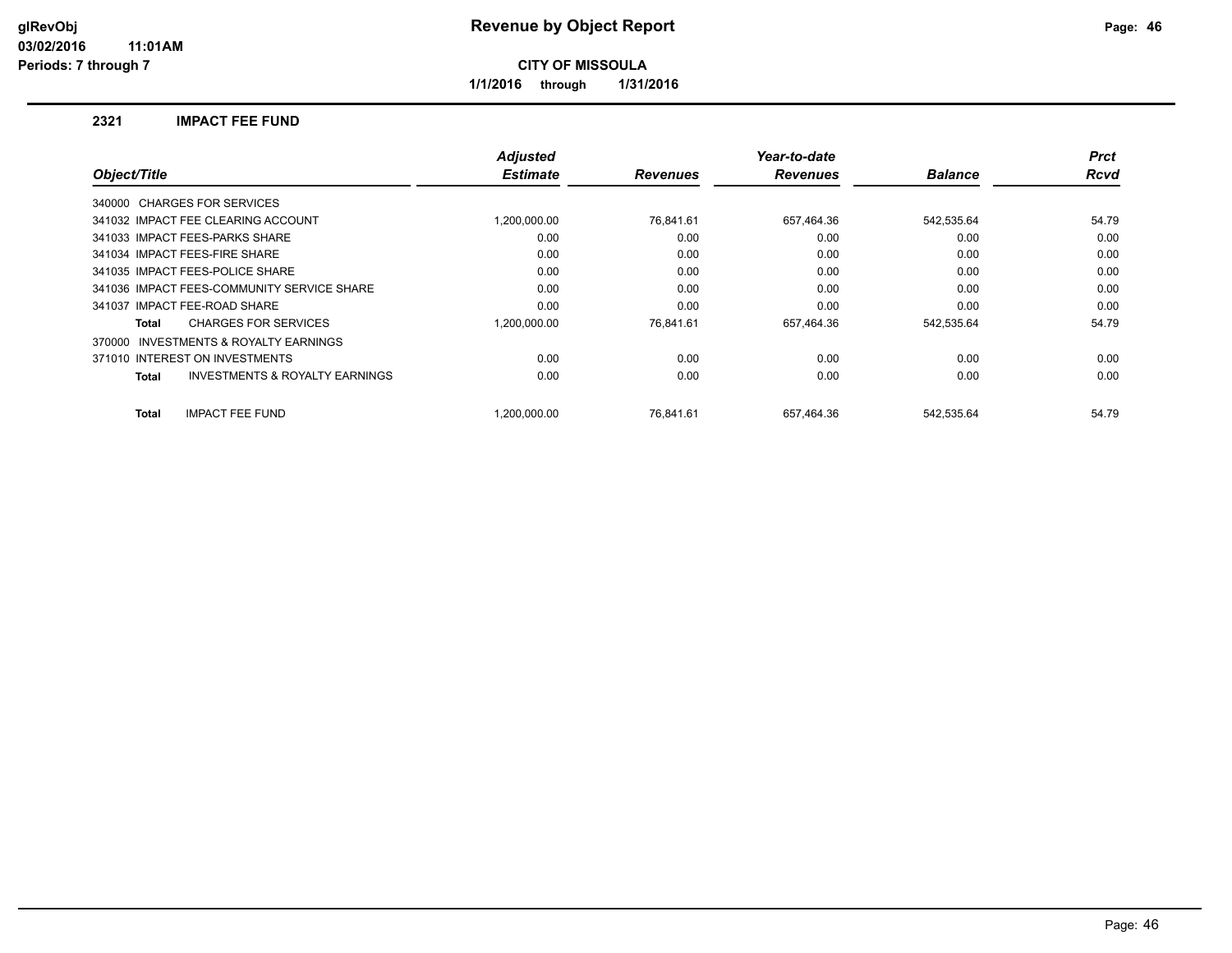**1/1/2016 through 1/31/2016**

## **2322 GEORGE ELMER/CATTLE DR INTERSECTION**

## **2322 GEORGE ELMER/CATTLE DR INTERSECTION**

|                                                            | <b>Adjusted</b> |                 | Year-to-date    |                | <b>Prct</b> |
|------------------------------------------------------------|-----------------|-----------------|-----------------|----------------|-------------|
| Object/Title                                               | <b>Estimate</b> | <b>Revenues</b> | <b>Revenues</b> | <b>Balance</b> | <b>Rcvd</b> |
| 310000 TAXES/ASSESSMENTS                                   |                 |                 |                 |                |             |
| 312001 PENALTIES & INTEREST                                | 0.00            | 0.00            | 0.00            | 0.00           | 0.00        |
| TAXES/ASSESSMENTS<br>Total                                 | 0.00            | 0.00            | 0.00            | 0.00           | 0.00        |
| 360000 MISCELLANEOUS REVENUES                              |                 |                 |                 |                |             |
| 365000 DEVELOPER CONRIBUTIONS                              | 15.000.00       | 0.00            | 0.00            | 15.000.00      | 0.00        |
| MISCELLANEOUS REVENUES<br>Total                            | 15,000.00       | 0.00            | 0.00            | 15,000.00      | 0.00        |
| 370000 INVESTMENTS & ROYALTY EARNINGS                      |                 |                 |                 |                |             |
| 371010 INTEREST ON INVESTMENTS                             | 0.00            | 0.00            | 0.00            | 0.00           | 0.00        |
| 371020 GAIN/LOSS IN MARKET VALUE OF INVESTMENTS            | 0.00            | 0.00            | 0.00            | 0.00           | 0.00        |
| <b>INVESTMENTS &amp; ROYALTY EARNINGS</b><br>Total         | 0.00            | 0.00            | 0.00            | 0.00           | 0.00        |
| <b>GEORGE ELMER/CATTLE DR INTERSECTION</b><br><b>Total</b> | 15.000.00       | 0.00            | 0.00            | 15.000.00      | 0.00        |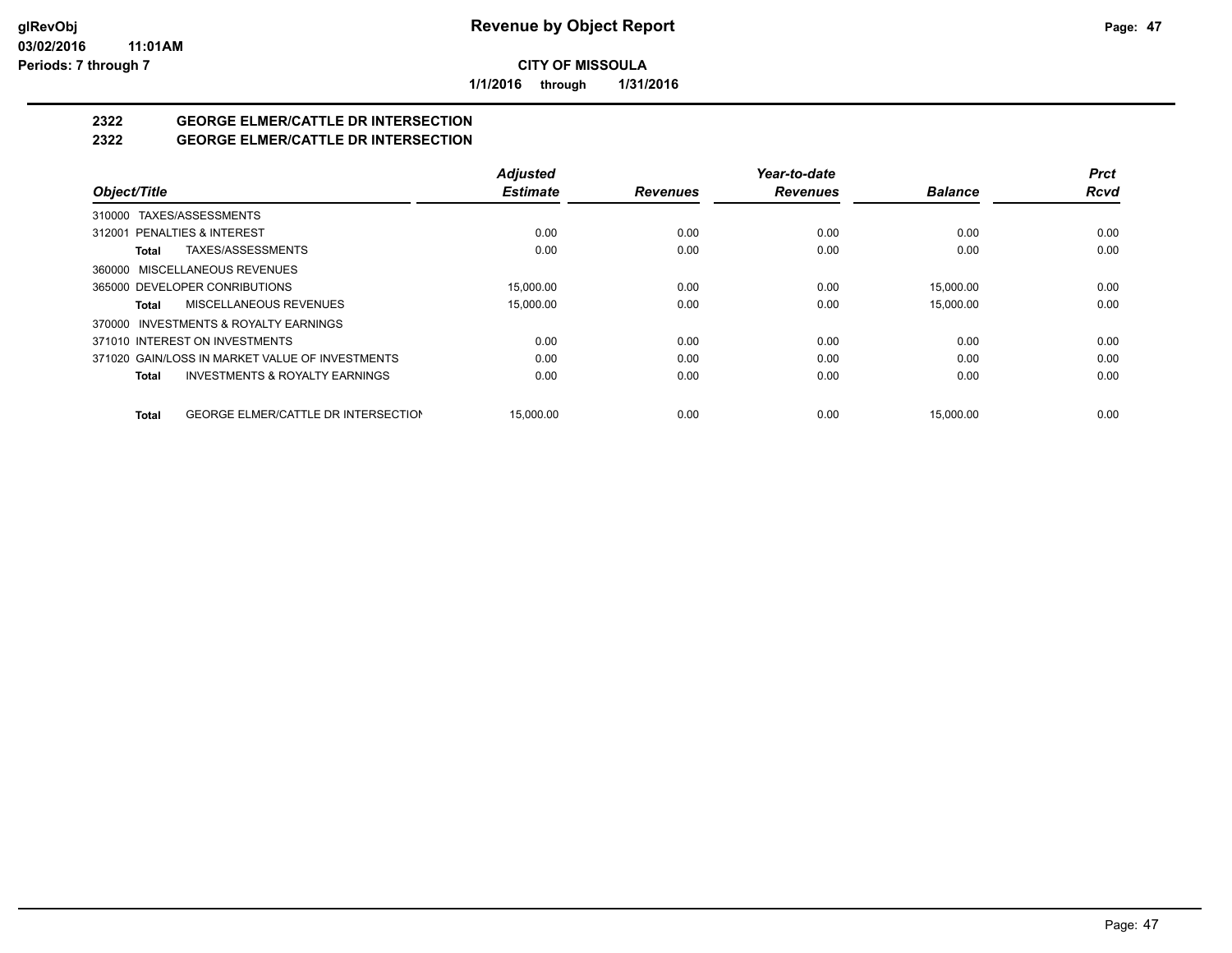**1/1/2016 through 1/31/2016**

## **2322 GEORGE ELMER/CATTLE DR INTERSECTION**

|              |                                                | <b>Adjusted</b> |                 | Year-to-date    |                | <b>Prct</b> |
|--------------|------------------------------------------------|-----------------|-----------------|-----------------|----------------|-------------|
| Object/Title |                                                | <b>Estimate</b> | <b>Revenues</b> | <b>Revenues</b> | <b>Balance</b> | <b>Rcvd</b> |
| 310000       | TAXES/ASSESSMENTS                              |                 |                 |                 |                |             |
|              | 312001 PENALTIES & INTEREST                    | 0.00            | 0.00            | 0.00            | 0.00           | 0.00        |
| Total        | TAXES/ASSESSMENTS                              | 0.00            | 0.00            | 0.00            | 0.00           | 0.00        |
|              | 360000 MISCELLANEOUS REVENUES                  |                 |                 |                 |                |             |
|              | 365000 DEVELOPER CONRIBUTIONS                  | 15.000.00       | 0.00            | 0.00            | 15.000.00      | 0.00        |
| Total        | MISCELLANEOUS REVENUES                         | 15,000.00       | 0.00            | 0.00            | 15,000.00      | 0.00        |
|              | 370000 INVESTMENTS & ROYALTY EARNINGS          |                 |                 |                 |                |             |
|              | 371010 INTEREST ON INVESTMENTS                 | 0.00            | 0.00            | 0.00            | 0.00           | 0.00        |
|              | 371020 GAIN/LOSS IN MARKET VALUE OF INVESTMENT | 0.00            | 0.00            | 0.00            | 0.00           | 0.00        |
| Total        | <b>INVESTMENTS &amp; ROYALTY EARNINGS</b>      | 0.00            | 0.00            | 0.00            | 0.00           | 0.00        |
|              |                                                |                 |                 |                 |                |             |
| Total        | <b>GEORGE ELMER/CATTLE DR INTERSECTIOL</b>     | 15.000.00       | 0.00            | 0.00            | 15.000.00      | 0.00        |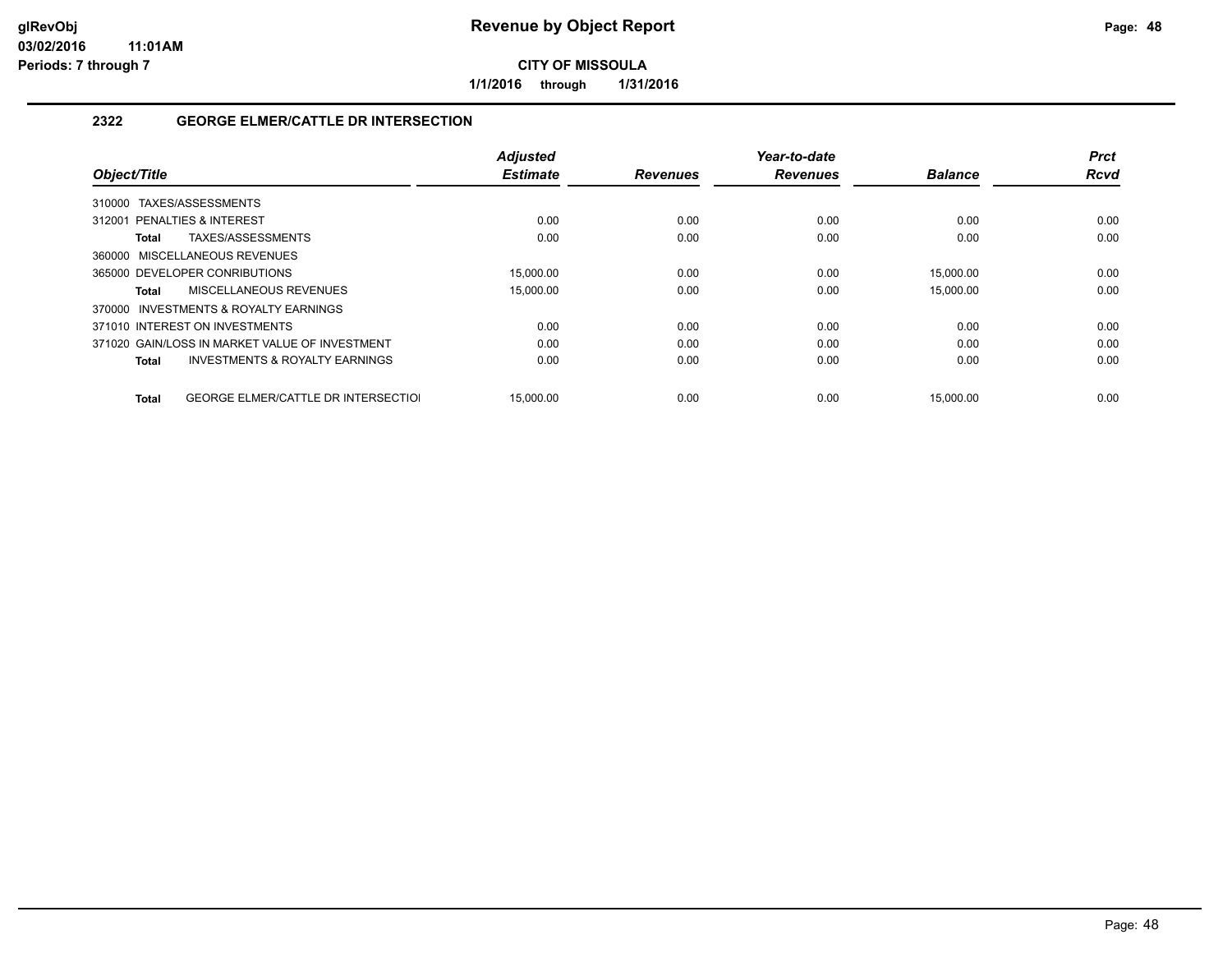**1/1/2016 through 1/31/2016**

**2365 PUBLIC ART FUND**

**2365 PUBLIC ART FUND**

|                                                           | <b>Adjusted</b> |                 | Year-to-date    |                | <b>Prct</b> |
|-----------------------------------------------------------|-----------------|-----------------|-----------------|----------------|-------------|
| Object/Title                                              | <b>Estimate</b> | <b>Revenues</b> | <b>Revenues</b> | <b>Balance</b> | <b>Rcvd</b> |
| 330000 INTERGOVERNMENTAL REVENUES                         |                 |                 |                 |                |             |
| 337000 LOCAL GRANTS                                       | 0.00            | 9,000.00        | 9.000.00        | $-9.000.00$    | 0.00        |
| 337002 MRA GRANT                                          | 0.00            | 0.00            | 0.00            | 0.00           | 0.00        |
| <b>INTERGOVERNMENTAL REVENUES</b><br><b>Total</b>         | 0.00            | 9,000.00        | 9,000.00        | $-9,000.00$    | 0.00        |
| 360000 MISCELLANEOUS REVENUES                             |                 |                 |                 |                |             |
| 360010 MISCELLANEOUS                                      | 0.00            | 0.00            | 0.00            | 0.00           | 0.00        |
| 364040 INSURANCE AND DAMAGE RECOVERY                      | 0.00            | 0.00            | 0.00            | 0.00           | 0.00        |
| 365000 DONATIONS                                          | 0.00            | 0.00            | 8,000.00        | $-8,000.00$    | 0.00        |
| 368010 SALE OF T-SHIRTS                                   | 0.00            | 0.00            | 0.00            | 0.00           | 0.00        |
| <b>MISCELLANEOUS REVENUES</b><br><b>Total</b>             | 0.00            | 0.00            | 8,000.00        | $-8,000.00$    | 0.00        |
| <b>INVESTMENTS &amp; ROYALTY EARNINGS</b><br>370000       |                 |                 |                 |                |             |
| 371010 INTEREST ON INVESTMENTS                            | 0.00            | 0.00            | 0.00            | 0.00           | 0.00        |
| 371020 GAIN/LOSS IN MARKET VALUE OF INVESTMENTS           | 0.00            | 0.00            | 0.00            | 0.00           | 0.00        |
| <b>INVESTMENTS &amp; ROYALTY EARNINGS</b><br><b>Total</b> | 0.00            | 0.00            | 0.00            | 0.00           | 0.00        |
| OTHER FINANCING SOURCES<br>380000                         |                 |                 |                 |                |             |
| 383000 OPERATING TRANSFERS                                | 0.00            | 0.00            | 0.00            | 0.00           | 0.00        |
| 383029 TRANS FR GENERAL                                   | 0.00            | 0.00            | 0.00            | 0.00           | 0.00        |
| OTHER FINANCING SOURCES<br><b>Total</b>                   | 0.00            | 0.00            | 0.00            | 0.00           | 0.00        |
| PUBLIC ART FUND<br><b>Total</b>                           | 0.00            | 9,000.00        | 17,000.00       | $-17,000.00$   | 0.00        |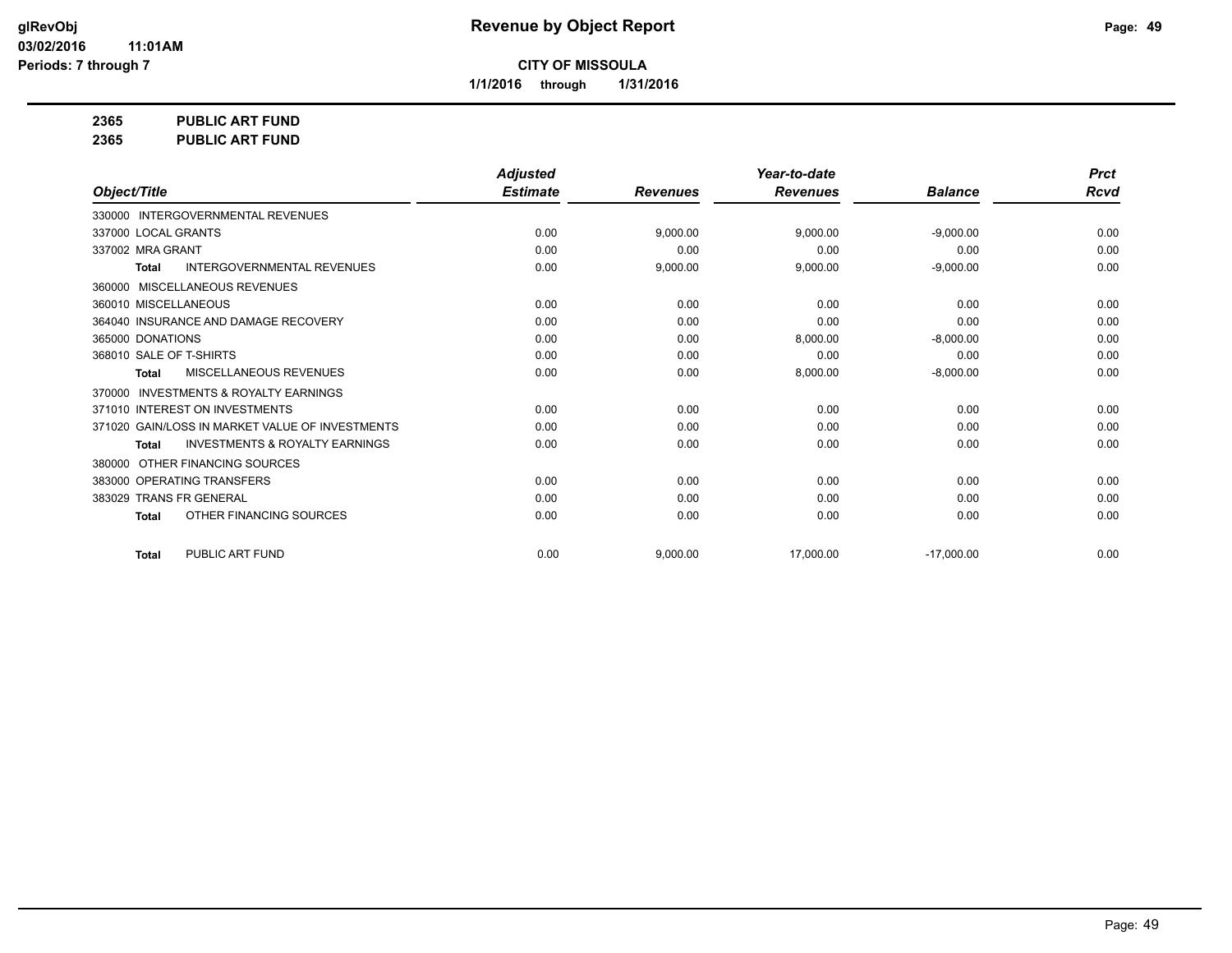**1/1/2016 through 1/31/2016**

#### **2365 PUBLIC ART FUND**

|                                                           | <b>Adjusted</b> |                 | Year-to-date    |                | <b>Prct</b> |
|-----------------------------------------------------------|-----------------|-----------------|-----------------|----------------|-------------|
| Object/Title                                              | <b>Estimate</b> | <b>Revenues</b> | <b>Revenues</b> | <b>Balance</b> | Rcvd        |
| 330000 INTERGOVERNMENTAL REVENUES                         |                 |                 |                 |                |             |
| 337000 LOCAL GRANTS                                       | 0.00            | 9,000.00        | 9,000.00        | $-9,000.00$    | 0.00        |
| 337002 MRA GRANT                                          | 0.00            | 0.00            | 0.00            | 0.00           | 0.00        |
| <b>INTERGOVERNMENTAL REVENUES</b><br><b>Total</b>         | 0.00            | 9,000.00        | 9,000.00        | $-9,000.00$    | 0.00        |
| MISCELLANEOUS REVENUES<br>360000                          |                 |                 |                 |                |             |
| 360010 MISCELLANEOUS                                      | 0.00            | 0.00            | 0.00            | 0.00           | 0.00        |
| 364040 INSURANCE AND DAMAGE RECOVERY                      | 0.00            | 0.00            | 0.00            | 0.00           | 0.00        |
| 365000 DONATIONS                                          | 0.00            | 0.00            | 8,000.00        | $-8,000.00$    | 0.00        |
| 368010 SALE OF T-SHIRTS                                   | 0.00            | 0.00            | 0.00            | 0.00           | 0.00        |
| <b>MISCELLANEOUS REVENUES</b><br><b>Total</b>             | 0.00            | 0.00            | 8,000.00        | $-8,000.00$    | 0.00        |
| INVESTMENTS & ROYALTY EARNINGS<br>370000                  |                 |                 |                 |                |             |
| 371010 INTEREST ON INVESTMENTS                            | 0.00            | 0.00            | 0.00            | 0.00           | 0.00        |
| 371020 GAIN/LOSS IN MARKET VALUE OF INVESTMENT            | 0.00            | 0.00            | 0.00            | 0.00           | 0.00        |
| <b>INVESTMENTS &amp; ROYALTY EARNINGS</b><br><b>Total</b> | 0.00            | 0.00            | 0.00            | 0.00           | 0.00        |
| OTHER FINANCING SOURCES<br>380000                         |                 |                 |                 |                |             |
| 383000 OPERATING TRANSFERS                                | 0.00            | 0.00            | 0.00            | 0.00           | 0.00        |
| 383029 TRANS FR GENERAL                                   | 0.00            | 0.00            | 0.00            | 0.00           | 0.00        |
| OTHER FINANCING SOURCES<br><b>Total</b>                   | 0.00            | 0.00            | 0.00            | 0.00           | 0.00        |
| PUBLIC ART FUND<br><b>Total</b>                           | 0.00            | 9,000.00        | 17,000.00       | $-17,000.00$   | 0.00        |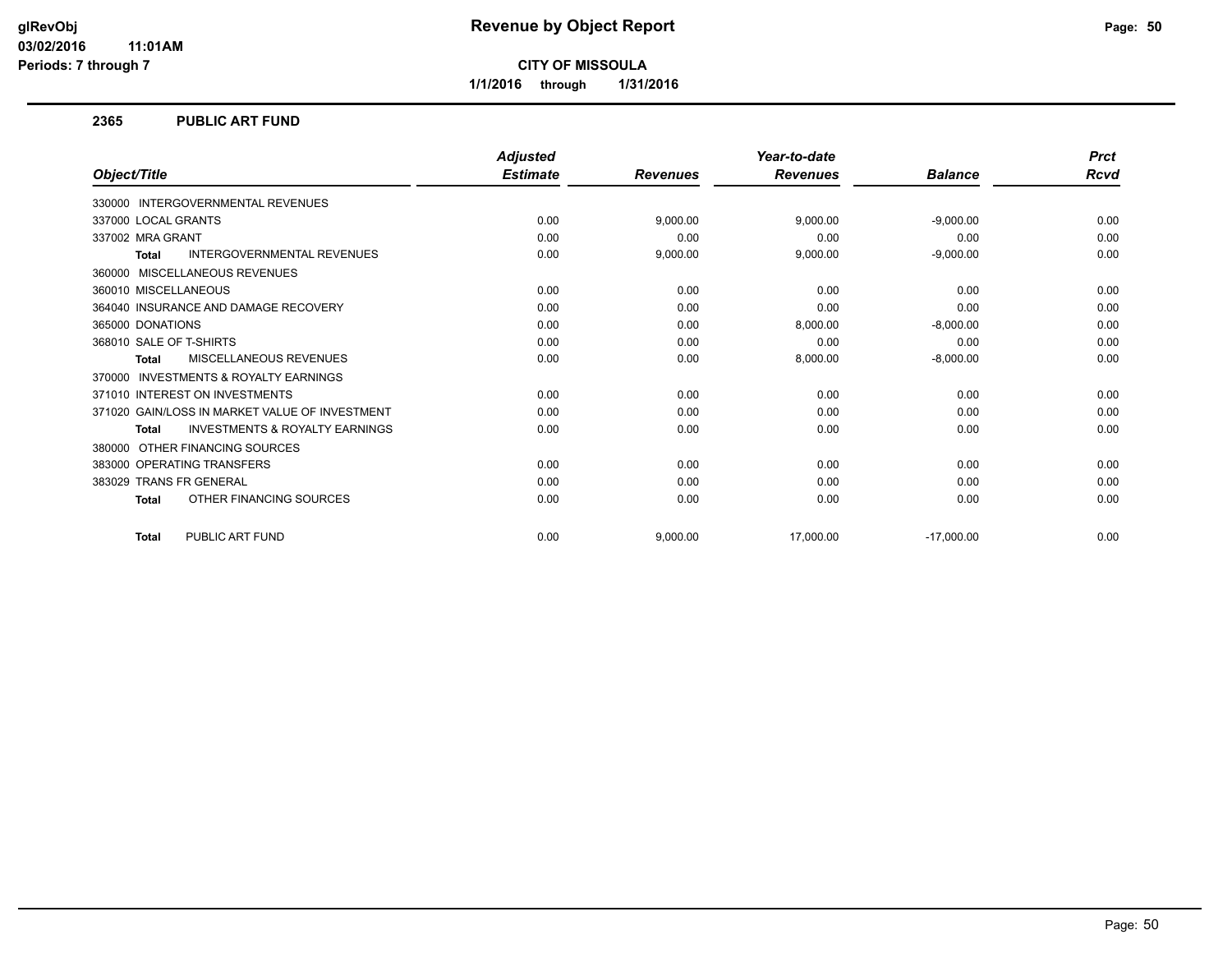**1/1/2016 through 1/31/2016**

## **2371 EMPLOYEE HEALTH INSURANCE LEVY FUND**

## **2371 EMPLOYEE HEALTH INSURANCE LEVY FUND**

|                                              | <b>Adjusted</b> |                 | Year-to-date    |                | <b>Prct</b> |
|----------------------------------------------|-----------------|-----------------|-----------------|----------------|-------------|
| Object/Title                                 | <b>Estimate</b> | <b>Revenues</b> | <b>Revenues</b> | <b>Balance</b> | <b>Rcvd</b> |
| 310000 TAXES/ASSESSMENTS                     |                 |                 |                 |                |             |
| 311000 GENERAL PROPERTY TAXES                | 4,462.00        | 87.18           | 4.333.12        | 128.88         | 97.11       |
| 312001 PENALTIES & INTEREST                  | 0.00            | 5.04            | 239.86          | $-239.86$      | 0.00        |
| TAXES/ASSESSMENTS<br>Total                   | 4,462.00        | 92.22           | 4.572.98        | $-110.98$      | 102.49      |
| INVESTMENTS & ROYALTY EARNINGS<br>370000     |                 |                 |                 |                |             |
| 371010 INTEREST ON INVESTMENTS               | 0.00            | 0.00            | 0.00            | 0.00           | 0.00        |
| INVESTMENTS & ROYALTY EARNINGS<br>Total      | 0.00            | 0.00            | 0.00            | 0.00           | 0.00        |
| EMPLOYEE HEALTH INSURANCE LEVY FUNI<br>Total | 4.462.00        | 92.22           | 4.572.98        | $-110.98$      | 102.49      |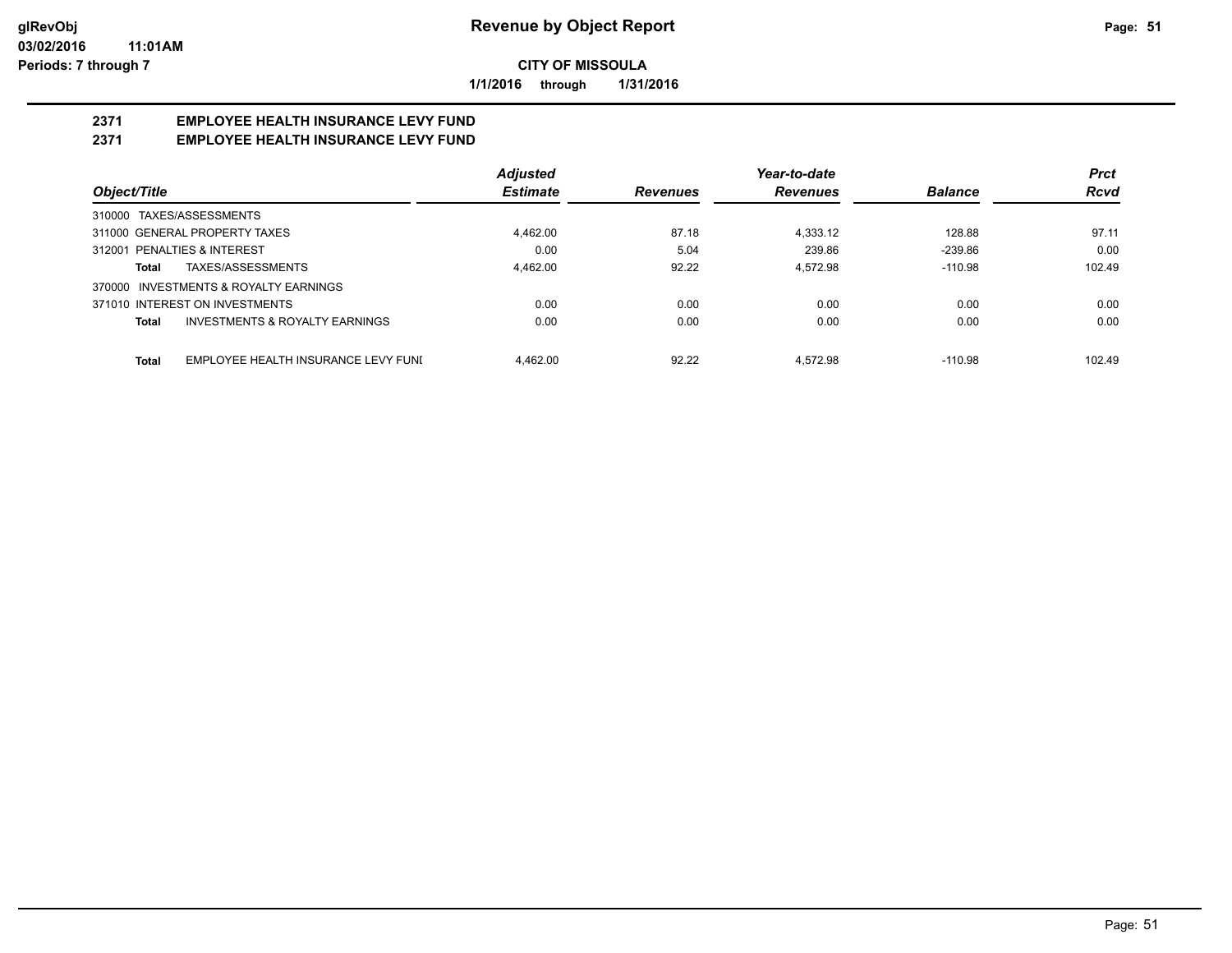**1/1/2016 through 1/31/2016**

## **2371 EMPLOYEE HEALTH INSURANCE LEVY FUND**

|                               |                                           | <b>Adjusted</b> |                 | Year-to-date    |                | <b>Prct</b> |
|-------------------------------|-------------------------------------------|-----------------|-----------------|-----------------|----------------|-------------|
| Object/Title                  |                                           | <b>Estimate</b> | <b>Revenues</b> | <b>Revenues</b> | <b>Balance</b> | <b>Rcvd</b> |
| 310000 TAXES/ASSESSMENTS      |                                           |                 |                 |                 |                |             |
| 311000 GENERAL PROPERTY TAXES |                                           | 4,462.00        | 87.18           | 4.333.12        | 128.88         | 97.11       |
| 312001 PENALTIES & INTEREST   |                                           | 0.00            | 5.04            | 239.86          | $-239.86$      | 0.00        |
| Total                         | TAXES/ASSESSMENTS                         | 4.462.00        | 92.22           | 4.572.98        | $-110.98$      | 102.49      |
|                               | 370000 INVESTMENTS & ROYALTY EARNINGS     |                 |                 |                 |                |             |
|                               | 371010 INTEREST ON INVESTMENTS            | 0.00            | 0.00            | 0.00            | 0.00           | 0.00        |
| Total                         | <b>INVESTMENTS &amp; ROYALTY EARNINGS</b> | 0.00            | 0.00            | 0.00            | 0.00           | 0.00        |
| <b>Total</b>                  | EMPLOYEE HEALTH INSURANCE LEVY FUN        | 4.462.00        | 92.22           | 4.572.98        | $-110.98$      | 102.49      |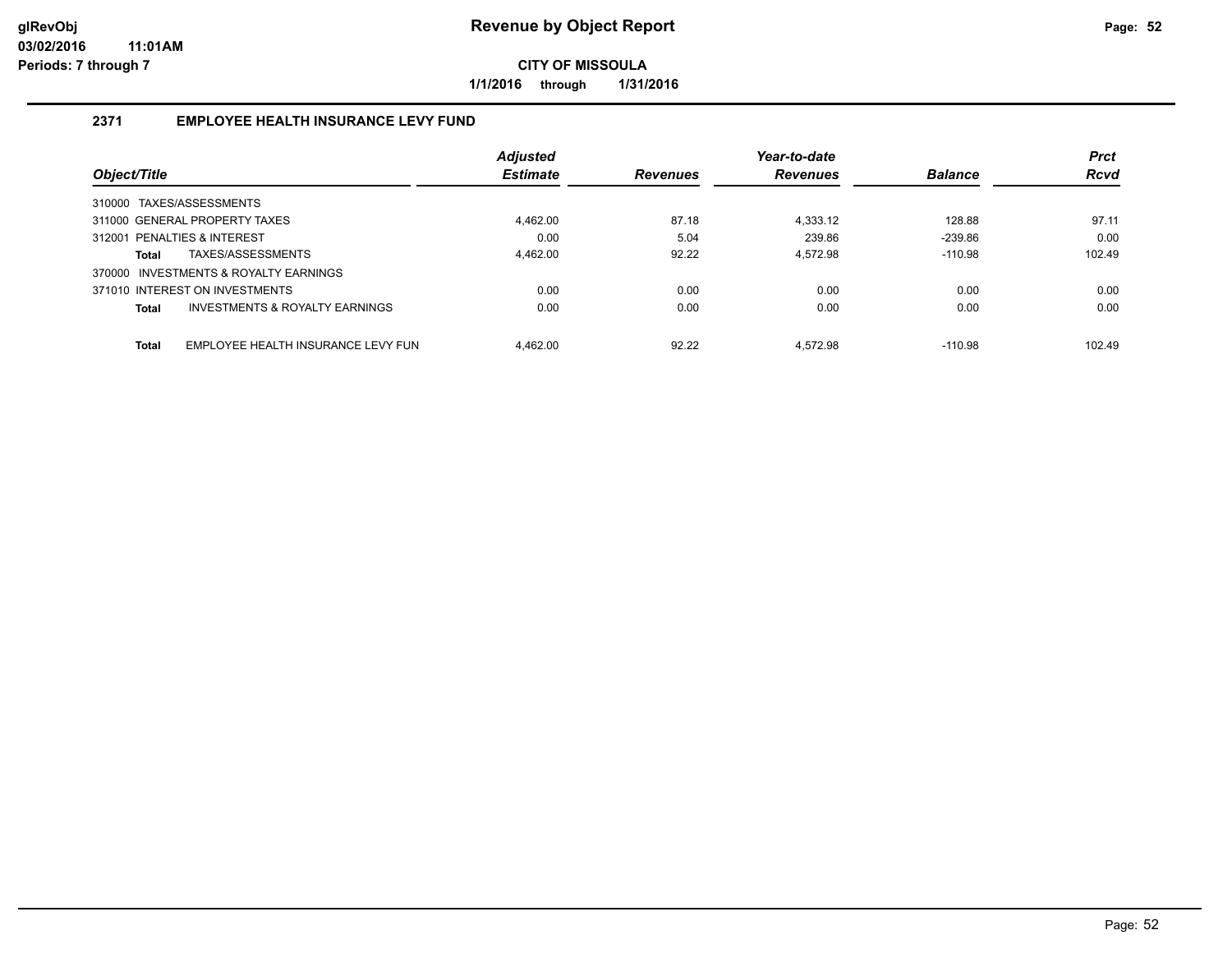**1/1/2016 through 1/31/2016**

#### **2372 PERMISSIVE MEDICAL LEVY**

**2372 PERMISSIVE MEDICAL LEVY**

|                                                    | <b>Adjusted</b> |                 | Year-to-date    |                | <b>Prct</b> |
|----------------------------------------------------|-----------------|-----------------|-----------------|----------------|-------------|
| Object/Title                                       | <b>Estimate</b> | <b>Revenues</b> | <b>Revenues</b> | <b>Balance</b> | Rcvd        |
| 310000 TAXES/ASSESSMENTS                           |                 |                 |                 |                |             |
| 311000 GENERAL PROPERTY TAXES                      | 4.405.445.00    | 9.576.95        | 2.229.414.44    | 2,176,030.56   | 50.61       |
| 312001 PENALTIES & INTEREST                        | 0.00            | 345.52          | 988.04          | $-988.04$      | 0.00        |
| TAXES/ASSESSMENTS<br>Total                         | 4.405.445.00    | 9.922.47        | 2.230.402.48    | 2.175.042.52   | 50.63       |
| 370000 INVESTMENTS & ROYALTY EARNINGS              |                 |                 |                 |                |             |
| 371010 INTEREST ON INVESTMENTS                     | 0.00            | 0.00            | 0.00            | 0.00           | 0.00        |
| <b>INVESTMENTS &amp; ROYALTY EARNINGS</b><br>Total | 0.00            | 0.00            | 0.00            | 0.00           | 0.00        |
| Total<br>PERMISSIVE MEDICAL LEVY                   | 4.405.445.00    | 9.922.47        | 2.230.402.48    | 2.175.042.52   | 50.63       |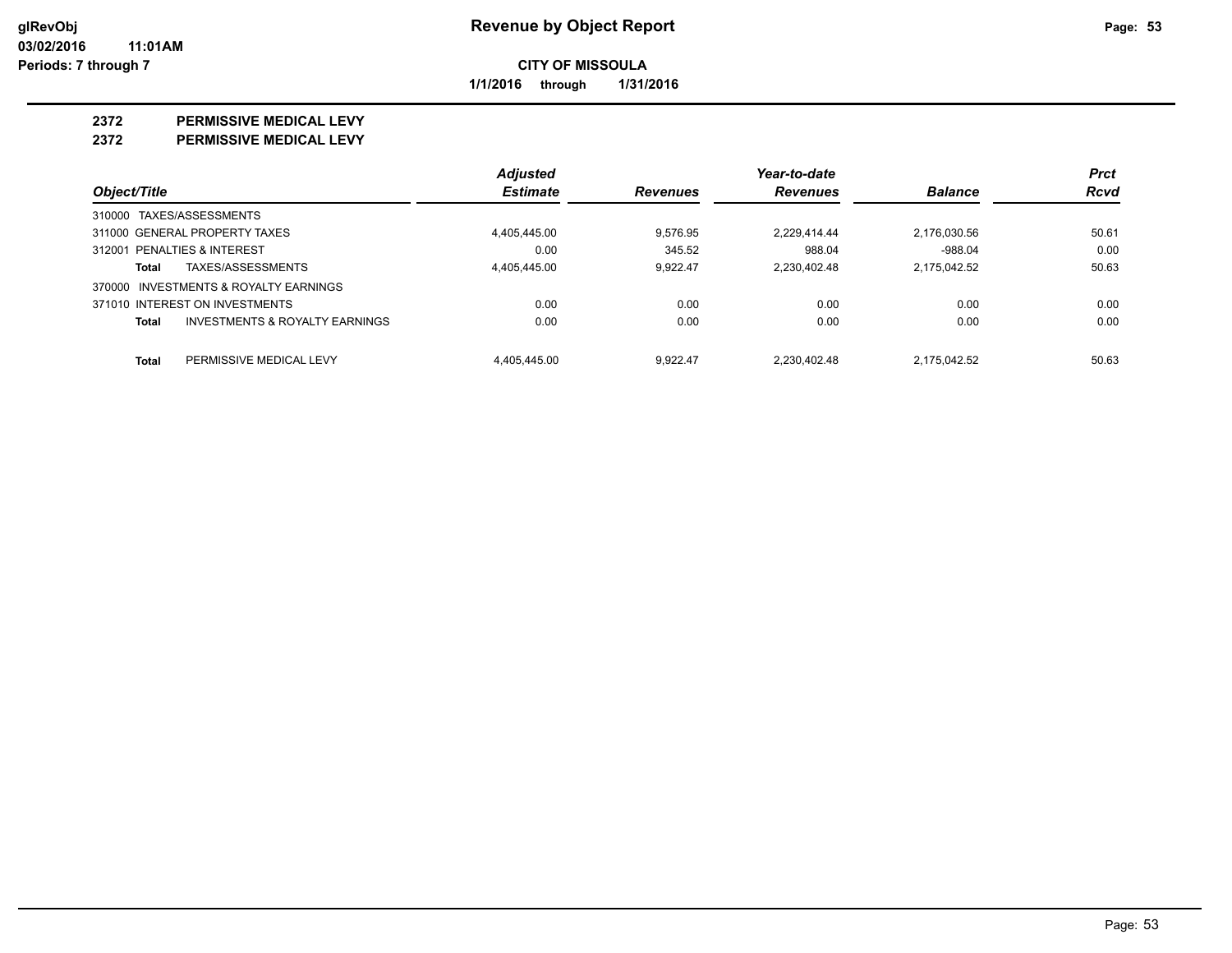**1/1/2016 through 1/31/2016**

## **2372 PERMISSIVE MEDICAL LEVY**

|                             |                                       | <b>Adjusted</b> |                 | Year-to-date    |                | <b>Prct</b> |
|-----------------------------|---------------------------------------|-----------------|-----------------|-----------------|----------------|-------------|
| Object/Title                |                                       | <b>Estimate</b> | <b>Revenues</b> | <b>Revenues</b> | <b>Balance</b> | Rcvd        |
| 310000 TAXES/ASSESSMENTS    |                                       |                 |                 |                 |                |             |
|                             | 311000 GENERAL PROPERTY TAXES         | 4.405.445.00    | 9.576.95        | 2.229.414.44    | 2.176.030.56   | 50.61       |
| 312001 PENALTIES & INTEREST |                                       | 0.00            | 345.52          | 988.04          | $-988.04$      | 0.00        |
| <b>Total</b>                | TAXES/ASSESSMENTS                     | 4.405.445.00    | 9.922.47        | 2,230,402.48    | 2.175.042.52   | 50.63       |
|                             | 370000 INVESTMENTS & ROYALTY EARNINGS |                 |                 |                 |                |             |
|                             | 371010 INTEREST ON INVESTMENTS        | 0.00            | 0.00            | 0.00            | 0.00           | 0.00        |
| <b>Total</b>                | INVESTMENTS & ROYALTY EARNINGS        | 0.00            | 0.00            | 0.00            | 0.00           | 0.00        |
|                             |                                       |                 |                 |                 |                |             |
| <b>Total</b>                | PERMISSIVE MEDICAL LEVY               | 4.405.445.00    | 9.922.47        | 2.230.402.48    | 2.175.042.52   | 50.63       |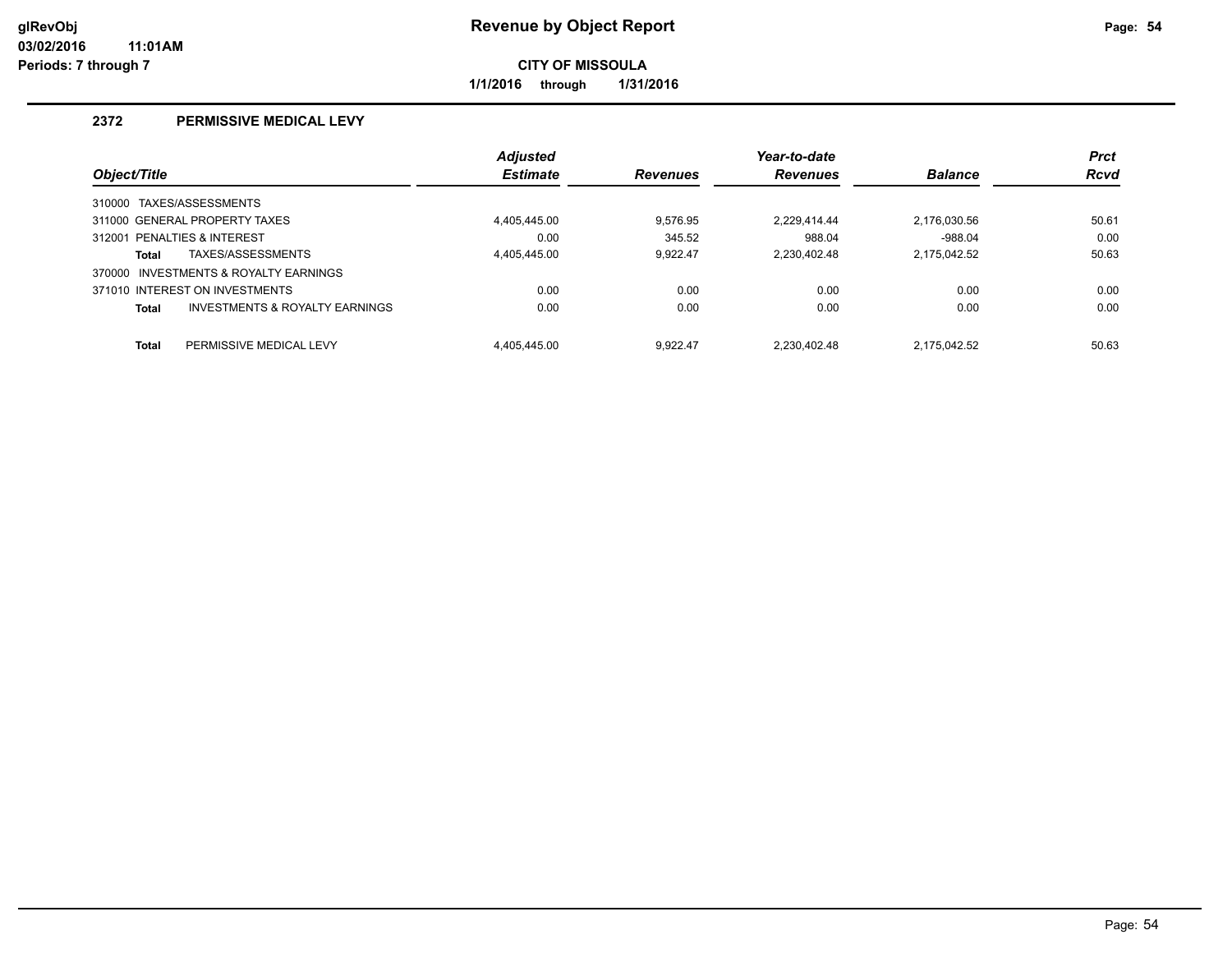**1/1/2016 through 1/31/2016**

## **2389 CABLE TELEVISION FRANCHISE FUND**

## **2389 CABLE TELEVISION FRANCHISE FUND**

|                                                 | <b>Adjusted</b> |                 | Year-to-date    |                | <b>Prct</b> |
|-------------------------------------------------|-----------------|-----------------|-----------------|----------------|-------------|
| Object/Title                                    | <b>Estimate</b> | <b>Revenues</b> | <b>Revenues</b> | <b>Balance</b> | <b>Rcvd</b> |
| <b>LICENSES &amp; PERMITS</b><br>320000         |                 |                 |                 |                |             |
| 322031 FRANCHISE FEE - AT&T                     | 680,000.00      | 0.00            | 164.914.97      | 515,085.03     | 24.25       |
| 322034 PEG ACCESS                               | 56.000.00       | 0.00            | 9.850.72        | 46.149.28      | 17.59       |
| LICENSES & PERMITS<br>Total                     | 736.000.00      | 0.00            | 174.765.69      | 561,234.31     | 23.75       |
| 360000 MISCELLANEOUS REVENUES                   |                 |                 |                 |                |             |
| 365000 DONATIONS                                | 0.00            | 0.00            | 0.00            | 0.00           | 0.00        |
| MISCELLANEOUS REVENUES<br><b>Total</b>          | 0.00            | 0.00            | 0.00            | 0.00           | 0.00        |
|                                                 |                 |                 |                 |                |             |
| CABLE TELEVISION FRANCHISE FUND<br><b>Total</b> | 736.000.00      | 0.00            | 174.765.69      | 561.234.31     | 23.75       |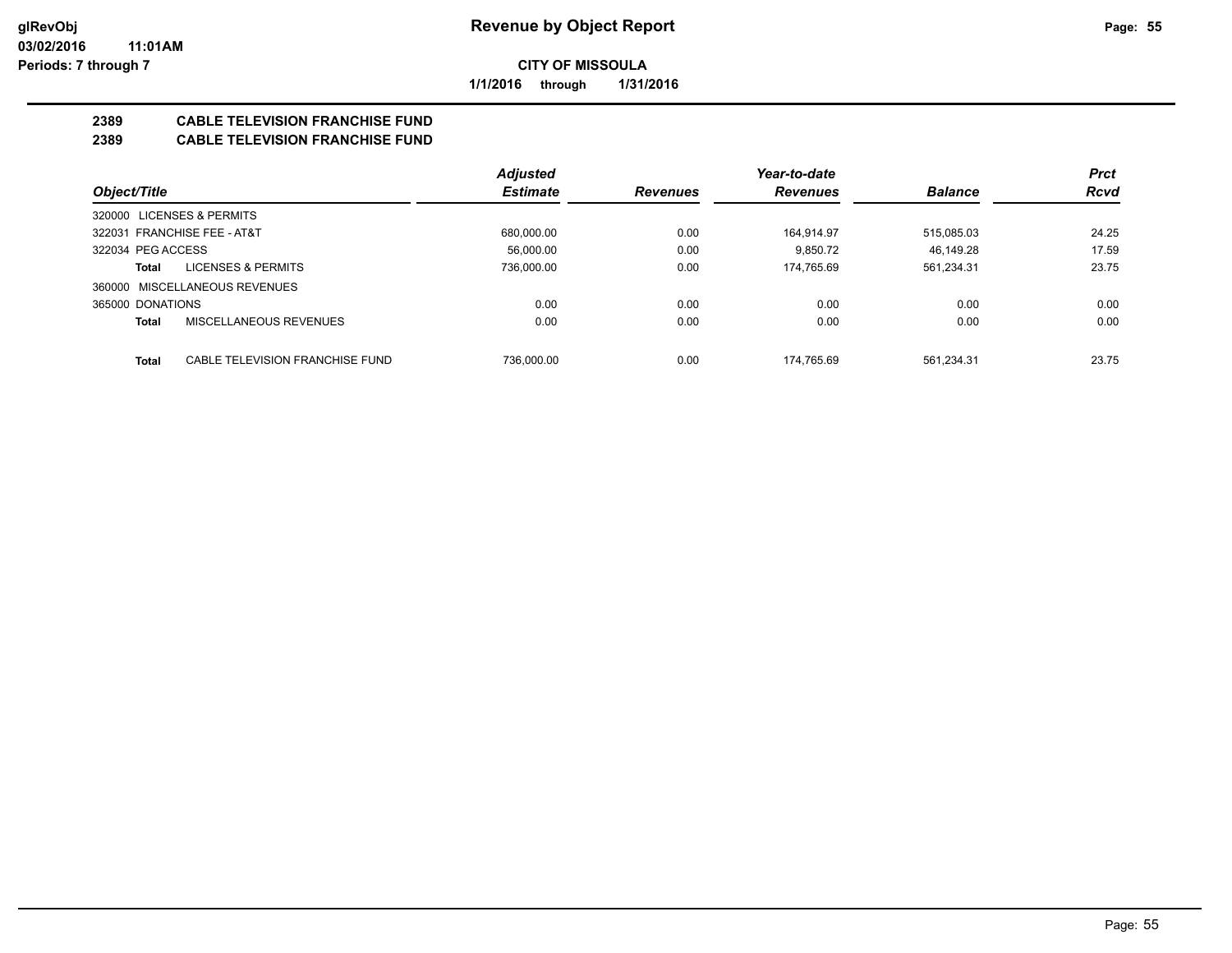**1/1/2016 through 1/31/2016**

## **2389 CABLE TELEVISION FRANCHISE FUND**

|                             |                                 | <b>Adjusted</b> |                 | Year-to-date    |                | <b>Prct</b> |
|-----------------------------|---------------------------------|-----------------|-----------------|-----------------|----------------|-------------|
| Object/Title                |                                 | <b>Estimate</b> | <b>Revenues</b> | <b>Revenues</b> | <b>Balance</b> | <b>Rcvd</b> |
| 320000 LICENSES & PERMITS   |                                 |                 |                 |                 |                |             |
| 322031 FRANCHISE FEE - AT&T |                                 | 680.000.00      | 0.00            | 164.914.97      | 515.085.03     | 24.25       |
| 322034 PEG ACCESS           |                                 | 56.000.00       | 0.00            | 9.850.72        | 46.149.28      | 17.59       |
| Total                       | <b>LICENSES &amp; PERMITS</b>   | 736.000.00      | 0.00            | 174.765.69      | 561,234.31     | 23.75       |
|                             | 360000 MISCELLANEOUS REVENUES   |                 |                 |                 |                |             |
| 365000 DONATIONS            |                                 | 0.00            | 0.00            | 0.00            | 0.00           | 0.00        |
| Total                       | MISCELLANEOUS REVENUES          | 0.00            | 0.00            | 0.00            | 0.00           | 0.00        |
|                             |                                 |                 |                 |                 |                |             |
| Total                       | CABLE TELEVISION FRANCHISE FUND | 736.000.00      | 0.00            | 174.765.69      | 561.234.31     | 23.75       |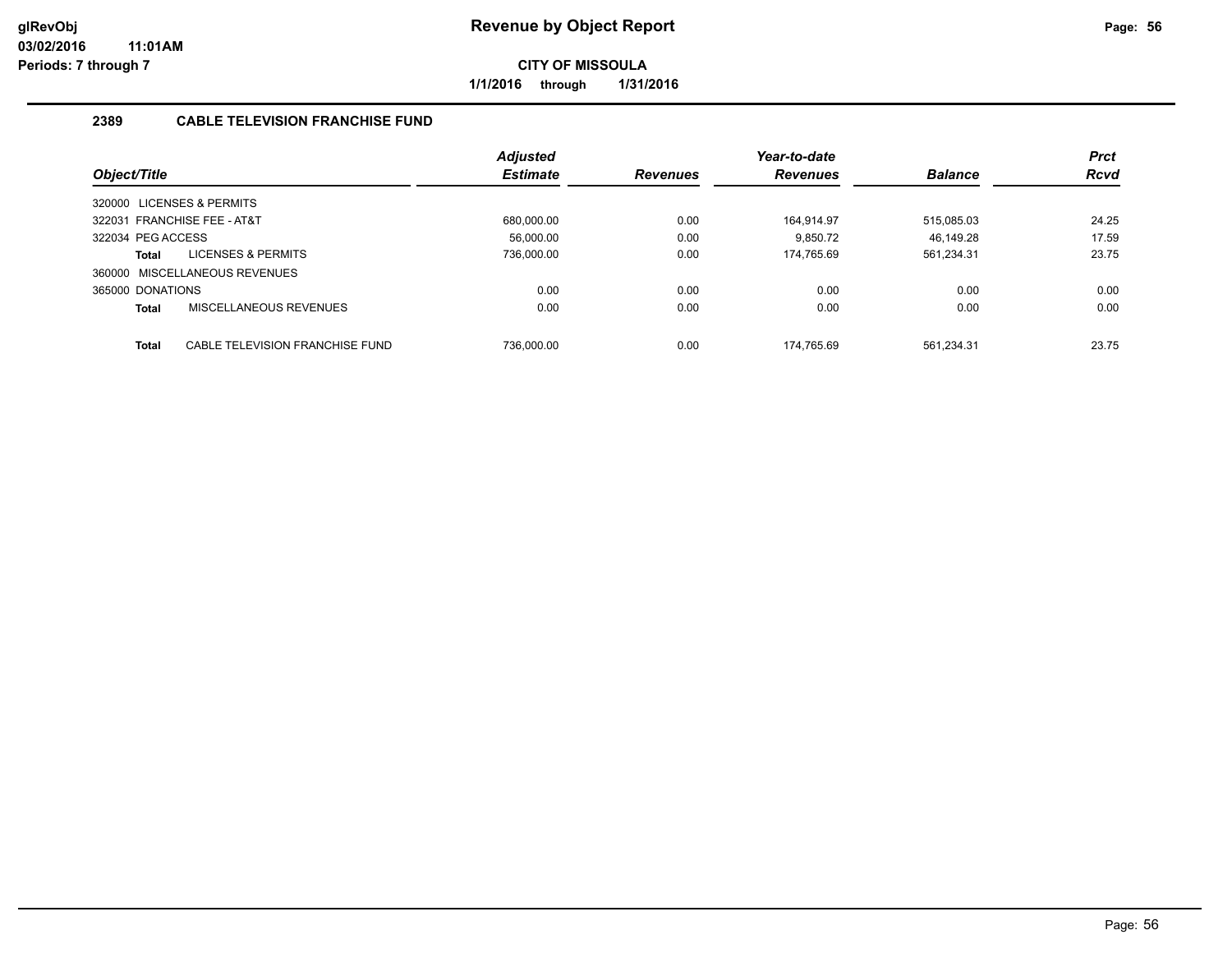**1/1/2016 through 1/31/2016**

## **2390 DRUG FORFEITURE FUND**

**2390 DRUG FORFEITURE FUND**

|                                                    | <b>Adjusted</b> |                 | Year-to-date    |                | <b>Prct</b> |
|----------------------------------------------------|-----------------|-----------------|-----------------|----------------|-------------|
| Object/Title                                       | <b>Estimate</b> | <b>Revenues</b> | <b>Revenues</b> | <b>Balance</b> | <b>Rcvd</b> |
| 350000 FINES & FORFEITURES                         |                 |                 |                 |                |             |
| 351013 DRUG FORFEITURES                            | 16.800.00       | 1.820.62        | 6.955.20        | 9.844.80       | 41.40       |
| <b>FINES &amp; FORFEITURES</b><br>Total            | 16,800.00       | 1.820.62        | 6,955.20        | 9,844.80       | 41.40       |
| 370000 INVESTMENTS & ROYALTY EARNINGS              |                 |                 |                 |                |             |
| 371010 INTEREST ON INVESTMENTS                     | 0.00            | 0.00            | 0.00            | 0.00           | 0.00        |
| <b>INVESTMENTS &amp; ROYALTY EARNINGS</b><br>Total | 0.00            | 0.00            | 0.00            | 0.00           | 0.00        |
| DRUG FORFEITURE FUND<br>Total                      | 16.800.00       | 1.820.62        | 6.955.20        | 9.844.80       | 41.40       |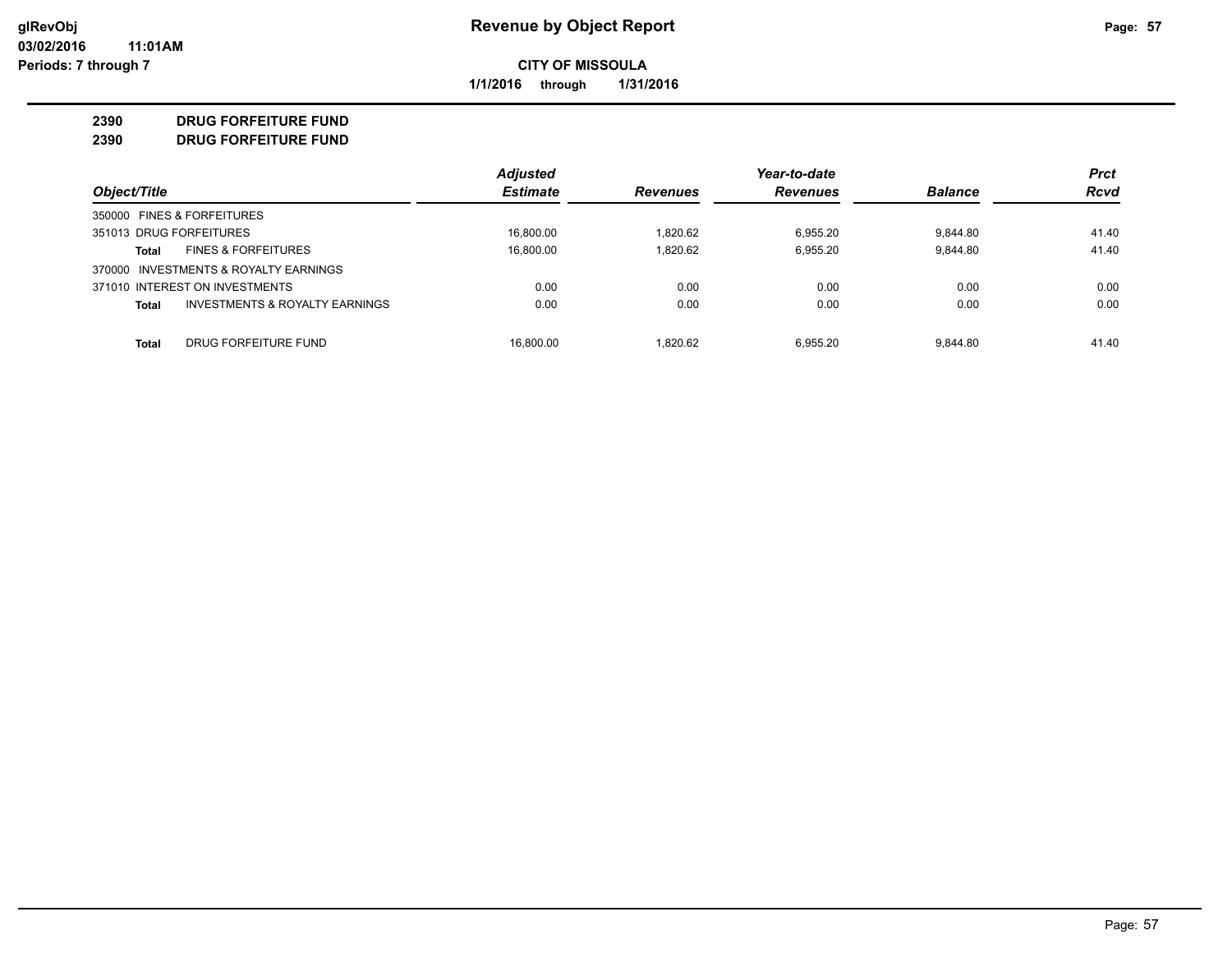**1/1/2016 through 1/31/2016**

### **2390 DRUG FORFEITURE FUND**

| Object/Title |                                           | <b>Adjusted</b><br><b>Estimate</b> | <b>Revenues</b> | Year-to-date<br><b>Revenues</b> | <b>Balance</b> | <b>Prct</b><br><b>Rcvd</b> |
|--------------|-------------------------------------------|------------------------------------|-----------------|---------------------------------|----------------|----------------------------|
|              | 350000 FINES & FORFEITURES                |                                    |                 |                                 |                |                            |
|              | 351013 DRUG FORFEITURES                   | 16.800.00                          | 1.820.62        | 6,955.20                        | 9.844.80       | 41.40                      |
| Total        | <b>FINES &amp; FORFEITURES</b>            | 16.800.00                          | 1,820.62        | 6,955.20                        | 9.844.80       | 41.40                      |
|              | 370000 INVESTMENTS & ROYALTY EARNINGS     |                                    |                 |                                 |                |                            |
|              | 371010 INTEREST ON INVESTMENTS            | 0.00                               | 0.00            | 0.00                            | 0.00           | 0.00                       |
| <b>Total</b> | <b>INVESTMENTS &amp; ROYALTY EARNINGS</b> | 0.00                               | 0.00            | 0.00                            | 0.00           | 0.00                       |
| <b>Total</b> | DRUG FORFEITURE FUND                      | 16.800.00                          | 1.820.62        | 6.955.20                        | 9.844.80       | 41.40                      |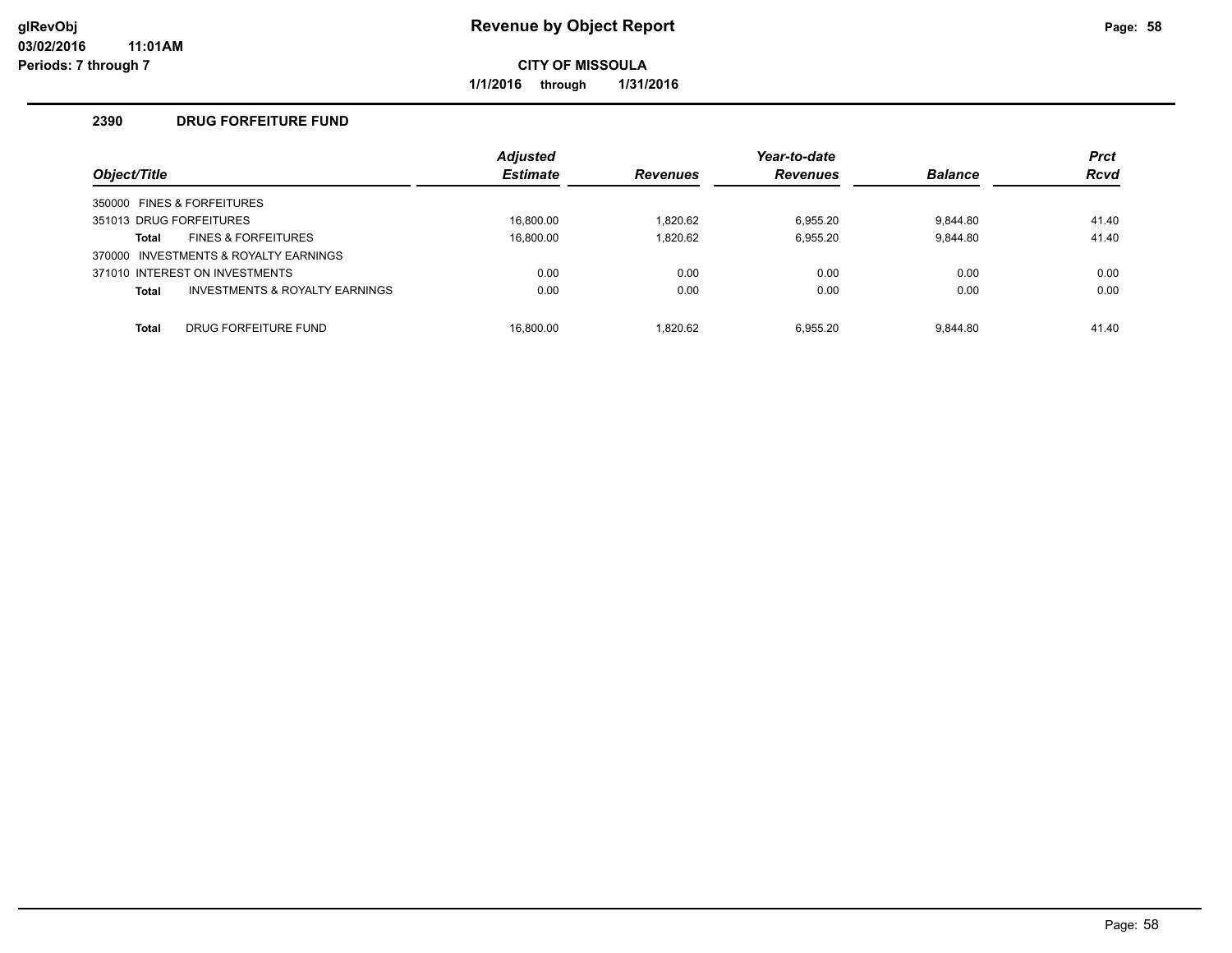**1/1/2016 through 1/31/2016**

#### **2394 BUILDING INSPECTION FUND**

#### **2394 BUILDING INSPECTION FUND**

|                                                     | <b>Adjusted</b> |                 | Year-to-date    |                | <b>Prct</b> |
|-----------------------------------------------------|-----------------|-----------------|-----------------|----------------|-------------|
| Object/Title                                        | <b>Estimate</b> | <b>Revenues</b> | <b>Revenues</b> | <b>Balance</b> | <b>Rcvd</b> |
| 320000 LICENSES & PERMITS                           |                 |                 |                 |                |             |
| 323011 BUILDING PERMITS                             | 1,074,058.00    | 51,677.53       | 603,040.73      | 471,017.27     | 56.15       |
| 323012 ELECTRICAL PERMITS                           | 231,537.00      | 12.105.42       | 139.250.00      | 92.287.00      | 60.14       |
| 323013 PLUMBING PERMITS                             | 132,373.00      | 10,883.00       | 69,428.00       | 62,945.00      | 52.45       |
| 323014 BLDG PERMIT REVIEW FEE                       | 0.00            | 0.00            | 0.00            | 0.00           | 0.00        |
| 323016 MOVING PERMITS                               | 0.00            | 0.00            | 0.00            | 0.00           | 0.00        |
| 323017 MECHANICAL PERMITS                           | 96,891.00       | 8,789.00        | 61,850.00       | 35,041.00      | 63.83       |
| <b>LICENSES &amp; PERMITS</b><br>Total              | 1,534,859.00    | 83,454.95       | 873,568.73      | 661,290.27     | 56.92       |
| 330000 INTERGOVERNMENTAL REVENUES                   |                 |                 |                 |                |             |
| 336023 STATE CONTRIB. - PERS                        | 0.00            | 37.39           | 315.80          | $-315.80$      | 0.00        |
| <b>INTERGOVERNMENTAL REVENUES</b><br><b>Total</b>   | 0.00            | 37.39           | 315.80          | $-315.80$      | 0.00        |
| 340000 CHARGES FOR SERVICES                         |                 |                 |                 |                |             |
| 341091 INSPECTION CODE BOOKS & COPIES               | 1,346.00        | 51.00           | 119.25          | 1,226.75       | 8.86        |
| <b>CHARGES FOR SERVICES</b><br>Total                | 1,346.00        | 51.00           | 119.25          | 1,226.75       | 8.86        |
| 360000 MISCELLANEOUS REVENUES                       |                 |                 |                 |                |             |
| 360010 MISCELLANEOUS                                | 0.00            | 0.00            | 0.00            | 0.00           | 0.00        |
| 360015 CONFERENCE REVENUES - BUILDING               | 0.00            | 0.00            | 0.00            | 0.00           | 0.00        |
| MISCELLANEOUS REVENUES<br>Total                     | 0.00            | 0.00            | 0.00            | 0.00           | 0.00        |
| <b>INVESTMENTS &amp; ROYALTY EARNINGS</b><br>370000 |                 |                 |                 |                |             |
| 371010 INTEREST ON INVESTMENTS                      | 0.00            | 0.00            | 0.00            | 0.00           | 0.00        |
| 371020 GAIN/LOSS IN MARKET VALUE OF INVESTMENTS     | 0.00            | 0.00            | 0.00            | 0.00           | 0.00        |
| <b>INVESTMENTS &amp; ROYALTY EARNINGS</b><br>Total  | 0.00            | 0.00            | 0.00            | 0.00           | 0.00        |
| 380000 OTHER FINANCING SOURCES                      |                 |                 |                 |                |             |
| 382010 SALE OF FIXED ASSETS                         | 0.00            | 0.00            | 0.00            | 0.00           | 0.00        |
| 383000 OPERATING TRANSFERS                          | 0.00            | 0.00            | 0.00            | 0.00           | 0.00        |
| OTHER FINANCING SOURCES<br><b>Total</b>             | 0.00            | 0.00            | 0.00            | 0.00           | 0.00        |
| <b>BUILDING INSPECTION FUND</b><br><b>Total</b>     | 1,536,205.00    | 83,543.34       | 874,003.78      | 662,201.22     | 56.89       |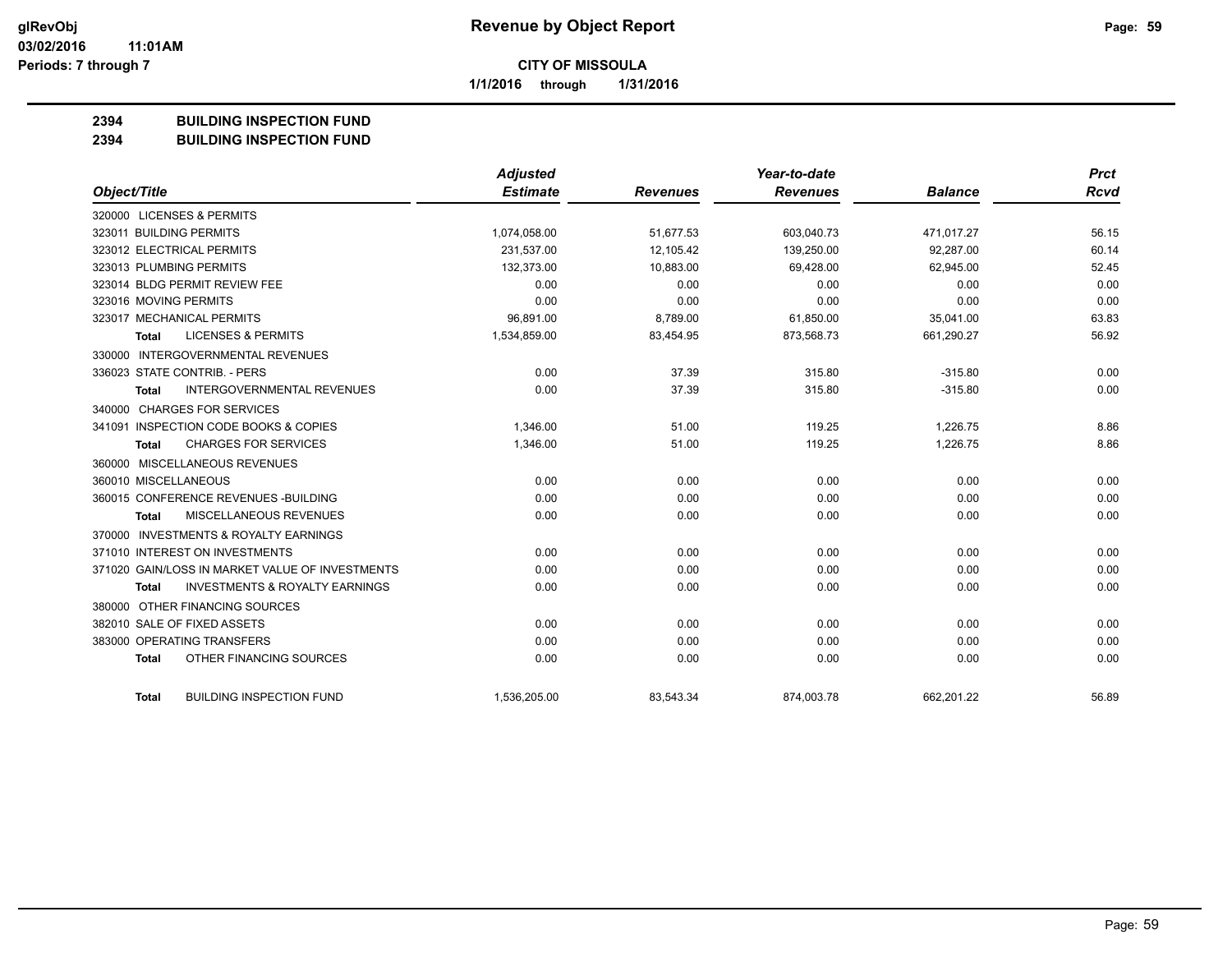**1/1/2016 through 1/31/2016**

## **2394 BUILDING INSPECTION FUND**

|                                                           | <b>Adjusted</b> |                 | Year-to-date    |                | <b>Prct</b> |
|-----------------------------------------------------------|-----------------|-----------------|-----------------|----------------|-------------|
| Object/Title                                              | <b>Estimate</b> | <b>Revenues</b> | <b>Revenues</b> | <b>Balance</b> | Rcvd        |
| 320000 LICENSES & PERMITS                                 |                 |                 |                 |                |             |
| 323011 BUILDING PERMITS                                   | 1,074,058.00    | 51,677.53       | 603,040.73      | 471,017.27     | 56.15       |
| 323012 ELECTRICAL PERMITS                                 | 231.537.00      | 12.105.42       | 139.250.00      | 92.287.00      | 60.14       |
| 323013 PLUMBING PERMITS                                   | 132,373.00      | 10,883.00       | 69,428.00       | 62,945.00      | 52.45       |
| 323014 BLDG PERMIT REVIEW FEE                             | 0.00            | 0.00            | 0.00            | 0.00           | 0.00        |
| 323016 MOVING PERMITS                                     | 0.00            | 0.00            | 0.00            | 0.00           | 0.00        |
| 323017 MECHANICAL PERMITS                                 | 96,891.00       | 8,789.00        | 61,850.00       | 35,041.00      | 63.83       |
| <b>LICENSES &amp; PERMITS</b><br><b>Total</b>             | 1,534,859.00    | 83,454.95       | 873,568.73      | 661,290.27     | 56.92       |
| 330000 INTERGOVERNMENTAL REVENUES                         |                 |                 |                 |                |             |
| 336023 STATE CONTRIB. - PERS                              | 0.00            | 37.39           | 315.80          | $-315.80$      | 0.00        |
| <b>INTERGOVERNMENTAL REVENUES</b><br><b>Total</b>         | 0.00            | 37.39           | 315.80          | $-315.80$      | 0.00        |
| 340000 CHARGES FOR SERVICES                               |                 |                 |                 |                |             |
| 341091 INSPECTION CODE BOOKS & COPIES                     | 1,346.00        | 51.00           | 119.25          | 1,226.75       | 8.86        |
| <b>CHARGES FOR SERVICES</b><br><b>Total</b>               | 1,346.00        | 51.00           | 119.25          | 1,226.75       | 8.86        |
| 360000 MISCELLANEOUS REVENUES                             |                 |                 |                 |                |             |
| 360010 MISCELLANEOUS                                      | 0.00            | 0.00            | 0.00            | 0.00           | 0.00        |
| 360015 CONFERENCE REVENUES - BUILDING                     | 0.00            | 0.00            | 0.00            | 0.00           | 0.00        |
| MISCELLANEOUS REVENUES<br><b>Total</b>                    | 0.00            | 0.00            | 0.00            | 0.00           | 0.00        |
| 370000 INVESTMENTS & ROYALTY EARNINGS                     |                 |                 |                 |                |             |
| 371010 INTEREST ON INVESTMENTS                            | 0.00            | 0.00            | 0.00            | 0.00           | 0.00        |
| 371020 GAIN/LOSS IN MARKET VALUE OF INVESTMENT            | 0.00            | 0.00            | 0.00            | 0.00           | 0.00        |
| <b>INVESTMENTS &amp; ROYALTY EARNINGS</b><br><b>Total</b> | 0.00            | 0.00            | 0.00            | 0.00           | 0.00        |
| 380000 OTHER FINANCING SOURCES                            |                 |                 |                 |                |             |
| 382010 SALE OF FIXED ASSETS                               | 0.00            | 0.00            | 0.00            | 0.00           | 0.00        |
| 383000 OPERATING TRANSFERS                                | 0.00            | 0.00            | 0.00            | 0.00           | 0.00        |
| OTHER FINANCING SOURCES<br><b>Total</b>                   | 0.00            | 0.00            | 0.00            | 0.00           | 0.00        |
|                                                           |                 |                 |                 |                |             |
| <b>BUILDING INSPECTION FUND</b><br><b>Total</b>           | 1,536,205.00    | 83,543.34       | 874,003.78      | 662,201.22     | 56.89       |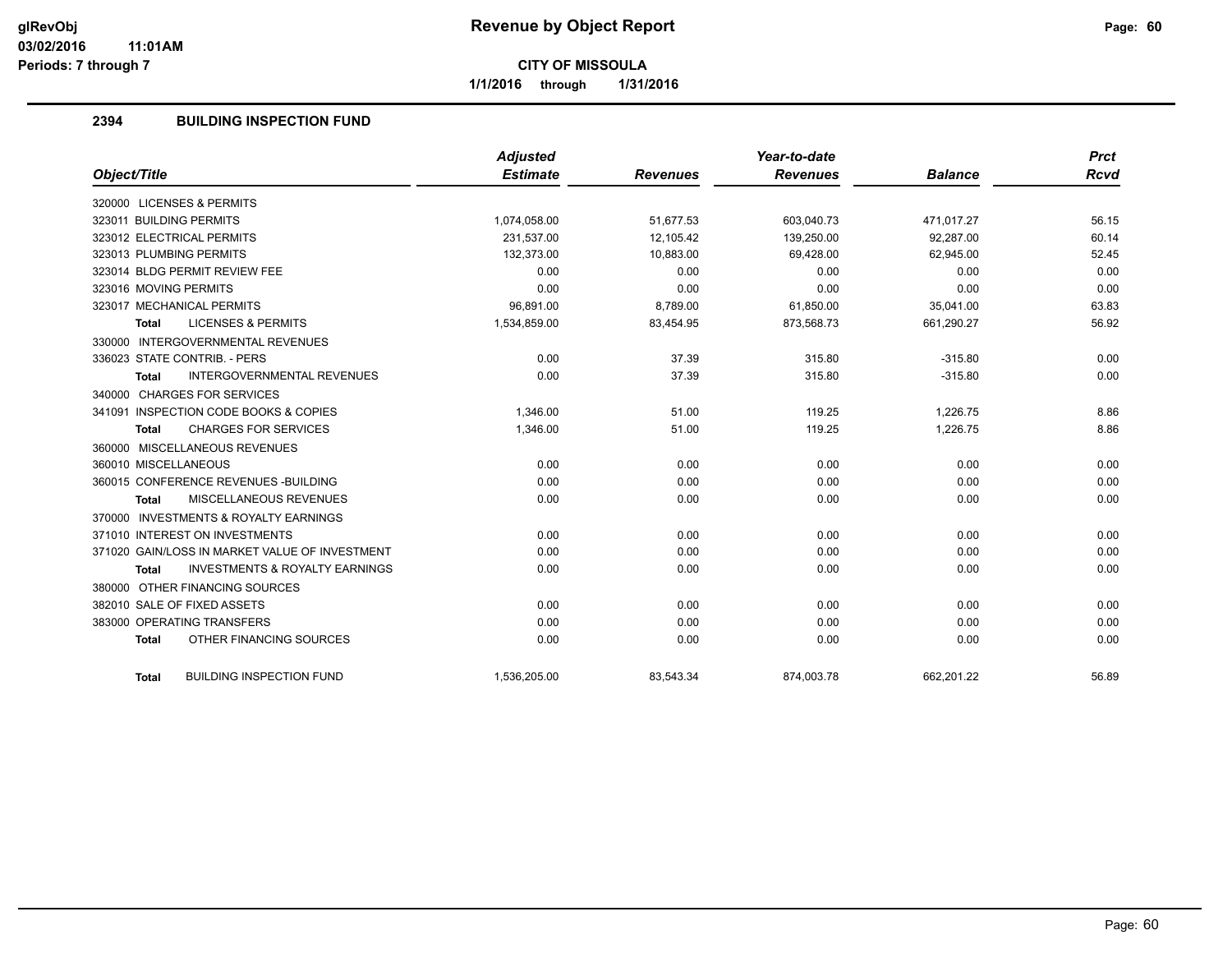**1/1/2016 through 1/31/2016**

## **2395 CITY GRANTS & PROGRAM INCOME FUND**

## **2395 CITY GRANTS & PROGRAM INCOME FUND**

|                                                           | <b>Adjusted</b> |                 | Year-to-date    |                | <b>Prct</b> |
|-----------------------------------------------------------|-----------------|-----------------|-----------------|----------------|-------------|
| Object/Title                                              | <b>Estimate</b> | <b>Revenues</b> | <b>Revenues</b> | <b>Balance</b> | Rcvd        |
| 330000 INTERGOVERNMENTAL REVENUES                         |                 |                 |                 |                |             |
| 331010 ENTITLEMENT - CDBG                                 | 0.00            | 0.00            | 0.00            | 0.00           | 0.00        |
| <b>INTERGOVERNMENTAL REVENUES</b><br><b>Total</b>         | 0.00            | 0.00            | 0.00            | 0.00           | 0.00        |
| 360000 MISCELLANEOUS REVENUES                             |                 |                 |                 |                |             |
| 360005 LOAN REPAYMENTS                                    | 0.00            | 0.00            | 0.00            | 0.00           | 0.00        |
| 360010 MISCELLANEOUS                                      | 0.00            | 0.00            | 0.00            | 0.00           | 0.00        |
| 360013 REPAYMENT OF SEWER GRANT                           | 0.00            | 0.00            | 0.00            | 0.00           | 0.00        |
| 360014 REPAYMENT OF LOAN/MHA                              | 0.00            | 0.00            | 0.00            | 0.00           | 0.00        |
| 362000 OTHER MISCELLANEOUS REVENUE                        | 0.00            | 0.00            | 0.00            | 0.00           | 0.00        |
| <b>MISCELLANEOUS REVENUES</b><br><b>Total</b>             | 0.00            | 0.00            | 0.00            | 0.00           | 0.00        |
| INVESTMENTS & ROYALTY EARNINGS<br>370000                  |                 |                 |                 |                |             |
| 371010 INTEREST ON INVESTMENTS                            | 0.00            | 0.00            | 0.00            | 0.00           | 0.00        |
| 371020 GAIN/LOSS IN MARKET VALUE OF INVESTMENTS           | 0.00            | 0.00            | 0.00            | 0.00           | 0.00        |
| <b>INVESTMENTS &amp; ROYALTY EARNINGS</b><br><b>Total</b> | 0.00            | 0.00            | 0.00            | 0.00           | 0.00        |
| OTHER FINANCING SOURCES<br>380000                         |                 |                 |                 |                |             |
| 383026 TRANS FR CDBG                                      | 0.00            | 0.00            | 0.00            | 0.00           | 0.00        |
| OTHER FINANCING SOURCES<br><b>Total</b>                   | 0.00            | 0.00            | 0.00            | 0.00           | 0.00        |
| CITY GRANTS & PROGRAM INCOME FUND<br><b>Total</b>         | 0.00            | 0.00            | 0.00            | 0.00           | 0.00        |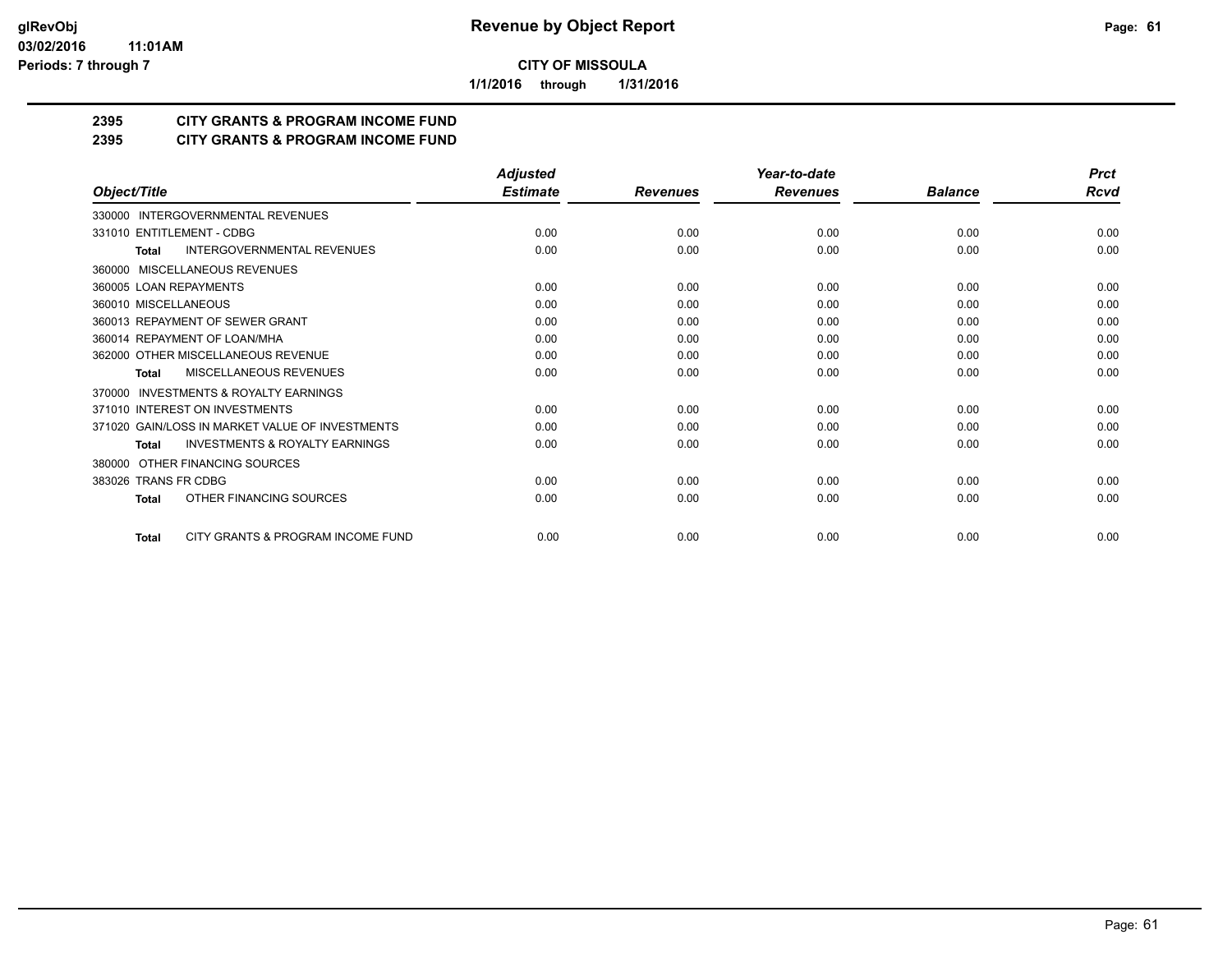**1/1/2016 through 1/31/2016**

## **2395 CITY GRANTS & PROGRAM INCOME FUND**

|                                                           | <b>Adjusted</b> |                 | Year-to-date    |                | <b>Prct</b> |
|-----------------------------------------------------------|-----------------|-----------------|-----------------|----------------|-------------|
| Object/Title                                              | <b>Estimate</b> | <b>Revenues</b> | <b>Revenues</b> | <b>Balance</b> | <b>Rcvd</b> |
| 330000 INTERGOVERNMENTAL REVENUES                         |                 |                 |                 |                |             |
| 331010 ENTITLEMENT - CDBG                                 | 0.00            | 0.00            | 0.00            | 0.00           | 0.00        |
| <b>INTERGOVERNMENTAL REVENUES</b><br><b>Total</b>         | 0.00            | 0.00            | 0.00            | 0.00           | 0.00        |
| 360000 MISCELLANEOUS REVENUES                             |                 |                 |                 |                |             |
| 360005 LOAN REPAYMENTS                                    | 0.00            | 0.00            | 0.00            | 0.00           | 0.00        |
| 360010 MISCELLANEOUS                                      | 0.00            | 0.00            | 0.00            | 0.00           | 0.00        |
| 360013 REPAYMENT OF SEWER GRANT                           | 0.00            | 0.00            | 0.00            | 0.00           | 0.00        |
| 360014 REPAYMENT OF LOAN/MHA                              | 0.00            | 0.00            | 0.00            | 0.00           | 0.00        |
| 362000 OTHER MISCELLANEOUS REVENUE                        | 0.00            | 0.00            | 0.00            | 0.00           | 0.00        |
| <b>MISCELLANEOUS REVENUES</b><br><b>Total</b>             | 0.00            | 0.00            | 0.00            | 0.00           | 0.00        |
| <b>INVESTMENTS &amp; ROYALTY EARNINGS</b><br>370000       |                 |                 |                 |                |             |
| 371010 INTEREST ON INVESTMENTS                            | 0.00            | 0.00            | 0.00            | 0.00           | 0.00        |
| 371020 GAIN/LOSS IN MARKET VALUE OF INVESTMENT            | 0.00            | 0.00            | 0.00            | 0.00           | 0.00        |
| <b>INVESTMENTS &amp; ROYALTY EARNINGS</b><br><b>Total</b> | 0.00            | 0.00            | 0.00            | 0.00           | 0.00        |
| 380000 OTHER FINANCING SOURCES                            |                 |                 |                 |                |             |
| 383026 TRANS FR CDBG                                      | 0.00            | 0.00            | 0.00            | 0.00           | 0.00        |
| OTHER FINANCING SOURCES<br><b>Total</b>                   | 0.00            | 0.00            | 0.00            | 0.00           | 0.00        |
| CITY GRANTS & PROGRAM INCOME FUND<br><b>Total</b>         | 0.00            | 0.00            | 0.00            | 0.00           | 0.00        |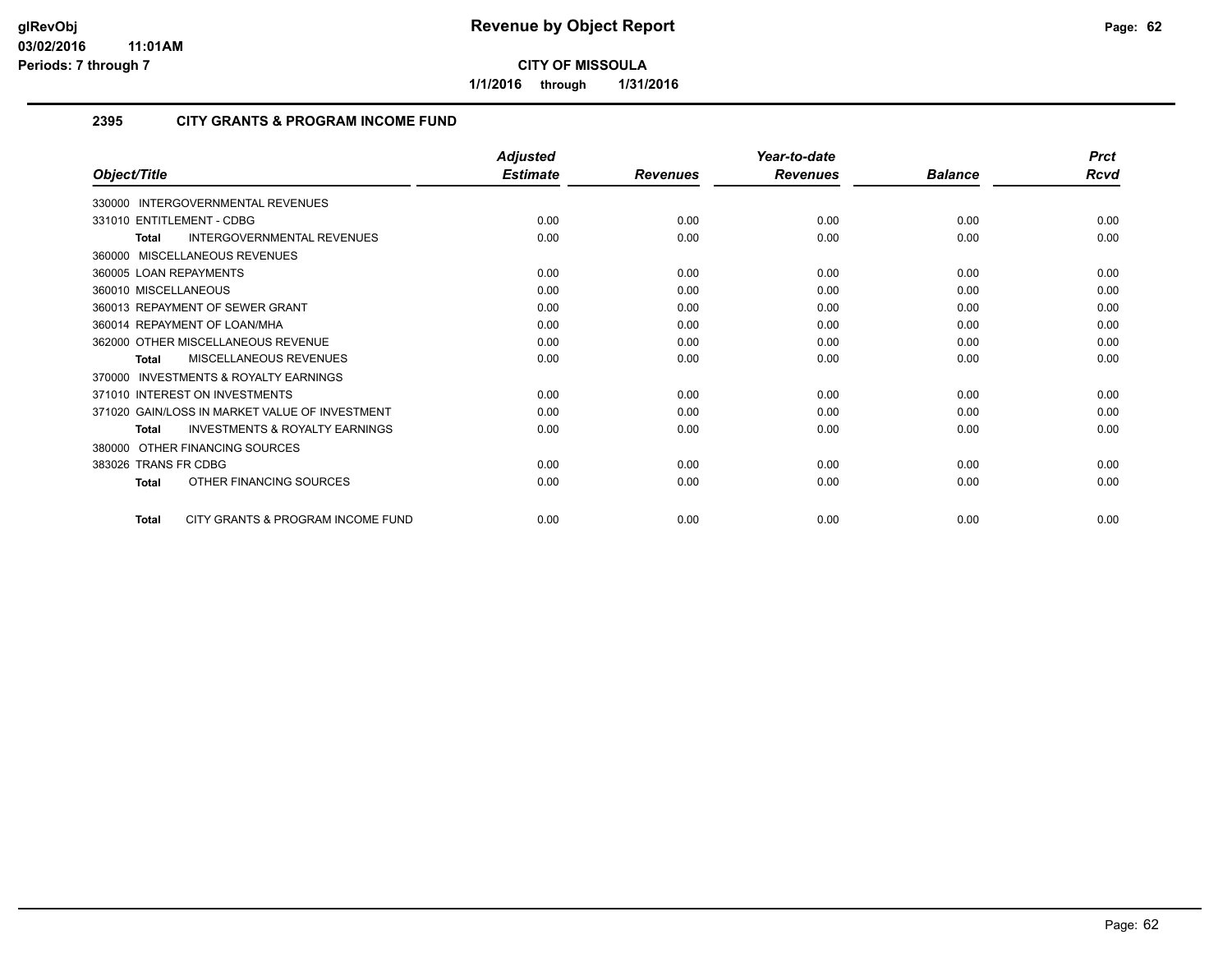**1/1/2016 through 1/31/2016**

#### **2396 ENERGY EFFICIENCY REVOLVING LOAN FUND 2396 ENERGY EFFICIENCY REVOLVING LOAN FUND**

|                                                    | <b>Adjusted</b> |                 | Year-to-date    |                | <b>Prct</b> |
|----------------------------------------------------|-----------------|-----------------|-----------------|----------------|-------------|
| Object/Title                                       | <b>Estimate</b> | <b>Revenues</b> | <b>Revenues</b> | <b>Balance</b> | Rcvd        |
| 330000 INTERGOVERNMENTAL REVENUES                  |                 |                 |                 |                |             |
| 331031 EECBG REVOLVING LOAN                        | 0.00            | 0.00            | 0.00            | 0.00           | 0.00        |
| INTERGOVERNMENTAL REVENUES<br>Total                | 0.00            | 0.00            | 0.00            | 0.00           | 0.00        |
| 370000 INVESTMENTS & ROYALTY EARNINGS              |                 |                 |                 |                |             |
| 371010 INTEREST ON INVESTMENTS                     | 0.00            | 0.00            | 0.00            | 0.00           | 0.00        |
| <b>INVESTMENTS &amp; ROYALTY EARNINGS</b><br>Total | 0.00            | 0.00            | 0.00            | 0.00           | 0.00        |
| ENERGY EFFICIENCY REVOLVING LOAN FUI<br>Total      | 0.00            | 0.00            | 0.00            | 0.00           | 0.00        |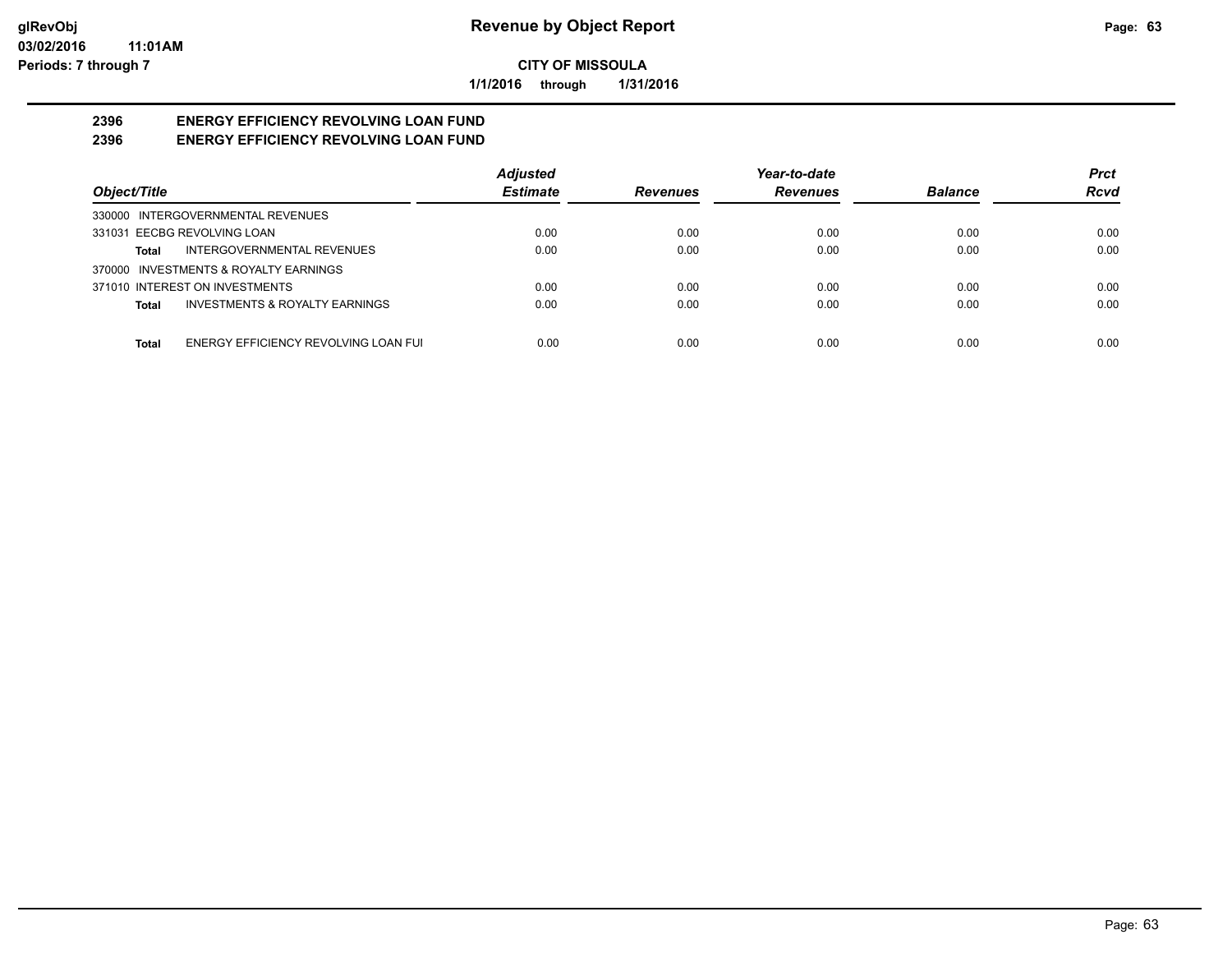**1/1/2016 through 1/31/2016**

## **2396 ENERGY EFFICIENCY REVOLVING LOAN FUND**

| Object/Title                                        | <b>Adjusted</b><br><b>Estimate</b> | <b>Revenues</b> | Year-to-date<br><b>Revenues</b> | <b>Balance</b> | <b>Prct</b><br><b>Rcvd</b> |
|-----------------------------------------------------|------------------------------------|-----------------|---------------------------------|----------------|----------------------------|
| 330000 INTERGOVERNMENTAL REVENUES                   |                                    |                 |                                 |                |                            |
| 331031 EECBG REVOLVING LOAN                         | 0.00                               | 0.00            | 0.00                            | 0.00           | 0.00                       |
| INTERGOVERNMENTAL REVENUES<br>Total                 | 0.00                               | 0.00            | 0.00                            | 0.00           | 0.00                       |
| 370000 INVESTMENTS & ROYALTY EARNINGS               |                                    |                 |                                 |                |                            |
| 371010 INTEREST ON INVESTMENTS                      | 0.00                               | 0.00            | 0.00                            | 0.00           | 0.00                       |
| INVESTMENTS & ROYALTY EARNINGS<br><b>Total</b>      | 0.00                               | 0.00            | 0.00                            | 0.00           | 0.00                       |
|                                                     |                                    |                 |                                 |                |                            |
| ENERGY EFFICIENCY REVOLVING LOAN FU<br><b>Total</b> | 0.00                               | 0.00            | 0.00                            | 0.00           | 0.00                       |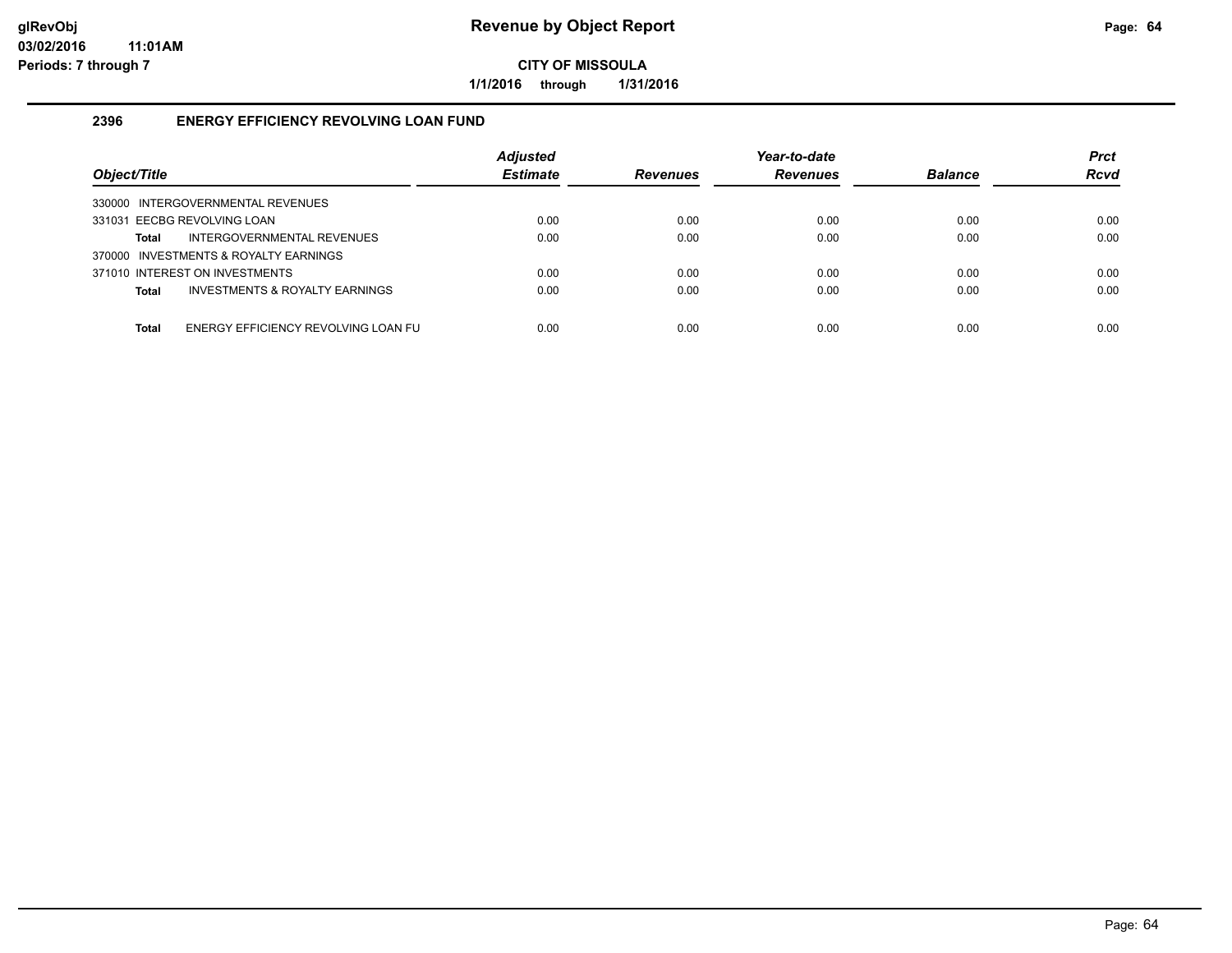**1/1/2016 through 1/31/2016**

#### **2399 DANGEROUS BUILDING DEMOLITION & REPAIR F 2399 DANGEROUS BUILDING DEMOLITION & REPAIR F**

|                         |                                      | <b>Adjusted</b> |                 | Year-to-date    |                | Prct |
|-------------------------|--------------------------------------|-----------------|-----------------|-----------------|----------------|------|
| Object/Title            |                                      | <b>Estimate</b> | <b>Revenues</b> | <b>Revenues</b> | <b>Balance</b> | Rcvd |
|                         | 360000 MISCELLANEOUS REVENUES        |                 |                 |                 |                |      |
| 363000 ASSESSMENTS PAID |                                      | 15.000.00       | 0.00            | 0.00            | 15,000.00      | 0.00 |
| <b>Total</b>            | MISCELLANEOUS REVENUES               | 15.000.00       | 0.00            | 0.00            | 15,000.00      | 0.00 |
| <b>Total</b>            | DANGEROUS BUILDING DEMOLITION & REP. | 15.000.00       | 0.00            | 0.00            | 15,000.00      | 0.00 |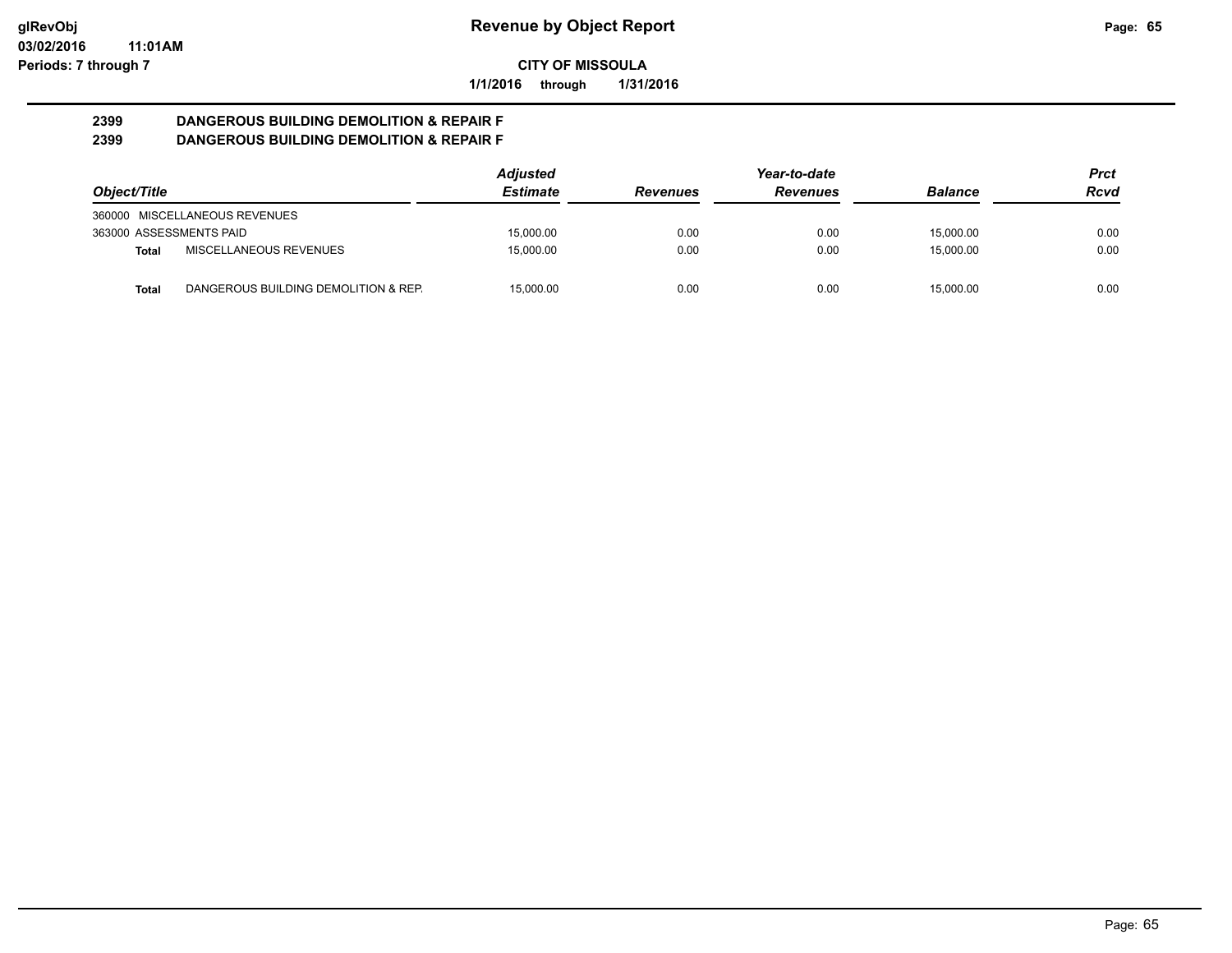**1/1/2016 through 1/31/2016**

#### **2399 DANGEROUS BUILDING DEMOLITION & REPAIR F**

| Object/Title            |                                     | Adjusted<br><b>Estimate</b> | <b>Revenues</b> | Year-to-date<br><b>Revenues</b> | <b>Balance</b> | <b>Prct</b><br><b>Rcvd</b> |
|-------------------------|-------------------------------------|-----------------------------|-----------------|---------------------------------|----------------|----------------------------|
|                         | 360000 MISCELLANEOUS REVENUES       |                             |                 |                                 |                |                            |
| 363000 ASSESSMENTS PAID |                                     | 15.000.00                   | 0.00            | 0.00                            | 15.000.00      | 0.00                       |
| <b>Total</b>            | MISCELLANEOUS REVENUES              | 15.000.00                   | 0.00            | 0.00                            | 15.000.00      | 0.00                       |
| <b>Total</b>            | DANGEROUS BUILDING DEMOLITION & REF | 15,000.00                   | 0.00            | 0.00                            | 15,000.00      | 0.00                       |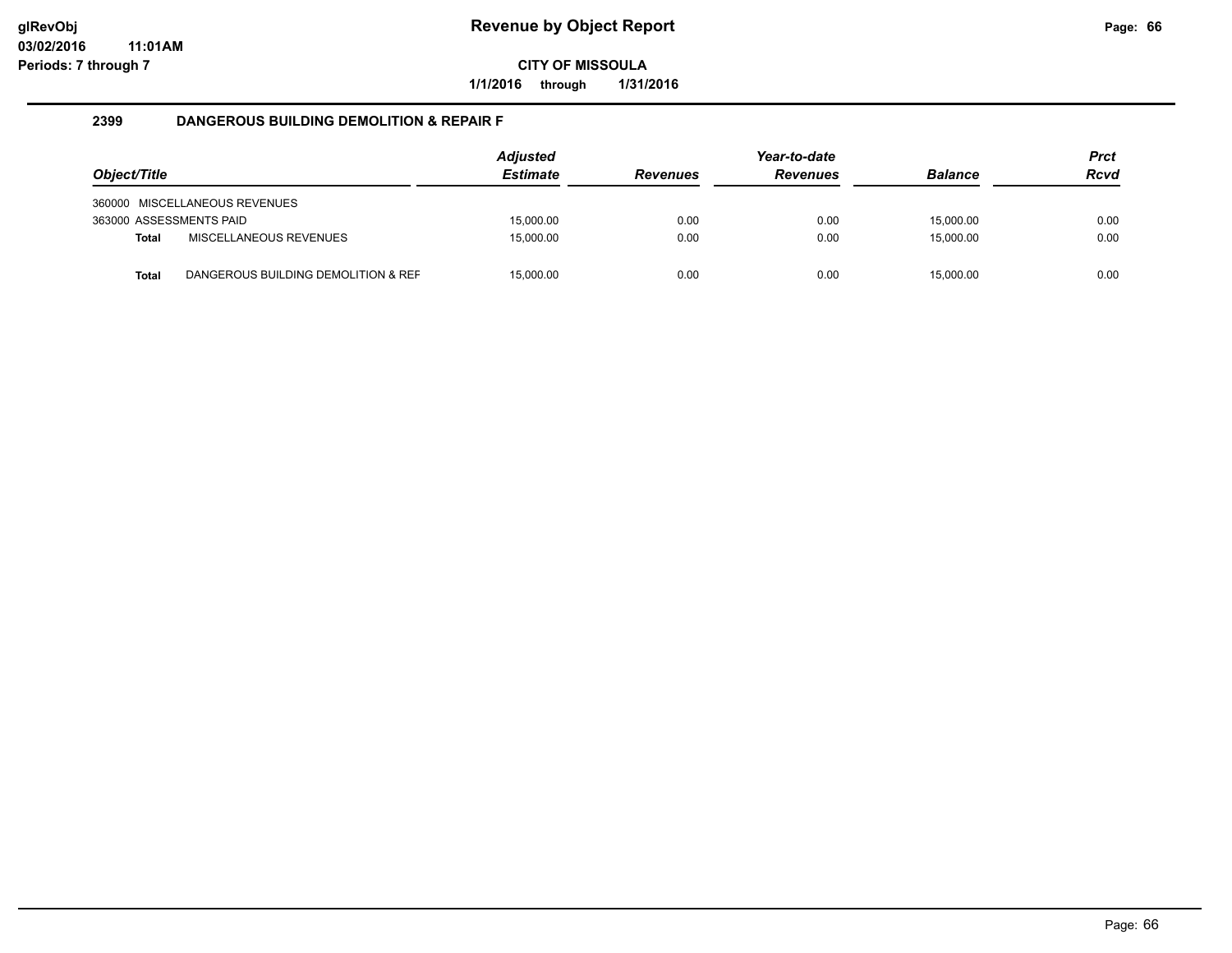**1/1/2016 through 1/31/2016**

#### **2400 STREET LIGHTING ASSESSMENTS FUND 2400 STREET LIGHTING ASSESSMENTS FUND**

|                                                    | <b>Adjusted</b> |                 | Year-to-date    |                | <b>Prct</b> |
|----------------------------------------------------|-----------------|-----------------|-----------------|----------------|-------------|
| Object/Title                                       | <b>Estimate</b> | <b>Revenues</b> | <b>Revenues</b> | <b>Balance</b> | <b>Rcvd</b> |
| 360000 MISCELLANEOUS REVENUES                      |                 |                 |                 |                |             |
| 360010 MISCELLANEOUS                               | 0.00            | 0.00            | 0.00            | 0.00           | 0.00        |
| 363010 LIGHTING ASSESSMENTS                        | 345.357.00      | 4.541.83        | 304,666.74      | 40,690.26      | 88.22       |
| 363040 PENALTY AND INTEREST                        | 0.00            | 45.79           | 69.71           | $-69.71$       | 0.00        |
| MISCELLANEOUS REVENUES<br>Total                    | 345.357.00      | 4.587.62        | 304.736.45      | 40.620.55      | 88.24       |
| 370000 INVESTMENTS & ROYALTY EARNINGS              |                 |                 |                 |                |             |
| 371010 INTEREST ON INVESTMENTS                     | 0.00            | 0.00            | 0.00            | 0.00           | 0.00        |
| 371020 GAIN/LOSS IN MARKET VALUE OF INVESTMENTS    | 0.00            | 0.00            | 0.00            | 0.00           | 0.00        |
| <b>INVESTMENTS &amp; ROYALTY EARNINGS</b><br>Total | 0.00            | 0.00            | 0.00            | 0.00           | 0.00        |
| STREET LIGHTING ASSESSMENTS FUND<br><b>Total</b>   | 345.357.00      | 4.587.62        | 304.736.45      | 40.620.55      | 88.24       |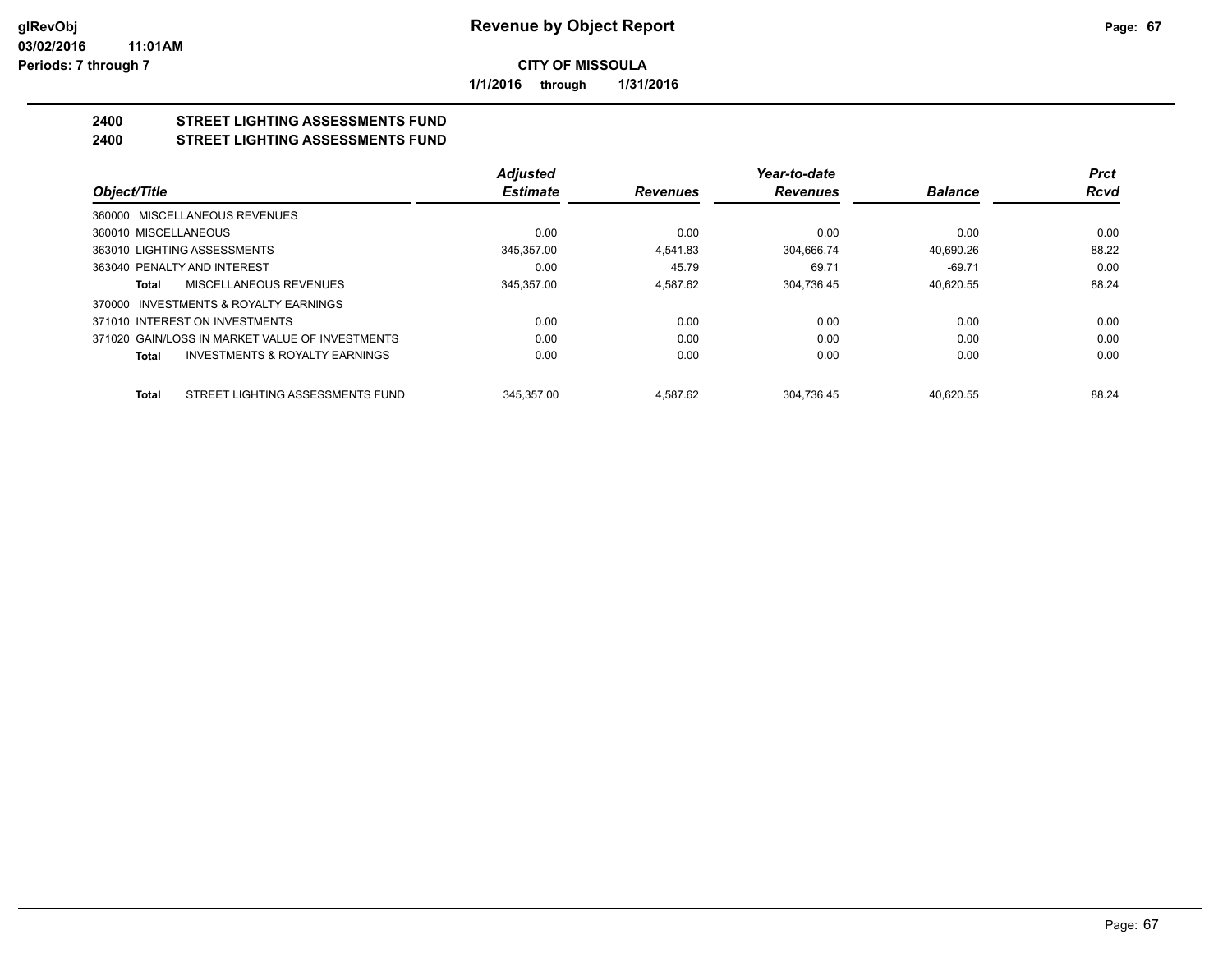**1/1/2016 through 1/31/2016**

## **2400 STREET LIGHTING ASSESSMENTS FUND**

| Object/Title                                       | <b>Adjusted</b><br><b>Estimate</b> | <b>Revenues</b> | Year-to-date<br><b>Revenues</b> | <b>Balance</b> | <b>Prct</b><br><b>Rcvd</b> |
|----------------------------------------------------|------------------------------------|-----------------|---------------------------------|----------------|----------------------------|
| 360000 MISCELLANEOUS REVENUES                      |                                    |                 |                                 |                |                            |
| 360010 MISCELLANEOUS                               | 0.00                               | 0.00            | 0.00                            | 0.00           | 0.00                       |
| 363010 LIGHTING ASSESSMENTS                        | 345.357.00                         | 4.541.83        | 304.666.74                      | 40.690.26      | 88.22                      |
| 363040 PENALTY AND INTEREST                        | 0.00                               | 45.79           | 69.71                           | $-69.71$       | 0.00                       |
| MISCELLANEOUS REVENUES<br>Total                    | 345,357.00                         | 4,587.62        | 304.736.45                      | 40.620.55      | 88.24                      |
| INVESTMENTS & ROYALTY EARNINGS<br>370000           |                                    |                 |                                 |                |                            |
| 371010 INTEREST ON INVESTMENTS                     | 0.00                               | 0.00            | 0.00                            | 0.00           | 0.00                       |
| 371020 GAIN/LOSS IN MARKET VALUE OF INVESTMENT     | 0.00                               | 0.00            | 0.00                            | 0.00           | 0.00                       |
| <b>INVESTMENTS &amp; ROYALTY EARNINGS</b><br>Total | 0.00                               | 0.00            | 0.00                            | 0.00           | 0.00                       |
| STREET LIGHTING ASSESSMENTS FUND<br><b>Total</b>   | 345.357.00                         | 4.587.62        | 304.736.45                      | 40.620.55      | 88.24                      |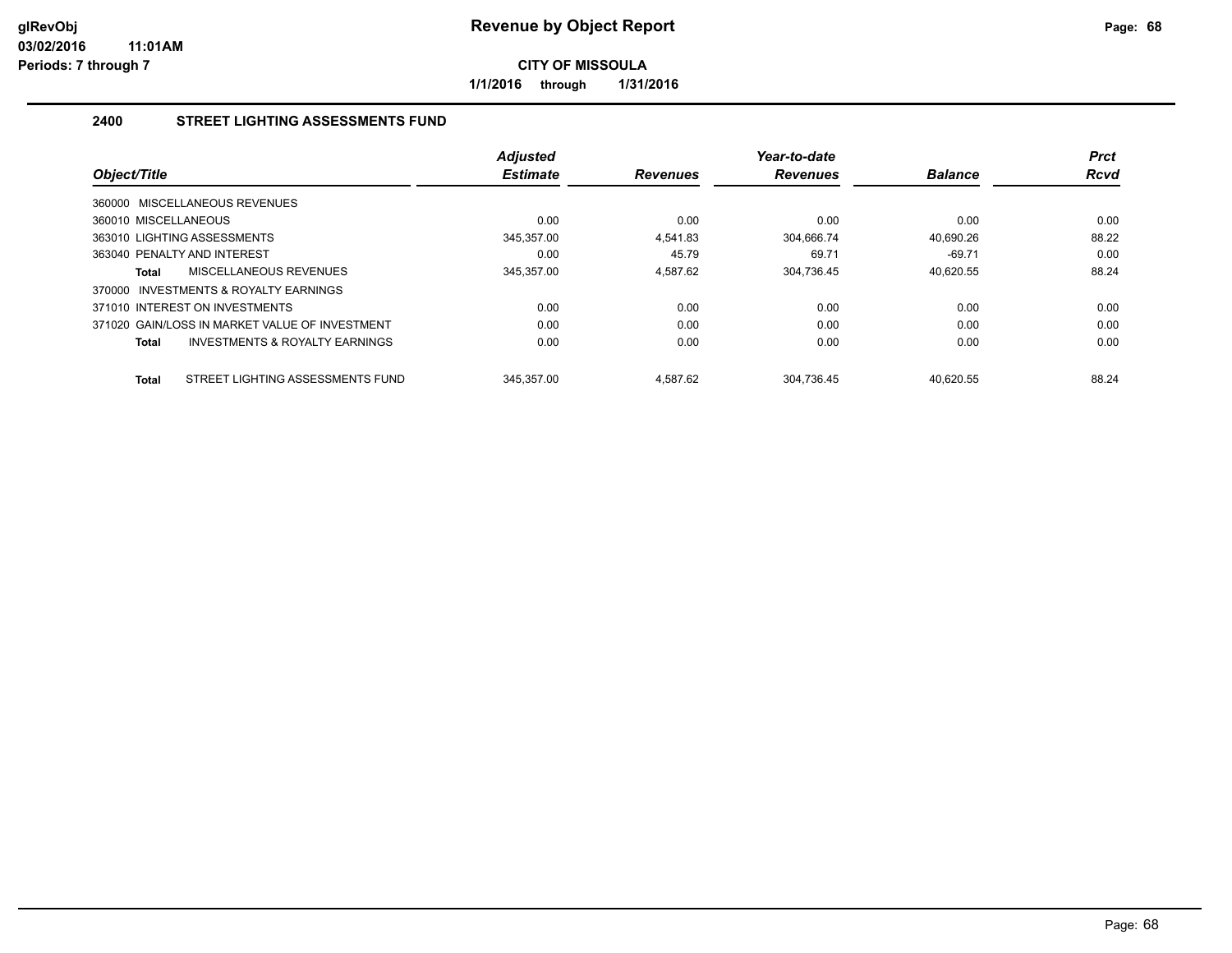**1/1/2016 through 1/31/2016**

## **2500 STREET MAINTENANCE ASSESSMENT FUND**

**2500 STREET MAINTENANCE ASSESSMENT FUND**

|                                                    | <b>Adjusted</b> |                 | Year-to-date    |                | <b>Prct</b> |
|----------------------------------------------------|-----------------|-----------------|-----------------|----------------|-------------|
| Object/Title                                       | <b>Estimate</b> | <b>Revenues</b> | <b>Revenues</b> | <b>Balance</b> | <b>Rcvd</b> |
| 360000 MISCELLANEOUS REVENUES                      |                 |                 |                 |                |             |
| 363010 LIGHTING ASSESSMENTS                        | 59,295.00       | 850.34          | 32,313.04       | 26,981.96      | 54.50       |
| 363040 PENALTY AND INTEREST                        | 0.00            | 0.03            | 5.97            | $-5.97$        | 0.00        |
| MISCELLANEOUS REVENUES<br>Total                    | 59,295.00       | 850.37          | 32,319.01       | 26,975.99      | 54.51       |
| 370000 INVESTMENTS & ROYALTY EARNINGS              |                 |                 |                 |                |             |
| 371010 INTEREST ON INVESTMENTS                     | 0.00            | 0.00            | 0.00            | 0.00           | 0.00        |
| 371020 GAIN/LOSS IN MARKET VALUE OF INVESTMENTS    | 0.00            | 0.00            | 0.00            | 0.00           | 0.00        |
| <b>INVESTMENTS &amp; ROYALTY EARNINGS</b><br>Total | 0.00            | 0.00            | 0.00            | 0.00           | 0.00        |
| 380000 OTHER FINANCING SOURCES                     |                 |                 |                 |                |             |
| 383000 OPERATING TRANSFERS                         | 0.00            | 0.00            | 0.00            | 0.00           | 0.00        |
| OTHER FINANCING SOURCES<br><b>Total</b>            | 0.00            | 0.00            | 0.00            | 0.00           | 0.00        |
| STREET MAINTENANCE ASSESSMENT FUNI<br><b>Total</b> | 59.295.00       | 850.37          | 32.319.01       | 26.975.99      | 54.51       |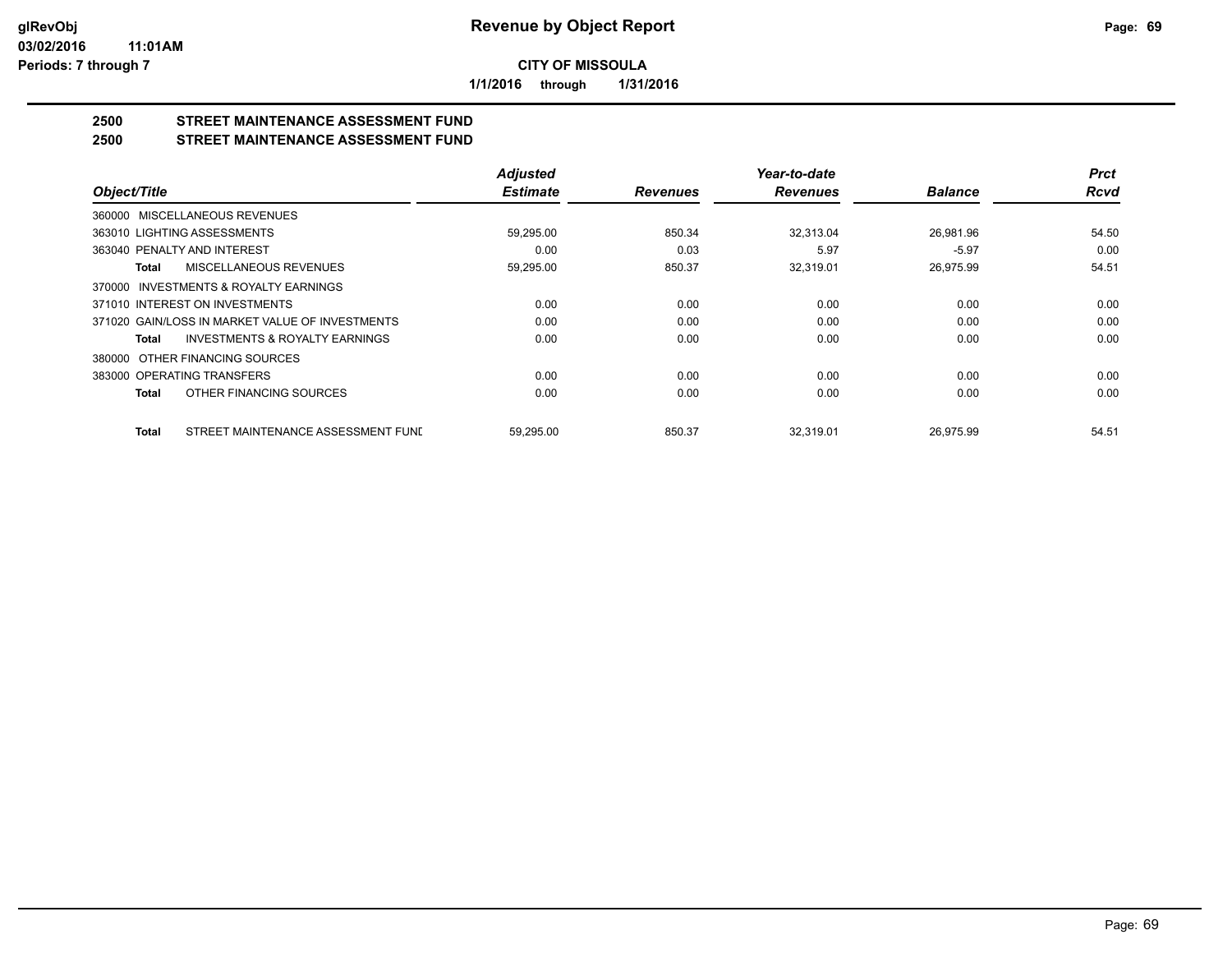**1/1/2016 through 1/31/2016**

## **2500 STREET MAINTENANCE ASSESSMENT FUND**

| Object/Title                                       | <b>Adjusted</b><br><b>Estimate</b> | <b>Revenues</b> | Year-to-date<br><b>Revenues</b> | <b>Balance</b> | <b>Prct</b><br><b>Rcvd</b> |
|----------------------------------------------------|------------------------------------|-----------------|---------------------------------|----------------|----------------------------|
| 360000 MISCELLANEOUS REVENUES                      |                                    |                 |                                 |                |                            |
| 363010 LIGHTING ASSESSMENTS                        | 59.295.00                          | 850.34          | 32.313.04                       | 26,981.96      | 54.50                      |
| 363040 PENALTY AND INTEREST                        | 0.00                               | 0.03            | 5.97                            | $-5.97$        | 0.00                       |
| MISCELLANEOUS REVENUES<br>Total                    | 59,295.00                          | 850.37          | 32,319.01                       | 26,975.99      | 54.51                      |
| 370000 INVESTMENTS & ROYALTY EARNINGS              |                                    |                 |                                 |                |                            |
| 371010 INTEREST ON INVESTMENTS                     | 0.00                               | 0.00            | 0.00                            | 0.00           | 0.00                       |
| 371020 GAIN/LOSS IN MARKET VALUE OF INVESTMENT     | 0.00                               | 0.00            | 0.00                            | 0.00           | 0.00                       |
| <b>INVESTMENTS &amp; ROYALTY EARNINGS</b><br>Total | 0.00                               | 0.00            | 0.00                            | 0.00           | 0.00                       |
| 380000 OTHER FINANCING SOURCES                     |                                    |                 |                                 |                |                            |
| 383000 OPERATING TRANSFERS                         | 0.00                               | 0.00            | 0.00                            | 0.00           | 0.00                       |
| OTHER FINANCING SOURCES<br>Total                   | 0.00                               | 0.00            | 0.00                            | 0.00           | 0.00                       |
| STREET MAINTENANCE ASSESSMENT FUNI<br>Total        | 59,295.00                          | 850.37          | 32,319.01                       | 26,975.99      | 54.51                      |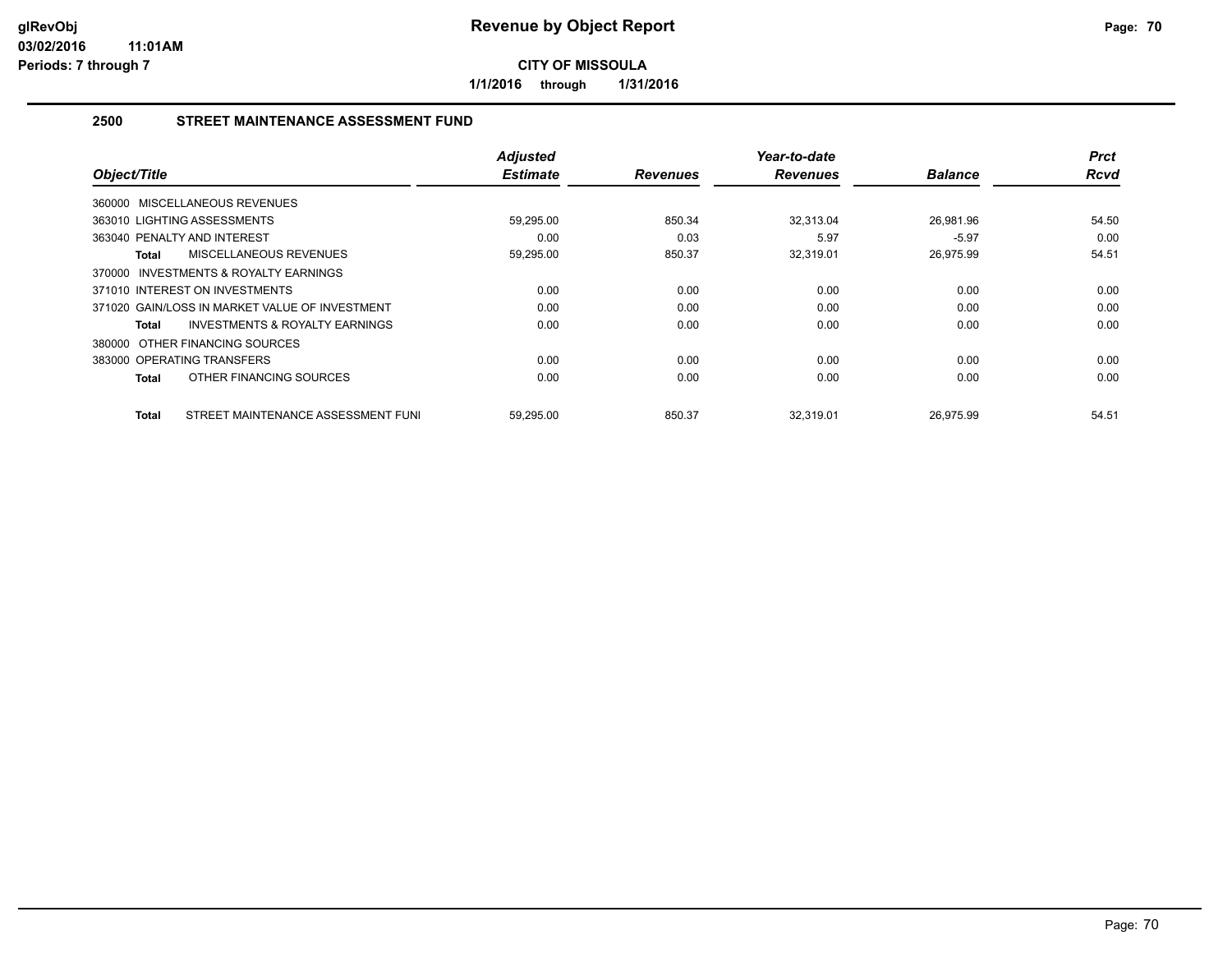**1/1/2016 through 1/31/2016**

# **2510 RUSSELL PARK MAINTENANCE ASSESSMENT FUND**

| <b>RUSSELL PARK MAINTENANCE ASSESSMENT FUND</b> |
|-------------------------------------------------|
|                                                 |

|                                                           | <b>Adjusted</b><br><b>Estimate</b> |                 | Year-to-date    |                | <b>Prct</b><br>Rcvd |
|-----------------------------------------------------------|------------------------------------|-----------------|-----------------|----------------|---------------------|
| Object/Title                                              |                                    | <b>Revenues</b> | <b>Revenues</b> | <b>Balance</b> |                     |
| 360000 MISCELLANEOUS REVENUES                             |                                    |                 |                 |                |                     |
| 360010 MISCELLANEOUS                                      | 0.00                               | 0.00            | 0.00            | 0.00           | 0.00                |
| 363010 LIGHTING ASSESSMENTS                               | 0.00                               | 0.00            | 0.00            | 0.00           | 0.00                |
| 363020 PROPERTY ASSESSMENTS                               | 0.00                               | 0.00            | 0.00            | 0.00           | 0.00                |
| 363040 PENALTY AND INTEREST                               | 0.00                               | 0.00            | 0.00            | 0.00           | 0.00                |
| MISCELLANEOUS REVENUES<br><b>Total</b>                    | 0.00                               | 0.00            | 0.00            | 0.00           | 0.00                |
| 370000 INVESTMENTS & ROYALTY EARNINGS                     |                                    |                 |                 |                |                     |
| 371010 INTEREST ON INVESTMENTS                            | 0.00                               | 0.00            | 0.00            | 0.00           | 0.00                |
| 371020 GAIN/LOSS IN MARKET VALUE OF INVESTMENTS           | 0.00                               | 0.00            | 0.00            | 0.00           | 0.00                |
| <b>INVESTMENTS &amp; ROYALTY EARNINGS</b><br><b>Total</b> | 0.00                               | 0.00            | 0.00            | 0.00           | 0.00                |
| 380000 OTHER FINANCING SOURCES                            |                                    |                 |                 |                |                     |
| 383000 OPERATING TRANSFERS                                | 0.00                               | 0.00            | 0.00            | 0.00           | 0.00                |
| OTHER FINANCING SOURCES<br><b>Total</b>                   | 0.00                               | 0.00            | 0.00            | 0.00           | 0.00                |
| RUSSELL PARK MAINTENANCE ASSESSMEN<br><b>Total</b>        | 0.00                               | 0.00            | 0.00            | 0.00           | 0.00                |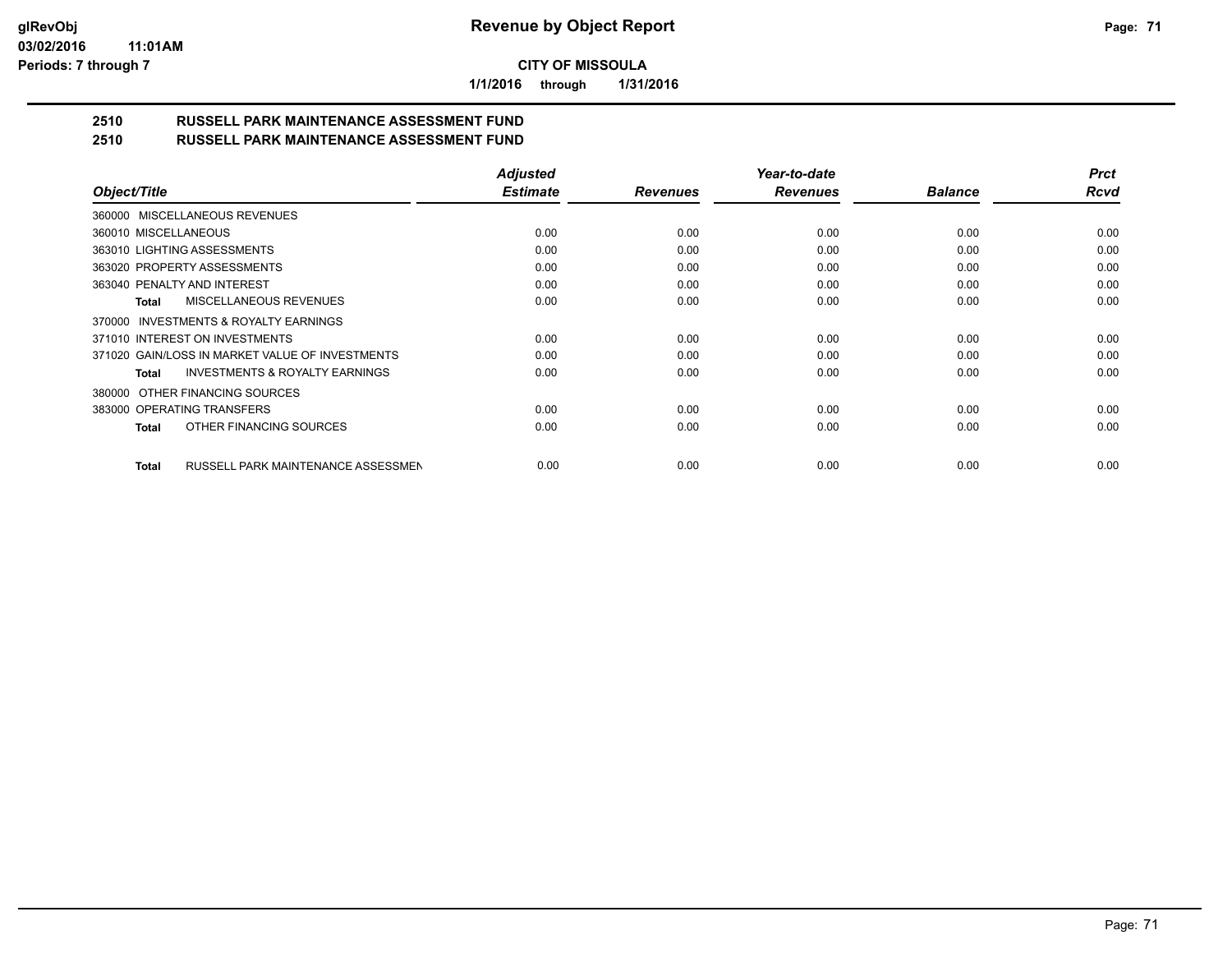**1/1/2016 through 1/31/2016**

## **2510 RUSSELL PARK MAINTENANCE ASSESSMENT FUND**

| Object/Title                                              | <b>Adjusted</b><br><b>Estimate</b> | <b>Revenues</b> | Year-to-date<br><b>Revenues</b> | <b>Balance</b> | <b>Prct</b><br>Rcvd |
|-----------------------------------------------------------|------------------------------------|-----------------|---------------------------------|----------------|---------------------|
| 360000 MISCELLANEOUS REVENUES                             |                                    |                 |                                 |                |                     |
| 360010 MISCELLANEOUS                                      | 0.00                               | 0.00            | 0.00                            | 0.00           | 0.00                |
| 363010 LIGHTING ASSESSMENTS                               | 0.00                               | 0.00            | 0.00                            | 0.00           | 0.00                |
| 363020 PROPERTY ASSESSMENTS                               | 0.00                               | 0.00            | 0.00                            | 0.00           | 0.00                |
| 363040 PENALTY AND INTEREST                               | 0.00                               | 0.00            | 0.00                            | 0.00           | 0.00                |
| <b>MISCELLANEOUS REVENUES</b><br><b>Total</b>             | 0.00                               | 0.00            | 0.00                            | 0.00           | 0.00                |
| <b>INVESTMENTS &amp; ROYALTY EARNINGS</b><br>370000       |                                    |                 |                                 |                |                     |
| 371010 INTEREST ON INVESTMENTS                            | 0.00                               | 0.00            | 0.00                            | 0.00           | 0.00                |
| 371020 GAIN/LOSS IN MARKET VALUE OF INVESTMENT            | 0.00                               | 0.00            | 0.00                            | 0.00           | 0.00                |
| <b>INVESTMENTS &amp; ROYALTY EARNINGS</b><br>Total        | 0.00                               | 0.00            | 0.00                            | 0.00           | 0.00                |
| 380000 OTHER FINANCING SOURCES                            |                                    |                 |                                 |                |                     |
| 383000 OPERATING TRANSFERS                                | 0.00                               | 0.00            | 0.00                            | 0.00           | 0.00                |
| OTHER FINANCING SOURCES<br>Total                          | 0.00                               | 0.00            | 0.00                            | 0.00           | 0.00                |
|                                                           |                                    |                 |                                 |                |                     |
| <b>RUSSELL PARK MAINTENANCE ASSESSMEN</b><br><b>Total</b> | 0.00                               | 0.00            | 0.00                            | 0.00           | 0.00                |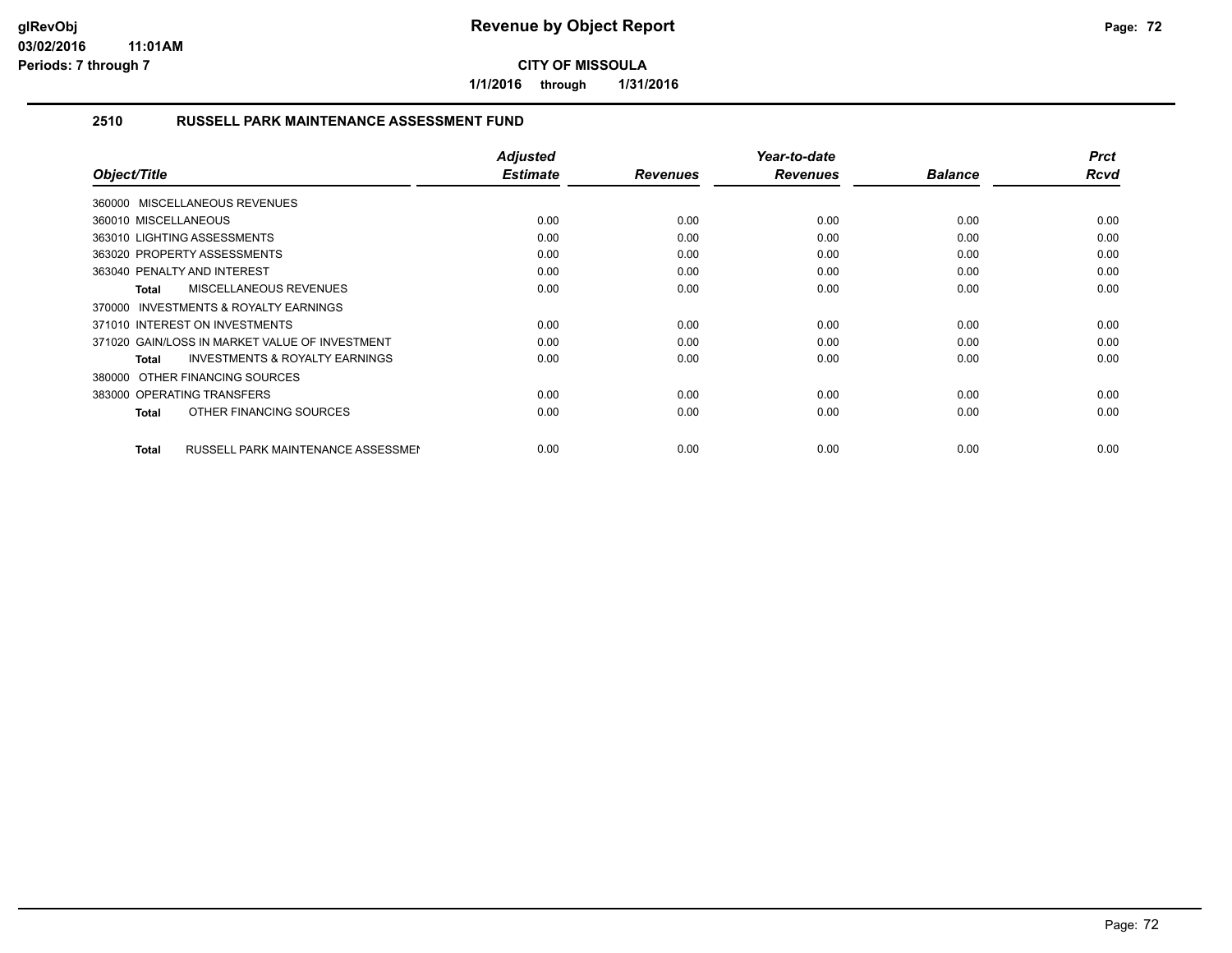**1/1/2016 through 1/31/2016**

# **2511 WILLOWWOOD PARK MAINTENANCE ASSESSMENT F**

**2511 WILLOWWOOD PARK MAINTENANCE ASSESSMENT F**

|                                                   | <b>Adjusted</b> |                 | Year-to-date    |                | Prct |
|---------------------------------------------------|-----------------|-----------------|-----------------|----------------|------|
| Object/Title                                      | <b>Estimate</b> | <b>Revenues</b> | <b>Revenues</b> | <b>Balance</b> | Rcvd |
| 360000 MISCELLANEOUS REVENUES                     |                 |                 |                 |                |      |
| 360010 MISCELLANEOUS                              | 0.00            | 0.00            | 0.00            | 0.00           | 0.00 |
| 363010 LIGHTING ASSESSMENTS                       | 0.00            | 0.00            | 0.00            | 0.00           | 0.00 |
| 363020 PROPERTY ASSESSMENTS                       | 0.00            | 0.00            | 0.00            | 0.00           | 0.00 |
| 363040 PENALTY AND INTEREST                       | 0.00            | 0.00            | 0.00            | 0.00           | 0.00 |
| MISCELLANEOUS REVENUES<br>Total                   | 0.00            | 0.00            | 0.00            | 0.00           | 0.00 |
| 370000 INVESTMENTS & ROYALTY EARNINGS             |                 |                 |                 |                |      |
| 371010 INTEREST ON INVESTMENTS                    | 0.00            | 0.00            | 0.00            | 0.00           | 0.00 |
| 371020 GAIN/LOSS IN MARKET VALUE OF INVESTMENTS   | 0.00            | 0.00            | 0.00            | 0.00           | 0.00 |
| INVESTMENTS & ROYALTY EARNINGS<br>Total           | 0.00            | 0.00            | 0.00            | 0.00           | 0.00 |
| WILLOWWOOD PARK MAINTENANCE ASSES<br><b>Total</b> | 0.00            | 0.00            | 0.00            | 0.00           | 0.00 |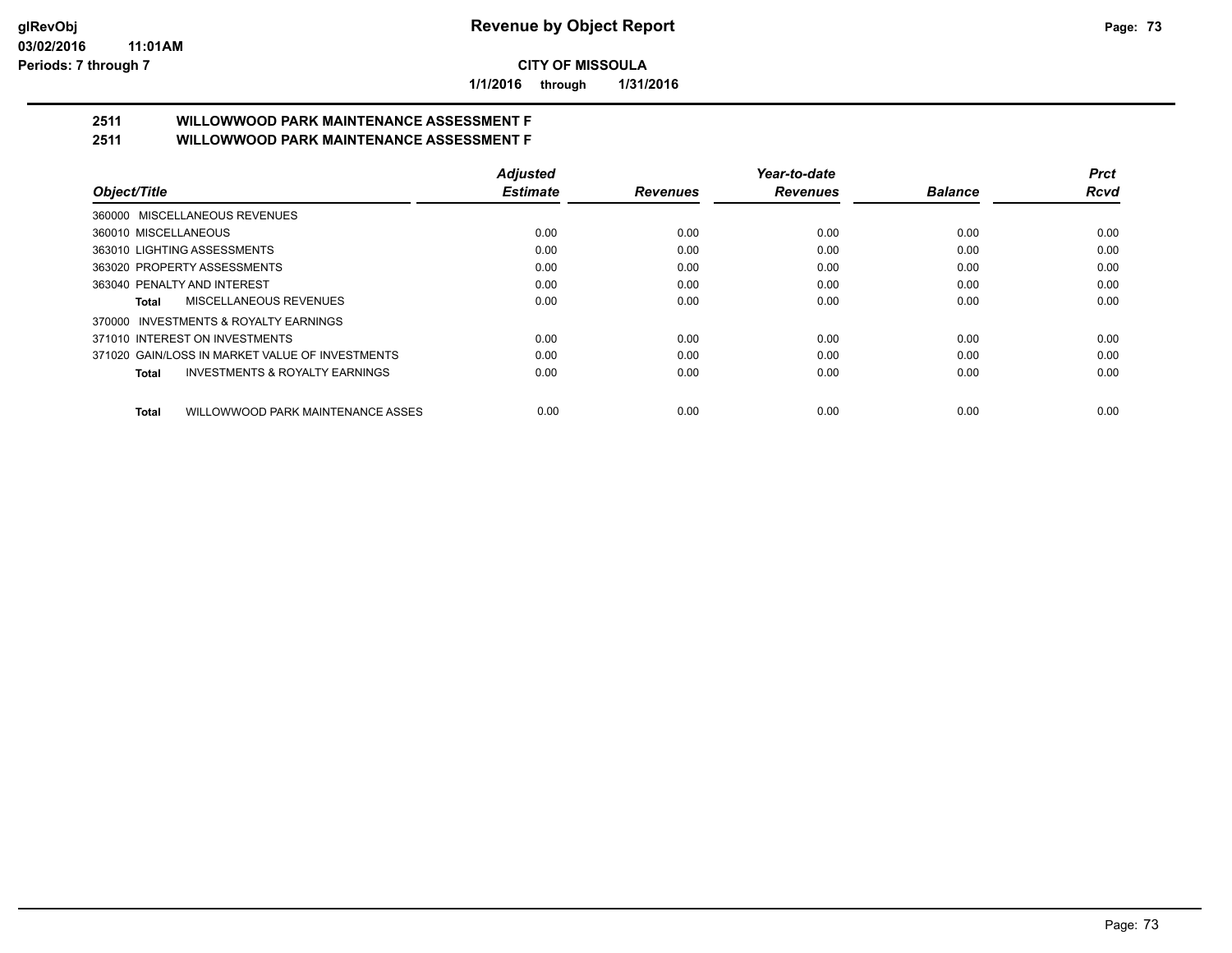**1/1/2016 through 1/31/2016**

## **2511 WILLOWWOOD PARK MAINTENANCE ASSESSMENT F**

|                                                    | <b>Adjusted</b> |                 | Year-to-date    |                | Prct        |
|----------------------------------------------------|-----------------|-----------------|-----------------|----------------|-------------|
| Object/Title                                       | <b>Estimate</b> | <b>Revenues</b> | <b>Revenues</b> | <b>Balance</b> | <b>Rcvd</b> |
| 360000 MISCELLANEOUS REVENUES                      |                 |                 |                 |                |             |
| 360010 MISCELLANEOUS                               | 0.00            | 0.00            | 0.00            | 0.00           | 0.00        |
| 363010 LIGHTING ASSESSMENTS                        | 0.00            | 0.00            | 0.00            | 0.00           | 0.00        |
| 363020 PROPERTY ASSESSMENTS                        | 0.00            | 0.00            | 0.00            | 0.00           | 0.00        |
| 363040 PENALTY AND INTEREST                        | 0.00            | 0.00            | 0.00            | 0.00           | 0.00        |
| MISCELLANEOUS REVENUES<br>Total                    | 0.00            | 0.00            | 0.00            | 0.00           | 0.00        |
| 370000 INVESTMENTS & ROYALTY EARNINGS              |                 |                 |                 |                |             |
| 371010 INTEREST ON INVESTMENTS                     | 0.00            | 0.00            | 0.00            | 0.00           | 0.00        |
| 371020 GAIN/LOSS IN MARKET VALUE OF INVESTMENT     | 0.00            | 0.00            | 0.00            | 0.00           | 0.00        |
| <b>INVESTMENTS &amp; ROYALTY EARNINGS</b><br>Total | 0.00            | 0.00            | 0.00            | 0.00           | 0.00        |
| WILLOWWOOD PARK MAINTENANCE ASSES<br><b>Total</b>  | 0.00            | 0.00            | 0.00            | 0.00           | 0.00        |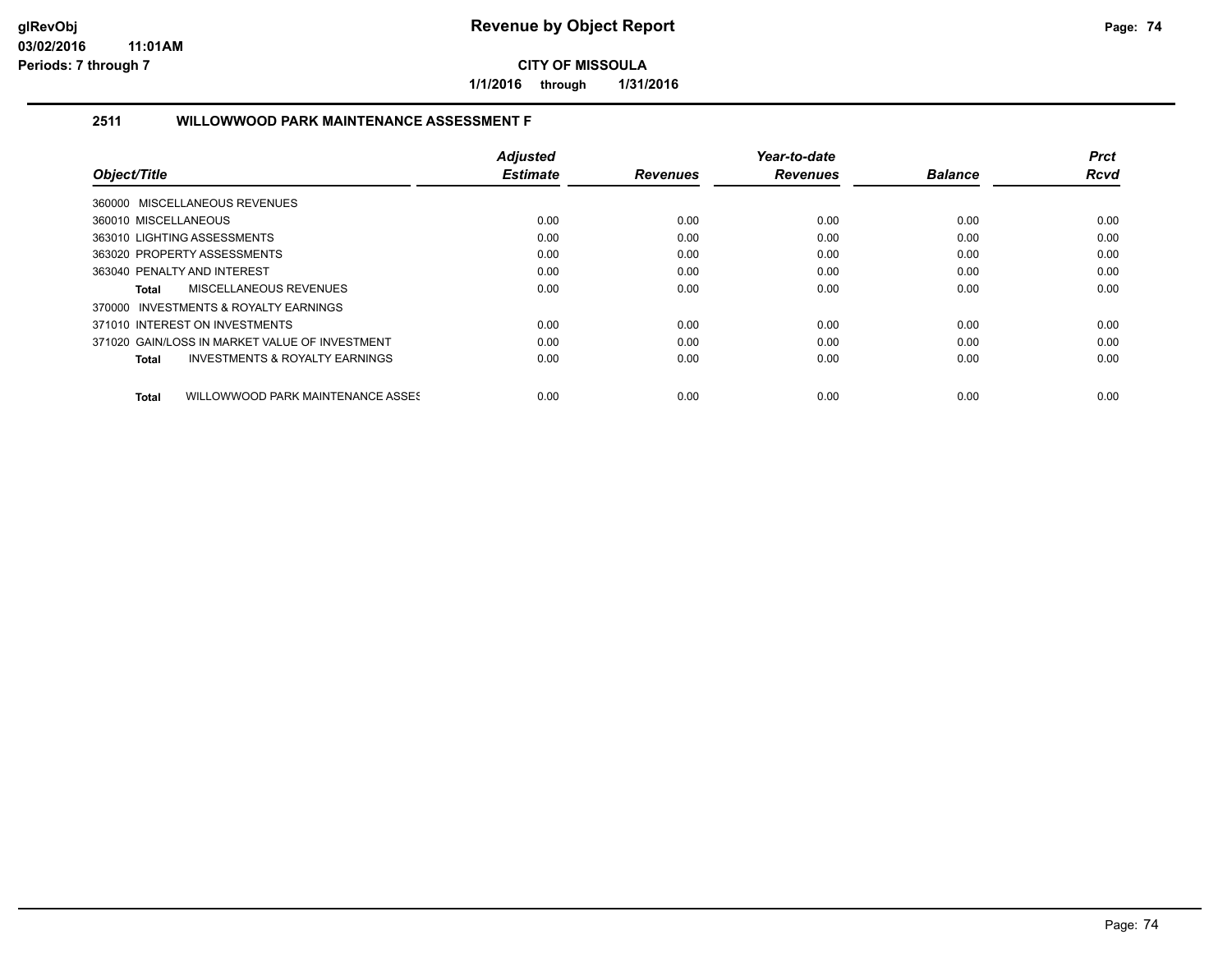**1/1/2016 through 1/31/2016**

**2512 ROAD DISTRICT #1**

**2512 ROAD DISTRICT #1**

|                                                           | <b>Adjusted</b> |                 | Year-to-date    |                | <b>Prct</b> |
|-----------------------------------------------------------|-----------------|-----------------|-----------------|----------------|-------------|
| Object/Title                                              | <b>Estimate</b> | <b>Revenues</b> | <b>Revenues</b> | <b>Balance</b> | <b>Rcvd</b> |
| INTERGOVERNMENTAL REVENUES<br>330000                      |                 |                 |                 |                |             |
| 336023 STATE CONTRIB. - PERS                              | 0.00            | 1.24            | 2.61            | $-2.61$        | 0.00        |
| <b>INTERGOVERNMENTAL REVENUES</b><br><b>Total</b>         | 0.00            | 1.24            | 2.61            | $-2.61$        | 0.00        |
| <b>MISCELLANEOUS REVENUES</b><br>360000                   |                 |                 |                 |                |             |
| 363020 PROPERTY ASSESSMENTS                               | 1,604,151.00    | 24,192.58       | 826,901.42      | 777,249.58     | 51.55       |
| 363040 PENALTY AND INTEREST                               | 0.00            | 242.66          | 361.43          | $-361.43$      | 0.00        |
| <b>MISCELLANEOUS REVENUES</b><br><b>Total</b>             | 1,604,151.00    | 24,435.24       | 827,262.85      | 776,888.15     | 51.57       |
| <b>INVESTMENTS &amp; ROYALTY EARNINGS</b><br>370000       |                 |                 |                 |                |             |
| 371010 INTEREST ON INVESTMENTS                            | 0.00            | 0.00            | 0.00            | 0.00           | 0.00        |
| <b>INVESTMENTS &amp; ROYALTY EARNINGS</b><br><b>Total</b> | 0.00            | 0.00            | 0.00            | 0.00           | 0.00        |
| OTHER FINANCING SOURCES<br>380000                         |                 |                 |                 |                |             |
| 381090 PROCEEDS FROM CAPITAL LEASE                        | 0.00            | 0.00            | 621,382.00      | $-621,382.00$  | 0.00        |
| OTHER FINANCING SOURCES<br><b>Total</b>                   | 0.00            | 0.00            | 621,382.00      | $-621,382.00$  | 0.00        |
| <b>ROAD DISTRICT #1</b><br><b>Total</b>                   | 1,604,151.00    | 24,436.48       | 1,448,647.46    | 155,503.54     | 90.31       |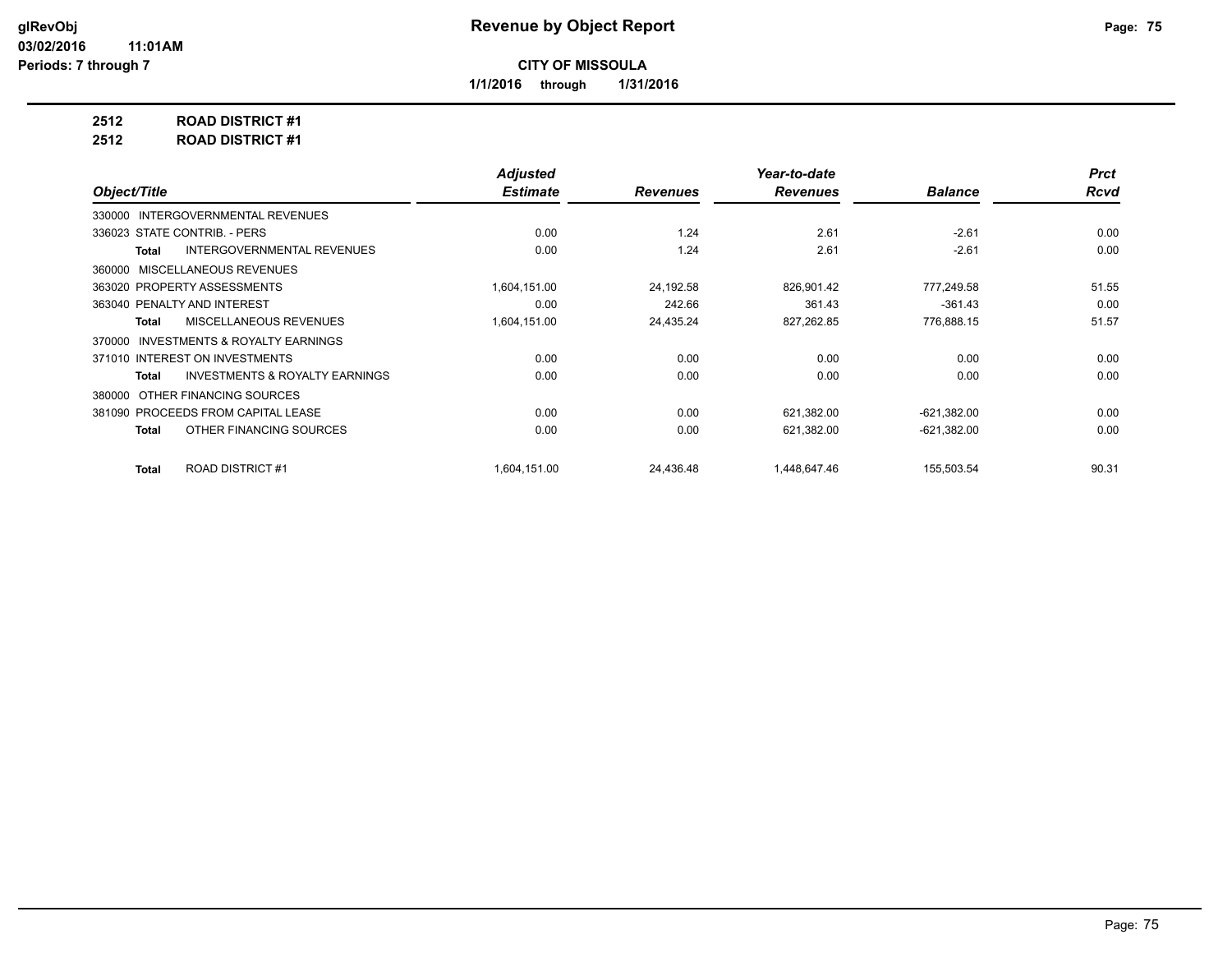**1/1/2016 through 1/31/2016**

#### **2512 ROAD DISTRICT #1**

| Object/Title |                                           | <b>Adjusted</b><br><b>Estimate</b> | <b>Revenues</b> | Year-to-date<br><b>Revenues</b> | <b>Balance</b> | <b>Prct</b><br><b>Rcvd</b> |
|--------------|-------------------------------------------|------------------------------------|-----------------|---------------------------------|----------------|----------------------------|
|              |                                           |                                    |                 |                                 |                |                            |
| 330000       | <b>INTERGOVERNMENTAL REVENUES</b>         |                                    |                 |                                 |                |                            |
|              | 336023 STATE CONTRIB. - PERS              | 0.00                               | 1.24            | 2.61                            | $-2.61$        | 0.00                       |
| Total        | <b>INTERGOVERNMENTAL REVENUES</b>         | 0.00                               | 1.24            | 2.61                            | $-2.61$        | 0.00                       |
| 360000       | MISCELLANEOUS REVENUES                    |                                    |                 |                                 |                |                            |
|              | 363020 PROPERTY ASSESSMENTS               | 1,604,151.00                       | 24,192.58       | 826,901.42                      | 777,249.58     | 51.55                      |
|              | 363040 PENALTY AND INTEREST               | 0.00                               | 242.66          | 361.43                          | $-361.43$      | 0.00                       |
| <b>Total</b> | <b>MISCELLANEOUS REVENUES</b>             | 1,604,151.00                       | 24,435.24       | 827,262.85                      | 776,888.15     | 51.57                      |
| 370000       | <b>INVESTMENTS &amp; ROYALTY EARNINGS</b> |                                    |                 |                                 |                |                            |
|              | 371010 INTEREST ON INVESTMENTS            | 0.00                               | 0.00            | 0.00                            | 0.00           | 0.00                       |
| Total        | <b>INVESTMENTS &amp; ROYALTY EARNINGS</b> | 0.00                               | 0.00            | 0.00                            | 0.00           | 0.00                       |
|              | 380000 OTHER FINANCING SOURCES            |                                    |                 |                                 |                |                            |
|              | 381090 PROCEEDS FROM CAPITAL LEASE        | 0.00                               | 0.00            | 621,382.00                      | $-621,382.00$  | 0.00                       |
| Total        | OTHER FINANCING SOURCES                   | 0.00                               | 0.00            | 621,382.00                      | $-621,382.00$  | 0.00                       |
| Total        | <b>ROAD DISTRICT #1</b>                   | 1,604,151.00                       | 24,436.48       | 1,448,647.46                    | 155,503.54     | 90.31                      |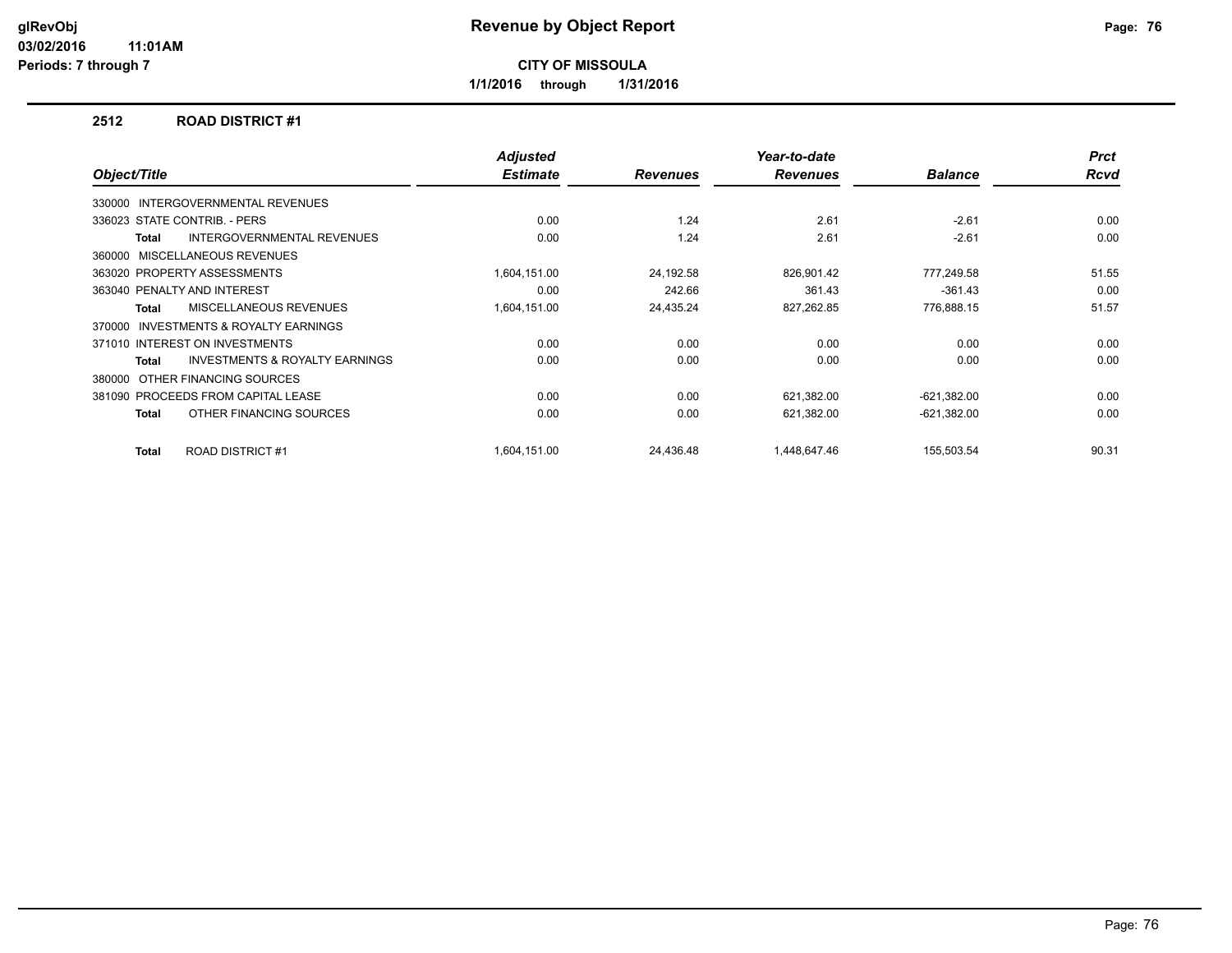**1/1/2016 through 1/31/2016**

**2513 PARK DISTRICT #1**

**2513 PARK DISTRICT #1**

|                                                    | <b>Adjusted</b> |                 | Year-to-date    |                | <b>Prct</b> |
|----------------------------------------------------|-----------------|-----------------|-----------------|----------------|-------------|
| Object/Title                                       | <b>Estimate</b> | <b>Revenues</b> | <b>Revenues</b> | <b>Balance</b> | <b>Rcvd</b> |
| 330000 INTERGOVERNMENTAL REVENUES                  |                 |                 |                 |                |             |
| 336023 STATE CONTRIB. - PERS                       | 0.00            | 1.24            | 41.55           | $-41.55$       | 0.00        |
| <b>INTERGOVERNMENTAL REVENUES</b><br>Total         | 0.00            | 1.24            | 41.55           | $-41.55$       | 0.00        |
| 360000 MISCELLANEOUS REVENUES                      |                 |                 |                 |                |             |
| 363020 PROPERTY ASSESSMENTS                        | 931,280.00      | 14,061.54       | 480,708.05      | 450,571.95     | 51.62       |
| 363040 PENALTY AND INTEREST                        | 0.00            | 141.68          | 207.66          | $-207.66$      | 0.00        |
| MISCELLANEOUS REVENUES<br>Total                    | 931,280.00      | 14,203.22       | 480,915.71      | 450,364.29     | 51.64       |
| 370000 INVESTMENTS & ROYALTY EARNINGS              |                 |                 |                 |                |             |
| 371010 INTEREST ON INVESTMENTS                     | 0.00            | 0.00            | 0.00            | 0.00           | 0.00        |
| <b>INVESTMENTS &amp; ROYALTY EARNINGS</b><br>Total | 0.00            | 0.00            | 0.00            | 0.00           | 0.00        |
| 380000 OTHER FINANCING SOURCES                     |                 |                 |                 |                |             |
| 381090 PROCEEDS FROM CAPITAL LEASE                 | 0.00            | 0.00            | 289,734.00      | $-289,734.00$  | 0.00        |
| OTHER FINANCING SOURCES<br>Total                   | 0.00            | 0.00            | 289,734.00      | -289,734.00    | 0.00        |
| <b>PARK DISTRICT #1</b><br><b>Total</b>            | 931,280.00      | 14,204.46       | 770,691.26      | 160,588.74     | 82.76       |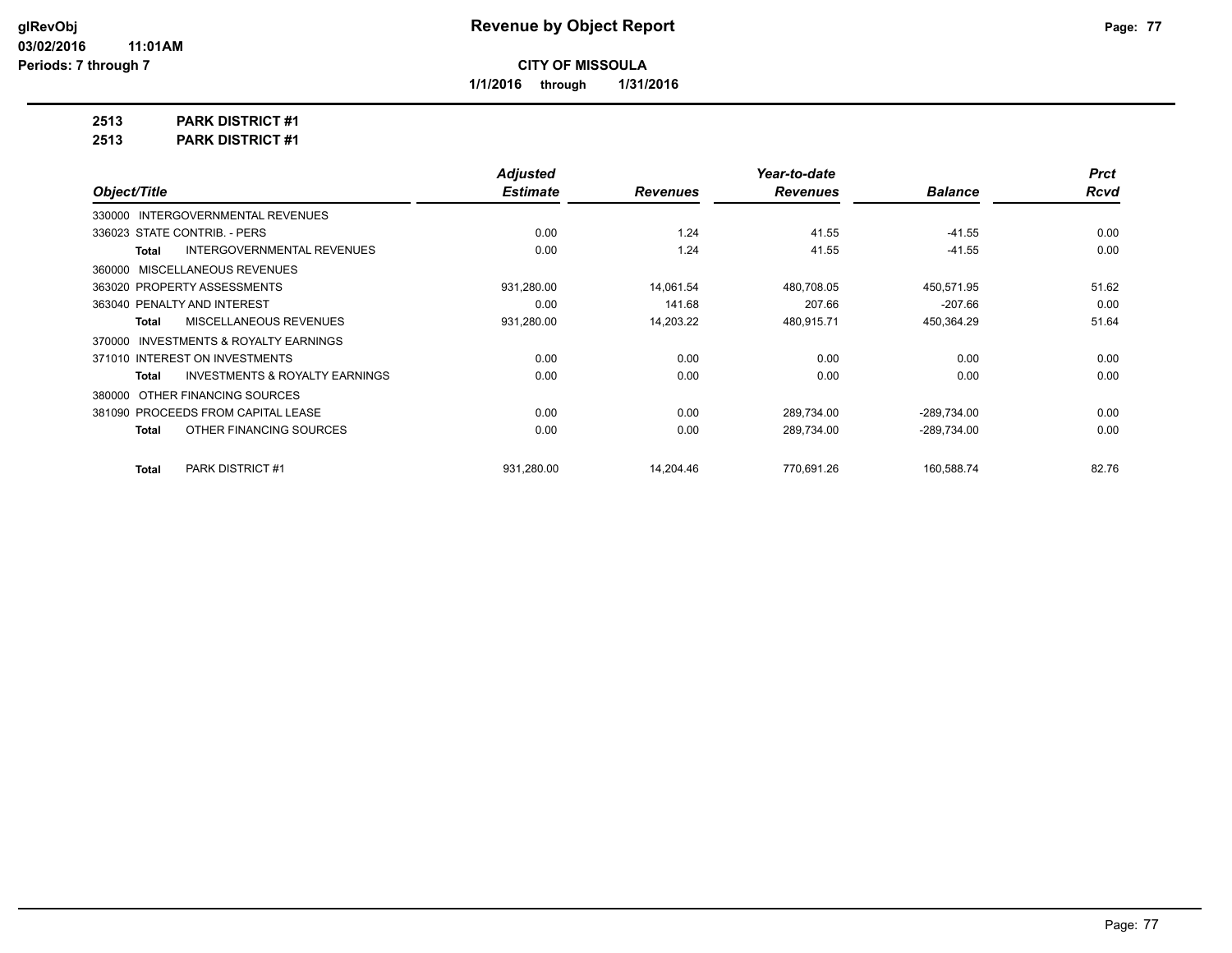**1/1/2016 through 1/31/2016**

#### **2513 PARK DISTRICT #1**

|                                |                                           | <b>Adjusted</b> |                 | Year-to-date    |                | <b>Prct</b> |
|--------------------------------|-------------------------------------------|-----------------|-----------------|-----------------|----------------|-------------|
| Object/Title                   |                                           | <b>Estimate</b> | <b>Revenues</b> | <b>Revenues</b> | <b>Balance</b> | <b>Rcvd</b> |
|                                | 330000 INTERGOVERNMENTAL REVENUES         |                 |                 |                 |                |             |
| 336023 STATE CONTRIB. - PERS   |                                           | 0.00            | 1.24            | 41.55           | $-41.55$       | 0.00        |
| <b>Total</b>                   | <b>INTERGOVERNMENTAL REVENUES</b>         | 0.00            | 1.24            | 41.55           | $-41.55$       | 0.00        |
| 360000                         | MISCELLANEOUS REVENUES                    |                 |                 |                 |                |             |
| 363020 PROPERTY ASSESSMENTS    |                                           | 931,280.00      | 14,061.54       | 480,708.05      | 450,571.95     | 51.62       |
| 363040 PENALTY AND INTEREST    |                                           | 0.00            | 141.68          | 207.66          | $-207.66$      | 0.00        |
| Total                          | MISCELLANEOUS REVENUES                    | 931,280.00      | 14,203.22       | 480,915.71      | 450,364.29     | 51.64       |
| 370000                         | <b>INVESTMENTS &amp; ROYALTY EARNINGS</b> |                 |                 |                 |                |             |
| 371010 INTEREST ON INVESTMENTS |                                           | 0.00            | 0.00            | 0.00            | 0.00           | 0.00        |
| Total                          | <b>INVESTMENTS &amp; ROYALTY EARNINGS</b> | 0.00            | 0.00            | 0.00            | 0.00           | 0.00        |
|                                | 380000 OTHER FINANCING SOURCES            |                 |                 |                 |                |             |
|                                | 381090 PROCEEDS FROM CAPITAL LEASE        | 0.00            | 0.00            | 289,734.00      | $-289,734.00$  | 0.00        |
| Total                          | OTHER FINANCING SOURCES                   | 0.00            | 0.00            | 289,734.00      | $-289,734.00$  | 0.00        |
| <b>Total</b>                   | PARK DISTRICT #1                          | 931,280.00      | 14,204.46       | 770,691.26      | 160,588.74     | 82.76       |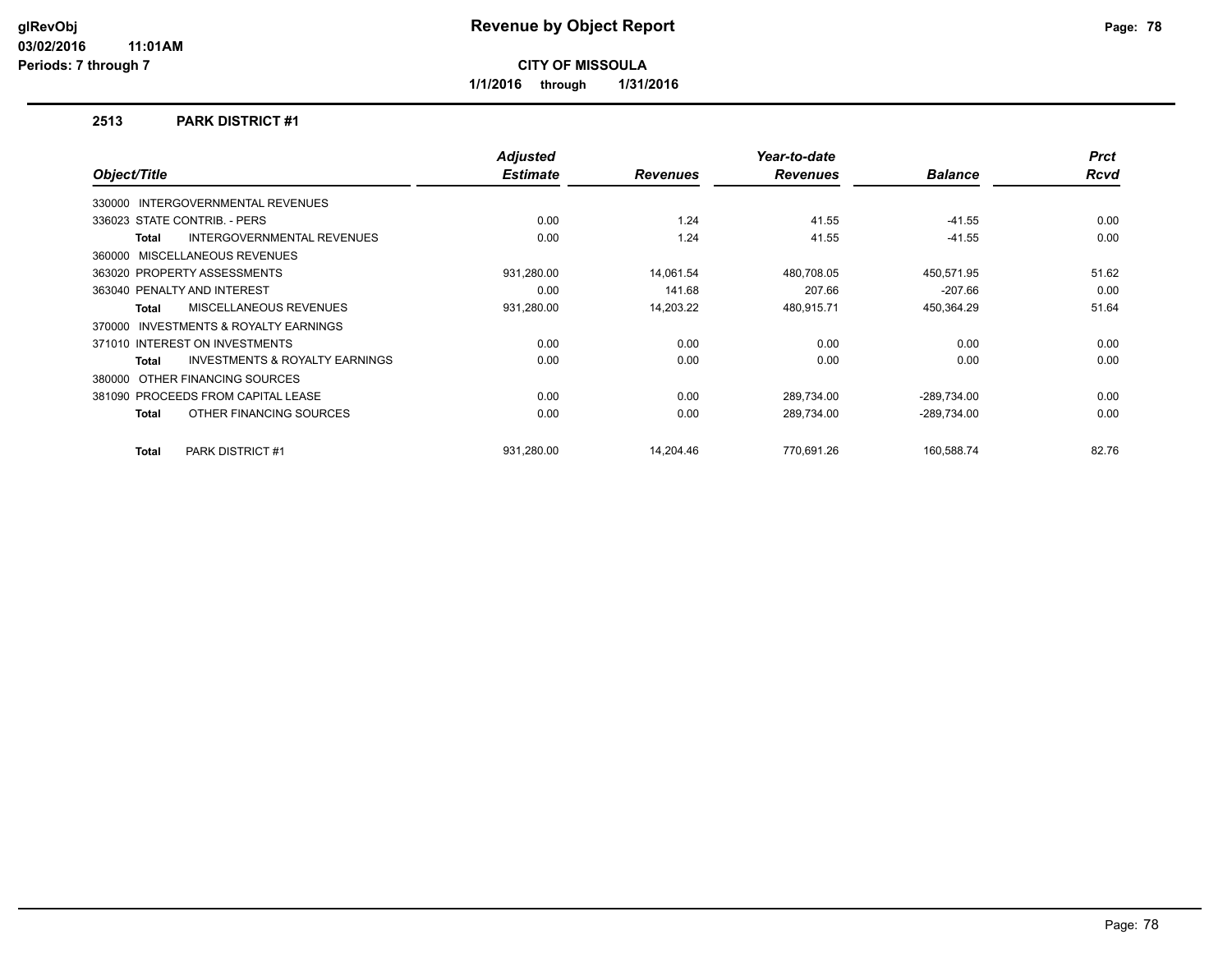**1/1/2016 through 1/31/2016**

# **2820 STATE GAS TAX FUND**

**2820 STATE GAS TAX FUND**

|                                         | <b>Adjusted</b> |                 | Year-to-date    |                | <b>Prct</b> |
|-----------------------------------------|-----------------|-----------------|-----------------|----------------|-------------|
| Object/Title                            | <b>Estimate</b> | <b>Revenues</b> | <b>Revenues</b> | <b>Balance</b> | <b>Rcvd</b> |
| 330000 INTERGOVERNMENTAL REVENUES       |                 |                 |                 |                |             |
| 331052 MDT CMAQ STRIPING GRANT          | 0.00            | 0.00            | 0.00            | 0.00           | 0.00        |
| 334040 GAS TAX APPORTIONMENT            | 1.080.419.00    | 90.034.88       | 630.244.17      | 450.174.83     | 58.33       |
| INTERGOVERNMENTAL REVENUES<br>Total     | 1.080.419.00    | 90,034.88       | 630.244.17      | 450.174.83     | 58.33       |
| 380000 OTHER FINANCING SOURCES          |                 |                 |                 |                |             |
| 383000 OPERATING TRANSFERS              | 0.00            | 0.00            | 0.00            | 0.00           | 0.00        |
| OTHER FINANCING SOURCES<br><b>Total</b> | 0.00            | 0.00            | 0.00            | 0.00           | 0.00        |
| STATE GAS TAX FUND<br><b>Total</b>      | 1.080.419.00    | 90.034.88       | 630.244.17      | 450.174.83     | 58.33       |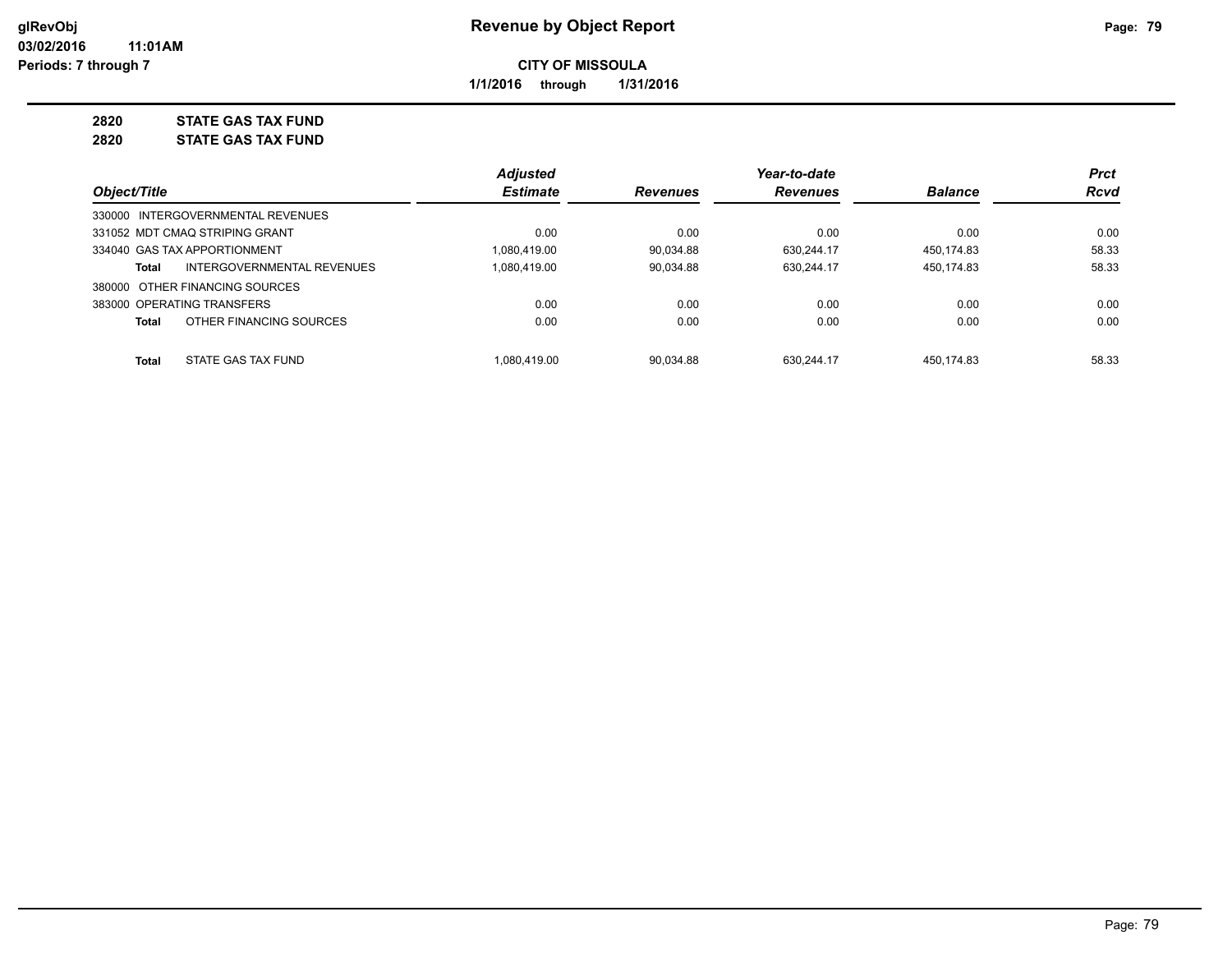**1/1/2016 through 1/31/2016**

#### **2820 STATE GAS TAX FUND**

|              |                                   | <b>Adjusted</b> |                 | Year-to-date    |                | <b>Prct</b> |
|--------------|-----------------------------------|-----------------|-----------------|-----------------|----------------|-------------|
| Object/Title |                                   | <b>Estimate</b> | <b>Revenues</b> | <b>Revenues</b> | <b>Balance</b> | <b>Rcvd</b> |
|              | 330000 INTERGOVERNMENTAL REVENUES |                 |                 |                 |                |             |
|              | 331052 MDT CMAQ STRIPING GRANT    | 0.00            | 0.00            | 0.00            | 0.00           | 0.00        |
|              | 334040 GAS TAX APPORTIONMENT      | 1.080.419.00    | 90.034.88       | 630.244.17      | 450.174.83     | 58.33       |
| Total        | INTERGOVERNMENTAL REVENUES        | 1,080,419.00    | 90,034.88       | 630,244.17      | 450,174.83     | 58.33       |
|              | 380000 OTHER FINANCING SOURCES    |                 |                 |                 |                |             |
|              | 383000 OPERATING TRANSFERS        | 0.00            | 0.00            | 0.00            | 0.00           | 0.00        |
| <b>Total</b> | OTHER FINANCING SOURCES           | 0.00            | 0.00            | 0.00            | 0.00           | 0.00        |
| <b>Total</b> | STATE GAS TAX FUND                | 1.080.419.00    | 90.034.88       | 630.244.17      | 450.174.83     | 58.33       |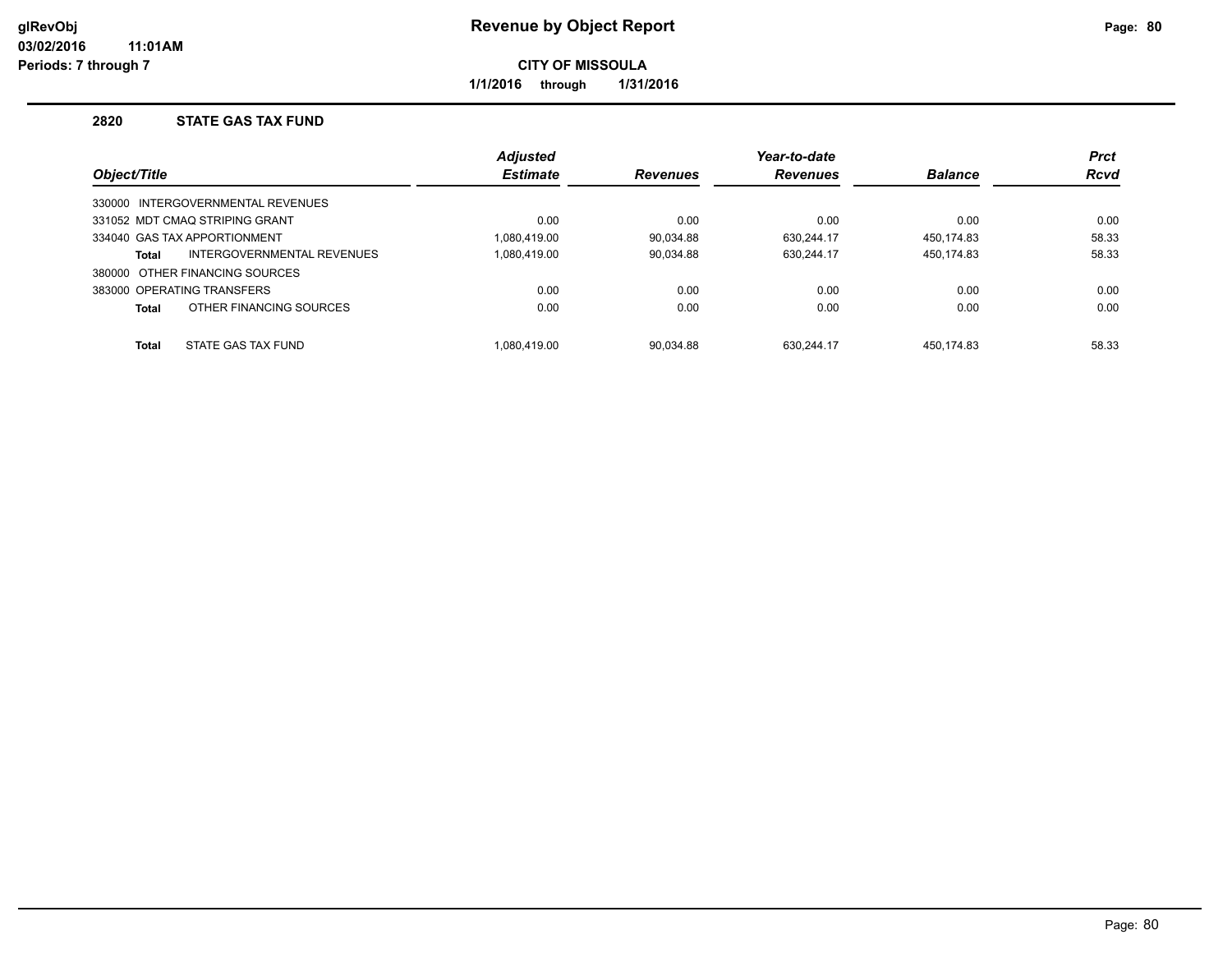**1/1/2016 through 1/31/2016**

#### **2917 CRIME VICTIM SURCHARGE**

**2917 CRIME VICTIM SURCHARGE**

|                                                 | <b>Adjusted</b> |                 | Year-to-date    |                | <b>Prct</b> |
|-------------------------------------------------|-----------------|-----------------|-----------------|----------------|-------------|
| Object/Title                                    | <b>Estimate</b> | <b>Revenues</b> | <b>Revenues</b> | <b>Balance</b> | Rcvd        |
| 350000 FINES & FORFEITURES                      |                 |                 |                 |                |             |
| 351032 SURCHARGE ON FINES                       | 0.00            | 6.300.30        | 20.238.83       | $-20.238.83$   | 0.00        |
| <b>FINES &amp; FORFEITURES</b><br>Total         | 0.00            | 6.300.30        | 20.238.83       | $-20.238.83$   | 0.00        |
| 370000 INVESTMENTS & ROYALTY EARNINGS           |                 |                 |                 |                |             |
| 371010 INTEREST ON INVESTMENTS                  | 0.00            | 0.00            | 0.00            | 0.00           | 0.00        |
| 371020 GAIN/LOSS IN MARKET VALUE OF INVESTMENTS | 0.00            | 0.00            | 0.00            | 0.00           | 0.00        |
| INVESTMENTS & ROYALTY EARNINGS<br>Total         | 0.00            | 0.00            | 0.00            | 0.00           | 0.00        |
| Total<br>CRIME VICTIM SURCHARGE                 | 0.00            | 6.300.30        | 20.238.83       | $-20.238.83$   | 0.00        |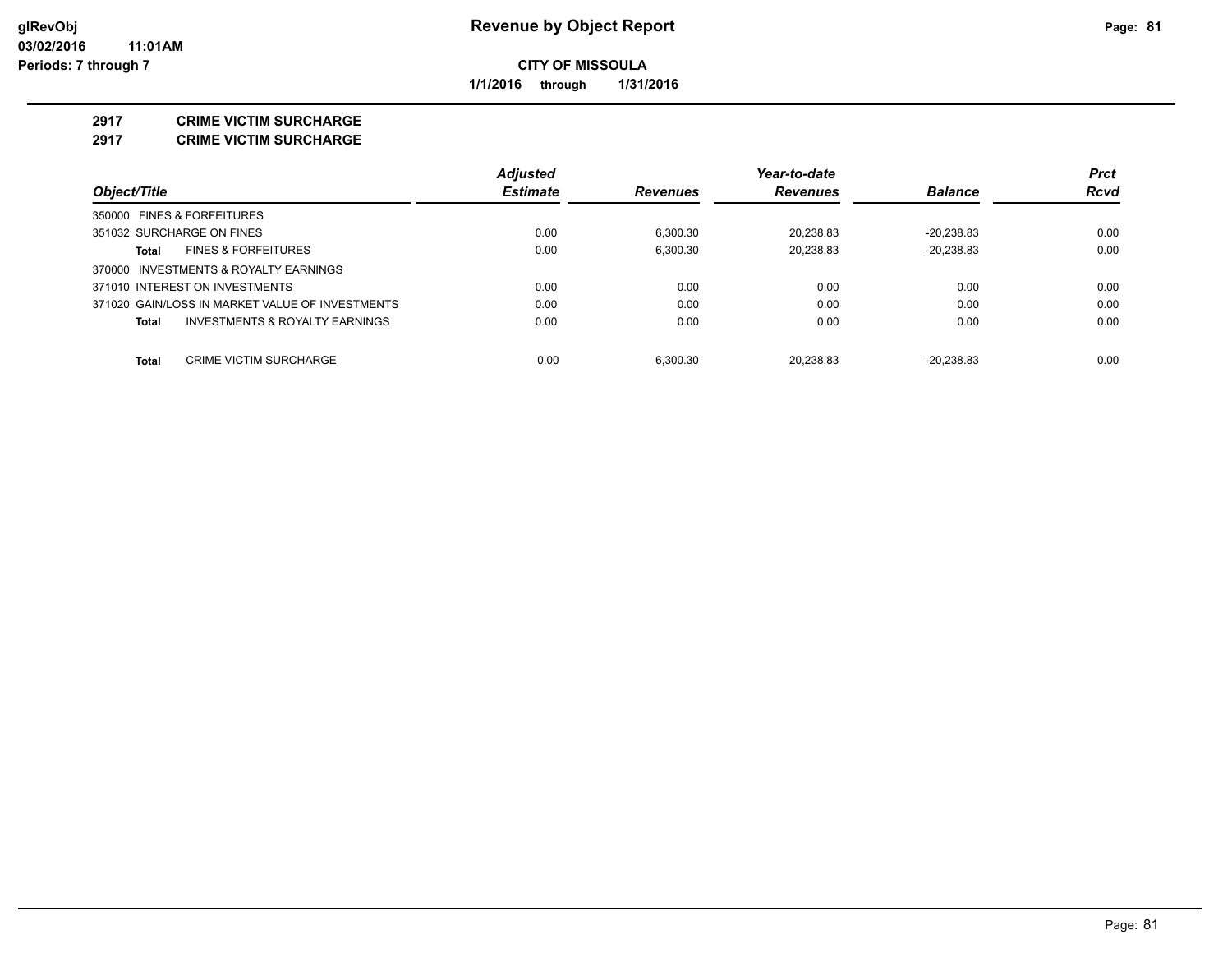**1/1/2016 through 1/31/2016**

# **2917 CRIME VICTIM SURCHARGE**

|                                                | <b>Adjusted</b> |                 | Year-to-date    |                | <b>Prct</b> |
|------------------------------------------------|-----------------|-----------------|-----------------|----------------|-------------|
| Object/Title                                   | <b>Estimate</b> | <b>Revenues</b> | <b>Revenues</b> | <b>Balance</b> | <b>Rcvd</b> |
| 350000 FINES & FORFEITURES                     |                 |                 |                 |                |             |
| 351032 SURCHARGE ON FINES                      | 0.00            | 6.300.30        | 20.238.83       | $-20.238.83$   | 0.00        |
| <b>FINES &amp; FORFEITURES</b><br>Total        | 0.00            | 6.300.30        | 20,238.83       | $-20,238.83$   | 0.00        |
| 370000 INVESTMENTS & ROYALTY EARNINGS          |                 |                 |                 |                |             |
| 371010 INTEREST ON INVESTMENTS                 | 0.00            | 0.00            | 0.00            | 0.00           | 0.00        |
| 371020 GAIN/LOSS IN MARKET VALUE OF INVESTMENT | 0.00            | 0.00            | 0.00            | 0.00           | 0.00        |
| INVESTMENTS & ROYALTY EARNINGS<br>Total        | 0.00            | 0.00            | 0.00            | 0.00           | 0.00        |
|                                                |                 |                 |                 |                |             |
| <b>Total</b><br><b>CRIME VICTIM SURCHARGE</b>  | 0.00            | 6.300.30        | 20.238.83       | $-20.238.83$   | 0.00        |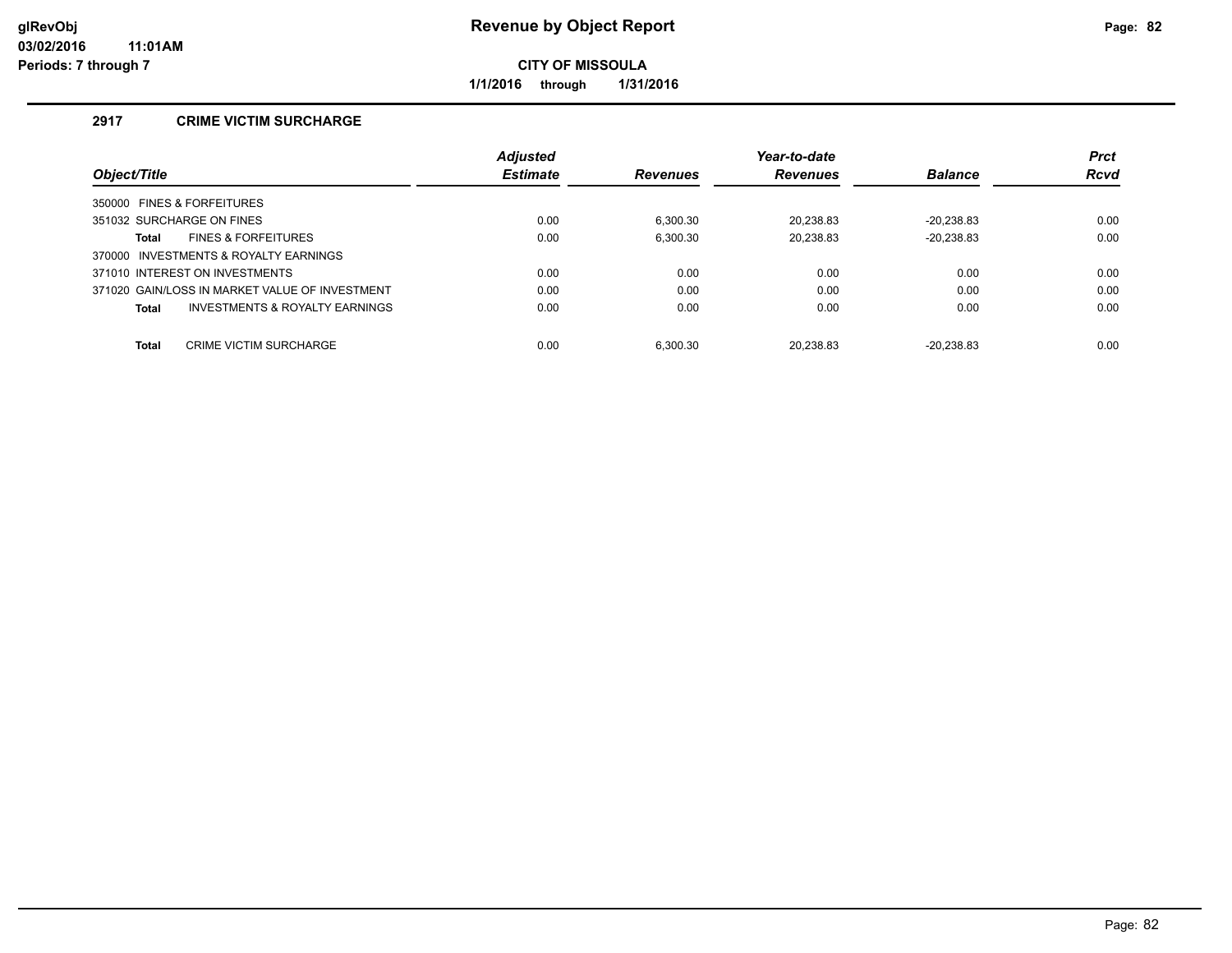**1/1/2016 through 1/31/2016**

# **2918 LAW ENFORCEMENT BLOCK GRANT FUND**

**2918 LAW ENFORCEMENT BLOCK GRANT FUND**

|                         |                                                 | <b>Adjusted</b> |                 | Year-to-date    |                | <b>Prct</b> |
|-------------------------|-------------------------------------------------|-----------------|-----------------|-----------------|----------------|-------------|
| Object/Title            |                                                 | <b>Estimate</b> | <b>Revenues</b> | <b>Revenues</b> | <b>Balance</b> | Rcvd        |
|                         | 330000 INTERGOVERNMENTAL REVENUES               |                 |                 |                 |                |             |
| 331000 FEDERAL GRANTS   |                                                 | 24,590.00       | 0.00            | 0.00            | 24,590.00      | 0.00        |
|                         | 331001 BYRNE DISCRETIONARY                      | 0.00            | 0.00            | 0.00            | 0.00           | 0.00        |
| 331022 EQUIPMENT GRANT  |                                                 | 0.00            | 0.00            | 0.00            | 0.00           | 0.00        |
|                         | 331023 COPS HIRING GRANT 2011                   | 42,000.00       | 17,088.57       | 17,088.57       | 24,911.43      | 40.69       |
|                         | 331024 DEPT OF JUSTICE GRANTS                   | 0.00            | 0.00            | 0.00            | 0.00           | 0.00        |
| 331026 ICAC GRANT       |                                                 | 0.00            | 0.00            | 0.00            | 0.00           | 0.00        |
|                         | 331027 JAG GRANTS REVENUE                       | 0.00            | 48,482.90       | 48,482.90       | $-48,482.90$   | 0.00        |
| 331028 JAG VII          |                                                 | 0.00            | 0.00            | 0.00            | 0.00           | 0.00        |
|                         | 336021 STATE CONTRIB - POLICE RETIREMENT        | 0.00            | 0.00            | 0.00            | 0.00           | 0.00        |
| <b>Total</b>            | <b>INTERGOVERNMENTAL REVENUES</b>               | 66,590.00       | 65,571.47       | 65,571.47       | 1,018.53       | 98.47       |
|                         | 340000 CHARGES FOR SERVICES                     |                 |                 |                 |                |             |
|                         | 342010 POLICE/BID AGREEMENT                     | 0.00            | 0.00            | 0.00            | 0.00           | 0.00        |
| Total                   | <b>CHARGES FOR SERVICES</b>                     | 0.00            | 0.00            | 0.00            | 0.00           | 0.00        |
| 360000                  | MISCELLANEOUS REVENUES                          |                 |                 |                 |                |             |
| 360010 MISCELLANEOUS    |                                                 | 0.00            | 0.00            | 0.00            | 0.00           | 0.00        |
| <b>Total</b>            | MISCELLANEOUS REVENUES                          | 0.00            | 0.00            | 0.00            | 0.00           | 0.00        |
| 370000                  | <b>INVESTMENTS &amp; ROYALTY EARNINGS</b>       |                 |                 |                 |                |             |
|                         | 371010 INTEREST ON INVESTMENTS                  | 0.00            | 0.00            | 0.00            | 0.00           | 0.00        |
|                         | 371020 GAIN/LOSS IN MARKET VALUE OF INVESTMENTS | 0.00            | 0.00            | 0.00            | 0.00           | 0.00        |
| <b>Total</b>            | <b>INVESTMENTS &amp; ROYALTY EARNINGS</b>       | 0.00            | 0.00            | 0.00            | 0.00           | 0.00        |
| 380000                  | OTHER FINANCING SOURCES                         |                 |                 |                 |                |             |
|                         | 383023 TRANS FR DRUG FORFEITURE                 | 0.00            | 0.00            | 0.00            | 0.00           | 0.00        |
| 383036 TRANSFER - GRANT |                                                 | 0.00            | 0.00            | 0.00            | 0.00           | 0.00        |
| <b>Total</b>            | OTHER FINANCING SOURCES                         | 0.00            | 0.00            | 0.00            | 0.00           | 0.00        |
| <b>Total</b>            | LAW ENFORCEMENT BLOCK GRANT FUND                | 66.590.00       | 65,571.47       | 65,571.47       | 1.018.53       | 98.47       |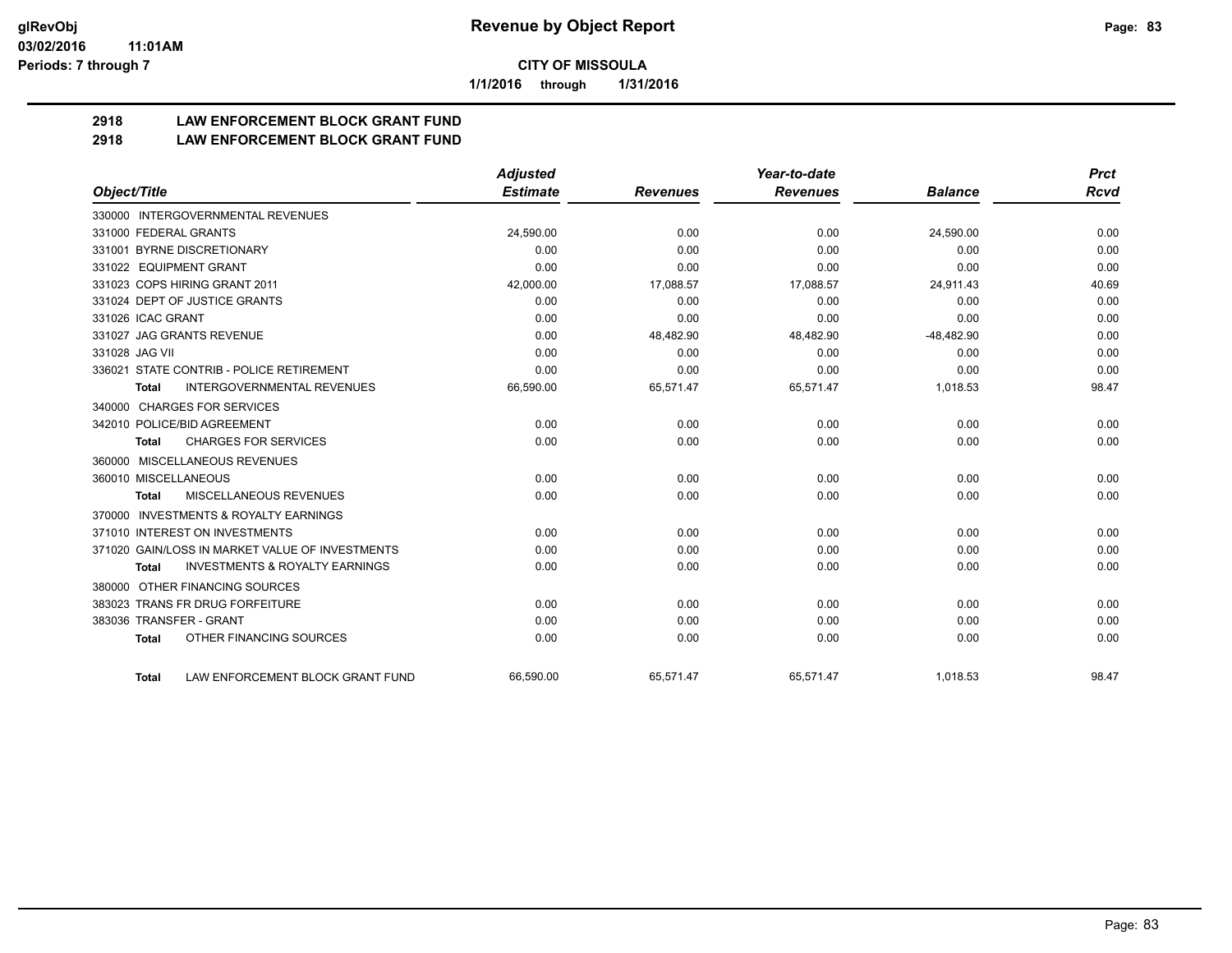**1/1/2016 through 1/31/2016**

# **2918 LAW ENFORCEMENT BLOCK GRANT FUND**

|                                                           | <b>Adjusted</b> |                 | Year-to-date    |                | <b>Prct</b> |
|-----------------------------------------------------------|-----------------|-----------------|-----------------|----------------|-------------|
| Object/Title                                              | <b>Estimate</b> | <b>Revenues</b> | <b>Revenues</b> | <b>Balance</b> | <b>Rcvd</b> |
| 330000 INTERGOVERNMENTAL REVENUES                         |                 |                 |                 |                |             |
| 331000 FEDERAL GRANTS                                     | 24,590.00       | 0.00            | 0.00            | 24,590.00      | 0.00        |
| 331001 BYRNE DISCRETIONARY                                | 0.00            | 0.00            | 0.00            | 0.00           | 0.00        |
| 331022 EQUIPMENT GRANT                                    | 0.00            | 0.00            | 0.00            | 0.00           | 0.00        |
| 331023 COPS HIRING GRANT 2011                             | 42,000.00       | 17,088.57       | 17,088.57       | 24,911.43      | 40.69       |
| 331024 DEPT OF JUSTICE GRANTS                             | 0.00            | 0.00            | 0.00            | 0.00           | 0.00        |
| 331026 ICAC GRANT                                         | 0.00            | 0.00            | 0.00            | 0.00           | 0.00        |
| 331027 JAG GRANTS REVENUE                                 | 0.00            | 48,482.90       | 48,482.90       | $-48,482.90$   | 0.00        |
| 331028 JAG VII                                            | 0.00            | 0.00            | 0.00            | 0.00           | 0.00        |
| 336021 STATE CONTRIB - POLICE RETIREMENT                  | 0.00            | 0.00            | 0.00            | 0.00           | 0.00        |
| <b>INTERGOVERNMENTAL REVENUES</b><br><b>Total</b>         | 66,590.00       | 65,571.47       | 65,571.47       | 1,018.53       | 98.47       |
| 340000 CHARGES FOR SERVICES                               |                 |                 |                 |                |             |
| 342010 POLICE/BID AGREEMENT                               | 0.00            | 0.00            | 0.00            | 0.00           | 0.00        |
| <b>CHARGES FOR SERVICES</b><br><b>Total</b>               | 0.00            | 0.00            | 0.00            | 0.00           | 0.00        |
| 360000 MISCELLANEOUS REVENUES                             |                 |                 |                 |                |             |
| 360010 MISCELLANEOUS                                      | 0.00            | 0.00            | 0.00            | 0.00           | 0.00        |
| MISCELLANEOUS REVENUES<br><b>Total</b>                    | 0.00            | 0.00            | 0.00            | 0.00           | 0.00        |
| 370000 INVESTMENTS & ROYALTY EARNINGS                     |                 |                 |                 |                |             |
| 371010 INTEREST ON INVESTMENTS                            | 0.00            | 0.00            | 0.00            | 0.00           | 0.00        |
| 371020 GAIN/LOSS IN MARKET VALUE OF INVESTMENT            | 0.00            | 0.00            | 0.00            | 0.00           | 0.00        |
| <b>INVESTMENTS &amp; ROYALTY EARNINGS</b><br><b>Total</b> | 0.00            | 0.00            | 0.00            | 0.00           | 0.00        |
| 380000 OTHER FINANCING SOURCES                            |                 |                 |                 |                |             |
| 383023 TRANS FR DRUG FORFEITURE                           | 0.00            | 0.00            | 0.00            | 0.00           | 0.00        |
| 383036 TRANSFER - GRANT                                   | 0.00            | 0.00            | 0.00            | 0.00           | 0.00        |
| OTHER FINANCING SOURCES<br><b>Total</b>                   | 0.00            | 0.00            | 0.00            | 0.00           | 0.00        |
| LAW ENFORCEMENT BLOCK GRANT FUND<br>Total                 | 66.590.00       | 65,571.47       | 65,571.47       | 1.018.53       | 98.47       |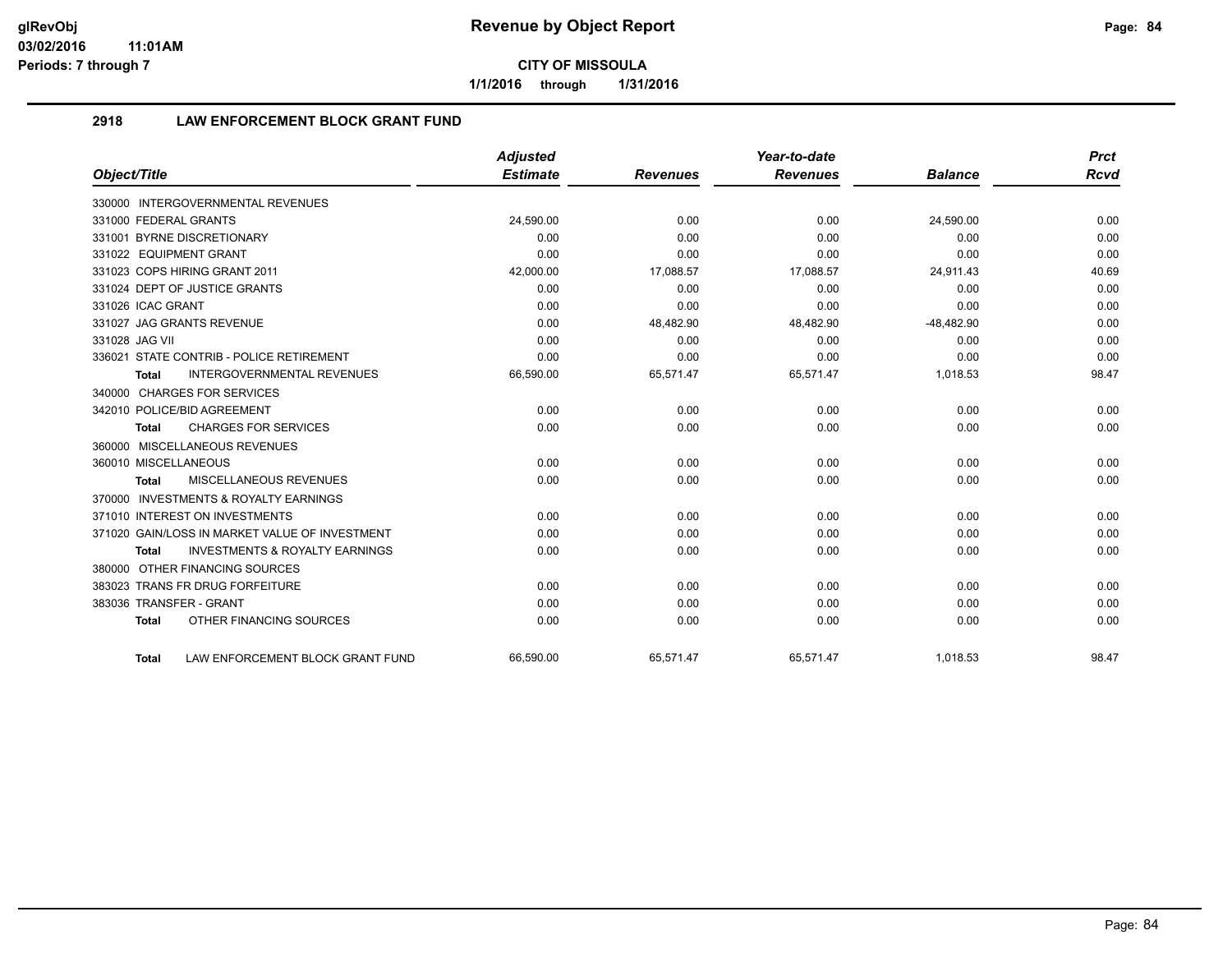**1/1/2016 through 1/31/2016**

# **2919 HIDTA FUND**

**2919 HIDTA FUND**

|                                                    | <b>Adjusted</b> |                 | Year-to-date    |                | <b>Prct</b> |
|----------------------------------------------------|-----------------|-----------------|-----------------|----------------|-------------|
| Object/Title                                       | <b>Estimate</b> | <b>Revenues</b> | <b>Revenues</b> | <b>Balance</b> | <b>Rcvd</b> |
| 340000 CHARGES FOR SERVICES                        |                 |                 |                 |                |             |
| 342013 SECURITY INVEST FEES                        | 50.000.00       | 27.10           | 6.417.54        | 43.582.46      | 12.84       |
| 342014 POLICE DEPARTMENT SERVICE FEES              | 142.300.00      | 0.00            | 7.355.33        | 134.944.67     | 5.17        |
| <b>CHARGES FOR SERVICES</b><br>Total               | 192,300.00      | 27.10           | 13.772.87       | 178,527.13     | 7.16        |
| 360000 MISCELLANEOUS REVENUES                      |                 |                 |                 |                |             |
| 360010 MISCELLANEOUS                               | 0.00            | 0.00            | 0.00            | 0.00           | 0.00        |
| MISCELLANEOUS REVENUES<br>Total                    | 0.00            | 0.00            | 0.00            | 0.00           | 0.00        |
| INVESTMENTS & ROYALTY EARNINGS<br>370000           |                 |                 |                 |                |             |
| 371010 INTEREST ON INVESTMENTS                     | 0.00            | 0.00            | 0.00            | 0.00           | 0.00        |
| <b>INVESTMENTS &amp; ROYALTY EARNINGS</b><br>Total | 0.00            | 0.00            | 0.00            | 0.00           | 0.00        |
| <b>HIDTA FUND</b><br>Total                         | 192.300.00      | 27.10           | 13.772.87       | 178.527.13     | 7.16        |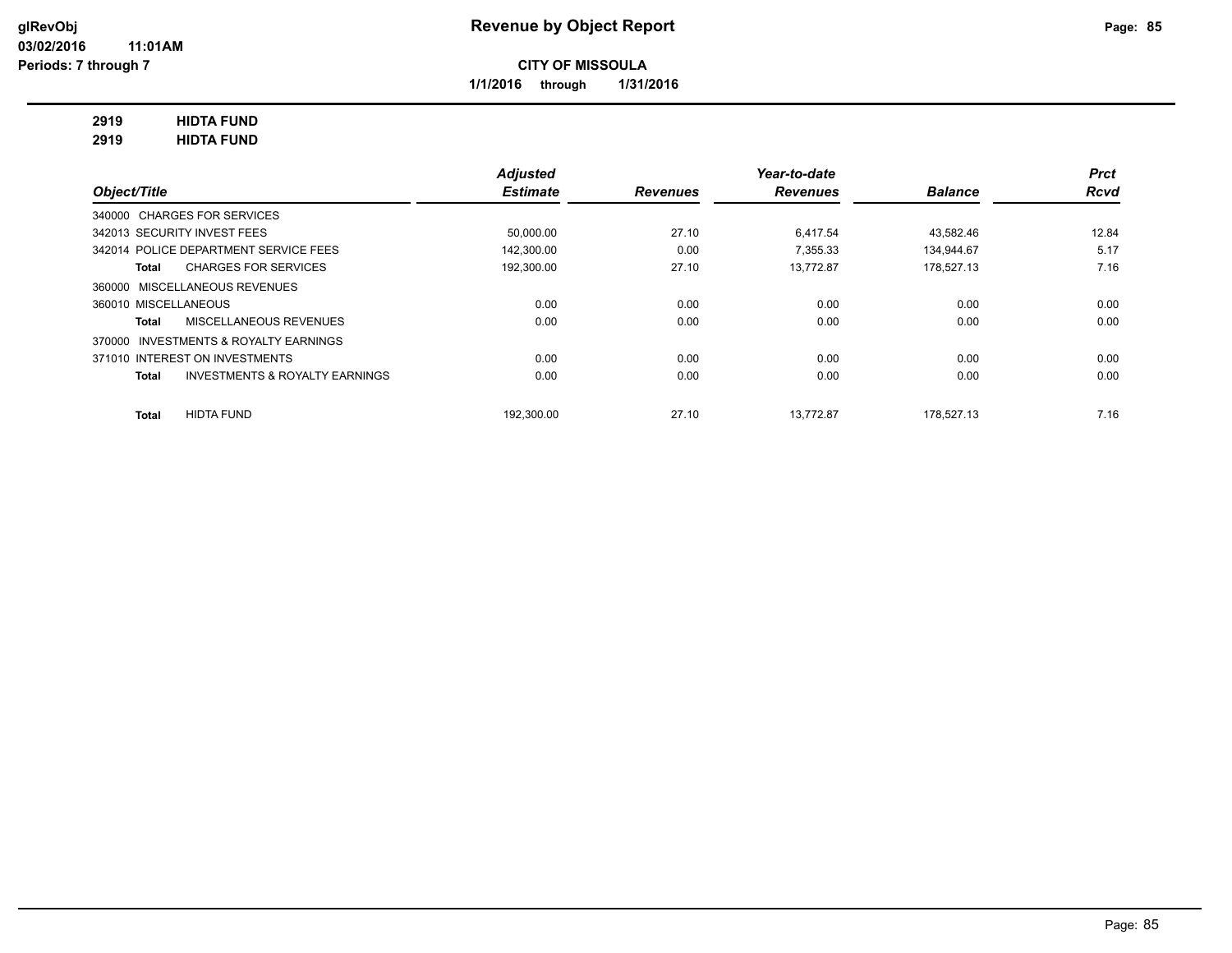**1/1/2016 through 1/31/2016**

#### **2919 HIDTA FUND**

|                                                           | <b>Adjusted</b><br><b>Estimate</b> |                 | Year-to-date<br><b>Revenues</b> | <b>Balance</b> | <b>Prct</b> |
|-----------------------------------------------------------|------------------------------------|-----------------|---------------------------------|----------------|-------------|
| Object/Title                                              |                                    | <b>Revenues</b> |                                 |                | Rcvd        |
| 340000 CHARGES FOR SERVICES                               |                                    |                 |                                 |                |             |
| 342013 SECURITY INVEST FEES                               | 50,000.00                          | 27.10           | 6,417.54                        | 43,582.46      | 12.84       |
| 342014 POLICE DEPARTMENT SERVICE FEES                     | 142,300.00                         | 0.00            | 7.355.33                        | 134.944.67     | 5.17        |
| <b>CHARGES FOR SERVICES</b><br>Total                      | 192,300.00                         | 27.10           | 13,772.87                       | 178,527.13     | 7.16        |
| 360000 MISCELLANEOUS REVENUES                             |                                    |                 |                                 |                |             |
| 360010 MISCELLANEOUS                                      | 0.00                               | 0.00            | 0.00                            | 0.00           | 0.00        |
| MISCELLANEOUS REVENUES<br>Total                           | 0.00                               | 0.00            | 0.00                            | 0.00           | 0.00        |
| INVESTMENTS & ROYALTY EARNINGS<br>370000                  |                                    |                 |                                 |                |             |
| 371010 INTEREST ON INVESTMENTS                            | 0.00                               | 0.00            | 0.00                            | 0.00           | 0.00        |
| <b>INVESTMENTS &amp; ROYALTY EARNINGS</b><br><b>Total</b> | 0.00                               | 0.00            | 0.00                            | 0.00           | 0.00        |
| <b>HIDTA FUND</b><br>Total                                | 192.300.00                         | 27.10           | 13.772.87                       | 178.527.13     | 7.16        |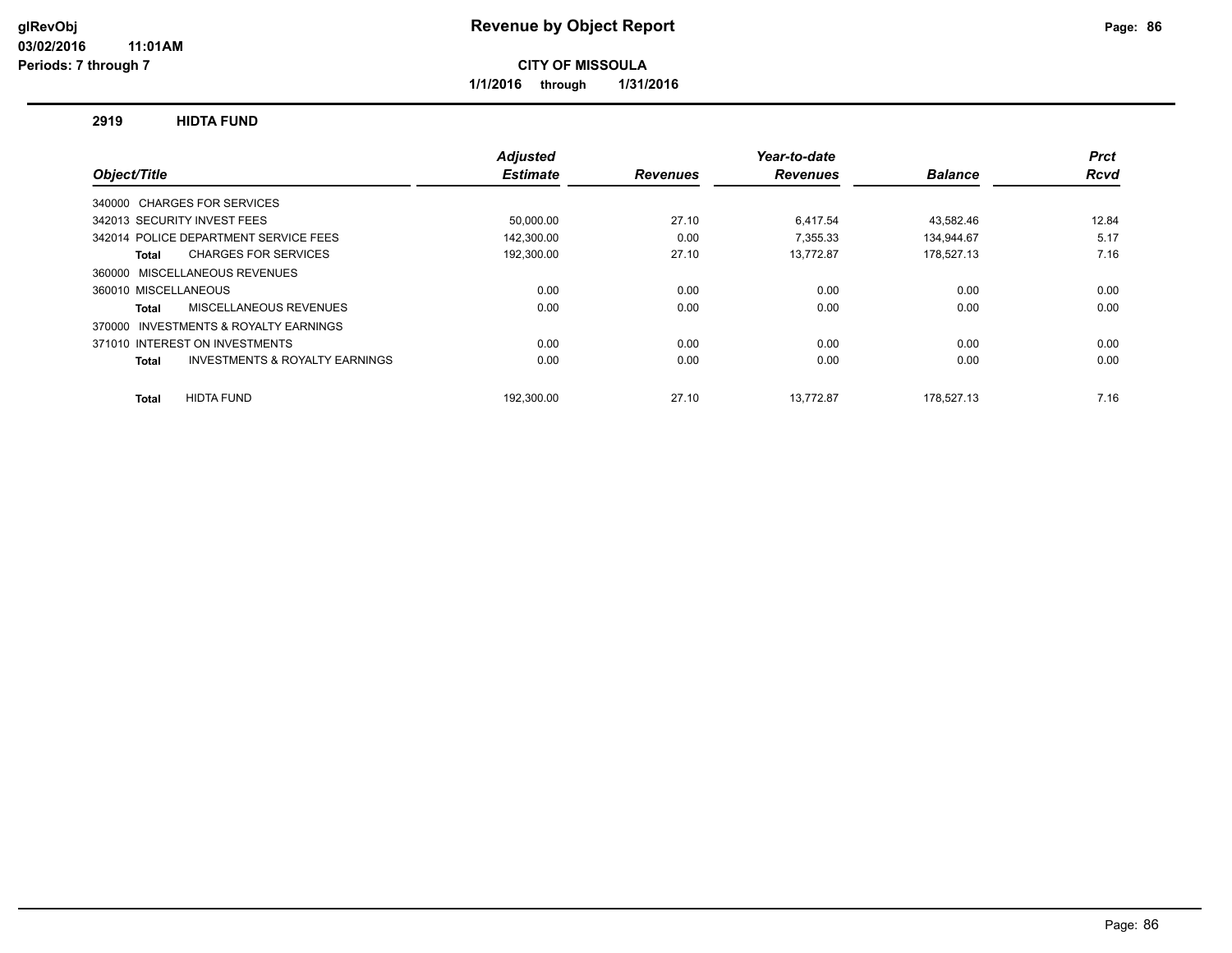**1/1/2016 through 1/31/2016**

# **2939 CDBG PROGRAM INCOME ACCOUNT**

**2939 CDBG PROGRAM INCOME ACCOUNT**

|                                                           | <b>Adjusted</b> |                 | Year-to-date    |                | <b>Prct</b> |
|-----------------------------------------------------------|-----------------|-----------------|-----------------|----------------|-------------|
| Object/Title                                              | <b>Estimate</b> | <b>Revenues</b> | <b>Revenues</b> | <b>Balance</b> | <b>Rcvd</b> |
| INTERGOVERNMENTAL REVENUES<br>330000                      |                 |                 |                 |                |             |
| 331000 FEDERAL GRANTS                                     | 14,383.00       | 1,300.00        | 12,383.06       | 1,999.94       | 86.10       |
| <b>INTERGOVERNMENTAL REVENUES</b><br><b>Total</b>         | 14,383.00       | 1,300.00        | 12,383.06       | 1,999.94       | 86.10       |
| MISCELLANEOUS REVENUES<br>360000                          |                 |                 |                 |                |             |
| 360010 MISCELLANEOUS                                      | 0.00            | 0.00            | 0.00            | 0.00           | 0.00        |
| <b>MISCELLANEOUS REVENUES</b><br>Total                    | 0.00            | 0.00            | 0.00            | 0.00           | 0.00        |
| <b>INVESTMENTS &amp; ROYALTY EARNINGS</b><br>370000       |                 |                 |                 |                |             |
| 371010 INTEREST ON INVESTMENTS                            | 0.00            | 0.00            | 0.00            | 0.00           | 0.00        |
| 371020 GAIN/LOSS IN MARKET VALUE OF INVESTMENTS           | 0.00            | 0.00            | 0.00            | 0.00           | 0.00        |
| <b>INVESTMENTS &amp; ROYALTY EARNINGS</b><br><b>Total</b> | 0.00            | 0.00            | 0.00            | 0.00           | 0.00        |
| OTHER FINANCING SOURCES<br>380000                         |                 |                 |                 |                |             |
| 383000 OPERATING TRANSFERS                                | 0.00            | 0.00            | 0.00            | 0.00           | 0.00        |
| 383009 TRANS FR TITLE I                                   | 0.00            | 0.00            | 0.00            | 0.00           | 0.00        |
| OTHER FINANCING SOURCES<br><b>Total</b>                   | 0.00            | 0.00            | 0.00            | 0.00           | 0.00        |
| <b>CDBG PROGRAM INCOME ACCOUNT</b><br><b>Total</b>        | 14,383.00       | 1,300.00        | 12,383.06       | 1,999.94       | 86.10       |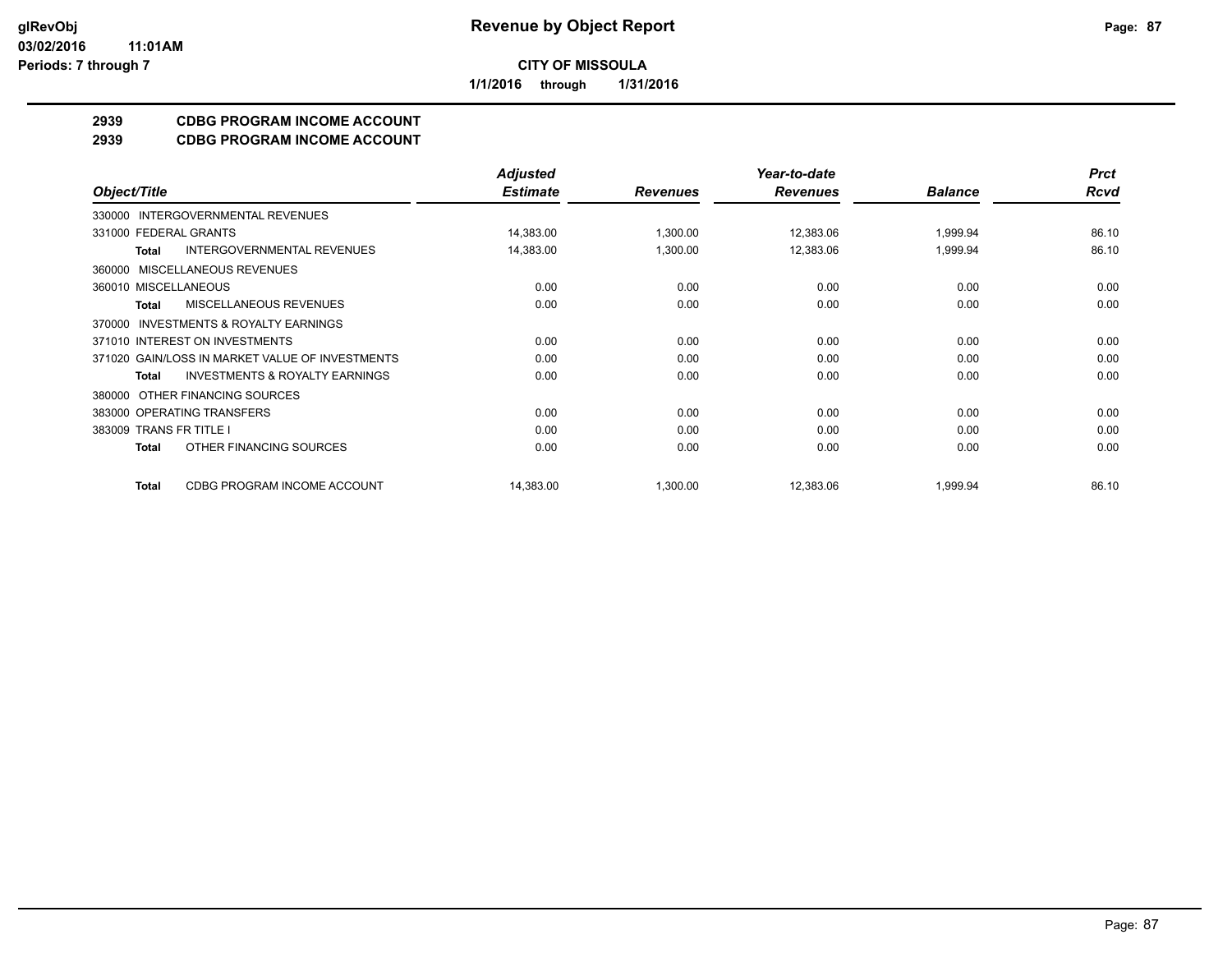**1/1/2016 through 1/31/2016**

# **2939 CDBG PROGRAM INCOME ACCOUNT**

| Object/Title                                              | <b>Adjusted</b><br><b>Estimate</b> | <b>Revenues</b> | Year-to-date<br><b>Revenues</b> | <b>Balance</b> | <b>Prct</b><br><b>Rcvd</b> |
|-----------------------------------------------------------|------------------------------------|-----------------|---------------------------------|----------------|----------------------------|
|                                                           |                                    |                 |                                 |                |                            |
| 330000 INTERGOVERNMENTAL REVENUES                         |                                    |                 |                                 |                |                            |
| 331000 FEDERAL GRANTS                                     | 14,383.00                          | 1,300.00        | 12,383.06                       | 1,999.94       | 86.10                      |
| INTERGOVERNMENTAL REVENUES<br><b>Total</b>                | 14,383.00                          | 1,300.00        | 12,383.06                       | 1,999.94       | 86.10                      |
| 360000 MISCELLANEOUS REVENUES                             |                                    |                 |                                 |                |                            |
| 360010 MISCELLANEOUS                                      | 0.00                               | 0.00            | 0.00                            | 0.00           | 0.00                       |
| MISCELLANEOUS REVENUES<br><b>Total</b>                    | 0.00                               | 0.00            | 0.00                            | 0.00           | 0.00                       |
| INVESTMENTS & ROYALTY EARNINGS<br>370000                  |                                    |                 |                                 |                |                            |
| 371010 INTEREST ON INVESTMENTS                            | 0.00                               | 0.00            | 0.00                            | 0.00           | 0.00                       |
| 371020 GAIN/LOSS IN MARKET VALUE OF INVESTMENT            | 0.00                               | 0.00            | 0.00                            | 0.00           | 0.00                       |
| <b>INVESTMENTS &amp; ROYALTY EARNINGS</b><br><b>Total</b> | 0.00                               | 0.00            | 0.00                            | 0.00           | 0.00                       |
| 380000 OTHER FINANCING SOURCES                            |                                    |                 |                                 |                |                            |
| 383000 OPERATING TRANSFERS                                | 0.00                               | 0.00            | 0.00                            | 0.00           | 0.00                       |
| 383009 TRANS FR TITLE I                                   | 0.00                               | 0.00            | 0.00                            | 0.00           | 0.00                       |
| OTHER FINANCING SOURCES<br><b>Total</b>                   | 0.00                               | 0.00            | 0.00                            | 0.00           | 0.00                       |
| CDBG PROGRAM INCOME ACCOUNT<br><b>Total</b>               | 14,383.00                          | 1,300.00        | 12,383.06                       | 1,999.94       | 86.10                      |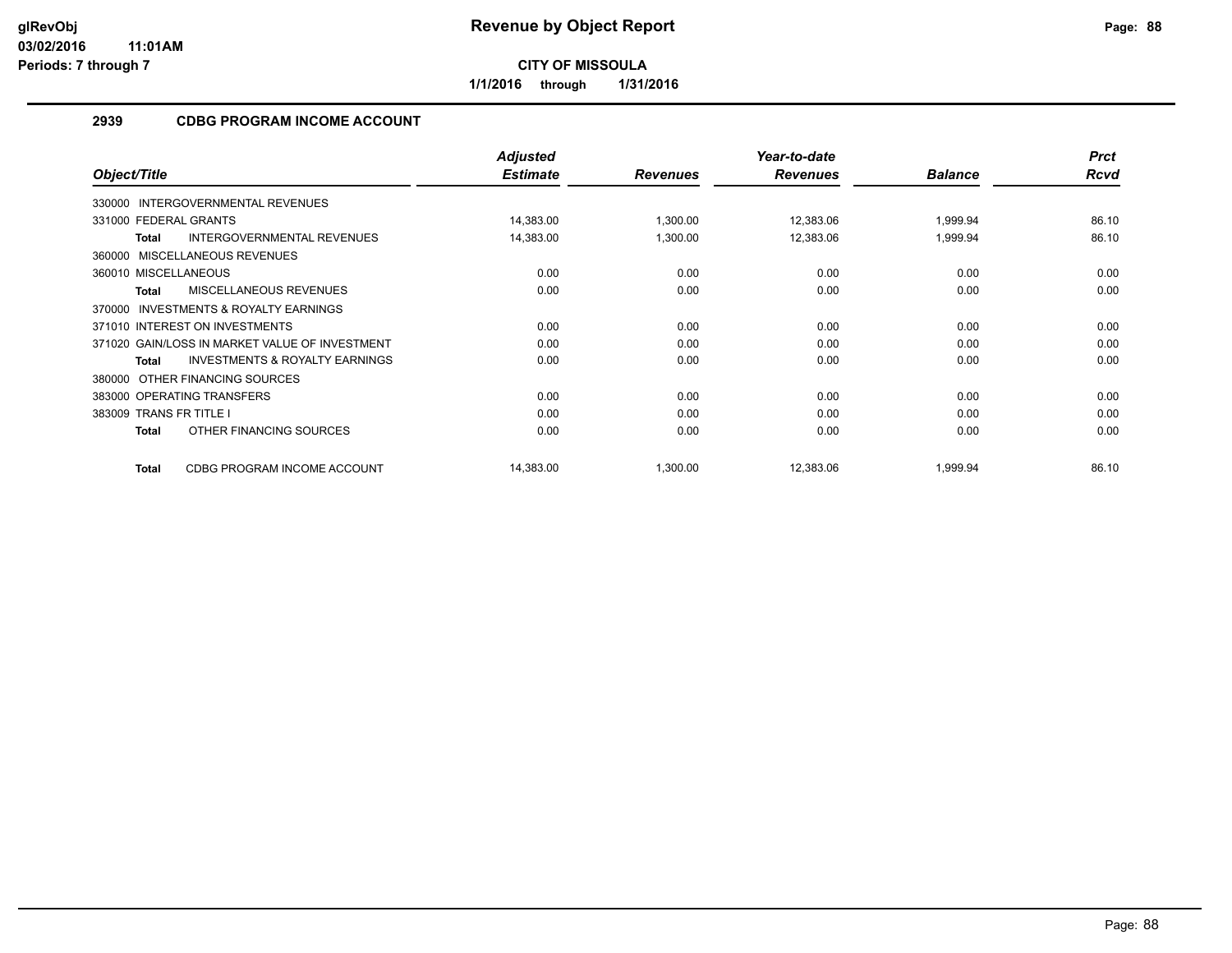**1/1/2016 through 1/31/2016**

# **2940 CDBG FUND**

**2940 CDBG FUND**

|                                                     | Adjusted        |                 | Year-to-date    |                | <b>Prct</b> |
|-----------------------------------------------------|-----------------|-----------------|-----------------|----------------|-------------|
| Object/Title                                        | <b>Estimate</b> | <b>Revenues</b> | <b>Revenues</b> | <b>Balance</b> | Rcvd        |
| 330000 INTERGOVERNMENTAL REVENUES                   |                 |                 |                 |                |             |
| 331010 ENTITLEMENT - CDBG                           | 405,605.00      | 145,077.58      | 416,760.35      | $-11, 155.35$  | 102.75      |
| 331012 ARRA/CDBG STIMULUS REVENUE                   | 0.00            | 0.00            | 0.00            | 0.00           | 0.00        |
| INTERGOVERNMENTAL REVENUES<br>Total                 | 405,605.00      | 145,077.58      | 416,760.35      | $-11, 155.35$  | 102.75      |
| MISCELLANEOUS REVENUES<br>360000                    |                 |                 |                 |                |             |
| 360010 MISCELLANEOUS                                | 0.00            | 0.00            | 0.00            | 0.00           | 0.00        |
| MISCELLANEOUS REVENUES<br>Total                     | 0.00            | 0.00            | 0.00            | 0.00           | 0.00        |
| <b>INVESTMENTS &amp; ROYALTY EARNINGS</b><br>370000 |                 |                 |                 |                |             |
| 371010 INTEREST ON INVESTMENTS                      | 0.00            | 0.00            | 0.00            | 0.00           | 0.00        |
| <b>INVESTMENTS &amp; ROYALTY EARNINGS</b><br>Total  | 0.00            | 0.00            | 0.00            | 0.00           | 0.00        |
| OTHER FINANCING SOURCES<br>380000                   |                 |                 |                 |                |             |
| 383000 OPERATING TRANSFERS                          | 158,650.00      | 0.00            | 19,239.31       | 139.410.69     | 12.13       |
| 383009 TRANS FR TITLE I                             | 0.00            | 0.00            | 0.00            | 0.00           | 0.00        |
| OTHER FINANCING SOURCES<br>Total                    | 158,650.00      | 0.00            | 19,239.31       | 139,410.69     | 12.13       |
| <b>CDBG FUND</b><br>Total                           | 564,255.00      | 145,077.58      | 435,999.66      | 128,255.34     | 77.27       |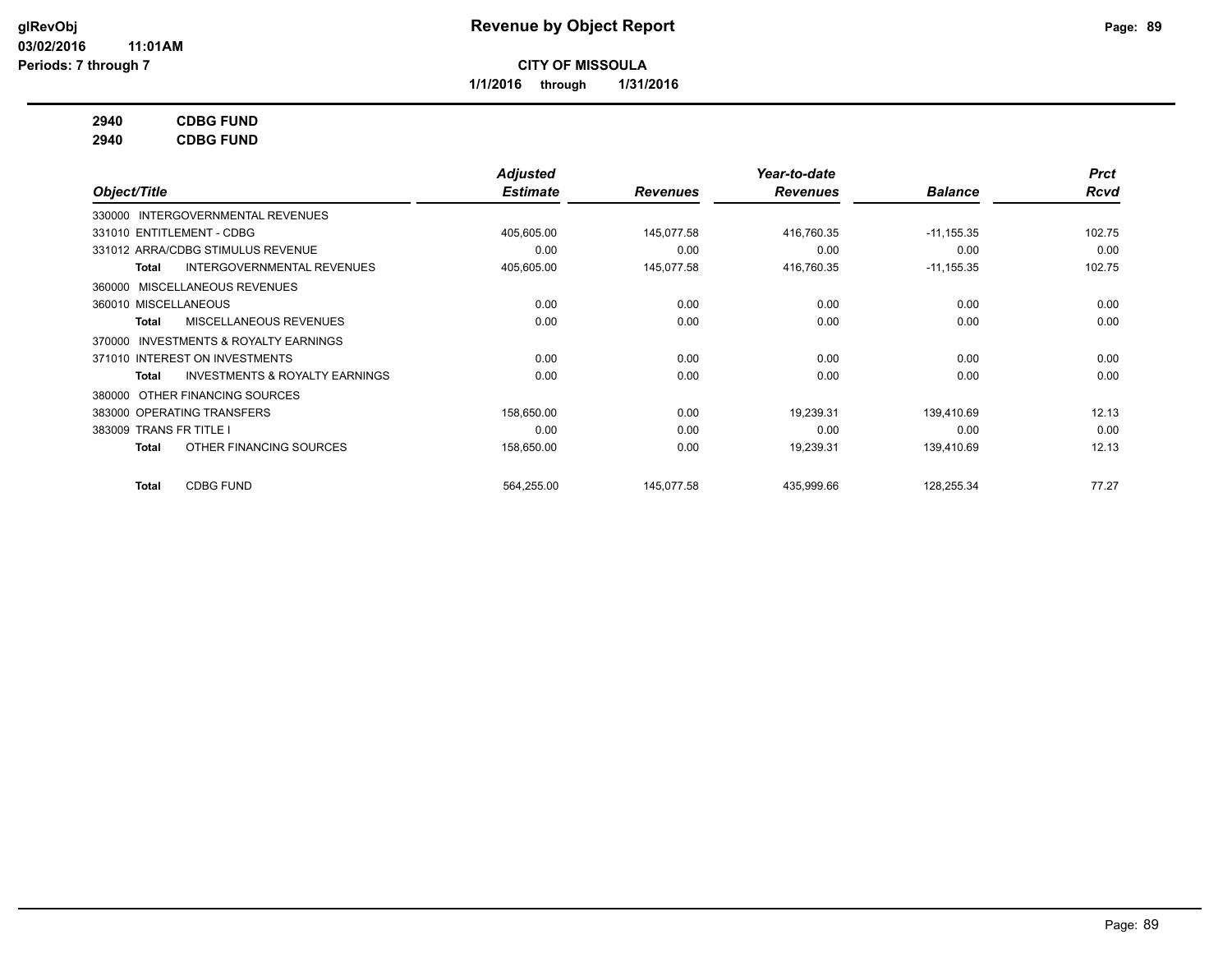**1/1/2016 through 1/31/2016**

#### **2940 CDBG FUND**

|                                                           | <b>Adjusted</b> |                 | Year-to-date    |                | <b>Prct</b> |
|-----------------------------------------------------------|-----------------|-----------------|-----------------|----------------|-------------|
| Object/Title                                              | <b>Estimate</b> | <b>Revenues</b> | <b>Revenues</b> | <b>Balance</b> | Rcvd        |
| 330000 INTERGOVERNMENTAL REVENUES                         |                 |                 |                 |                |             |
| 331010 ENTITLEMENT - CDBG                                 | 405,605.00      | 145,077.58      | 416,760.35      | $-11, 155.35$  | 102.75      |
| 331012 ARRA/CDBG STIMULUS REVENUE                         | 0.00            | 0.00            | 0.00            | 0.00           | 0.00        |
| INTERGOVERNMENTAL REVENUES<br>Total                       | 405,605.00      | 145,077.58      | 416,760.35      | $-11, 155.35$  | 102.75      |
| 360000 MISCELLANEOUS REVENUES                             |                 |                 |                 |                |             |
| 360010 MISCELLANEOUS                                      | 0.00            | 0.00            | 0.00            | 0.00           | 0.00        |
| MISCELLANEOUS REVENUES<br>Total                           | 0.00            | 0.00            | 0.00            | 0.00           | 0.00        |
| <b>INVESTMENTS &amp; ROYALTY EARNINGS</b><br>370000       |                 |                 |                 |                |             |
| 371010 INTEREST ON INVESTMENTS                            | 0.00            | 0.00            | 0.00            | 0.00           | 0.00        |
| <b>INVESTMENTS &amp; ROYALTY EARNINGS</b><br><b>Total</b> | 0.00            | 0.00            | 0.00            | 0.00           | 0.00        |
| 380000 OTHER FINANCING SOURCES                            |                 |                 |                 |                |             |
| 383000 OPERATING TRANSFERS                                | 158,650.00      | 0.00            | 19,239.31       | 139,410.69     | 12.13       |
| 383009 TRANS FR TITLE I                                   | 0.00            | 0.00            | 0.00            | 0.00           | 0.00        |
| OTHER FINANCING SOURCES<br>Total                          | 158,650.00      | 0.00            | 19,239.31       | 139,410.69     | 12.13       |
| <b>CDBG FUND</b><br><b>Total</b>                          | 564,255.00      | 145,077.58      | 435,999.66      | 128,255.34     | 77.27       |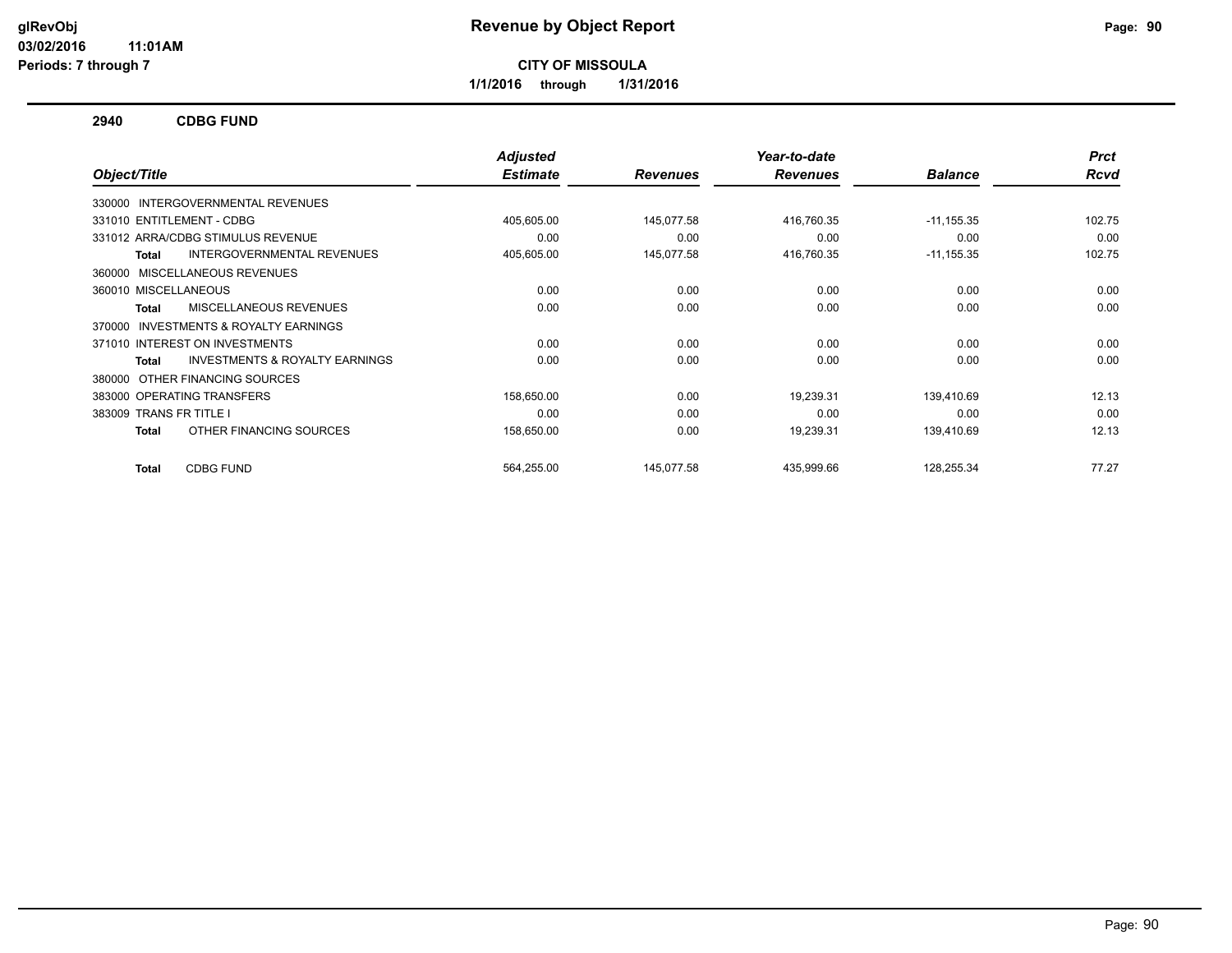**1/1/2016 through 1/31/2016**

# **2941 HOME FUND**

**2941 HOME FUND**

|                                |                                                 | <b>Adjusted</b> |                 | Year-to-date    |                | <b>Prct</b> |
|--------------------------------|-------------------------------------------------|-----------------|-----------------|-----------------|----------------|-------------|
| Object/Title                   |                                                 | <b>Estimate</b> | <b>Revenues</b> | <b>Revenues</b> | <b>Balance</b> | <b>Rcvd</b> |
|                                | 330000 INTERGOVERNMENTAL REVENUES               |                 |                 |                 |                |             |
|                                | 330000 INTERGOVERNMENTAL REVENUES               | 57,921.00       | 12,866.66       | $-8,894.33$     | 66,815.33      | $-15.36$    |
|                                | 331016 HOMEWORD 1800 PHILLIPS                   | 0.00            | 0.00            | 0.00            | 0.00           | 0.00        |
| 331033 WORD                    |                                                 | 0.00            | 0.00            | $-409.91$       | 409.91         | 0.00        |
|                                | 334145 WESTERN MT MENTAL HEALTH CTR             | 0.00            | 0.00            | 0.00            | 0.00           | 0.00        |
|                                | 334149 MISSOULA HOMEOWNERSHIP PROGRAM           | 335,666.00      | 0.00            | 0.00            | 335,666.00     | 0.00        |
|                                | 334153 FY14 DISTRICT XI HRC TBRA                | 0.00            | 0.00            | 0.00            | 0.00           | 0.00        |
|                                | 334154 HOMEWORD SWEETGRASS                      | 0.00            | 0.00            | 0.00            | 0.00           | 0.00        |
| 334155 FY08 NMCDC              |                                                 | 0.00            | 0.00            | 0.00            | 0.00           | 0.00        |
|                                | 334156 HOME PROGRAM INCOME                      | 0.00            | 0.00            | 0.00            | 0.00           | 0.00        |
| 334157 FY09 MHA                |                                                 | 0.00            | 0.00            | 0.00            | 0.00           | 0.00        |
| 334159 FY09 HOMEWORD           |                                                 | 0.00            | 0.00            | 0.00            | 0.00           | 0.00        |
| 334160 FY09 NMCDC              |                                                 | 0.00            | 0.00            | 0.00            | 0.00           | 0.00        |
|                                | 334161 FY10 DISTRICT XI HRC                     | 0.00            | 0.00            | 0.00            | 0.00           | 0.00        |
|                                | 334163 FY10 homeWORD/SOLSTICE APT               | 0.00            | 0.00            | 0.00            | 0.00           | 0.00        |
| <b>Total</b>                   | <b>INTERGOVERNMENTAL REVENUES</b>               | 393,587.00      | 12,866.66       | $-9,304.24$     | 402,891.24     | $-2.36$     |
|                                | 340000 CHARGES FOR SERVICES                     |                 |                 |                 |                |             |
| 341450 *** Title Not Found *** |                                                 | 0.00            | 0.00            | 0.00            | 0.00           | 0.00        |
| <b>Total</b>                   | <b>CHARGES FOR SERVICES</b>                     | 0.00            | 0.00            | 0.00            | 0.00           | 0.00        |
|                                | 360000 MISCELLANEOUS REVENUES                   |                 |                 |                 |                |             |
| 360010 MISCELLANEOUS           |                                                 | 0.00            | 0.00            | 0.00            | 0.00           | 0.00        |
| <b>Total</b>                   | MISCELLANEOUS REVENUES                          | 0.00            | 0.00            | 0.00            | 0.00           | 0.00        |
| 370000                         | <b>INVESTMENTS &amp; ROYALTY EARNINGS</b>       |                 |                 |                 |                |             |
|                                | 371020 GAIN/LOSS IN MARKET VALUE OF INVESTMENTS | 0.00            | 0.00            | 0.00            | 0.00           | 0.00        |
| <b>Total</b>                   | <b>INVESTMENTS &amp; ROYALTY EARNINGS</b>       | 0.00            | 0.00            | 0.00            | 0.00           | 0.00        |
|                                |                                                 |                 |                 |                 |                |             |
| <b>Total</b>                   | <b>HOME FUND</b>                                | 393,587.00      | 12,866.66       | $-9,304.24$     | 402,891.24     | $-2.36$     |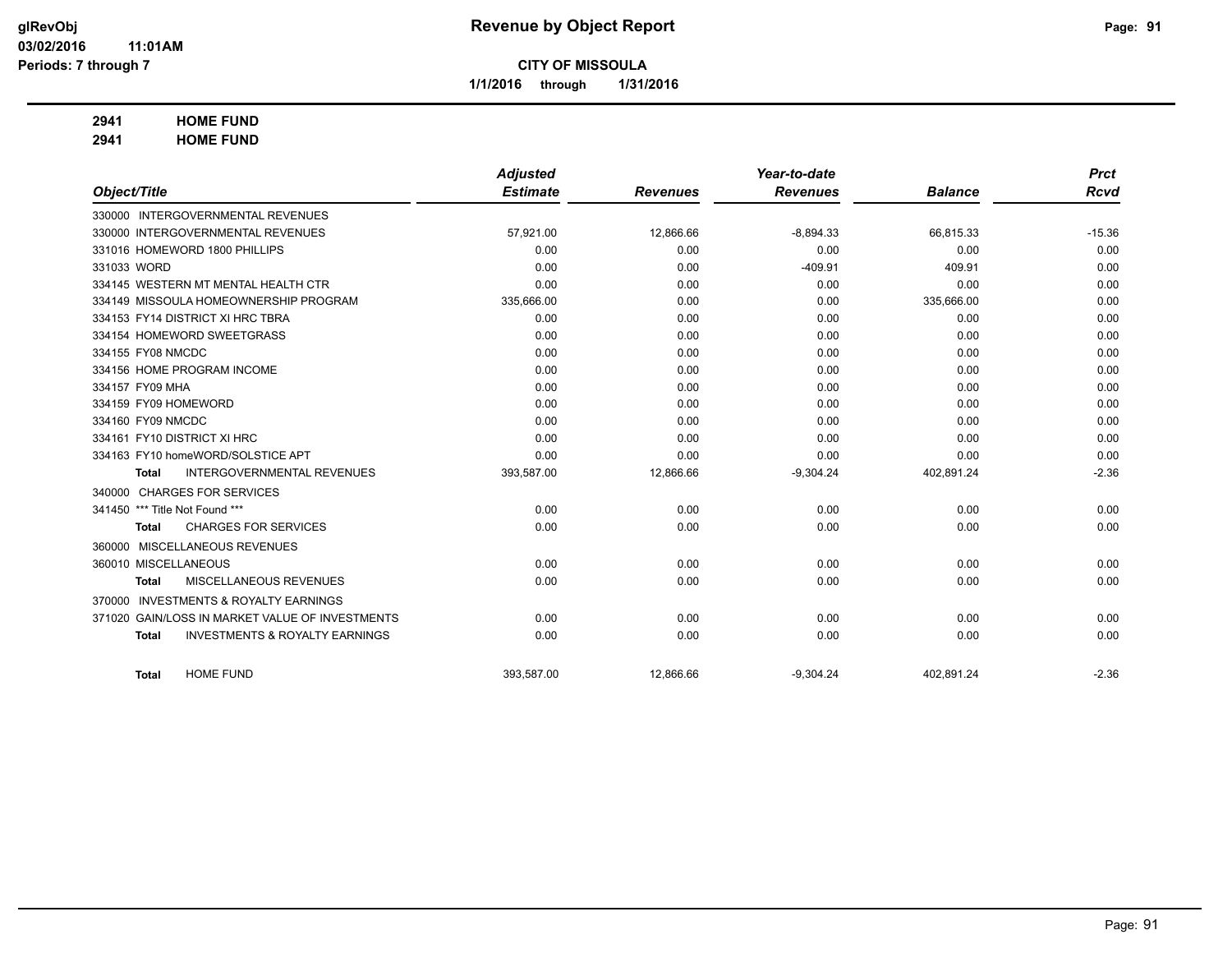**1/1/2016 through 1/31/2016**

#### **2941 HOME FUND**

|                                                           | <b>Adjusted</b> |                 | Year-to-date    |                | <b>Prct</b> |
|-----------------------------------------------------------|-----------------|-----------------|-----------------|----------------|-------------|
| Object/Title                                              | <b>Estimate</b> | <b>Revenues</b> | <b>Revenues</b> | <b>Balance</b> | <b>Rcvd</b> |
| 330000 INTERGOVERNMENTAL REVENUES                         |                 |                 |                 |                |             |
| 330000 INTERGOVERNMENTAL REVENUES                         | 57,921.00       | 12,866.66       | $-8,894.33$     | 66,815.33      | $-15.36$    |
| 331016 HOMEWORD 1800 PHILLIPS                             | 0.00            | 0.00            | 0.00            | 0.00           | 0.00        |
| 331033 WORD                                               | 0.00            | 0.00            | $-409.91$       | 409.91         | 0.00        |
| 334145 WESTERN MT MENTAL HEALTH CTR                       | 0.00            | 0.00            | 0.00            | 0.00           | 0.00        |
| 334149 MISSOULA HOMEOWNERSHIP PROGRAM                     | 335,666.00      | 0.00            | 0.00            | 335,666.00     | 0.00        |
| 334153 FY14 DISTRICT XI HRC TBRA                          | 0.00            | 0.00            | 0.00            | 0.00           | 0.00        |
| 334154 HOMEWORD SWEETGRASS                                | 0.00            | 0.00            | 0.00            | 0.00           | 0.00        |
| 334155 FY08 NMCDC                                         | 0.00            | 0.00            | 0.00            | 0.00           | 0.00        |
| 334156 HOME PROGRAM INCOME                                | 0.00            | 0.00            | 0.00            | 0.00           | 0.00        |
| 334157 FY09 MHA                                           | 0.00            | 0.00            | 0.00            | 0.00           | 0.00        |
| 334159 FY09 HOMEWORD                                      | 0.00            | 0.00            | 0.00            | 0.00           | 0.00        |
| 334160 FY09 NMCDC                                         | 0.00            | 0.00            | 0.00            | 0.00           | 0.00        |
| 334161 FY10 DISTRICT XI HRC                               | 0.00            | 0.00            | 0.00            | 0.00           | 0.00        |
| 334163 FY10 homeWORD/SOLSTICE APT                         | 0.00            | 0.00            | 0.00            | 0.00           | 0.00        |
| <b>INTERGOVERNMENTAL REVENUES</b><br>Total                | 393,587.00      | 12,866.66       | $-9,304.24$     | 402,891.24     | $-2.36$     |
| 340000 CHARGES FOR SERVICES                               |                 |                 |                 |                |             |
| 341450 *** Title Not Found ***                            | 0.00            | 0.00            | 0.00            | 0.00           | 0.00        |
| <b>CHARGES FOR SERVICES</b><br><b>Total</b>               | 0.00            | 0.00            | 0.00            | 0.00           | 0.00        |
| 360000 MISCELLANEOUS REVENUES                             |                 |                 |                 |                |             |
| 360010 MISCELLANEOUS                                      | 0.00            | 0.00            | 0.00            | 0.00           | 0.00        |
| MISCELLANEOUS REVENUES<br><b>Total</b>                    | 0.00            | 0.00            | 0.00            | 0.00           | 0.00        |
| 370000 INVESTMENTS & ROYALTY EARNINGS                     |                 |                 |                 |                |             |
| 371020 GAIN/LOSS IN MARKET VALUE OF INVESTMENT            | 0.00            | 0.00            | 0.00            | 0.00           | 0.00        |
| <b>INVESTMENTS &amp; ROYALTY EARNINGS</b><br><b>Total</b> | 0.00            | 0.00            | 0.00            | 0.00           | 0.00        |
| <b>HOME FUND</b><br><b>Total</b>                          | 393,587.00      | 12,866.66       | $-9,304.24$     | 402,891.24     | $-2.36$     |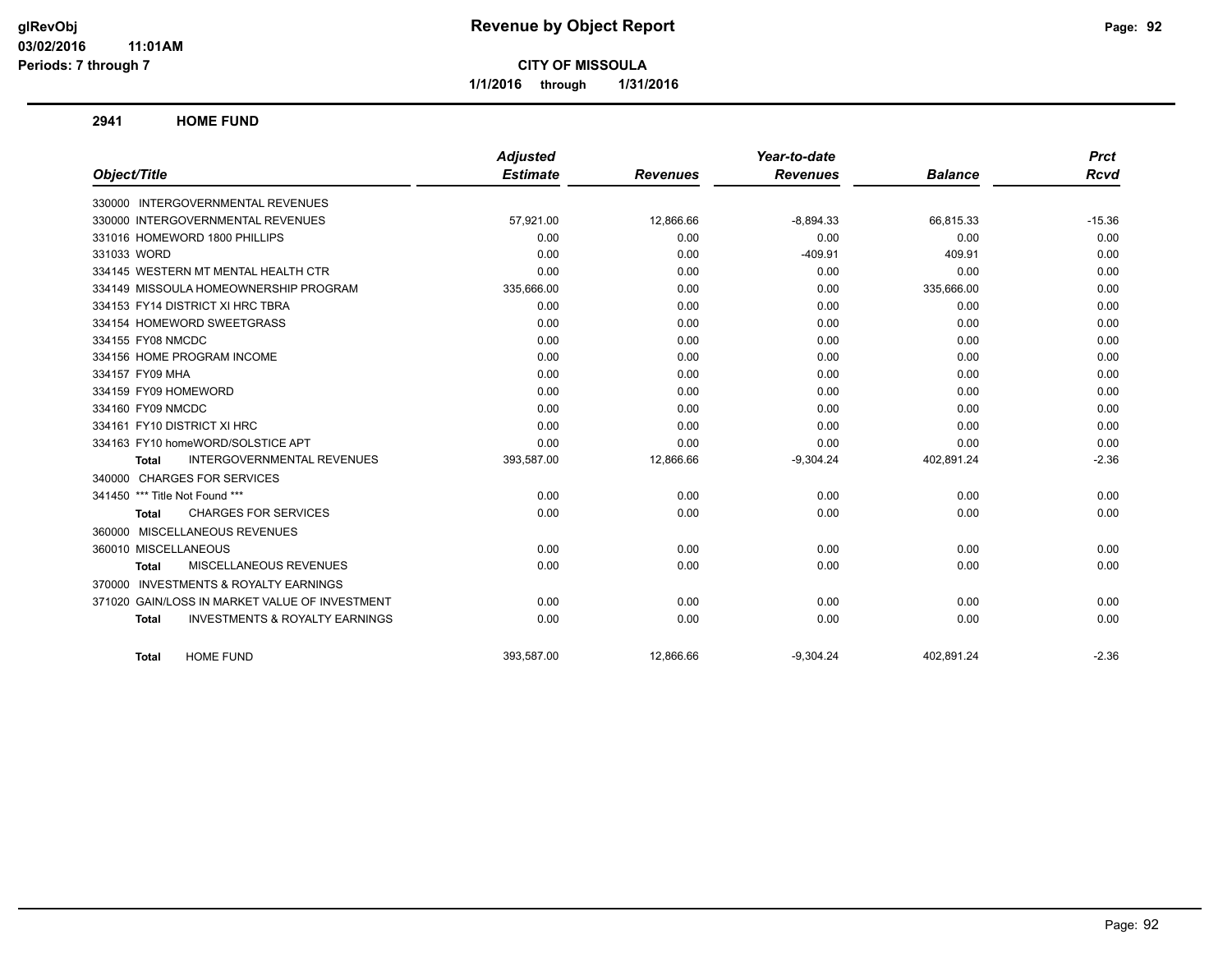**1/1/2016 through 1/31/2016**

**2942 ADDI PROGRAM**

**2942 ADDI PROGRAM**

|                                                    | <b>Adjusted</b> |                 | Year-to-date    |                | <b>Prct</b> |
|----------------------------------------------------|-----------------|-----------------|-----------------|----------------|-------------|
| Object/Title                                       | <b>Estimate</b> | <b>Revenues</b> | <b>Revenues</b> | <b>Balance</b> | <b>Rcvd</b> |
| 330000 INTERGOVERNMENTAL REVENUES                  |                 |                 |                 |                |             |
| 330000 INTERGOVERNMENTAL REVENUES                  | 0.00            | 0.00            | 0.00            | 0.00           | 0.00        |
| 334146 ADDI FUNDS-1ST TIME HOMEBUYERS              | 12.846.00       | 0.00            | 0.00            | 12.846.00      | 0.00        |
| INTERGOVERNMENTAL REVENUES<br>Total                | 12.846.00       | 0.00            | 0.00            | 12.846.00      | 0.00        |
| 370000 INVESTMENTS & ROYALTY EARNINGS              |                 |                 |                 |                |             |
| 371010 INTEREST ON INVESTMENTS                     | 0.00            | 0.00            | 0.00            | 0.00           | 0.00        |
| 371020 GAIN/LOSS IN MARKET VALUE OF INVESTMENTS    | 0.00            | 0.00            | 0.00            | 0.00           | 0.00        |
| <b>INVESTMENTS &amp; ROYALTY EARNINGS</b><br>Total | 0.00            | 0.00            | 0.00            | 0.00           | 0.00        |
|                                                    |                 |                 |                 |                |             |
| <b>ADDI PROGRAM</b><br>Total                       | 12.846.00       | 0.00            | 0.00            | 12.846.00      | 0.00        |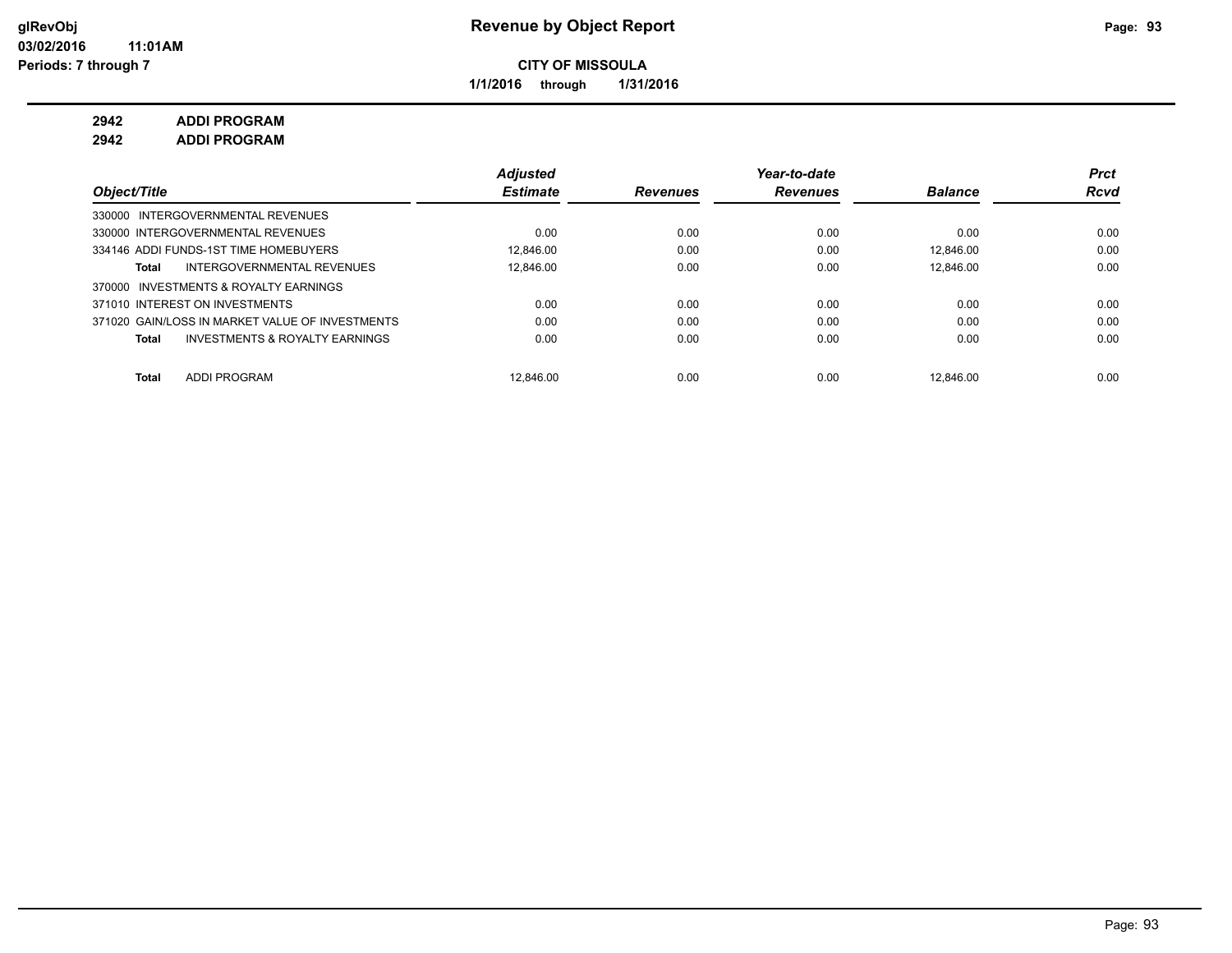# **glRevObj Revenue by Object Report Page: 94**

**CITY OF MISSOULA**

**1/1/2016 through 1/31/2016**

#### **2942 ADDI PROGRAM**

|                                                | <b>Adiusted</b> |                 | Year-to-date    |                | <b>Prct</b> |
|------------------------------------------------|-----------------|-----------------|-----------------|----------------|-------------|
| Object/Title                                   | <b>Estimate</b> | <b>Revenues</b> | <b>Revenues</b> | <b>Balance</b> | <b>Rcvd</b> |
| 330000 INTERGOVERNMENTAL REVENUES              |                 |                 |                 |                |             |
| 330000 INTERGOVERNMENTAL REVENUES              | 0.00            | 0.00            | 0.00            | 0.00           | 0.00        |
| 334146 ADDI FUNDS-1ST TIME HOMEBUYERS          | 12.846.00       | 0.00            | 0.00            | 12.846.00      | 0.00        |
| INTERGOVERNMENTAL REVENUES<br>Total            | 12.846.00       | 0.00            | 0.00            | 12.846.00      | 0.00        |
| 370000 INVESTMENTS & ROYALTY EARNINGS          |                 |                 |                 |                |             |
| 371010 INTEREST ON INVESTMENTS                 | 0.00            | 0.00            | 0.00            | 0.00           | 0.00        |
| 371020 GAIN/LOSS IN MARKET VALUE OF INVESTMENT | 0.00            | 0.00            | 0.00            | 0.00           | 0.00        |
| INVESTMENTS & ROYALTY EARNINGS<br>Total        | 0.00            | 0.00            | 0.00            | 0.00           | 0.00        |
|                                                |                 |                 |                 |                |             |
| <b>ADDI PROGRAM</b><br><b>Total</b>            | 12.846.00       | 0.00            | 0.00            | 12.846.00      | 0.00        |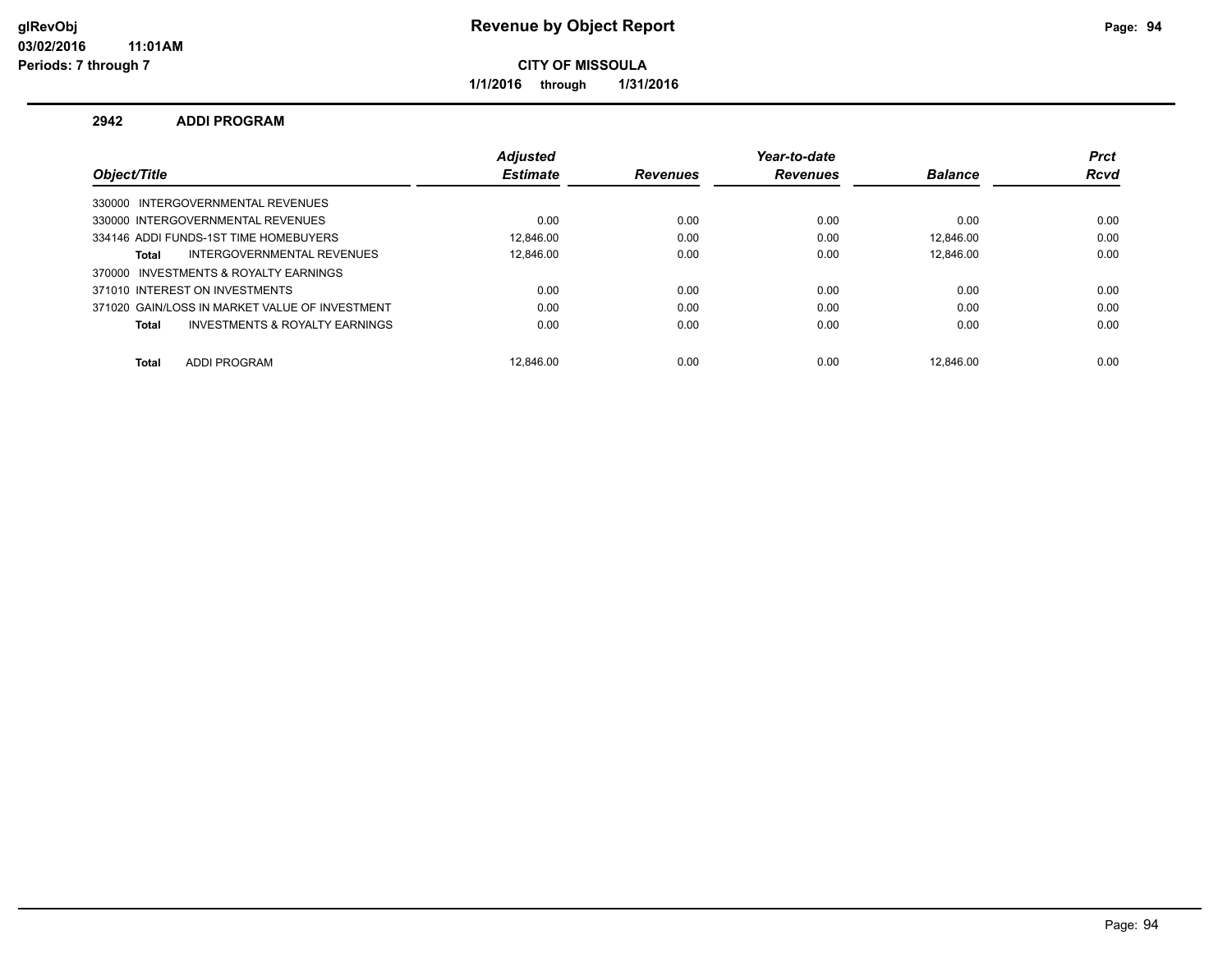**1/1/2016 through 1/31/2016**

#### **2943 CITY HOME PROGRAM INCOME**

#### **2943 CITY HOME PROGRAM INCOME**

|                                          | <b>Adjusted</b> |                 | Year-to-date    |                | <b>Prct</b> |
|------------------------------------------|-----------------|-----------------|-----------------|----------------|-------------|
| Object/Title                             | <b>Estimate</b> | <b>Revenues</b> | <b>Revenues</b> | <b>Balance</b> | <b>Rcvd</b> |
| 330000 INTERGOVERNMENTAL REVENUES        |                 |                 |                 |                |             |
| 334156 *** Title Not Found ***           | 31,500.00       | 0.00            | 0.00            | 31,500.00      | 0.00        |
| INTERGOVERNMENTAL REVENUES<br>Total      | 31,500.00       | 0.00            | 0.00            | 31,500.00      | 0.00        |
| 360000 MISCELLANEOUS REVENUES            |                 |                 |                 |                |             |
| 360005 LOAN REPAYMENTS                   | 0.00            | 0.00            | 25.242.50       | $-25.242.50$   | 0.00        |
| 360010 MISCELLANEOUS                     | 0.00            | 66.67           | 333.35          | $-333.35$      | 0.00        |
| MISCELLANEOUS REVENUES<br>Total          | 0.00            | 66.67           | 25.575.85       | $-25.575.85$   | 0.00        |
| 380000 OTHER FINANCING SOURCES           |                 |                 |                 |                |             |
| 383000 OPERATING TRANSFERS               | 0.00            | 0.00            | 66.67           | $-66.67$       | 0.00        |
| OTHER FINANCING SOURCES<br>Total         | 0.00            | 0.00            | 66.67           | $-66.67$       | 0.00        |
| CITY HOME PROGRAM INCOME<br><b>Total</b> | 31.500.00       | 66.67           | 25.642.52       | 5.857.48       | 81.40       |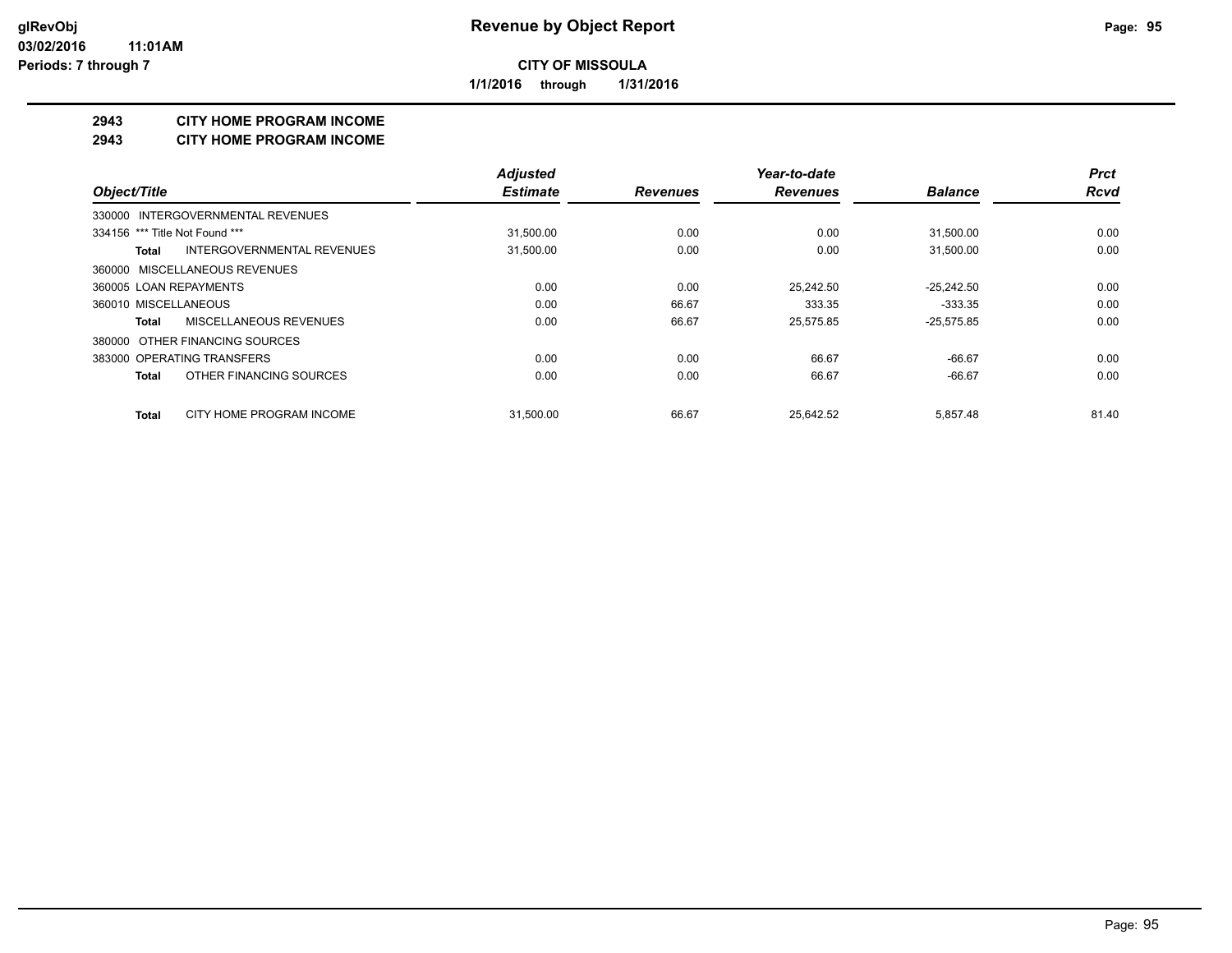**1/1/2016 through 1/31/2016**

# **2943 CITY HOME PROGRAM INCOME**

|                                                   | <b>Adjusted</b> |                 | Year-to-date    |                | <b>Prct</b> |
|---------------------------------------------------|-----------------|-----------------|-----------------|----------------|-------------|
| Object/Title                                      | <b>Estimate</b> | <b>Revenues</b> | <b>Revenues</b> | <b>Balance</b> | <b>Rcvd</b> |
| 330000 INTERGOVERNMENTAL REVENUES                 |                 |                 |                 |                |             |
| 334156 *** Title Not Found ***                    | 31,500.00       | 0.00            | 0.00            | 31,500.00      | 0.00        |
| <b>INTERGOVERNMENTAL REVENUES</b><br><b>Total</b> | 31,500.00       | 0.00            | 0.00            | 31,500.00      | 0.00        |
| 360000 MISCELLANEOUS REVENUES                     |                 |                 |                 |                |             |
| 360005 LOAN REPAYMENTS                            | 0.00            | 0.00            | 25.242.50       | $-25.242.50$   | 0.00        |
| 360010 MISCELLANEOUS                              | 0.00            | 66.67           | 333.35          | $-333.35$      | 0.00        |
| MISCELLANEOUS REVENUES<br><b>Total</b>            | 0.00            | 66.67           | 25.575.85       | $-25,575.85$   | 0.00        |
| 380000 OTHER FINANCING SOURCES                    |                 |                 |                 |                |             |
| 383000 OPERATING TRANSFERS                        | 0.00            | 0.00            | 66.67           | $-66.67$       | 0.00        |
| OTHER FINANCING SOURCES<br><b>Total</b>           | 0.00            | 0.00            | 66.67           | $-66.67$       | 0.00        |
| CITY HOME PROGRAM INCOME<br><b>Total</b>          | 31.500.00       | 66.67           | 25.642.52       | 5.857.48       | 81.40       |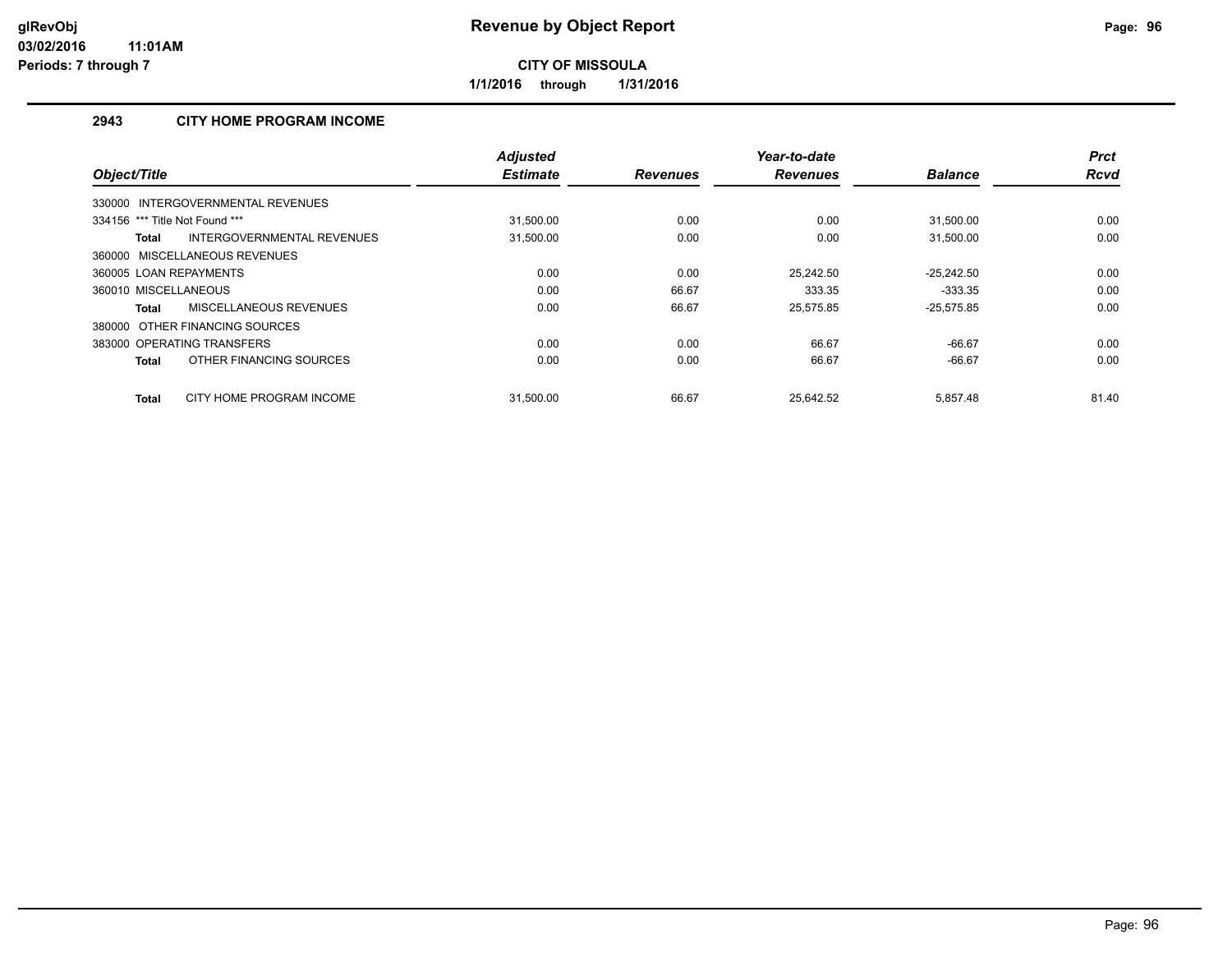**1/1/2016 through 1/31/2016**

# **2944 NEIGHBORHOOD STABILIZATION PROGRAM**

# **2944 NEIGHBORHOOD STABILIZATION PROGRAM**

|                                                    | <b>Adjusted</b> |                 | Year-to-date    |                | Prct |
|----------------------------------------------------|-----------------|-----------------|-----------------|----------------|------|
| Object/Title                                       | <b>Estimate</b> | <b>Revenues</b> | <b>Revenues</b> | <b>Balance</b> | Rcvd |
| 330000 INTERGOVERNMENTAL REVENUES                  |                 |                 |                 |                |      |
| 331011 NSP GRANT/SILVERTIP PROJECT                 | 0.00            | 0.00            | 0.00            | 0.00           | 0.00 |
| 331017 HUD 6.7M/SILVERTIP APTS                     | 0.00            | 0.00            | 0.00            | 0.00           | 0.00 |
| 331018 MHA 1M/SILVERTIP APTS                       | 0.00            | 0.00            | 0.00            | 0.00           | 0.00 |
| INTERGOVERNMENTAL REVENUES<br>Total                | 0.00            | 0.00            | 0.00            | 0.00           | 0.00 |
|                                                    |                 |                 |                 |                |      |
| NEIGHBORHOOD STABILIZATION PROGRAM<br><b>Total</b> | 0.00            | 0.00            | 0.00            | 0.00           | 0.00 |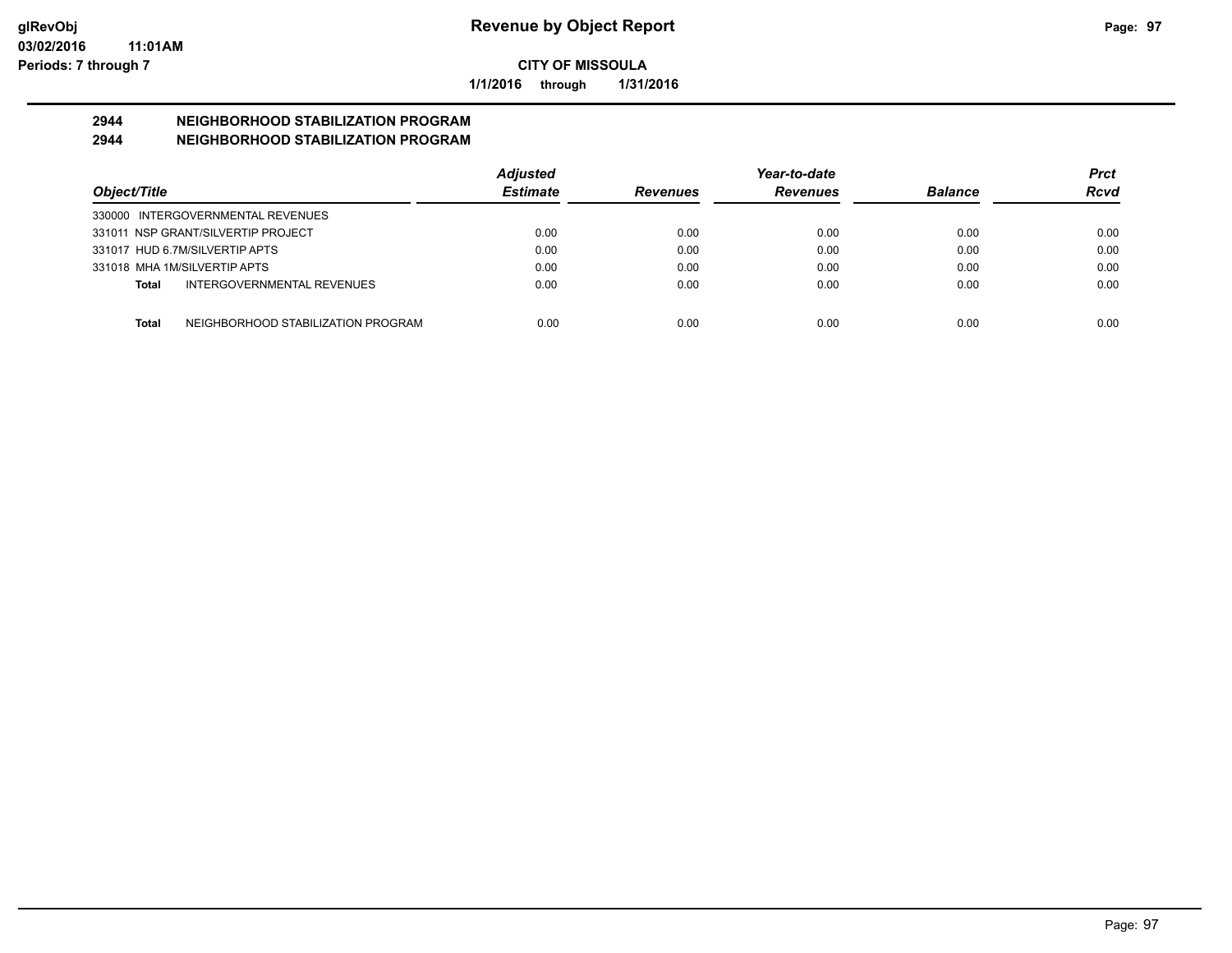**1/1/2016 through 1/31/2016**

### **2944 NEIGHBORHOOD STABILIZATION PROGRAM**

| Object/Title |                                    | Adjusted<br><b>Estimate</b> | <b>Revenues</b> | Year-to-date<br><b>Revenues</b> | <b>Balance</b> | Prct<br><b>Rcvd</b> |
|--------------|------------------------------------|-----------------------------|-----------------|---------------------------------|----------------|---------------------|
|              | 330000 INTERGOVERNMENTAL REVENUES  |                             |                 |                                 |                |                     |
|              | 331011 NSP GRANT/SILVERTIP PROJECT | 0.00                        | 0.00            | 0.00                            | 0.00           | 0.00                |
|              | 331017 HUD 6.7M/SILVERTIP APTS     | 0.00                        | 0.00            | 0.00                            | 0.00           | 0.00                |
|              | 331018 MHA 1M/SILVERTIP APTS       | 0.00                        | 0.00            | 0.00                            | 0.00           | 0.00                |
| <b>Total</b> | INTERGOVERNMENTAL REVENUES         | 0.00                        | 0.00            | 0.00                            | 0.00           | 0.00                |
| <b>Total</b> | NEIGHBORHOOD STABILIZATION PROGRAN | 0.00                        | 0.00            | 0.00                            | 0.00           | 0.00                |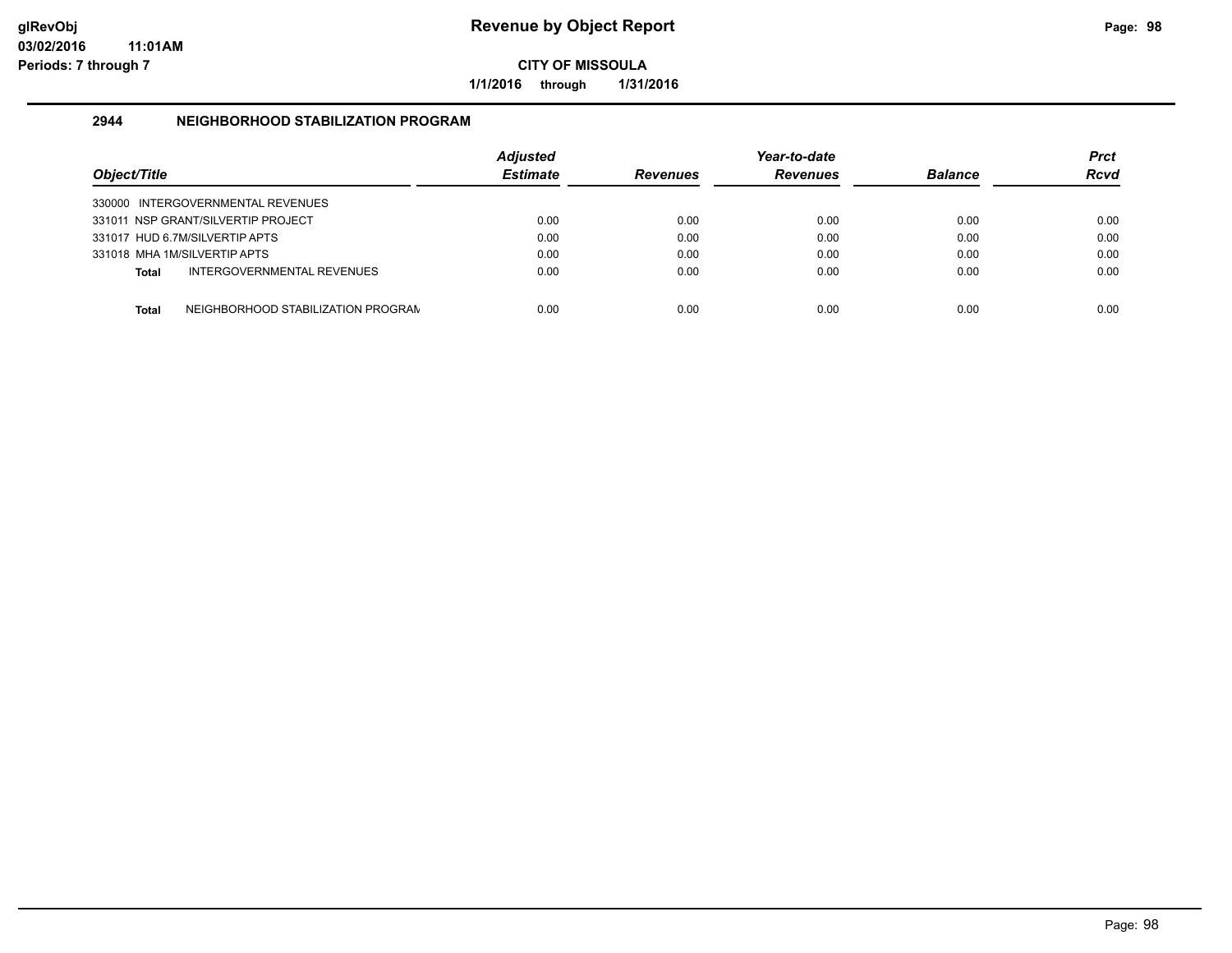**1/1/2016 through 1/31/2016**

**2955 TRANSPORTATION**

**2955 TRANSPORTATION**

|                                                     | <b>Adjusted</b> |                 | Year-to-date    |                | <b>Prct</b> |
|-----------------------------------------------------|-----------------|-----------------|-----------------|----------------|-------------|
| Object/Title                                        | <b>Estimate</b> | <b>Revenues</b> | <b>Revenues</b> | <b>Balance</b> | <b>Rcvd</b> |
| 330000 INTERGOVERNMENTAL REVENUES                   |                 |                 |                 |                |             |
| 330000 INTERGOVERNMENTAL REVENUES                   | 0.00            | 0.00            | 0.00            | 0.00           | 0.00        |
| 330005 MUTD GRANT ADMIN FEE                         | 0.00            | 0.00            | 0.00            | 0.00           | 0.00        |
| 331054 FHWA PL GRANT                                | 650,194.00      | 0.00            | 150,873.00      | 499,321.00     | 23.20       |
| 331055 FTA GRANT                                    | 164,937.00      | 0.00            | 23,727.00       | 141,210.00     | 14.39       |
| 331056 MDT FEDERAL CMAQ                             | 285.698.00      | 0.00            | 87.248.20       | 198.449.80     | 30.54       |
| 336023 STATE CONTRIB. - PERS                        | 0.00            | 4.32            | 170.89          | $-170.89$      | 0.00        |
| 336030 COUNTY CONTRIBUTION                          | 9,900.00        | 0.00            | 25,900.00       | $-16,000.00$   | 261.62      |
| <b>INTERGOVERNMENTAL REVENUES</b><br><b>Total</b>   | 1,110,729.00    | 4.32            | 287,919.09      | 822,809.91     | 25.92       |
| MISCELLANEOUS REVENUES<br>360000                    |                 |                 |                 |                |             |
| 362000 OTHER MISCELLANEOUS REVENUE                  | 10,000.00       | 0.00            | 0.00            | 10,000.00      | 0.00        |
| 362007 *** Title Not Found ***                      | 0.00            | 0.00            | 920.00          | $-920.00$      | 0.00        |
| 365016 LOCAL MATCH MDT                              | 30,000.00       | 755.00          | 8,827.70        | 21,172.30      | 29.43       |
| MISCELLANEOUS REVENUES<br><b>Total</b>              | 40,000.00       | 755.00          | 9,747.70        | 30,252.30      | 24.37       |
| <b>INVESTMENTS &amp; ROYALTY EARNINGS</b><br>370000 |                 |                 |                 |                |             |
| 371010 INTEREST ON INVESTMENTS                      | 0.00            | 0.00            | 0.00            | 0.00           | 0.00        |
| <b>INVESTMENTS &amp; ROYALTY EARNINGS</b><br>Total  | 0.00            | 0.00            | 0.00            | 0.00           | 0.00        |
| OTHER FINANCING SOURCES<br>380000                   |                 |                 |                 |                |             |
| 383000 OPERATING TRANSFERS                          | 9.900.00        | 0.00            | 9,900.00        | 0.00           | 100.00      |
| <b>TRANS FR GENERAL</b><br>383029                   | 82,086.00       | 0.00            | 0.00            | 82,086.00      | 0.00        |
| OTHER FINANCING SOURCES<br><b>Total</b>             | 91,986.00       | 0.00            | 9,900.00        | 82,086.00      | 10.76       |
|                                                     |                 |                 |                 |                |             |
| <b>TRANSPORTATION</b><br><b>Total</b>               | 1.242.715.00    | 759.32          | 307,566.79      | 935,148.21     | 24.75       |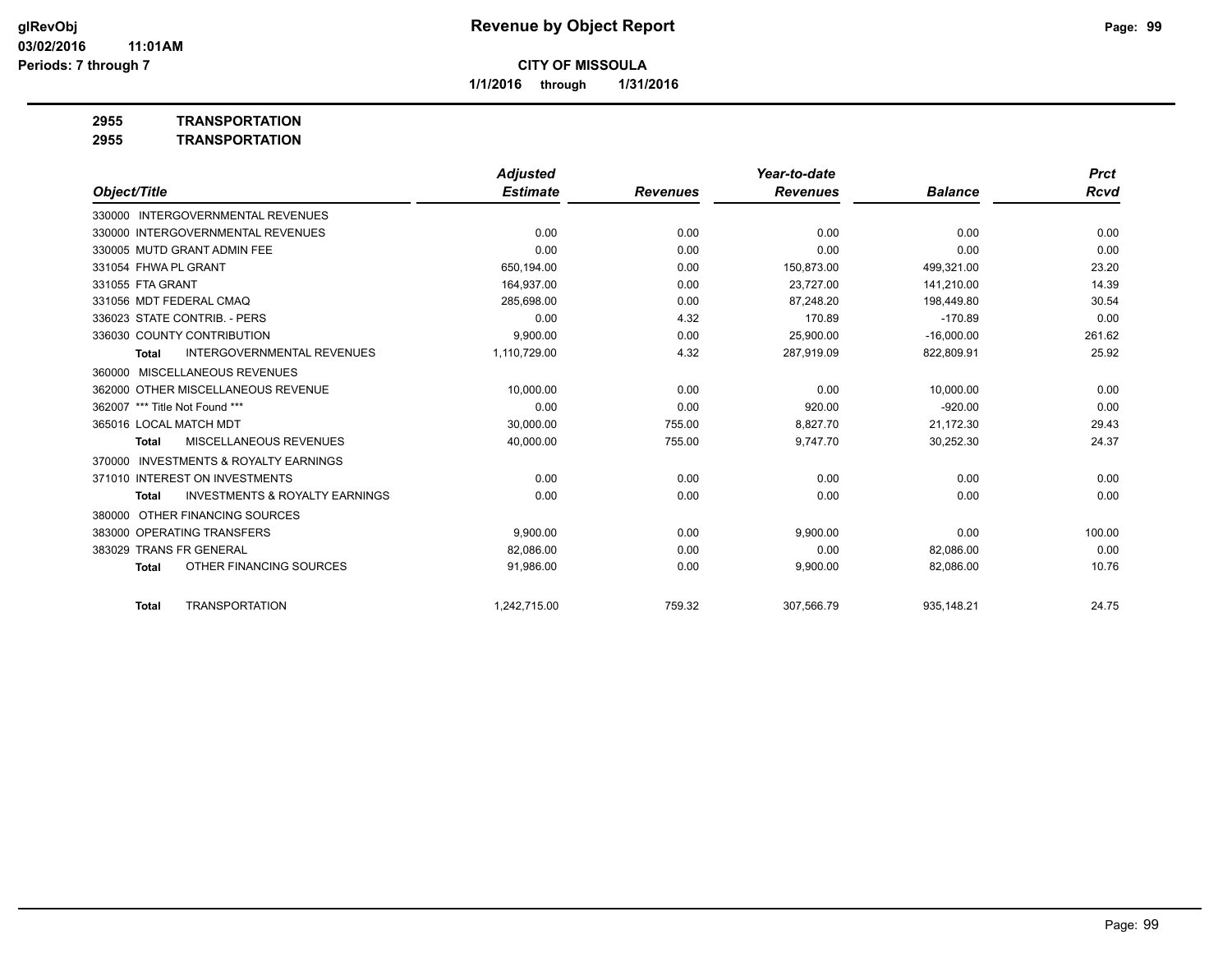**1/1/2016 through 1/31/2016**

#### **2955 TRANSPORTATION**

|                                                           | <b>Adjusted</b> |                 | Year-to-date    |                | <b>Prct</b> |
|-----------------------------------------------------------|-----------------|-----------------|-----------------|----------------|-------------|
| Object/Title                                              | <b>Estimate</b> | <b>Revenues</b> | <b>Revenues</b> | <b>Balance</b> | <b>Rcvd</b> |
| 330000 INTERGOVERNMENTAL REVENUES                         |                 |                 |                 |                |             |
| 330000 INTERGOVERNMENTAL REVENUES                         | 0.00            | 0.00            | 0.00            | 0.00           | 0.00        |
| 330005 MUTD GRANT ADMIN FEE                               | 0.00            | 0.00            | 0.00            | 0.00           | 0.00        |
| 331054 FHWA PL GRANT                                      | 650,194.00      | 0.00            | 150.873.00      | 499,321.00     | 23.20       |
| 331055 FTA GRANT                                          | 164,937.00      | 0.00            | 23,727.00       | 141,210.00     | 14.39       |
| 331056 MDT FEDERAL CMAQ                                   | 285,698.00      | 0.00            | 87,248.20       | 198,449.80     | 30.54       |
| 336023 STATE CONTRIB. - PERS                              | 0.00            | 4.32            | 170.89          | $-170.89$      | 0.00        |
| 336030 COUNTY CONTRIBUTION                                | 9,900.00        | 0.00            | 25,900.00       | $-16,000.00$   | 261.62      |
| <b>INTERGOVERNMENTAL REVENUES</b><br><b>Total</b>         | 1,110,729.00    | 4.32            | 287,919.09      | 822,809.91     | 25.92       |
| 360000 MISCELLANEOUS REVENUES                             |                 |                 |                 |                |             |
| 362000 OTHER MISCELLANEOUS REVENUE                        | 10,000.00       | 0.00            | 0.00            | 10,000.00      | 0.00        |
| 362007 *** Title Not Found ***                            | 0.00            | 0.00            | 920.00          | $-920.00$      | 0.00        |
| 365016 LOCAL MATCH MDT                                    | 30,000.00       | 755.00          | 8,827.70        | 21,172.30      | 29.43       |
| MISCELLANEOUS REVENUES<br><b>Total</b>                    | 40,000.00       | 755.00          | 9,747.70        | 30,252.30      | 24.37       |
| 370000 INVESTMENTS & ROYALTY EARNINGS                     |                 |                 |                 |                |             |
| 371010 INTEREST ON INVESTMENTS                            | 0.00            | 0.00            | 0.00            | 0.00           | 0.00        |
| <b>INVESTMENTS &amp; ROYALTY EARNINGS</b><br><b>Total</b> | 0.00            | 0.00            | 0.00            | 0.00           | 0.00        |
| 380000 OTHER FINANCING SOURCES                            |                 |                 |                 |                |             |
| 383000 OPERATING TRANSFERS                                | 9,900.00        | 0.00            | 9,900.00        | 0.00           | 100.00      |
| 383029 TRANS FR GENERAL                                   | 82,086.00       | 0.00            | 0.00            | 82,086.00      | 0.00        |
| OTHER FINANCING SOURCES<br><b>Total</b>                   | 91,986.00       | 0.00            | 9,900.00        | 82,086.00      | 10.76       |
| <b>TRANSPORTATION</b><br><b>Total</b>                     | 1.242.715.00    | 759.32          | 307.566.79      | 935.148.21     | 24.75       |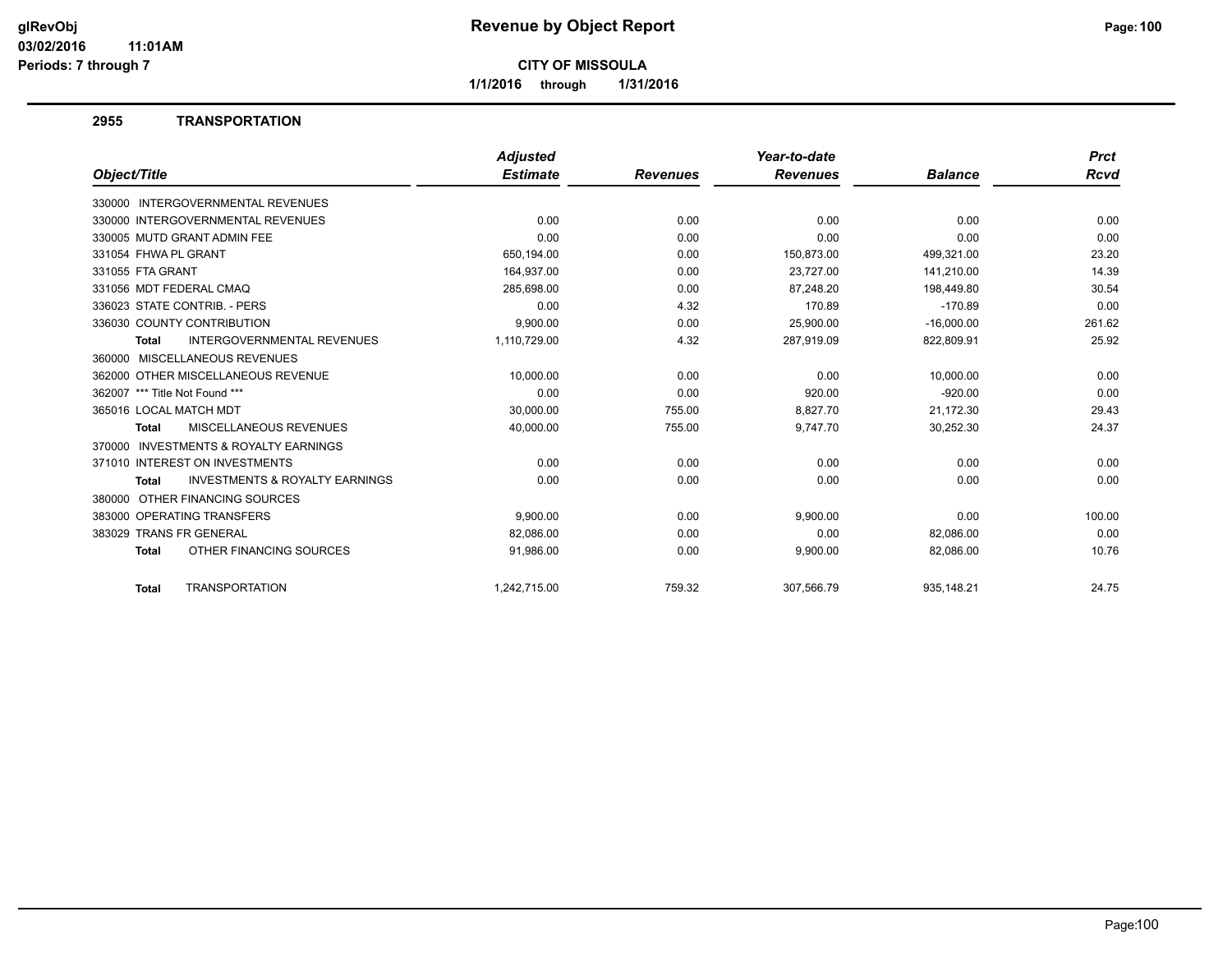**1/1/2016 through 1/31/2016**

**2987 FEDERAL TRANSPORTATION FUND**

|                                                           | <b>Adjusted</b> |                 | Year-to-date    |                | <b>Prct</b> |
|-----------------------------------------------------------|-----------------|-----------------|-----------------|----------------|-------------|
| Object/Title                                              | <b>Estimate</b> | <b>Revenues</b> | <b>Revenues</b> | <b>Balance</b> | Rcvd        |
| 310000 TAXES/ASSESSMENTS                                  |                 |                 |                 |                |             |
| 311011 TAX INCREMENT                                      | 0.00            | 0.00            | 0.00            | 0.00           | 0.00        |
| TAXES/ASSESSMENTS<br><b>Total</b>                         | 0.00            | 0.00            | 0.00            | 0.00           | 0.00        |
| 330000 INTERGOVERNMENTAL REVENUES                         |                 |                 |                 |                |             |
| 331050 ISTEA/CTEP GRANT                                   | 0.00            | 0.00            | 0.00            | 0.00           | 0.00        |
| 331051 ISTEA/CTEP-HIGGINS HILL/BECKWITH                   | 0.00            | 0.00            | 0.00            | 0.00           | 0.00        |
| 331052 MDT CMAQ STRIPING GRANT                            | 0.00            | 0.00            | 0.00            | 0.00           | 0.00        |
| 331053 CTEP PLAYFAIR                                      | 0.00            | 0.00            | 5,955.81        | $-5,955.81$    | 0.00        |
| 331153 RUSSELL S 3RD IMPROVEMENTS                         | 0.00            | 0.00            | 0.00            | 0.00           | 0.00        |
| 331154 CTEP-MILWAUKEE RR TRAIL                            | 0.00            | 0.00            | 0.00            | 0.00           | 0.00        |
| 331155 CTEP/GRANT CREEK TRAIL BCN                         | 0.00            | 0.00            | 76,085.82       | $-76,085.82$   | 0.00        |
| 331156 CTEP GRANT - S HILLS TRAILS SYSTEM                 | 375,500.00      | 0.00            | 0.00            | 375,500.00     | 0.00        |
| 331159 CTEP-U OF M CROSSWALK PROJECT                      | 0.00            | 0.00            | 0.00            | 0.00           | 0.00        |
| 331161 CTEP-LOLO ST/BRIDGE TO DUNCAN S/C                  | 0.00            | 0.00            | 0.00            | 0.00           | 0.00        |
| 331180 LIBRARY LITERACY GRANT                             | 0.00            | 0.00            | 0.00            | 0.00           | 0.00        |
| 331181 CTEP/CMAQ MADISON ST TO U CONNECTOR                | 0.00            | 0.00            | 0.00            | 0.00           | 0.00        |
| 334045 MONTANA DEPARTMENT TRANSPORTATION                  | 0.00            | 0.00            | 0.00            | 0.00           | 0.00        |
| 334251 RTP/TAP STATE GRANTS                               | 0.00            | 0.00            | 0.00            | 0.00           | 0.00        |
| 336023 STATE CONTRIB. - PERS                              | 0.00            | 29.86           | 105.04          | $-105.04$      | 0.00        |
| <b>INTERGOVERNMENTAL REVENUES</b><br><b>Total</b>         | 375,500.00      | 29.86           | 82,146.67       | 293,353.33     | 21.88       |
| 340000 CHARGES FOR SERVICES                               |                 |                 |                 |                |             |
| 343011 STREET AND ROADWAY REPAIR CHARGES                  | 0.00            | 0.00            | 0.00            | 0.00           | 0.00        |
| <b>CHARGES FOR SERVICES</b><br>Total                      | 0.00            | 0.00            | 0.00            | 0.00           | 0.00        |
| 360000 MISCELLANEOUS REVENUES                             |                 |                 |                 |                |             |
| 360010 MISCELLANEOUS                                      | 0.00            | 0.00            | 0.00            | 0.00           | 0.00        |
| 363020 PROPERTY ASSESSMENTS                               | 0.00            | 0.00            | 0.00            | 0.00           | 0.00        |
| 365000 DONATIONS                                          | 386,689.00      | 0.00            | 0.00            | 386,689.00     | 0.00        |
| 365004 GRANT CR TRAIL ASSN DONATION                       | 0.00            | 0.00            | 0.00            | 0.00           | 0.00        |
| MISCELLANEOUS REVENUES<br><b>Total</b>                    | 386,689.00      | 0.00            | 0.00            | 386,689.00     | 0.00        |
| 370000 INVESTMENTS & ROYALTY EARNINGS                     |                 |                 |                 |                |             |
| 371010 INTEREST ON INVESTMENTS                            | 0.00            | 0.00            | 0.00            | 0.00           | 0.00        |
| 371020 GAIN/LOSS IN MARKET VALUE OF INVESTMENTS           | 0.00            | 0.00            | 0.00            | 0.00           | 0.00        |
| <b>INVESTMENTS &amp; ROYALTY EARNINGS</b><br><b>Total</b> | 0.00            | 0.00            | 0.00            | 0.00           | 0.00        |
| 380000 OTHER FINANCING SOURCES                            |                 |                 |                 |                |             |
| 381009 TRANSFERS IN-OPEN SPACE BOND                       | 0.00            | 0.00            | 0.00            | 0.00           | 0.00        |
| 381010 BOND PROCEEDS                                      | 0.00            | 0.00            | 0.00            | 0.00           | 0.00        |
| 381011 OPEN SPACE REVENUE                                 | 0.00            | 0.00            | 0.00            | 0.00           | 0.00        |
| 383000 OPERATING TRANSFERS                                | 0.00            | 0.00            | 0.00            | 0.00           | 0.00        |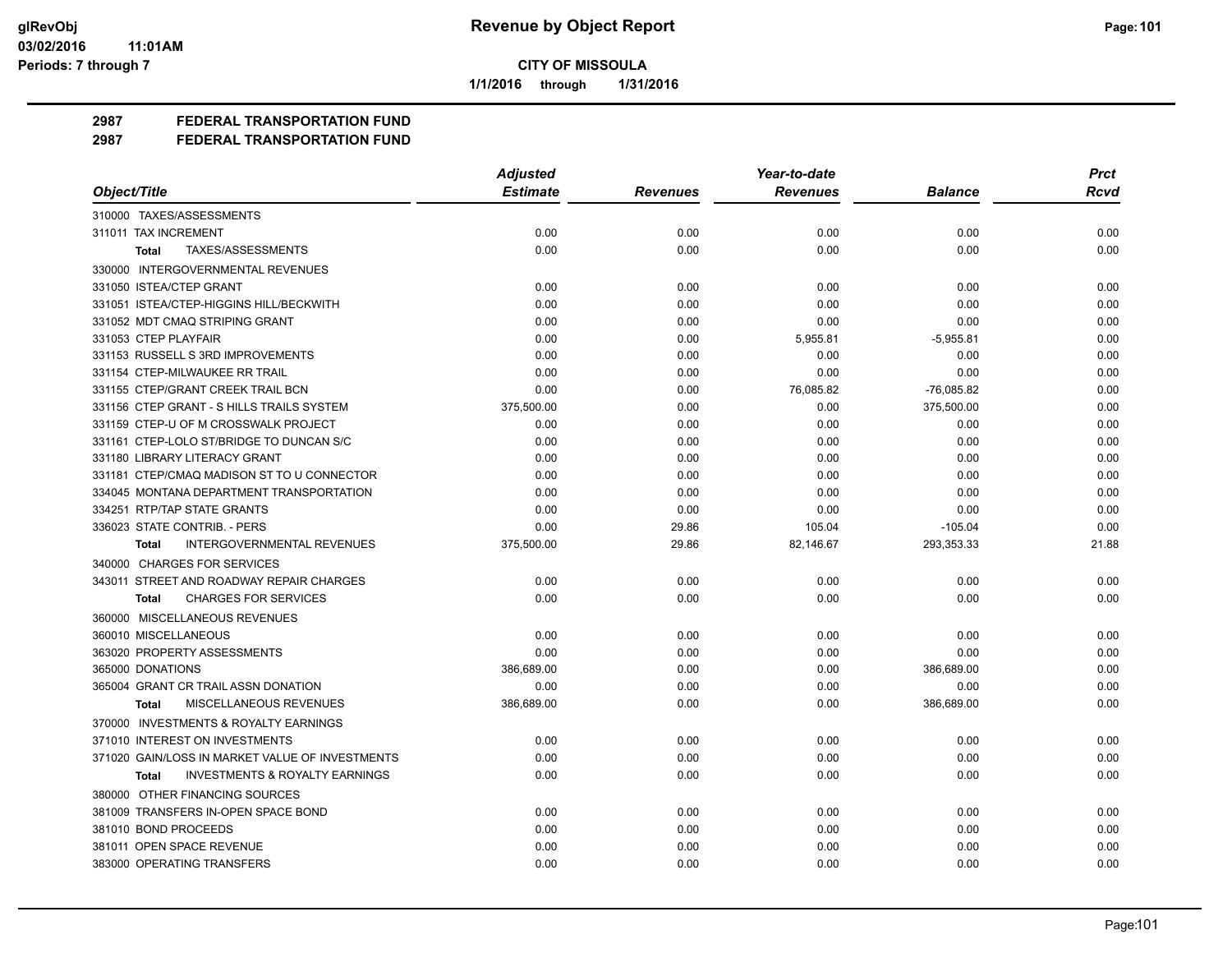**1/1/2016 through 1/31/2016**

# **2987 FEDERAL TRANSPORTATION FUND**

|                                      | <b>Adjusted</b> |                 | Year-to-date |                | <b>Prct</b> |
|--------------------------------------|-----------------|-----------------|--------------|----------------|-------------|
| Object/Title                         | <b>Estimate</b> | <b>Revenues</b> | Revenues     | <b>Balance</b> | Rcvd        |
| 383002 TRANS FR GAS TAX              | 0.00            | 0.00            | 0.00         | 0.00           | 0.00        |
| 383010 TRANS FR CIP                  | 0.00            | 0.00            | 0.00         | 0.00           | 0.00        |
| 383014 TRANS FR MRA                  | 0.00            | 0.00            | 0.00         | 0.00           | 0.00        |
| 383021 TRANS FR P&R TRAILS DEVLP     | 0.00            | 0.00            | 0.00         | 0.00           | 0.00        |
| 383043 TRANSFERS FROM IMPACT FEES    | 0.00            | 0.00            | 0.00         | 0.00           | 0.00        |
| OTHER FINANCING SOURCES<br>Total     | 0.00            | 0.00            | 0.00         | 0.00           | 0.00        |
| FEDERAL TRANSPORTATION FUND<br>Total | 762.189.00      | 29.86           | 82.146.67    | 680.042.33     | 10.78       |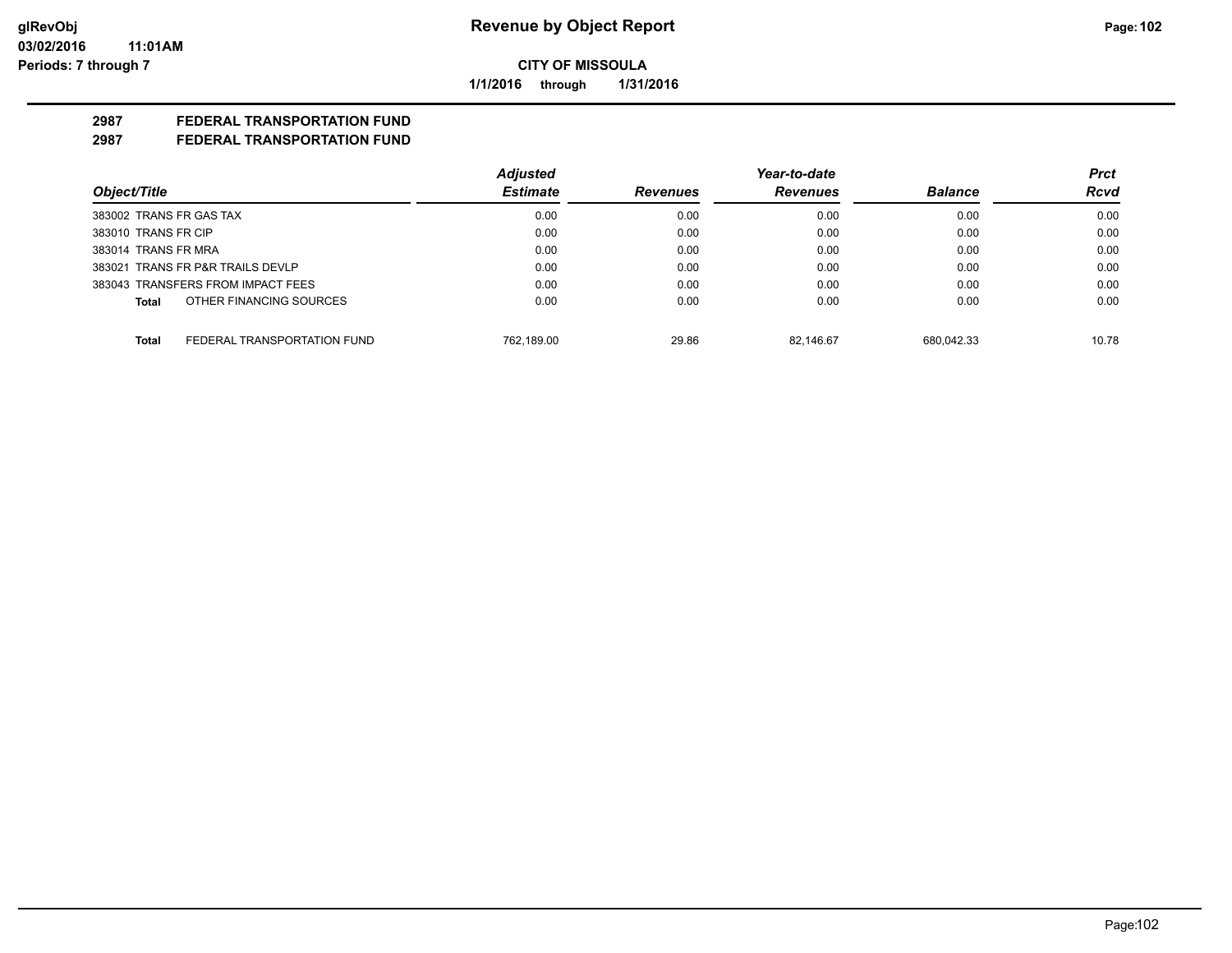**1/1/2016 through 1/31/2016**

|                                                    | <b>Adjusted</b> |                 | Year-to-date    |              | <b>Prct</b> |
|----------------------------------------------------|-----------------|-----------------|-----------------|--------------|-------------|
| Object/Title                                       | <b>Estimate</b> | <b>Revenues</b> | <b>Revenues</b> | Balance      | Rcvd        |
| 310000 TAXES/ASSESSMENTS                           |                 |                 |                 |              |             |
| 311011 TAX INCREMENT                               | 0.00            | 0.00            | 0.00            | 0.00         | 0.00        |
| TAXES/ASSESSMENTS<br><b>Total</b>                  | 0.00            | 0.00            | 0.00            | 0.00         | 0.00        |
| 330000 INTERGOVERNMENTAL REVENUES                  |                 |                 |                 |              |             |
| 331050 ISTEA/CTEP GRANT                            | 0.00            | 0.00            | 0.00            | 0.00         | 0.00        |
| 331051 ISTEA/CTEP-HIGGINS HILL/BECKWITH            | 0.00            | 0.00            | 0.00            | 0.00         | 0.00        |
| 331052 MDT CMAQ STRIPING GRANT                     | 0.00            | 0.00            | 0.00            | 0.00         | 0.00        |
| 331053 CTEP PLAYFAIR                               | 0.00            | 0.00            | 5,955.81        | $-5,955.81$  | 0.00        |
| 331153 RUSSELL S 3RD IMPROVEMENTS                  | 0.00            | 0.00            | 0.00            | 0.00         | 0.00        |
| 331154 CTEP-MILWAUKEE RR TRAIL                     | 0.00            | 0.00            | 0.00            | 0.00         | 0.00        |
| 331155 CTEP/GRANT CREEK TRAIL BCN                  | 0.00            | 0.00            | 76,085.82       | $-76,085.82$ | 0.00        |
| 331156 CTEP GRANT - S HILLS TRAILS SYSTEM          | 375,500.00      | 0.00            | 0.00            | 375,500.00   | 0.00        |
| 331159 CTEP-U OF M CROSSWALK PROJECT               | 0.00            | 0.00            | 0.00            | 0.00         | 0.00        |
| 331161 CTEP-LOLO ST/BRIDGE TO DUNCAN S/C           | 0.00            | 0.00            | 0.00            | 0.00         | 0.00        |
| 331180 LIBRARY LITERACY GRANT                      | 0.00            | 0.00            | 0.00            | 0.00         | 0.00        |
| 331181 CTEP/CMAQ MADISON ST TO U CONNECTOR         | 0.00            | 0.00            | 0.00            | 0.00         | 0.00        |
| 334045 MONTANA DEPARTMENT TRANSPORTATION           | 0.00            | 0.00            | 0.00            | 0.00         | 0.00        |
| 334251 RTP/TAP STATE GRANTS                        | 0.00            | 0.00            | 0.00            | 0.00         | 0.00        |
| 336023 STATE CONTRIB. - PERS                       | 0.00            | 29.86           | 105.04          | $-105.04$    | 0.00        |
| INTERGOVERNMENTAL REVENUES<br><b>Total</b>         | 375,500.00      | 29.86           | 82,146.67       | 293,353.33   | 21.88       |
| 340000 CHARGES FOR SERVICES                        |                 |                 |                 |              |             |
| 343011 STREET AND ROADWAY REPAIR CHARGES           | 0.00            | 0.00            | 0.00            | 0.00         | 0.00        |
| <b>CHARGES FOR SERVICES</b><br><b>Total</b>        | 0.00            | 0.00            | 0.00            | 0.00         | 0.00        |
| 360000 MISCELLANEOUS REVENUES                      |                 |                 |                 |              |             |
| 360010 MISCELLANEOUS                               | 0.00            | 0.00            | 0.00            | 0.00         | 0.00        |
| 363020 PROPERTY ASSESSMENTS                        | 0.00            | 0.00            | 0.00            | 0.00         | 0.00        |
| 365000 DONATIONS                                   | 386,689.00      | 0.00            | 0.00            | 386,689.00   | 0.00        |
| 365004 GRANT CR TRAIL ASSN DONATION                | 0.00            | 0.00            | 0.00            | 0.00         | 0.00        |
| MISCELLANEOUS REVENUES<br><b>Total</b>             | 386,689.00      | 0.00            | 0.00            | 386,689.00   | 0.00        |
| 370000 INVESTMENTS & ROYALTY EARNINGS              |                 |                 |                 |              |             |
| 371010 INTEREST ON INVESTMENTS                     | 0.00            | 0.00            | 0.00            | 0.00         | 0.00        |
| 371020 GAIN/LOSS IN MARKET VALUE OF INVESTMENT     | 0.00            | 0.00            | 0.00            | 0.00         | 0.00        |
| <b>INVESTMENTS &amp; ROYALTY EARNINGS</b><br>Total | 0.00            | 0.00            | 0.00            | 0.00         | 0.00        |
| 380000 OTHER FINANCING SOURCES                     |                 |                 |                 |              |             |
| 381009 TRANSFERS IN-OPEN SPACE BOND                | 0.00            | 0.00            | 0.00            | 0.00         | 0.00        |
| 381010 BOND PROCEEDS                               | 0.00            | 0.00            | 0.00            | 0.00         | 0.00        |
| 381011 OPEN SPACE REVENUE                          | 0.00            | 0.00            | 0.00            | 0.00         | 0.00        |
| 383000 OPERATING TRANSFERS                         | 0.00            | 0.00            | 0.00            | 0.00         | 0.00        |
| 383002 TRANS FR GAS TAX                            | 0.00            | 0.00            | 0.00            | 0.00         | 0.00        |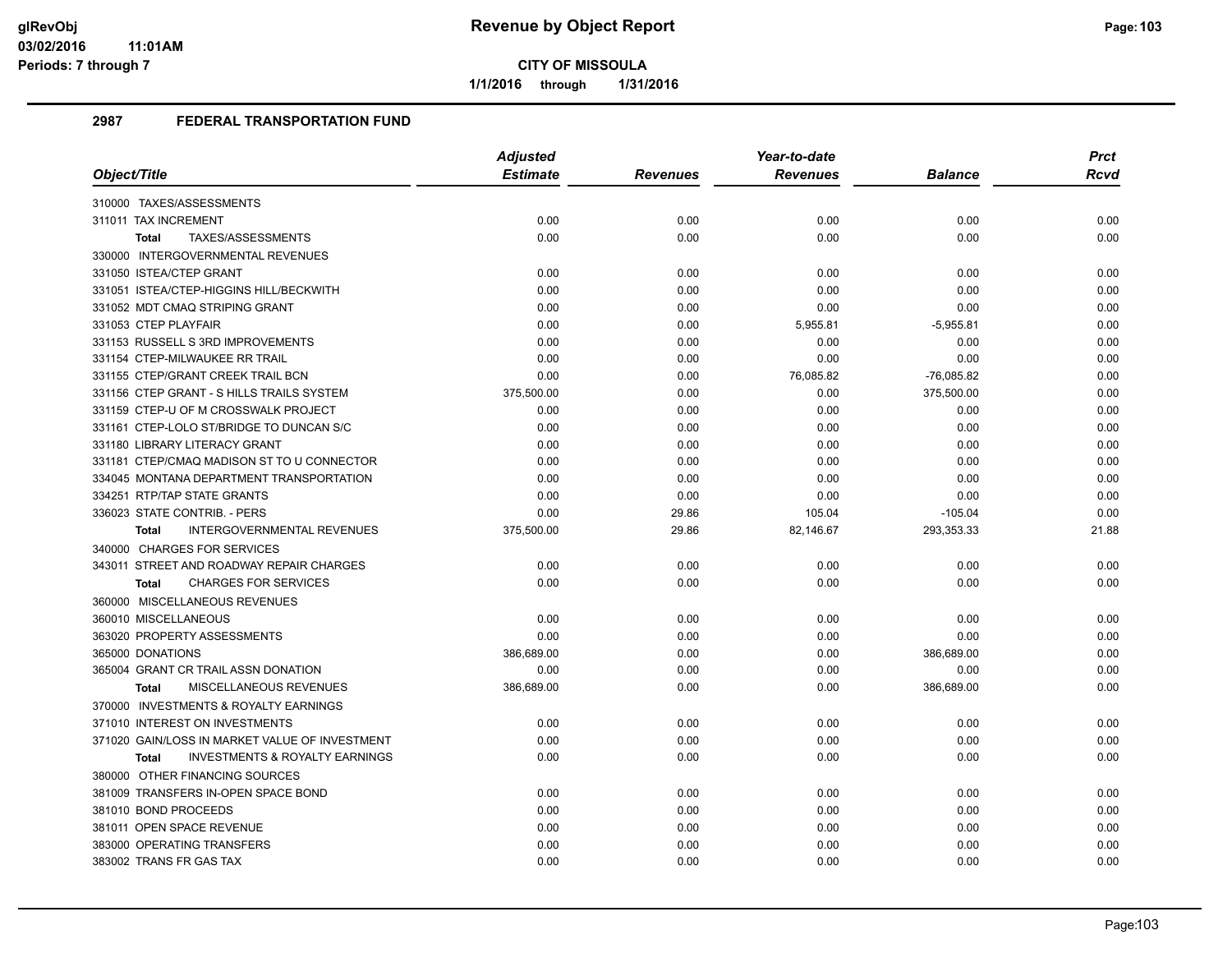**1/1/2016 through 1/31/2016**

| Object/Title                      |                             | <b>Adjusted</b><br><b>Estimate</b> | <b>Revenues</b> | Year-to-date<br><b>Revenues</b> | <b>Balance</b> | <b>Prct</b><br><b>Rcvd</b> |
|-----------------------------------|-----------------------------|------------------------------------|-----------------|---------------------------------|----------------|----------------------------|
| 383010 TRANS FR CIP               |                             | 0.00                               | 0.00            | 0.00                            | 0.00           | 0.00                       |
| 383014 TRANS FR MRA               |                             | 0.00                               | 0.00            | 0.00                            | 0.00           | 0.00                       |
| 383021 TRANS FR P&R TRAILS DEVLP  |                             | 0.00                               | 0.00            | 0.00                            | 0.00           | 0.00                       |
| 383043 TRANSFERS FROM IMPACT FEES |                             | 0.00                               | 0.00            | 0.00                            | 0.00           | 0.00                       |
| <b>Total</b>                      | OTHER FINANCING SOURCES     | 0.00                               | 0.00            | 0.00                            | 0.00           | 0.00                       |
| Total                             | FEDERAL TRANSPORTATION FUND | 762.189.00                         | 29.86           | 82.146.67                       | 680.042.33     | 10.78                      |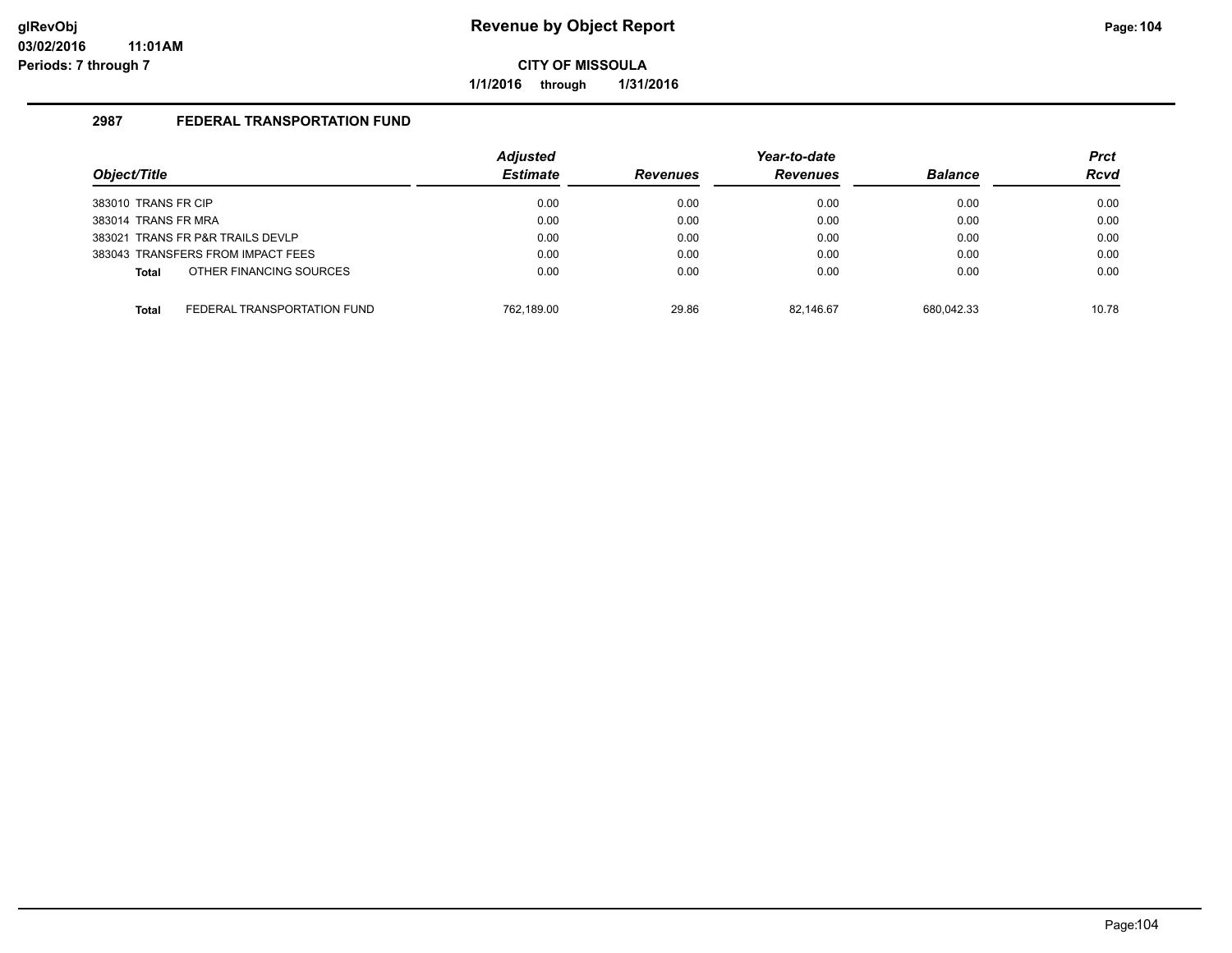**1/1/2016 through 1/31/2016**

**2988 GRANTS & DONATIONS FUND**

|                                                   | <b>Adjusted</b> |                 | Year-to-date    | <b>Prct</b>    |         |
|---------------------------------------------------|-----------------|-----------------|-----------------|----------------|---------|
| Object/Title                                      | <b>Estimate</b> | <b>Revenues</b> | <b>Revenues</b> | <b>Balance</b> | Rcvd    |
| 330000 INTERGOVERNMENTAL REVENUES                 |                 |                 |                 |                |         |
| 331013 NORTHSIDE PED BRIDGE/ARRA-CDBG GRANT       | 0.00            | 0.00            | 0.00            | 0.00           | 0.00    |
| 331014 EECBG GRANT                                | 0.00            | 0.00            | 0.00            | 0.00           | 0.00    |
| 331022 EQUIPMENT GRANT                            | 0.00            | 0.00            | 0.00            | 0.00           | 0.00    |
| 331025 COPS TECH GRANTS                           | 993,592.00      | 0.00            | 0.00            | 993,592.00     | 0.00    |
| 331026 FY09 POLICE ICAC FEDERAL GRANT             | 0.00            | 64,598.65       | $-3,719.25$     | 3,719.25       | 0.00    |
| 331028 DUI-COPS IN SHOPS                          | 5,000.00        | 0.00            | 0.00            | 5,000.00       | 0.00    |
| 331029 CHRP GRANT                                 | 0.00            | 0.00            | 0.00            | 0.00           | 0.00    |
| 331030 COMMUNITY RESOURCE OFFICER/MCPS            | 0.00            | 0.00            | 0.00            | 0.00           | 0.00    |
| 331081 GRANTS/DONATIONS - FORT MISSOULA           | 0.00            | 0.00            | 0.00            | 0.00           | 0.00    |
| 331090 EPA GRANT                                  | 587,106.00      | 0.00            | -361.50         | 587,467.50     | $-0.06$ |
| 331113 *** Title Not Found ***                    | 0.00            | 0.00            | 86,262.00       | $-86,262.00$   | 0.00    |
| 331178 DUI TASK FORCE GRANT                       | 0.00            | 0.00            | 0.00            | 0.00           | 0.00    |
| 331181 GRANTS/DONATIONS - FORT MISSOULA           | 0.00            | 0.00            | 0.00            | 0.00           | 0.00    |
| 334013 STATE GRANT - OT SEATBELT                  | 60,000.00       | 0.00            | 30,042.82       | 29,957.18      | 50.07   |
| 334014 *** Title Not Found ***                    | 0.00            | 0.00            | 0.00            | 0.00           | 0.00    |
| 334015 COPS TECHNOLOGY GRANT                      | 299,498.00      | 0.00            | 49,507.95       | 249,990.05     | 16.53   |
| 334016 BULLETPROOF VEST GRANT                     | 10,500.00       | 6,317.04        | 6,317.04        | 4,182.96       | 60.16   |
| 334018 STATE GRANT - CAPITAL                      | 0.00            | 0.00            | 0.00            | 0.00           | 0.00    |
| 334020 UNDERAGE DRINKING GRANT                    | 0.00            | 0.00            | 0.00            | 0.00           | 0.00    |
| 334025 COUNTY WEED                                | 0.00            | 0.00            | 0.00            | 0.00           | 0.00    |
| 334028 DEPT OF AG INTERN GRANT                    | 0.00            | 0.00            | 0.00            | 0.00           | 0.00    |
| 334076 BIG SKY TRUST FUND GRANTS                  | 0.00            | 0.00            | 0.00            | 0.00           | 0.00    |
| 334121 DNRC-EPA AREA WIDE ASSESSMENT GRANT        | 0.00            | 0.00            | 0.00            | 0.00           | 0.00    |
| 336021 STATE CONTRIB - POLICE RETIREMENT          | 0.00            | 1,743.40        | 12,044.82       | $-12,044.82$   | 0.00    |
| 336023 STATE CONTRIB. - PERS                      | 0.00            | 0.00            | 11.80           | $-11.80$       | 0.00    |
| <b>INTERGOVERNMENTAL REVENUES</b><br><b>Total</b> | 1,955,696.00    | 72,659.09       | 180,105.68      | 1,775,590.32   | 9.21    |
| 340000 CHARGES FOR SERVICES                       |                 |                 |                 |                |         |
| 342000 ANTI-GRAFFITI PROJECT                      | 5,000.00        | 0.00            | 100.00          | 4,900.00       | 2.00    |
| 342013 SECURITY INVEST FEES                       | 0.00            | 0.00            | 0.00            | 0.00           | 0.00    |
| <b>CHARGES FOR SERVICES</b><br><b>Total</b>       | 5,000.00        | 0.00            | 100.00          | 4,900.00       | 2.00    |
| 360000 MISCELLANEOUS REVENUES                     |                 |                 |                 |                |         |
| 360010 MISCELLANEOUS                              | 0.00            | 0.00            | 0.00            | 0.00           | 0.00    |
| 365000 DONATIONS                                  | 50,338.00       | 0.00            | 100.00          | 50,238.00      | 0.20    |
| 365015 GREEN BLOCK PILOT PROJECT                  | 0.00            | 0.00            | 0.00            | 0.00           | 0.00    |
| 365021 COMBAT CHALLENGE DONATIONS                 | 0.00            | 0.00            | 0.00            | 0.00           | 0.00    |
| MISCELLANEOUS REVENUES<br>Total                   | 50,338.00       | 0.00            | 100.00          | 50,238.00      | 0.20    |
| 380000 OTHER FINANCING SOURCES                    |                 |                 |                 |                |         |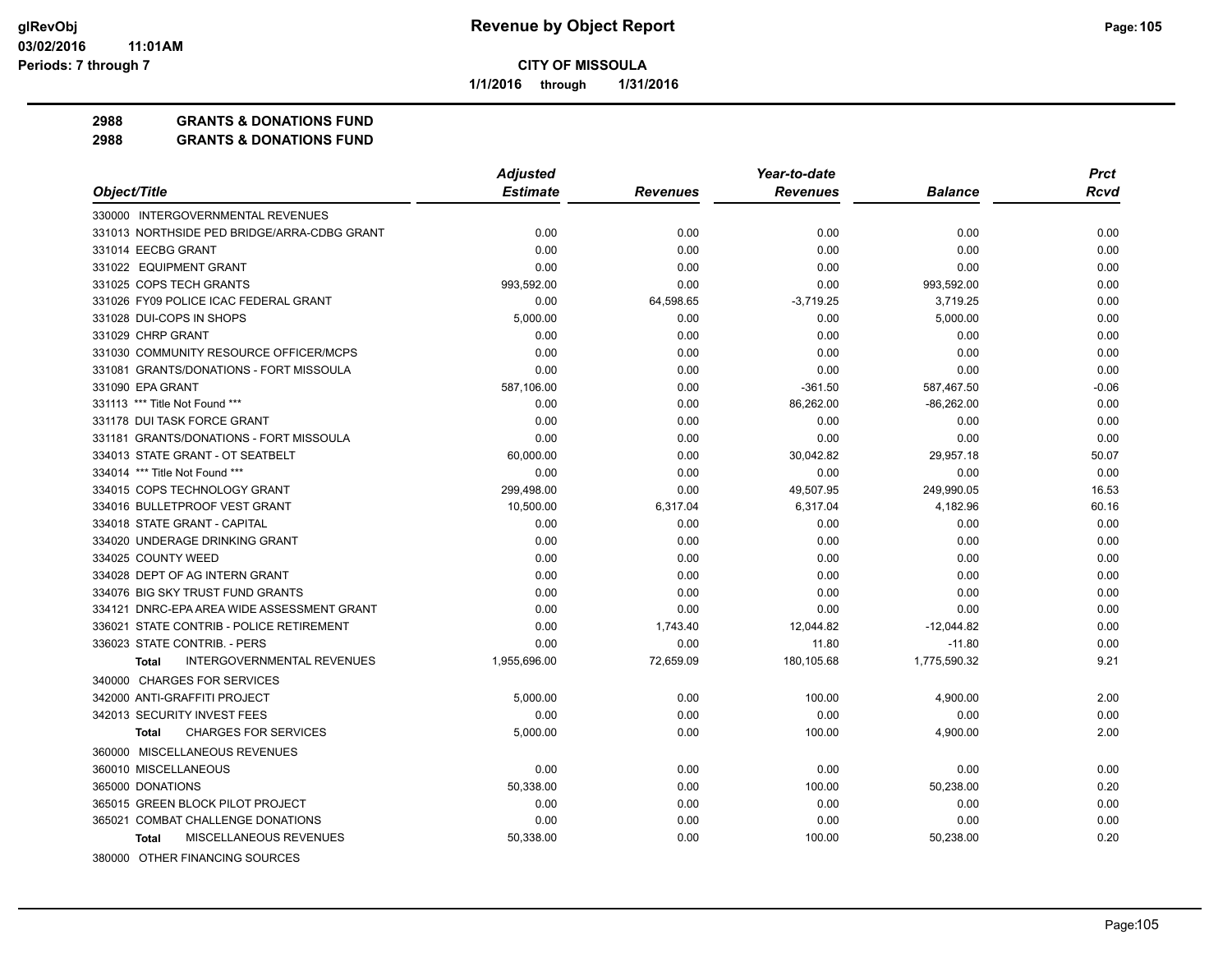**1/1/2016 through 1/31/2016**

### **2988 GRANTS & DONATIONS FUND**

|                                               | <b>Adjusted</b> |                 | Year-to-date    |                | Prct |
|-----------------------------------------------|-----------------|-----------------|-----------------|----------------|------|
| Object/Title                                  | <b>Estimate</b> | <b>Revenues</b> | <b>Revenues</b> | <b>Balance</b> | Rcvd |
| 381023 DOMESTIC VIOLENCE ACCOUNTABILITY GRANT | 0.00            | 0.00            | 0.00            | 0.00           | 0.00 |
| 383002 TRANS FR GAS TAX                       | 0.00            | 0.00            | 0.00            | 0.00           | 0.00 |
| 383022 TRANS FR OPEN SPACE BOND               | 0.00            | 0.00            | 0.00            | 0.00           | 0.00 |
| 383042 TRANSFERS FROM OTHER FUNDS             | 0.00            | 0.00            | 0.00            | 0.00           | 0.00 |
| OTHER FINANCING SOURCES<br>Total              | 0.00            | 0.00            | 0.00            | 0.00           | 0.00 |
| <b>GRANTS &amp; DONATIONS FUND</b><br>Total   | 2,011,034.00    | 72.659.09       | 180.305.68      | 1.830.728.32   | 8.97 |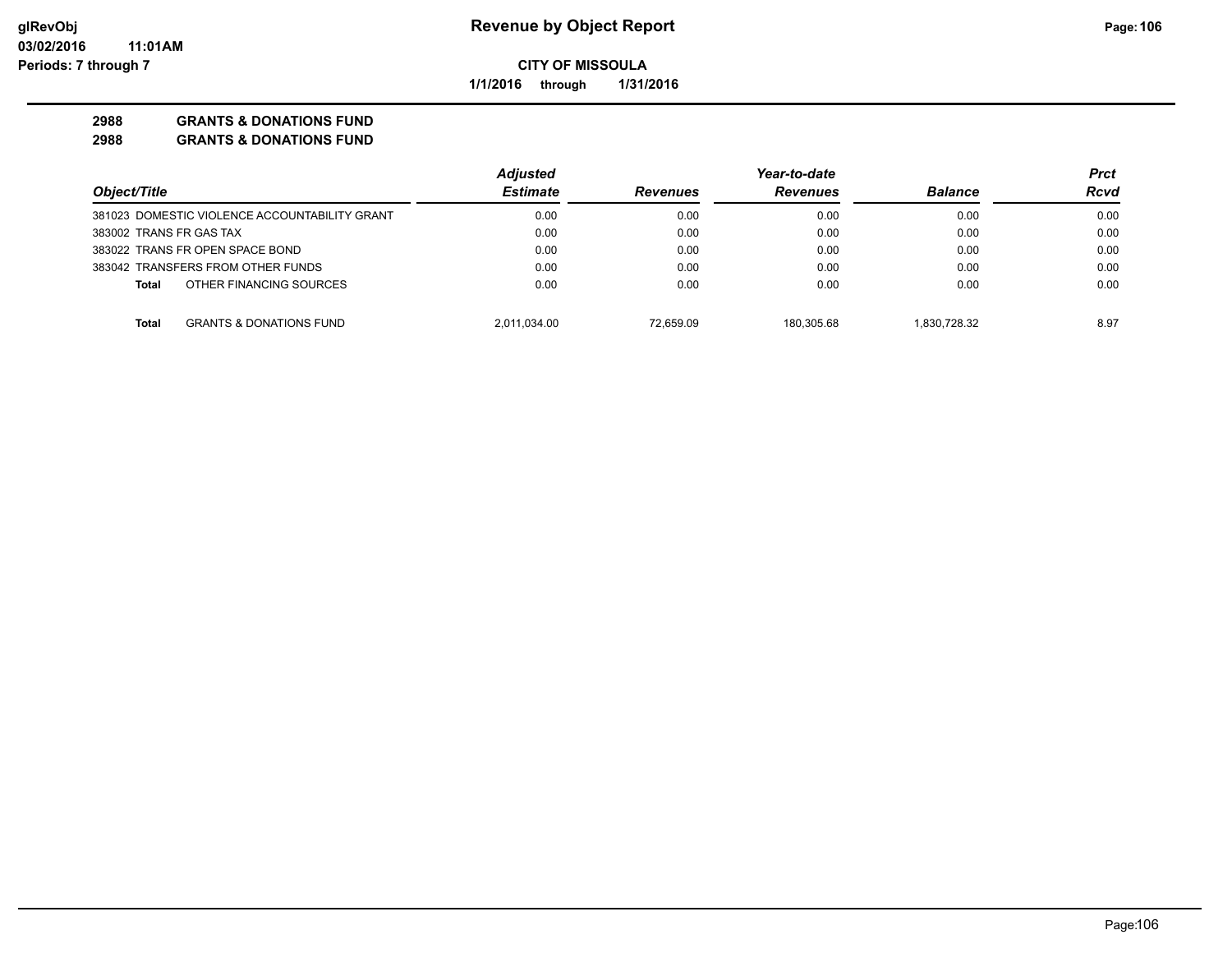**1/1/2016 through 1/31/2016**

|                                                   | <b>Adjusted</b> |           | Year-to-date    |                | <b>Prct</b> |
|---------------------------------------------------|-----------------|-----------|-----------------|----------------|-------------|
| Object/Title                                      | <b>Estimate</b> | Revenues  | <b>Revenues</b> | <b>Balance</b> | <b>Rcvd</b> |
| 330000 INTERGOVERNMENTAL REVENUES                 |                 |           |                 |                |             |
| 331013 NORTHSIDE PED BRIDGE/ARRA-CDBG GRANT       | 0.00            | 0.00      | 0.00            | 0.00           | 0.00        |
| 331014 EECBG GRANT                                | 0.00            | 0.00      | 0.00            | 0.00           | 0.00        |
| 331022 EQUIPMENT GRANT                            | 0.00            | 0.00      | 0.00            | 0.00           | 0.00        |
| 331025 DV ACCOUNTABILITY PROJECT                  | 993,592.00      | 0.00      | 0.00            | 993,592.00     | 0.00        |
| 331026 FY09 POLICE ICAC FEDERAL GRANT             | 0.00            | 64,598.65 | $-3,719.25$     | 3,719.25       | 0.00        |
| 331028 DUI-COPS IN SHOPS                          | 5,000.00        | 0.00      | 0.00            | 5,000.00       | 0.00        |
| 331029 CHRP GRANT                                 | 0.00            | 0.00      | 0.00            | 0.00           | 0.00        |
| 331030 COMMUNITY RESOURCE OFFICER/MCPS            | 0.00            | 0.00      | 0.00            | 0.00           | 0.00        |
| 331081 GRANTS/DONATIONS - FORT MISSOULA           | 0.00            | 0.00      | 0.00            | 0.00           | 0.00        |
| 331090 EPA GRANT                                  | 587,106.00      | 0.00      | $-361.50$       | 587,467.50     | $-0.06$     |
| 331113 *** Title Not Found ***                    | 0.00            | 0.00      | 86,262.00       | $-86,262.00$   | 0.00        |
| 331178 DUI TASK FORCE GRANT                       | 0.00            | 0.00      | 0.00            | 0.00           | 0.00        |
| 331181 GRANTS/DONATIONS - FORT MISSOULA           | 0.00            | 0.00      | 0.00            | 0.00           | 0.00        |
| 334013 STATE GRANT - OT SEATBELT                  | 60,000.00       | 0.00      | 30,042.82       | 29,957.18      | 50.07       |
| 334014 *** Title Not Found ***                    | 0.00            | 0.00      | 0.00            | 0.00           | 0.00        |
| 334015 COPS TECHNOLOGY GRANT                      | 299,498.00      | 0.00      | 49,507.95       | 249,990.05     | 16.53       |
| 334016 BULLETPROOF VEST GRANT                     | 10,500.00       | 6,317.04  | 6,317.04        | 4,182.96       | 60.16       |
| 334018 STATE GRANT - CAPITAL                      | 0.00            | 0.00      | 0.00            | 0.00           | 0.00        |
| 334020 UNDERAGE DRINKING GRANT                    | 0.00            | 0.00      | 0.00            | 0.00           | 0.00        |
| 334025 COUNTY WEED                                | 0.00            | 0.00      | 0.00            | 0.00           | 0.00        |
| 334028 DEPT OF AG INTERN GRANT                    | 0.00            | 0.00      | 0.00            | 0.00           | 0.00        |
| 334076 BIG SKY TRUST FUND GRANTS                  | 0.00            | 0.00      | 0.00            | 0.00           | 0.00        |
| 334121 DNRC-EPA AREA WIDE ASSESSMENT GRANT        | 0.00            | 0.00      | 0.00            | 0.00           | 0.00        |
| 336021 STATE CONTRIB - POLICE RETIREMENT          | 0.00            | 1,743.40  | 12,044.82       | $-12,044.82$   | 0.00        |
| 336023 STATE CONTRIB. - PERS                      | 0.00            | 0.00      | 11.80           | $-11.80$       | 0.00        |
| <b>INTERGOVERNMENTAL REVENUES</b><br><b>Total</b> | 1,955,696.00    | 72,659.09 | 180,105.68      | 1,775,590.32   | 9.21        |
| 340000 CHARGES FOR SERVICES                       |                 |           |                 |                |             |
| 342000 ANTI-GRAFFITI PROJECT                      | 5,000.00        | 0.00      | 100.00          | 4,900.00       | 2.00        |
| 342013 SECURITY INVEST FEES                       | 0.00            | 0.00      | 0.00            | 0.00           | 0.00        |
| <b>CHARGES FOR SERVICES</b><br><b>Total</b>       | 5,000.00        | 0.00      | 100.00          | 4,900.00       | 2.00        |
| 360000 MISCELLANEOUS REVENUES                     |                 |           |                 |                |             |
| 360010 MISCELLANEOUS                              | 0.00            | 0.00      | 0.00            | 0.00           | 0.00        |
| 365000 DONATIONS                                  | 50,338.00       | 0.00      | 100.00          | 50,238.00      | 0.20        |
| 365015 GREEN BLOCK PILOT PROJECT                  | 0.00            | 0.00      | 0.00            | 0.00           | 0.00        |
| 365021 COMBAT CHALLENGE DONATIONS                 | 0.00            | 0.00      | 0.00            | 0.00           | 0.00        |
| <b>MISCELLANEOUS REVENUES</b><br><b>Total</b>     | 50,338.00       | 0.00      | 100.00          | 50,238.00      | 0.20        |
| 380000 OTHER FINANCING SOURCES                    |                 |           |                 |                |             |
| 381023 DOMESTIC VIOLENCE ACCOUNTABILITY GRANT     | 0.00            | 0.00      | 0.00            | 0.00           | 0.00        |
|                                                   |                 |           |                 |                |             |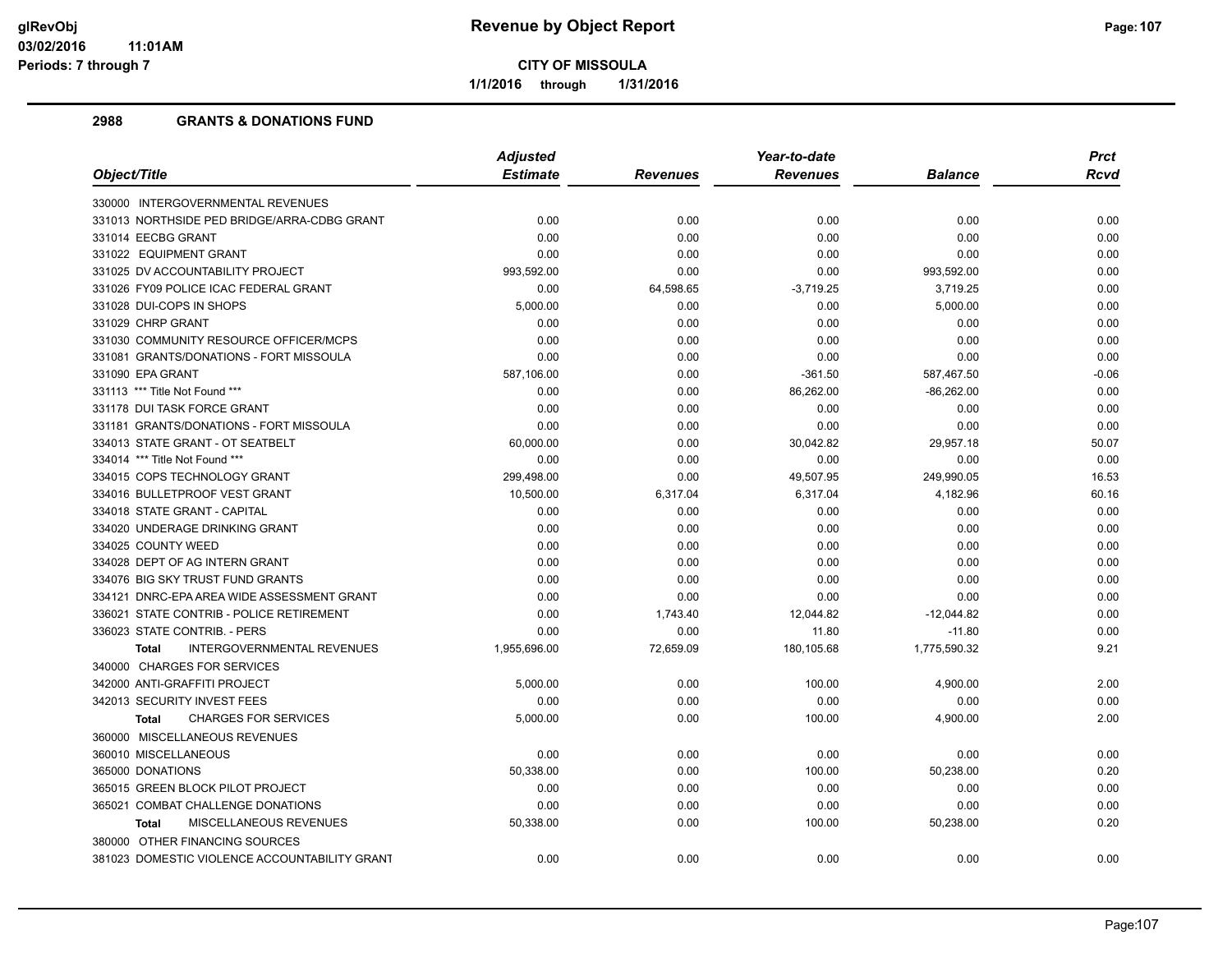**1/1/2016 through 1/31/2016**

| Object/Title            |                                    | <b>Adjusted</b><br><b>Estimate</b> | <b>Revenues</b> | Year-to-date<br><b>Revenues</b> | <b>Balance</b> | <b>Prct</b><br><b>Rcvd</b> |
|-------------------------|------------------------------------|------------------------------------|-----------------|---------------------------------|----------------|----------------------------|
|                         |                                    |                                    |                 |                                 |                |                            |
| 383002 TRANS FR GAS TAX |                                    | 0.00                               | 0.00            | 0.00                            | 0.00           | 0.00                       |
|                         | 383022 TRANS FR OPEN SPACE BOND    | 0.00                               | 0.00            | 0.00                            | 0.00           | 0.00                       |
|                         | 383042 TRANSFERS FROM OTHER FUNDS  | 0.00                               | 0.00            | 0.00                            | 0.00           | 0.00                       |
| Total                   | OTHER FINANCING SOURCES            | 0.00                               | 0.00            | 0.00                            | 0.00           | 0.00                       |
| <b>Total</b>            | <b>GRANTS &amp; DONATIONS FUND</b> | 2.011.034.00                       | 72.659.09       | 180.305.68                      | 1.830.728.32   | 8.97                       |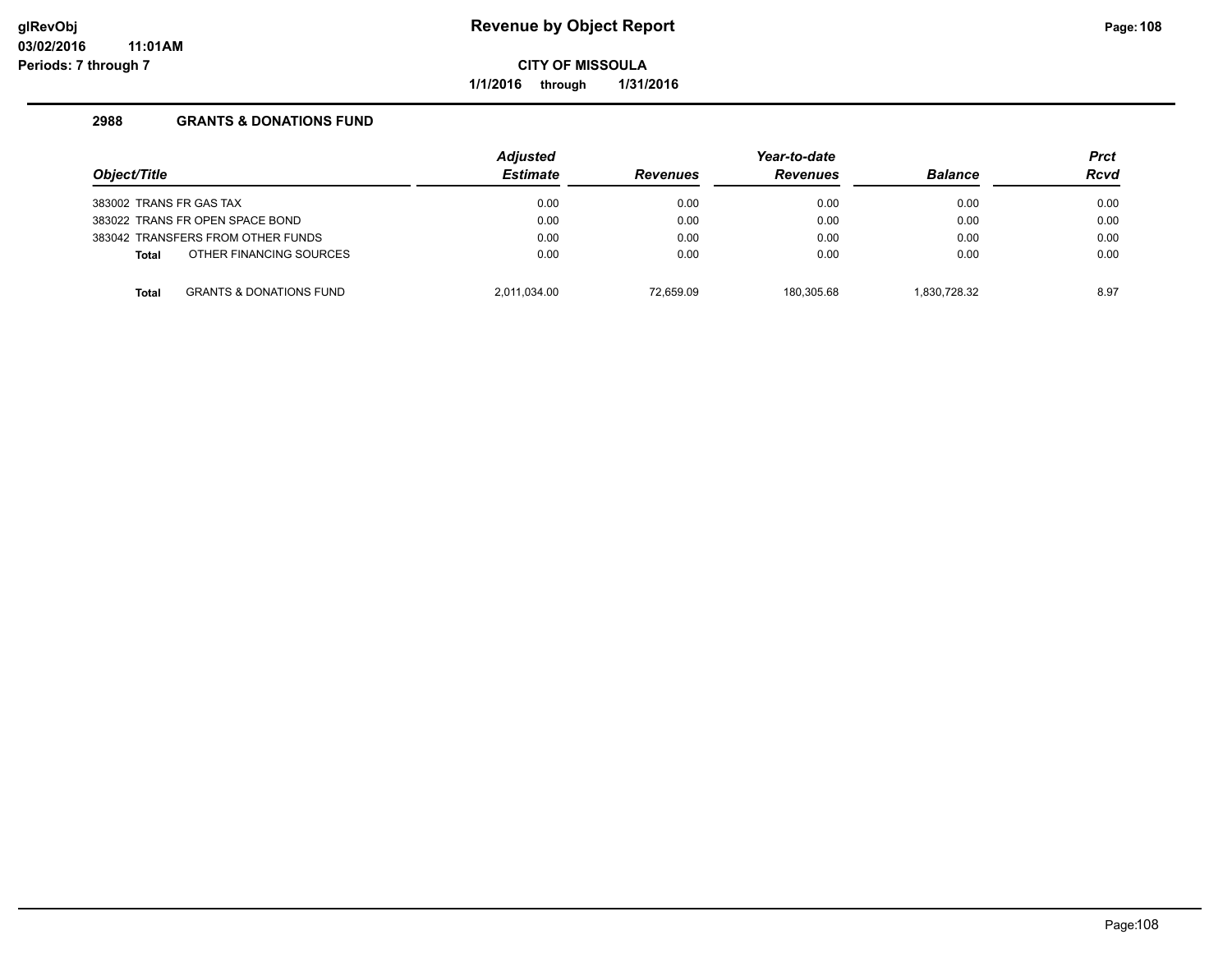**1/1/2016 through 1/31/2016**

**3000 SID REVOLVING FUND**

**3000 SID REVOLVING FUND**

|                                                           | <b>Adjusted</b> |                 | Year-to-date    |                | <b>Prct</b> |
|-----------------------------------------------------------|-----------------|-----------------|-----------------|----------------|-------------|
| Object/Title                                              | <b>Estimate</b> | <b>Revenues</b> | <b>Revenues</b> | <b>Balance</b> | Rcvd        |
| 360000 MISCELLANEOUS REVENUES                             |                 |                 |                 |                |             |
| 360000 MISCELLANEOUS REVENUES                             | 0.00            | 0.00            | 0.00            | 0.00           | 0.00        |
| 360010 MISCELLANEOUS                                      | 0.00            | 0.00            | 0.00            | 0.00           | 0.00        |
| 362000 OTHER MISCELLANEOUS REVENUE                        | 0.00            | 0.00            | 0.00            | 0.00           | 0.00        |
| MISCELLANEOUS REVENUES<br>Total                           | 0.00            | 0.00            | 0.00            | 0.00           | 0.00        |
| <b>INVESTMENTS &amp; ROYALTY EARNINGS</b><br>370000       |                 |                 |                 |                |             |
| 371010 INTEREST ON INVESTMENTS                            | 0.00            | 0.00            | 0.00            | 0.00           | 0.00        |
| 371020 GAIN/LOSS IN MARKET VALUE OF INVESTMENTS           | 0.00            | 0.00            | 0.00            | 0.00           | 0.00        |
| <b>INVESTMENTS &amp; ROYALTY EARNINGS</b><br><b>Total</b> | 0.00            | 0.00            | 0.00            | 0.00           | 0.00        |
| OTHER FINANCING SOURCES<br>380000                         |                 |                 |                 |                |             |
| 380000 OTHER FINANCING SOURCES                            | 0.00            | 0.00            | 0.00            | 0.00           | 0.00        |
| 381002 SRF LOAN                                           | 0.00            | 0.00            | 0.00            | 0.00           | 0.00        |
| 381009 TRANSFERS IN                                       | 0.00            | 0.00            | 0.00            | 0.00           | 0.00        |
| 381030 SID BONDS PROCEEDS                                 | 0.00            | 0.00            | 29,930.00       | $-29,930.00$   | 0.00        |
| 383000 OPERATING TRANSFERS                                | 0.00            | 0.00            | 0.00            | 0.00           | 0.00        |
| 383039 FROM SID TRANSFERS                                 | 0.00            | 0.00            | 0.00            | 0.00           | 0.00        |
| OTHER FINANCING SOURCES<br><b>Total</b>                   | 0.00            | 0.00            | 29,930.00       | $-29,930.00$   | 0.00        |
| SID REVOLVING FUND<br><b>Total</b>                        | 0.00            | 0.00            | 29,930.00       | $-29,930.00$   | 0.00        |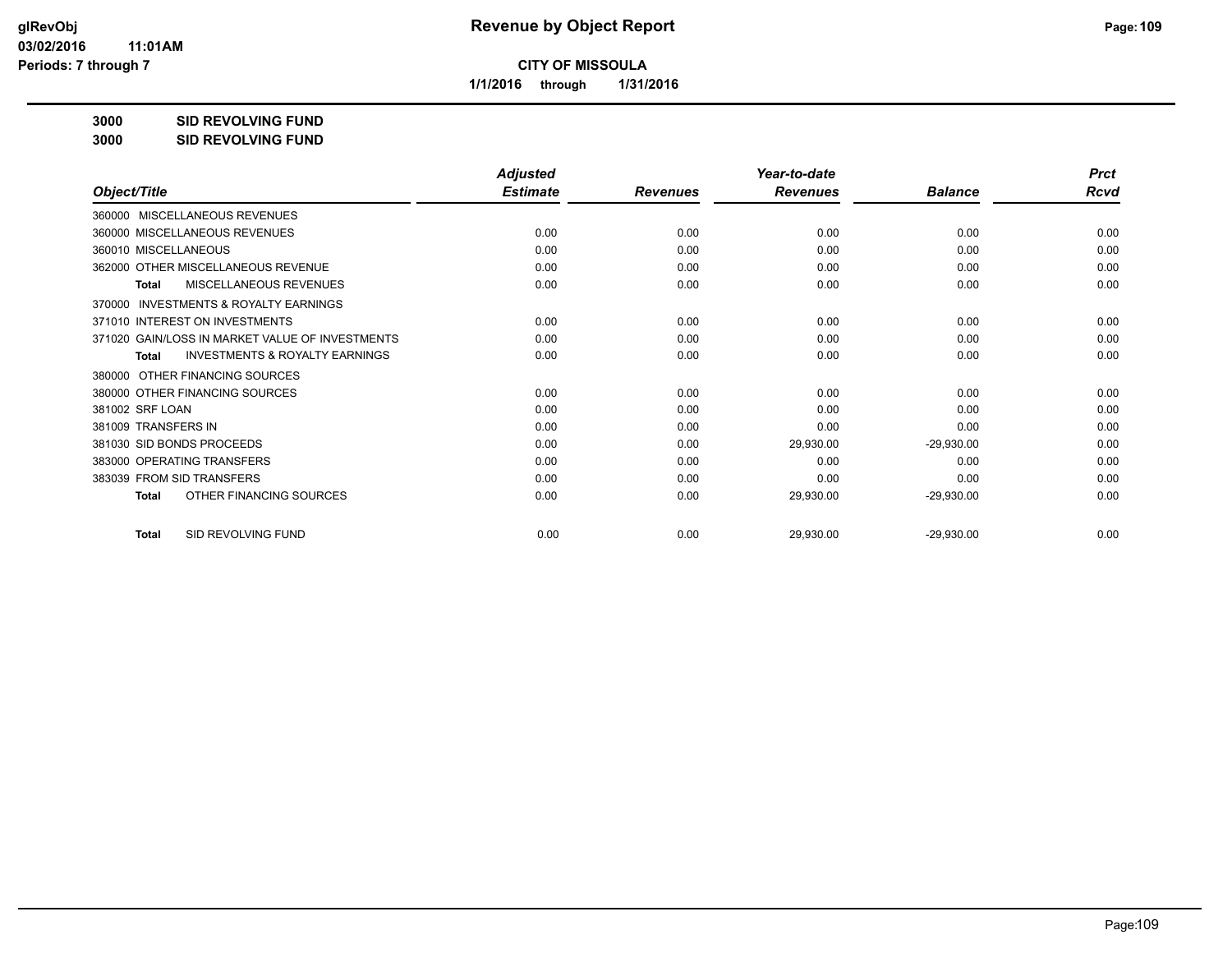**1/1/2016 through 1/31/2016**

### **3000 SID REVOLVING FUND**

|                                                           | <b>Adjusted</b> |                 | Year-to-date    |                | <b>Prct</b> |
|-----------------------------------------------------------|-----------------|-----------------|-----------------|----------------|-------------|
| Object/Title                                              | <b>Estimate</b> | <b>Revenues</b> | <b>Revenues</b> | <b>Balance</b> | Rcvd        |
| 360000 MISCELLANEOUS REVENUES                             |                 |                 |                 |                |             |
| 360000 MISCELLANEOUS REVENUES                             | 0.00            | 0.00            | 0.00            | 0.00           | 0.00        |
| 360010 MISCELLANEOUS                                      | 0.00            | 0.00            | 0.00            | 0.00           | 0.00        |
| 362000 OTHER MISCELLANEOUS REVENUE                        | 0.00            | 0.00            | 0.00            | 0.00           | 0.00        |
| <b>MISCELLANEOUS REVENUES</b><br><b>Total</b>             | 0.00            | 0.00            | 0.00            | 0.00           | 0.00        |
| <b>INVESTMENTS &amp; ROYALTY EARNINGS</b><br>370000       |                 |                 |                 |                |             |
| 371010 INTEREST ON INVESTMENTS                            | 0.00            | 0.00            | 0.00            | 0.00           | 0.00        |
| 371020 GAIN/LOSS IN MARKET VALUE OF INVESTMENT            | 0.00            | 0.00            | 0.00            | 0.00           | 0.00        |
| <b>INVESTMENTS &amp; ROYALTY EARNINGS</b><br><b>Total</b> | 0.00            | 0.00            | 0.00            | 0.00           | 0.00        |
| 380000 OTHER FINANCING SOURCES                            |                 |                 |                 |                |             |
| 380000 OTHER FINANCING SOURCES                            | 0.00            | 0.00            | 0.00            | 0.00           | 0.00        |
| 381002 SRF LOAN                                           | 0.00            | 0.00            | 0.00            | 0.00           | 0.00        |
| 381009 TRANSFERS IN                                       | 0.00            | 0.00            | 0.00            | 0.00           | 0.00        |
| 381030 SID BONDS PROCEEDS                                 | 0.00            | 0.00            | 29,930.00       | $-29,930.00$   | 0.00        |
| 383000 OPERATING TRANSFERS                                | 0.00            | 0.00            | 0.00            | 0.00           | 0.00        |
| 383039 FROM SID TRANSFERS                                 | 0.00            | 0.00            | 0.00            | 0.00           | 0.00        |
| OTHER FINANCING SOURCES<br><b>Total</b>                   | 0.00            | 0.00            | 29,930.00       | $-29,930.00$   | 0.00        |
| SID REVOLVING FUND<br><b>Total</b>                        | 0.00            | 0.00            | 29,930.00       | $-29,930.00$   | 0.00        |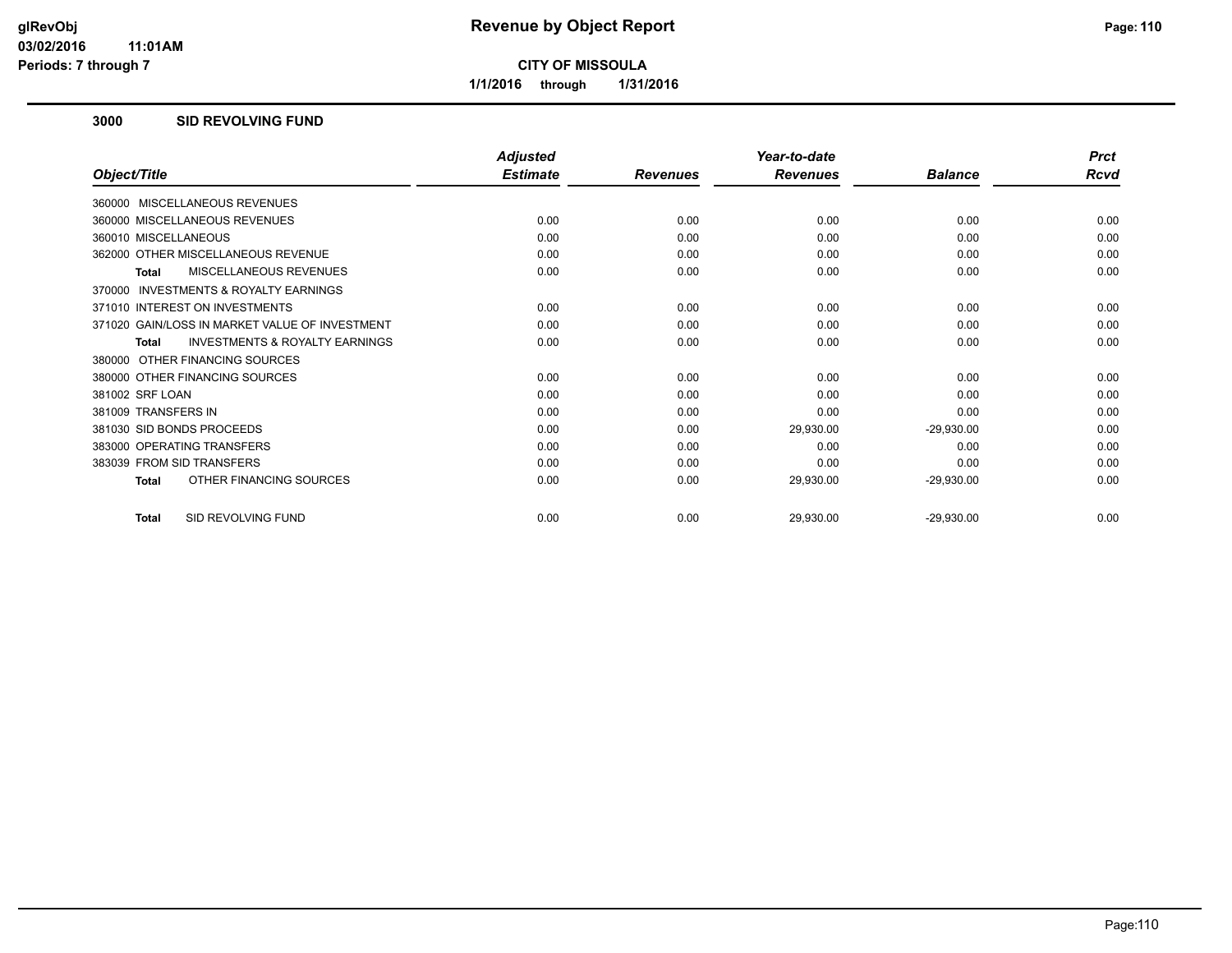**1/1/2016 through 1/31/2016**

## **3065 1998 PUBLIC SAFETY G O BONDS FUND**

**3065 1998 PUBLIC SAFETY G O BONDS FUND**

|                                                    | <b>Adjusted</b> |                 | Year-to-date    |                | <b>Prct</b> |
|----------------------------------------------------|-----------------|-----------------|-----------------|----------------|-------------|
| Object/Title                                       | <b>Estimate</b> | <b>Revenues</b> | <b>Revenues</b> | <b>Balance</b> | Rcvd        |
| 310000 TAXES/ASSESSMENTS                           |                 |                 |                 |                |             |
| 310000 TAXES/ASSESSMENTS                           | 0.00            | 0.00            | 0.00            | 0.00           | 0.00        |
| 311000 GENERAL PROPERTY TAXES                      | 0.00            | 0.00            | 0.00            | 0.00           | 0.00        |
| 311001 CURRENT TAXES                               | 0.00            | 0.00            | 0.00            | 0.00           | 0.00        |
| 311030 MOTOR VEHICLE TAXES                         | 0.00            | 0.00            | 0.00            | 0.00           | 0.00        |
| 312000 PENALTIES & INTEREST - DELINQUENT TAXES     | 0.00            | 0.00            | 0.00            | 0.00           | 0.00        |
| 312001 PENALTIES & INTEREST                        | 0.00            | 0.00            | 0.00            | 0.00           | 0.00        |
| 314000 PROP TAX - OTHER THAN ASSESSED VAL          | 0.00            | 0.00            | 0.00            | 0.00           | 0.00        |
| 314001 LIGHT VEHICLE TAX                           | 0.00            | 0.00            | 0.00            | 0.00           | 0.00        |
| TAXES/ASSESSMENTS<br>Total                         | 0.00            | 0.00            | 0.00            | 0.00           | 0.00        |
| 330000 INTERGOVERNMENTAL REVENUES                  |                 |                 |                 |                |             |
| 334056 BANK CORP. LIC. TAX - (PREVIOUS YEARS)      | 0.00            | 0.00            | 0.00            | 0.00           | 0.00        |
| 335210 PERSONAL PROPERTY TAX REIMBURSEMENT         | 0.00            | 0.00            | 0.00            | 0.00           | 0.00        |
| 335230 HB 124 REVENUE                              | 0.00            | 0.00            | 0.00            | 0.00           | 0.00        |
| 335250 STATE REIMB - SB #184                       | 0.00            | 0.00            | 0.00            | 0.00           | 0.00        |
| <b>INTERGOVERNMENTAL REVENUES</b><br><b>Total</b>  | 0.00            | 0.00            | 0.00            | 0.00           | 0.00        |
| 360000 MISCELLANEOUS REVENUES                      |                 |                 |                 |                |             |
| 360010 MISCELLANEOUS                               | 0.00            | 0.00            | 0.00            | 0.00           | 0.00        |
| <b>MISCELLANEOUS REVENUES</b><br><b>Total</b>      | 0.00            | 0.00            | 0.00            | 0.00           | 0.00        |
| 370000 INVESTMENTS & ROYALTY EARNINGS              |                 |                 |                 |                |             |
| 371010 INTEREST ON INVESTMENTS                     | 0.00            | 0.00            | 0.00            | 0.00           | 0.00        |
| 371020 GAIN/LOSS IN MARKET VALUE OF INVESTMENTS    | 0.00            | 0.00            | 0.00            | 0.00           | 0.00        |
| <b>INVESTMENTS &amp; ROYALTY EARNINGS</b><br>Total | 0.00            | 0.00            | 0.00            | 0.00           | 0.00        |
| 380000 OTHER FINANCING SOURCES                     |                 |                 |                 |                |             |
| 381010 BOND PROCEEDS                               | 0.00            | 0.00            | 0.00            | 0.00           | 0.00        |
| 383042 TRANSFERS FROM OTHER FUNDS                  | 0.00            | 0.00            | 0.00            | 0.00           | 0.00        |
| OTHER FINANCING SOURCES<br><b>Total</b>            | 0.00            | 0.00            | 0.00            | 0.00           | 0.00        |
| 1998 PUBLIC SAFETY G O BONDS FUND<br>Total         | 0.00            | 0.00            | 0.00            | 0.00           | 0.00        |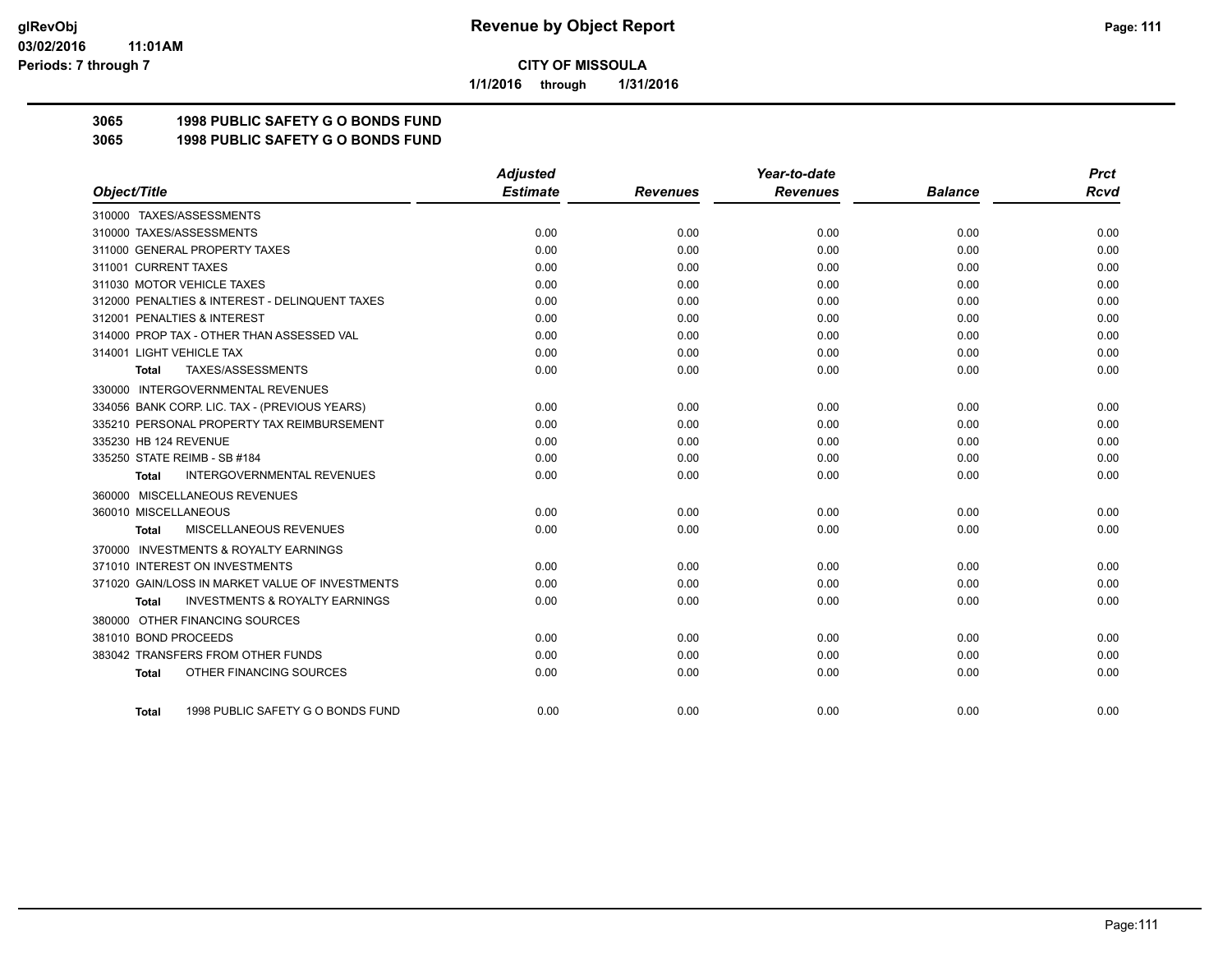**1/1/2016 through 1/31/2016**

## **3065 1998 PUBLIC SAFETY G O BONDS FUND**

|                                                    | <b>Adjusted</b> |                 | Year-to-date    |                | <b>Prct</b> |
|----------------------------------------------------|-----------------|-----------------|-----------------|----------------|-------------|
| Object/Title                                       | <b>Estimate</b> | <b>Revenues</b> | <b>Revenues</b> | <b>Balance</b> | <b>Rcvd</b> |
| 310000 TAXES/ASSESSMENTS                           |                 |                 |                 |                |             |
| 310000 TAXES/ASSESSMENTS                           | 0.00            | 0.00            | 0.00            | 0.00           | 0.00        |
| 311000 GENERAL PROPERTY TAXES                      | 0.00            | 0.00            | 0.00            | 0.00           | 0.00        |
| 311001 CURRENT TAXES                               | 0.00            | 0.00            | 0.00            | 0.00           | 0.00        |
| 311030 MOTOR VEHICLE TAXES                         | 0.00            | 0.00            | 0.00            | 0.00           | 0.00        |
| 312000 PENALTIES & INTEREST - DELINQUENT TAXES     | 0.00            | 0.00            | 0.00            | 0.00           | 0.00        |
| 312001 PENALTIES & INTEREST                        | 0.00            | 0.00            | 0.00            | 0.00           | 0.00        |
| 314000 PROP TAX - OTHER THAN ASSESSED VAL          | 0.00            | 0.00            | 0.00            | 0.00           | 0.00        |
| 314001 LIGHT VEHICLE TAX                           | 0.00            | 0.00            | 0.00            | 0.00           | 0.00        |
| TAXES/ASSESSMENTS<br>Total                         | 0.00            | 0.00            | 0.00            | 0.00           | 0.00        |
| 330000 INTERGOVERNMENTAL REVENUES                  |                 |                 |                 |                |             |
| 334056 BANK CORP. LIC. TAX - (PREVIOUS YEARS)      | 0.00            | 0.00            | 0.00            | 0.00           | 0.00        |
| 335210 PERSONAL PROPERTY TAX REIMBURSEMENT         | 0.00            | 0.00            | 0.00            | 0.00           | 0.00        |
| 335230 HB 124 REVENUE                              | 0.00            | 0.00            | 0.00            | 0.00           | 0.00        |
| 335250 STATE REIMB - SB #184                       | 0.00            | 0.00            | 0.00            | 0.00           | 0.00        |
| <b>INTERGOVERNMENTAL REVENUES</b><br><b>Total</b>  | 0.00            | 0.00            | 0.00            | 0.00           | 0.00        |
| 360000 MISCELLANEOUS REVENUES                      |                 |                 |                 |                |             |
| 360010 MISCELLANEOUS                               | 0.00            | 0.00            | 0.00            | 0.00           | 0.00        |
| MISCELLANEOUS REVENUES<br><b>Total</b>             | 0.00            | 0.00            | 0.00            | 0.00           | 0.00        |
| 370000 INVESTMENTS & ROYALTY EARNINGS              |                 |                 |                 |                |             |
| 371010 INTEREST ON INVESTMENTS                     | 0.00            | 0.00            | 0.00            | 0.00           | 0.00        |
| 371020 GAIN/LOSS IN MARKET VALUE OF INVESTMENT     | 0.00            | 0.00            | 0.00            | 0.00           | 0.00        |
| <b>INVESTMENTS &amp; ROYALTY EARNINGS</b><br>Total | 0.00            | 0.00            | 0.00            | 0.00           | 0.00        |
| 380000 OTHER FINANCING SOURCES                     |                 |                 |                 |                |             |
| 381010 BOND PROCEEDS                               | 0.00            | 0.00            | 0.00            | 0.00           | 0.00        |
| 383042 TRANSFERS FROM OTHER FUNDS                  | 0.00            | 0.00            | 0.00            | 0.00           | 0.00        |
| OTHER FINANCING SOURCES<br><b>Total</b>            | 0.00            | 0.00            | 0.00            | 0.00           | 0.00        |
|                                                    |                 |                 |                 |                |             |
| 1998 PUBLIC SAFETY G O BONDS FUND<br>Total         | 0.00            | 0.00            | 0.00            | 0.00           | 0.00        |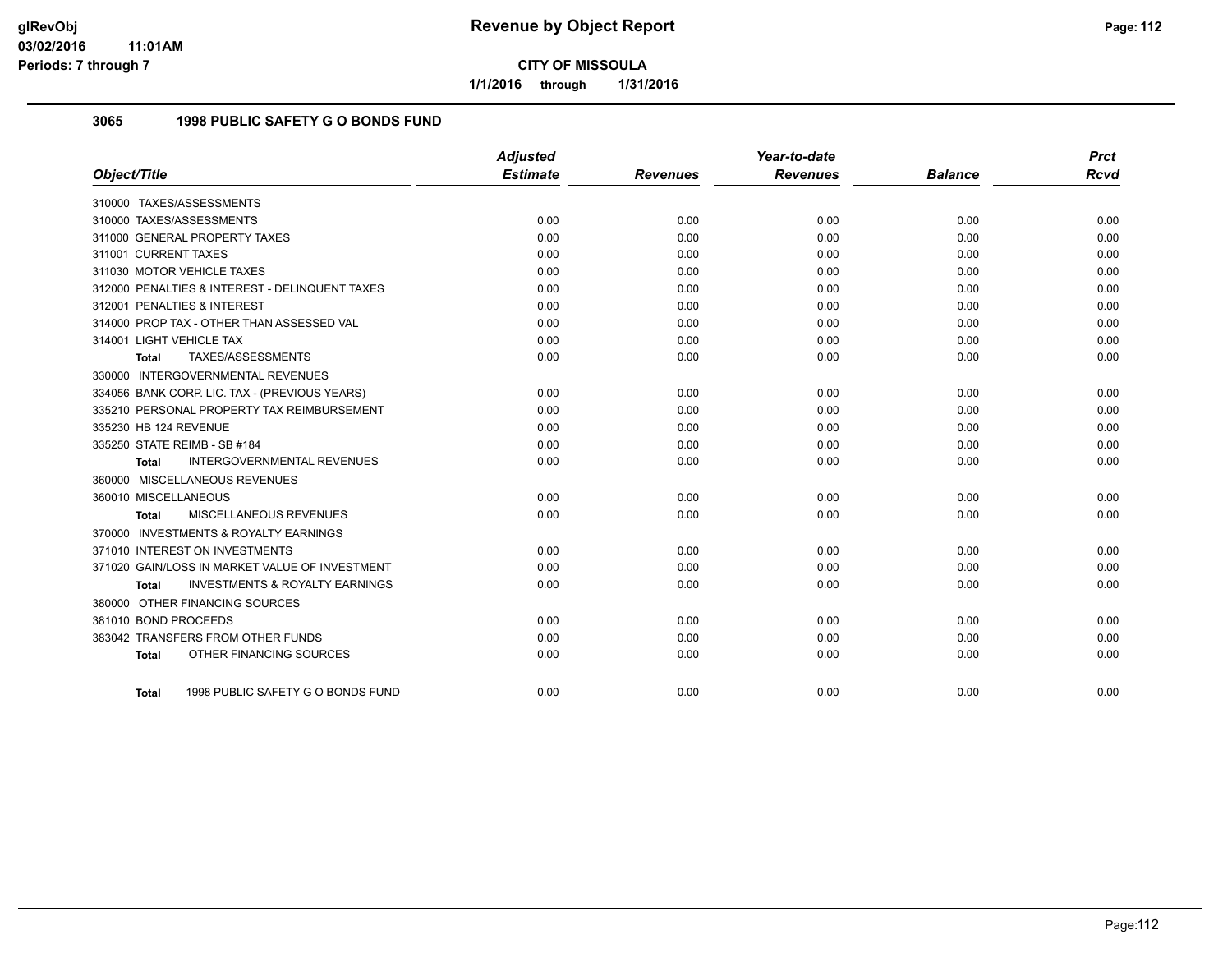**1/1/2016 through 1/31/2016**

**3070 1996 OPEN SPACE GO BONDS**

**3070 1996 OPEN SPACE GO BONDS**

|                                                           | <b>Adjusted</b> |                 | Year-to-date    |                | <b>Prct</b> |
|-----------------------------------------------------------|-----------------|-----------------|-----------------|----------------|-------------|
| Object/Title                                              | <b>Estimate</b> | <b>Revenues</b> | <b>Revenues</b> | <b>Balance</b> | <b>Rcvd</b> |
| 310000 TAXES/ASSESSMENTS                                  |                 |                 |                 |                |             |
| 310000 TAXES/ASSESSMENTS                                  | 0.00            | 0.00            | 0.00            | 0.00           | 0.00        |
| 311000 GENERAL PROPERTY TAXES                             | 0.00            | 0.00            | 0.00            | 0.00           | 0.00        |
| 311030 MOTOR VEHICLE TAXES                                | 0.00            | 0.00            | 0.00            | 0.00           | 0.00        |
| 312000 PENALTIES & INTEREST - DELINQUENT TAXES            | 0.00            | 0.00            | 0.00            | 0.00           | 0.00        |
| 312001 PENALTIES & INTEREST                               | 0.00            | 0.00            | 0.00            | 0.00           | 0.00        |
| 314000 PROP TAX - OTHER THAN ASSESSED VAL                 | 0.00            | 0.00            | 0.00            | 0.00           | 0.00        |
| 314001 LIGHT VEHICLE TAX                                  | 0.00            | 0.00            | 0.00            | 0.00           | 0.00        |
| TAXES/ASSESSMENTS<br><b>Total</b>                         | 0.00            | 0.00            | 0.00            | 0.00           | 0.00        |
| <b>INTERGOVERNMENTAL REVENUES</b><br>330000               |                 |                 |                 |                |             |
| 334056 BANK CORP. LIC. TAX - (PREVIOUS YEARS)             | 0.00            | 0.00            | 0.00            | 0.00           | 0.00        |
| 335210 PERSONAL PROPERTY TAX REIMBURSEMENT                | 0.00            | 0.00            | 0.00            | 0.00           | 0.00        |
| 335230 HB 124 REVENUE                                     | 0.00            | 0.00            | 0.00            | 0.00           | 0.00        |
| 335250 STATE REIMB - SB #184                              | 0.00            | 0.00            | 0.00            | 0.00           | 0.00        |
| <b>INTERGOVERNMENTAL REVENUES</b><br><b>Total</b>         | 0.00            | 0.00            | 0.00            | 0.00           | 0.00        |
| <b>INVESTMENTS &amp; ROYALTY EARNINGS</b><br>370000       |                 |                 |                 |                |             |
| 371010 INTEREST ON INVESTMENTS                            | 0.00            | 0.00            | 0.00            | 0.00           | 0.00        |
| 371020 GAIN/LOSS IN MARKET VALUE OF INVESTMENTS           | 0.00            | 0.00            | 0.00            | 0.00           | 0.00        |
| <b>INVESTMENTS &amp; ROYALTY EARNINGS</b><br><b>Total</b> | 0.00            | 0.00            | 0.00            | 0.00           | 0.00        |
| OTHER FINANCING SOURCES<br>380000                         |                 |                 |                 |                |             |
| 381010 BOND PROCEEDS                                      | 0.00            | 0.00            | 0.00            | 0.00           | 0.00        |
| OTHER FINANCING SOURCES<br><b>Total</b>                   | 0.00            | 0.00            | 0.00            | 0.00           | 0.00        |
| 1996 OPEN SPACE GO BONDS<br><b>Total</b>                  | 0.00            | 0.00            | 0.00            | 0.00           | 0.00        |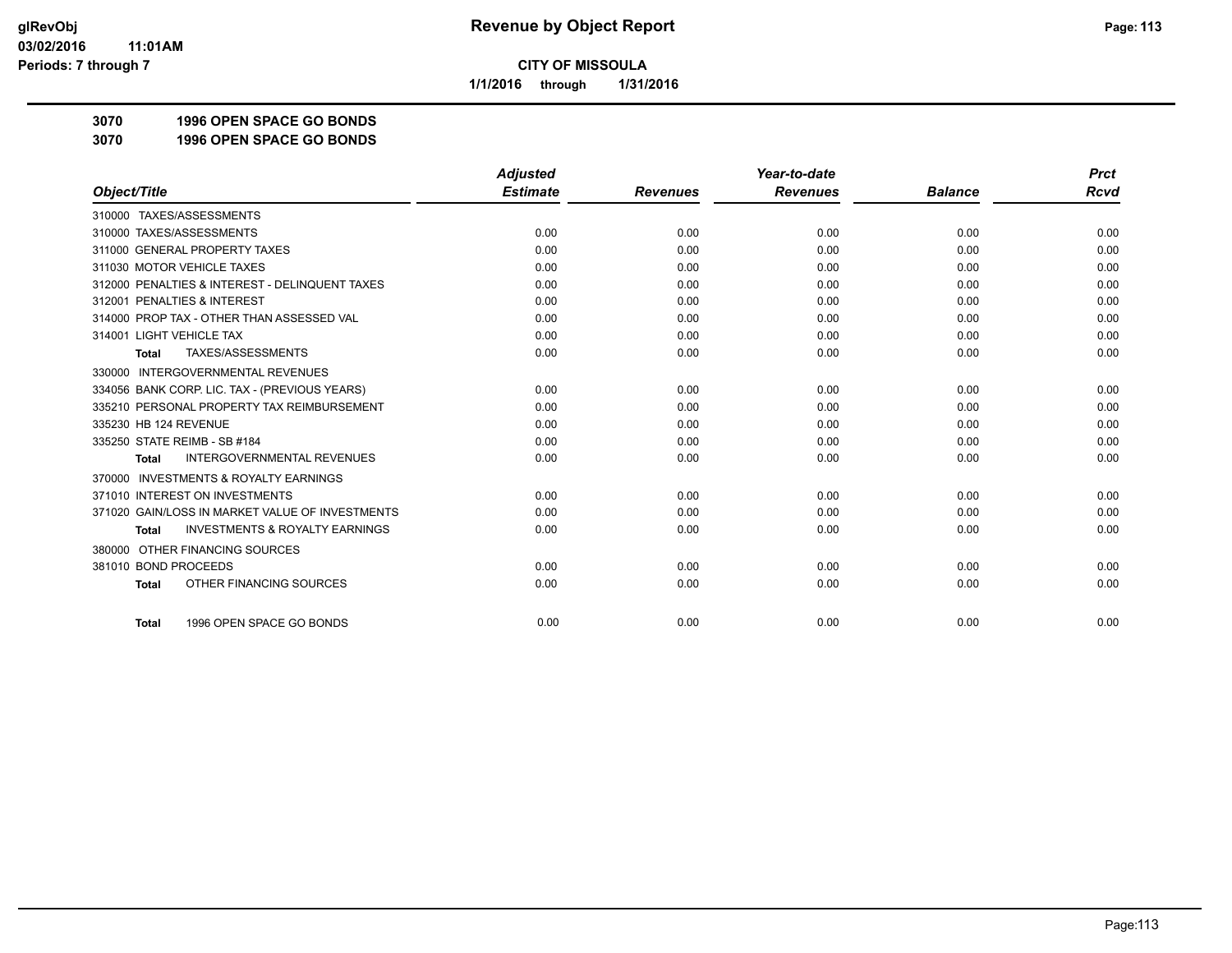**1/1/2016 through 1/31/2016**

## **3070 1996 OPEN SPACE GO BONDS**

|                                                           | <b>Adjusted</b> |                 | Year-to-date    |                | <b>Prct</b> |
|-----------------------------------------------------------|-----------------|-----------------|-----------------|----------------|-------------|
| Object/Title                                              | <b>Estimate</b> | <b>Revenues</b> | <b>Revenues</b> | <b>Balance</b> | <b>Rcvd</b> |
| 310000 TAXES/ASSESSMENTS                                  |                 |                 |                 |                |             |
| 310000 TAXES/ASSESSMENTS                                  | 0.00            | 0.00            | 0.00            | 0.00           | 0.00        |
| 311000 GENERAL PROPERTY TAXES                             | 0.00            | 0.00            | 0.00            | 0.00           | 0.00        |
| 311030 MOTOR VEHICLE TAXES                                | 0.00            | 0.00            | 0.00            | 0.00           | 0.00        |
| 312000 PENALTIES & INTEREST - DELINQUENT TAXES            | 0.00            | 0.00            | 0.00            | 0.00           | 0.00        |
| 312001 PENALTIES & INTEREST                               | 0.00            | 0.00            | 0.00            | 0.00           | 0.00        |
| 314000 PROP TAX - OTHER THAN ASSESSED VAL                 | 0.00            | 0.00            | 0.00            | 0.00           | 0.00        |
| 314001 LIGHT VEHICLE TAX                                  | 0.00            | 0.00            | 0.00            | 0.00           | 0.00        |
| TAXES/ASSESSMENTS<br><b>Total</b>                         | 0.00            | 0.00            | 0.00            | 0.00           | 0.00        |
| 330000 INTERGOVERNMENTAL REVENUES                         |                 |                 |                 |                |             |
| 334056 BANK CORP. LIC. TAX - (PREVIOUS YEARS)             | 0.00            | 0.00            | 0.00            | 0.00           | 0.00        |
| 335210 PERSONAL PROPERTY TAX REIMBURSEMENT                | 0.00            | 0.00            | 0.00            | 0.00           | 0.00        |
| 335230 HB 124 REVENUE                                     | 0.00            | 0.00            | 0.00            | 0.00           | 0.00        |
| 335250 STATE REIMB - SB #184                              | 0.00            | 0.00            | 0.00            | 0.00           | 0.00        |
| <b>INTERGOVERNMENTAL REVENUES</b><br><b>Total</b>         | 0.00            | 0.00            | 0.00            | 0.00           | 0.00        |
| <b>INVESTMENTS &amp; ROYALTY EARNINGS</b><br>370000       |                 |                 |                 |                |             |
| 371010 INTEREST ON INVESTMENTS                            | 0.00            | 0.00            | 0.00            | 0.00           | 0.00        |
| 371020 GAIN/LOSS IN MARKET VALUE OF INVESTMENT            | 0.00            | 0.00            | 0.00            | 0.00           | 0.00        |
| <b>INVESTMENTS &amp; ROYALTY EARNINGS</b><br><b>Total</b> | 0.00            | 0.00            | 0.00            | 0.00           | 0.00        |
| 380000 OTHER FINANCING SOURCES                            |                 |                 |                 |                |             |
| 381010 BOND PROCEEDS                                      | 0.00            | 0.00            | 0.00            | 0.00           | 0.00        |
| OTHER FINANCING SOURCES<br><b>Total</b>                   | 0.00            | 0.00            | 0.00            | 0.00           | 0.00        |
| 1996 OPEN SPACE GO BONDS<br><b>Total</b>                  | 0.00            | 0.00            | 0.00            | 0.00           | 0.00        |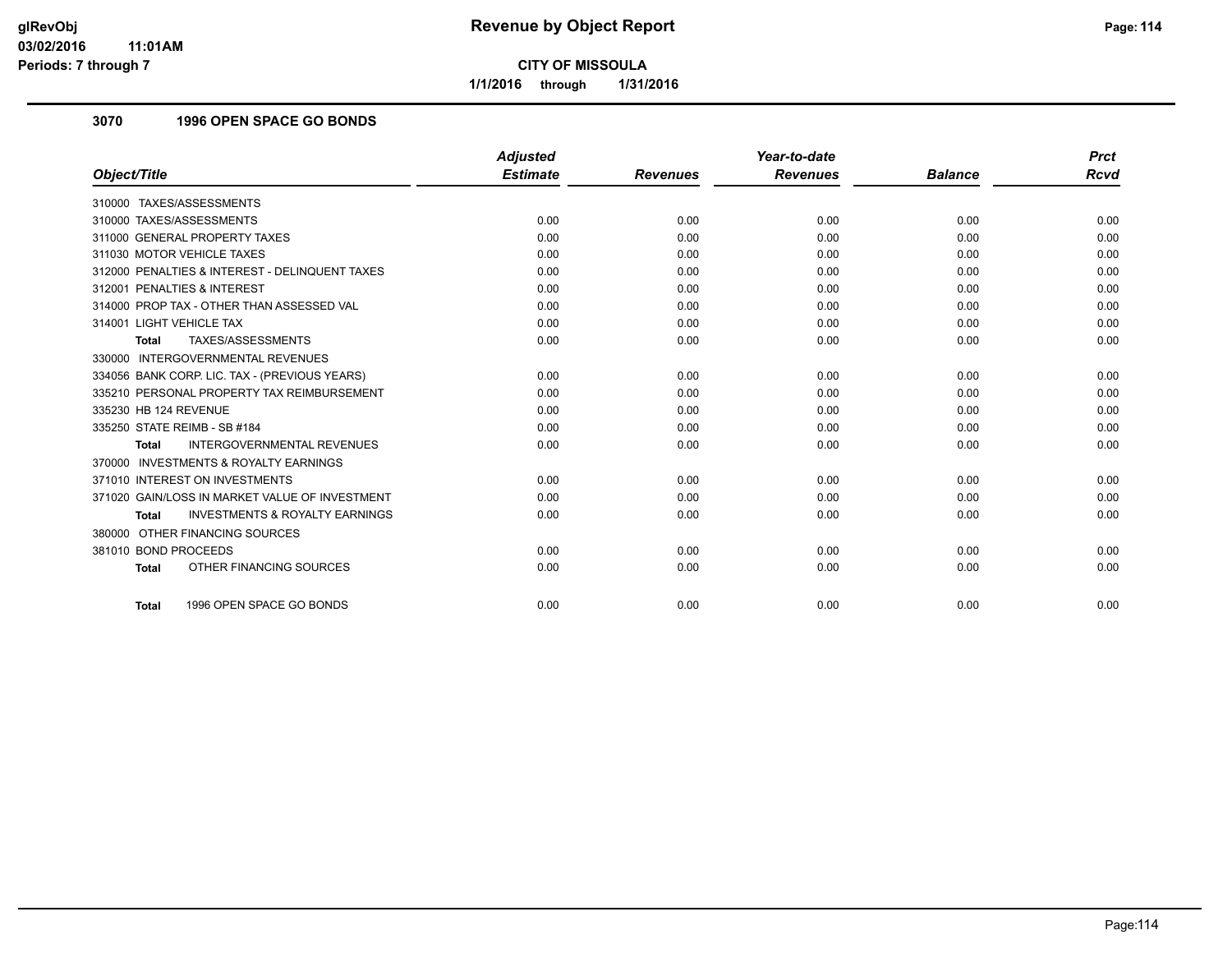**1/1/2016 through 1/31/2016**

## **3075 1997 OPEN SPACE G O BOND FUND**

**3075 1997 OPEN SPACE G O BOND FUND**

|                                                           | <b>Adjusted</b> |                 | Year-to-date    |                | <b>Prct</b> |
|-----------------------------------------------------------|-----------------|-----------------|-----------------|----------------|-------------|
| Object/Title                                              | <b>Estimate</b> | <b>Revenues</b> | <b>Revenues</b> | <b>Balance</b> | <b>Rcvd</b> |
| 310000 TAXES/ASSESSMENTS                                  |                 |                 |                 |                |             |
| 310000 TAXES/ASSESSMENTS                                  | 0.00            | 0.00            | 0.00            | 0.00           | 0.00        |
| 311000 GENERAL PROPERTY TAXES                             | 0.00            | 0.00            | 0.00            | 0.00           | 0.00        |
| 311030 MOTOR VEHICLE TAXES                                | 0.00            | 0.00            | 0.00            | 0.00           | 0.00        |
| 312000 PENALTIES & INTEREST - DELINQUENT TAXES            | 0.00            | 0.00            | 0.00            | 0.00           | 0.00        |
| 312001 PENALTIES & INTEREST                               | 0.00            | 0.00            | 0.00            | 0.00           | 0.00        |
| 314000 PROP TAX - OTHER THAN ASSESSED VAL                 | 0.00            | 0.00            | 0.00            | 0.00           | 0.00        |
| 314001 LIGHT VEHICLE TAX                                  | 0.00            | 0.00            | 0.00            | 0.00           | 0.00        |
| TAXES/ASSESSMENTS<br>Total                                | 0.00            | 0.00            | 0.00            | 0.00           | 0.00        |
| 330000 INTERGOVERNMENTAL REVENUES                         |                 |                 |                 |                |             |
| 334056 BANK CORP. LIC. TAX - (PREVIOUS YEARS)             | 0.00            | 0.00            | 0.00            | 0.00           | 0.00        |
| 335210 PERSONAL PROPERTY TAX REIMBURSEMENT                | 0.00            | 0.00            | 0.00            | 0.00           | 0.00        |
| 335230 HB 124 REVENUE                                     | 0.00            | 0.00            | 0.00            | 0.00           | 0.00        |
| 335250 STATE REIMB - SB #184                              | 0.00            | 0.00            | 0.00            | 0.00           | 0.00        |
| <b>INTERGOVERNMENTAL REVENUES</b><br><b>Total</b>         | 0.00            | 0.00            | 0.00            | 0.00           | 0.00        |
| 360000 MISCELLANEOUS REVENUES                             |                 |                 |                 |                |             |
| 360010 MISCELLANEOUS                                      | 0.00            | 0.00            | 0.00            | 0.00           | 0.00        |
| MISCELLANEOUS REVENUES<br><b>Total</b>                    | 0.00            | 0.00            | 0.00            | 0.00           | 0.00        |
| <b>INVESTMENTS &amp; ROYALTY EARNINGS</b><br>370000       |                 |                 |                 |                |             |
| 371010 INTEREST ON INVESTMENTS                            | 0.00            | 0.00            | 0.00            | 0.00           | 0.00        |
| 371020 GAIN/LOSS IN MARKET VALUE OF INVESTMENTS           | 0.00            | 0.00            | 0.00            | 0.00           | 0.00        |
| <b>INVESTMENTS &amp; ROYALTY EARNINGS</b><br><b>Total</b> | 0.00            | 0.00            | 0.00            | 0.00           | 0.00        |
| 380000 OTHER FINANCING SOURCES                            |                 |                 |                 |                |             |
| 380000 OTHER FINANCING SOURCES                            | 0.00            | 0.00            | 0.00            | 0.00           | 0.00        |
| 381010 BOND PROCEEDS                                      | 0.00            | 0.00            | 0.00            | 0.00           | 0.00        |
| OTHER FINANCING SOURCES<br><b>Total</b>                   | 0.00            | 0.00            | 0.00            | 0.00           | 0.00        |
|                                                           |                 |                 |                 |                |             |
| 1997 OPEN SPACE G O BOND FUND<br>Total                    | 0.00            | 0.00            | 0.00            | 0.00           | 0.00        |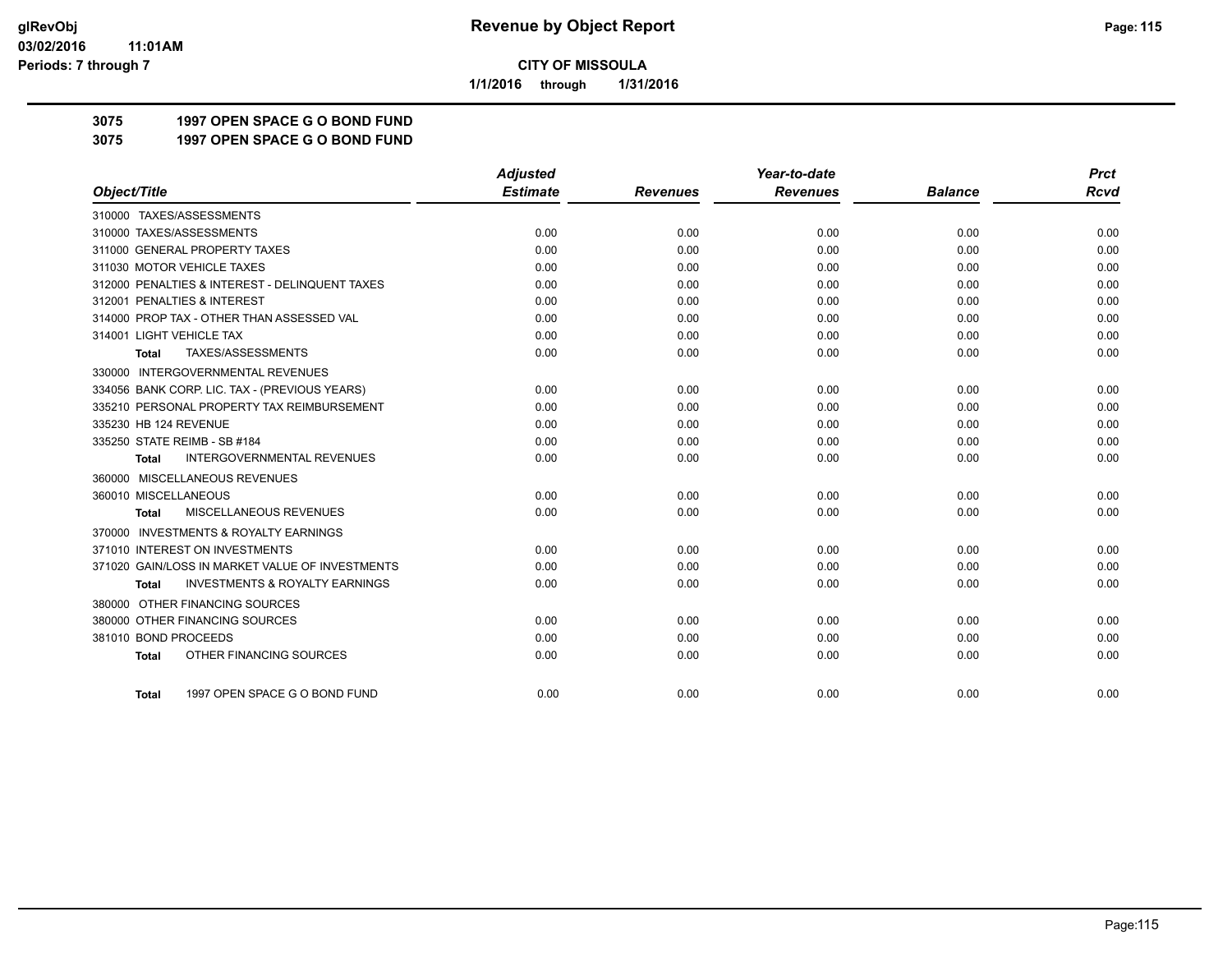**1/1/2016 through 1/31/2016**

## **3075 1997 OPEN SPACE G O BOND FUND**

|                                                           | <b>Adjusted</b> |                 | Year-to-date    |                | <b>Prct</b> |
|-----------------------------------------------------------|-----------------|-----------------|-----------------|----------------|-------------|
| Object/Title                                              | <b>Estimate</b> | <b>Revenues</b> | <b>Revenues</b> | <b>Balance</b> | <b>Rcvd</b> |
| 310000 TAXES/ASSESSMENTS                                  |                 |                 |                 |                |             |
| 310000 TAXES/ASSESSMENTS                                  | 0.00            | 0.00            | 0.00            | 0.00           | 0.00        |
| 311000 GENERAL PROPERTY TAXES                             | 0.00            | 0.00            | 0.00            | 0.00           | 0.00        |
| 311030 MOTOR VEHICLE TAXES                                | 0.00            | 0.00            | 0.00            | 0.00           | 0.00        |
| 312000 PENALTIES & INTEREST - DELINQUENT TAXES            | 0.00            | 0.00            | 0.00            | 0.00           | 0.00        |
| 312001 PENALTIES & INTEREST                               | 0.00            | 0.00            | 0.00            | 0.00           | 0.00        |
| 314000 PROP TAX - OTHER THAN ASSESSED VAL                 | 0.00            | 0.00            | 0.00            | 0.00           | 0.00        |
| 314001 LIGHT VEHICLE TAX                                  | 0.00            | 0.00            | 0.00            | 0.00           | 0.00        |
| TAXES/ASSESSMENTS<br><b>Total</b>                         | 0.00            | 0.00            | 0.00            | 0.00           | 0.00        |
| 330000 INTERGOVERNMENTAL REVENUES                         |                 |                 |                 |                |             |
| 334056 BANK CORP. LIC. TAX - (PREVIOUS YEARS)             | 0.00            | 0.00            | 0.00            | 0.00           | 0.00        |
| 335210 PERSONAL PROPERTY TAX REIMBURSEMENT                | 0.00            | 0.00            | 0.00            | 0.00           | 0.00        |
| 335230 HB 124 REVENUE                                     | 0.00            | 0.00            | 0.00            | 0.00           | 0.00        |
| 335250 STATE REIMB - SB #184                              | 0.00            | 0.00            | 0.00            | 0.00           | 0.00        |
| INTERGOVERNMENTAL REVENUES<br><b>Total</b>                | 0.00            | 0.00            | 0.00            | 0.00           | 0.00        |
| 360000 MISCELLANEOUS REVENUES                             |                 |                 |                 |                |             |
| 360010 MISCELLANEOUS                                      | 0.00            | 0.00            | 0.00            | 0.00           | 0.00        |
| MISCELLANEOUS REVENUES<br>Total                           | 0.00            | 0.00            | 0.00            | 0.00           | 0.00        |
| 370000 INVESTMENTS & ROYALTY EARNINGS                     |                 |                 |                 |                |             |
| 371010 INTEREST ON INVESTMENTS                            | 0.00            | 0.00            | 0.00            | 0.00           | 0.00        |
| 371020 GAIN/LOSS IN MARKET VALUE OF INVESTMENT            | 0.00            | 0.00            | 0.00            | 0.00           | 0.00        |
| <b>INVESTMENTS &amp; ROYALTY EARNINGS</b><br><b>Total</b> | 0.00            | 0.00            | 0.00            | 0.00           | 0.00        |
| 380000 OTHER FINANCING SOURCES                            |                 |                 |                 |                |             |
| 380000 OTHER FINANCING SOURCES                            | 0.00            | 0.00            | 0.00            | 0.00           | 0.00        |
| 381010 BOND PROCEEDS                                      | 0.00            | 0.00            | 0.00            | 0.00           | 0.00        |
| OTHER FINANCING SOURCES<br><b>Total</b>                   | 0.00            | 0.00            | 0.00            | 0.00           | 0.00        |
| 1997 OPEN SPACE G O BOND FUND<br>Total                    | 0.00            | 0.00            | 0.00            | 0.00           | 0.00        |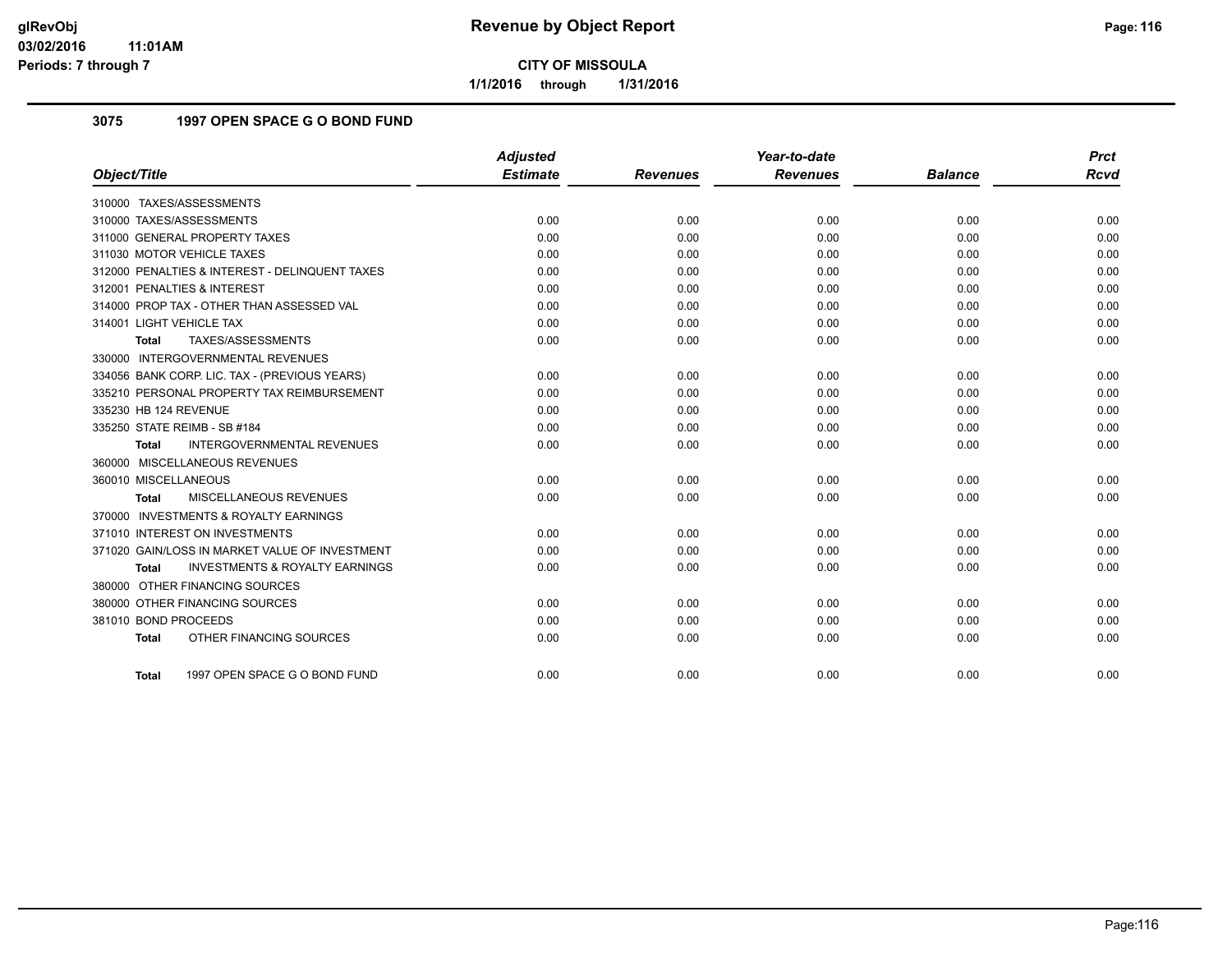#### **03/02/2016 11:01AM Periods: 7 through 7**

**CITY OF MISSOULA**

**1/1/2016 through 1/31/2016**

## **3080 1994 FIRE EQUIP/CITY HALLS REFUND BOND F**

**3080 1994 FIRE EQUIP/CITY HALLS REFUND BOND F**

|                                                           | <b>Adjusted</b> |                 | Year-to-date    |                | <b>Prct</b> |
|-----------------------------------------------------------|-----------------|-----------------|-----------------|----------------|-------------|
| Object/Title                                              | <b>Estimate</b> | <b>Revenues</b> | <b>Revenues</b> | <b>Balance</b> | Rcvd        |
| 310000 TAXES/ASSESSMENTS                                  |                 |                 |                 |                |             |
| 310000 TAXES/ASSESSMENTS                                  | 0.00            | 0.00            | 0.00            | 0.00           | 0.00        |
| 311000 GENERAL PROPERTY TAXES                             | 0.00            | 0.00            | 0.00            | 0.00           | 0.00        |
| 311030 MOTOR VEHICLE TAXES                                | 0.00            | 0.00            | 0.00            | 0.00           | 0.00        |
| 312000 PENALTIES & INTEREST - DELINQUENT TAXES            | 0.00            | 0.00            | 0.00            | 0.00           | 0.00        |
| 312001 PENALTIES & INTEREST                               | 0.00            | 0.00            | 0.00            | 0.00           | 0.00        |
| 314000 PROP TAX - OTHER THAN ASSESSED VAL                 | 0.00            | 0.00            | 0.00            | 0.00           | 0.00        |
| 314001 LIGHT VEHICLE TAX                                  | 0.00            | 0.00            | 0.00            | 0.00           | 0.00        |
| TAXES/ASSESSMENTS<br><b>Total</b>                         | 0.00            | 0.00            | 0.00            | 0.00           | 0.00        |
| 330000 INTERGOVERNMENTAL REVENUES                         |                 |                 |                 |                |             |
| 334056 BANK CORP. LIC. TAX - (PREVIOUS YEARS)             | 0.00            | 0.00            | 0.00            | 0.00           | 0.00        |
| 335210 PERSONAL PROPERTY TAX REIMBURSEMENT                | 0.00            | 0.00            | 0.00            | 0.00           | 0.00        |
| 335230 HB 124 REVENUE                                     | 0.00            | 0.00            | 0.00            | 0.00           | 0.00        |
| 335250 STATE REIMB - SB #184                              | 0.00            | 0.00            | 0.00            | 0.00           | 0.00        |
| <b>INTERGOVERNMENTAL REVENUES</b><br>Total                | 0.00            | 0.00            | 0.00            | 0.00           | 0.00        |
| 360000 MISCELLANEOUS REVENUES                             |                 |                 |                 |                |             |
| 360010 MISCELLANEOUS                                      | 0.00            | 0.00            | 0.00            | 0.00           | 0.00        |
| MISCELLANEOUS REVENUES<br><b>Total</b>                    | 0.00            | 0.00            | 0.00            | 0.00           | 0.00        |
| 370000 INVESTMENTS & ROYALTY EARNINGS                     |                 |                 |                 |                |             |
| 371010 INTEREST ON INVESTMENTS                            | 0.00            | 0.00            | 0.00            | 0.00           | 0.00        |
| 371020 GAIN/LOSS IN MARKET VALUE OF INVESTMENTS           | 0.00            | 0.00            | 0.00            | 0.00           | 0.00        |
| <b>INVESTMENTS &amp; ROYALTY EARNINGS</b><br><b>Total</b> | 0.00            | 0.00            | 0.00            | 0.00           | 0.00        |
| 380000 OTHER FINANCING SOURCES                            |                 |                 |                 |                |             |
| 380000 OTHER FINANCING SOURCES                            | 0.00            | 0.00            | 0.00            | 0.00           | 0.00        |
| 381010 BOND PROCEEDS                                      | 0.00            | 0.00            | 0.00            | 0.00           | 0.00        |
| OTHER FINANCING SOURCES<br><b>Total</b>                   | 0.00            | 0.00            | 0.00            | 0.00           | 0.00        |
| 1994 FIRE EQUIP/CITY HALLS REFUND BONI<br>Total           | 0.00            | 0.00            | 0.00            | 0.00           | 0.00        |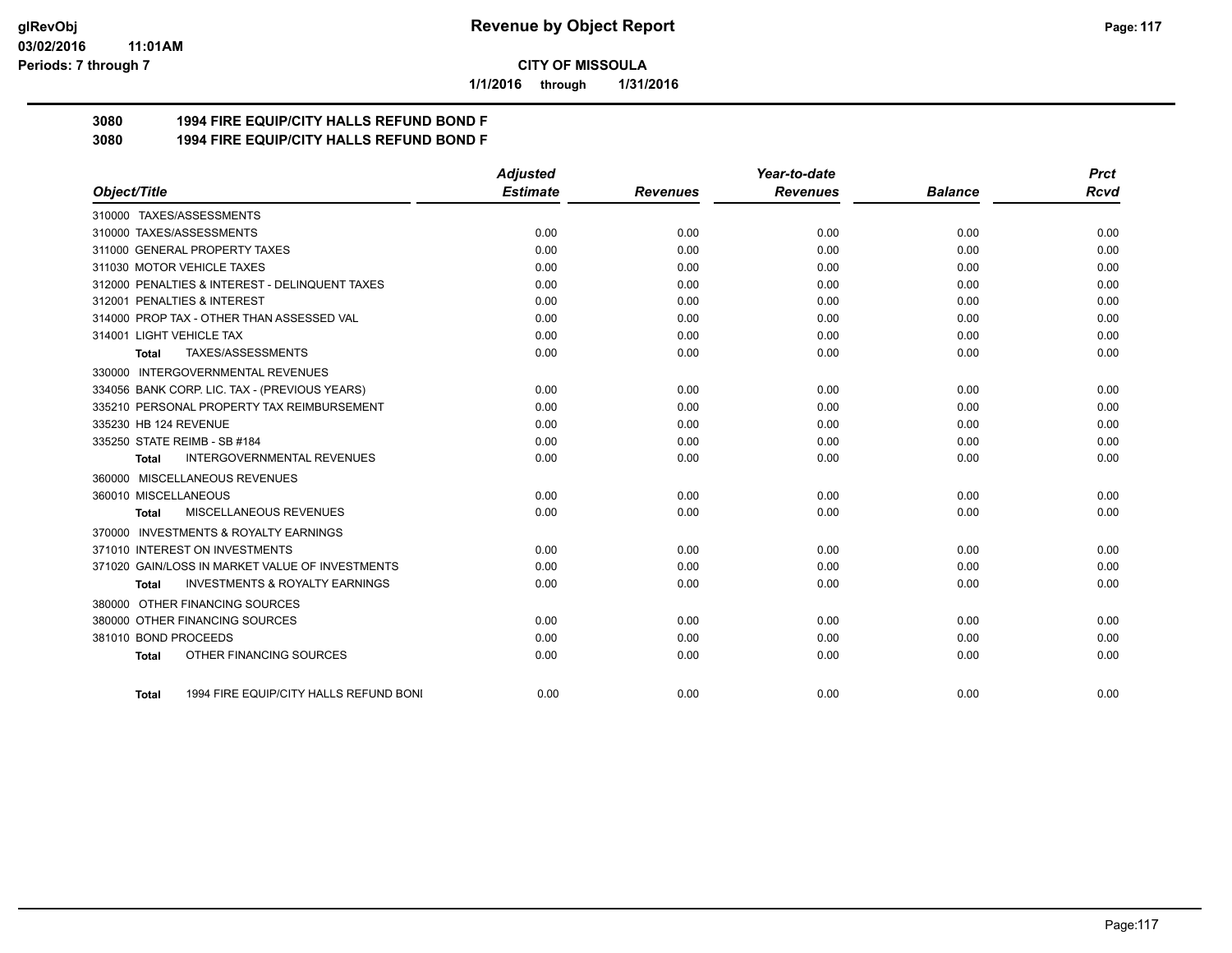**1/1/2016 through 1/31/2016**

### **3080 1994 FIRE EQUIP/CITY HALLS REFUND BOND F**

|                          |                                                | <b>Adjusted</b> |                 | Year-to-date    |                | <b>Prct</b> |
|--------------------------|------------------------------------------------|-----------------|-----------------|-----------------|----------------|-------------|
| Object/Title             |                                                | <b>Estimate</b> | <b>Revenues</b> | <b>Revenues</b> | <b>Balance</b> | <b>Rcvd</b> |
|                          | 310000 TAXES/ASSESSMENTS                       |                 |                 |                 |                |             |
|                          | 310000 TAXES/ASSESSMENTS                       | 0.00            | 0.00            | 0.00            | 0.00           | 0.00        |
|                          | 311000 GENERAL PROPERTY TAXES                  | 0.00            | 0.00            | 0.00            | 0.00           | 0.00        |
|                          | 311030 MOTOR VEHICLE TAXES                     | 0.00            | 0.00            | 0.00            | 0.00           | 0.00        |
|                          | 312000 PENALTIES & INTEREST - DELINQUENT TAXES | 0.00            | 0.00            | 0.00            | 0.00           | 0.00        |
|                          | 312001 PENALTIES & INTEREST                    | 0.00            | 0.00            | 0.00            | 0.00           | 0.00        |
|                          | 314000 PROP TAX - OTHER THAN ASSESSED VAL      | 0.00            | 0.00            | 0.00            | 0.00           | 0.00        |
| 314001 LIGHT VEHICLE TAX |                                                | 0.00            | 0.00            | 0.00            | 0.00           | 0.00        |
| <b>Total</b>             | TAXES/ASSESSMENTS                              | 0.00            | 0.00            | 0.00            | 0.00           | 0.00        |
|                          | 330000 INTERGOVERNMENTAL REVENUES              |                 |                 |                 |                |             |
|                          | 334056 BANK CORP. LIC. TAX - (PREVIOUS YEARS)  | 0.00            | 0.00            | 0.00            | 0.00           | 0.00        |
|                          | 335210 PERSONAL PROPERTY TAX REIMBURSEMENT     | 0.00            | 0.00            | 0.00            | 0.00           | 0.00        |
| 335230 HB 124 REVENUE    |                                                | 0.00            | 0.00            | 0.00            | 0.00           | 0.00        |
|                          | 335250 STATE REIMB - SB #184                   | 0.00            | 0.00            | 0.00            | 0.00           | 0.00        |
| <b>Total</b>             | <b>INTERGOVERNMENTAL REVENUES</b>              | 0.00            | 0.00            | 0.00            | 0.00           | 0.00        |
|                          | 360000 MISCELLANEOUS REVENUES                  |                 |                 |                 |                |             |
| 360010 MISCELLANEOUS     |                                                | 0.00            | 0.00            | 0.00            | 0.00           | 0.00        |
| Total                    | MISCELLANEOUS REVENUES                         | 0.00            | 0.00            | 0.00            | 0.00           | 0.00        |
|                          | 370000 INVESTMENTS & ROYALTY EARNINGS          |                 |                 |                 |                |             |
|                          | 371010 INTEREST ON INVESTMENTS                 | 0.00            | 0.00            | 0.00            | 0.00           | 0.00        |
|                          | 371020 GAIN/LOSS IN MARKET VALUE OF INVESTMENT | 0.00            | 0.00            | 0.00            | 0.00           | 0.00        |
| Total                    | <b>INVESTMENTS &amp; ROYALTY EARNINGS</b>      | 0.00            | 0.00            | 0.00            | 0.00           | 0.00        |
|                          | 380000 OTHER FINANCING SOURCES                 |                 |                 |                 |                |             |
|                          | 380000 OTHER FINANCING SOURCES                 | 0.00            | 0.00            | 0.00            | 0.00           | 0.00        |
| 381010 BOND PROCEEDS     |                                                | 0.00            | 0.00            | 0.00            | 0.00           | 0.00        |
| <b>Total</b>             | OTHER FINANCING SOURCES                        | 0.00            | 0.00            | 0.00            | 0.00           | 0.00        |
|                          |                                                |                 |                 |                 |                |             |
| Total                    | 1994 FIRE EQUIP/CITY HALLS REFUND BON          | 0.00            | 0.00            | 0.00            | 0.00           | 0.00        |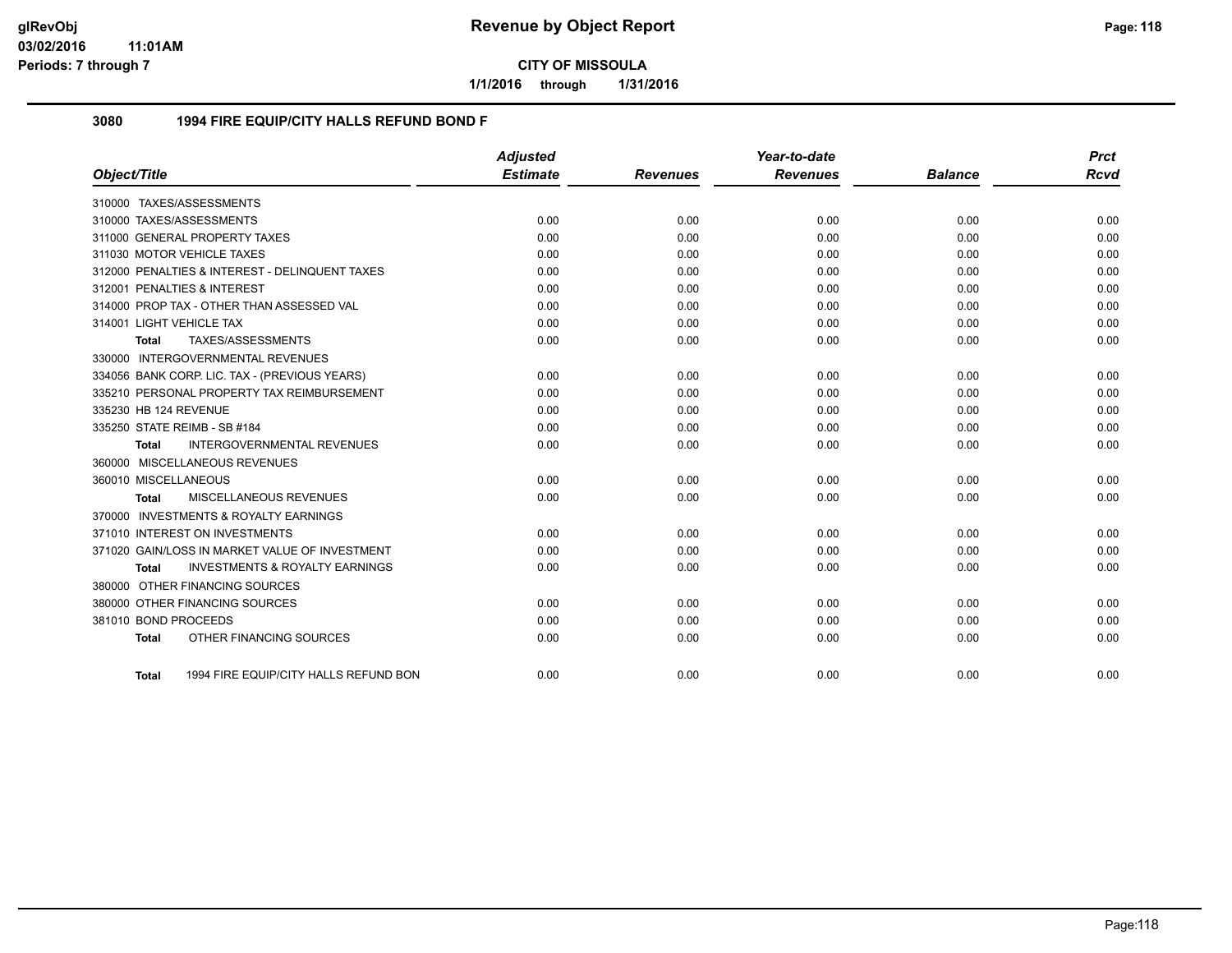**1/1/2016 through 1/31/2016**

## **3085 1993 FIRE STATION G O BOND FUND**

**3085 1993 FIRE STATION G O BOND FUND**

|                                                           | <b>Adjusted</b> |                 | Year-to-date    |                | <b>Prct</b> |
|-----------------------------------------------------------|-----------------|-----------------|-----------------|----------------|-------------|
| Object/Title                                              | <b>Estimate</b> | <b>Revenues</b> | <b>Revenues</b> | <b>Balance</b> | <b>Rcvd</b> |
| 310000 TAXES/ASSESSMENTS                                  |                 |                 |                 |                |             |
| 310000 TAXES/ASSESSMENTS                                  | 0.00            | 0.00            | 0.00            | 0.00           | 0.00        |
| 311000 GENERAL PROPERTY TAXES                             | 0.00            | 0.00            | 0.00            | 0.00           | 0.00        |
| 311030 MOTOR VEHICLE TAXES                                | 0.00            | 0.00            | 0.00            | 0.00           | 0.00        |
| 312000 PENALTIES & INTEREST - DELINQUENT TAXES            | 0.00            | 0.00            | 0.00            | 0.00           | 0.00        |
| 312001 PENALTIES & INTEREST                               | 0.00            | 0.00            | 0.00            | 0.00           | 0.00        |
| 314000 PROP TAX - OTHER THAN ASSESSED VAL                 | 0.00            | 0.00            | 0.00            | 0.00           | 0.00        |
| 314001 LIGHT VEHICLE TAX                                  | 0.00            | 0.00            | 0.00            | 0.00           | 0.00        |
| TAXES/ASSESSMENTS<br><b>Total</b>                         | 0.00            | 0.00            | 0.00            | 0.00           | 0.00        |
| <b>INTERGOVERNMENTAL REVENUES</b><br>330000               |                 |                 |                 |                |             |
| 334056 BANK CORP. LIC. TAX - (PREVIOUS YEARS)             | 0.00            | 0.00            | 0.00            | 0.00           | 0.00        |
| 335210 PERSONAL PROPERTY TAX REIMBURSEMENT                | 0.00            | 0.00            | 0.00            | 0.00           | 0.00        |
| 335230 HB 124 REVENUE                                     | 0.00            | 0.00            | 0.00            | 0.00           | 0.00        |
| 335250 STATE REIMB - SB #184                              | 0.00            | 0.00            | 0.00            | 0.00           | 0.00        |
| <b>INTERGOVERNMENTAL REVENUES</b><br><b>Total</b>         | 0.00            | 0.00            | 0.00            | 0.00           | 0.00        |
| MISCELLANEOUS REVENUES<br>360000                          |                 |                 |                 |                |             |
| 360010 MISCELLANEOUS                                      | 0.00            | 0.00            | 0.00            | 0.00           | 0.00        |
| <b>MISCELLANEOUS REVENUES</b><br><b>Total</b>             | 0.00            | 0.00            | 0.00            | 0.00           | 0.00        |
| <b>INVESTMENTS &amp; ROYALTY EARNINGS</b><br>370000       |                 |                 |                 |                |             |
| 371010 INTEREST ON INVESTMENTS                            | 0.00            | 0.00            | 0.00            | 0.00           | 0.00        |
| 371020 GAIN/LOSS IN MARKET VALUE OF INVESTMENTS           | 0.00            | 0.00            | 0.00            | 0.00           | 0.00        |
| <b>INVESTMENTS &amp; ROYALTY EARNINGS</b><br><b>Total</b> | 0.00            | 0.00            | 0.00            | 0.00           | 0.00        |
|                                                           |                 |                 |                 |                |             |
| 1993 FIRE STATION G O BOND FUND<br><b>Total</b>           | 0.00            | 0.00            | 0.00            | 0.00           | 0.00        |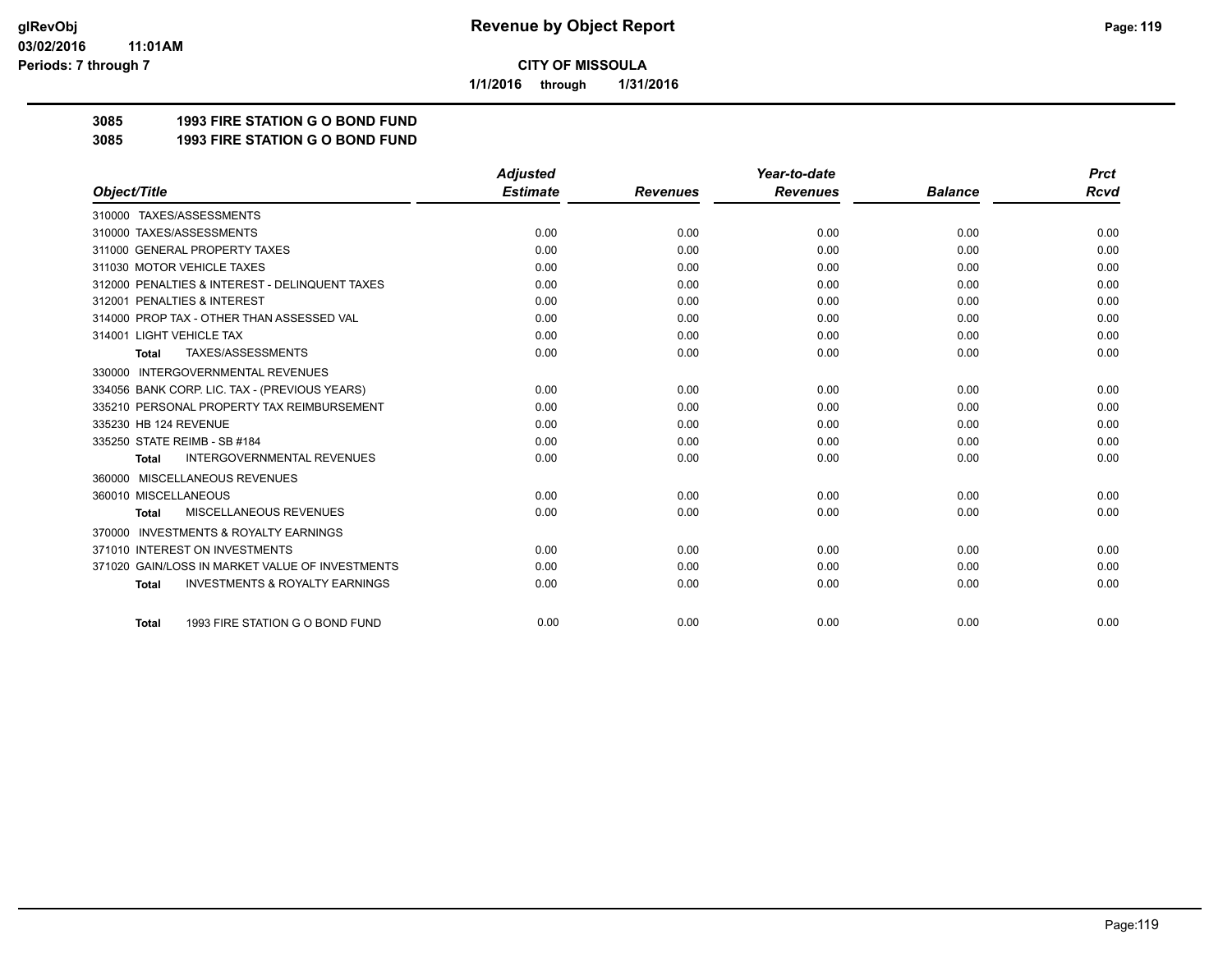**1/1/2016 through 1/31/2016**

## **3085 1993 FIRE STATION G O BOND FUND**

|                                                           | <b>Adjusted</b> |                 | Year-to-date    |                | <b>Prct</b> |
|-----------------------------------------------------------|-----------------|-----------------|-----------------|----------------|-------------|
| Object/Title                                              | <b>Estimate</b> | <b>Revenues</b> | <b>Revenues</b> | <b>Balance</b> | Rcvd        |
| 310000 TAXES/ASSESSMENTS                                  |                 |                 |                 |                |             |
| 310000 TAXES/ASSESSMENTS                                  | 0.00            | 0.00            | 0.00            | 0.00           | 0.00        |
| 311000 GENERAL PROPERTY TAXES                             | 0.00            | 0.00            | 0.00            | 0.00           | 0.00        |
| 311030 MOTOR VEHICLE TAXES                                | 0.00            | 0.00            | 0.00            | 0.00           | 0.00        |
| 312000 PENALTIES & INTEREST - DELINQUENT TAXES            | 0.00            | 0.00            | 0.00            | 0.00           | 0.00        |
| 312001 PENALTIES & INTEREST                               | 0.00            | 0.00            | 0.00            | 0.00           | 0.00        |
| 314000 PROP TAX - OTHER THAN ASSESSED VAL                 | 0.00            | 0.00            | 0.00            | 0.00           | 0.00        |
| 314001 LIGHT VEHICLE TAX                                  | 0.00            | 0.00            | 0.00            | 0.00           | 0.00        |
| TAXES/ASSESSMENTS<br><b>Total</b>                         | 0.00            | 0.00            | 0.00            | 0.00           | 0.00        |
| <b>INTERGOVERNMENTAL REVENUES</b><br>330000               |                 |                 |                 |                |             |
| 334056 BANK CORP. LIC. TAX - (PREVIOUS YEARS)             | 0.00            | 0.00            | 0.00            | 0.00           | 0.00        |
| 335210 PERSONAL PROPERTY TAX REIMBURSEMENT                | 0.00            | 0.00            | 0.00            | 0.00           | 0.00        |
| 335230 HB 124 REVENUE                                     | 0.00            | 0.00            | 0.00            | 0.00           | 0.00        |
| 335250 STATE REIMB - SB #184                              | 0.00            | 0.00            | 0.00            | 0.00           | 0.00        |
| INTERGOVERNMENTAL REVENUES<br><b>Total</b>                | 0.00            | 0.00            | 0.00            | 0.00           | 0.00        |
| 360000 MISCELLANEOUS REVENUES                             |                 |                 |                 |                |             |
| 360010 MISCELLANEOUS                                      | 0.00            | 0.00            | 0.00            | 0.00           | 0.00        |
| <b>MISCELLANEOUS REVENUES</b><br><b>Total</b>             | 0.00            | 0.00            | 0.00            | 0.00           | 0.00        |
| <b>INVESTMENTS &amp; ROYALTY EARNINGS</b><br>370000       |                 |                 |                 |                |             |
| 371010 INTEREST ON INVESTMENTS                            | 0.00            | 0.00            | 0.00            | 0.00           | 0.00        |
| 371020 GAIN/LOSS IN MARKET VALUE OF INVESTMENT            | 0.00            | 0.00            | 0.00            | 0.00           | 0.00        |
| <b>INVESTMENTS &amp; ROYALTY EARNINGS</b><br><b>Total</b> | 0.00            | 0.00            | 0.00            | 0.00           | 0.00        |
| 1993 FIRE STATION G O BOND FUND<br><b>Total</b>           | 0.00            | 0.00            | 0.00            | 0.00           | 0.00        |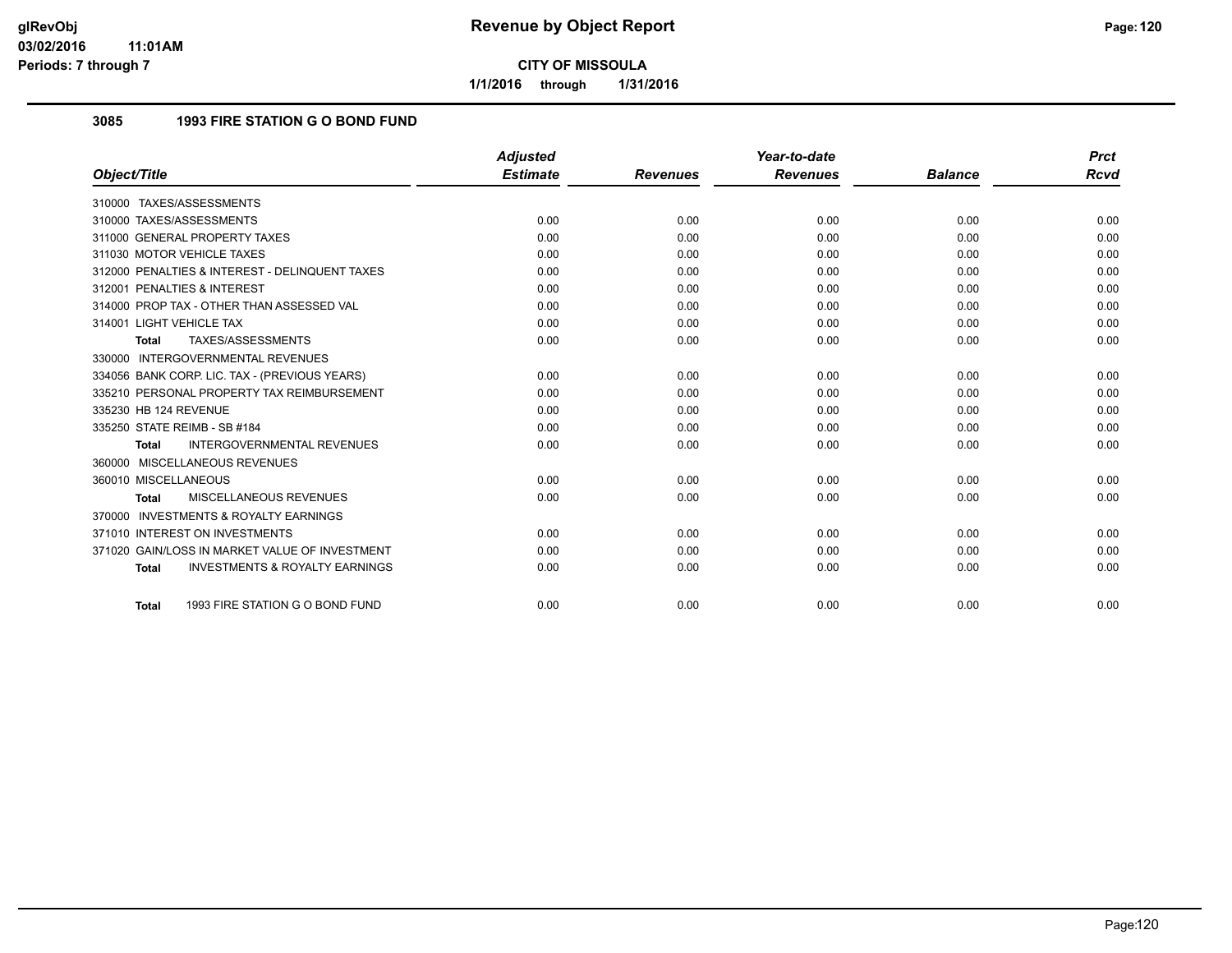**1/1/2016 through 1/31/2016**

**3090 2004 AQUATICS BOND**

**3090 2004 AQUATICS BOND**

|                                                     | <b>Adjusted</b> |                 | Year-to-date    |                | <b>Prct</b> |
|-----------------------------------------------------|-----------------|-----------------|-----------------|----------------|-------------|
| Object/Title                                        | <b>Estimate</b> | <b>Revenues</b> | <b>Revenues</b> | <b>Balance</b> | <b>Rcvd</b> |
| 310000 TAXES/ASSESSMENTS                            |                 |                 |                 |                |             |
| 310000 TAXES/ASSESSMENTS                            | 0.00            | 0.00            | 0.00            | 0.00           | 0.00        |
| 311000 GENERAL PROPERTY TAXES                       | 0.00            | 0.00            | 0.00            | 0.00           | 0.00        |
| 311030 MOTOR VEHICLE TAXES                          | 0.00            | 0.00            | 0.00            | 0.00           | 0.00        |
| 312000 PENALTIES & INTEREST - DELINQUENT TAXES      | 0.00            | 0.00            | 0.00            | 0.00           | 0.00        |
| 312001 PENALTIES & INTEREST                         | 0.00            | 0.00            | 0.00            | 0.00           | 0.00        |
| 314000 PROP TAX - OTHER THAN ASSESSED VAL           | 0.00            | 0.00            | 0.00            | 0.00           | 0.00        |
| 314001 LIGHT VEHICLE TAX                            | 0.00            | 0.00            | 0.00            | 0.00           | 0.00        |
| TAXES/ASSESSMENTS<br>Total                          | 0.00            | 0.00            | 0.00            | 0.00           | 0.00        |
| <b>INTERGOVERNMENTAL REVENUES</b><br>330000         |                 |                 |                 |                |             |
| 334056 BANK CORP. LIC. TAX - (PREVIOUS YEARS)       | 0.00            | 0.00            | 0.00            | 0.00           | 0.00        |
| 335210 PERSONAL PROPERTY TAX REIMBURSEMENT          | 0.00            | 0.00            | 0.00            | 0.00           | 0.00        |
| 335230 HB 124 REVENUE                               | 0.00            | 0.00            | 0.00            | 0.00           | 0.00        |
| 335250 STATE REIMB - SB #184                        | 0.00            | 0.00            | 0.00            | 0.00           | 0.00        |
| <b>INTERGOVERNMENTAL REVENUES</b><br><b>Total</b>   | 0.00            | 0.00            | 0.00            | 0.00           | 0.00        |
| 360000 MISCELLANEOUS REVENUES                       |                 |                 |                 |                |             |
| 360010 MISCELLANEOUS                                | 0.00            | 0.00            | 0.00            | 0.00           | 0.00        |
| MISCELLANEOUS REVENUES<br><b>Total</b>              | 0.00            | 0.00            | 0.00            | 0.00           | 0.00        |
| <b>INVESTMENTS &amp; ROYALTY EARNINGS</b><br>370000 |                 |                 |                 |                |             |
| 371010 INTEREST ON INVESTMENTS                      | 0.00            | 0.00            | 0.00            | 0.00           | 0.00        |
| 371020 GAIN/LOSS IN MARKET VALUE OF INVESTMENTS     | 0.00            | 0.00            | 0.00            | 0.00           | 0.00        |
| <b>INVESTMENTS &amp; ROYALTY EARNINGS</b><br>Total  | 0.00            | 0.00            | 0.00            | 0.00           | 0.00        |
| OTHER FINANCING SOURCES<br>380000                   |                 |                 |                 |                |             |
| 383043 TRANSFERS FROM IMPACT FEES                   | 0.00            | 0.00            | 0.00            | 0.00           | 0.00        |
| OTHER FINANCING SOURCES<br><b>Total</b>             | 0.00            | 0.00            | 0.00            | 0.00           | 0.00        |
|                                                     |                 |                 |                 |                |             |
| 2004 AQUATICS BOND<br><b>Total</b>                  | 0.00            | 0.00            | 0.00            | 0.00           | 0.00        |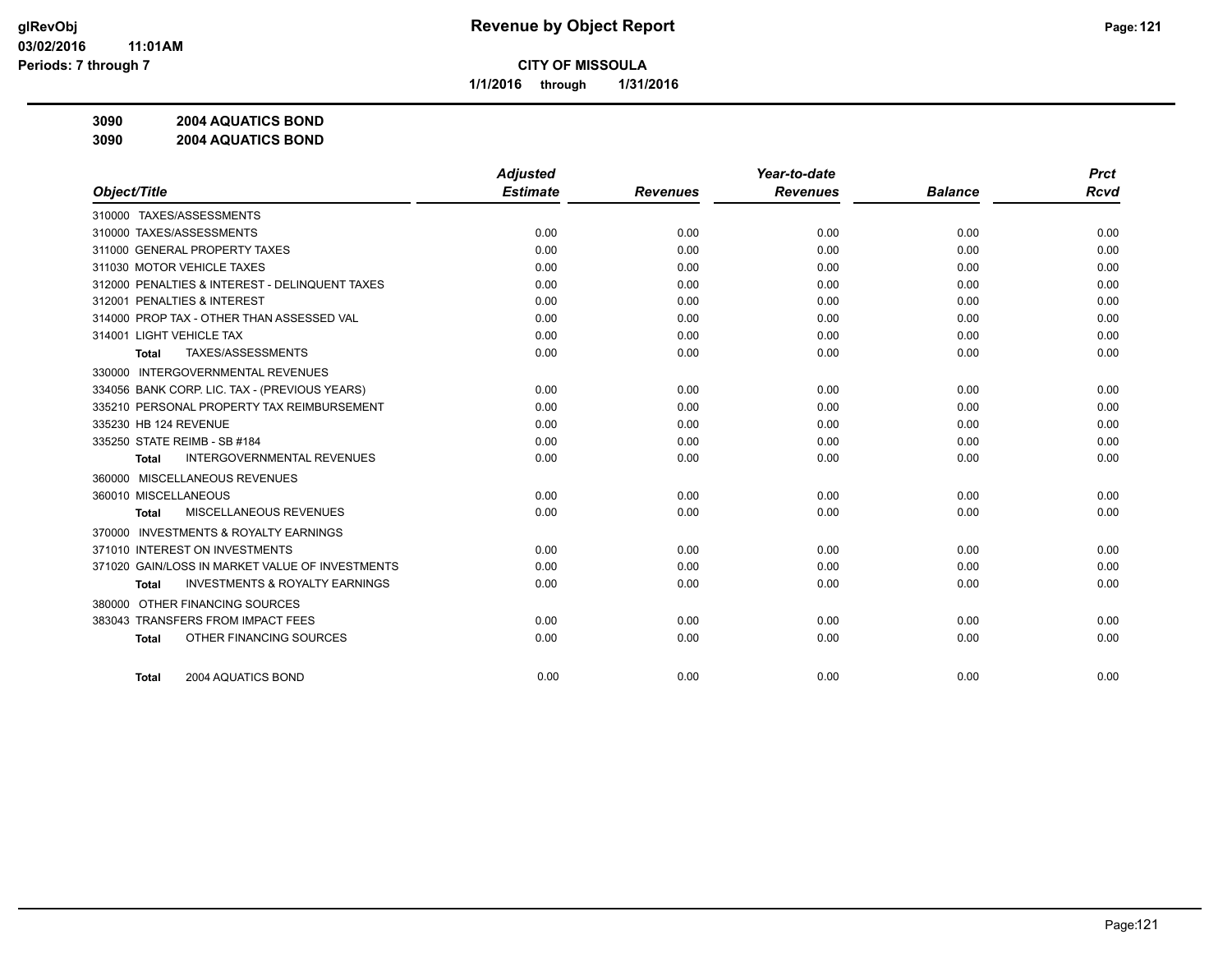**1/1/2016 through 1/31/2016**

#### **3090 2004 AQUATICS BOND**

|                                                           | <b>Adjusted</b> |                 | Year-to-date    |                | <b>Prct</b> |
|-----------------------------------------------------------|-----------------|-----------------|-----------------|----------------|-------------|
| Object/Title                                              | <b>Estimate</b> | <b>Revenues</b> | <b>Revenues</b> | <b>Balance</b> | <b>Rcvd</b> |
| 310000 TAXES/ASSESSMENTS                                  |                 |                 |                 |                |             |
| 310000 TAXES/ASSESSMENTS                                  | 0.00            | 0.00            | 0.00            | 0.00           | 0.00        |
| 311000 GENERAL PROPERTY TAXES                             | 0.00            | 0.00            | 0.00            | 0.00           | 0.00        |
| 311030 MOTOR VEHICLE TAXES                                | 0.00            | 0.00            | 0.00            | 0.00           | 0.00        |
| 312000 PENALTIES & INTEREST - DELINQUENT TAXES            | 0.00            | 0.00            | 0.00            | 0.00           | 0.00        |
| 312001 PENALTIES & INTEREST                               | 0.00            | 0.00            | 0.00            | 0.00           | 0.00        |
| 314000 PROP TAX - OTHER THAN ASSESSED VAL                 | 0.00            | 0.00            | 0.00            | 0.00           | 0.00        |
| 314001 LIGHT VEHICLE TAX                                  | 0.00            | 0.00            | 0.00            | 0.00           | 0.00        |
| TAXES/ASSESSMENTS<br><b>Total</b>                         | 0.00            | 0.00            | 0.00            | 0.00           | 0.00        |
| 330000 INTERGOVERNMENTAL REVENUES                         |                 |                 |                 |                |             |
| 334056 BANK CORP. LIC. TAX - (PREVIOUS YEARS)             | 0.00            | 0.00            | 0.00            | 0.00           | 0.00        |
| 335210 PERSONAL PROPERTY TAX REIMBURSEMENT                | 0.00            | 0.00            | 0.00            | 0.00           | 0.00        |
| 335230 HB 124 REVENUE                                     | 0.00            | 0.00            | 0.00            | 0.00           | 0.00        |
| 335250 STATE REIMB - SB #184                              | 0.00            | 0.00            | 0.00            | 0.00           | 0.00        |
| INTERGOVERNMENTAL REVENUES<br><b>Total</b>                | 0.00            | 0.00            | 0.00            | 0.00           | 0.00        |
| 360000 MISCELLANEOUS REVENUES                             |                 |                 |                 |                |             |
| 360010 MISCELLANEOUS                                      | 0.00            | 0.00            | 0.00            | 0.00           | 0.00        |
| MISCELLANEOUS REVENUES<br><b>Total</b>                    | 0.00            | 0.00            | 0.00            | 0.00           | 0.00        |
| 370000 INVESTMENTS & ROYALTY EARNINGS                     |                 |                 |                 |                |             |
| 371010 INTEREST ON INVESTMENTS                            | 0.00            | 0.00            | 0.00            | 0.00           | 0.00        |
| 371020 GAIN/LOSS IN MARKET VALUE OF INVESTMENT            | 0.00            | 0.00            | 0.00            | 0.00           | 0.00        |
| <b>INVESTMENTS &amp; ROYALTY EARNINGS</b><br><b>Total</b> | 0.00            | 0.00            | 0.00            | 0.00           | 0.00        |
| 380000 OTHER FINANCING SOURCES                            |                 |                 |                 |                |             |
| 383043 TRANSFERS FROM IMPACT FEES                         | 0.00            | 0.00            | 0.00            | 0.00           | 0.00        |
| OTHER FINANCING SOURCES<br><b>Total</b>                   | 0.00            | 0.00            | 0.00            | 0.00           | 0.00        |
| 2004 AQUATICS BOND<br><b>Total</b>                        | 0.00            | 0.00            | 0.00            | 0.00           | 0.00        |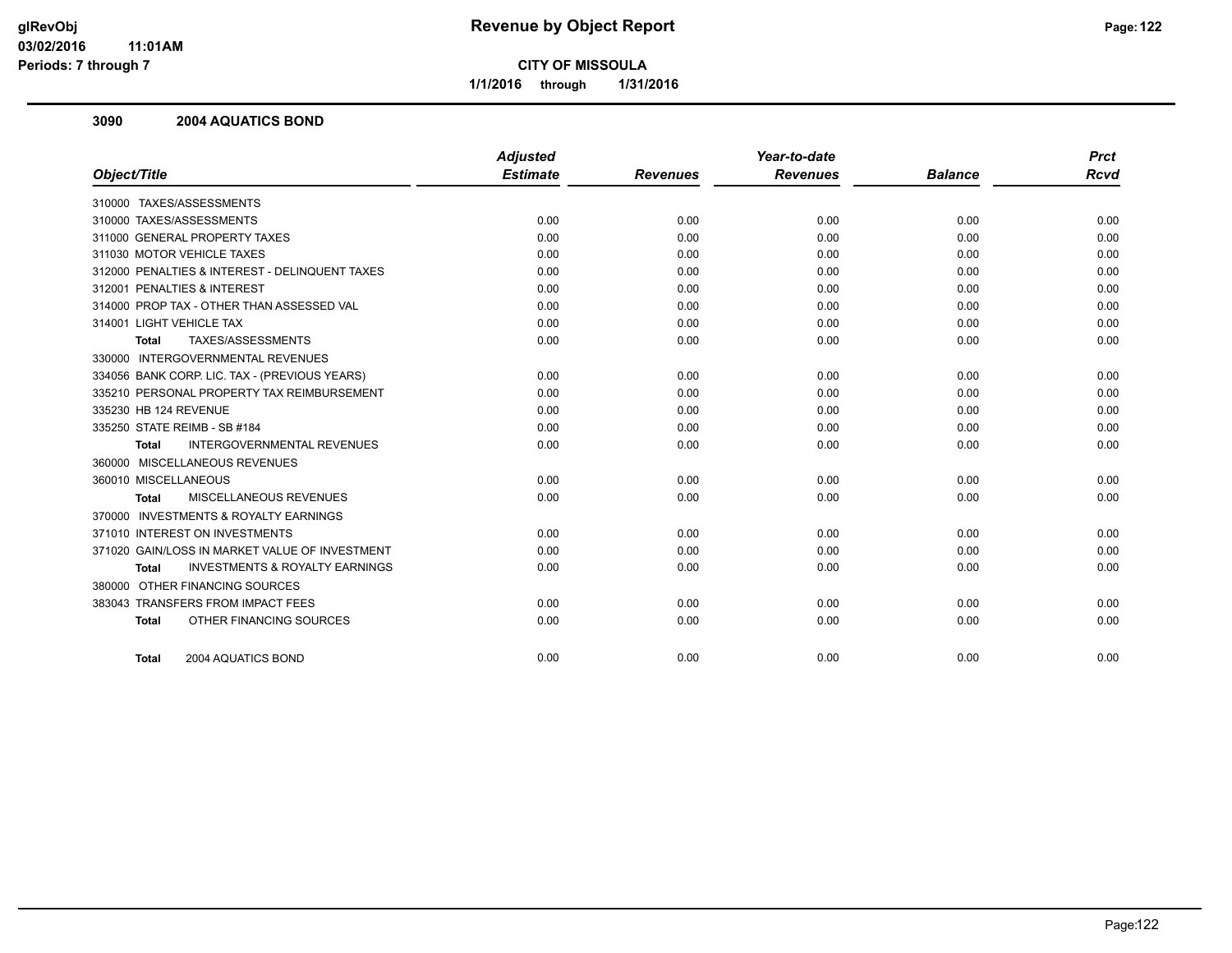**1/1/2016 through 1/31/2016**

## **3091 SERIES 2012A AQUATICS REFUNDING BOND**

**3091 SERIES 2012A AQUATICS REFUNDING BOND**

|                                                           | <b>Adjusted</b> |                 | Year-to-date    |                | <b>Prct</b> |
|-----------------------------------------------------------|-----------------|-----------------|-----------------|----------------|-------------|
| Object/Title                                              | <b>Estimate</b> | <b>Revenues</b> | <b>Revenues</b> | <b>Balance</b> | <b>Rcvd</b> |
| TAXES/ASSESSMENTS<br>310000                               |                 |                 |                 |                |             |
| 310000 TAXES/ASSESSMENTS                                  | 0.00            | 0.00            | 0.00            | 0.00           | 0.00        |
| 311000 GENERAL PROPERTY TAXES                             | 595,148.00      | 1,300.27        | 301,148.25      | 293,999.75     | 50.60       |
| 312000 PENALTIES & INTEREST - DELINQUENT TAXES            | 0.00            | 0.00            | 0.00            | 0.00           | 0.00        |
| 312001 PENALTIES & INTEREST                               | 0.00            | 47.18           | 186.54          | $-186.54$      | 0.00        |
| 314000 PROP TAX - OTHER THAN ASSESSED VAL                 | 0.00            | 0.00            | 0.00            | 0.00           | 0.00        |
| TAXES/ASSESSMENTS<br>Total                                | 595,148.00      | 1,347.45        | 301,334.79      | 293,813.21     | 50.63       |
| 360000 MISCELLANEOUS REVENUES                             |                 |                 |                 |                |             |
| 360010 MISCELLANEOUS                                      | 0.00            | 0.00            | 0.00            | 0.00           | 0.00        |
| MISCELLANEOUS REVENUES<br>Total                           | 0.00            | 0.00            | 0.00            | 0.00           | 0.00        |
| INVESTMENTS & ROYALTY EARNINGS<br>370000                  |                 |                 |                 |                |             |
| 371010 INTEREST ON INVESTMENTS                            | 0.00            | 0.00            | 0.00            | 0.00           | 0.00        |
| 371020 GAIN/LOSS IN MARKET VALUE OF INVESTMENTS           | 0.00            | 0.00            | 0.00            | 0.00           | 0.00        |
| <b>INVESTMENTS &amp; ROYALTY EARNINGS</b><br><b>Total</b> | 0.00            | 0.00            | 0.00            | 0.00           | 0.00        |
| OTHER FINANCING SOURCES<br>380000                         |                 |                 |                 |                |             |
| 381010 BOND PROCEEDS                                      | 0.00            | 0.00            | 0.00            | 0.00           | 0.00        |
| OTHER FINANCING SOURCES<br>Total                          | 0.00            | 0.00            | 0.00            | 0.00           | 0.00        |
| SERIES 2012A AQUATICS REFUNDING BONI<br><b>Total</b>      | 595,148.00      | 1,347.45        | 301,334.79      | 293,813.21     | 50.63       |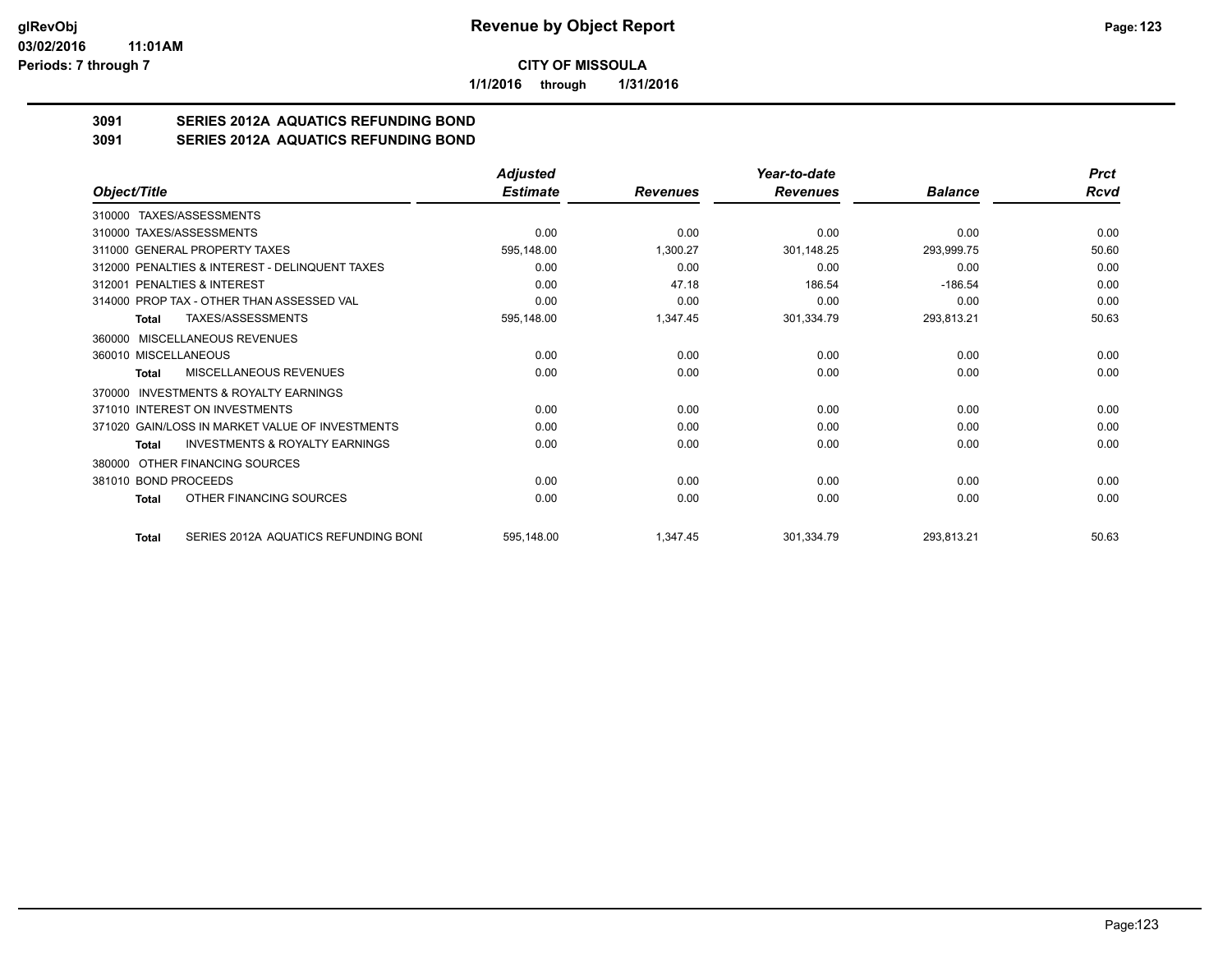**1/1/2016 through 1/31/2016**

### **3091 SERIES 2012A AQUATICS REFUNDING BOND**

|                                                           | <b>Adjusted</b> |                 | Year-to-date    |                | <b>Prct</b> |
|-----------------------------------------------------------|-----------------|-----------------|-----------------|----------------|-------------|
| Object/Title                                              | <b>Estimate</b> | <b>Revenues</b> | <b>Revenues</b> | <b>Balance</b> | Rcvd        |
| 310000 TAXES/ASSESSMENTS                                  |                 |                 |                 |                |             |
| 310000 TAXES/ASSESSMENTS                                  | 0.00            | 0.00            | 0.00            | 0.00           | 0.00        |
| 311000 GENERAL PROPERTY TAXES                             | 595,148.00      | 1,300.27        | 301,148.25      | 293,999.75     | 50.60       |
| 312000 PENALTIES & INTEREST - DELINQUENT TAXES            | 0.00            | 0.00            | 0.00            | 0.00           | 0.00        |
| PENALTIES & INTEREST<br>312001                            | 0.00            | 47.18           | 186.54          | $-186.54$      | 0.00        |
| 314000 PROP TAX - OTHER THAN ASSESSED VAL                 | 0.00            | 0.00            | 0.00            | 0.00           | 0.00        |
| TAXES/ASSESSMENTS<br>Total                                | 595,148.00      | 1,347.45        | 301,334.79      | 293,813.21     | 50.63       |
| 360000 MISCELLANEOUS REVENUES                             |                 |                 |                 |                |             |
| 360010 MISCELLANEOUS                                      | 0.00            | 0.00            | 0.00            | 0.00           | 0.00        |
| MISCELLANEOUS REVENUES<br>Total                           | 0.00            | 0.00            | 0.00            | 0.00           | 0.00        |
| INVESTMENTS & ROYALTY EARNINGS<br>370000                  |                 |                 |                 |                |             |
| 371010 INTEREST ON INVESTMENTS                            | 0.00            | 0.00            | 0.00            | 0.00           | 0.00        |
| 371020 GAIN/LOSS IN MARKET VALUE OF INVESTMENT            | 0.00            | 0.00            | 0.00            | 0.00           | 0.00        |
| <b>INVESTMENTS &amp; ROYALTY EARNINGS</b><br><b>Total</b> | 0.00            | 0.00            | 0.00            | 0.00           | 0.00        |
| OTHER FINANCING SOURCES<br>380000                         |                 |                 |                 |                |             |
| 381010 BOND PROCEEDS                                      | 0.00            | 0.00            | 0.00            | 0.00           | 0.00        |
| OTHER FINANCING SOURCES<br><b>Total</b>                   | 0.00            | 0.00            | 0.00            | 0.00           | 0.00        |
| SERIES 2012A AQUATICS REFUNDING BON<br><b>Total</b>       | 595,148.00      | 1,347.45        | 301,334.79      | 293,813.21     | 50.63       |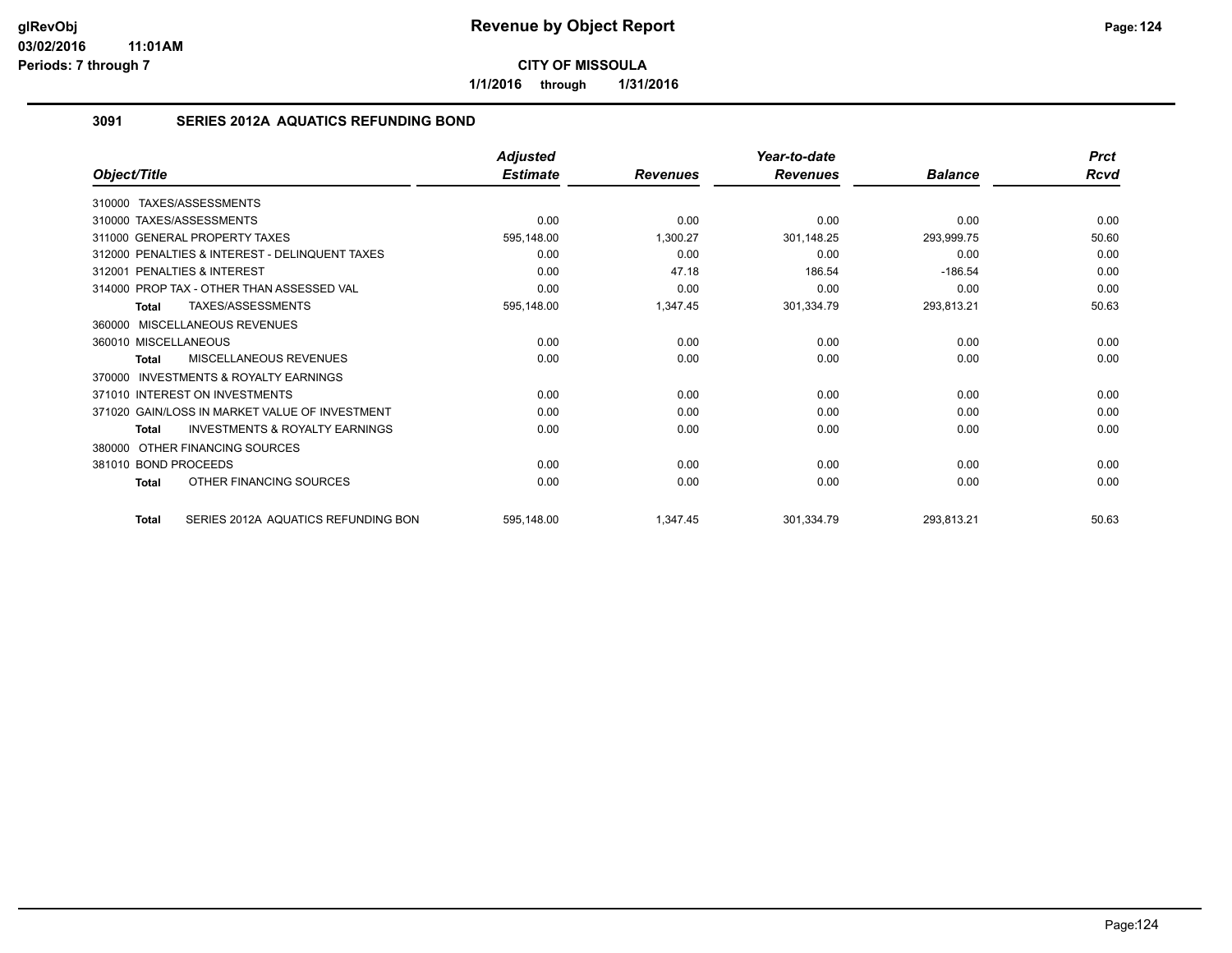**1/1/2016 through 1/31/2016**

## **3092 Series 2013A GO REFUNDING BONDS**

**3092 Series 2013A GO REFUNDING BONDS**

|                                                     | <b>Adjusted</b> |                 | Year-to-date    |                | <b>Prct</b> |
|-----------------------------------------------------|-----------------|-----------------|-----------------|----------------|-------------|
| Object/Title                                        | <b>Estimate</b> | <b>Revenues</b> | <b>Revenues</b> | <b>Balance</b> | Rcvd        |
| TAXES/ASSESSMENTS<br>310000                         |                 |                 |                 |                |             |
| 310000 TAXES/ASSESSMENTS                            | 0.00            | 0.00            | 0.00            | 0.00           | 0.00        |
| 311000 GENERAL PROPERTY TAXES                       | 688,926.00      | 1.511.48        | 349,235.52      | 339,690.48     | 50.69       |
| 312000 PENALTIES & INTEREST - DELINQUENT TAXES      | 0.00            | 0.00            | 0.00            | 0.00           | 0.00        |
| 312001 PENALTIES & INTEREST                         | 0.00            | 54.63           | 194.55          | $-194.55$      | 0.00        |
| <b>TAXES/ASSESSMENTS</b><br>Total                   | 688,926.00      | 1,566.11        | 349,430.07      | 339,495.93     | 50.72       |
| <b>INVESTMENTS &amp; ROYALTY EARNINGS</b><br>370000 |                 |                 |                 |                |             |
| 371010 INTEREST ON INVESTMENTS                      | 0.00            | 0.00            | 0.00            | 0.00           | 0.00        |
| 371020 GAIN/LOSS IN MARKET VALUE OF INVESTMENTS     | 0.00            | 0.00            | 0.00            | 0.00           | 0.00        |
| <b>INVESTMENTS &amp; ROYALTY EARNINGS</b><br>Total  | 0.00            | 0.00            | 0.00            | 0.00           | 0.00        |
| OTHER FINANCING SOURCES<br>380000                   |                 |                 |                 |                |             |
| 381010 BOND PROCEEDS                                | 0.00            | 0.00            | 0.00            | 0.00           | 0.00        |
| OTHER FINANCING SOURCES<br>Total                    | 0.00            | 0.00            | 0.00            | 0.00           | 0.00        |
| Series 2013A GO REFUNDING BONDS<br>Total            | 688,926.00      | 1,566.11        | 349,430.07      | 339,495.93     | 50.72       |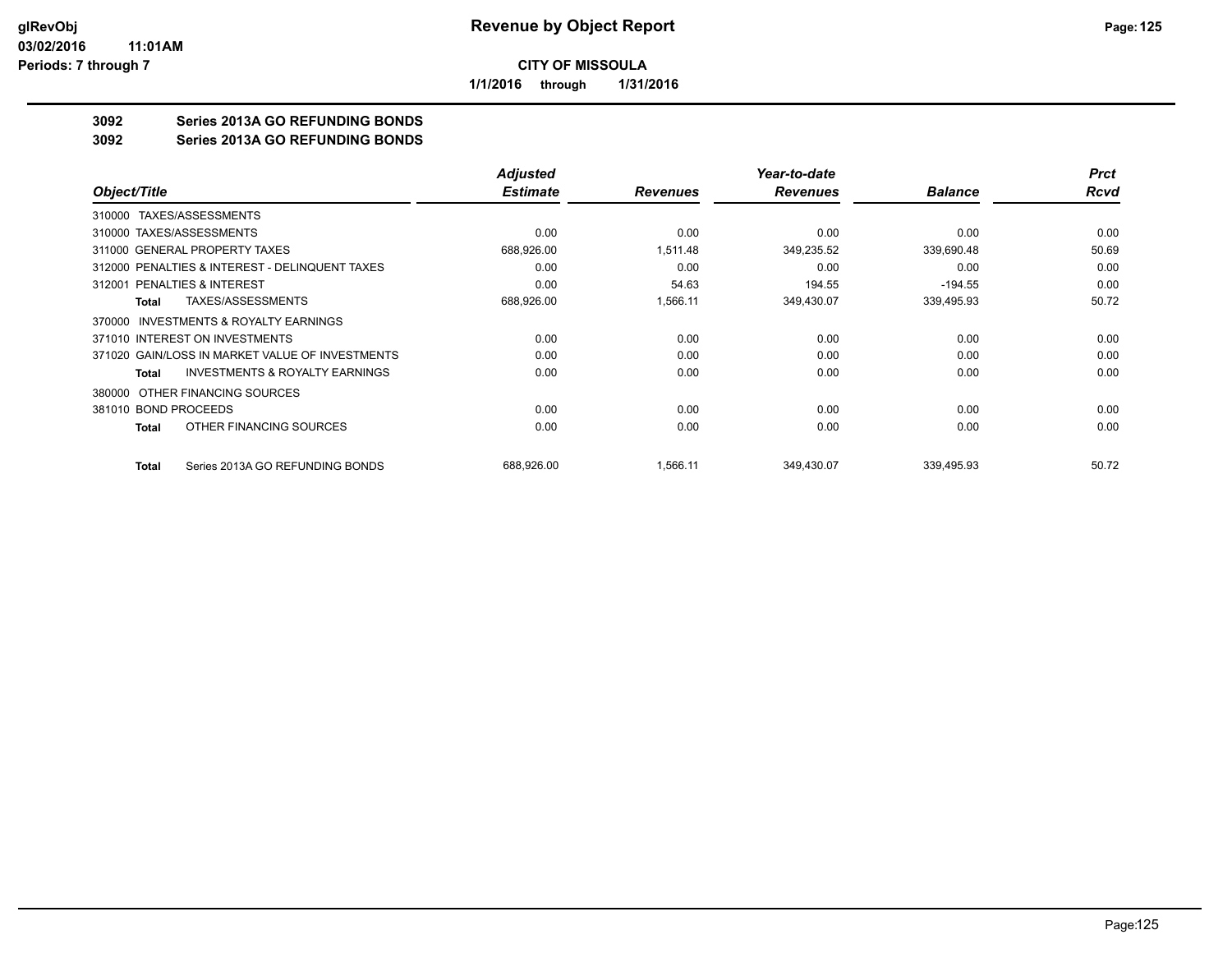**1/1/2016 through 1/31/2016**

## **3092 Series 2013A GO REFUNDING BONDS**

| Object/Title                                              | <b>Adjusted</b><br><b>Estimate</b> | <b>Revenues</b> | Year-to-date<br><b>Revenues</b> | <b>Balance</b> | <b>Prct</b><br><b>Rcvd</b> |
|-----------------------------------------------------------|------------------------------------|-----------------|---------------------------------|----------------|----------------------------|
| TAXES/ASSESSMENTS<br>310000                               |                                    |                 |                                 |                |                            |
| 310000 TAXES/ASSESSMENTS                                  | 0.00                               | 0.00            | 0.00                            | 0.00           | 0.00                       |
| 311000 GENERAL PROPERTY TAXES                             | 688,926.00                         | 1,511.48        | 349,235.52                      | 339,690.48     | 50.69                      |
| 312000 PENALTIES & INTEREST - DELINQUENT TAXES            | 0.00                               | 0.00            | 0.00                            | 0.00           | 0.00                       |
| 312001 PENALTIES & INTEREST                               | 0.00                               | 54.63           | 194.55                          | $-194.55$      | 0.00                       |
| TAXES/ASSESSMENTS<br><b>Total</b>                         | 688,926.00                         | 1,566.11        | 349,430.07                      | 339,495.93     | 50.72                      |
| <b>INVESTMENTS &amp; ROYALTY EARNINGS</b><br>370000       |                                    |                 |                                 |                |                            |
| 371010 INTEREST ON INVESTMENTS                            | 0.00                               | 0.00            | 0.00                            | 0.00           | 0.00                       |
| 371020 GAIN/LOSS IN MARKET VALUE OF INVESTMENT            | 0.00                               | 0.00            | 0.00                            | 0.00           | 0.00                       |
| <b>INVESTMENTS &amp; ROYALTY EARNINGS</b><br><b>Total</b> | 0.00                               | 0.00            | 0.00                            | 0.00           | 0.00                       |
| 380000 OTHER FINANCING SOURCES                            |                                    |                 |                                 |                |                            |
| 381010 BOND PROCEEDS                                      | 0.00                               | 0.00            | 0.00                            | 0.00           | 0.00                       |
| OTHER FINANCING SOURCES<br><b>Total</b>                   | 0.00                               | 0.00            | 0.00                            | 0.00           | 0.00                       |
| Series 2013A GO REFUNDING BONDS<br><b>Total</b>           | 688.926.00                         | 1,566.11        | 349.430.07                      | 339,495.93     | 50.72                      |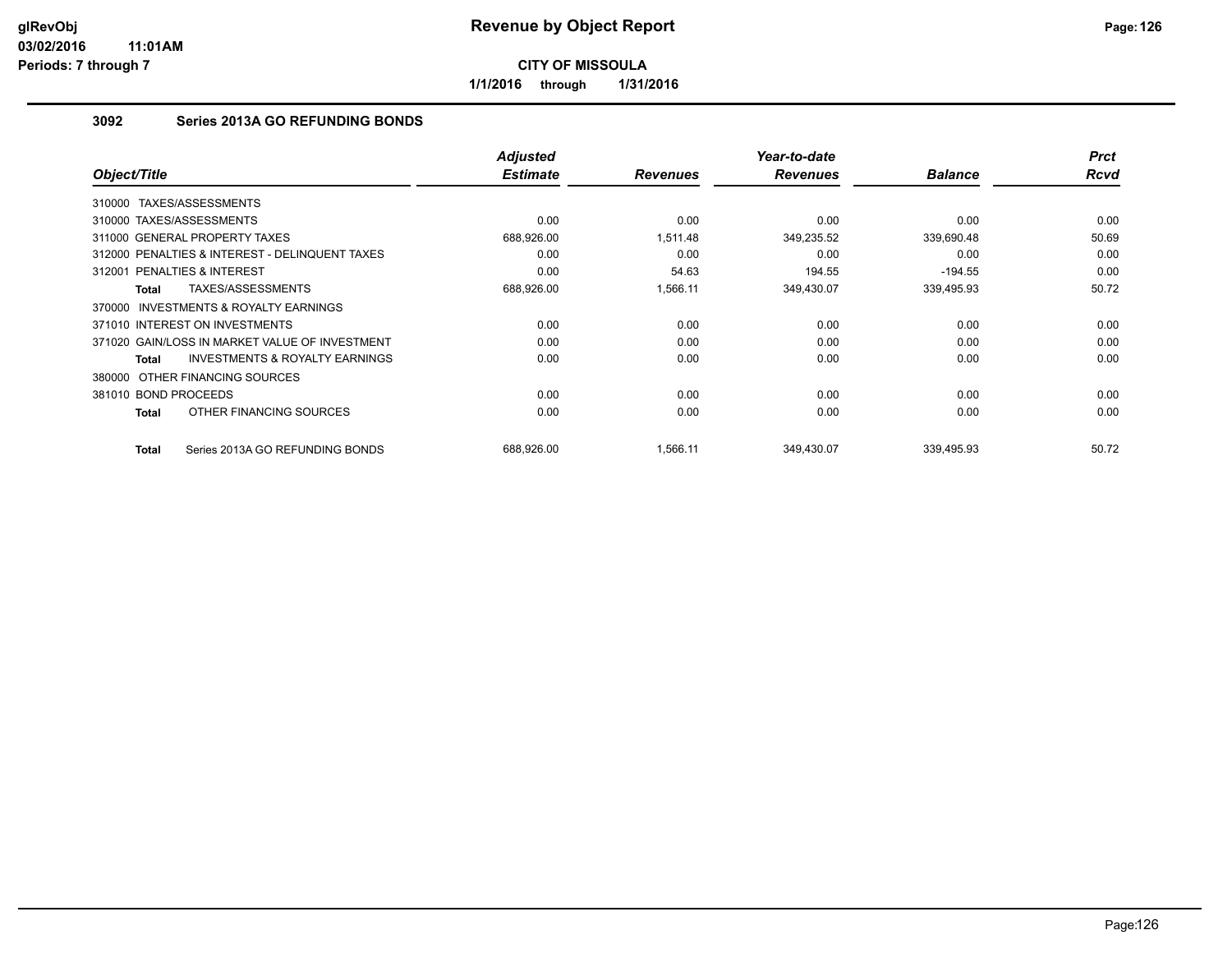**1/1/2016 through 1/31/2016**

## **3095 2004 REFUNDING BONDS DEBT SERVICE**

**3095 2004 REFUNDING BONDS DEBT SERVICE**

|                                                 |                                           | <b>Adjusted</b> |                 | Year-to-date    |                | <b>Prct</b> |
|-------------------------------------------------|-------------------------------------------|-----------------|-----------------|-----------------|----------------|-------------|
| Object/Title                                    |                                           | <b>Estimate</b> | <b>Revenues</b> | <b>Revenues</b> | <b>Balance</b> | <b>Rcvd</b> |
| 310000 TAXES/ASSESSMENTS                        |                                           |                 |                 |                 |                |             |
| 310000 TAXES/ASSESSMENTS                        |                                           | 0.00            | 0.00            | 0.00            | 0.00           | 0.00        |
| 311000 GENERAL PROPERTY TAXES                   |                                           | 0.00            | 1.41            | 99.01           | $-99.01$       | 0.00        |
| 311030 MOTOR VEHICLE TAXES                      |                                           | 0.00            | 0.00            | 0.00            | 0.00           | 0.00        |
| 312000 PENALTIES & INTEREST - DELINQUENT TAXES  |                                           | 0.00            | 0.00            | 0.00            | 0.00           | 0.00        |
| 312001 PENALTIES & INTEREST                     |                                           | 0.00            | 0.37            | 40.61           | $-40.61$       | 0.00        |
| 314000 PROP TAX - OTHER THAN ASSESSED VAL       |                                           | 0.00            | 0.00            | 0.00            | 0.00           | 0.00        |
| 314001 LIGHT VEHICLE TAX                        |                                           | 0.00            | 0.00            | 0.00            | 0.00           | 0.00        |
| TAXES/ASSESSMENTS<br>Total                      |                                           | 0.00            | 1.78            | 139.62          | $-139.62$      | 0.00        |
| 330000 INTERGOVERNMENTAL REVENUES               |                                           |                 |                 |                 |                |             |
| 334056 BANK CORP. LIC. TAX - (PREVIOUS YEARS)   |                                           | 0.00            | 0.00            | 0.00            | 0.00           | 0.00        |
| 335210 PERSONAL PROPERTY TAX REIMBURSEMENT      |                                           | 0.00            | 0.00            | 0.00            | 0.00           | 0.00        |
| 335230 HB 124 REVENUE                           |                                           | 0.00            | 0.00            | 0.00            | 0.00           | 0.00        |
| 335250 STATE REIMB - SB #184                    |                                           | 0.00            | 0.00            | 0.00            | 0.00           | 0.00        |
| Total                                           | <b>INTERGOVERNMENTAL REVENUES</b>         | 0.00            | 0.00            | 0.00            | 0.00           | 0.00        |
| 360000 MISCELLANEOUS REVENUES                   |                                           |                 |                 |                 |                |             |
| 360010 MISCELLANEOUS                            |                                           | 0.00            | 0.00            | 0.00            | 0.00           | 0.00        |
| <b>Total</b>                                    | MISCELLANEOUS REVENUES                    | 0.00            | 0.00            | 0.00            | 0.00           | 0.00        |
| 370000 INVESTMENTS & ROYALTY EARNINGS           |                                           |                 |                 |                 |                |             |
| 371010 INTEREST ON INVESTMENTS                  |                                           | 0.00            | 0.00            | 0.00            | 0.00           | 0.00        |
| 371020 GAIN/LOSS IN MARKET VALUE OF INVESTMENTS |                                           | 0.00            | 0.00            | 0.00            | 0.00           | 0.00        |
| Total                                           | <b>INVESTMENTS &amp; ROYALTY EARNINGS</b> | 0.00            | 0.00            | 0.00            | 0.00           | 0.00        |
| 380000 OTHER FINANCING SOURCES                  |                                           |                 |                 |                 |                |             |
| 380000 OTHER FINANCING SOURCES                  |                                           | 0.00            | 0.00            | 0.00            | 0.00           | 0.00        |
| 381009 TRANSFERS IN                             |                                           | 0.00            | 0.00            | 0.00            | 0.00           | 0.00        |
| 381010 BOND PROCEEDS                            |                                           | 0.00            | 0.00            | 0.00            | 0.00           | 0.00        |
| 383043 TRANSFERS FROM IMPACT FEES               |                                           | 0.00            | 0.00            | 0.00            | 0.00           | 0.00        |
| Total                                           | OTHER FINANCING SOURCES                   | 0.00            | 0.00            | 0.00            | 0.00           | 0.00        |
| Total                                           | 2004 REFUNDING BONDS DEBT SERVICE         | 0.00            | 1.78            | 139.62          | $-139.62$      | 0.00        |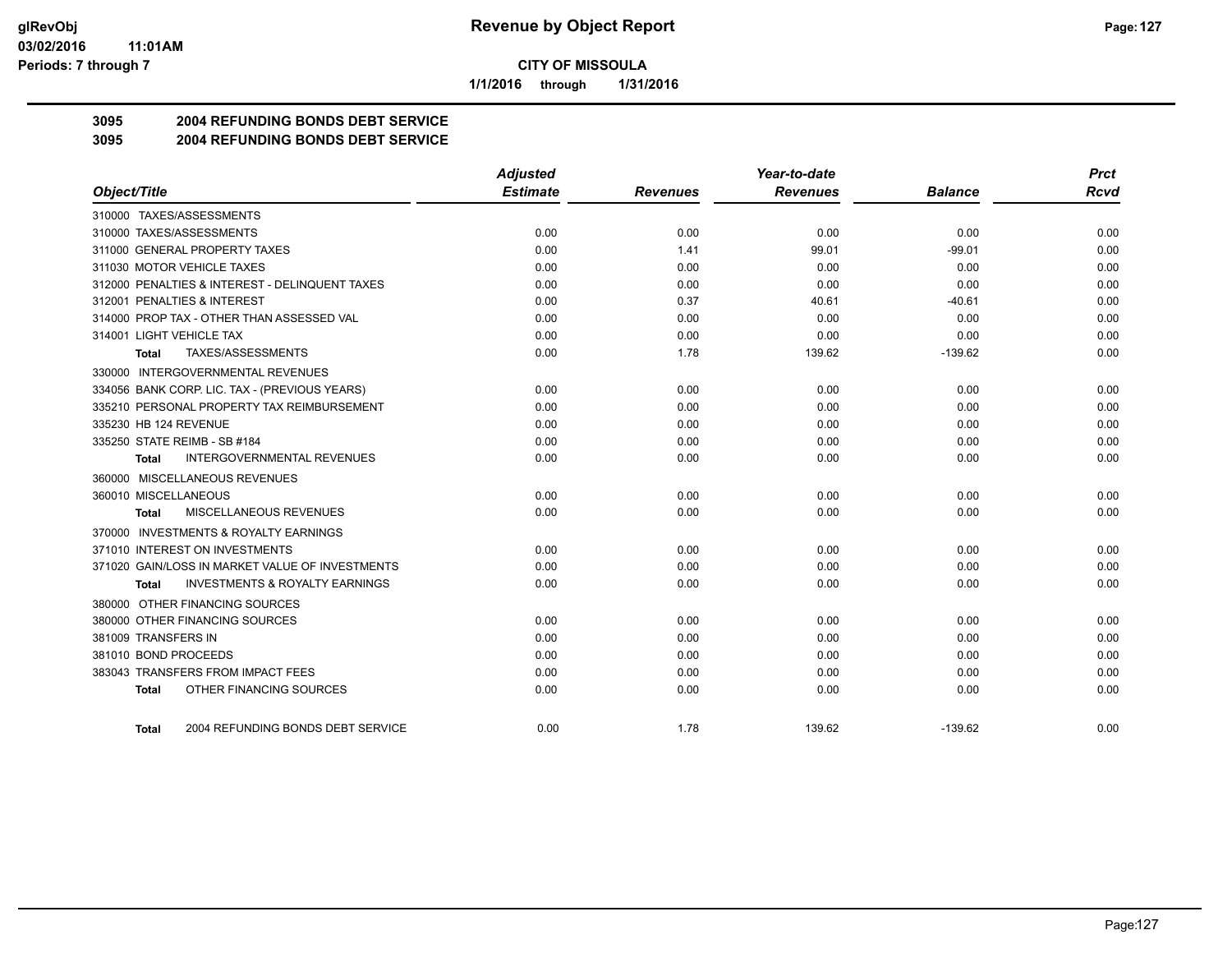**1/1/2016 through 1/31/2016**

## **3095 2004 REFUNDING BONDS DEBT SERVICE**

| Object/Title                                       | <b>Adjusted</b><br><b>Estimate</b> | <b>Revenues</b> | Year-to-date<br><b>Revenues</b> | <b>Balance</b> | <b>Prct</b><br><b>Rcvd</b> |
|----------------------------------------------------|------------------------------------|-----------------|---------------------------------|----------------|----------------------------|
|                                                    |                                    |                 |                                 |                |                            |
| 310000 TAXES/ASSESSMENTS                           |                                    |                 |                                 |                |                            |
| 310000 TAXES/ASSESSMENTS                           | 0.00                               | 0.00            | 0.00                            | 0.00           | 0.00                       |
| 311000 GENERAL PROPERTY TAXES                      | 0.00                               | 1.41            | 99.01                           | $-99.01$       | 0.00                       |
| 311030 MOTOR VEHICLE TAXES                         | 0.00                               | 0.00            | 0.00                            | 0.00           | 0.00                       |
| 312000 PENALTIES & INTEREST - DELINQUENT TAXES     | 0.00                               | 0.00            | 0.00                            | 0.00           | 0.00                       |
| 312001 PENALTIES & INTEREST                        | 0.00                               | 0.37            | 40.61                           | $-40.61$       | 0.00                       |
| 314000 PROP TAX - OTHER THAN ASSESSED VAL          | 0.00                               | 0.00            | 0.00                            | 0.00           | 0.00                       |
| 314001 LIGHT VEHICLE TAX                           | 0.00                               | 0.00            | 0.00                            | 0.00           | 0.00                       |
| TAXES/ASSESSMENTS<br>Total                         | 0.00                               | 1.78            | 139.62                          | $-139.62$      | 0.00                       |
| 330000 INTERGOVERNMENTAL REVENUES                  |                                    |                 |                                 |                |                            |
| 334056 BANK CORP. LIC. TAX - (PREVIOUS YEARS)      | 0.00                               | 0.00            | 0.00                            | 0.00           | 0.00                       |
| 335210 PERSONAL PROPERTY TAX REIMBURSEMENT         | 0.00                               | 0.00            | 0.00                            | 0.00           | 0.00                       |
| 335230 HB 124 REVENUE                              | 0.00                               | 0.00            | 0.00                            | 0.00           | 0.00                       |
| 335250 STATE REIMB - SB #184                       | 0.00                               | 0.00            | 0.00                            | 0.00           | 0.00                       |
| <b>INTERGOVERNMENTAL REVENUES</b><br>Total         | 0.00                               | 0.00            | 0.00                            | 0.00           | 0.00                       |
| 360000 MISCELLANEOUS REVENUES                      |                                    |                 |                                 |                |                            |
| 360010 MISCELLANEOUS                               | 0.00                               | 0.00            | 0.00                            | 0.00           | 0.00                       |
| MISCELLANEOUS REVENUES<br>Total                    | 0.00                               | 0.00            | 0.00                            | 0.00           | 0.00                       |
| 370000 INVESTMENTS & ROYALTY EARNINGS              |                                    |                 |                                 |                |                            |
| 371010 INTEREST ON INVESTMENTS                     | 0.00                               | 0.00            | 0.00                            | 0.00           | 0.00                       |
| 371020 GAIN/LOSS IN MARKET VALUE OF INVESTMENT     | 0.00                               | 0.00            | 0.00                            | 0.00           | 0.00                       |
| <b>INVESTMENTS &amp; ROYALTY EARNINGS</b><br>Total | 0.00                               | 0.00            | 0.00                            | 0.00           | 0.00                       |
| 380000 OTHER FINANCING SOURCES                     |                                    |                 |                                 |                |                            |
| 380000 OTHER FINANCING SOURCES                     | 0.00                               | 0.00            | 0.00                            | 0.00           | 0.00                       |
| 381009 TRANSFERS IN                                | 0.00                               | 0.00            | 0.00                            | 0.00           | 0.00                       |
| 381010 BOND PROCEEDS                               | 0.00                               | 0.00            | 0.00                            | 0.00           | 0.00                       |
| 383043 TRANSFERS FROM IMPACT FEES                  | 0.00                               | 0.00            | 0.00                            | 0.00           | 0.00                       |
| OTHER FINANCING SOURCES<br><b>Total</b>            | 0.00                               | 0.00            | 0.00                            | 0.00           | 0.00                       |
|                                                    |                                    |                 |                                 |                |                            |
| 2004 REFUNDING BONDS DEBT SERVICE<br>Total         | 0.00                               | 1.78            | 139.62                          | $-139.62$      | 0.00                       |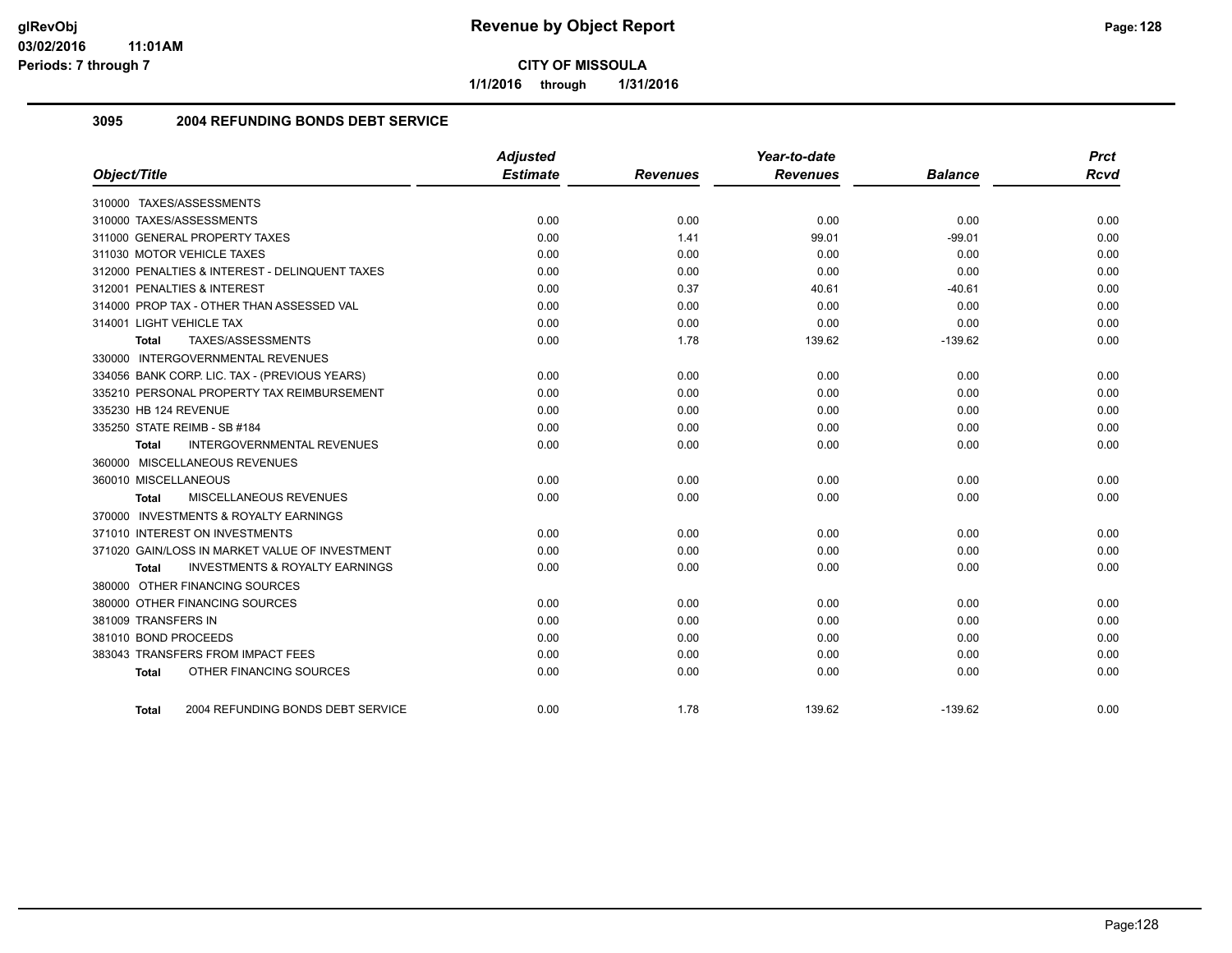**1/1/2016 through 1/31/2016**

#### **3096 NEW FIRE STATION GO BOND**

#### **3096 NEW FIRE STATION GO BOND**

|                                                     | <b>Adjusted</b> |                 | Year-to-date    |                | <b>Prct</b> |
|-----------------------------------------------------|-----------------|-----------------|-----------------|----------------|-------------|
| Object/Title                                        | <b>Estimate</b> | <b>Revenues</b> | <b>Revenues</b> | <b>Balance</b> | <b>Rcvd</b> |
| TAXES/ASSESSMENTS<br>310000                         |                 |                 |                 |                |             |
| 310000 TAXES/ASSESSMENTS                            | 0.00            | 0.00            | 0.00            | 0.00           | 0.00        |
| 311000 GENERAL PROPERTY TAXES                       | 280,151.00      | 595.30          | 141,506.92      | 138,644.08     | 50.51       |
| 311030 MOTOR VEHICLE TAXES                          | 0.00            | 0.00            | 0.00            | 0.00           | 0.00        |
| 312001 PENALTIES & INTEREST                         | 0.00            | 21.80           | 98.06           | $-98.06$       | 0.00        |
| <b>TAXES/ASSESSMENTS</b><br>Total                   | 280,151.00      | 617.10          | 141,604.98      | 138,546.02     | 50.55       |
| <b>INVESTMENTS &amp; ROYALTY EARNINGS</b><br>370000 |                 |                 |                 |                |             |
| 371010 INTEREST ON INVESTMENTS                      | 0.00            | 0.00            | 0.00            | 0.00           | 0.00        |
| 371020 GAIN/LOSS IN MARKET VALUE OF INVESTMENTS     | 0.00            | 0.00            | 0.00            | 0.00           | 0.00        |
| <b>INVESTMENTS &amp; ROYALTY EARNINGS</b><br>Total  | 0.00            | 0.00            | 0.00            | 0.00           | 0.00        |
| OTHER FINANCING SOURCES<br>380000                   |                 |                 |                 |                |             |
| 383000 OPERATING TRANSFERS                          | 0.00            | 0.00            | 0.00            | 0.00           | 0.00        |
| OTHER FINANCING SOURCES<br>Total                    | 0.00            | 0.00            | 0.00            | 0.00           | 0.00        |
| NEW FIRE STATION GO BOND<br>Total                   | 280,151.00      | 617.10          | 141,604.98      | 138,546.02     | 50.55       |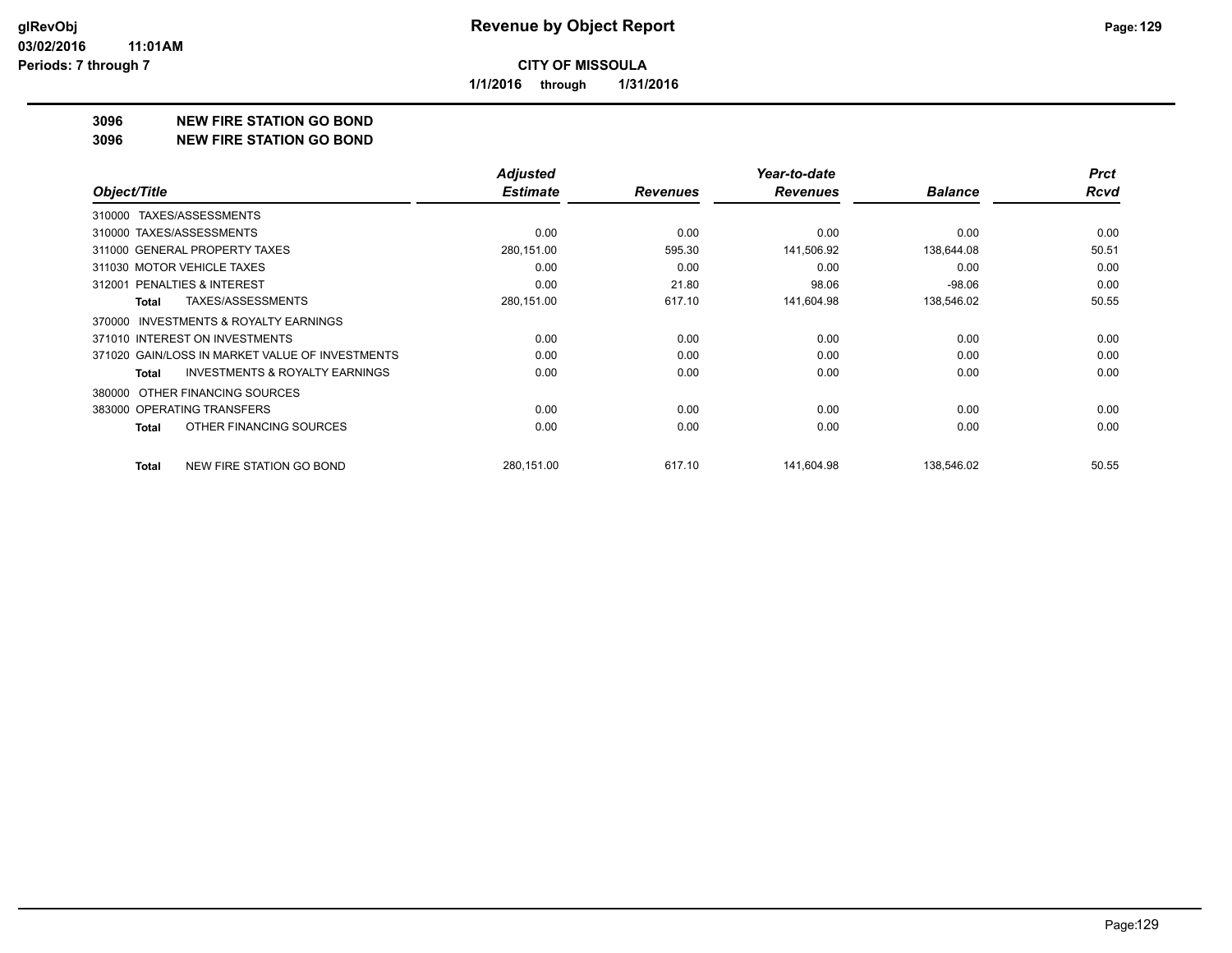**1/1/2016 through 1/31/2016**

## **3096 NEW FIRE STATION GO BOND**

| Object/Title                                        | <b>Adjusted</b><br><b>Estimate</b> | <b>Revenues</b> | Year-to-date<br><b>Revenues</b> | <b>Balance</b> | <b>Prct</b><br><b>Rcvd</b> |
|-----------------------------------------------------|------------------------------------|-----------------|---------------------------------|----------------|----------------------------|
| TAXES/ASSESSMENTS<br>310000                         |                                    |                 |                                 |                |                            |
| 310000 TAXES/ASSESSMENTS                            | 0.00                               | 0.00            | 0.00                            | 0.00           | 0.00                       |
| 311000 GENERAL PROPERTY TAXES                       | 280.151.00                         | 595.30          | 141,506.92                      | 138.644.08     | 50.51                      |
| 311030 MOTOR VEHICLE TAXES                          | 0.00                               | 0.00            | 0.00                            | 0.00           | 0.00                       |
| <b>PENALTIES &amp; INTEREST</b><br>312001           | 0.00                               | 21.80           | 98.06                           | $-98.06$       | 0.00                       |
| TAXES/ASSESSMENTS<br>Total                          | 280,151.00                         | 617.10          | 141,604.98                      | 138,546.02     | 50.55                      |
| <b>INVESTMENTS &amp; ROYALTY EARNINGS</b><br>370000 |                                    |                 |                                 |                |                            |
| 371010 INTEREST ON INVESTMENTS                      | 0.00                               | 0.00            | 0.00                            | 0.00           | 0.00                       |
| 371020 GAIN/LOSS IN MARKET VALUE OF INVESTMENT      | 0.00                               | 0.00            | 0.00                            | 0.00           | 0.00                       |
| <b>INVESTMENTS &amp; ROYALTY EARNINGS</b><br>Total  | 0.00                               | 0.00            | 0.00                            | 0.00           | 0.00                       |
| 380000 OTHER FINANCING SOURCES                      |                                    |                 |                                 |                |                            |
| 383000 OPERATING TRANSFERS                          | 0.00                               | 0.00            | 0.00                            | 0.00           | 0.00                       |
| OTHER FINANCING SOURCES<br>Total                    | 0.00                               | 0.00            | 0.00                            | 0.00           | 0.00                       |
|                                                     |                                    |                 |                                 |                |                            |
| NEW FIRE STATION GO BOND<br>Total                   | 280,151.00                         | 617.10          | 141,604.98                      | 138,546.02     | 50.55                      |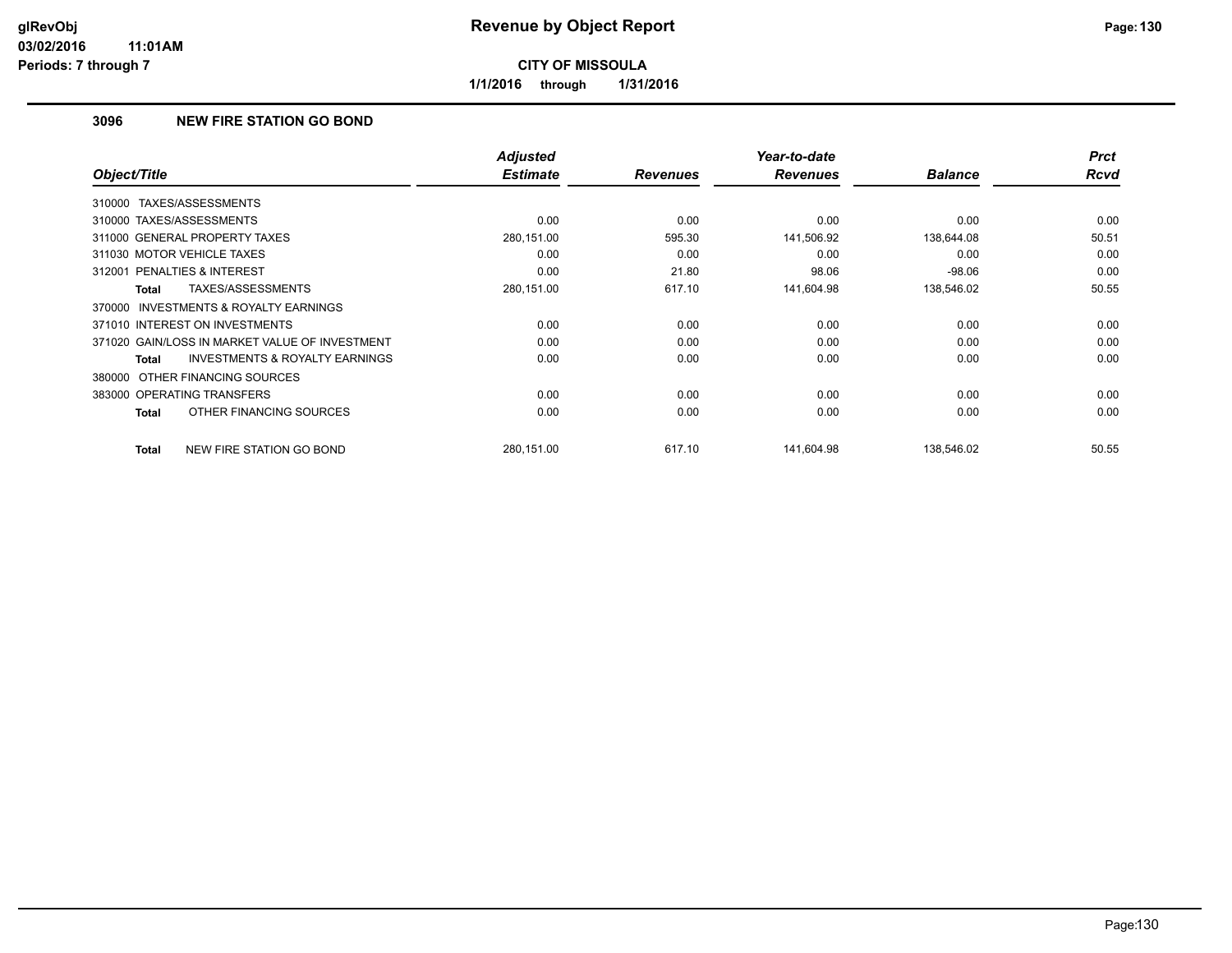**1/1/2016 through 1/31/2016**

**3097 2007 REFUNDING BONDS**

**3097 2007 REFUNDING BONDS**

|                                                     | <b>Adjusted</b> |                 | Year-to-date    |                | <b>Prct</b> |
|-----------------------------------------------------|-----------------|-----------------|-----------------|----------------|-------------|
| Object/Title                                        | <b>Estimate</b> | <b>Revenues</b> | <b>Revenues</b> | <b>Balance</b> | Rcvd        |
| TAXES/ASSESSMENTS<br>310000                         |                 |                 |                 |                |             |
| 310000 TAXES/ASSESSMENTS                            | 0.00            | 0.00            | 0.00            | 0.00           | 0.00        |
| 311000 GENERAL PROPERTY TAXES                       | 0.00            | 0.00            | 0.00            | 0.00           | 0.00        |
| 311030 MOTOR VEHICLE TAXES                          | 0.00            | 0.00            | 0.00            | 0.00           | 0.00        |
| 312001 PENALTIES & INTEREST                         | 0.00            | 0.00            | 0.00            | 0.00           | 0.00        |
| <b>TAXES/ASSESSMENTS</b><br>Total                   | 0.00            | 0.00            | 0.00            | 0.00           | 0.00        |
| <b>INVESTMENTS &amp; ROYALTY EARNINGS</b><br>370000 |                 |                 |                 |                |             |
| 371010 INTEREST ON INVESTMENTS                      | 0.00            | 0.00            | 0.00            | 0.00           | 0.00        |
| 371020 GAIN/LOSS IN MARKET VALUE OF INVESTMENTS     | 0.00            | 0.00            | 0.00            | 0.00           | 0.00        |
| <b>INVESTMENTS &amp; ROYALTY EARNINGS</b><br>Total  | 0.00            | 0.00            | 0.00            | 0.00           | 0.00        |
| OTHER FINANCING SOURCES<br>380000                   |                 |                 |                 |                |             |
| 381010 BOND PROCEEDS                                | 0.00            | 0.00            | 0.00            | 0.00           | 0.00        |
| 383042 TRANSFERS FROM OTHER FUNDS                   | 0.00            | 0.00            | 0.00            | 0.00           | 0.00        |
| 383043 TRANSFERS FROM IMPACT FEES                   | 0.00            | 0.00            | 0.00            | 0.00           | 0.00        |
| OTHER FINANCING SOURCES<br>Total                    | 0.00            | 0.00            | 0.00            | 0.00           | 0.00        |
| 2007 REFUNDING BONDS<br>Total                       | 0.00            | 0.00            | 0.00            | 0.00           | 0.00        |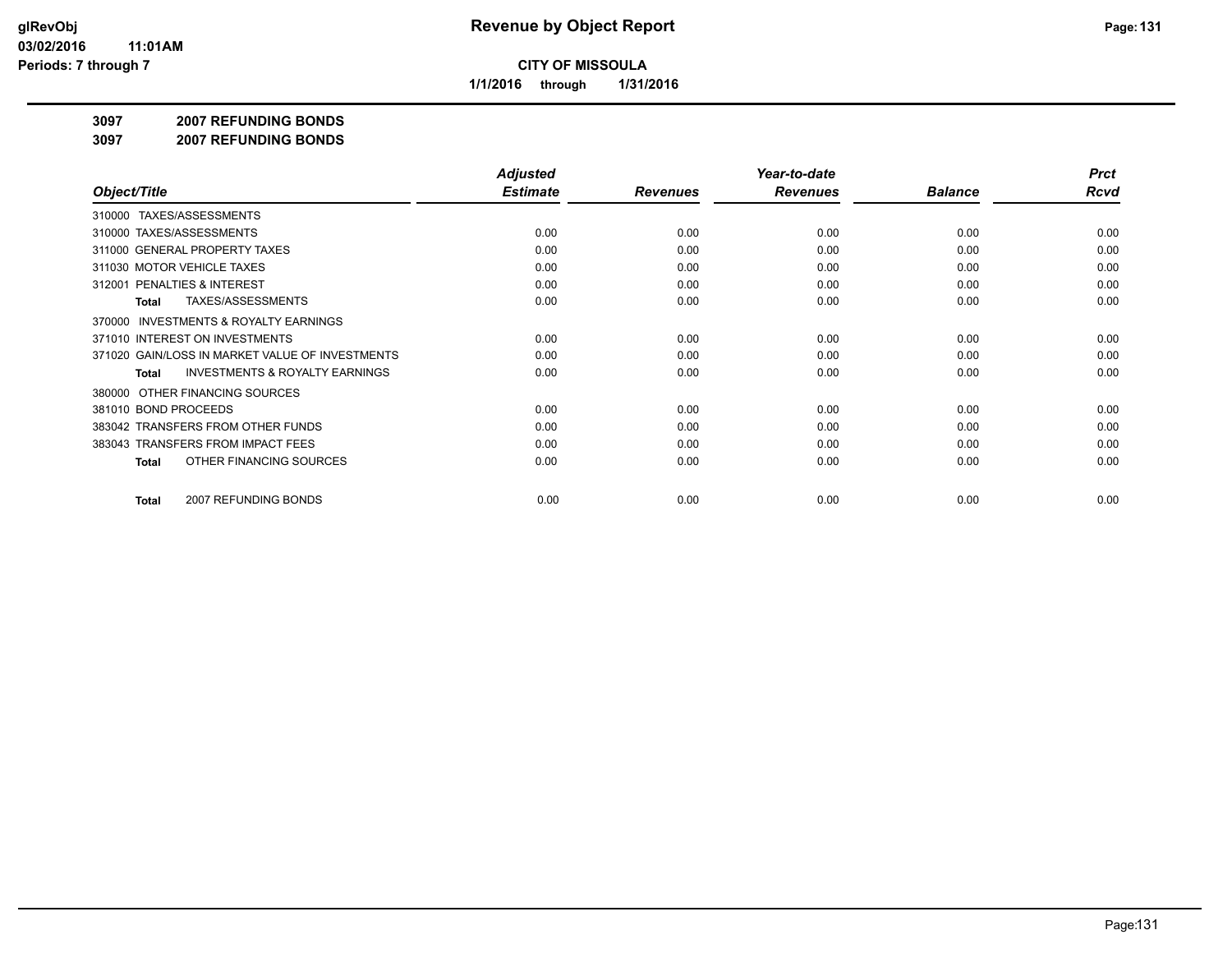**1/1/2016 through 1/31/2016**

### **3097 2007 REFUNDING BONDS**

|                                                           | <b>Adjusted</b> |                 | Year-to-date    |                | <b>Prct</b> |
|-----------------------------------------------------------|-----------------|-----------------|-----------------|----------------|-------------|
| Object/Title                                              | <b>Estimate</b> | <b>Revenues</b> | <b>Revenues</b> | <b>Balance</b> | <b>Rcvd</b> |
| TAXES/ASSESSMENTS<br>310000                               |                 |                 |                 |                |             |
| 310000 TAXES/ASSESSMENTS                                  | 0.00            | 0.00            | 0.00            | 0.00           | 0.00        |
| 311000 GENERAL PROPERTY TAXES                             | 0.00            | 0.00            | 0.00            | 0.00           | 0.00        |
| 311030 MOTOR VEHICLE TAXES                                | 0.00            | 0.00            | 0.00            | 0.00           | 0.00        |
| 312001 PENALTIES & INTEREST                               | 0.00            | 0.00            | 0.00            | 0.00           | 0.00        |
| TAXES/ASSESSMENTS<br>Total                                | 0.00            | 0.00            | 0.00            | 0.00           | 0.00        |
| <b>INVESTMENTS &amp; ROYALTY EARNINGS</b><br>370000       |                 |                 |                 |                |             |
| 371010 INTEREST ON INVESTMENTS                            | 0.00            | 0.00            | 0.00            | 0.00           | 0.00        |
| 371020 GAIN/LOSS IN MARKET VALUE OF INVESTMENT            | 0.00            | 0.00            | 0.00            | 0.00           | 0.00        |
| <b>INVESTMENTS &amp; ROYALTY EARNINGS</b><br><b>Total</b> | 0.00            | 0.00            | 0.00            | 0.00           | 0.00        |
| 380000 OTHER FINANCING SOURCES                            |                 |                 |                 |                |             |
| 381010 BOND PROCEEDS                                      | 0.00            | 0.00            | 0.00            | 0.00           | 0.00        |
| 383042 TRANSFERS FROM OTHER FUNDS                         | 0.00            | 0.00            | 0.00            | 0.00           | 0.00        |
| 383043 TRANSFERS FROM IMPACT FEES                         | 0.00            | 0.00            | 0.00            | 0.00           | 0.00        |
| OTHER FINANCING SOURCES<br><b>Total</b>                   | 0.00            | 0.00            | 0.00            | 0.00           | 0.00        |
| 2007 REFUNDING BONDS<br><b>Total</b>                      | 0.00            | 0.00            | 0.00            | 0.00           | 0.00        |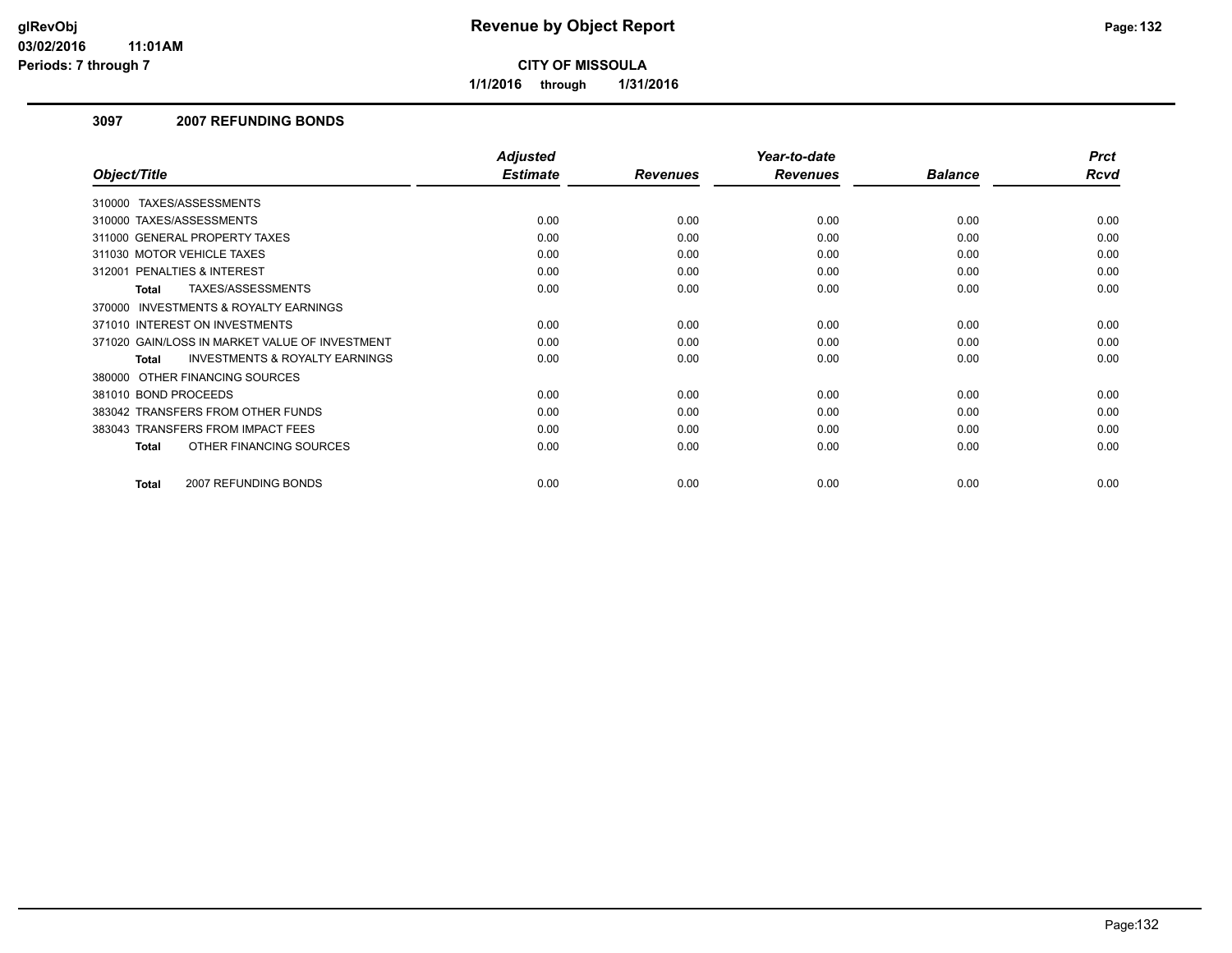**1/1/2016 through 1/31/2016**

## **3100 SIDEWALK & CURB WARRANTS FUND**

#### **3100 SIDEWALK & CURB WARRANTS FUND**

|                                                           | <b>Adjusted</b> |                 | Year-to-date    |                | <b>Prct</b> |
|-----------------------------------------------------------|-----------------|-----------------|-----------------|----------------|-------------|
| Object/Title                                              | <b>Estimate</b> | <b>Revenues</b> | <b>Revenues</b> | <b>Balance</b> | <b>Rcvd</b> |
| TAXES/ASSESSMENTS<br>310000                               |                 |                 |                 |                |             |
| PENALTIES & INTEREST<br>312001                            | 0.00            | 0.00            | 0.00            | 0.00           | 0.00        |
| TAXES/ASSESSMENTS<br><b>Total</b>                         | 0.00            | 0.00            | 0.00            | 0.00           | 0.00        |
| MISCELLANEOUS REVENUES<br>360000                          |                 |                 |                 |                |             |
| 360010 MISCELLANEOUS                                      | 0.00            | 0.00            | 0.00            | 0.00           | 0.00        |
| 363020 PROPERTY ASSESSMENTS                               | 0.00            | 0.00            | 0.00            | 0.00           | 0.00        |
| 363021 PAYOFF PRINCIPAL ASSESSMENTS                       | 0.00            | 0.00            | 0.00            | 0.00           | 0.00        |
| 363022 BOND INTEREST ASSESSMENTS                          | 0.00            | 0.00            | 0.00            | 0.00           | 0.00        |
| 363030 SIDEWALK AND CURB ASSESSMENTS                      | 0.00            | 0.00            | 0.00            | 0.00           | 0.00        |
| 363040 PENALTY AND INTEREST                               | 0.00            | 0.00            | 0.00            | 0.00           | 0.00        |
| MISCELLANEOUS REVENUES<br><b>Total</b>                    | 0.00            | 0.00            | 0.00            | 0.00           | 0.00        |
| <b>INVESTMENTS &amp; ROYALTY EARNINGS</b><br>370000       |                 |                 |                 |                |             |
| 371010 INTEREST ON INVESTMENTS                            | 0.00            | 0.00            | 0.00            | 0.00           | 0.00        |
| 371020 GAIN/LOSS IN MARKET VALUE OF INVESTMENTS           | 0.00            | 0.00            | 0.00            | 0.00           | 0.00        |
| <b>INVESTMENTS &amp; ROYALTY EARNINGS</b><br><b>Total</b> | 0.00            | 0.00            | 0.00            | 0.00           | 0.00        |
| OTHER FINANCING SOURCES<br>380000                         |                 |                 |                 |                |             |
| 383042 TRANSFERS FROM OTHER FUNDS                         | 0.00            | 0.00            | 0.00            | 0.00           | 0.00        |
| OTHER FINANCING SOURCES<br><b>Total</b>                   | 0.00            | 0.00            | 0.00            | 0.00           | 0.00        |
| SIDEWALK & CURB WARRANTS FUND<br><b>Total</b>             | 0.00            | 0.00            | 0.00            | 0.00           | 0.00        |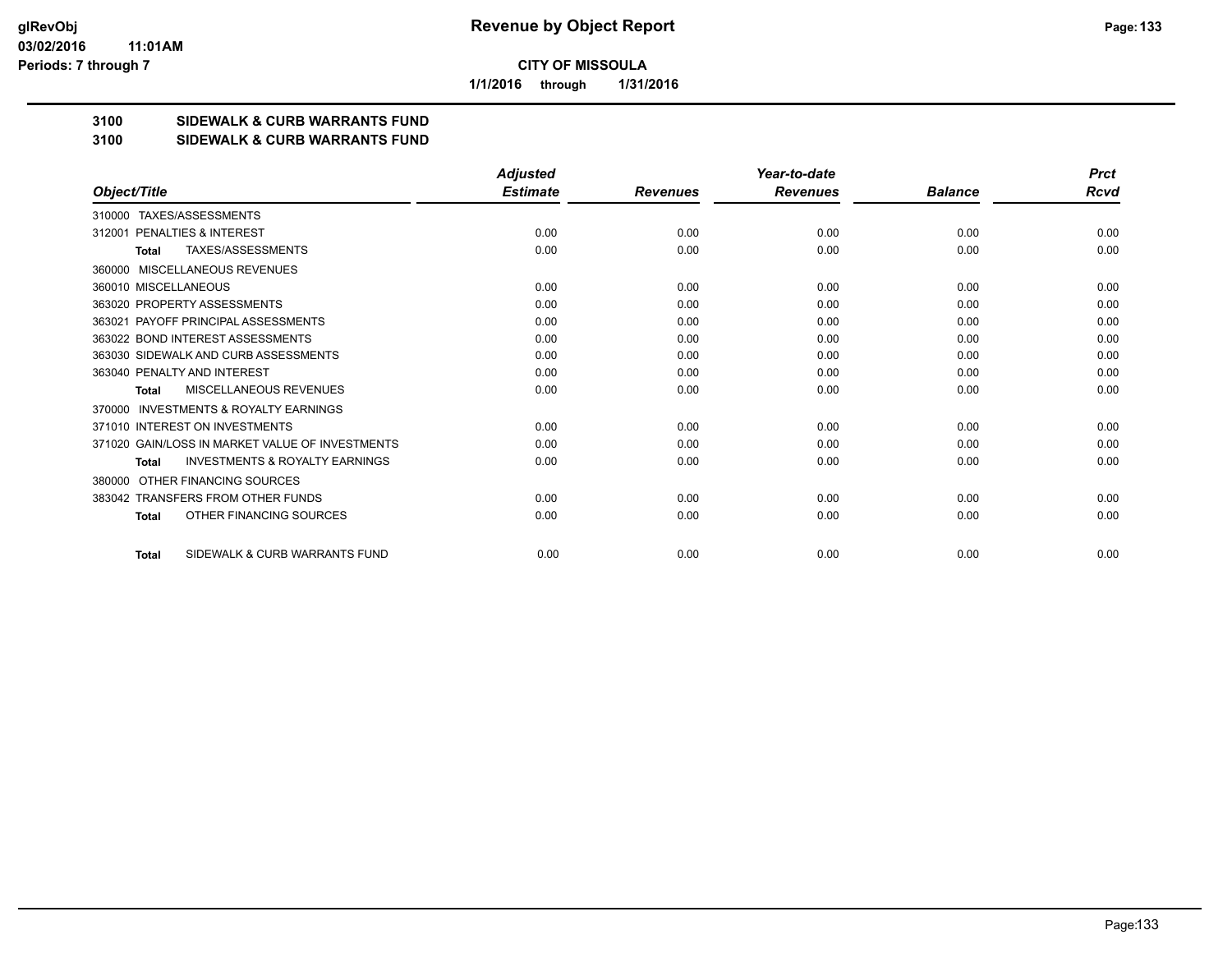**1/1/2016 through 1/31/2016**

## **3100 SIDEWALK & CURB WARRANTS FUND**

|                                                           | <b>Adjusted</b> |                 | Year-to-date    |                | <b>Prct</b> |
|-----------------------------------------------------------|-----------------|-----------------|-----------------|----------------|-------------|
| Object/Title                                              | <b>Estimate</b> | <b>Revenues</b> | <b>Revenues</b> | <b>Balance</b> | Rcvd        |
| TAXES/ASSESSMENTS<br>310000                               |                 |                 |                 |                |             |
| <b>PENALTIES &amp; INTEREST</b><br>312001                 | 0.00            | 0.00            | 0.00            | 0.00           | 0.00        |
| TAXES/ASSESSMENTS<br>Total                                | 0.00            | 0.00            | 0.00            | 0.00           | 0.00        |
| 360000 MISCELLANEOUS REVENUES                             |                 |                 |                 |                |             |
| 360010 MISCELLANEOUS                                      | 0.00            | 0.00            | 0.00            | 0.00           | 0.00        |
| 363020 PROPERTY ASSESSMENTS                               | 0.00            | 0.00            | 0.00            | 0.00           | 0.00        |
| 363021 PAYOFF PRINCIPAL ASSESSMENTS                       | 0.00            | 0.00            | 0.00            | 0.00           | 0.00        |
| 363022 BOND INTEREST ASSESSMENTS                          | 0.00            | 0.00            | 0.00            | 0.00           | 0.00        |
| 363030 SIDEWALK AND CURB ASSESSMENTS                      | 0.00            | 0.00            | 0.00            | 0.00           | 0.00        |
| 363040 PENALTY AND INTEREST                               | 0.00            | 0.00            | 0.00            | 0.00           | 0.00        |
| MISCELLANEOUS REVENUES<br>Total                           | 0.00            | 0.00            | 0.00            | 0.00           | 0.00        |
| <b>INVESTMENTS &amp; ROYALTY EARNINGS</b><br>370000       |                 |                 |                 |                |             |
| 371010 INTEREST ON INVESTMENTS                            | 0.00            | 0.00            | 0.00            | 0.00           | 0.00        |
| 371020 GAIN/LOSS IN MARKET VALUE OF INVESTMENT            | 0.00            | 0.00            | 0.00            | 0.00           | 0.00        |
| <b>INVESTMENTS &amp; ROYALTY EARNINGS</b><br><b>Total</b> | 0.00            | 0.00            | 0.00            | 0.00           | 0.00        |
| OTHER FINANCING SOURCES<br>380000                         |                 |                 |                 |                |             |
| 383042 TRANSFERS FROM OTHER FUNDS                         | 0.00            | 0.00            | 0.00            | 0.00           | 0.00        |
| OTHER FINANCING SOURCES<br><b>Total</b>                   | 0.00            | 0.00            | 0.00            | 0.00           | 0.00        |
| SIDEWALK & CURB WARRANTS FUND<br><b>Total</b>             | 0.00            | 0.00            | 0.00            | 0.00           | 0.00        |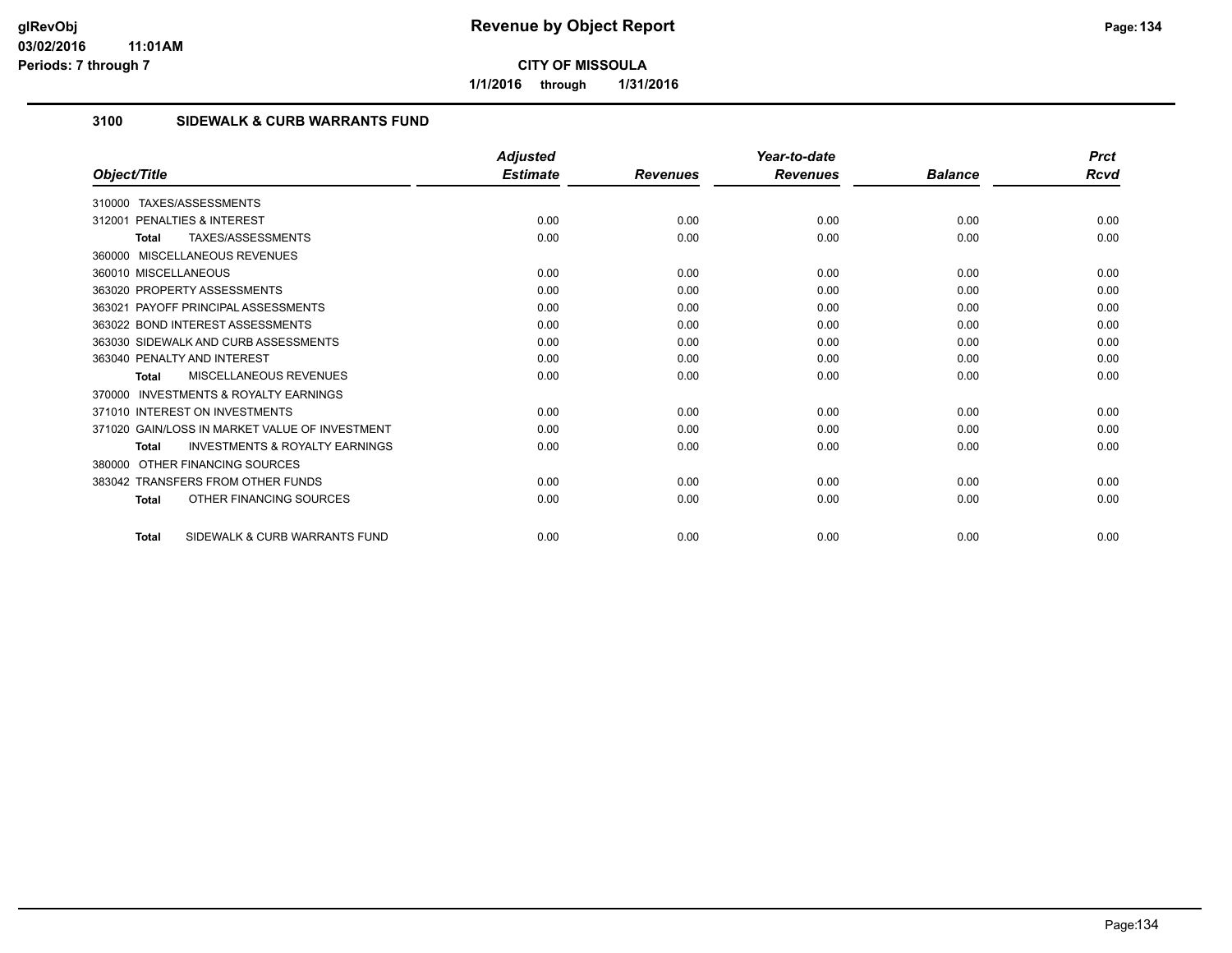#### **03/02/2016 11:01AM Periods: 7 through 7**

**CITY OF MISSOULA**

**1/1/2016 through 1/31/2016**

## **3200 FY99 SIDEWALK & CURB DEBT SERVICE FUND**

**3200 FY99 SIDEWALK & CURB DEBT SERVICE FUND**

|                                                           | <b>Adjusted</b> |                 | Year-to-date    |                | <b>Prct</b> |
|-----------------------------------------------------------|-----------------|-----------------|-----------------|----------------|-------------|
| Object/Title                                              | <b>Estimate</b> | <b>Revenues</b> | <b>Revenues</b> | <b>Balance</b> | Rcvd        |
| TAXES/ASSESSMENTS<br>310000                               |                 |                 |                 |                |             |
| PENALTIES & INTEREST<br>312001                            | 0.00            | 0.00            | 0.00            | 0.00           | 0.00        |
| TAXES/ASSESSMENTS<br>Total                                | 0.00            | 0.00            | 0.00            | 0.00           | 0.00        |
| MISCELLANEOUS REVENUES<br>360000                          |                 |                 |                 |                |             |
| 363020 PROPERTY ASSESSMENTS                               | 0.00            | 0.00            | 0.00            | 0.00           | 0.00        |
| 363021 PAYOFF PRINCIPAL ASSESSMENTS                       | 0.00            | 0.00            | 0.00            | 0.00           | 0.00        |
| 363022 BOND INTEREST ASSESSMENTS                          | 0.00            | 0.00            | 0.00            | 0.00           | 0.00        |
| 363040 PENALTY AND INTEREST                               | 0.00            | 0.00            | 0.00            | 0.00           | 0.00        |
| <b>MISCELLANEOUS REVENUES</b><br>Total                    | 0.00            | 0.00            | 0.00            | 0.00           | 0.00        |
| <b>INVESTMENTS &amp; ROYALTY EARNINGS</b><br>370000       |                 |                 |                 |                |             |
| 371010 INTEREST ON INVESTMENTS                            | 0.00            | 0.00            | 0.00            | 0.00           | 0.00        |
| 371020 GAIN/LOSS IN MARKET VALUE OF INVESTMENTS           | 0.00            | 0.00            | 0.00            | 0.00           | 0.00        |
| <b>INVESTMENTS &amp; ROYALTY EARNINGS</b><br><b>Total</b> | 0.00            | 0.00            | 0.00            | 0.00           | 0.00        |
| OTHER FINANCING SOURCES<br>380000                         |                 |                 |                 |                |             |
| 381009 TRANSFERS IN                                       | 0.00            | 0.00            | 0.00            | 0.00           | 0.00        |
| OTHER FINANCING SOURCES<br><b>Total</b>                   | 0.00            | 0.00            | 0.00            | 0.00           | 0.00        |
| FY99 SIDEWALK & CURB DEBT SERVICE FUI<br><b>Total</b>     | 0.00            | 0.00            | 0.00            | 0.00           | 0.00        |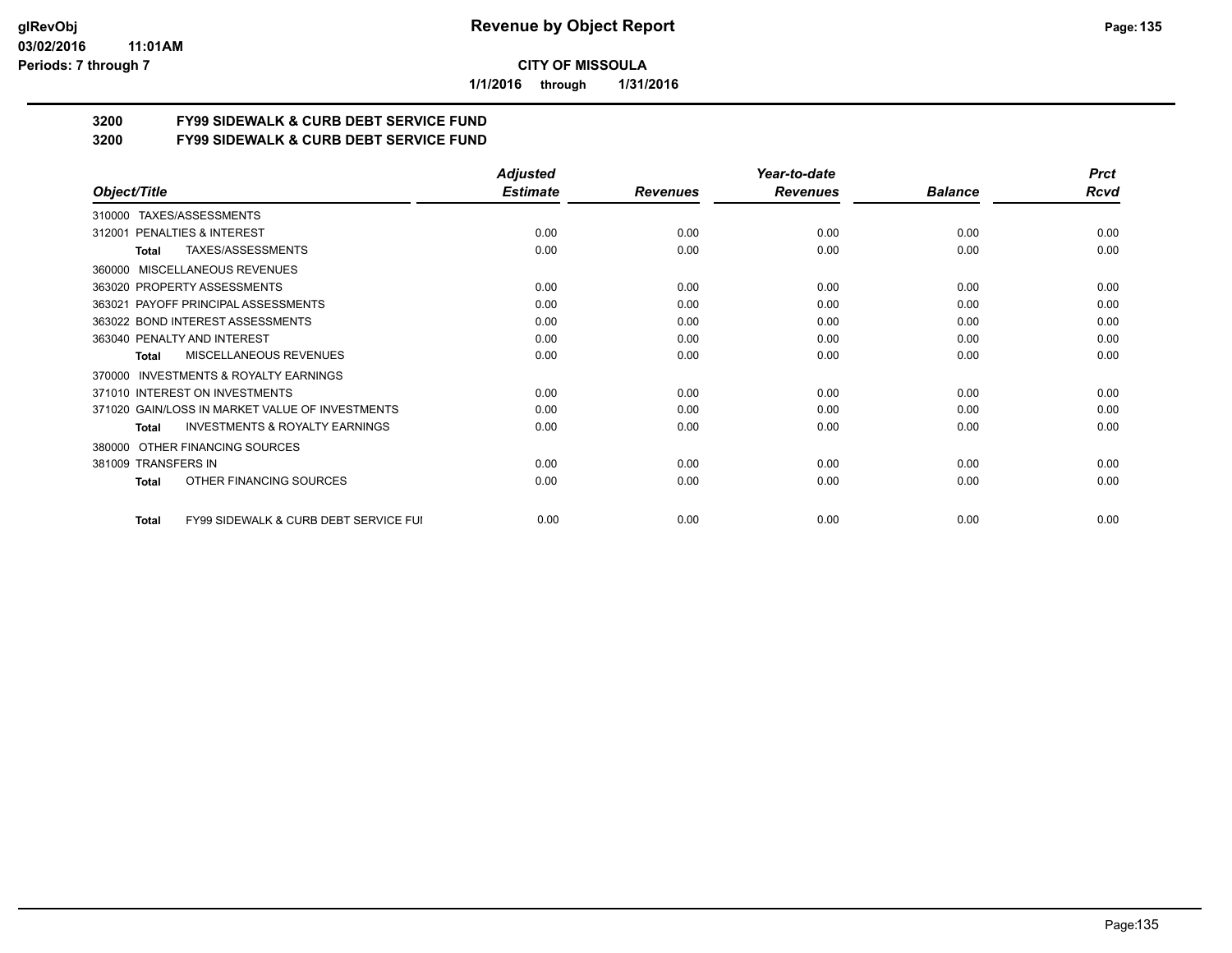**1/1/2016 through 1/31/2016**

## **3200 FY99 SIDEWALK & CURB DEBT SERVICE FUND**

|                                                                 | <b>Adjusted</b> |                 | Year-to-date    |                | <b>Prct</b> |
|-----------------------------------------------------------------|-----------------|-----------------|-----------------|----------------|-------------|
| Object/Title                                                    | <b>Estimate</b> | <b>Revenues</b> | <b>Revenues</b> | <b>Balance</b> | <b>Rcvd</b> |
| TAXES/ASSESSMENTS<br>310000                                     |                 |                 |                 |                |             |
| PENALTIES & INTEREST<br>312001                                  | 0.00            | 0.00            | 0.00            | 0.00           | 0.00        |
| TAXES/ASSESSMENTS<br>Total                                      | 0.00            | 0.00            | 0.00            | 0.00           | 0.00        |
| MISCELLANEOUS REVENUES<br>360000                                |                 |                 |                 |                |             |
| 363020 PROPERTY ASSESSMENTS                                     | 0.00            | 0.00            | 0.00            | 0.00           | 0.00        |
| PAYOFF PRINCIPAL ASSESSMENTS<br>363021                          | 0.00            | 0.00            | 0.00            | 0.00           | 0.00        |
| 363022 BOND INTEREST ASSESSMENTS                                | 0.00            | 0.00            | 0.00            | 0.00           | 0.00        |
| 363040 PENALTY AND INTEREST                                     | 0.00            | 0.00            | 0.00            | 0.00           | 0.00        |
| <b>MISCELLANEOUS REVENUES</b><br>Total                          | 0.00            | 0.00            | 0.00            | 0.00           | 0.00        |
| INVESTMENTS & ROYALTY EARNINGS<br>370000                        |                 |                 |                 |                |             |
| 371010 INTEREST ON INVESTMENTS                                  | 0.00            | 0.00            | 0.00            | 0.00           | 0.00        |
| 371020 GAIN/LOSS IN MARKET VALUE OF INVESTMENT                  | 0.00            | 0.00            | 0.00            | 0.00           | 0.00        |
| <b>INVESTMENTS &amp; ROYALTY EARNINGS</b><br>Total              | 0.00            | 0.00            | 0.00            | 0.00           | 0.00        |
| OTHER FINANCING SOURCES<br>380000                               |                 |                 |                 |                |             |
| 381009 TRANSFERS IN                                             | 0.00            | 0.00            | 0.00            | 0.00           | 0.00        |
| OTHER FINANCING SOURCES<br><b>Total</b>                         | 0.00            | 0.00            | 0.00            | 0.00           | 0.00        |
| <b>FY99 SIDEWALK &amp; CURB DEBT SERVICE FU</b><br><b>Total</b> | 0.00            | 0.00            | 0.00            | 0.00           | 0.00        |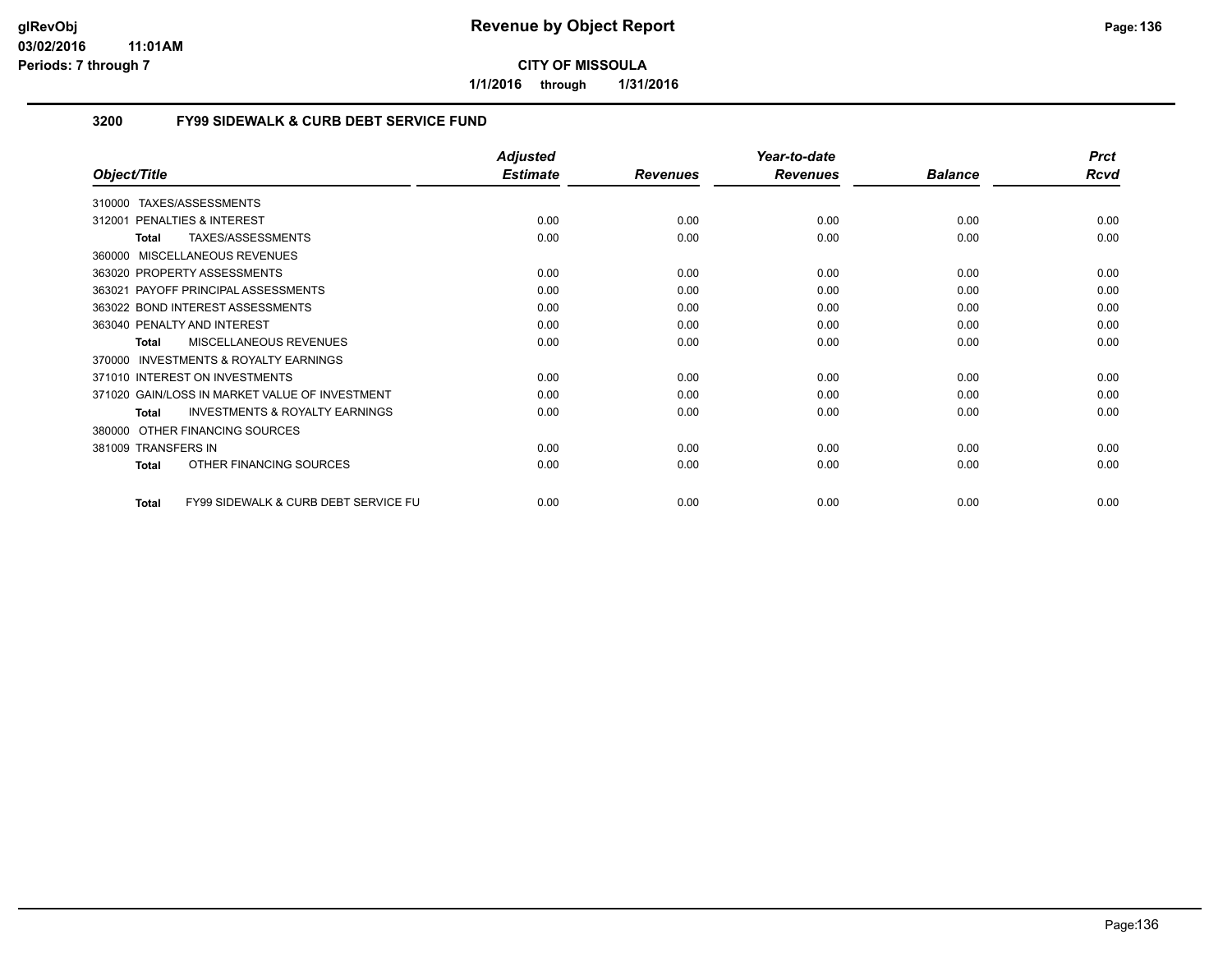**1/1/2016 through 1/31/2016**

# **3300 FY00 SIDEWALK & CURB DEBT SERVICE FUND**

**3300 FY00 SIDEWALK & CURB DEBT SERVICE FUND**

|                                                                  | <b>Adjusted</b> |                 | Year-to-date    |                | <b>Prct</b> |
|------------------------------------------------------------------|-----------------|-----------------|-----------------|----------------|-------------|
| Object/Title                                                     | <b>Estimate</b> | <b>Revenues</b> | <b>Revenues</b> | <b>Balance</b> | <b>Rcvd</b> |
| 360000 MISCELLANEOUS REVENUES                                    |                 |                 |                 |                |             |
| 363020 PROPERTY ASSESSMENTS                                      | 0.00            | 0.00            | 0.00            | 0.00           | 0.00        |
| 363021 PAYOFF PRINCIPAL ASSESSMENTS                              | 0.00            | 0.00            | 0.00            | 0.00           | 0.00        |
| 363022 BOND INTEREST ASSESSMENTS                                 | 0.00            | 0.00            | 0.00            | 0.00           | 0.00        |
| 363040 PENALTY AND INTEREST                                      | 0.00            | 0.00            | 0.00            | 0.00           | 0.00        |
| MISCELLANEOUS REVENUES<br>Total                                  | 0.00            | 0.00            | 0.00            | 0.00           | 0.00        |
| INVESTMENTS & ROYALTY EARNINGS<br>370000                         |                 |                 |                 |                |             |
| 371010 INTEREST ON INVESTMENTS                                   | 0.00            | 0.00            | 0.00            | 0.00           | 0.00        |
| 371020 GAIN/LOSS IN MARKET VALUE OF INVESTMENTS                  | 0.00            | 0.00            | 0.00            | 0.00           | 0.00        |
| <b>INVESTMENTS &amp; ROYALTY EARNINGS</b><br>Total               | 0.00            | 0.00            | 0.00            | 0.00           | 0.00        |
| <b>FY00 SIDEWALK &amp; CURB DEBT SERVICE FUI</b><br><b>Total</b> | 0.00            | 0.00            | 0.00            | 0.00           | 0.00        |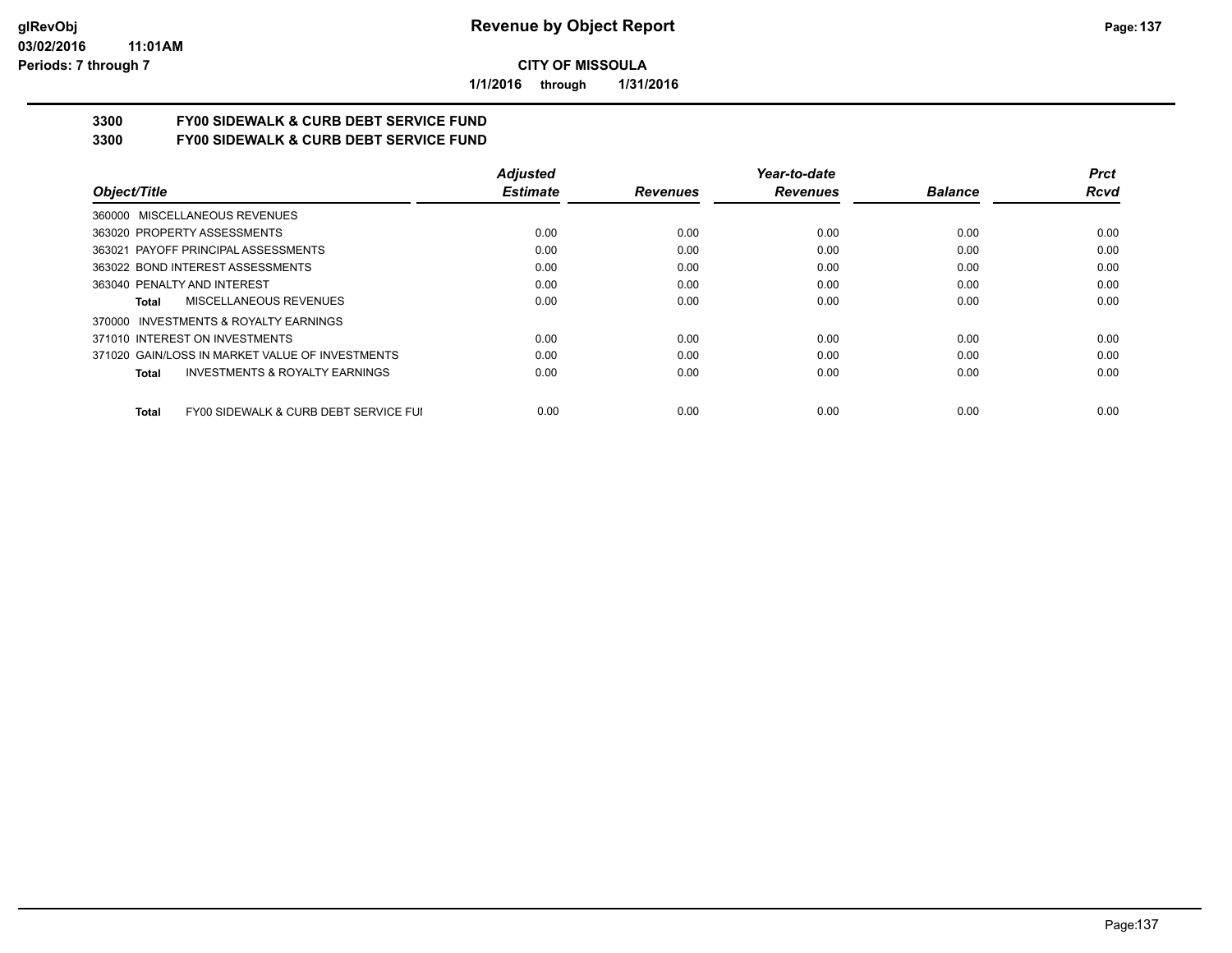**1/1/2016 through 1/31/2016**

## **3300 FY00 SIDEWALK & CURB DEBT SERVICE FUND**

|                                                      | <b>Adjusted</b> |                 | Year-to-date    |                | Prct        |
|------------------------------------------------------|-----------------|-----------------|-----------------|----------------|-------------|
| Object/Title                                         | <b>Estimate</b> | <b>Revenues</b> | <b>Revenues</b> | <b>Balance</b> | <b>Rcvd</b> |
| 360000 MISCELLANEOUS REVENUES                        |                 |                 |                 |                |             |
| 363020 PROPERTY ASSESSMENTS                          | 0.00            | 0.00            | 0.00            | 0.00           | 0.00        |
| 363021 PAYOFF PRINCIPAL ASSESSMENTS                  | 0.00            | 0.00            | 0.00            | 0.00           | 0.00        |
| 363022 BOND INTEREST ASSESSMENTS                     | 0.00            | 0.00            | 0.00            | 0.00           | 0.00        |
| 363040 PENALTY AND INTEREST                          | 0.00            | 0.00            | 0.00            | 0.00           | 0.00        |
| MISCELLANEOUS REVENUES<br>Total                      | 0.00            | 0.00            | 0.00            | 0.00           | 0.00        |
| 370000 INVESTMENTS & ROYALTY EARNINGS                |                 |                 |                 |                |             |
| 371010 INTEREST ON INVESTMENTS                       | 0.00            | 0.00            | 0.00            | 0.00           | 0.00        |
| 371020 GAIN/LOSS IN MARKET VALUE OF INVESTMENT       | 0.00            | 0.00            | 0.00            | 0.00           | 0.00        |
| <b>INVESTMENTS &amp; ROYALTY EARNINGS</b><br>Total   | 0.00            | 0.00            | 0.00            | 0.00           | 0.00        |
| FY00 SIDEWALK & CURB DEBT SERVICE FU<br><b>Total</b> | 0.00            | 0.00            | 0.00            | 0.00           | 0.00        |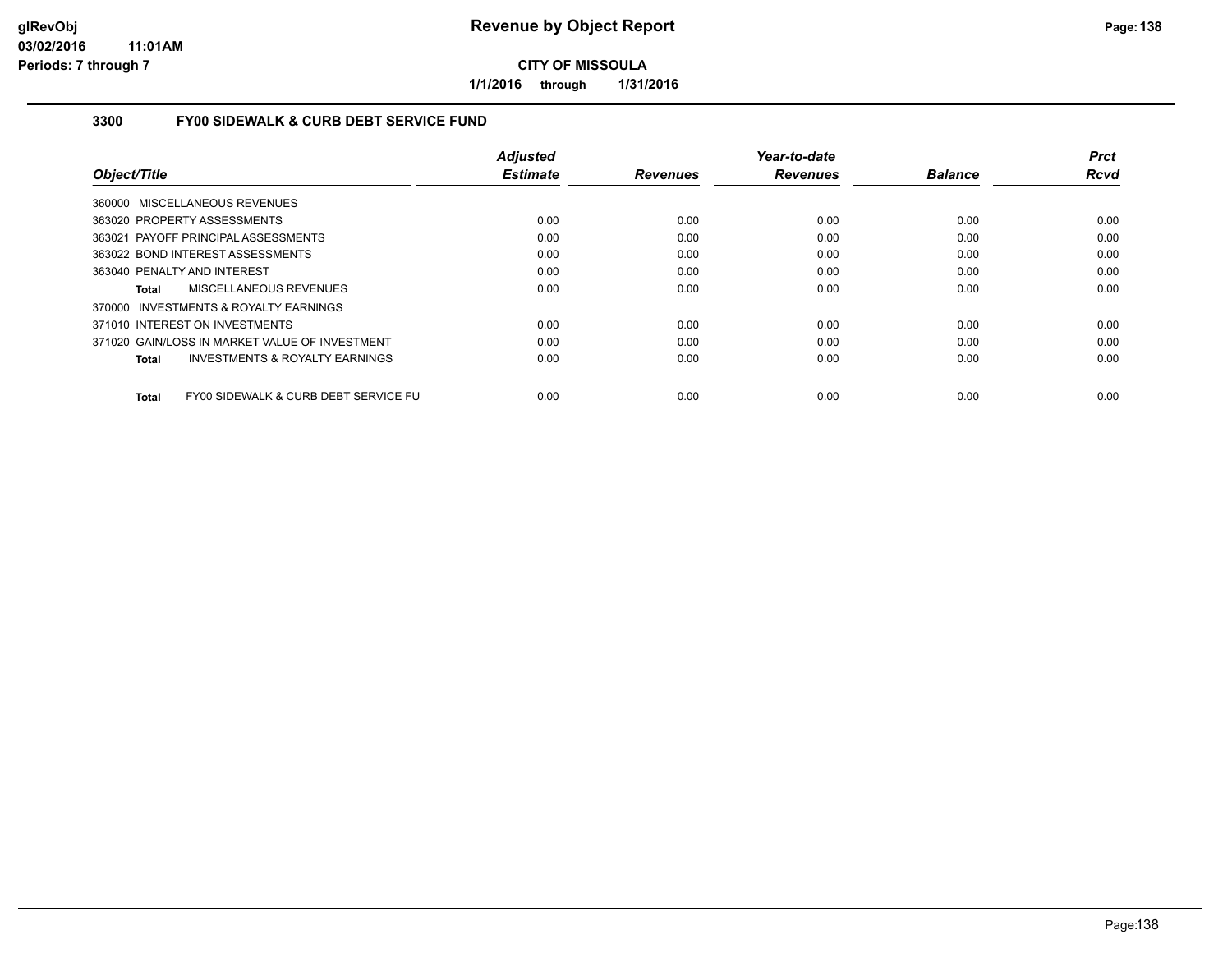**1/1/2016 through 1/31/2016**

**3305 JUDGMENT LEVIES 3305 JUDGMENT LEVIES**

|                               |                        | <b>Adjusted</b> |                 | Year-to-date    |                | <b>Prct</b> |
|-------------------------------|------------------------|-----------------|-----------------|-----------------|----------------|-------------|
| Object/Title                  |                        | <b>Estimate</b> | <b>Revenues</b> | <b>Revenues</b> | <b>Balance</b> | <b>Rcvd</b> |
| 310000 TAXES/ASSESSMENTS      |                        |                 |                 |                 |                |             |
| 311000 GENERAL PROPERTY TAXES |                        | 0.00            | 5.64            | 123.19          | $-123.19$      | 0.00        |
| 312001 PENALTIES & INTEREST   |                        | 0.00            | 0.20            | 4.27            | $-4.27$        | 0.00        |
| <b>Total</b>                  | TAXES/ASSESSMENTS      | 0.00            | 5.84            | 127.46          | $-127.46$      | 0.00        |
|                               |                        |                 |                 |                 |                |             |
| Total                         | <b>JUDGMENT LEVIES</b> | 0.00            | 5.84            | 127.46          | $-127.46$      | 0.00        |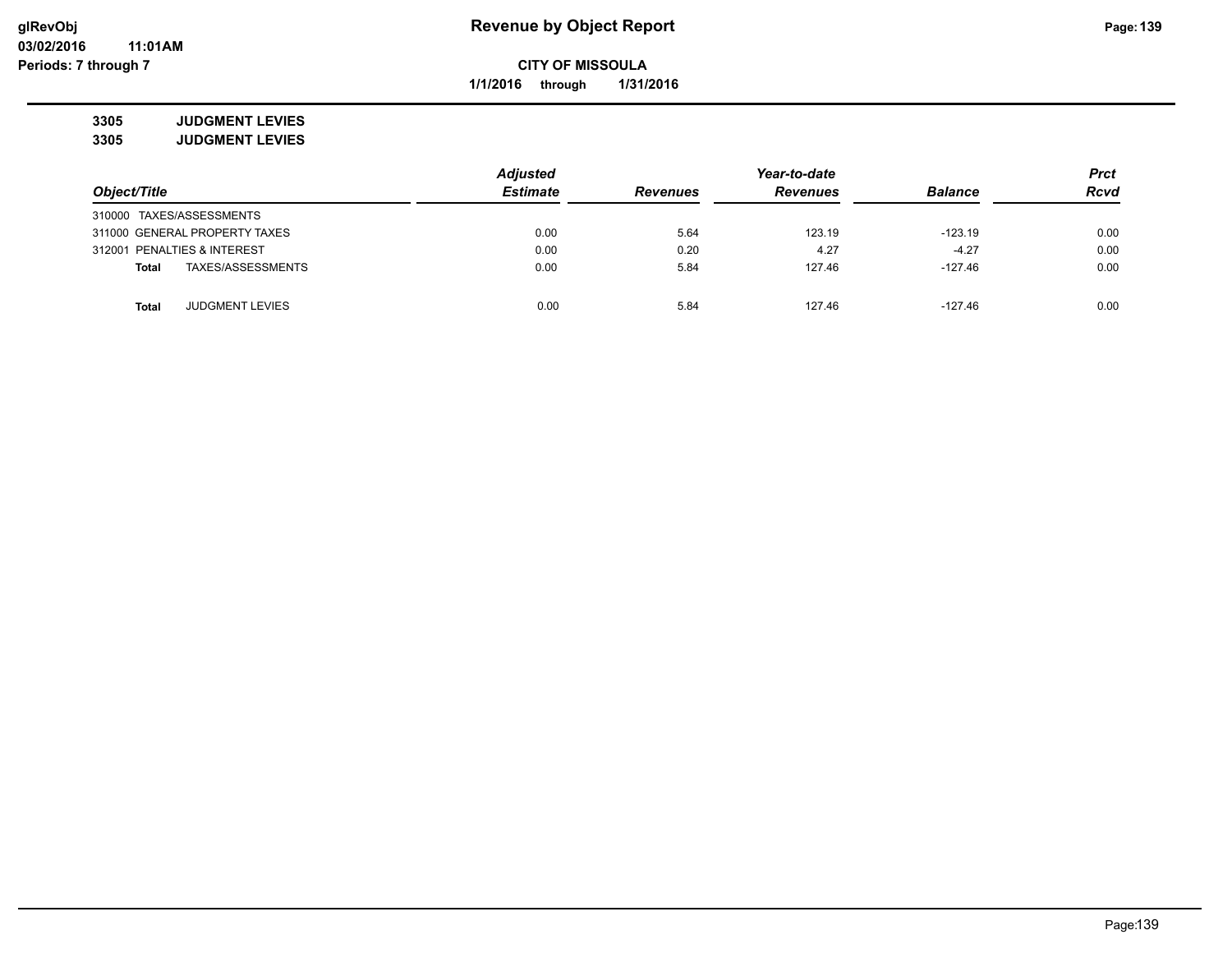## **glRevObj Revenue by Object Report Page:140**

**CITY OF MISSOULA**

**1/1/2016 through 1/31/2016**

#### **3305 JUDGMENT LEVIES**

| Object/Title                           | <b>Adjusted</b><br><b>Estimate</b> | <b>Revenues</b> | Year-to-date<br><b>Revenues</b> | <b>Balance</b> | <b>Prct</b><br><b>Rcvd</b> |
|----------------------------------------|------------------------------------|-----------------|---------------------------------|----------------|----------------------------|
| 310000 TAXES/ASSESSMENTS               |                                    |                 |                                 |                |                            |
| 311000 GENERAL PROPERTY TAXES          | 0.00                               | 5.64            | 123.19                          | $-123.19$      | 0.00                       |
| 312001 PENALTIES & INTEREST            | 0.00                               | 0.20            | 4.27                            | $-4.27$        | 0.00                       |
| TAXES/ASSESSMENTS<br><b>Total</b>      | 0.00                               | 5.84            | 127.46                          | $-127.46$      | 0.00                       |
|                                        |                                    |                 |                                 |                |                            |
| <b>JUDGMENT LEVIES</b><br><b>Total</b> | 0.00                               | 5.84            | 127.46                          | -127.46        | 0.00                       |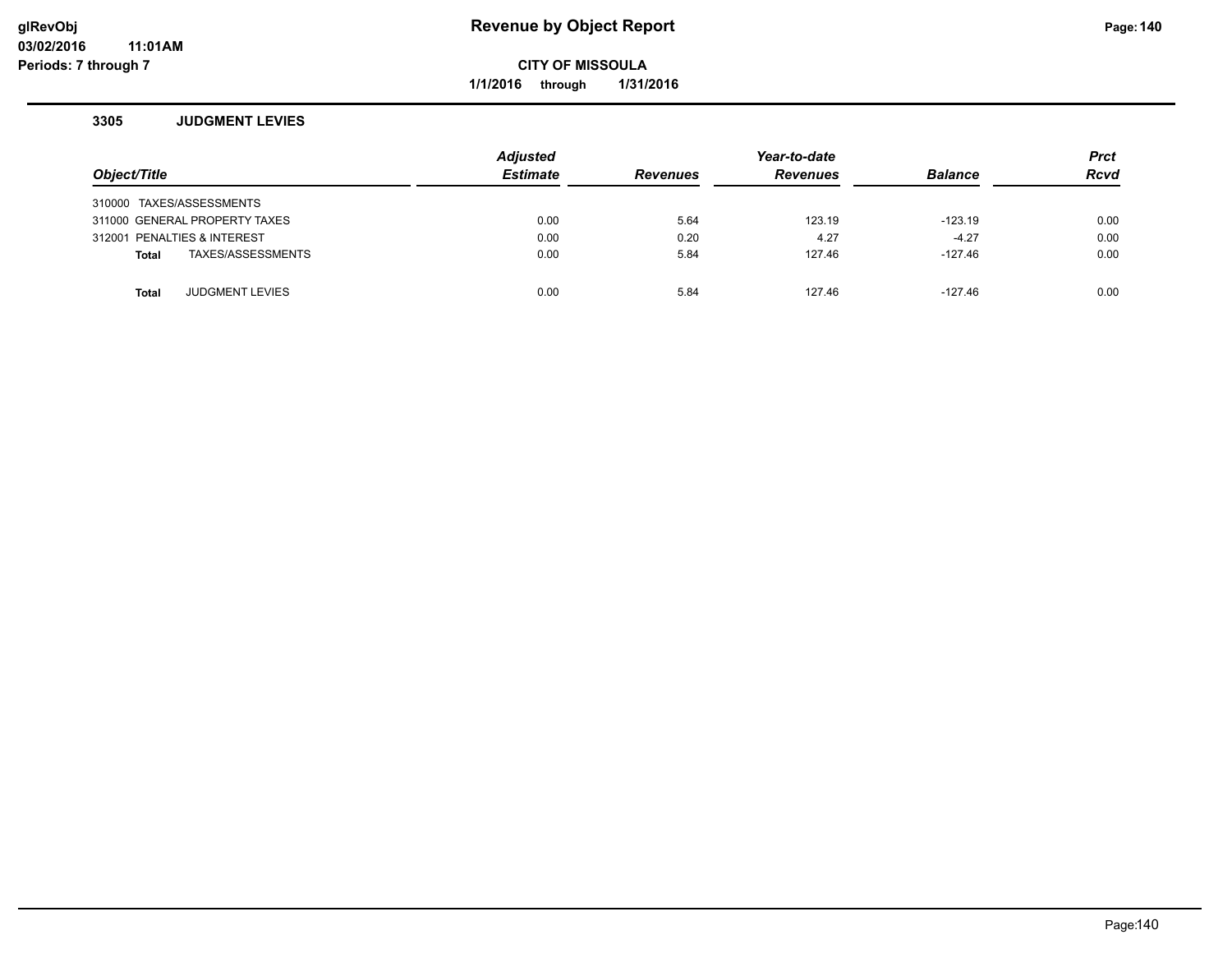#### **03/02/2016 11:01AM Periods: 7 through 7**

**CITY OF MISSOULA**

**1/1/2016 through 1/31/2016**

# **3400 FY01 SIDEWALK & CURB DEBT SERVICE FUND**

**3400 FY01 SIDEWALK & CURB DEBT SERVICE FUND**

|                                                           | <b>Adjusted</b> |                 | Year-to-date    |                | <b>Prct</b> |
|-----------------------------------------------------------|-----------------|-----------------|-----------------|----------------|-------------|
| Object/Title                                              | <b>Estimate</b> | <b>Revenues</b> | <b>Revenues</b> | <b>Balance</b> | Rcvd        |
| TAXES/ASSESSMENTS<br>310000                               |                 |                 |                 |                |             |
| 312001 PENALTIES & INTEREST                               | 0.00            | 0.00            | 0.00            | 0.00           | 0.00        |
| TAXES/ASSESSMENTS<br>Total                                | 0.00            | 0.00            | 0.00            | 0.00           | 0.00        |
| MISCELLANEOUS REVENUES<br>360000                          |                 |                 |                 |                |             |
| 360010 MISCELLANEOUS                                      | 0.00            | 0.00            | 0.00            | 0.00           | 0.00        |
| 363020 PROPERTY ASSESSMENTS                               | 0.00            | 0.00            | 0.00            | 0.00           | 0.00        |
| 363021 PAYOFF PRINCIPAL ASSESSMENTS                       | 0.00            | 0.00            | 0.00            | 0.00           | 0.00        |
| 363022 BOND INTEREST ASSESSMENTS                          | 0.00            | 0.00            | 0.00            | 0.00           | 0.00        |
| 363040 PENALTY AND INTEREST                               | 0.00            | 0.00            | 0.00            | 0.00           | 0.00        |
| MISCELLANEOUS REVENUES<br>Total                           | 0.00            | 0.00            | 0.00            | 0.00           | 0.00        |
| <b>INVESTMENTS &amp; ROYALTY EARNINGS</b><br>370000       |                 |                 |                 |                |             |
| 371010 INTEREST ON INVESTMENTS                            | 0.00            | 0.00            | 0.00            | 0.00           | 0.00        |
| 371020 GAIN/LOSS IN MARKET VALUE OF INVESTMENTS           | 0.00            | 0.00            | 0.00            | 0.00           | 0.00        |
| <b>INVESTMENTS &amp; ROYALTY EARNINGS</b><br><b>Total</b> | 0.00            | 0.00            | 0.00            | 0.00           | 0.00        |
| <b>FY01 SIDEWALK &amp; CURB DEBT SERVICE FUI</b><br>Total | 0.00            | 0.00            | 0.00            | 0.00           | 0.00        |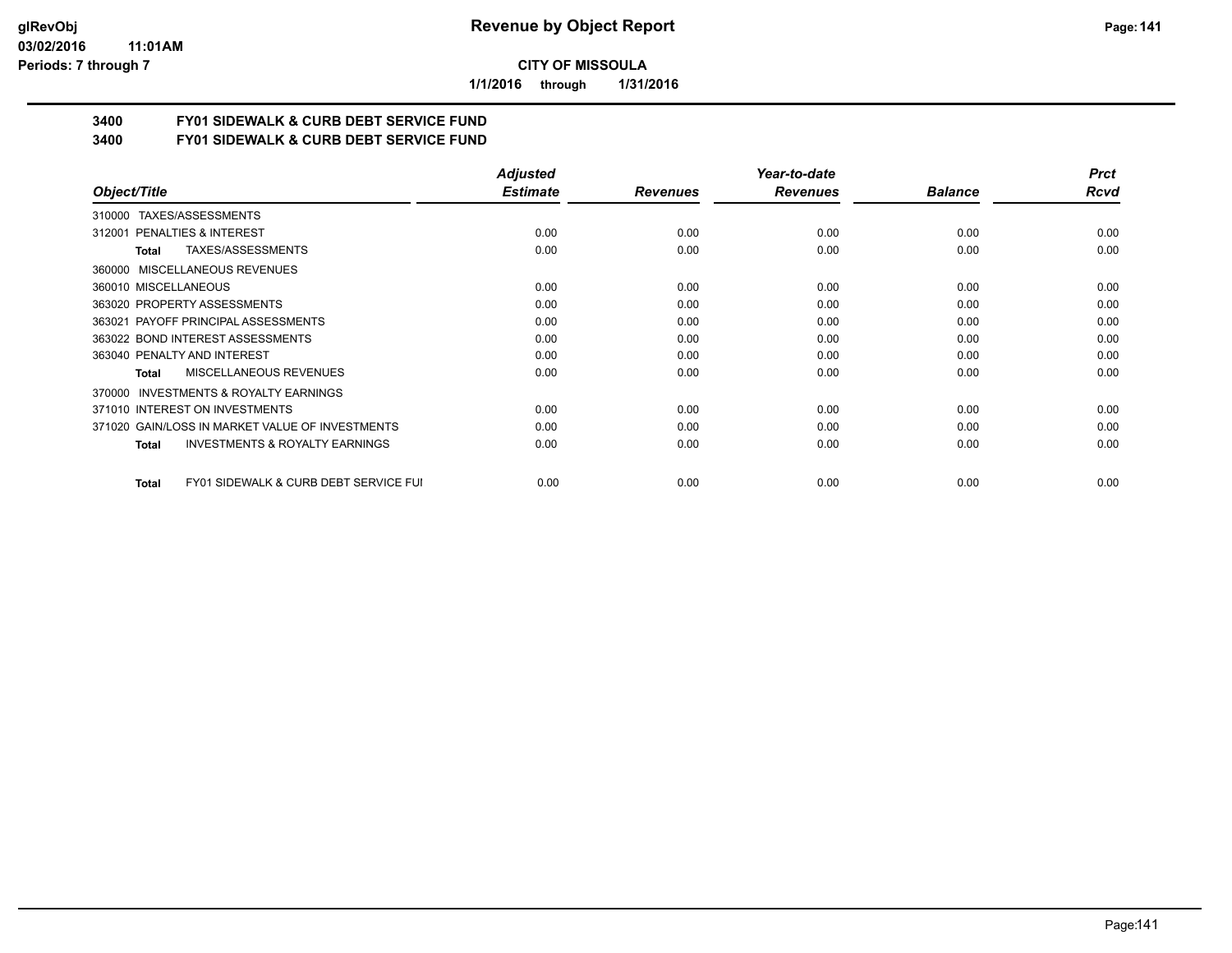**1/1/2016 through 1/31/2016**

## **3400 FY01 SIDEWALK & CURB DEBT SERVICE FUND**

|                                                                 | <b>Adjusted</b> |                 | Year-to-date    |                | <b>Prct</b> |
|-----------------------------------------------------------------|-----------------|-----------------|-----------------|----------------|-------------|
| Object/Title                                                    | <b>Estimate</b> | <b>Revenues</b> | <b>Revenues</b> | <b>Balance</b> | Rcvd        |
| TAXES/ASSESSMENTS<br>310000                                     |                 |                 |                 |                |             |
| 312001 PENALTIES & INTEREST                                     | 0.00            | 0.00            | 0.00            | 0.00           | 0.00        |
| TAXES/ASSESSMENTS<br>Total                                      | 0.00            | 0.00            | 0.00            | 0.00           | 0.00        |
| MISCELLANEOUS REVENUES<br>360000                                |                 |                 |                 |                |             |
| 360010 MISCELLANEOUS                                            | 0.00            | 0.00            | 0.00            | 0.00           | 0.00        |
| 363020 PROPERTY ASSESSMENTS                                     | 0.00            | 0.00            | 0.00            | 0.00           | 0.00        |
| 363021 PAYOFF PRINCIPAL ASSESSMENTS                             | 0.00            | 0.00            | 0.00            | 0.00           | 0.00        |
| 363022 BOND INTEREST ASSESSMENTS                                | 0.00            | 0.00            | 0.00            | 0.00           | 0.00        |
| 363040 PENALTY AND INTEREST                                     | 0.00            | 0.00            | 0.00            | 0.00           | 0.00        |
| MISCELLANEOUS REVENUES<br><b>Total</b>                          | 0.00            | 0.00            | 0.00            | 0.00           | 0.00        |
| INVESTMENTS & ROYALTY EARNINGS<br>370000                        |                 |                 |                 |                |             |
| 371010 INTEREST ON INVESTMENTS                                  | 0.00            | 0.00            | 0.00            | 0.00           | 0.00        |
| 371020 GAIN/LOSS IN MARKET VALUE OF INVESTMENT                  | 0.00            | 0.00            | 0.00            | 0.00           | 0.00        |
| <b>INVESTMENTS &amp; ROYALTY EARNINGS</b><br>Total              | 0.00            | 0.00            | 0.00            | 0.00           | 0.00        |
| <b>FY01 SIDEWALK &amp; CURB DEBT SERVICE FU</b><br><b>Total</b> | 0.00            | 0.00            | 0.00            | 0.00           | 0.00        |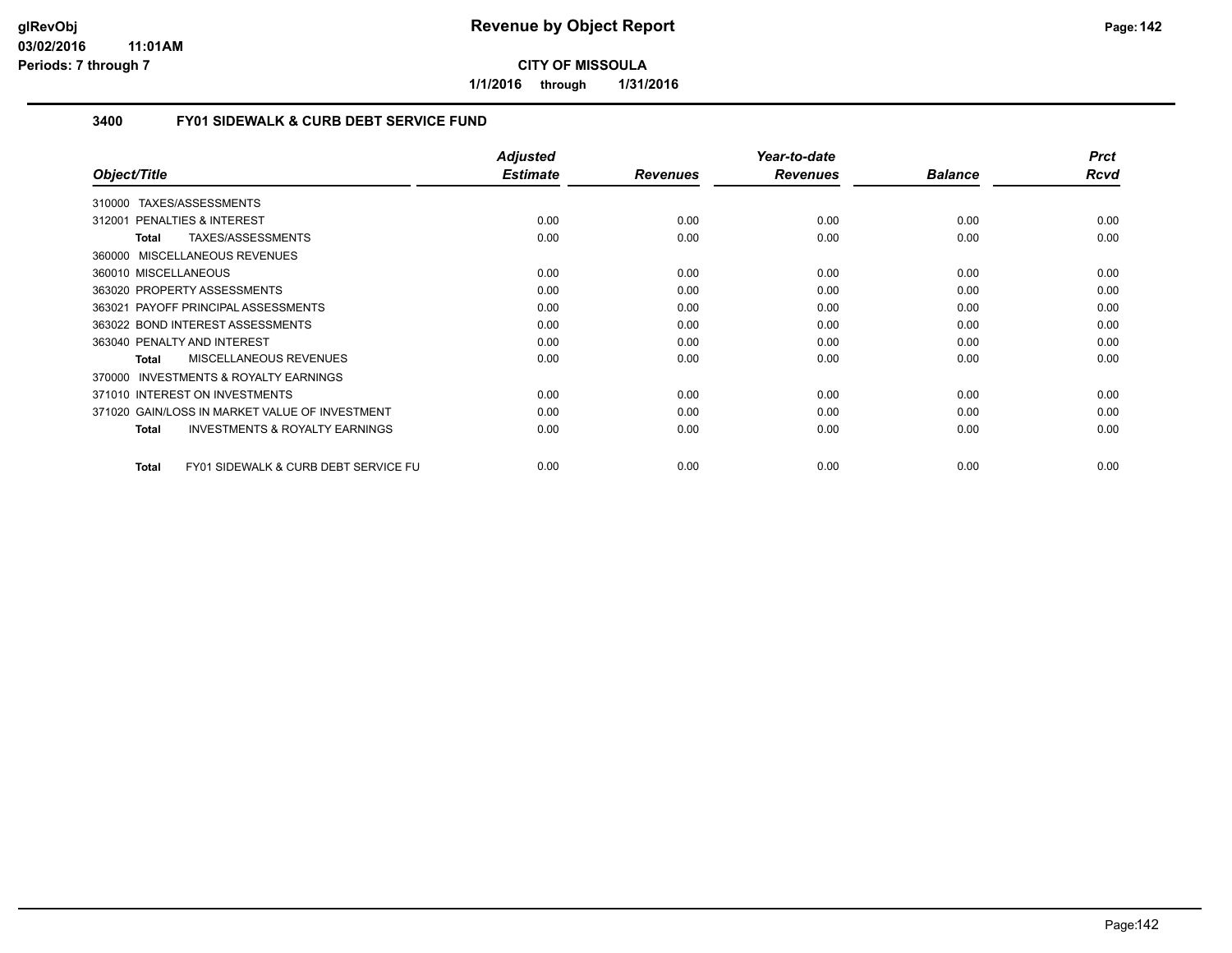**1/1/2016 through 1/31/2016**

# **3410 FY02 SIDEWALK & CURB DEBT SERVICE FUND**

**3410 FY02 SIDEWALK & CURB DEBT SERVICE FUND**

|                                                                  | <b>Adjusted</b> |                 | Year-to-date    |                | <b>Prct</b> |
|------------------------------------------------------------------|-----------------|-----------------|-----------------|----------------|-------------|
| Object/Title                                                     | <b>Estimate</b> | <b>Revenues</b> | <b>Revenues</b> | <b>Balance</b> | <b>Rcvd</b> |
| 360000 MISCELLANEOUS REVENUES                                    |                 |                 |                 |                |             |
| 363020 PROPERTY ASSESSMENTS                                      | 0.00            | 0.00            | 0.00            | 0.00           | 0.00        |
| 363021 PAYOFF PRINCIPAL ASSESSMENTS                              | 0.00            | 0.00            | 0.00            | 0.00           | 0.00        |
| 363022 BOND INTEREST ASSESSMENTS                                 | 0.00            | 0.00            | 0.00            | 0.00           | 0.00        |
| 363040 PENALTY AND INTEREST                                      | 0.00            | 0.00            | 0.00            | 0.00           | 0.00        |
| MISCELLANEOUS REVENUES<br>Total                                  | 0.00            | 0.00            | 0.00            | 0.00           | 0.00        |
| INVESTMENTS & ROYALTY EARNINGS<br>370000                         |                 |                 |                 |                |             |
| 371010 INTEREST ON INVESTMENTS                                   | 0.00            | 0.00            | 0.00            | 0.00           | 0.00        |
| 371020 GAIN/LOSS IN MARKET VALUE OF INVESTMENTS                  | 0.00            | 0.00            | 0.00            | 0.00           | 0.00        |
| <b>INVESTMENTS &amp; ROYALTY EARNINGS</b><br>Total               | 0.00            | 0.00            | 0.00            | 0.00           | 0.00        |
| <b>FY02 SIDEWALK &amp; CURB DEBT SERVICE FUI</b><br><b>Total</b> | 0.00            | 0.00            | 0.00            | 0.00           | 0.00        |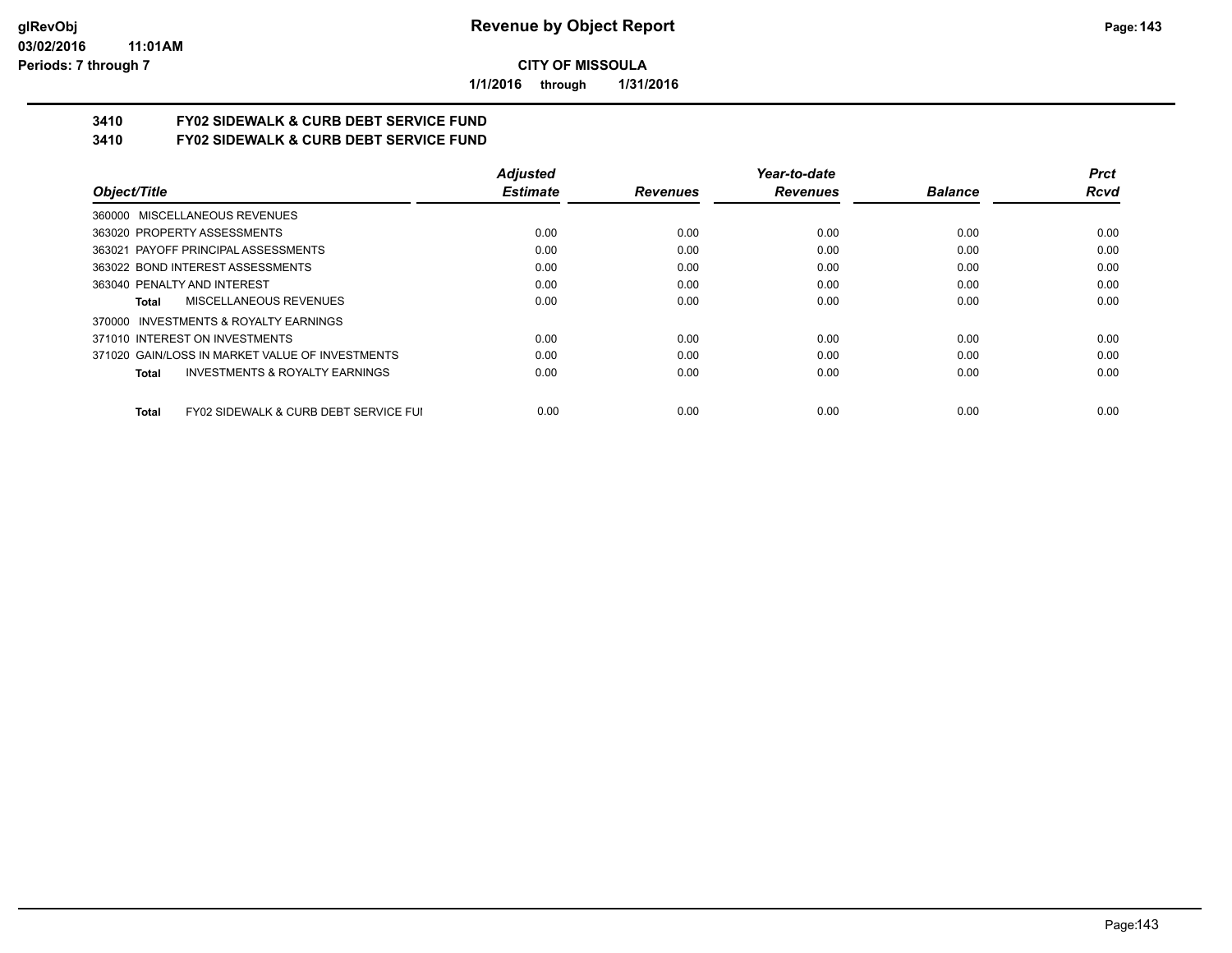**1/1/2016 through 1/31/2016**

## **3410 FY02 SIDEWALK & CURB DEBT SERVICE FUND**

|                                                      | <b>Adjusted</b> |                 | Year-to-date    |                | <b>Prct</b> |
|------------------------------------------------------|-----------------|-----------------|-----------------|----------------|-------------|
| Object/Title                                         | <b>Estimate</b> | <b>Revenues</b> | <b>Revenues</b> | <b>Balance</b> | <b>Rcvd</b> |
| 360000 MISCELLANEOUS REVENUES                        |                 |                 |                 |                |             |
| 363020 PROPERTY ASSESSMENTS                          | 0.00            | 0.00            | 0.00            | 0.00           | 0.00        |
| 363021 PAYOFF PRINCIPAL ASSESSMENTS                  | 0.00            | 0.00            | 0.00            | 0.00           | 0.00        |
| 363022 BOND INTEREST ASSESSMENTS                     | 0.00            | 0.00            | 0.00            | 0.00           | 0.00        |
| 363040 PENALTY AND INTEREST                          | 0.00            | 0.00            | 0.00            | 0.00           | 0.00        |
| MISCELLANEOUS REVENUES<br>Total                      | 0.00            | 0.00            | 0.00            | 0.00           | 0.00        |
| 370000 INVESTMENTS & ROYALTY EARNINGS                |                 |                 |                 |                |             |
| 371010 INTEREST ON INVESTMENTS                       | 0.00            | 0.00            | 0.00            | 0.00           | 0.00        |
| 371020 GAIN/LOSS IN MARKET VALUE OF INVESTMENT       | 0.00            | 0.00            | 0.00            | 0.00           | 0.00        |
| <b>INVESTMENTS &amp; ROYALTY EARNINGS</b><br>Total   | 0.00            | 0.00            | 0.00            | 0.00           | 0.00        |
| FY02 SIDEWALK & CURB DEBT SERVICE FU<br><b>Total</b> | 0.00            | 0.00            | 0.00            | 0.00           | 0.00        |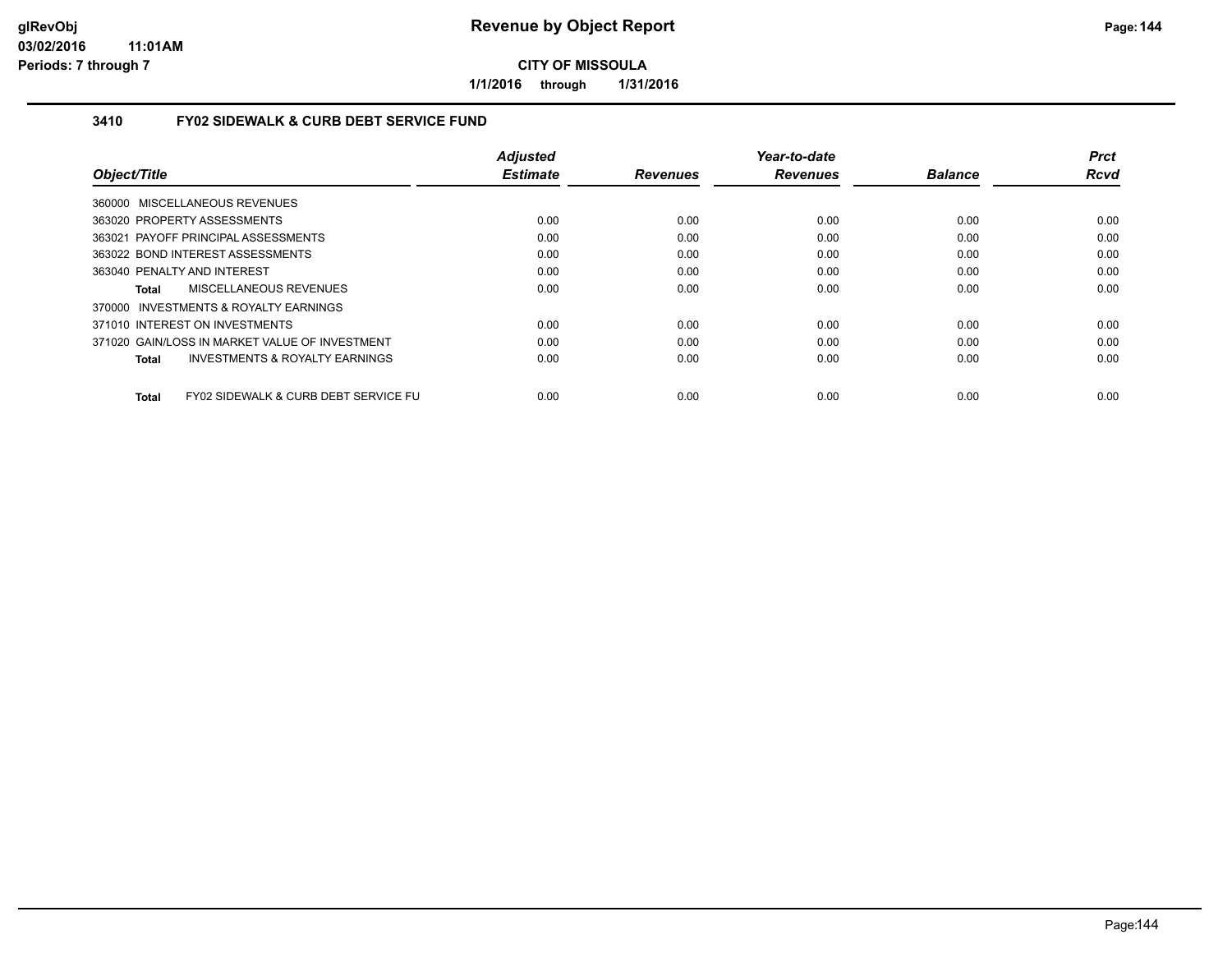**1/1/2016 through 1/31/2016**

# **3420 FY03 SIDEWALK & CURB DEBT SERVICE**

**3420 FY03 SIDEWALK & CURB DEBT SERVICE**

|                                                           | <b>Adjusted</b> |                 | Year-to-date    |                | <b>Prct</b> |
|-----------------------------------------------------------|-----------------|-----------------|-----------------|----------------|-------------|
| Object/Title                                              | <b>Estimate</b> | <b>Revenues</b> | <b>Revenues</b> | <b>Balance</b> | Rcvd        |
| 360000 MISCELLANEOUS REVENUES                             |                 |                 |                 |                |             |
| 363020 PROPERTY ASSESSMENTS                               | 0.00            | 0.00            | 0.00            | 0.00           | 0.00        |
| 363021 PAYOFF PRINCIPAL ASSESSMENTS                       | 0.00            | 0.00            | 0.00            | 0.00           | 0.00        |
| 363022 BOND INTEREST ASSESSMENTS                          | 0.00            | 0.00            | 0.00            | 0.00           | 0.00        |
| 363040 PENALTY AND INTEREST                               | 0.00            | 0.00            | 0.00            | 0.00           | 0.00        |
| MISCELLANEOUS REVENUES<br><b>Total</b>                    | 0.00            | 0.00            | 0.00            | 0.00           | 0.00        |
| 370000 INVESTMENTS & ROYALTY EARNINGS                     |                 |                 |                 |                |             |
| 371010 INTEREST ON INVESTMENTS                            | 0.00            | 0.00            | 0.00            | 0.00           | 0.00        |
| 371020 GAIN/LOSS IN MARKET VALUE OF INVESTMENTS           | 0.00            | 0.00            | 0.00            | 0.00           | 0.00        |
| <b>INVESTMENTS &amp; ROYALTY EARNINGS</b><br><b>Total</b> | 0.00            | 0.00            | 0.00            | 0.00           | 0.00        |
| OTHER FINANCING SOURCES<br>380000                         |                 |                 |                 |                |             |
| 381009 TRANSFERS IN                                       | 0.00            | 0.00            | 0.00            | 0.00           | 0.00        |
| OTHER FINANCING SOURCES<br>Total                          | 0.00            | 0.00            | 0.00            | 0.00           | 0.00        |
| FY03 SIDEWALK & CURB DEBT SERVICE<br><b>Total</b>         | 0.00            | 0.00            | 0.00            | 0.00           | 0.00        |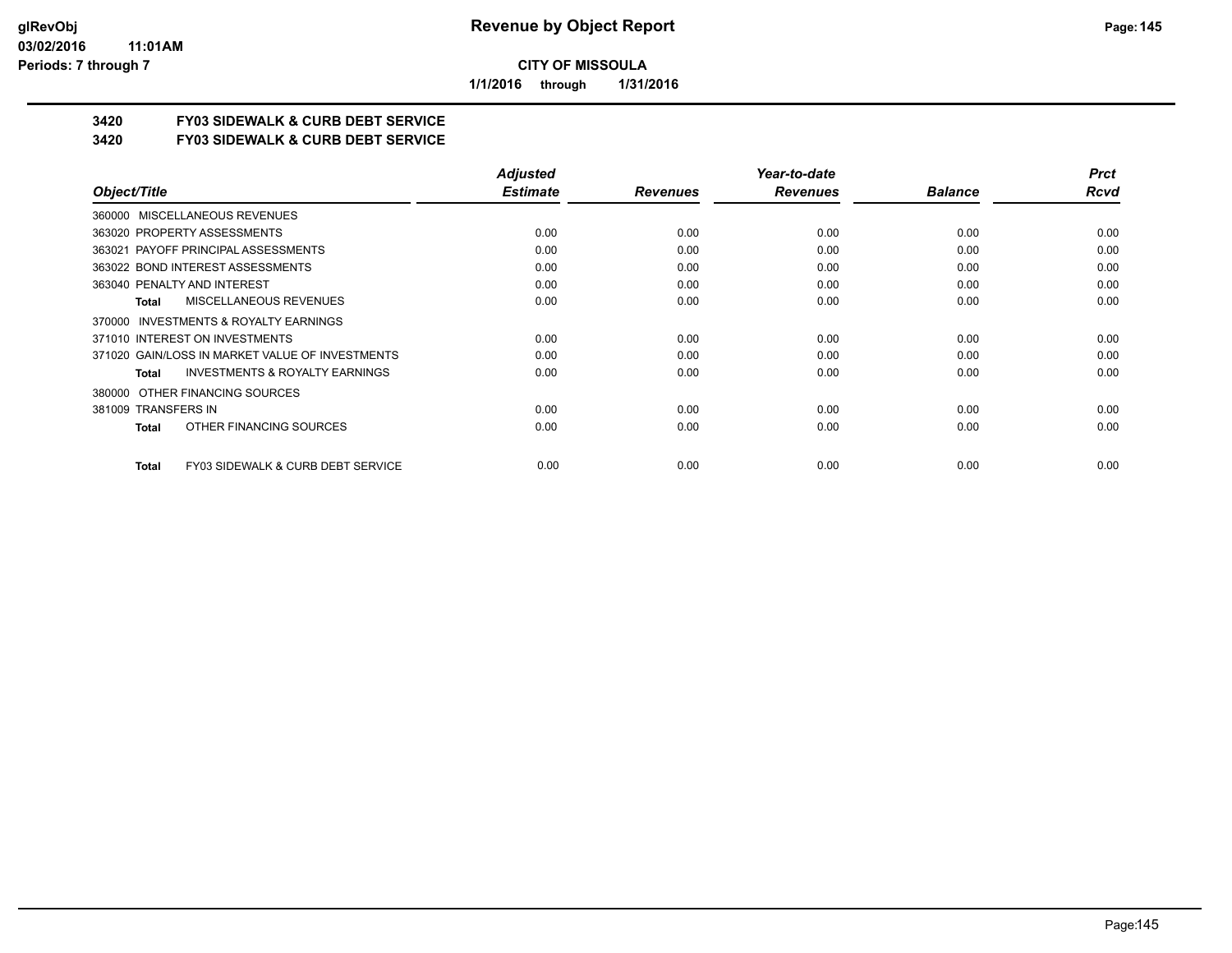**1/1/2016 through 1/31/2016**

### **3420 FY03 SIDEWALK & CURB DEBT SERVICE**

| Object/Title                                       | <b>Adjusted</b><br><b>Estimate</b> | <b>Revenues</b> | Year-to-date<br><b>Revenues</b> | <b>Balance</b> | <b>Prct</b><br><b>Rcvd</b> |
|----------------------------------------------------|------------------------------------|-----------------|---------------------------------|----------------|----------------------------|
| 360000 MISCELLANEOUS REVENUES                      |                                    |                 |                                 |                |                            |
|                                                    |                                    |                 |                                 |                |                            |
| 363020 PROPERTY ASSESSMENTS                        | 0.00                               | 0.00            | 0.00                            | 0.00           | 0.00                       |
| 363021 PAYOFF PRINCIPAL ASSESSMENTS                | 0.00                               | 0.00            | 0.00                            | 0.00           | 0.00                       |
| 363022 BOND INTEREST ASSESSMENTS                   | 0.00                               | 0.00            | 0.00                            | 0.00           | 0.00                       |
| 363040 PENALTY AND INTEREST                        | 0.00                               | 0.00            | 0.00                            | 0.00           | 0.00                       |
| MISCELLANEOUS REVENUES<br>Total                    | 0.00                               | 0.00            | 0.00                            | 0.00           | 0.00                       |
| 370000 INVESTMENTS & ROYALTY EARNINGS              |                                    |                 |                                 |                |                            |
| 371010 INTEREST ON INVESTMENTS                     | 0.00                               | 0.00            | 0.00                            | 0.00           | 0.00                       |
| 371020 GAIN/LOSS IN MARKET VALUE OF INVESTMENT     | 0.00                               | 0.00            | 0.00                            | 0.00           | 0.00                       |
| <b>INVESTMENTS &amp; ROYALTY EARNINGS</b><br>Total | 0.00                               | 0.00            | 0.00                            | 0.00           | 0.00                       |
| 380000 OTHER FINANCING SOURCES                     |                                    |                 |                                 |                |                            |
| 381009 TRANSFERS IN                                | 0.00                               | 0.00            | 0.00                            | 0.00           | 0.00                       |
| OTHER FINANCING SOURCES<br>Total                   | 0.00                               | 0.00            | 0.00                            | 0.00           | 0.00                       |
|                                                    |                                    |                 |                                 |                |                            |
| FY03 SIDEWALK & CURB DEBT SERVICE<br>Total         | 0.00                               | 0.00            | 0.00                            | 0.00           | 0.00                       |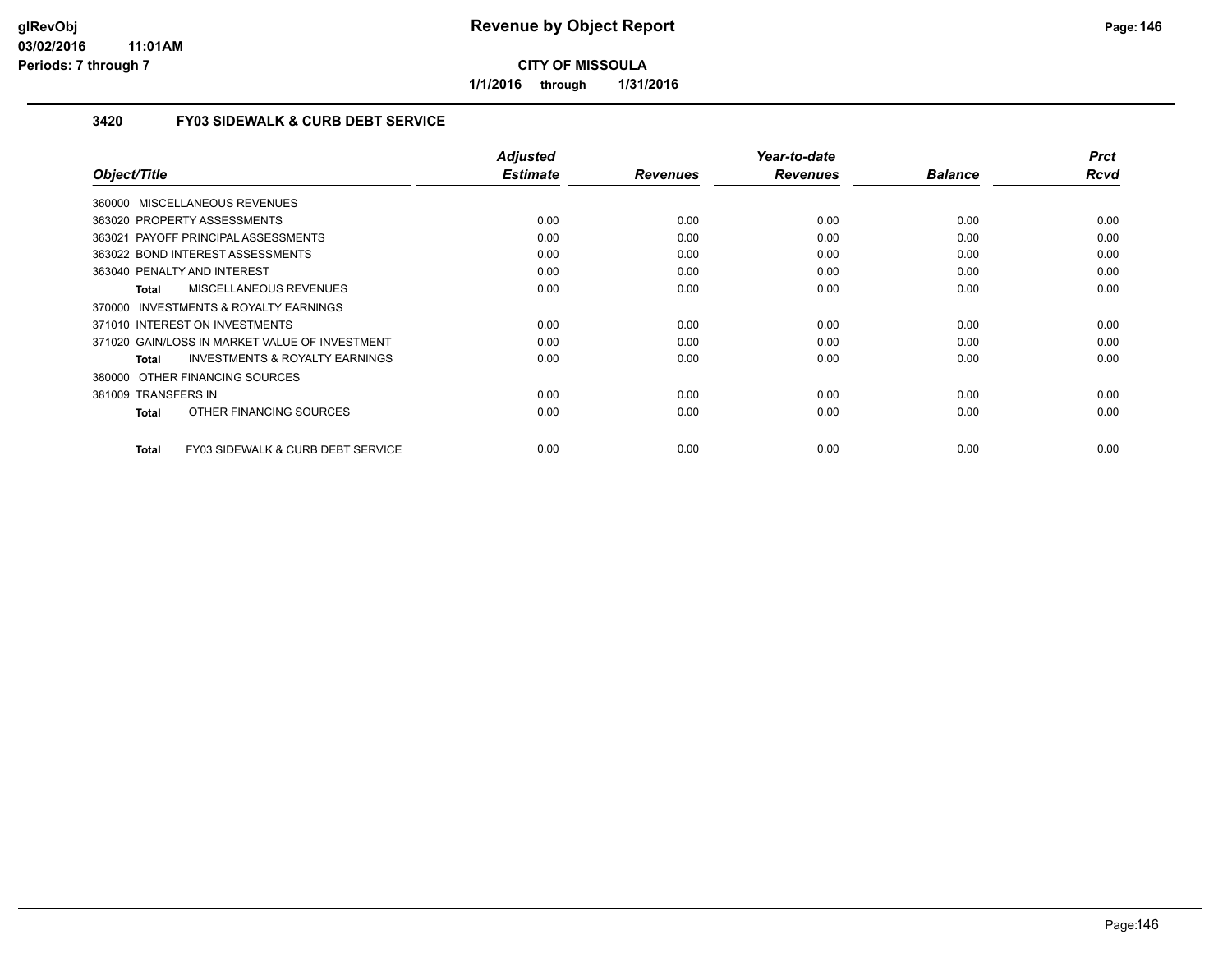**1/1/2016 through 1/31/2016**

# **3430 FY04 SIDEWALK CURB DEBT SERVICE**

### **3430 FY04 SIDEWALK CURB DEBT SERVICE**

|                                                    | <b>Adjusted</b> |                 | Year-to-date    |                | <b>Prct</b> |
|----------------------------------------------------|-----------------|-----------------|-----------------|----------------|-------------|
| Object/Title                                       | <b>Estimate</b> | <b>Revenues</b> | <b>Revenues</b> | <b>Balance</b> | <b>Rcvd</b> |
| 360000 MISCELLANEOUS REVENUES                      |                 |                 |                 |                |             |
| 363020 PROPERTY ASSESSMENTS                        | 10,825.00       | 0.00            | 6,754.84        | 4.070.16       | 62.40       |
| 363021 PAYOFF PRINCIPAL ASSESSMENTS                | 0.00            | 0.00            | 0.00            | 0.00           | 0.00        |
| 363022 BOND INTEREST ASSESSMENTS                   | 0.00            | 0.00            | 0.00            | 0.00           | 0.00        |
| 363040 PENALTY AND INTEREST                        | 0.00            | 0.00            | 0.00            | 0.00           | 0.00        |
| MISCELLANEOUS REVENUES<br>Total                    | 10,825.00       | 0.00            | 6,754.84        | 4,070.16       | 62.40       |
| INVESTMENTS & ROYALTY EARNINGS<br>370000           |                 |                 |                 |                |             |
| 371010 INTEREST ON INVESTMENTS                     | 0.00            | 0.00            | 0.00            | 0.00           | 0.00        |
| 371020 GAIN/LOSS IN MARKET VALUE OF INVESTMENTS    | 0.00            | 0.00            | 0.00            | 0.00           | 0.00        |
| <b>INVESTMENTS &amp; ROYALTY EARNINGS</b><br>Total | 0.00            | 0.00            | 0.00            | 0.00           | 0.00        |
| OTHER FINANCING SOURCES<br>380000                  |                 |                 |                 |                |             |
| 381030 SID BOND PROCEEDS                           | 0.00            | 0.00            | 0.00            | 0.00           | 0.00        |
| OTHER FINANCING SOURCES<br>Total                   | 0.00            | 0.00            | 0.00            | 0.00           | 0.00        |
|                                                    |                 |                 |                 |                |             |
| <b>FY04 SIDEWALK CURB DEBT SERVICE</b><br>Total    | 10,825.00       | 0.00            | 6,754.84        | 4,070.16       | 62.40       |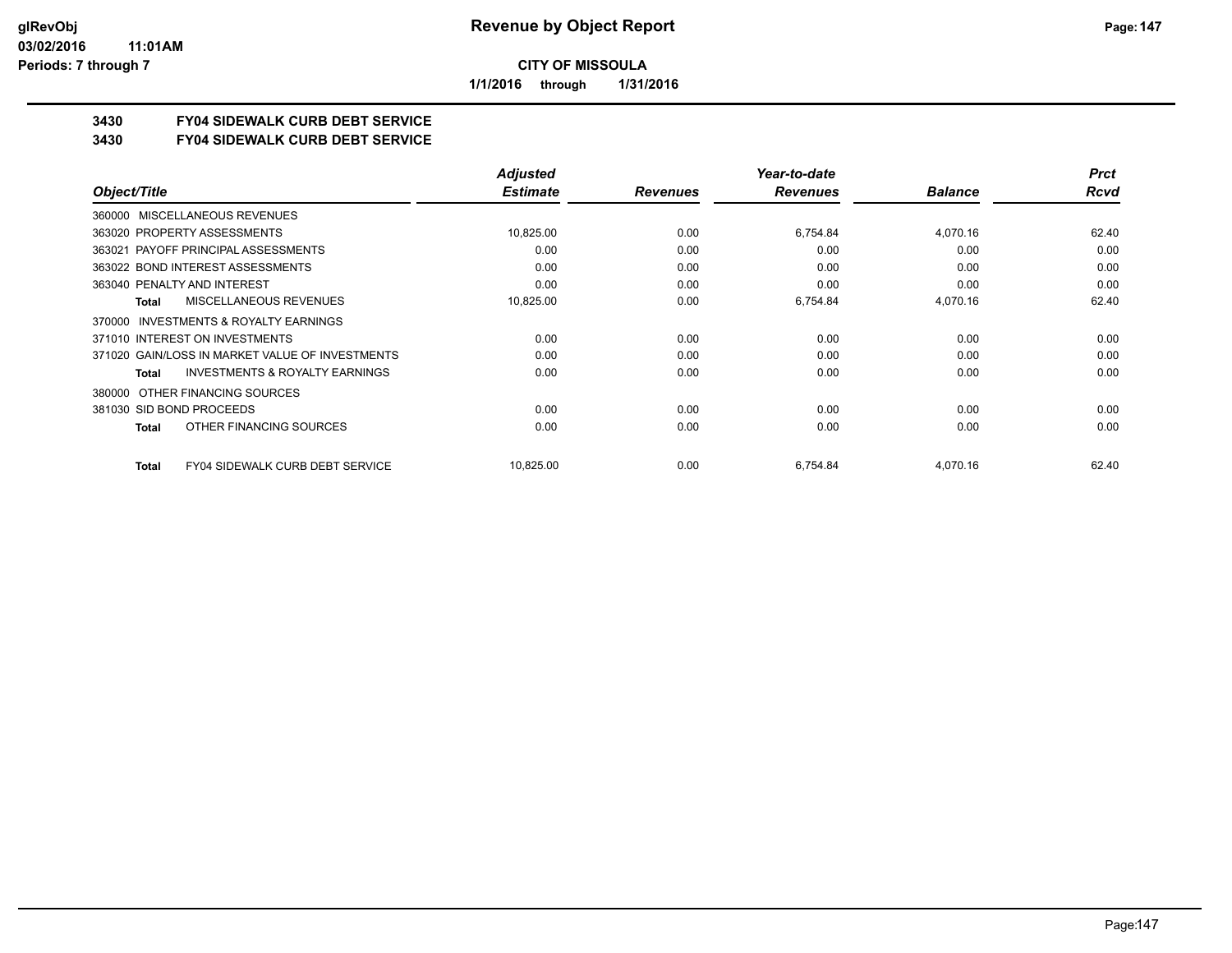**1/1/2016 through 1/31/2016**

# **3430 FY04 SIDEWALK CURB DEBT SERVICE**

| Object/Title                                       | <b>Adjusted</b><br><b>Estimate</b> | <b>Revenues</b> | Year-to-date<br><b>Revenues</b> | <b>Balance</b> | <b>Prct</b><br>Rcvd |
|----------------------------------------------------|------------------------------------|-----------------|---------------------------------|----------------|---------------------|
|                                                    |                                    |                 |                                 |                |                     |
| 360000 MISCELLANEOUS REVENUES                      |                                    |                 |                                 |                |                     |
| 363020 PROPERTY ASSESSMENTS                        | 10,825.00                          | 0.00            | 6,754.84                        | 4.070.16       | 62.40               |
| 363021 PAYOFF PRINCIPAL ASSESSMENTS                | 0.00                               | 0.00            | 0.00                            | 0.00           | 0.00                |
| 363022 BOND INTEREST ASSESSMENTS                   | 0.00                               | 0.00            | 0.00                            | 0.00           | 0.00                |
| 363040 PENALTY AND INTEREST                        | 0.00                               | 0.00            | 0.00                            | 0.00           | 0.00                |
| MISCELLANEOUS REVENUES<br>Total                    | 10,825.00                          | 0.00            | 6,754.84                        | 4,070.16       | 62.40               |
| 370000 INVESTMENTS & ROYALTY EARNINGS              |                                    |                 |                                 |                |                     |
| 371010 INTEREST ON INVESTMENTS                     | 0.00                               | 0.00            | 0.00                            | 0.00           | 0.00                |
| 371020 GAIN/LOSS IN MARKET VALUE OF INVESTMENT     | 0.00                               | 0.00            | 0.00                            | 0.00           | 0.00                |
| <b>INVESTMENTS &amp; ROYALTY EARNINGS</b><br>Total | 0.00                               | 0.00            | 0.00                            | 0.00           | 0.00                |
| 380000 OTHER FINANCING SOURCES                     |                                    |                 |                                 |                |                     |
| 381030 SID BOND PROCEEDS                           | 0.00                               | 0.00            | 0.00                            | 0.00           | 0.00                |
| OTHER FINANCING SOURCES<br>Total                   | 0.00                               | 0.00            | 0.00                            | 0.00           | 0.00                |
|                                                    |                                    |                 |                                 |                |                     |
| FY04 SIDEWALK CURB DEBT SERVICE<br>Total           | 10,825.00                          | 0.00            | 6,754.84                        | 4,070.16       | 62.40               |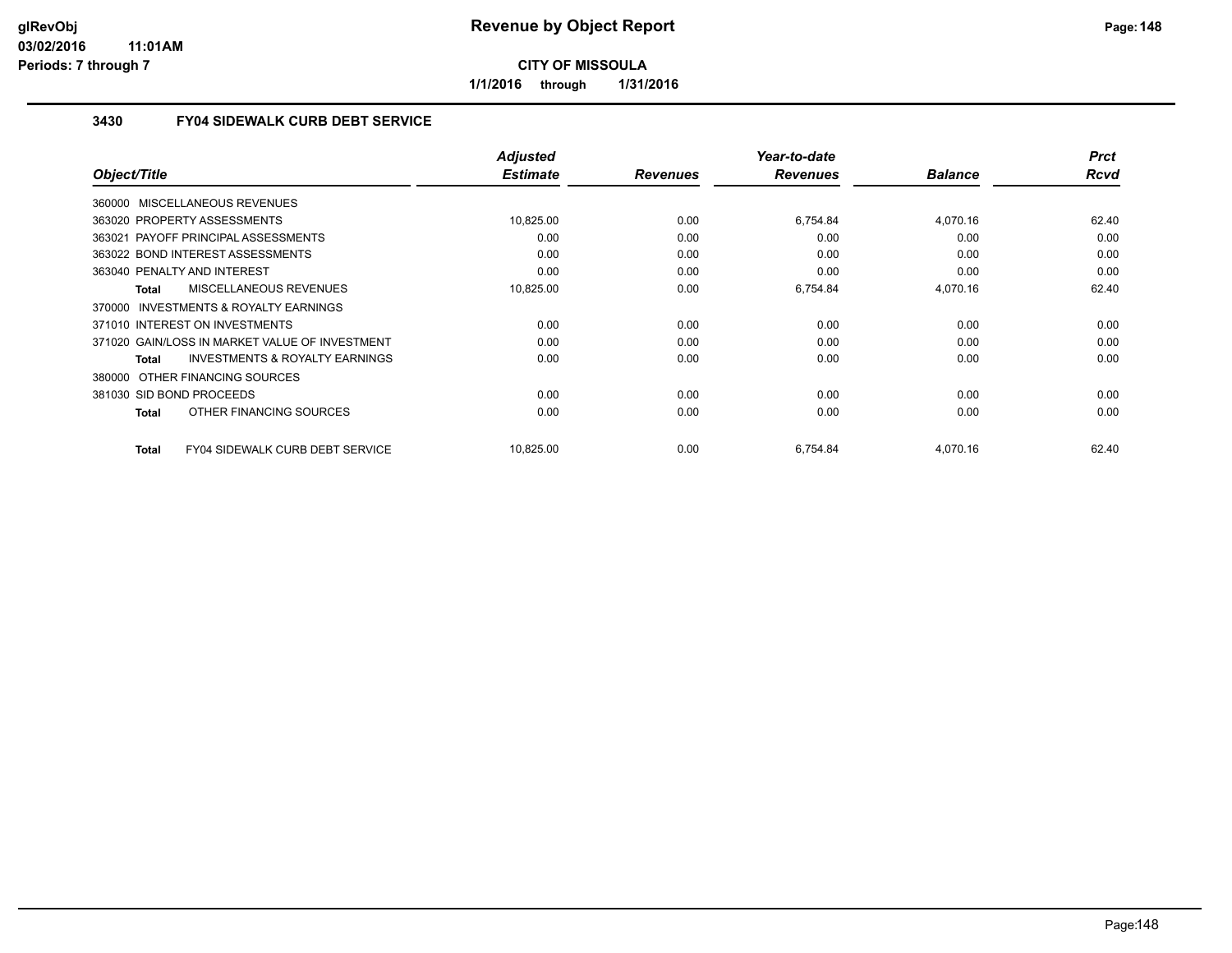**1/1/2016 through 1/31/2016**

**3433 SID 433 DEBT SERVICE**

**3433 SID 433 DEBT SERVICE**

|                                                    | <b>Adjusted</b> |                 | Year-to-date    |                | <b>Prct</b> |
|----------------------------------------------------|-----------------|-----------------|-----------------|----------------|-------------|
| Object/Title                                       | <b>Estimate</b> | <b>Revenues</b> | <b>Revenues</b> | <b>Balance</b> | Rcvd        |
| 360000 MISCELLANEOUS REVENUES                      |                 |                 |                 |                |             |
| 363020 PROPERTY ASSESSMENTS                        | 0.00            | 0.00            | 0.00            | 0.00           | 0.00        |
| 363021 PAYOFF PRINCIPAL ASSESSMENTS                | 0.00            | 0.00            | 0.00            | 0.00           | 0.00        |
| 363022 BOND INTEREST ASSESSMENTS                   | 0.00            | 0.00            | 0.00            | 0.00           | 0.00        |
| 363040 PENALTY AND INTEREST                        | 0.00            | 0.00            | 0.00            | 0.00           | 0.00        |
| MISCELLANEOUS REVENUES<br>Total                    | 0.00            | 0.00            | 0.00            | 0.00           | 0.00        |
| 370000 INVESTMENTS & ROYALTY EARNINGS              |                 |                 |                 |                |             |
| 371010 INTEREST ON INVESTMENTS                     | 0.00            | 0.00            | 0.00            | 0.00           | 0.00        |
| 371020 GAIN/LOSS IN MARKET VALUE OF INVESTMENTS    | 0.00            | 0.00            | 0.00            | 0.00           | 0.00        |
| <b>INVESTMENTS &amp; ROYALTY EARNINGS</b><br>Total | 0.00            | 0.00            | 0.00            | 0.00           | 0.00        |
| SID 433 DEBT SERVICE<br>Total                      | 0.00            | 0.00            | 0.00            | 0.00           | 0.00        |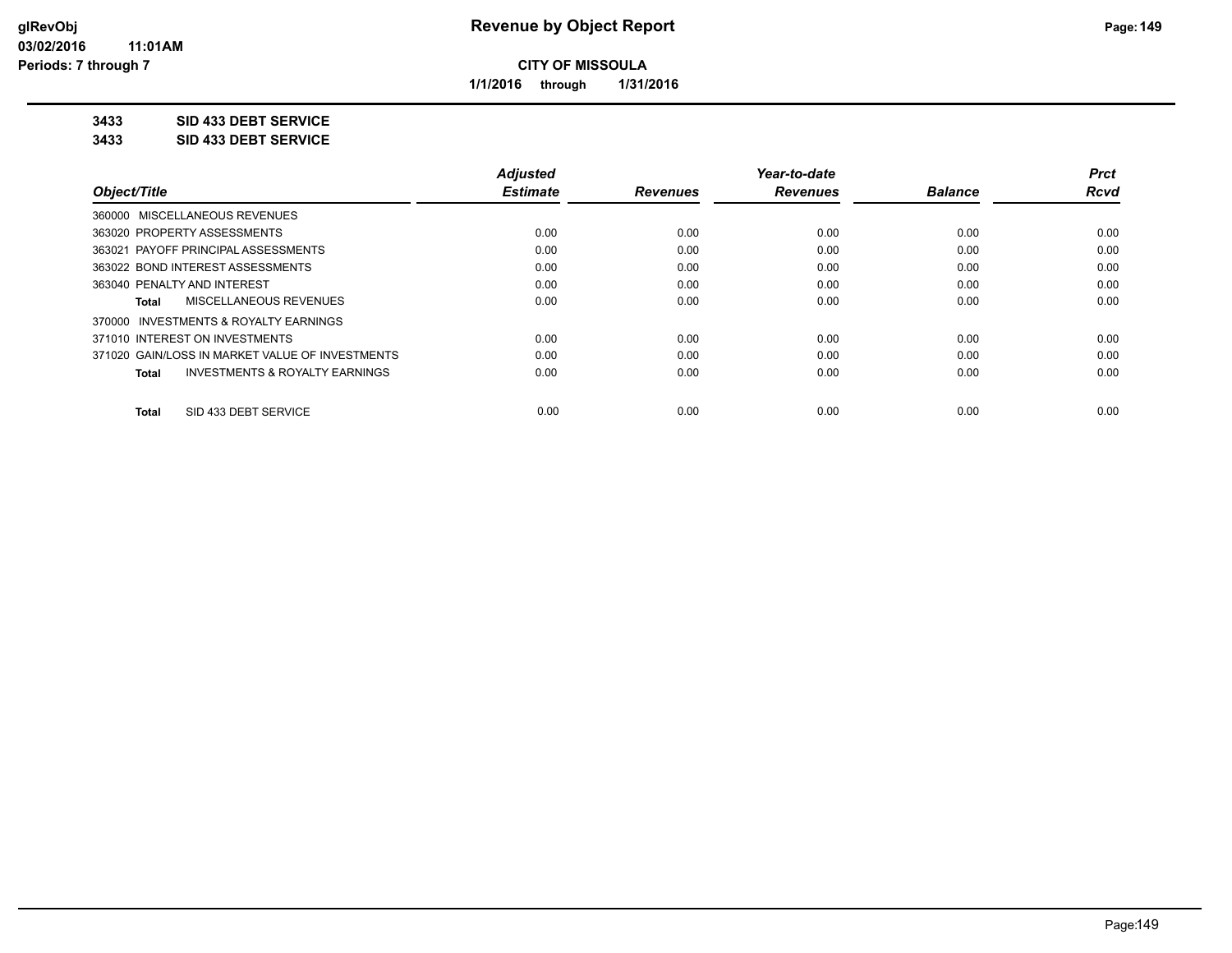**1/1/2016 through 1/31/2016**

### **3433 SID 433 DEBT SERVICE**

|                                                     | <b>Adjusted</b> |                 | Year-to-date    |                | <b>Prct</b> |
|-----------------------------------------------------|-----------------|-----------------|-----------------|----------------|-------------|
| Object/Title                                        | <b>Estimate</b> | <b>Revenues</b> | <b>Revenues</b> | <b>Balance</b> | <b>Rcvd</b> |
| 360000 MISCELLANEOUS REVENUES                       |                 |                 |                 |                |             |
| 363020 PROPERTY ASSESSMENTS                         | 0.00            | 0.00            | 0.00            | 0.00           | 0.00        |
| 363021 PAYOFF PRINCIPAL ASSESSMENTS                 | 0.00            | 0.00            | 0.00            | 0.00           | 0.00        |
| 363022 BOND INTEREST ASSESSMENTS                    | 0.00            | 0.00            | 0.00            | 0.00           | 0.00        |
| 363040 PENALTY AND INTEREST                         | 0.00            | 0.00            | 0.00            | 0.00           | 0.00        |
| <b>MISCELLANEOUS REVENUES</b><br>Total              | 0.00            | 0.00            | 0.00            | 0.00           | 0.00        |
| <b>INVESTMENTS &amp; ROYALTY EARNINGS</b><br>370000 |                 |                 |                 |                |             |
| 371010 INTEREST ON INVESTMENTS                      | 0.00            | 0.00            | 0.00            | 0.00           | 0.00        |
| 371020 GAIN/LOSS IN MARKET VALUE OF INVESTMENT      | 0.00            | 0.00            | 0.00            | 0.00           | 0.00        |
| <b>INVESTMENTS &amp; ROYALTY EARNINGS</b><br>Total  | 0.00            | 0.00            | 0.00            | 0.00           | 0.00        |
|                                                     |                 |                 |                 |                |             |
| SID 433 DEBT SERVICE<br>Total                       | 0.00            | 0.00            | 0.00            | 0.00           | 0.00        |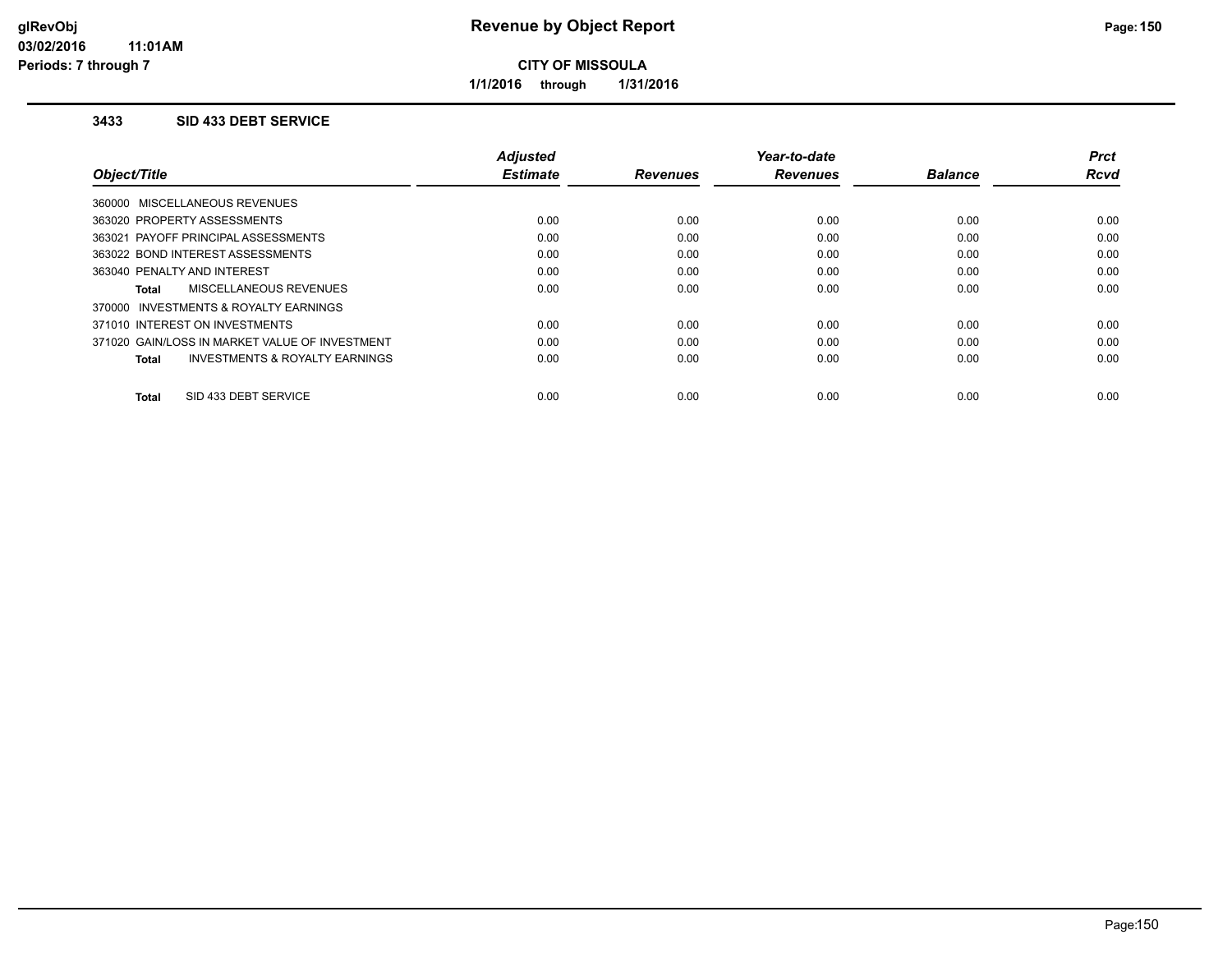**1/1/2016 through 1/31/2016**

# **3440 FY 05 SIDEWALK AND CURB**

**3440 FY 05 SIDEWALK AND CURB**

|                                                    | <b>Adjusted</b> |                 | Year-to-date    |                | <b>Prct</b> |
|----------------------------------------------------|-----------------|-----------------|-----------------|----------------|-------------|
| Object/Title                                       | <b>Estimate</b> | <b>Revenues</b> | <b>Revenues</b> | <b>Balance</b> | <b>Rcvd</b> |
| MISCELLANEOUS REVENUES<br>360000                   |                 |                 |                 |                |             |
| 363020 PROPERTY ASSESSMENTS                        | 38,588.00       | 0.00            | 14,501.00       | 24,087.00      | 37.58       |
| 363021 PAYOFF PRINCIPAL ASSESSMENTS                | 0.00            | 0.00            | 0.00            | 0.00           | 0.00        |
| 363022 BOND INTEREST ASSESSMENTS                   | 0.00            | 0.00            | 0.00            | 0.00           | 0.00        |
| 363040 PENALTY AND INTEREST                        | 0.00            | 0.00            | 3.34            | $-3.34$        | 0.00        |
| <b>MISCELLANEOUS REVENUES</b><br><b>Total</b>      | 38,588.00       | 0.00            | 14,504.34       | 24,083.66      | 37.59       |
| INVESTMENTS & ROYALTY EARNINGS<br>370000           |                 |                 |                 |                |             |
| 371010 INTEREST ON INVESTMENTS                     | 0.00            | 0.00            | 0.00            | 0.00           | 0.00        |
| 371020 GAIN/LOSS IN MARKET VALUE OF INVESTMENTS    | 0.00            | 0.00            | 0.00            | 0.00           | 0.00        |
| 371500 INTEREST ON INTERFUND LOAN                  | 0.00            | 0.00            | 0.00            | 0.00           | 0.00        |
| <b>INVESTMENTS &amp; ROYALTY EARNINGS</b><br>Total | 0.00            | 0.00            | 0.00            | 0.00           | 0.00        |
| OTHER FINANCING SOURCES<br>380000                  |                 |                 |                 |                |             |
| 381030 SID BONDS PROCEEDS                          | 0.00            | 0.00            | 0.00            | 0.00           | 0.00        |
| OTHER FINANCING SOURCES<br><b>Total</b>            | 0.00            | 0.00            | 0.00            | 0.00           | 0.00        |
| FY 05 SIDEWALK AND CURB<br><b>Total</b>            | 38,588.00       | 0.00            | 14,504.34       | 24,083.66      | 37.59       |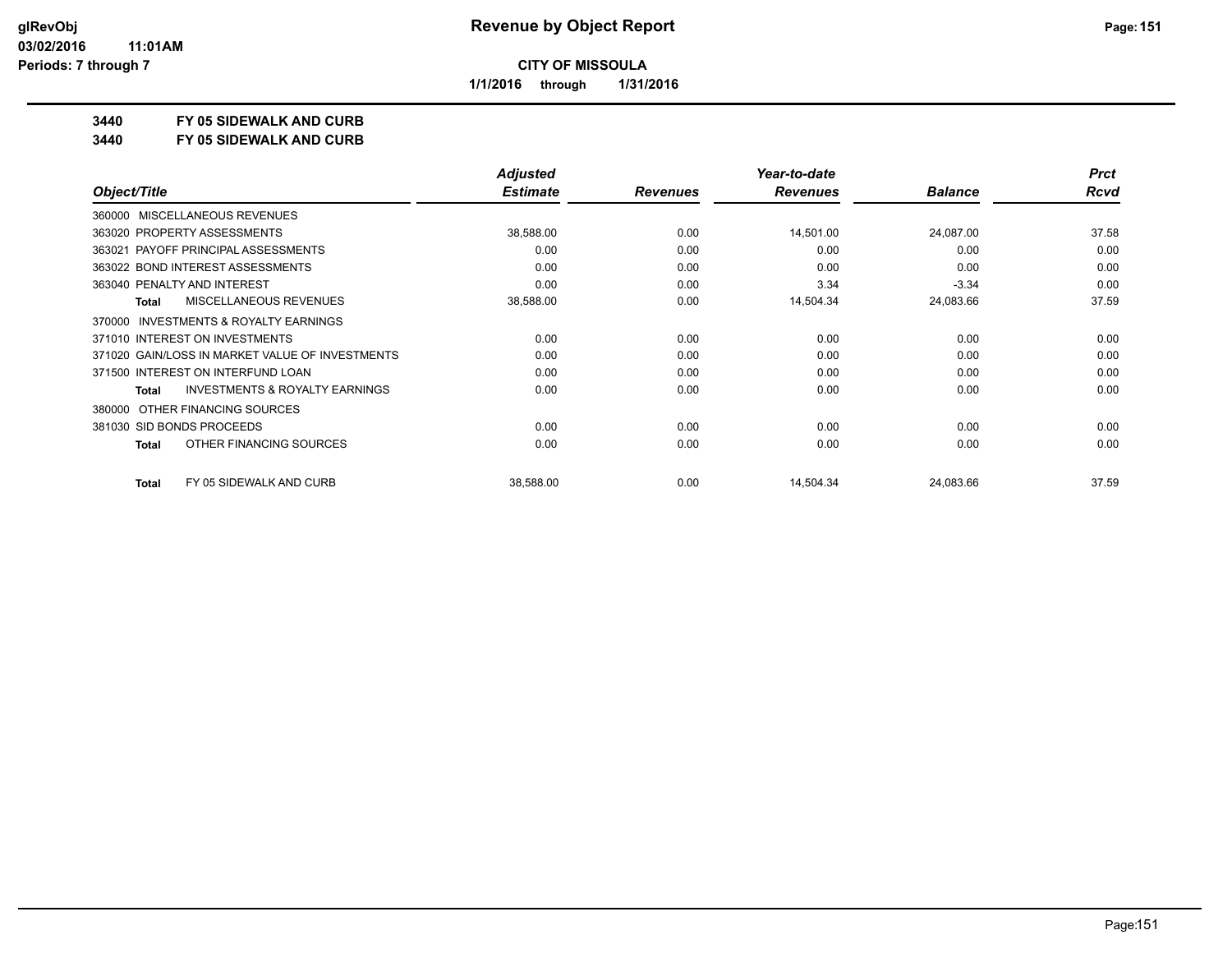**1/1/2016 through 1/31/2016**

### **3440 FY 05 SIDEWALK AND CURB**

|                                                    | <b>Adjusted</b> |                 | Year-to-date    |                | <b>Prct</b> |
|----------------------------------------------------|-----------------|-----------------|-----------------|----------------|-------------|
| Object/Title                                       | <b>Estimate</b> | <b>Revenues</b> | <b>Revenues</b> | <b>Balance</b> | Rcvd        |
| 360000 MISCELLANEOUS REVENUES                      |                 |                 |                 |                |             |
| 363020 PROPERTY ASSESSMENTS                        | 38,588.00       | 0.00            | 14,501.00       | 24,087.00      | 37.58       |
| 363021 PAYOFF PRINCIPAL ASSESSMENTS                | 0.00            | 0.00            | 0.00            | 0.00           | 0.00        |
| 363022 BOND INTEREST ASSESSMENTS                   | 0.00            | 0.00            | 0.00            | 0.00           | 0.00        |
| 363040 PENALTY AND INTEREST                        | 0.00            | 0.00            | 3.34            | $-3.34$        | 0.00        |
| <b>MISCELLANEOUS REVENUES</b><br>Total             | 38,588.00       | 0.00            | 14,504.34       | 24,083.66      | 37.59       |
| 370000 INVESTMENTS & ROYALTY EARNINGS              |                 |                 |                 |                |             |
| 371010 INTEREST ON INVESTMENTS                     | 0.00            | 0.00            | 0.00            | 0.00           | 0.00        |
| 371020 GAIN/LOSS IN MARKET VALUE OF INVESTMENT     | 0.00            | 0.00            | 0.00            | 0.00           | 0.00        |
| 371500 INTEREST ON INTERFUND LOAN                  | 0.00            | 0.00            | 0.00            | 0.00           | 0.00        |
| <b>INVESTMENTS &amp; ROYALTY EARNINGS</b><br>Total | 0.00            | 0.00            | 0.00            | 0.00           | 0.00        |
| 380000 OTHER FINANCING SOURCES                     |                 |                 |                 |                |             |
| 381030 SID BONDS PROCEEDS                          | 0.00            | 0.00            | 0.00            | 0.00           | 0.00        |
| OTHER FINANCING SOURCES<br>Total                   | 0.00            | 0.00            | 0.00            | 0.00           | 0.00        |
| FY 05 SIDEWALK AND CURB<br><b>Total</b>            | 38,588.00       | 0.00            | 14,504.34       | 24,083.66      | 37.59       |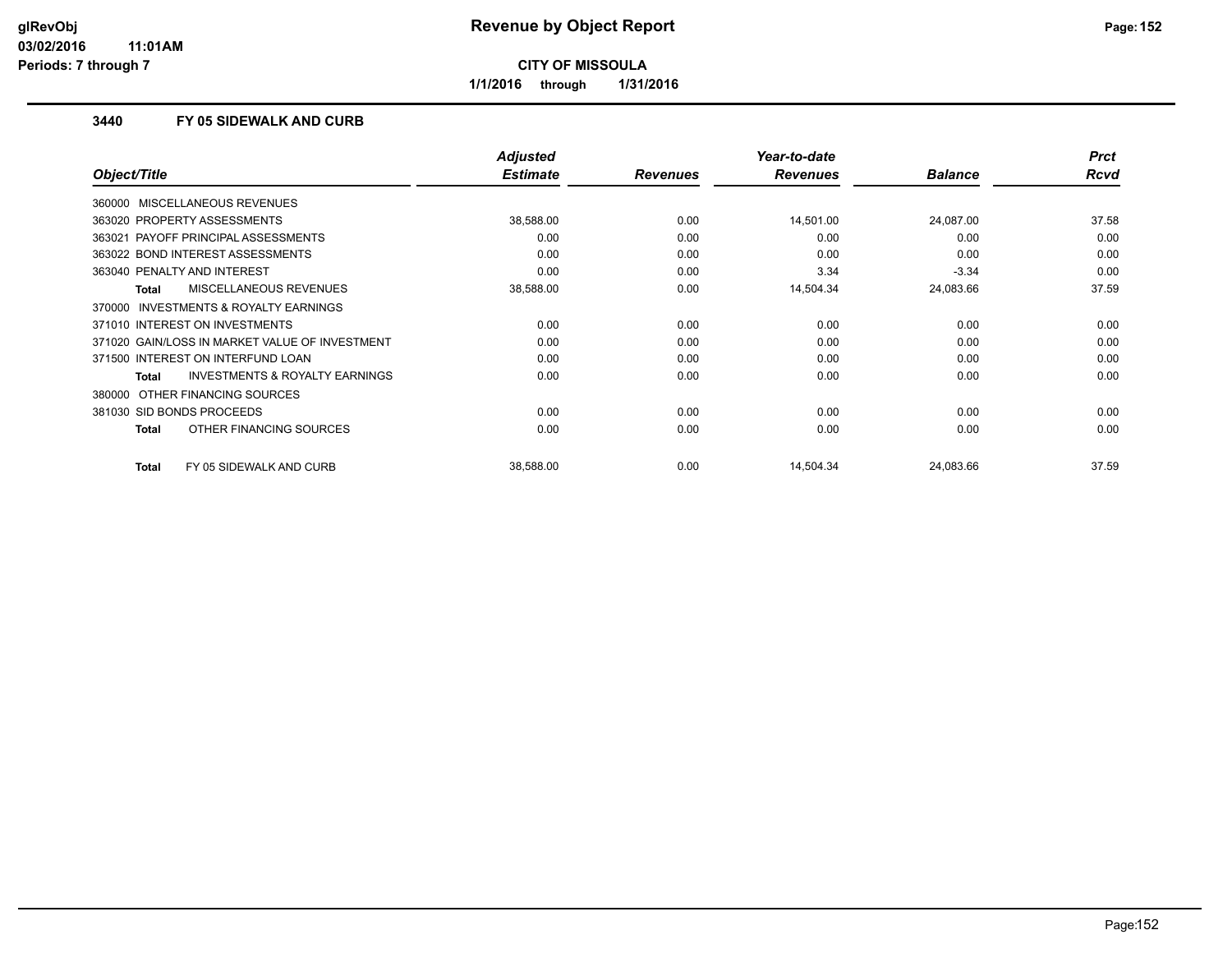**1/1/2016 through 1/31/2016**

# **3441 FY 06 SIDEWALK & CURB DEBT**

**3441 FY 06 SIDEWALK & CURB DEBT**

|                                                    | <b>Adjusted</b> |                 | Year-to-date    |                | <b>Prct</b> |
|----------------------------------------------------|-----------------|-----------------|-----------------|----------------|-------------|
| Object/Title                                       | <b>Estimate</b> | <b>Revenues</b> | <b>Revenues</b> | <b>Balance</b> | <b>Rcvd</b> |
| 360000 MISCELLANEOUS REVENUES                      |                 |                 |                 |                |             |
| 363020 PROPERTY ASSESSMENTS                        | 0.00            | 0.00            | 0.00            | 0.00           | 0.00        |
| MISCELLANEOUS REVENUES<br>Total                    | 0.00            | 0.00            | 0.00            | 0.00           | 0.00        |
| 370000 INVESTMENTS & ROYALTY EARNINGS              |                 |                 |                 |                |             |
| 371010 INTEREST ON INVESTMENTS                     | 0.00            | 0.00            | 0.00            | 0.00           | 0.00        |
| 371020 GAIN/LOSS IN MARKET VALUE OF INVESTMENTS    | 0.00            | 0.00            | 0.00            | 0.00           | 0.00        |
| <b>INVESTMENTS &amp; ROYALTY EARNINGS</b><br>Total | 0.00            | 0.00            | 0.00            | 0.00           | 0.00        |
|                                                    |                 |                 |                 |                |             |
| <b>Total</b><br>FY 06 SIDEWALK & CURB DEBT         | 0.00            | 0.00            | 0.00            | 0.00           | 0.00        |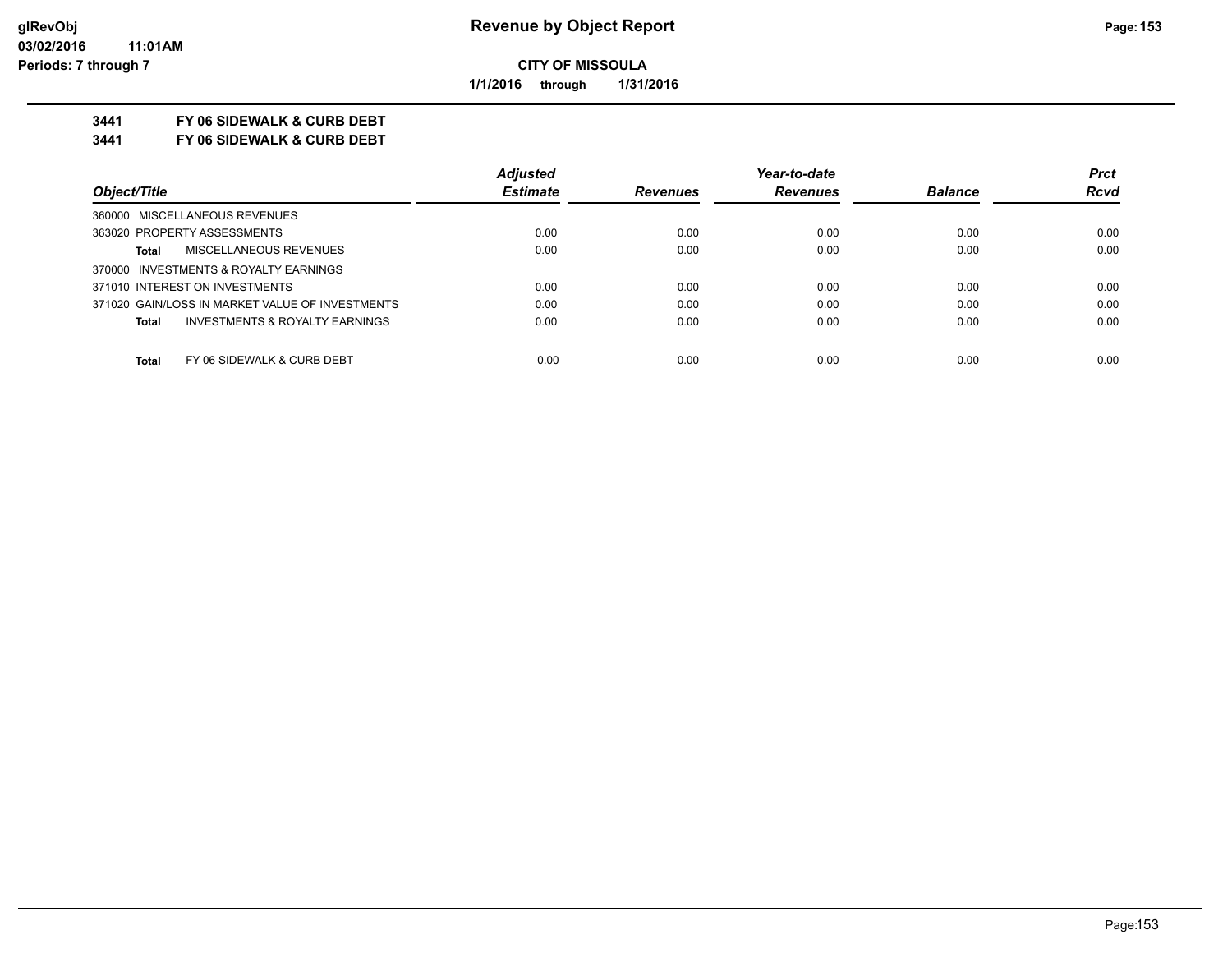**1/1/2016 through 1/31/2016**

# **3441 FY 06 SIDEWALK & CURB DEBT**

|                                                     | <b>Adjusted</b> |                 | Year-to-date    |                | <b>Prct</b> |
|-----------------------------------------------------|-----------------|-----------------|-----------------|----------------|-------------|
| Object/Title                                        | <b>Estimate</b> | <b>Revenues</b> | <b>Revenues</b> | <b>Balance</b> | <b>Rcvd</b> |
| MISCELLANEOUS REVENUES<br>360000                    |                 |                 |                 |                |             |
| 363020 PROPERTY ASSESSMENTS                         | 0.00            | 0.00            | 0.00            | 0.00           | 0.00        |
| <b>MISCELLANEOUS REVENUES</b><br>Total              | 0.00            | 0.00            | 0.00            | 0.00           | 0.00        |
| <b>INVESTMENTS &amp; ROYALTY EARNINGS</b><br>370000 |                 |                 |                 |                |             |
| 371010 INTEREST ON INVESTMENTS                      | 0.00            | 0.00            | 0.00            | 0.00           | 0.00        |
| 371020 GAIN/LOSS IN MARKET VALUE OF INVESTMENT      | 0.00            | 0.00            | 0.00            | 0.00           | 0.00        |
| <b>INVESTMENTS &amp; ROYALTY EARNINGS</b><br>Total  | 0.00            | 0.00            | 0.00            | 0.00           | 0.00        |
| Total<br>FY 06 SIDEWALK & CURB DEBT                 | 0.00            | 0.00            | 0.00            | 0.00           | 0.00        |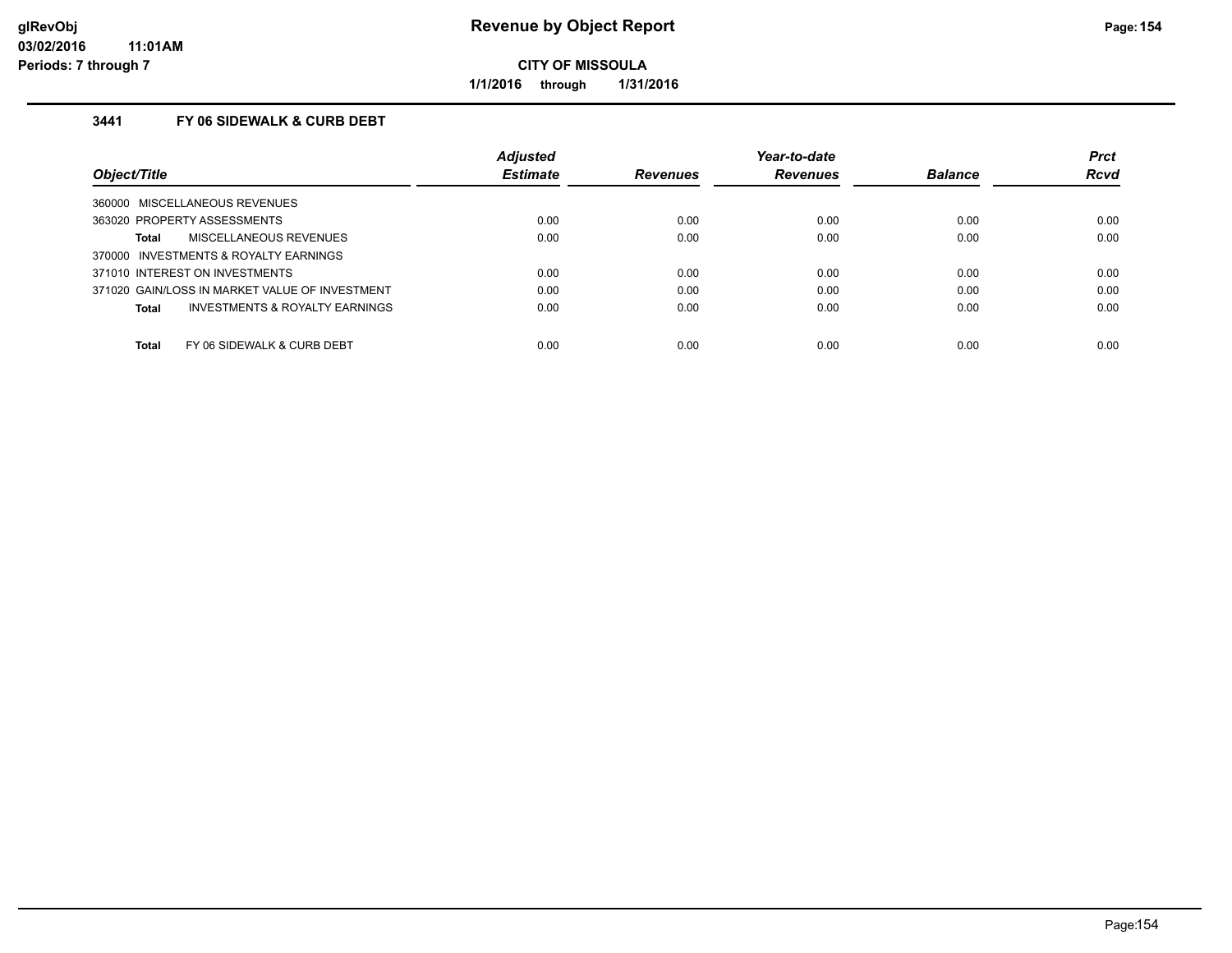**1/1/2016 through 1/31/2016**

**3449 SID 449 DEBT SERVICE**

**3449 SID 449 DEBT SERVICE**

|                                                    | <b>Adjusted</b> |                 | Year-to-date    |                | <b>Prct</b> |
|----------------------------------------------------|-----------------|-----------------|-----------------|----------------|-------------|
| Object/Title                                       | <b>Estimate</b> | <b>Revenues</b> | <b>Revenues</b> | <b>Balance</b> | Rcvd        |
| 360000 MISCELLANEOUS REVENUES                      |                 |                 |                 |                |             |
| 363020 PROPERTY ASSESSMENTS                        | 0.00            | 0.00            | 0.00            | 0.00           | 0.00        |
| 363021 PAYOFF PRINCIPAL ASSESSMENTS                | 0.00            | 0.00            | 0.00            | 0.00           | 0.00        |
| 363022 BOND INTEREST ASSESSMENTS                   | 0.00            | 0.00            | 0.00            | 0.00           | 0.00        |
| 363040 PENALTY AND INTEREST                        | 0.00            | 0.00            | 0.00            | 0.00           | 0.00        |
| MISCELLANEOUS REVENUES<br>Total                    | 0.00            | 0.00            | 0.00            | 0.00           | 0.00        |
| 370000 INVESTMENTS & ROYALTY EARNINGS              |                 |                 |                 |                |             |
| 371010 INTEREST ON INVESTMENTS                     | 0.00            | 0.00            | 0.00            | 0.00           | 0.00        |
| 371020 GAIN/LOSS IN MARKET VALUE OF INVESTMENTS    | 0.00            | 0.00            | 0.00            | 0.00           | 0.00        |
| <b>INVESTMENTS &amp; ROYALTY EARNINGS</b><br>Total | 0.00            | 0.00            | 0.00            | 0.00           | 0.00        |
| SID 449 DEBT SERVICE<br>Total                      | 0.00            | 0.00            | 0.00            | 0.00           | 0.00        |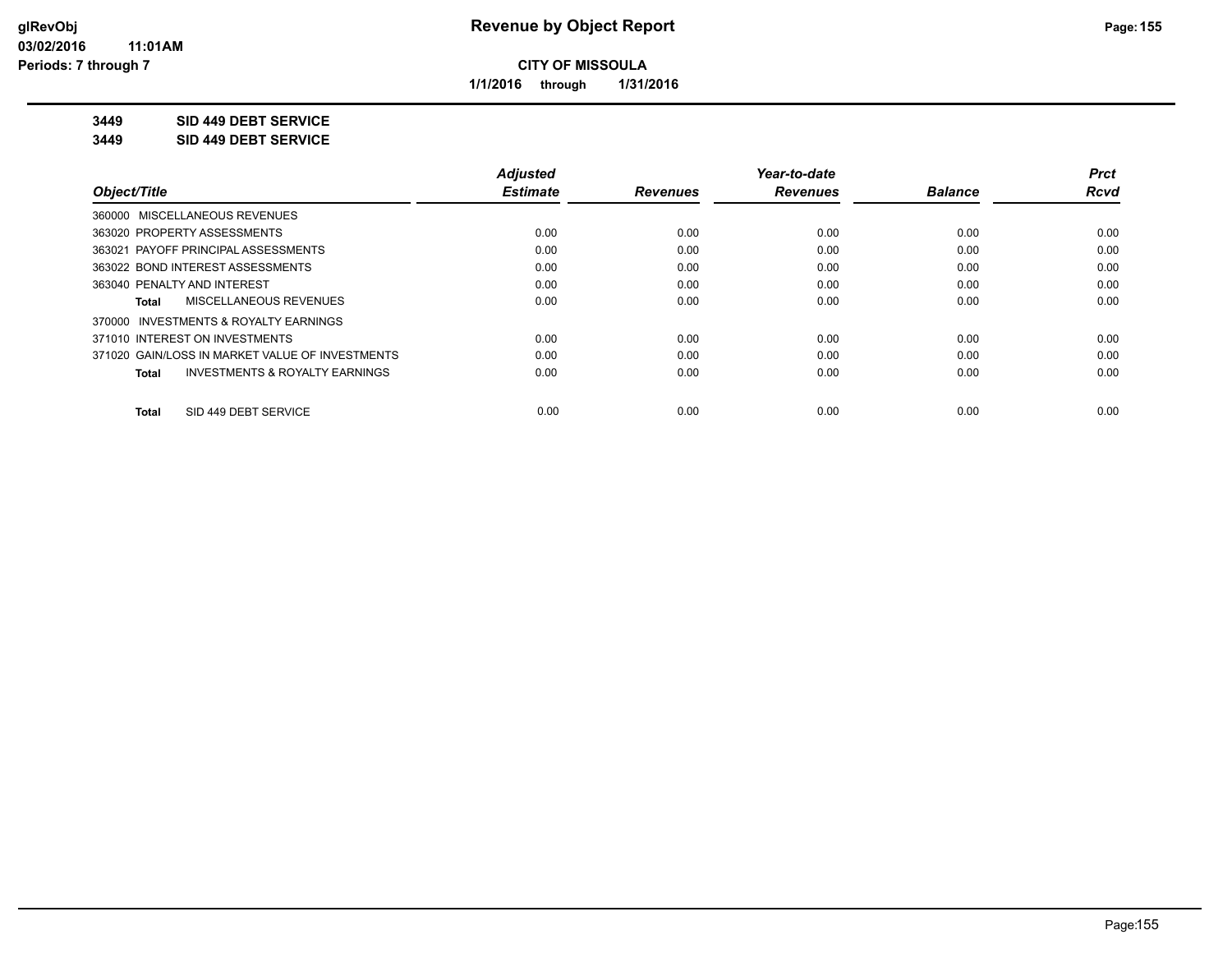**1/1/2016 through 1/31/2016**

### **3449 SID 449 DEBT SERVICE**

|                                                | <b>Adjusted</b> |                 | Year-to-date    |                | <b>Prct</b> |
|------------------------------------------------|-----------------|-----------------|-----------------|----------------|-------------|
| Object/Title                                   | <b>Estimate</b> | <b>Revenues</b> | <b>Revenues</b> | <b>Balance</b> | Rcvd        |
| 360000 MISCELLANEOUS REVENUES                  |                 |                 |                 |                |             |
| 363020 PROPERTY ASSESSMENTS                    | 0.00            | 0.00            | 0.00            | 0.00           | 0.00        |
| 363021 PAYOFF PRINCIPAL ASSESSMENTS            | 0.00            | 0.00            | 0.00            | 0.00           | 0.00        |
| 363022 BOND INTEREST ASSESSMENTS               | 0.00            | 0.00            | 0.00            | 0.00           | 0.00        |
| 363040 PENALTY AND INTEREST                    | 0.00            | 0.00            | 0.00            | 0.00           | 0.00        |
| MISCELLANEOUS REVENUES<br><b>Total</b>         | 0.00            | 0.00            | 0.00            | 0.00           | 0.00        |
| INVESTMENTS & ROYALTY EARNINGS<br>370000       |                 |                 |                 |                |             |
| 371010 INTEREST ON INVESTMENTS                 | 0.00            | 0.00            | 0.00            | 0.00           | 0.00        |
| 371020 GAIN/LOSS IN MARKET VALUE OF INVESTMENT | 0.00            | 0.00            | 0.00            | 0.00           | 0.00        |
| INVESTMENTS & ROYALTY EARNINGS<br><b>Total</b> | 0.00            | 0.00            | 0.00            | 0.00           | 0.00        |
|                                                |                 |                 |                 |                |             |
| SID 449 DEBT SERVICE<br><b>Total</b>           | 0.00            | 0.00            | 0.00            | 0.00           | 0.00        |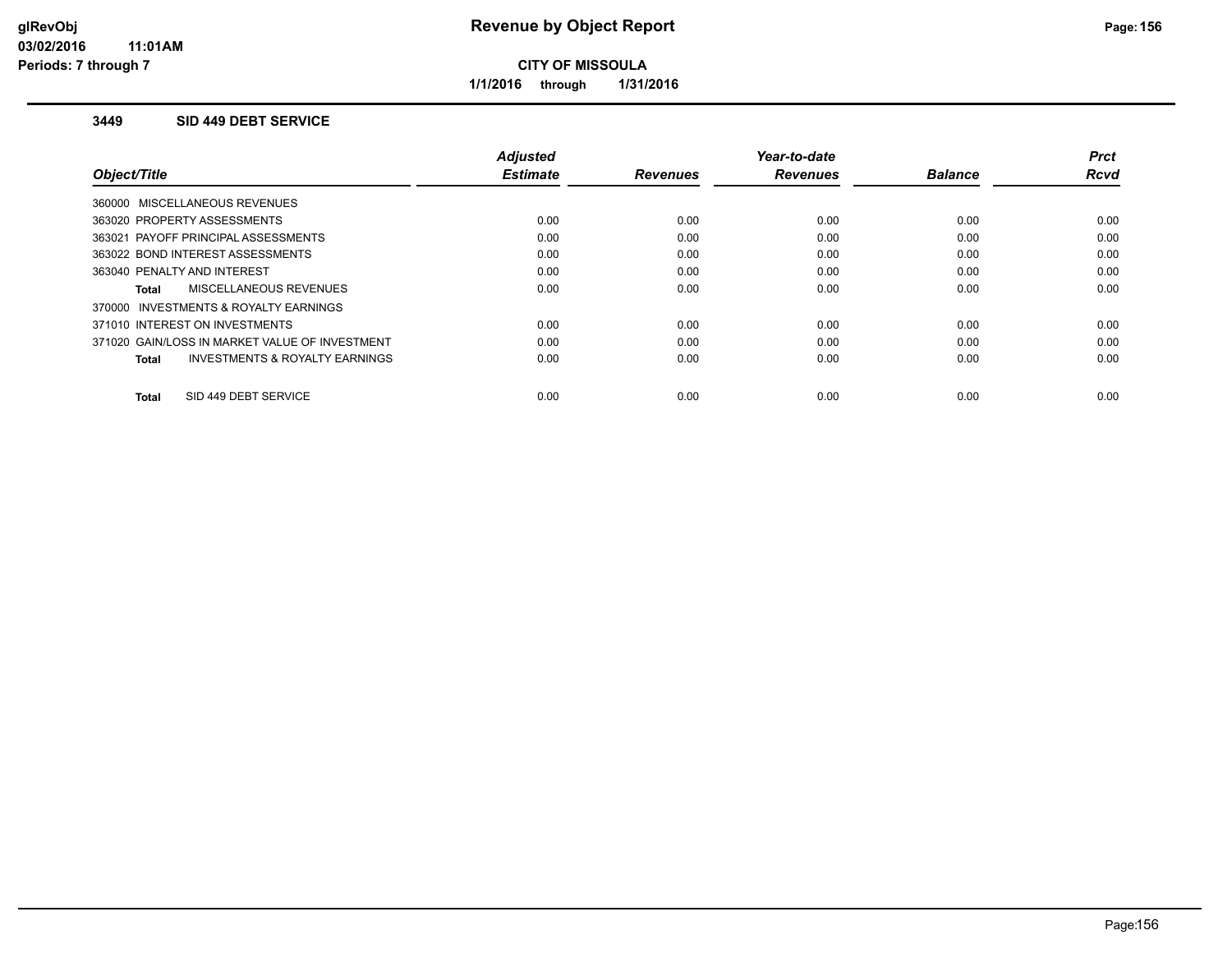**1/1/2016 through 1/31/2016**

**3450 FY 06 SIDEWALK AND CURB**

**3450 FY 06 SIDEWALK AND CURB**

|                                                     | <b>Adjusted</b> |                 | Year-to-date    |                | <b>Prct</b> |
|-----------------------------------------------------|-----------------|-----------------|-----------------|----------------|-------------|
| Object/Title                                        | <b>Estimate</b> | <b>Revenues</b> | <b>Revenues</b> | <b>Balance</b> | <b>Rcvd</b> |
| MISCELLANEOUS REVENUES<br>360000                    |                 |                 |                 |                |             |
| 363020 PROPERTY ASSESSMENTS                         | 28,537.00       | 0.00            | 15,035.88       | 13,501.12      | 52.69       |
| 363021 PAYOFF PRINCIPAL ASSESSMENTS                 | 0.00            | 0.00            | 0.00            | 0.00           | 0.00        |
| 363022 BOND INTEREST ASSESSMENTS                    | 0.00            | 0.00            | 0.00            | 0.00           | 0.00        |
| 363040 PENALTY AND INTEREST                         | 0.00            | 0.00            | 0.00            | 0.00           | 0.00        |
| MISCELLANEOUS REVENUES<br>Total                     | 28,537.00       | 0.00            | 15,035.88       | 13,501.12      | 52.69       |
| <b>INVESTMENTS &amp; ROYALTY EARNINGS</b><br>370000 |                 |                 |                 |                |             |
| 371010 INTEREST ON INVESTMENTS                      | 0.00            | 0.00            | 0.00            | 0.00           | 0.00        |
| 371020 GAIN/LOSS IN MARKET VALUE OF INVESTMENTS     | 0.00            | 0.00            | 0.00            | 0.00           | 0.00        |
| 371500 INTEREST ON INTERFUND LOAN                   | 0.00            | 0.00            | 0.00            | 0.00           | 0.00        |
| <b>INVESTMENTS &amp; ROYALTY EARNINGS</b><br>Total  | 0.00            | 0.00            | 0.00            | 0.00           | 0.00        |
| OTHER FINANCING SOURCES<br>380000                   |                 |                 |                 |                |             |
| 381030 SID BONDS PROCEEDS                           | 0.00            | 0.00            | 0.00            | 0.00           | 0.00        |
| 383042 TRANSFERS FROM OTHER FUNDS                   | 0.00            | 0.00            | 0.00            | 0.00           | 0.00        |
| OTHER FINANCING SOURCES<br><b>Total</b>             | 0.00            | 0.00            | 0.00            | 0.00           | 0.00        |
| FY 06 SIDEWALK AND CURB<br>Total                    | 28,537.00       | 0.00            | 15,035.88       | 13,501.12      | 52.69       |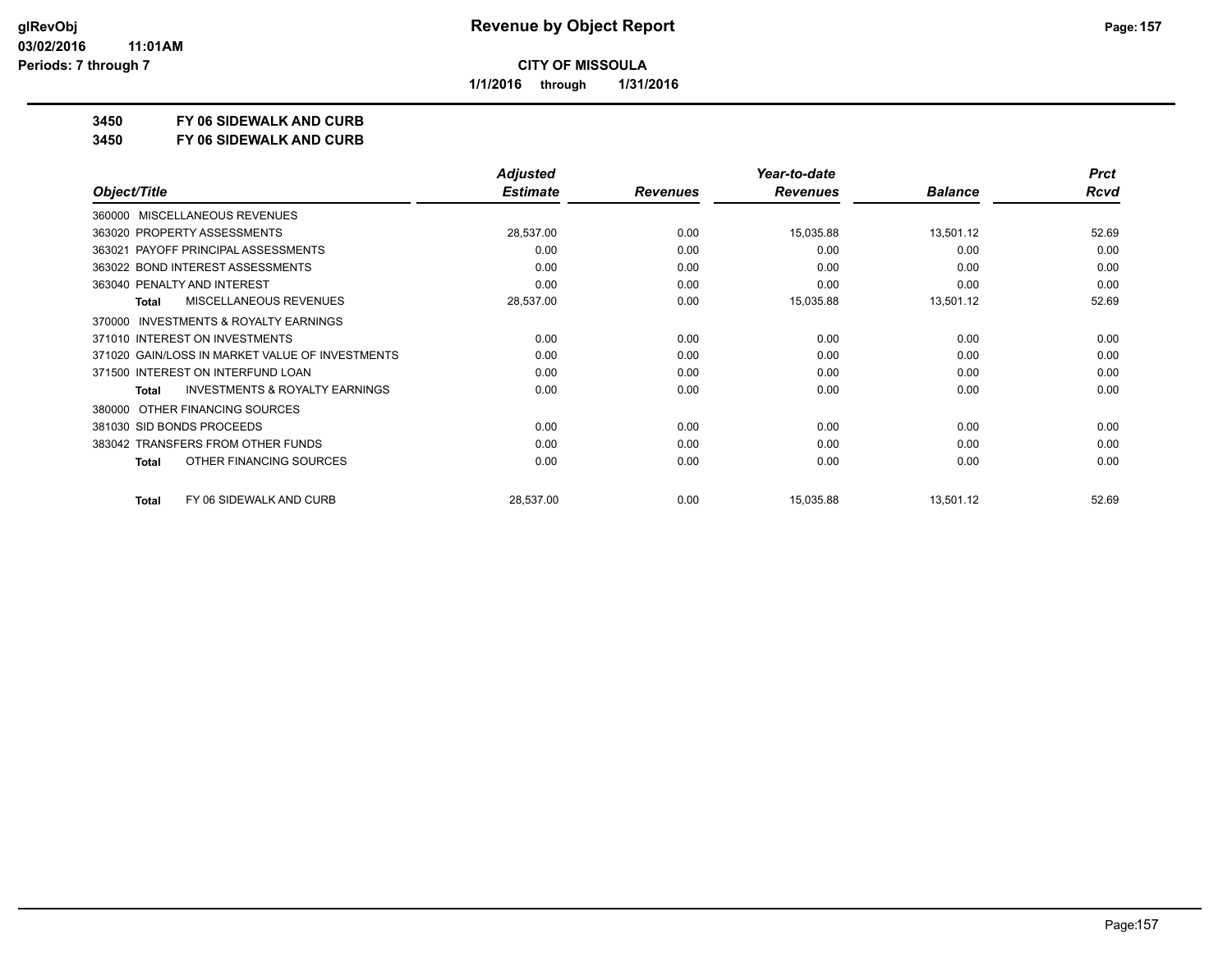**1/1/2016 through 1/31/2016**

### **3450 FY 06 SIDEWALK AND CURB**

|                                                    | <b>Adjusted</b> |                 | Year-to-date    |                | <b>Prct</b> |
|----------------------------------------------------|-----------------|-----------------|-----------------|----------------|-------------|
| Object/Title                                       | <b>Estimate</b> | <b>Revenues</b> | <b>Revenues</b> | <b>Balance</b> | <b>Rcvd</b> |
| 360000 MISCELLANEOUS REVENUES                      |                 |                 |                 |                |             |
| 363020 PROPERTY ASSESSMENTS                        | 28,537.00       | 0.00            | 15,035.88       | 13,501.12      | 52.69       |
| PAYOFF PRINCIPAL ASSESSMENTS<br>363021             | 0.00            | 0.00            | 0.00            | 0.00           | 0.00        |
| 363022 BOND INTEREST ASSESSMENTS                   | 0.00            | 0.00            | 0.00            | 0.00           | 0.00        |
| 363040 PENALTY AND INTEREST                        | 0.00            | 0.00            | 0.00            | 0.00           | 0.00        |
| MISCELLANEOUS REVENUES<br>Total                    | 28,537.00       | 0.00            | 15,035.88       | 13,501.12      | 52.69       |
| 370000 INVESTMENTS & ROYALTY EARNINGS              |                 |                 |                 |                |             |
| 371010 INTEREST ON INVESTMENTS                     | 0.00            | 0.00            | 0.00            | 0.00           | 0.00        |
| 371020 GAIN/LOSS IN MARKET VALUE OF INVESTMENT     | 0.00            | 0.00            | 0.00            | 0.00           | 0.00        |
| 371500 INTEREST ON INTERFUND LOAN                  | 0.00            | 0.00            | 0.00            | 0.00           | 0.00        |
| <b>INVESTMENTS &amp; ROYALTY EARNINGS</b><br>Total | 0.00            | 0.00            | 0.00            | 0.00           | 0.00        |
| OTHER FINANCING SOURCES<br>380000                  |                 |                 |                 |                |             |
| 381030 SID BONDS PROCEEDS                          | 0.00            | 0.00            | 0.00            | 0.00           | 0.00        |
| 383042 TRANSFERS FROM OTHER FUNDS                  | 0.00            | 0.00            | 0.00            | 0.00           | 0.00        |
| OTHER FINANCING SOURCES<br><b>Total</b>            | 0.00            | 0.00            | 0.00            | 0.00           | 0.00        |
| FY 06 SIDEWALK AND CURB<br><b>Total</b>            | 28,537.00       | 0.00            | 15,035.88       | 13,501.12      | 52.69       |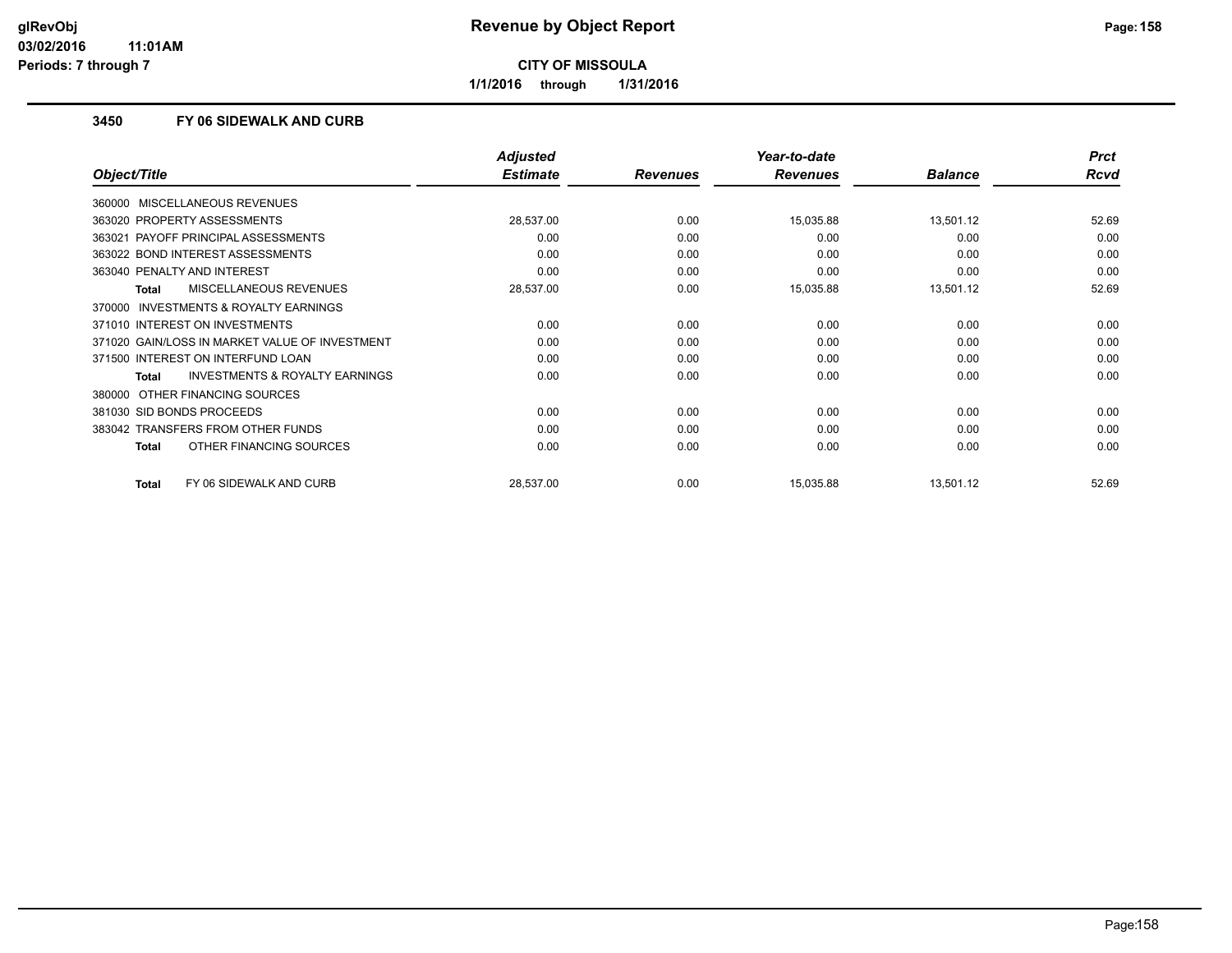**1/1/2016 through 1/31/2016**

# **3460 FY07 SIDEWALK AND CURB DEBT**

#### **3460 FY07 SIDEWALK AND CURB DEBT**

|                                                           | <b>Adjusted</b> |                 | Year-to-date    |                | <b>Prct</b> |
|-----------------------------------------------------------|-----------------|-----------------|-----------------|----------------|-------------|
| Object/Title                                              | <b>Estimate</b> | <b>Revenues</b> | <b>Revenues</b> | <b>Balance</b> | <b>Rcvd</b> |
| <b>MISCELLANEOUS REVENUES</b><br>360000                   |                 |                 |                 |                |             |
| 363020 PROPERTY ASSESSMENTS                               | 58,810.00       | 1,207.86        | 27,160.38       | 31,649.62      | 46.18       |
| 363021 PAYOFF PRINCIPAL ASSESSMENTS                       | 0.00            | 0.00            | 1,269.11        | $-1,269.11$    | 0.00        |
| 363022 BOND INTEREST ASSESSMENTS                          | 0.00            | 0.00            | 0.00            | 0.00           | 0.00        |
| 363040 PENALTY AND INTEREST                               | 0.00            | 0.00            | 18.56           | $-18.56$       | 0.00        |
| MISCELLANEOUS REVENUES<br>Total                           | 58,810.00       | 1,207.86        | 28,448.05       | 30,361.95      | 48.37       |
| <b>INVESTMENTS &amp; ROYALTY EARNINGS</b><br>370000       |                 |                 |                 |                |             |
| 371010 INTEREST ON INVESTMENTS                            | 0.00            | 0.00            | 0.00            | 0.00           | 0.00        |
| 371020 GAIN/LOSS IN MARKET VALUE OF INVESTMENTS           | 0.00            | 0.00            | 0.00            | 0.00           | 0.00        |
| 371500 INTEREST ON INTERFUND LOAN                         | 0.00            | 0.00            | 0.00            | 0.00           | 0.00        |
| <b>INVESTMENTS &amp; ROYALTY EARNINGS</b><br><b>Total</b> | 0.00            | 0.00            | 0.00            | 0.00           | 0.00        |
| OTHER FINANCING SOURCES<br>380000                         |                 |                 |                 |                |             |
| 381030 SID BONDS PROCEEDS                                 | 0.00            | 0.00            | 0.00            | 0.00           | 0.00        |
| 383042 TRANSFERS FROM OTHER FUNDS                         | 0.00            | 0.00            | 0.00            | 0.00           | 0.00        |
| OTHER FINANCING SOURCES<br><b>Total</b>                   | 0.00            | 0.00            | 0.00            | 0.00           | 0.00        |
| FY07 SIDEWALK AND CURB DEBT<br>Total                      | 58,810.00       | 1,207.86        | 28,448.05       | 30,361.95      | 48.37       |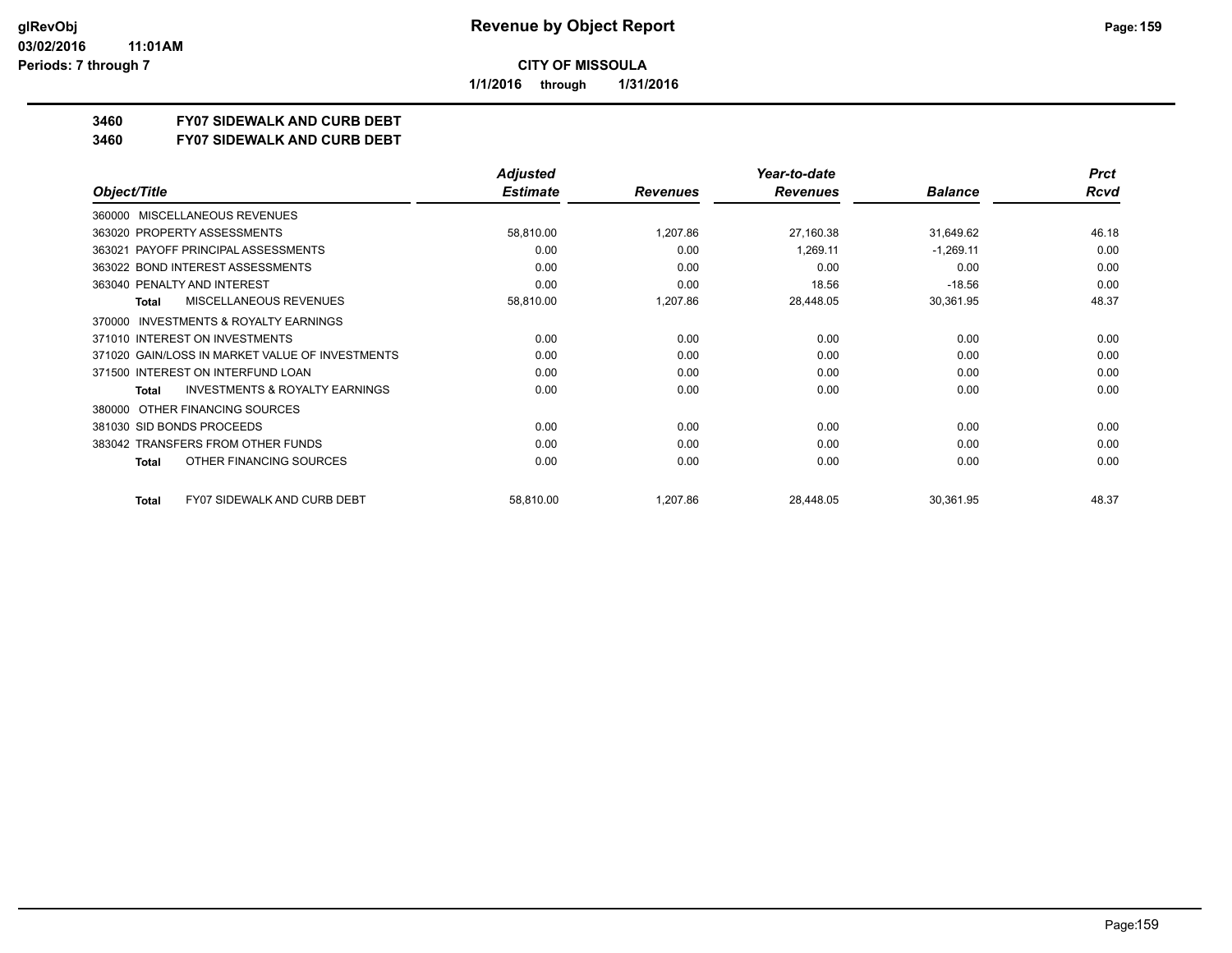**1/1/2016 through 1/31/2016**

## **3460 FY07 SIDEWALK AND CURB DEBT**

|                                                    | <b>Adjusted</b> |                 | Year-to-date    |                | <b>Prct</b> |
|----------------------------------------------------|-----------------|-----------------|-----------------|----------------|-------------|
| Object/Title                                       | <b>Estimate</b> | <b>Revenues</b> | <b>Revenues</b> | <b>Balance</b> | Rcvd        |
| 360000 MISCELLANEOUS REVENUES                      |                 |                 |                 |                |             |
| 363020 PROPERTY ASSESSMENTS                        | 58,810.00       | 1,207.86        | 27,160.38       | 31,649.62      | 46.18       |
| PAYOFF PRINCIPAL ASSESSMENTS<br>363021             | 0.00            | 0.00            | 1,269.11        | $-1,269.11$    | 0.00        |
| 363022 BOND INTEREST ASSESSMENTS                   | 0.00            | 0.00            | 0.00            | 0.00           | 0.00        |
| 363040 PENALTY AND INTEREST                        | 0.00            | 0.00            | 18.56           | $-18.56$       | 0.00        |
| MISCELLANEOUS REVENUES<br>Total                    | 58,810.00       | 1,207.86        | 28,448.05       | 30,361.95      | 48.37       |
| INVESTMENTS & ROYALTY EARNINGS<br>370000           |                 |                 |                 |                |             |
| 371010 INTEREST ON INVESTMENTS                     | 0.00            | 0.00            | 0.00            | 0.00           | 0.00        |
| 371020 GAIN/LOSS IN MARKET VALUE OF INVESTMENT     | 0.00            | 0.00            | 0.00            | 0.00           | 0.00        |
| 371500 INTEREST ON INTERFUND LOAN                  | 0.00            | 0.00            | 0.00            | 0.00           | 0.00        |
| <b>INVESTMENTS &amp; ROYALTY EARNINGS</b><br>Total | 0.00            | 0.00            | 0.00            | 0.00           | 0.00        |
| OTHER FINANCING SOURCES<br>380000                  |                 |                 |                 |                |             |
| 381030 SID BONDS PROCEEDS                          | 0.00            | 0.00            | 0.00            | 0.00           | 0.00        |
| 383042 TRANSFERS FROM OTHER FUNDS                  | 0.00            | 0.00            | 0.00            | 0.00           | 0.00        |
| OTHER FINANCING SOURCES<br><b>Total</b>            | 0.00            | 0.00            | 0.00            | 0.00           | 0.00        |
| <b>FY07 SIDEWALK AND CURB DEBT</b><br><b>Total</b> | 58,810.00       | 1,207.86        | 28,448.05       | 30,361.95      | 48.37       |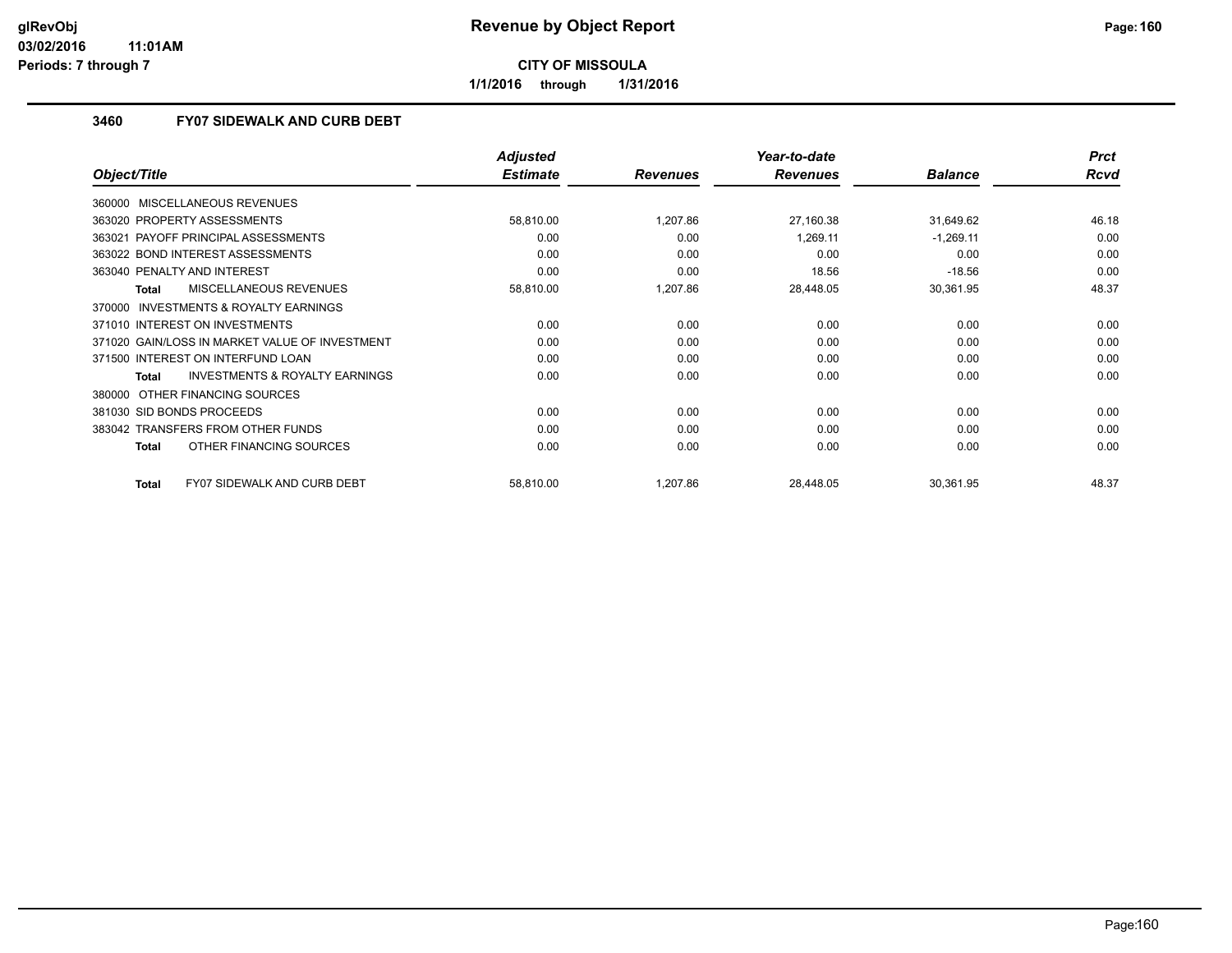**1/1/2016 through 1/31/2016**

# **3461 SERIES 2008A SIDEWALK AND CURB**

#### **3461 SERIES 2008A SIDEWALK AND CURB**

|                                                    | <b>Adjusted</b> |                 | Year-to-date    |                | <b>Prct</b> |
|----------------------------------------------------|-----------------|-----------------|-----------------|----------------|-------------|
| Object/Title                                       | <b>Estimate</b> | <b>Revenues</b> | <b>Revenues</b> | <b>Balance</b> | Rcvd        |
| 360000 MISCELLANEOUS REVENUES                      |                 |                 |                 |                |             |
| 363020 PROPERTY ASSESSMENTS                        | 60,213.00       | 279.34          | 23,663.79       | 36,549.21      | 39.30       |
| 363021 PAYOFF PRINCIPAL ASSESSMENTS                | 0.00            | 0.00            | 595.68          | $-595.68$      | 0.00        |
| 363022 BOND INTEREST ASSESSMENTS                   | 0.00            | 0.00            | 0.00            | 0.00           | 0.00        |
| 363040 PENALTY AND INTEREST                        | 0.00            | 0.00            | 0.00            | 0.00           | 0.00        |
| MISCELLANEOUS REVENUES<br>Total                    | 60,213.00       | 279.34          | 24,259.47       | 35,953.53      | 40.29       |
| INVESTMENTS & ROYALTY EARNINGS<br>370000           |                 |                 |                 |                |             |
| 371010 INTEREST ON INVESTMENTS                     | 0.00            | 0.00            | 0.00            | 0.00           | 0.00        |
| 371020 GAIN/LOSS IN MARKET VALUE OF INVESTMENTS    | 0.00            | 0.00            | 0.00            | 0.00           | 0.00        |
| <b>INVESTMENTS &amp; ROYALTY EARNINGS</b><br>Total | 0.00            | 0.00            | 0.00            | 0.00           | 0.00        |
| OTHER FINANCING SOURCES<br>380000                  |                 |                 |                 |                |             |
| 381030 SID BONDS PROCEEDS                          | 0.00            | 0.00            | 0.00            | 0.00           | 0.00        |
| OTHER FINANCING SOURCES<br>Total                   | 0.00            | 0.00            | 0.00            | 0.00           | 0.00        |
| SERIES 2008A SIDEWALK AND CURB<br><b>Total</b>     | 60,213.00       | 279.34          | 24,259.47       | 35,953.53      | 40.29       |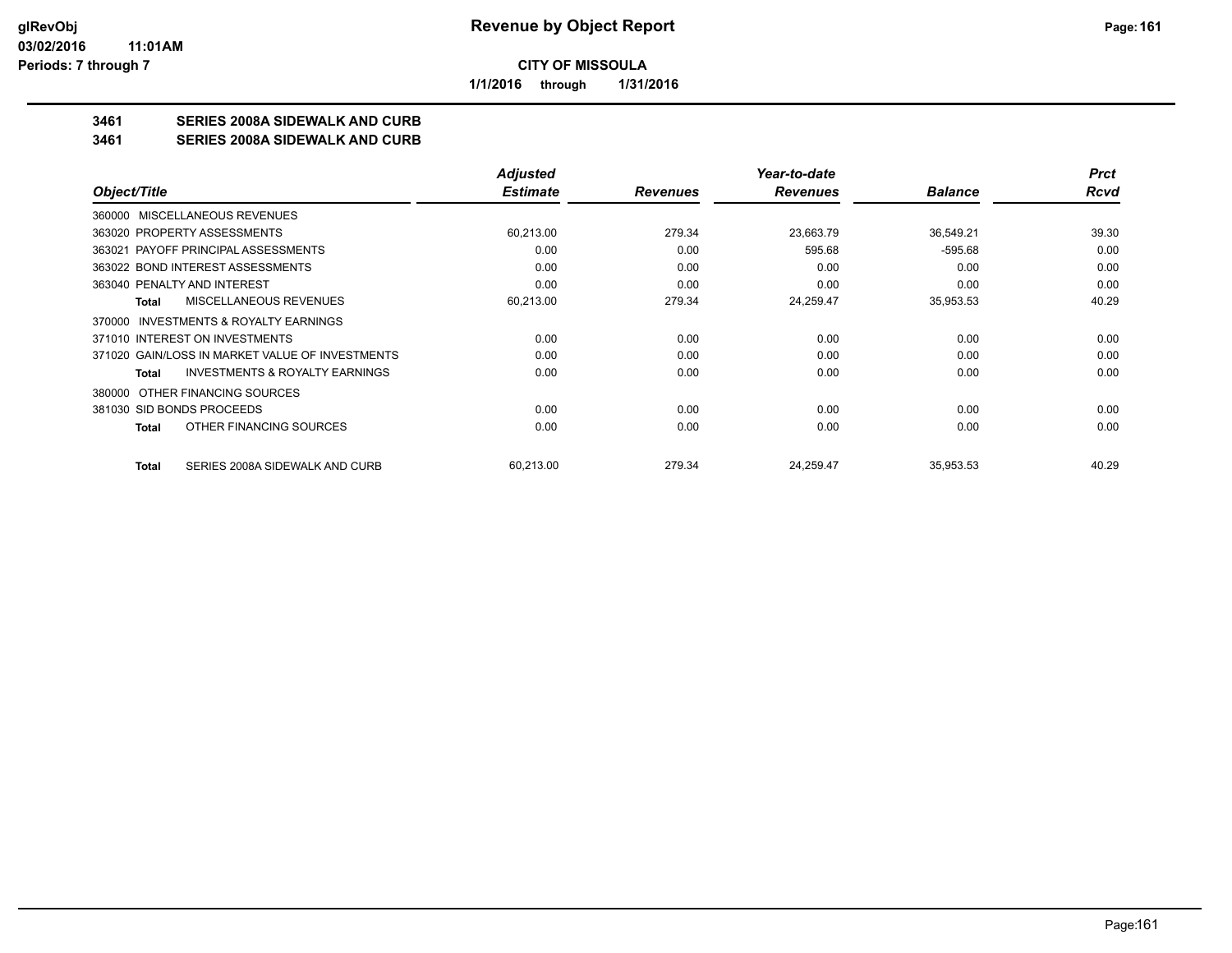**1/1/2016 through 1/31/2016**

# **3461 SERIES 2008A SIDEWALK AND CURB**

| Object/Title                                              | <b>Adjusted</b><br><b>Estimate</b> | <b>Revenues</b> | Year-to-date<br><b>Revenues</b> | <b>Balance</b> | <b>Prct</b><br><b>Rcvd</b> |
|-----------------------------------------------------------|------------------------------------|-----------------|---------------------------------|----------------|----------------------------|
| 360000 MISCELLANEOUS REVENUES                             |                                    |                 |                                 |                |                            |
|                                                           |                                    |                 |                                 |                |                            |
| 363020 PROPERTY ASSESSMENTS                               | 60,213.00                          | 279.34          | 23,663.79                       | 36,549.21      | 39.30                      |
| 363021 PAYOFF PRINCIPAL ASSESSMENTS                       | 0.00                               | 0.00            | 595.68                          | $-595.68$      | 0.00                       |
| 363022 BOND INTEREST ASSESSMENTS                          | 0.00                               | 0.00            | 0.00                            | 0.00           | 0.00                       |
| 363040 PENALTY AND INTEREST                               | 0.00                               | 0.00            | 0.00                            | 0.00           | 0.00                       |
| <b>MISCELLANEOUS REVENUES</b><br><b>Total</b>             | 60,213.00                          | 279.34          | 24,259.47                       | 35,953.53      | 40.29                      |
| <b>INVESTMENTS &amp; ROYALTY EARNINGS</b><br>370000       |                                    |                 |                                 |                |                            |
| 371010 INTEREST ON INVESTMENTS                            | 0.00                               | 0.00            | 0.00                            | 0.00           | 0.00                       |
| 371020 GAIN/LOSS IN MARKET VALUE OF INVESTMENT            | 0.00                               | 0.00            | 0.00                            | 0.00           | 0.00                       |
| <b>INVESTMENTS &amp; ROYALTY EARNINGS</b><br><b>Total</b> | 0.00                               | 0.00            | 0.00                            | 0.00           | 0.00                       |
| 380000 OTHER FINANCING SOURCES                            |                                    |                 |                                 |                |                            |
| 381030 SID BONDS PROCEEDS                                 | 0.00                               | 0.00            | 0.00                            | 0.00           | 0.00                       |
| OTHER FINANCING SOURCES<br><b>Total</b>                   | 0.00                               | 0.00            | 0.00                            | 0.00           | 0.00                       |
| SERIES 2008A SIDEWALK AND CURB<br><b>Total</b>            | 60,213.00                          | 279.34          | 24.259.47                       | 35,953.53      | 40.29                      |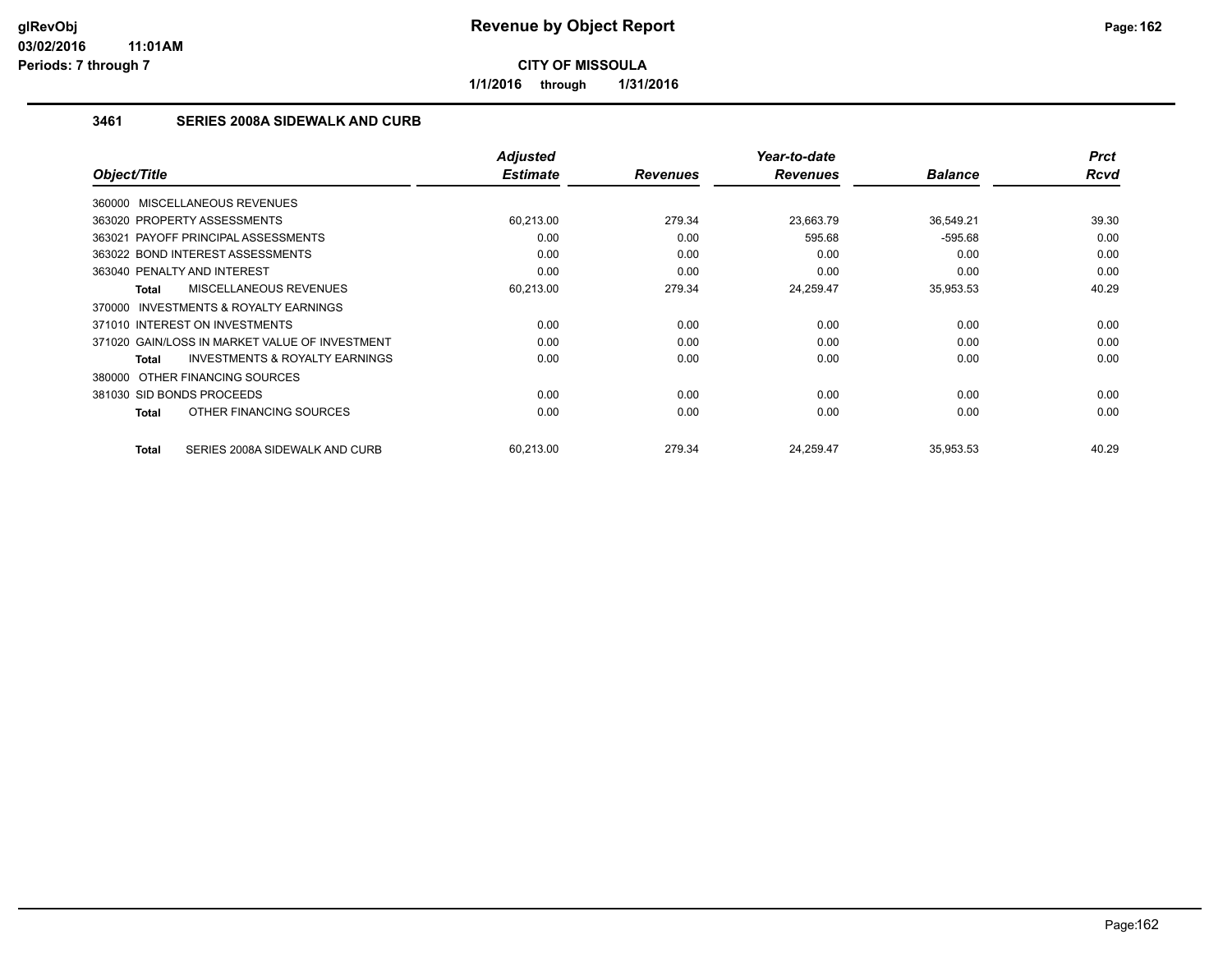**1/1/2016 through 1/31/2016**

# **3462 SERIES 2009 SIDEWALK AND CURB**

### **3462 SERIES 2009 SIDEWALK AND CURB**

|                                                    | <b>Adjusted</b> |                 | Year-to-date    |                | <b>Prct</b> |
|----------------------------------------------------|-----------------|-----------------|-----------------|----------------|-------------|
| Object/Title                                       | <b>Estimate</b> | <b>Revenues</b> | <b>Revenues</b> | <b>Balance</b> | Rcvd        |
| MISCELLANEOUS REVENUES<br>360000                   |                 |                 |                 |                |             |
| 363020 PROPERTY ASSESSMENTS                        | 65,342.00       | 799.66          | 31,292.08       | 34,049.92      | 47.89       |
| 363021 PAYOFF PRINCIPAL ASSESSMENTS                | 0.00            | 0.00            | 0.00            | 0.00           | 0.00        |
| 363022 BOND INTEREST ASSESSMENTS                   | 0.00            | 0.00            | 0.00            | 0.00           | 0.00        |
| 363040 PENALTY AND INTEREST                        | 0.00            | 0.00            | 0.00            | 0.00           | 0.00        |
| MISCELLANEOUS REVENUES<br><b>Total</b>             | 65,342.00       | 799.66          | 31,292.08       | 34,049.92      | 47.89       |
| INVESTMENTS & ROYALTY EARNINGS<br>370000           |                 |                 |                 |                |             |
| 371010 INTEREST ON INVESTMENTS                     | 0.00            | 0.00            | 0.00            | 0.00           | 0.00        |
| 371020 GAIN/LOSS IN MARKET VALUE OF INVESTMENTS    | 0.00            | 0.00            | 0.00            | 0.00           | 0.00        |
| <b>INVESTMENTS &amp; ROYALTY EARNINGS</b><br>Total | 0.00            | 0.00            | 0.00            | 0.00           | 0.00        |
| OTHER FINANCING SOURCES<br>380000                  |                 |                 |                 |                |             |
| 381030 SID BONDS PROCEEDS                          | 0.00            | 0.00            | 0.00            | 0.00           | 0.00        |
| 383042 TRANSFERS FROM OTHER FUNDS                  | 0.00            | 0.00            | 0.00            | 0.00           | 0.00        |
| OTHER FINANCING SOURCES<br>Total                   | 0.00            | 0.00            | 0.00            | 0.00           | 0.00        |
| SERIES 2009 SIDEWALK AND CURB<br>Total             | 65,342.00       | 799.66          | 31,292.08       | 34,049.92      | 47.89       |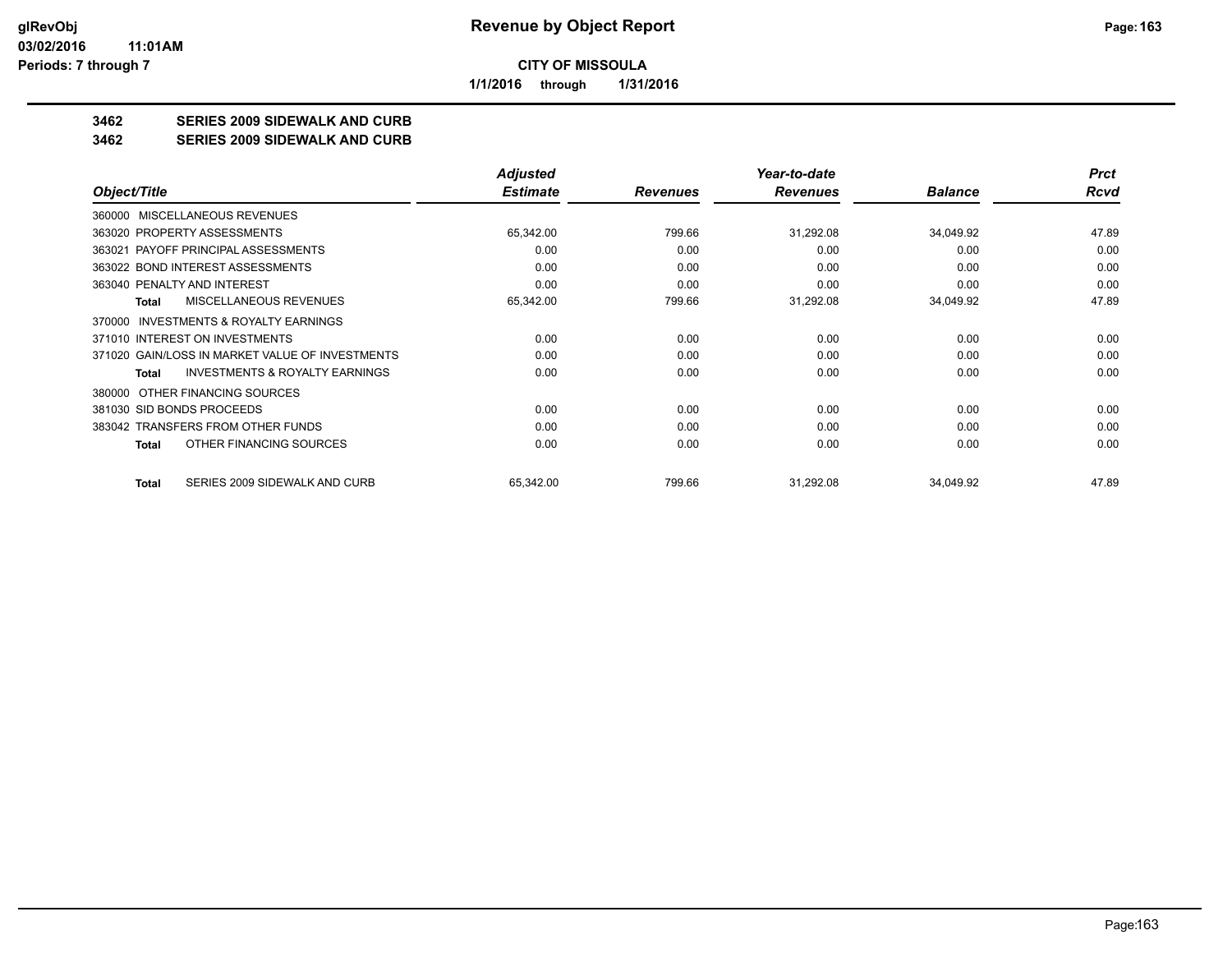**1/1/2016 through 1/31/2016**

## **3462 SERIES 2009 SIDEWALK AND CURB**

|                                                           | <b>Adjusted</b> |                 | Year-to-date    |                | <b>Prct</b> |
|-----------------------------------------------------------|-----------------|-----------------|-----------------|----------------|-------------|
| Object/Title                                              | <b>Estimate</b> | <b>Revenues</b> | <b>Revenues</b> | <b>Balance</b> | <b>Rcvd</b> |
| 360000 MISCELLANEOUS REVENUES                             |                 |                 |                 |                |             |
| 363020 PROPERTY ASSESSMENTS                               | 65,342.00       | 799.66          | 31,292.08       | 34,049.92      | 47.89       |
| 363021 PAYOFF PRINCIPAL ASSESSMENTS                       | 0.00            | 0.00            | 0.00            | 0.00           | 0.00        |
| 363022 BOND INTEREST ASSESSMENTS                          | 0.00            | 0.00            | 0.00            | 0.00           | 0.00        |
| 363040 PENALTY AND INTEREST                               | 0.00            | 0.00            | 0.00            | 0.00           | 0.00        |
| <b>MISCELLANEOUS REVENUES</b><br><b>Total</b>             | 65,342.00       | 799.66          | 31,292.08       | 34,049.92      | 47.89       |
| <b>INVESTMENTS &amp; ROYALTY EARNINGS</b><br>370000       |                 |                 |                 |                |             |
| 371010 INTEREST ON INVESTMENTS                            | 0.00            | 0.00            | 0.00            | 0.00           | 0.00        |
| 371020 GAIN/LOSS IN MARKET VALUE OF INVESTMENT            | 0.00            | 0.00            | 0.00            | 0.00           | 0.00        |
| <b>INVESTMENTS &amp; ROYALTY EARNINGS</b><br><b>Total</b> | 0.00            | 0.00            | 0.00            | 0.00           | 0.00        |
| OTHER FINANCING SOURCES<br>380000                         |                 |                 |                 |                |             |
| 381030 SID BONDS PROCEEDS                                 | 0.00            | 0.00            | 0.00            | 0.00           | 0.00        |
| 383042 TRANSFERS FROM OTHER FUNDS                         | 0.00            | 0.00            | 0.00            | 0.00           | 0.00        |
| OTHER FINANCING SOURCES<br>Total                          | 0.00            | 0.00            | 0.00            | 0.00           | 0.00        |
| SERIES 2009 SIDEWALK AND CURB<br><b>Total</b>             | 65,342.00       | 799.66          | 31,292.08       | 34,049.92      | 47.89       |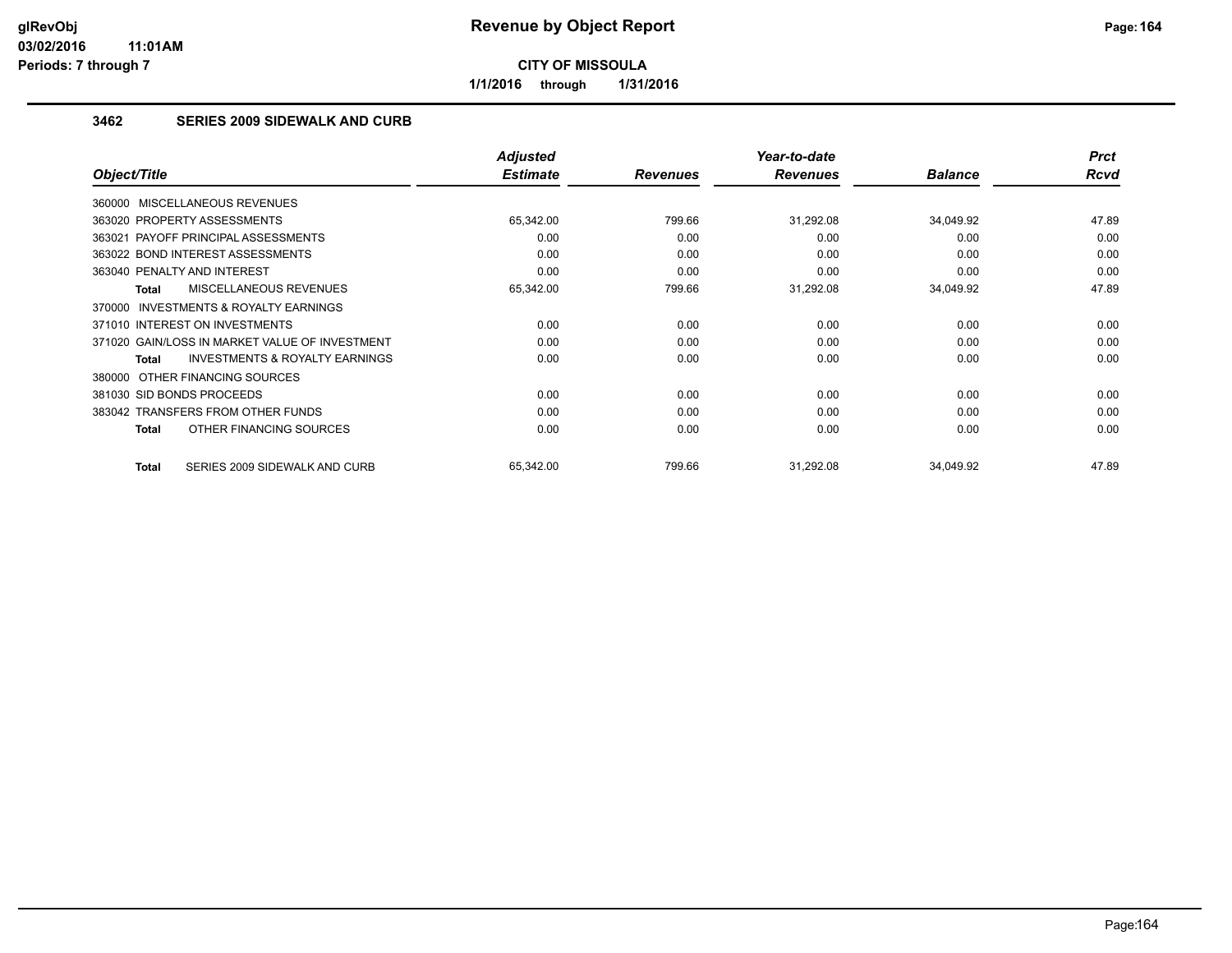**1/1/2016 through 1/31/2016**

# **3463 SERIES 2010 SIDEWALK AND CURB**

### **3463 SERIES 2010 SIDEWALK AND CURB**

|                                                    | <b>Adjusted</b> |                 | Year-to-date    |                | <b>Prct</b> |
|----------------------------------------------------|-----------------|-----------------|-----------------|----------------|-------------|
| Object/Title                                       | <b>Estimate</b> | <b>Revenues</b> | <b>Revenues</b> | <b>Balance</b> | Rcvd        |
| MISCELLANEOUS REVENUES<br>360000                   |                 |                 |                 |                |             |
| 363020 PROPERTY ASSESSMENTS                        | 100,413.00      | 374.79          | 41,916.34       | 58,496.66      | 41.74       |
| 363021 PAYOFF PRINCIPAL ASSESSMENTS                | 0.00            | 0.00            | 4.316.28        | $-4,316.28$    | 0.00        |
| 363022 BOND INTEREST ASSESSMENTS                   | 0.00            | 0.00            | 0.00            | 0.00           | 0.00        |
| 363040 PENALTY AND INTEREST                        | 0.00            | 0.00            | 31.59           | $-31.59$       | 0.00        |
| MISCELLANEOUS REVENUES<br>Total                    | 100,413.00      | 374.79          | 46,264.21       | 54,148.79      | 46.07       |
| INVESTMENTS & ROYALTY EARNINGS<br>370000           |                 |                 |                 |                |             |
| 371010 INTEREST ON INVESTMENTS                     | 0.00            | 0.00            | 0.00            | 0.00           | 0.00        |
| 371020 GAIN/LOSS IN MARKET VALUE OF INVESTMENTS    | 0.00            | 0.00            | 0.00            | 0.00           | 0.00        |
| <b>INVESTMENTS &amp; ROYALTY EARNINGS</b><br>Total | 0.00            | 0.00            | 0.00            | 0.00           | 0.00        |
| 380000 OTHER FINANCING SOURCES                     |                 |                 |                 |                |             |
| 381030 SID BONDS PROCEEDS                          | 0.00            | 0.00            | 0.00            | 0.00           | 0.00        |
| 383042 TRANSFERS FROM OTHER FUNDS                  | 0.00            | 0.00            | 0.00            | 0.00           | 0.00        |
| OTHER FINANCING SOURCES<br>Total                   | 0.00            | 0.00            | 0.00            | 0.00           | 0.00        |
| SERIES 2010 SIDEWALK AND CURB<br>Total             | 100,413.00      | 374.79          | 46,264.21       | 54,148.79      | 46.07       |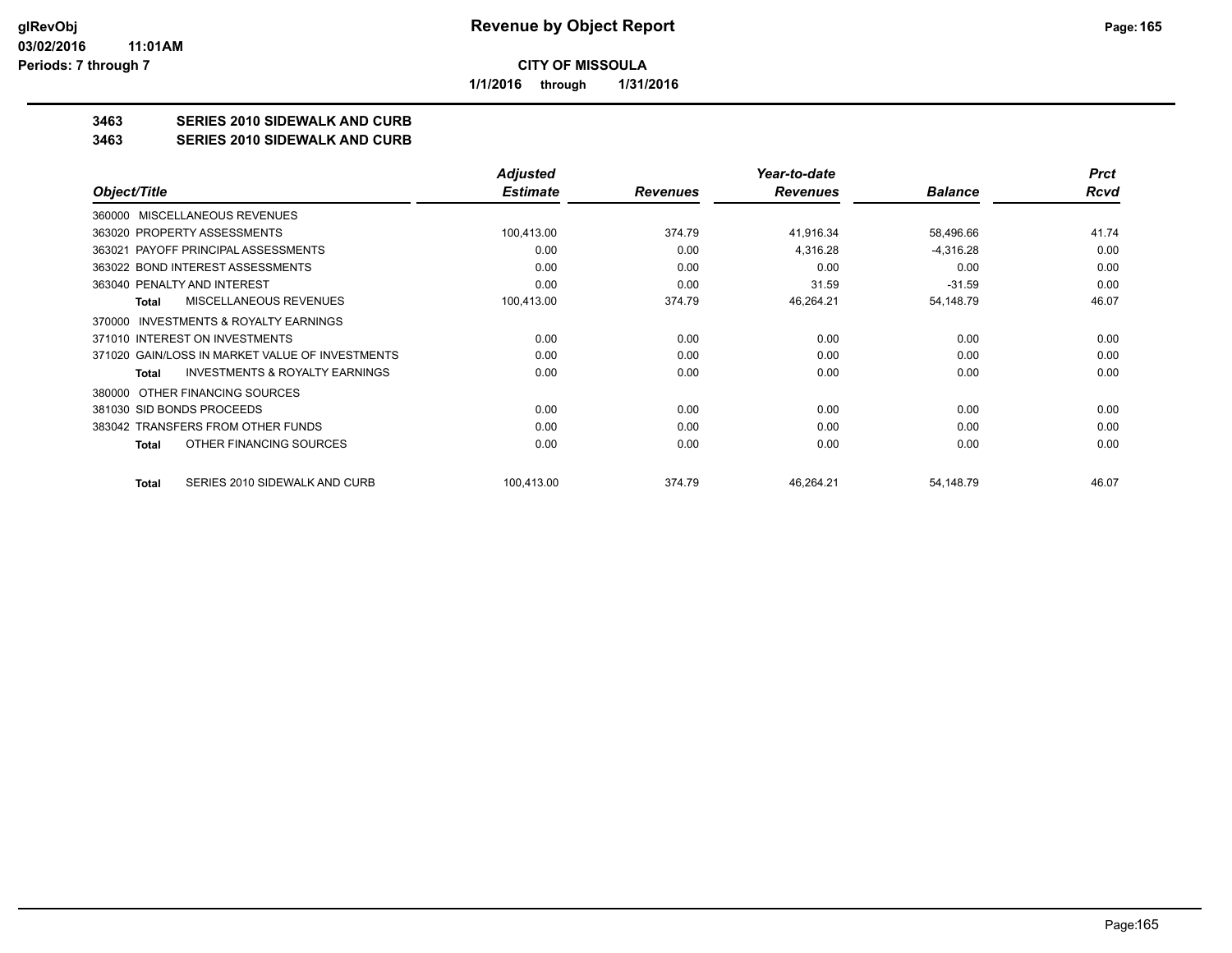**1/1/2016 through 1/31/2016**

# **3463 SERIES 2010 SIDEWALK AND CURB**

|                                                     | <b>Adjusted</b> |                 | Year-to-date    |                | <b>Prct</b> |
|-----------------------------------------------------|-----------------|-----------------|-----------------|----------------|-------------|
| Object/Title                                        | <b>Estimate</b> | <b>Revenues</b> | <b>Revenues</b> | <b>Balance</b> | <b>Rcvd</b> |
| 360000 MISCELLANEOUS REVENUES                       |                 |                 |                 |                |             |
| 363020 PROPERTY ASSESSMENTS                         | 100,413.00      | 374.79          | 41,916.34       | 58,496.66      | 41.74       |
| 363021 PAYOFF PRINCIPAL ASSESSMENTS                 | 0.00            | 0.00            | 4,316.28        | $-4,316.28$    | 0.00        |
| 363022 BOND INTEREST ASSESSMENTS                    | 0.00            | 0.00            | 0.00            | 0.00           | 0.00        |
| 363040 PENALTY AND INTEREST                         | 0.00            | 0.00            | 31.59           | $-31.59$       | 0.00        |
| MISCELLANEOUS REVENUES<br>Total                     | 100,413.00      | 374.79          | 46,264.21       | 54,148.79      | 46.07       |
| <b>INVESTMENTS &amp; ROYALTY EARNINGS</b><br>370000 |                 |                 |                 |                |             |
| 371010 INTEREST ON INVESTMENTS                      | 0.00            | 0.00            | 0.00            | 0.00           | 0.00        |
| 371020 GAIN/LOSS IN MARKET VALUE OF INVESTMENT      | 0.00            | 0.00            | 0.00            | 0.00           | 0.00        |
| <b>INVESTMENTS &amp; ROYALTY EARNINGS</b><br>Total  | 0.00            | 0.00            | 0.00            | 0.00           | 0.00        |
| 380000 OTHER FINANCING SOURCES                      |                 |                 |                 |                |             |
| 381030 SID BONDS PROCEEDS                           | 0.00            | 0.00            | 0.00            | 0.00           | 0.00        |
| 383042 TRANSFERS FROM OTHER FUNDS                   | 0.00            | 0.00            | 0.00            | 0.00           | 0.00        |
| OTHER FINANCING SOURCES<br>Total                    | 0.00            | 0.00            | 0.00            | 0.00           | 0.00        |
| SERIES 2010 SIDEWALK AND CURB<br><b>Total</b>       | 100,413.00      | 374.79          | 46,264.21       | 54,148.79      | 46.07       |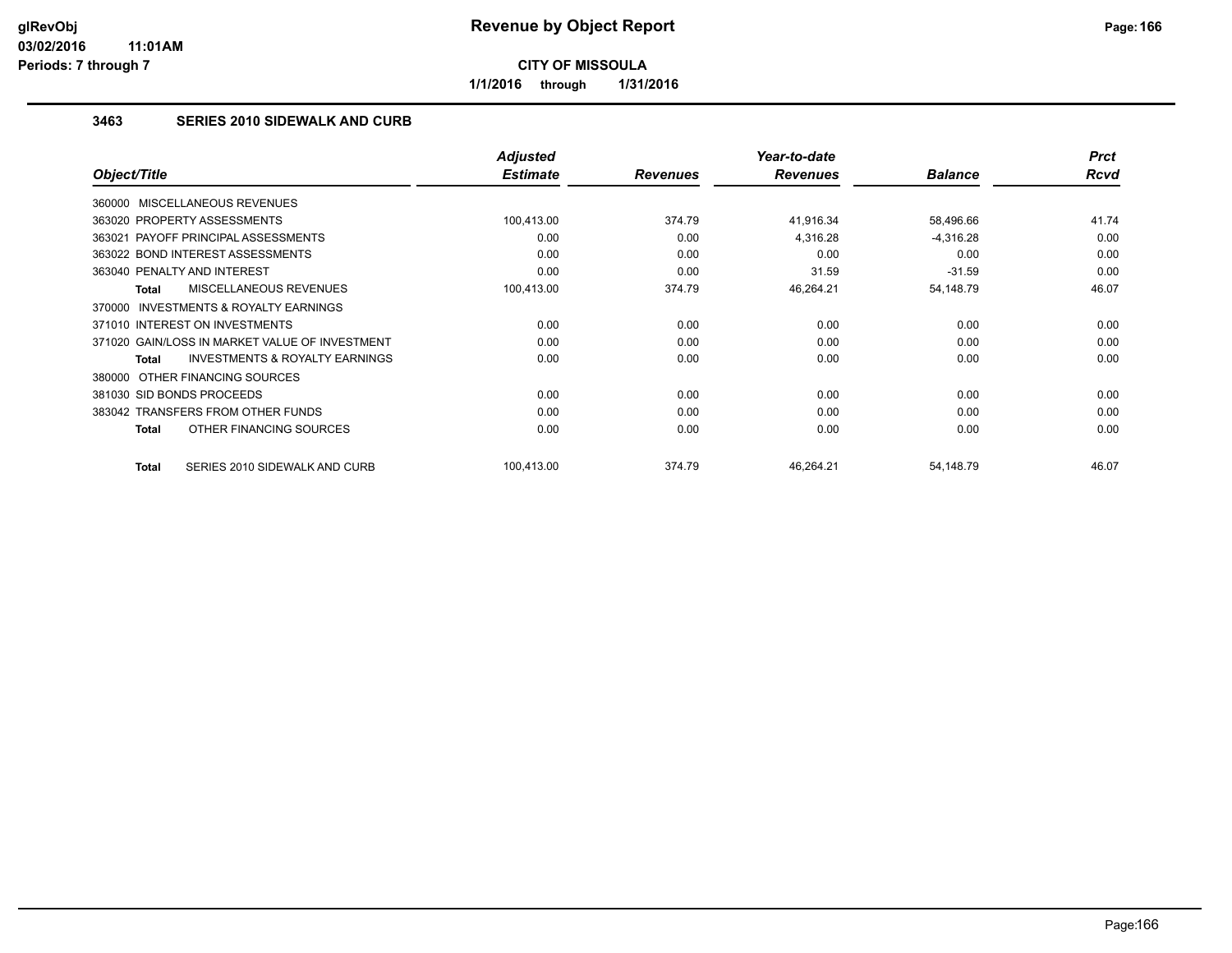**1/1/2016 through 1/31/2016**

**3464 FY12 S/C DEBT SERVICE**

**3464 FY12 S/C DEBT SERVICE**

|                                                           | <b>Adjusted</b> |                 | Year-to-date    |                | <b>Prct</b> |
|-----------------------------------------------------------|-----------------|-----------------|-----------------|----------------|-------------|
| Object/Title                                              | <b>Estimate</b> | <b>Revenues</b> | <b>Revenues</b> | <b>Balance</b> | Rcvd        |
| MISCELLANEOUS REVENUES<br>360000                          |                 |                 |                 |                |             |
| 363020 PROPERTY ASSESSMENTS                               | 71,785.00       | 73.74           | 36,638.30       | 35,146.70      | 51.04       |
| 363021 PAYOFF PRINCIPAL ASSESSMENTS                       | 0.00            | 0.00            | 0.00            | 0.00           | 0.00        |
| 363022 BOND INTEREST ASSESSMENTS                          | 0.00            | 0.00            | 0.00            | 0.00           | 0.00        |
| 363040 PENALTY AND INTEREST                               | 0.00            | 1.69            | 1.69            | $-1.69$        | 0.00        |
| MISCELLANEOUS REVENUES<br><b>Total</b>                    | 71,785.00       | 75.43           | 36,639.99       | 35,145.01      | 51.04       |
| <b>INVESTMENTS &amp; ROYALTY EARNINGS</b><br>370000       |                 |                 |                 |                |             |
| 371010 INTEREST ON INVESTMENTS                            | 0.00            | 0.00            | 0.00            | 0.00           | 0.00        |
| 371020 GAIN/LOSS IN MARKET VALUE OF INVESTMENTS           | 0.00            | 0.00            | 0.00            | 0.00           | 0.00        |
| <b>INVESTMENTS &amp; ROYALTY EARNINGS</b><br><b>Total</b> | 0.00            | 0.00            | 0.00            | 0.00           | 0.00        |
| OTHER FINANCING SOURCES<br>380000                         |                 |                 |                 |                |             |
| 381030 SID BONDS PROCEEDS                                 | 0.00            | 0.00            | 0.00            | 0.00           | 0.00        |
| 383042 TRANSFERS FROM OTHER FUNDS                         | 0.00            | 0.00            | 0.00            | 0.00           | 0.00        |
| OTHER FINANCING SOURCES<br><b>Total</b>                   | 0.00            | 0.00            | 0.00            | 0.00           | 0.00        |
| FY12 S/C DEBT SERVICE<br><b>Total</b>                     | 71,785.00       | 75.43           | 36,639.99       | 35,145.01      | 51.04       |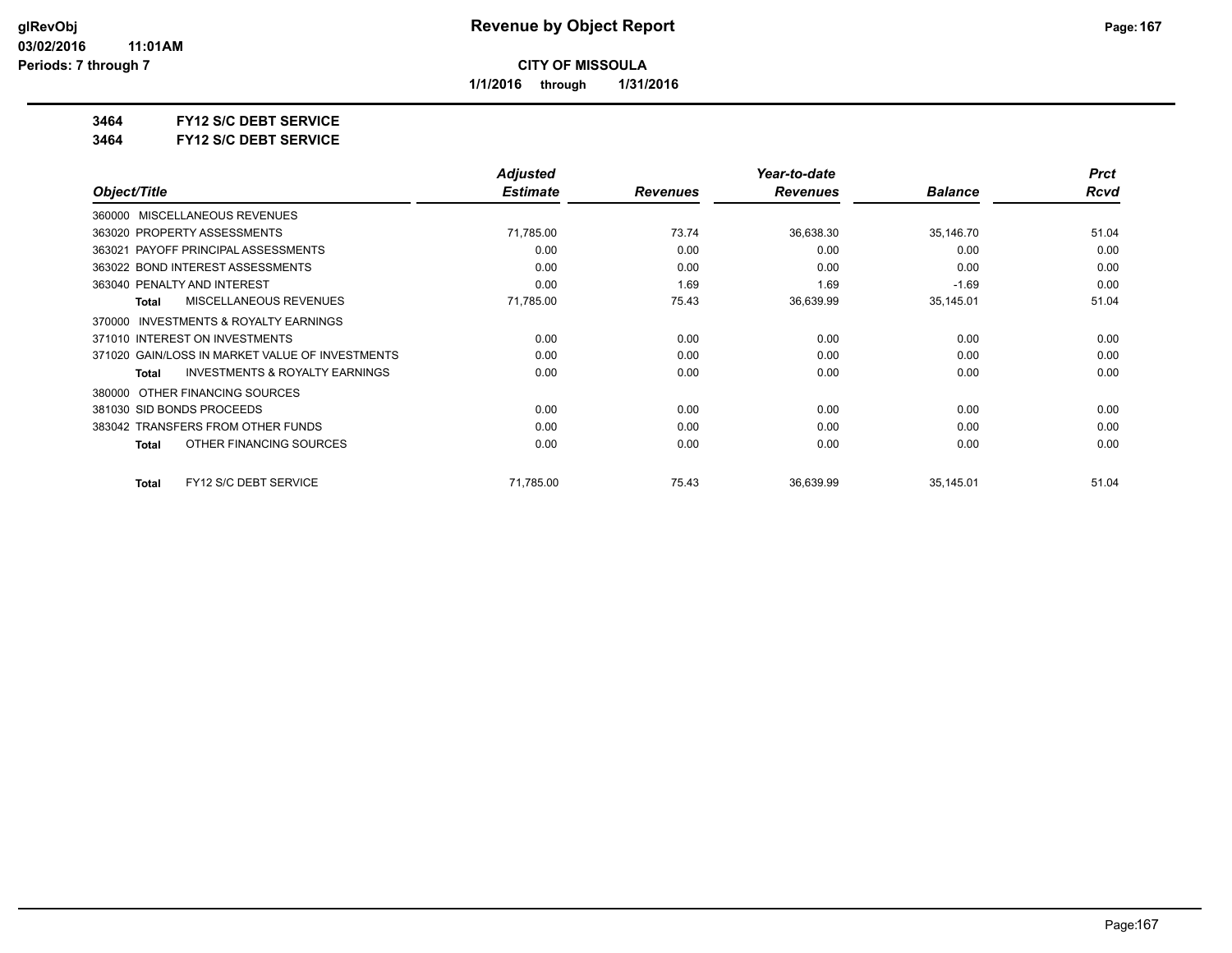**1/1/2016 through 1/31/2016**

### **3464 FY12 S/C DEBT SERVICE**

|                                                     | <b>Adjusted</b> |                 | Year-to-date    |                | <b>Prct</b> |
|-----------------------------------------------------|-----------------|-----------------|-----------------|----------------|-------------|
| Object/Title                                        | <b>Estimate</b> | <b>Revenues</b> | <b>Revenues</b> | <b>Balance</b> | <b>Rcvd</b> |
| 360000 MISCELLANEOUS REVENUES                       |                 |                 |                 |                |             |
| 363020 PROPERTY ASSESSMENTS                         | 71,785.00       | 73.74           | 36,638.30       | 35,146.70      | 51.04       |
| 363021 PAYOFF PRINCIPAL ASSESSMENTS                 | 0.00            | 0.00            | 0.00            | 0.00           | 0.00        |
| 363022 BOND INTEREST ASSESSMENTS                    | 0.00            | 0.00            | 0.00            | 0.00           | 0.00        |
| 363040 PENALTY AND INTEREST                         | 0.00            | 1.69            | 1.69            | $-1.69$        | 0.00        |
| <b>MISCELLANEOUS REVENUES</b><br>Total              | 71,785.00       | 75.43           | 36,639.99       | 35,145.01      | 51.04       |
| <b>INVESTMENTS &amp; ROYALTY EARNINGS</b><br>370000 |                 |                 |                 |                |             |
| 371010 INTEREST ON INVESTMENTS                      | 0.00            | 0.00            | 0.00            | 0.00           | 0.00        |
| 371020 GAIN/LOSS IN MARKET VALUE OF INVESTMENT      | 0.00            | 0.00            | 0.00            | 0.00           | 0.00        |
| <b>INVESTMENTS &amp; ROYALTY EARNINGS</b><br>Total  | 0.00            | 0.00            | 0.00            | 0.00           | 0.00        |
| 380000 OTHER FINANCING SOURCES                      |                 |                 |                 |                |             |
| 381030 SID BONDS PROCEEDS                           | 0.00            | 0.00            | 0.00            | 0.00           | 0.00        |
| 383042 TRANSFERS FROM OTHER FUNDS                   | 0.00            | 0.00            | 0.00            | 0.00           | 0.00        |
| OTHER FINANCING SOURCES<br>Total                    | 0.00            | 0.00            | 0.00            | 0.00           | 0.00        |
| FY12 S/C DEBT SERVICE<br><b>Total</b>               | 71,785.00       | 75.43           | 36,639.99       | 35,145.01      | 51.04       |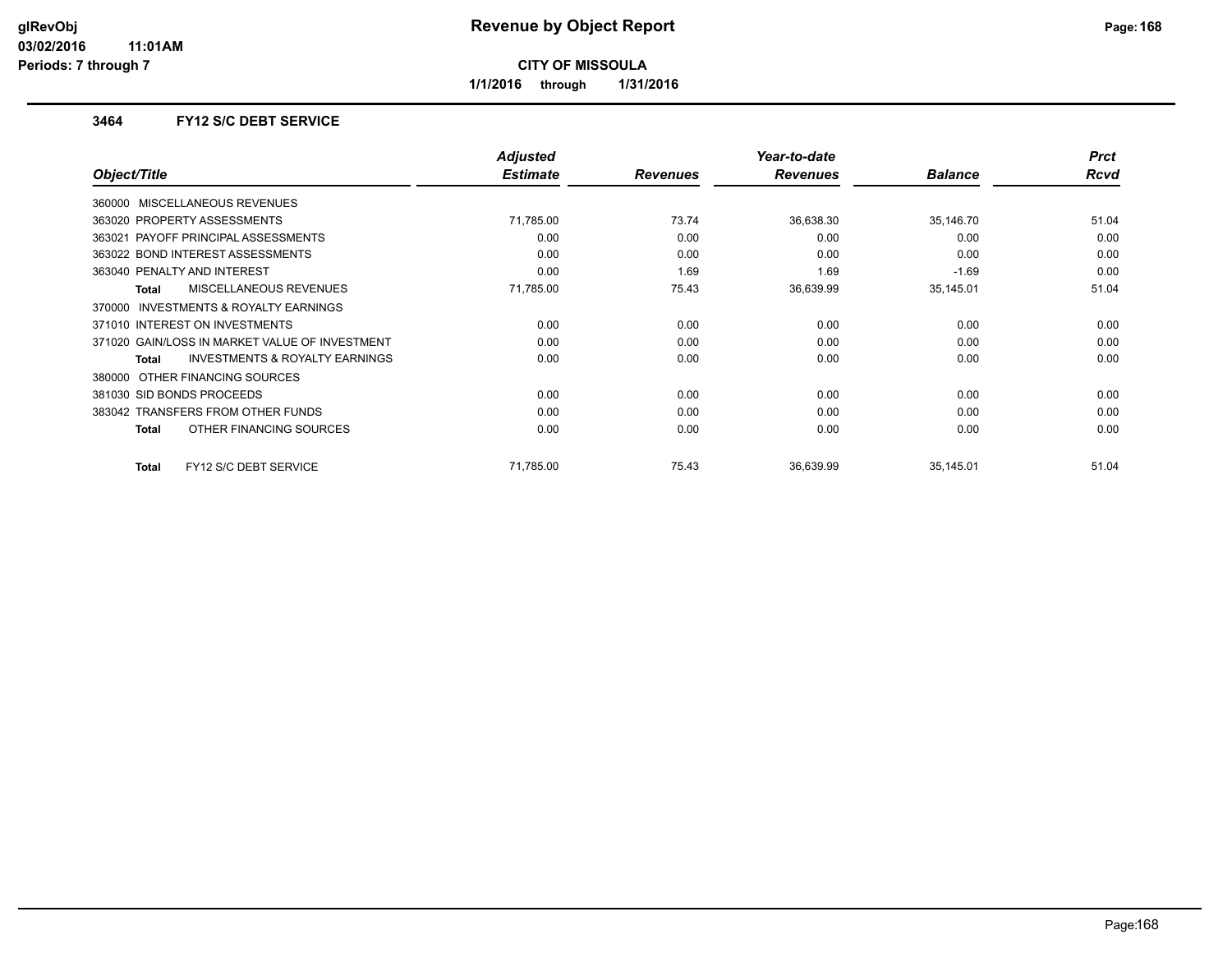**1/1/2016 through 1/31/2016**

# **3465 FY13 SIDEWALK/CURB DEBT SERVICE**

### **3465 FY13 SIDEWALK/CURB DEBT SERVICE**

|                                                     | <b>Adjusted</b> |                 | Year-to-date    |                | <b>Prct</b> |
|-----------------------------------------------------|-----------------|-----------------|-----------------|----------------|-------------|
| Object/Title                                        | <b>Estimate</b> | <b>Revenues</b> | <b>Revenues</b> | <b>Balance</b> | Rcvd        |
| 360000 MISCELLANEOUS REVENUES                       |                 |                 |                 |                |             |
| 363020 PROPERTY ASSESSMENTS                         | 40,021.00       | 413.17          | 20,837.93       | 19,183.07      | 52.07       |
| PAYOFF PRINCIPAL ASSESSMENTS<br>363021              | 0.00            | 0.00            | 454.88          | $-454.88$      | 0.00        |
| 363022 BOND INTEREST ASSESSMENTS                    | 0.00            | 0.00            | 0.00            | 0.00           | 0.00        |
| 363040 PENALTY AND INTEREST                         | 0.00            | 0.00            | 0.00            | 0.00           | 0.00        |
| <b>MISCELLANEOUS REVENUES</b><br>Total              | 40,021.00       | 413.17          | 21,292.81       | 18,728.19      | 53.20       |
| <b>INVESTMENTS &amp; ROYALTY EARNINGS</b><br>370000 |                 |                 |                 |                |             |
| 371010 INTEREST ON INVESTMENTS                      | 0.00            | 0.00            | 0.00            | 0.00           | 0.00        |
| 371020 GAIN/LOSS IN MARKET VALUE OF INVESTMENTS     | 0.00            | 0.00            | 0.00            | 0.00           | 0.00        |
| <b>INVESTMENTS &amp; ROYALTY EARNINGS</b><br>Total  | 0.00            | 0.00            | 0.00            | 0.00           | 0.00        |
| 380000 OTHER FINANCING SOURCES                      |                 |                 |                 |                |             |
| 381030 SID BONDS PROCEEDS                           | 0.00            | 0.00            | 0.00            | 0.00           | 0.00        |
| 383042 TRANSFERS FROM OTHER FUNDS                   | 0.00            | 0.00            | 0.00            | 0.00           | 0.00        |
| OTHER FINANCING SOURCES<br>Total                    | 0.00            | 0.00            | 0.00            | 0.00           | 0.00        |
| FY13 SIDEWALK/CURB DEBT SERVICE<br>Total            | 40,021.00       | 413.17          | 21,292.81       | 18,728.19      | 53.20       |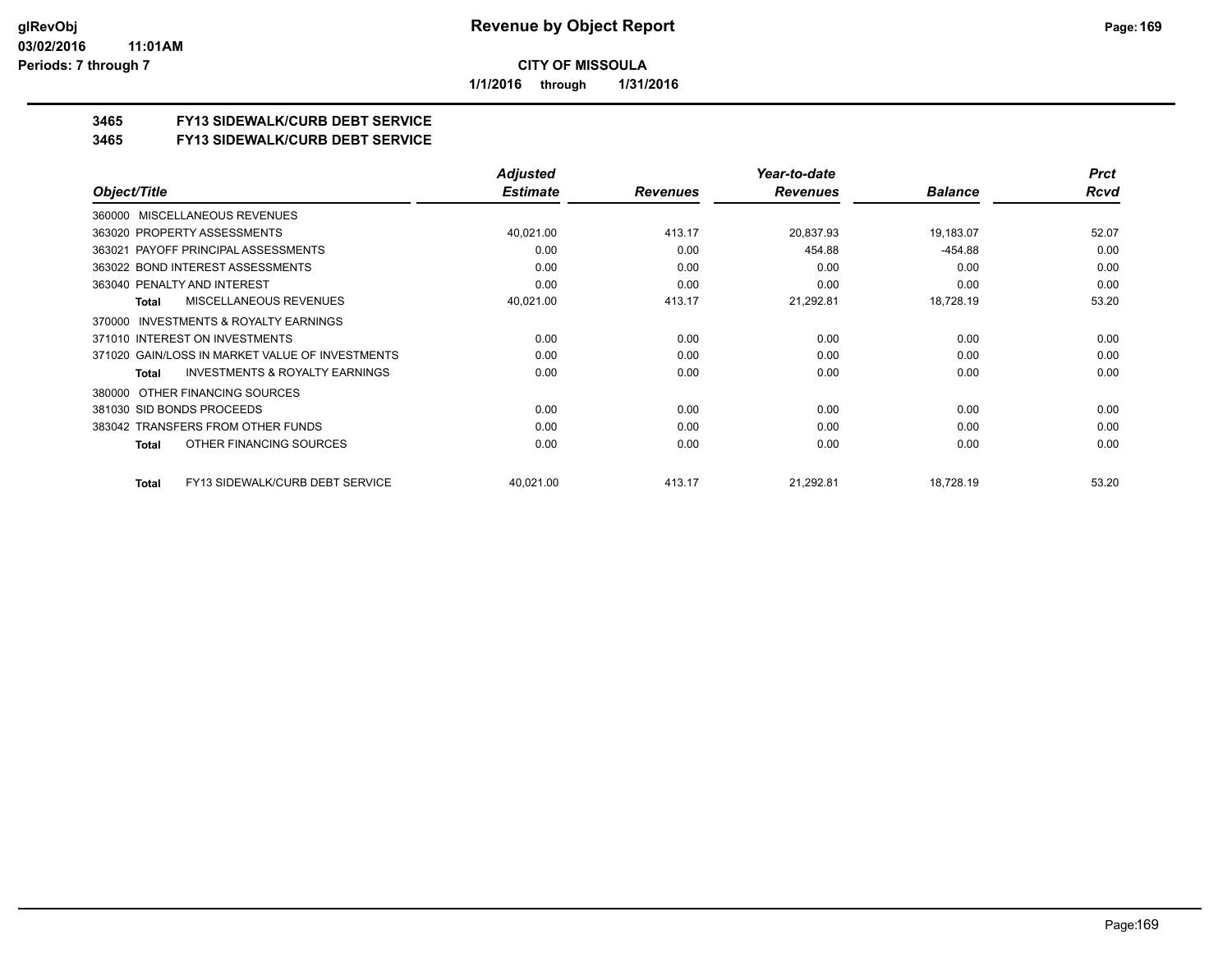**1/1/2016 through 1/31/2016**

# **3465 FY13 SIDEWALK/CURB DEBT SERVICE**

|                                                           | <b>Adjusted</b> |                 | Year-to-date    |                | <b>Prct</b> |
|-----------------------------------------------------------|-----------------|-----------------|-----------------|----------------|-------------|
| Object/Title                                              | <b>Estimate</b> | <b>Revenues</b> | <b>Revenues</b> | <b>Balance</b> | <b>Rcvd</b> |
| 360000 MISCELLANEOUS REVENUES                             |                 |                 |                 |                |             |
| 363020 PROPERTY ASSESSMENTS                               | 40,021.00       | 413.17          | 20,837.93       | 19,183.07      | 52.07       |
| 363021 PAYOFF PRINCIPAL ASSESSMENTS                       | 0.00            | 0.00            | 454.88          | $-454.88$      | 0.00        |
| 363022 BOND INTEREST ASSESSMENTS                          | 0.00            | 0.00            | 0.00            | 0.00           | 0.00        |
| 363040 PENALTY AND INTEREST                               | 0.00            | 0.00            | 0.00            | 0.00           | 0.00        |
| MISCELLANEOUS REVENUES<br><b>Total</b>                    | 40,021.00       | 413.17          | 21,292.81       | 18,728.19      | 53.20       |
| <b>INVESTMENTS &amp; ROYALTY EARNINGS</b><br>370000       |                 |                 |                 |                |             |
| 371010 INTEREST ON INVESTMENTS                            | 0.00            | 0.00            | 0.00            | 0.00           | 0.00        |
| 371020 GAIN/LOSS IN MARKET VALUE OF INVESTMENT            | 0.00            | 0.00            | 0.00            | 0.00           | 0.00        |
| <b>INVESTMENTS &amp; ROYALTY EARNINGS</b><br><b>Total</b> | 0.00            | 0.00            | 0.00            | 0.00           | 0.00        |
| OTHER FINANCING SOURCES<br>380000                         |                 |                 |                 |                |             |
| 381030 SID BONDS PROCEEDS                                 | 0.00            | 0.00            | 0.00            | 0.00           | 0.00        |
| 383042 TRANSFERS FROM OTHER FUNDS                         | 0.00            | 0.00            | 0.00            | 0.00           | 0.00        |
| OTHER FINANCING SOURCES<br><b>Total</b>                   | 0.00            | 0.00            | 0.00            | 0.00           | 0.00        |
| FY13 SIDEWALK/CURB DEBT SERVICE<br>Total                  | 40,021.00       | 413.17          | 21,292.81       | 18,728.19      | 53.20       |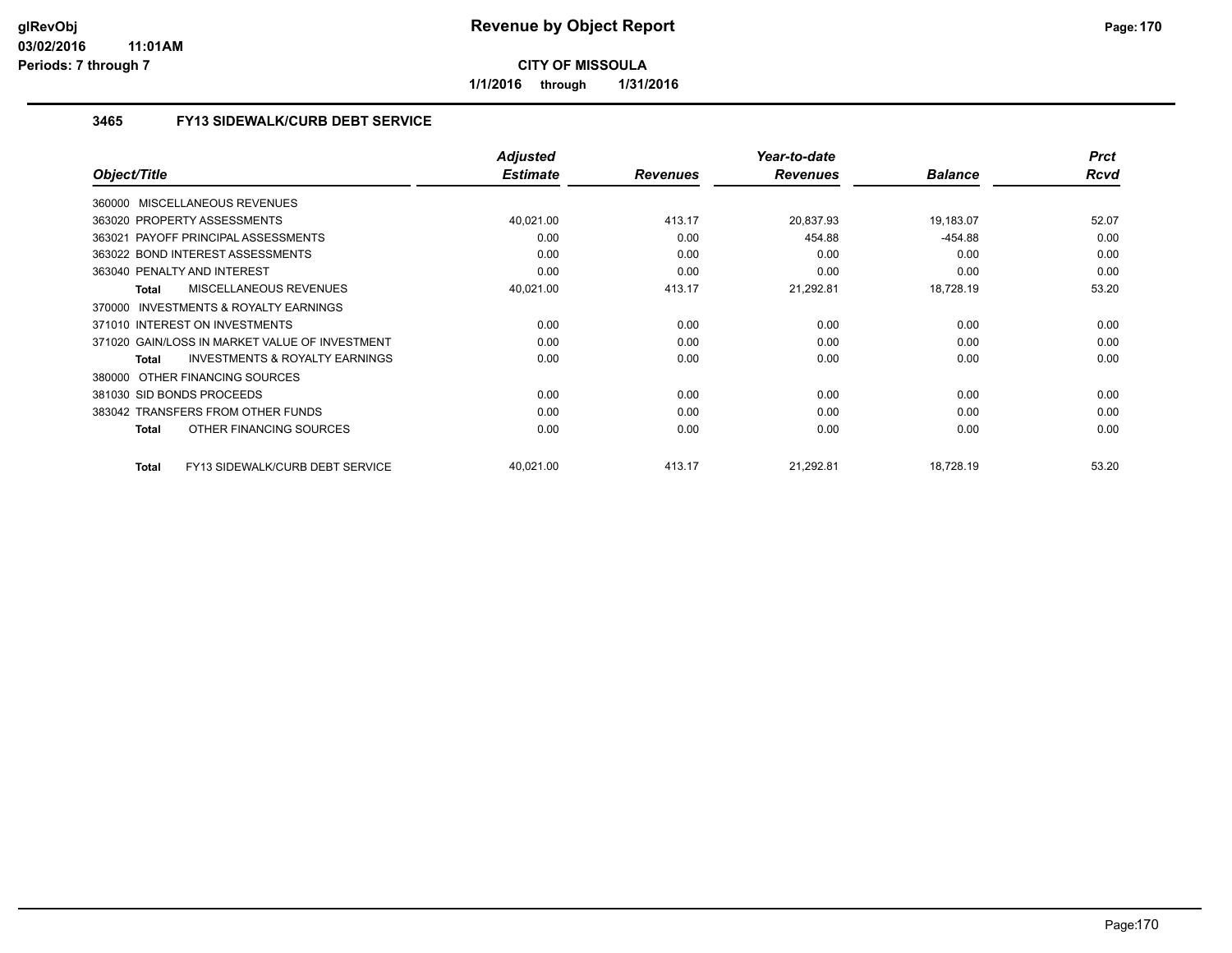**1/1/2016 through 1/31/2016**

# **3466 FY15 SIDEWALK/CURB DEBT SERVICE**

### **3466 FY15 SIDEWALK/CURB DEBT SERVICE**

|                                                    | <b>Adjusted</b> |                 | Year-to-date    |                | <b>Prct</b> |
|----------------------------------------------------|-----------------|-----------------|-----------------|----------------|-------------|
| Object/Title                                       | <b>Estimate</b> | <b>Revenues</b> | <b>Revenues</b> | <b>Balance</b> | Rcvd        |
| <b>MISCELLANEOUS REVENUES</b><br>360000            |                 |                 |                 |                |             |
| 363020 PROPERTY ASSESSMENTS                        | 0.00            | 923.35          | 30,548.34       | $-30,548.34$   | 0.00        |
| 363021 PAYOFF PRINCIPAL ASSESSMENTS                | 0.00            | 0.00            | 0.00            | 0.00           | 0.00        |
| 363022 BOND INTEREST ASSESSMENTS                   | 0.00            | 0.00            | 0.00            | 0.00           | 0.00        |
| 363040 PENALTY AND INTEREST                        | 0.00            | 9.99            | 9.99            | $-9.99$        | 0.00        |
| MISCELLANEOUS REVENUES<br>Total                    | 0.00            | 933.34          | 30,558.33       | $-30,558.33$   | 0.00        |
| INVESTMENTS & ROYALTY EARNINGS<br>370000           |                 |                 |                 |                |             |
| 371010 INTEREST ON INVESTMENTS                     | 0.00            | 0.00            | 0.00            | 0.00           | 0.00        |
| 371020 GAIN/LOSS IN MARKET VALUE OF INVESTMENTS    | 0.00            | 0.00            | 0.00            | 0.00           | 0.00        |
| <b>INVESTMENTS &amp; ROYALTY EARNINGS</b><br>Total | 0.00            | 0.00            | 0.00            | 0.00           | 0.00        |
| OTHER FINANCING SOURCES<br>380000                  |                 |                 |                 |                |             |
| 381030 SID BONDS PROCEEDS                          | 0.00            | 0.00            | 0.00            | 0.00           | 0.00        |
| 383042 TRANSFERS FROM OTHER FUNDS                  | 0.00            | 0.00            | 0.00            | 0.00           | 0.00        |
| OTHER FINANCING SOURCES<br>Total                   | 0.00            | 0.00            | 0.00            | 0.00           | 0.00        |
| FY15 SIDEWALK/CURB DEBT SERVICE<br>Total           | 0.00            | 933.34          | 30,558.33       | $-30,558.33$   | 0.00        |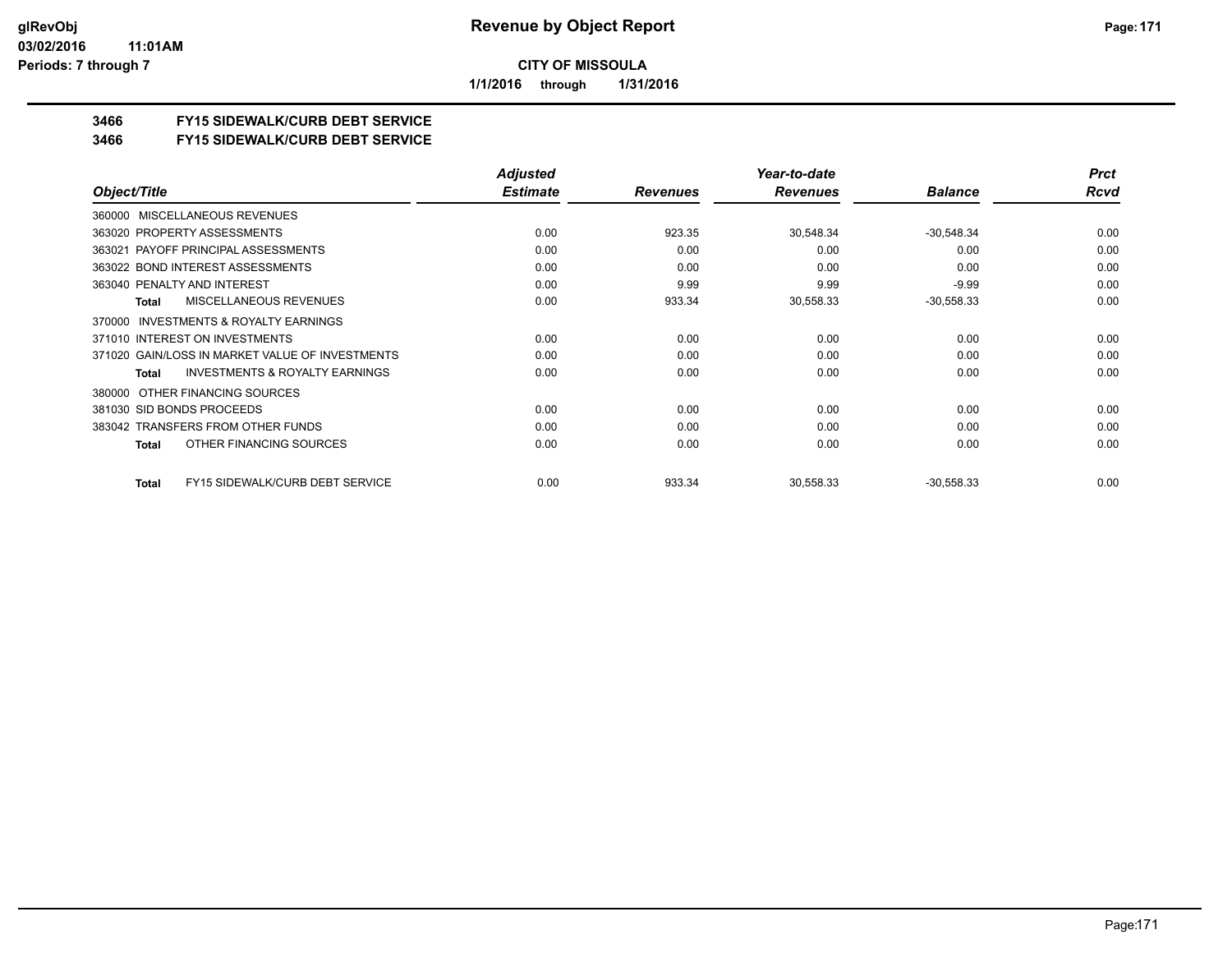**1/1/2016 through 1/31/2016**

# **3466 FY15 SIDEWALK/CURB DEBT SERVICE**

|                                                           | <b>Adjusted</b> |                 | Year-to-date    |                | <b>Prct</b> |
|-----------------------------------------------------------|-----------------|-----------------|-----------------|----------------|-------------|
| Object/Title                                              | <b>Estimate</b> | <b>Revenues</b> | <b>Revenues</b> | <b>Balance</b> | Rcvd        |
| 360000 MISCELLANEOUS REVENUES                             |                 |                 |                 |                |             |
| 363020 PROPERTY ASSESSMENTS                               | 0.00            | 923.35          | 30,548.34       | $-30,548.34$   | 0.00        |
| 363021 PAYOFF PRINCIPAL ASSESSMENTS                       | 0.00            | 0.00            | 0.00            | 0.00           | 0.00        |
| 363022 BOND INTEREST ASSESSMENTS                          | 0.00            | 0.00            | 0.00            | 0.00           | 0.00        |
| 363040 PENALTY AND INTEREST                               | 0.00            | 9.99            | 9.99            | $-9.99$        | 0.00        |
| MISCELLANEOUS REVENUES<br>Total                           | 0.00            | 933.34          | 30,558.33       | $-30,558.33$   | 0.00        |
| 370000 INVESTMENTS & ROYALTY EARNINGS                     |                 |                 |                 |                |             |
| 371010 INTEREST ON INVESTMENTS                            | 0.00            | 0.00            | 0.00            | 0.00           | 0.00        |
| 371020 GAIN/LOSS IN MARKET VALUE OF INVESTMENT            | 0.00            | 0.00            | 0.00            | 0.00           | 0.00        |
| <b>INVESTMENTS &amp; ROYALTY EARNINGS</b><br><b>Total</b> | 0.00            | 0.00            | 0.00            | 0.00           | 0.00        |
| 380000 OTHER FINANCING SOURCES                            |                 |                 |                 |                |             |
| 381030 SID BONDS PROCEEDS                                 | 0.00            | 0.00            | 0.00            | 0.00           | 0.00        |
| 383042 TRANSFERS FROM OTHER FUNDS                         | 0.00            | 0.00            | 0.00            | 0.00           | 0.00        |
| OTHER FINANCING SOURCES<br>Total                          | 0.00            | 0.00            | 0.00            | 0.00           | 0.00        |
| FY15 SIDEWALK/CURB DEBT SERVICE<br><b>Total</b>           | 0.00            | 933.34          | 30,558.33       | $-30,558.33$   | 0.00        |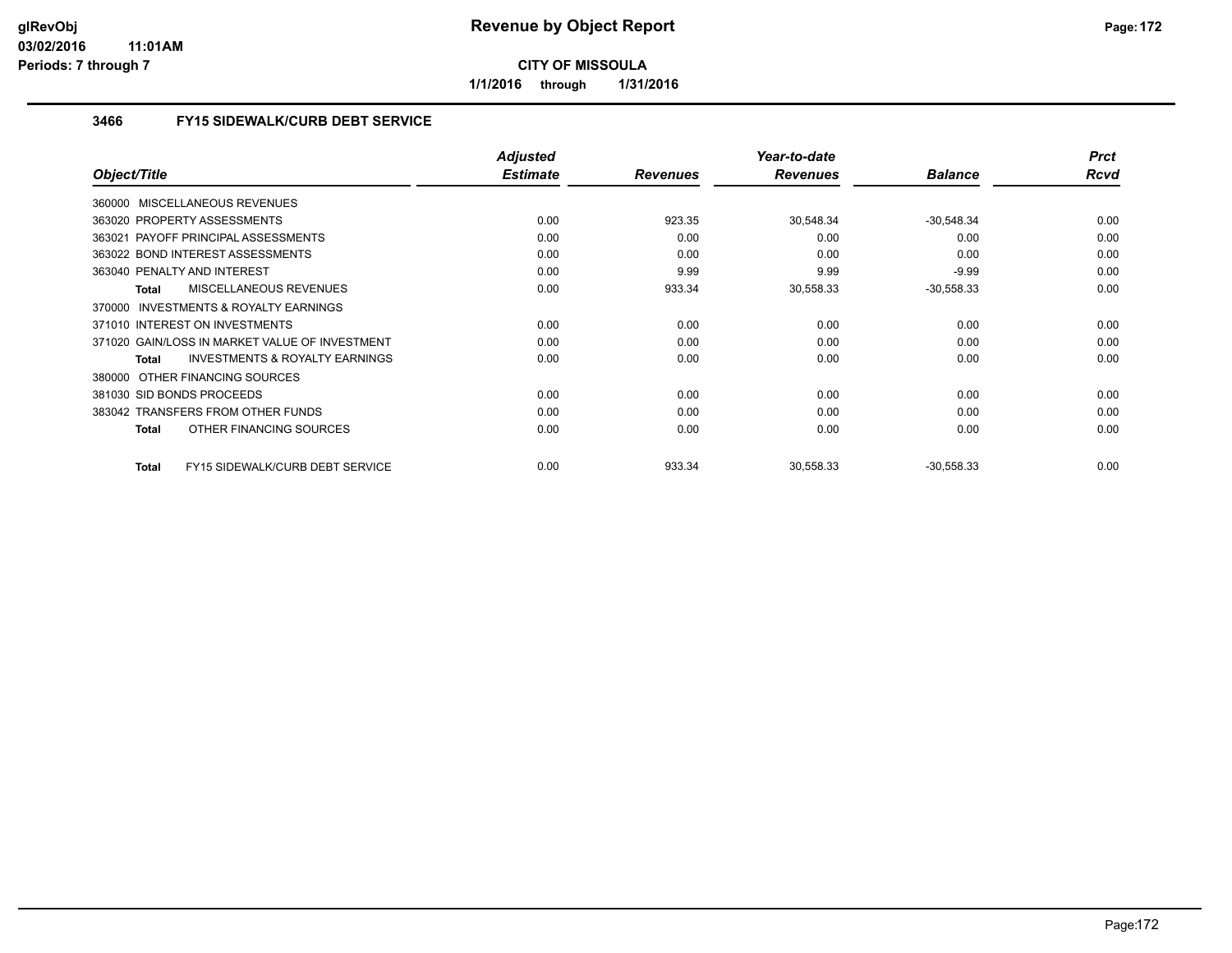**1/1/2016 through 1/31/2016**

**3470 SID 470 DEBT SERVICE FUND**

**3470 SID 470 DEBT SERVICE FUND**

|                                                           | <b>Adjusted</b> |                 | Year-to-date    |                | <b>Prct</b> |
|-----------------------------------------------------------|-----------------|-----------------|-----------------|----------------|-------------|
| Object/Title                                              | <b>Estimate</b> | <b>Revenues</b> | <b>Revenues</b> | <b>Balance</b> | <b>Rcvd</b> |
| TAXES/ASSESSMENTS<br>310000                               |                 |                 |                 |                |             |
| PENALTIES & INTEREST<br>312001                            | 0.00            | 0.00            | 0.00            | 0.00           | 0.00        |
| TAXES/ASSESSMENTS<br><b>Total</b>                         | 0.00            | 0.00            | 0.00            | 0.00           | 0.00        |
| MISCELLANEOUS REVENUES<br>360000                          |                 |                 |                 |                |             |
| 363020 PROPERTY ASSESSMENTS                               | 0.00            | 0.00            | 0.00            | 0.00           | 0.00        |
| PAYOFF PRINCIPAL ASSESSMENTS<br>363021                    | 0.00            | 0.00            | 0.00            | 0.00           | 0.00        |
| 363022 BOND INTEREST ASSESSMENTS                          | 0.00            | 0.00            | 0.00            | 0.00           | 0.00        |
| 363040 PENALTY AND INTEREST                               | 0.00            | 0.00            | 0.00            | 0.00           | 0.00        |
| MISCELLANEOUS REVENUES<br><b>Total</b>                    | 0.00            | 0.00            | 0.00            | 0.00           | 0.00        |
| <b>INVESTMENTS &amp; ROYALTY EARNINGS</b><br>370000       |                 |                 |                 |                |             |
| 371010 INTEREST ON INVESTMENTS                            | 0.00            | 0.00            | 0.00            | 0.00           | 0.00        |
| 371020 GAIN/LOSS IN MARKET VALUE OF INVESTMENTS           | 0.00            | 0.00            | 0.00            | 0.00           | 0.00        |
| <b>INVESTMENTS &amp; ROYALTY EARNINGS</b><br><b>Total</b> | 0.00            | 0.00            | 0.00            | 0.00           | 0.00        |
| OTHER FINANCING SOURCES<br>380000                         |                 |                 |                 |                |             |
| 381009 TRANSFERS IN                                       | 0.00            | 0.00            | 0.00            | 0.00           | 0.00        |
| OTHER FINANCING SOURCES<br><b>Total</b>                   | 0.00            | 0.00            | 0.00            | 0.00           | 0.00        |
|                                                           |                 |                 |                 |                |             |
| SID 470 DEBT SERVICE FUND<br><b>Total</b>                 | 0.00            | 0.00            | 0.00            | 0.00           | 0.00        |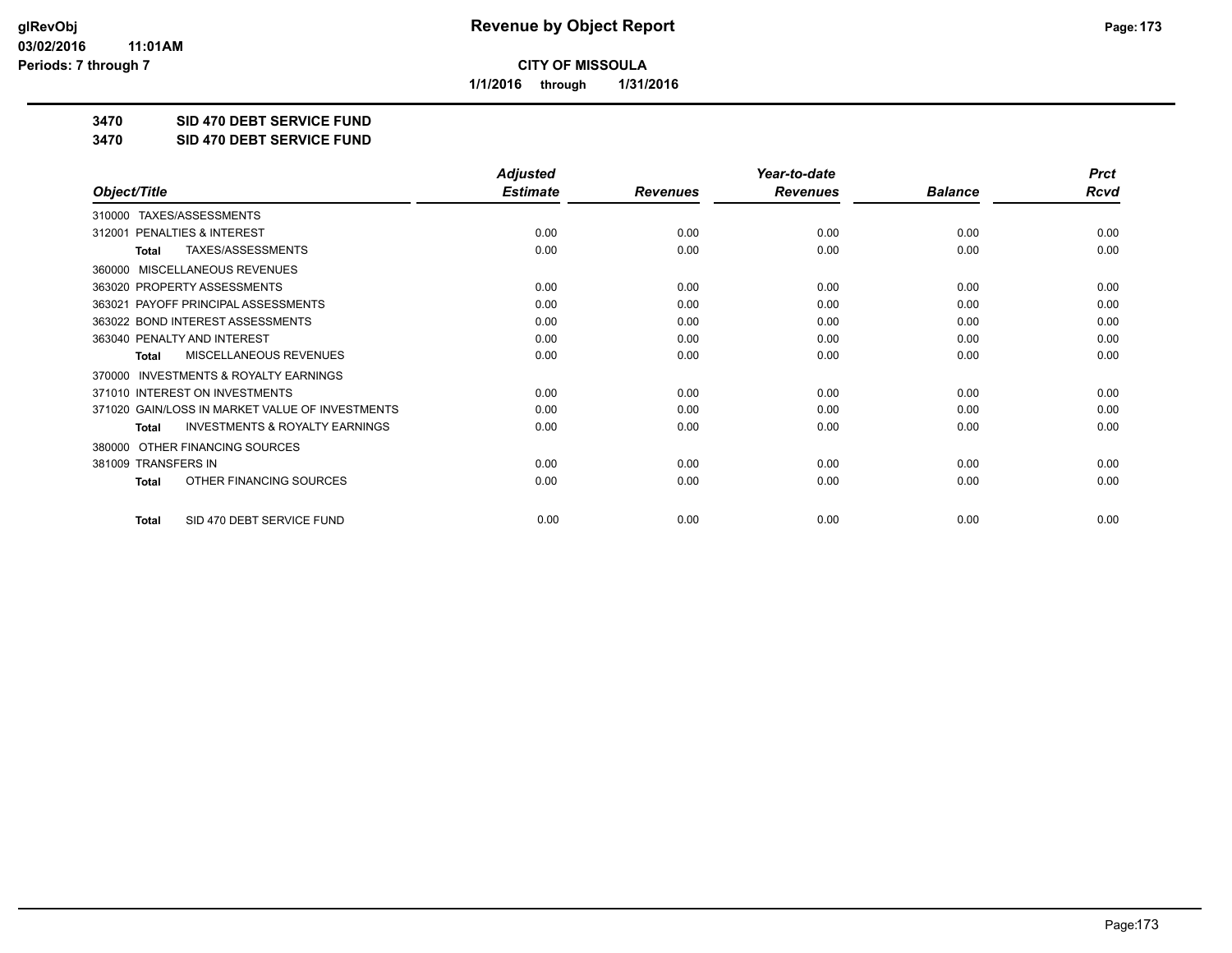**1/1/2016 through 1/31/2016**

# **3470 SID 470 DEBT SERVICE FUND**

|                                                           | <b>Adjusted</b> |                 | Year-to-date    |                | <b>Prct</b> |
|-----------------------------------------------------------|-----------------|-----------------|-----------------|----------------|-------------|
| Object/Title                                              | <b>Estimate</b> | <b>Revenues</b> | <b>Revenues</b> | <b>Balance</b> | <b>Rcvd</b> |
| TAXES/ASSESSMENTS<br>310000                               |                 |                 |                 |                |             |
| 312001 PENALTIES & INTEREST                               | 0.00            | 0.00            | 0.00            | 0.00           | 0.00        |
| TAXES/ASSESSMENTS<br><b>Total</b>                         | 0.00            | 0.00            | 0.00            | 0.00           | 0.00        |
| MISCELLANEOUS REVENUES<br>360000                          |                 |                 |                 |                |             |
| 363020 PROPERTY ASSESSMENTS                               | 0.00            | 0.00            | 0.00            | 0.00           | 0.00        |
| 363021 PAYOFF PRINCIPAL ASSESSMENTS                       | 0.00            | 0.00            | 0.00            | 0.00           | 0.00        |
| 363022 BOND INTEREST ASSESSMENTS                          | 0.00            | 0.00            | 0.00            | 0.00           | 0.00        |
| 363040 PENALTY AND INTEREST                               | 0.00            | 0.00            | 0.00            | 0.00           | 0.00        |
| MISCELLANEOUS REVENUES<br><b>Total</b>                    | 0.00            | 0.00            | 0.00            | 0.00           | 0.00        |
| <b>INVESTMENTS &amp; ROYALTY EARNINGS</b><br>370000       |                 |                 |                 |                |             |
| 371010 INTEREST ON INVESTMENTS                            | 0.00            | 0.00            | 0.00            | 0.00           | 0.00        |
| 371020 GAIN/LOSS IN MARKET VALUE OF INVESTMENT            | 0.00            | 0.00            | 0.00            | 0.00           | 0.00        |
| <b>INVESTMENTS &amp; ROYALTY EARNINGS</b><br><b>Total</b> | 0.00            | 0.00            | 0.00            | 0.00           | 0.00        |
| OTHER FINANCING SOURCES<br>380000                         |                 |                 |                 |                |             |
| 381009 TRANSFERS IN                                       | 0.00            | 0.00            | 0.00            | 0.00           | 0.00        |
| OTHER FINANCING SOURCES<br><b>Total</b>                   | 0.00            | 0.00            | 0.00            | 0.00           | 0.00        |
| SID 470 DEBT SERVICE FUND<br>Total                        | 0.00            | 0.00            | 0.00            | 0.00           | 0.00        |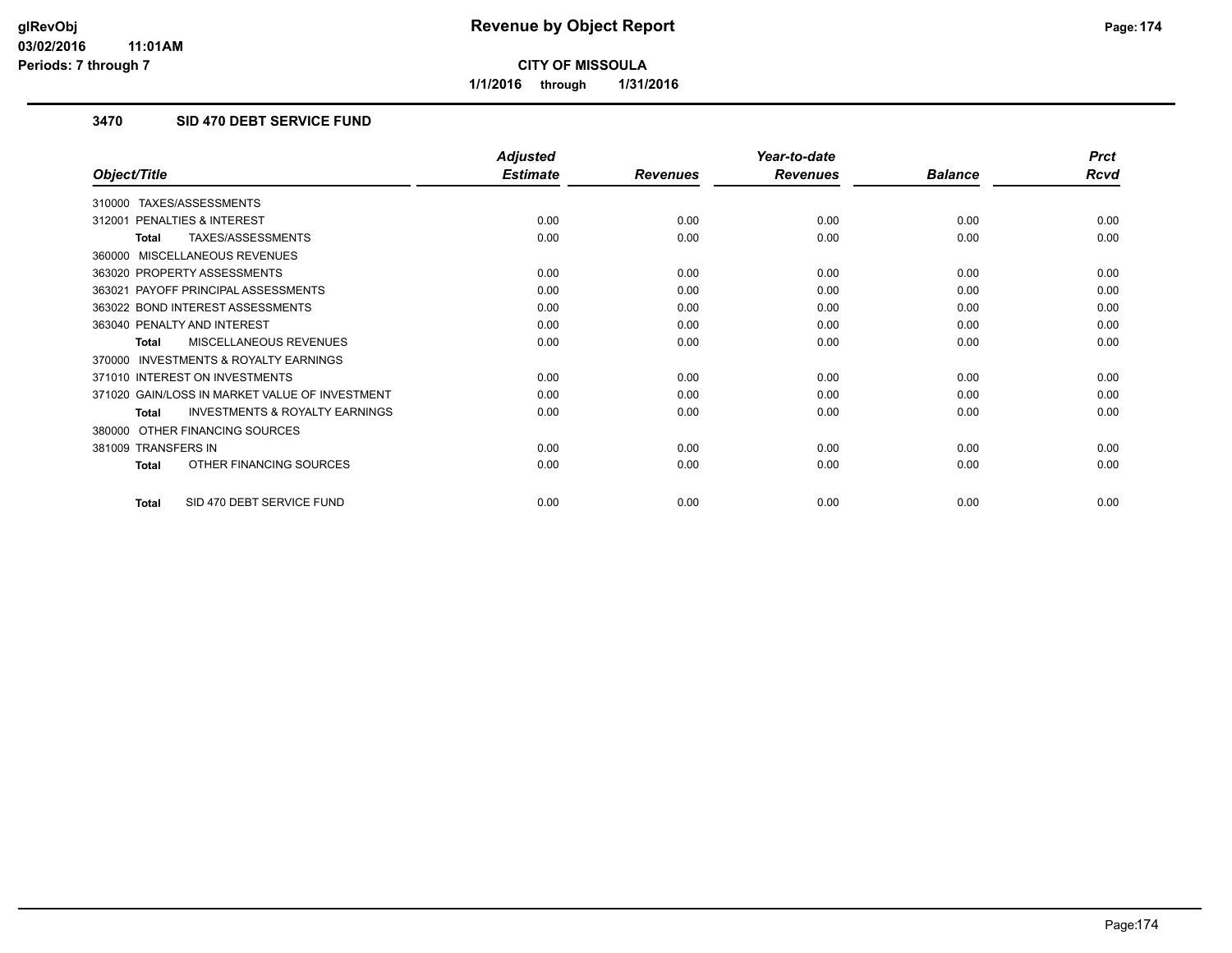**1/1/2016 through 1/31/2016**

**3491 SID 491 DEBT SERVICE FUND**

**3491 SID 491 DEBT SERVICE FUND**

|                                                           | <b>Adjusted</b> |                 | Year-to-date    |                | <b>Prct</b> |
|-----------------------------------------------------------|-----------------|-----------------|-----------------|----------------|-------------|
| Object/Title                                              | <b>Estimate</b> | <b>Revenues</b> | <b>Revenues</b> | <b>Balance</b> | <b>Rcvd</b> |
| 310000 TAXES/ASSESSMENTS                                  |                 |                 |                 |                |             |
| PENALTIES & INTEREST<br>312001                            | 0.00            | 0.00            | 0.00            | 0.00           | 0.00        |
| TAXES/ASSESSMENTS<br><b>Total</b>                         | 0.00            | 0.00            | 0.00            | 0.00           | 0.00        |
| <b>MISCELLANEOUS REVENUES</b><br>360000                   |                 |                 |                 |                |             |
| 360010 MISCELLANEOUS                                      | 0.00            | 0.00            | 0.00            | 0.00           | 0.00        |
| 363020 PROPERTY ASSESSMENTS                               | 0.00            | 0.00            | 0.00            | 0.00           | 0.00        |
| 363021 PAYOFF PRINCIPAL ASSESSMENTS                       | 0.00            | 0.00            | 0.00            | 0.00           | 0.00        |
| 363022 BOND INTEREST ASSESSMENTS                          | 0.00            | 0.00            | 0.00            | 0.00           | 0.00        |
| 363040 PENALTY AND INTEREST                               | 0.00            | 0.00            | 0.00            | 0.00           | 0.00        |
| MISCELLANEOUS REVENUES<br>Total                           | 0.00            | 0.00            | 0.00            | 0.00           | 0.00        |
| <b>INVESTMENTS &amp; ROYALTY EARNINGS</b><br>370000       |                 |                 |                 |                |             |
| 371010 INTEREST ON INVESTMENTS                            | 0.00            | 0.00            | 0.00            | 0.00           | 0.00        |
| 371020 GAIN/LOSS IN MARKET VALUE OF INVESTMENTS           | 0.00            | 0.00            | 0.00            | 0.00           | 0.00        |
| <b>INVESTMENTS &amp; ROYALTY EARNINGS</b><br><b>Total</b> | 0.00            | 0.00            | 0.00            | 0.00           | 0.00        |
| OTHER FINANCING SOURCES<br>380000                         |                 |                 |                 |                |             |
| 381009 TRANSFERS IN                                       | 0.00            | 0.00            | 0.00            | 0.00           | 0.00        |
| OTHER FINANCING SOURCES<br><b>Total</b>                   | 0.00            | 0.00            | 0.00            | 0.00           | 0.00        |
| SID 491 DEBT SERVICE FUND<br><b>Total</b>                 | 0.00            | 0.00            | 0.00            | 0.00           | 0.00        |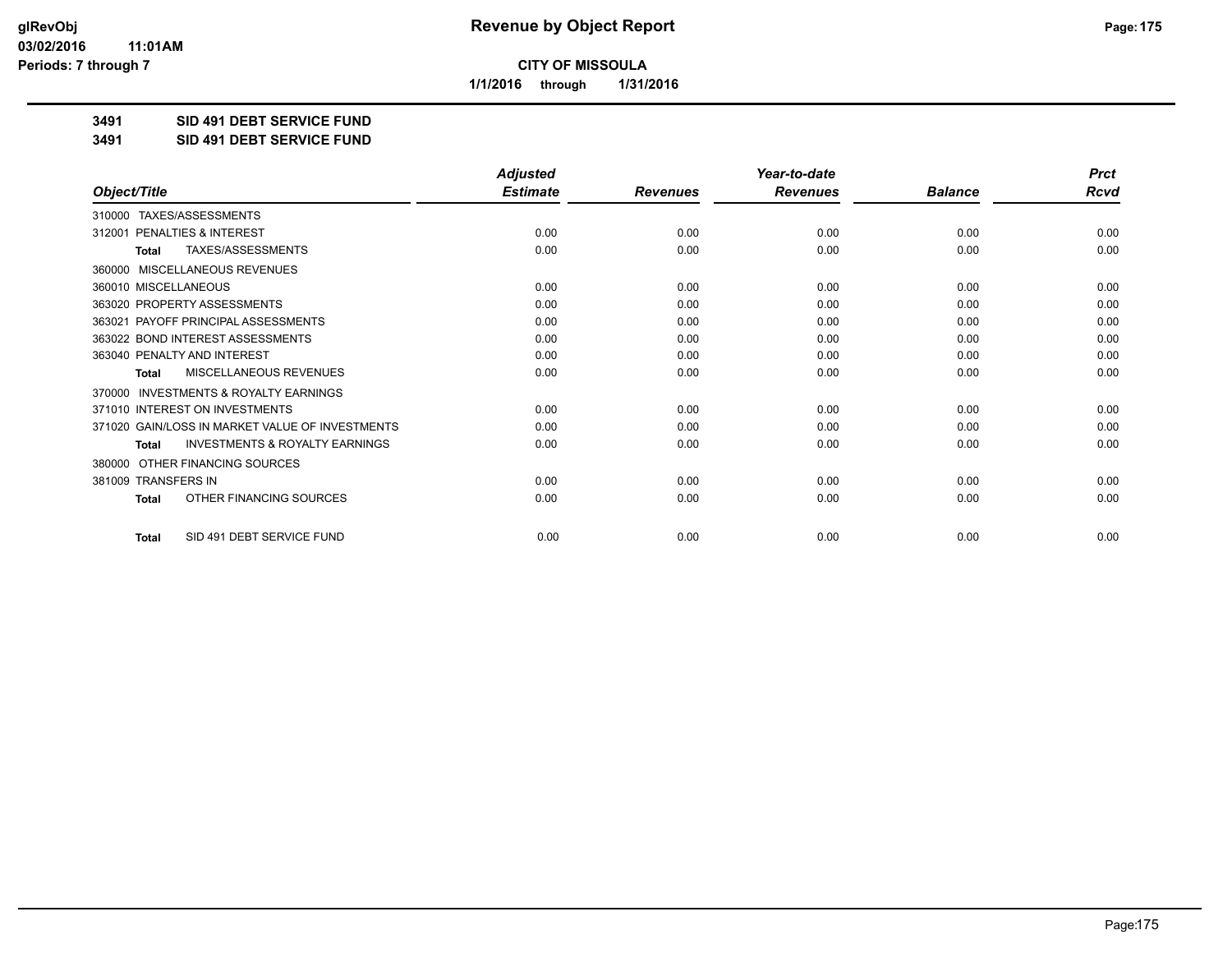**1/1/2016 through 1/31/2016**

# **3491 SID 491 DEBT SERVICE FUND**

|                                                           | <b>Adjusted</b> |                 | Year-to-date    |                | <b>Prct</b> |
|-----------------------------------------------------------|-----------------|-----------------|-----------------|----------------|-------------|
| Object/Title                                              | <b>Estimate</b> | <b>Revenues</b> | <b>Revenues</b> | <b>Balance</b> | <b>Rcvd</b> |
| 310000 TAXES/ASSESSMENTS                                  |                 |                 |                 |                |             |
| PENALTIES & INTEREST<br>312001                            | 0.00            | 0.00            | 0.00            | 0.00           | 0.00        |
| TAXES/ASSESSMENTS<br><b>Total</b>                         | 0.00            | 0.00            | 0.00            | 0.00           | 0.00        |
| 360000 MISCELLANEOUS REVENUES                             |                 |                 |                 |                |             |
| 360010 MISCELLANEOUS                                      | 0.00            | 0.00            | 0.00            | 0.00           | 0.00        |
| 363020 PROPERTY ASSESSMENTS                               | 0.00            | 0.00            | 0.00            | 0.00           | 0.00        |
| 363021 PAYOFF PRINCIPAL ASSESSMENTS                       | 0.00            | 0.00            | 0.00            | 0.00           | 0.00        |
| 363022 BOND INTEREST ASSESSMENTS                          | 0.00            | 0.00            | 0.00            | 0.00           | 0.00        |
| 363040 PENALTY AND INTEREST                               | 0.00            | 0.00            | 0.00            | 0.00           | 0.00        |
| MISCELLANEOUS REVENUES<br><b>Total</b>                    | 0.00            | 0.00            | 0.00            | 0.00           | 0.00        |
| <b>INVESTMENTS &amp; ROYALTY EARNINGS</b><br>370000       |                 |                 |                 |                |             |
| 371010 INTEREST ON INVESTMENTS                            | 0.00            | 0.00            | 0.00            | 0.00           | 0.00        |
| 371020 GAIN/LOSS IN MARKET VALUE OF INVESTMENT            | 0.00            | 0.00            | 0.00            | 0.00           | 0.00        |
| <b>INVESTMENTS &amp; ROYALTY EARNINGS</b><br><b>Total</b> | 0.00            | 0.00            | 0.00            | 0.00           | 0.00        |
| 380000 OTHER FINANCING SOURCES                            |                 |                 |                 |                |             |
| 381009 TRANSFERS IN                                       | 0.00            | 0.00            | 0.00            | 0.00           | 0.00        |
| OTHER FINANCING SOURCES<br><b>Total</b>                   | 0.00            | 0.00            | 0.00            | 0.00           | 0.00        |
| SID 491 DEBT SERVICE FUND<br><b>Total</b>                 | 0.00            | 0.00            | 0.00            | 0.00           | 0.00        |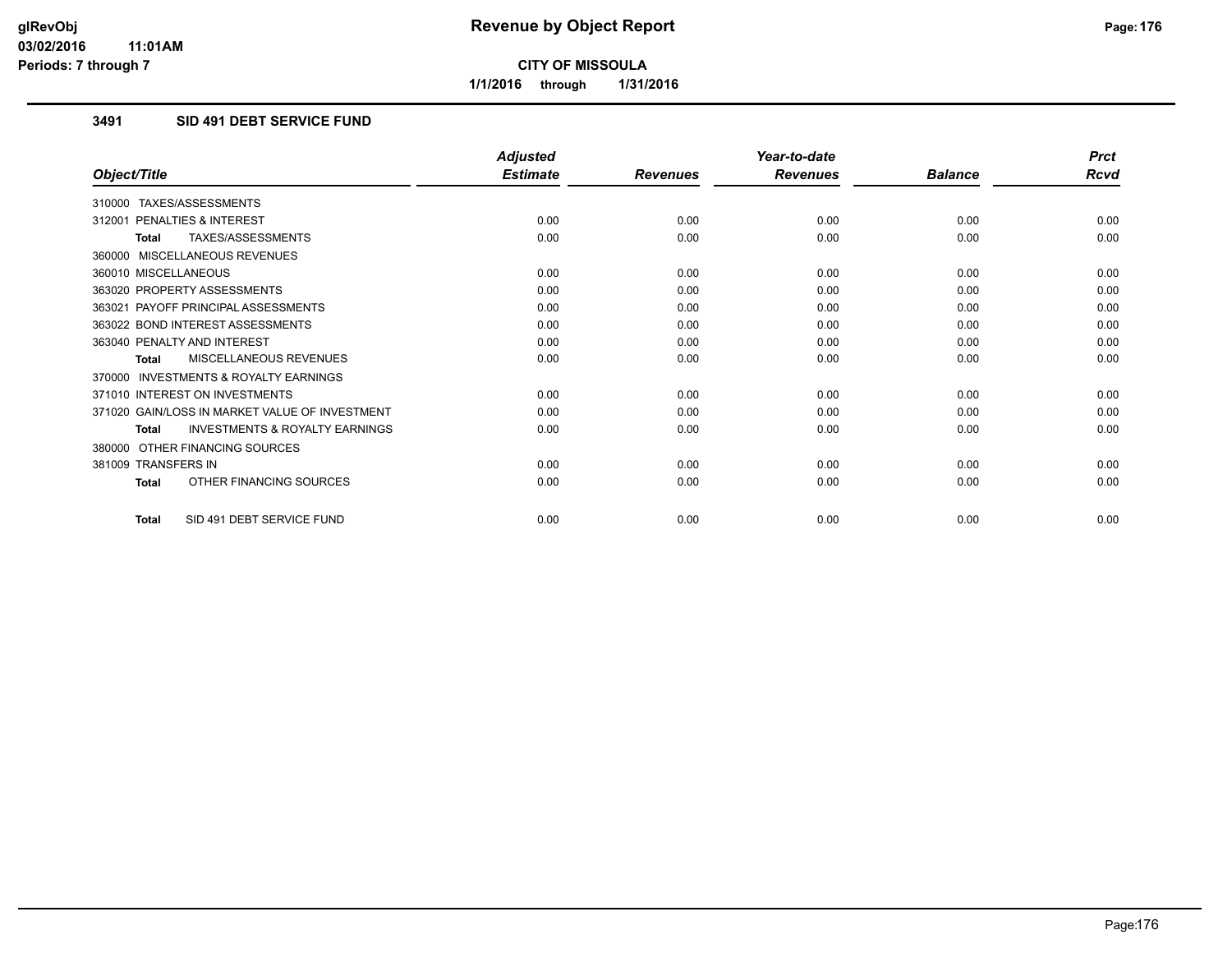**1/1/2016 through 1/31/2016**

# **3492 SID 492/499 DEBT SERVICE FUND**

**3492 SID 492/499 DEBT SERVICE FUND**

|                                                    | <b>Adjusted</b> |                 | Year-to-date    |                | <b>Prct</b> |
|----------------------------------------------------|-----------------|-----------------|-----------------|----------------|-------------|
| Object/Title                                       | <b>Estimate</b> | <b>Revenues</b> | <b>Revenues</b> | <b>Balance</b> | <b>Rcvd</b> |
| 360000 MISCELLANEOUS REVENUES                      |                 |                 |                 |                |             |
| 360010 MISCELLANEOUS                               | 0.00            | 0.00            | 0.00            | 0.00           | 0.00        |
| 363040 PENALTY AND INTEREST                        | 0.00            | 0.00            | 0.00            | 0.00           | 0.00        |
| MISCELLANEOUS REVENUES<br>Total                    | 0.00            | 0.00            | 0.00            | 0.00           | 0.00        |
| 370000 INVESTMENTS & ROYALTY EARNINGS              |                 |                 |                 |                |             |
| 371010 INTEREST ON INVESTMENTS                     | 0.00            | 0.00            | 0.00            | 0.00           | 0.00        |
| 371020 GAIN/LOSS IN MARKET VALUE OF INVESTMENTS    | 0.00            | 0.00            | 0.00            | 0.00           | 0.00        |
| <b>INVESTMENTS &amp; ROYALTY EARNINGS</b><br>Total | 0.00            | 0.00            | 0.00            | 0.00           | 0.00        |
| 380000 OTHER FINANCING SOURCES                     |                 |                 |                 |                |             |
| 381009 TRANSFERS IN                                | 0.00            | 0.00            | 0.00            | 0.00           | 0.00        |
| OTHER FINANCING SOURCES<br>Total                   | 0.00            | 0.00            | 0.00            | 0.00           | 0.00        |
| SID 492/499 DEBT SERVICE FUND<br>Total             | 0.00            | 0.00            | 0.00            | 0.00           | 0.00        |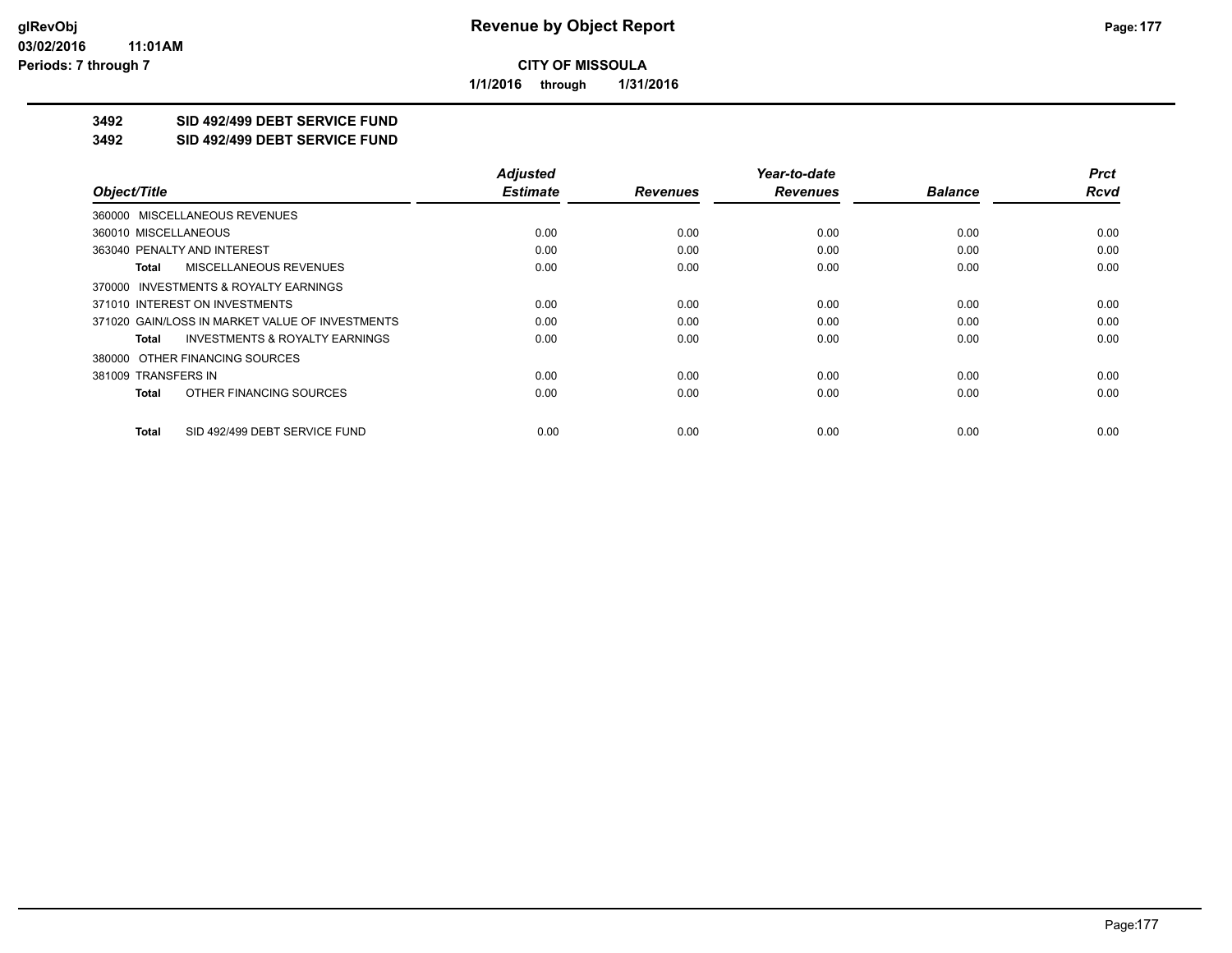**1/1/2016 through 1/31/2016**

# **3492 SID 492/499 DEBT SERVICE FUND**

| Object/Title                                              | Adjusted<br><b>Estimate</b> | <b>Revenues</b> | Year-to-date<br><b>Revenues</b> | <b>Balance</b> | <b>Prct</b><br>Rcvd |
|-----------------------------------------------------------|-----------------------------|-----------------|---------------------------------|----------------|---------------------|
| 360000 MISCELLANEOUS REVENUES                             |                             |                 |                                 |                |                     |
| 360010 MISCELLANEOUS                                      | 0.00                        | 0.00            | 0.00                            | 0.00           | 0.00                |
| 363040 PENALTY AND INTEREST                               | 0.00                        | 0.00            | 0.00                            | 0.00           | 0.00                |
| MISCELLANEOUS REVENUES<br><b>Total</b>                    | 0.00                        | 0.00            | 0.00                            | 0.00           | 0.00                |
| INVESTMENTS & ROYALTY EARNINGS<br>370000                  |                             |                 |                                 |                |                     |
| 371010 INTEREST ON INVESTMENTS                            | 0.00                        | 0.00            | 0.00                            | 0.00           | 0.00                |
| 371020 GAIN/LOSS IN MARKET VALUE OF INVESTMENT            | 0.00                        | 0.00            | 0.00                            | 0.00           | 0.00                |
| <b>INVESTMENTS &amp; ROYALTY EARNINGS</b><br><b>Total</b> | 0.00                        | 0.00            | 0.00                            | 0.00           | 0.00                |
| 380000 OTHER FINANCING SOURCES                            |                             |                 |                                 |                |                     |
| 381009 TRANSFERS IN                                       | 0.00                        | 0.00            | 0.00                            | 0.00           | 0.00                |
| OTHER FINANCING SOURCES<br><b>Total</b>                   | 0.00                        | 0.00            | 0.00                            | 0.00           | 0.00                |
| SID 492/499 DEBT SERVICE FUND<br><b>Total</b>             | 0.00                        | 0.00            | 0.00                            | 0.00           | 0.00                |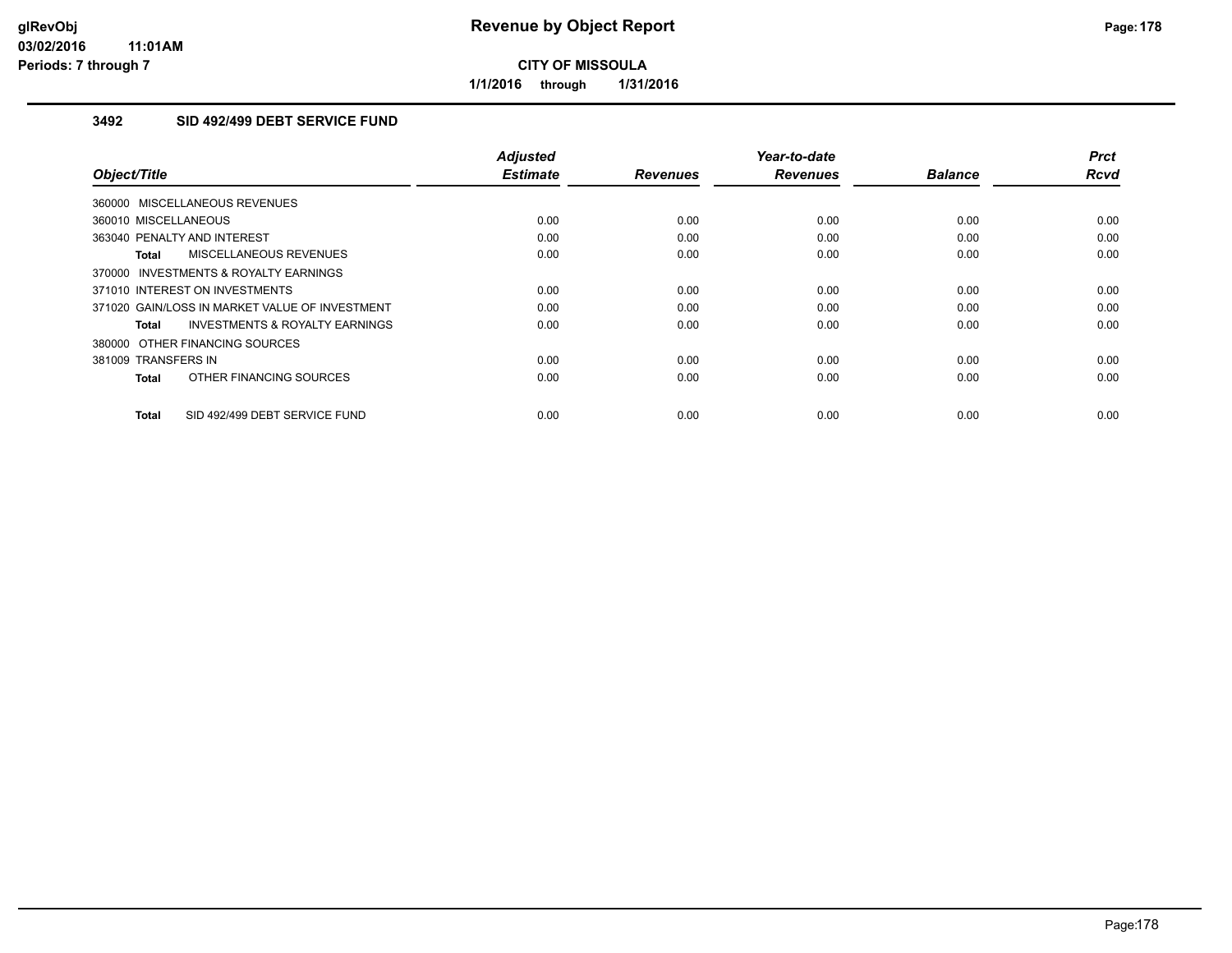**1/1/2016 through 1/31/2016**

**3494 SID 494 DEBT SERVICE**

**3494 SID 494 DEBT SERVICE**

|                                                           | <b>Adjusted</b> |                 | Year-to-date    |                |             |
|-----------------------------------------------------------|-----------------|-----------------|-----------------|----------------|-------------|
| Object/Title                                              | <b>Estimate</b> | <b>Revenues</b> | <b>Revenues</b> | <b>Balance</b> | <b>Rcvd</b> |
| 310000 TAXES/ASSESSMENTS                                  |                 |                 |                 |                |             |
| PENALTIES & INTEREST<br>312001                            | 0.00            | 0.00            | 0.00            | 0.00           | 0.00        |
| TAXES/ASSESSMENTS<br><b>Total</b>                         | 0.00            | 0.00            | 0.00            | 0.00           | 0.00        |
| MISCELLANEOUS REVENUES<br>360000                          |                 |                 |                 |                |             |
| 360010 MISCELLANEOUS                                      | 0.00            | 0.00            | 0.00            | 0.00           | 0.00        |
| 363020 PROPERTY ASSESSMENTS                               | 0.00            | 0.00            | 0.00            | 0.00           | 0.00        |
| 363021 PAYOFF PRINCIPAL ASSESSMENTS                       | 0.00            | 0.00            | 0.00            | 0.00           | 0.00        |
| 363022 BOND INTEREST ASSESSMENTS                          | 0.00            | 0.00            | 0.00            | 0.00           | 0.00        |
| 363040 PENALTY AND INTEREST                               | 0.00            | 0.00            | 0.00            | 0.00           | 0.00        |
| MISCELLANEOUS REVENUES<br>Total                           | 0.00            | 0.00            | 0.00            | 0.00           | 0.00        |
| <b>INVESTMENTS &amp; ROYALTY EARNINGS</b><br>370000       |                 |                 |                 |                |             |
| 371010 INTEREST ON INVESTMENTS                            | 0.00            | 0.00            | 0.00            | 0.00           | 0.00        |
| 371020 GAIN/LOSS IN MARKET VALUE OF INVESTMENTS           | 0.00            | 0.00            | 0.00            | 0.00           | 0.00        |
| <b>INVESTMENTS &amp; ROYALTY EARNINGS</b><br><b>Total</b> | 0.00            | 0.00            | 0.00            | 0.00           | 0.00        |
| OTHER FINANCING SOURCES<br>380000                         |                 |                 |                 |                |             |
| 381009 TRANSFERS IN                                       | 0.00            | 0.00            | 0.00            | 0.00           | 0.00        |
| OTHER FINANCING SOURCES<br><b>Total</b>                   | 0.00            | 0.00            | 0.00            | 0.00           | 0.00        |
| SID 494 DEBT SERVICE<br><b>Total</b>                      | 0.00            | 0.00            | 0.00            | 0.00           | 0.00        |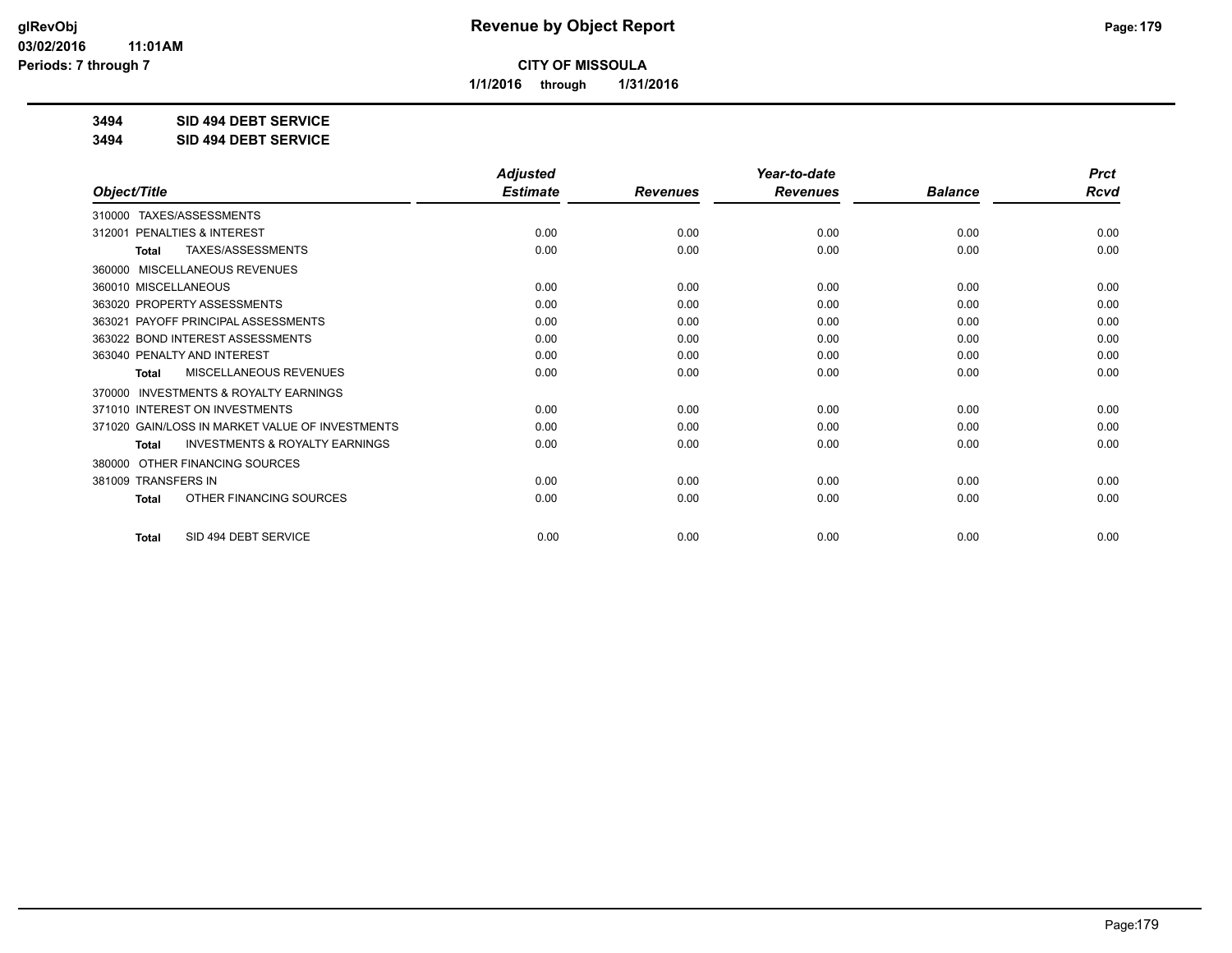**1/1/2016 through 1/31/2016**

### **3494 SID 494 DEBT SERVICE**

|                                                    | <b>Adjusted</b> |                 | Year-to-date    |                | <b>Prct</b> |
|----------------------------------------------------|-----------------|-----------------|-----------------|----------------|-------------|
| Object/Title                                       | <b>Estimate</b> | <b>Revenues</b> | <b>Revenues</b> | <b>Balance</b> | <b>Rcvd</b> |
| 310000 TAXES/ASSESSMENTS                           |                 |                 |                 |                |             |
| PENALTIES & INTEREST<br>312001                     | 0.00            | 0.00            | 0.00            | 0.00           | 0.00        |
| TAXES/ASSESSMENTS<br>Total                         | 0.00            | 0.00            | 0.00            | 0.00           | 0.00        |
| 360000 MISCELLANEOUS REVENUES                      |                 |                 |                 |                |             |
| 360010 MISCELLANEOUS                               | 0.00            | 0.00            | 0.00            | 0.00           | 0.00        |
| 363020 PROPERTY ASSESSMENTS                        | 0.00            | 0.00            | 0.00            | 0.00           | 0.00        |
| 363021 PAYOFF PRINCIPAL ASSESSMENTS                | 0.00            | 0.00            | 0.00            | 0.00           | 0.00        |
| 363022 BOND INTEREST ASSESSMENTS                   | 0.00            | 0.00            | 0.00            | 0.00           | 0.00        |
| 363040 PENALTY AND INTEREST                        | 0.00            | 0.00            | 0.00            | 0.00           | 0.00        |
| MISCELLANEOUS REVENUES<br>Total                    | 0.00            | 0.00            | 0.00            | 0.00           | 0.00        |
| 370000 INVESTMENTS & ROYALTY EARNINGS              |                 |                 |                 |                |             |
| 371010 INTEREST ON INVESTMENTS                     | 0.00            | 0.00            | 0.00            | 0.00           | 0.00        |
| 371020 GAIN/LOSS IN MARKET VALUE OF INVESTMENT     | 0.00            | 0.00            | 0.00            | 0.00           | 0.00        |
| <b>INVESTMENTS &amp; ROYALTY EARNINGS</b><br>Total | 0.00            | 0.00            | 0.00            | 0.00           | 0.00        |
| 380000 OTHER FINANCING SOURCES                     |                 |                 |                 |                |             |
| 381009 TRANSFERS IN                                | 0.00            | 0.00            | 0.00            | 0.00           | 0.00        |
| OTHER FINANCING SOURCES<br>Total                   | 0.00            | 0.00            | 0.00            | 0.00           | 0.00        |
| SID 494 DEBT SERVICE<br><b>Total</b>               | 0.00            | 0.00            | 0.00            | 0.00           | 0.00        |
|                                                    |                 |                 |                 |                |             |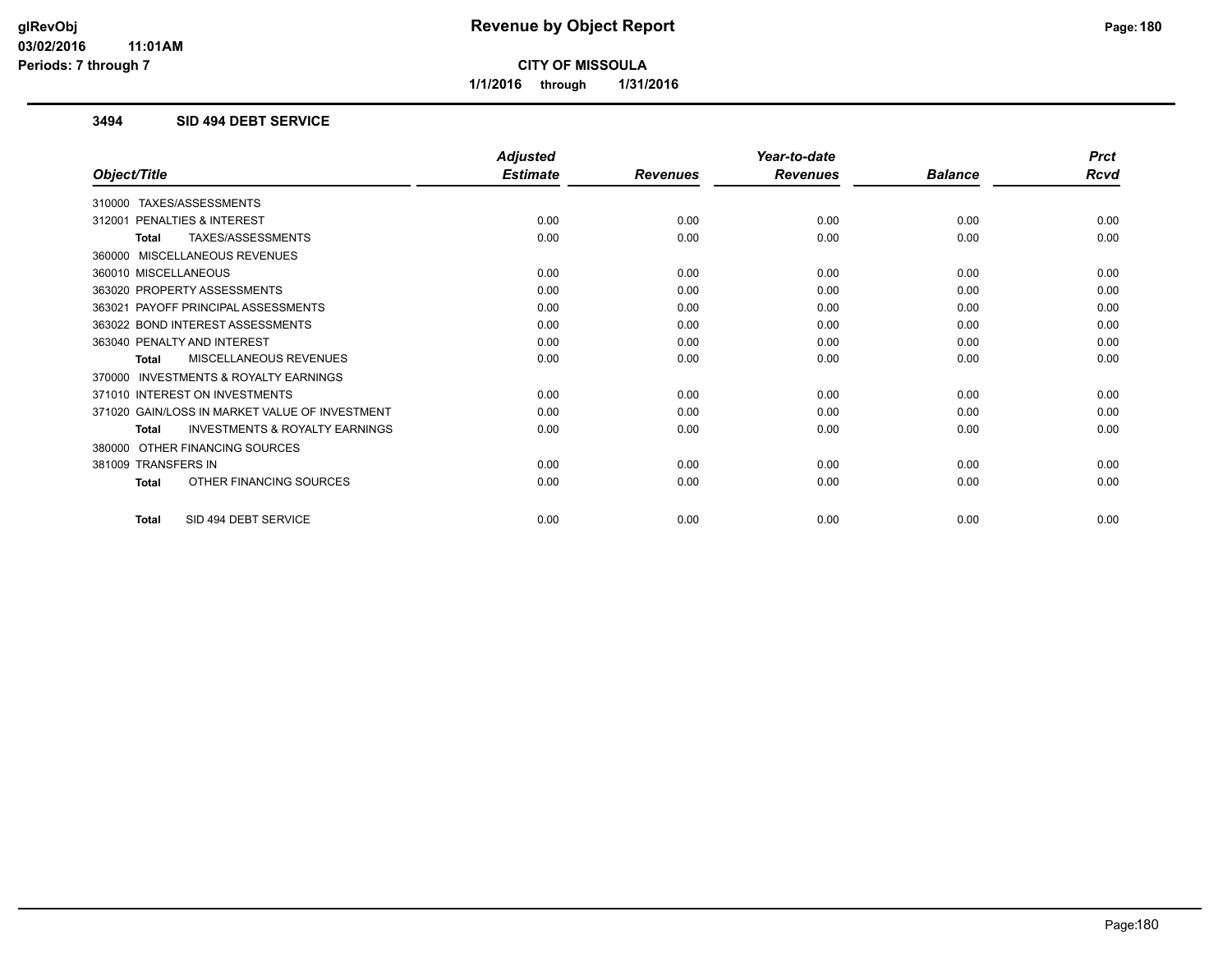**1/1/2016 through 1/31/2016**

**3495 SID 495 DEBT SERVICE FUND**

**3495 SID 495 DEBT SERVICE FUND**

|                                                           | <b>Adjusted</b> |                 | Year-to-date    |                | <b>Prct</b> |
|-----------------------------------------------------------|-----------------|-----------------|-----------------|----------------|-------------|
| Object/Title                                              | <b>Estimate</b> | <b>Revenues</b> | <b>Revenues</b> | <b>Balance</b> | Rcvd        |
| TAXES/ASSESSMENTS<br>310000                               |                 |                 |                 |                |             |
| PENALTIES & INTEREST<br>312001                            | 0.00            | 0.00            | 0.00            | 0.00           | 0.00        |
| <b>TAXES/ASSESSMENTS</b><br>Total                         | 0.00            | 0.00            | 0.00            | 0.00           | 0.00        |
| MISCELLANEOUS REVENUES<br>360000                          |                 |                 |                 |                |             |
| 360010 MISCELLANEOUS                                      | 0.00            | 0.00            | 0.00            | 0.00           | 0.00        |
| 363020 PROPERTY ASSESSMENTS                               | 0.00            | 0.00            | 0.00            | 0.00           | 0.00        |
| 363021 PAYOFF PRINCIPAL ASSESSMENTS                       | 0.00            | 0.00            | 0.00            | 0.00           | 0.00        |
| 363022 BOND INTEREST ASSESSMENTS                          | 0.00            | 0.00            | 0.00            | 0.00           | 0.00        |
| 363040 PENALTY AND INTEREST                               | 0.00            | 0.00            | 0.00            | 0.00           | 0.00        |
| MISCELLANEOUS REVENUES<br>Total                           | 0.00            | 0.00            | 0.00            | 0.00           | 0.00        |
| <b>INVESTMENTS &amp; ROYALTY EARNINGS</b><br>370000       |                 |                 |                 |                |             |
| 371010 INTEREST ON INVESTMENTS                            | 0.00            | 0.00            | 0.00            | 0.00           | 0.00        |
| 371020 GAIN/LOSS IN MARKET VALUE OF INVESTMENTS           | 0.00            | 0.00            | 0.00            | 0.00           | 0.00        |
| <b>INVESTMENTS &amp; ROYALTY EARNINGS</b><br><b>Total</b> | 0.00            | 0.00            | 0.00            | 0.00           | 0.00        |
| OTHER FINANCING SOURCES<br>380000                         |                 |                 |                 |                |             |
| 381009 TRANSFERS IN                                       | 0.00            | 0.00            | 0.00            | 0.00           | 0.00        |
| OTHER FINANCING SOURCES<br><b>Total</b>                   | 0.00            | 0.00            | 0.00            | 0.00           | 0.00        |
| SID 495 DEBT SERVICE FUND<br><b>Total</b>                 | 0.00            | 0.00            | 0.00            | 0.00           | 0.00        |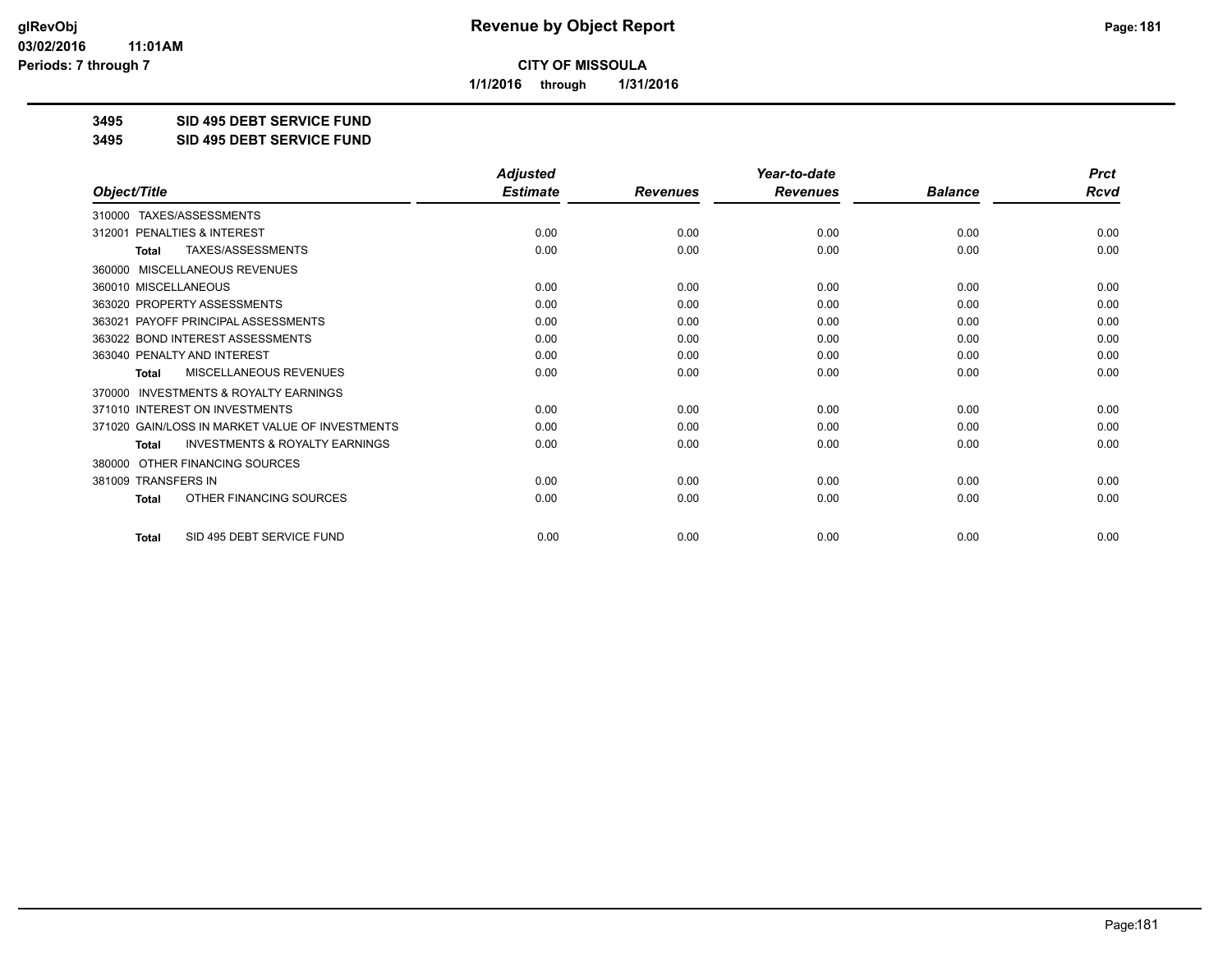**1/1/2016 through 1/31/2016**

#### **3495 SID 495 DEBT SERVICE FUND**

|                                                           | <b>Adjusted</b> |                 | Year-to-date    |                | <b>Prct</b> |
|-----------------------------------------------------------|-----------------|-----------------|-----------------|----------------|-------------|
| Object/Title                                              | <b>Estimate</b> | <b>Revenues</b> | <b>Revenues</b> | <b>Balance</b> | <b>Rcvd</b> |
| 310000 TAXES/ASSESSMENTS                                  |                 |                 |                 |                |             |
| 312001 PENALTIES & INTEREST                               | 0.00            | 0.00            | 0.00            | 0.00           | 0.00        |
| TAXES/ASSESSMENTS<br><b>Total</b>                         | 0.00            | 0.00            | 0.00            | 0.00           | 0.00        |
| 360000 MISCELLANEOUS REVENUES                             |                 |                 |                 |                |             |
| 360010 MISCELLANEOUS                                      | 0.00            | 0.00            | 0.00            | 0.00           | 0.00        |
| 363020 PROPERTY ASSESSMENTS                               | 0.00            | 0.00            | 0.00            | 0.00           | 0.00        |
| 363021 PAYOFF PRINCIPAL ASSESSMENTS                       | 0.00            | 0.00            | 0.00            | 0.00           | 0.00        |
| 363022 BOND INTEREST ASSESSMENTS                          | 0.00            | 0.00            | 0.00            | 0.00           | 0.00        |
| 363040 PENALTY AND INTEREST                               | 0.00            | 0.00            | 0.00            | 0.00           | 0.00        |
| MISCELLANEOUS REVENUES<br><b>Total</b>                    | 0.00            | 0.00            | 0.00            | 0.00           | 0.00        |
| <b>INVESTMENTS &amp; ROYALTY EARNINGS</b><br>370000       |                 |                 |                 |                |             |
| 371010 INTEREST ON INVESTMENTS                            | 0.00            | 0.00            | 0.00            | 0.00           | 0.00        |
| 371020 GAIN/LOSS IN MARKET VALUE OF INVESTMENT            | 0.00            | 0.00            | 0.00            | 0.00           | 0.00        |
| <b>INVESTMENTS &amp; ROYALTY EARNINGS</b><br><b>Total</b> | 0.00            | 0.00            | 0.00            | 0.00           | 0.00        |
| 380000 OTHER FINANCING SOURCES                            |                 |                 |                 |                |             |
| 381009 TRANSFERS IN                                       | 0.00            | 0.00            | 0.00            | 0.00           | 0.00        |
| OTHER FINANCING SOURCES<br><b>Total</b>                   | 0.00            | 0.00            | 0.00            | 0.00           | 0.00        |
| SID 495 DEBT SERVICE FUND<br><b>Total</b>                 | 0.00            | 0.00            | 0.00            | 0.00           | 0.00        |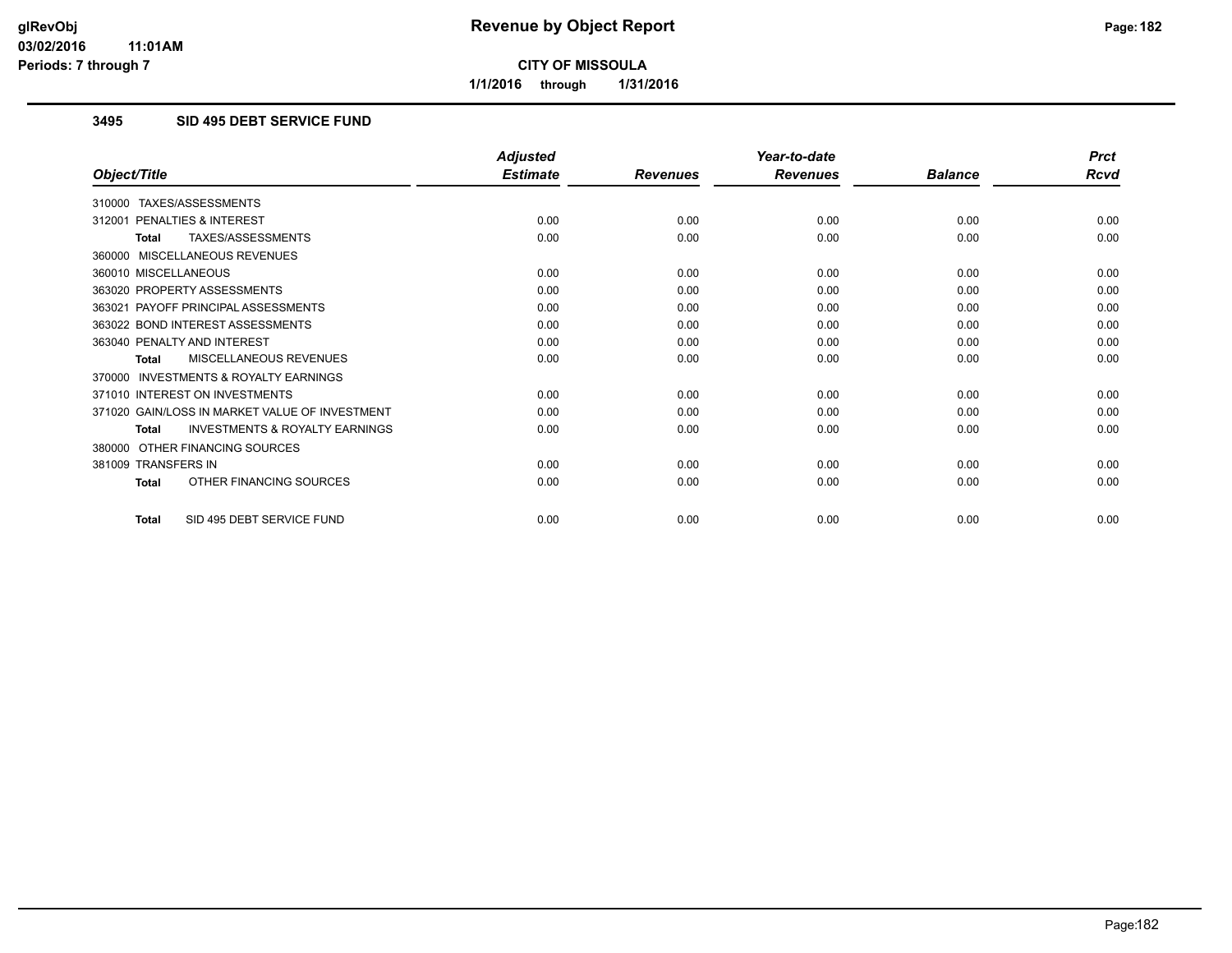**1/1/2016 through 1/31/2016**

**3496 SID 496 DEBT SERVICE FUND**

**3496 SID 496 DEBT SERVICE FUND**

|                                                           | <b>Adjusted</b> |                 | Year-to-date    |                | <b>Prct</b> |
|-----------------------------------------------------------|-----------------|-----------------|-----------------|----------------|-------------|
| Object/Title                                              | <b>Estimate</b> | <b>Revenues</b> | <b>Revenues</b> | <b>Balance</b> | <b>Rcvd</b> |
| 310000 TAXES/ASSESSMENTS                                  |                 |                 |                 |                |             |
| PENALTIES & INTEREST<br>312001                            | 0.00            | 0.00            | 0.00            | 0.00           | 0.00        |
| TAXES/ASSESSMENTS<br><b>Total</b>                         | 0.00            | 0.00            | 0.00            | 0.00           | 0.00        |
| MISCELLANEOUS REVENUES<br>360000                          |                 |                 |                 |                |             |
| 360010 MISCELLANEOUS                                      | 0.00            | 0.00            | 0.00            | 0.00           | 0.00        |
| 363020 PROPERTY ASSESSMENTS                               | 0.00            | 0.00            | 0.00            | 0.00           | 0.00        |
| 363021 PAYOFF PRINCIPAL ASSESSMENTS                       | 0.00            | 0.00            | 0.00            | 0.00           | 0.00        |
| 363022 BOND INTEREST ASSESSMENTS                          | 0.00            | 0.00            | 0.00            | 0.00           | 0.00        |
| 363040 PENALTY AND INTEREST                               | 0.00            | 0.00            | 0.00            | 0.00           | 0.00        |
| MISCELLANEOUS REVENUES<br>Total                           | 0.00            | 0.00            | 0.00            | 0.00           | 0.00        |
| <b>INVESTMENTS &amp; ROYALTY EARNINGS</b><br>370000       |                 |                 |                 |                |             |
| 371010 INTEREST ON INVESTMENTS                            | 0.00            | 0.00            | 0.00            | 0.00           | 0.00        |
| 371020 GAIN/LOSS IN MARKET VALUE OF INVESTMENTS           | 0.00            | 0.00            | 0.00            | 0.00           | 0.00        |
| <b>INVESTMENTS &amp; ROYALTY EARNINGS</b><br><b>Total</b> | 0.00            | 0.00            | 0.00            | 0.00           | 0.00        |
| OTHER FINANCING SOURCES<br>380000                         |                 |                 |                 |                |             |
| 381009 TRANSFERS IN                                       | 0.00            | 0.00            | 0.00            | 0.00           | 0.00        |
| OTHER FINANCING SOURCES<br><b>Total</b>                   | 0.00            | 0.00            | 0.00            | 0.00           | 0.00        |
| SID 496 DEBT SERVICE FUND<br><b>Total</b>                 | 0.00            | 0.00            | 0.00            | 0.00           | 0.00        |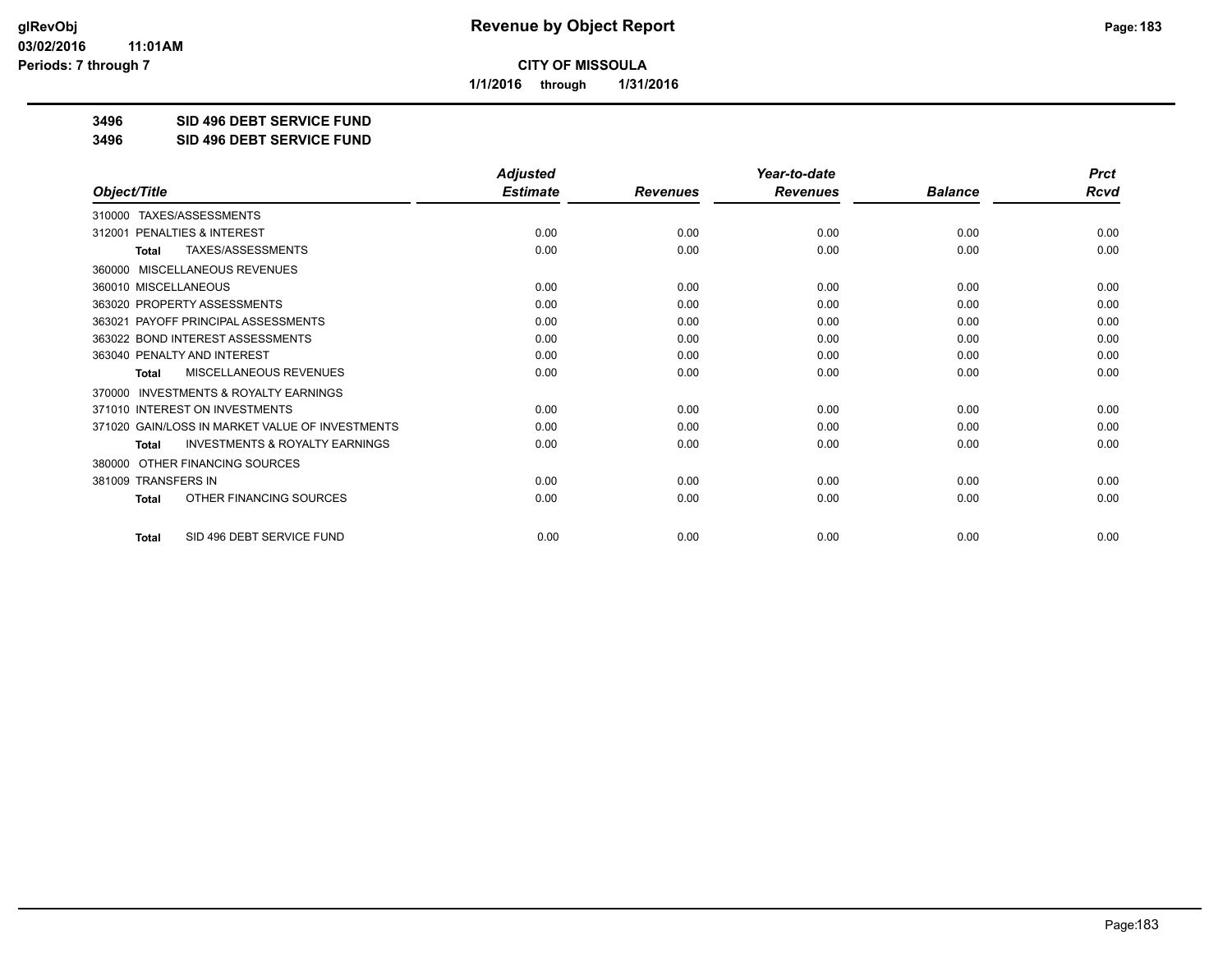**1/1/2016 through 1/31/2016**

# **3496 SID 496 DEBT SERVICE FUND**

|                                                           | <b>Adjusted</b> |                 | Year-to-date    |                | <b>Prct</b> |
|-----------------------------------------------------------|-----------------|-----------------|-----------------|----------------|-------------|
| Object/Title                                              | <b>Estimate</b> | <b>Revenues</b> | <b>Revenues</b> | <b>Balance</b> | <b>Rcvd</b> |
| 310000 TAXES/ASSESSMENTS                                  |                 |                 |                 |                |             |
| PENALTIES & INTEREST<br>312001                            | 0.00            | 0.00            | 0.00            | 0.00           | 0.00        |
| TAXES/ASSESSMENTS<br><b>Total</b>                         | 0.00            | 0.00            | 0.00            | 0.00           | 0.00        |
| 360000 MISCELLANEOUS REVENUES                             |                 |                 |                 |                |             |
| 360010 MISCELLANEOUS                                      | 0.00            | 0.00            | 0.00            | 0.00           | 0.00        |
| 363020 PROPERTY ASSESSMENTS                               | 0.00            | 0.00            | 0.00            | 0.00           | 0.00        |
| 363021 PAYOFF PRINCIPAL ASSESSMENTS                       | 0.00            | 0.00            | 0.00            | 0.00           | 0.00        |
| 363022 BOND INTEREST ASSESSMENTS                          | 0.00            | 0.00            | 0.00            | 0.00           | 0.00        |
| 363040 PENALTY AND INTEREST                               | 0.00            | 0.00            | 0.00            | 0.00           | 0.00        |
| MISCELLANEOUS REVENUES<br><b>Total</b>                    | 0.00            | 0.00            | 0.00            | 0.00           | 0.00        |
| <b>INVESTMENTS &amp; ROYALTY EARNINGS</b><br>370000       |                 |                 |                 |                |             |
| 371010 INTEREST ON INVESTMENTS                            | 0.00            | 0.00            | 0.00            | 0.00           | 0.00        |
| 371020 GAIN/LOSS IN MARKET VALUE OF INVESTMENT            | 0.00            | 0.00            | 0.00            | 0.00           | 0.00        |
| <b>INVESTMENTS &amp; ROYALTY EARNINGS</b><br><b>Total</b> | 0.00            | 0.00            | 0.00            | 0.00           | 0.00        |
| OTHER FINANCING SOURCES<br>380000                         |                 |                 |                 |                |             |
| 381009 TRANSFERS IN                                       | 0.00            | 0.00            | 0.00            | 0.00           | 0.00        |
| OTHER FINANCING SOURCES<br><b>Total</b>                   | 0.00            | 0.00            | 0.00            | 0.00           | 0.00        |
| SID 496 DEBT SERVICE FUND<br><b>Total</b>                 | 0.00            | 0.00            | 0.00            | 0.00           | 0.00        |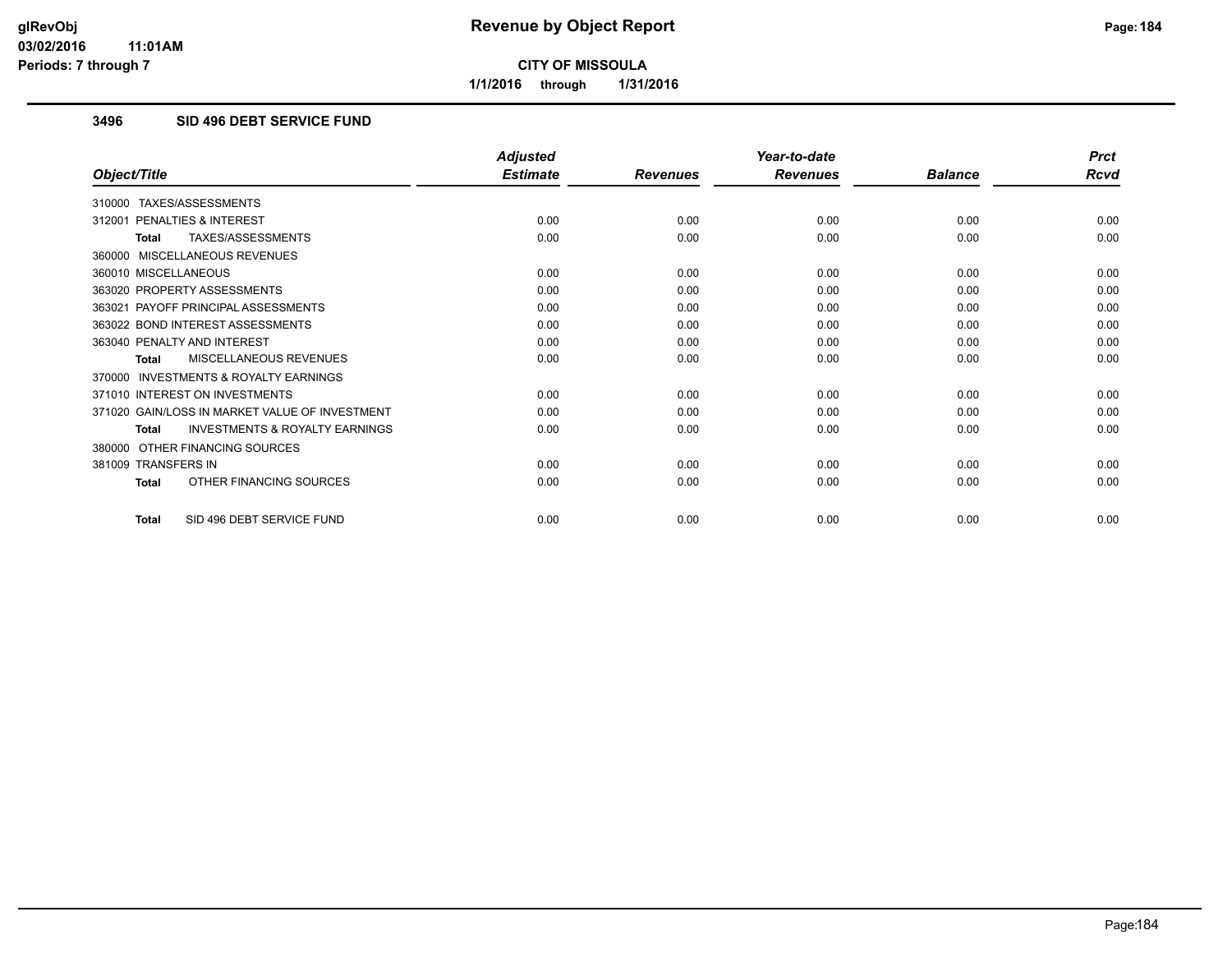**1/1/2016 through 1/31/2016**

**3497 SID 497 DEBT SERVICE FUND**

**3497 SID 497 DEBT SERVICE FUND**

|                                                           | <b>Adjusted</b> |                 | Year-to-date    |                | <b>Prct</b> |
|-----------------------------------------------------------|-----------------|-----------------|-----------------|----------------|-------------|
| Object/Title                                              | <b>Estimate</b> | <b>Revenues</b> | <b>Revenues</b> | <b>Balance</b> | Rcvd        |
| TAXES/ASSESSMENTS<br>310000                               |                 |                 |                 |                |             |
| 312001 PENALTIES & INTEREST                               | 0.00            | 0.00            | 0.00            | 0.00           | 0.00        |
| TAXES/ASSESSMENTS<br><b>Total</b>                         | 0.00            | 0.00            | 0.00            | 0.00           | 0.00        |
| MISCELLANEOUS REVENUES<br>360000                          |                 |                 |                 |                |             |
| 360010 MISCELLANEOUS                                      | 0.00            | 0.00            | 0.00            | 0.00           | 0.00        |
| 363020 PROPERTY ASSESSMENTS                               | 0.00            | 0.00            | 0.00            | 0.00           | 0.00        |
| 363021 PAYOFF PRINCIPAL ASSESSMENTS                       | 0.00            | 0.00            | 0.00            | 0.00           | 0.00        |
| 363022 BOND INTEREST ASSESSMENTS                          | 0.00            | 0.00            | 0.00            | 0.00           | 0.00        |
| 363040 PENALTY AND INTEREST                               | 0.00            | 0.00            | 0.00            | 0.00           | 0.00        |
| <b>MISCELLANEOUS REVENUES</b><br><b>Total</b>             | 0.00            | 0.00            | 0.00            | 0.00           | 0.00        |
| 370000 INVESTMENTS & ROYALTY EARNINGS                     |                 |                 |                 |                |             |
| 371010 INTEREST ON INVESTMENTS                            | 0.00            | 0.00            | 0.00            | 0.00           | 0.00        |
| 371020 GAIN/LOSS IN MARKET VALUE OF INVESTMENTS           | 0.00            | 0.00            | 0.00            | 0.00           | 0.00        |
| <b>INVESTMENTS &amp; ROYALTY EARNINGS</b><br><b>Total</b> | 0.00            | 0.00            | 0.00            | 0.00           | 0.00        |
| SID 497 DEBT SERVICE FUND<br><b>Total</b>                 | 0.00            | 0.00            | 0.00            | 0.00           | 0.00        |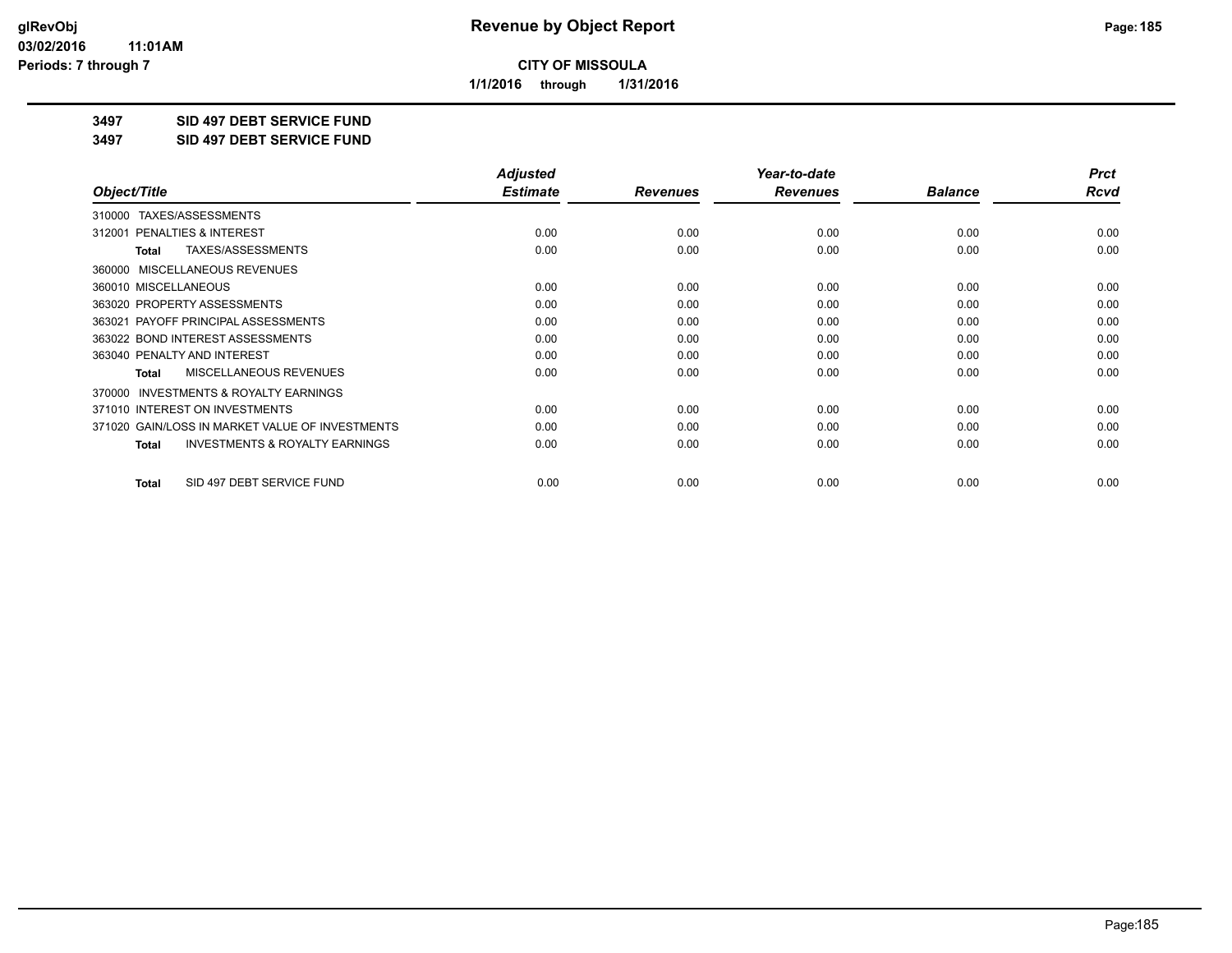**1/1/2016 through 1/31/2016**

# **3497 SID 497 DEBT SERVICE FUND**

|                                                     | <b>Adjusted</b> |                 | Year-to-date    |                | <b>Prct</b> |
|-----------------------------------------------------|-----------------|-----------------|-----------------|----------------|-------------|
| Object/Title                                        | <b>Estimate</b> | <b>Revenues</b> | <b>Revenues</b> | <b>Balance</b> | <b>Rcvd</b> |
| 310000 TAXES/ASSESSMENTS                            |                 |                 |                 |                |             |
| 312001 PENALTIES & INTEREST                         | 0.00            | 0.00            | 0.00            | 0.00           | 0.00        |
| TAXES/ASSESSMENTS<br><b>Total</b>                   | 0.00            | 0.00            | 0.00            | 0.00           | 0.00        |
| 360000 MISCELLANEOUS REVENUES                       |                 |                 |                 |                |             |
| 360010 MISCELLANEOUS                                | 0.00            | 0.00            | 0.00            | 0.00           | 0.00        |
| 363020 PROPERTY ASSESSMENTS                         | 0.00            | 0.00            | 0.00            | 0.00           | 0.00        |
| 363021 PAYOFF PRINCIPAL ASSESSMENTS                 | 0.00            | 0.00            | 0.00            | 0.00           | 0.00        |
| 363022 BOND INTEREST ASSESSMENTS                    | 0.00            | 0.00            | 0.00            | 0.00           | 0.00        |
| 363040 PENALTY AND INTEREST                         | 0.00            | 0.00            | 0.00            | 0.00           | 0.00        |
| <b>MISCELLANEOUS REVENUES</b><br>Total              | 0.00            | 0.00            | 0.00            | 0.00           | 0.00        |
| <b>INVESTMENTS &amp; ROYALTY EARNINGS</b><br>370000 |                 |                 |                 |                |             |
| 371010 INTEREST ON INVESTMENTS                      | 0.00            | 0.00            | 0.00            | 0.00           | 0.00        |
| 371020 GAIN/LOSS IN MARKET VALUE OF INVESTMENT      | 0.00            | 0.00            | 0.00            | 0.00           | 0.00        |
| <b>INVESTMENTS &amp; ROYALTY EARNINGS</b><br>Total  | 0.00            | 0.00            | 0.00            | 0.00           | 0.00        |
| SID 497 DEBT SERVICE FUND<br><b>Total</b>           | 0.00            | 0.00            | 0.00            | 0.00           | 0.00        |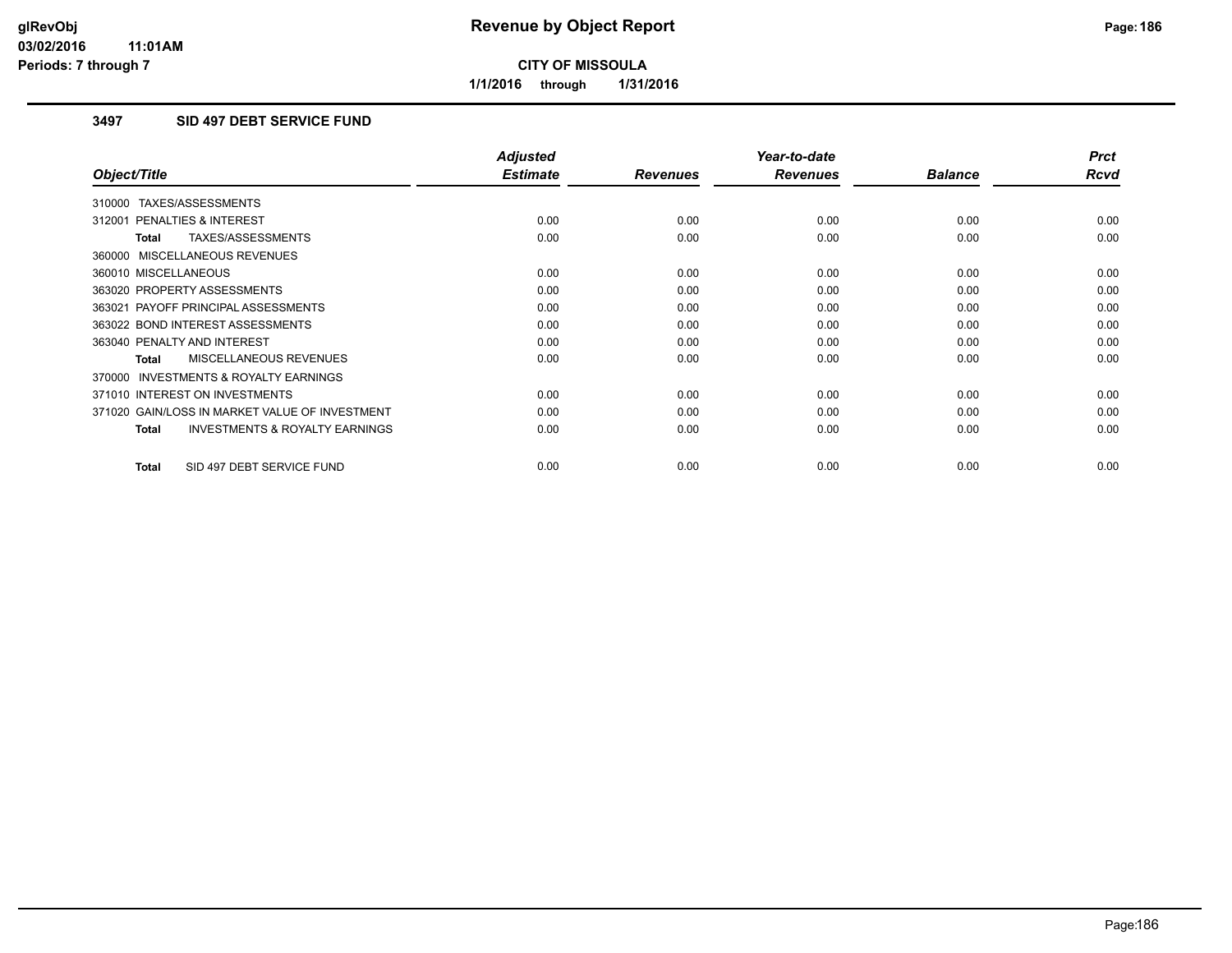**1/1/2016 through 1/31/2016**

**3498 SID 498 DEBT SERVICE FUND**

**3498 SID 498 DEBT SERVICE FUND**

|                                                           | <b>Adjusted</b> |                 | Year-to-date    |                | <b>Prct</b> |
|-----------------------------------------------------------|-----------------|-----------------|-----------------|----------------|-------------|
| Object/Title                                              | <b>Estimate</b> | <b>Revenues</b> | <b>Revenues</b> | <b>Balance</b> | <b>Rcvd</b> |
| TAXES/ASSESSMENTS<br>310000                               |                 |                 |                 |                |             |
| PENALTIES & INTEREST<br>312001                            | 0.00            | 0.00            | 0.00            | 0.00           | 0.00        |
| TAXES/ASSESSMENTS<br><b>Total</b>                         | 0.00            | 0.00            | 0.00            | 0.00           | 0.00        |
| 360000 MISCELLANEOUS REVENUES                             |                 |                 |                 |                |             |
| 360010 MISCELLANEOUS                                      | 0.00            | 0.00            | 0.00            | 0.00           | 0.00        |
| 363020 PROPERTY ASSESSMENTS                               | 0.00            | 0.00            | 0.00            | 0.00           | 0.00        |
| PAYOFF PRINCIPAL ASSESSMENTS<br>363021                    | 0.00            | 0.00            | 0.00            | 0.00           | 0.00        |
| 363022 BOND INTEREST ASSESSMENTS                          | 0.00            | 0.00            | 0.00            | 0.00           | 0.00        |
| 363040 PENALTY AND INTEREST                               | 0.00            | 0.00            | 0.00            | 0.00           | 0.00        |
| MISCELLANEOUS REVENUES<br><b>Total</b>                    | 0.00            | 0.00            | 0.00            | 0.00           | 0.00        |
| 370000 INVESTMENTS & ROYALTY EARNINGS                     |                 |                 |                 |                |             |
| 371010 INTEREST ON INVESTMENTS                            | 0.00            | 0.00            | 0.00            | 0.00           | 0.00        |
| 371020 GAIN/LOSS IN MARKET VALUE OF INVESTMENTS           | 0.00            | 0.00            | 0.00            | 0.00           | 0.00        |
| 371500 INTEREST ON INTERFUND LOAN                         | 0.00            | 0.00            | 0.00            | 0.00           | 0.00        |
| <b>INVESTMENTS &amp; ROYALTY EARNINGS</b><br><b>Total</b> | 0.00            | 0.00            | 0.00            | 0.00           | 0.00        |
| OTHER FINANCING SOURCES<br>380000                         |                 |                 |                 |                |             |
| 381009 TRANSFERS IN                                       | 0.00            | 0.00            | 0.00            | 0.00           | 0.00        |
| OTHER FINANCING SOURCES<br><b>Total</b>                   | 0.00            | 0.00            | 0.00            | 0.00           | 0.00        |
| SID 498 DEBT SERVICE FUND<br>Total                        | 0.00            | 0.00            | 0.00            | 0.00           | 0.00        |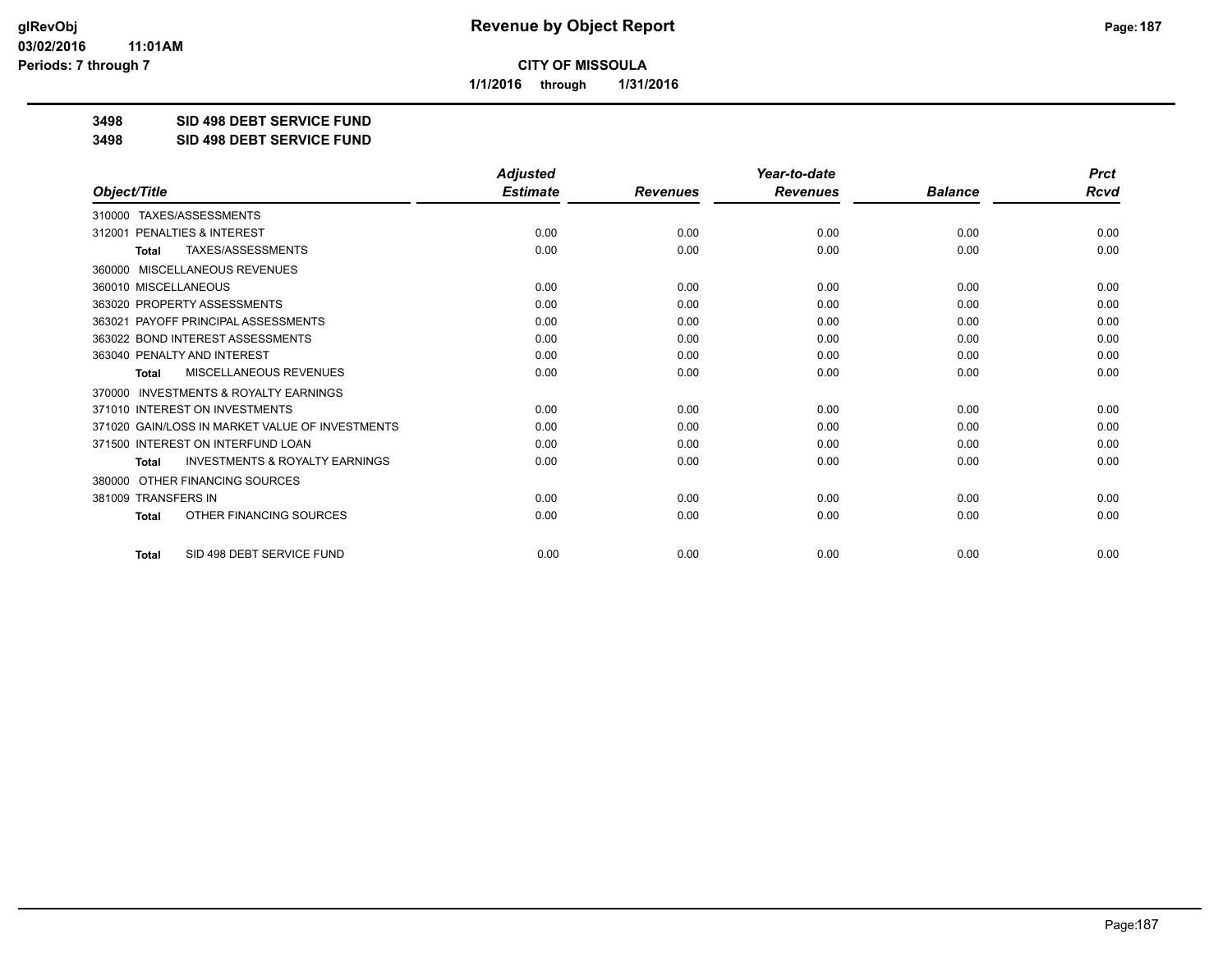**1/1/2016 through 1/31/2016**

# **3498 SID 498 DEBT SERVICE FUND**

|                                                           | <b>Adjusted</b> |                 | Year-to-date    |                | <b>Prct</b> |
|-----------------------------------------------------------|-----------------|-----------------|-----------------|----------------|-------------|
| Object/Title                                              | <b>Estimate</b> | <b>Revenues</b> | <b>Revenues</b> | <b>Balance</b> | Rcvd        |
| TAXES/ASSESSMENTS<br>310000                               |                 |                 |                 |                |             |
| PENALTIES & INTEREST<br>312001                            | 0.00            | 0.00            | 0.00            | 0.00           | 0.00        |
| <b>TAXES/ASSESSMENTS</b><br><b>Total</b>                  | 0.00            | 0.00            | 0.00            | 0.00           | 0.00        |
| 360000 MISCELLANEOUS REVENUES                             |                 |                 |                 |                |             |
| 360010 MISCELLANEOUS                                      | 0.00            | 0.00            | 0.00            | 0.00           | 0.00        |
| 363020 PROPERTY ASSESSMENTS                               | 0.00            | 0.00            | 0.00            | 0.00           | 0.00        |
| 363021 PAYOFF PRINCIPAL ASSESSMENTS                       | 0.00            | 0.00            | 0.00            | 0.00           | 0.00        |
| 363022 BOND INTEREST ASSESSMENTS                          | 0.00            | 0.00            | 0.00            | 0.00           | 0.00        |
| 363040 PENALTY AND INTEREST                               | 0.00            | 0.00            | 0.00            | 0.00           | 0.00        |
| MISCELLANEOUS REVENUES<br><b>Total</b>                    | 0.00            | 0.00            | 0.00            | 0.00           | 0.00        |
| <b>INVESTMENTS &amp; ROYALTY EARNINGS</b><br>370000       |                 |                 |                 |                |             |
| 371010 INTEREST ON INVESTMENTS                            | 0.00            | 0.00            | 0.00            | 0.00           | 0.00        |
| 371020 GAIN/LOSS IN MARKET VALUE OF INVESTMENT            | 0.00            | 0.00            | 0.00            | 0.00           | 0.00        |
| 371500 INTEREST ON INTERFUND LOAN                         | 0.00            | 0.00            | 0.00            | 0.00           | 0.00        |
| <b>INVESTMENTS &amp; ROYALTY EARNINGS</b><br><b>Total</b> | 0.00            | 0.00            | 0.00            | 0.00           | 0.00        |
| OTHER FINANCING SOURCES<br>380000                         |                 |                 |                 |                |             |
| 381009 TRANSFERS IN                                       | 0.00            | 0.00            | 0.00            | 0.00           | 0.00        |
| OTHER FINANCING SOURCES<br><b>Total</b>                   | 0.00            | 0.00            | 0.00            | 0.00           | 0.00        |
| SID 498 DEBT SERVICE FUND<br><b>Total</b>                 | 0.00            | 0.00            | 0.00            | 0.00           | 0.00        |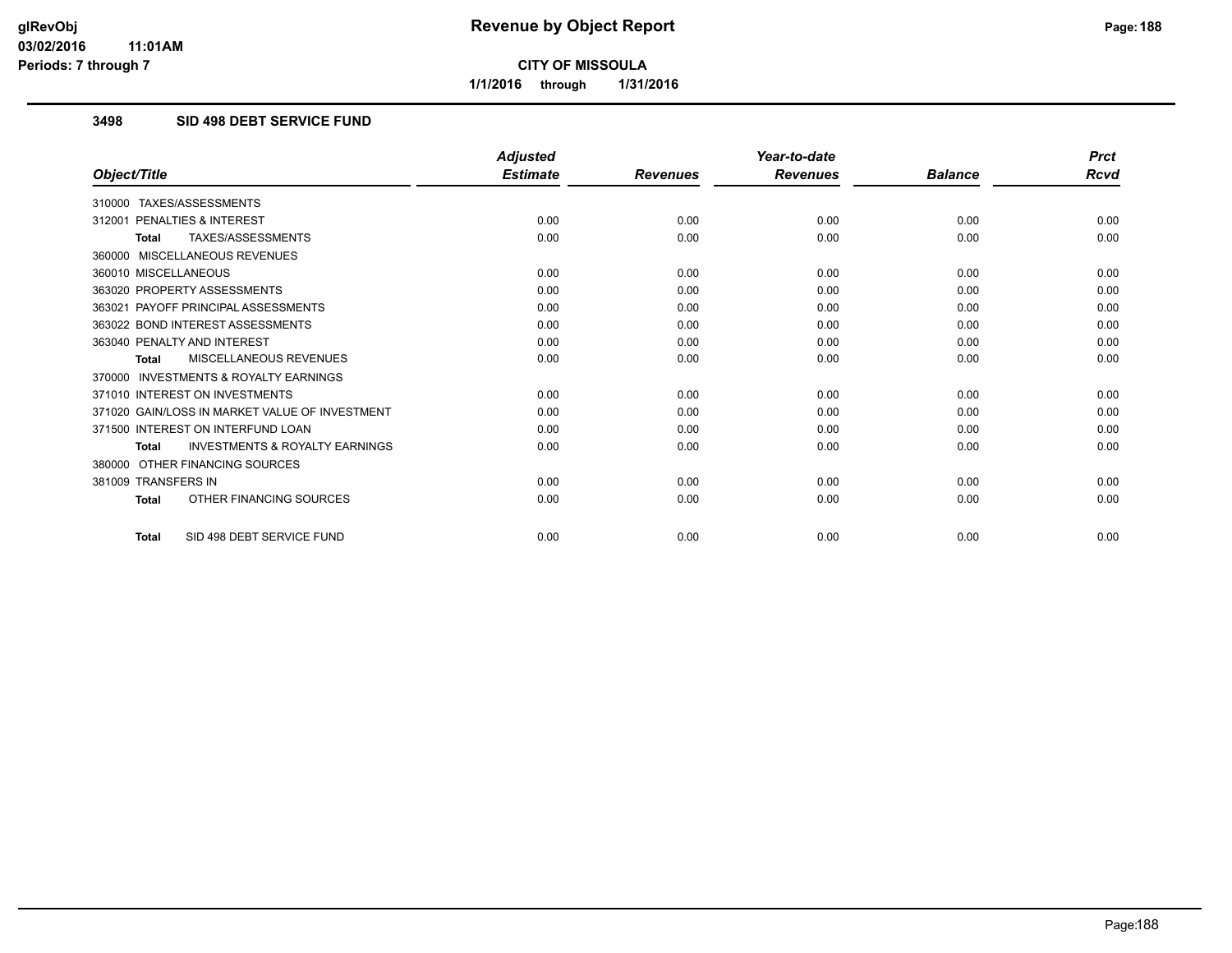**1/1/2016 through 1/31/2016**

**3500 SID 500 DEBT SERVICE FUND**

**3500 SID 500 DEBT SERVICE FUND**

|                                                           | <b>Adjusted</b> |                 | Year-to-date    |                | <b>Prct</b> |
|-----------------------------------------------------------|-----------------|-----------------|-----------------|----------------|-------------|
| Object/Title                                              | <b>Estimate</b> | <b>Revenues</b> | <b>Revenues</b> | <b>Balance</b> | Rcvd        |
| TAXES/ASSESSMENTS<br>310000                               |                 |                 |                 |                |             |
| 312001 PENALTIES & INTEREST                               | 0.00            | 0.00            | 0.00            | 0.00           | 0.00        |
| TAXES/ASSESSMENTS<br>Total                                | 0.00            | 0.00            | 0.00            | 0.00           | 0.00        |
| MISCELLANEOUS REVENUES<br>360000                          |                 |                 |                 |                |             |
| 360010 MISCELLANEOUS                                      | 0.00            | 0.00            | 0.00            | 0.00           | 0.00        |
| 363020 PROPERTY ASSESSMENTS                               | 0.00            | 0.00            | 0.00            | 0.00           | 0.00        |
| 363021 PAYOFF PRINCIPAL ASSESSMENTS                       | 0.00            | 0.00            | 0.00            | 0.00           | 0.00        |
| 363022 BOND INTEREST ASSESSMENTS                          | 0.00            | 0.00            | 0.00            | 0.00           | 0.00        |
| 363040 PENALTY AND INTEREST                               | 0.00            | 0.00            | 0.00            | 0.00           | 0.00        |
| MISCELLANEOUS REVENUES<br><b>Total</b>                    | 0.00            | 0.00            | 0.00            | 0.00           | 0.00        |
| <b>INVESTMENTS &amp; ROYALTY EARNINGS</b><br>370000       |                 |                 |                 |                |             |
| 371010 INTEREST ON INVESTMENTS                            | 0.00            | 0.00            | 0.00            | 0.00           | 0.00        |
| 371020 GAIN/LOSS IN MARKET VALUE OF INVESTMENTS           | 0.00            | 0.00            | 0.00            | 0.00           | 0.00        |
| <b>INVESTMENTS &amp; ROYALTY EARNINGS</b><br><b>Total</b> | 0.00            | 0.00            | 0.00            | 0.00           | 0.00        |
| SID 500 DEBT SERVICE FUND<br><b>Total</b>                 | 0.00            | 0.00            | 0.00            | 0.00           | 0.00        |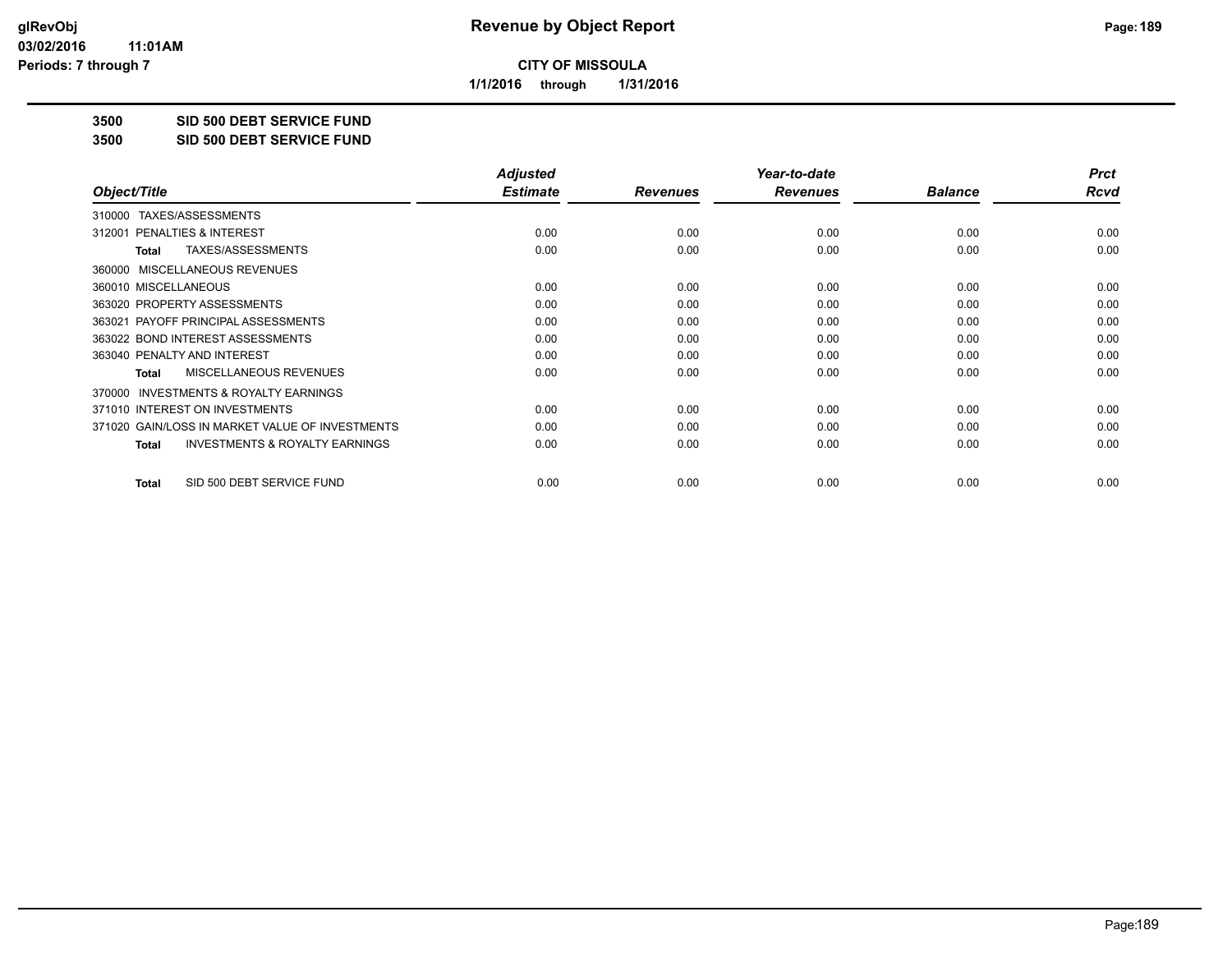**1/1/2016 through 1/31/2016**

# **3500 SID 500 DEBT SERVICE FUND**

|                                                           | <b>Adjusted</b> |                 | Year-to-date    |                | <b>Prct</b> |
|-----------------------------------------------------------|-----------------|-----------------|-----------------|----------------|-------------|
| Object/Title                                              | <b>Estimate</b> | <b>Revenues</b> | <b>Revenues</b> | <b>Balance</b> | <b>Rcvd</b> |
| 310000 TAXES/ASSESSMENTS                                  |                 |                 |                 |                |             |
| 312001 PENALTIES & INTEREST                               | 0.00            | 0.00            | 0.00            | 0.00           | 0.00        |
| TAXES/ASSESSMENTS<br><b>Total</b>                         | 0.00            | 0.00            | 0.00            | 0.00           | 0.00        |
| 360000 MISCELLANEOUS REVENUES                             |                 |                 |                 |                |             |
| 360010 MISCELLANEOUS                                      | 0.00            | 0.00            | 0.00            | 0.00           | 0.00        |
| 363020 PROPERTY ASSESSMENTS                               | 0.00            | 0.00            | 0.00            | 0.00           | 0.00        |
| 363021 PAYOFF PRINCIPAL ASSESSMENTS                       | 0.00            | 0.00            | 0.00            | 0.00           | 0.00        |
| 363022 BOND INTEREST ASSESSMENTS                          | 0.00            | 0.00            | 0.00            | 0.00           | 0.00        |
| 363040 PENALTY AND INTEREST                               | 0.00            | 0.00            | 0.00            | 0.00           | 0.00        |
| MISCELLANEOUS REVENUES<br>Total                           | 0.00            | 0.00            | 0.00            | 0.00           | 0.00        |
| <b>INVESTMENTS &amp; ROYALTY EARNINGS</b><br>370000       |                 |                 |                 |                |             |
| 371010 INTEREST ON INVESTMENTS                            | 0.00            | 0.00            | 0.00            | 0.00           | 0.00        |
| 371020 GAIN/LOSS IN MARKET VALUE OF INVESTMENT            | 0.00            | 0.00            | 0.00            | 0.00           | 0.00        |
| <b>INVESTMENTS &amp; ROYALTY EARNINGS</b><br><b>Total</b> | 0.00            | 0.00            | 0.00            | 0.00           | 0.00        |
| SID 500 DEBT SERVICE FUND<br><b>Total</b>                 | 0.00            | 0.00            | 0.00            | 0.00           | 0.00        |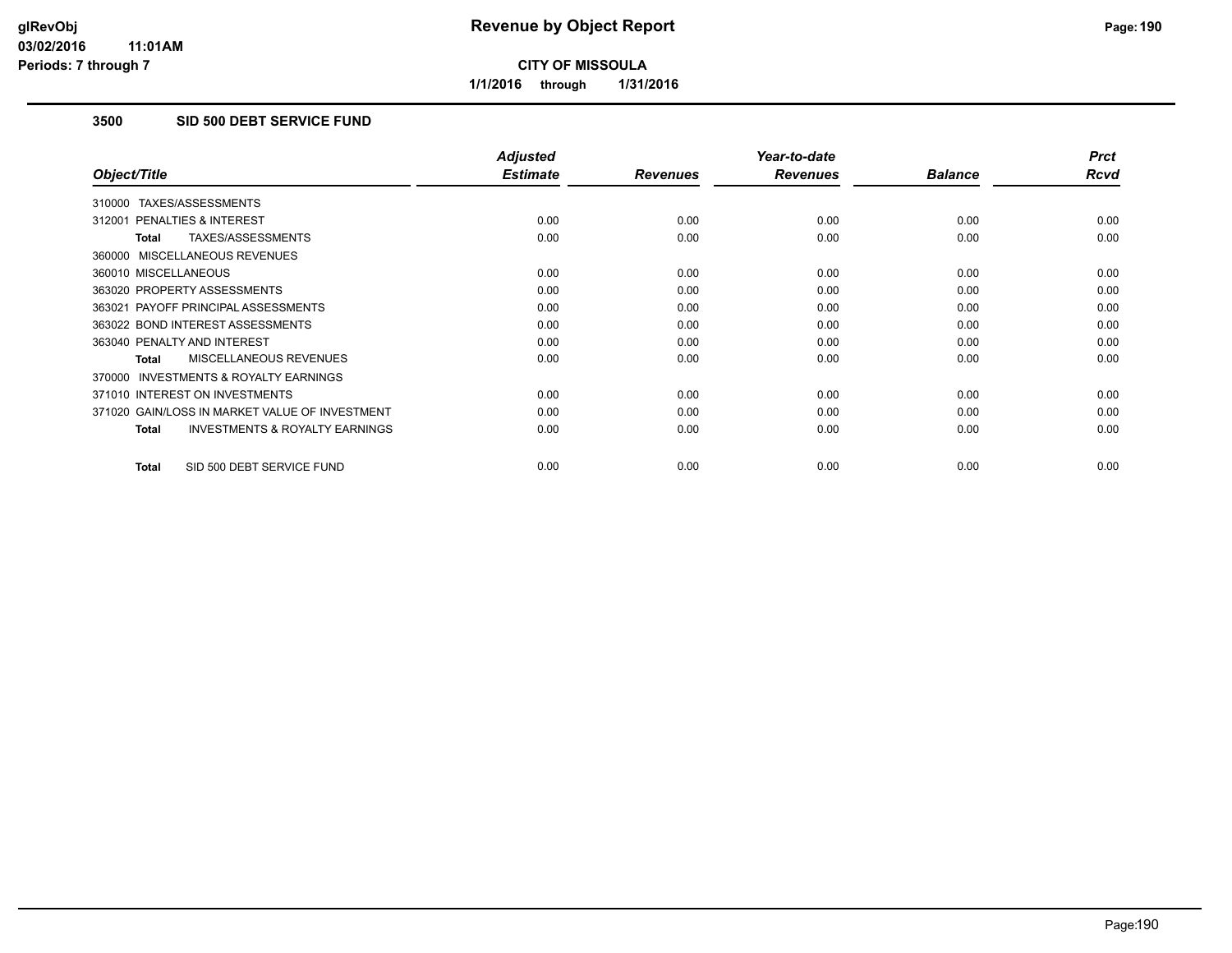**1/1/2016 through 1/31/2016**

**3501 SID 501 DEBT SERVICE FUND**

**3501 SID 501 DEBT SERVICE FUND**

|                                                           | <b>Adjusted</b> |                 | Year-to-date    |                | <b>Prct</b> |
|-----------------------------------------------------------|-----------------|-----------------|-----------------|----------------|-------------|
| Object/Title                                              | <b>Estimate</b> | <b>Revenues</b> | <b>Revenues</b> | <b>Balance</b> | Rcvd        |
| TAXES/ASSESSMENTS<br>310000                               |                 |                 |                 |                |             |
| 312001 PENALTIES & INTEREST                               | 0.00            | 0.00            | 0.00            | 0.00           | 0.00        |
| TAXES/ASSESSMENTS<br>Total                                | 0.00            | 0.00            | 0.00            | 0.00           | 0.00        |
| MISCELLANEOUS REVENUES<br>360000                          |                 |                 |                 |                |             |
| 360010 MISCELLANEOUS                                      | 0.00            | 0.00            | 0.00            | 0.00           | 0.00        |
| 363020 PROPERTY ASSESSMENTS                               | 0.00            | 0.00            | 0.00            | 0.00           | 0.00        |
| 363021 PAYOFF PRINCIPAL ASSESSMENTS                       | 0.00            | 0.00            | 0.00            | 0.00           | 0.00        |
| 363022 BOND INTEREST ASSESSMENTS                          | 0.00            | 0.00            | 0.00            | 0.00           | 0.00        |
| 363040 PENALTY AND INTEREST                               | 0.00            | 0.00            | 0.00            | 0.00           | 0.00        |
| MISCELLANEOUS REVENUES<br><b>Total</b>                    | 0.00            | 0.00            | 0.00            | 0.00           | 0.00        |
| <b>INVESTMENTS &amp; ROYALTY EARNINGS</b><br>370000       |                 |                 |                 |                |             |
| 371010 INTEREST ON INVESTMENTS                            | 0.00            | 0.00            | 0.00            | 0.00           | 0.00        |
| 371020 GAIN/LOSS IN MARKET VALUE OF INVESTMENTS           | 0.00            | 0.00            | 0.00            | 0.00           | 0.00        |
| <b>INVESTMENTS &amp; ROYALTY EARNINGS</b><br><b>Total</b> | 0.00            | 0.00            | 0.00            | 0.00           | 0.00        |
| SID 501 DEBT SERVICE FUND<br><b>Total</b>                 | 0.00            | 0.00            | 0.00            | 0.00           | 0.00        |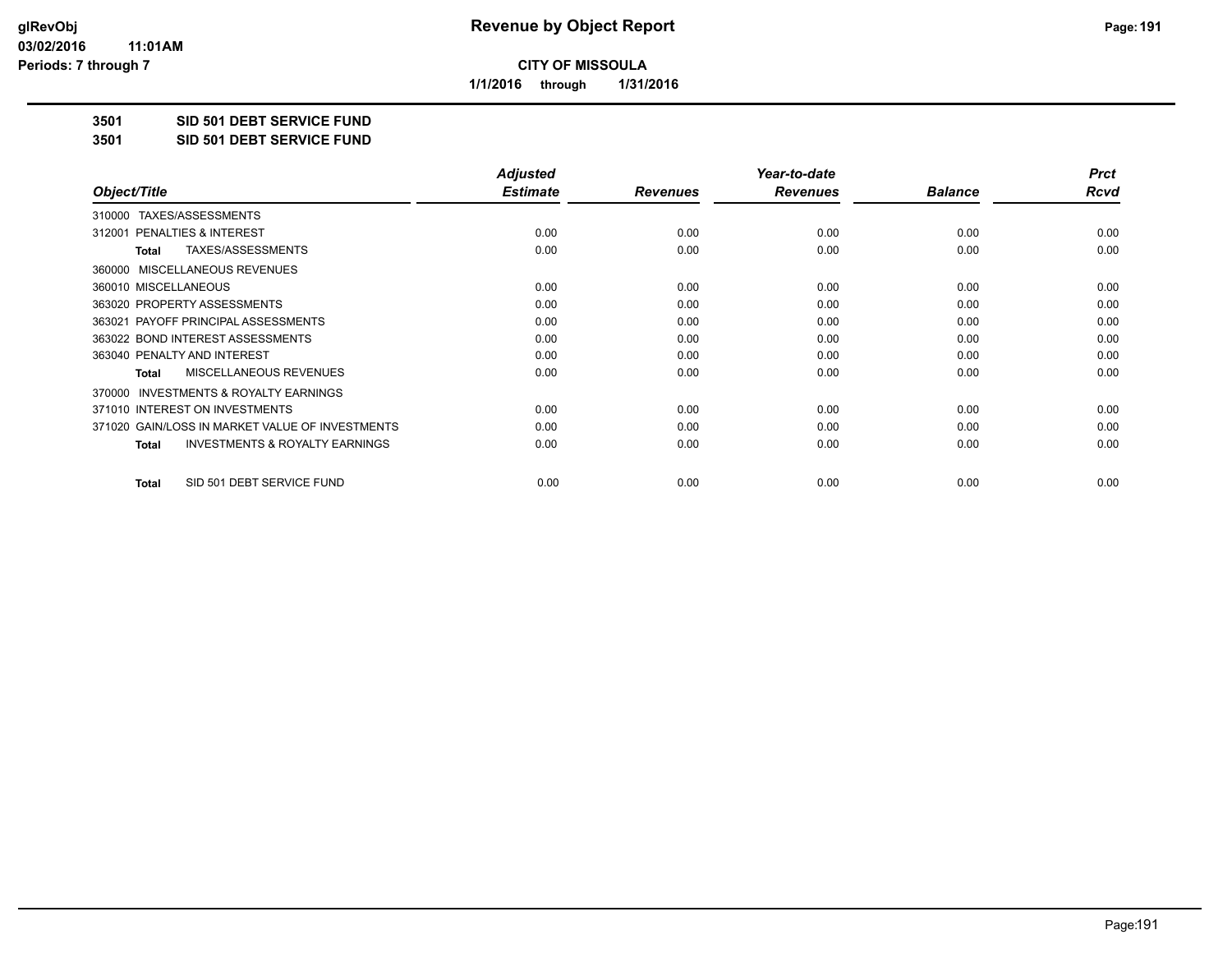**1/1/2016 through 1/31/2016**

# **3501 SID 501 DEBT SERVICE FUND**

|                                                           | <b>Adjusted</b> |                 | Year-to-date    |                | <b>Prct</b> |
|-----------------------------------------------------------|-----------------|-----------------|-----------------|----------------|-------------|
| Object/Title                                              | <b>Estimate</b> | <b>Revenues</b> | <b>Revenues</b> | <b>Balance</b> | <b>Rcvd</b> |
| 310000 TAXES/ASSESSMENTS                                  |                 |                 |                 |                |             |
| 312001 PENALTIES & INTEREST                               | 0.00            | 0.00            | 0.00            | 0.00           | 0.00        |
| TAXES/ASSESSMENTS<br><b>Total</b>                         | 0.00            | 0.00            | 0.00            | 0.00           | 0.00        |
| 360000 MISCELLANEOUS REVENUES                             |                 |                 |                 |                |             |
| 360010 MISCELLANEOUS                                      | 0.00            | 0.00            | 0.00            | 0.00           | 0.00        |
| 363020 PROPERTY ASSESSMENTS                               | 0.00            | 0.00            | 0.00            | 0.00           | 0.00        |
| 363021 PAYOFF PRINCIPAL ASSESSMENTS                       | 0.00            | 0.00            | 0.00            | 0.00           | 0.00        |
| 363022 BOND INTEREST ASSESSMENTS                          | 0.00            | 0.00            | 0.00            | 0.00           | 0.00        |
| 363040 PENALTY AND INTEREST                               | 0.00            | 0.00            | 0.00            | 0.00           | 0.00        |
| MISCELLANEOUS REVENUES<br>Total                           | 0.00            | 0.00            | 0.00            | 0.00           | 0.00        |
| <b>INVESTMENTS &amp; ROYALTY EARNINGS</b><br>370000       |                 |                 |                 |                |             |
| 371010 INTEREST ON INVESTMENTS                            | 0.00            | 0.00            | 0.00            | 0.00           | 0.00        |
| 371020 GAIN/LOSS IN MARKET VALUE OF INVESTMENT            | 0.00            | 0.00            | 0.00            | 0.00           | 0.00        |
| <b>INVESTMENTS &amp; ROYALTY EARNINGS</b><br><b>Total</b> | 0.00            | 0.00            | 0.00            | 0.00           | 0.00        |
|                                                           |                 |                 |                 |                |             |
| SID 501 DEBT SERVICE FUND<br><b>Total</b>                 | 0.00            | 0.00            | 0.00            | 0.00           | 0.00        |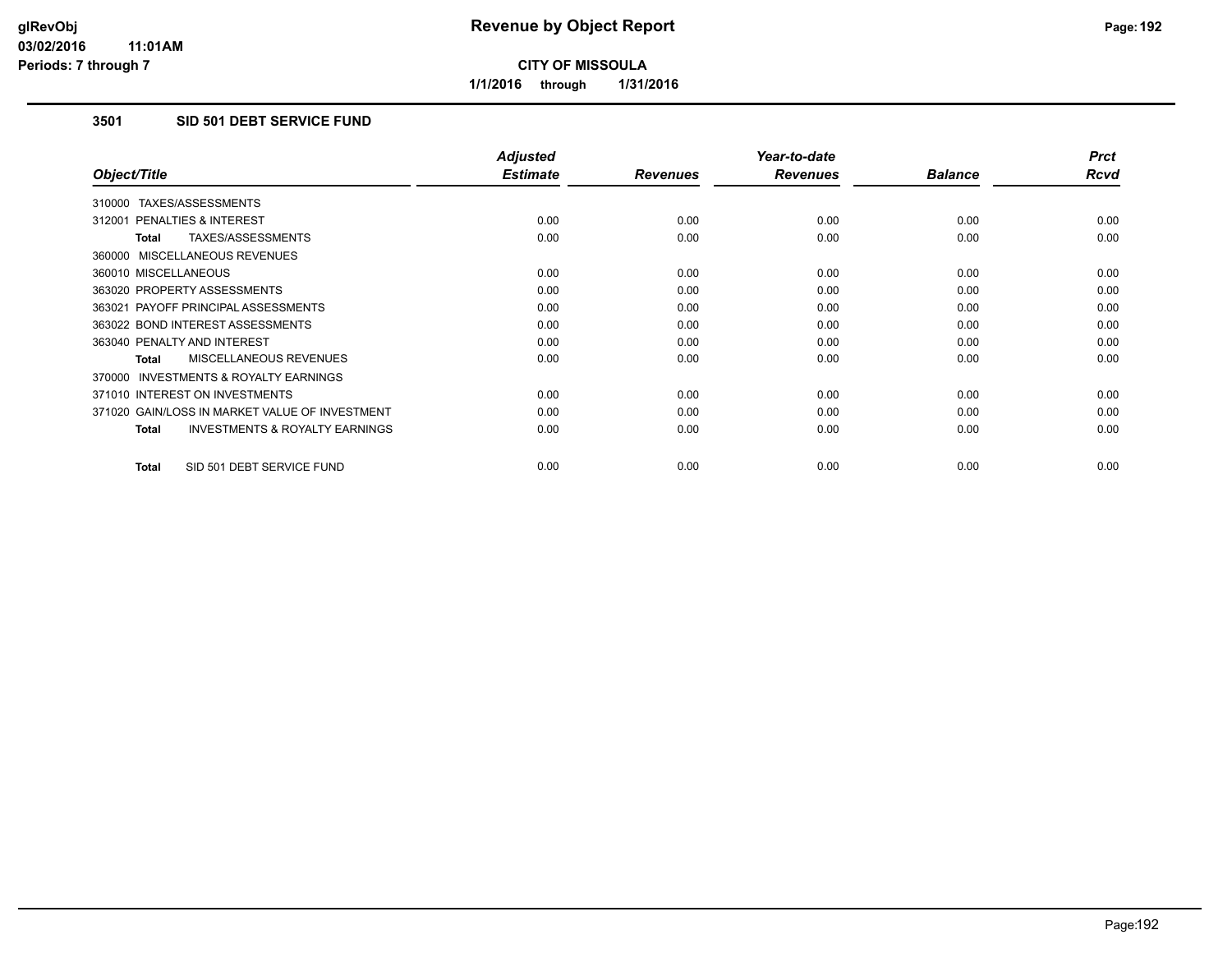**1/1/2016 through 1/31/2016**

**3502 SID 502 DEBT SERVICE FUND**

**3502 SID 502 DEBT SERVICE FUND**

|                                                           | <b>Adjusted</b> |                 | Year-to-date    |                | <b>Prct</b> |
|-----------------------------------------------------------|-----------------|-----------------|-----------------|----------------|-------------|
| Object/Title                                              | <b>Estimate</b> | <b>Revenues</b> | <b>Revenues</b> | <b>Balance</b> | Rcvd        |
| TAXES/ASSESSMENTS<br>310000                               |                 |                 |                 |                |             |
| 312001 PENALTIES & INTEREST                               | 0.00            | 0.00            | 0.00            | 0.00           | 0.00        |
| TAXES/ASSESSMENTS<br>Total                                | 0.00            | 0.00            | 0.00            | 0.00           | 0.00        |
| MISCELLANEOUS REVENUES<br>360000                          |                 |                 |                 |                |             |
| 360010 MISCELLANEOUS                                      | 0.00            | 0.00            | 0.00            | 0.00           | 0.00        |
| 363020 PROPERTY ASSESSMENTS                               | 0.00            | 0.00            | 0.00            | 0.00           | 0.00        |
| 363021 PAYOFF PRINCIPAL ASSESSMENTS                       | 0.00            | 0.00            | 0.00            | 0.00           | 0.00        |
| 363022 BOND INTEREST ASSESSMENTS                          | 0.00            | 0.00            | 0.00            | 0.00           | 0.00        |
| 363040 PENALTY AND INTEREST                               | 0.00            | 0.00            | 0.00            | 0.00           | 0.00        |
| <b>MISCELLANEOUS REVENUES</b><br><b>Total</b>             | 0.00            | 0.00            | 0.00            | 0.00           | 0.00        |
| 370000 INVESTMENTS & ROYALTY EARNINGS                     |                 |                 |                 |                |             |
| 371010 INTEREST ON INVESTMENTS                            | 0.00            | 0.00            | 0.00            | 0.00           | 0.00        |
| 371020 GAIN/LOSS IN MARKET VALUE OF INVESTMENTS           | 0.00            | 0.00            | 0.00            | 0.00           | 0.00        |
| <b>INVESTMENTS &amp; ROYALTY EARNINGS</b><br><b>Total</b> | 0.00            | 0.00            | 0.00            | 0.00           | 0.00        |
| SID 502 DEBT SERVICE FUND<br><b>Total</b>                 | 0.00            | 0.00            | 0.00            | 0.00           | 0.00        |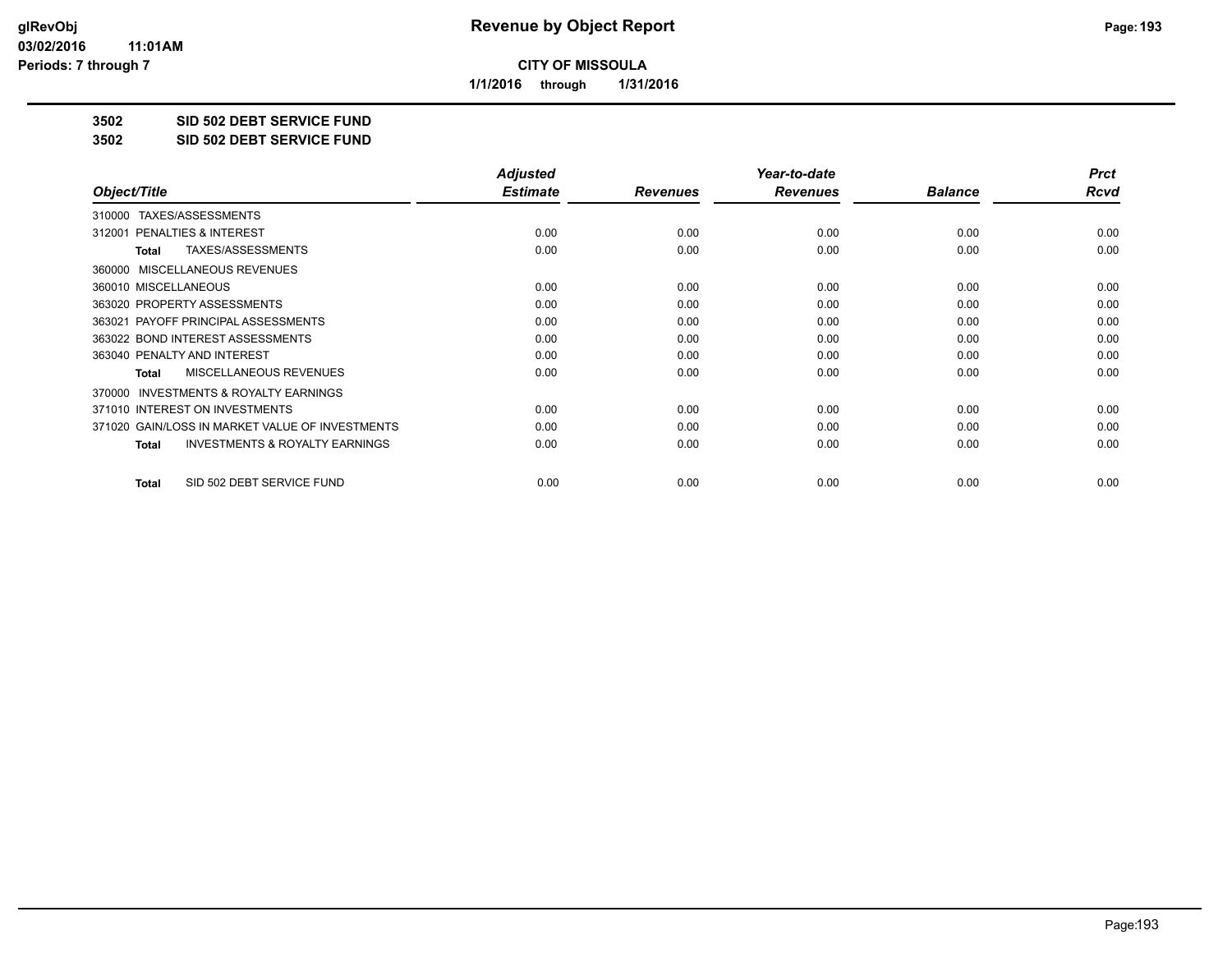**1/1/2016 through 1/31/2016**

# **3502 SID 502 DEBT SERVICE FUND**

|                                                           | <b>Adjusted</b> |                 | Year-to-date    |                | <b>Prct</b> |
|-----------------------------------------------------------|-----------------|-----------------|-----------------|----------------|-------------|
| Object/Title                                              | <b>Estimate</b> | <b>Revenues</b> | <b>Revenues</b> | <b>Balance</b> | <b>Rcvd</b> |
| 310000 TAXES/ASSESSMENTS                                  |                 |                 |                 |                |             |
| 312001 PENALTIES & INTEREST                               | 0.00            | 0.00            | 0.00            | 0.00           | 0.00        |
| TAXES/ASSESSMENTS<br><b>Total</b>                         | 0.00            | 0.00            | 0.00            | 0.00           | 0.00        |
| 360000 MISCELLANEOUS REVENUES                             |                 |                 |                 |                |             |
| 360010 MISCELLANEOUS                                      | 0.00            | 0.00            | 0.00            | 0.00           | 0.00        |
| 363020 PROPERTY ASSESSMENTS                               | 0.00            | 0.00            | 0.00            | 0.00           | 0.00        |
| 363021 PAYOFF PRINCIPAL ASSESSMENTS                       | 0.00            | 0.00            | 0.00            | 0.00           | 0.00        |
| 363022 BOND INTEREST ASSESSMENTS                          | 0.00            | 0.00            | 0.00            | 0.00           | 0.00        |
| 363040 PENALTY AND INTEREST                               | 0.00            | 0.00            | 0.00            | 0.00           | 0.00        |
| MISCELLANEOUS REVENUES<br>Total                           | 0.00            | 0.00            | 0.00            | 0.00           | 0.00        |
| <b>INVESTMENTS &amp; ROYALTY EARNINGS</b><br>370000       |                 |                 |                 |                |             |
| 371010 INTEREST ON INVESTMENTS                            | 0.00            | 0.00            | 0.00            | 0.00           | 0.00        |
| 371020 GAIN/LOSS IN MARKET VALUE OF INVESTMENT            | 0.00            | 0.00            | 0.00            | 0.00           | 0.00        |
| <b>INVESTMENTS &amp; ROYALTY EARNINGS</b><br><b>Total</b> | 0.00            | 0.00            | 0.00            | 0.00           | 0.00        |
| SID 502 DEBT SERVICE FUND<br><b>Total</b>                 | 0.00            | 0.00            | 0.00            | 0.00           | 0.00        |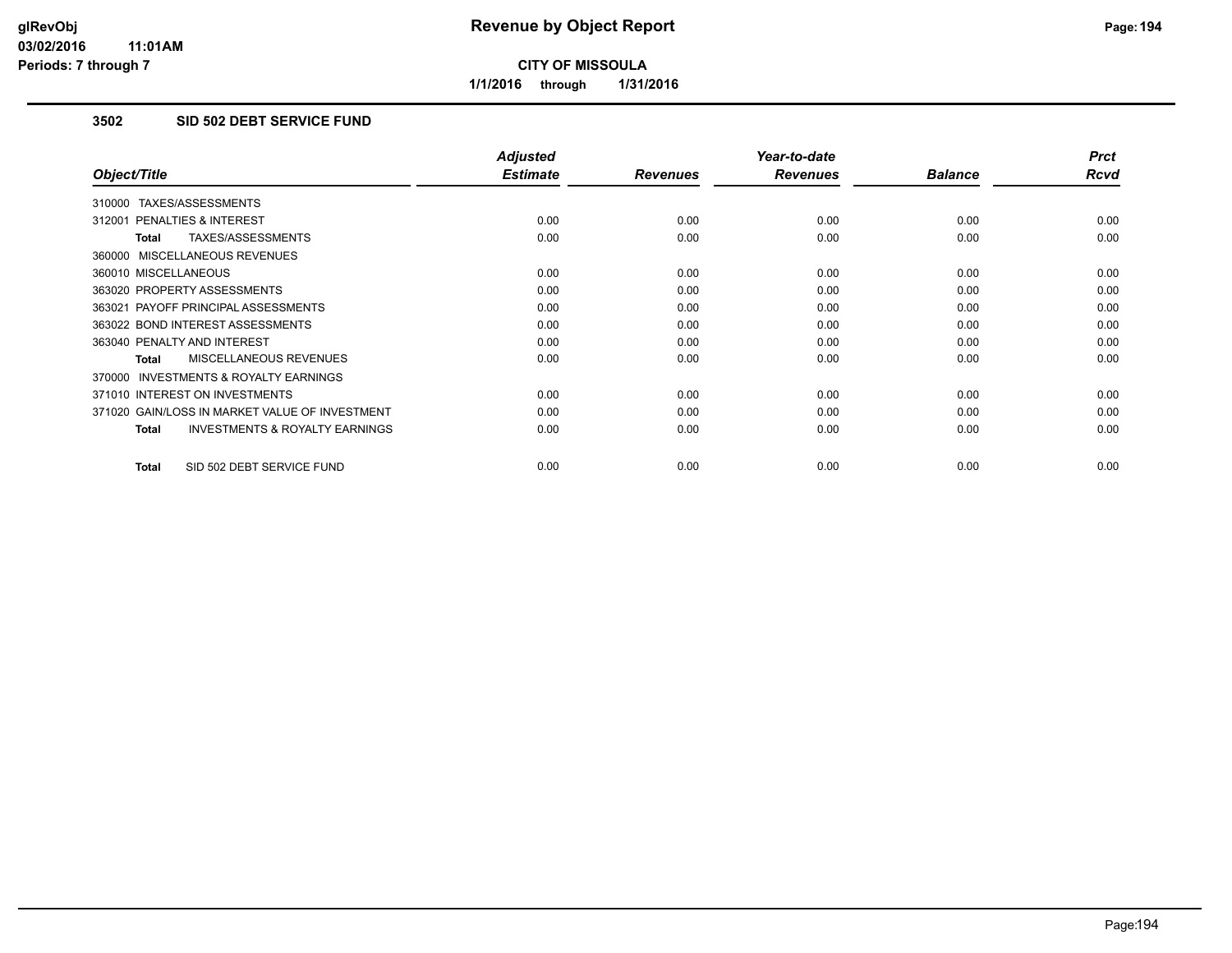**1/1/2016 through 1/31/2016**

**3503 SID 503 DEBT SERVICE FUND**

**3503 SID 503 DEBT SERVICE FUND**

|                                                           | <b>Adjusted</b> |                 | Year-to-date    |                | <b>Prct</b> |
|-----------------------------------------------------------|-----------------|-----------------|-----------------|----------------|-------------|
| Object/Title                                              | <b>Estimate</b> | <b>Revenues</b> | <b>Revenues</b> | <b>Balance</b> | Rcvd        |
| TAXES/ASSESSMENTS<br>310000                               |                 |                 |                 |                |             |
| 312001 PENALTIES & INTEREST                               | 0.00            | 0.00            | 0.00            | 0.00           | 0.00        |
| TAXES/ASSESSMENTS<br>Total                                | 0.00            | 0.00            | 0.00            | 0.00           | 0.00        |
| MISCELLANEOUS REVENUES<br>360000                          |                 |                 |                 |                |             |
| 360010 MISCELLANEOUS                                      | 0.00            | 0.00            | 0.00            | 0.00           | 0.00        |
| 363020 PROPERTY ASSESSMENTS                               | 0.00            | 0.00            | 0.00            | 0.00           | 0.00        |
| 363021 PAYOFF PRINCIPAL ASSESSMENTS                       | 0.00            | 0.00            | 0.00            | 0.00           | 0.00        |
| 363022 BOND INTEREST ASSESSMENTS                          | 0.00            | 0.00            | 0.00            | 0.00           | 0.00        |
| 363040 PENALTY AND INTEREST                               | 0.00            | 0.00            | 0.00            | 0.00           | 0.00        |
| MISCELLANEOUS REVENUES<br><b>Total</b>                    | 0.00            | 0.00            | 0.00            | 0.00           | 0.00        |
| <b>INVESTMENTS &amp; ROYALTY EARNINGS</b><br>370000       |                 |                 |                 |                |             |
| 371010 INTEREST ON INVESTMENTS                            | 0.00            | 0.00            | 0.00            | 0.00           | 0.00        |
| 371020 GAIN/LOSS IN MARKET VALUE OF INVESTMENTS           | 0.00            | 0.00            | 0.00            | 0.00           | 0.00        |
| <b>INVESTMENTS &amp; ROYALTY EARNINGS</b><br><b>Total</b> | 0.00            | 0.00            | 0.00            | 0.00           | 0.00        |
| SID 503 DEBT SERVICE FUND<br>Total                        | 0.00            | 0.00            | 0.00            | 0.00           | 0.00        |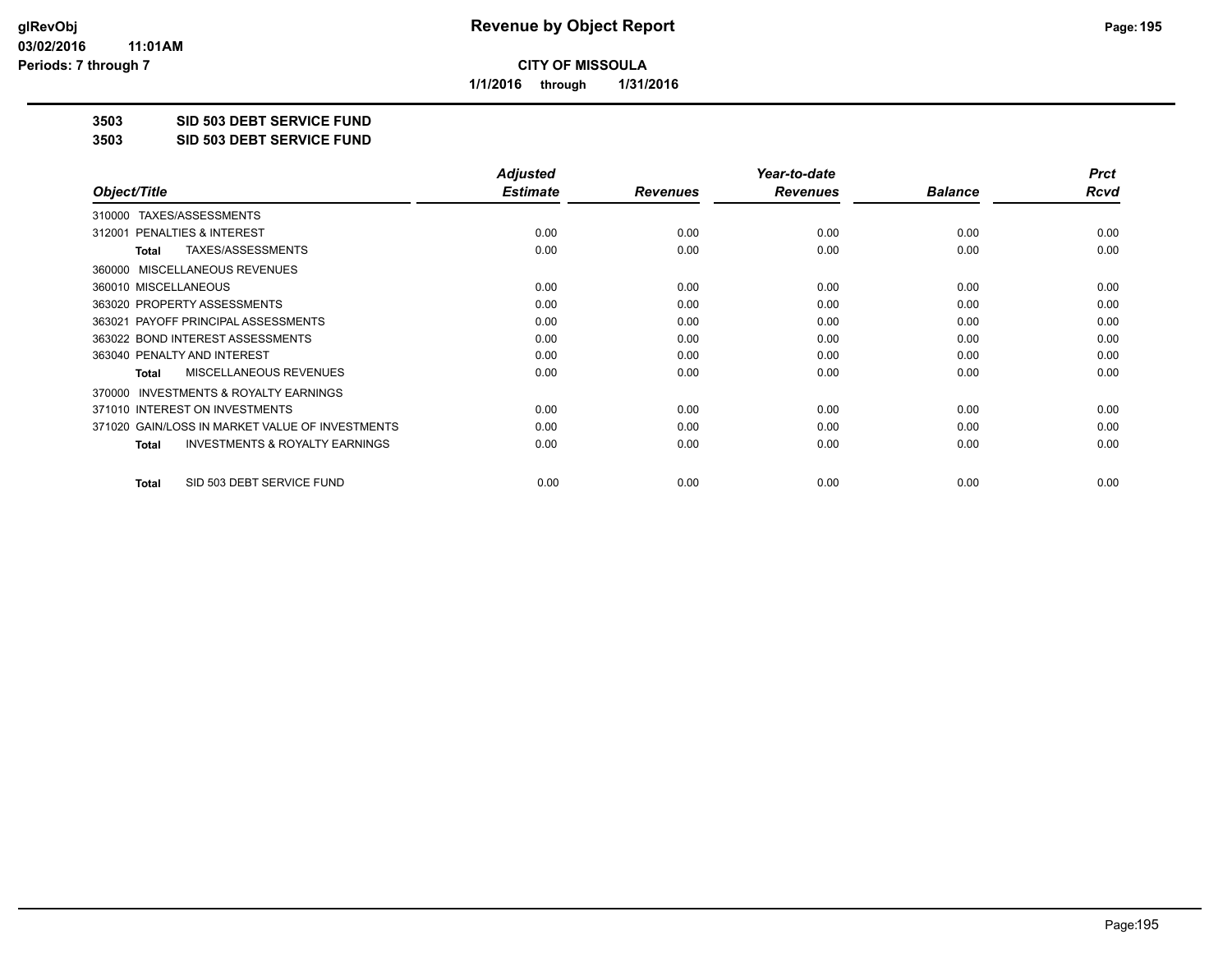**1/1/2016 through 1/31/2016**

# **3503 SID 503 DEBT SERVICE FUND**

|                                                           | <b>Adjusted</b> |                 | Year-to-date    |                | <b>Prct</b> |
|-----------------------------------------------------------|-----------------|-----------------|-----------------|----------------|-------------|
| Object/Title                                              | <b>Estimate</b> | <b>Revenues</b> | <b>Revenues</b> | <b>Balance</b> | <b>Rcvd</b> |
| 310000 TAXES/ASSESSMENTS                                  |                 |                 |                 |                |             |
| 312001 PENALTIES & INTEREST                               | 0.00            | 0.00            | 0.00            | 0.00           | 0.00        |
| <b>TAXES/ASSESSMENTS</b><br><b>Total</b>                  | 0.00            | 0.00            | 0.00            | 0.00           | 0.00        |
| 360000 MISCELLANEOUS REVENUES                             |                 |                 |                 |                |             |
| 360010 MISCELLANEOUS                                      | 0.00            | 0.00            | 0.00            | 0.00           | 0.00        |
| 363020 PROPERTY ASSESSMENTS                               | 0.00            | 0.00            | 0.00            | 0.00           | 0.00        |
| 363021 PAYOFF PRINCIPAL ASSESSMENTS                       | 0.00            | 0.00            | 0.00            | 0.00           | 0.00        |
| 363022 BOND INTEREST ASSESSMENTS                          | 0.00            | 0.00            | 0.00            | 0.00           | 0.00        |
| 363040 PENALTY AND INTEREST                               | 0.00            | 0.00            | 0.00            | 0.00           | 0.00        |
| MISCELLANEOUS REVENUES<br><b>Total</b>                    | 0.00            | 0.00            | 0.00            | 0.00           | 0.00        |
| <b>INVESTMENTS &amp; ROYALTY EARNINGS</b><br>370000       |                 |                 |                 |                |             |
| 371010 INTEREST ON INVESTMENTS                            | 0.00            | 0.00            | 0.00            | 0.00           | 0.00        |
| 371020 GAIN/LOSS IN MARKET VALUE OF INVESTMENT            | 0.00            | 0.00            | 0.00            | 0.00           | 0.00        |
| <b>INVESTMENTS &amp; ROYALTY EARNINGS</b><br><b>Total</b> | 0.00            | 0.00            | 0.00            | 0.00           | 0.00        |
| SID 503 DEBT SERVICE FUND<br><b>Total</b>                 | 0.00            | 0.00            | 0.00            | 0.00           | 0.00        |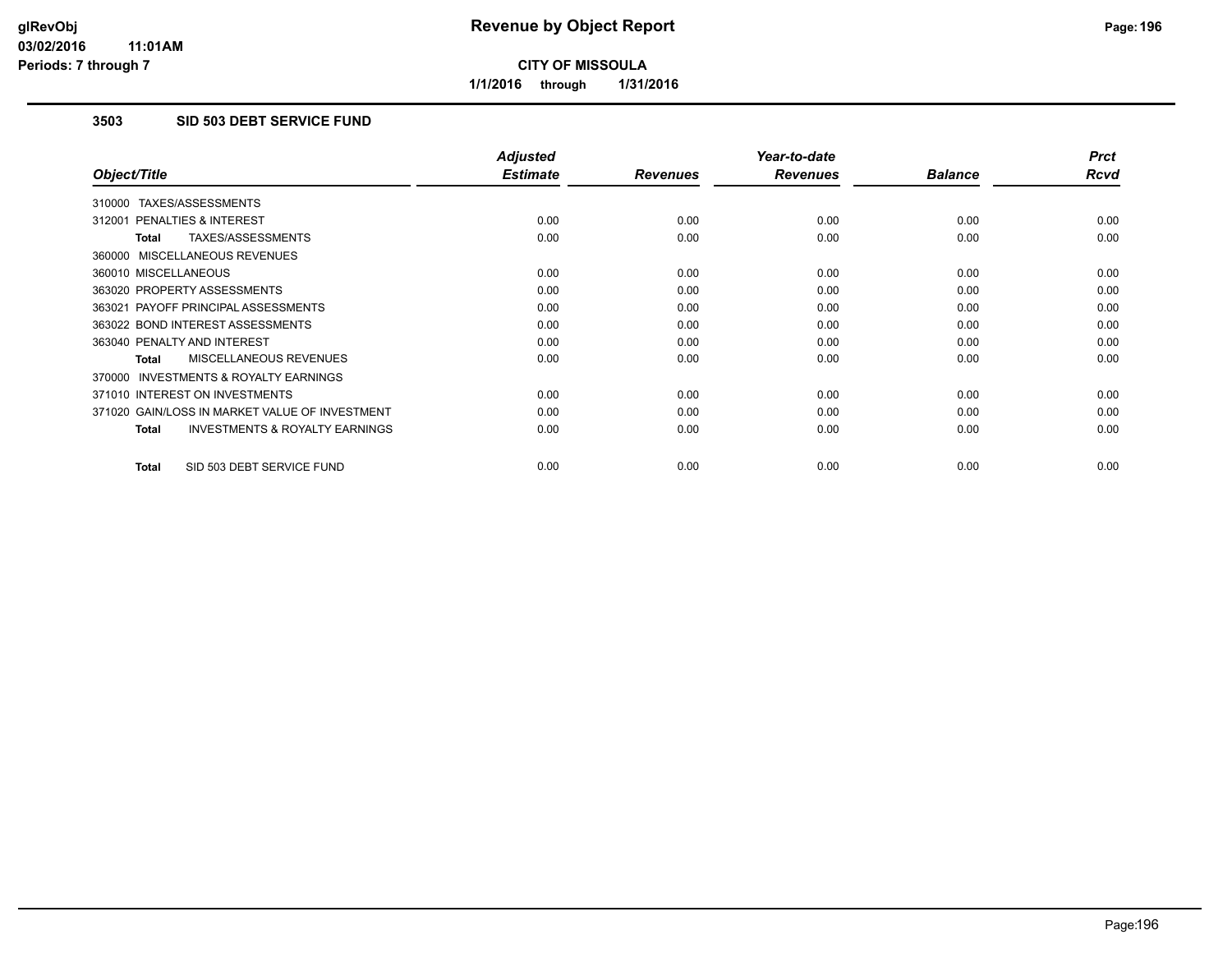**1/1/2016 through 1/31/2016**

**3504 SID 504 DEBT SERVICE FUND**

**3504 SID 504 DEBT SERVICE FUND**

|                                                     | <b>Adjusted</b> |                 | Year-to-date    |                | <b>Prct</b> |
|-----------------------------------------------------|-----------------|-----------------|-----------------|----------------|-------------|
| Object/Title                                        | <b>Estimate</b> | <b>Revenues</b> | <b>Revenues</b> | <b>Balance</b> | <b>Rcvd</b> |
| 310000 TAXES/ASSESSMENTS                            |                 |                 |                 |                |             |
| PENALTIES & INTEREST<br>312001                      | 0.00            | 0.00            | 0.00            | 0.00           | 0.00        |
| TAXES/ASSESSMENTS<br><b>Total</b>                   | 0.00            | 0.00            | 0.00            | 0.00           | 0.00        |
| MISCELLANEOUS REVENUES<br>360000                    |                 |                 |                 |                |             |
| 360010 MISCELLANEOUS                                | 0.00            | 0.00            | 0.00            | 0.00           | 0.00        |
| 363020 PROPERTY ASSESSMENTS                         | 0.00            | 0.00            | 0.00            | 0.00           | 0.00        |
| 363021 PAYOFF PRINCIPAL ASSESSMENTS                 | 0.00            | 0.00            | 0.00            | 0.00           | 0.00        |
| 363022 BOND INTEREST ASSESSMENTS                    | 0.00            | 0.00            | 0.00            | 0.00           | 0.00        |
| 363040 PENALTY AND INTEREST                         | 0.00            | 0.00            | 0.00            | 0.00           | 0.00        |
| MISCELLANEOUS REVENUES<br><b>Total</b>              | 0.00            | 0.00            | 0.00            | 0.00           | 0.00        |
| <b>INVESTMENTS &amp; ROYALTY EARNINGS</b><br>370000 |                 |                 |                 |                |             |
| 371010 INTEREST ON INVESTMENTS                      | 0.00            | 0.00            | 0.00            | 0.00           | 0.00        |
| 371020 GAIN/LOSS IN MARKET VALUE OF INVESTMENTS     | 0.00            | 0.00            | 0.00            | 0.00           | 0.00        |
| <b>INVESTMENTS &amp; ROYALTY EARNINGS</b><br>Total  | 0.00            | 0.00            | 0.00            | 0.00           | 0.00        |
| OTHER FINANCING SOURCES<br>380000                   |                 |                 |                 |                |             |
| 381009 TRANSFERS IN                                 | 0.00            | 0.00            | 0.00            | 0.00           | 0.00        |
| OTHER FINANCING SOURCES<br>Total                    | 0.00            | 0.00            | 0.00            | 0.00           | 0.00        |
| SID 504 DEBT SERVICE FUND<br><b>Total</b>           | 0.00            | 0.00            | 0.00            | 0.00           | 0.00        |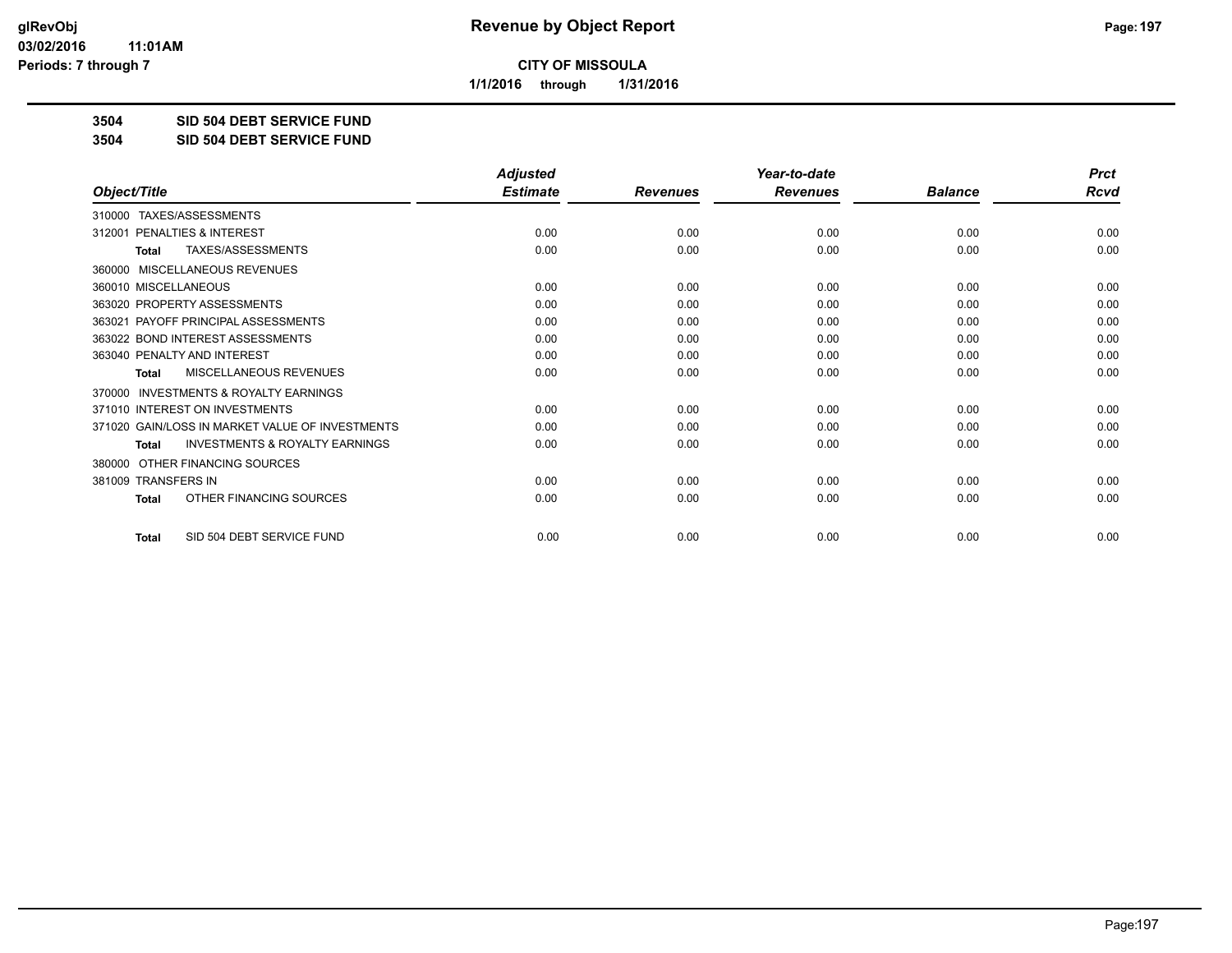**1/1/2016 through 1/31/2016**

# **3504 SID 504 DEBT SERVICE FUND**

|                                                           | <b>Adjusted</b> |                 | Year-to-date    |                | <b>Prct</b> |
|-----------------------------------------------------------|-----------------|-----------------|-----------------|----------------|-------------|
| Object/Title                                              | <b>Estimate</b> | <b>Revenues</b> | <b>Revenues</b> | <b>Balance</b> | <b>Rcvd</b> |
| 310000 TAXES/ASSESSMENTS                                  |                 |                 |                 |                |             |
| PENALTIES & INTEREST<br>312001                            | 0.00            | 0.00            | 0.00            | 0.00           | 0.00        |
| TAXES/ASSESSMENTS<br><b>Total</b>                         | 0.00            | 0.00            | 0.00            | 0.00           | 0.00        |
| 360000 MISCELLANEOUS REVENUES                             |                 |                 |                 |                |             |
| 360010 MISCELLANEOUS                                      | 0.00            | 0.00            | 0.00            | 0.00           | 0.00        |
| 363020 PROPERTY ASSESSMENTS                               | 0.00            | 0.00            | 0.00            | 0.00           | 0.00        |
| 363021 PAYOFF PRINCIPAL ASSESSMENTS                       | 0.00            | 0.00            | 0.00            | 0.00           | 0.00        |
| 363022 BOND INTEREST ASSESSMENTS                          | 0.00            | 0.00            | 0.00            | 0.00           | 0.00        |
| 363040 PENALTY AND INTEREST                               | 0.00            | 0.00            | 0.00            | 0.00           | 0.00        |
| MISCELLANEOUS REVENUES<br><b>Total</b>                    | 0.00            | 0.00            | 0.00            | 0.00           | 0.00        |
| <b>INVESTMENTS &amp; ROYALTY EARNINGS</b><br>370000       |                 |                 |                 |                |             |
| 371010 INTEREST ON INVESTMENTS                            | 0.00            | 0.00            | 0.00            | 0.00           | 0.00        |
| 371020 GAIN/LOSS IN MARKET VALUE OF INVESTMENT            | 0.00            | 0.00            | 0.00            | 0.00           | 0.00        |
| <b>INVESTMENTS &amp; ROYALTY EARNINGS</b><br><b>Total</b> | 0.00            | 0.00            | 0.00            | 0.00           | 0.00        |
| OTHER FINANCING SOURCES<br>380000                         |                 |                 |                 |                |             |
| 381009 TRANSFERS IN                                       | 0.00            | 0.00            | 0.00            | 0.00           | 0.00        |
| OTHER FINANCING SOURCES<br><b>Total</b>                   | 0.00            | 0.00            | 0.00            | 0.00           | 0.00        |
| SID 504 DEBT SERVICE FUND<br><b>Total</b>                 | 0.00            | 0.00            | 0.00            | 0.00           | 0.00        |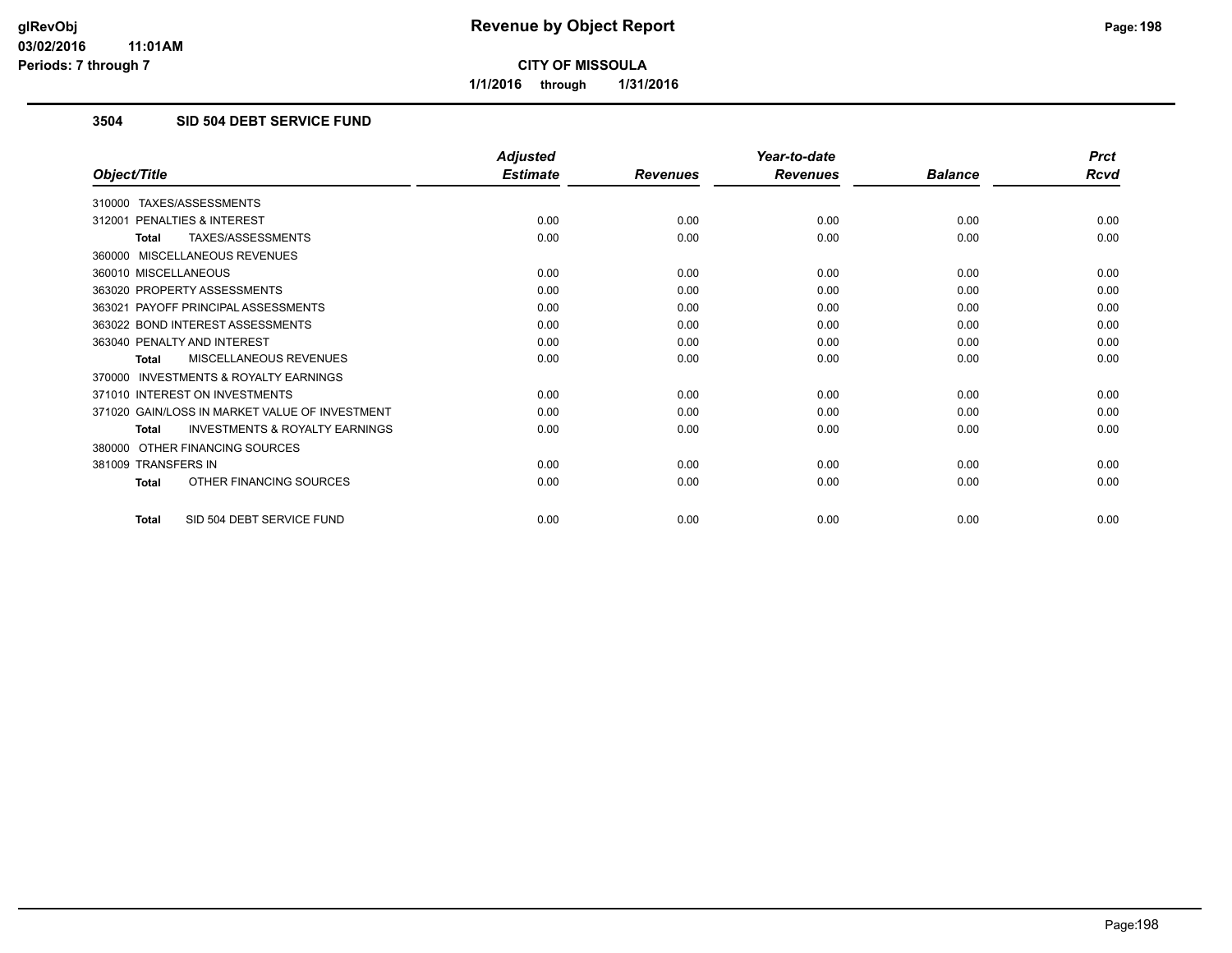**1/1/2016 through 1/31/2016**

**3505 SID 505 DEBT SERVICE FUND**

**3505 SID 505 DEBT SERVICE FUND**

|                                                           | <b>Adjusted</b> |                 | Year-to-date    |                | <b>Prct</b> |
|-----------------------------------------------------------|-----------------|-----------------|-----------------|----------------|-------------|
| Object/Title                                              | <b>Estimate</b> | <b>Revenues</b> | <b>Revenues</b> | <b>Balance</b> | Rcvd        |
| TAXES/ASSESSMENTS<br>310000                               |                 |                 |                 |                |             |
| 312001 PENALTIES & INTEREST                               | 0.00            | 0.00            | 0.00            | 0.00           | 0.00        |
| TAXES/ASSESSMENTS<br>Total                                | 0.00            | 0.00            | 0.00            | 0.00           | 0.00        |
| MISCELLANEOUS REVENUES<br>360000                          |                 |                 |                 |                |             |
| 360010 MISCELLANEOUS                                      | 0.00            | 0.00            | 0.00            | 0.00           | 0.00        |
| 363020 PROPERTY ASSESSMENTS                               | 0.00            | 0.00            | 0.00            | 0.00           | 0.00        |
| 363021 PAYOFF PRINCIPAL ASSESSMENTS                       | 0.00            | 0.00            | 0.00            | 0.00           | 0.00        |
| 363022 BOND INTEREST ASSESSMENTS                          | 0.00            | 0.00            | 0.00            | 0.00           | 0.00        |
| 363040 PENALTY AND INTEREST                               | 0.00            | 0.00            | 0.00            | 0.00           | 0.00        |
| MISCELLANEOUS REVENUES<br><b>Total</b>                    | 0.00            | 0.00            | 0.00            | 0.00           | 0.00        |
| <b>INVESTMENTS &amp; ROYALTY EARNINGS</b><br>370000       |                 |                 |                 |                |             |
| 371010 INTEREST ON INVESTMENTS                            | 0.00            | 0.00            | 0.00            | 0.00           | 0.00        |
| 371020 GAIN/LOSS IN MARKET VALUE OF INVESTMENTS           | 0.00            | 0.00            | 0.00            | 0.00           | 0.00        |
| <b>INVESTMENTS &amp; ROYALTY EARNINGS</b><br><b>Total</b> | 0.00            | 0.00            | 0.00            | 0.00           | 0.00        |
| SID 505 DEBT SERVICE FUND<br><b>Total</b>                 | 0.00            | 0.00            | 0.00            | 0.00           | 0.00        |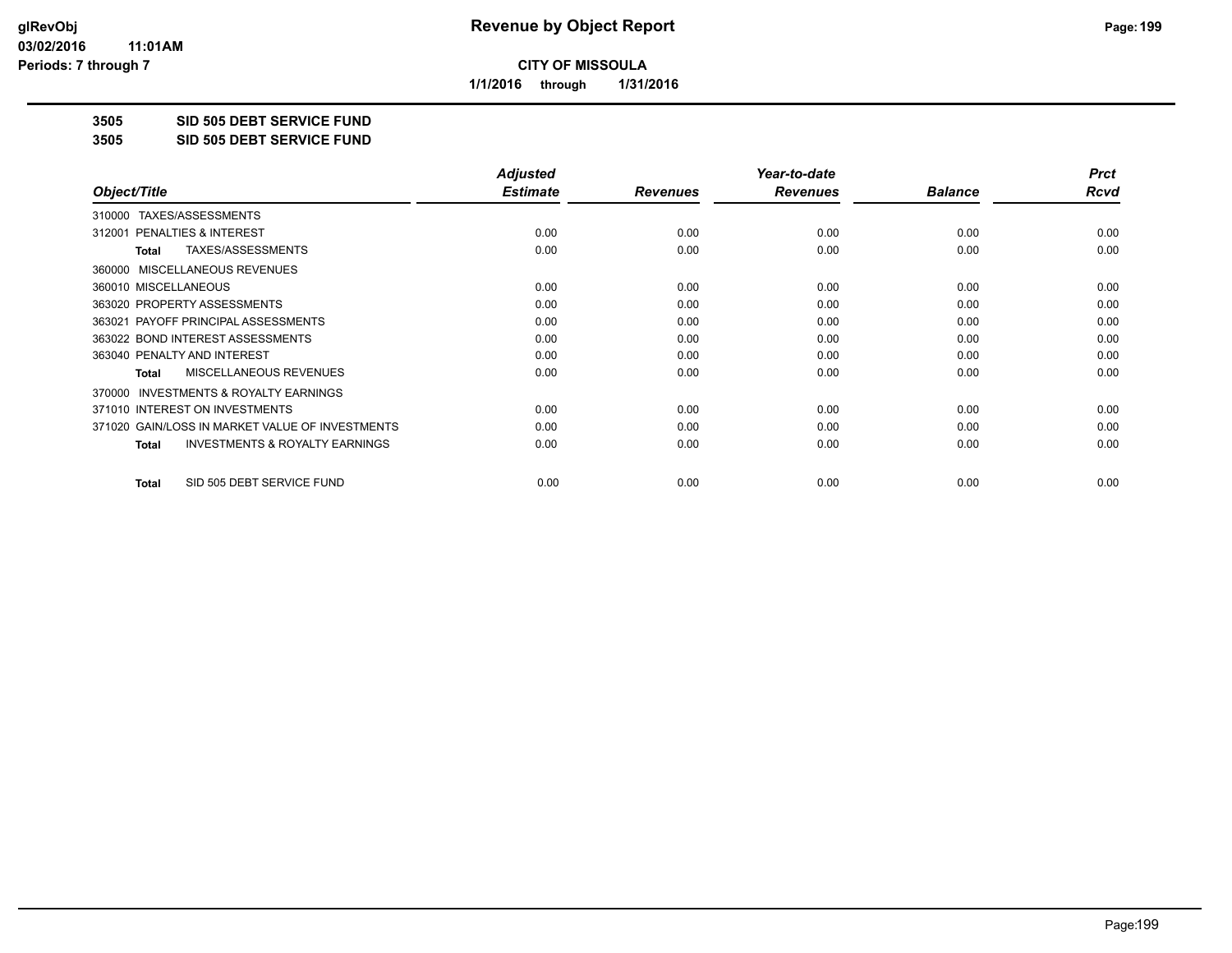**1/1/2016 through 1/31/2016**

# **3505 SID 505 DEBT SERVICE FUND**

|                                                           | <b>Adjusted</b> |                 | Year-to-date    |                | <b>Prct</b> |
|-----------------------------------------------------------|-----------------|-----------------|-----------------|----------------|-------------|
| Object/Title                                              | <b>Estimate</b> | <b>Revenues</b> | <b>Revenues</b> | <b>Balance</b> | <b>Rcvd</b> |
| 310000 TAXES/ASSESSMENTS                                  |                 |                 |                 |                |             |
| 312001 PENALTIES & INTEREST                               | 0.00            | 0.00            | 0.00            | 0.00           | 0.00        |
| TAXES/ASSESSMENTS<br><b>Total</b>                         | 0.00            | 0.00            | 0.00            | 0.00           | 0.00        |
| 360000 MISCELLANEOUS REVENUES                             |                 |                 |                 |                |             |
| 360010 MISCELLANEOUS                                      | 0.00            | 0.00            | 0.00            | 0.00           | 0.00        |
| 363020 PROPERTY ASSESSMENTS                               | 0.00            | 0.00            | 0.00            | 0.00           | 0.00        |
| 363021 PAYOFF PRINCIPAL ASSESSMENTS                       | 0.00            | 0.00            | 0.00            | 0.00           | 0.00        |
| 363022 BOND INTEREST ASSESSMENTS                          | 0.00            | 0.00            | 0.00            | 0.00           | 0.00        |
| 363040 PENALTY AND INTEREST                               | 0.00            | 0.00            | 0.00            | 0.00           | 0.00        |
| <b>MISCELLANEOUS REVENUES</b><br><b>Total</b>             | 0.00            | 0.00            | 0.00            | 0.00           | 0.00        |
| <b>INVESTMENTS &amp; ROYALTY EARNINGS</b><br>370000       |                 |                 |                 |                |             |
| 371010 INTEREST ON INVESTMENTS                            | 0.00            | 0.00            | 0.00            | 0.00           | 0.00        |
| 371020 GAIN/LOSS IN MARKET VALUE OF INVESTMENT            | 0.00            | 0.00            | 0.00            | 0.00           | 0.00        |
| <b>INVESTMENTS &amp; ROYALTY EARNINGS</b><br><b>Total</b> | 0.00            | 0.00            | 0.00            | 0.00           | 0.00        |
| SID 505 DEBT SERVICE FUND<br><b>Total</b>                 | 0.00            | 0.00            | 0.00            | 0.00           | 0.00        |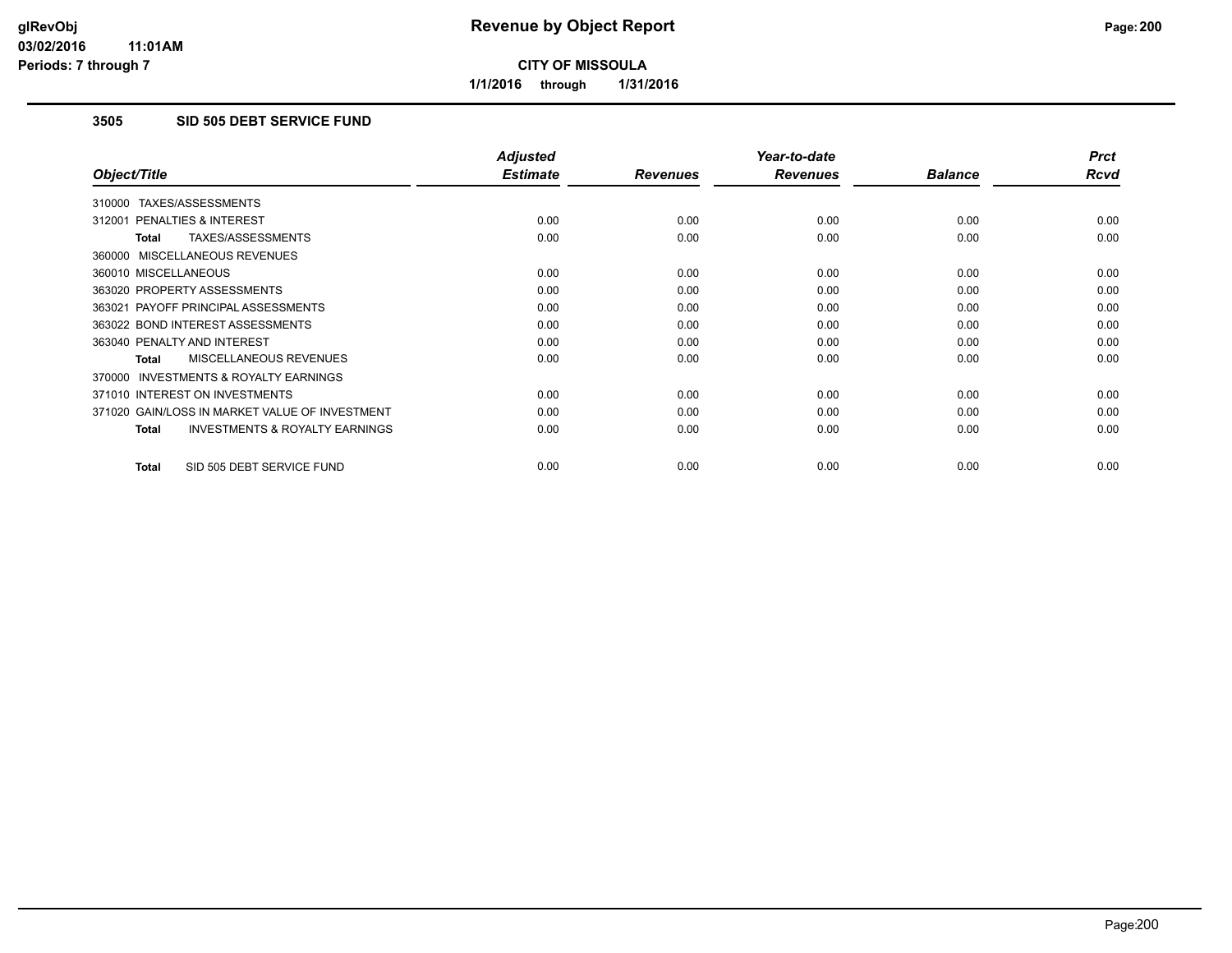**1/1/2016 through 1/31/2016**

**3506 SID 506 DEBT SERVICE FUND**

**3506 SID 506 DEBT SERVICE FUND**

|                                                           | <b>Adjusted</b> |                 | Year-to-date    |                | <b>Prct</b> |
|-----------------------------------------------------------|-----------------|-----------------|-----------------|----------------|-------------|
| Object/Title                                              | <b>Estimate</b> | <b>Revenues</b> | <b>Revenues</b> | <b>Balance</b> | <b>Rcvd</b> |
| TAXES/ASSESSMENTS<br>310000                               |                 |                 |                 |                |             |
| 312001 PENALTIES & INTEREST                               | 0.00            | 0.00            | 0.00            | 0.00           | 0.00        |
| TAXES/ASSESSMENTS<br><b>Total</b>                         | 0.00            | 0.00            | 0.00            | 0.00           | 0.00        |
| MISCELLANEOUS REVENUES<br>360000                          |                 |                 |                 |                |             |
| 360010 MISCELLANEOUS                                      | 0.00            | 0.00            | 0.00            | 0.00           | 0.00        |
| 363020 PROPERTY ASSESSMENTS                               | 0.00            | 0.00            | 0.00            | 0.00           | 0.00        |
| 363021 PAYOFF PRINCIPAL ASSESSMENTS                       | 0.00            | 0.00            | 0.00            | 0.00           | 0.00        |
| 363022 BOND INTEREST ASSESSMENTS                          | 0.00            | 0.00            | 0.00            | 0.00           | 0.00        |
| 363040 PENALTY AND INTEREST                               | 0.00            | 0.00            | 0.00            | 0.00           | 0.00        |
| <b>MISCELLANEOUS REVENUES</b><br><b>Total</b>             | 0.00            | 0.00            | 0.00            | 0.00           | 0.00        |
| <b>INVESTMENTS &amp; ROYALTY EARNINGS</b><br>370000       |                 |                 |                 |                |             |
| 371010 INTEREST ON INVESTMENTS                            | 0.00            | 0.00            | 0.00            | 0.00           | 0.00        |
| 371020 GAIN/LOSS IN MARKET VALUE OF INVESTMENTS           | 0.00            | 0.00            | 0.00            | 0.00           | 0.00        |
| <b>INVESTMENTS &amp; ROYALTY EARNINGS</b><br><b>Total</b> | 0.00            | 0.00            | 0.00            | 0.00           | 0.00        |
| OTHER FINANCING SOURCES<br>380000                         |                 |                 |                 |                |             |
| 381009 TRANSFERS IN                                       | 0.00            | 0.00            | 0.00            | 0.00           | 0.00        |
| OTHER FINANCING SOURCES<br><b>Total</b>                   | 0.00            | 0.00            | 0.00            | 0.00           | 0.00        |
| SID 506 DEBT SERVICE FUND<br><b>Total</b>                 | 0.00            | 0.00            | 0.00            | 0.00           | 0.00        |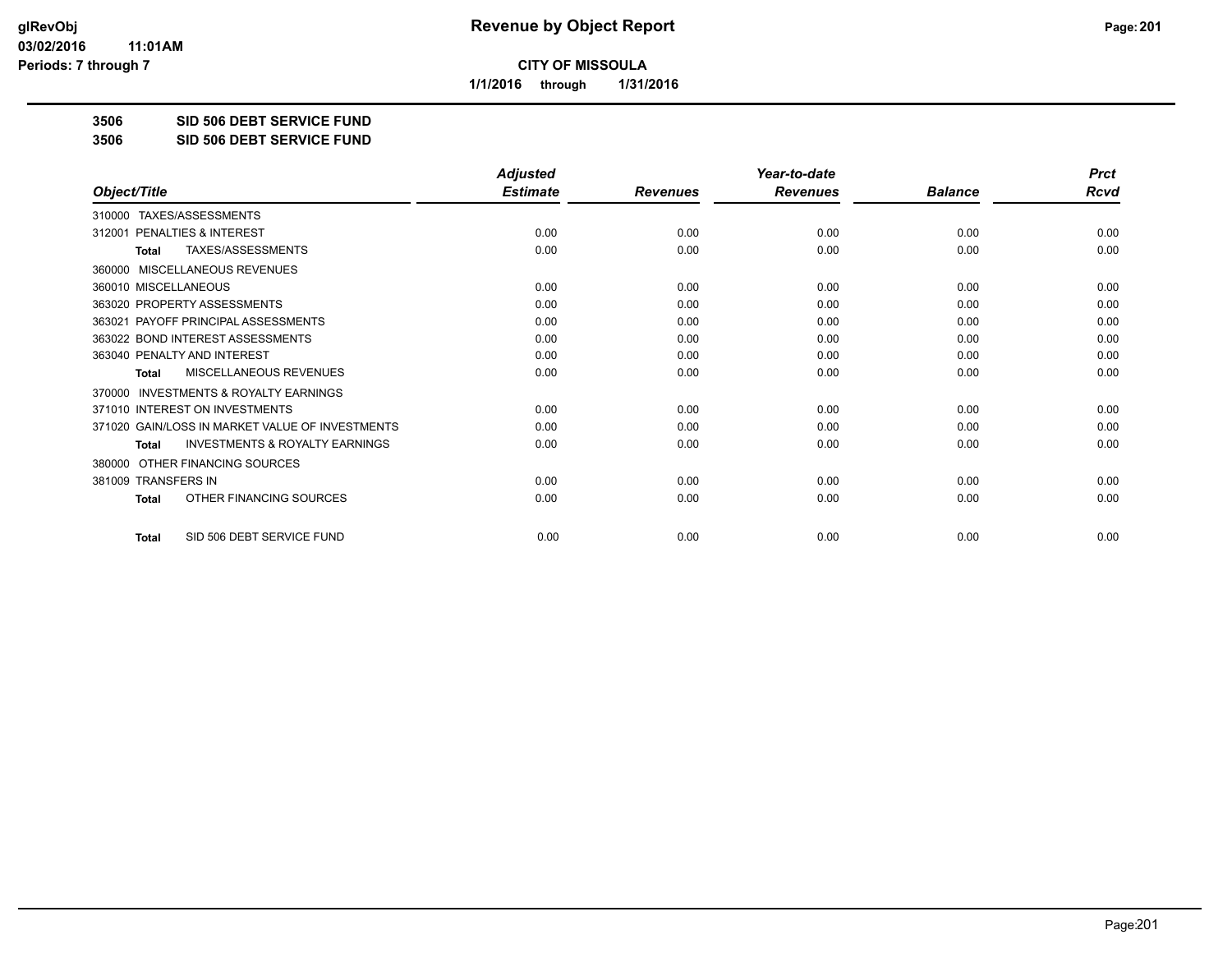**1/1/2016 through 1/31/2016**

#### **3506 SID 506 DEBT SERVICE FUND**

|                                                           | <b>Adjusted</b> |                 | Year-to-date    |                | <b>Prct</b> |
|-----------------------------------------------------------|-----------------|-----------------|-----------------|----------------|-------------|
| Object/Title                                              | <b>Estimate</b> | <b>Revenues</b> | <b>Revenues</b> | <b>Balance</b> | <b>Rcvd</b> |
| 310000 TAXES/ASSESSMENTS                                  |                 |                 |                 |                |             |
| PENALTIES & INTEREST<br>312001                            | 0.00            | 0.00            | 0.00            | 0.00           | 0.00        |
| TAXES/ASSESSMENTS<br><b>Total</b>                         | 0.00            | 0.00            | 0.00            | 0.00           | 0.00        |
| 360000 MISCELLANEOUS REVENUES                             |                 |                 |                 |                |             |
| 360010 MISCELLANEOUS                                      | 0.00            | 0.00            | 0.00            | 0.00           | 0.00        |
| 363020 PROPERTY ASSESSMENTS                               | 0.00            | 0.00            | 0.00            | 0.00           | 0.00        |
| 363021 PAYOFF PRINCIPAL ASSESSMENTS                       | 0.00            | 0.00            | 0.00            | 0.00           | 0.00        |
| 363022 BOND INTEREST ASSESSMENTS                          | 0.00            | 0.00            | 0.00            | 0.00           | 0.00        |
| 363040 PENALTY AND INTEREST                               | 0.00            | 0.00            | 0.00            | 0.00           | 0.00        |
| MISCELLANEOUS REVENUES<br><b>Total</b>                    | 0.00            | 0.00            | 0.00            | 0.00           | 0.00        |
| <b>INVESTMENTS &amp; ROYALTY EARNINGS</b><br>370000       |                 |                 |                 |                |             |
| 371010 INTEREST ON INVESTMENTS                            | 0.00            | 0.00            | 0.00            | 0.00           | 0.00        |
| 371020 GAIN/LOSS IN MARKET VALUE OF INVESTMENT            | 0.00            | 0.00            | 0.00            | 0.00           | 0.00        |
| <b>INVESTMENTS &amp; ROYALTY EARNINGS</b><br><b>Total</b> | 0.00            | 0.00            | 0.00            | 0.00           | 0.00        |
| OTHER FINANCING SOURCES<br>380000                         |                 |                 |                 |                |             |
| 381009 TRANSFERS IN                                       | 0.00            | 0.00            | 0.00            | 0.00           | 0.00        |
| OTHER FINANCING SOURCES<br><b>Total</b>                   | 0.00            | 0.00            | 0.00            | 0.00           | 0.00        |
| SID 506 DEBT SERVICE FUND<br><b>Total</b>                 | 0.00            | 0.00            | 0.00            | 0.00           | 0.00        |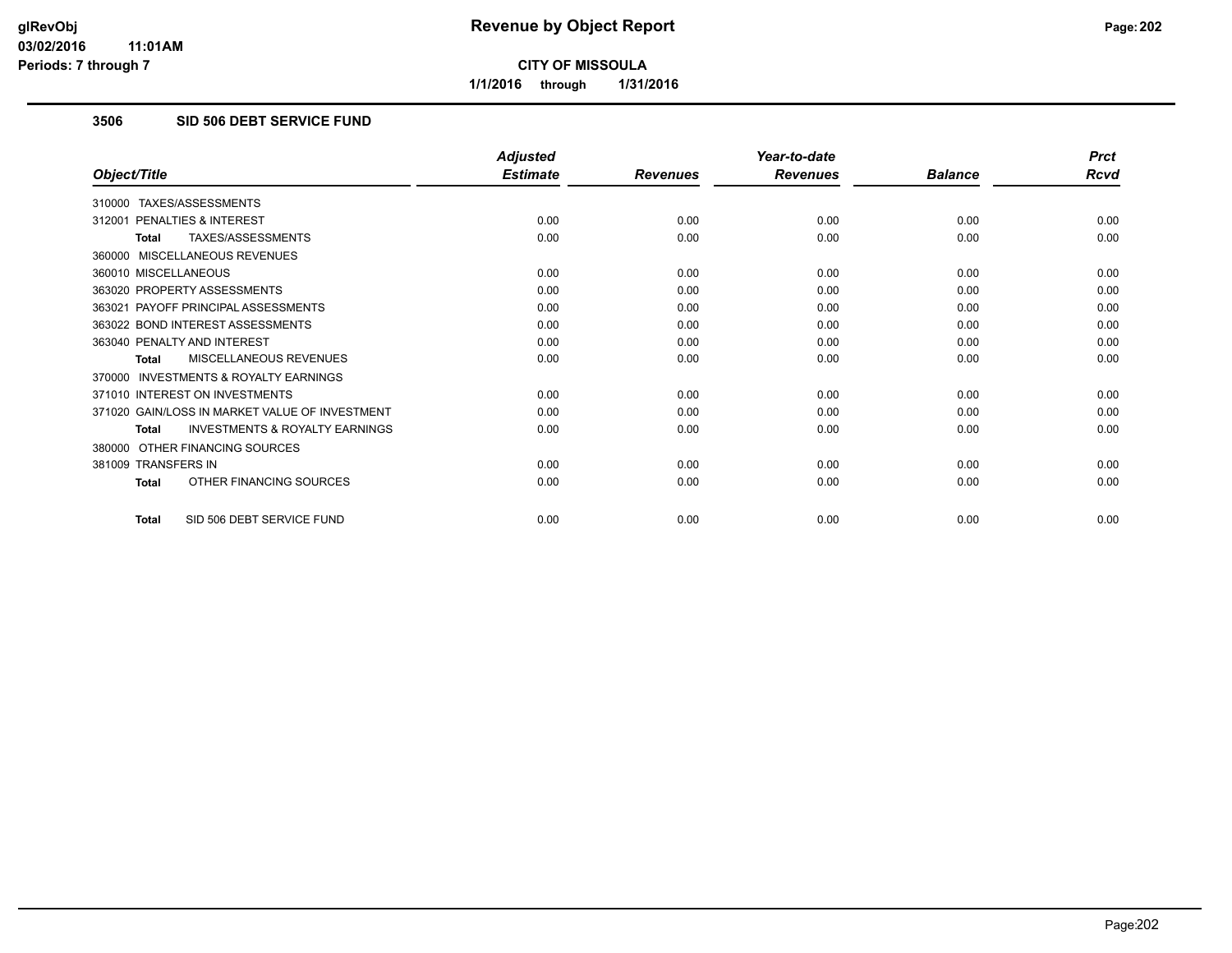**1/1/2016 through 1/31/2016**

**3507 SID 507 DEBT SERVICE FUND**

**3507 SID 507 DEBT SERVICE FUND**

|                                                           | <b>Adjusted</b> |                 | Year-to-date    |                | <b>Prct</b> |
|-----------------------------------------------------------|-----------------|-----------------|-----------------|----------------|-------------|
| Object/Title                                              | <b>Estimate</b> | <b>Revenues</b> | <b>Revenues</b> | <b>Balance</b> | <b>Rcvd</b> |
| TAXES/ASSESSMENTS<br>310000                               |                 |                 |                 |                |             |
| 312001 PENALTIES & INTEREST                               | 0.00            | 0.00            | 0.00            | 0.00           | 0.00        |
| TAXES/ASSESSMENTS<br><b>Total</b>                         | 0.00            | 0.00            | 0.00            | 0.00           | 0.00        |
| MISCELLANEOUS REVENUES<br>360000                          |                 |                 |                 |                |             |
| 360010 MISCELLANEOUS                                      | 0.00            | 0.00            | 0.00            | 0.00           | 0.00        |
| 363020 PROPERTY ASSESSMENTS                               | 0.00            | 0.00            | 0.00            | 0.00           | 0.00        |
| 363021 PAYOFF PRINCIPAL ASSESSMENTS                       | 0.00            | 0.00            | 0.00            | 0.00           | 0.00        |
| 363022 BOND INTEREST ASSESSMENTS                          | 0.00            | 0.00            | 0.00            | 0.00           | 0.00        |
| 363040 PENALTY AND INTEREST                               | 0.00            | 0.00            | 0.00            | 0.00           | 0.00        |
| MISCELLANEOUS REVENUES<br><b>Total</b>                    | 0.00            | 0.00            | 0.00            | 0.00           | 0.00        |
| <b>INVESTMENTS &amp; ROYALTY EARNINGS</b><br>370000       |                 |                 |                 |                |             |
| 371010 INTEREST ON INVESTMENTS                            | 0.00            | 0.00            | 0.00            | 0.00           | 0.00        |
| 371020 GAIN/LOSS IN MARKET VALUE OF INVESTMENTS           | 0.00            | 0.00            | 0.00            | 0.00           | 0.00        |
| <b>INVESTMENTS &amp; ROYALTY EARNINGS</b><br><b>Total</b> | 0.00            | 0.00            | 0.00            | 0.00           | 0.00        |
| OTHER FINANCING SOURCES<br>380000                         |                 |                 |                 |                |             |
| 381009 TRANSFERS IN                                       | 0.00            | 0.00            | 0.00            | 0.00           | 0.00        |
| OTHER FINANCING SOURCES<br><b>Total</b>                   | 0.00            | 0.00            | 0.00            | 0.00           | 0.00        |
| SID 507 DEBT SERVICE FUND<br><b>Total</b>                 | 0.00            | 0.00            | 0.00            | 0.00           | 0.00        |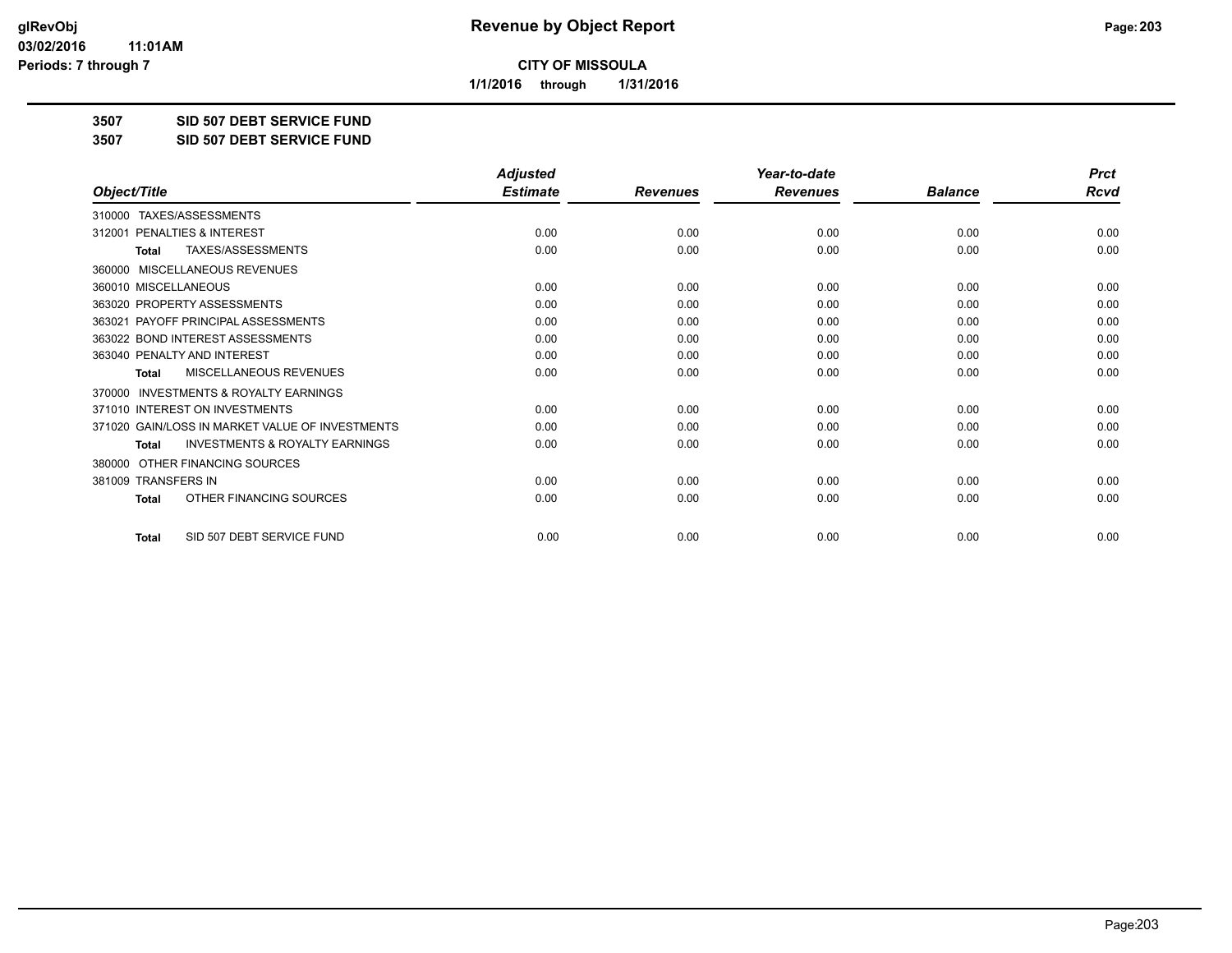**1/1/2016 through 1/31/2016**

# **3507 SID 507 DEBT SERVICE FUND**

|                                                           | <b>Adjusted</b> |                 | Year-to-date    |                | <b>Prct</b> |
|-----------------------------------------------------------|-----------------|-----------------|-----------------|----------------|-------------|
| Object/Title                                              | <b>Estimate</b> | <b>Revenues</b> | <b>Revenues</b> | <b>Balance</b> | <b>Rcvd</b> |
| 310000 TAXES/ASSESSMENTS                                  |                 |                 |                 |                |             |
| 312001 PENALTIES & INTEREST                               | 0.00            | 0.00            | 0.00            | 0.00           | 0.00        |
| TAXES/ASSESSMENTS<br><b>Total</b>                         | 0.00            | 0.00            | 0.00            | 0.00           | 0.00        |
| 360000 MISCELLANEOUS REVENUES                             |                 |                 |                 |                |             |
| 360010 MISCELLANEOUS                                      | 0.00            | 0.00            | 0.00            | 0.00           | 0.00        |
| 363020 PROPERTY ASSESSMENTS                               | 0.00            | 0.00            | 0.00            | 0.00           | 0.00        |
| 363021 PAYOFF PRINCIPAL ASSESSMENTS                       | 0.00            | 0.00            | 0.00            | 0.00           | 0.00        |
| 363022 BOND INTEREST ASSESSMENTS                          | 0.00            | 0.00            | 0.00            | 0.00           | 0.00        |
| 363040 PENALTY AND INTEREST                               | 0.00            | 0.00            | 0.00            | 0.00           | 0.00        |
| MISCELLANEOUS REVENUES<br><b>Total</b>                    | 0.00            | 0.00            | 0.00            | 0.00           | 0.00        |
| <b>INVESTMENTS &amp; ROYALTY EARNINGS</b><br>370000       |                 |                 |                 |                |             |
| 371010 INTEREST ON INVESTMENTS                            | 0.00            | 0.00            | 0.00            | 0.00           | 0.00        |
| 371020 GAIN/LOSS IN MARKET VALUE OF INVESTMENT            | 0.00            | 0.00            | 0.00            | 0.00           | 0.00        |
| <b>INVESTMENTS &amp; ROYALTY EARNINGS</b><br><b>Total</b> | 0.00            | 0.00            | 0.00            | 0.00           | 0.00        |
| 380000 OTHER FINANCING SOURCES                            |                 |                 |                 |                |             |
| 381009 TRANSFERS IN                                       | 0.00            | 0.00            | 0.00            | 0.00           | 0.00        |
| OTHER FINANCING SOURCES<br>Total                          | 0.00            | 0.00            | 0.00            | 0.00           | 0.00        |
| SID 507 DEBT SERVICE FUND<br><b>Total</b>                 | 0.00            | 0.00            | 0.00            | 0.00           | 0.00        |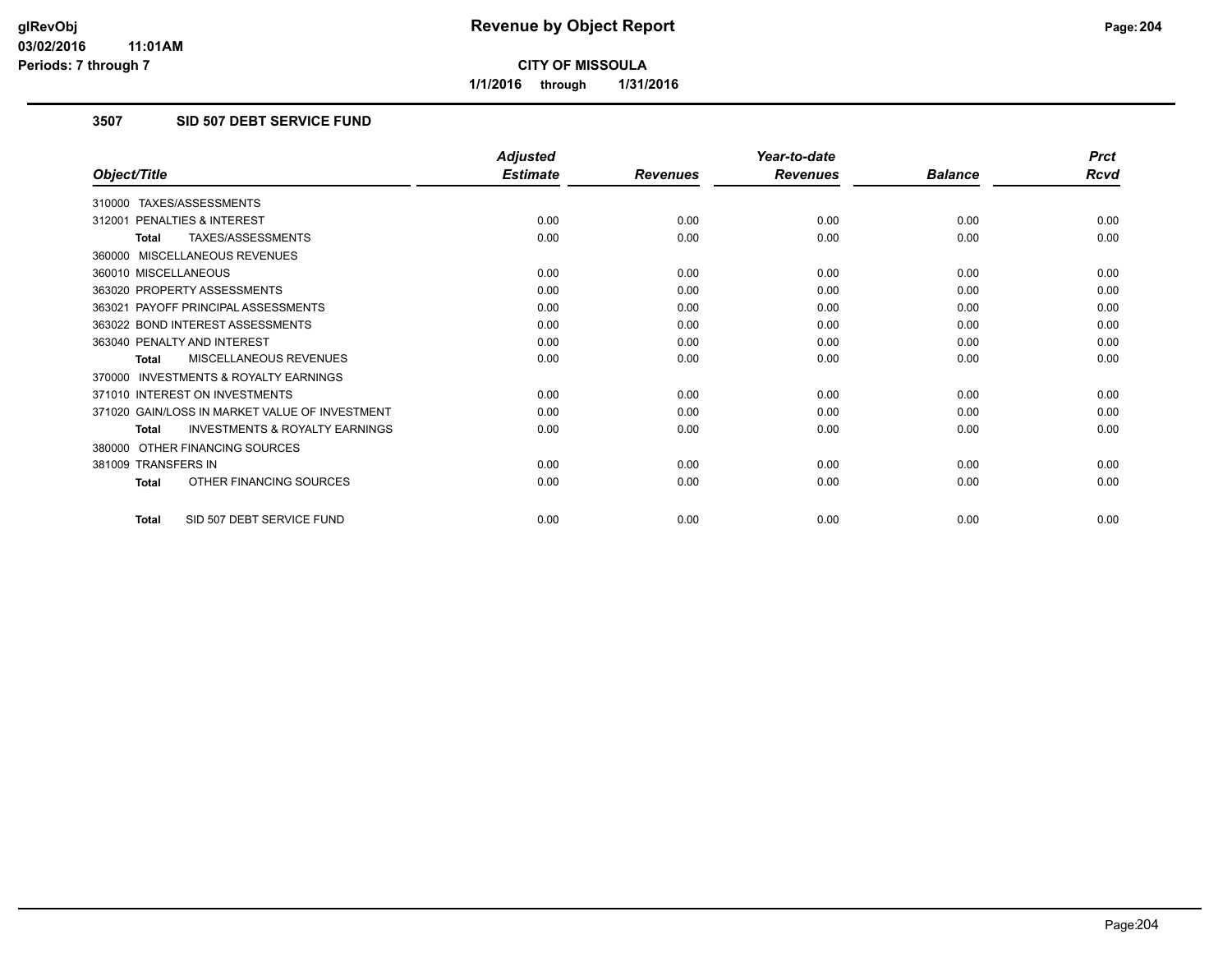**1/1/2016 through 1/31/2016**

**3508 SID 508 DEBT SERVICE FUND**

**3508 SID 508 DEBT SERVICE FUND**

|                                                           | <b>Adjusted</b> |                 | Year-to-date    |                | <b>Prct</b> |
|-----------------------------------------------------------|-----------------|-----------------|-----------------|----------------|-------------|
| Object/Title                                              | <b>Estimate</b> | <b>Revenues</b> | <b>Revenues</b> | <b>Balance</b> | <b>Rcvd</b> |
| TAXES/ASSESSMENTS<br>310000                               |                 |                 |                 |                |             |
| 312001 PENALTIES & INTEREST                               | 0.00            | 0.00            | 0.00            | 0.00           | 0.00        |
| TAXES/ASSESSMENTS<br><b>Total</b>                         | 0.00            | 0.00            | 0.00            | 0.00           | 0.00        |
| MISCELLANEOUS REVENUES<br>360000                          |                 |                 |                 |                |             |
| 360010 MISCELLANEOUS                                      | 0.00            | 0.00            | 0.00            | 0.00           | 0.00        |
| 363020 PROPERTY ASSESSMENTS                               | 0.00            | 0.00            | 0.00            | 0.00           | 0.00        |
| 363021 PAYOFF PRINCIPAL ASSESSMENTS                       | 0.00            | 0.00            | 0.00            | 0.00           | 0.00        |
| 363022 BOND INTEREST ASSESSMENTS                          | 0.00            | 0.00            | 0.00            | 0.00           | 0.00        |
| 363040 PENALTY AND INTEREST                               | 0.00            | 0.00            | 0.00            | 0.00           | 0.00        |
| MISCELLANEOUS REVENUES<br><b>Total</b>                    | 0.00            | 0.00            | 0.00            | 0.00           | 0.00        |
| <b>INVESTMENTS &amp; ROYALTY EARNINGS</b><br>370000       |                 |                 |                 |                |             |
| 371010 INTEREST ON INVESTMENTS                            | 0.00            | 0.00            | 0.00            | 0.00           | 0.00        |
| 371020 GAIN/LOSS IN MARKET VALUE OF INVESTMENTS           | 0.00            | 0.00            | 0.00            | 0.00           | 0.00        |
| <b>INVESTMENTS &amp; ROYALTY EARNINGS</b><br><b>Total</b> | 0.00            | 0.00            | 0.00            | 0.00           | 0.00        |
| OTHER FINANCING SOURCES<br>380000                         |                 |                 |                 |                |             |
| 381009 TRANSFERS IN                                       | 0.00            | 0.00            | 0.00            | 0.00           | 0.00        |
| OTHER FINANCING SOURCES<br><b>Total</b>                   | 0.00            | 0.00            | 0.00            | 0.00           | 0.00        |
| SID 508 DEBT SERVICE FUND<br><b>Total</b>                 | 0.00            | 0.00            | 0.00            | 0.00           | 0.00        |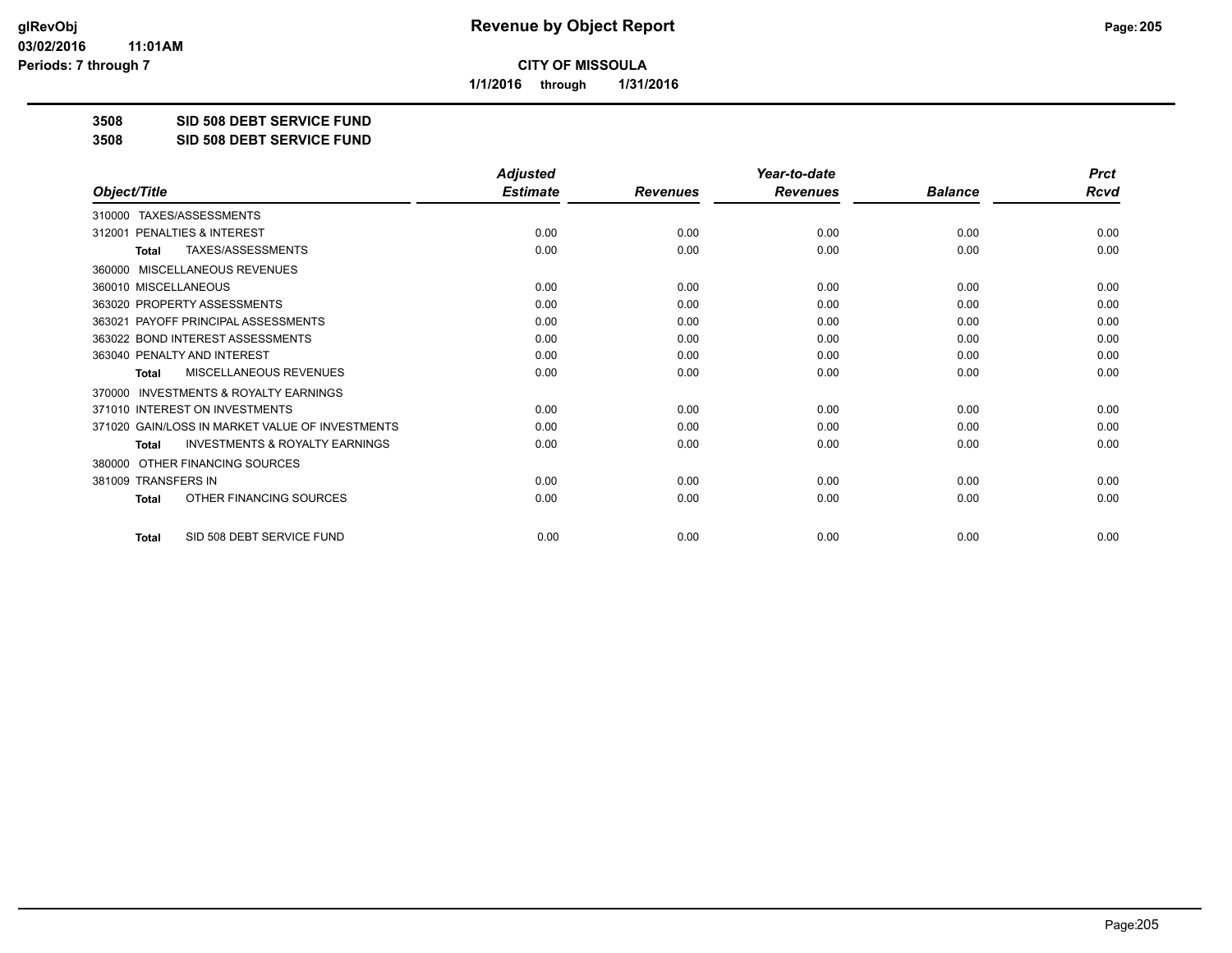**1/1/2016 through 1/31/2016**

# **3508 SID 508 DEBT SERVICE FUND**

|                                                           | <b>Adjusted</b> |                 | Year-to-date    |                | <b>Prct</b> |
|-----------------------------------------------------------|-----------------|-----------------|-----------------|----------------|-------------|
| Object/Title                                              | <b>Estimate</b> | <b>Revenues</b> | <b>Revenues</b> | <b>Balance</b> | <b>Rcvd</b> |
| 310000 TAXES/ASSESSMENTS                                  |                 |                 |                 |                |             |
| PENALTIES & INTEREST<br>312001                            | 0.00            | 0.00            | 0.00            | 0.00           | 0.00        |
| TAXES/ASSESSMENTS<br><b>Total</b>                         | 0.00            | 0.00            | 0.00            | 0.00           | 0.00        |
| 360000 MISCELLANEOUS REVENUES                             |                 |                 |                 |                |             |
| 360010 MISCELLANEOUS                                      | 0.00            | 0.00            | 0.00            | 0.00           | 0.00        |
| 363020 PROPERTY ASSESSMENTS                               | 0.00            | 0.00            | 0.00            | 0.00           | 0.00        |
| 363021 PAYOFF PRINCIPAL ASSESSMENTS                       | 0.00            | 0.00            | 0.00            | 0.00           | 0.00        |
| 363022 BOND INTEREST ASSESSMENTS                          | 0.00            | 0.00            | 0.00            | 0.00           | 0.00        |
| 363040 PENALTY AND INTEREST                               | 0.00            | 0.00            | 0.00            | 0.00           | 0.00        |
| MISCELLANEOUS REVENUES<br><b>Total</b>                    | 0.00            | 0.00            | 0.00            | 0.00           | 0.00        |
| <b>INVESTMENTS &amp; ROYALTY EARNINGS</b><br>370000       |                 |                 |                 |                |             |
| 371010 INTEREST ON INVESTMENTS                            | 0.00            | 0.00            | 0.00            | 0.00           | 0.00        |
| 371020 GAIN/LOSS IN MARKET VALUE OF INVESTMENT            | 0.00            | 0.00            | 0.00            | 0.00           | 0.00        |
| <b>INVESTMENTS &amp; ROYALTY EARNINGS</b><br><b>Total</b> | 0.00            | 0.00            | 0.00            | 0.00           | 0.00        |
| 380000 OTHER FINANCING SOURCES                            |                 |                 |                 |                |             |
| 381009 TRANSFERS IN                                       | 0.00            | 0.00            | 0.00            | 0.00           | 0.00        |
| OTHER FINANCING SOURCES<br><b>Total</b>                   | 0.00            | 0.00            | 0.00            | 0.00           | 0.00        |
| SID 508 DEBT SERVICE FUND<br><b>Total</b>                 | 0.00            | 0.00            | 0.00            | 0.00           | 0.00        |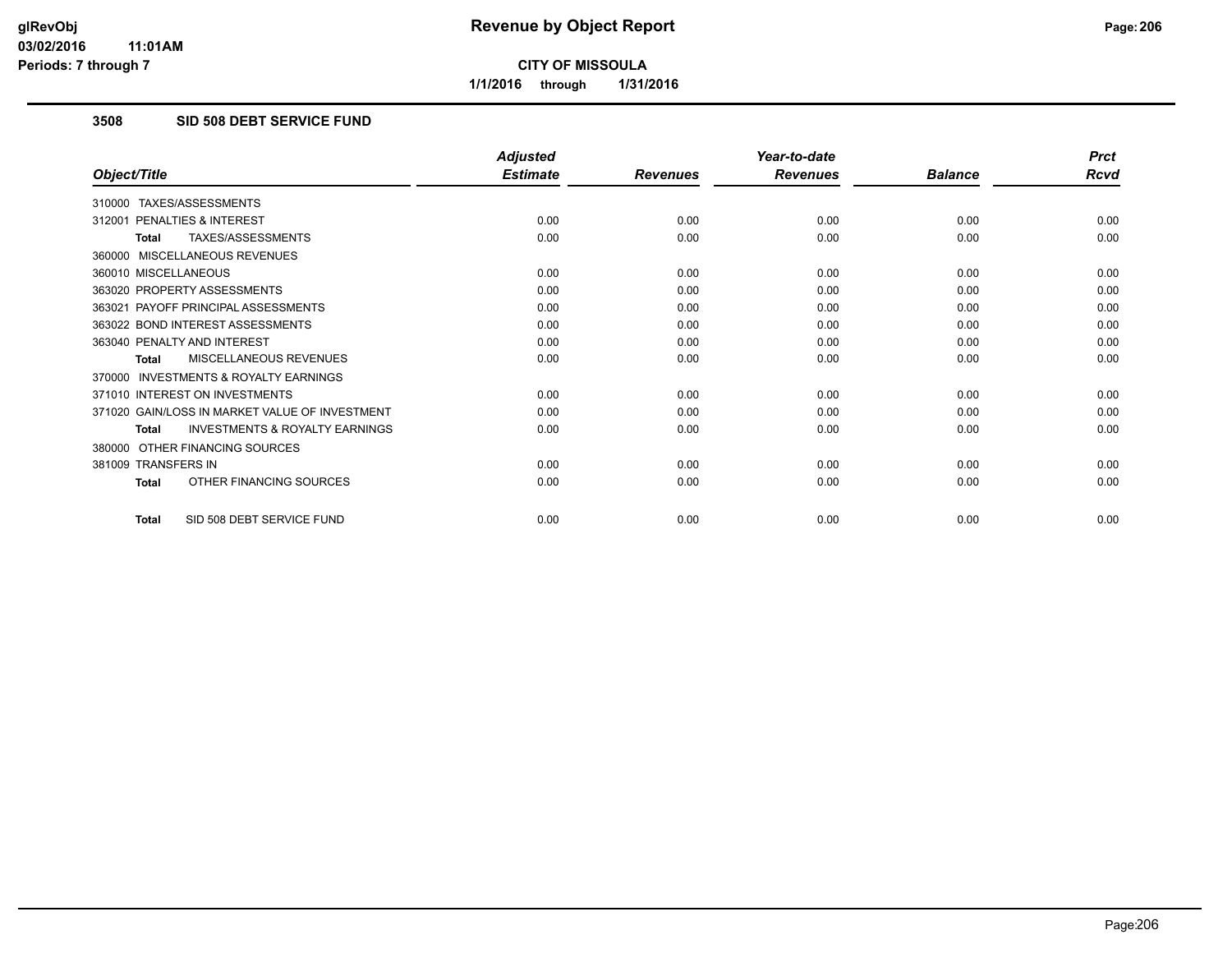**1/1/2016 through 1/31/2016**

**3510 SID 510 DEBT SERVICE FUND**

**3510 SID 510 DEBT SERVICE FUND**

|                                                           | <b>Adjusted</b> |                 | Year-to-date    |                | <b>Prct</b> |
|-----------------------------------------------------------|-----------------|-----------------|-----------------|----------------|-------------|
| Object/Title                                              | <b>Estimate</b> | <b>Revenues</b> | <b>Revenues</b> | <b>Balance</b> | <b>Rcvd</b> |
| 310000 TAXES/ASSESSMENTS                                  |                 |                 |                 |                |             |
| PENALTIES & INTEREST<br>312001                            | 0.00            | 0.00            | 0.00            | 0.00           | 0.00        |
| TAXES/ASSESSMENTS<br><b>Total</b>                         | 0.00            | 0.00            | 0.00            | 0.00           | 0.00        |
| MISCELLANEOUS REVENUES<br>360000                          |                 |                 |                 |                |             |
| 360010 MISCELLANEOUS                                      | 0.00            | 0.00            | 0.00            | 0.00           | 0.00        |
| 363020 PROPERTY ASSESSMENTS                               | 0.00            | 0.00            | 0.00            | 0.00           | 0.00        |
| 363021 PAYOFF PRINCIPAL ASSESSMENTS                       | 0.00            | 0.00            | 0.00            | 0.00           | 0.00        |
| 363022 BOND INTEREST ASSESSMENTS                          | 0.00            | 0.00            | 0.00            | 0.00           | 0.00        |
| 363040 PENALTY AND INTEREST                               | 0.00            | 0.00            | 0.00            | 0.00           | 0.00        |
| <b>MISCELLANEOUS REVENUES</b><br><b>Total</b>             | 0.00            | 0.00            | 0.00            | 0.00           | 0.00        |
| <b>INVESTMENTS &amp; ROYALTY EARNINGS</b><br>370000       |                 |                 |                 |                |             |
| 371010 INTEREST ON INVESTMENTS                            | 0.00            | 0.00            | 0.00            | 0.00           | 0.00        |
| 371020 GAIN/LOSS IN MARKET VALUE OF INVESTMENTS           | 0.00            | 0.00            | 0.00            | 0.00           | 0.00        |
| 371500 INTEREST ON INTERFUND LOAN                         | 0.00            | 0.00            | 0.00            | 0.00           | 0.00        |
| <b>INVESTMENTS &amp; ROYALTY EARNINGS</b><br><b>Total</b> | 0.00            | 0.00            | 0.00            | 0.00           | 0.00        |
| SID 510 DEBT SERVICE FUND<br><b>Total</b>                 | 0.00            | 0.00            | 0.00            | 0.00           | 0.00        |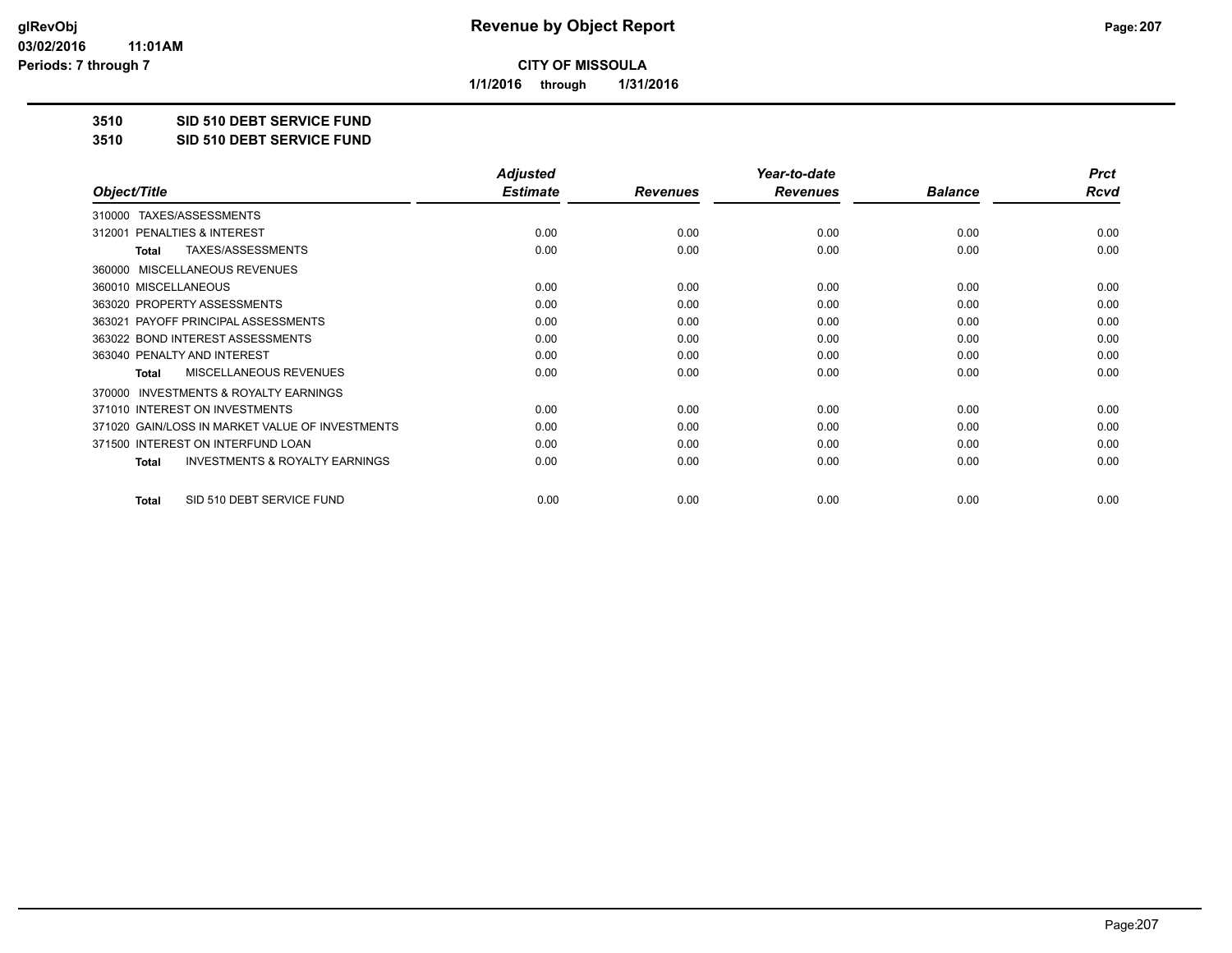**1/1/2016 through 1/31/2016**

# **3510 SID 510 DEBT SERVICE FUND**

|                                                           | <b>Adjusted</b> |                 | Year-to-date    |                | <b>Prct</b> |
|-----------------------------------------------------------|-----------------|-----------------|-----------------|----------------|-------------|
| Object/Title                                              | <b>Estimate</b> | <b>Revenues</b> | <b>Revenues</b> | <b>Balance</b> | <b>Rcvd</b> |
| TAXES/ASSESSMENTS<br>310000                               |                 |                 |                 |                |             |
| PENALTIES & INTEREST<br>312001                            | 0.00            | 0.00            | 0.00            | 0.00           | 0.00        |
| TAXES/ASSESSMENTS<br>Total                                | 0.00            | 0.00            | 0.00            | 0.00           | 0.00        |
| 360000 MISCELLANEOUS REVENUES                             |                 |                 |                 |                |             |
| 360010 MISCELLANEOUS                                      | 0.00            | 0.00            | 0.00            | 0.00           | 0.00        |
| 363020 PROPERTY ASSESSMENTS                               | 0.00            | 0.00            | 0.00            | 0.00           | 0.00        |
| 363021 PAYOFF PRINCIPAL ASSESSMENTS                       | 0.00            | 0.00            | 0.00            | 0.00           | 0.00        |
| 363022 BOND INTEREST ASSESSMENTS                          | 0.00            | 0.00            | 0.00            | 0.00           | 0.00        |
| 363040 PENALTY AND INTEREST                               | 0.00            | 0.00            | 0.00            | 0.00           | 0.00        |
| <b>MISCELLANEOUS REVENUES</b><br><b>Total</b>             | 0.00            | 0.00            | 0.00            | 0.00           | 0.00        |
| <b>INVESTMENTS &amp; ROYALTY EARNINGS</b><br>370000       |                 |                 |                 |                |             |
| 371010 INTEREST ON INVESTMENTS                            | 0.00            | 0.00            | 0.00            | 0.00           | 0.00        |
| 371020 GAIN/LOSS IN MARKET VALUE OF INVESTMENT            | 0.00            | 0.00            | 0.00            | 0.00           | 0.00        |
| 371500 INTEREST ON INTERFUND LOAN                         | 0.00            | 0.00            | 0.00            | 0.00           | 0.00        |
| <b>INVESTMENTS &amp; ROYALTY EARNINGS</b><br><b>Total</b> | 0.00            | 0.00            | 0.00            | 0.00           | 0.00        |
| SID 510 DEBT SERVICE FUND<br><b>Total</b>                 | 0.00            | 0.00            | 0.00            | 0.00           | 0.00        |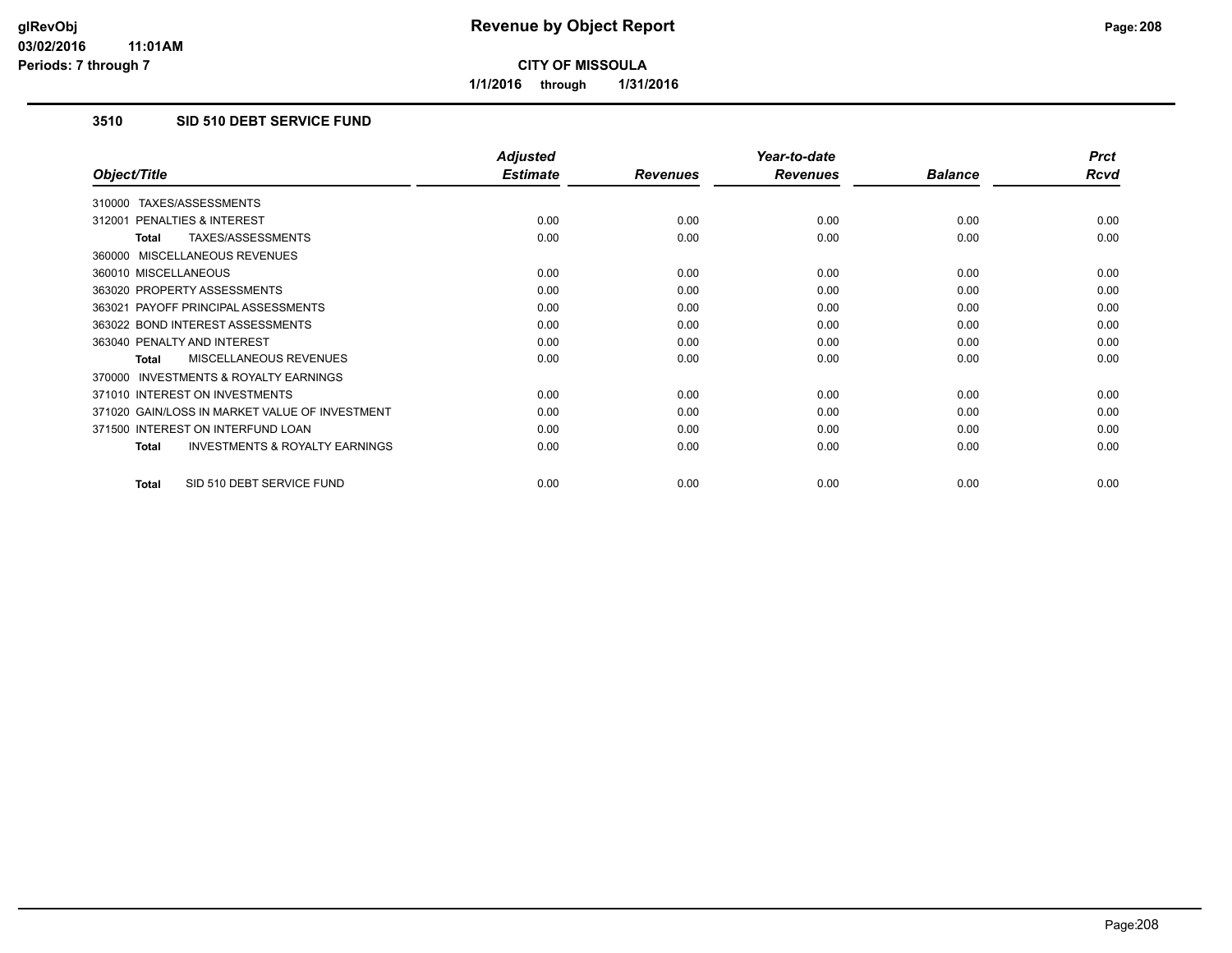**1/1/2016 through 1/31/2016**

**3511 SID 511 DEBT SERVICE FUND**

**3511 SID 511 DEBT SERVICE FUND**

|                                                           | <b>Adjusted</b> |                 | Year-to-date    |                | <b>Prct</b> |
|-----------------------------------------------------------|-----------------|-----------------|-----------------|----------------|-------------|
| Object/Title                                              | <b>Estimate</b> | <b>Revenues</b> | <b>Revenues</b> | <b>Balance</b> | Rcvd        |
| TAXES/ASSESSMENTS<br>310000                               |                 |                 |                 |                |             |
| 312001 PENALTIES & INTEREST                               | 0.00            | 0.00            | 0.00            | 0.00           | 0.00        |
| TAXES/ASSESSMENTS<br><b>Total</b>                         | 0.00            | 0.00            | 0.00            | 0.00           | 0.00        |
| MISCELLANEOUS REVENUES<br>360000                          |                 |                 |                 |                |             |
| 360010 MISCELLANEOUS                                      | 0.00            | 0.00            | 0.00            | 0.00           | 0.00        |
| 363020 PROPERTY ASSESSMENTS                               | 0.00            | 0.00            | 0.00            | 0.00           | 0.00        |
| 363021 PAYOFF PRINCIPAL ASSESSMENTS                       | 0.00            | 0.00            | 0.00            | 0.00           | 0.00        |
| 363022 BOND INTEREST ASSESSMENTS                          | 0.00            | 0.00            | 0.00            | 0.00           | 0.00        |
| 363040 PENALTY AND INTEREST                               | 0.00            | 0.00            | 0.00            | 0.00           | 0.00        |
| <b>MISCELLANEOUS REVENUES</b><br><b>Total</b>             | 0.00            | 0.00            | 0.00            | 0.00           | 0.00        |
| 370000 INVESTMENTS & ROYALTY EARNINGS                     |                 |                 |                 |                |             |
| 371010 INTEREST ON INVESTMENTS                            | 0.00            | 0.00            | 0.00            | 0.00           | 0.00        |
| 371020 GAIN/LOSS IN MARKET VALUE OF INVESTMENTS           | 0.00            | 0.00            | 0.00            | 0.00           | 0.00        |
| <b>INVESTMENTS &amp; ROYALTY EARNINGS</b><br><b>Total</b> | 0.00            | 0.00            | 0.00            | 0.00           | 0.00        |
|                                                           |                 |                 |                 |                |             |
| SID 511 DEBT SERVICE FUND<br><b>Total</b>                 | 0.00            | 0.00            | 0.00            | 0.00           | 0.00        |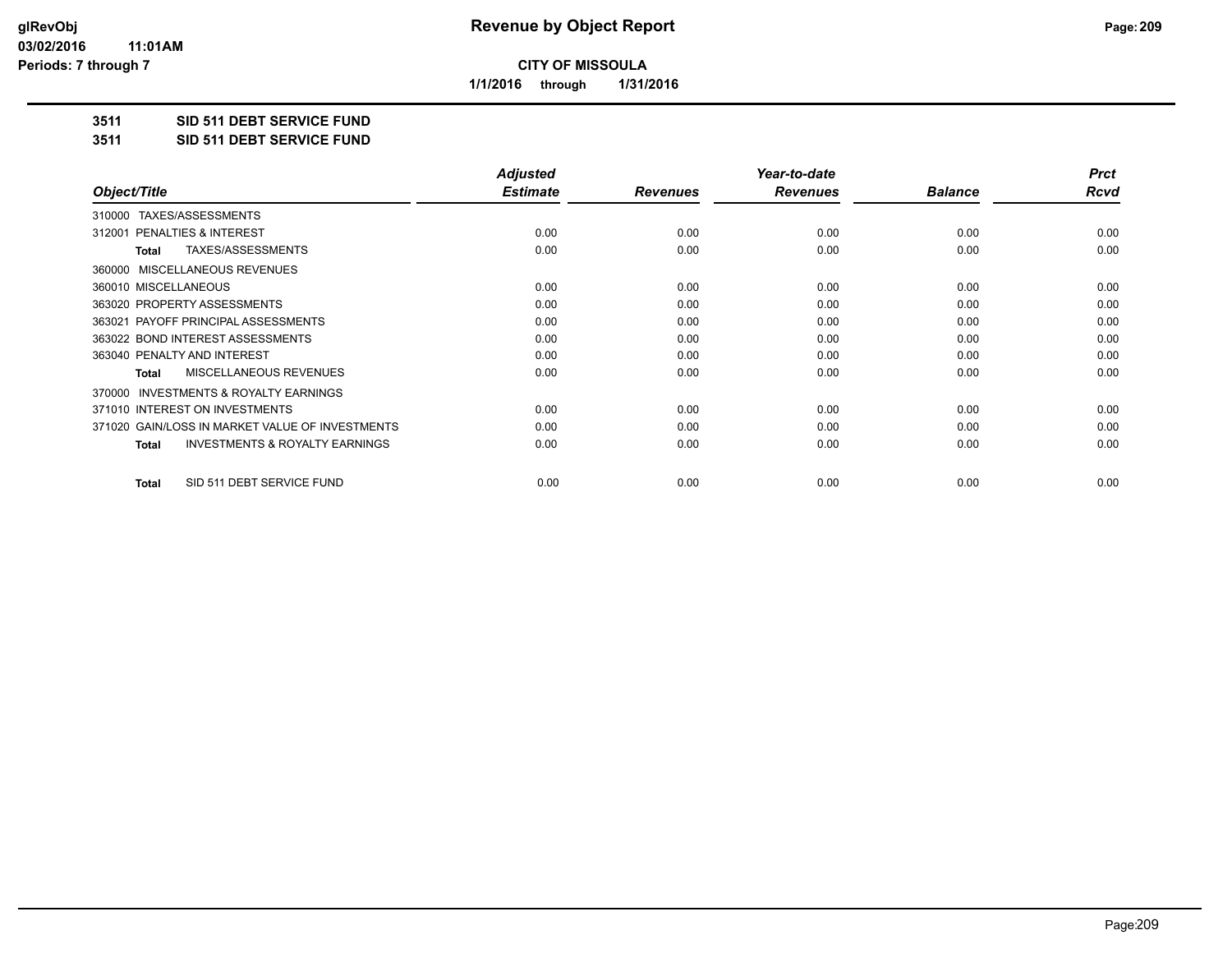**1/1/2016 through 1/31/2016**

# **3511 SID 511 DEBT SERVICE FUND**

|                                                           | <b>Adjusted</b> |                 | Year-to-date    |                | <b>Prct</b> |
|-----------------------------------------------------------|-----------------|-----------------|-----------------|----------------|-------------|
| Object/Title                                              | <b>Estimate</b> | <b>Revenues</b> | <b>Revenues</b> | <b>Balance</b> | <b>Rcvd</b> |
| 310000 TAXES/ASSESSMENTS                                  |                 |                 |                 |                |             |
| 312001 PENALTIES & INTEREST                               | 0.00            | 0.00            | 0.00            | 0.00           | 0.00        |
| TAXES/ASSESSMENTS<br><b>Total</b>                         | 0.00            | 0.00            | 0.00            | 0.00           | 0.00        |
| 360000 MISCELLANEOUS REVENUES                             |                 |                 |                 |                |             |
| 360010 MISCELLANEOUS                                      | 0.00            | 0.00            | 0.00            | 0.00           | 0.00        |
| 363020 PROPERTY ASSESSMENTS                               | 0.00            | 0.00            | 0.00            | 0.00           | 0.00        |
| 363021 PAYOFF PRINCIPAL ASSESSMENTS                       | 0.00            | 0.00            | 0.00            | 0.00           | 0.00        |
| 363022 BOND INTEREST ASSESSMENTS                          | 0.00            | 0.00            | 0.00            | 0.00           | 0.00        |
| 363040 PENALTY AND INTEREST                               | 0.00            | 0.00            | 0.00            | 0.00           | 0.00        |
| MISCELLANEOUS REVENUES<br><b>Total</b>                    | 0.00            | 0.00            | 0.00            | 0.00           | 0.00        |
| <b>INVESTMENTS &amp; ROYALTY EARNINGS</b><br>370000       |                 |                 |                 |                |             |
| 371010 INTEREST ON INVESTMENTS                            | 0.00            | 0.00            | 0.00            | 0.00           | 0.00        |
| 371020 GAIN/LOSS IN MARKET VALUE OF INVESTMENT            | 0.00            | 0.00            | 0.00            | 0.00           | 0.00        |
| <b>INVESTMENTS &amp; ROYALTY EARNINGS</b><br><b>Total</b> | 0.00            | 0.00            | 0.00            | 0.00           | 0.00        |
|                                                           |                 |                 |                 |                |             |
| SID 511 DEBT SERVICE FUND<br><b>Total</b>                 | 0.00            | 0.00            | 0.00            | 0.00           | 0.00        |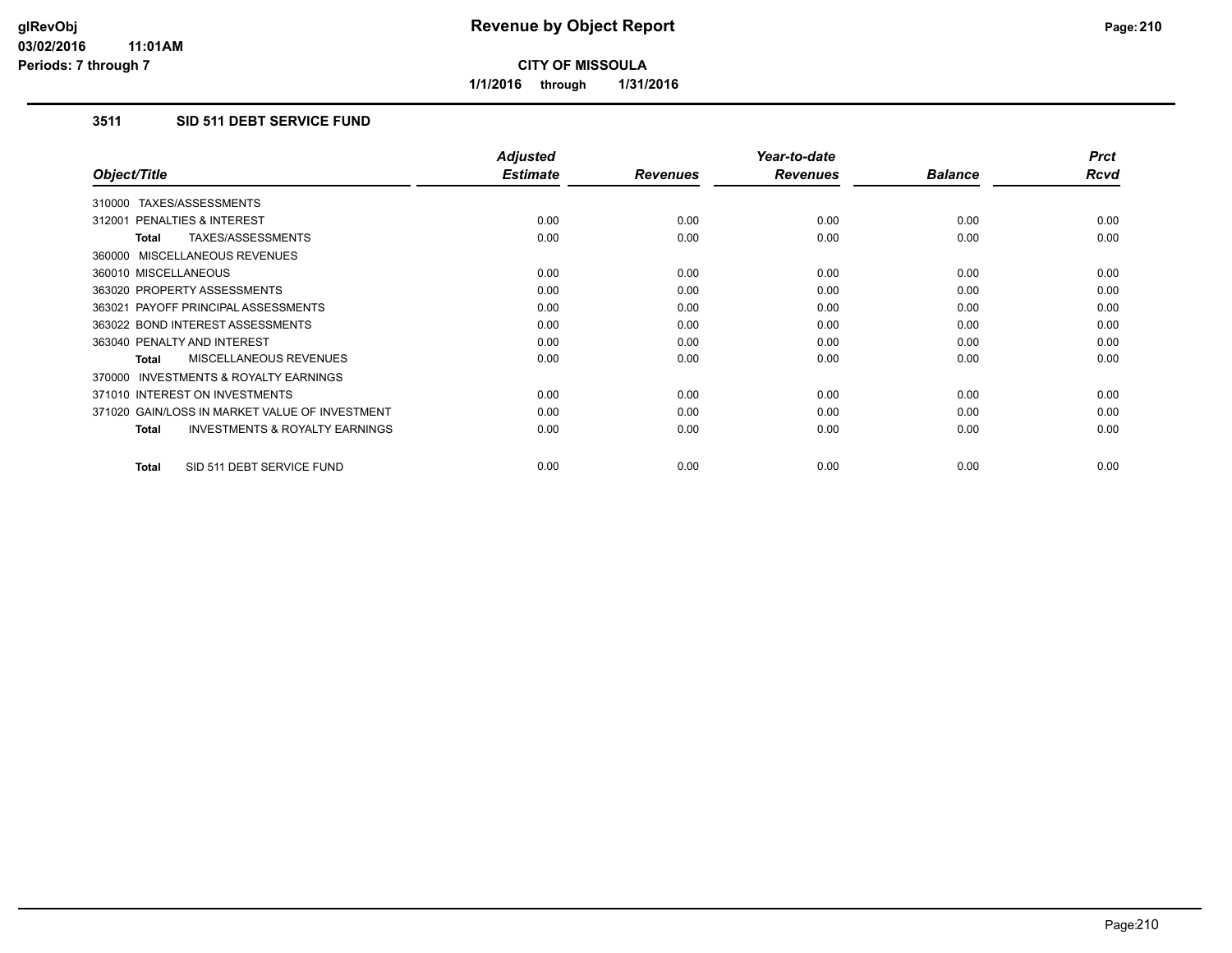**1/1/2016 through 1/31/2016**

**3512 SID 512 DEBT SERVICE FUND**

**3512 SID 512 DEBT SERVICE FUND**

|                                                           | <b>Adjusted</b> |                 | Year-to-date    |                | <b>Prct</b> |
|-----------------------------------------------------------|-----------------|-----------------|-----------------|----------------|-------------|
| Object/Title                                              | <b>Estimate</b> | <b>Revenues</b> | <b>Revenues</b> | <b>Balance</b> | <b>Rcvd</b> |
| TAXES/ASSESSMENTS<br>310000                               |                 |                 |                 |                |             |
| <b>PENALTIES &amp; INTEREST</b><br>312001                 | 0.00            | 0.00            | 0.00            | 0.00           | 0.00        |
| TAXES/ASSESSMENTS<br><b>Total</b>                         | 0.00            | 0.00            | 0.00            | 0.00           | 0.00        |
| MISCELLANEOUS REVENUES<br>360000                          |                 |                 |                 |                |             |
| 360010 MISCELLANEOUS                                      | 0.00            | 0.00            | 0.00            | 0.00           | 0.00        |
| 363020 PROPERTY ASSESSMENTS                               | 33,355.00       | 369.50          | 44,692.00       | $-11,337.00$   | 133.99      |
| 363021 PAYOFF PRINCIPAL ASSESSMENTS                       | 0.00            | 0.00            | 241.07          | $-241.07$      | 0.00        |
| 363022 BOND INTEREST ASSESSMENTS                          | 0.00            | 0.00            | 0.00            | 0.00           | 0.00        |
| 363040 PENALTY AND INTEREST                               | 0.00            | 1.42            | 33.30           | $-33.30$       | 0.00        |
| <b>MISCELLANEOUS REVENUES</b><br><b>Total</b>             | 33,355.00       | 370.92          | 44,966.37       | $-11,611.37$   | 134.81      |
| <b>INVESTMENTS &amp; ROYALTY EARNINGS</b><br>370000       |                 |                 |                 |                |             |
| 371010 INTEREST ON INVESTMENTS                            | 0.00            | 0.00            | 0.00            | 0.00           | 0.00        |
| 371020 GAIN/LOSS IN MARKET VALUE OF INVESTMENTS           | 0.00            | 0.00            | 0.00            | 0.00           | 0.00        |
| 371500 INTEREST ON INTERFUND LOAN                         | 0.00            | 0.00            | 0.00            | 0.00           | 0.00        |
| <b>INVESTMENTS &amp; ROYALTY EARNINGS</b><br><b>Total</b> | 0.00            | 0.00            | 0.00            | 0.00           | 0.00        |
| SID 512 DEBT SERVICE FUND<br><b>Total</b>                 | 33,355.00       | 370.92          | 44,966.37       | $-11,611.37$   | 134.81      |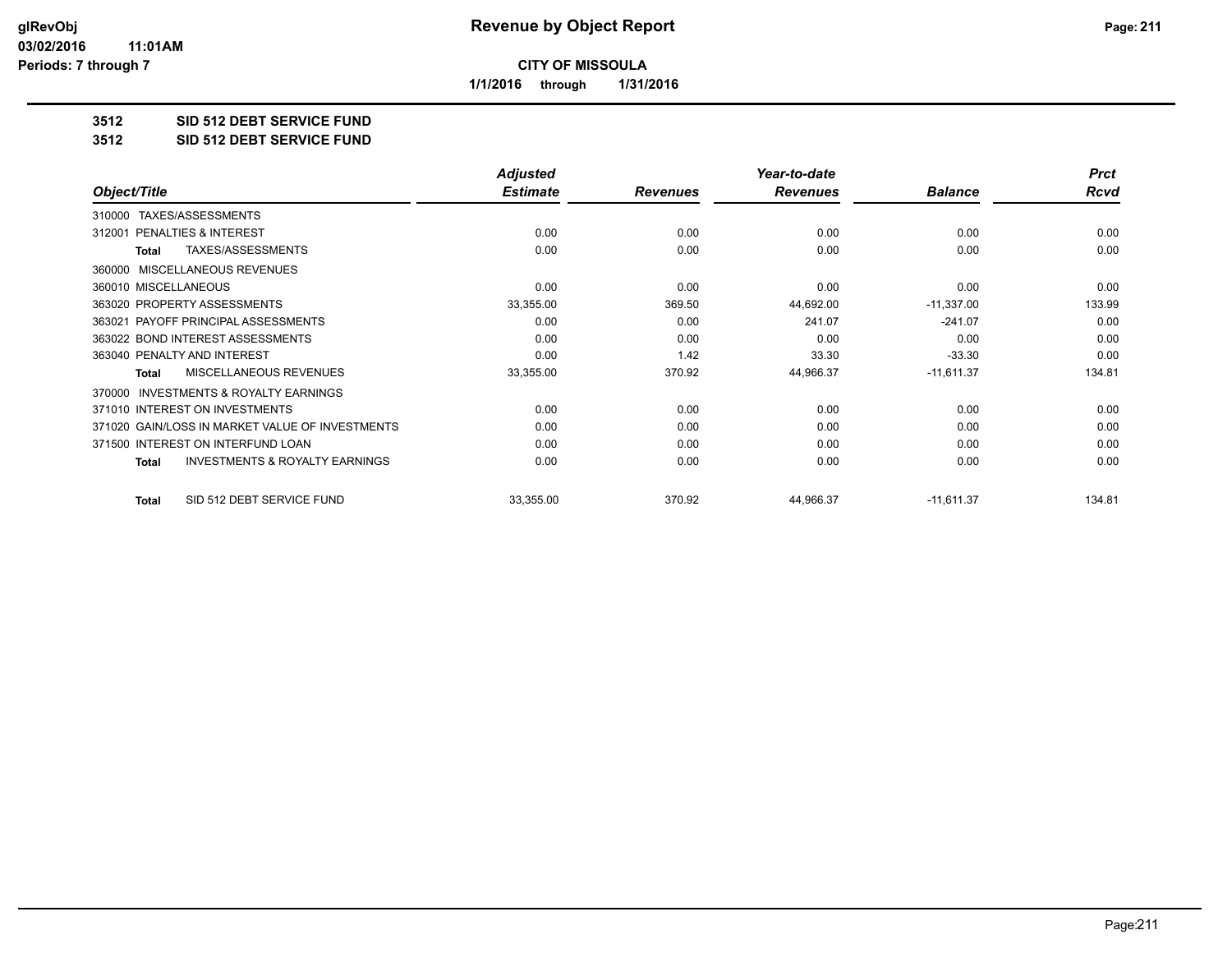**1/1/2016 through 1/31/2016**

# **3512 SID 512 DEBT SERVICE FUND**

|                                                    | <b>Adjusted</b> |                 | Year-to-date    |                | <b>Prct</b> |
|----------------------------------------------------|-----------------|-----------------|-----------------|----------------|-------------|
| Object/Title                                       | <b>Estimate</b> | <b>Revenues</b> | <b>Revenues</b> | <b>Balance</b> | Rcvd        |
| TAXES/ASSESSMENTS<br>310000                        |                 |                 |                 |                |             |
| 312001 PENALTIES & INTEREST                        | 0.00            | 0.00            | 0.00            | 0.00           | 0.00        |
| TAXES/ASSESSMENTS<br>Total                         | 0.00            | 0.00            | 0.00            | 0.00           | 0.00        |
| 360000 MISCELLANEOUS REVENUES                      |                 |                 |                 |                |             |
| 360010 MISCELLANEOUS                               | 0.00            | 0.00            | 0.00            | 0.00           | 0.00        |
| 363020 PROPERTY ASSESSMENTS                        | 33,355.00       | 369.50          | 44,692.00       | $-11,337.00$   | 133.99      |
| 363021 PAYOFF PRINCIPAL ASSESSMENTS                | 0.00            | 0.00            | 241.07          | $-241.07$      | 0.00        |
| 363022 BOND INTEREST ASSESSMENTS                   | 0.00            | 0.00            | 0.00            | 0.00           | 0.00        |
| 363040 PENALTY AND INTEREST                        | 0.00            | 1.42            | 33.30           | $-33.30$       | 0.00        |
| MISCELLANEOUS REVENUES<br>Total                    | 33,355.00       | 370.92          | 44,966.37       | $-11,611.37$   | 134.81      |
| 370000 INVESTMENTS & ROYALTY EARNINGS              |                 |                 |                 |                |             |
| 371010 INTEREST ON INVESTMENTS                     | 0.00            | 0.00            | 0.00            | 0.00           | 0.00        |
| 371020 GAIN/LOSS IN MARKET VALUE OF INVESTMENT     | 0.00            | 0.00            | 0.00            | 0.00           | 0.00        |
| 371500 INTEREST ON INTERFUND LOAN                  | 0.00            | 0.00            | 0.00            | 0.00           | 0.00        |
| <b>INVESTMENTS &amp; ROYALTY EARNINGS</b><br>Total | 0.00            | 0.00            | 0.00            | 0.00           | 0.00        |
| SID 512 DEBT SERVICE FUND<br>Total                 | 33,355.00       | 370.92          | 44,966.37       | $-11,611.37$   | 134.81      |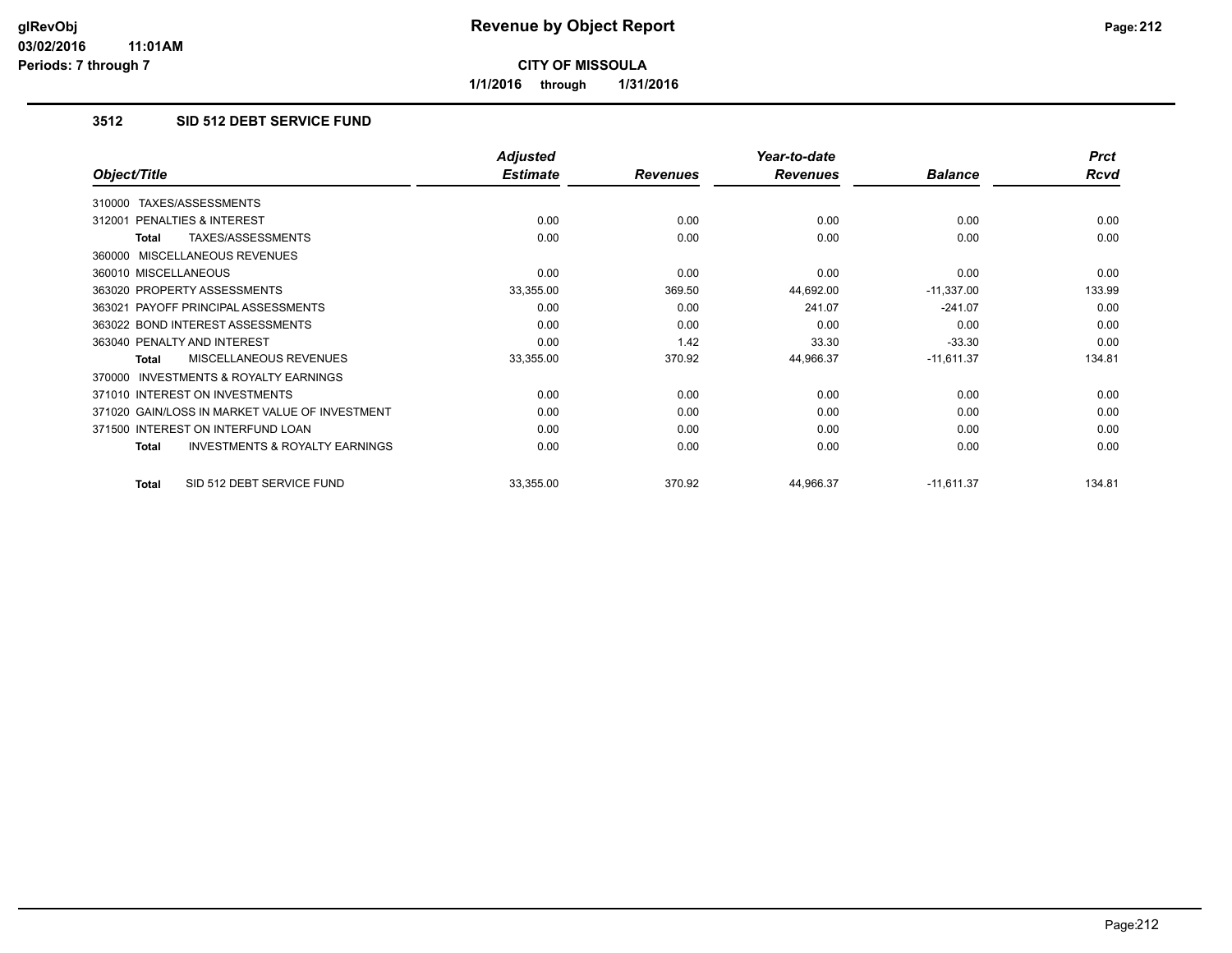**1/1/2016 through 1/31/2016**

**3513 SID 513 DEBT SERVICE FUND**

**3513 SID 513 DEBT SERVICE FUND**

|                                                           | <b>Adjusted</b> |                 | Year-to-date    |                | <b>Prct</b> |
|-----------------------------------------------------------|-----------------|-----------------|-----------------|----------------|-------------|
| Object/Title                                              | <b>Estimate</b> | <b>Revenues</b> | <b>Revenues</b> | <b>Balance</b> | <b>Rcvd</b> |
| TAXES/ASSESSMENTS<br>310000                               |                 |                 |                 |                |             |
| 312001 PENALTIES & INTEREST                               | 0.00            | 0.00            | 0.00            | 0.00           | 0.00        |
| TAXES/ASSESSMENTS<br><b>Total</b>                         | 0.00            | 0.00            | 0.00            | 0.00           | 0.00        |
| MISCELLANEOUS REVENUES<br>360000                          |                 |                 |                 |                |             |
| 360010 MISCELLANEOUS                                      | 0.00            | 0.00            | 0.00            | 0.00           | 0.00        |
| 363020 PROPERTY ASSESSMENTS                               | 0.00            | 0.00            | 0.00            | 0.00           | 0.00        |
| 363021 PAYOFF PRINCIPAL ASSESSMENTS                       | 0.00            | 0.00            | 0.00            | 0.00           | 0.00        |
| 363022 BOND INTEREST ASSESSMENTS                          | 0.00            | 0.00            | 0.00            | 0.00           | 0.00        |
| 363040 PENALTY AND INTEREST                               | 0.00            | 0.00            | 0.00            | 0.00           | 0.00        |
| <b>MISCELLANEOUS REVENUES</b><br><b>Total</b>             | 0.00            | 0.00            | 0.00            | 0.00           | 0.00        |
| <b>INVESTMENTS &amp; ROYALTY EARNINGS</b><br>370000       |                 |                 |                 |                |             |
| 371010 INTEREST ON INVESTMENTS                            | 0.00            | 0.00            | 0.00            | 0.00           | 0.00        |
| 371020 GAIN/LOSS IN MARKET VALUE OF INVESTMENTS           | 0.00            | 0.00            | 0.00            | 0.00           | 0.00        |
| <b>INVESTMENTS &amp; ROYALTY EARNINGS</b><br><b>Total</b> | 0.00            | 0.00            | 0.00            | 0.00           | 0.00        |
| OTHER FINANCING SOURCES<br>380000                         |                 |                 |                 |                |             |
| 381009 TRANSFERS IN                                       | 0.00            | 0.00            | 0.00            | 0.00           | 0.00        |
| OTHER FINANCING SOURCES<br>Total                          | 0.00            | 0.00            | 0.00            | 0.00           | 0.00        |
| SID 513 DEBT SERVICE FUND<br><b>Total</b>                 | 0.00            | 0.00            | 0.00            | 0.00           | 0.00        |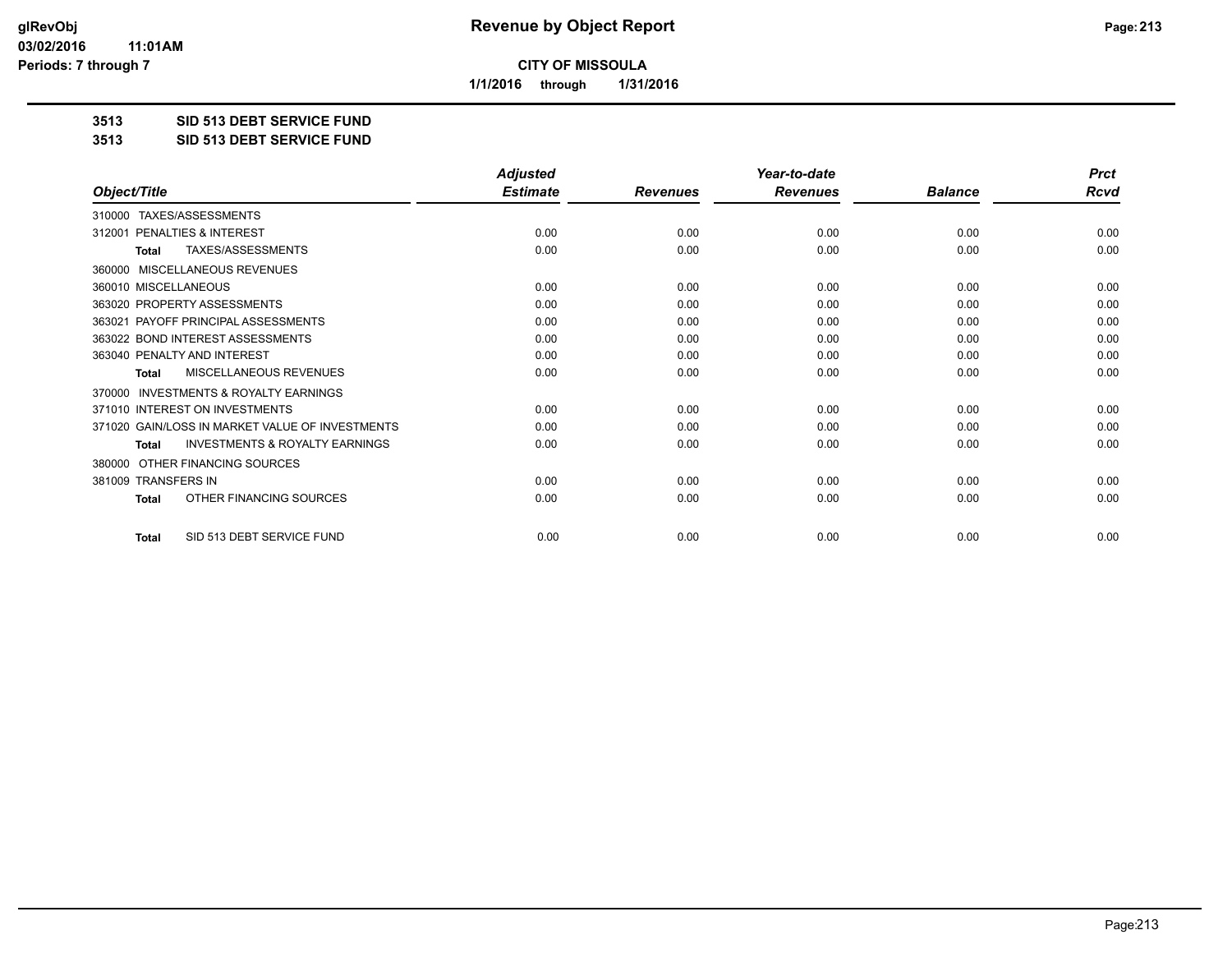**1/1/2016 through 1/31/2016**

# **3513 SID 513 DEBT SERVICE FUND**

|                                                           | <b>Adjusted</b> |                 | Year-to-date    |                | <b>Prct</b> |
|-----------------------------------------------------------|-----------------|-----------------|-----------------|----------------|-------------|
| Object/Title                                              | <b>Estimate</b> | <b>Revenues</b> | <b>Revenues</b> | <b>Balance</b> | <b>Rcvd</b> |
| 310000 TAXES/ASSESSMENTS                                  |                 |                 |                 |                |             |
| 312001 PENALTIES & INTEREST                               | 0.00            | 0.00            | 0.00            | 0.00           | 0.00        |
| TAXES/ASSESSMENTS<br><b>Total</b>                         | 0.00            | 0.00            | 0.00            | 0.00           | 0.00        |
| 360000 MISCELLANEOUS REVENUES                             |                 |                 |                 |                |             |
| 360010 MISCELLANEOUS                                      | 0.00            | 0.00            | 0.00            | 0.00           | 0.00        |
| 363020 PROPERTY ASSESSMENTS                               | 0.00            | 0.00            | 0.00            | 0.00           | 0.00        |
| 363021 PAYOFF PRINCIPAL ASSESSMENTS                       | 0.00            | 0.00            | 0.00            | 0.00           | 0.00        |
| 363022 BOND INTEREST ASSESSMENTS                          | 0.00            | 0.00            | 0.00            | 0.00           | 0.00        |
| 363040 PENALTY AND INTEREST                               | 0.00            | 0.00            | 0.00            | 0.00           | 0.00        |
| MISCELLANEOUS REVENUES<br><b>Total</b>                    | 0.00            | 0.00            | 0.00            | 0.00           | 0.00        |
| <b>INVESTMENTS &amp; ROYALTY EARNINGS</b><br>370000       |                 |                 |                 |                |             |
| 371010 INTEREST ON INVESTMENTS                            | 0.00            | 0.00            | 0.00            | 0.00           | 0.00        |
| 371020 GAIN/LOSS IN MARKET VALUE OF INVESTMENT            | 0.00            | 0.00            | 0.00            | 0.00           | 0.00        |
| <b>INVESTMENTS &amp; ROYALTY EARNINGS</b><br><b>Total</b> | 0.00            | 0.00            | 0.00            | 0.00           | 0.00        |
| 380000 OTHER FINANCING SOURCES                            |                 |                 |                 |                |             |
| 381009 TRANSFERS IN                                       | 0.00            | 0.00            | 0.00            | 0.00           | 0.00        |
| OTHER FINANCING SOURCES<br><b>Total</b>                   | 0.00            | 0.00            | 0.00            | 0.00           | 0.00        |
| SID 513 DEBT SERVICE FUND<br><b>Total</b>                 | 0.00            | 0.00            | 0.00            | 0.00           | 0.00        |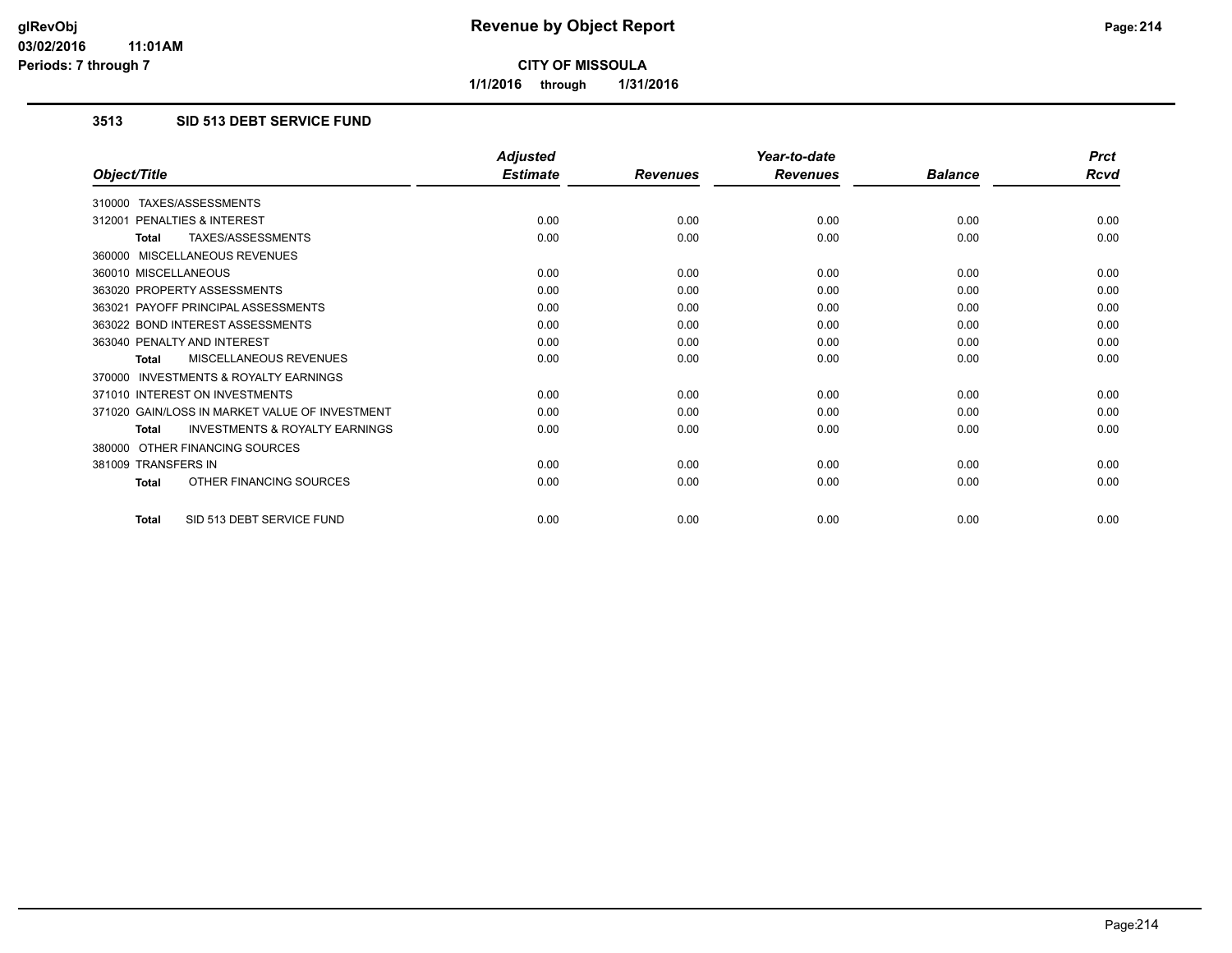**1/1/2016 through 1/31/2016**

**3514 SID 514 DEBT SERVICE FUND**

**3514 SID 514 DEBT SERVICE FUND**

|                                                     | <b>Adjusted</b> |                 | Year-to-date    |                | <b>Prct</b> |
|-----------------------------------------------------|-----------------|-----------------|-----------------|----------------|-------------|
| Object/Title                                        | <b>Estimate</b> | <b>Revenues</b> | <b>Revenues</b> | <b>Balance</b> | Rcvd        |
| TAXES/ASSESSMENTS<br>310000                         |                 |                 |                 |                |             |
| PENALTIES & INTEREST<br>312001                      | 0.00            | 0.00            | 0.00            | 0.00           | 0.00        |
| TAXES/ASSESSMENTS<br><b>Total</b>                   | 0.00            | 0.00            | 0.00            | 0.00           | 0.00        |
| MISCELLANEOUS REVENUES<br>360000                    |                 |                 |                 |                |             |
| 360010 MISCELLANEOUS                                | 0.00            | 0.00            | 0.00            | 0.00           | 0.00        |
| 363020 PROPERTY ASSESSMENTS                         | 0.00            | 0.00            | 0.00            | 0.00           | 0.00        |
| 363021 PAYOFF PRINCIPAL ASSESSMENTS                 | 0.00            | 0.00            | 0.00            | 0.00           | 0.00        |
| 363022 BOND INTEREST ASSESSMENTS                    | 0.00            | 0.00            | 0.00            | 0.00           | 0.00        |
| 363040 PENALTY AND INTEREST                         | 0.00            | 0.00            | 0.00            | 0.00           | 0.00        |
| MISCELLANEOUS REVENUES<br>Total                     | 0.00            | 0.00            | 0.00            | 0.00           | 0.00        |
| <b>INVESTMENTS &amp; ROYALTY EARNINGS</b><br>370000 |                 |                 |                 |                |             |
| 371010 INTEREST ON INVESTMENTS                      | 0.00            | 0.00            | 0.00            | 0.00           | 0.00        |
| 371020 GAIN/LOSS IN MARKET VALUE OF INVESTMENTS     | 0.00            | 0.00            | 0.00            | 0.00           | 0.00        |
| <b>INVESTMENTS &amp; ROYALTY EARNINGS</b><br>Total  | 0.00            | 0.00            | 0.00            | 0.00           | 0.00        |
| OTHER FINANCING SOURCES<br>380000                   |                 |                 |                 |                |             |
| 383042 TRANSFERS FROM OTHER FUNDS                   | 0.00            | 0.00            | 0.00            | 0.00           | 0.00        |
| OTHER FINANCING SOURCES<br><b>Total</b>             | 0.00            | 0.00            | 0.00            | 0.00           | 0.00        |
| SID 514 DEBT SERVICE FUND<br><b>Total</b>           | 0.00            | 0.00            | 0.00            | 0.00           | 0.00        |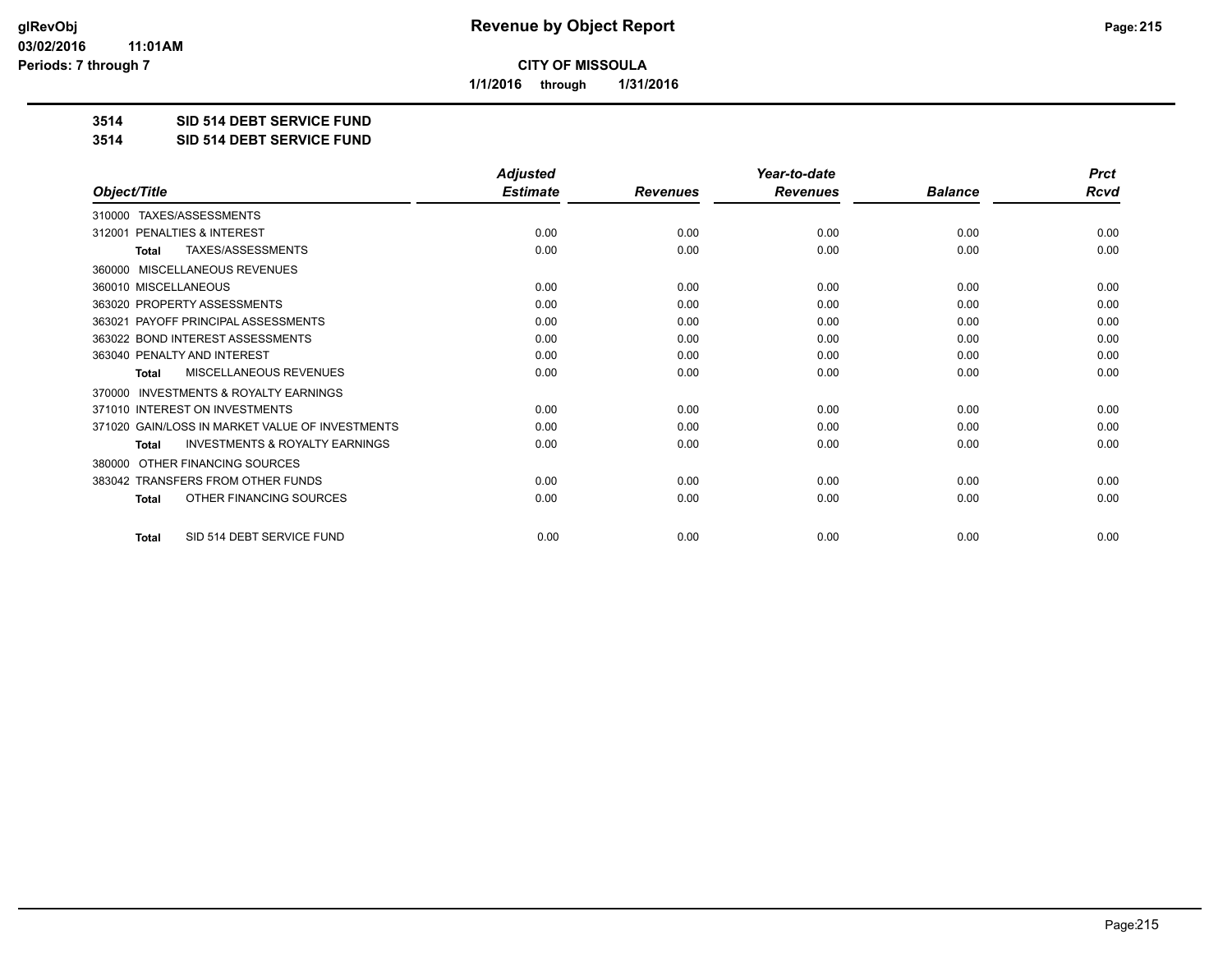**1/1/2016 through 1/31/2016**

# **3514 SID 514 DEBT SERVICE FUND**

|                                                           | <b>Adjusted</b> |                 | Year-to-date    |                | <b>Prct</b> |
|-----------------------------------------------------------|-----------------|-----------------|-----------------|----------------|-------------|
| Object/Title                                              | <b>Estimate</b> | <b>Revenues</b> | <b>Revenues</b> | <b>Balance</b> | Rcvd        |
| 310000 TAXES/ASSESSMENTS                                  |                 |                 |                 |                |             |
| 312001 PENALTIES & INTEREST                               | 0.00            | 0.00            | 0.00            | 0.00           | 0.00        |
| TAXES/ASSESSMENTS<br><b>Total</b>                         | 0.00            | 0.00            | 0.00            | 0.00           | 0.00        |
| 360000 MISCELLANEOUS REVENUES                             |                 |                 |                 |                |             |
| 360010 MISCELLANEOUS                                      | 0.00            | 0.00            | 0.00            | 0.00           | 0.00        |
| 363020 PROPERTY ASSESSMENTS                               | 0.00            | 0.00            | 0.00            | 0.00           | 0.00        |
| 363021 PAYOFF PRINCIPAL ASSESSMENTS                       | 0.00            | 0.00            | 0.00            | 0.00           | 0.00        |
| 363022 BOND INTEREST ASSESSMENTS                          | 0.00            | 0.00            | 0.00            | 0.00           | 0.00        |
| 363040 PENALTY AND INTEREST                               | 0.00            | 0.00            | 0.00            | 0.00           | 0.00        |
| MISCELLANEOUS REVENUES<br><b>Total</b>                    | 0.00            | 0.00            | 0.00            | 0.00           | 0.00        |
| <b>INVESTMENTS &amp; ROYALTY EARNINGS</b><br>370000       |                 |                 |                 |                |             |
| 371010 INTEREST ON INVESTMENTS                            | 0.00            | 0.00            | 0.00            | 0.00           | 0.00        |
| 371020 GAIN/LOSS IN MARKET VALUE OF INVESTMENT            | 0.00            | 0.00            | 0.00            | 0.00           | 0.00        |
| <b>INVESTMENTS &amp; ROYALTY EARNINGS</b><br><b>Total</b> | 0.00            | 0.00            | 0.00            | 0.00           | 0.00        |
| OTHER FINANCING SOURCES<br>380000                         |                 |                 |                 |                |             |
| 383042 TRANSFERS FROM OTHER FUNDS                         | 0.00            | 0.00            | 0.00            | 0.00           | 0.00        |
| OTHER FINANCING SOURCES<br><b>Total</b>                   | 0.00            | 0.00            | 0.00            | 0.00           | 0.00        |
| SID 514 DEBT SERVICE FUND<br><b>Total</b>                 | 0.00            | 0.00            | 0.00            | 0.00           | 0.00        |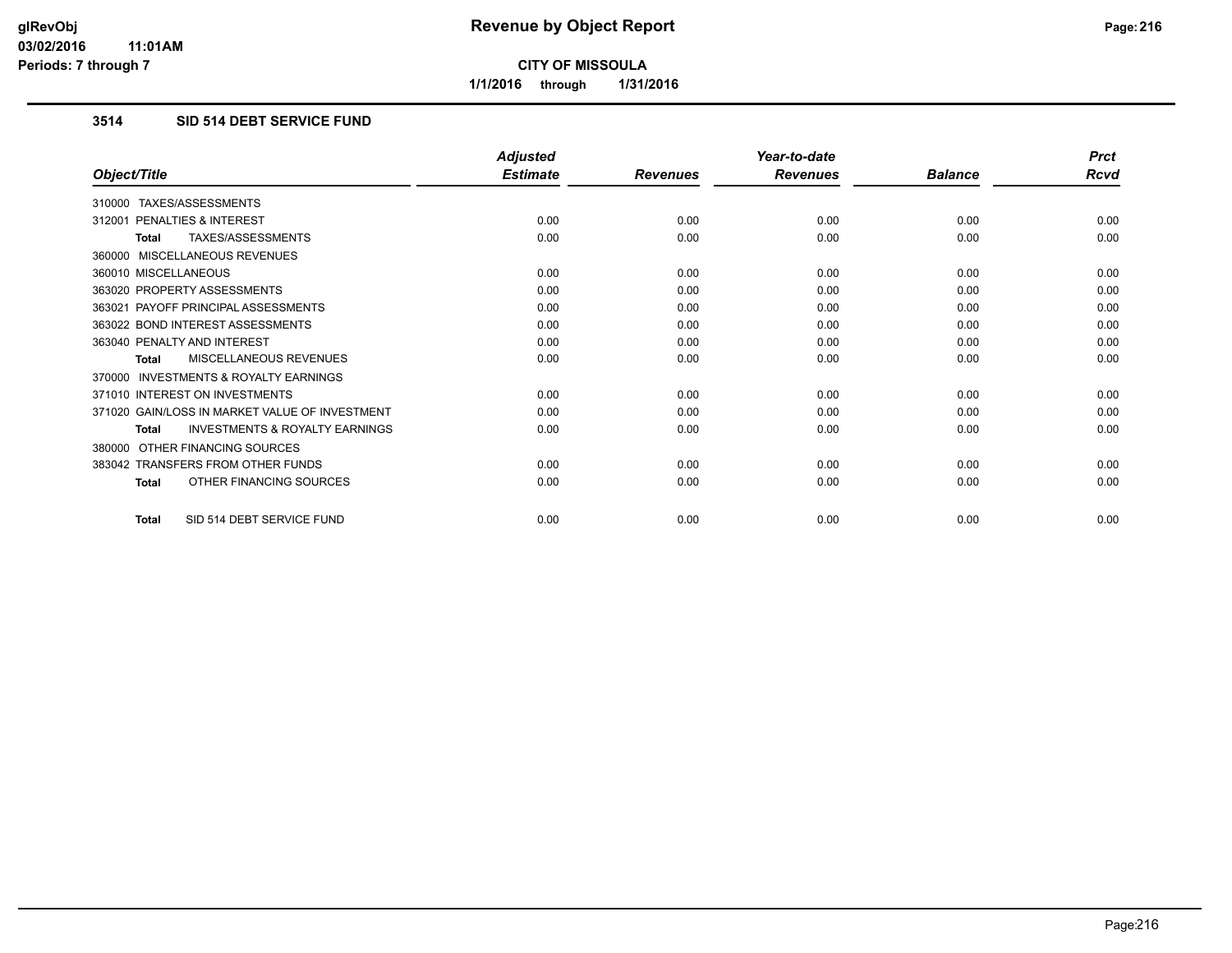**1/1/2016 through 1/31/2016**

**3515 SID 515 DEBT SERVICE FUND**

**3515 SID 515 DEBT SERVICE FUND**

|                                                     | <b>Adjusted</b> |                 | Year-to-date    |                | <b>Prct</b> |
|-----------------------------------------------------|-----------------|-----------------|-----------------|----------------|-------------|
| Object/Title                                        | <b>Estimate</b> | <b>Revenues</b> | <b>Revenues</b> | <b>Balance</b> | <b>Rcvd</b> |
| TAXES/ASSESSMENTS<br>310000                         |                 |                 |                 |                |             |
| PENALTIES & INTEREST<br>312001                      | 0.00            | 0.00            | 0.00            | 0.00           | 0.00        |
| TAXES/ASSESSMENTS<br>Total                          | 0.00            | 0.00            | 0.00            | 0.00           | 0.00        |
| MISCELLANEOUS REVENUES<br>360000                    |                 |                 |                 |                |             |
| 363020 PROPERTY ASSESSMENTS                         | 0.00            | 0.00            | 0.00            | 0.00           | 0.00        |
| 363021 PAYOFF PRINCIPAL ASSESSMENTS                 | 0.00            | 0.00            | 0.00            | 0.00           | 0.00        |
| 363022 BOND INTEREST ASSESSMENTS                    | 0.00            | 0.00            | 0.00            | 0.00           | 0.00        |
| 363040 PENALTY AND INTEREST                         | 0.00            | 0.00            | 0.00            | 0.00           | 0.00        |
| MISCELLANEOUS REVENUES<br><b>Total</b>              | 0.00            | 0.00            | 0.00            | 0.00           | 0.00        |
| <b>INVESTMENTS &amp; ROYALTY EARNINGS</b><br>370000 |                 |                 |                 |                |             |
| 371010 INTEREST ON INVESTMENTS                      | 0.00            | 0.00            | 0.00            | 0.00           | 0.00        |
| 371020 GAIN/LOSS IN MARKET VALUE OF INVESTMENTS     | 0.00            | 0.00            | 0.00            | 0.00           | 0.00        |
| <b>INVESTMENTS &amp; ROYALTY EARNINGS</b><br>Total  | 0.00            | 0.00            | 0.00            | 0.00           | 0.00        |
| OTHER FINANCING SOURCES<br>380000                   |                 |                 |                 |                |             |
| 383042 TRANSFERS FROM OTHER FUNDS                   | 0.00            | 0.00            | 0.00            | 0.00           | 0.00        |
| OTHER FINANCING SOURCES<br><b>Total</b>             | 0.00            | 0.00            | 0.00            | 0.00           | 0.00        |
|                                                     |                 |                 |                 |                |             |
| SID 515 DEBT SERVICE FUND<br><b>Total</b>           | 0.00            | 0.00            | 0.00            | 0.00           | 0.00        |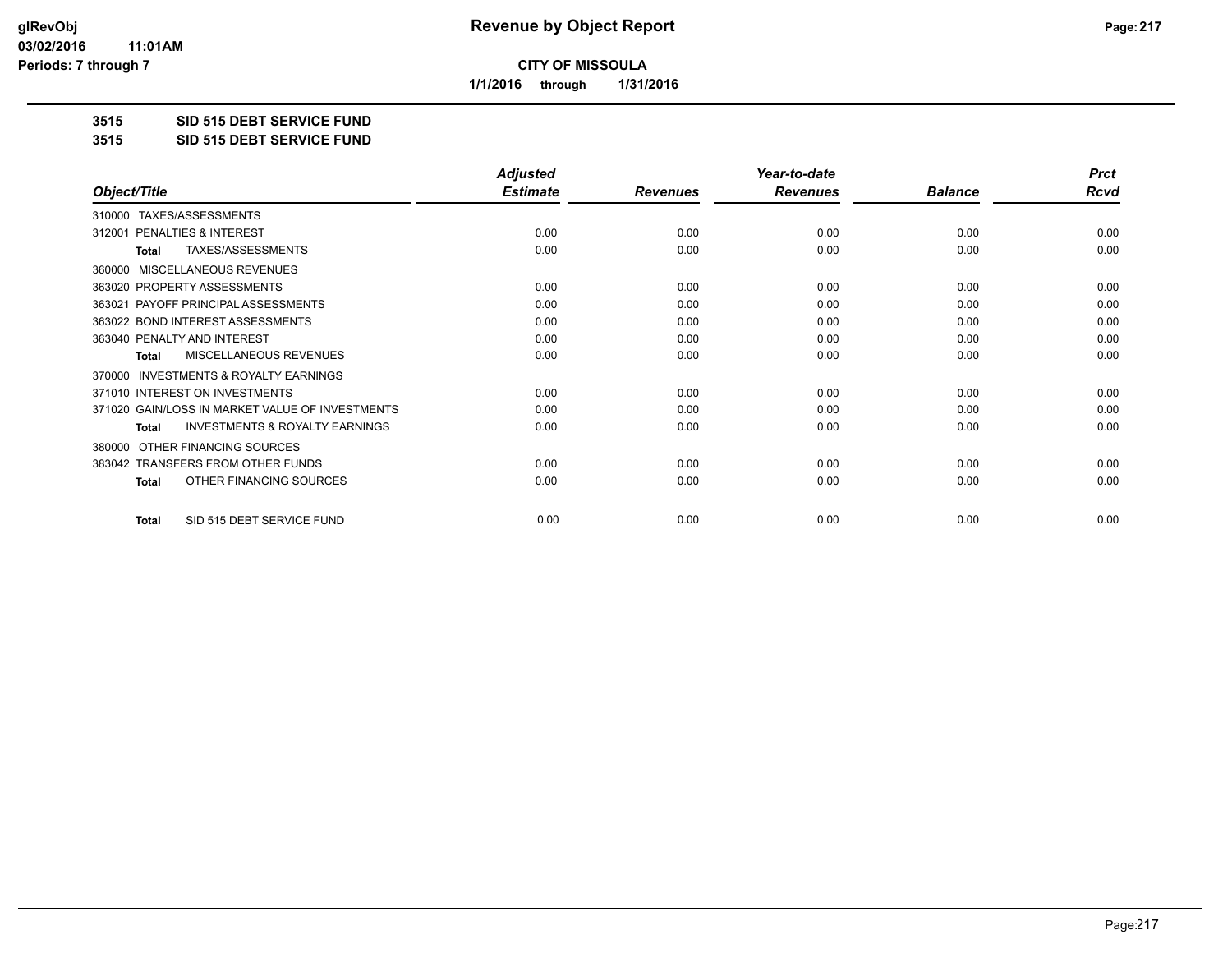**1/1/2016 through 1/31/2016**

# **3515 SID 515 DEBT SERVICE FUND**

|                                                     | <b>Adjusted</b> |                 | Year-to-date    |                | <b>Prct</b> |
|-----------------------------------------------------|-----------------|-----------------|-----------------|----------------|-------------|
| Object/Title                                        | <b>Estimate</b> | <b>Revenues</b> | <b>Revenues</b> | <b>Balance</b> | <b>Rcvd</b> |
| TAXES/ASSESSMENTS<br>310000                         |                 |                 |                 |                |             |
| <b>PENALTIES &amp; INTEREST</b><br>312001           | 0.00            | 0.00            | 0.00            | 0.00           | 0.00        |
| TAXES/ASSESSMENTS<br>Total                          | 0.00            | 0.00            | 0.00            | 0.00           | 0.00        |
| MISCELLANEOUS REVENUES<br>360000                    |                 |                 |                 |                |             |
| 363020 PROPERTY ASSESSMENTS                         | 0.00            | 0.00            | 0.00            | 0.00           | 0.00        |
| 363021 PAYOFF PRINCIPAL ASSESSMENTS                 | 0.00            | 0.00            | 0.00            | 0.00           | 0.00        |
| 363022 BOND INTEREST ASSESSMENTS                    | 0.00            | 0.00            | 0.00            | 0.00           | 0.00        |
| 363040 PENALTY AND INTEREST                         | 0.00            | 0.00            | 0.00            | 0.00           | 0.00        |
| <b>MISCELLANEOUS REVENUES</b><br><b>Total</b>       | 0.00            | 0.00            | 0.00            | 0.00           | 0.00        |
| <b>INVESTMENTS &amp; ROYALTY EARNINGS</b><br>370000 |                 |                 |                 |                |             |
| 371010 INTEREST ON INVESTMENTS                      | 0.00            | 0.00            | 0.00            | 0.00           | 0.00        |
| 371020 GAIN/LOSS IN MARKET VALUE OF INVESTMENT      | 0.00            | 0.00            | 0.00            | 0.00           | 0.00        |
| <b>INVESTMENTS &amp; ROYALTY EARNINGS</b><br>Total  | 0.00            | 0.00            | 0.00            | 0.00           | 0.00        |
| OTHER FINANCING SOURCES<br>380000                   |                 |                 |                 |                |             |
| 383042 TRANSFERS FROM OTHER FUNDS                   | 0.00            | 0.00            | 0.00            | 0.00           | 0.00        |
| OTHER FINANCING SOURCES<br><b>Total</b>             | 0.00            | 0.00            | 0.00            | 0.00           | 0.00        |
| SID 515 DEBT SERVICE FUND<br>Total                  | 0.00            | 0.00            | 0.00            | 0.00           | 0.00        |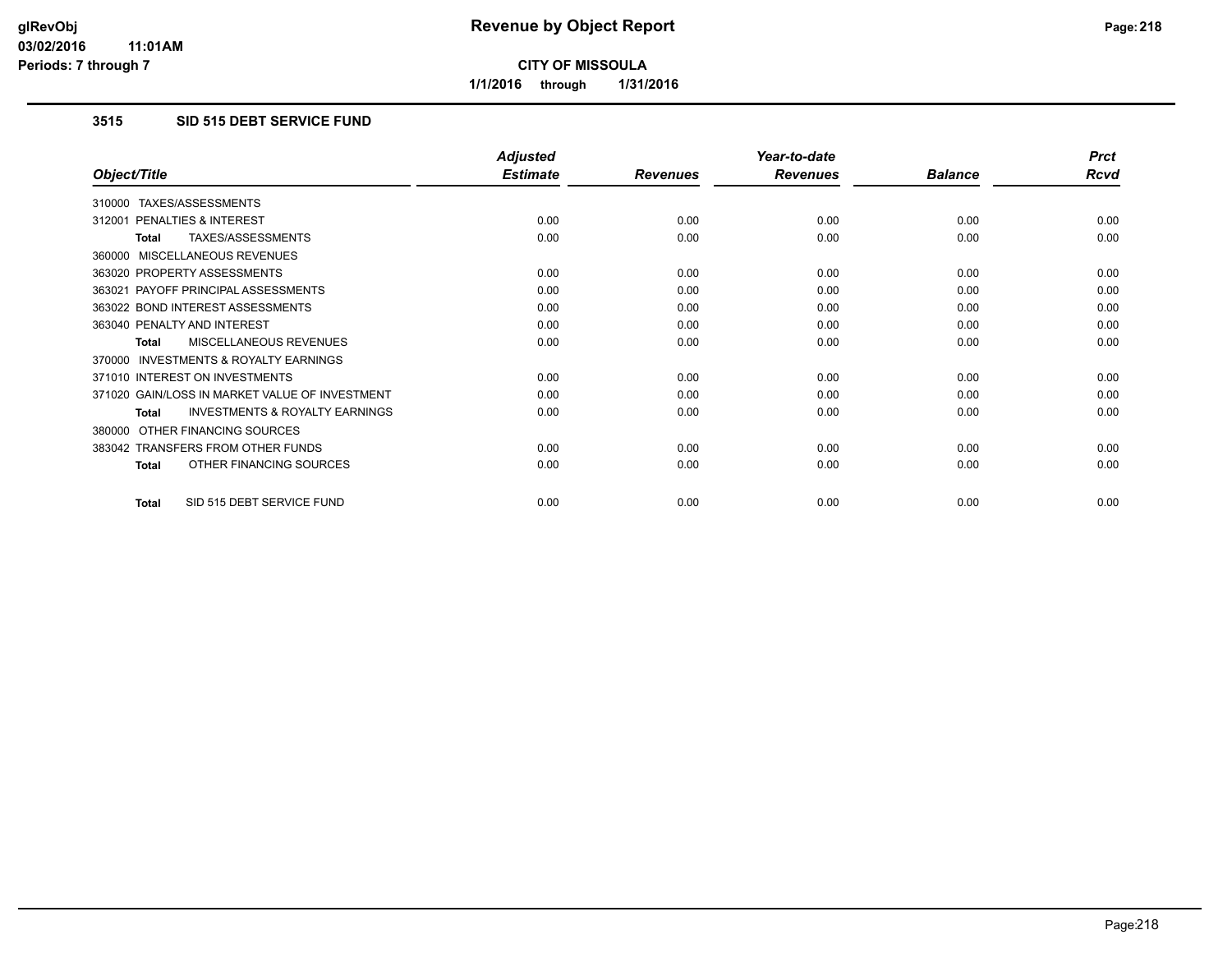**1/1/2016 through 1/31/2016**

**3517 SID 517 DEBT SERVICE FUND**

**3517 SID 517 DEBT SERVICE FUND**

|                                                           | <b>Adjusted</b> |                 | Year-to-date    |                | <b>Prct</b> |
|-----------------------------------------------------------|-----------------|-----------------|-----------------|----------------|-------------|
| Object/Title                                              | <b>Estimate</b> | <b>Revenues</b> | <b>Revenues</b> | <b>Balance</b> | <b>Rcvd</b> |
| TAXES/ASSESSMENTS<br>310000                               |                 |                 |                 |                |             |
| 312001 PENALTIES & INTEREST                               | 0.00            | 0.00            | 0.00            | 0.00           | 0.00        |
| TAXES/ASSESSMENTS<br><b>Total</b>                         | 0.00            | 0.00            | 0.00            | 0.00           | 0.00        |
| MISCELLANEOUS REVENUES<br>360000                          |                 |                 |                 |                |             |
| 360010 MISCELLANEOUS                                      | 0.00            | 0.00            | 0.00            | 0.00           | 0.00        |
| 363020 PROPERTY ASSESSMENTS                               | 0.00            | 0.00            | 0.00            | 0.00           | 0.00        |
| 363021 PAYOFF PRINCIPAL ASSESSMENTS                       | 0.00            | 0.00            | 0.00            | 0.00           | 0.00        |
| 363022 BOND INTEREST ASSESSMENTS                          | 0.00            | 0.00            | 0.00            | 0.00           | 0.00        |
| 363040 PENALTY AND INTEREST                               | 0.00            | 0.00            | 0.00            | 0.00           | 0.00        |
| <b>MISCELLANEOUS REVENUES</b><br><b>Total</b>             | 0.00            | 0.00            | 0.00            | 0.00           | 0.00        |
| <b>INVESTMENTS &amp; ROYALTY EARNINGS</b><br>370000       |                 |                 |                 |                |             |
| 371010 INTEREST ON INVESTMENTS                            | 0.00            | 0.00            | 0.00            | 0.00           | 0.00        |
| 371020 GAIN/LOSS IN MARKET VALUE OF INVESTMENTS           | 0.00            | 0.00            | 0.00            | 0.00           | 0.00        |
| <b>INVESTMENTS &amp; ROYALTY EARNINGS</b><br><b>Total</b> | 0.00            | 0.00            | 0.00            | 0.00           | 0.00        |
| OTHER FINANCING SOURCES<br>380000                         |                 |                 |                 |                |             |
| 381009 TRANSFERS IN                                       | 0.00            | 0.00            | 0.00            | 0.00           | 0.00        |
| OTHER FINANCING SOURCES<br>Total                          | 0.00            | 0.00            | 0.00            | 0.00           | 0.00        |
| SID 517 DEBT SERVICE FUND<br><b>Total</b>                 | 0.00            | 0.00            | 0.00            | 0.00           | 0.00        |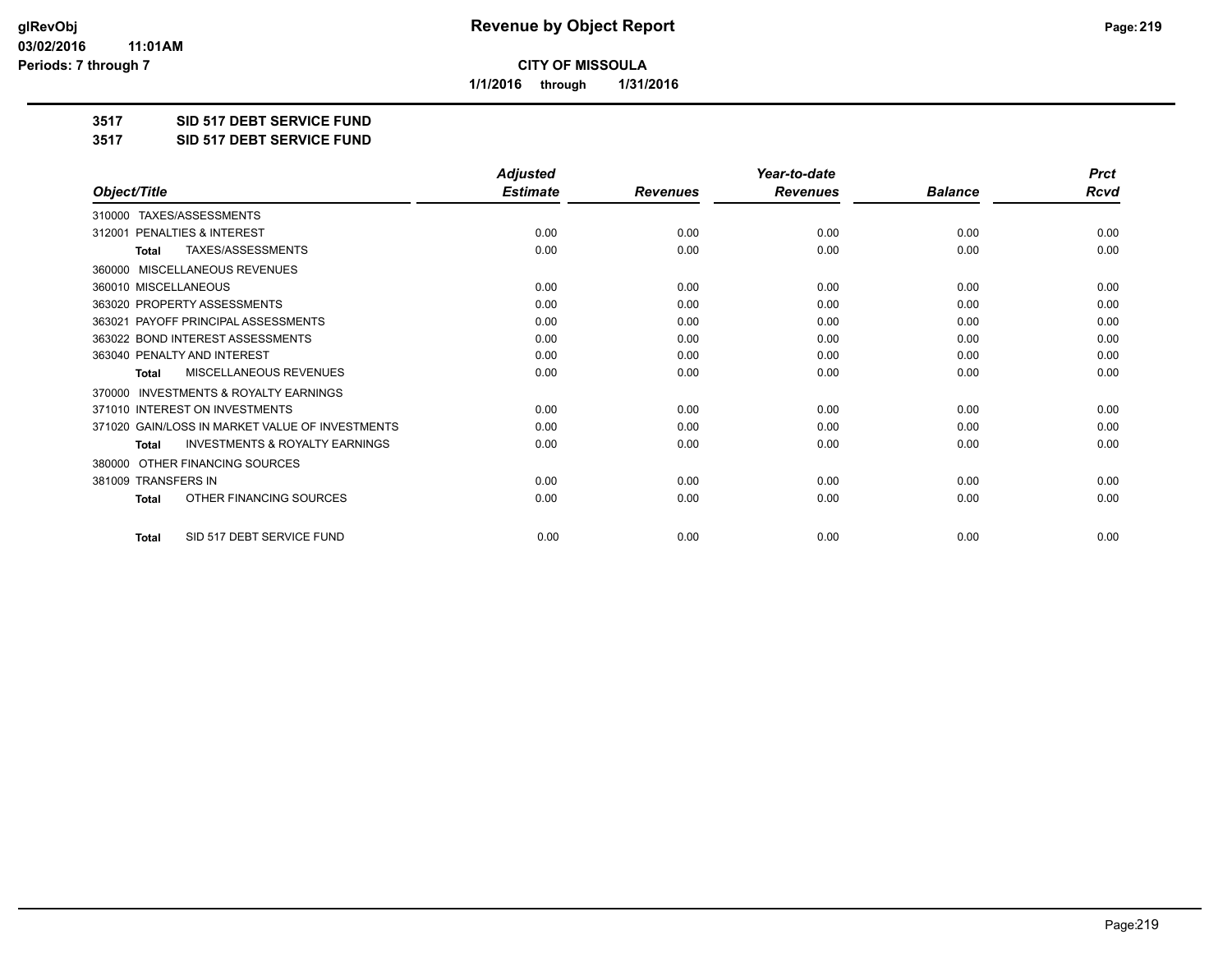**1/1/2016 through 1/31/2016**

# **3517 SID 517 DEBT SERVICE FUND**

|                                                           | <b>Adjusted</b> |                 | Year-to-date    |                | <b>Prct</b> |
|-----------------------------------------------------------|-----------------|-----------------|-----------------|----------------|-------------|
| Object/Title                                              | <b>Estimate</b> | <b>Revenues</b> | <b>Revenues</b> | <b>Balance</b> | <b>Rcvd</b> |
| 310000 TAXES/ASSESSMENTS                                  |                 |                 |                 |                |             |
| PENALTIES & INTEREST<br>312001                            | 0.00            | 0.00            | 0.00            | 0.00           | 0.00        |
| TAXES/ASSESSMENTS<br><b>Total</b>                         | 0.00            | 0.00            | 0.00            | 0.00           | 0.00        |
| 360000 MISCELLANEOUS REVENUES                             |                 |                 |                 |                |             |
| 360010 MISCELLANEOUS                                      | 0.00            | 0.00            | 0.00            | 0.00           | 0.00        |
| 363020 PROPERTY ASSESSMENTS                               | 0.00            | 0.00            | 0.00            | 0.00           | 0.00        |
| 363021 PAYOFF PRINCIPAL ASSESSMENTS                       | 0.00            | 0.00            | 0.00            | 0.00           | 0.00        |
| 363022 BOND INTEREST ASSESSMENTS                          | 0.00            | 0.00            | 0.00            | 0.00           | 0.00        |
| 363040 PENALTY AND INTEREST                               | 0.00            | 0.00            | 0.00            | 0.00           | 0.00        |
| MISCELLANEOUS REVENUES<br><b>Total</b>                    | 0.00            | 0.00            | 0.00            | 0.00           | 0.00        |
| <b>INVESTMENTS &amp; ROYALTY EARNINGS</b><br>370000       |                 |                 |                 |                |             |
| 371010 INTEREST ON INVESTMENTS                            | 0.00            | 0.00            | 0.00            | 0.00           | 0.00        |
| 371020 GAIN/LOSS IN MARKET VALUE OF INVESTMENT            | 0.00            | 0.00            | 0.00            | 0.00           | 0.00        |
| <b>INVESTMENTS &amp; ROYALTY EARNINGS</b><br><b>Total</b> | 0.00            | 0.00            | 0.00            | 0.00           | 0.00        |
| 380000 OTHER FINANCING SOURCES                            |                 |                 |                 |                |             |
| 381009 TRANSFERS IN                                       | 0.00            | 0.00            | 0.00            | 0.00           | 0.00        |
| OTHER FINANCING SOURCES<br><b>Total</b>                   | 0.00            | 0.00            | 0.00            | 0.00           | 0.00        |
| SID 517 DEBT SERVICE FUND<br><b>Total</b>                 | 0.00            | 0.00            | 0.00            | 0.00           | 0.00        |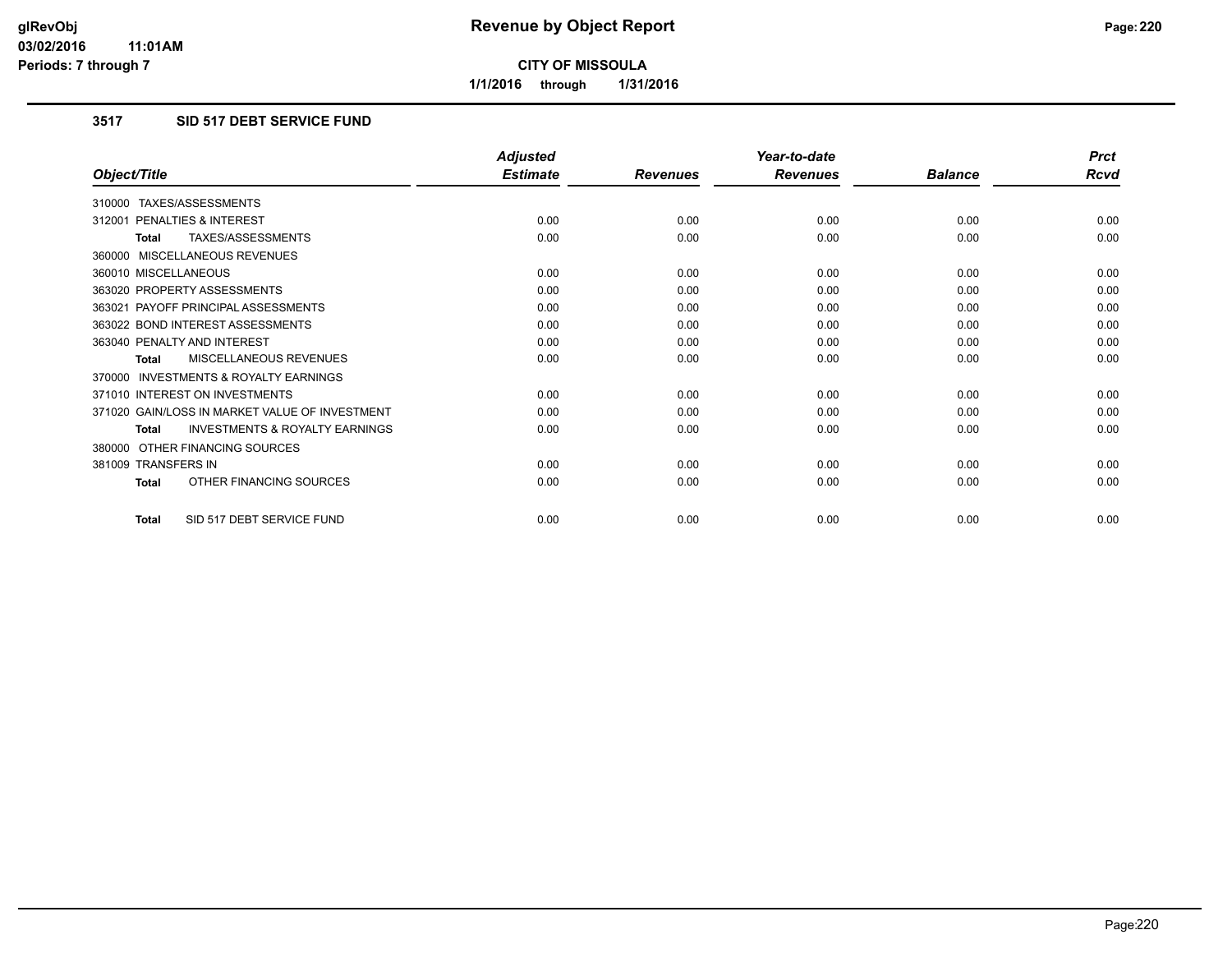**1/1/2016 through 1/31/2016**

**3518 SID 518 DEBT SERVICE FUND**

**3518 SID 518 DEBT SERVICE FUND**

|                                                           | <b>Adjusted</b> |                 | Year-to-date    |                | <b>Prct</b> |
|-----------------------------------------------------------|-----------------|-----------------|-----------------|----------------|-------------|
| Object/Title                                              | <b>Estimate</b> | <b>Revenues</b> | <b>Revenues</b> | <b>Balance</b> | <b>Rcvd</b> |
| 310000 TAXES/ASSESSMENTS                                  |                 |                 |                 |                |             |
| PENALTIES & INTEREST<br>312001                            | 0.00            | 0.00            | 0.00            | 0.00           | 0.00        |
| TAXES/ASSESSMENTS<br><b>Total</b>                         | 0.00            | 0.00            | 0.00            | 0.00           | 0.00        |
| <b>MISCELLANEOUS REVENUES</b><br>360000                   |                 |                 |                 |                |             |
| 363020 PROPERTY ASSESSMENTS                               | 0.00            | 0.00            | 0.00            | 0.00           | 0.00        |
| 363021 PAYOFF PRINCIPAL ASSESSMENTS                       | 0.00            | 0.00            | 0.00            | 0.00           | 0.00        |
| 363022 BOND INTEREST ASSESSMENTS                          | 0.00            | 0.00            | 0.00            | 0.00           | 0.00        |
| 363040 PENALTY AND INTEREST                               | 0.00            | 0.00            | 0.00            | 0.00           | 0.00        |
| <b>MISCELLANEOUS REVENUES</b><br><b>Total</b>             | 0.00            | 0.00            | 0.00            | 0.00           | 0.00        |
| <b>INVESTMENTS &amp; ROYALTY EARNINGS</b><br>370000       |                 |                 |                 |                |             |
| 371010 INTEREST ON INVESTMENTS                            | 0.00            | 0.00            | 0.00            | 0.00           | 0.00        |
| 371020 GAIN/LOSS IN MARKET VALUE OF INVESTMENTS           | 0.00            | 0.00            | 0.00            | 0.00           | 0.00        |
| <b>INVESTMENTS &amp; ROYALTY EARNINGS</b><br><b>Total</b> | 0.00            | 0.00            | 0.00            | 0.00           | 0.00        |
| OTHER FINANCING SOURCES<br>380000                         |                 |                 |                 |                |             |
| 381009 TRANSFERS IN                                       | 0.00            | 0.00            | 0.00            | 0.00           | 0.00        |
| 383000 OPERATING TRANSFERS                                | 0.00            | 0.00            | 0.00            | 0.00           | 0.00        |
| OTHER FINANCING SOURCES<br><b>Total</b>                   | 0.00            | 0.00            | 0.00            | 0.00           | 0.00        |
| SID 518 DEBT SERVICE FUND<br><b>Total</b>                 | 0.00            | 0.00            | 0.00            | 0.00           | 0.00        |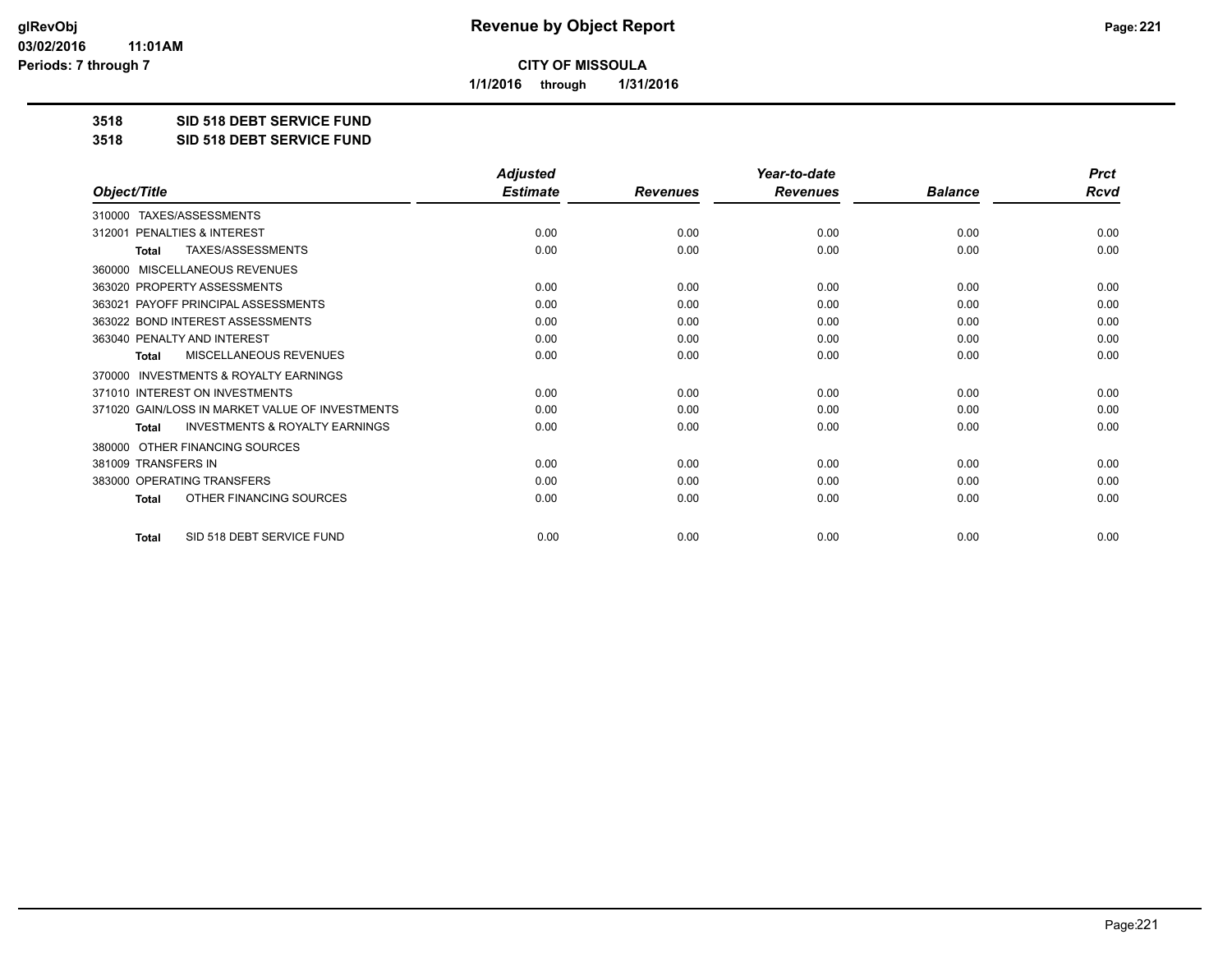**1/1/2016 through 1/31/2016**

# **3518 SID 518 DEBT SERVICE FUND**

|                                                           | <b>Adjusted</b> |                 | Year-to-date    |                | <b>Prct</b> |
|-----------------------------------------------------------|-----------------|-----------------|-----------------|----------------|-------------|
| Object/Title                                              | <b>Estimate</b> | <b>Revenues</b> | <b>Revenues</b> | <b>Balance</b> | <b>Rcvd</b> |
| 310000 TAXES/ASSESSMENTS                                  |                 |                 |                 |                |             |
| PENALTIES & INTEREST<br>312001                            | 0.00            | 0.00            | 0.00            | 0.00           | 0.00        |
| TAXES/ASSESSMENTS<br><b>Total</b>                         | 0.00            | 0.00            | 0.00            | 0.00           | 0.00        |
| 360000 MISCELLANEOUS REVENUES                             |                 |                 |                 |                |             |
| 363020 PROPERTY ASSESSMENTS                               | 0.00            | 0.00            | 0.00            | 0.00           | 0.00        |
| 363021 PAYOFF PRINCIPAL ASSESSMENTS                       | 0.00            | 0.00            | 0.00            | 0.00           | 0.00        |
| 363022 BOND INTEREST ASSESSMENTS                          | 0.00            | 0.00            | 0.00            | 0.00           | 0.00        |
| 363040 PENALTY AND INTEREST                               | 0.00            | 0.00            | 0.00            | 0.00           | 0.00        |
| MISCELLANEOUS REVENUES<br><b>Total</b>                    | 0.00            | 0.00            | 0.00            | 0.00           | 0.00        |
| <b>INVESTMENTS &amp; ROYALTY EARNINGS</b><br>370000       |                 |                 |                 |                |             |
| 371010 INTEREST ON INVESTMENTS                            | 0.00            | 0.00            | 0.00            | 0.00           | 0.00        |
| 371020 GAIN/LOSS IN MARKET VALUE OF INVESTMENT            | 0.00            | 0.00            | 0.00            | 0.00           | 0.00        |
| <b>INVESTMENTS &amp; ROYALTY EARNINGS</b><br><b>Total</b> | 0.00            | 0.00            | 0.00            | 0.00           | 0.00        |
| 380000 OTHER FINANCING SOURCES                            |                 |                 |                 |                |             |
| 381009 TRANSFERS IN                                       | 0.00            | 0.00            | 0.00            | 0.00           | 0.00        |
| 383000 OPERATING TRANSFERS                                | 0.00            | 0.00            | 0.00            | 0.00           | 0.00        |
| OTHER FINANCING SOURCES<br><b>Total</b>                   | 0.00            | 0.00            | 0.00            | 0.00           | 0.00        |
| SID 518 DEBT SERVICE FUND<br><b>Total</b>                 | 0.00            | 0.00            | 0.00            | 0.00           | 0.00        |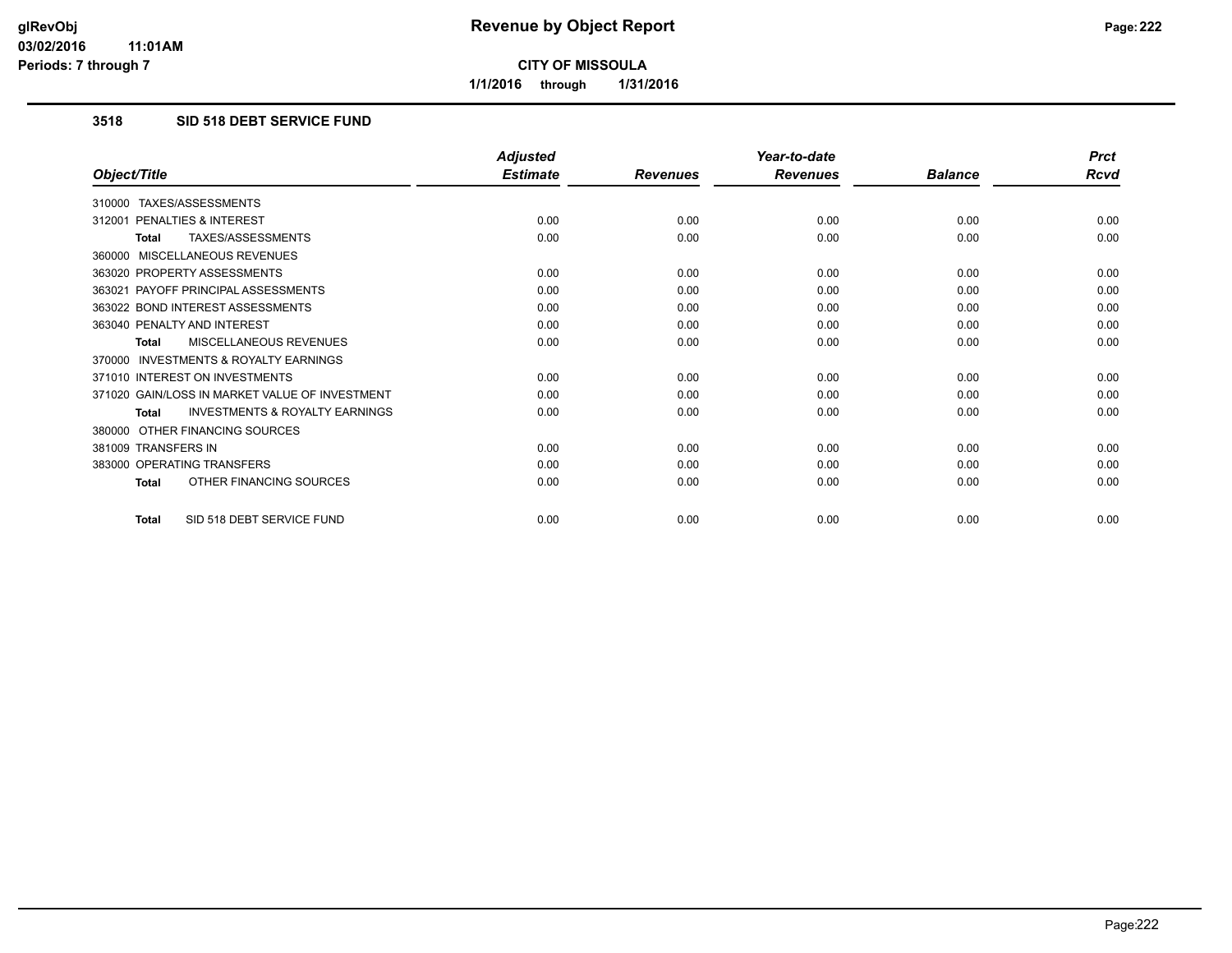**1/1/2016 through 1/31/2016**

**3519 SID 519 DEBT SERVICE FUND**

**3519 SID 519 DEBT SERVICE FUND**

|                                                           | <b>Adjusted</b> |                 | Year-to-date    |                | <b>Prct</b> |
|-----------------------------------------------------------|-----------------|-----------------|-----------------|----------------|-------------|
| Object/Title                                              | <b>Estimate</b> | <b>Revenues</b> | <b>Revenues</b> | <b>Balance</b> | <b>Rcvd</b> |
| TAXES/ASSESSMENTS<br>310000                               |                 |                 |                 |                |             |
| PENALTIES & INTEREST<br>312001                            | 0.00            | 0.00            | 0.00            | 0.00           | 0.00        |
| TAXES/ASSESSMENTS<br><b>Total</b>                         | 0.00            | 0.00            | 0.00            | 0.00           | 0.00        |
| <b>MISCELLANEOUS REVENUES</b><br>360000                   |                 |                 |                 |                |             |
| 360010 MISCELLANEOUS                                      | 0.00            | 0.00            | 0.00            | 0.00           | 0.00        |
| 363020 PROPERTY ASSESSMENTS                               | 0.00            | 0.00            | 0.00            | 0.00           | 0.00        |
| 363021 PAYOFF PRINCIPAL ASSESSMENTS                       | 0.00            | 0.00            | 0.00            | 0.00           | 0.00        |
| 363022 BOND INTEREST ASSESSMENTS                          | 0.00            | 0.00            | 0.00            | 0.00           | 0.00        |
| 363040 PENALTY AND INTEREST                               | 0.00            | 0.00            | 0.00            | 0.00           | 0.00        |
| MISCELLANEOUS REVENUES<br><b>Total</b>                    | 0.00            | 0.00            | 0.00            | 0.00           | 0.00        |
| <b>INVESTMENTS &amp; ROYALTY EARNINGS</b><br>370000       |                 |                 |                 |                |             |
| 371010 INTEREST ON INVESTMENTS                            | 0.00            | 0.00            | 0.00            | 0.00           | 0.00        |
| 371020 GAIN/LOSS IN MARKET VALUE OF INVESTMENTS           | 0.00            | 0.00            | 0.00            | 0.00           | 0.00        |
| <b>INVESTMENTS &amp; ROYALTY EARNINGS</b><br><b>Total</b> | 0.00            | 0.00            | 0.00            | 0.00           | 0.00        |
| OTHER FINANCING SOURCES<br>380000                         |                 |                 |                 |                |             |
| 381009 TRANSFERS IN                                       | 0.00            | 0.00            | 0.00            | 0.00           | 0.00        |
| OTHER FINANCING SOURCES<br><b>Total</b>                   | 0.00            | 0.00            | 0.00            | 0.00           | 0.00        |
| SID 519 DEBT SERVICE FUND<br><b>Total</b>                 | 0.00            | 0.00            | 0.00            | 0.00           | 0.00        |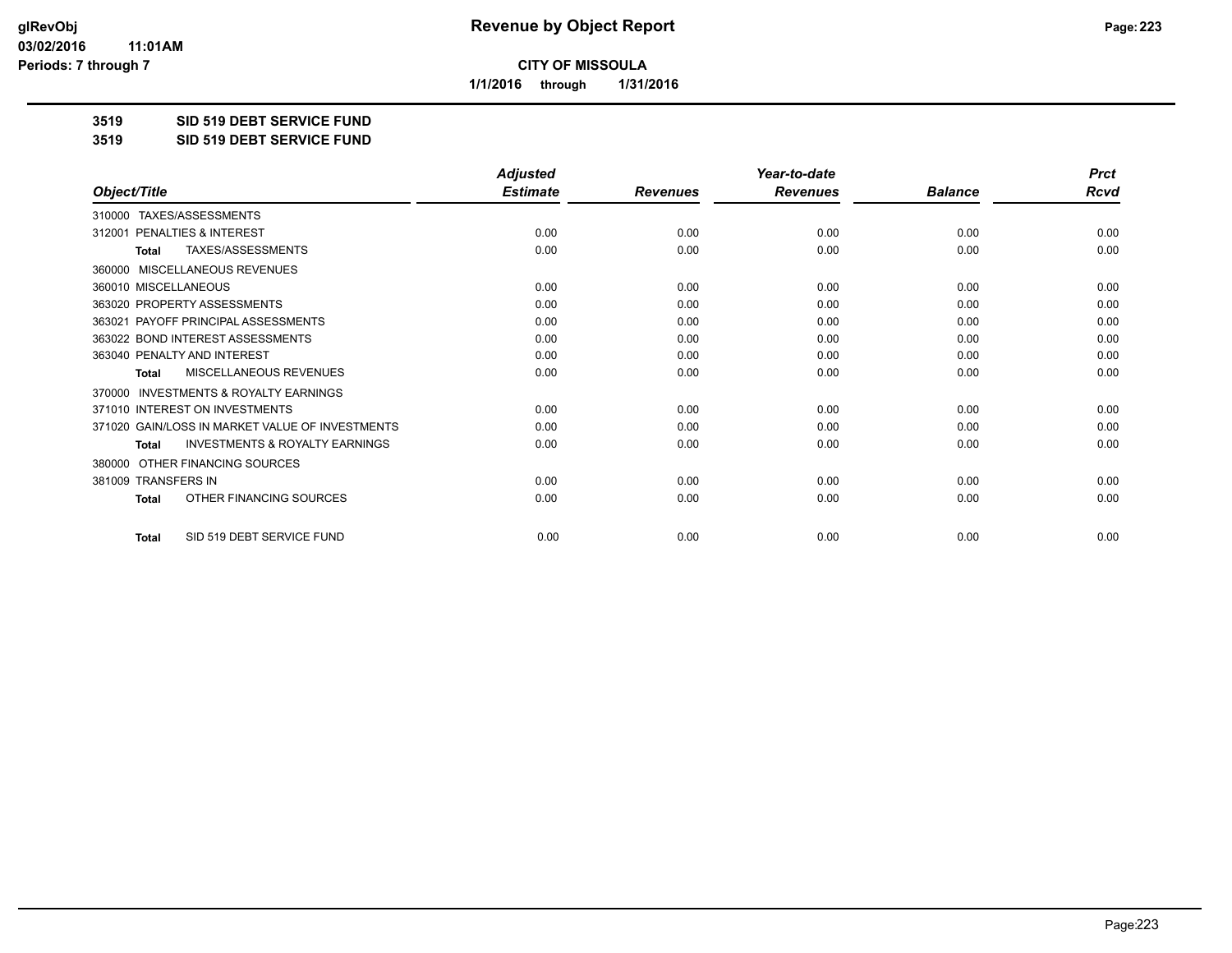**1/1/2016 through 1/31/2016**

# **3519 SID 519 DEBT SERVICE FUND**

|                                                           | <b>Adjusted</b> |                 | Year-to-date    |                | <b>Prct</b> |
|-----------------------------------------------------------|-----------------|-----------------|-----------------|----------------|-------------|
| Object/Title                                              | <b>Estimate</b> | <b>Revenues</b> | <b>Revenues</b> | <b>Balance</b> | <b>Rcvd</b> |
| 310000 TAXES/ASSESSMENTS                                  |                 |                 |                 |                |             |
| 312001 PENALTIES & INTEREST                               | 0.00            | 0.00            | 0.00            | 0.00           | 0.00        |
| TAXES/ASSESSMENTS<br><b>Total</b>                         | 0.00            | 0.00            | 0.00            | 0.00           | 0.00        |
| 360000 MISCELLANEOUS REVENUES                             |                 |                 |                 |                |             |
| 360010 MISCELLANEOUS                                      | 0.00            | 0.00            | 0.00            | 0.00           | 0.00        |
| 363020 PROPERTY ASSESSMENTS                               | 0.00            | 0.00            | 0.00            | 0.00           | 0.00        |
| 363021 PAYOFF PRINCIPAL ASSESSMENTS                       | 0.00            | 0.00            | 0.00            | 0.00           | 0.00        |
| 363022 BOND INTEREST ASSESSMENTS                          | 0.00            | 0.00            | 0.00            | 0.00           | 0.00        |
| 363040 PENALTY AND INTEREST                               | 0.00            | 0.00            | 0.00            | 0.00           | 0.00        |
| MISCELLANEOUS REVENUES<br><b>Total</b>                    | 0.00            | 0.00            | 0.00            | 0.00           | 0.00        |
| <b>INVESTMENTS &amp; ROYALTY EARNINGS</b><br>370000       |                 |                 |                 |                |             |
| 371010 INTEREST ON INVESTMENTS                            | 0.00            | 0.00            | 0.00            | 0.00           | 0.00        |
| 371020 GAIN/LOSS IN MARKET VALUE OF INVESTMENT            | 0.00            | 0.00            | 0.00            | 0.00           | 0.00        |
| <b>INVESTMENTS &amp; ROYALTY EARNINGS</b><br><b>Total</b> | 0.00            | 0.00            | 0.00            | 0.00           | 0.00        |
| 380000 OTHER FINANCING SOURCES                            |                 |                 |                 |                |             |
| 381009 TRANSFERS IN                                       | 0.00            | 0.00            | 0.00            | 0.00           | 0.00        |
| OTHER FINANCING SOURCES<br><b>Total</b>                   | 0.00            | 0.00            | 0.00            | 0.00           | 0.00        |
| SID 519 DEBT SERVICE FUND<br><b>Total</b>                 | 0.00            | 0.00            | 0.00            | 0.00           | 0.00        |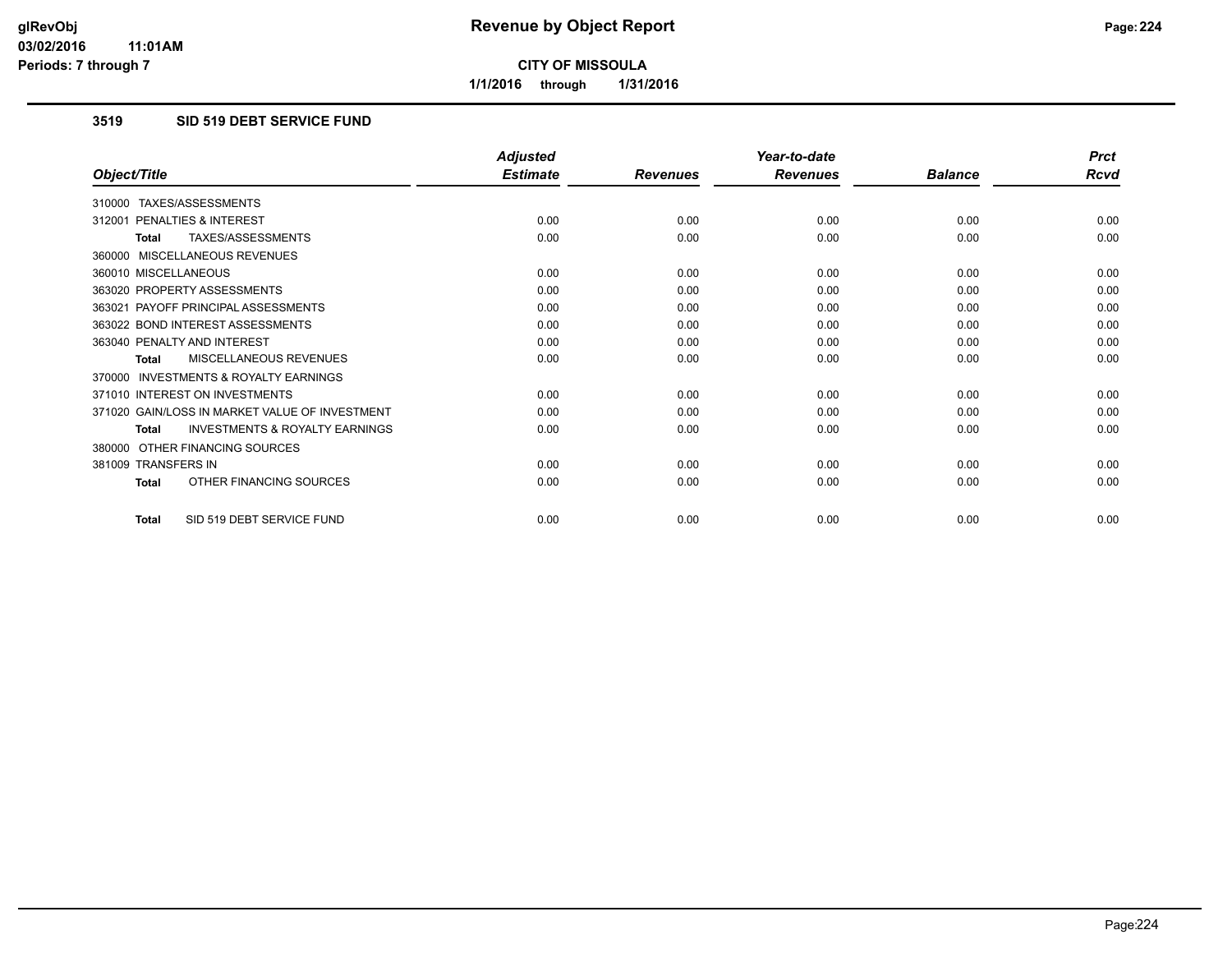**1/1/2016 through 1/31/2016**

**3520 SID 520 DEBT SERVICE FUND**

**3520 SID 520 DEBT SERVICE FUND**

|                                                           | <b>Adjusted</b> |                 | Year-to-date    |                | <b>Prct</b> |
|-----------------------------------------------------------|-----------------|-----------------|-----------------|----------------|-------------|
| Object/Title                                              | <b>Estimate</b> | <b>Revenues</b> | <b>Revenues</b> | <b>Balance</b> | <b>Rcvd</b> |
| TAXES/ASSESSMENTS<br>310000                               |                 |                 |                 |                |             |
| 312001 PENALTIES & INTEREST                               | 0.00            | 0.00            | 0.00            | 0.00           | 0.00        |
| TAXES/ASSESSMENTS<br><b>Total</b>                         | 0.00            | 0.00            | 0.00            | 0.00           | 0.00        |
| MISCELLANEOUS REVENUES<br>360000                          |                 |                 |                 |                |             |
| 360010 MISCELLANEOUS                                      | 0.00            | 0.00            | 0.00            | 0.00           | 0.00        |
| 363020 PROPERTY ASSESSMENTS                               | 159,920.00      | 1,714.36        | 72,865.07       | 87,054.93      | 45.56       |
| 363021 PAYOFF PRINCIPAL ASSESSMENTS                       | 0.00            | 1,176.06        | 2,460.76        | $-2,460.76$    | 0.00        |
| 363022 BOND INTEREST ASSESSMENTS                          | 0.00            | 0.00            | 0.00            | 0.00           | 0.00        |
| 363040 PENALTY AND INTEREST                               | 0.00            | 13.89           | 49.87           | $-49.87$       | 0.00        |
| <b>MISCELLANEOUS REVENUES</b><br><b>Total</b>             | 159,920.00      | 2,904.31        | 75,375.70       | 84,544.30      | 47.13       |
| <b>INVESTMENTS &amp; ROYALTY EARNINGS</b><br>370000       |                 |                 |                 |                |             |
| 371010 INTEREST ON INVESTMENTS                            | 0.00            | 0.00            | 0.00            | 0.00           | 0.00        |
| 371020 GAIN/LOSS IN MARKET VALUE OF INVESTMENTS           | 0.00            | 0.00            | 0.00            | 0.00           | 0.00        |
| <b>INVESTMENTS &amp; ROYALTY EARNINGS</b><br><b>Total</b> | 0.00            | 0.00            | 0.00            | 0.00           | 0.00        |
| OTHER FINANCING SOURCES<br>380000                         |                 |                 |                 |                |             |
| 383000 OPERATING TRANSFERS                                | 0.00            | 0.00            | 0.00            | 0.00           | 0.00        |
| OTHER FINANCING SOURCES<br><b>Total</b>                   | 0.00            | 0.00            | 0.00            | 0.00           | 0.00        |
| SID 520 DEBT SERVICE FUND<br><b>Total</b>                 | 159,920.00      | 2,904.31        | 75,375.70       | 84,544.30      | 47.13       |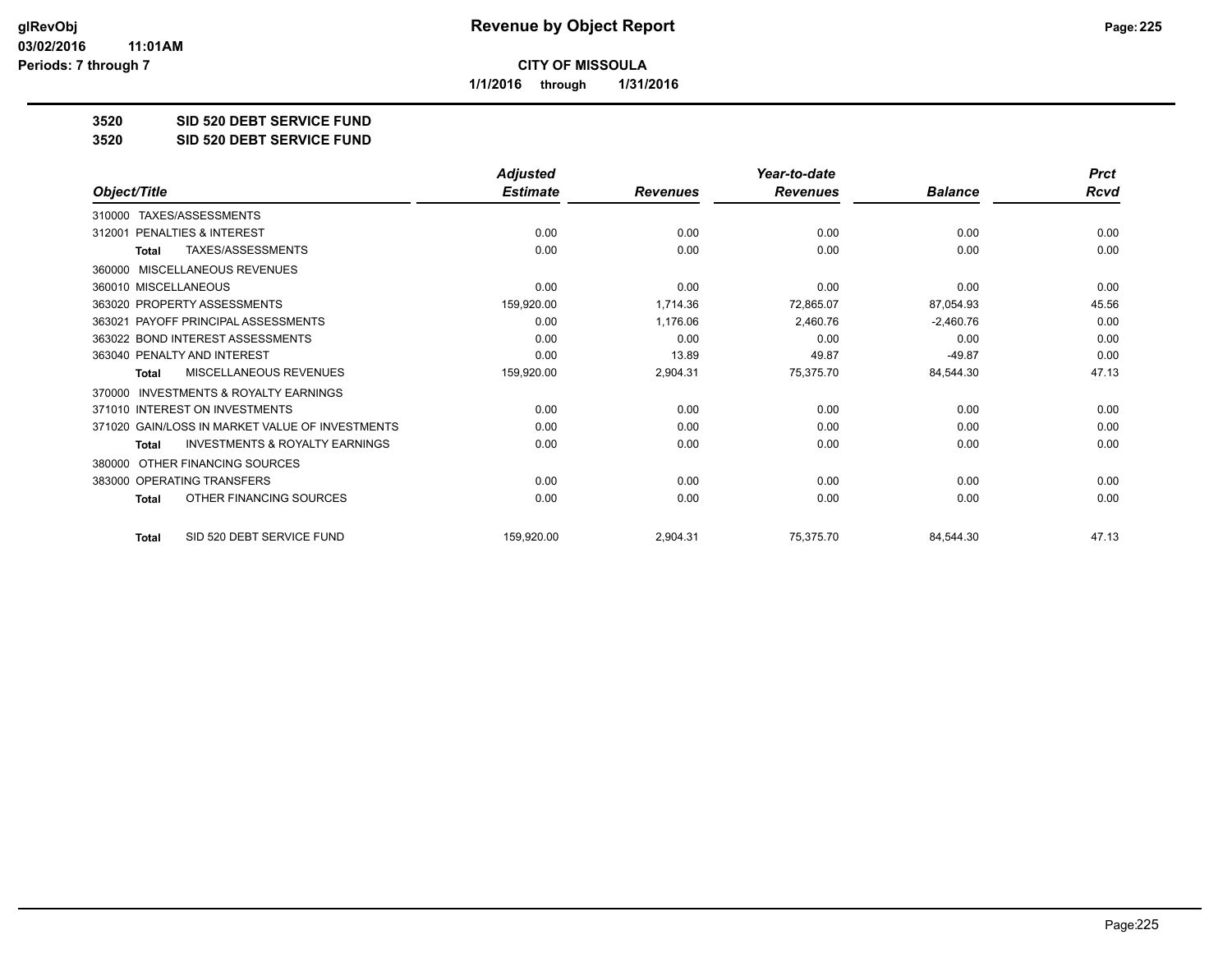**1/1/2016 through 1/31/2016**

# **3520 SID 520 DEBT SERVICE FUND**

|                                                           | <b>Adjusted</b> |                 | Year-to-date    |                | <b>Prct</b> |
|-----------------------------------------------------------|-----------------|-----------------|-----------------|----------------|-------------|
| Object/Title                                              | <b>Estimate</b> | <b>Revenues</b> | <b>Revenues</b> | <b>Balance</b> | <b>Rcvd</b> |
| TAXES/ASSESSMENTS<br>310000                               |                 |                 |                 |                |             |
| PENALTIES & INTEREST<br>312001                            | 0.00            | 0.00            | 0.00            | 0.00           | 0.00        |
| TAXES/ASSESSMENTS<br><b>Total</b>                         | 0.00            | 0.00            | 0.00            | 0.00           | 0.00        |
| MISCELLANEOUS REVENUES<br>360000                          |                 |                 |                 |                |             |
| 360010 MISCELLANEOUS                                      | 0.00            | 0.00            | 0.00            | 0.00           | 0.00        |
| 363020 PROPERTY ASSESSMENTS                               | 159,920.00      | 1,714.36        | 72,865.07       | 87,054.93      | 45.56       |
| PAYOFF PRINCIPAL ASSESSMENTS<br>363021                    | 0.00            | 1,176.06        | 2,460.76        | $-2,460.76$    | 0.00        |
| 363022 BOND INTEREST ASSESSMENTS                          | 0.00            | 0.00            | 0.00            | 0.00           | 0.00        |
| 363040 PENALTY AND INTEREST                               | 0.00            | 13.89           | 49.87           | $-49.87$       | 0.00        |
| MISCELLANEOUS REVENUES<br><b>Total</b>                    | 159,920.00      | 2,904.31        | 75,375.70       | 84,544.30      | 47.13       |
| <b>INVESTMENTS &amp; ROYALTY EARNINGS</b><br>370000       |                 |                 |                 |                |             |
| 371010 INTEREST ON INVESTMENTS                            | 0.00            | 0.00            | 0.00            | 0.00           | 0.00        |
| 371020 GAIN/LOSS IN MARKET VALUE OF INVESTMENT            | 0.00            | 0.00            | 0.00            | 0.00           | 0.00        |
| <b>INVESTMENTS &amp; ROYALTY EARNINGS</b><br><b>Total</b> | 0.00            | 0.00            | 0.00            | 0.00           | 0.00        |
| OTHER FINANCING SOURCES<br>380000                         |                 |                 |                 |                |             |
| 383000 OPERATING TRANSFERS                                | 0.00            | 0.00            | 0.00            | 0.00           | 0.00        |
| OTHER FINANCING SOURCES<br><b>Total</b>                   | 0.00            | 0.00            | 0.00            | 0.00           | 0.00        |
| SID 520 DEBT SERVICE FUND<br><b>Total</b>                 | 159,920.00      | 2,904.31        | 75,375.70       | 84,544.30      | 47.13       |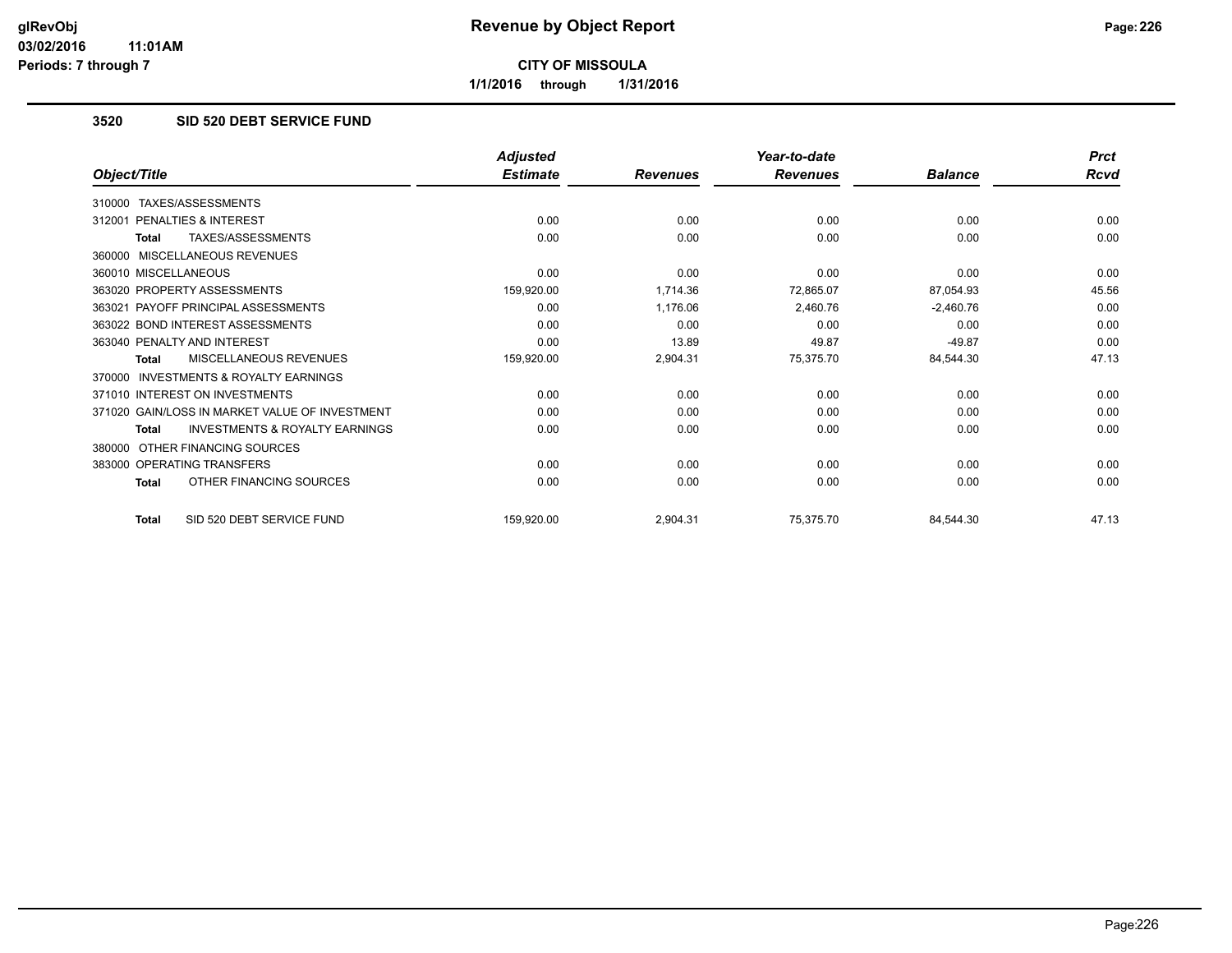**1/1/2016 through 1/31/2016**

**3521 SID 521 DEBT SERVICE FUND**

**3521 SID 521 DEBT SERVICE FUND**

|                                                           | <b>Adjusted</b> |                 | Year-to-date    |                | <b>Prct</b> |
|-----------------------------------------------------------|-----------------|-----------------|-----------------|----------------|-------------|
| Object/Title                                              | <b>Estimate</b> | <b>Revenues</b> | <b>Revenues</b> | <b>Balance</b> | <b>Rcvd</b> |
| TAXES/ASSESSMENTS<br>310000                               |                 |                 |                 |                |             |
| 312001 PENALTIES & INTEREST                               | 0.00            | 0.00            | 0.00            | 0.00           | 0.00        |
| TAXES/ASSESSMENTS<br><b>Total</b>                         | 0.00            | 0.00            | 0.00            | 0.00           | 0.00        |
| MISCELLANEOUS REVENUES<br>360000                          |                 |                 |                 |                |             |
| 360010 MISCELLANEOUS                                      | 0.00            | 0.00            | 0.00            | 0.00           | 0.00        |
| 363020 PROPERTY ASSESSMENTS                               | 150.00          | 0.00            | 0.00            | 150.00         | 0.00        |
| 363021 PAYOFF PRINCIPAL ASSESSMENTS                       | 0.00            | 0.00            | 0.00            | 0.00           | 0.00        |
| 363022 BOND INTEREST ASSESSMENTS                          | 0.00            | 0.00            | 0.00            | 0.00           | 0.00        |
| 363040 PENALTY AND INTEREST                               | 0.00            | 0.00            | 0.00            | 0.00           | 0.00        |
| <b>MISCELLANEOUS REVENUES</b><br><b>Total</b>             | 150.00          | 0.00            | 0.00            | 150.00         | 0.00        |
| <b>INVESTMENTS &amp; ROYALTY EARNINGS</b><br>370000       |                 |                 |                 |                |             |
| 371010 INTEREST ON INVESTMENTS                            | 0.00            | 0.00            | 0.00            | 0.00           | 0.00        |
| 371020 GAIN/LOSS IN MARKET VALUE OF INVESTMENTS           | 0.00            | 0.00            | 0.00            | 0.00           | 0.00        |
| <b>INVESTMENTS &amp; ROYALTY EARNINGS</b><br><b>Total</b> | 0.00            | 0.00            | 0.00            | 0.00           | 0.00        |
| OTHER FINANCING SOURCES<br>380000                         |                 |                 |                 |                |             |
| 381009 TRANSFERS IN                                       | 0.00            | 0.00            | 0.00            | 0.00           | 0.00        |
| OTHER FINANCING SOURCES<br>Total                          | 0.00            | 0.00            | 0.00            | 0.00           | 0.00        |
| SID 521 DEBT SERVICE FUND<br><b>Total</b>                 | 150.00          | 0.00            | 0.00            | 150.00         | 0.00        |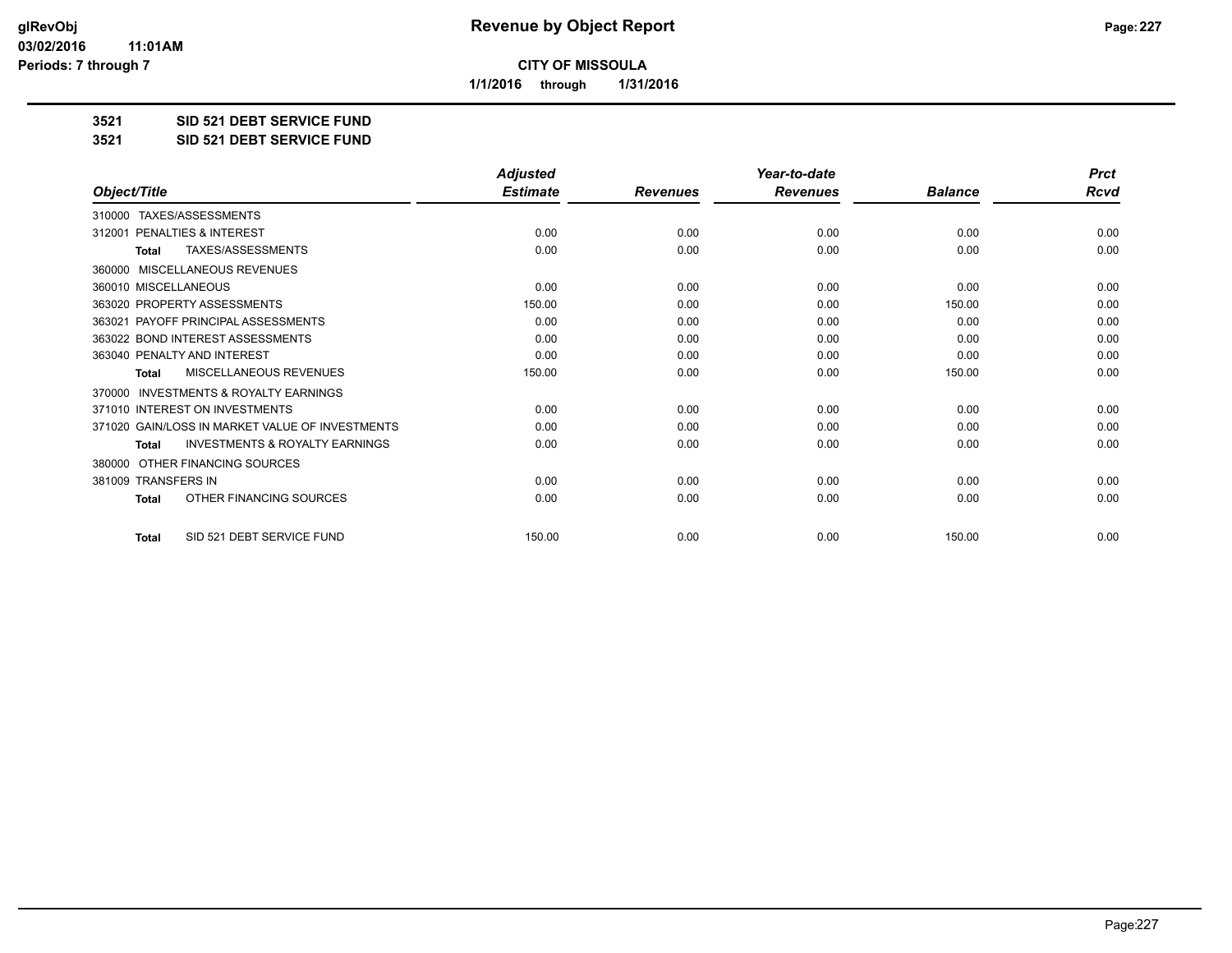**1/1/2016 through 1/31/2016**

# **3521 SID 521 DEBT SERVICE FUND**

|                                                           | <b>Adjusted</b> |                 | Year-to-date    |                | <b>Prct</b> |
|-----------------------------------------------------------|-----------------|-----------------|-----------------|----------------|-------------|
| Object/Title                                              | <b>Estimate</b> | <b>Revenues</b> | <b>Revenues</b> | <b>Balance</b> | Rcvd        |
| 310000 TAXES/ASSESSMENTS                                  |                 |                 |                 |                |             |
| 312001 PENALTIES & INTEREST                               | 0.00            | 0.00            | 0.00            | 0.00           | 0.00        |
| <b>TAXES/ASSESSMENTS</b><br><b>Total</b>                  | 0.00            | 0.00            | 0.00            | 0.00           | 0.00        |
| 360000 MISCELLANEOUS REVENUES                             |                 |                 |                 |                |             |
| 360010 MISCELLANEOUS                                      | 0.00            | 0.00            | 0.00            | 0.00           | 0.00        |
| 363020 PROPERTY ASSESSMENTS                               | 150.00          | 0.00            | 0.00            | 150.00         | 0.00        |
| 363021 PAYOFF PRINCIPAL ASSESSMENTS                       | 0.00            | 0.00            | 0.00            | 0.00           | 0.00        |
| 363022 BOND INTEREST ASSESSMENTS                          | 0.00            | 0.00            | 0.00            | 0.00           | 0.00        |
| 363040 PENALTY AND INTEREST                               | 0.00            | 0.00            | 0.00            | 0.00           | 0.00        |
| <b>MISCELLANEOUS REVENUES</b><br><b>Total</b>             | 150.00          | 0.00            | 0.00            | 150.00         | 0.00        |
| <b>INVESTMENTS &amp; ROYALTY EARNINGS</b><br>370000       |                 |                 |                 |                |             |
| 371010 INTEREST ON INVESTMENTS                            | 0.00            | 0.00            | 0.00            | 0.00           | 0.00        |
| 371020 GAIN/LOSS IN MARKET VALUE OF INVESTMENT            | 0.00            | 0.00            | 0.00            | 0.00           | 0.00        |
| <b>INVESTMENTS &amp; ROYALTY EARNINGS</b><br><b>Total</b> | 0.00            | 0.00            | 0.00            | 0.00           | 0.00        |
| 380000 OTHER FINANCING SOURCES                            |                 |                 |                 |                |             |
| 381009 TRANSFERS IN                                       | 0.00            | 0.00            | 0.00            | 0.00           | 0.00        |
| OTHER FINANCING SOURCES<br><b>Total</b>                   | 0.00            | 0.00            | 0.00            | 0.00           | 0.00        |
| SID 521 DEBT SERVICE FUND<br>Total                        | 150.00          | 0.00            | 0.00            | 150.00         | 0.00        |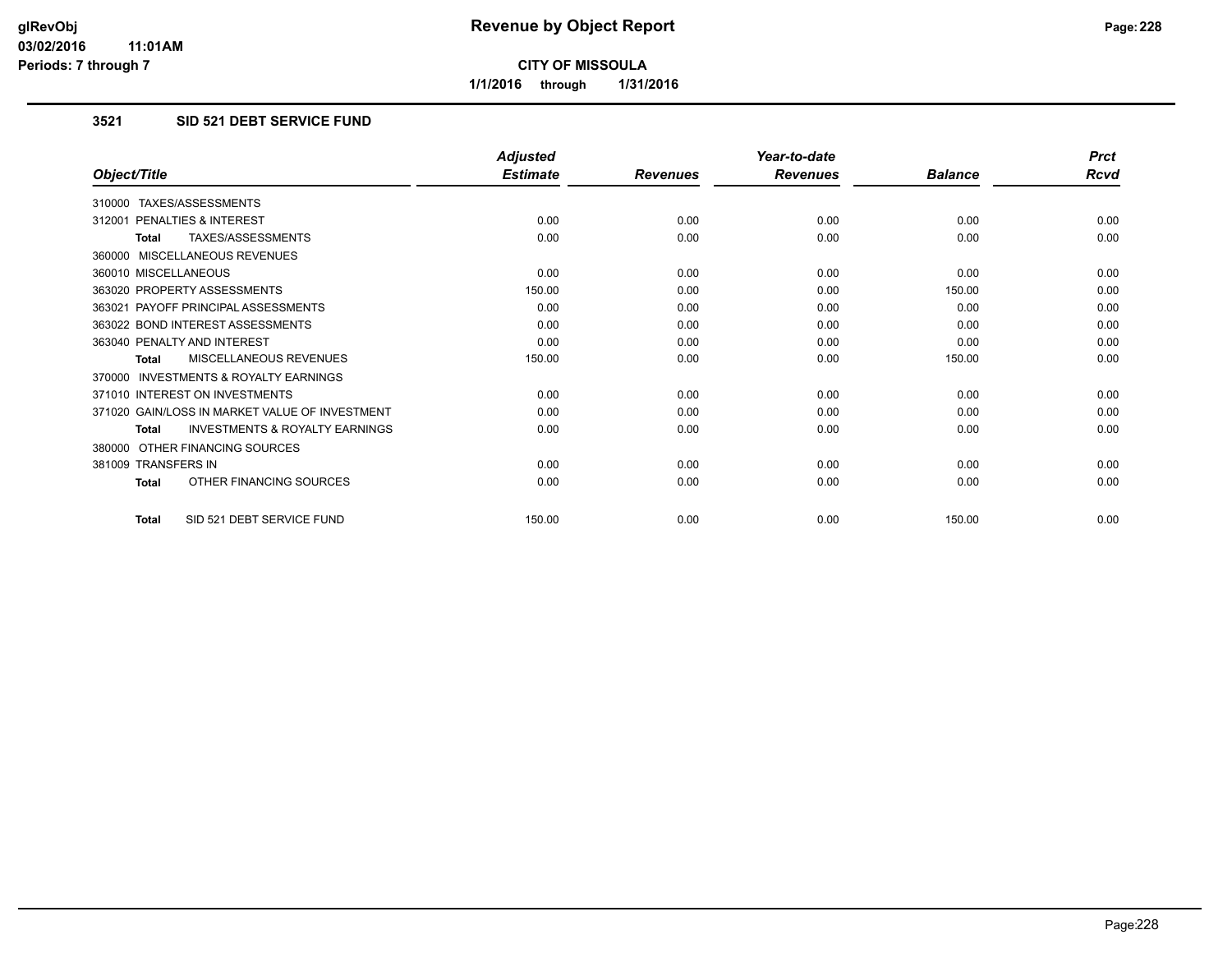**1/1/2016 through 1/31/2016**

**3522 SID 522 DEBT SERVICE FUND**

**3522 SID 522 DEBT SERVICE FUND**

|                                                           | <b>Adjusted</b> |                 | Year-to-date    |                | <b>Prct</b> |
|-----------------------------------------------------------|-----------------|-----------------|-----------------|----------------|-------------|
| Object/Title                                              | <b>Estimate</b> | <b>Revenues</b> | <b>Revenues</b> | <b>Balance</b> | Rcvd        |
| TAXES/ASSESSMENTS<br>310000                               |                 |                 |                 |                |             |
| 312001 PENALTIES & INTEREST                               | 0.00            | 0.00            | 0.00            | 0.00           | 0.00        |
| TAXES/ASSESSMENTS<br>Total                                | 0.00            | 0.00            | 0.00            | 0.00           | 0.00        |
| MISCELLANEOUS REVENUES<br>360000                          |                 |                 |                 |                |             |
| 360010 MISCELLANEOUS                                      | 0.00            | 0.00            | 0.00            | 0.00           | 0.00        |
| 363020 PROPERTY ASSESSMENTS                               | 217.00          | 0.00            | 0.00            | 217.00         | 0.00        |
| 363021 PAYOFF PRINCIPAL ASSESSMENTS                       | 0.00            | 0.00            | 0.00            | 0.00           | 0.00        |
| 363022 BOND INTEREST ASSESSMENTS                          | 0.00            | 0.00            | 0.00            | 0.00           | 0.00        |
| 363040 PENALTY AND INTEREST                               | 0.00            | 0.00            | 0.00            | 0.00           | 0.00        |
| <b>MISCELLANEOUS REVENUES</b><br><b>Total</b>             | 217.00          | 0.00            | 0.00            | 217.00         | 0.00        |
| 370000 INVESTMENTS & ROYALTY EARNINGS                     |                 |                 |                 |                |             |
| 371010 INTEREST ON INVESTMENTS                            | 0.00            | 0.00            | 0.00            | 0.00           | 0.00        |
| 371020 GAIN/LOSS IN MARKET VALUE OF INVESTMENTS           | 0.00            | 0.00            | 0.00            | 0.00           | 0.00        |
| <b>INVESTMENTS &amp; ROYALTY EARNINGS</b><br><b>Total</b> | 0.00            | 0.00            | 0.00            | 0.00           | 0.00        |
| SID 522 DEBT SERVICE FUND<br><b>Total</b>                 | 217.00          | 0.00            | 0.00            | 217.00         | 0.00        |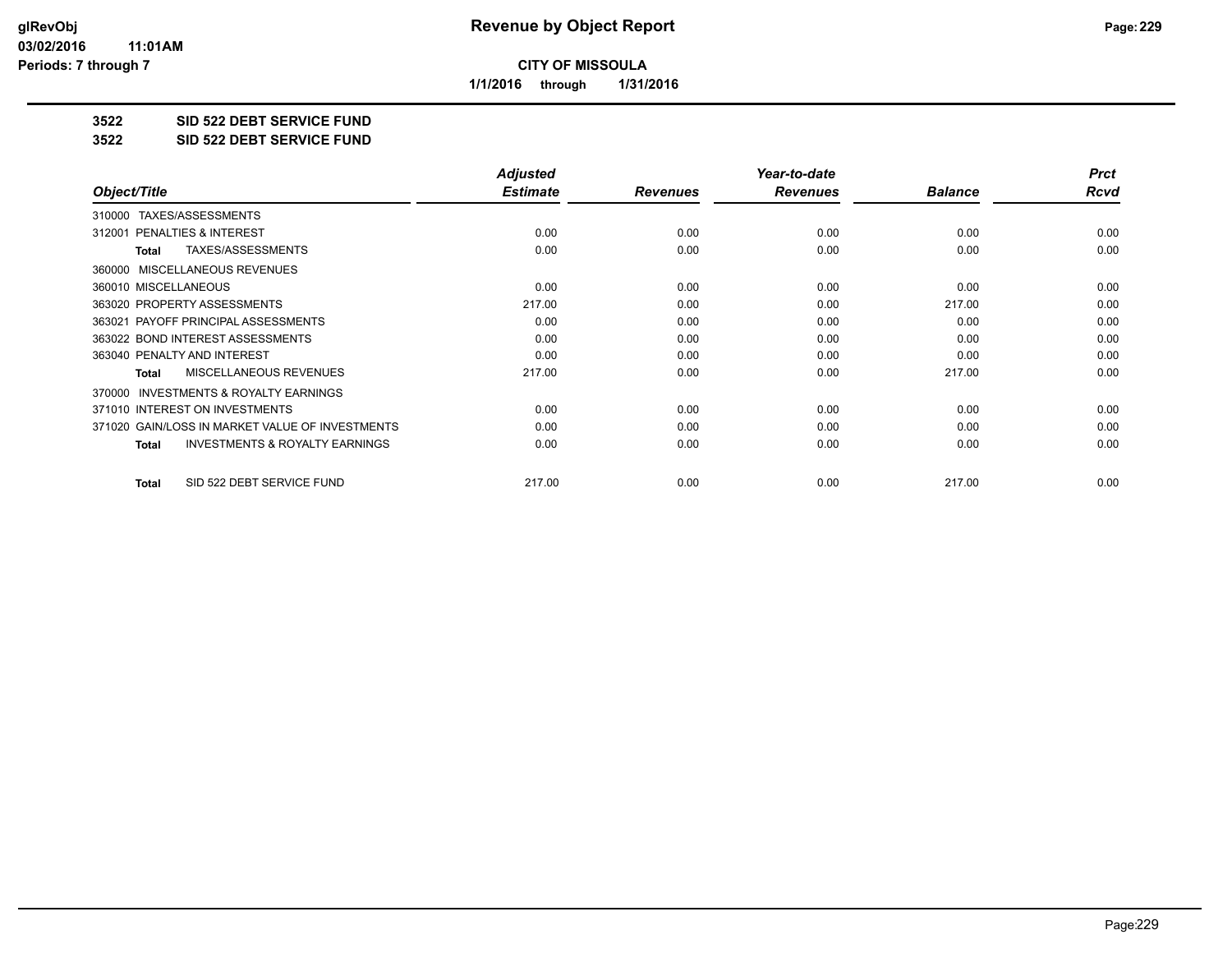**1/1/2016 through 1/31/2016**

# **3522 SID 522 DEBT SERVICE FUND**

|                                                           | <b>Adjusted</b> |                 | Year-to-date    |                | <b>Prct</b> |
|-----------------------------------------------------------|-----------------|-----------------|-----------------|----------------|-------------|
| Object/Title                                              | <b>Estimate</b> | <b>Revenues</b> | <b>Revenues</b> | <b>Balance</b> | <b>Rcvd</b> |
| 310000 TAXES/ASSESSMENTS                                  |                 |                 |                 |                |             |
| 312001 PENALTIES & INTEREST                               | 0.00            | 0.00            | 0.00            | 0.00           | 0.00        |
| <b>TAXES/ASSESSMENTS</b><br><b>Total</b>                  | 0.00            | 0.00            | 0.00            | 0.00           | 0.00        |
| 360000 MISCELLANEOUS REVENUES                             |                 |                 |                 |                |             |
| 360010 MISCELLANEOUS                                      | 0.00            | 0.00            | 0.00            | 0.00           | 0.00        |
| 363020 PROPERTY ASSESSMENTS                               | 217.00          | 0.00            | 0.00            | 217.00         | 0.00        |
| 363021 PAYOFF PRINCIPAL ASSESSMENTS                       | 0.00            | 0.00            | 0.00            | 0.00           | 0.00        |
| 363022 BOND INTEREST ASSESSMENTS                          | 0.00            | 0.00            | 0.00            | 0.00           | 0.00        |
| 363040 PENALTY AND INTEREST                               | 0.00            | 0.00            | 0.00            | 0.00           | 0.00        |
| MISCELLANEOUS REVENUES<br><b>Total</b>                    | 217.00          | 0.00            | 0.00            | 217.00         | 0.00        |
| <b>INVESTMENTS &amp; ROYALTY EARNINGS</b><br>370000       |                 |                 |                 |                |             |
| 371010 INTEREST ON INVESTMENTS                            | 0.00            | 0.00            | 0.00            | 0.00           | 0.00        |
| 371020 GAIN/LOSS IN MARKET VALUE OF INVESTMENT            | 0.00            | 0.00            | 0.00            | 0.00           | 0.00        |
| <b>INVESTMENTS &amp; ROYALTY EARNINGS</b><br><b>Total</b> | 0.00            | 0.00            | 0.00            | 0.00           | 0.00        |
| SID 522 DEBT SERVICE FUND<br><b>Total</b>                 | 217.00          | 0.00            | 0.00            | 217.00         | 0.00        |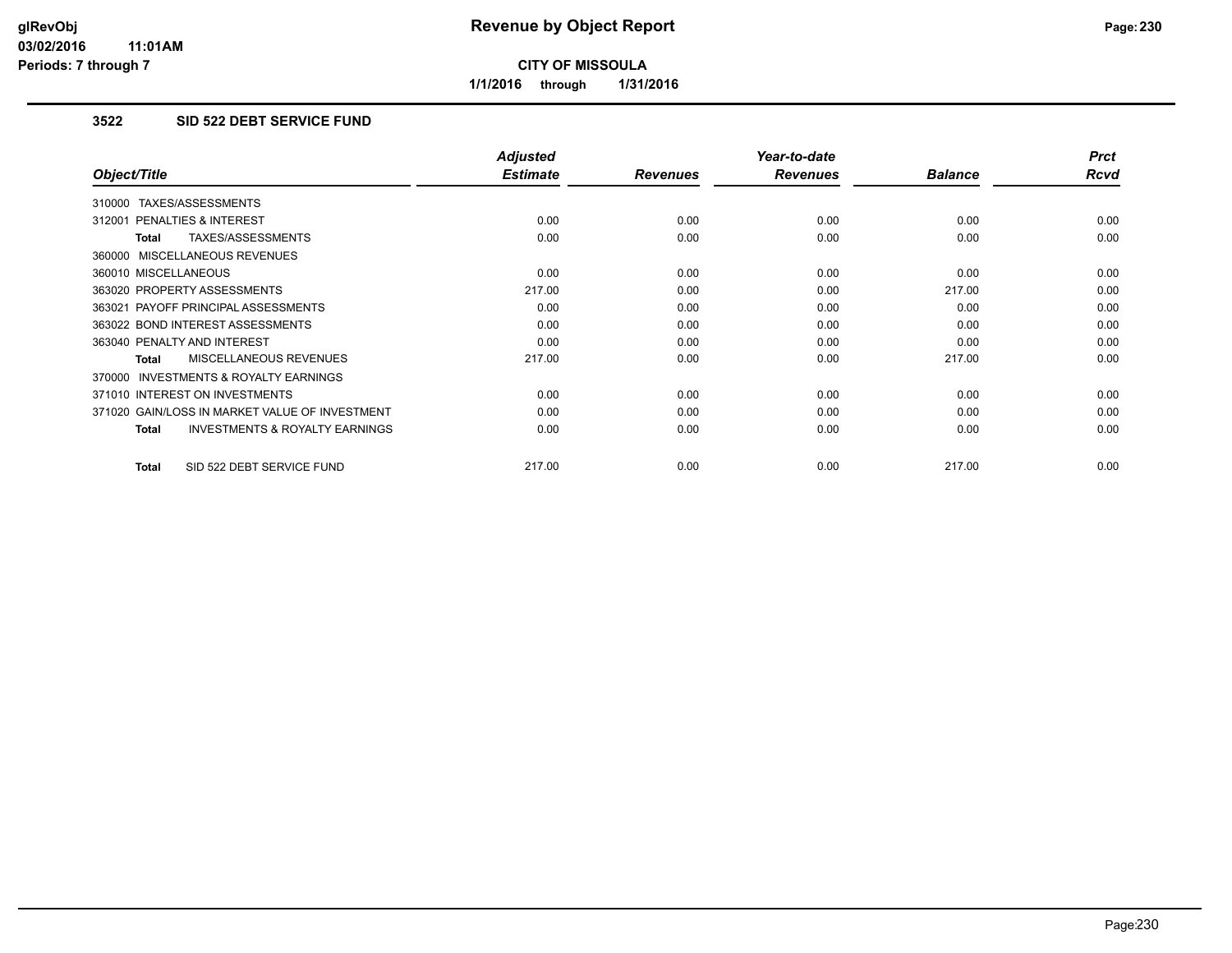**1/1/2016 through 1/31/2016**

**3524 SID 524 DEBT SERVICE FUND**

**3524 SID 524 DEBT SERVICE FUND**

|                                                           | <b>Adjusted</b> |                 | Year-to-date    |                | <b>Prct</b> |
|-----------------------------------------------------------|-----------------|-----------------|-----------------|----------------|-------------|
| Object/Title                                              | <b>Estimate</b> | <b>Revenues</b> | <b>Revenues</b> | <b>Balance</b> | Rcvd        |
| TAXES/ASSESSMENTS<br>310000                               |                 |                 |                 |                |             |
| 312001 PENALTIES & INTEREST                               | 0.00            | 0.00            | 0.00            | 0.00           | 0.00        |
| TAXES/ASSESSMENTS<br>Total                                | 0.00            | 0.00            | 0.00            | 0.00           | 0.00        |
| MISCELLANEOUS REVENUES<br>360000                          |                 |                 |                 |                |             |
| 363020 PROPERTY ASSESSMENTS                               | 304,660.00      | 3,244.28        | 134,881.79      | 169,778.21     | 44.27       |
| 363021 PAYOFF PRINCIPAL ASSESSMENTS                       | 0.00            | 553.42          | 5,783.04        | $-5,783.04$    | 0.00        |
| 363022 BOND INTEREST ASSESSMENTS                          | 0.00            | 0.00            | 0.00            | 0.00           | 0.00        |
| 363040 PENALTY AND INTEREST                               | 0.00            | 21.01           | 31.39           | $-31.39$       | 0.00        |
| MISCELLANEOUS REVENUES<br>Total                           | 304,660.00      | 3,818.71        | 140,696.22      | 163,963.78     | 46.18       |
| <b>INVESTMENTS &amp; ROYALTY EARNINGS</b><br>370000       |                 |                 |                 |                |             |
| 371010 INTEREST ON INVESTMENTS                            | 0.00            | 0.00            | 0.00            | 0.00           | 0.00        |
| 371020 GAIN/LOSS IN MARKET VALUE OF INVESTMENTS           | 0.00            | 0.00            | 0.00            | 0.00           | 0.00        |
| 371500 INTEREST ON INTERFUND LOAN                         | 0.00            | 0.00            | 0.00            | 0.00           | 0.00        |
| <b>INVESTMENTS &amp; ROYALTY EARNINGS</b><br><b>Total</b> | 0.00            | 0.00            | 0.00            | 0.00           | 0.00        |
| SID 524 DEBT SERVICE FUND<br><b>Total</b>                 | 304,660.00      | 3,818.71        | 140,696.22      | 163,963.78     | 46.18       |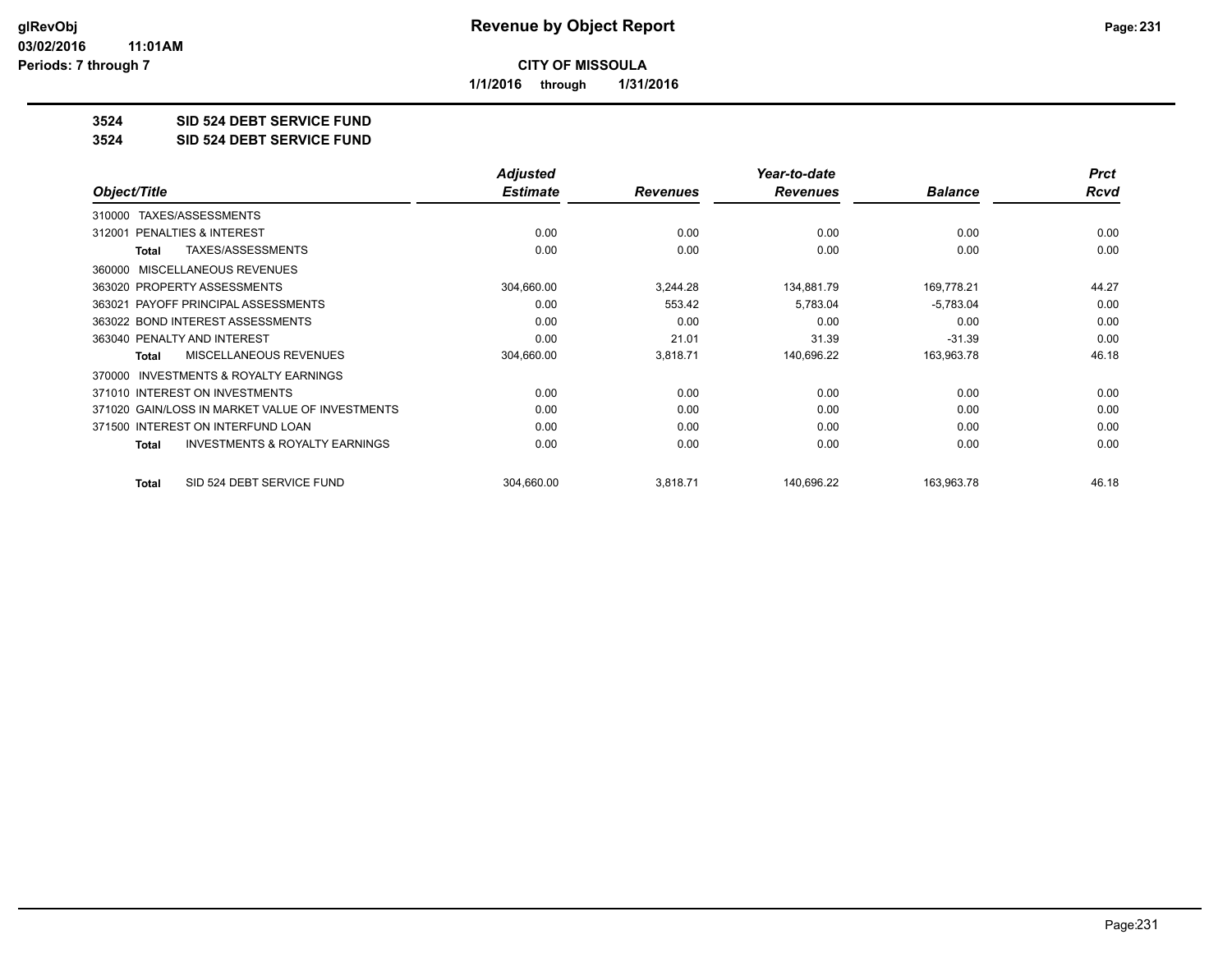**1/1/2016 through 1/31/2016**

# **3524 SID 524 DEBT SERVICE FUND**

|                                                     | <b>Adjusted</b> |                 | Year-to-date    |                | <b>Prct</b> |
|-----------------------------------------------------|-----------------|-----------------|-----------------|----------------|-------------|
| Object/Title                                        | <b>Estimate</b> | <b>Revenues</b> | <b>Revenues</b> | <b>Balance</b> | Rcvd        |
| 310000 TAXES/ASSESSMENTS                            |                 |                 |                 |                |             |
| 312001 PENALTIES & INTEREST                         | 0.00            | 0.00            | 0.00            | 0.00           | 0.00        |
| TAXES/ASSESSMENTS<br>Total                          | 0.00            | 0.00            | 0.00            | 0.00           | 0.00        |
| 360000 MISCELLANEOUS REVENUES                       |                 |                 |                 |                |             |
| 363020 PROPERTY ASSESSMENTS                         | 304,660.00      | 3,244.28        | 134,881.79      | 169,778.21     | 44.27       |
| 363021 PAYOFF PRINCIPAL ASSESSMENTS                 | 0.00            | 553.42          | 5,783.04        | $-5,783.04$    | 0.00        |
| 363022 BOND INTEREST ASSESSMENTS                    | 0.00            | 0.00            | 0.00            | 0.00           | 0.00        |
| 363040 PENALTY AND INTEREST                         | 0.00            | 21.01           | 31.39           | $-31.39$       | 0.00        |
| <b>MISCELLANEOUS REVENUES</b><br><b>Total</b>       | 304,660.00      | 3,818.71        | 140,696.22      | 163,963.78     | 46.18       |
| <b>INVESTMENTS &amp; ROYALTY EARNINGS</b><br>370000 |                 |                 |                 |                |             |
| 371010 INTEREST ON INVESTMENTS                      | 0.00            | 0.00            | 0.00            | 0.00           | 0.00        |
| 371020 GAIN/LOSS IN MARKET VALUE OF INVESTMENT      | 0.00            | 0.00            | 0.00            | 0.00           | 0.00        |
| 371500 INTEREST ON INTERFUND LOAN                   | 0.00            | 0.00            | 0.00            | 0.00           | 0.00        |
| <b>INVESTMENTS &amp; ROYALTY EARNINGS</b><br>Total  | 0.00            | 0.00            | 0.00            | 0.00           | 0.00        |
| SID 524 DEBT SERVICE FUND<br>Total                  | 304.660.00      | 3.818.71        | 140,696.22      | 163.963.78     | 46.18       |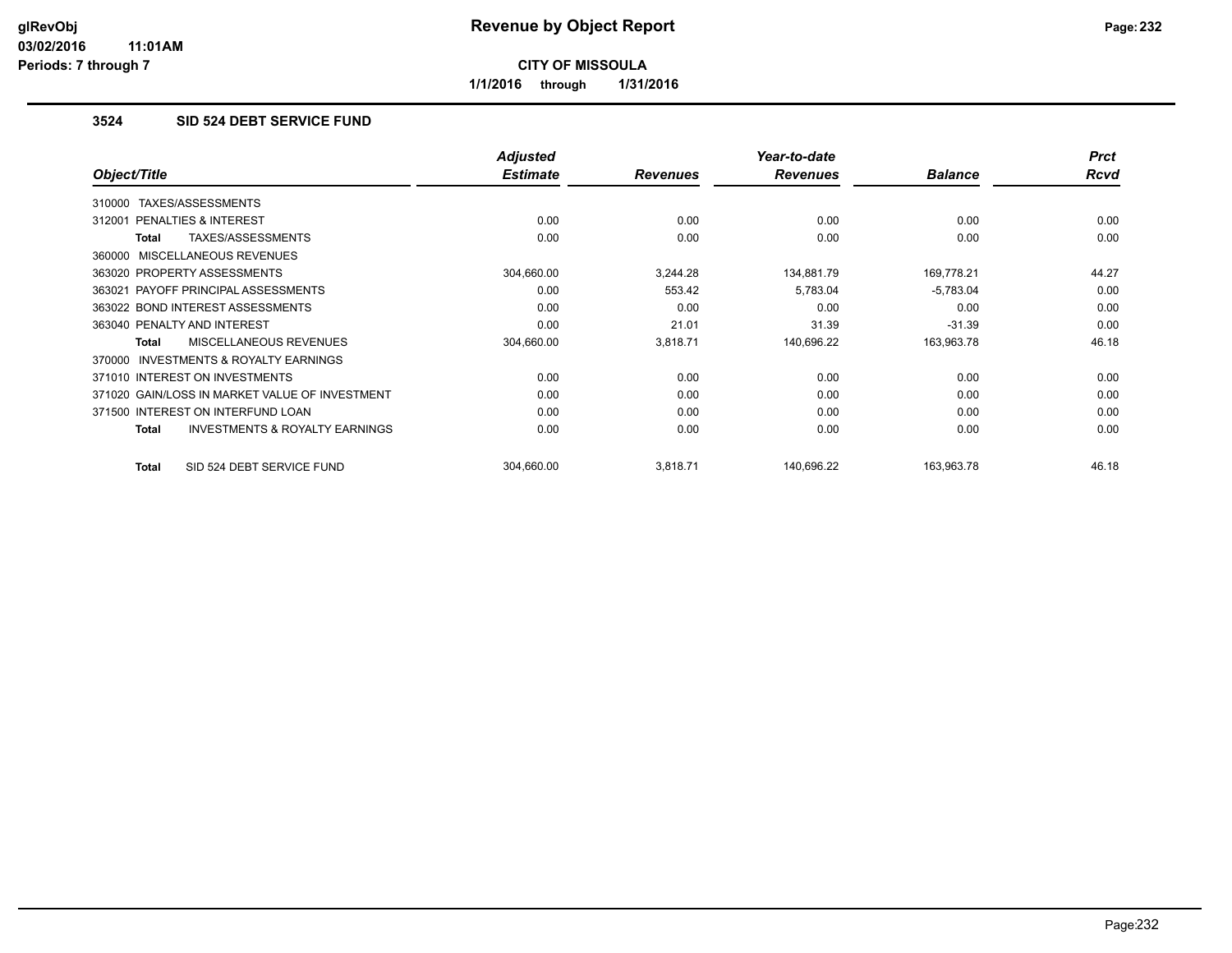**1/1/2016 through 1/31/2016**

**3525 SID 525 DEBT SERVICE FUND**

**3525 SID 525 DEBT SERVICE FUND**

|                                                     | <b>Adjusted</b> |                 | Year-to-date    |                | <b>Prct</b> |
|-----------------------------------------------------|-----------------|-----------------|-----------------|----------------|-------------|
| Object/Title                                        | <b>Estimate</b> | <b>Revenues</b> | <b>Revenues</b> | <b>Balance</b> | <b>Rcvd</b> |
| TAXES/ASSESSMENTS<br>310000                         |                 |                 |                 |                |             |
| PENALTIES & INTEREST<br>312001                      | 0.00            | 0.00            | 0.00            | 0.00           | 0.00        |
| TAXES/ASSESSMENTS<br><b>Total</b>                   | 0.00            | 0.00            | 0.00            | 0.00           | 0.00        |
| <b>MISCELLANEOUS REVENUES</b><br>360000             |                 |                 |                 |                |             |
| 360010 MISCELLANEOUS                                | 0.00            | 0.00            | 0.00            | 0.00           | 0.00        |
| 363020 PROPERTY ASSESSMENTS                         | 31,500.00       | 0.00            | 17,799.15       | 13,700.85      | 56.51       |
| 363021 PAYOFF PRINCIPAL ASSESSMENTS                 | 0.00            | 1,394.40        | 1,394.40        | $-1,394.40$    | 0.00        |
| 363022 BOND INTEREST ASSESSMENTS                    | 0.00            | 0.00            | 0.00            | 0.00           | 0.00        |
| 363040 PENALTY AND INTEREST                         | 0.00            | 0.00            | 4.27            | $-4.27$        | 0.00        |
| MISCELLANEOUS REVENUES<br><b>Total</b>              | 31,500.00       | 1,394.40        | 19,197.82       | 12,302.18      | 60.95       |
| <b>INVESTMENTS &amp; ROYALTY EARNINGS</b><br>370000 |                 |                 |                 |                |             |
| 371010 INTEREST ON INVESTMENTS                      | 0.00            | 0.00            | 0.00            | 0.00           | 0.00        |
| 371020 GAIN/LOSS IN MARKET VALUE OF INVESTMENTS     | 0.00            | 0.00            | 0.00            | 0.00           | 0.00        |
| 371500 INTEREST ON INTERFUND LOAN                   | 0.00            | 0.00            | 0.00            | 0.00           | 0.00        |
| <b>INVESTMENTS &amp; ROYALTY EARNINGS</b><br>Total  | 0.00            | 0.00            | 0.00            | 0.00           | 0.00        |
| SID 525 DEBT SERVICE FUND<br><b>Total</b>           | 31,500.00       | 1,394.40        | 19,197.82       | 12,302.18      | 60.95       |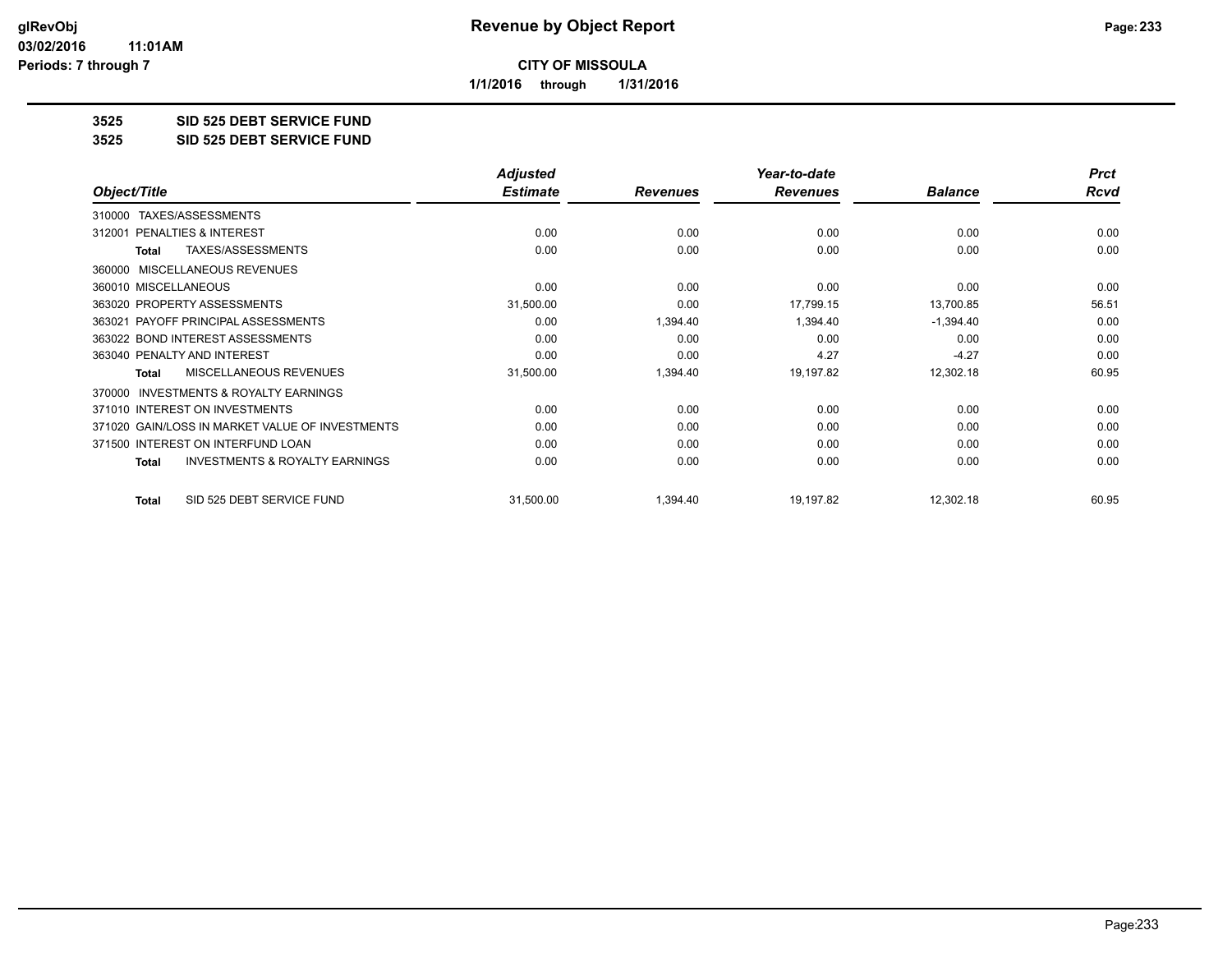**1/1/2016 through 1/31/2016**

# **3525 SID 525 DEBT SERVICE FUND**

|                                                    | <b>Adjusted</b> |                 | Year-to-date    |                | <b>Prct</b> |
|----------------------------------------------------|-----------------|-----------------|-----------------|----------------|-------------|
| Object/Title                                       | <b>Estimate</b> | <b>Revenues</b> | <b>Revenues</b> | <b>Balance</b> | Rcvd        |
| TAXES/ASSESSMENTS<br>310000                        |                 |                 |                 |                |             |
| 312001 PENALTIES & INTEREST                        | 0.00            | 0.00            | 0.00            | 0.00           | 0.00        |
| TAXES/ASSESSMENTS<br>Total                         | 0.00            | 0.00            | 0.00            | 0.00           | 0.00        |
| 360000 MISCELLANEOUS REVENUES                      |                 |                 |                 |                |             |
| 360010 MISCELLANEOUS                               | 0.00            | 0.00            | 0.00            | 0.00           | 0.00        |
| 363020 PROPERTY ASSESSMENTS                        | 31,500.00       | 0.00            | 17,799.15       | 13,700.85      | 56.51       |
| 363021 PAYOFF PRINCIPAL ASSESSMENTS                | 0.00            | 1,394.40        | 1,394.40        | $-1,394.40$    | 0.00        |
| 363022 BOND INTEREST ASSESSMENTS                   | 0.00            | 0.00            | 0.00            | 0.00           | 0.00        |
| 363040 PENALTY AND INTEREST                        | 0.00            | 0.00            | 4.27            | $-4.27$        | 0.00        |
| MISCELLANEOUS REVENUES<br>Total                    | 31,500.00       | 1,394.40        | 19,197.82       | 12,302.18      | 60.95       |
| 370000 INVESTMENTS & ROYALTY EARNINGS              |                 |                 |                 |                |             |
| 371010 INTEREST ON INVESTMENTS                     | 0.00            | 0.00            | 0.00            | 0.00           | 0.00        |
| 371020 GAIN/LOSS IN MARKET VALUE OF INVESTMENT     | 0.00            | 0.00            | 0.00            | 0.00           | 0.00        |
| 371500 INTEREST ON INTERFUND LOAN                  | 0.00            | 0.00            | 0.00            | 0.00           | 0.00        |
| <b>INVESTMENTS &amp; ROYALTY EARNINGS</b><br>Total | 0.00            | 0.00            | 0.00            | 0.00           | 0.00        |
| SID 525 DEBT SERVICE FUND<br>Total                 | 31,500.00       | 1,394.40        | 19,197.82       | 12,302.18      | 60.95       |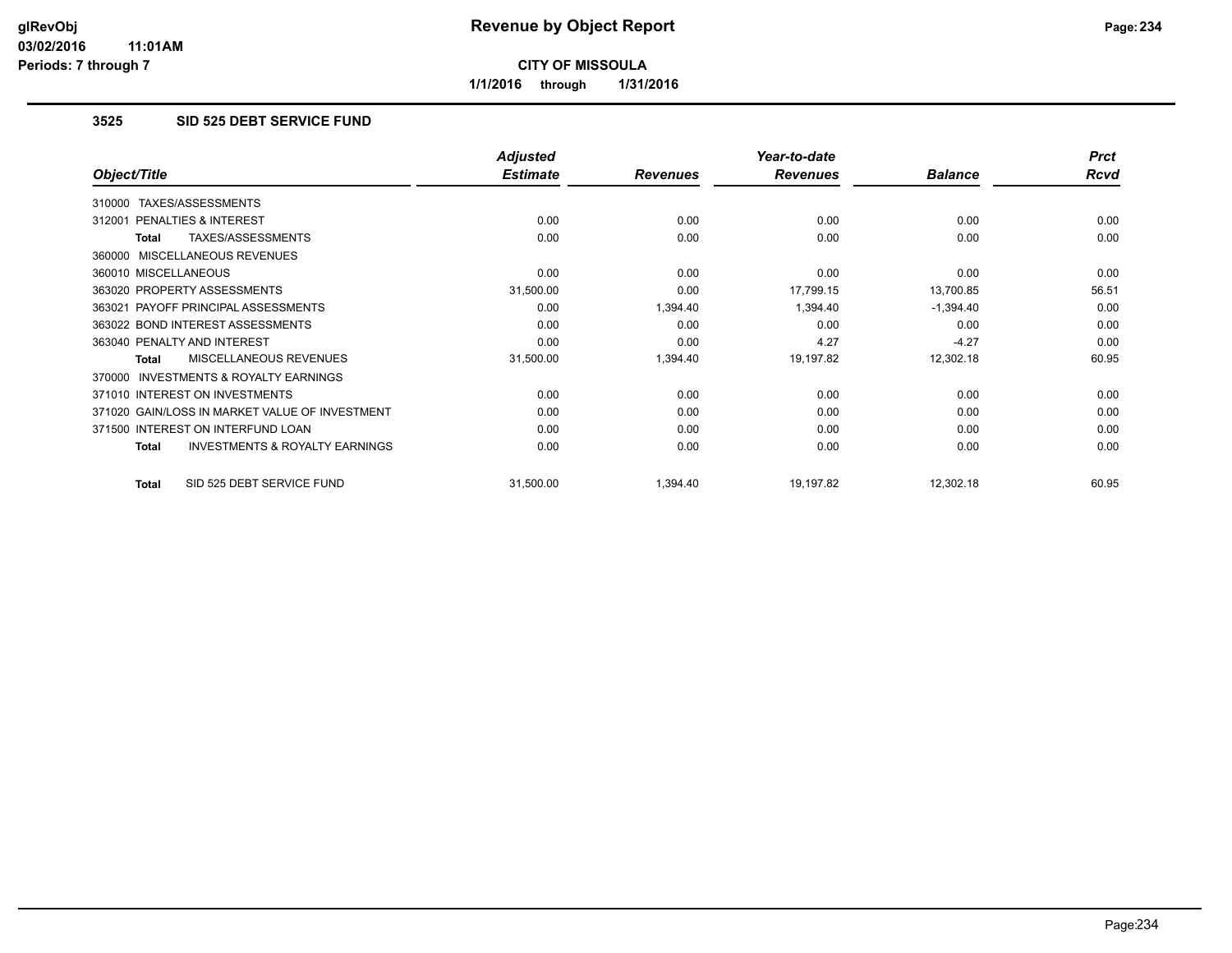**1/1/2016 through 1/31/2016**

### **3526 SID 526 DEBT SERVICE FUND**

**3526 SID 526 DEBT SERVICE FUND**

|                                                           | <b>Adjusted</b> |                 | Year-to-date    |                | <b>Prct</b> |
|-----------------------------------------------------------|-----------------|-----------------|-----------------|----------------|-------------|
| Object/Title                                              | <b>Estimate</b> | <b>Revenues</b> | <b>Revenues</b> | <b>Balance</b> | Rcvd        |
| TAXES/ASSESSMENTS<br>310000                               |                 |                 |                 |                |             |
| PENALTIES & INTEREST<br>312001                            | 0.00            | 0.00            | 0.00            | 0.00           | 0.00        |
| TAXES/ASSESSMENTS<br>Total                                | 0.00            | 0.00            | 0.00            | 0.00           | 0.00        |
| <b>MISCELLANEOUS REVENUES</b><br>360000                   |                 |                 |                 |                |             |
| 360010 MISCELLANEOUS                                      | 0.00            | 0.00            | 0.00            | 0.00           | 0.00        |
| 363020 PROPERTY ASSESSMENTS                               | 193,320.00      | 1,564.44        | 63,909.48       | 129,410.52     | 33.06       |
| 363021 PAYOFF PRINCIPAL ASSESSMENTS                       | 0.00            | 0.00            | 0.00            | 0.00           | 0.00        |
| 363022 BOND INTEREST ASSESSMENTS                          | 0.00            | 0.00            | 0.00            | 0.00           | 0.00        |
| 363040 PENALTY AND INTEREST                               | 0.00            | 1.93            | 10.55           | $-10.55$       | 0.00        |
| <b>MISCELLANEOUS REVENUES</b><br><b>Total</b>             | 193,320.00      | 1,566.37        | 63,920.03       | 129,399.97     | 33.06       |
| <b>INVESTMENTS &amp; ROYALTY EARNINGS</b><br>370000       |                 |                 |                 |                |             |
| 371010 INTEREST ON INVESTMENTS                            | 0.00            | 0.00            | 0.00            | 0.00           | 0.00        |
| 371020 GAIN/LOSS IN MARKET VALUE OF INVESTMENTS           | 0.00            | 0.00            | 0.00            | 0.00           | 0.00        |
| 371500 INTEREST ON INTERFUND LOAN                         | 0.00            | 0.00            | 0.00            | 0.00           | 0.00        |
| <b>INVESTMENTS &amp; ROYALTY EARNINGS</b><br><b>Total</b> | 0.00            | 0.00            | 0.00            | 0.00           | 0.00        |
| SID 526 DEBT SERVICE FUND<br>Total                        | 193,320.00      | 1,566.37        | 63,920.03       | 129,399.97     | 33.06       |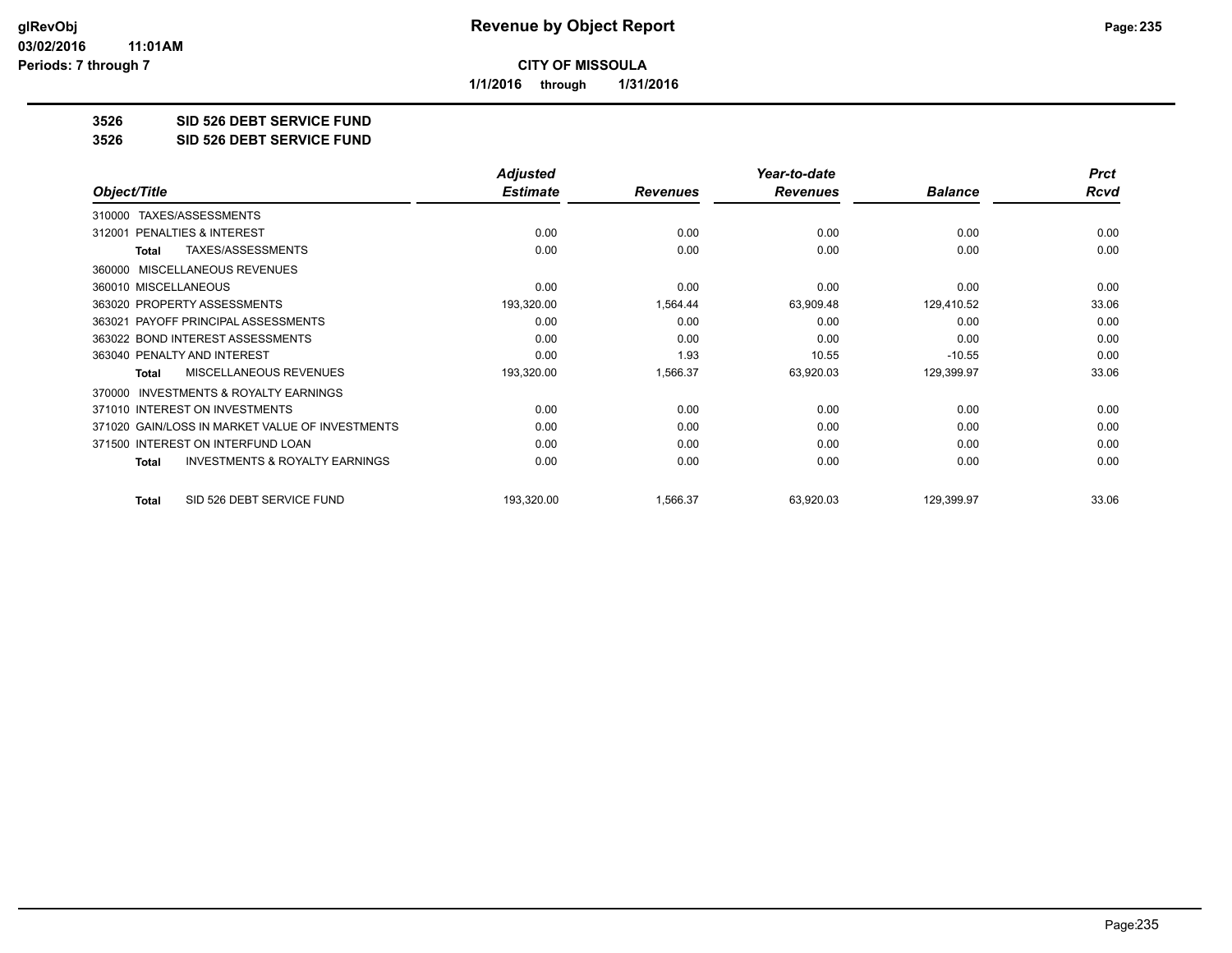**1/1/2016 through 1/31/2016**

# **3526 SID 526 DEBT SERVICE FUND**

|                                                    | <b>Adjusted</b> |                 | Year-to-date    |                | <b>Prct</b> |
|----------------------------------------------------|-----------------|-----------------|-----------------|----------------|-------------|
| Object/Title                                       | <b>Estimate</b> | <b>Revenues</b> | <b>Revenues</b> | <b>Balance</b> | Rcvd        |
| TAXES/ASSESSMENTS<br>310000                        |                 |                 |                 |                |             |
| 312001 PENALTIES & INTEREST                        | 0.00            | 0.00            | 0.00            | 0.00           | 0.00        |
| TAXES/ASSESSMENTS<br>Total                         | 0.00            | 0.00            | 0.00            | 0.00           | 0.00        |
| 360000 MISCELLANEOUS REVENUES                      |                 |                 |                 |                |             |
| 360010 MISCELLANEOUS                               | 0.00            | 0.00            | 0.00            | 0.00           | 0.00        |
| 363020 PROPERTY ASSESSMENTS                        | 193,320.00      | 1,564.44        | 63,909.48       | 129,410.52     | 33.06       |
| 363021 PAYOFF PRINCIPAL ASSESSMENTS                | 0.00            | 0.00            | 0.00            | 0.00           | 0.00        |
| 363022 BOND INTEREST ASSESSMENTS                   | 0.00            | 0.00            | 0.00            | 0.00           | 0.00        |
| 363040 PENALTY AND INTEREST                        | 0.00            | 1.93            | 10.55           | $-10.55$       | 0.00        |
| <b>MISCELLANEOUS REVENUES</b><br>Total             | 193,320.00      | 1,566.37        | 63,920.03       | 129,399.97     | 33.06       |
| 370000 INVESTMENTS & ROYALTY EARNINGS              |                 |                 |                 |                |             |
| 371010 INTEREST ON INVESTMENTS                     | 0.00            | 0.00            | 0.00            | 0.00           | 0.00        |
| 371020 GAIN/LOSS IN MARKET VALUE OF INVESTMENT     | 0.00            | 0.00            | 0.00            | 0.00           | 0.00        |
| 371500 INTEREST ON INTERFUND LOAN                  | 0.00            | 0.00            | 0.00            | 0.00           | 0.00        |
| <b>INVESTMENTS &amp; ROYALTY EARNINGS</b><br>Total | 0.00            | 0.00            | 0.00            | 0.00           | 0.00        |
| SID 526 DEBT SERVICE FUND<br>Total                 | 193,320.00      | 1,566.37        | 63,920.03       | 129,399.97     | 33.06       |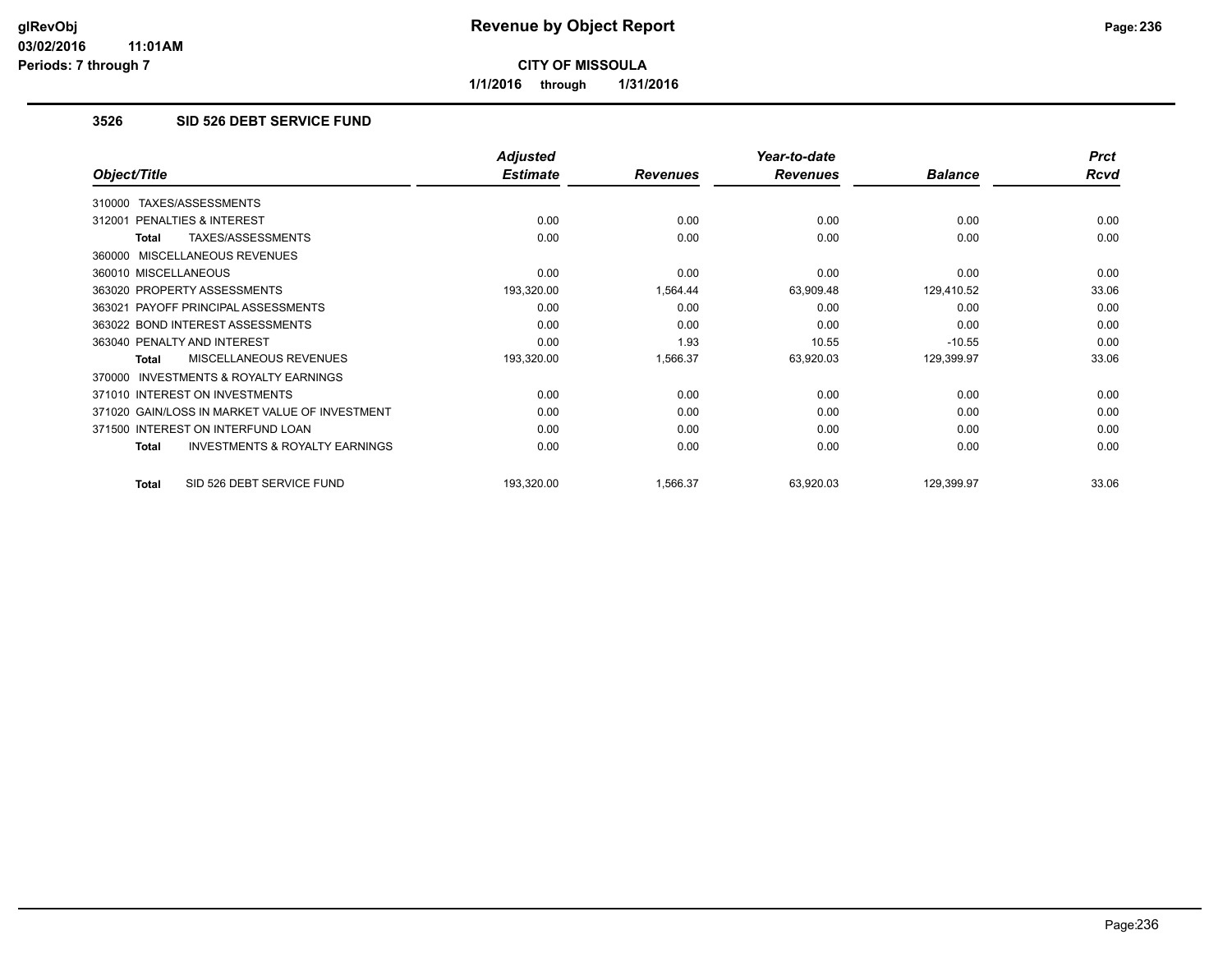**1/1/2016 through 1/31/2016**

**3527 SID 527 DEBT SERVICE FUND**

**3527 SID 527 DEBT SERVICE FUND**

|                                                           | <b>Adjusted</b> |                 | Year-to-date    |                | <b>Prct</b> |
|-----------------------------------------------------------|-----------------|-----------------|-----------------|----------------|-------------|
| Object/Title                                              | <b>Estimate</b> | <b>Revenues</b> | <b>Revenues</b> | <b>Balance</b> | <b>Rcvd</b> |
| 310000 TAXES/ASSESSMENTS                                  |                 |                 |                 |                |             |
| 312001 PENALTIES & INTEREST                               | 0.00            | 0.00            | 0.00            | 0.00           | 0.00        |
| TAXES/ASSESSMENTS<br><b>Total</b>                         | 0.00            | 0.00            | 0.00            | 0.00           | 0.00        |
| MISCELLANEOUS REVENUES<br>360000                          |                 |                 |                 |                |             |
| 360010 MISCELLANEOUS                                      | 0.00            | 0.00            | 0.00            | 0.00           | 0.00        |
| 363020 PROPERTY ASSESSMENTS                               | 0.00            | 0.00            | 0.00            | 0.00           | 0.00        |
| 363021 PAYOFF PRINCIPAL ASSESSMENTS                       | 0.00            | 0.00            | 0.00            | 0.00           | 0.00        |
| 363022 BOND INTEREST ASSESSMENTS                          | 0.00            | 0.00            | 0.00            | 0.00           | 0.00        |
| 363040 PENALTY AND INTEREST                               | 0.00            | 0.00            | 0.00            | 0.00           | 0.00        |
| MISCELLANEOUS REVENUES<br><b>Total</b>                    | 0.00            | 0.00            | 0.00            | 0.00           | 0.00        |
| <b>INVESTMENTS &amp; ROYALTY EARNINGS</b><br>370000       |                 |                 |                 |                |             |
| 371010 INTEREST ON INVESTMENTS                            | 0.00            | 0.00            | 0.00            | 0.00           | 0.00        |
| 371020 GAIN/LOSS IN MARKET VALUE OF INVESTMENTS           | 0.00            | 0.00            | 0.00            | 0.00           | 0.00        |
| <b>INVESTMENTS &amp; ROYALTY EARNINGS</b><br><b>Total</b> | 0.00            | 0.00            | 0.00            | 0.00           | 0.00        |
| OTHER FINANCING SOURCES<br>380000                         |                 |                 |                 |                |             |
| 381030 SID BONDS PROCEEDS                                 | 0.00            | 0.00            | 0.00            | 0.00           | 0.00        |
| OTHER FINANCING SOURCES<br><b>Total</b>                   | 0.00            | 0.00            | 0.00            | 0.00           | 0.00        |
| SID 527 DEBT SERVICE FUND<br><b>Total</b>                 | 0.00            | 0.00            | 0.00            | 0.00           | 0.00        |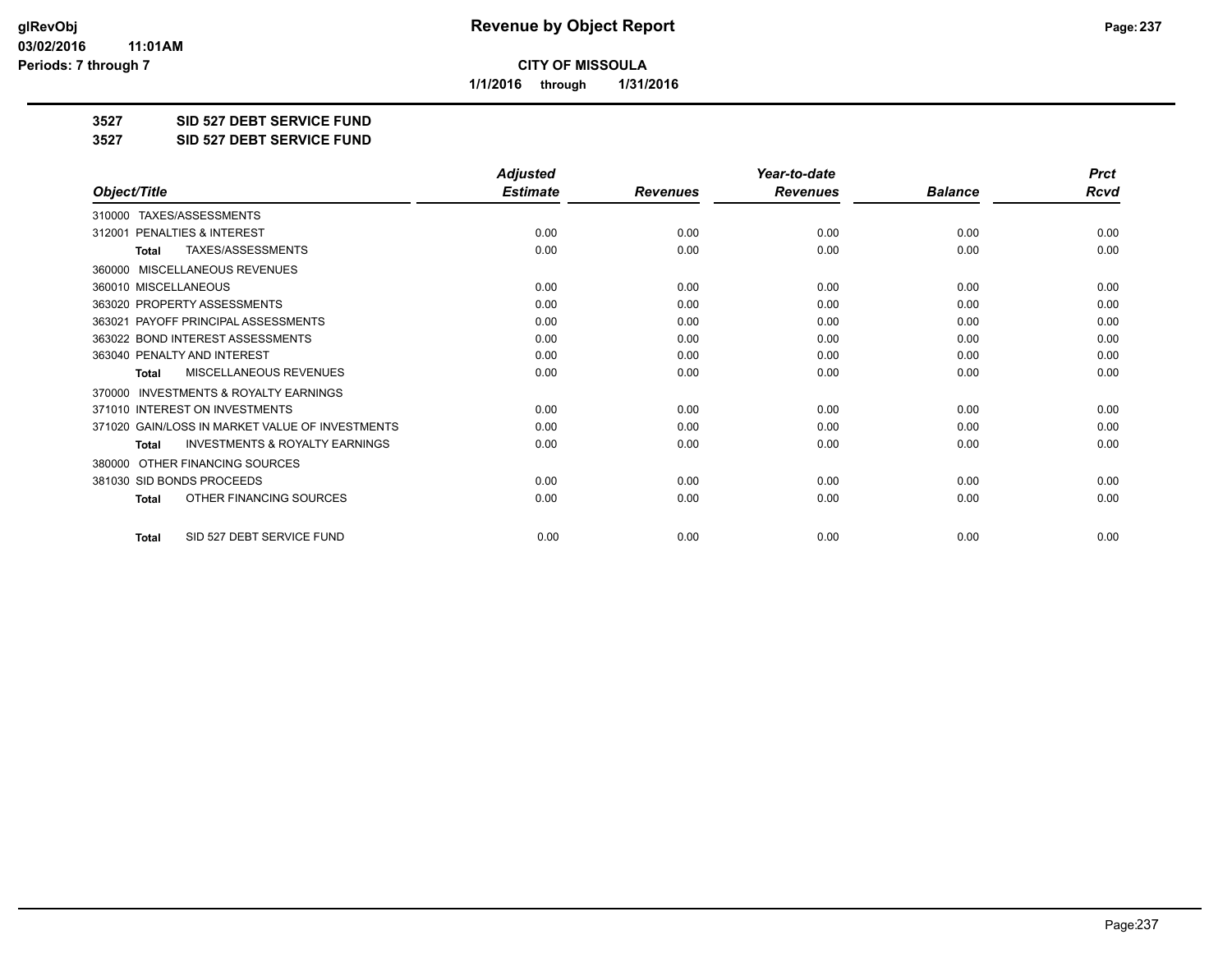**1/1/2016 through 1/31/2016**

# **3527 SID 527 DEBT SERVICE FUND**

|                                                           | <b>Adjusted</b> |                 | Year-to-date    |                | <b>Prct</b> |
|-----------------------------------------------------------|-----------------|-----------------|-----------------|----------------|-------------|
| Object/Title                                              | <b>Estimate</b> | <b>Revenues</b> | <b>Revenues</b> | <b>Balance</b> | <b>Rcvd</b> |
| 310000 TAXES/ASSESSMENTS                                  |                 |                 |                 |                |             |
| 312001 PENALTIES & INTEREST                               | 0.00            | 0.00            | 0.00            | 0.00           | 0.00        |
| TAXES/ASSESSMENTS<br><b>Total</b>                         | 0.00            | 0.00            | 0.00            | 0.00           | 0.00        |
| 360000 MISCELLANEOUS REVENUES                             |                 |                 |                 |                |             |
| 360010 MISCELLANEOUS                                      | 0.00            | 0.00            | 0.00            | 0.00           | 0.00        |
| 363020 PROPERTY ASSESSMENTS                               | 0.00            | 0.00            | 0.00            | 0.00           | 0.00        |
| 363021 PAYOFF PRINCIPAL ASSESSMENTS                       | 0.00            | 0.00            | 0.00            | 0.00           | 0.00        |
| 363022 BOND INTEREST ASSESSMENTS                          | 0.00            | 0.00            | 0.00            | 0.00           | 0.00        |
| 363040 PENALTY AND INTEREST                               | 0.00            | 0.00            | 0.00            | 0.00           | 0.00        |
| MISCELLANEOUS REVENUES<br><b>Total</b>                    | 0.00            | 0.00            | 0.00            | 0.00           | 0.00        |
| <b>INVESTMENTS &amp; ROYALTY EARNINGS</b><br>370000       |                 |                 |                 |                |             |
| 371010 INTEREST ON INVESTMENTS                            | 0.00            | 0.00            | 0.00            | 0.00           | 0.00        |
| 371020 GAIN/LOSS IN MARKET VALUE OF INVESTMENT            | 0.00            | 0.00            | 0.00            | 0.00           | 0.00        |
| <b>INVESTMENTS &amp; ROYALTY EARNINGS</b><br><b>Total</b> | 0.00            | 0.00            | 0.00            | 0.00           | 0.00        |
| OTHER FINANCING SOURCES<br>380000                         |                 |                 |                 |                |             |
| 381030 SID BONDS PROCEEDS                                 | 0.00            | 0.00            | 0.00            | 0.00           | 0.00        |
| OTHER FINANCING SOURCES<br>Total                          | 0.00            | 0.00            | 0.00            | 0.00           | 0.00        |
| SID 527 DEBT SERVICE FUND<br>Total                        | 0.00            | 0.00            | 0.00            | 0.00           | 0.00        |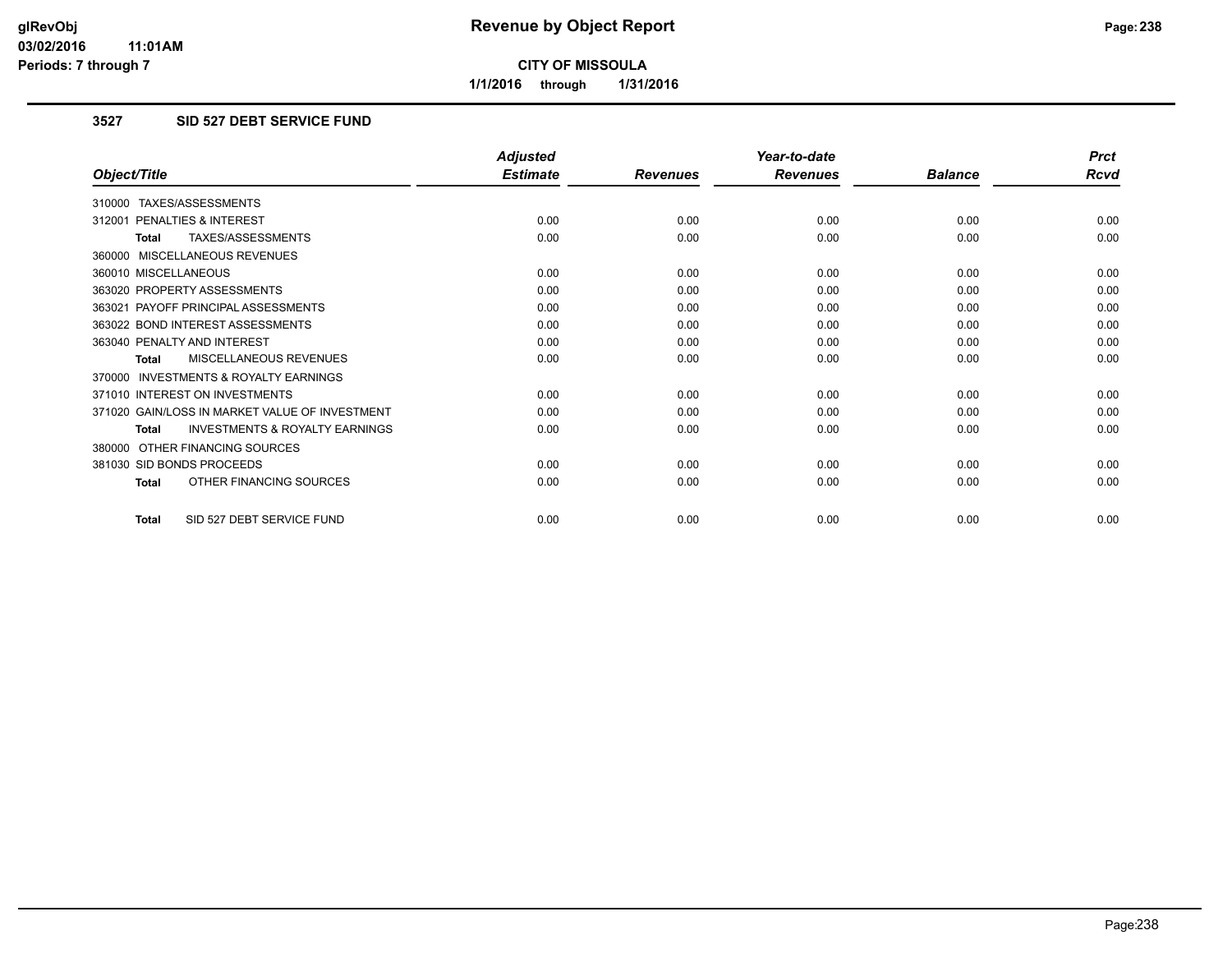**1/1/2016 through 1/31/2016**

**3530 SID 530 DEBT SERVICE FUND**

**3530 SID 530 DEBT SERVICE FUND**

|                                                           | <b>Adjusted</b> |                 | Year-to-date    |                | <b>Prct</b> |
|-----------------------------------------------------------|-----------------|-----------------|-----------------|----------------|-------------|
| Object/Title                                              | <b>Estimate</b> | <b>Revenues</b> | <b>Revenues</b> | <b>Balance</b> | Rcvd        |
| TAXES/ASSESSMENTS<br>310000                               |                 |                 |                 |                |             |
| 312001 PENALTIES & INTEREST                               | 0.00            | 0.00            | 0.00            | 0.00           | 0.00        |
| TAXES/ASSESSMENTS<br>Total                                | 0.00            | 0.00            | 0.00            | 0.00           | 0.00        |
| MISCELLANEOUS REVENUES<br>360000                          |                 |                 |                 |                |             |
| 360010 MISCELLANEOUS                                      | 0.00            | 0.00            | 0.00            | 0.00           | 0.00        |
| 363020 PROPERTY ASSESSMENTS                               | 681.00          | 0.00            | 0.00            | 681.00         | 0.00        |
| 363021 PAYOFF PRINCIPAL ASSESSMENTS                       | 0.00            | 0.00            | 0.00            | 0.00           | 0.00        |
| 363022 BOND INTEREST ASSESSMENTS                          | 0.00            | 0.00            | 0.00            | 0.00           | 0.00        |
| 363040 PENALTY AND INTEREST                               | 0.00            | 0.00            | 0.00            | 0.00           | 0.00        |
| <b>MISCELLANEOUS REVENUES</b><br>Total                    | 681.00          | 0.00            | 0.00            | 681.00         | 0.00        |
| <b>INVESTMENTS &amp; ROYALTY EARNINGS</b><br>370000       |                 |                 |                 |                |             |
| 371010 INTEREST ON INVESTMENTS                            | 0.00            | 0.00            | 0.00            | 0.00           | 0.00        |
| 371020 GAIN/LOSS IN MARKET VALUE OF INVESTMENTS           | 0.00            | 0.00            | 0.00            | 0.00           | 0.00        |
| <b>INVESTMENTS &amp; ROYALTY EARNINGS</b><br><b>Total</b> | 0.00            | 0.00            | 0.00            | 0.00           | 0.00        |
| SID 530 DEBT SERVICE FUND<br>Total                        | 681.00          | 0.00            | 0.00            | 681.00         | 0.00        |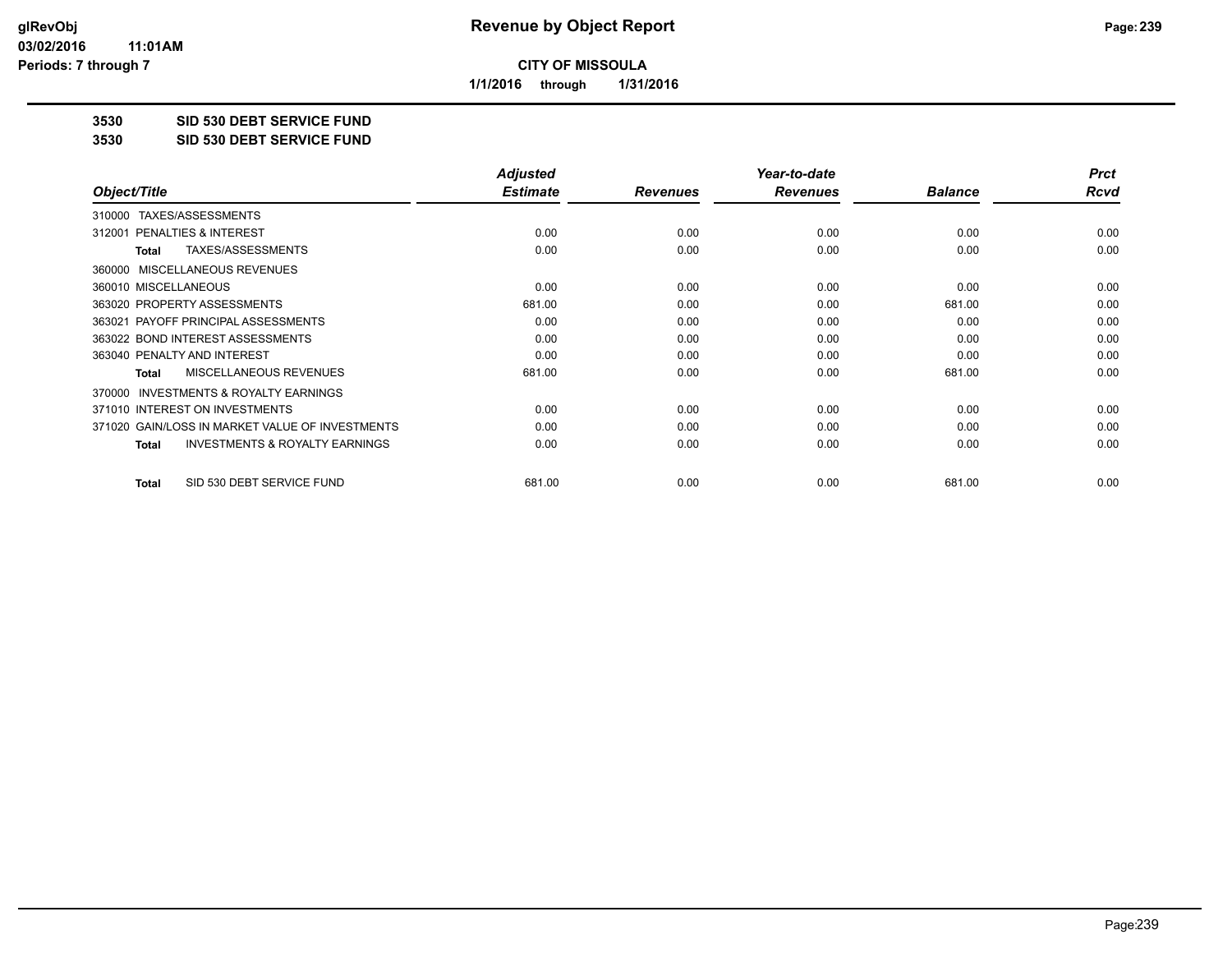**1/1/2016 through 1/31/2016**

# **3530 SID 530 DEBT SERVICE FUND**

|                                                     | <b>Adjusted</b> |                 | Year-to-date    |                | <b>Prct</b> |
|-----------------------------------------------------|-----------------|-----------------|-----------------|----------------|-------------|
| Object/Title                                        | <b>Estimate</b> | <b>Revenues</b> | <b>Revenues</b> | <b>Balance</b> | <b>Rcvd</b> |
| 310000 TAXES/ASSESSMENTS                            |                 |                 |                 |                |             |
| PENALTIES & INTEREST<br>312001                      | 0.00            | 0.00            | 0.00            | 0.00           | 0.00        |
| TAXES/ASSESSMENTS<br>Total                          | 0.00            | 0.00            | 0.00            | 0.00           | 0.00        |
| 360000 MISCELLANEOUS REVENUES                       |                 |                 |                 |                |             |
| 360010 MISCELLANEOUS                                | 0.00            | 0.00            | 0.00            | 0.00           | 0.00        |
| 363020 PROPERTY ASSESSMENTS                         | 681.00          | 0.00            | 0.00            | 681.00         | 0.00        |
| 363021 PAYOFF PRINCIPAL ASSESSMENTS                 | 0.00            | 0.00            | 0.00            | 0.00           | 0.00        |
| 363022 BOND INTEREST ASSESSMENTS                    | 0.00            | 0.00            | 0.00            | 0.00           | 0.00        |
| 363040 PENALTY AND INTEREST                         | 0.00            | 0.00            | 0.00            | 0.00           | 0.00        |
| <b>MISCELLANEOUS REVENUES</b><br><b>Total</b>       | 681.00          | 0.00            | 0.00            | 681.00         | 0.00        |
| <b>INVESTMENTS &amp; ROYALTY EARNINGS</b><br>370000 |                 |                 |                 |                |             |
| 371010 INTEREST ON INVESTMENTS                      | 0.00            | 0.00            | 0.00            | 0.00           | 0.00        |
| 371020 GAIN/LOSS IN MARKET VALUE OF INVESTMENT      | 0.00            | 0.00            | 0.00            | 0.00           | 0.00        |
| <b>INVESTMENTS &amp; ROYALTY EARNINGS</b><br>Total  | 0.00            | 0.00            | 0.00            | 0.00           | 0.00        |
| SID 530 DEBT SERVICE FUND<br><b>Total</b>           | 681.00          | 0.00            | 0.00            | 681.00         | 0.00        |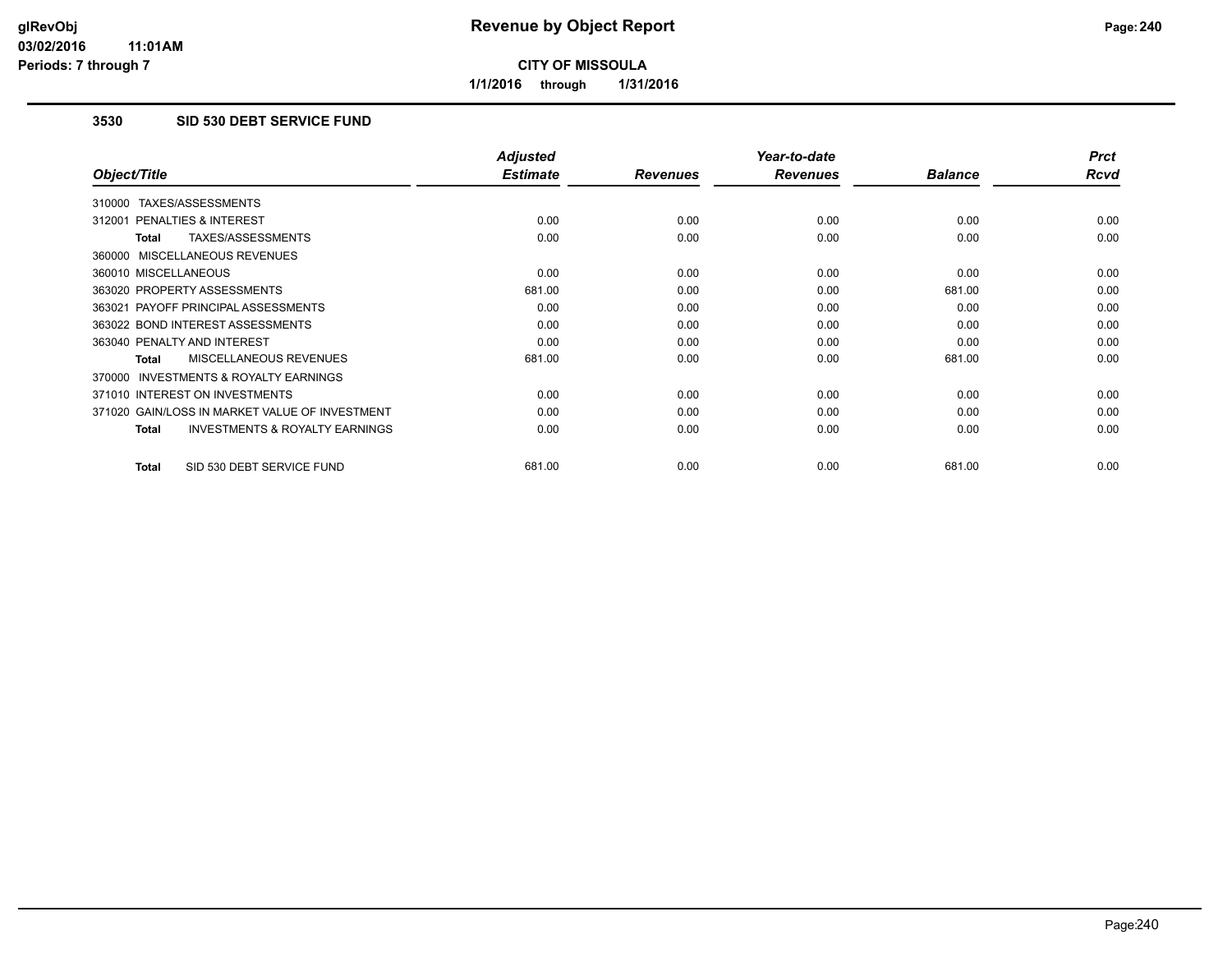**1/1/2016 through 1/31/2016**

### **3531 SID 531 HICKORY ST CALMING**

#### **3531 SID 531 HICKORY ST CALMING**

|                                                           | <b>Adjusted</b> |                 | Year-to-date    |                | <b>Prct</b> |
|-----------------------------------------------------------|-----------------|-----------------|-----------------|----------------|-------------|
| Object/Title                                              | <b>Estimate</b> | <b>Revenues</b> | <b>Revenues</b> | <b>Balance</b> | Rcvd        |
| TAXES/ASSESSMENTS<br>310000                               |                 |                 |                 |                |             |
| PENALTIES & INTEREST<br>312001                            | 0.00            | 0.00            | 0.00            | 0.00           | 0.00        |
| <b>TAXES/ASSESSMENTS</b><br>Total                         | 0.00            | 0.00            | 0.00            | 0.00           | 0.00        |
| MISCELLANEOUS REVENUES<br>360000                          |                 |                 |                 |                |             |
| 360010 MISCELLANEOUS                                      | 0.00            | 0.00            | 0.00            | 0.00           | 0.00        |
| 363020 PROPERTY ASSESSMENTS                               | 0.00            | 0.00            | 0.00            | 0.00           | 0.00        |
| 363021 PAYOFF PRINCIPAL ASSESSMENTS                       | 0.00            | 0.00            | 0.00            | 0.00           | 0.00        |
| 363022 BOND INTEREST ASSESSMENTS                          | 0.00            | 0.00            | 0.00            | 0.00           | 0.00        |
| 363040 PENALTY AND INTEREST                               | 0.00            | 0.00            | 0.00            | 0.00           | 0.00        |
| MISCELLANEOUS REVENUES<br>Total                           | 0.00            | 0.00            | 0.00            | 0.00           | 0.00        |
| <b>INVESTMENTS &amp; ROYALTY EARNINGS</b><br>370000       |                 |                 |                 |                |             |
| 371010 INTEREST ON INVESTMENTS                            | 0.00            | 0.00            | 0.00            | 0.00           | 0.00        |
| 371020 GAIN/LOSS IN MARKET VALUE OF INVESTMENTS           | 0.00            | 0.00            | 0.00            | 0.00           | 0.00        |
| <b>INVESTMENTS &amp; ROYALTY EARNINGS</b><br><b>Total</b> | 0.00            | 0.00            | 0.00            | 0.00           | 0.00        |
| OTHER FINANCING SOURCES<br>380000                         |                 |                 |                 |                |             |
| 383000 OPERATING TRANSFERS                                | 0.00            | 0.00            | 0.00            | 0.00           | 0.00        |
| OTHER FINANCING SOURCES<br><b>Total</b>                   | 0.00            | 0.00            | 0.00            | 0.00           | 0.00        |
| SID 531 HICKORY ST CALMING<br><b>Total</b>                | 0.00            | 0.00            | 0.00            | 0.00           | 0.00        |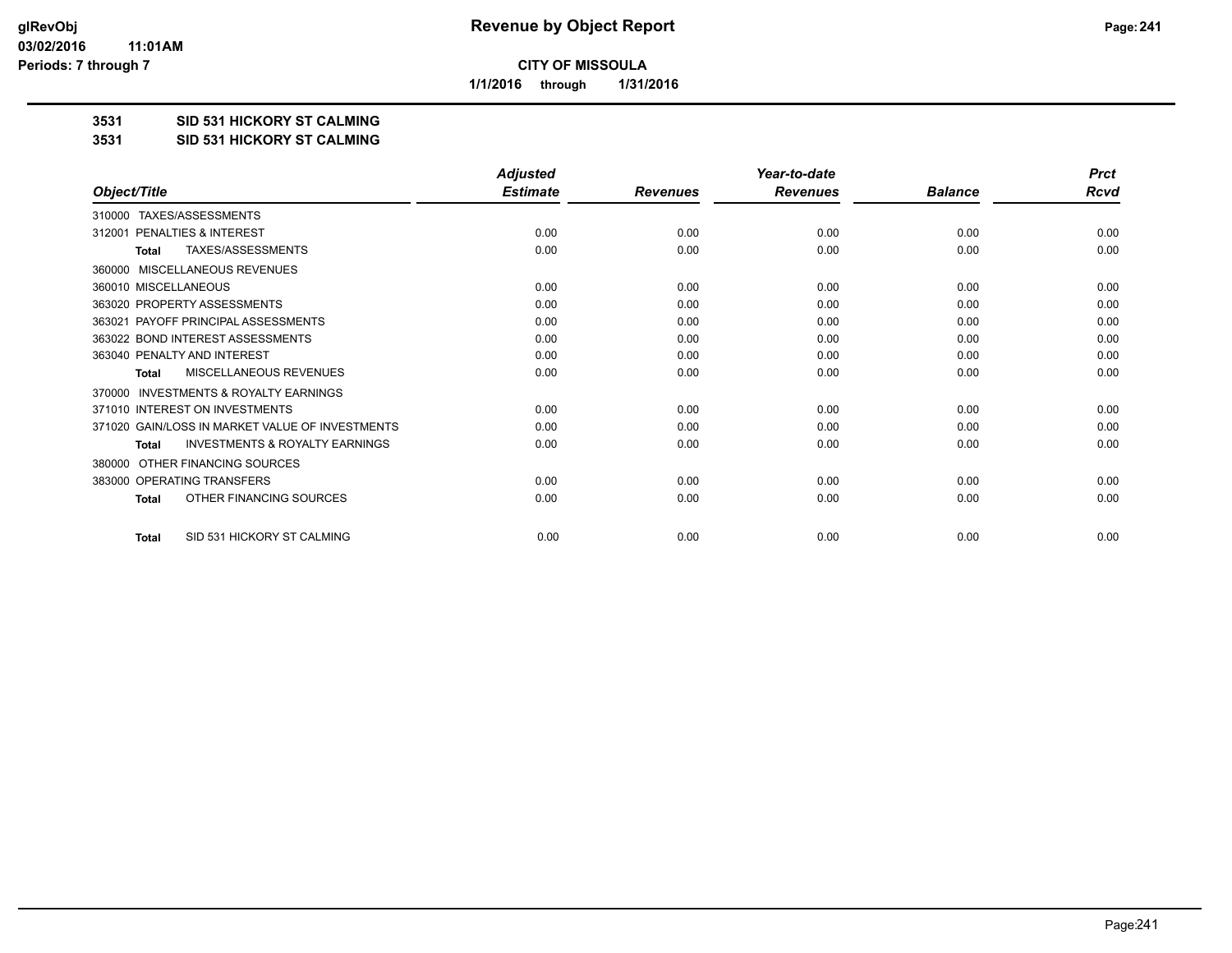**1/1/2016 through 1/31/2016**

# **3531 SID 531 HICKORY ST CALMING**

|                                                           | <b>Adjusted</b> |                 | Year-to-date    |                | <b>Prct</b> |
|-----------------------------------------------------------|-----------------|-----------------|-----------------|----------------|-------------|
| Object/Title                                              | <b>Estimate</b> | <b>Revenues</b> | <b>Revenues</b> | <b>Balance</b> | <b>Rcvd</b> |
| 310000 TAXES/ASSESSMENTS                                  |                 |                 |                 |                |             |
| 312001 PENALTIES & INTEREST                               | 0.00            | 0.00            | 0.00            | 0.00           | 0.00        |
| <b>TAXES/ASSESSMENTS</b><br><b>Total</b>                  | 0.00            | 0.00            | 0.00            | 0.00           | 0.00        |
| 360000 MISCELLANEOUS REVENUES                             |                 |                 |                 |                |             |
| 360010 MISCELLANEOUS                                      | 0.00            | 0.00            | 0.00            | 0.00           | 0.00        |
| 363020 PROPERTY ASSESSMENTS                               | 0.00            | 0.00            | 0.00            | 0.00           | 0.00        |
| 363021 PAYOFF PRINCIPAL ASSESSMENTS                       | 0.00            | 0.00            | 0.00            | 0.00           | 0.00        |
| 363022 BOND INTEREST ASSESSMENTS                          | 0.00            | 0.00            | 0.00            | 0.00           | 0.00        |
| 363040 PENALTY AND INTEREST                               | 0.00            | 0.00            | 0.00            | 0.00           | 0.00        |
| <b>MISCELLANEOUS REVENUES</b><br><b>Total</b>             | 0.00            | 0.00            | 0.00            | 0.00           | 0.00        |
| <b>INVESTMENTS &amp; ROYALTY EARNINGS</b><br>370000       |                 |                 |                 |                |             |
| 371010 INTEREST ON INVESTMENTS                            | 0.00            | 0.00            | 0.00            | 0.00           | 0.00        |
| 371020 GAIN/LOSS IN MARKET VALUE OF INVESTMENT            | 0.00            | 0.00            | 0.00            | 0.00           | 0.00        |
| <b>INVESTMENTS &amp; ROYALTY EARNINGS</b><br><b>Total</b> | 0.00            | 0.00            | 0.00            | 0.00           | 0.00        |
| OTHER FINANCING SOURCES<br>380000                         |                 |                 |                 |                |             |
| 383000 OPERATING TRANSFERS                                | 0.00            | 0.00            | 0.00            | 0.00           | 0.00        |
| OTHER FINANCING SOURCES<br><b>Total</b>                   | 0.00            | 0.00            | 0.00            | 0.00           | 0.00        |
| SID 531 HICKORY ST CALMING<br><b>Total</b>                | 0.00            | 0.00            | 0.00            | 0.00           | 0.00        |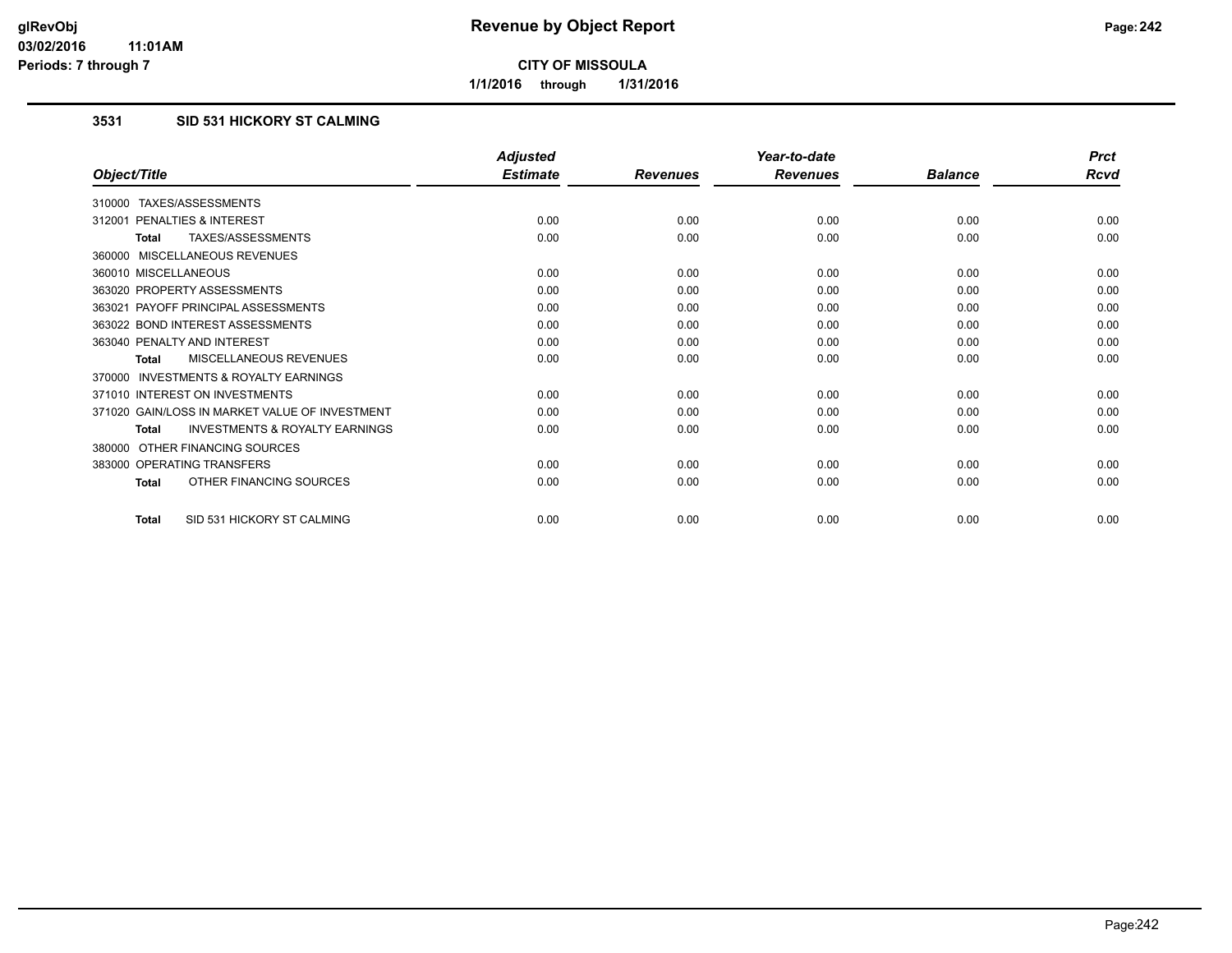**1/1/2016 through 1/31/2016**

### **3532 SID 532 DEBT SERVICE FUND**

**3532 SID 532 DEBT SERVICE FUND**

|                                                           | <b>Adjusted</b> |                 | Year-to-date    |                | Prct  |
|-----------------------------------------------------------|-----------------|-----------------|-----------------|----------------|-------|
| Object/Title                                              | <b>Estimate</b> | <b>Revenues</b> | <b>Revenues</b> | <b>Balance</b> | Rcvd  |
| 360000 MISCELLANEOUS REVENUES                             |                 |                 |                 |                |       |
| 363020 PROPERTY ASSESSMENTS                               | 42,362.00       | 89.51           | 17.364.94       | 24.997.06      | 40.99 |
| 363021 PAYOFF PRINCIPAL ASSESSMENTS                       | 0.00            | 1.064.70        | 2.099.80        | $-2.099.80$    | 0.00  |
| 363022 BOND INTEREST ASSESSMENTS                          | 0.00            | 0.00            | 0.00            | 0.00           | 0.00  |
| 363040 PENALTY AND INTEREST                               | 0.00            | 0.00            | 0.00            | 0.00           | 0.00  |
| MISCELLANEOUS REVENUES<br>Total                           | 42,362.00       | 1.154.21        | 19.464.74       | 22.897.26      | 45.95 |
| 370000 INVESTMENTS & ROYALTY EARNINGS                     |                 |                 |                 |                |       |
| 371010 INTEREST ON INVESTMENTS                            | 0.00            | 0.00            | 0.00            | 0.00           | 0.00  |
| 371020 GAIN/LOSS IN MARKET VALUE OF INVESTMENTS           | 0.00            | 0.00            | 0.00            | 0.00           | 0.00  |
| <b>INVESTMENTS &amp; ROYALTY EARNINGS</b><br><b>Total</b> | 0.00            | 0.00            | 0.00            | 0.00           | 0.00  |
| SID 532 DEBT SERVICE FUND<br>Total                        | 42,362.00       | 1.154.21        | 19,464.74       | 22,897.26      | 45.95 |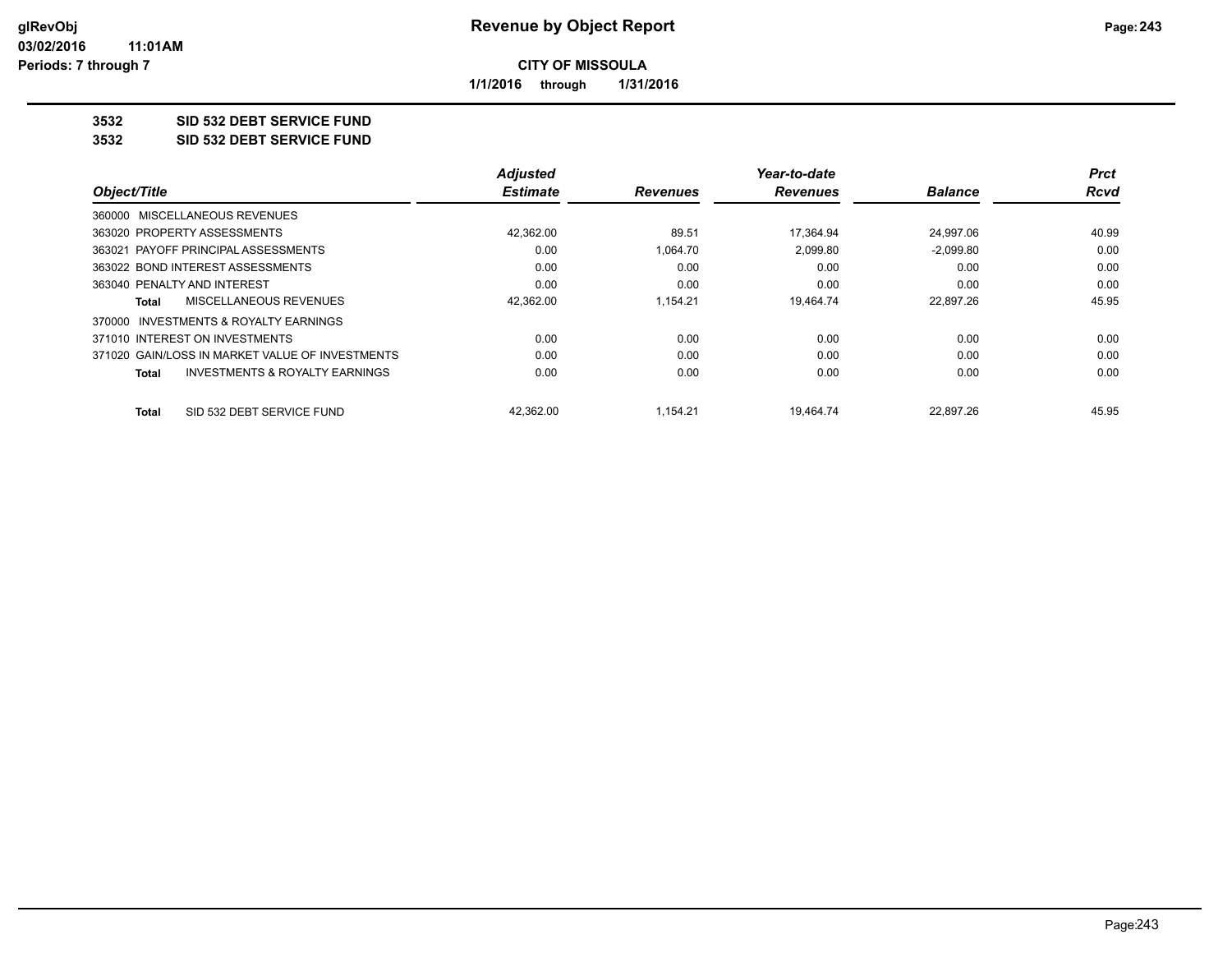**1/1/2016 through 1/31/2016**

# **3532 SID 532 DEBT SERVICE FUND**

|                                                     | <b>Adjusted</b> |                 | Year-to-date    |                | Prct        |
|-----------------------------------------------------|-----------------|-----------------|-----------------|----------------|-------------|
| Object/Title                                        | <b>Estimate</b> | <b>Revenues</b> | <b>Revenues</b> | <b>Balance</b> | <b>Rcvd</b> |
| 360000 MISCELLANEOUS REVENUES                       |                 |                 |                 |                |             |
| 363020 PROPERTY ASSESSMENTS                         | 42.362.00       | 89.51           | 17.364.94       | 24.997.06      | 40.99       |
| 363021 PAYOFF PRINCIPAL ASSESSMENTS                 | 0.00            | 1.064.70        | 2,099.80        | $-2,099.80$    | 0.00        |
| 363022 BOND INTEREST ASSESSMENTS                    | 0.00            | 0.00            | 0.00            | 0.00           | 0.00        |
| 363040 PENALTY AND INTEREST                         | 0.00            | 0.00            | 0.00            | 0.00           | 0.00        |
| MISCELLANEOUS REVENUES<br>Total                     | 42,362.00       | 1,154.21        | 19.464.74       | 22,897.26      | 45.95       |
| <b>INVESTMENTS &amp; ROYALTY EARNINGS</b><br>370000 |                 |                 |                 |                |             |
| 371010 INTEREST ON INVESTMENTS                      | 0.00            | 0.00            | 0.00            | 0.00           | 0.00        |
| 371020 GAIN/LOSS IN MARKET VALUE OF INVESTMENT      | 0.00            | 0.00            | 0.00            | 0.00           | 0.00        |
| <b>INVESTMENTS &amp; ROYALTY EARNINGS</b><br>Total  | 0.00            | 0.00            | 0.00            | 0.00           | 0.00        |
| SID 532 DEBT SERVICE FUND<br><b>Total</b>           | 42.362.00       | 1.154.21        | 19.464.74       | 22.897.26      | 45.95       |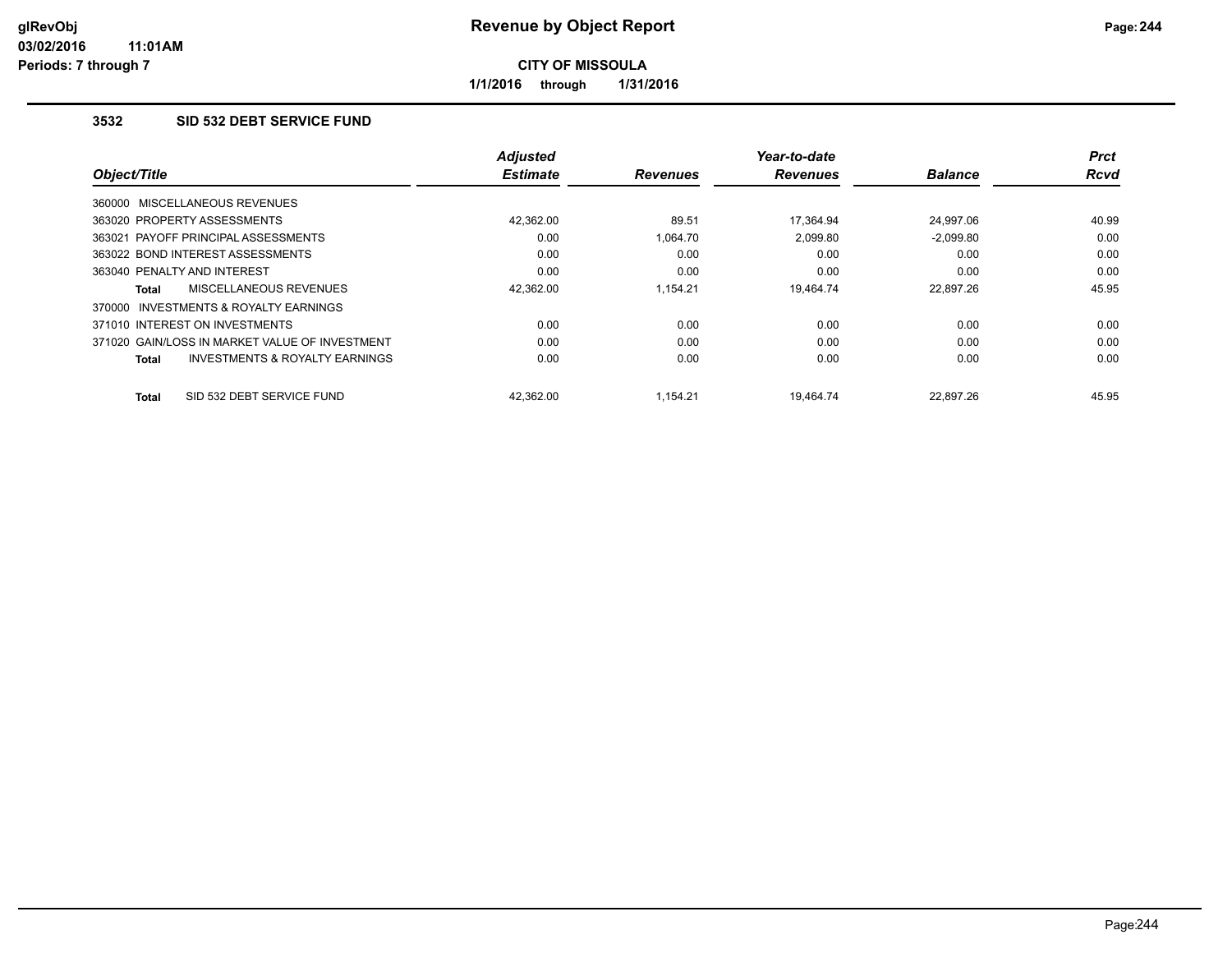**1/1/2016 through 1/31/2016**

# **3533 GILBERT ST SEWER SID DEBT FUND**

### **3533 GILBERT ST SEWER SID DEBT FUND**

|                                                           | <b>Adjusted</b> |                 | Year-to-date    |                | <b>Prct</b> |
|-----------------------------------------------------------|-----------------|-----------------|-----------------|----------------|-------------|
| Object/Title                                              | <b>Estimate</b> | <b>Revenues</b> | <b>Revenues</b> | <b>Balance</b> | <b>Rcvd</b> |
| TAXES/ASSESSMENTS<br>310000                               |                 |                 |                 |                |             |
| PENALTIES & INTEREST<br>312001                            | 0.00            | 0.00            | 0.00            | 0.00           | 0.00        |
| TAXES/ASSESSMENTS<br><b>Total</b>                         | 0.00            | 0.00            | 0.00            | 0.00           | 0.00        |
| MISCELLANEOUS REVENUES<br>360000                          |                 |                 |                 |                |             |
| 363020 PROPERTY ASSESSMENTS                               | 17,325.00       | 179.07          | 6,442.75        | 10,882.25      | 37.19       |
| PAYOFF PRINCIPAL ASSESSMENTS<br>363021                    | 0.00            | 0.00            | 979.82          | $-979.82$      | 0.00        |
| 363022 BOND INTEREST ASSESSMENTS                          | 0.00            | 0.00            | 0.00            | 0.00           | 0.00        |
| 363040 PENALTY AND INTEREST                               | 0.00            | 0.00            | 0.00            | 0.00           | 0.00        |
| MISCELLANEOUS REVENUES<br><b>Total</b>                    | 17,325.00       | 179.07          | 7,422.57        | 9,902.43       | 42.84       |
| <b>INVESTMENTS &amp; ROYALTY EARNINGS</b><br>370000       |                 |                 |                 |                |             |
| 371010 INTEREST ON INVESTMENTS                            | 0.00            | 0.00            | 0.00            | 0.00           | 0.00        |
| 371020 GAIN/LOSS IN MARKET VALUE OF INVESTMENTS           | 0.00            | 0.00            | 0.00            | 0.00           | 0.00        |
| <b>INVESTMENTS &amp; ROYALTY EARNINGS</b><br><b>Total</b> | 0.00            | 0.00            | 0.00            | 0.00           | 0.00        |
| OTHER FINANCING SOURCES<br>380000                         |                 |                 |                 |                |             |
| 381009 TRANSFERS IN                                       | 0.00            | 0.00            | 0.00            | 0.00           | 0.00        |
| OTHER FINANCING SOURCES<br><b>Total</b>                   | 0.00            | 0.00            | 0.00            | 0.00           | 0.00        |
| GILBERT ST SEWER SID DEBT FUND<br><b>Total</b>            | 17,325.00       | 179.07          | 7,422.57        | 9,902.43       | 42.84       |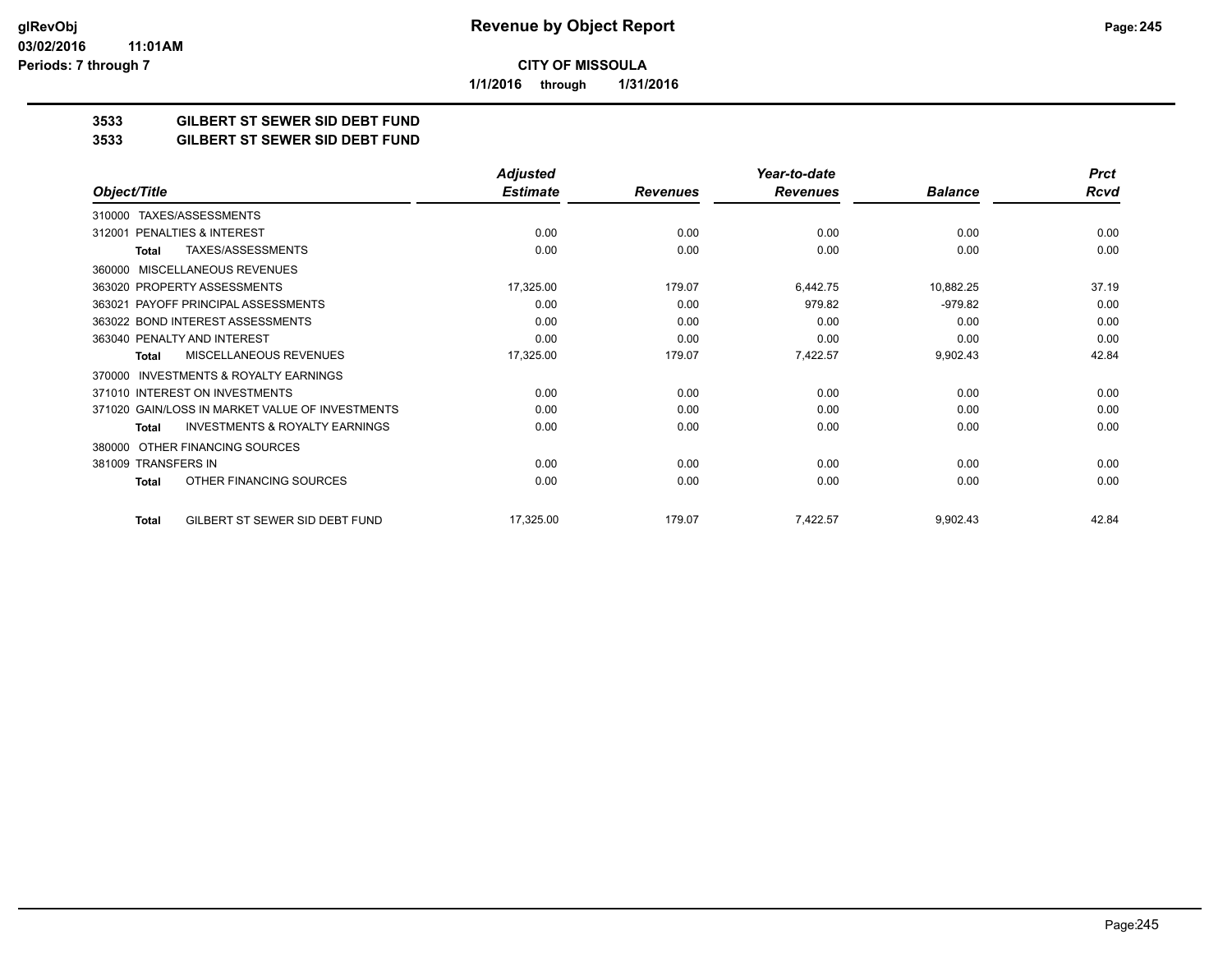**1/1/2016 through 1/31/2016**

# **3533 GILBERT ST SEWER SID DEBT FUND**

|                                                           | <b>Adjusted</b> |                 | Year-to-date    |                | <b>Prct</b> |
|-----------------------------------------------------------|-----------------|-----------------|-----------------|----------------|-------------|
| Object/Title                                              | <b>Estimate</b> | <b>Revenues</b> | <b>Revenues</b> | <b>Balance</b> | <b>Rcvd</b> |
| TAXES/ASSESSMENTS<br>310000                               |                 |                 |                 |                |             |
| 312001 PENALTIES & INTEREST                               | 0.00            | 0.00            | 0.00            | 0.00           | 0.00        |
| TAXES/ASSESSMENTS<br><b>Total</b>                         | 0.00            | 0.00            | 0.00            | 0.00           | 0.00        |
| MISCELLANEOUS REVENUES<br>360000                          |                 |                 |                 |                |             |
| 363020 PROPERTY ASSESSMENTS                               | 17,325.00       | 179.07          | 6,442.75        | 10,882.25      | 37.19       |
| 363021 PAYOFF PRINCIPAL ASSESSMENTS                       | 0.00            | 0.00            | 979.82          | $-979.82$      | 0.00        |
| 363022 BOND INTEREST ASSESSMENTS                          | 0.00            | 0.00            | 0.00            | 0.00           | 0.00        |
| 363040 PENALTY AND INTEREST                               | 0.00            | 0.00            | 0.00            | 0.00           | 0.00        |
| MISCELLANEOUS REVENUES<br>Total                           | 17,325.00       | 179.07          | 7,422.57        | 9,902.43       | 42.84       |
| 370000 INVESTMENTS & ROYALTY EARNINGS                     |                 |                 |                 |                |             |
| 371010 INTEREST ON INVESTMENTS                            | 0.00            | 0.00            | 0.00            | 0.00           | 0.00        |
| 371020 GAIN/LOSS IN MARKET VALUE OF INVESTMENT            | 0.00            | 0.00            | 0.00            | 0.00           | 0.00        |
| <b>INVESTMENTS &amp; ROYALTY EARNINGS</b><br><b>Total</b> | 0.00            | 0.00            | 0.00            | 0.00           | 0.00        |
| 380000 OTHER FINANCING SOURCES                            |                 |                 |                 |                |             |
| 381009 TRANSFERS IN                                       | 0.00            | 0.00            | 0.00            | 0.00           | 0.00        |
| OTHER FINANCING SOURCES<br><b>Total</b>                   | 0.00            | 0.00            | 0.00            | 0.00           | 0.00        |
| GILBERT ST SEWER SID DEBT FUND<br>Total                   | 17,325.00       | 179.07          | 7,422.57        | 9,902.43       | 42.84       |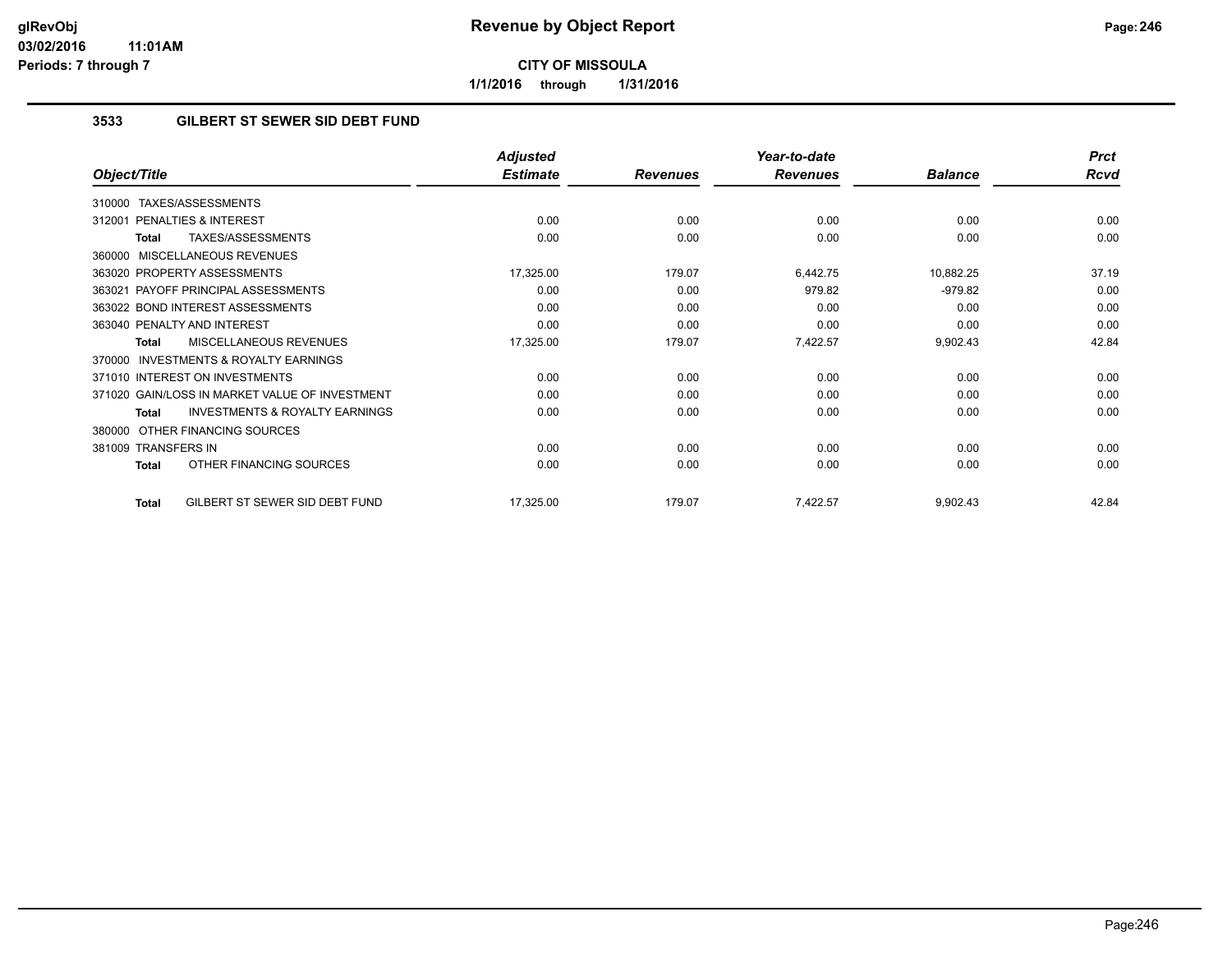**1/1/2016 through 1/31/2016**

# **3534 LINCOLNWOOD SEWER PHASE I**

### **3534 LINCOLNWOOD SEWER PHASE I**

|                                                     | <b>Adjusted</b> |                 | Year-to-date    |                | <b>Prct</b> |
|-----------------------------------------------------|-----------------|-----------------|-----------------|----------------|-------------|
| Object/Title                                        | <b>Estimate</b> | <b>Revenues</b> | <b>Revenues</b> | <b>Balance</b> | <b>Rcvd</b> |
| TAXES/ASSESSMENTS<br>310000                         |                 |                 |                 |                |             |
| <b>PENALTIES &amp; INTEREST</b><br>312001           | 0.00            | 0.00            | 0.00            | 0.00           | 0.00        |
| TAXES/ASSESSMENTS<br>Total                          | 0.00            | 0.00            | 0.00            | 0.00           | 0.00        |
| MISCELLANEOUS REVENUES<br>360000                    |                 |                 |                 |                |             |
| 363020 PROPERTY ASSESSMENTS                         | 17,963.00       | 216.08          | 7,700.19        | 10,262.81      | 42.87       |
| 363021 PAYOFF PRINCIPAL ASSESSMENTS                 | 0.00            | 0.00            | 0.00            | 0.00           | 0.00        |
| 363022 BOND INTEREST ASSESSMENTS                    | 0.00            | 0.00            | 0.00            | 0.00           | 0.00        |
| 363040 PENALTY AND INTEREST                         | 0.00            | 0.00            | 0.00            | 0.00           | 0.00        |
| <b>MISCELLANEOUS REVENUES</b><br>Total              | 17,963.00       | 216.08          | 7,700.19        | 10,262.81      | 42.87       |
| <b>INVESTMENTS &amp; ROYALTY EARNINGS</b><br>370000 |                 |                 |                 |                |             |
| 371010 INTEREST ON INVESTMENTS                      | 0.00            | 0.00            | 0.00            | 0.00           | 0.00        |
| 371020 GAIN/LOSS IN MARKET VALUE OF INVESTMENTS     | 0.00            | 0.00            | 0.00            | 0.00           | 0.00        |
| <b>INVESTMENTS &amp; ROYALTY EARNINGS</b><br>Total  | 0.00            | 0.00            | 0.00            | 0.00           | 0.00        |
| LINCOLNWOOD SEWER PHASE I<br><b>Total</b>           | 17,963.00       | 216.08          | 7,700.19        | 10,262.81      | 42.87       |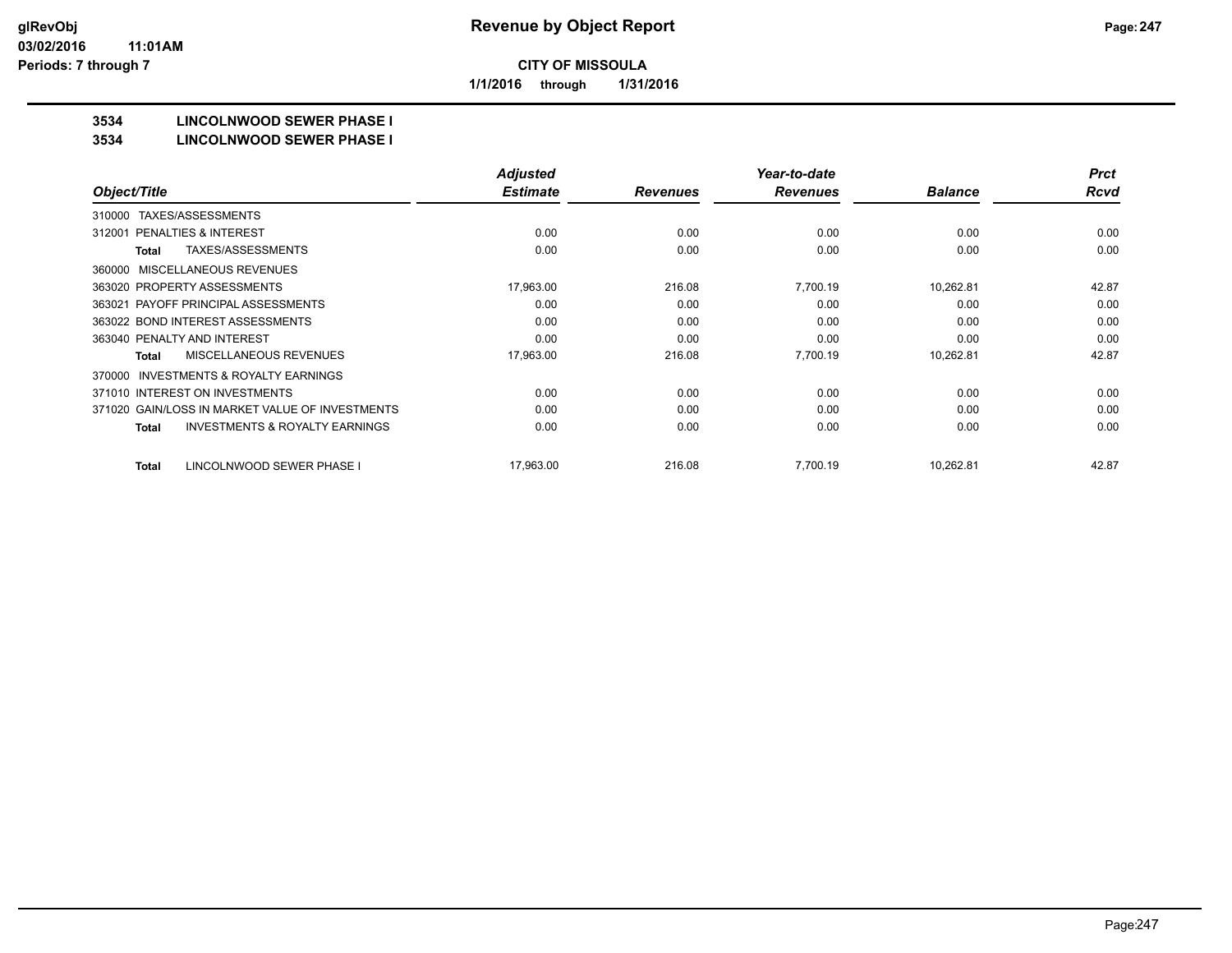**1/1/2016 through 1/31/2016**

# **3534 LINCOLNWOOD SEWER PHASE I**

|                                                           | <b>Adjusted</b> |                 | Year-to-date    |                | <b>Prct</b> |
|-----------------------------------------------------------|-----------------|-----------------|-----------------|----------------|-------------|
| Object/Title                                              | <b>Estimate</b> | <b>Revenues</b> | <b>Revenues</b> | <b>Balance</b> | <b>Rcvd</b> |
| TAXES/ASSESSMENTS<br>310000                               |                 |                 |                 |                |             |
| 312001 PENALTIES & INTEREST                               | 0.00            | 0.00            | 0.00            | 0.00           | 0.00        |
| <b>TAXES/ASSESSMENTS</b><br><b>Total</b>                  | 0.00            | 0.00            | 0.00            | 0.00           | 0.00        |
| 360000 MISCELLANEOUS REVENUES                             |                 |                 |                 |                |             |
| 363020 PROPERTY ASSESSMENTS                               | 17,963.00       | 216.08          | 7,700.19        | 10,262.81      | 42.87       |
| 363021 PAYOFF PRINCIPAL ASSESSMENTS                       | 0.00            | 0.00            | 0.00            | 0.00           | 0.00        |
| 363022 BOND INTEREST ASSESSMENTS                          | 0.00            | 0.00            | 0.00            | 0.00           | 0.00        |
| 363040 PENALTY AND INTEREST                               | 0.00            | 0.00            | 0.00            | 0.00           | 0.00        |
| MISCELLANEOUS REVENUES<br><b>Total</b>                    | 17,963.00       | 216.08          | 7,700.19        | 10,262.81      | 42.87       |
| <b>INVESTMENTS &amp; ROYALTY EARNINGS</b><br>370000       |                 |                 |                 |                |             |
| 371010 INTEREST ON INVESTMENTS                            | 0.00            | 0.00            | 0.00            | 0.00           | 0.00        |
| 371020 GAIN/LOSS IN MARKET VALUE OF INVESTMENT            | 0.00            | 0.00            | 0.00            | 0.00           | 0.00        |
| <b>INVESTMENTS &amp; ROYALTY EARNINGS</b><br><b>Total</b> | 0.00            | 0.00            | 0.00            | 0.00           | 0.00        |
| LINCOLNWOOD SEWER PHASE I<br><b>Total</b>                 | 17.963.00       | 216.08          | 7,700.19        | 10,262.81      | 42.87       |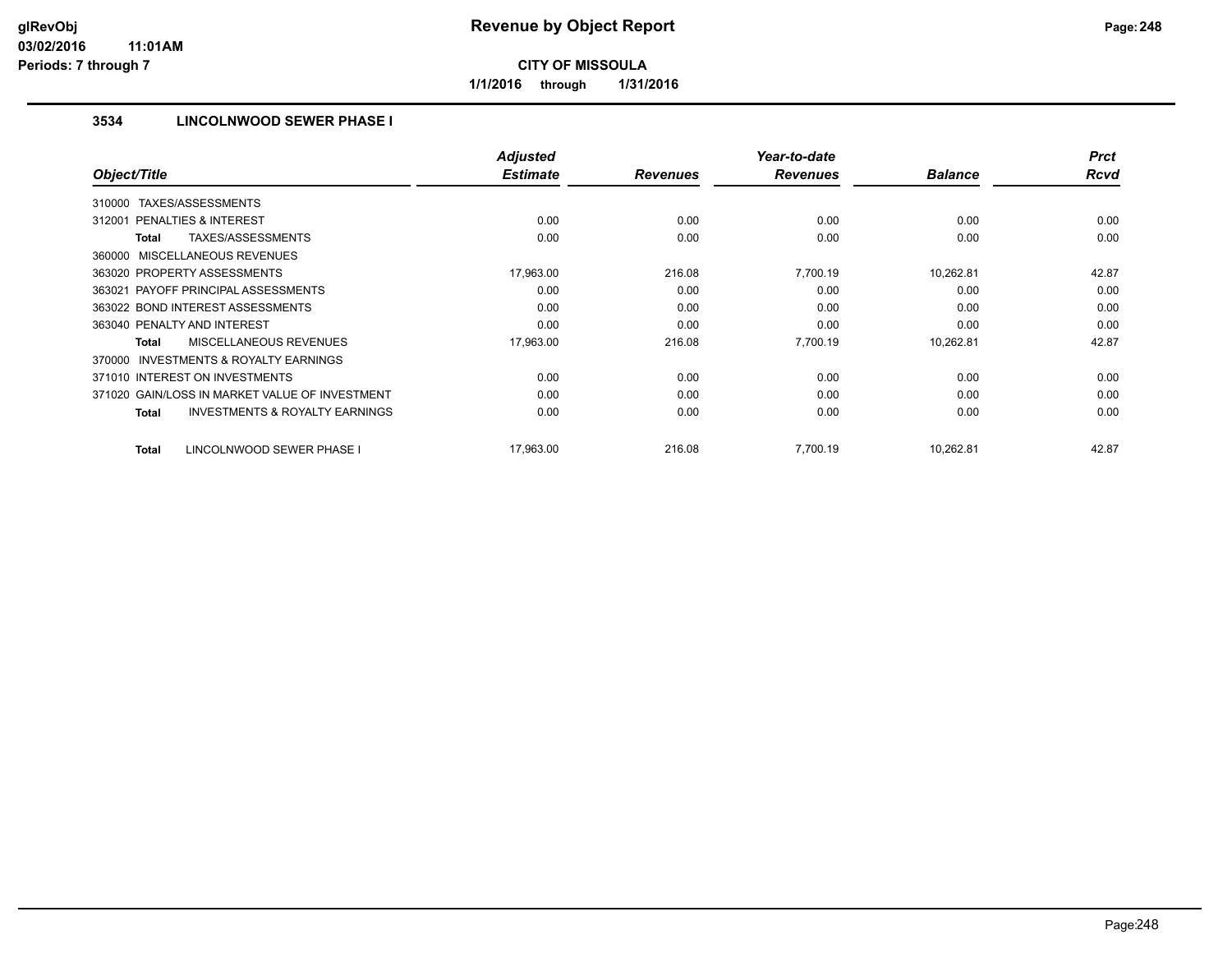**1/1/2016 through 1/31/2016**

# **3535 SLANT STREET TRAFFIC CALMING**

### **3535 SLANT STREET TRAFFIC CALMING**

|                                                           | <b>Adjusted</b> |                 | Year-to-date    |                | <b>Prct</b> |
|-----------------------------------------------------------|-----------------|-----------------|-----------------|----------------|-------------|
| Object/Title                                              | <b>Estimate</b> | <b>Revenues</b> | <b>Revenues</b> | <b>Balance</b> | Rcvd        |
| TAXES/ASSESSMENTS<br>310000                               |                 |                 |                 |                |             |
| PENALTIES & INTEREST<br>312001                            | 0.00            | 0.00            | 0.00            | 0.00           | 0.00        |
| <b>TAXES/ASSESSMENTS</b><br><b>Total</b>                  | 0.00            | 0.00            | 0.00            | 0.00           | 0.00        |
| <b>MISCELLANEOUS REVENUES</b><br>360000                   |                 |                 |                 |                |             |
| 360010 MISCELLANEOUS                                      | 0.00            | 0.00            | 0.00            | 0.00           | 0.00        |
| 363020 PROPERTY ASSESSMENTS                               | 0.00            | 60.75           | 2,208.13        | $-2,208.13$    | 0.00        |
| PAYOFF PRINCIPAL ASSESSMENTS<br>363021                    | 0.00            | 0.00            | 19.87           | $-19.87$       | 0.00        |
| 363022 BOND INTEREST ASSESSMENTS                          | 0.00            | 0.00            | 0.00            | 0.00           | 0.00        |
| 363040 PENALTY AND INTEREST                               | 0.00            | 0.46            | 0.46            | $-0.46$        | 0.00        |
| MISCELLANEOUS REVENUES<br><b>Total</b>                    | 0.00            | 61.21           | 2,228.46        | $-2,228.46$    | 0.00        |
| INVESTMENTS & ROYALTY EARNINGS<br>370000                  |                 |                 |                 |                |             |
| 371010 INTEREST ON INVESTMENTS                            | 0.00            | 0.00            | 0.00            | 0.00           | 0.00        |
| 371020 GAIN/LOSS IN MARKET VALUE OF INVESTMENTS           | 0.00            | 0.00            | 0.00            | 0.00           | 0.00        |
| <b>INVESTMENTS &amp; ROYALTY EARNINGS</b><br><b>Total</b> | 0.00            | 0.00            | 0.00            | 0.00           | 0.00        |
| OTHER FINANCING SOURCES<br>380000                         |                 |                 |                 |                |             |
| 383000 OPERATING TRANSFERS                                | 0.00            | 0.00            | 0.00            | 0.00           | 0.00        |
| OTHER FINANCING SOURCES<br><b>Total</b>                   | 0.00            | 0.00            | 0.00            | 0.00           | 0.00        |
| SLANT STREET TRAFFIC CALMING<br><b>Total</b>              | 0.00            | 61.21           | 2,228.46        | $-2,228.46$    | 0.00        |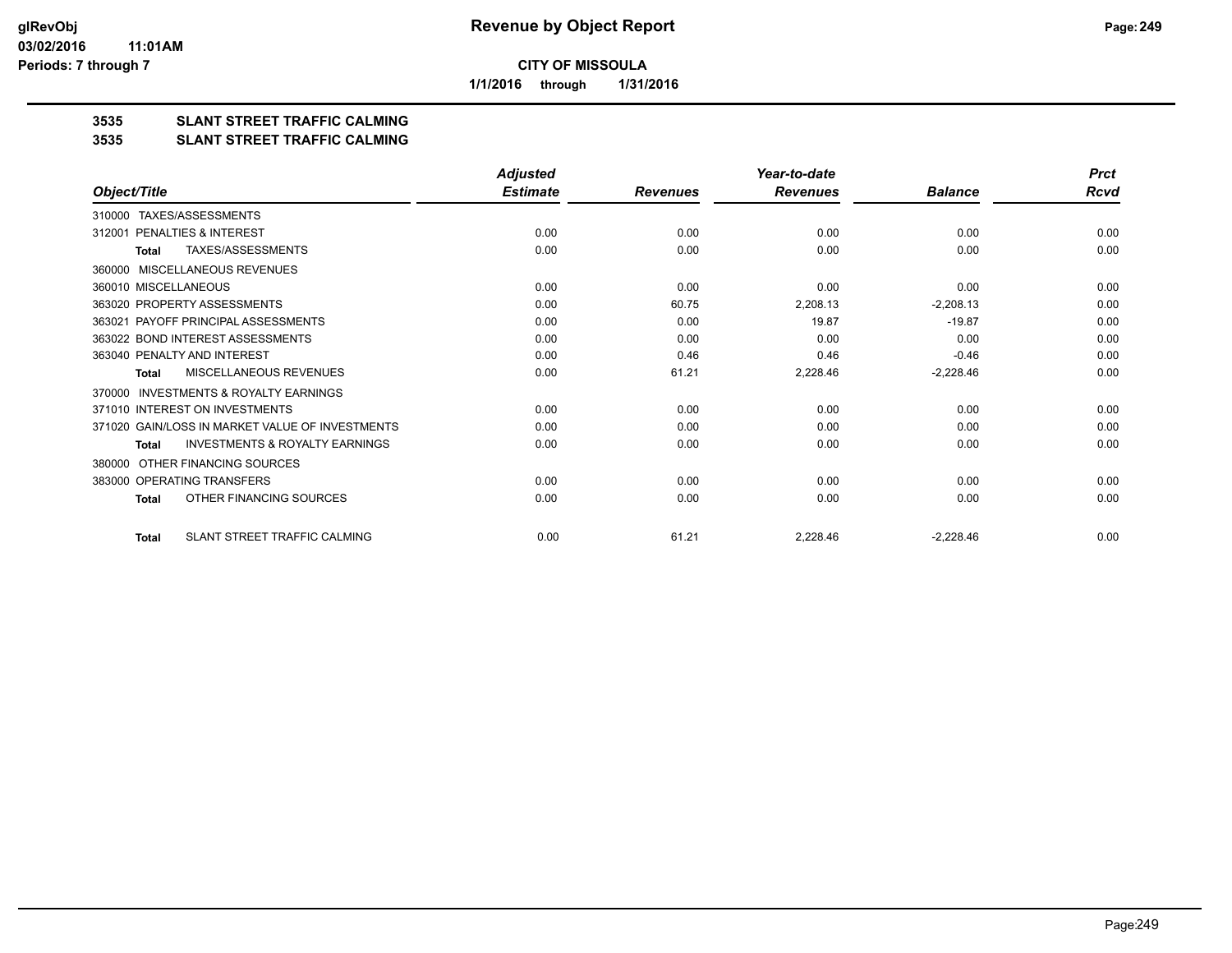**1/1/2016 through 1/31/2016**

# **3535 SLANT STREET TRAFFIC CALMING**

|                                                           | <b>Adjusted</b> |                 | Year-to-date    |                | <b>Prct</b> |
|-----------------------------------------------------------|-----------------|-----------------|-----------------|----------------|-------------|
| Object/Title                                              | <b>Estimate</b> | <b>Revenues</b> | <b>Revenues</b> | <b>Balance</b> | <b>Rcvd</b> |
| 310000 TAXES/ASSESSMENTS                                  |                 |                 |                 |                |             |
| PENALTIES & INTEREST<br>312001                            | 0.00            | 0.00            | 0.00            | 0.00           | 0.00        |
| TAXES/ASSESSMENTS<br><b>Total</b>                         | 0.00            | 0.00            | 0.00            | 0.00           | 0.00        |
| MISCELLANEOUS REVENUES<br>360000                          |                 |                 |                 |                |             |
| 360010 MISCELLANEOUS                                      | 0.00            | 0.00            | 0.00            | 0.00           | 0.00        |
| 363020 PROPERTY ASSESSMENTS                               | 0.00            | 60.75           | 2,208.13        | $-2,208.13$    | 0.00        |
| 363021 PAYOFF PRINCIPAL ASSESSMENTS                       | 0.00            | 0.00            | 19.87           | $-19.87$       | 0.00        |
| 363022 BOND INTEREST ASSESSMENTS                          | 0.00            | 0.00            | 0.00            | 0.00           | 0.00        |
| 363040 PENALTY AND INTEREST                               | 0.00            | 0.46            | 0.46            | $-0.46$        | 0.00        |
| MISCELLANEOUS REVENUES<br><b>Total</b>                    | 0.00            | 61.21           | 2,228.46        | $-2,228.46$    | 0.00        |
| INVESTMENTS & ROYALTY EARNINGS<br>370000                  |                 |                 |                 |                |             |
| 371010 INTEREST ON INVESTMENTS                            | 0.00            | 0.00            | 0.00            | 0.00           | 0.00        |
| 371020 GAIN/LOSS IN MARKET VALUE OF INVESTMENT            | 0.00            | 0.00            | 0.00            | 0.00           | 0.00        |
| <b>INVESTMENTS &amp; ROYALTY EARNINGS</b><br><b>Total</b> | 0.00            | 0.00            | 0.00            | 0.00           | 0.00        |
| OTHER FINANCING SOURCES<br>380000                         |                 |                 |                 |                |             |
| 383000 OPERATING TRANSFERS                                | 0.00            | 0.00            | 0.00            | 0.00           | 0.00        |
| OTHER FINANCING SOURCES<br><b>Total</b>                   | 0.00            | 0.00            | 0.00            | 0.00           | 0.00        |
| SLANT STREET TRAFFIC CALMING<br><b>Total</b>              | 0.00            | 61.21           | 2,228.46        | $-2,228.46$    | 0.00        |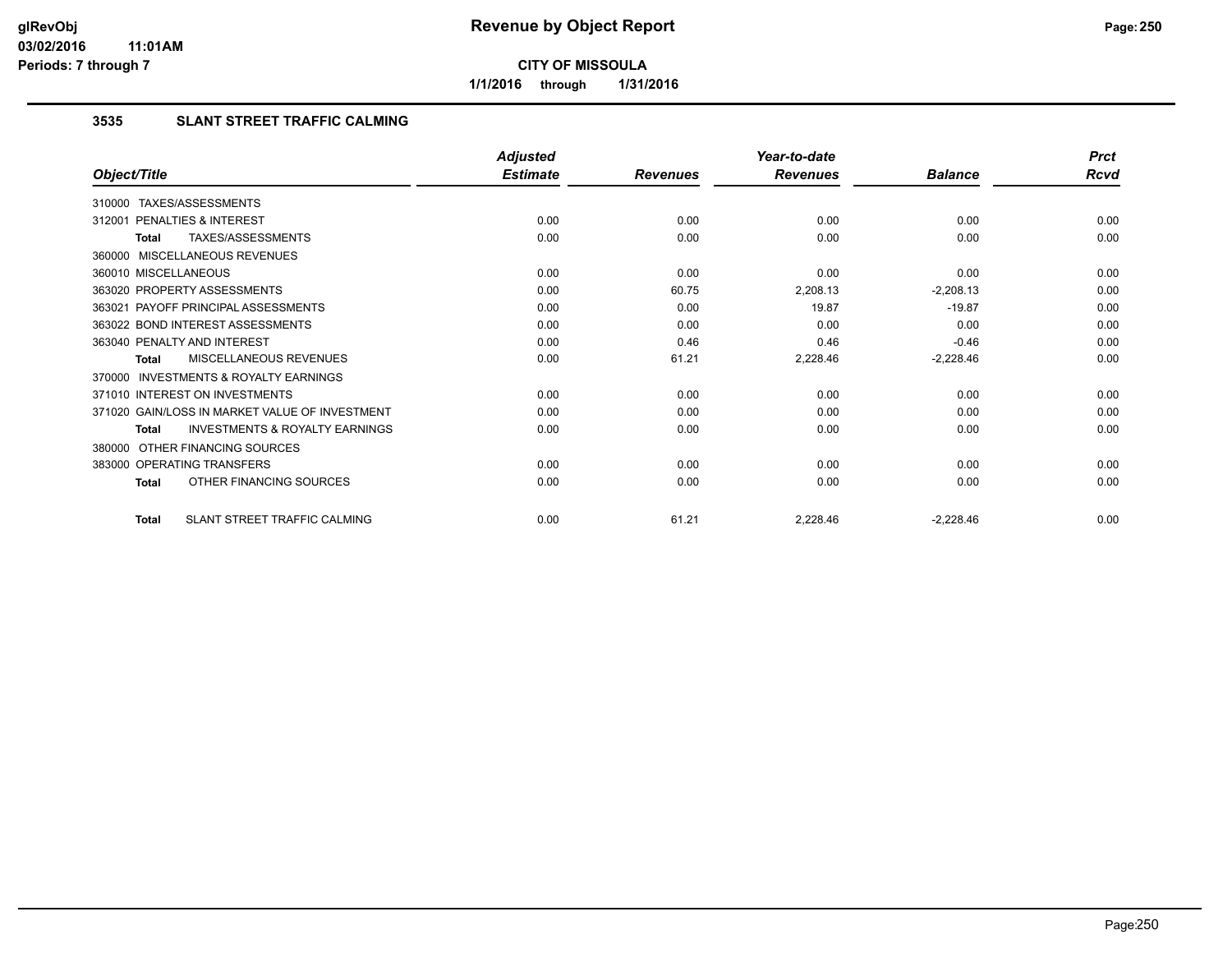**1/1/2016 through 1/31/2016**

# **3536 LINCOLNWOOD SEWER PHASE II**

### **3536 LINCOLNWOOD SEWER PHASE II**

|                                                    | <b>Adjusted</b> |                 | Year-to-date    |                | <b>Prct</b> |
|----------------------------------------------------|-----------------|-----------------|-----------------|----------------|-------------|
| Object/Title                                       | <b>Estimate</b> | <b>Revenues</b> | <b>Revenues</b> | <b>Balance</b> | <b>Rcvd</b> |
| TAXES/ASSESSMENTS<br>310000                        |                 |                 |                 |                |             |
| PENALTIES & INTEREST<br>312001                     | 0.00            | 0.00            | 0.00            | 0.00           | 0.00        |
| TAXES/ASSESSMENTS<br><b>Total</b>                  | 0.00            | 0.00            | 0.00            | 0.00           | 0.00        |
| MISCELLANEOUS REVENUES<br>360000                   |                 |                 |                 |                |             |
| 363020 PROPERTY ASSESSMENTS                        | 31,350.00       | 0.00            | 14,439.28       | 16,910.72      | 46.06       |
| 363021 PAYOFF PRINCIPAL ASSESSMENTS                | 0.00            | 0.00            | 0.00            | 0.00           | 0.00        |
| 363022 BOND INTEREST ASSESSMENTS                   | 0.00            | 0.00            | 0.00            | 0.00           | 0.00        |
| 363040 PENALTY AND INTEREST                        | 0.00            | 0.00            | 0.00            | 0.00           | 0.00        |
| MISCELLANEOUS REVENUES<br>Total                    | 31,350.00       | 0.00            | 14,439.28       | 16,910.72      | 46.06       |
| INVESTMENTS & ROYALTY EARNINGS<br>370000           |                 |                 |                 |                |             |
| 371010 INTEREST ON INVESTMENTS                     | 0.00            | 0.00            | 0.00            | 0.00           | 0.00        |
| 371020 GAIN/LOSS IN MARKET VALUE OF INVESTMENTS    | 0.00            | 0.00            | 0.00            | 0.00           | 0.00        |
| <b>INVESTMENTS &amp; ROYALTY EARNINGS</b><br>Total | 0.00            | 0.00            | 0.00            | 0.00           | 0.00        |
| LINCOLNWOOD SEWER PHASE II<br><b>Total</b>         | 31,350.00       | 0.00            | 14,439.28       | 16,910.72      | 46.06       |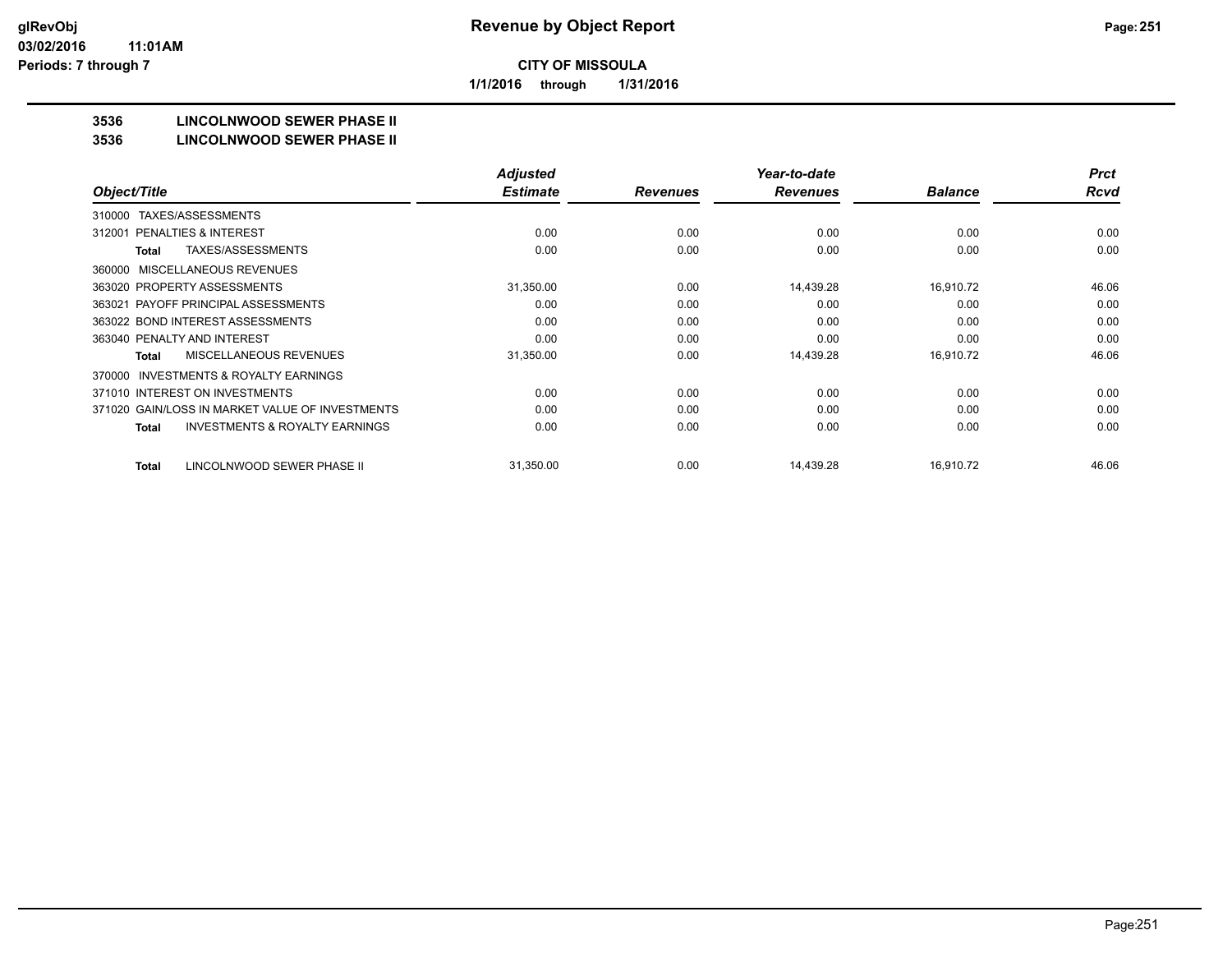**1/1/2016 through 1/31/2016**

# **3536 LINCOLNWOOD SEWER PHASE II**

|                                                           | <b>Adjusted</b> |                 | Year-to-date    |                | <b>Prct</b> |
|-----------------------------------------------------------|-----------------|-----------------|-----------------|----------------|-------------|
| Object/Title                                              | <b>Estimate</b> | <b>Revenues</b> | <b>Revenues</b> | <b>Balance</b> | <b>Rcvd</b> |
| TAXES/ASSESSMENTS<br>310000                               |                 |                 |                 |                |             |
| <b>PENALTIES &amp; INTEREST</b><br>312001                 | 0.00            | 0.00            | 0.00            | 0.00           | 0.00        |
| TAXES/ASSESSMENTS<br>Total                                | 0.00            | 0.00            | 0.00            | 0.00           | 0.00        |
| 360000 MISCELLANEOUS REVENUES                             |                 |                 |                 |                |             |
| 363020 PROPERTY ASSESSMENTS                               | 31,350.00       | 0.00            | 14,439.28       | 16,910.72      | 46.06       |
| 363021 PAYOFF PRINCIPAL ASSESSMENTS                       | 0.00            | 0.00            | 0.00            | 0.00           | 0.00        |
| 363022 BOND INTEREST ASSESSMENTS                          | 0.00            | 0.00            | 0.00            | 0.00           | 0.00        |
| 363040 PENALTY AND INTEREST                               | 0.00            | 0.00            | 0.00            | 0.00           | 0.00        |
| <b>MISCELLANEOUS REVENUES</b><br>Total                    | 31,350.00       | 0.00            | 14,439.28       | 16,910.72      | 46.06       |
| <b>INVESTMENTS &amp; ROYALTY EARNINGS</b><br>370000       |                 |                 |                 |                |             |
| 371010 INTEREST ON INVESTMENTS                            | 0.00            | 0.00            | 0.00            | 0.00           | 0.00        |
| 371020 GAIN/LOSS IN MARKET VALUE OF INVESTMENT            | 0.00            | 0.00            | 0.00            | 0.00           | 0.00        |
| <b>INVESTMENTS &amp; ROYALTY EARNINGS</b><br><b>Total</b> | 0.00            | 0.00            | 0.00            | 0.00           | 0.00        |
| LINCOLNWOOD SEWER PHASE II<br><b>Total</b>                | 31,350.00       | 0.00            | 14,439.28       | 16,910.72      | 46.06       |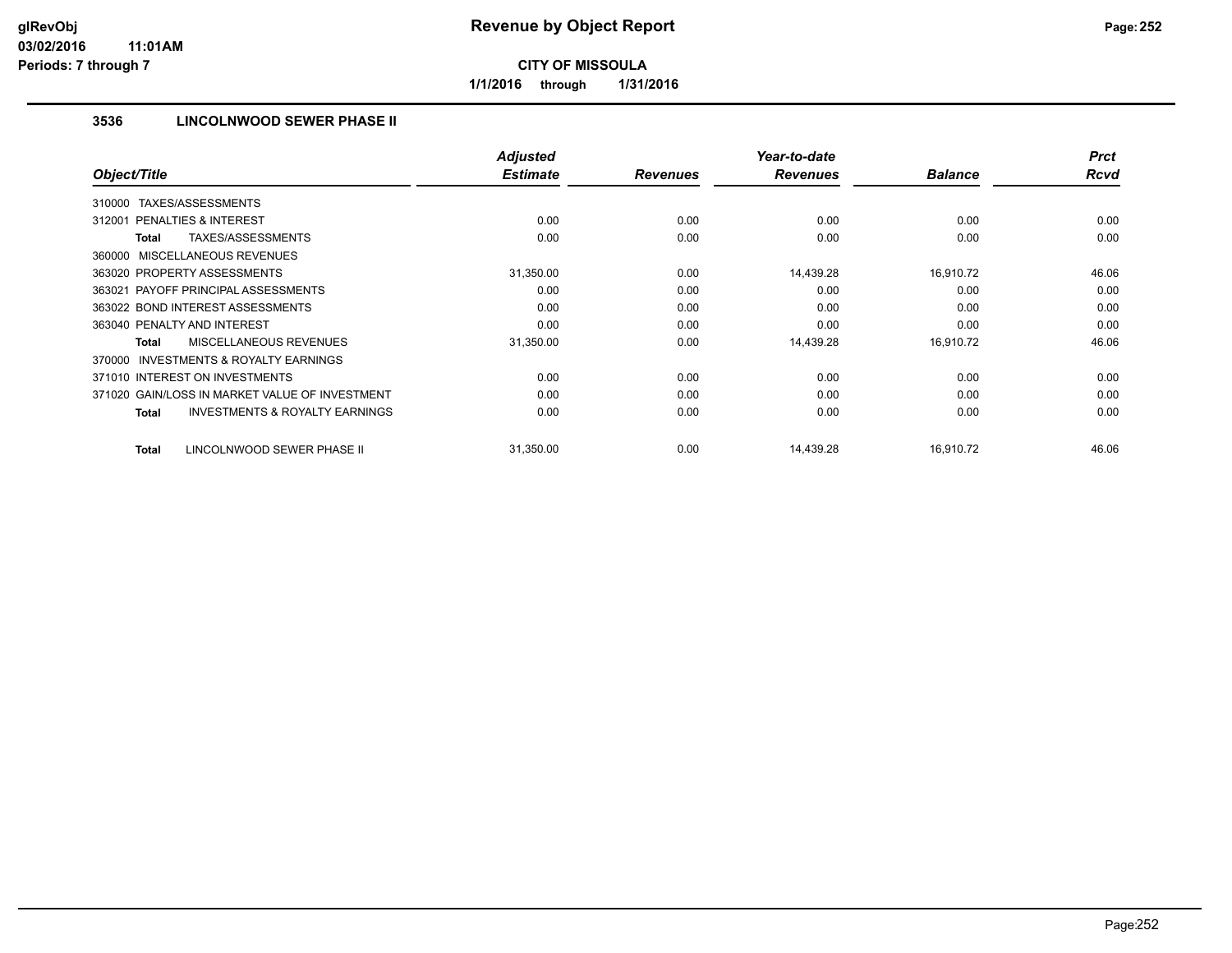**1/1/2016 through 1/31/2016**

### **3539 SOUTH 4TH STREET W TRAFFIC**

#### **3539 SOUTH 4TH STREET W TRAFFIC**

|                                                           | <b>Adjusted</b> |                 | Year-to-date    |                | <b>Prct</b> |
|-----------------------------------------------------------|-----------------|-----------------|-----------------|----------------|-------------|
| Object/Title                                              | <b>Estimate</b> | <b>Revenues</b> | <b>Revenues</b> | <b>Balance</b> | <b>Rcvd</b> |
| TAXES/ASSESSMENTS<br>310000                               |                 |                 |                 |                |             |
| PENALTIES & INTEREST<br>312001                            | 0.00            | 0.00            | 0.00            | 0.00           | 0.00        |
| TAXES/ASSESSMENTS<br><b>Total</b>                         | 0.00            | 0.00            | 0.00            | 0.00           | 0.00        |
| MISCELLANEOUS REVENUES<br>360000                          |                 |                 |                 |                |             |
| 360010 MISCELLANEOUS                                      | 0.00            | 0.00            | 0.00            | 0.00           | 0.00        |
| 363020 PROPERTY ASSESSMENTS                               | 0.00            | 36.63           | 769.22          | $-769.22$      | 0.00        |
| 363021 PAYOFF PRINCIPAL ASSESSMENTS                       | 0.00            | 0.00            | 0.00            | 0.00           | 0.00        |
| 363022 BOND INTEREST ASSESSMENTS                          | 0.00            | 0.00            | 0.00            | 0.00           | 0.00        |
| 363040 PENALTY AND INTEREST                               | 0.00            | 0.00            | 0.00            | 0.00           | 0.00        |
| MISCELLANEOUS REVENUES<br><b>Total</b>                    | 0.00            | 36.63           | 769.22          | $-769.22$      | 0.00        |
| <b>INVESTMENTS &amp; ROYALTY EARNINGS</b><br>370000       |                 |                 |                 |                |             |
| 371010 INTEREST ON INVESTMENTS                            | 0.00            | 0.00            | 0.00            | 0.00           | 0.00        |
| 371020 GAIN/LOSS IN MARKET VALUE OF INVESTMENTS           | 0.00            | 0.00            | 0.00            | 0.00           | 0.00        |
| <b>INVESTMENTS &amp; ROYALTY EARNINGS</b><br><b>Total</b> | 0.00            | 0.00            | 0.00            | 0.00           | 0.00        |
| OTHER FINANCING SOURCES<br>380000                         |                 |                 |                 |                |             |
| 383000 OPERATING TRANSFERS                                | 0.00            | 0.00            | 0.00            | 0.00           | 0.00        |
| OTHER FINANCING SOURCES<br><b>Total</b>                   | 0.00            | 0.00            | 0.00            | 0.00           | 0.00        |
| SOUTH 4TH STREET W TRAFFIC<br><b>Total</b>                | 0.00            | 36.63           | 769.22          | $-769.22$      | 0.00        |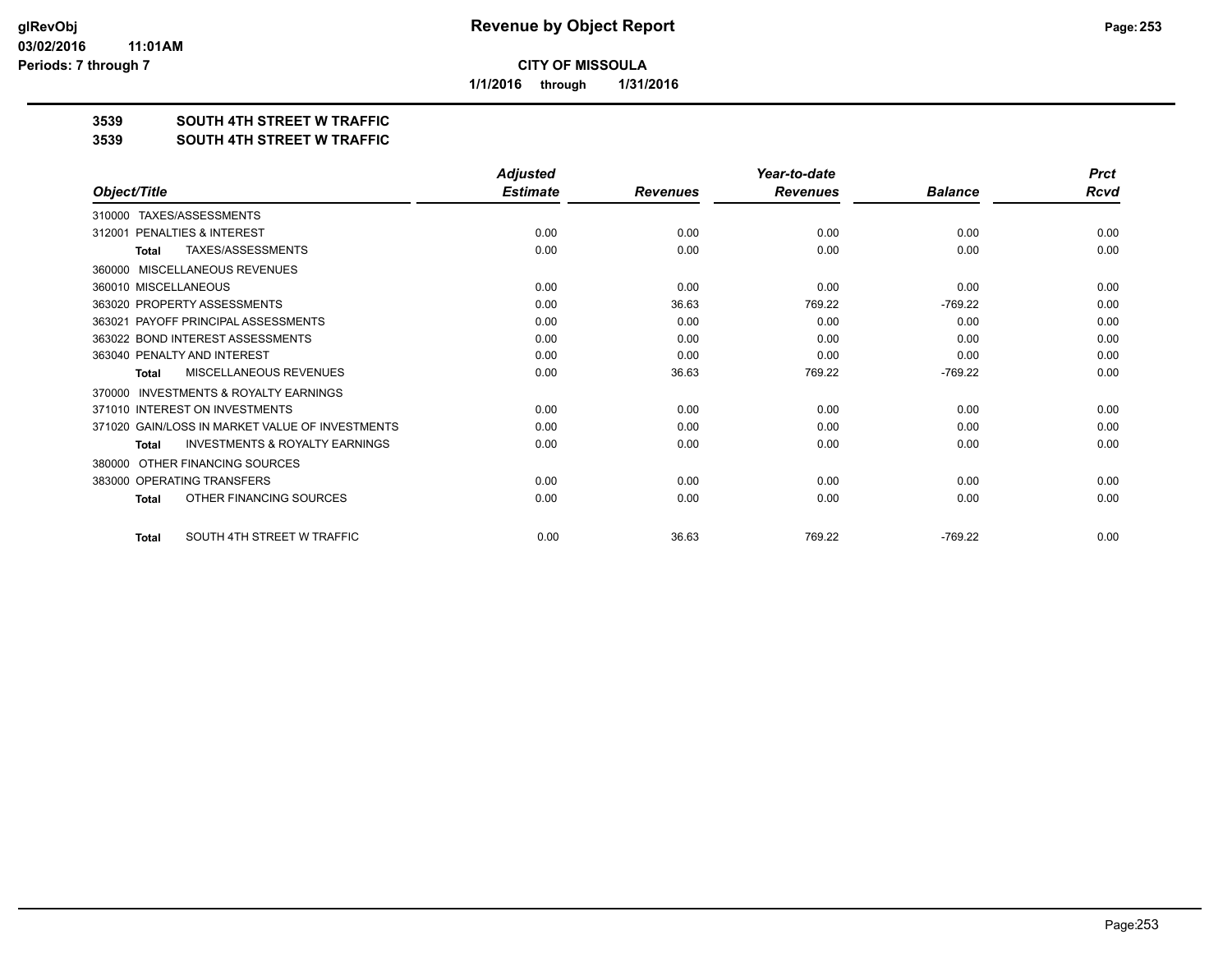**1/1/2016 through 1/31/2016**

# **3539 SOUTH 4TH STREET W TRAFFIC**

|                                                           | <b>Adjusted</b> |                 | Year-to-date    |                | <b>Prct</b> |
|-----------------------------------------------------------|-----------------|-----------------|-----------------|----------------|-------------|
| Object/Title                                              | <b>Estimate</b> | <b>Revenues</b> | <b>Revenues</b> | <b>Balance</b> | Rcvd        |
| 310000 TAXES/ASSESSMENTS                                  |                 |                 |                 |                |             |
| PENALTIES & INTEREST<br>312001                            | 0.00            | 0.00            | 0.00            | 0.00           | 0.00        |
| TAXES/ASSESSMENTS<br><b>Total</b>                         | 0.00            | 0.00            | 0.00            | 0.00           | 0.00        |
| 360000 MISCELLANEOUS REVENUES                             |                 |                 |                 |                |             |
| 360010 MISCELLANEOUS                                      | 0.00            | 0.00            | 0.00            | 0.00           | 0.00        |
| 363020 PROPERTY ASSESSMENTS                               | 0.00            | 36.63           | 769.22          | $-769.22$      | 0.00        |
| 363021 PAYOFF PRINCIPAL ASSESSMENTS                       | 0.00            | 0.00            | 0.00            | 0.00           | 0.00        |
| 363022 BOND INTEREST ASSESSMENTS                          | 0.00            | 0.00            | 0.00            | 0.00           | 0.00        |
| 363040 PENALTY AND INTEREST                               | 0.00            | 0.00            | 0.00            | 0.00           | 0.00        |
| MISCELLANEOUS REVENUES<br><b>Total</b>                    | 0.00            | 36.63           | 769.22          | $-769.22$      | 0.00        |
| <b>INVESTMENTS &amp; ROYALTY EARNINGS</b><br>370000       |                 |                 |                 |                |             |
| 371010 INTEREST ON INVESTMENTS                            | 0.00            | 0.00            | 0.00            | 0.00           | 0.00        |
| 371020 GAIN/LOSS IN MARKET VALUE OF INVESTMENT            | 0.00            | 0.00            | 0.00            | 0.00           | 0.00        |
| <b>INVESTMENTS &amp; ROYALTY EARNINGS</b><br><b>Total</b> | 0.00            | 0.00            | 0.00            | 0.00           | 0.00        |
| OTHER FINANCING SOURCES<br>380000                         |                 |                 |                 |                |             |
| 383000 OPERATING TRANSFERS                                | 0.00            | 0.00            | 0.00            | 0.00           | 0.00        |
| OTHER FINANCING SOURCES<br><b>Total</b>                   | 0.00            | 0.00            | 0.00            | 0.00           | 0.00        |
| SOUTH 4TH STREET W TRAFFIC<br><b>Total</b>                | 0.00            | 36.63           | 769.22          | $-769.22$      | 0.00        |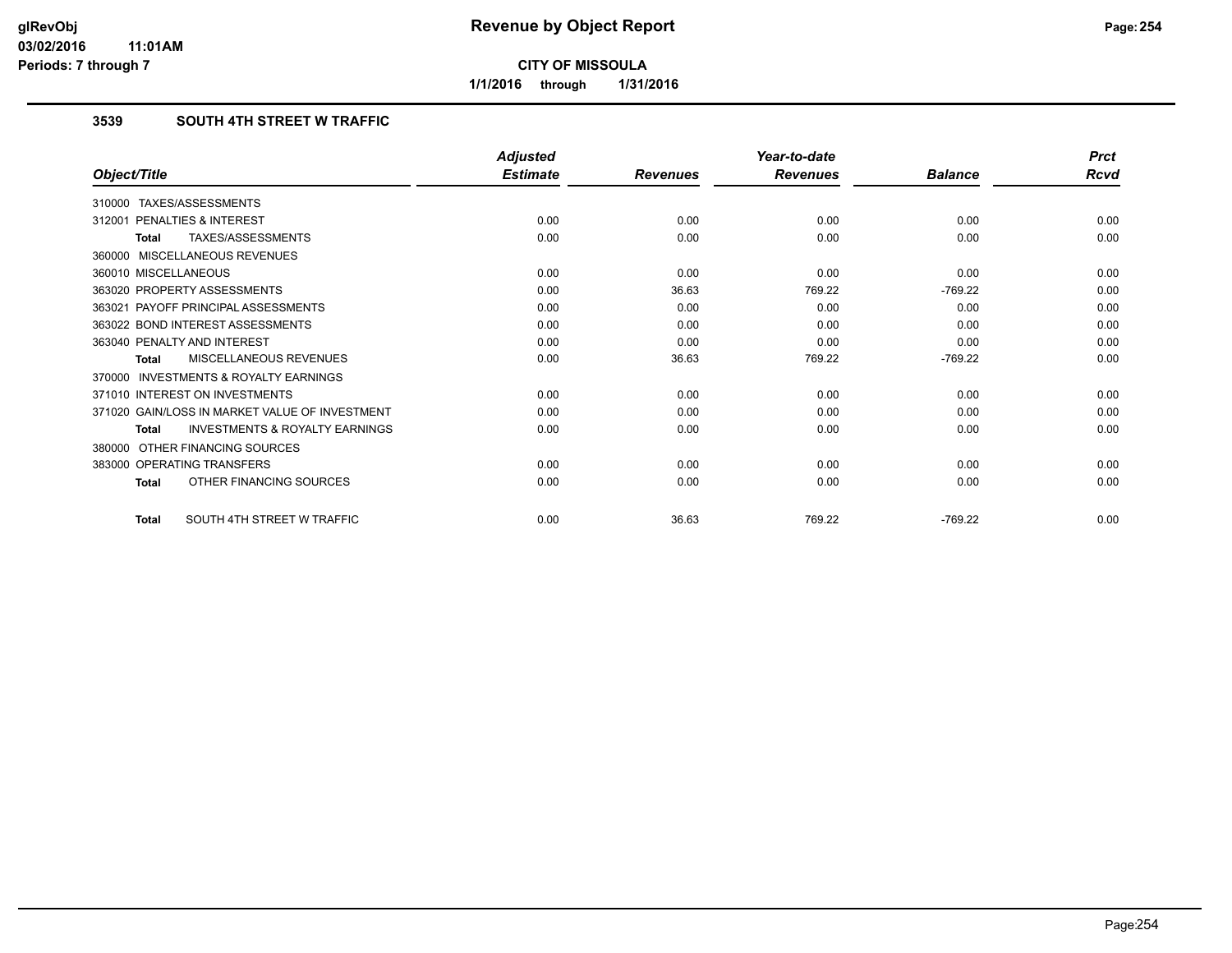**1/1/2016 through 1/31/2016**

**3540 SID 540 DEBT SERVICE FUND**

**3540 SID 540 DEBT SERVICE FUND**

|                                                    | <b>Adjusted</b> |                 | Year-to-date    |                | <b>Prct</b> |
|----------------------------------------------------|-----------------|-----------------|-----------------|----------------|-------------|
| Object/Title                                       | <b>Estimate</b> | <b>Revenues</b> | <b>Revenues</b> | <b>Balance</b> | Rcvd        |
| 360000 MISCELLANEOUS REVENUES                      |                 |                 |                 |                |             |
| 363020 PROPERTY ASSESSMENTS                        | 119.192.00      | 803.25          | 68.826.88       | 50.365.12      | 57.74       |
| 363021 PAYOFF PRINCIPAL ASSESSMENTS                | 0.00            | 0.00            | 8.944.63        | $-8.944.63$    | 0.00        |
| 363040 PENALTY AND INTEREST                        | 0.00            | 4.09            | 4.09            | $-4.09$        | 0.00        |
| MISCELLANEOUS REVENUES<br>Total                    | 119.192.00      | 807.34          | 77.775.60       | 41.416.40      | 65.25       |
| 370000 INVESTMENTS & ROYALTY EARNINGS              |                 |                 |                 |                |             |
| 371010 INTEREST ON INVESTMENTS                     | 0.00            | 0.00            | 0.00            | 0.00           | 0.00        |
| 371500 INTEREST ON INTERFUND LOAN                  | 0.00            | 0.00            | 0.00            | 0.00           | 0.00        |
| <b>INVESTMENTS &amp; ROYALTY EARNINGS</b><br>Total | 0.00            | 0.00            | 0.00            | 0.00           | 0.00        |
| SID 540 DEBT SERVICE FUND<br>Total                 | 119.192.00      | 807.34          | 77.775.60       | 41.416.40      | 65.25       |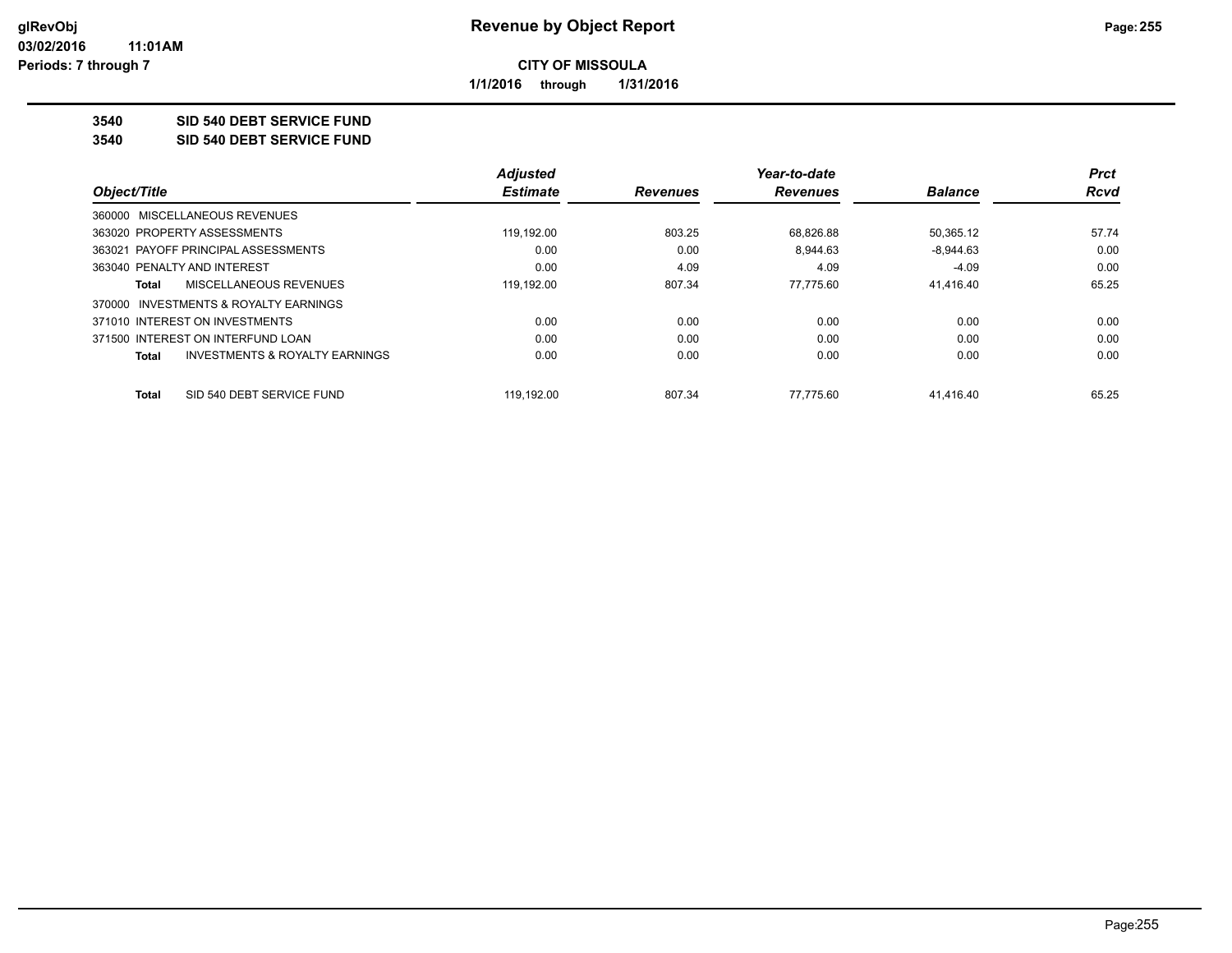**1/1/2016 through 1/31/2016**

# **3540 SID 540 DEBT SERVICE FUND**

| Object/Title                                              | <b>Adiusted</b><br><b>Estimate</b> | <b>Revenues</b> | Year-to-date<br><b>Revenues</b> | <b>Balance</b> | <b>Prct</b><br><b>Rcvd</b> |
|-----------------------------------------------------------|------------------------------------|-----------------|---------------------------------|----------------|----------------------------|
| 360000 MISCELLANEOUS REVENUES                             |                                    |                 |                                 |                |                            |
| 363020 PROPERTY ASSESSMENTS                               | 119.192.00                         | 803.25          | 68.826.88                       | 50,365.12      | 57.74                      |
| 363021 PAYOFF PRINCIPAL ASSESSMENTS                       | 0.00                               | 0.00            | 8.944.63                        | $-8.944.63$    | 0.00                       |
| 363040 PENALTY AND INTEREST                               | 0.00                               | 4.09            | 4.09                            | $-4.09$        | 0.00                       |
| MISCELLANEOUS REVENUES<br><b>Total</b>                    | 119,192.00                         | 807.34          | 77.775.60                       | 41,416.40      | 65.25                      |
| INVESTMENTS & ROYALTY EARNINGS<br>370000                  |                                    |                 |                                 |                |                            |
| 371010 INTEREST ON INVESTMENTS                            | 0.00                               | 0.00            | 0.00                            | 0.00           | 0.00                       |
| 371500 INTEREST ON INTERFUND LOAN                         | 0.00                               | 0.00            | 0.00                            | 0.00           | 0.00                       |
| <b>INVESTMENTS &amp; ROYALTY EARNINGS</b><br><b>Total</b> | 0.00                               | 0.00            | 0.00                            | 0.00           | 0.00                       |
| SID 540 DEBT SERVICE FUND<br><b>Total</b>                 | 119.192.00                         | 807.34          | 77.775.60                       | 41.416.40      | 65.25                      |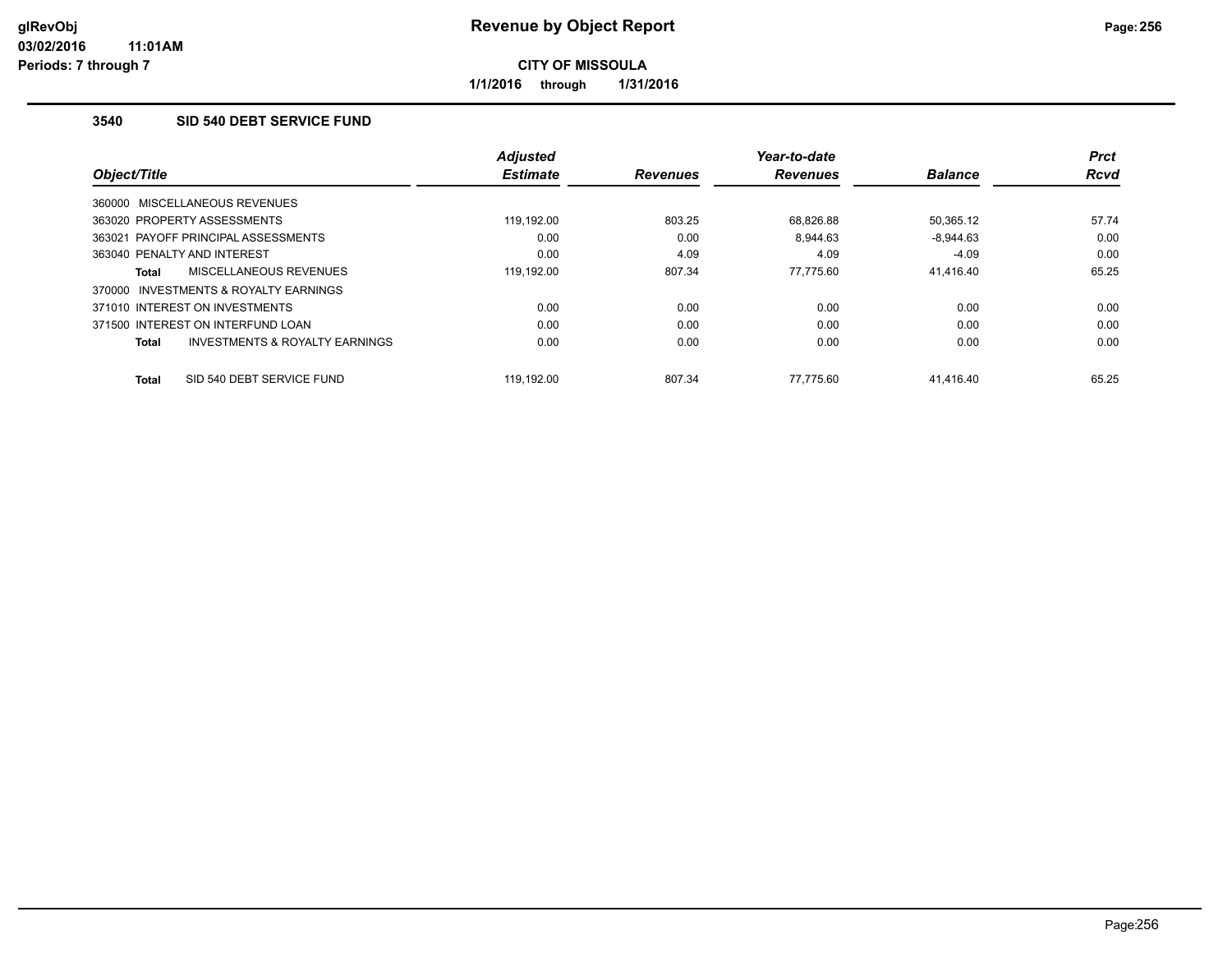**1/1/2016 through 1/31/2016**

# **3541 SID 541 DEBT SERVICE**

**3541 SID 541 DEBT SERVICE**

|                                         | <b>Adjusted</b> |                 | Year-to-date    |                | <b>Prct</b> |
|-----------------------------------------|-----------------|-----------------|-----------------|----------------|-------------|
| Object/Title                            | <b>Estimate</b> | <b>Revenues</b> | <b>Revenues</b> | <b>Balance</b> | <b>Rcvd</b> |
| 360000 MISCELLANEOUS REVENUES           |                 |                 |                 |                |             |
| 363020 PROPERTY ASSESSMENTS             | 59,303.00       | 773.87          | 29,468.72       | 29,834.28      | 49.69       |
| 363021 PAYOFF PRINCIPAL ASSESSMENTS     | 0.00            | 651.92          | 3,683.97        | $-3,683.97$    | 0.00        |
| 363040 PENALTY AND INTEREST             | 0.00            | 5.53            | 10.08           | $-10.08$       | 0.00        |
| MISCELLANEOUS REVENUES<br>Total         | 59,303.00       | 1,431.32        | 33,162.77       | 26,140.23      | 55.92       |
| 370000 INVESTMENTS & ROYALTY EARNINGS   |                 |                 |                 |                |             |
| 371010 INTEREST ON INVESTMENTS          | 0.00            | 0.00            | 0.00            | 0.00           | 0.00        |
| INVESTMENTS & ROYALTY EARNINGS<br>Total | 0.00            | 0.00            | 0.00            | 0.00           | 0.00        |
| 380000 OTHER FINANCING SOURCES          |                 |                 |                 |                |             |
| 381030 SID BONDS PROCEEDS               | 0.00            | 0.00            | 0.00            | 0.00           | 0.00        |
| OTHER FINANCING SOURCES<br>Total        | 0.00            | 0.00            | 0.00            | 0.00           | 0.00        |
| SID 541 DEBT SERVICE<br>Total           | 59.303.00       | 1.431.32        | 33.162.77       | 26.140.23      | 55.92       |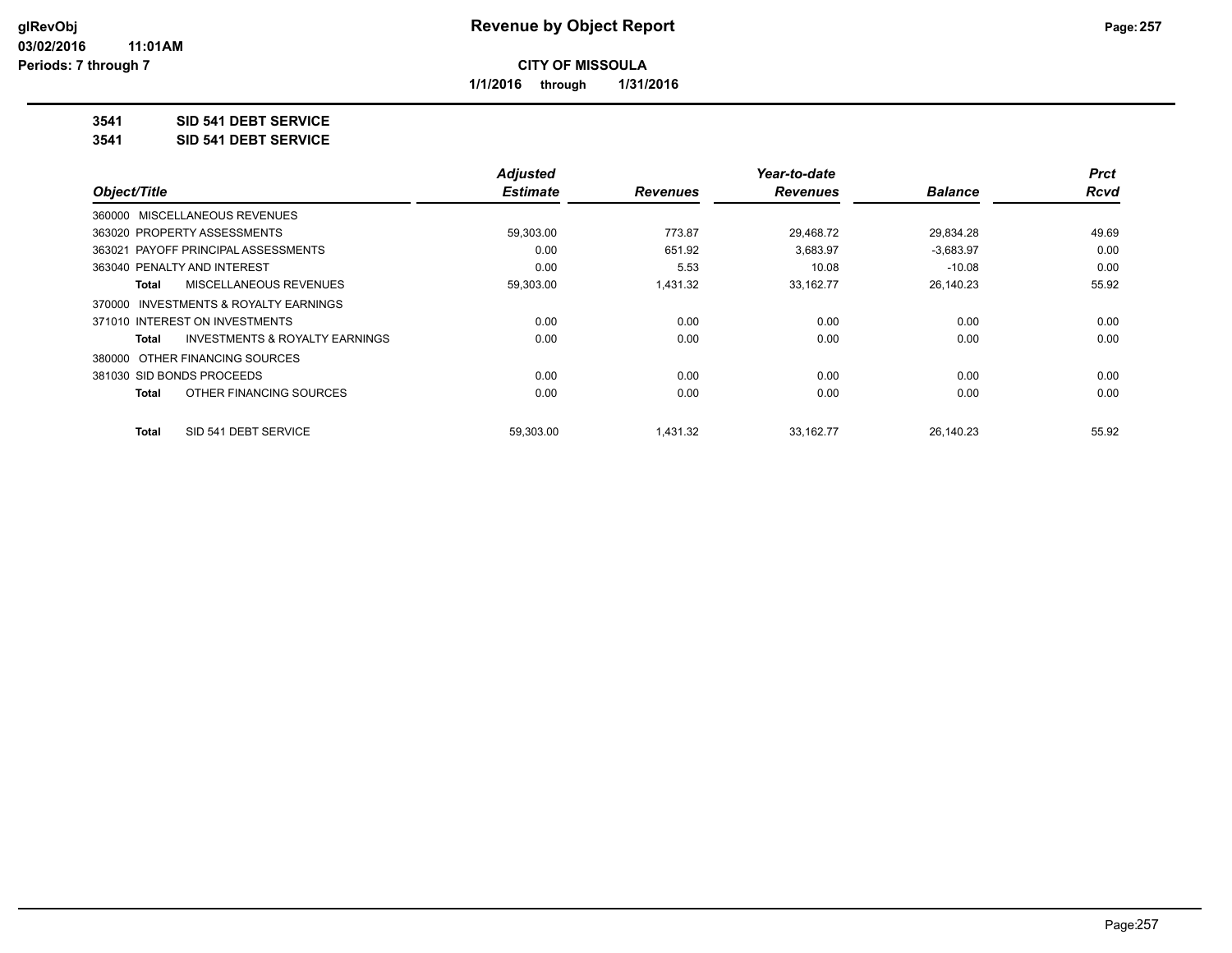**1/1/2016 through 1/31/2016**

#### **3541 SID 541 DEBT SERVICE**

| Object/Title                                       | <b>Adjusted</b><br><b>Estimate</b> | <b>Revenues</b> | Year-to-date<br><b>Revenues</b> | <b>Balance</b> | <b>Prct</b><br><b>Rcvd</b> |
|----------------------------------------------------|------------------------------------|-----------------|---------------------------------|----------------|----------------------------|
|                                                    |                                    |                 |                                 |                |                            |
| 360000 MISCELLANEOUS REVENUES                      |                                    |                 |                                 |                |                            |
| 363020 PROPERTY ASSESSMENTS                        | 59,303.00                          | 773.87          | 29,468.72                       | 29,834.28      | 49.69                      |
| 363021 PAYOFF PRINCIPAL ASSESSMENTS                | 0.00                               | 651.92          | 3,683.97                        | $-3,683.97$    | 0.00                       |
| 363040 PENALTY AND INTEREST                        | 0.00                               | 5.53            | 10.08                           | $-10.08$       | 0.00                       |
| MISCELLANEOUS REVENUES<br>Total                    | 59,303.00                          | 1.431.32        | 33,162.77                       | 26,140.23      | 55.92                      |
| INVESTMENTS & ROYALTY EARNINGS<br>370000           |                                    |                 |                                 |                |                            |
| 371010 INTEREST ON INVESTMENTS                     | 0.00                               | 0.00            | 0.00                            | 0.00           | 0.00                       |
| <b>INVESTMENTS &amp; ROYALTY EARNINGS</b><br>Total | 0.00                               | 0.00            | 0.00                            | 0.00           | 0.00                       |
| 380000 OTHER FINANCING SOURCES                     |                                    |                 |                                 |                |                            |
| 381030 SID BONDS PROCEEDS                          | 0.00                               | 0.00            | 0.00                            | 0.00           | 0.00                       |
| OTHER FINANCING SOURCES<br><b>Total</b>            | 0.00                               | 0.00            | 0.00                            | 0.00           | 0.00                       |
| SID 541 DEBT SERVICE<br><b>Total</b>               | 59,303.00                          | 1,431.32        | 33,162.77                       | 26,140.23      | 55.92                      |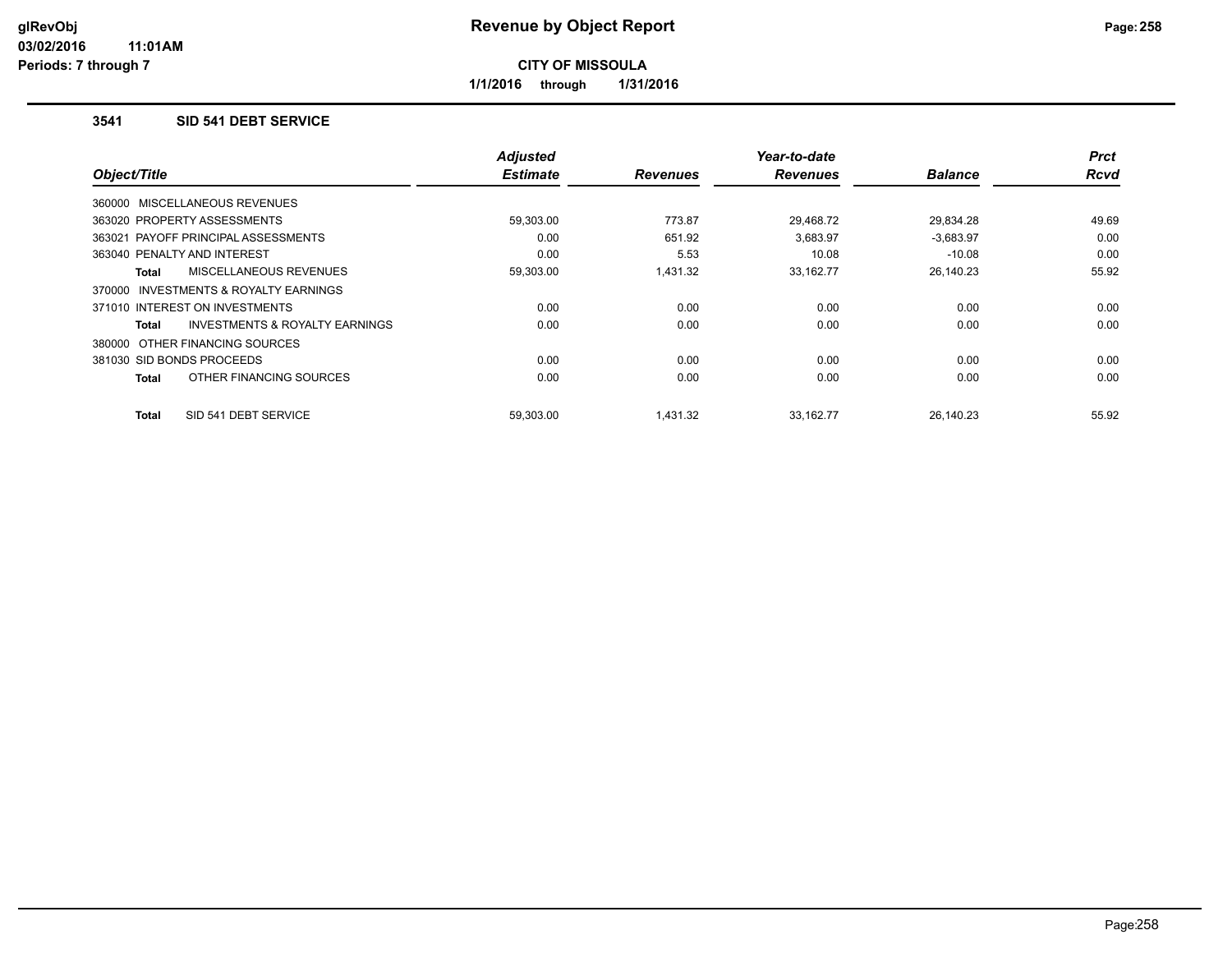**1/1/2016 through 1/31/2016**

**3543 SID 543 DEBT SERVICE**

**3543 SID 543 DEBT SERVICE**

|                                                | <b>Adjusted</b> |                 | Year-to-date    |                | <b>Prct</b> |
|------------------------------------------------|-----------------|-----------------|-----------------|----------------|-------------|
| Object/Title                                   | <b>Estimate</b> | <b>Revenues</b> | <b>Revenues</b> | <b>Balance</b> | Rcvd        |
| 360000 MISCELLANEOUS REVENUES                  |                 |                 |                 |                |             |
| 363020 PROPERTY ASSESSMENTS                    | 0.00            | 74.60           | 4,811.70        | -4.811.70      | 0.00        |
| 363021 PAYOFF PRINCIPAL ASSESSMENTS            | 0.00            | 0.00            | 166.52          | $-166.52$      | 0.00        |
| 363040 PENALTY AND INTEREST                    | 0.00            | 0.88            | 38.505.76       | $-38.505.76$   | 0.00        |
| MISCELLANEOUS REVENUES<br>Total                | 0.00            | 75.48           | 43.483.98       | -43.483.98     | 0.00        |
| 370000 INVESTMENTS & ROYALTY EARNINGS          |                 |                 |                 |                |             |
| 371010 INTEREST ON INVESTMENTS                 | 0.00            | 0.00            | 0.00            | 0.00           | 0.00        |
| INVESTMENTS & ROYALTY EARNINGS<br><b>Total</b> | 0.00            | 0.00            | 0.00            | 0.00           | 0.00        |
| SID 543 DEBT SERVICE<br><b>Total</b>           | 0.00            | 75.48           | 43.483.98       | -43.483.98     | 0.00        |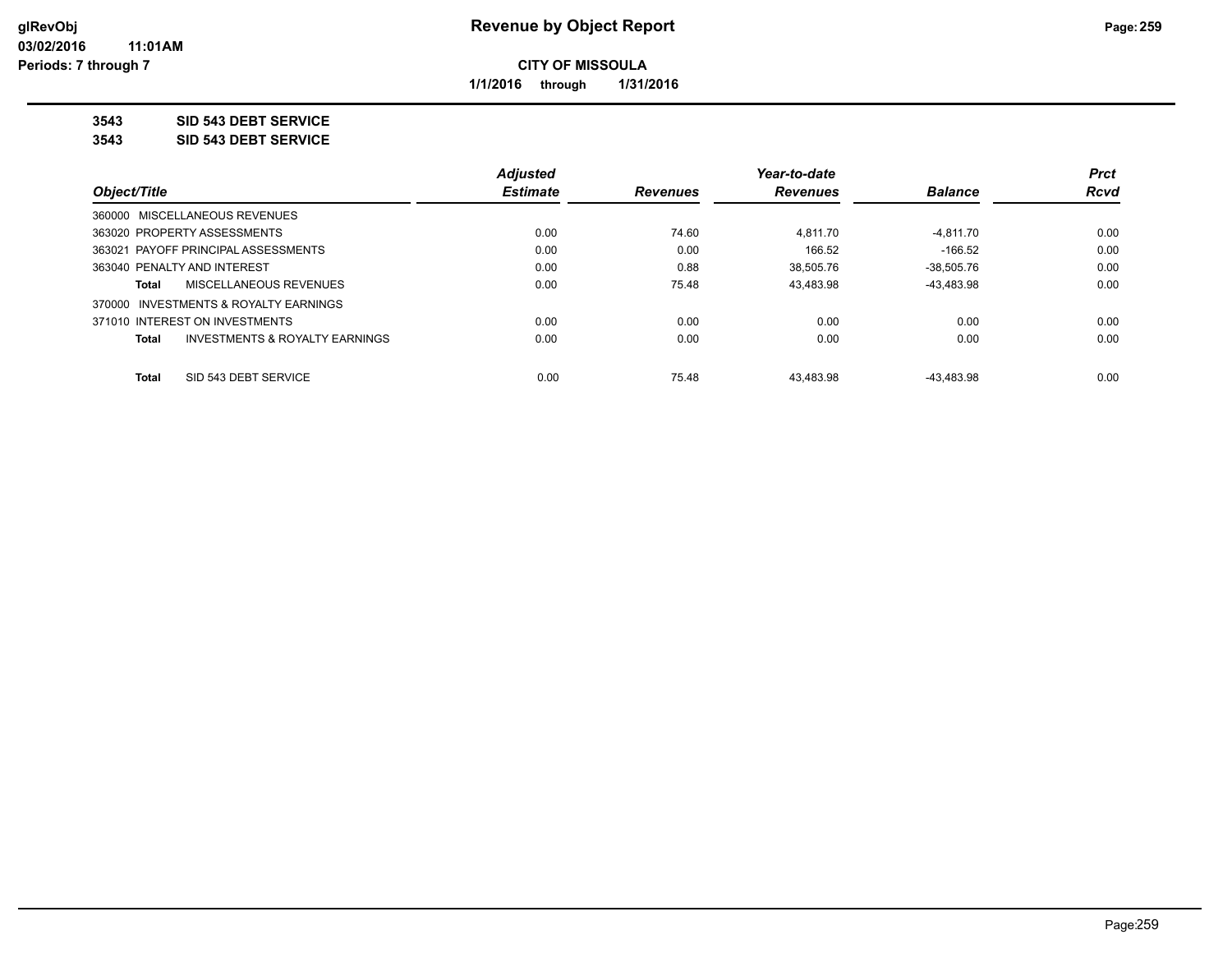**1/1/2016 through 1/31/2016**

#### **3543 SID 543 DEBT SERVICE**

|                                                           | <b>Adjusted</b> |                 | Year-to-date    |                | <b>Prct</b> |
|-----------------------------------------------------------|-----------------|-----------------|-----------------|----------------|-------------|
| Object/Title                                              | <b>Estimate</b> | <b>Revenues</b> | <b>Revenues</b> | <b>Balance</b> | <b>Rcvd</b> |
| 360000 MISCELLANEOUS REVENUES                             |                 |                 |                 |                |             |
| 363020 PROPERTY ASSESSMENTS                               | 0.00            | 74.60           | 4,811.70        | $-4,811.70$    | 0.00        |
| 363021 PAYOFF PRINCIPAL ASSESSMENTS                       | 0.00            | 0.00            | 166.52          | $-166.52$      | 0.00        |
| 363040 PENALTY AND INTEREST                               | 0.00            | 0.88            | 38.505.76       | $-38.505.76$   | 0.00        |
| <b>MISCELLANEOUS REVENUES</b><br>Total                    | 0.00            | 75.48           | 43.483.98       | -43.483.98     | 0.00        |
| 370000 INVESTMENTS & ROYALTY EARNINGS                     |                 |                 |                 |                |             |
| 371010 INTEREST ON INVESTMENTS                            | 0.00            | 0.00            | 0.00            | 0.00           | 0.00        |
| <b>INVESTMENTS &amp; ROYALTY EARNINGS</b><br><b>Total</b> | 0.00            | 0.00            | 0.00            | 0.00           | 0.00        |
| SID 543 DEBT SERVICE<br><b>Total</b>                      | 0.00            | 75.48           | 43.483.98       | -43.483.98     | 0.00        |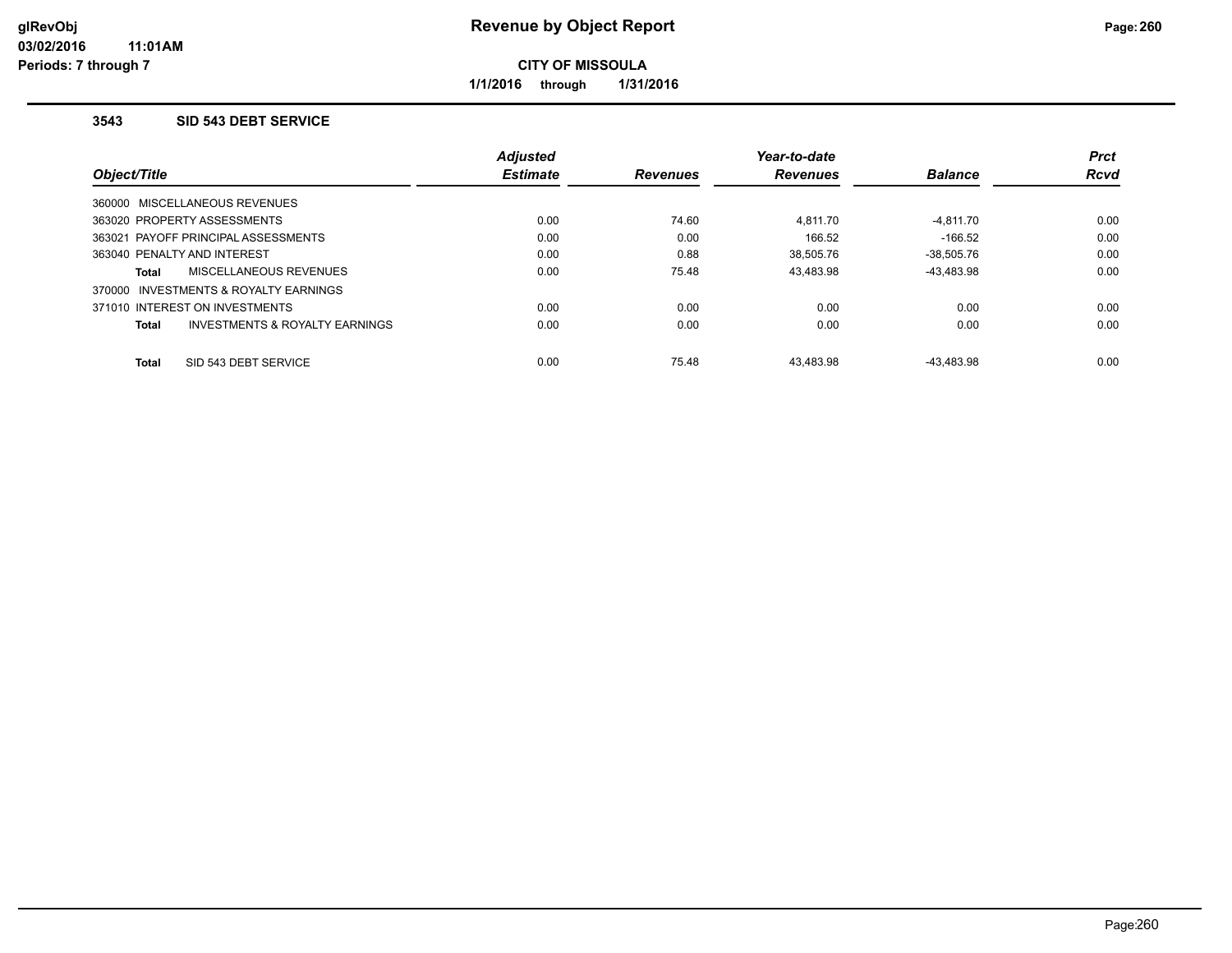**1/1/2016 through 1/31/2016**

# **3544 SID 544 RATTLESNAKE DEBT SERVICE**

### **3544 SID 544 RATTLESNAKE DEBT SERVICE**

|                                       |                                           | <b>Adjusted</b> |                 | Year-to-date    |                | <b>Prct</b> |
|---------------------------------------|-------------------------------------------|-----------------|-----------------|-----------------|----------------|-------------|
| Object/Title                          |                                           | <b>Estimate</b> | <b>Revenues</b> | <b>Revenues</b> | <b>Balance</b> | Rcvd        |
| 360000 MISCELLANEOUS REVENUES         |                                           |                 |                 |                 |                |             |
| 363020 PROPERTY ASSESSMENTS           |                                           | 139,383.00      | 3,547.46        | 41,551.03       | 97.831.97      | 29.81       |
| 363021 PAYOFF PRINCIPAL ASSESSMENTS   |                                           | 0.00            | 0.00            | 0.00            | 0.00           | 0.00        |
| 363040 PENALTY AND INTEREST           |                                           | 0.00            | 17.82           | 37.60           | $-37.60$       | 0.00        |
| <b>Total</b>                          | MISCELLANEOUS REVENUES                    | 139.383.00      | 3.565.28        | 41.588.63       | 97.794.37      | 29.84       |
| 370000 INVESTMENTS & ROYALTY EARNINGS |                                           |                 |                 |                 |                |             |
| 371010 INTEREST ON INVESTMENTS        |                                           | 0.00            | 0.00            | 0.00            | 0.00           | 0.00        |
| <b>Total</b>                          | <b>INVESTMENTS &amp; ROYALTY EARNINGS</b> | 0.00            | 0.00            | 0.00            | 0.00           | 0.00        |
| <b>Total</b>                          | SID 544 RATTLESNAKE DEBT SERVICE          | 139.383.00      | 3.565.28        | 41.588.63       | 97.794.37      | 29.84       |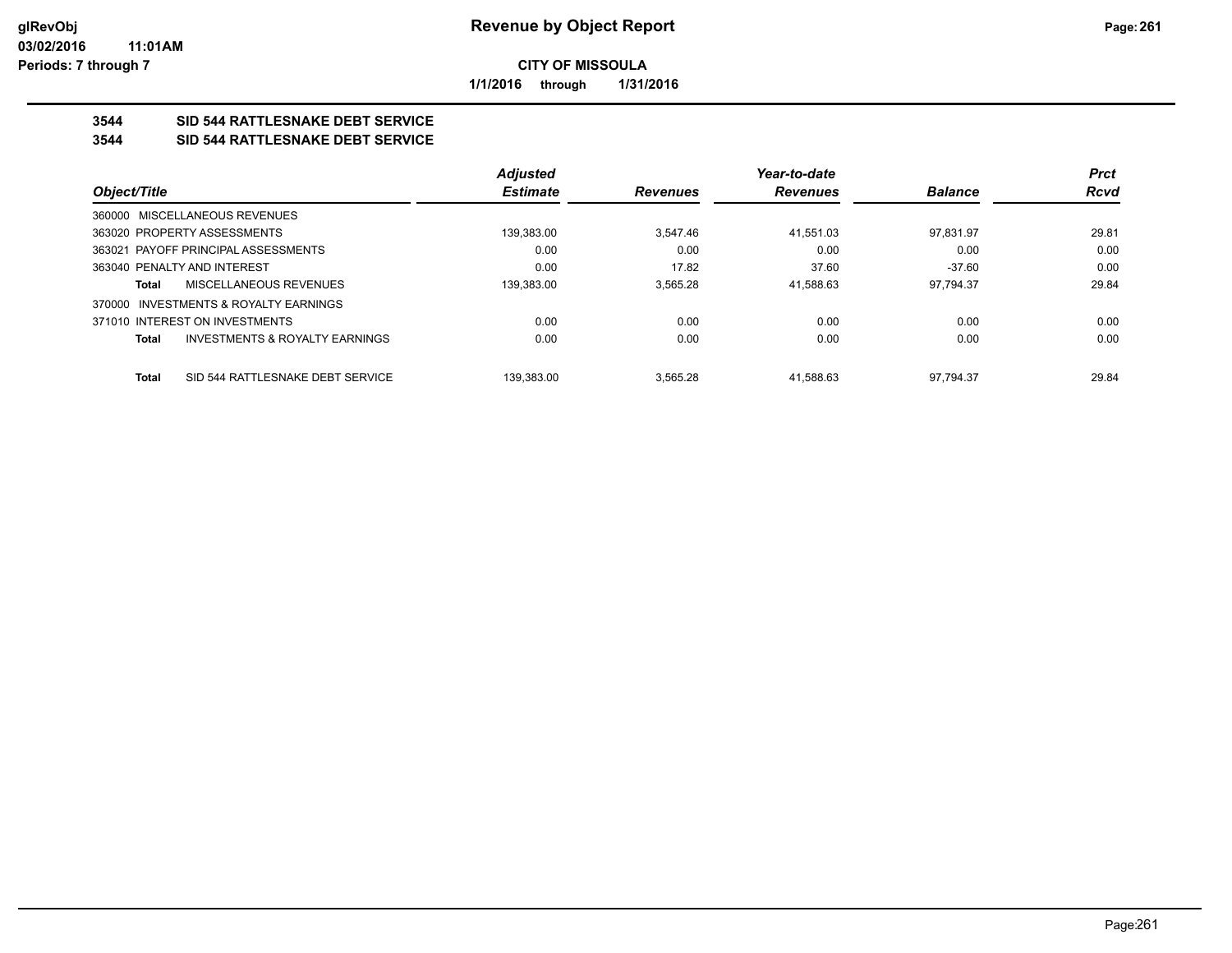**1/1/2016 through 1/31/2016**

# **3544 SID 544 RATTLESNAKE DEBT SERVICE**

|              |                                     | <b>Adjusted</b> |                 | Year-to-date    |                | <b>Prct</b> |
|--------------|-------------------------------------|-----------------|-----------------|-----------------|----------------|-------------|
| Object/Title |                                     | <b>Estimate</b> | <b>Revenues</b> | <b>Revenues</b> | <b>Balance</b> | <b>Rcvd</b> |
|              | 360000 MISCELLANEOUS REVENUES       |                 |                 |                 |                |             |
|              | 363020 PROPERTY ASSESSMENTS         | 139,383.00      | 3.547.46        | 41,551.03       | 97,831.97      | 29.81       |
|              | 363021 PAYOFF PRINCIPAL ASSESSMENTS | 0.00            | 0.00            | 0.00            | 0.00           | 0.00        |
|              | 363040 PENALTY AND INTEREST         | 0.00            | 17.82           | 37.60           | $-37.60$       | 0.00        |
| <b>Total</b> | <b>MISCELLANEOUS REVENUES</b>       | 139.383.00      | 3.565.28        | 41.588.63       | 97.794.37      | 29.84       |
| 370000       | INVESTMENTS & ROYALTY EARNINGS      |                 |                 |                 |                |             |
|              | 371010 INTEREST ON INVESTMENTS      | 0.00            | 0.00            | 0.00            | 0.00           | 0.00        |
| <b>Total</b> | INVESTMENTS & ROYALTY EARNINGS      | 0.00            | 0.00            | 0.00            | 0.00           | 0.00        |
| <b>Total</b> | SID 544 RATTLESNAKE DEBT SERVICE    | 139.383.00      | 3.565.28        | 41.588.63       | 97.794.37      | 29.84       |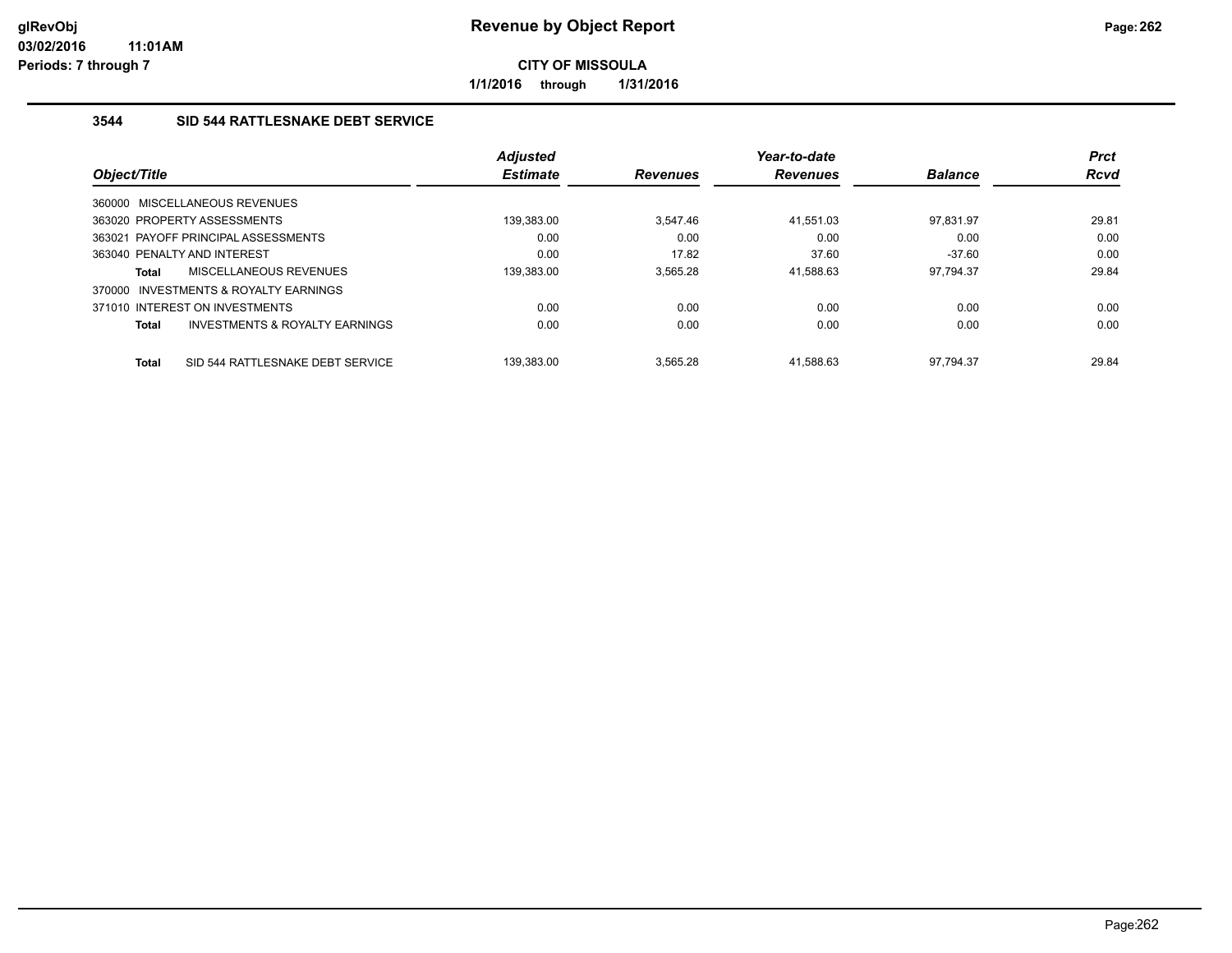**1/1/2016 through 1/31/2016**

**3545 SID 545 DEBT SERVICE**

**3545 SID 545 DEBT SERVICE**

|                                                    | <b>Adjusted</b> |                 | Year-to-date    |                | <b>Prct</b> |
|----------------------------------------------------|-----------------|-----------------|-----------------|----------------|-------------|
| Object/Title                                       | <b>Estimate</b> | <b>Revenues</b> | <b>Revenues</b> | <b>Balance</b> | <b>Rcvd</b> |
| 360000 MISCELLANEOUS REVENUES                      |                 |                 |                 |                |             |
| 363020 PROPERTY ASSESSMENTS                        | 0.00            | 52.19           | 1.007.13        | $-1.007.13$    | 0.00        |
| 363021 PAYOFF PRINCIPAL ASSESSMENTS                | 0.00            | 0.00            | 0.00            | 0.00           | 0.00        |
| 363040 PENALTY AND INTEREST                        | 0.00            | 0.37            | 0.37            | $-0.37$        | 0.00        |
| MISCELLANEOUS REVENUES<br>Total                    | 0.00            | 52.56           | 1.007.50        | $-1.007.50$    | 0.00        |
| 370000 INVESTMENTS & ROYALTY EARNINGS              |                 |                 |                 |                |             |
| 371010 INTEREST ON INVESTMENTS                     | 0.00            | 0.00            | 0.00            | 0.00           | 0.00        |
| <b>INVESTMENTS &amp; ROYALTY EARNINGS</b><br>Total | 0.00            | 0.00            | 0.00            | 0.00           | 0.00        |
| SID 545 DEBT SERVICE<br><b>Total</b>               | 0.00            | 52.56           | 1.007.50        | $-1.007.50$    | 0.00        |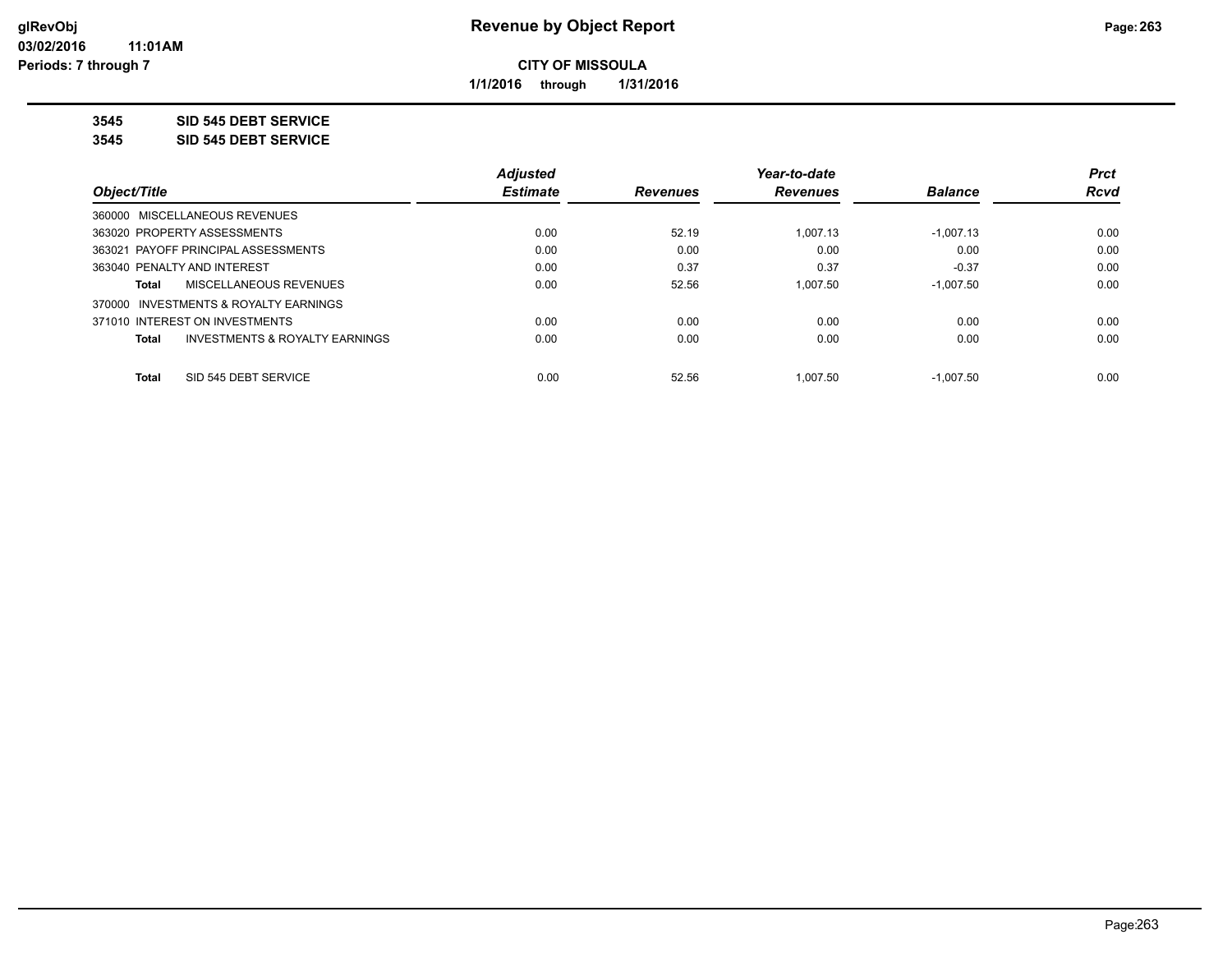**1/1/2016 through 1/31/2016**

#### **3545 SID 545 DEBT SERVICE**

|                                         | <b>Adjusted</b> |                 | Year-to-date    |                | <b>Prct</b> |
|-----------------------------------------|-----------------|-----------------|-----------------|----------------|-------------|
| Object/Title                            | <b>Estimate</b> | <b>Revenues</b> | <b>Revenues</b> | <b>Balance</b> | <b>Rcvd</b> |
| 360000 MISCELLANEOUS REVENUES           |                 |                 |                 |                |             |
| 363020 PROPERTY ASSESSMENTS             | 0.00            | 52.19           | 1.007.13        | $-1,007.13$    | 0.00        |
| 363021 PAYOFF PRINCIPAL ASSESSMENTS     | 0.00            | 0.00            | 0.00            | 0.00           | 0.00        |
| 363040 PENALTY AND INTEREST             | 0.00            | 0.37            | 0.37            | $-0.37$        | 0.00        |
| MISCELLANEOUS REVENUES<br>Total         | 0.00            | 52.56           | 1.007.50        | $-1.007.50$    | 0.00        |
| 370000 INVESTMENTS & ROYALTY EARNINGS   |                 |                 |                 |                |             |
| 371010 INTEREST ON INVESTMENTS          | 0.00            | 0.00            | 0.00            | 0.00           | 0.00        |
| INVESTMENTS & ROYALTY EARNINGS<br>Total | 0.00            | 0.00            | 0.00            | 0.00           | 0.00        |
| SID 545 DEBT SERVICE<br><b>Total</b>    | 0.00            | 52.56           | 1.007.50        | $-1.007.50$    | 0.00        |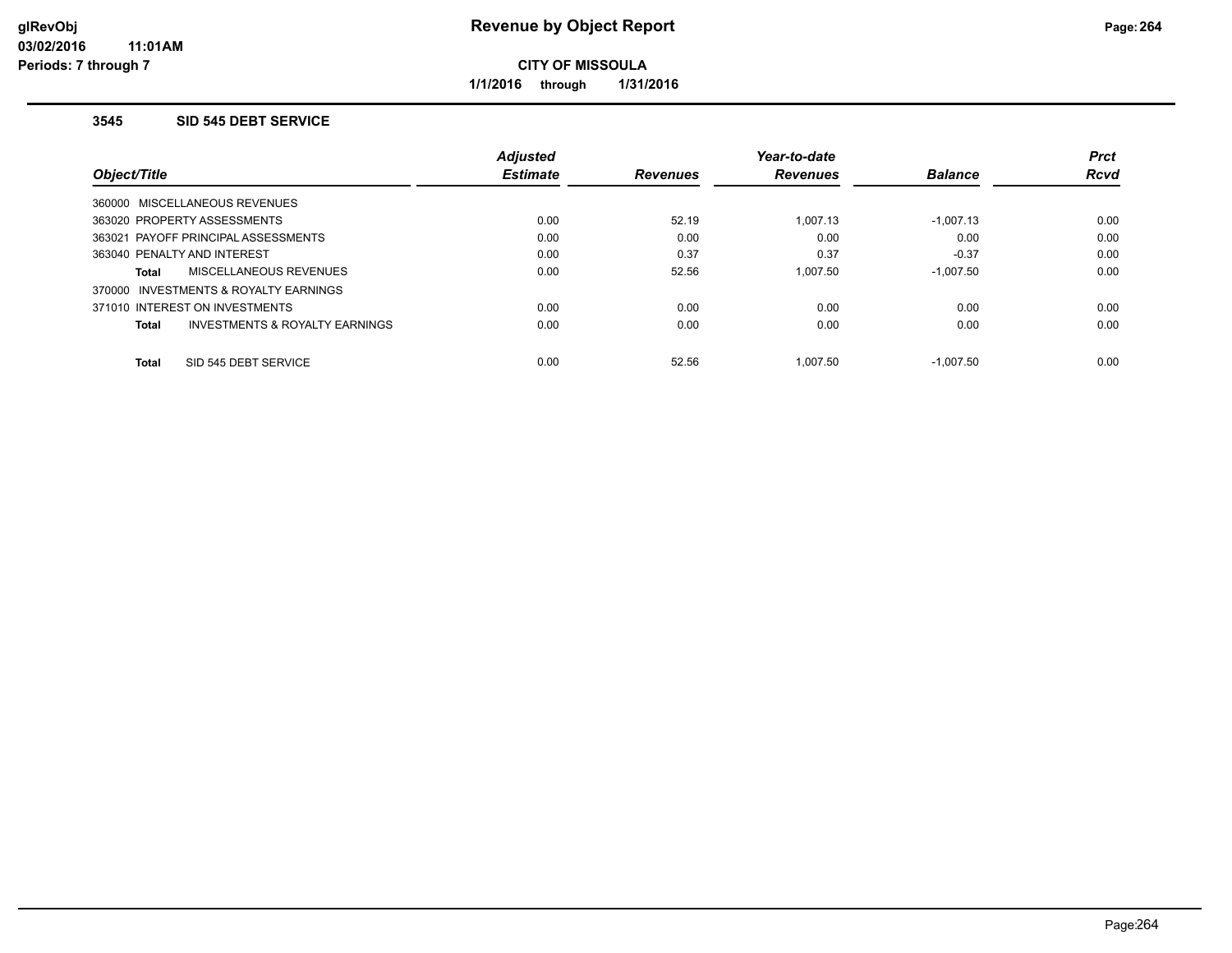**1/1/2016 through 1/31/2016**

**3546 SID 546 DEBT SERVICE**

**3546 SID 546 DEBT SERVICE**

|                                                | <b>Adjusted</b> |                 | Year-to-date    |                | <b>Prct</b> |
|------------------------------------------------|-----------------|-----------------|-----------------|----------------|-------------|
| Obiect/Title                                   | <b>Estimate</b> | <b>Revenues</b> | <b>Revenues</b> | <b>Balance</b> | Rcvd        |
| 360000 MISCELLANEOUS REVENUES                  |                 |                 |                 |                |             |
| 363020 PROPERTY ASSESSMENTS                    | 0.00            | 0.00            | 835.16          | $-835.16$      | 0.00        |
| 363021 PAYOFF PRINCIPAL ASSESSMENTS            | 0.00            | 0.00            | 0.00            | 0.00           | 0.00        |
| 363040 PENALTY AND INTEREST                    | 0.00            | 0.00            | 0.37            | $-0.37$        | 0.00        |
| MISCELLANEOUS REVENUES<br>Total                | 0.00            | 0.00            | 835.53          | $-835.53$      | 0.00        |
| 370000 INVESTMENTS & ROYALTY EARNINGS          |                 |                 |                 |                |             |
| 371010 INTEREST ON INVESTMENTS                 | 0.00            | 0.00            | 0.00            | 0.00           | 0.00        |
| INVESTMENTS & ROYALTY EARNINGS<br><b>Total</b> | 0.00            | 0.00            | 0.00            | 0.00           | 0.00        |
| SID 546 DEBT SERVICE<br><b>Total</b>           | 0.00            | 0.00            | 835.53          | $-835.53$      | 0.00        |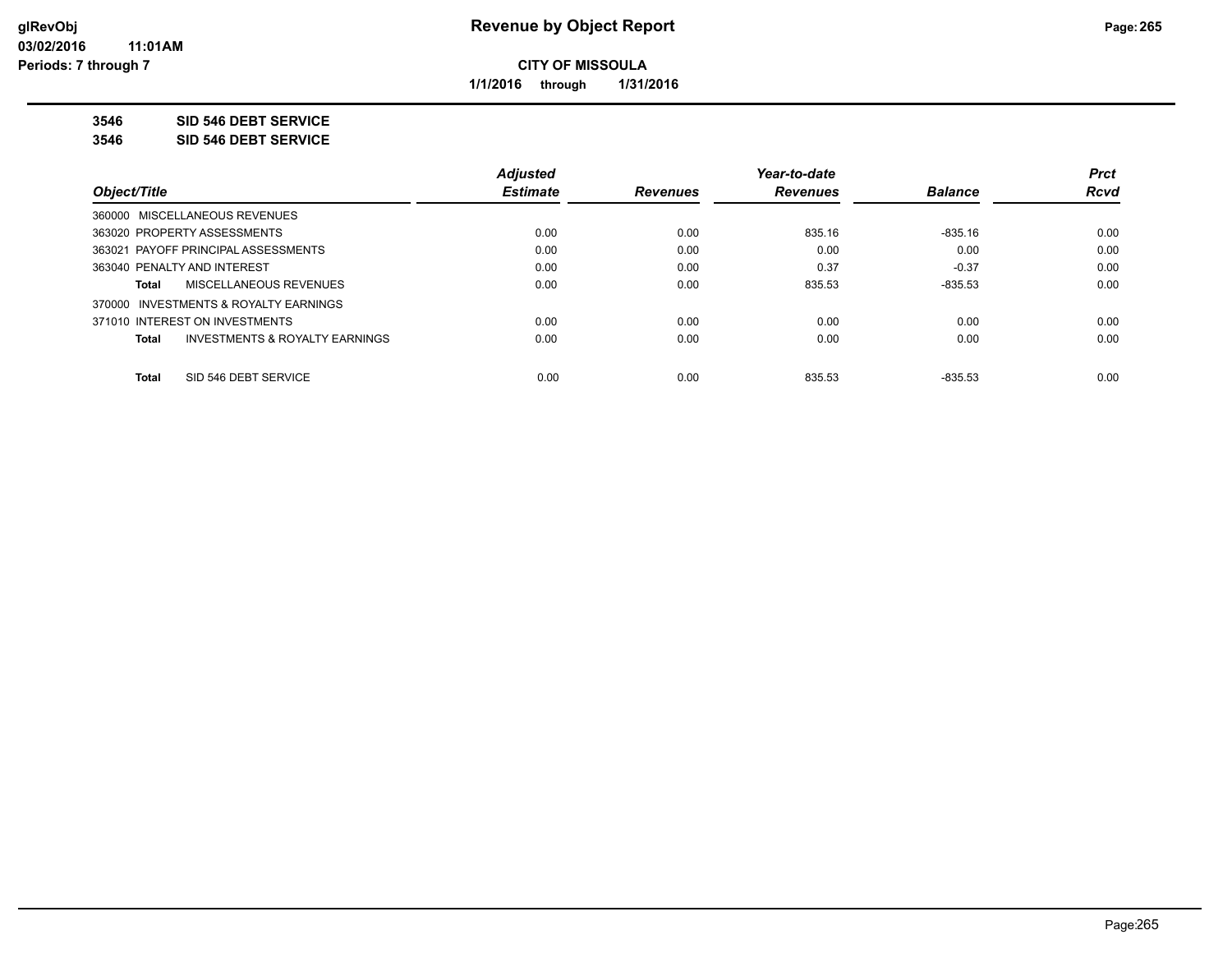**1/1/2016 through 1/31/2016**

#### **3546 SID 546 DEBT SERVICE**

|                                                | <b>Adjusted</b> |                 | Year-to-date    |                | <b>Prct</b> |
|------------------------------------------------|-----------------|-----------------|-----------------|----------------|-------------|
| Object/Title                                   | <b>Estimate</b> | <b>Revenues</b> | <b>Revenues</b> | <b>Balance</b> | <b>Rcvd</b> |
| 360000 MISCELLANEOUS REVENUES                  |                 |                 |                 |                |             |
| 363020 PROPERTY ASSESSMENTS                    | 0.00            | 0.00            | 835.16          | $-835.16$      | 0.00        |
| 363021 PAYOFF PRINCIPAL ASSESSMENTS            | 0.00            | 0.00            | 0.00            | 0.00           | 0.00        |
| 363040 PENALTY AND INTEREST                    | 0.00            | 0.00            | 0.37            | $-0.37$        | 0.00        |
| MISCELLANEOUS REVENUES<br><b>Total</b>         | 0.00            | 0.00            | 835.53          | $-835.53$      | 0.00        |
| 370000 INVESTMENTS & ROYALTY EARNINGS          |                 |                 |                 |                |             |
| 371010 INTEREST ON INVESTMENTS                 | 0.00            | 0.00            | 0.00            | 0.00           | 0.00        |
| INVESTMENTS & ROYALTY EARNINGS<br><b>Total</b> | 0.00            | 0.00            | 0.00            | 0.00           | 0.00        |
| SID 546 DEBT SERVICE<br><b>Total</b>           | 0.00            | 0.00            | 835.53          | $-835.53$      | 0.00        |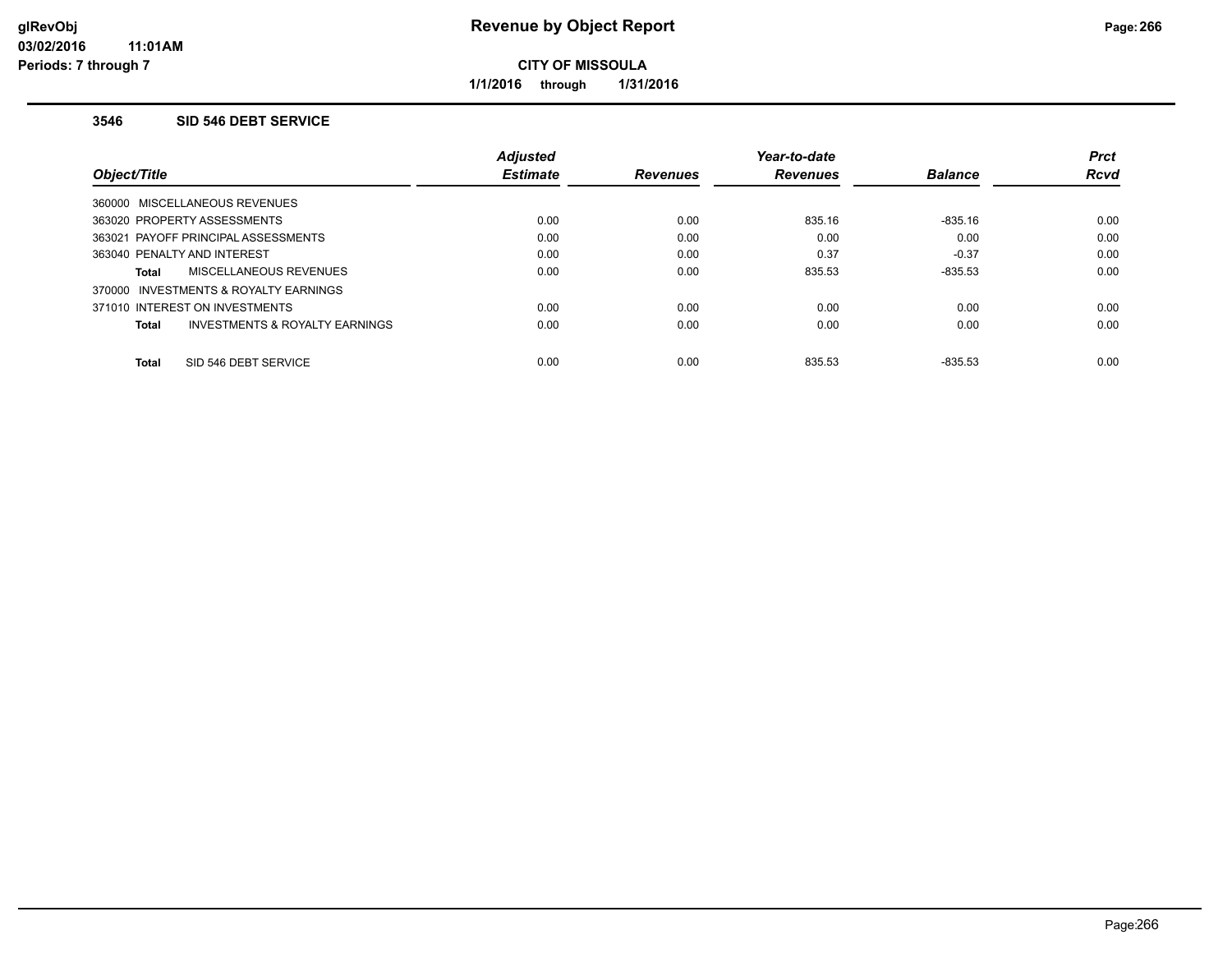**1/1/2016 through 1/31/2016**

**3548 SID 548-5TH, 6TH & ARTHUR**

**3548 SID 548-5TH, 6TH & ARTHUR**

|                                                           | <b>Adjusted</b> |                 | Year-to-date    |                | <b>Prct</b> |
|-----------------------------------------------------------|-----------------|-----------------|-----------------|----------------|-------------|
| Object/Title                                              | <b>Estimate</b> | <b>Revenues</b> | <b>Revenues</b> | <b>Balance</b> | Rcvd        |
| 360000 MISCELLANEOUS REVENUES                             |                 |                 |                 |                |             |
| 363020 PROPERTY ASSESSMENTS                               | 111,525.00      | 0.00            | 27,000.00       | 84.525.00      | 24.21       |
| 363021 PAYOFF PRINCIPAL ASSESSMENTS                       | 0.00            | 0.00            | 0.00            | 0.00           | 0.00        |
| 363040 PENALTY AND INTEREST                               | 0.00            | 0.00            | 0.00            | 0.00           | 0.00        |
| MISCELLANEOUS REVENUES<br>Total                           | 111.525.00      | 0.00            | 27,000.00       | 84.525.00      | 24.21       |
| 370000 INVESTMENTS & ROYALTY EARNINGS                     |                 |                 |                 |                |             |
| 371010 INTEREST ON INVESTMENTS                            | 0.00            | 0.00            | 0.00            | 0.00           | 0.00        |
| <b>INVESTMENTS &amp; ROYALTY EARNINGS</b><br><b>Total</b> | 0.00            | 0.00            | 0.00            | 0.00           | 0.00        |
| SID 548-5TH, 6TH & ARTHUR<br>Total                        | 111.525.00      | 0.00            | 27,000.00       | 84.525.00      | 24.21       |
|                                                           |                 |                 |                 |                |             |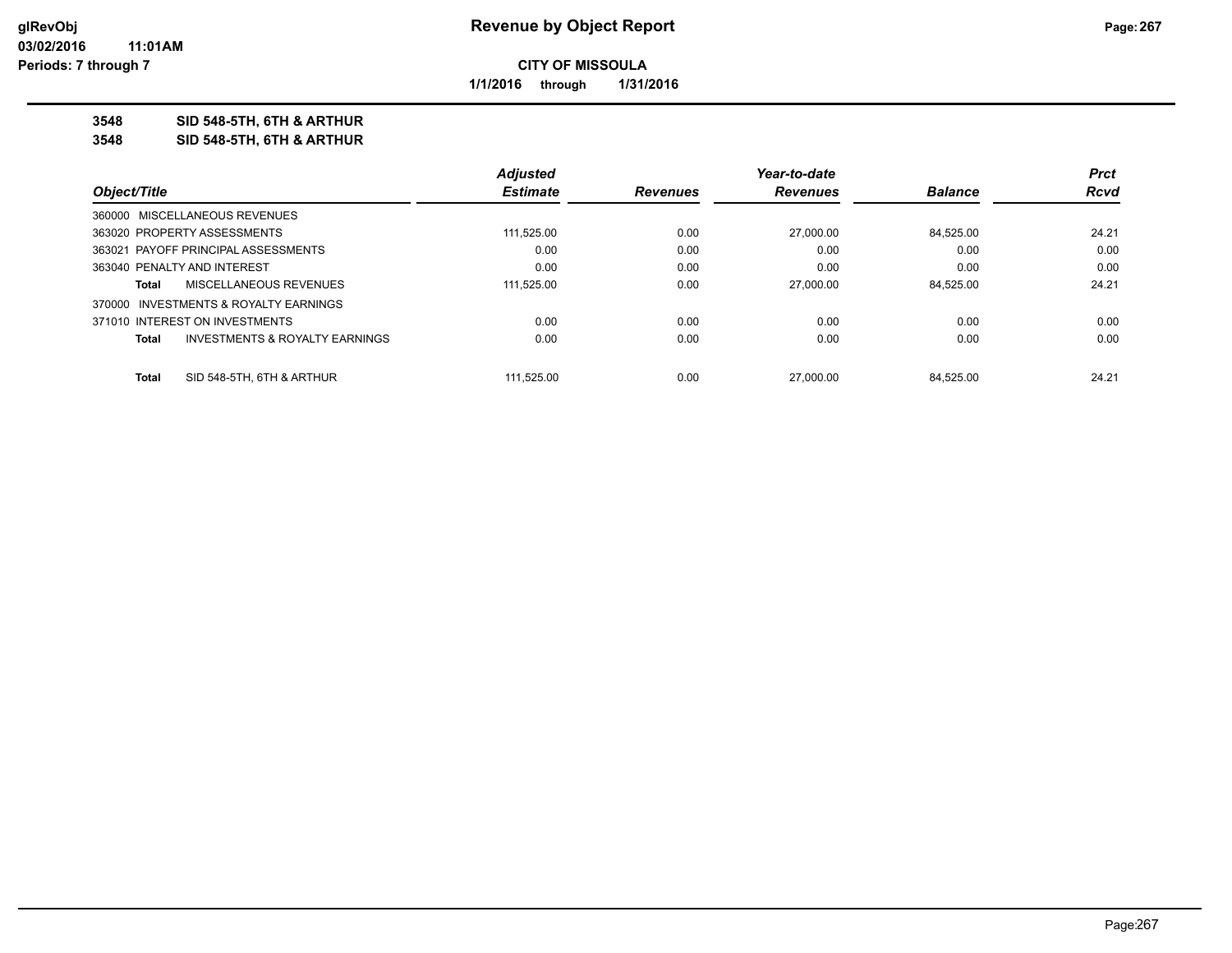**1/1/2016 through 1/31/2016**

# **3548 SID 548-5TH, 6TH & ARTHUR**

|              |                                           | <b>Adjusted</b> |                 | Year-to-date    |                | <b>Prct</b> |
|--------------|-------------------------------------------|-----------------|-----------------|-----------------|----------------|-------------|
| Object/Title |                                           | <b>Estimate</b> | <b>Revenues</b> | <b>Revenues</b> | <b>Balance</b> | <b>Rcvd</b> |
|              | 360000 MISCELLANEOUS REVENUES             |                 |                 |                 |                |             |
|              | 363020 PROPERTY ASSESSMENTS               | 111.525.00      | 0.00            | 27.000.00       | 84.525.00      | 24.21       |
|              | 363021 PAYOFF PRINCIPAL ASSESSMENTS       | 0.00            | 0.00            | 0.00            | 0.00           | 0.00        |
|              | 363040 PENALTY AND INTEREST               | 0.00            | 0.00            | 0.00            | 0.00           | 0.00        |
| Total        | MISCELLANEOUS REVENUES                    | 111.525.00      | 0.00            | 27.000.00       | 84.525.00      | 24.21       |
| 370000       | INVESTMENTS & ROYALTY EARNINGS            |                 |                 |                 |                |             |
|              | 371010 INTEREST ON INVESTMENTS            | 0.00            | 0.00            | 0.00            | 0.00           | 0.00        |
| Total        | <b>INVESTMENTS &amp; ROYALTY EARNINGS</b> | 0.00            | 0.00            | 0.00            | 0.00           | 0.00        |
| <b>Total</b> | SID 548-5TH, 6TH & ARTHUR                 | 111.525.00      | 0.00            | 27.000.00       | 84.525.00      | 24.21       |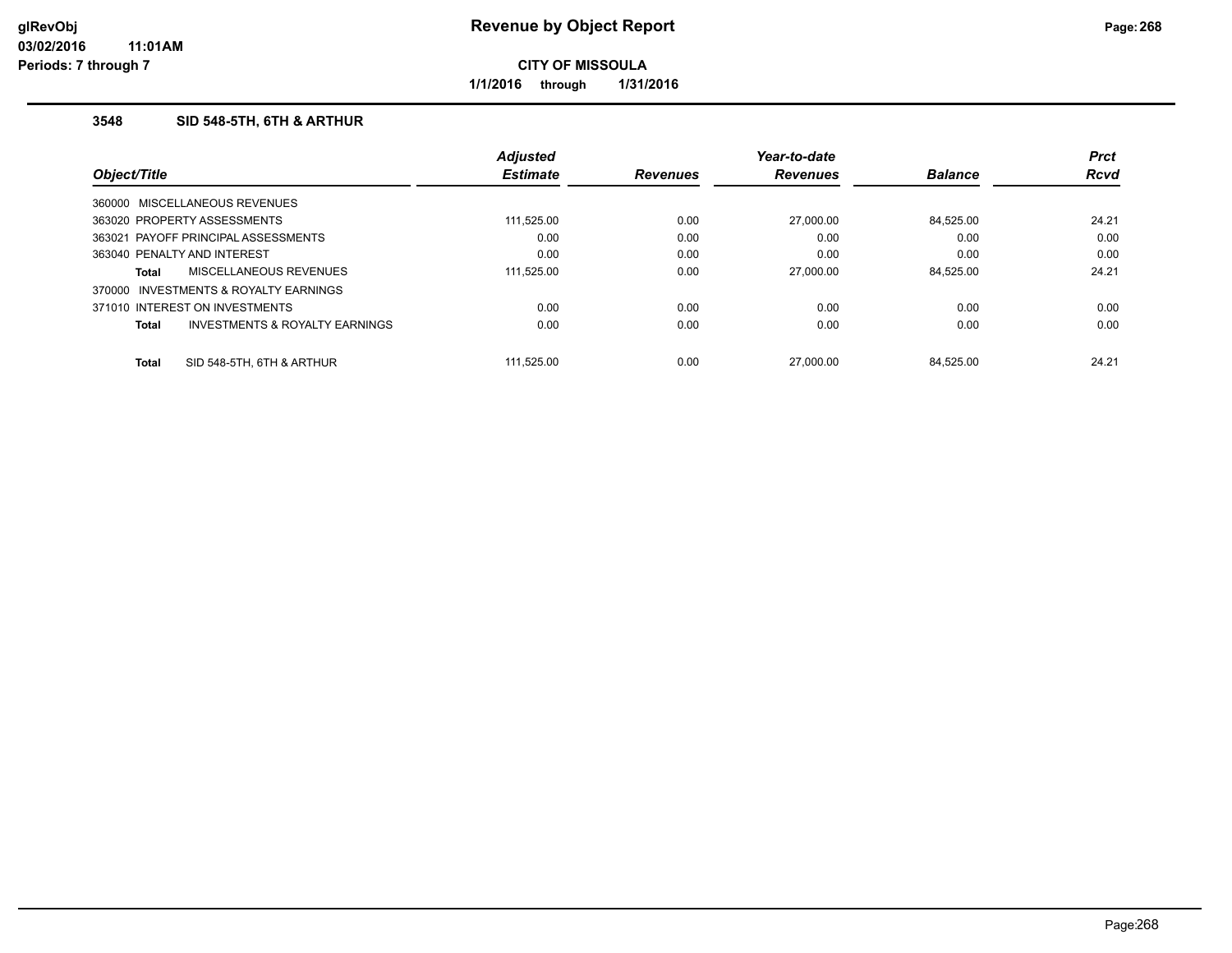**1/1/2016 through 1/31/2016**

**3549 SID 549 HILLVIEW WAY**

**3549 SID 549 HILLVIEW WAY**

|                                |                                           | <b>Adjusted</b> |                 | Year-to-date    |                | <b>Prct</b> |
|--------------------------------|-------------------------------------------|-----------------|-----------------|-----------------|----------------|-------------|
| Object/Title                   |                                           | <b>Estimate</b> | <b>Revenues</b> | <b>Revenues</b> | <b>Balance</b> | <b>Rcvd</b> |
| 360000 MISCELLANEOUS REVENUES  |                                           |                 |                 |                 |                |             |
| 363020 PROPERTY ASSESSMENTS    |                                           | 0.00            | 0.00            | 0.00            | 0.00           | 0.00        |
|                                | 363021 PAYOFF PRINCIPAL ASSESSMENTS       | 0.00            | 0.00            | 0.00            | 0.00           | 0.00        |
| 363040 PENALTY AND INTEREST    |                                           | 0.00            | 0.00            | 0.00            | 0.00           | 0.00        |
| Total                          | MISCELLANEOUS REVENUES                    | 0.00            | 0.00            | 0.00            | 0.00           | 0.00        |
|                                | 370000 INVESTMENTS & ROYALTY EARNINGS     |                 |                 |                 |                |             |
| 371010 INTEREST ON INVESTMENTS |                                           | 0.00            | 0.00            | 0.00            | 0.00           | 0.00        |
| Total                          | <b>INVESTMENTS &amp; ROYALTY EARNINGS</b> | 0.00            | 0.00            | 0.00            | 0.00           | 0.00        |
| <b>Total</b>                   | SID 549 HILLVIEW WAY                      | 0.00            | 0.00            | 0.00            | 0.00           | 0.00        |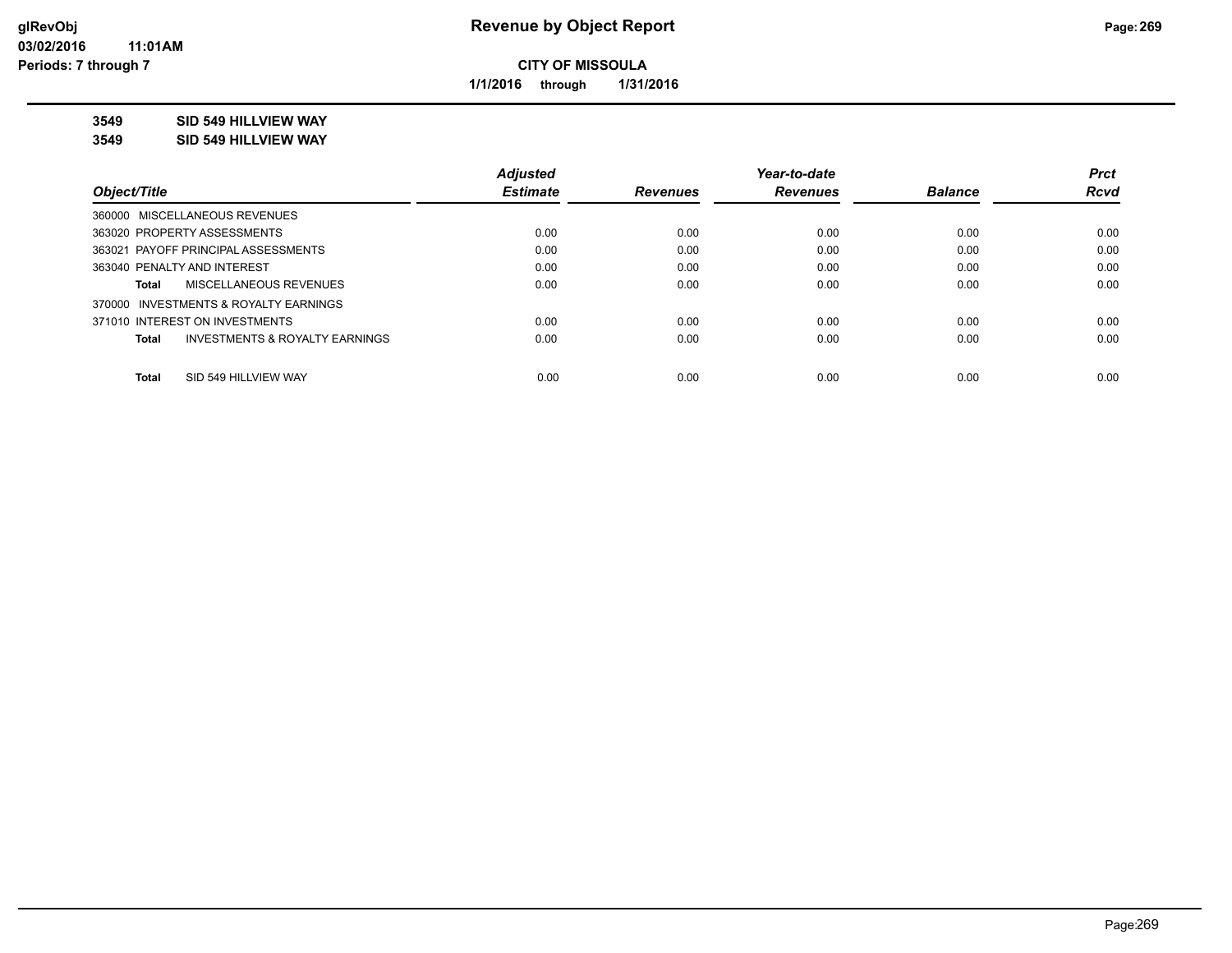**1/1/2016 through 1/31/2016**

#### **3549 SID 549 HILLVIEW WAY**

|                                                | <b>Adjusted</b> |                 | Year-to-date    |                | <b>Prct</b> |
|------------------------------------------------|-----------------|-----------------|-----------------|----------------|-------------|
| Object/Title                                   | <b>Estimate</b> | <b>Revenues</b> | <b>Revenues</b> | <b>Balance</b> | <b>Rcvd</b> |
| 360000 MISCELLANEOUS REVENUES                  |                 |                 |                 |                |             |
| 363020 PROPERTY ASSESSMENTS                    | 0.00            | 0.00            | 0.00            | 0.00           | 0.00        |
| 363021 PAYOFF PRINCIPAL ASSESSMENTS            | 0.00            | 0.00            | 0.00            | 0.00           | 0.00        |
| 363040 PENALTY AND INTEREST                    | 0.00            | 0.00            | 0.00            | 0.00           | 0.00        |
| MISCELLANEOUS REVENUES<br>Total                | 0.00            | 0.00            | 0.00            | 0.00           | 0.00        |
| 370000 INVESTMENTS & ROYALTY EARNINGS          |                 |                 |                 |                |             |
| 371010 INTEREST ON INVESTMENTS                 | 0.00            | 0.00            | 0.00            | 0.00           | 0.00        |
| INVESTMENTS & ROYALTY EARNINGS<br><b>Total</b> | 0.00            | 0.00            | 0.00            | 0.00           | 0.00        |
|                                                |                 |                 |                 |                |             |
| SID 549 HILLVIEW WAY<br><b>Total</b>           | 0.00            | 0.00            | 0.00            | 0.00           | 0.00        |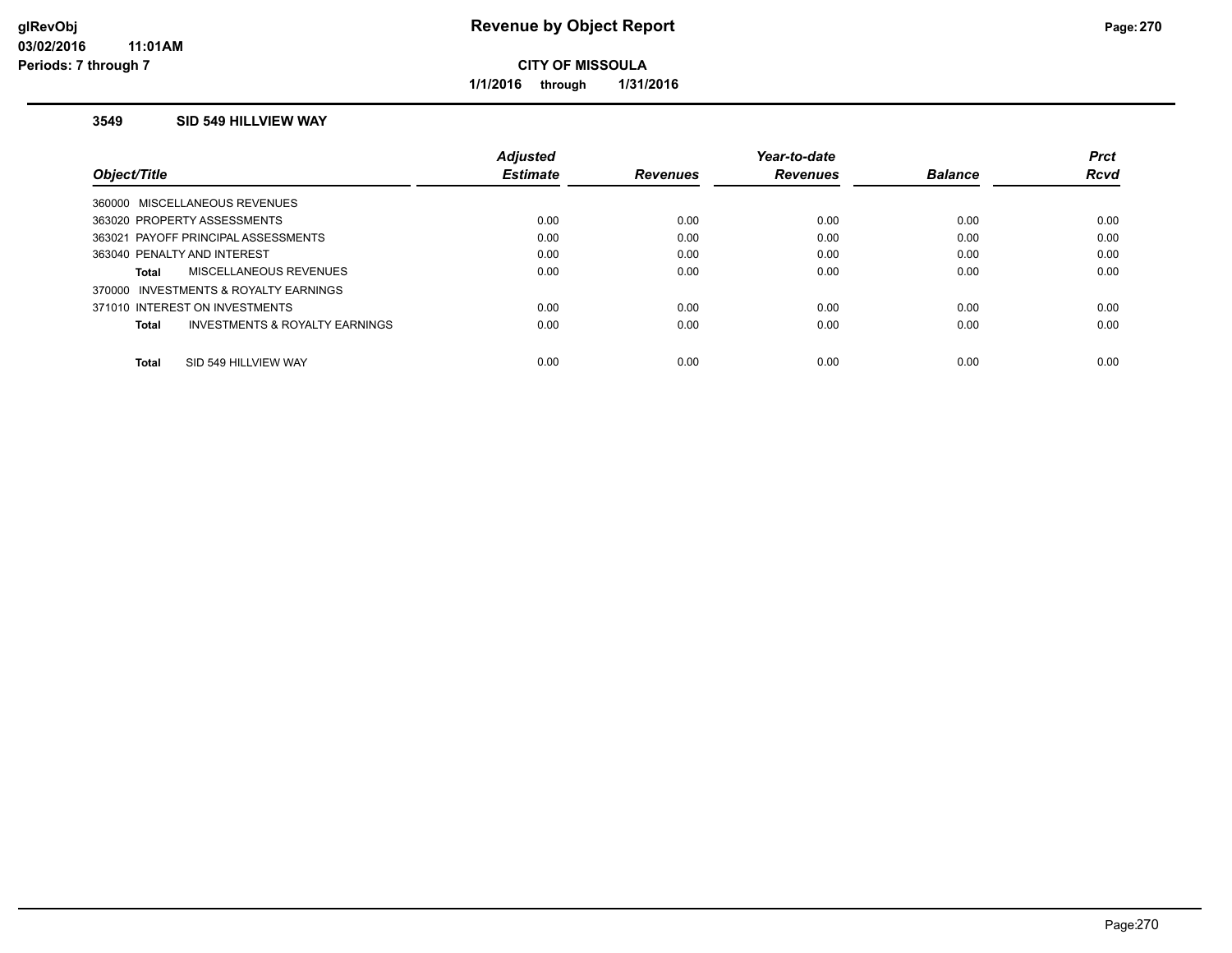**1/1/2016 through 1/31/2016**

# **4060 CAPITAL IMPROVEMENT PROGRAM FUND**

|                                                           | <b>Adjusted</b> |                 | Year-to-date    |               | <b>Prct</b> |
|-----------------------------------------------------------|-----------------|-----------------|-----------------|---------------|-------------|
| Object/Title                                              | <b>Estimate</b> | <b>Revenues</b> | <b>Revenues</b> | Balance       | Rcvd        |
| 330000 INTERGOVERNMENTAL REVENUES                         |                 |                 |                 |               |             |
| 331001 GRANTS                                             | 0.00            | 0.00            | 0.00            | 0.00          | 0.00        |
| 331002 COUNTY ASSISTANCE CIP PROJECTS                     | 0.00            | 0.00            | 0.00            | 0.00          | 0.00        |
| 331003 STATE HOME PROGRAM INCOME                          | 0.00            | 0.00            | 0.00            | 0.00          | 0.00        |
| 331004 CITY ASSESSMENTS                                   | 0.00            | 0.00            | 0.00            | 0.00          | 0.00        |
| 334040 GAS TAX APPORTIONMENT                              | 0.00            | 0.00            | 0.00            | 0.00          | 0.00        |
| 334061 IMPACT FEES-CLEARING ACCOUNT                       | 0.00            | 0.00            | 0.00            | 0.00          | 0.00        |
| 334120 TSEP GRANT                                         | 0.00            | 0.00            | 0.00            | 0.00          | 0.00        |
| 334121 DNRC GRANT                                         | 0.00            | 0.00            | 0.00            | 0.00          | 0.00        |
| 334123 MAQI FEDERAL ASSISTANCE                            | 0.00            | 0.00            | 0.00            | 0.00          | 0.00        |
| 334124 GRANTS-CIP                                         | 0.00            | 0.00            | 0.00            | 0.00          | 0.00        |
| 334125 FIRE FIGHTER GRANT                                 | 0.00            | 0.00            | 0.00            | 0.00          | 0.00        |
| 334126 DEVELOPER ASSESSMENTS                              | 0.00            | 0.00            | 0.00            | 0.00          | 0.00        |
| 334127 TONKIN TRAIL - FISH WILDLIFE PARKS                 | 0.00            | 0.00            | 0.00            | 0.00          | 0.00        |
| 334128 CDBG FIRE HYDRANT GRANT                            | 0.00            | 0.00            | 0.00            | 0.00          | 0.00        |
| 334143 MONTANA TOURISM GRANT                              | 0.00            | 0.00            | 0.00            | 0.00          | 0.00        |
| 339000 PAYMENT IN LIEU OF TAXES                           | 0.00            | 0.00            | 0.00            | 0.00          | 0.00        |
| <b>INTERGOVERNMENTAL REVENUES</b><br><b>Total</b>         | 0.00            | 0.00            | 0.00            | 0.00          | 0.00        |
| 360000 MISCELLANEOUS REVENUES                             |                 |                 |                 |               |             |
| 360010 MISCELLANEOUS                                      | 0.00            | 0.00            | 0.00            | 0.00          | 0.00        |
| 360011 YOUTH COUNCIL FUNDS                                | 9,010.00        | 0.00            | 0.00            | 9,010.00      | 0.00        |
| 360012 SEWER GRANT REPAYMENTS                             | 0.00            | 0.00            | 0.00            | 0.00          | 0.00        |
| 360016 MRA SHARE OF CIVIC STADIUM PARKING                 | 0.00            | 0.00            | 0.00            | 0.00          | 0.00        |
| 362000 OTHER MISCELLANEOUS REVENUE                        | 0.00            | 0.00            | 0.00            | 0.00          | 0.00        |
| 365000 DONATIONS                                          | 0.00            | 0.00            | 0.00            | 0.00          | 0.00        |
| 365001 *** Title Not Found ***                            | 0.00            | 98,150.00       | 106,700.00      | $-106,700.00$ | 0.00        |
| 365030 WHITE PINE PARK DONATION-ZIP BEVERAGE              | 0.00            | 0.00            | 0.00            | 0.00          | 0.00        |
| MISCELLANEOUS REVENUES<br><b>Total</b>                    | 9,010.00        | 98,150.00       | 106,700.00      | $-97,690.00$  | 1,184.24    |
| 370000 INVESTMENTS & ROYALTY EARNINGS                     |                 |                 |                 |               |             |
| 371010 INTEREST ON INVESTMENTS                            | 0.00            | 0.00            | 0.00            | 0.00          | 0.00        |
| 371020 GAIN/LOSS IN MARKET VALUE OF INVESTMENTS           | 0.00            | 0.00            | 0.00            | 0.00          | 0.00        |
| <b>INVESTMENTS &amp; ROYALTY EARNINGS</b><br><b>Total</b> | 0.00            | 0.00            | 0.00            | 0.00          | 0.00        |
| 380000 OTHER FINANCING SOURCES                            |                 |                 |                 |               |             |
| 381000 LOAN PROCEEDS                                      | 0.00            | 0.00            | 0.00            | 0.00          | 0.00        |
| 381010 BOND PROCEEDS                                      | 0.00            | 0.00            | 0.00            | 0.00          | 0.00        |
| 381011 \$1,860,000 General Fund Obligation Bond           | 0.00            | 0.00            | 0.00            | 0.00          | 0.00        |
| 381012 \$680,000 FIRE GF DEBT                             | 0.00            | 0.00            | 0.00            | 0.00          | 0.00        |
| 381015 \$1,010,000 LIMITED TAX GO BONDS 2010C             | 0.00            | 0.00            | 0.00            | 0.00          | 0.00        |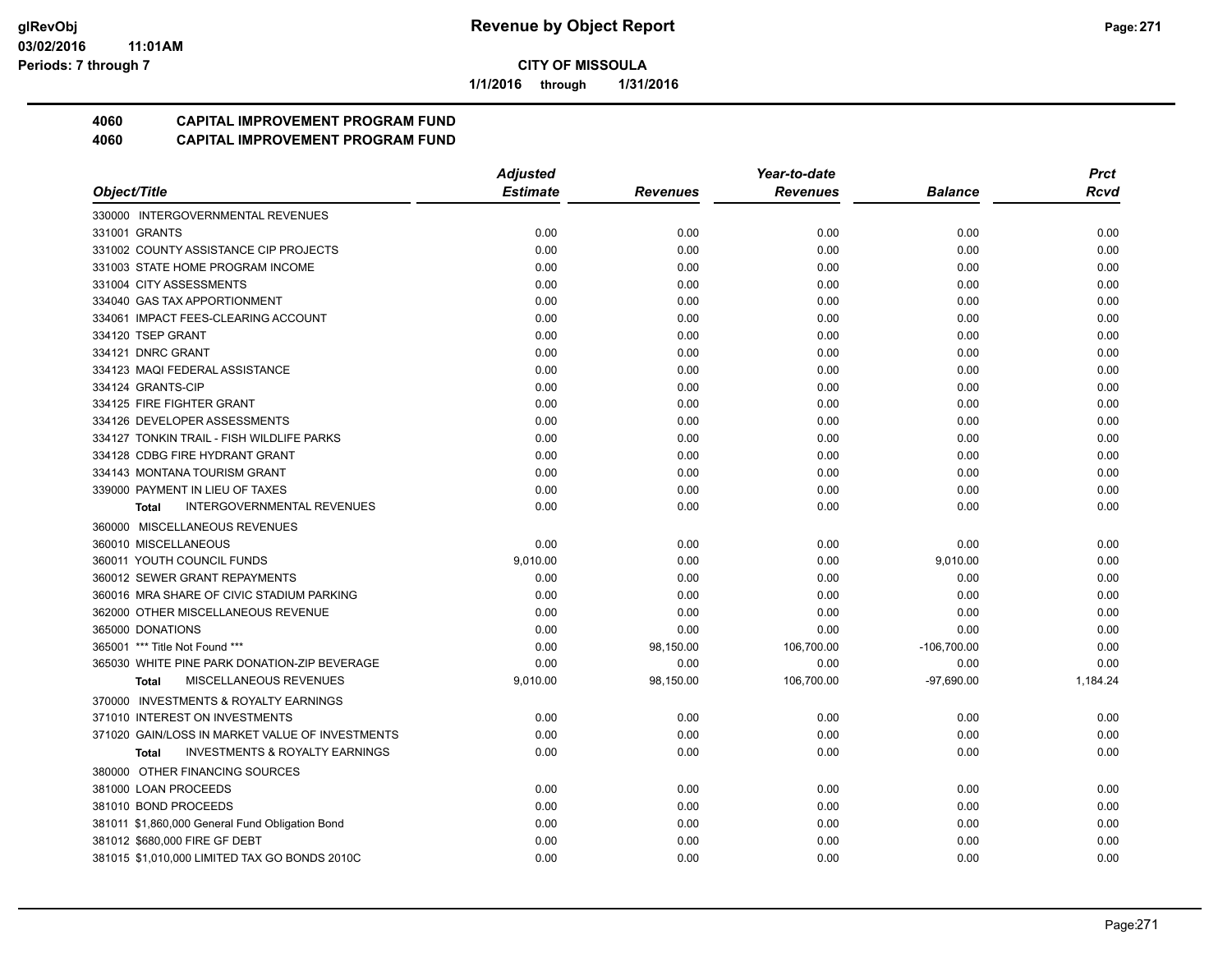**1/1/2016 through 1/31/2016**

# **4060 CAPITAL IMPROVEMENT PROGRAM FUND**

|                                            | <b>Adjusted</b> |                 | Year-to-date    |                | <b>Prct</b> |
|--------------------------------------------|-----------------|-----------------|-----------------|----------------|-------------|
| Object/Title                               | <b>Estimate</b> | <b>Revenues</b> | <b>Revenues</b> | <b>Balance</b> | <b>Rcvd</b> |
| 381090 PROCEEDS FROM CAPITAL LEASE         | 0.00            | 0.00            | 414,365.53      | $-414,365.53$  | 0.00        |
| 382010 SALE OF FIXED ASSETS                | 0.00            | 0.00            | 0.00            | 0.00           | 0.00        |
| 383009 TRANS FR TITLE I                    | 0.00            | 0.00            | 0.00            | 0.00           | 0.00        |
| 383010 TRANS FR CIP                        | 0.00            | 0.00            | 0.00            | 0.00           | 0.00        |
| 383014 TRANS FR MRA                        | 0.00            | 0.00            | 0.00            | 0.00           | 0.00        |
| 383015 TRANS FR MPC                        | 0.00            | 0.00            | 0.00            | 0.00           | 0.00        |
| 383017 TRANS FR BUILDING                   | 0.00            | 0.00            | 0.00            | 0.00           | 0.00        |
| 383020 TRANS FR CEMETERY CARE              | 0.00            | 0.00            | 0.00            | 0.00           | 0.00        |
| 383025 TRANS FR SEWER R & D                | 0.00            | 0.00            | 0.00            | 0.00           | 0.00        |
| 383029 TRANS FR GENERAL                    | 1,084,565.00    | 0.00            | 0.00            | 1,084,565.00   | 0.00        |
| 383041 TRANS FR CDBG                       | 0.00            | 0.00            | 0.00            | 0.00           | 0.00        |
| 383042 TRANSFERS FROM OTHER FUNDS          | 0.00            | 0.00            | 0.00            | 0.00           | 0.00        |
| 383043 TRANSFERS FROM IMPACT FEES          | 0.00            | 0.00            | 0.00            | 0.00           | 0.00        |
| 383044 TRANSFER FROM PYMT IN LIEU OF PARKS | 0.00            | 0.00            | 0.00            | 0.00           | 0.00        |
| 383045 TRANSFER FROM PARK ENTERPRISE       | 0.00            | 0.00            | 0.00            | 0.00           | 0.00        |
| OTHER FINANCING SOURCES<br>Total           | 1,084,565.00    | 0.00            | 414,365.53      | 670,199.47     | 38.21       |
| CAPITAL IMPROVEMENT PROGRAM FUND<br>Total  | 1,093,575.00    | 98,150.00       | 521,065.53      | 572,509.47     | 47.65       |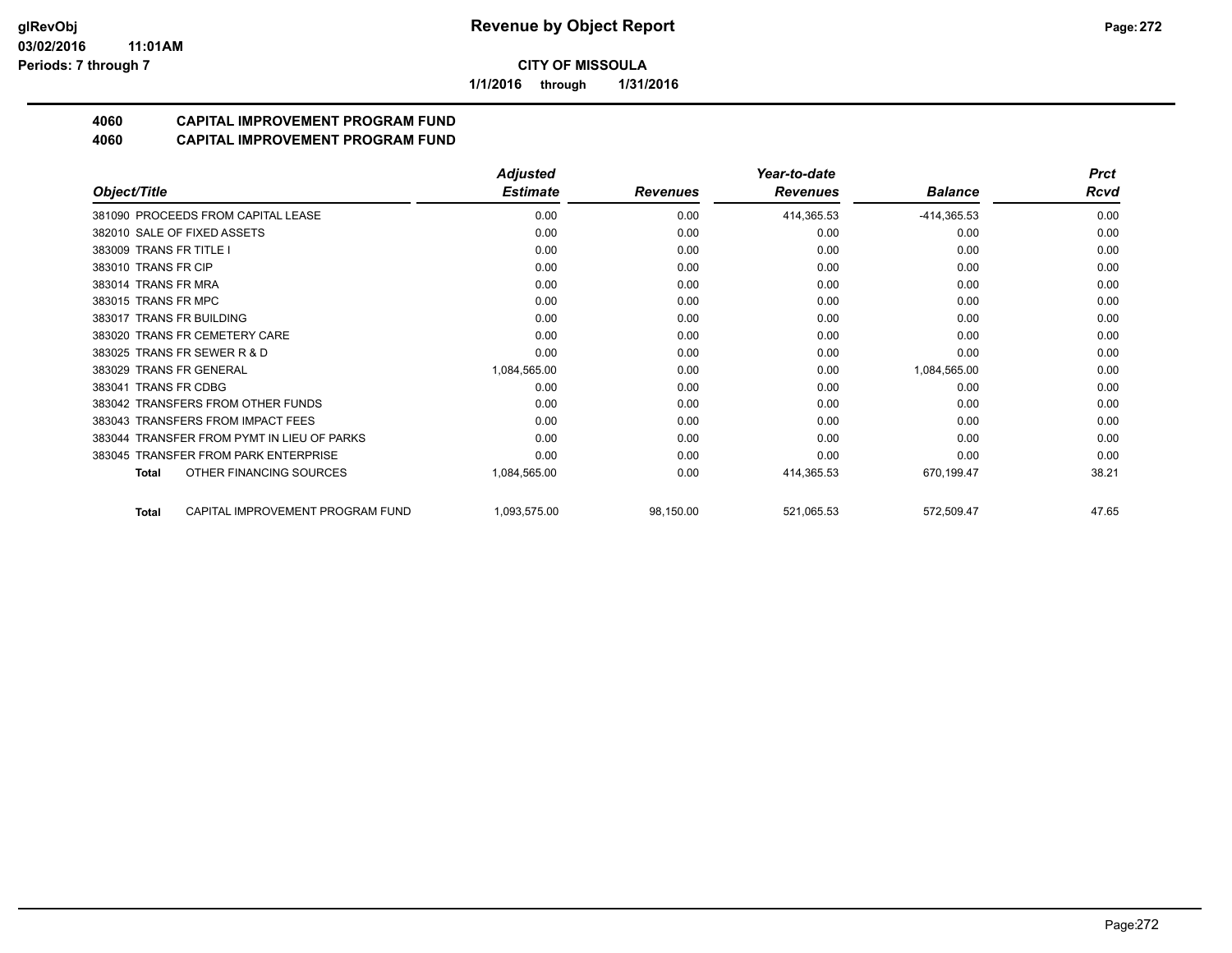**1/1/2016 through 1/31/2016**

|                                                    | <b>Adjusted</b> |                 | Year-to-date    |                | <b>Prct</b> |
|----------------------------------------------------|-----------------|-----------------|-----------------|----------------|-------------|
| Object/Title                                       | <b>Estimate</b> | <b>Revenues</b> | <b>Revenues</b> | <b>Balance</b> | <b>Rcvd</b> |
| 330000 INTERGOVERNMENTAL REVENUES                  |                 |                 |                 |                |             |
| 331001 GRANTS                                      | 0.00            | 0.00            | 0.00            | 0.00           | 0.00        |
| 331002 COUNTY ASSISTANCE CIP PROJECTS              | 0.00            | 0.00            | 0.00            | 0.00           | 0.00        |
| 331003 STATE HOME PROGRAM INCOME                   | 0.00            | 0.00            | 0.00            | 0.00           | 0.00        |
| 331004 CITY ASSESSMENTS                            | 0.00            | 0.00            | 0.00            | 0.00           | 0.00        |
| 334040 GAS TAX APPORTIONMENT                       | 0.00            | 0.00            | 0.00            | 0.00           | 0.00        |
| 334061 IMPACT FEES-CLEARING ACCOUNT                | 0.00            | 0.00            | 0.00            | 0.00           | 0.00        |
| 334120 TSEP GRANT                                  | 0.00            | 0.00            | 0.00            | 0.00           | 0.00        |
| 334121 DNRC GRANT                                  | 0.00            | 0.00            | 0.00            | 0.00           | 0.00        |
| 334123 MAQI FEDERAL ASSISTANCE                     | 0.00            | 0.00            | 0.00            | 0.00           | 0.00        |
| 334124 GRANTS-CIP                                  | 0.00            | 0.00            | 0.00            | 0.00           | 0.00        |
| 334125 FIRE FIGHTER GRANT                          | 0.00            | 0.00            | 0.00            | 0.00           | 0.00        |
| 334126 DEVELOPER ASSESSMENTS                       | 0.00            | 0.00            | 0.00            | 0.00           | 0.00        |
| 334127 TONKIN TRAIL - FISH WILDLIFE PARKS          | 0.00            | 0.00            | 0.00            | 0.00           | 0.00        |
| 334128 CDBG FIRE HYDRANT GRANT                     | 0.00            | 0.00            | 0.00            | 0.00           | 0.00        |
| 334143 MONTANA TOURISM GRANT                       | 0.00            | 0.00            | 0.00            | 0.00           | 0.00        |
| 339000 PAYMENT IN LIEU OF TAXES                    | 0.00            | 0.00            | 0.00            | 0.00           | 0.00        |
| <b>INTERGOVERNMENTAL REVENUES</b><br><b>Total</b>  | 0.00            | 0.00            | 0.00            | 0.00           | 0.00        |
| 360000 MISCELLANEOUS REVENUES                      |                 |                 |                 |                |             |
| 360010 MISCELLANEOUS                               | 0.00            | 0.00            | 0.00            | 0.00           | 0.00        |
| 360011 YOUTH COUNCIL FUNDS                         | 9,010.00        | 0.00            | 0.00            | 9,010.00       | 0.00        |
| 360012 SEWER GRANT REPAYMENTS                      | 0.00            | 0.00            | 0.00            | 0.00           | 0.00        |
| 360016 MRA SHARE OF CIVIC STADIUM PARKING          | 0.00            | 0.00            | 0.00            | 0.00           | 0.00        |
| 362000 OTHER MISCELLANEOUS REVENUE                 | 0.00            | 0.00            | 0.00            | 0.00           | 0.00        |
| 365000 DONATIONS                                   | 0.00            | 0.00            | 0.00            | 0.00           | 0.00        |
| 365001 *** Title Not Found ***                     | 0.00            | 98,150.00       | 106,700.00      | $-106,700.00$  | 0.00        |
| 365030 WHITE PINE PARK DONATION-ZIP BEVERAGE       | 0.00            | 0.00            | 0.00            | 0.00           | 0.00        |
| MISCELLANEOUS REVENUES<br><b>Total</b>             | 9,010.00        | 98,150.00       | 106,700.00      | $-97,690.00$   | 1,184.24    |
| 370000 INVESTMENTS & ROYALTY EARNINGS              |                 |                 |                 |                |             |
| 371010 INTEREST ON INVESTMENTS                     | 0.00            | 0.00            | 0.00            | 0.00           | 0.00        |
| 371020 GAIN/LOSS IN MARKET VALUE OF INVESTMENT     | 0.00            | 0.00            | 0.00            | 0.00           | 0.00        |
| <b>INVESTMENTS &amp; ROYALTY EARNINGS</b><br>Total | 0.00            | 0.00            | 0.00            | 0.00           | 0.00        |
| 380000 OTHER FINANCING SOURCES                     |                 |                 |                 |                |             |
| 381000 LOAN PROCEEDS                               | 0.00            | 0.00            | 0.00            | 0.00           | 0.00        |
| 381010 BOND PROCEEDS                               | 0.00            | 0.00            | 0.00            | 0.00           | 0.00        |
| 381011 \$1,860,000 General Fund Obligation Bond    | 0.00            | 0.00            | 0.00            | 0.00           | 0.00        |
| 381012 \$680,000 FIRE GF DEBT                      | 0.00            | 0.00            | 0.00            | 0.00           | 0.00        |
| 381015 \$1,010,000 LIMITED TAX GO BONDS 2010C      | 0.00            | 0.00            | 0.00            | 0.00           | 0.00        |
| 381090 PROCEEDS FROM CAPITAL LEASE                 | 0.00            | 0.00            | 414,365.53      | $-414,365.53$  | 0.00        |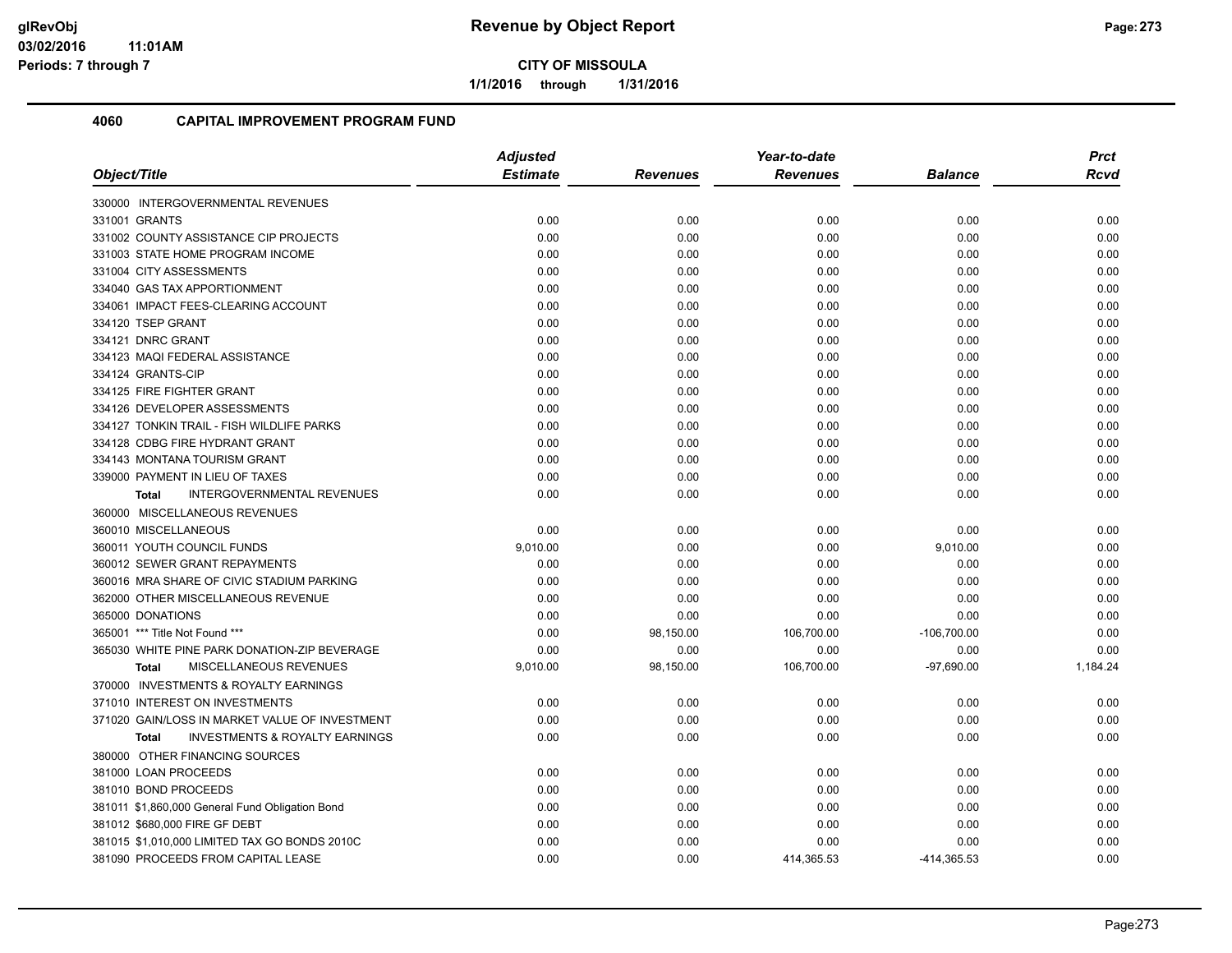**1/1/2016 through 1/31/2016**

|                                                  | <b>Adjusted</b> |                 | Year-to-date    |                | <b>Prct</b> |
|--------------------------------------------------|-----------------|-----------------|-----------------|----------------|-------------|
| Object/Title                                     | <b>Estimate</b> | <b>Revenues</b> | <b>Revenues</b> | <b>Balance</b> | Rcvd        |
| 382010 SALE OF FIXED ASSETS                      | 0.00            | 0.00            | 0.00            | 0.00           | 0.00        |
| 383009 TRANS FR TITLE I                          | 0.00            | 0.00            | 0.00            | 0.00           | 0.00        |
| 383010 TRANS FR CIP                              | 0.00            | 0.00            | 0.00            | 0.00           | 0.00        |
| 383014 TRANS FR MRA                              | 0.00            | 0.00            | 0.00            | 0.00           | 0.00        |
| 383015 TRANS FR MPC                              | 0.00            | 0.00            | 0.00            | 0.00           | 0.00        |
| 383017 TRANS FR BUILDING                         | 0.00            | 0.00            | 0.00            | 0.00           | 0.00        |
| 383020 TRANS FR CEMETERY CARE                    | 0.00            | 0.00            | 0.00            | 0.00           | 0.00        |
| 383025 TRANS FR SEWER R & D                      | 0.00            | 0.00            | 0.00            | 0.00           | 0.00        |
| 383029 TRANS FR GENERAL                          | 1,084,565.00    | 0.00            | 0.00            | 1,084,565.00   | 0.00        |
| 383041 TRANS FR CDBG                             | 0.00            | 0.00            | 0.00            | 0.00           | 0.00        |
| 383042 TRANSFERS FROM OTHER FUNDS                | 0.00            | 0.00            | 0.00            | 0.00           | 0.00        |
| 383043 TRANSFERS FROM IMPACT FEES                | 0.00            | 0.00            | 0.00            | 0.00           | 0.00        |
| 383044 TRANSFER FROM PYMT IN LIEU OF PARKS       | 0.00            | 0.00            | 0.00            | 0.00           | 0.00        |
| 383045 TRANSFER FROM PARK ENTERPRISE             | 0.00            | 0.00            | 0.00            | 0.00           | 0.00        |
| OTHER FINANCING SOURCES<br><b>Total</b>          | 1,084,565.00    | 0.00            | 414,365.53      | 670,199.47     | 38.21       |
| CAPITAL IMPROVEMENT PROGRAM FUND<br><b>Total</b> | 1,093,575.00    | 98,150.00       | 521,065.53      | 572,509.47     | 47.65       |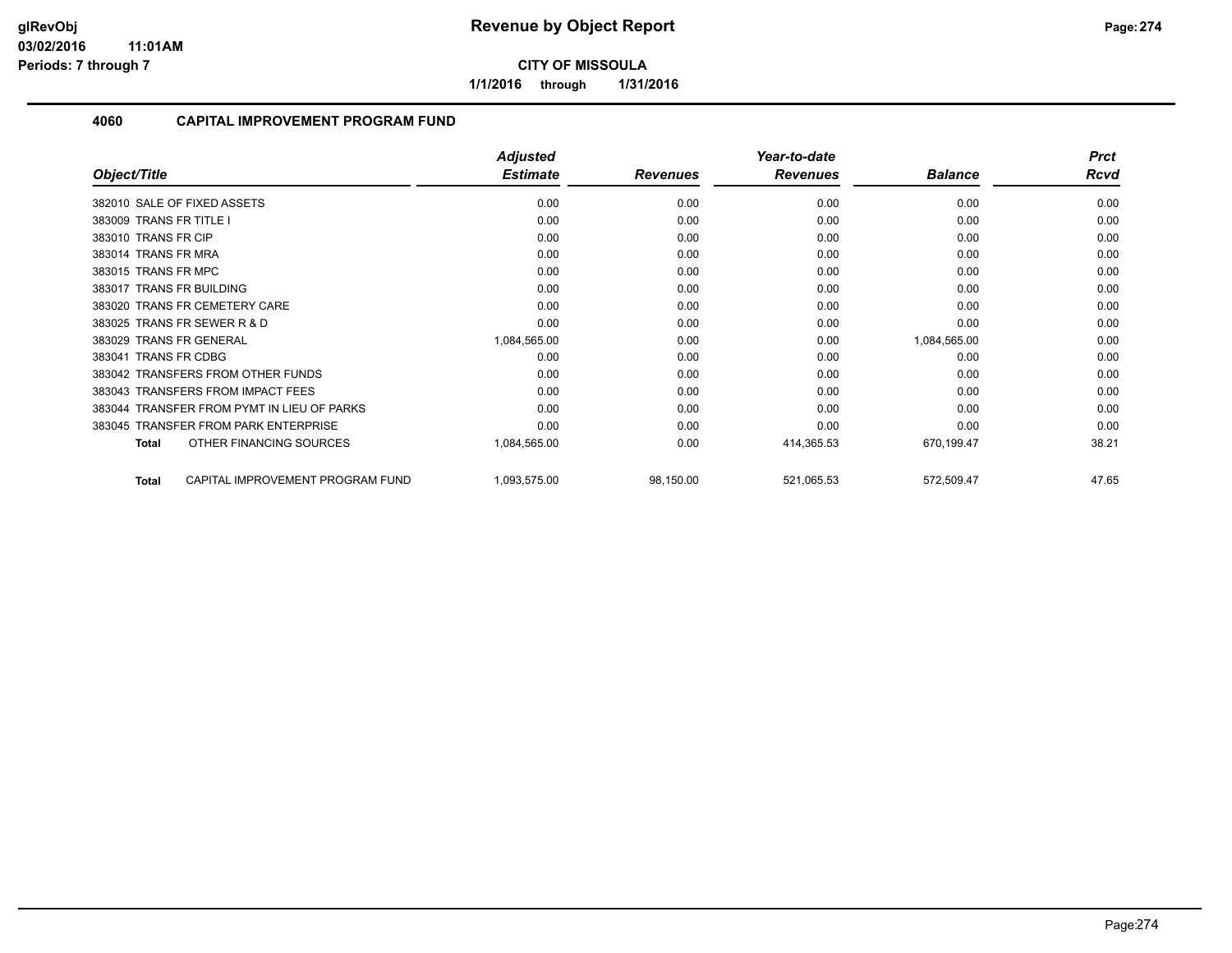**1/1/2016 through 1/31/2016**

# **4130 1997 G O BOND OPEN SPACE PURCHASE FUND**

# **4130 1997 G O BOND OPEN SPACE PURCHASE FUND**

|                                                           | <b>Adjusted</b> |                 | Year-to-date    |                | <b>Prct</b> |
|-----------------------------------------------------------|-----------------|-----------------|-----------------|----------------|-------------|
| Object/Title                                              | <b>Estimate</b> | <b>Revenues</b> | <b>Revenues</b> | <b>Balance</b> | <b>Rcvd</b> |
| 330000 INTERGOVERNMENTAL REVENUES                         |                 |                 |                 |                |             |
| 331156 CTEP GRANT - S HILLS TRAIL SYSTEM                  | 0.00            | 0.00            | 0.00            | 0.00           | 0.00        |
| 334014 *** Title Not Found ***                            | 0.00            | 0.00            | 0.00            | 0.00           | 0.00        |
| <b>INTERGOVERNMENTAL REVENUES</b><br><b>Total</b>         | 0.00            | 0.00            | 0.00            | 0.00           | 0.00        |
| 340000 CHARGES FOR SERVICES                               |                 |                 |                 |                |             |
| 343065 BUILDING RENTALS                                   | 0.00            | 0.00            | 0.00            | 0.00           | 0.00        |
| <b>CHARGES FOR SERVICES</b><br>Total                      | 0.00            | 0.00            | 0.00            | 0.00           | 0.00        |
| 360000 MISCELLANEOUS REVENUES                             |                 |                 |                 |                |             |
| 360010 MISCELLANEOUS                                      | 0.00            | 0.00            | 0.00            | 0.00           | 0.00        |
| 365000 DONATIONS                                          | 0.00            | 0.00            | 0.00            | 0.00           | 0.00        |
| MISCELLANEOUS REVENUES<br><b>Total</b>                    | 0.00            | 0.00            | 0.00            | 0.00           | 0.00        |
| 370000 INVESTMENTS & ROYALTY EARNINGS                     |                 |                 |                 |                |             |
| 371010 INTEREST ON INVESTMENTS                            | 0.00            | 0.00            | 0.00            | 0.00           | 0.00        |
| 371020 GAIN/LOSS IN MARKET VALUE OF INVESTMENTS           | 0.00            | 0.00            | 0.00            | 0.00           | 0.00        |
| <b>INVESTMENTS &amp; ROYALTY EARNINGS</b><br><b>Total</b> | 0.00            | 0.00            | 0.00            | 0.00           | 0.00        |
| 380000 OTHER FINANCING SOURCES                            |                 |                 |                 |                |             |
| 382010 SALE OF FIXED ASSETS                               | 0.00            | 0.00            | 0.00            | 0.00           | 0.00        |
| 383000 OPERATING TRANSFERS                                | 0.00            | 0.00            | 0.00            | 0.00           | 0.00        |
| OTHER FINANCING SOURCES<br><b>Total</b>                   | 0.00            | 0.00            | 0.00            | 0.00           | 0.00        |
| 1997 G O BOND OPEN SPACE PURCHASE FU<br>Total             | 0.00            | 0.00            | 0.00            | 0.00           | 0.00        |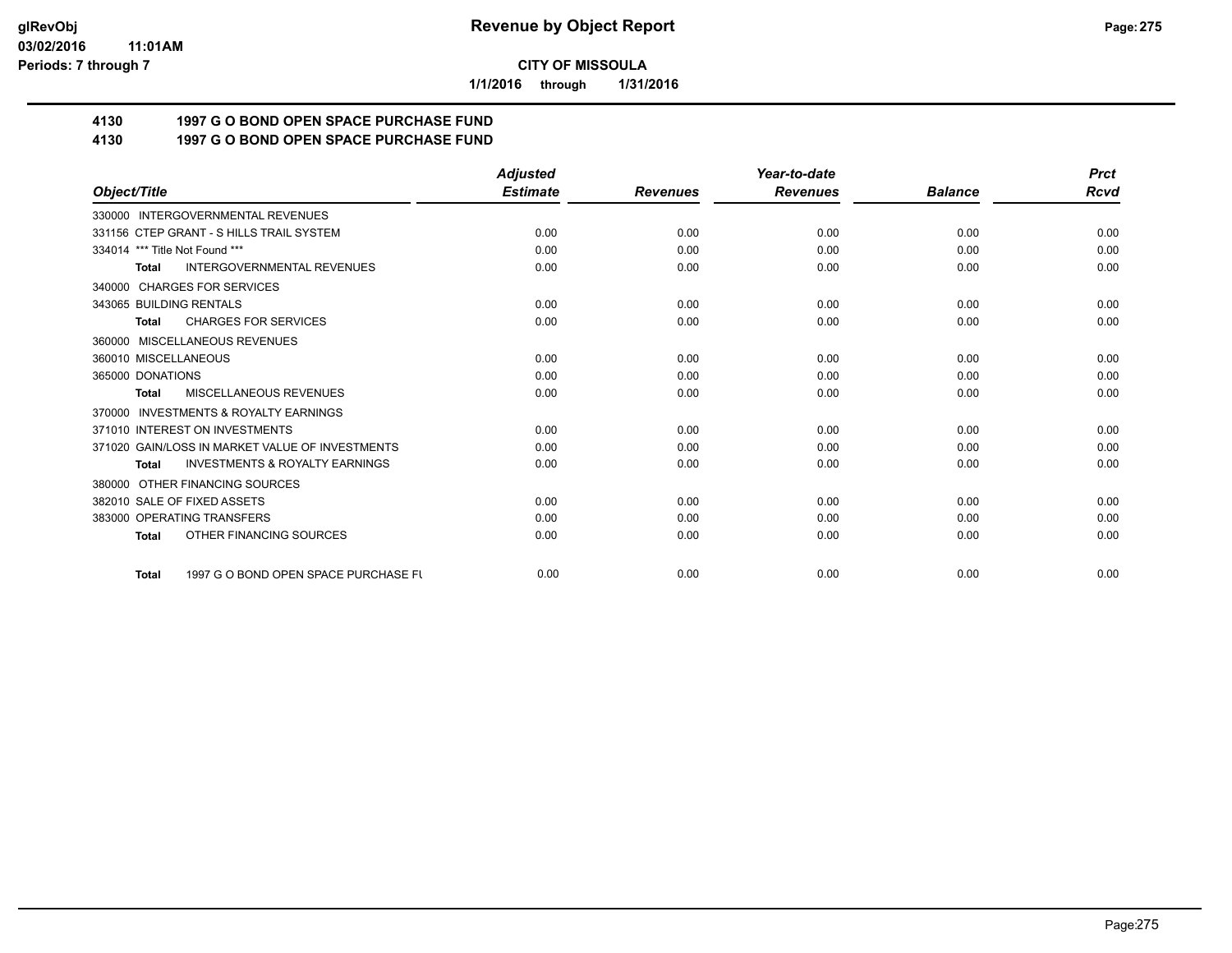**1/1/2016 through 1/31/2016**

### **4130 1997 G O BOND OPEN SPACE PURCHASE FUND**

|                                                           | <b>Adjusted</b> |                 | Year-to-date    |                | <b>Prct</b> |
|-----------------------------------------------------------|-----------------|-----------------|-----------------|----------------|-------------|
| Object/Title                                              | <b>Estimate</b> | <b>Revenues</b> | <b>Revenues</b> | <b>Balance</b> | <b>Rcvd</b> |
| 330000 INTERGOVERNMENTAL REVENUES                         |                 |                 |                 |                |             |
| 331156 CTEP GRANT - S HILLS TRAIL SYSTEM                  | 0.00            | 0.00            | 0.00            | 0.00           | 0.00        |
| 334014 *** Title Not Found ***                            | 0.00            | 0.00            | 0.00            | 0.00           | 0.00        |
| <b>INTERGOVERNMENTAL REVENUES</b><br><b>Total</b>         | 0.00            | 0.00            | 0.00            | 0.00           | 0.00        |
| 340000 CHARGES FOR SERVICES                               |                 |                 |                 |                |             |
| 343065 BUILDING RENTALS                                   | 0.00            | 0.00            | 0.00            | 0.00           | 0.00        |
| <b>CHARGES FOR SERVICES</b><br><b>Total</b>               | 0.00            | 0.00            | 0.00            | 0.00           | 0.00        |
| 360000 MISCELLANEOUS REVENUES                             |                 |                 |                 |                |             |
| 360010 MISCELLANEOUS                                      | 0.00            | 0.00            | 0.00            | 0.00           | 0.00        |
| 365000 DONATIONS                                          | 0.00            | 0.00            | 0.00            | 0.00           | 0.00        |
| MISCELLANEOUS REVENUES<br><b>Total</b>                    | 0.00            | 0.00            | 0.00            | 0.00           | 0.00        |
| <b>INVESTMENTS &amp; ROYALTY EARNINGS</b><br>370000       |                 |                 |                 |                |             |
| 371010 INTEREST ON INVESTMENTS                            | 0.00            | 0.00            | 0.00            | 0.00           | 0.00        |
| 371020 GAIN/LOSS IN MARKET VALUE OF INVESTMENT            | 0.00            | 0.00            | 0.00            | 0.00           | 0.00        |
| <b>INVESTMENTS &amp; ROYALTY EARNINGS</b><br><b>Total</b> | 0.00            | 0.00            | 0.00            | 0.00           | 0.00        |
| OTHER FINANCING SOURCES<br>380000                         |                 |                 |                 |                |             |
| 382010 SALE OF FIXED ASSETS                               | 0.00            | 0.00            | 0.00            | 0.00           | 0.00        |
| 383000 OPERATING TRANSFERS                                | 0.00            | 0.00            | 0.00            | 0.00           | 0.00        |
| OTHER FINANCING SOURCES<br><b>Total</b>                   | 0.00            | 0.00            | 0.00            | 0.00           | 0.00        |
| 1997 G O BOND OPEN SPACE PURCHASE F<br><b>Total</b>       | 0.00            | 0.00            | 0.00            | 0.00           | 0.00        |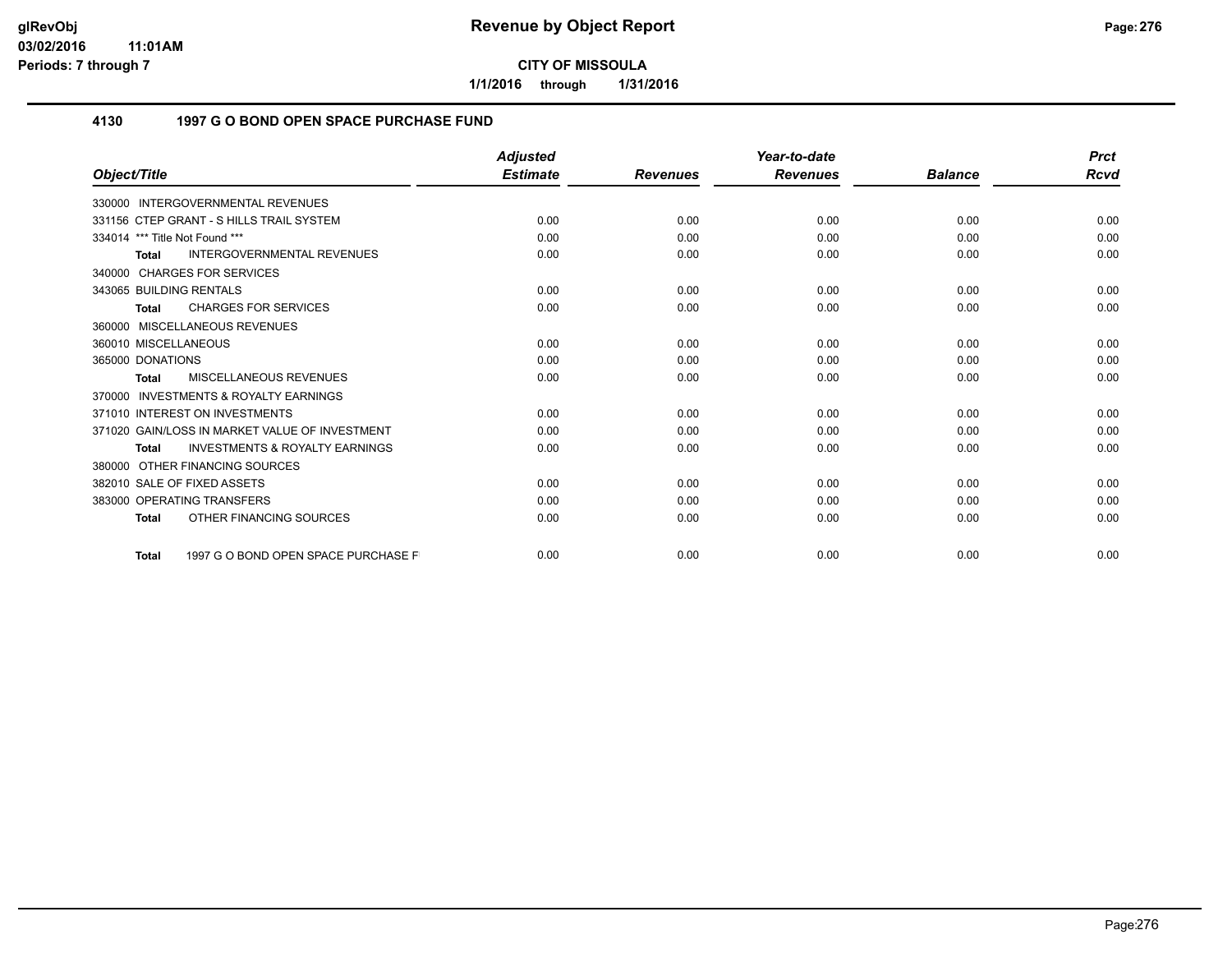**1/1/2016 through 1/31/2016**

#### **4196 NEW FIRE STATION GO BOND**

#### **4196 NEW FIRE STATION GO BOND**

| Object/Title                                       | <b>Adjusted</b><br><b>Estimate</b> | <b>Revenues</b> | Year-to-date<br><b>Revenues</b> | <b>Balance</b> | <b>Prct</b><br><b>Rcvd</b> |
|----------------------------------------------------|------------------------------------|-----------------|---------------------------------|----------------|----------------------------|
|                                                    |                                    |                 |                                 |                |                            |
| 360000 MISCELLANEOUS REVENUES                      |                                    |                 |                                 |                |                            |
| 365023 NORTHWESTERN ENERGY GRANT                   | 0.00                               | 0.00            | 0.00                            | 0.00           | 0.00                       |
| MISCELLANEOUS REVENUES<br>Total                    | 0.00                               | 0.00            | 0.00                            | 0.00           | 0.00                       |
| 370000 INVESTMENTS & ROYALTY EARNINGS              |                                    |                 |                                 |                |                            |
| 371010 INTEREST ON INVESTMENTS                     | 0.00                               | 0.00            | 0.00                            | 0.00           | 0.00                       |
| 371020 GAIN/LOSS IN MARKET VALUE OF INVESTMENTS    | 0.00                               | 0.00            | 0.00                            | 0.00           | 0.00                       |
| <b>INVESTMENTS &amp; ROYALTY EARNINGS</b><br>Total | 0.00                               | 0.00            | 0.00                            | 0.00           | 0.00                       |
| 380000 OTHER FINANCING SOURCES                     |                                    |                 |                                 |                |                            |
| 381010 BOND PROCEEDS                               | 0.00                               | 0.00            | 0.00                            | 0.00           | 0.00                       |
| 383000 OPERATING TRANSFERS                         | 0.00                               | 0.00            | 0.00                            | 0.00           | 0.00                       |
| OTHER FINANCING SOURCES<br>Total                   | 0.00                               | 0.00            | 0.00                            | 0.00           | 0.00                       |
| NEW FIRE STATION GO BOND<br><b>Total</b>           | 0.00                               | 0.00            | 0.00                            | 0.00           | 0.00                       |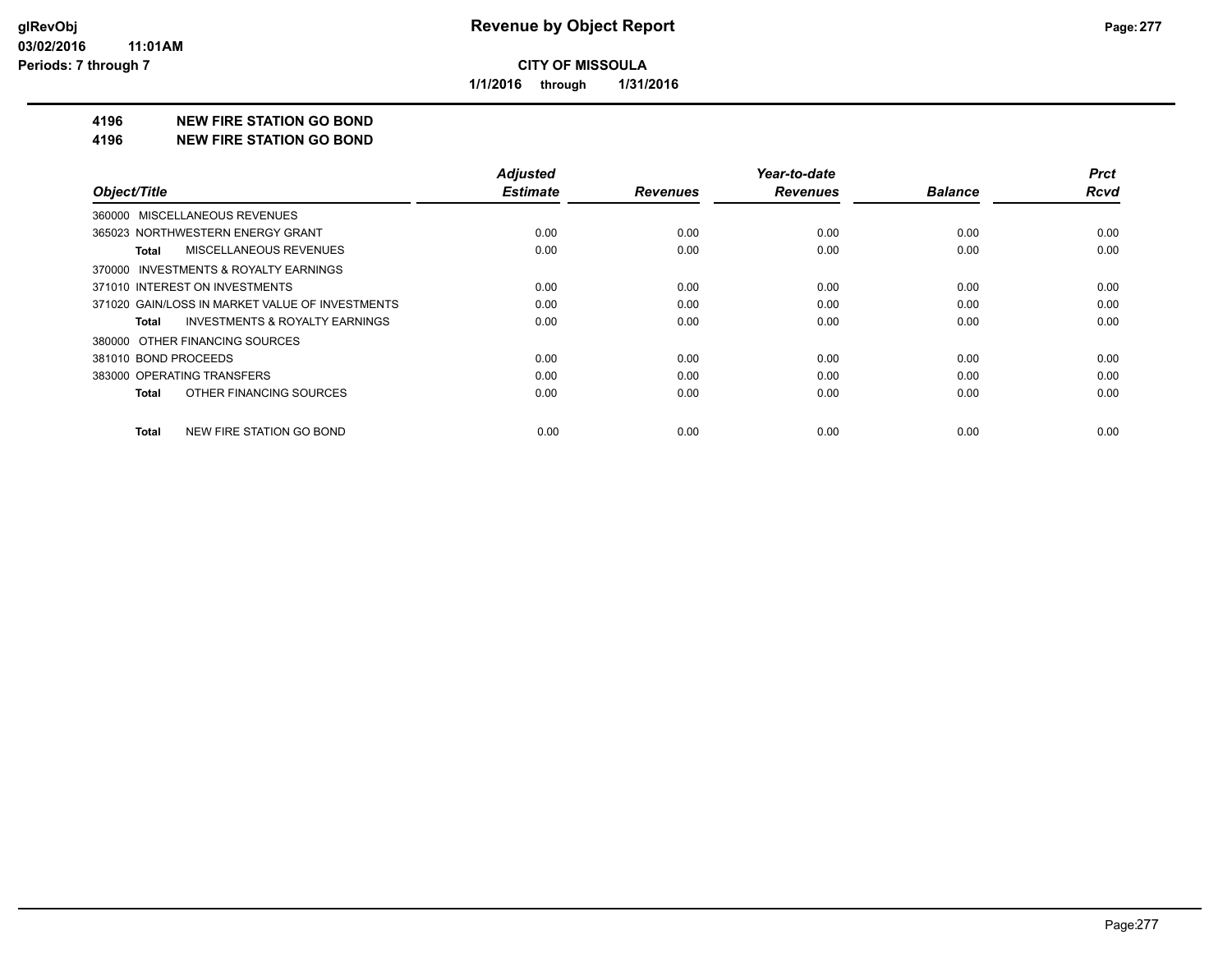**1/1/2016 through 1/31/2016**

### **4196 NEW FIRE STATION GO BOND**

| Object/Title                                       | <b>Adjusted</b><br><b>Estimate</b> | <b>Revenues</b> | Year-to-date<br><b>Revenues</b> | <b>Balance</b> | <b>Prct</b><br>Rcvd |
|----------------------------------------------------|------------------------------------|-----------------|---------------------------------|----------------|---------------------|
| 360000 MISCELLANEOUS REVENUES                      |                                    |                 |                                 |                |                     |
| 365023 NORTHWESTERN ENERGY GRANT                   | 0.00                               | 0.00            | 0.00                            | 0.00           | 0.00                |
| MISCELLANEOUS REVENUES<br><b>Total</b>             | 0.00                               | 0.00            | 0.00                            | 0.00           | 0.00                |
| 370000 INVESTMENTS & ROYALTY EARNINGS              |                                    |                 |                                 |                |                     |
| 371010 INTEREST ON INVESTMENTS                     | 0.00                               | 0.00            | 0.00                            | 0.00           | 0.00                |
| 371020 GAIN/LOSS IN MARKET VALUE OF INVESTMENT     | 0.00                               | 0.00            | 0.00                            | 0.00           | 0.00                |
| <b>INVESTMENTS &amp; ROYALTY EARNINGS</b><br>Total | 0.00                               | 0.00            | 0.00                            | 0.00           | 0.00                |
| 380000 OTHER FINANCING SOURCES                     |                                    |                 |                                 |                |                     |
| 381010 BOND PROCEEDS                               | 0.00                               | 0.00            | 0.00                            | 0.00           | 0.00                |
| 383000 OPERATING TRANSFERS                         | 0.00                               | 0.00            | 0.00                            | 0.00           | 0.00                |
| OTHER FINANCING SOURCES<br><b>Total</b>            | 0.00                               | 0.00            | 0.00                            | 0.00           | 0.00                |
| <b>NEW FIRE STATION GO BOND</b><br><b>Total</b>    | 0.00                               | 0.00            | 0.00                            | 0.00           | 0.00                |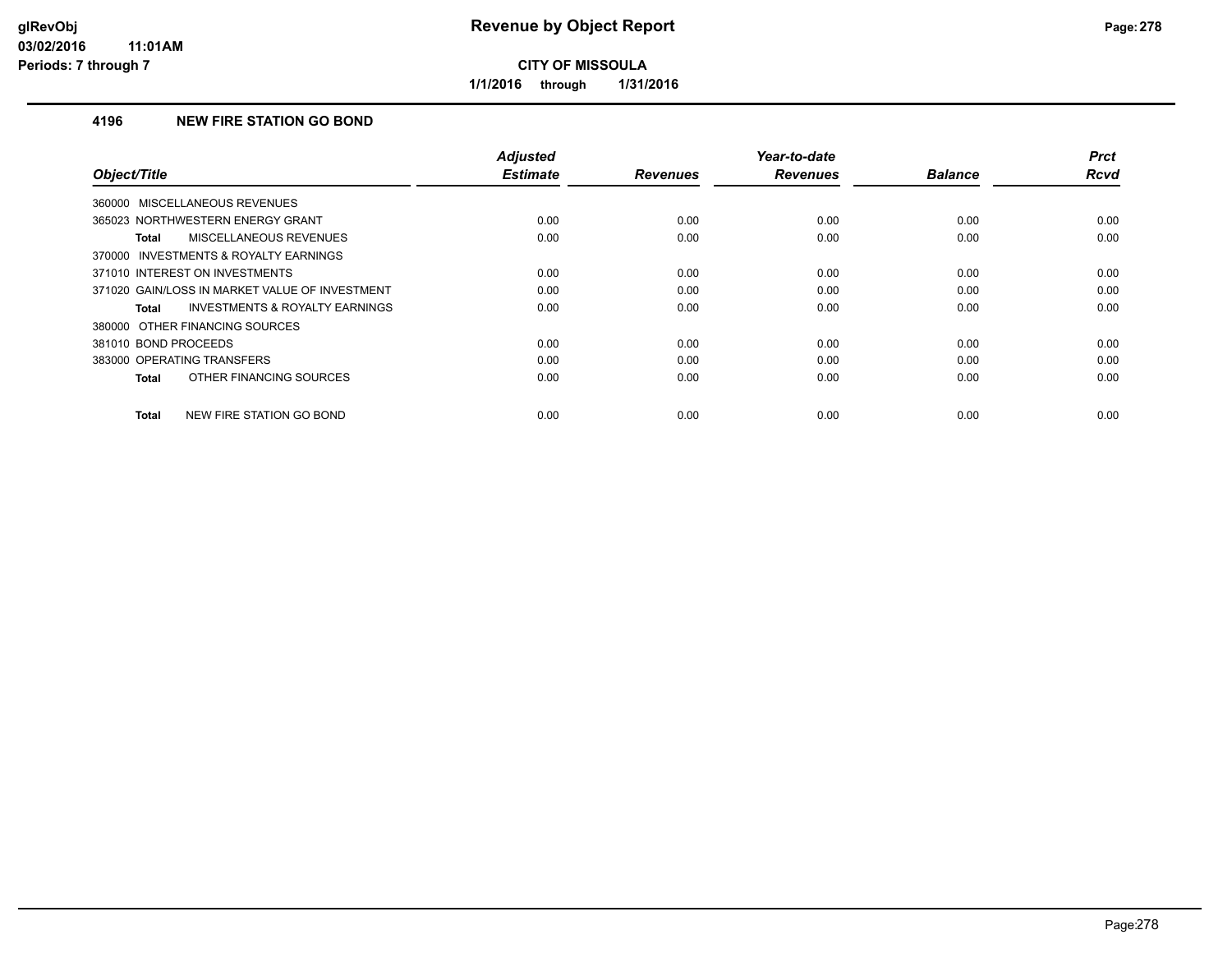**1/1/2016 through 1/31/2016**

# **4450 S/C CONSTRUCTION FUND FOR FY06**

**4450 S/C CONSTRUCTION FUND FOR FY06**

|                                                 | <b>Adjusted</b> |                 | Year-to-date    |                | Prct |
|-------------------------------------------------|-----------------|-----------------|-----------------|----------------|------|
| Object/Title                                    | <b>Estimate</b> | <b>Revenues</b> | <b>Revenues</b> | <b>Balance</b> | Rcvd |
| 370000 INVESTMENTS & ROYALTY EARNINGS           |                 |                 |                 |                |      |
| 371010 INTEREST ON INVESTMENTS                  | 0.00            | 0.00            | 0.00            | 0.00           | 0.00 |
| 371020 GAIN/LOSS IN MARKET VALUE OF INVESTMENTS | 0.00            | 0.00            | 0.00            | 0.00           | 0.00 |
| INVESTMENTS & ROYALTY EARNINGS<br><b>Total</b>  | 0.00            | 0.00            | 0.00            | 0.00           | 0.00 |
| S/C CONSTRUCTION FUND FOR FY06<br><b>Total</b>  | 0.00            | 0.00            | 0.00            | 0.00           | 0.00 |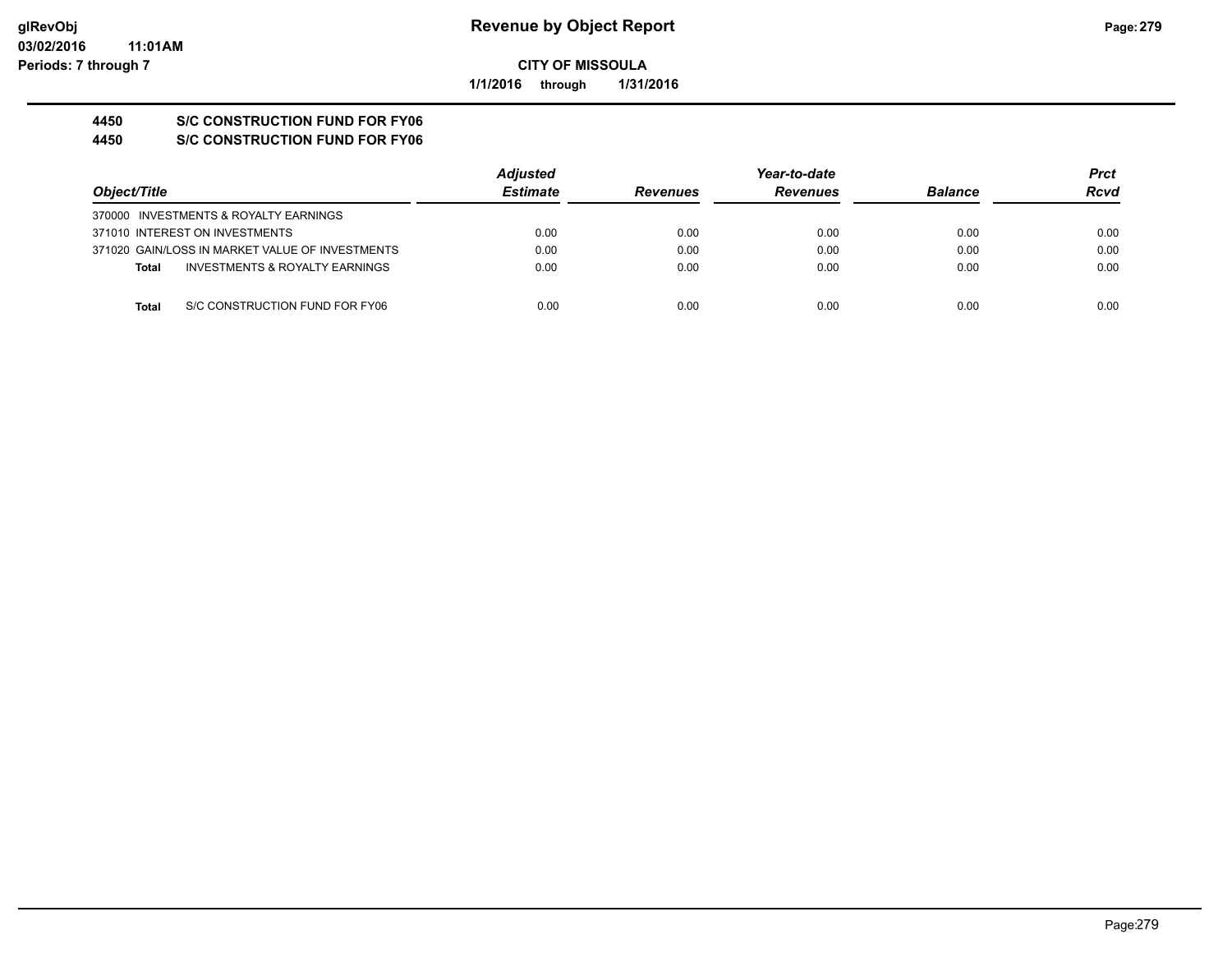**1/1/2016 through 1/31/2016**

# **4450 S/C CONSTRUCTION FUND FOR FY06**

| Object/Title |                                                | <b>Adjusted</b><br><b>Estimate</b> | <b>Revenues</b> | Year-to-date<br><b>Revenues</b> | <b>Balance</b> | <b>Prct</b><br>Rcvd |
|--------------|------------------------------------------------|------------------------------------|-----------------|---------------------------------|----------------|---------------------|
|              | 370000 INVESTMENTS & ROYALTY EARNINGS          |                                    |                 |                                 |                |                     |
|              | 371010 INTEREST ON INVESTMENTS                 | 0.00                               | 0.00            | 0.00                            | 0.00           | 0.00                |
|              | 371020 GAIN/LOSS IN MARKET VALUE OF INVESTMENT | 0.00                               | 0.00            | 0.00                            | 0.00           | 0.00                |
| <b>Total</b> | INVESTMENTS & ROYALTY EARNINGS                 | 0.00                               | 0.00            | 0.00                            | 0.00           | 0.00                |
|              |                                                |                                    |                 |                                 |                |                     |
| Total        | S/C CONSTRUCTION FUND FOR FY06                 | 0.00                               | 0.00            | 0.00                            | 0.00           | 0.00                |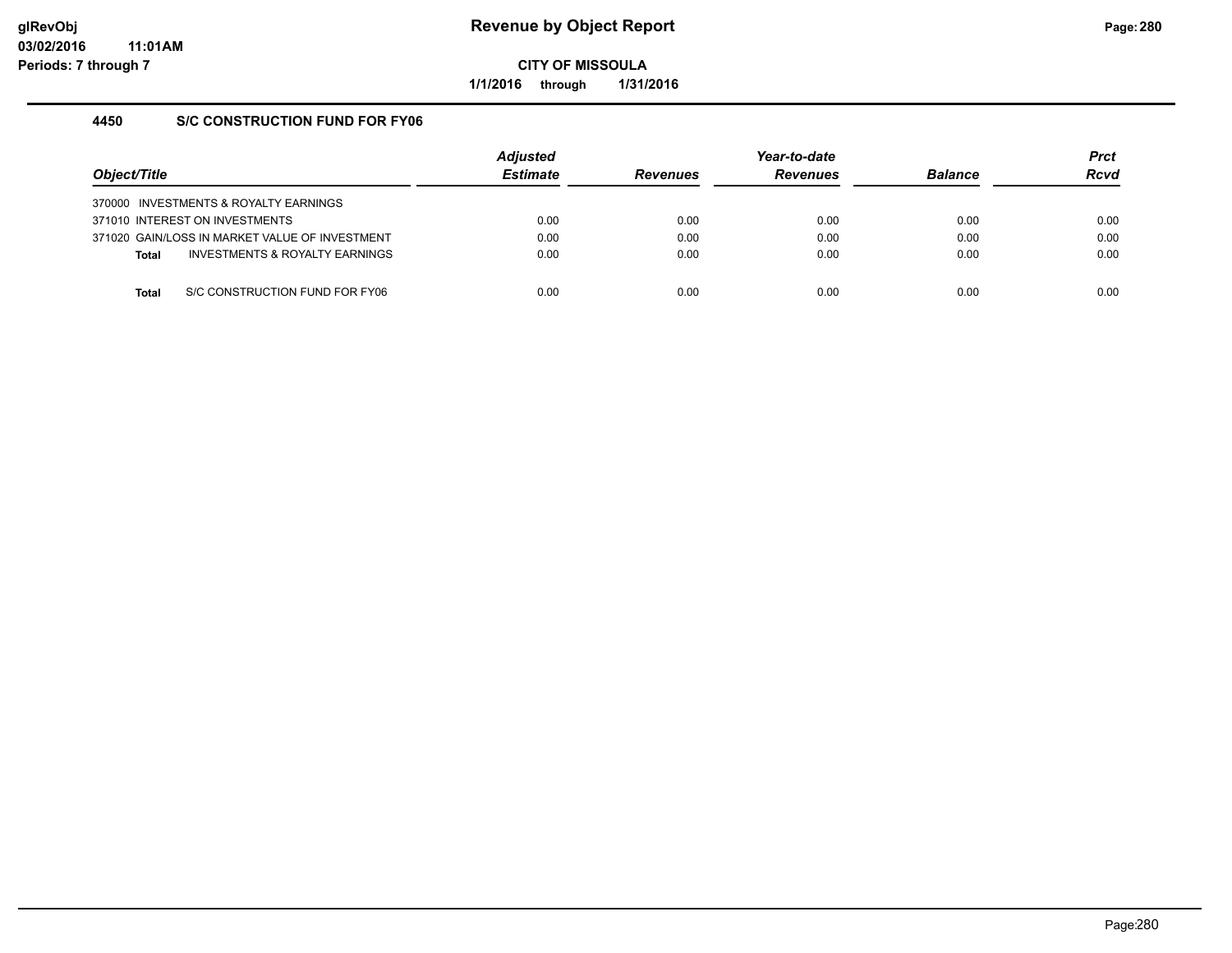**1/1/2016 through 1/31/2016**

**4451 FY07 S/C BOND FUND**

**4451 FY07 S/C BOND FUND**

|                                                    | <b>Adjusted</b> |                 | Year-to-date    |                | <b>Prct</b> |
|----------------------------------------------------|-----------------|-----------------|-----------------|----------------|-------------|
| Object/Title                                       | <b>Estimate</b> | <b>Revenues</b> | <b>Revenues</b> | <b>Balance</b> | <b>Rcvd</b> |
| 360000 MISCELLANEOUS REVENUES                      |                 |                 |                 |                |             |
| 360010 MISCELLANEOUS                               | 0.00            | 0.00            | 0.00            | 0.00           | 0.00        |
| MISCELLANEOUS REVENUES<br><b>Total</b>             | 0.00            | 0.00            | 0.00            | 0.00           | 0.00        |
| 370000 INVESTMENTS & ROYALTY EARNINGS              |                 |                 |                 |                |             |
| 371010 INTEREST ON INVESTMENTS                     | 0.00            | 0.00            | 0.00            | 0.00           | 0.00        |
| 371020 GAIN/LOSS IN MARKET VALUE OF INVESTMENTS    | 0.00            | 0.00            | 0.00            | 0.00           | 0.00        |
| <b>INVESTMENTS &amp; ROYALTY EARNINGS</b><br>Total | 0.00            | 0.00            | 0.00            | 0.00           | 0.00        |
| 380000 OTHER FINANCING SOURCES                     |                 |                 |                 |                |             |
| 381030 SID BONDS PROCEEDS                          | 0.00            | 0.00            | 0.00            | 0.00           | 0.00        |
| OTHER FINANCING SOURCES<br><b>Total</b>            | 0.00            | 0.00            | 0.00            | 0.00           | 0.00        |
| FY07 S/C BOND FUND<br><b>Total</b>                 | 0.00            | 0.00            | 0.00            | 0.00           | 0.00        |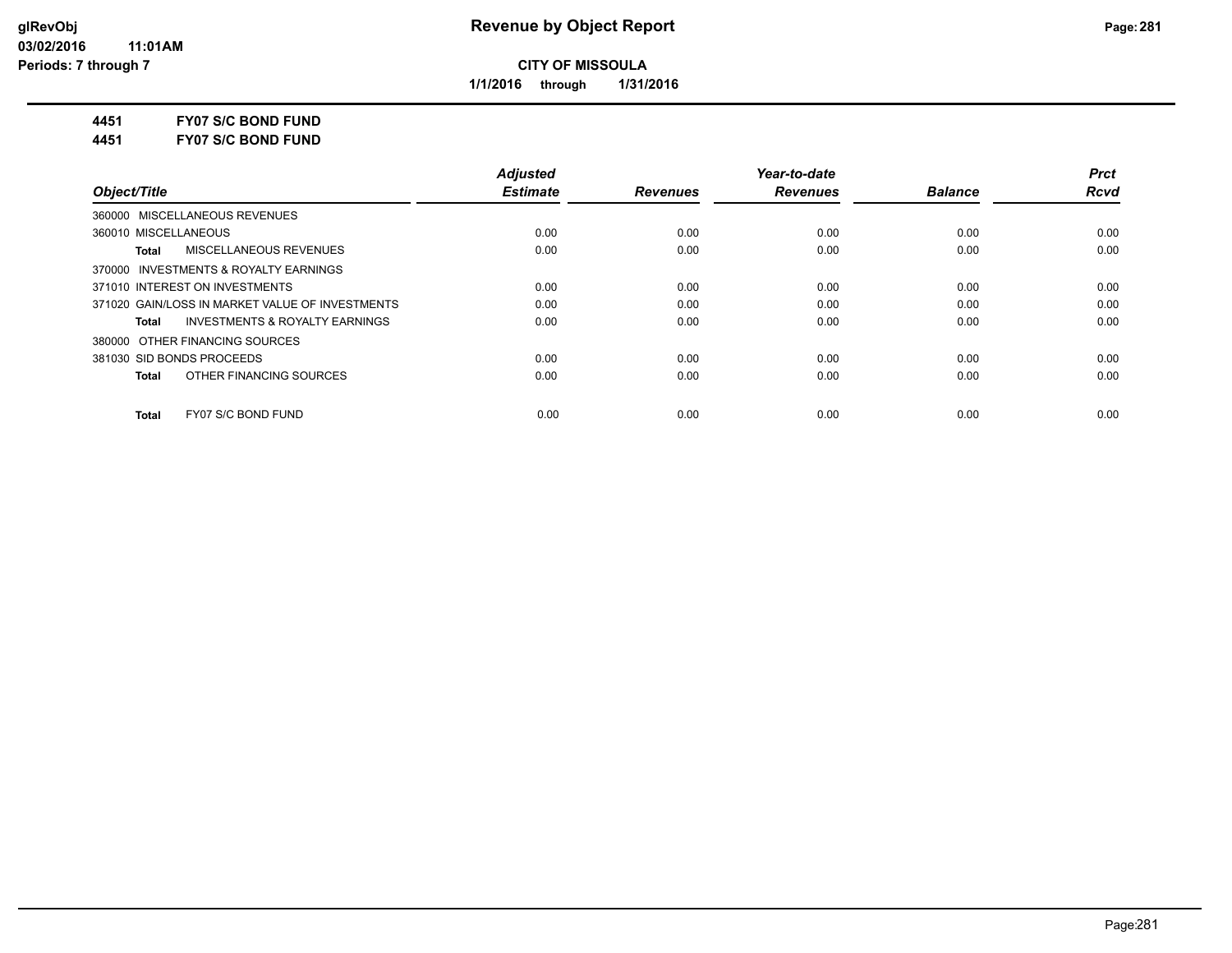**1/1/2016 through 1/31/2016**

#### **4451 FY07 S/C BOND FUND**

| Object/Title                                       | <b>Adjusted</b><br><b>Estimate</b> | <b>Revenues</b> | Year-to-date<br><b>Revenues</b> | <b>Balance</b> | <b>Prct</b><br>Rcvd |
|----------------------------------------------------|------------------------------------|-----------------|---------------------------------|----------------|---------------------|
| 360000 MISCELLANEOUS REVENUES                      |                                    |                 |                                 |                |                     |
| 360010 MISCELLANEOUS                               | 0.00                               | 0.00            | 0.00                            | 0.00           | 0.00                |
| <b>MISCELLANEOUS REVENUES</b><br><b>Total</b>      | 0.00                               | 0.00            | 0.00                            | 0.00           | 0.00                |
| 370000 INVESTMENTS & ROYALTY EARNINGS              |                                    |                 |                                 |                |                     |
| 371010 INTEREST ON INVESTMENTS                     | 0.00                               | 0.00            | 0.00                            | 0.00           | 0.00                |
| 371020 GAIN/LOSS IN MARKET VALUE OF INVESTMENT     | 0.00                               | 0.00            | 0.00                            | 0.00           | 0.00                |
| <b>INVESTMENTS &amp; ROYALTY EARNINGS</b><br>Total | 0.00                               | 0.00            | 0.00                            | 0.00           | 0.00                |
| 380000 OTHER FINANCING SOURCES                     |                                    |                 |                                 |                |                     |
| 381030 SID BONDS PROCEEDS                          | 0.00                               | 0.00            | 0.00                            | 0.00           | 0.00                |
| OTHER FINANCING SOURCES<br><b>Total</b>            | 0.00                               | 0.00            | 0.00                            | 0.00           | 0.00                |
| FY07 S/C BOND FUND<br><b>Total</b>                 | 0.00                               | 0.00            | 0.00                            | 0.00           | 0.00                |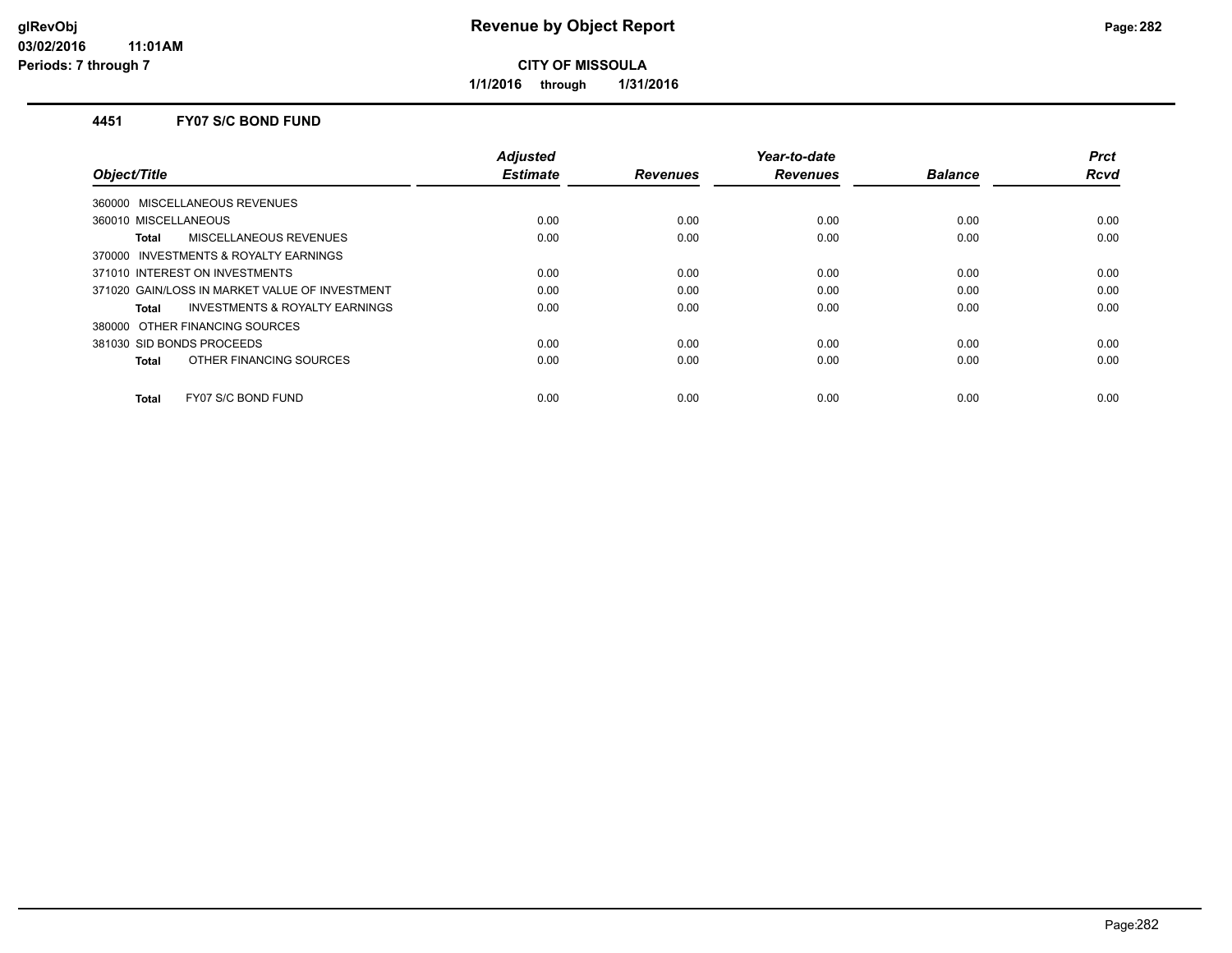**1/1/2016 through 1/31/2016**

# **4452 S/C CONSTRUCTION FUND FOR FY 08 BOND SAL**

**4452 S/C CONSTRUCTION FUND FOR FY 08 BOND SAL**

|                                                      | <b>Adjusted</b> |                 | Year-to-date    |                | <b>Prct</b> |
|------------------------------------------------------|-----------------|-----------------|-----------------|----------------|-------------|
| Object/Title                                         | <b>Estimate</b> | <b>Revenues</b> | <b>Revenues</b> | <b>Balance</b> | <b>Rcvd</b> |
| 360000 MISCELLANEOUS REVENUES                        |                 |                 |                 |                |             |
| 360010 MISCELLANEOUS                                 | 0.00            | 0.00            | 0.00            | 0.00           | 0.00        |
| 362000 OTHER MISCELLANEOUS REVENUE                   | 0.00            | 0.00            | 0.00            | 0.00           | 0.00        |
| <b>MISCELLANEOUS REVENUES</b><br>Total               | 0.00            | 0.00            | 0.00            | 0.00           | 0.00        |
| 370000 INVESTMENTS & ROYALTY EARNINGS                |                 |                 |                 |                |             |
| 371010 INTEREST ON INVESTMENTS                       | 0.00            | 0.00            | 0.00            | 0.00           | 0.00        |
| 371020 GAIN/LOSS IN MARKET VALUE OF INVESTMENTS      | 0.00            | 0.00            | 0.00            | 0.00           | 0.00        |
| <b>INVESTMENTS &amp; ROYALTY EARNINGS</b><br>Total   | 0.00            | 0.00            | 0.00            | 0.00           | 0.00        |
| 380000 OTHER FINANCING SOURCES                       |                 |                 |                 |                |             |
| 381000 LOAN PROCEEDS                                 | 0.00            | 0.00            | 0.00            | 0.00           | 0.00        |
| 383042 TRANSFERS FROM OTHER FUNDS                    | 0.00            | 0.00            | 0.00            | 0.00           | 0.00        |
| OTHER FINANCING SOURCES<br><b>Total</b>              | 0.00            | 0.00            | 0.00            | 0.00           | 0.00        |
| S/C CONSTRUCTION FUND FOR FY 08 BOND<br><b>Total</b> | 0.00            | 0.00            | 0.00            | 0.00           | 0.00        |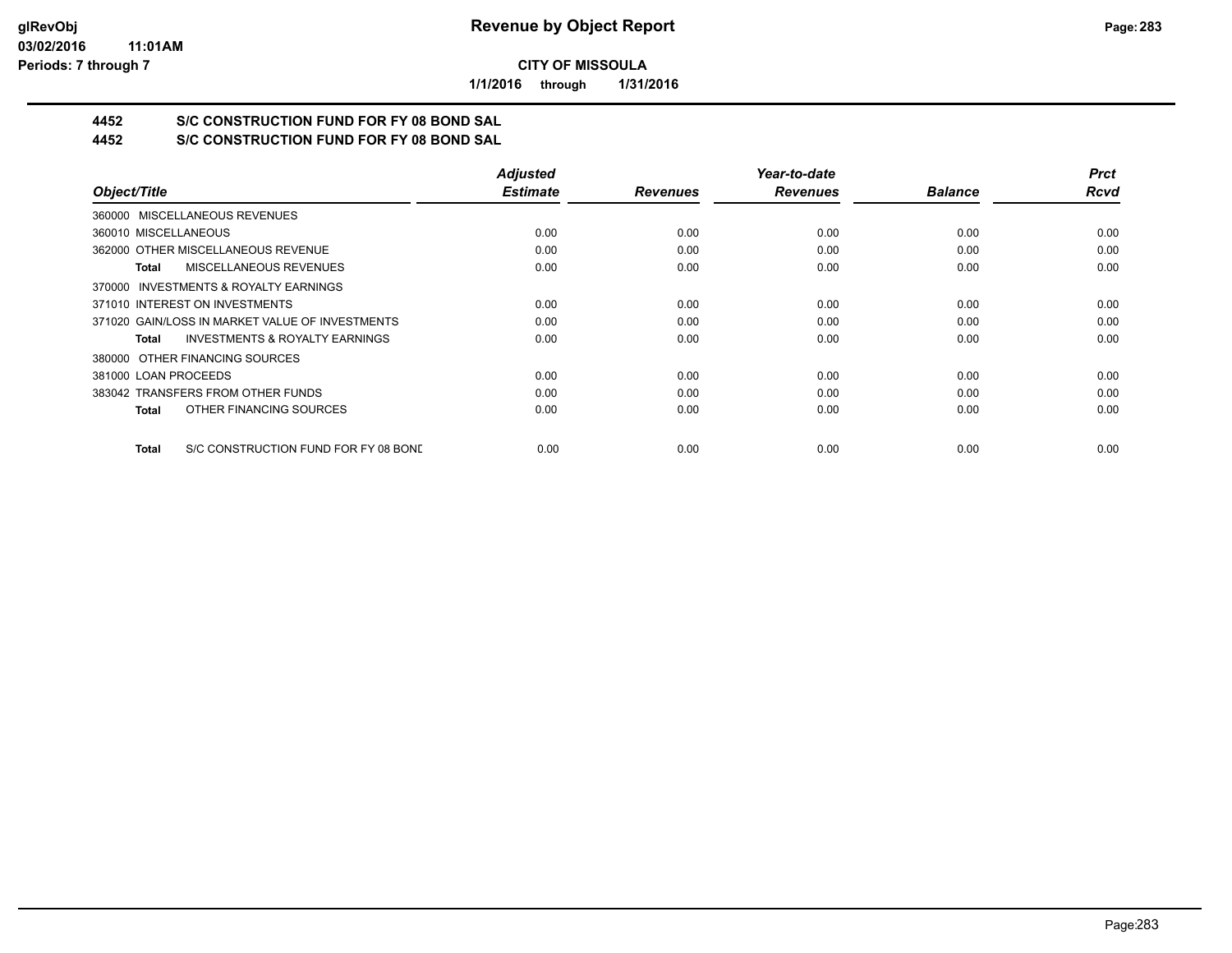**1/1/2016 through 1/31/2016**

# **4452 S/C CONSTRUCTION FUND FOR FY 08 BOND SAL**

| Object/Title                                         | <b>Adjusted</b><br><b>Estimate</b> | <b>Revenues</b> | Year-to-date<br><b>Revenues</b> | <b>Balance</b> | <b>Prct</b><br><b>Rcvd</b> |
|------------------------------------------------------|------------------------------------|-----------------|---------------------------------|----------------|----------------------------|
|                                                      |                                    |                 |                                 |                |                            |
| 360000 MISCELLANEOUS REVENUES                        |                                    |                 |                                 |                |                            |
| 360010 MISCELLANEOUS                                 | 0.00                               | 0.00            | 0.00                            | 0.00           | 0.00                       |
| 362000 OTHER MISCELLANEOUS REVENUE                   | 0.00                               | 0.00            | 0.00                            | 0.00           | 0.00                       |
| MISCELLANEOUS REVENUES<br>Total                      | 0.00                               | 0.00            | 0.00                            | 0.00           | 0.00                       |
| 370000 INVESTMENTS & ROYALTY EARNINGS                |                                    |                 |                                 |                |                            |
| 371010 INTEREST ON INVESTMENTS                       | 0.00                               | 0.00            | 0.00                            | 0.00           | 0.00                       |
| 371020 GAIN/LOSS IN MARKET VALUE OF INVESTMENT       | 0.00                               | 0.00            | 0.00                            | 0.00           | 0.00                       |
| <b>INVESTMENTS &amp; ROYALTY EARNINGS</b><br>Total   | 0.00                               | 0.00            | 0.00                            | 0.00           | 0.00                       |
| 380000 OTHER FINANCING SOURCES                       |                                    |                 |                                 |                |                            |
| 381000 LOAN PROCEEDS                                 | 0.00                               | 0.00            | 0.00                            | 0.00           | 0.00                       |
| 383042 TRANSFERS FROM OTHER FUNDS                    | 0.00                               | 0.00            | 0.00                            | 0.00           | 0.00                       |
| OTHER FINANCING SOURCES<br>Total                     | 0.00                               | 0.00            | 0.00                            | 0.00           | 0.00                       |
|                                                      |                                    |                 |                                 |                |                            |
| S/C CONSTRUCTION FUND FOR FY 08 BONI<br><b>Total</b> | 0.00                               | 0.00            | 0.00                            | 0.00           | 0.00                       |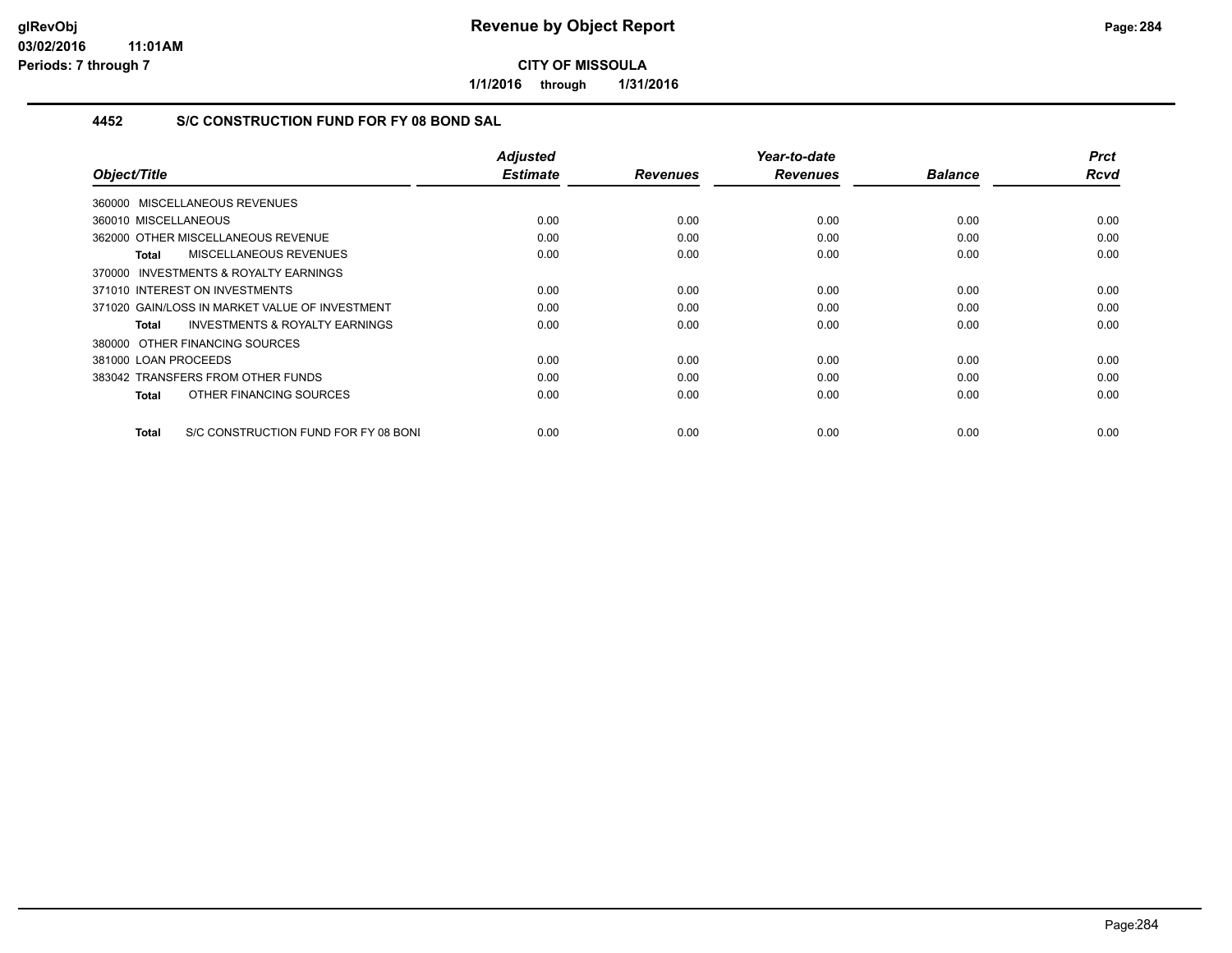**1/1/2016 through 1/31/2016**

# **4453 S/C CONSTRUCTION FUND FY09 BOND**

**4453 S/C CONSTRUCTION FUND FY09 BOND**

|                                                    | <b>Adjusted</b> |                 | Year-to-date    |                | <b>Prct</b> |
|----------------------------------------------------|-----------------|-----------------|-----------------|----------------|-------------|
| Object/Title                                       | <b>Estimate</b> | <b>Revenues</b> | <b>Revenues</b> | <b>Balance</b> | <b>Rcvd</b> |
| 360000 MISCELLANEOUS REVENUES                      |                 |                 |                 |                |             |
| 360010 MISCELLANEOUS                               | 0.00            | 0.00            | 0.00            | 0.00           | 0.00        |
| 362000 OTHER MISCELLANEOUS REVENUE                 | 0.00            | 0.00            | 0.00            | 0.00           | 0.00        |
| MISCELLANEOUS REVENUES<br>Total                    | 0.00            | 0.00            | 0.00            | 0.00           | 0.00        |
| 370000 INVESTMENTS & ROYALTY EARNINGS              |                 |                 |                 |                |             |
| 371010 INTEREST ON INVESTMENTS                     | 0.00            | 0.00            | 0.00            | 0.00           | 0.00        |
| <b>INVESTMENTS &amp; ROYALTY EARNINGS</b><br>Total | 0.00            | 0.00            | 0.00            | 0.00           | 0.00        |
| 380000 OTHER FINANCING SOURCES                     |                 |                 |                 |                |             |
| 381030 SID BONDS PROCEEDS                          | 0.00            | 0.00            | 0.00            | 0.00           | 0.00        |
| 383000 OPERATING TRANSFERS                         | 0.00            | 0.00            | 0.00            | 0.00           | 0.00        |
| OTHER FINANCING SOURCES<br>Total                   | 0.00            | 0.00            | 0.00            | 0.00           | 0.00        |
| S/C CONSTRUCTION FUND FY09 BOND<br>Total           | 0.00            | 0.00            | 0.00            | 0.00           | 0.00        |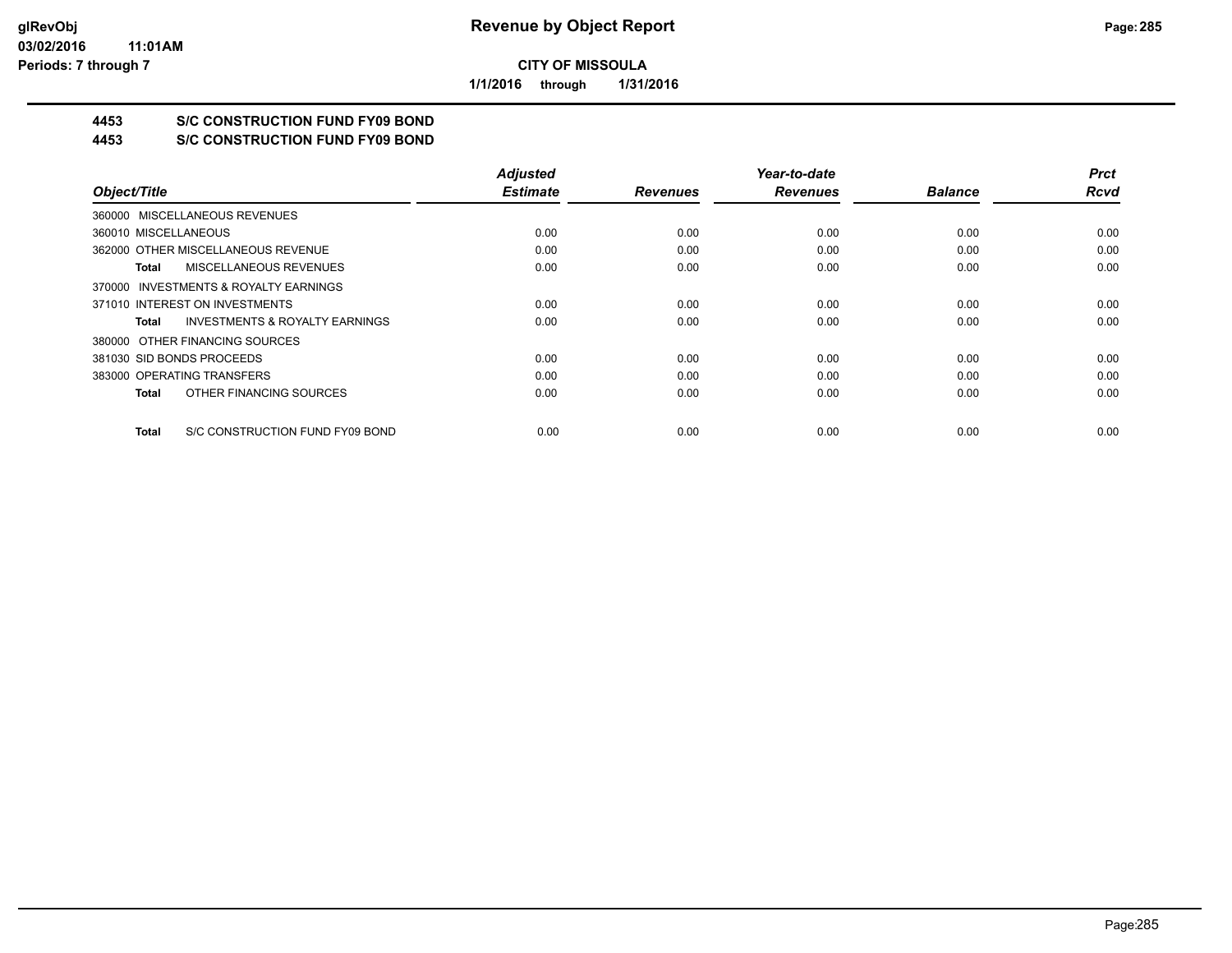**1/1/2016 through 1/31/2016**

# **4453 S/C CONSTRUCTION FUND FY09 BOND**

| Object/Title                                       | <b>Adjusted</b><br><b>Estimate</b> | <b>Revenues</b> | Year-to-date<br><b>Revenues</b> | <b>Balance</b> | <b>Prct</b><br>Rcvd |
|----------------------------------------------------|------------------------------------|-----------------|---------------------------------|----------------|---------------------|
|                                                    |                                    |                 |                                 |                |                     |
| 360000 MISCELLANEOUS REVENUES                      |                                    |                 |                                 |                |                     |
| 360010 MISCELLANEOUS                               | 0.00                               | 0.00            | 0.00                            | 0.00           | 0.00                |
| 362000 OTHER MISCELLANEOUS REVENUE                 | 0.00                               | 0.00            | 0.00                            | 0.00           | 0.00                |
| MISCELLANEOUS REVENUES<br>Total                    | 0.00                               | 0.00            | 0.00                            | 0.00           | 0.00                |
| 370000 INVESTMENTS & ROYALTY EARNINGS              |                                    |                 |                                 |                |                     |
| 371010 INTEREST ON INVESTMENTS                     | 0.00                               | 0.00            | 0.00                            | 0.00           | 0.00                |
| <b>INVESTMENTS &amp; ROYALTY EARNINGS</b><br>Total | 0.00                               | 0.00            | 0.00                            | 0.00           | 0.00                |
| 380000 OTHER FINANCING SOURCES                     |                                    |                 |                                 |                |                     |
| 381030 SID BONDS PROCEEDS                          | 0.00                               | 0.00            | 0.00                            | 0.00           | 0.00                |
| 383000 OPERATING TRANSFERS                         | 0.00                               | 0.00            | 0.00                            | 0.00           | 0.00                |
| OTHER FINANCING SOURCES<br>Total                   | 0.00                               | 0.00            | 0.00                            | 0.00           | 0.00                |
| S/C CONSTRUCTION FUND FY09 BOND<br>Total           | 0.00                               | 0.00            | 0.00                            | 0.00           | 0.00                |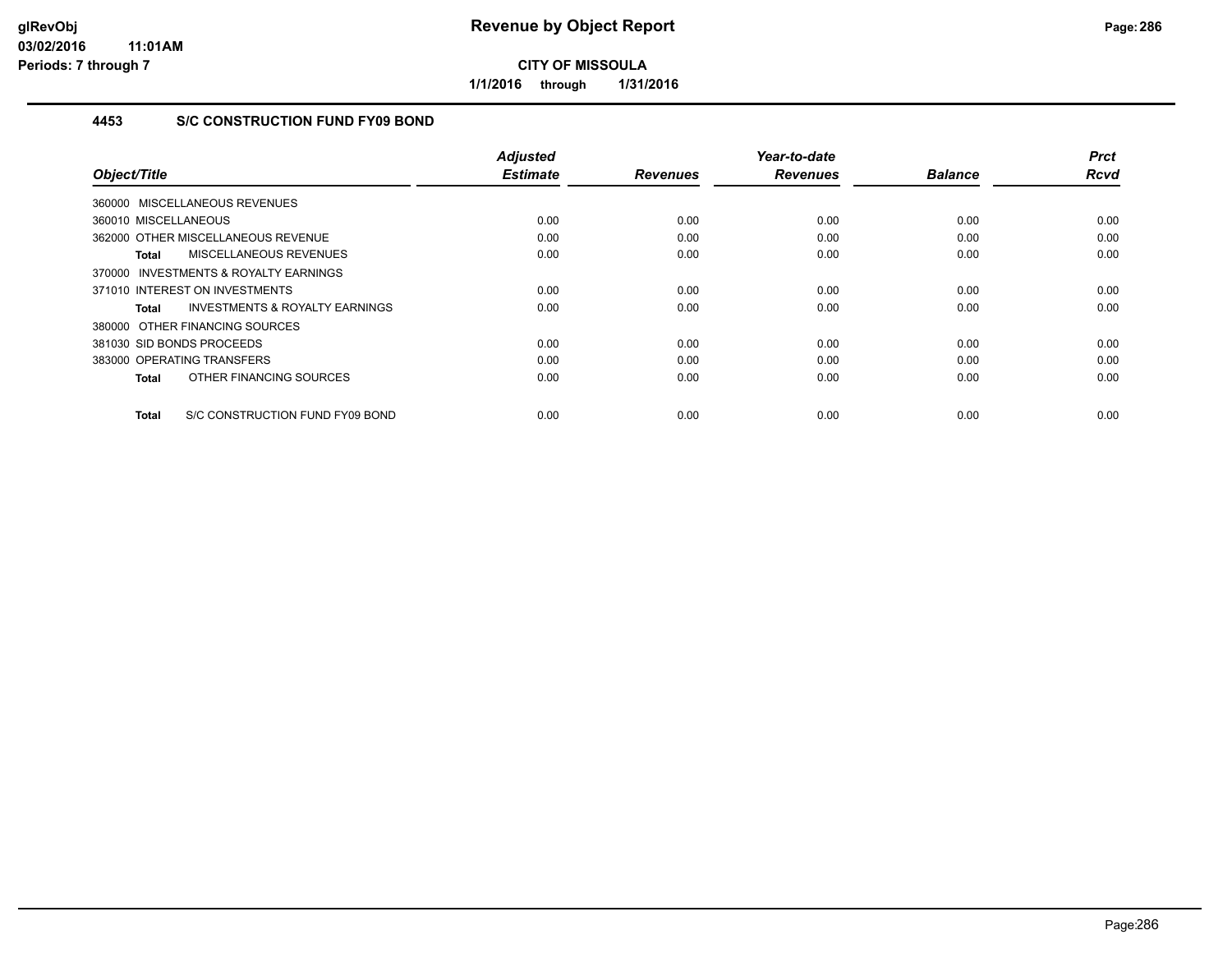**1/1/2016 through 1/31/2016**

# **4454 S/C CONSTRUCTION FUND FOR FY10**

**4454 S/C CONSTRUCTION FUND FOR FY10**

|                                                    | <b>Adjusted</b> |                 | Year-to-date    |                | <b>Prct</b> |
|----------------------------------------------------|-----------------|-----------------|-----------------|----------------|-------------|
| Object/Title                                       | <b>Estimate</b> | <b>Revenues</b> | <b>Revenues</b> | <b>Balance</b> | <b>Rcvd</b> |
| 360000 MISCELLANEOUS REVENUES                      |                 |                 |                 |                |             |
| 360010 MISCELLANEOUS                               | 0.00            | 0.00            | 0.00            | 0.00           | 0.00        |
| 362000 OTHER MISCELLANEOUS REVENUE                 | 0.00            | 0.00            | 0.00            | 0.00           | 0.00        |
| MISCELLANEOUS REVENUES<br>Total                    | 0.00            | 0.00            | 0.00            | 0.00           | 0.00        |
| 370000 INVESTMENTS & ROYALTY EARNINGS              |                 |                 |                 |                |             |
| 371010 INTEREST ON INVESTMENTS                     | 0.00            | 0.00            | 0.00            | 0.00           | 0.00        |
| <b>INVESTMENTS &amp; ROYALTY EARNINGS</b><br>Total | 0.00            | 0.00            | 0.00            | 0.00           | 0.00        |
| 380000 OTHER FINANCING SOURCES                     |                 |                 |                 |                |             |
| 381030 SID BONDS PROCEEDS                          | 0.00            | 0.00            | 0.00            | 0.00           | 0.00        |
| OTHER FINANCING SOURCES<br>Total                   | 0.00            | 0.00            | 0.00            | 0.00           | 0.00        |
| S/C CONSTRUCTION FUND FOR FY10<br>Total            | 0.00            | 0.00            | 0.00            | 0.00           | 0.00        |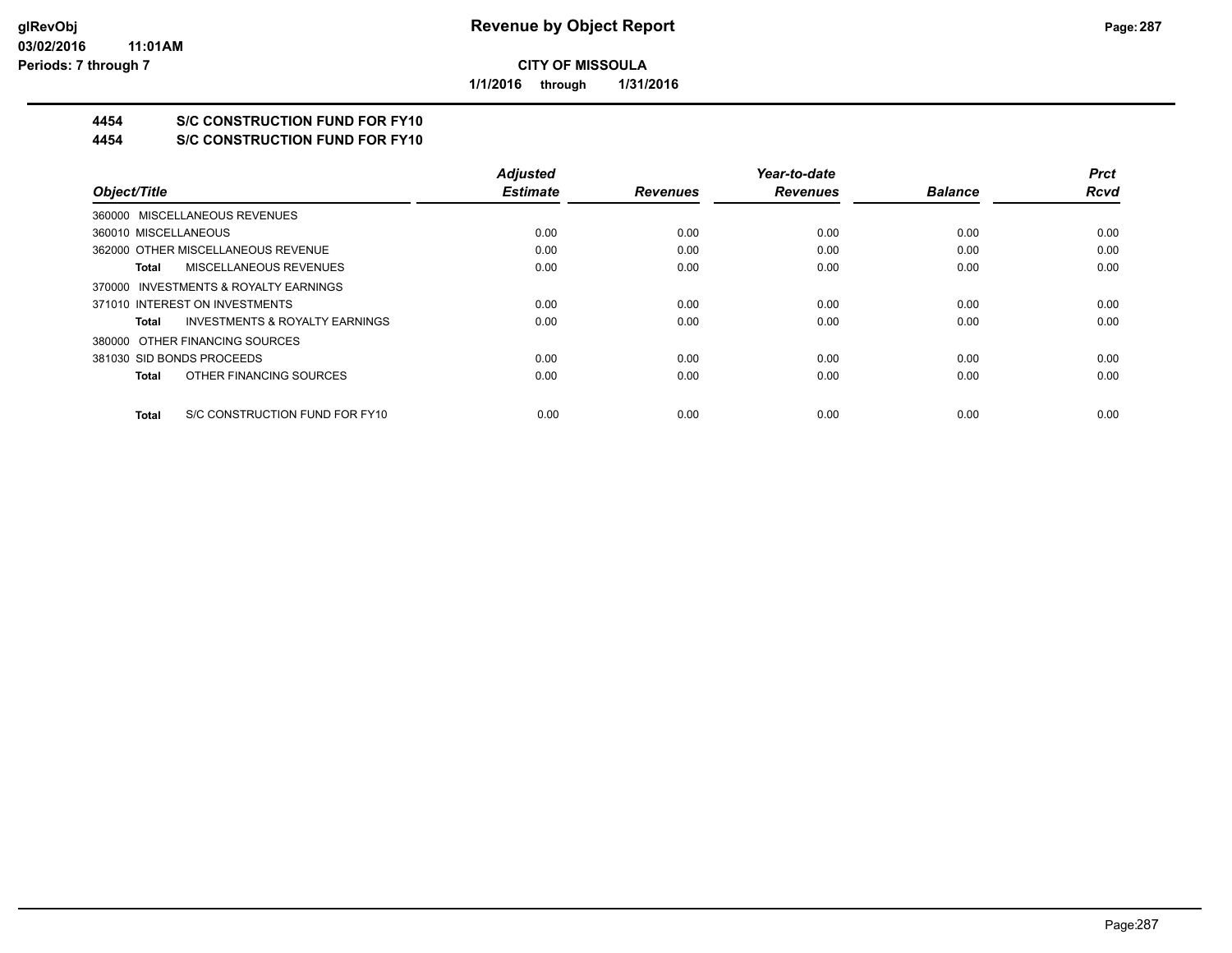**1/1/2016 through 1/31/2016**

# **4454 S/C CONSTRUCTION FUND FOR FY10**

|                                                | <b>Adjusted</b> |                 | Year-to-date    |                | <b>Prct</b> |
|------------------------------------------------|-----------------|-----------------|-----------------|----------------|-------------|
| Object/Title                                   | <b>Estimate</b> | <b>Revenues</b> | <b>Revenues</b> | <b>Balance</b> | <b>Rcvd</b> |
| 360000 MISCELLANEOUS REVENUES                  |                 |                 |                 |                |             |
| 360010 MISCELLANEOUS                           | 0.00            | 0.00            | 0.00            | 0.00           | 0.00        |
| 362000 OTHER MISCELLANEOUS REVENUE             | 0.00            | 0.00            | 0.00            | 0.00           | 0.00        |
| <b>MISCELLANEOUS REVENUES</b><br>Total         | 0.00            | 0.00            | 0.00            | 0.00           | 0.00        |
| INVESTMENTS & ROYALTY EARNINGS<br>370000       |                 |                 |                 |                |             |
| 371010 INTEREST ON INVESTMENTS                 | 0.00            | 0.00            | 0.00            | 0.00           | 0.00        |
| INVESTMENTS & ROYALTY EARNINGS<br>Total        | 0.00            | 0.00            | 0.00            | 0.00           | 0.00        |
| 380000 OTHER FINANCING SOURCES                 |                 |                 |                 |                |             |
| 381030 SID BONDS PROCEEDS                      | 0.00            | 0.00            | 0.00            | 0.00           | 0.00        |
| OTHER FINANCING SOURCES<br><b>Total</b>        | 0.00            | 0.00            | 0.00            | 0.00           | 0.00        |
| S/C CONSTRUCTION FUND FOR FY10<br><b>Total</b> | 0.00            | 0.00            | 0.00            | 0.00           | 0.00        |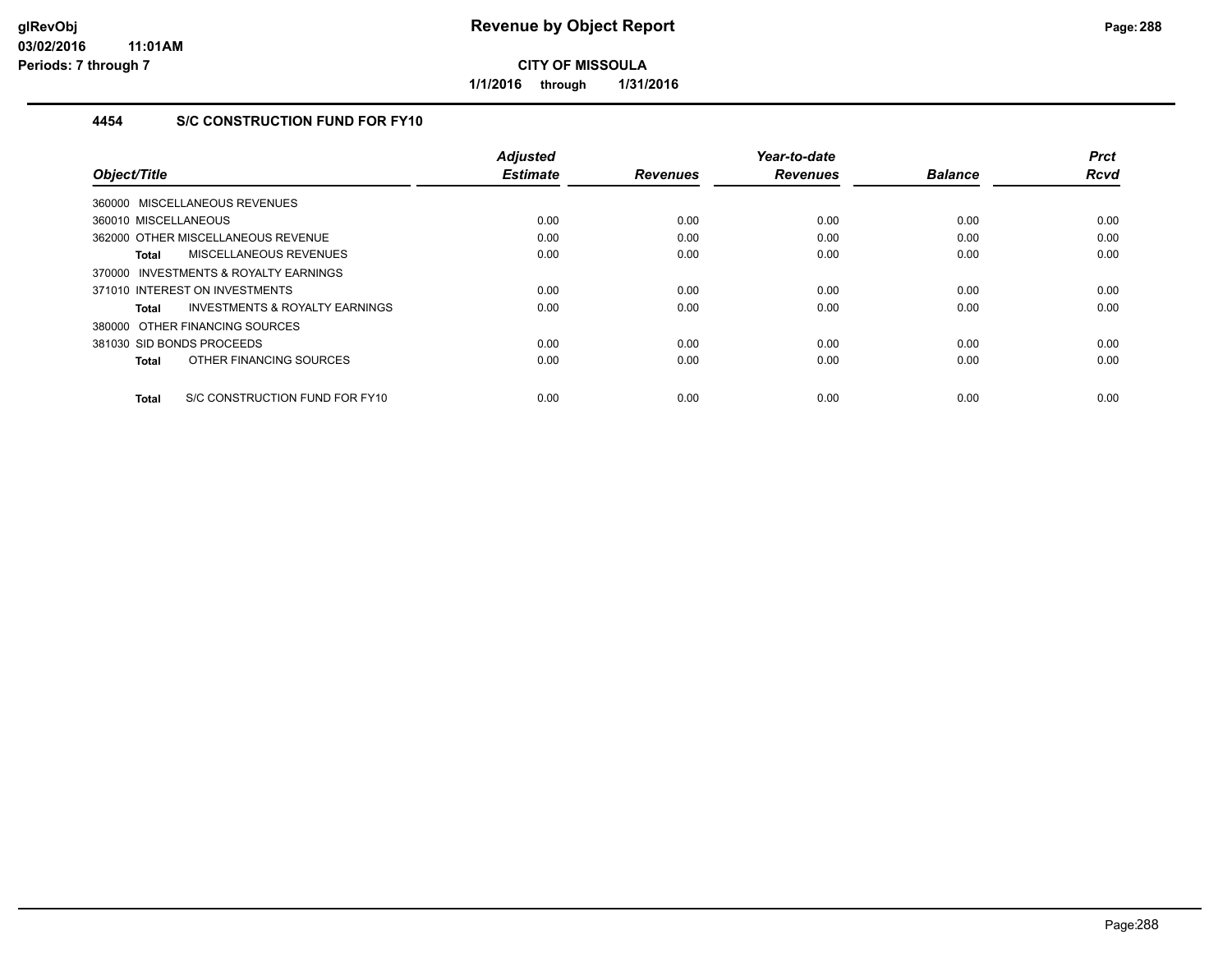**1/1/2016 through 1/31/2016**

### **4455 FY11 S/C CONSTRUCTION FUND**

**4455 FY11 S/C CONSTRUCTION FUND**

|                                                    | <b>Adjusted</b> |                 | Year-to-date    |                | <b>Prct</b> |
|----------------------------------------------------|-----------------|-----------------|-----------------|----------------|-------------|
| Object/Title                                       | <b>Estimate</b> | <b>Revenues</b> | <b>Revenues</b> | <b>Balance</b> | Rcvd        |
| 360000 MISCELLANEOUS REVENUES                      |                 |                 |                 |                |             |
| 360010 MISCELLANEOUS                               | 0.00            | 0.00            | 0.00            | 0.00           | 0.00        |
| MISCELLANEOUS REVENUES<br><b>Total</b>             | 0.00            | 0.00            | 0.00            | 0.00           | 0.00        |
| 370000 INVESTMENTS & ROYALTY EARNINGS              |                 |                 |                 |                |             |
| 371010 INTEREST ON INVESTMENTS                     | 0.00            | 0.00            | 0.00            | 0.00           | 0.00        |
| <b>INVESTMENTS &amp; ROYALTY EARNINGS</b><br>Total | 0.00            | 0.00            | 0.00            | 0.00           | 0.00        |
| 380000 OTHER FINANCING SOURCES                     |                 |                 |                 |                |             |
| 381030 SID BONDS PROCEEDS                          | 0.00            | 0.00            | 0.00            | 0.00           | 0.00        |
| OTHER FINANCING SOURCES<br><b>Total</b>            | 0.00            | 0.00            | 0.00            | 0.00           | 0.00        |
| <b>FY11 S/C CONSTRUCTION FUND</b><br><b>Total</b>  | 0.00            | 0.00            | 0.00            | 0.00           | 0.00        |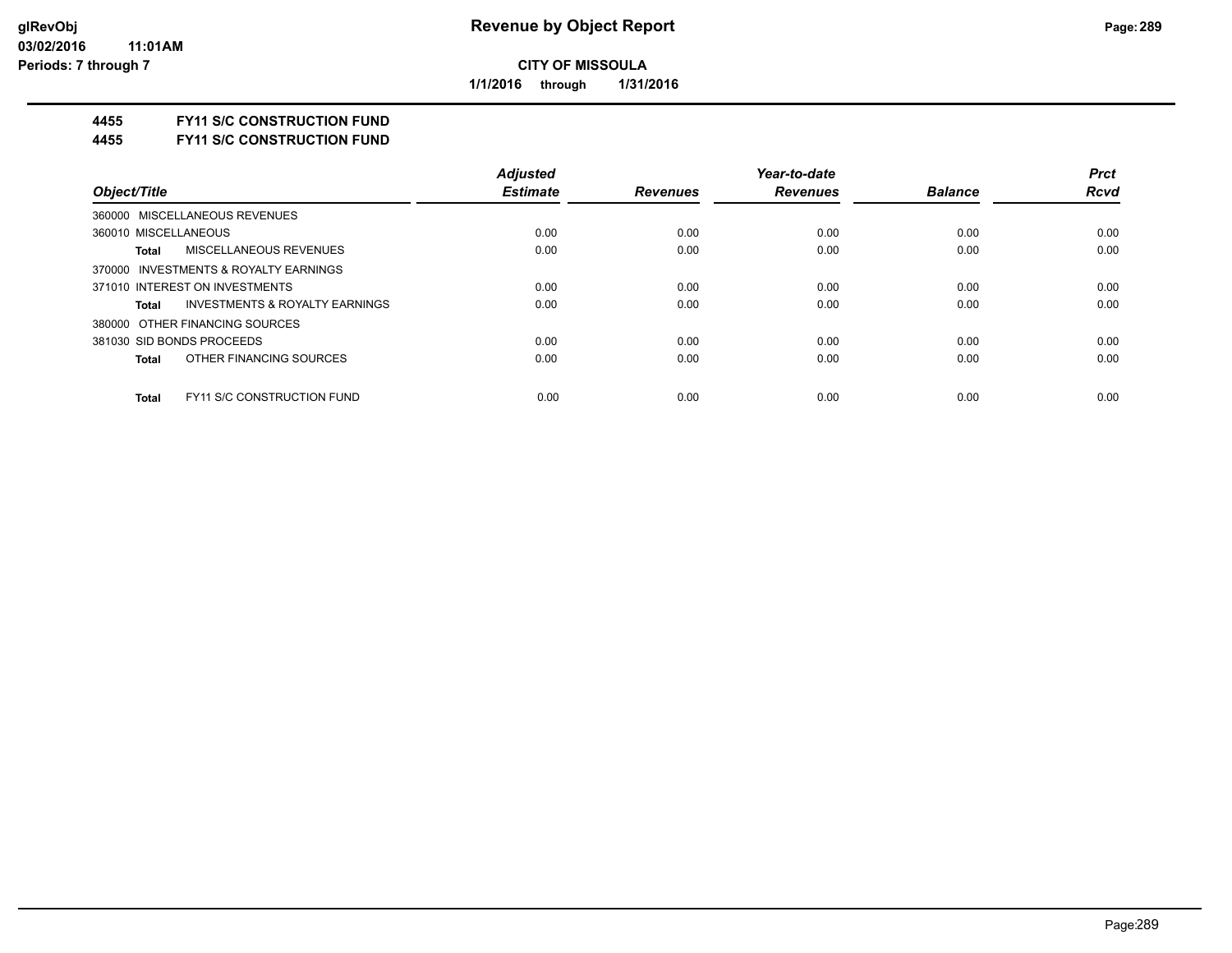**1/1/2016 through 1/31/2016**

# **4455 FY11 S/C CONSTRUCTION FUND**

| Object/Title                                       | <b>Adjusted</b><br><b>Estimate</b> | <b>Revenues</b> | Year-to-date<br><b>Revenues</b> | <b>Balance</b> | <b>Prct</b><br><b>Rcvd</b> |
|----------------------------------------------------|------------------------------------|-----------------|---------------------------------|----------------|----------------------------|
| 360000 MISCELLANEOUS REVENUES                      |                                    |                 |                                 |                |                            |
| 360010 MISCELLANEOUS                               | 0.00                               | 0.00            | 0.00                            | 0.00           | 0.00                       |
| MISCELLANEOUS REVENUES<br>Total                    | 0.00                               | 0.00            | 0.00                            | 0.00           | 0.00                       |
| 370000 INVESTMENTS & ROYALTY EARNINGS              |                                    |                 |                                 |                |                            |
| 371010 INTEREST ON INVESTMENTS                     | 0.00                               | 0.00            | 0.00                            | 0.00           | 0.00                       |
| <b>INVESTMENTS &amp; ROYALTY EARNINGS</b><br>Total | 0.00                               | 0.00            | 0.00                            | 0.00           | 0.00                       |
| 380000 OTHER FINANCING SOURCES                     |                                    |                 |                                 |                |                            |
| 381030 SID BONDS PROCEEDS                          | 0.00                               | 0.00            | 0.00                            | 0.00           | 0.00                       |
| OTHER FINANCING SOURCES<br>Total                   | 0.00                               | 0.00            | 0.00                            | 0.00           | 0.00                       |
| <b>FY11 S/C CONSTRUCTION FUND</b><br>Total         | 0.00                               | 0.00            | 0.00                            | 0.00           | 0.00                       |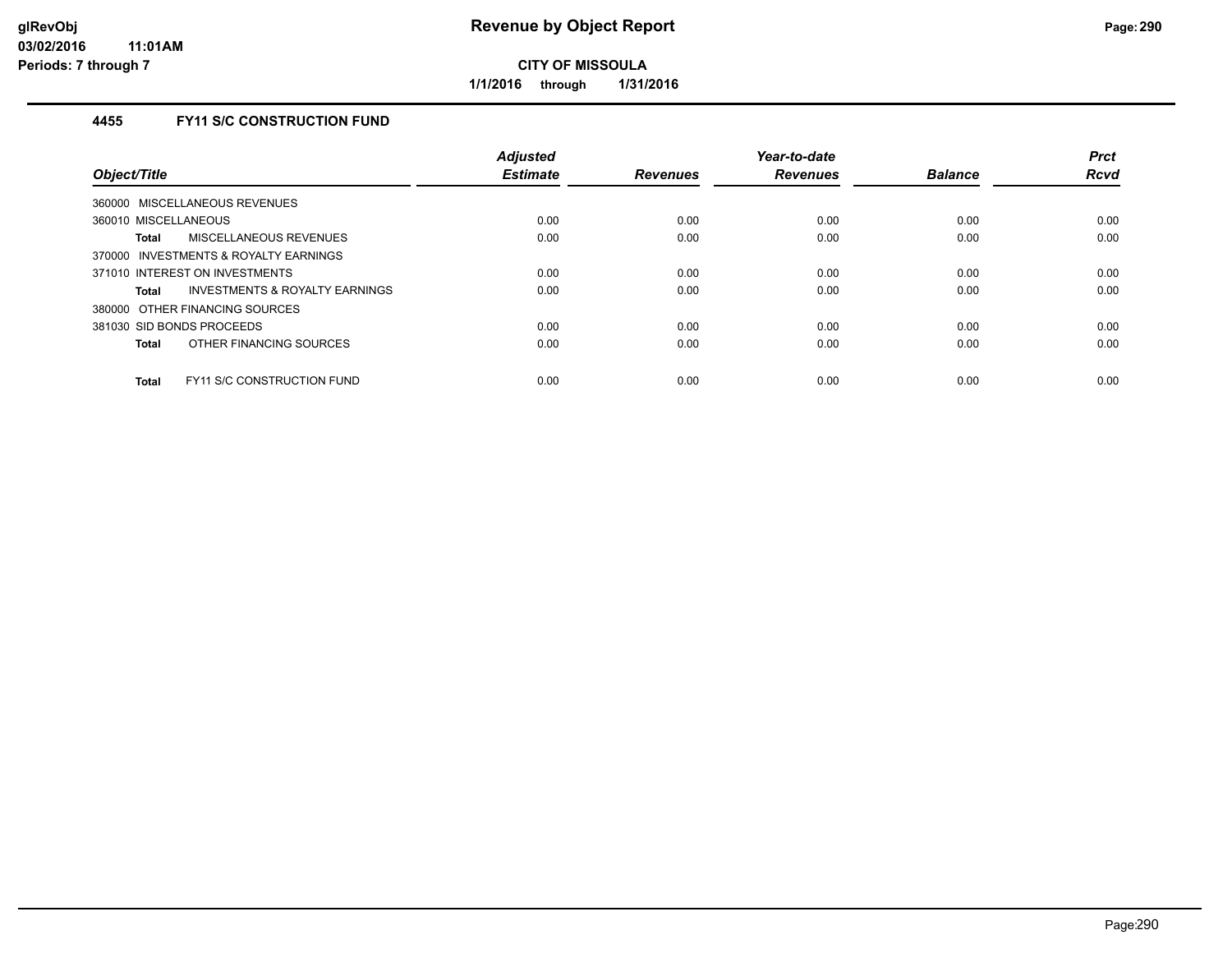**1/1/2016 through 1/31/2016**

### **4456 FY12 S/C CONSTRUCTION FUND**

**4456 FY12 S/C CONSTRUCTION FUND**

|                                                   | <b>Adjusted</b> |                 | Year-to-date    |                | <b>Prct</b> |
|---------------------------------------------------|-----------------|-----------------|-----------------|----------------|-------------|
| Object/Title                                      | <b>Estimate</b> | <b>Revenues</b> | <b>Revenues</b> | <b>Balance</b> | <b>Rcvd</b> |
| 360000 MISCELLANEOUS REVENUES                     |                 |                 |                 |                |             |
| 360010 MISCELLANEOUS                              | 0.00            | 0.00            | 0.00            | 0.00           | 0.00        |
| 362000 OTHER MISCELLANEOUS REVENUE                | 0.00            | 0.00            | 0.00            | 0.00           | 0.00        |
| <b>MISCELLANEOUS REVENUES</b><br>Total            | 0.00            | 0.00            | 0.00            | 0.00           | 0.00        |
| 370000 INVESTMENTS & ROYALTY EARNINGS             |                 |                 |                 |                |             |
| 371010 INTEREST ON INVESTMENTS                    | 0.00            | 0.00            | 0.00            | 0.00           | 0.00        |
| INVESTMENTS & ROYALTY EARNINGS<br>Total           | 0.00            | 0.00            | 0.00            | 0.00           | 0.00        |
| 380000 OTHER FINANCING SOURCES                    |                 |                 |                 |                |             |
| 381030 SID BONDS PROCEEDS                         | 0.00            | 0.00            | 0.00            | 0.00           | 0.00        |
| OTHER FINANCING SOURCES<br>Total                  | 0.00            | 0.00            | 0.00            | 0.00           | 0.00        |
| <b>FY12 S/C CONSTRUCTION FUND</b><br><b>Total</b> | 0.00            | 0.00            | 0.00            | 0.00           | 0.00        |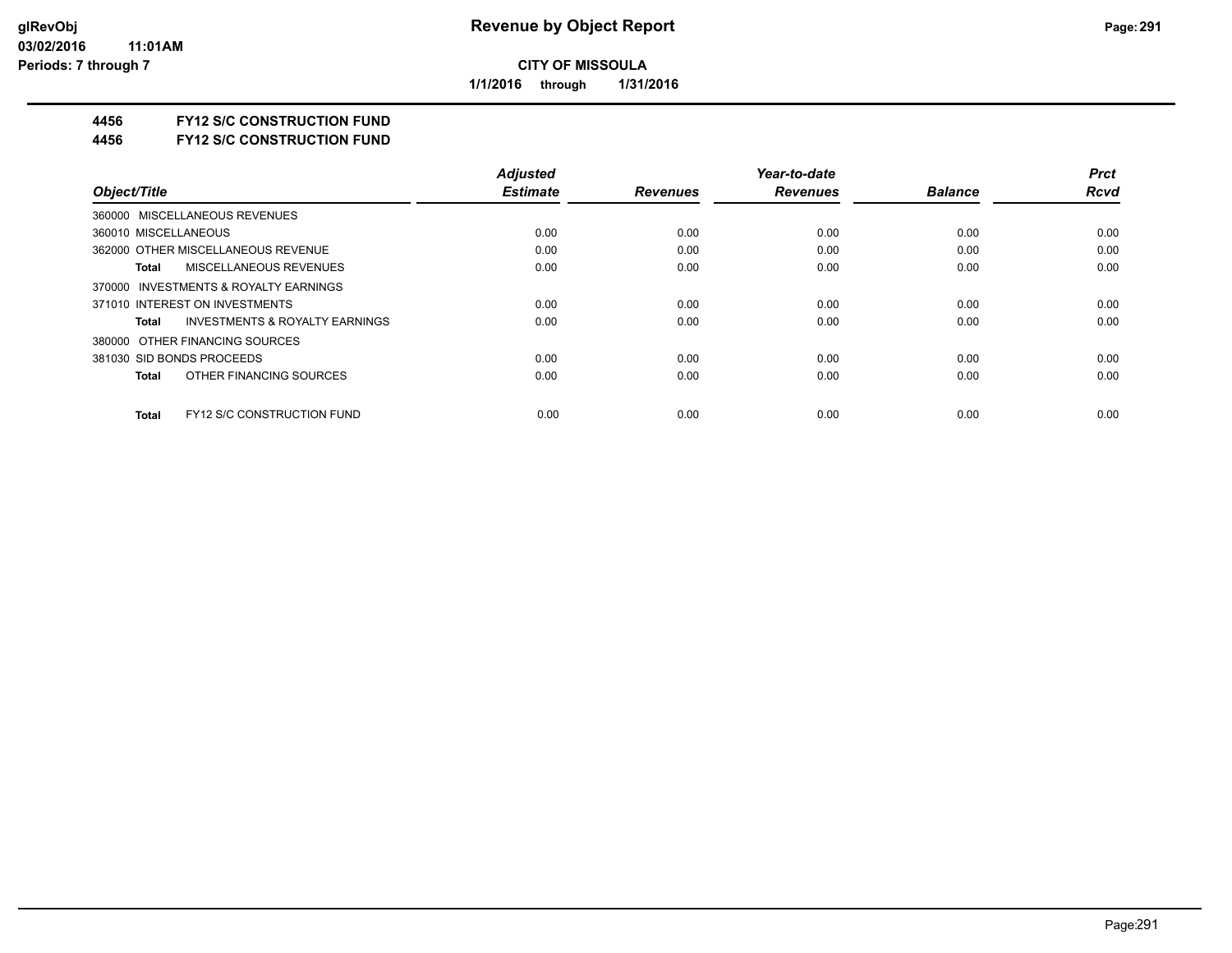**1/1/2016 through 1/31/2016**

# **4456 FY12 S/C CONSTRUCTION FUND**

|                                                    | <b>Adjusted</b> |                 | Year-to-date    |                | <b>Prct</b> |
|----------------------------------------------------|-----------------|-----------------|-----------------|----------------|-------------|
| Object/Title                                       | <b>Estimate</b> | <b>Revenues</b> | <b>Revenues</b> | <b>Balance</b> | <b>Rcvd</b> |
| 360000 MISCELLANEOUS REVENUES                      |                 |                 |                 |                |             |
| 360010 MISCELLANEOUS                               | 0.00            | 0.00            | 0.00            | 0.00           | 0.00        |
| 362000 OTHER MISCELLANEOUS REVENUE                 | 0.00            | 0.00            | 0.00            | 0.00           | 0.00        |
| MISCELLANEOUS REVENUES<br>Total                    | 0.00            | 0.00            | 0.00            | 0.00           | 0.00        |
| INVESTMENTS & ROYALTY EARNINGS<br>370000           |                 |                 |                 |                |             |
| 371010 INTEREST ON INVESTMENTS                     | 0.00            | 0.00            | 0.00            | 0.00           | 0.00        |
| <b>INVESTMENTS &amp; ROYALTY EARNINGS</b><br>Total | 0.00            | 0.00            | 0.00            | 0.00           | 0.00        |
| 380000 OTHER FINANCING SOURCES                     |                 |                 |                 |                |             |
| 381030 SID BONDS PROCEEDS                          | 0.00            | 0.00            | 0.00            | 0.00           | 0.00        |
| OTHER FINANCING SOURCES<br>Total                   | 0.00            | 0.00            | 0.00            | 0.00           | 0.00        |
| <b>FY12 S/C CONSTRUCTION FUND</b><br>Total         | 0.00            | 0.00            | 0.00            | 0.00           | 0.00        |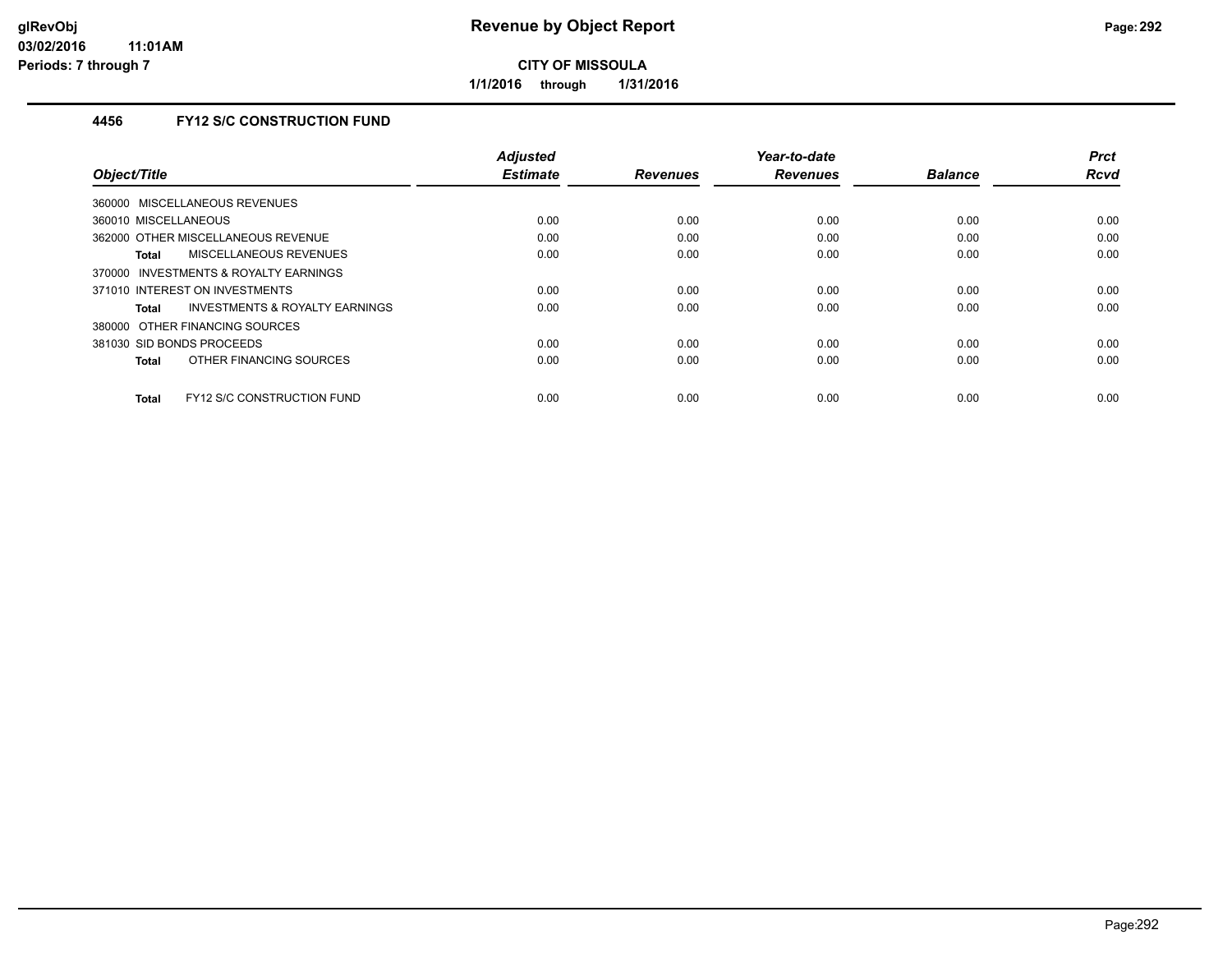**1/1/2016 through 1/31/2016**

# **4457 FY13 SIDEWALK/CURB CONSTRUCTION**

**4457 FY13 SIDEWALK/CURB CONSTRUCTION**

|                                                    | <b>Adjusted</b> |                 | Year-to-date    |                | <b>Prct</b> |
|----------------------------------------------------|-----------------|-----------------|-----------------|----------------|-------------|
| Object/Title                                       | <b>Estimate</b> | <b>Revenues</b> | <b>Revenues</b> | <b>Balance</b> | <b>Rcvd</b> |
| 360000 MISCELLANEOUS REVENUES                      |                 |                 |                 |                |             |
| 360010 MISCELLANEOUS                               | 0.00            | 0.00            | 0.00            | 0.00           | 0.00        |
| MISCELLANEOUS REVENUES<br>Total                    | 0.00            | 0.00            | 0.00            | 0.00           | 0.00        |
| 370000 INVESTMENTS & ROYALTY EARNINGS              |                 |                 |                 |                |             |
| 371010 INTEREST ON INVESTMENTS                     | 0.00            | 0.00            | 0.00            | 0.00           | 0.00        |
| <b>INVESTMENTS &amp; ROYALTY EARNINGS</b><br>Total | 0.00            | 0.00            | 0.00            | 0.00           | 0.00        |
| 380000 OTHER FINANCING SOURCES                     |                 |                 |                 |                |             |
| 381030 SID BONDS PROCEEDS                          | 0.00            | 0.00            | 0.00            | 0.00           | 0.00        |
| 383000 OPERATING TRANSFERS                         | 0.00            | 0.00            | 0.00            | 0.00           | 0.00        |
| OTHER FINANCING SOURCES<br>Total                   | 0.00            | 0.00            | 0.00            | 0.00           | 0.00        |
| FY13 SIDEWALK/CURB CONSTRUCTION<br><b>Total</b>    | 0.00            | 0.00            | 0.00            | 0.00           | 0.00        |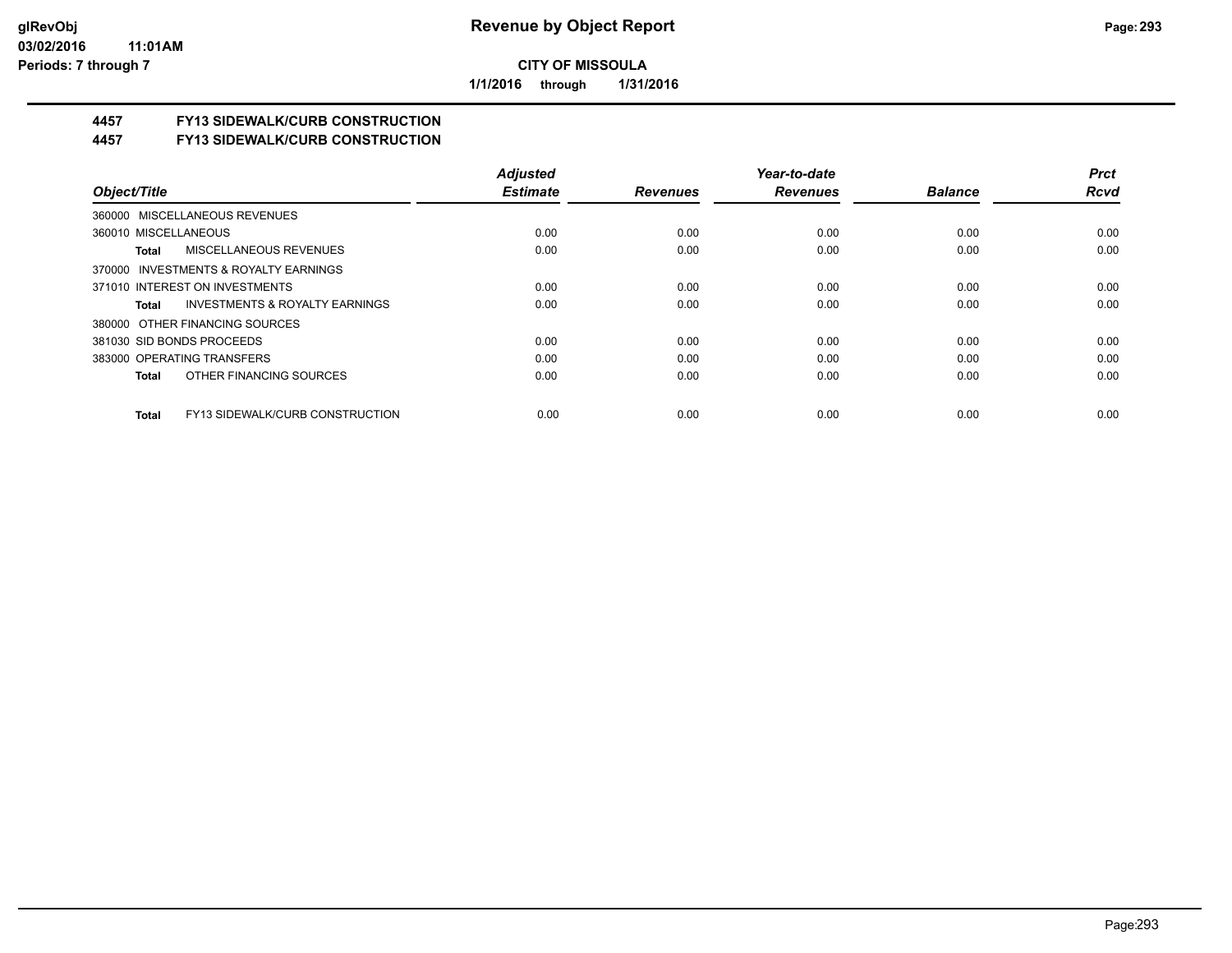**1/1/2016 through 1/31/2016**

# **4457 FY13 SIDEWALK/CURB CONSTRUCTION**

| Object/Title                                           | <b>Adjusted</b><br><b>Estimate</b> | <b>Revenues</b> | Year-to-date<br><b>Revenues</b> | <b>Balance</b> | <b>Prct</b><br><b>Rcvd</b> |
|--------------------------------------------------------|------------------------------------|-----------------|---------------------------------|----------------|----------------------------|
| 360000 MISCELLANEOUS REVENUES                          |                                    |                 |                                 |                |                            |
| 360010 MISCELLANEOUS                                   | 0.00                               | 0.00            | 0.00                            | 0.00           | 0.00                       |
| MISCELLANEOUS REVENUES<br><b>Total</b>                 | 0.00                               | 0.00            | 0.00                            | 0.00           | 0.00                       |
| 370000 INVESTMENTS & ROYALTY EARNINGS                  |                                    |                 |                                 |                |                            |
| 371010 INTEREST ON INVESTMENTS                         | 0.00                               | 0.00            | 0.00                            | 0.00           | 0.00                       |
| INVESTMENTS & ROYALTY EARNINGS<br><b>Total</b>         | 0.00                               | 0.00            | 0.00                            | 0.00           | 0.00                       |
| 380000 OTHER FINANCING SOURCES                         |                                    |                 |                                 |                |                            |
| 381030 SID BONDS PROCEEDS                              | 0.00                               | 0.00            | 0.00                            | 0.00           | 0.00                       |
| 383000 OPERATING TRANSFERS                             | 0.00                               | 0.00            | 0.00                            | 0.00           | 0.00                       |
| OTHER FINANCING SOURCES<br><b>Total</b>                | 0.00                               | 0.00            | 0.00                            | 0.00           | 0.00                       |
| <b>FY13 SIDEWALK/CURB CONSTRUCTION</b><br><b>Total</b> | 0.00                               | 0.00            | 0.00                            | 0.00           | 0.00                       |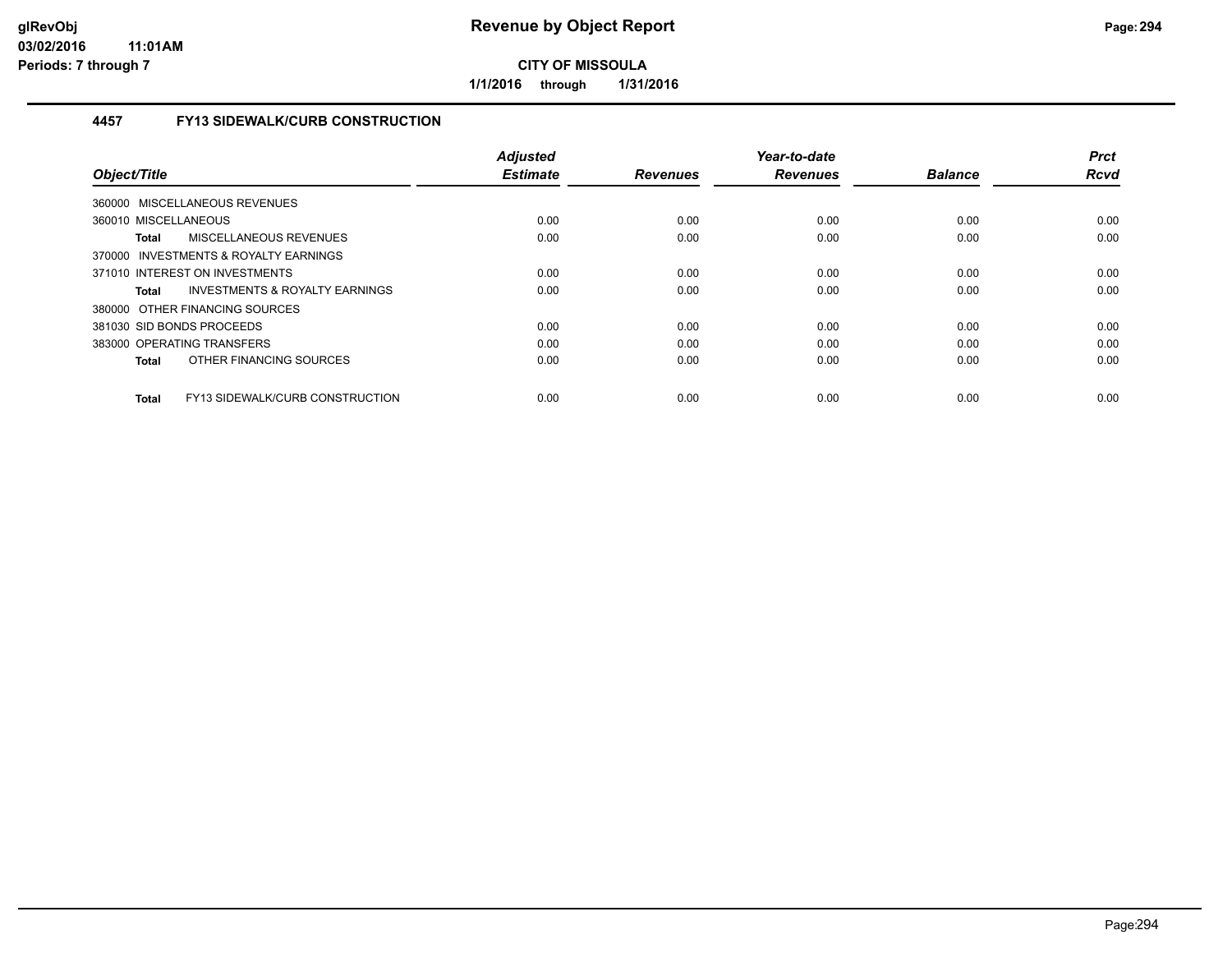**1/1/2016 through 1/31/2016**

# **4458 FY14 SIDEWALK & CURB CONSTRUCTION**

**4458 FY14 SIDEWALK & CURB CONSTRUCTION**

|                                                              | <b>Adiusted</b> |                 | Year-to-date    |                | <b>Prct</b> |
|--------------------------------------------------------------|-----------------|-----------------|-----------------|----------------|-------------|
| Object/Title                                                 | <b>Estimate</b> | <b>Revenues</b> | <b>Revenues</b> | <b>Balance</b> | <b>Rcvd</b> |
| 360000 MISCELLANEOUS REVENUES                                |                 |                 |                 |                |             |
| 360010 MISCELLANEOUS                                         | 0.00            | 0.00            | 0.00            | 0.00           | 0.00        |
| <b>MISCELLANEOUS REVENUES</b><br>Total                       | 0.00            | 0.00            | 0.00            | 0.00           | 0.00        |
| 370000 INVESTMENTS & ROYALTY EARNINGS                        |                 |                 |                 |                |             |
| 371010 INTEREST ON INVESTMENTS                               | 0.00            | 0.00            | 0.00            | 0.00           | 0.00        |
| <b>INVESTMENTS &amp; ROYALTY EARNINGS</b><br>Total           | 0.00            | 0.00            | 0.00            | 0.00           | 0.00        |
| 380000 OTHER FINANCING SOURCES                               |                 |                 |                 |                |             |
| 381030 SID BONDS PROCEEDS                                    | 0.00            | 0.00            | 0.00            | 0.00           | 0.00        |
| OTHER FINANCING SOURCES<br>Total                             | 0.00            | 0.00            | 0.00            | 0.00           | 0.00        |
| <b>FY14 SIDEWALK &amp; CURB CONSTRUCTION</b><br><b>Total</b> | 0.00            | 0.00            | 0.00            | 0.00           | 0.00        |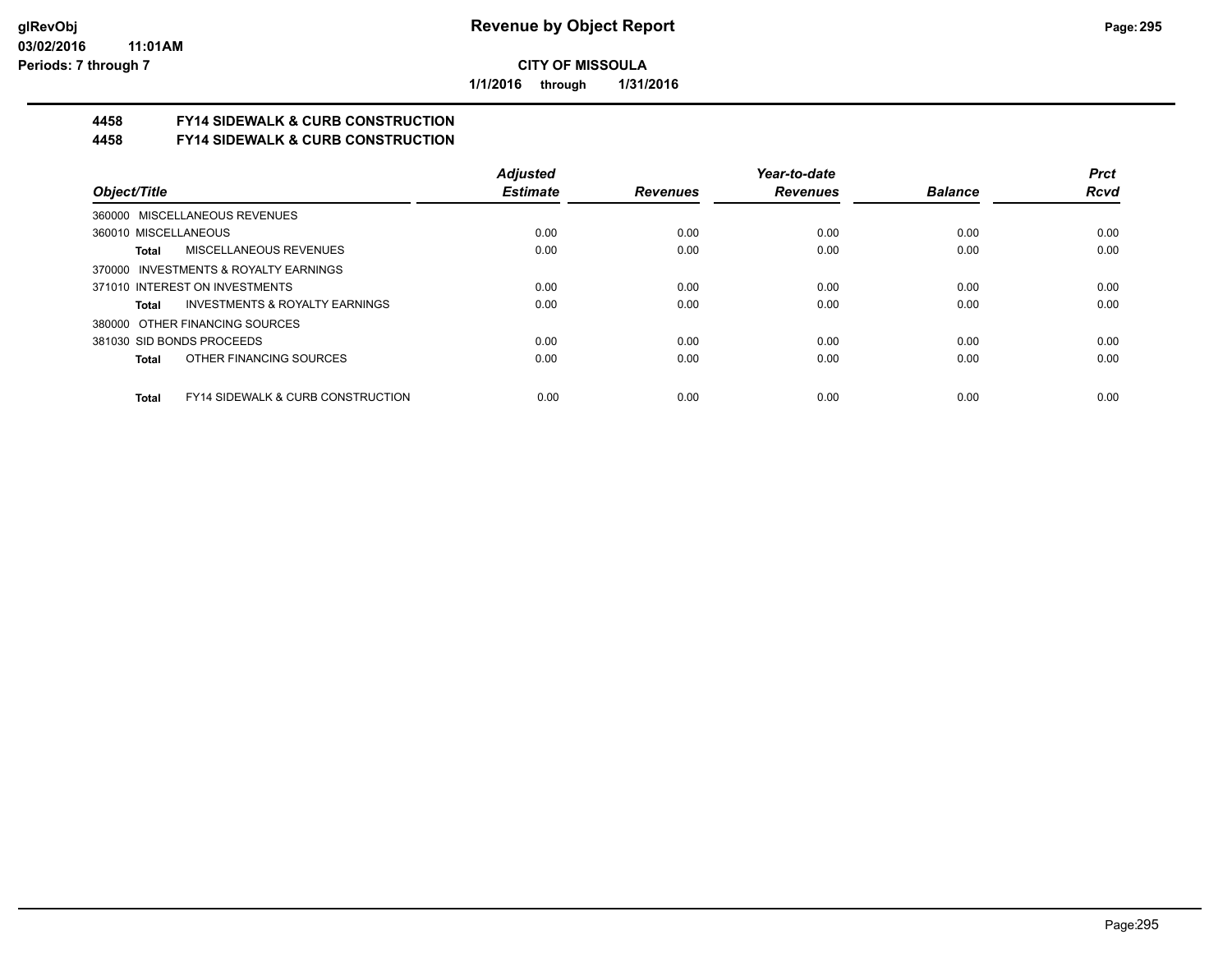**1/1/2016 through 1/31/2016**

## **4458 FY14 SIDEWALK & CURB CONSTRUCTION**

| Object/Title         |                                              | <b>Adjusted</b><br><b>Estimate</b> | <b>Revenues</b> | Year-to-date<br><b>Revenues</b> | <b>Balance</b> | <b>Prct</b><br><b>Rcvd</b> |
|----------------------|----------------------------------------------|------------------------------------|-----------------|---------------------------------|----------------|----------------------------|
|                      | 360000 MISCELLANEOUS REVENUES                |                                    |                 |                                 |                |                            |
| 360010 MISCELLANEOUS |                                              | 0.00                               | 0.00            | 0.00                            | 0.00           | 0.00                       |
| <b>Total</b>         | MISCELLANEOUS REVENUES                       | 0.00                               | 0.00            | 0.00                            | 0.00           | 0.00                       |
|                      | 370000 INVESTMENTS & ROYALTY EARNINGS        |                                    |                 |                                 |                |                            |
|                      | 371010 INTEREST ON INVESTMENTS               | 0.00                               | 0.00            | 0.00                            | 0.00           | 0.00                       |
| <b>Total</b>         | INVESTMENTS & ROYALTY EARNINGS               | 0.00                               | 0.00            | 0.00                            | 0.00           | 0.00                       |
|                      | 380000 OTHER FINANCING SOURCES               |                                    |                 |                                 |                |                            |
|                      | 381030 SID BONDS PROCEEDS                    | 0.00                               | 0.00            | 0.00                            | 0.00           | 0.00                       |
| <b>Total</b>         | OTHER FINANCING SOURCES                      | 0.00                               | 0.00            | 0.00                            | 0.00           | 0.00                       |
| <b>Total</b>         | <b>FY14 SIDEWALK &amp; CURB CONSTRUCTION</b> | 0.00                               | 0.00            | 0.00                            | 0.00           | 0.00                       |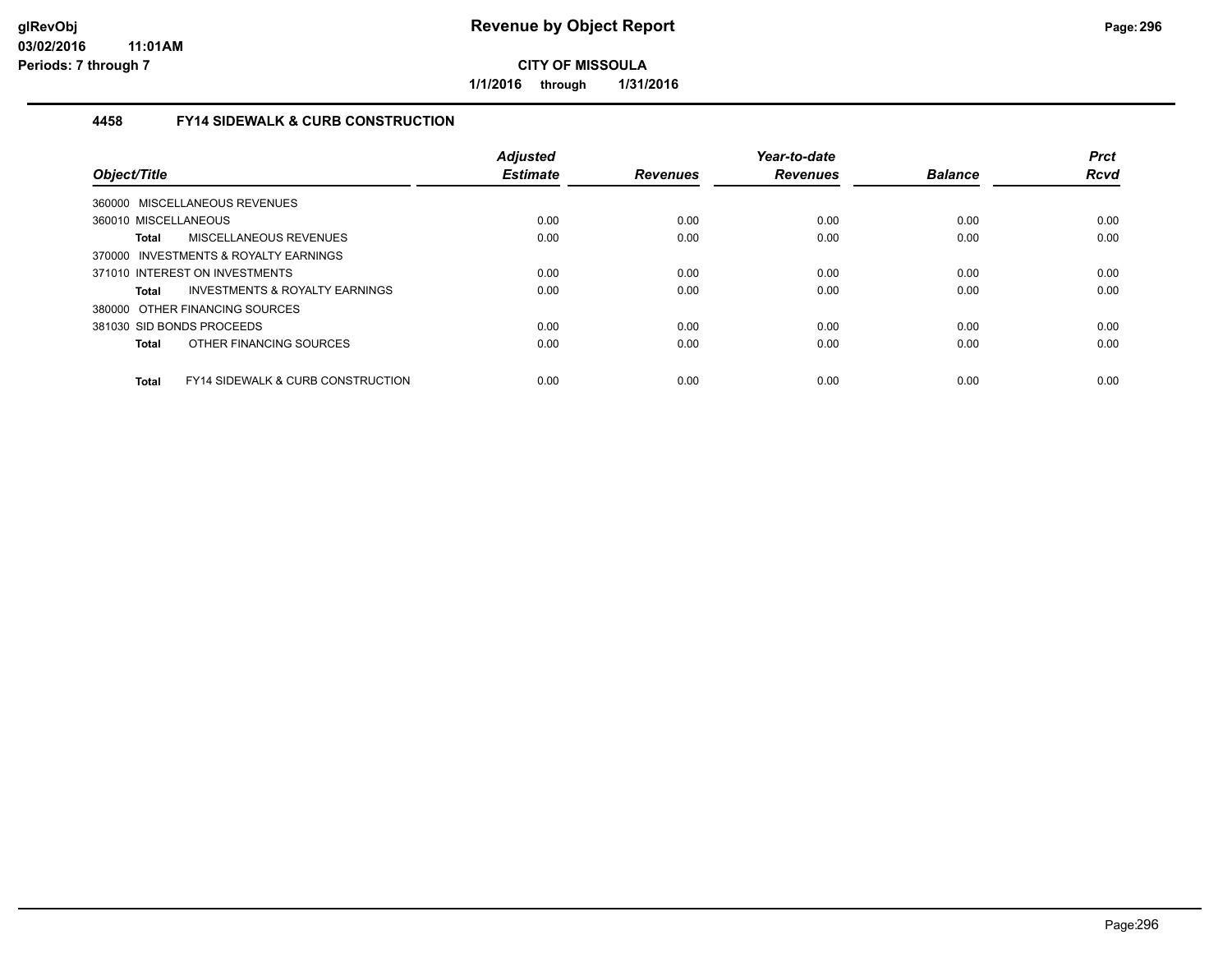**1/1/2016 through 1/31/2016**

# **4459 FY15 SIDEWALK/CURB CONSTRUCTION**

**4459 FY15 SIDEWALK/CURB CONSTRUCTION**

|                                                 | <b>Adjusted</b> |                 | Year-to-date    |                | <b>Prct</b> |
|-------------------------------------------------|-----------------|-----------------|-----------------|----------------|-------------|
| Object/Title                                    | <b>Estimate</b> | <b>Revenues</b> | <b>Revenues</b> | <b>Balance</b> | <b>Rcvd</b> |
| 330000 INTERGOVERNMENTAL REVENUES               |                 |                 |                 |                |             |
| 331156 CTEP GRANTS                              | 0.00            | 0.00            | 0.00            | 0.00           | 0.00        |
| INTERGOVERNMENTAL REVENUES<br>Total             | 0.00            | 0.00            | 0.00            | 0.00           | 0.00        |
| 360000 MISCELLANEOUS REVENUES                   |                 |                 |                 |                |             |
| 360010 MISCELLANEOUS                            | 0.00            | 0.00            | 0.00            | 0.00           | 0.00        |
| MISCELLANEOUS REVENUES<br>Total                 | 0.00            | 0.00            | 0.00            | 0.00           | 0.00        |
| 380000 OTHER FINANCING SOURCES                  |                 |                 |                 |                |             |
| 381030 SID BONDS PROCEEDS                       | 0.00            | 0.00            | 598.600.00      | $-598,600.00$  | 0.00        |
| OTHER FINANCING SOURCES<br>Total                | 0.00            | 0.00            | 598.600.00      | $-598.600.00$  | 0.00        |
|                                                 |                 |                 |                 |                |             |
| <b>FY15 SIDEWALK/CURB CONSTRUCTION</b><br>Total | 0.00            | 0.00            | 598.600.00      | -598.600.00    | 0.00        |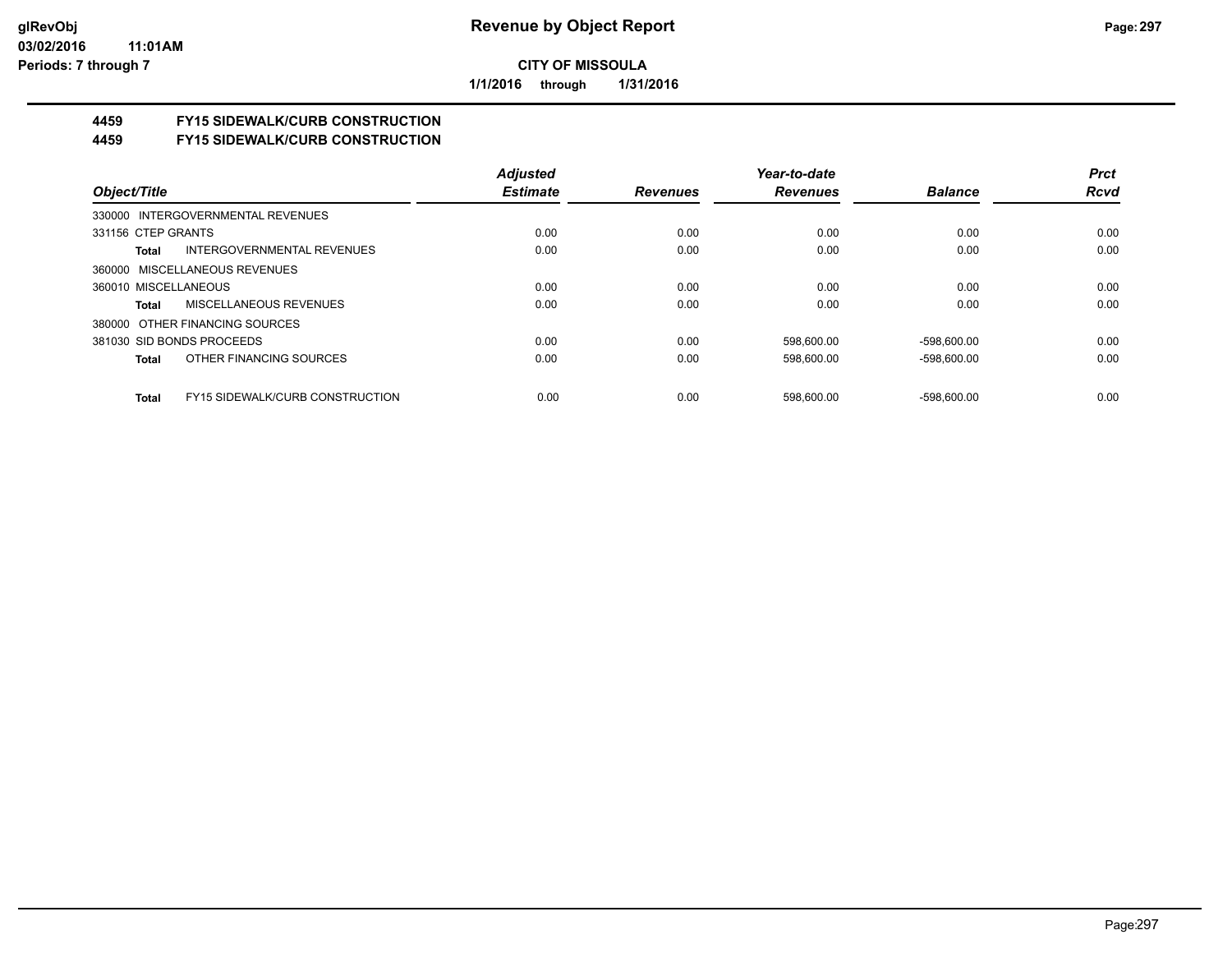**1/1/2016 through 1/31/2016**

### **4459 FY15 SIDEWALK/CURB CONSTRUCTION**

| Object/Title         |                                        | <b>Adjusted</b><br><b>Estimate</b> | <b>Revenues</b> | Year-to-date<br><b>Revenues</b> | <b>Balance</b> | <b>Prct</b><br><b>Rcvd</b> |
|----------------------|----------------------------------------|------------------------------------|-----------------|---------------------------------|----------------|----------------------------|
|                      | 330000 INTERGOVERNMENTAL REVENUES      |                                    |                 |                                 |                |                            |
| 331156 CTEP GRANTS   |                                        | 0.00                               | 0.00            | 0.00                            | 0.00           | 0.00                       |
| <b>Total</b>         | INTERGOVERNMENTAL REVENUES             | 0.00                               | 0.00            | 0.00                            | 0.00           | 0.00                       |
|                      | 360000 MISCELLANEOUS REVENUES          |                                    |                 |                                 |                |                            |
| 360010 MISCELLANEOUS |                                        | 0.00                               | 0.00            | 0.00                            | 0.00           | 0.00                       |
| <b>Total</b>         | MISCELLANEOUS REVENUES                 | 0.00                               | 0.00            | 0.00                            | 0.00           | 0.00                       |
|                      | 380000 OTHER FINANCING SOURCES         |                                    |                 |                                 |                |                            |
|                      | 381030 SID BONDS PROCEEDS              | 0.00                               | 0.00            | 598.600.00                      | -598.600.00    | 0.00                       |
| <b>Total</b>         | OTHER FINANCING SOURCES                | 0.00                               | 0.00            | 598,600.00                      | $-598,600.00$  | 0.00                       |
| <b>Total</b>         | <b>FY15 SIDEWALK/CURB CONSTRUCTION</b> | 0.00                               | 0.00            | 598.600.00                      | $-598.600.00$  | 0.00                       |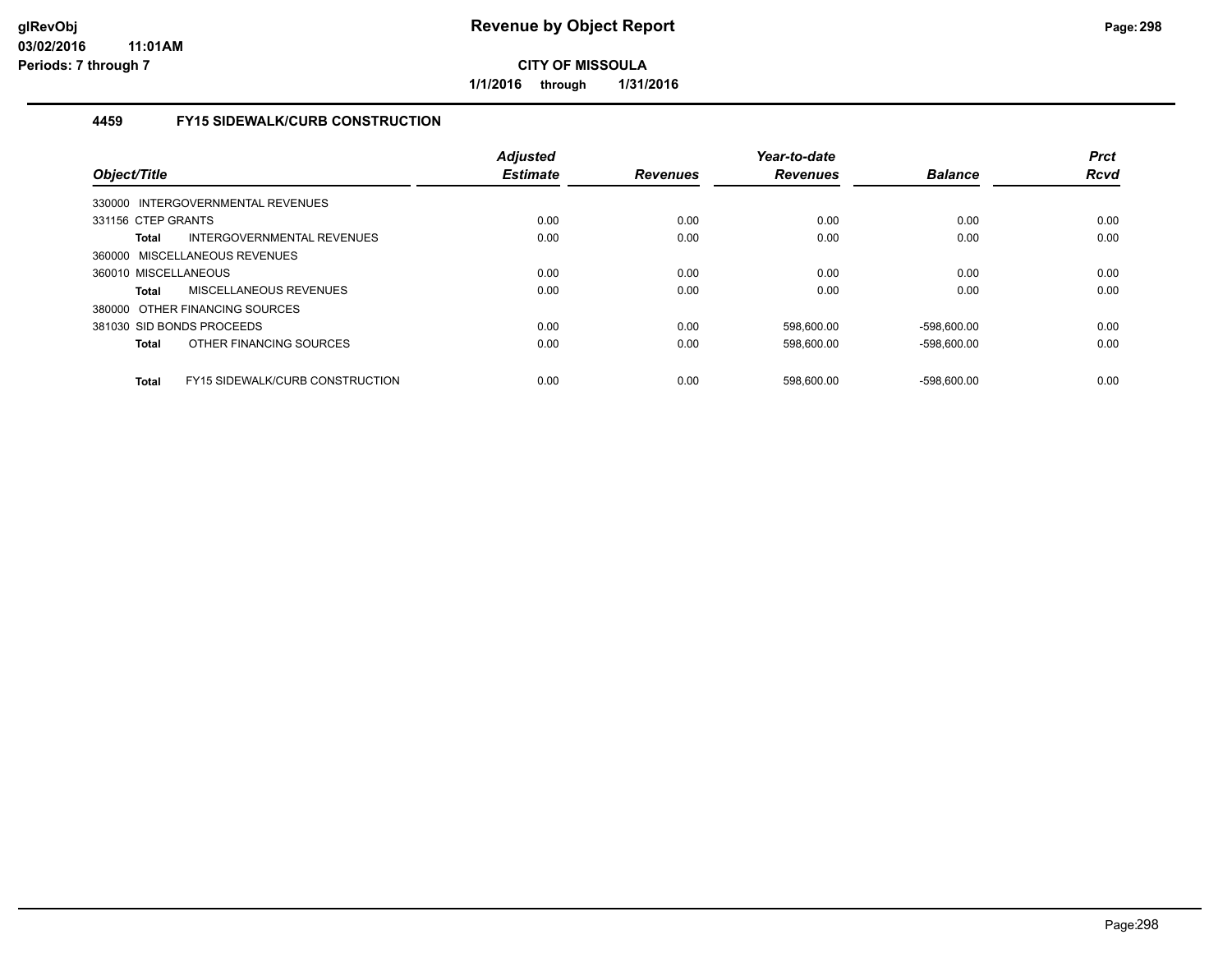**1/1/2016 through 1/31/2016**

# **4460 FY16 SIDEWALK/CURB CONSTRUCTION**

**4460 FY16 SIDEWALK/CURB CONSTRUCTION**

|                                                 | <b>Adjusted</b> |                 | Year-to-date    |                | <b>Prct</b> |
|-------------------------------------------------|-----------------|-----------------|-----------------|----------------|-------------|
| Object/Title                                    | <b>Estimate</b> | <b>Revenues</b> | <b>Revenues</b> | <b>Balance</b> | <b>Rcvd</b> |
| 330000 INTERGOVERNMENTAL REVENUES               |                 |                 |                 |                |             |
| 331156 CTEP GRANTS                              | 0.00            | 0.00            | 0.00            | 0.00           | 0.00        |
| INTERGOVERNMENTAL REVENUES<br>Total             | 0.00            | 0.00            | 0.00            | 0.00           | 0.00        |
| 360000 MISCELLANEOUS REVENUES                   |                 |                 |                 |                |             |
| 360010 MISCELLANEOUS                            | 0.00            | 204.92          | 119.996.44      | $-119,996.44$  | 0.00        |
| MISCELLANEOUS REVENUES<br>Total                 | 0.00            | 204.92          | 119.996.44      | $-119,996.44$  | 0.00        |
| 380000 OTHER FINANCING SOURCES                  |                 |                 |                 |                |             |
| 381030 SID BONDS PROCEEDS                       | 0.00            | 0.00            | 0.00            | 0.00           | 0.00        |
| OTHER FINANCING SOURCES<br>Total                | 0.00            | 0.00            | 0.00            | 0.00           | 0.00        |
| FY16 SIDEWALK/CURB CONSTRUCTION<br><b>Total</b> | 0.00            | 204.92          | 119.996.44      | $-119.996.44$  | 0.00        |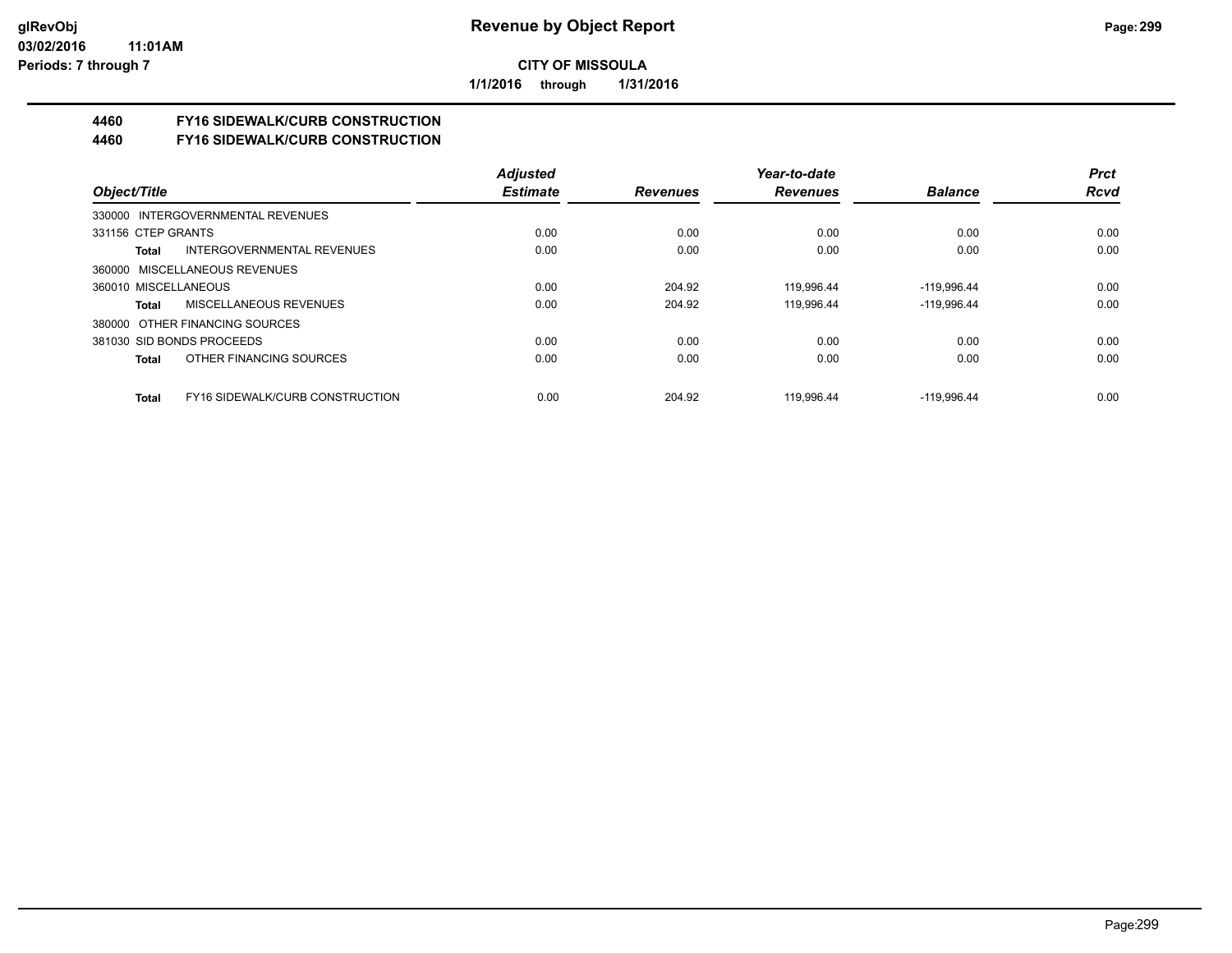**1/1/2016 through 1/31/2016**

## **4460 FY16 SIDEWALK/CURB CONSTRUCTION**

| Object/Title         |                                   | <b>Adjusted</b><br><b>Estimate</b> | <b>Revenues</b> | Year-to-date<br><b>Revenues</b> | <b>Balance</b> | <b>Prct</b><br><b>Rcvd</b> |
|----------------------|-----------------------------------|------------------------------------|-----------------|---------------------------------|----------------|----------------------------|
|                      | 330000 INTERGOVERNMENTAL REVENUES |                                    |                 |                                 |                |                            |
| 331156 CTEP GRANTS   |                                   | 0.00                               | 0.00            | 0.00                            | 0.00           | 0.00                       |
| <b>Total</b>         | INTERGOVERNMENTAL REVENUES        | 0.00                               | 0.00            | 0.00                            | 0.00           | 0.00                       |
|                      | 360000 MISCELLANEOUS REVENUES     |                                    |                 |                                 |                |                            |
| 360010 MISCELLANEOUS |                                   | 0.00                               | 204.92          | 119.996.44                      | $-119.996.44$  | 0.00                       |
| <b>Total</b>         | MISCELLANEOUS REVENUES            | 0.00                               | 204.92          | 119,996.44                      | $-119,996.44$  | 0.00                       |
|                      | 380000 OTHER FINANCING SOURCES    |                                    |                 |                                 |                |                            |
|                      | 381030 SID BONDS PROCEEDS         | 0.00                               | 0.00            | 0.00                            | 0.00           | 0.00                       |
| <b>Total</b>         | OTHER FINANCING SOURCES           | 0.00                               | 0.00            | 0.00                            | 0.00           | 0.00                       |
| <b>Total</b>         | FY16 SIDEWALK/CURB CONSTRUCTION   | 0.00                               | 204.92          | 119.996.44                      | $-119.996.44$  | 0.00                       |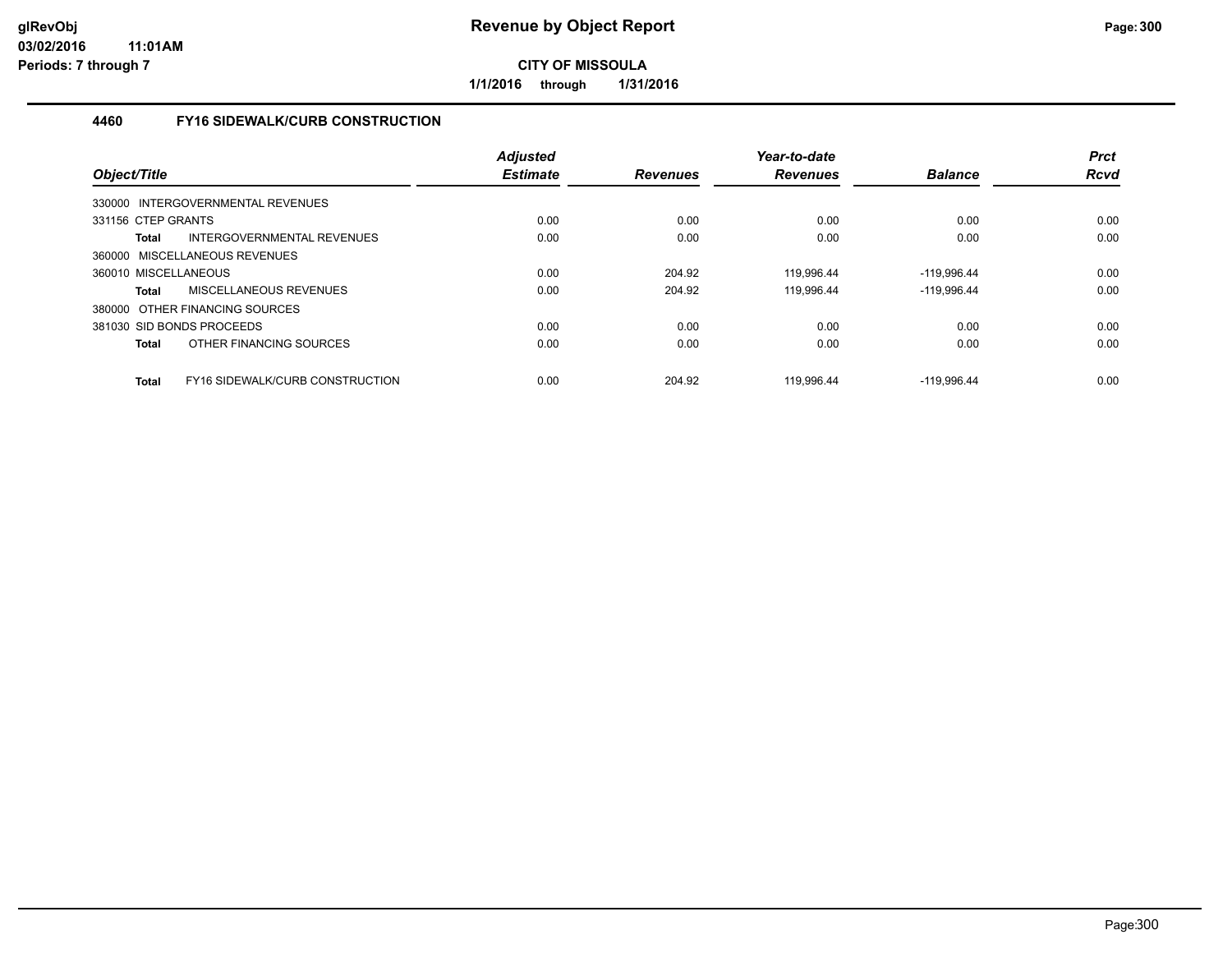**1/1/2016 through 1/31/2016**

# **4461 FY17 SIDEWALK/CURB CONSTRUCTION**

**4461 FY17 SIDEWALK/CURB CONSTRUCTION**

|                                                        | <b>Adjusted</b> |                 | Year-to-date    |                | <b>Prct</b> |
|--------------------------------------------------------|-----------------|-----------------|-----------------|----------------|-------------|
| Object/Title                                           | <b>Estimate</b> | <b>Revenues</b> | <b>Revenues</b> | <b>Balance</b> | <b>Rcvd</b> |
| 330000 INTERGOVERNMENTAL REVENUES                      |                 |                 |                 |                |             |
| 331156 CTEP GRANTS                                     | 0.00            | 0.00            | 0.00            | 0.00           | 0.00        |
| INTERGOVERNMENTAL REVENUES<br>Total                    | 0.00            | 0.00            | 0.00            | 0.00           | 0.00        |
| 360000 MISCELLANEOUS REVENUES                          |                 |                 |                 |                |             |
| 360010 MISCELLANEOUS                                   | 0.00            | 0.00            | 0.00            | 0.00           | 0.00        |
| <b>MISCELLANEOUS REVENUES</b><br>Total                 | 0.00            | 0.00            | 0.00            | 0.00           | 0.00        |
| 380000 OTHER FINANCING SOURCES                         |                 |                 |                 |                |             |
| 381030 SID BONDS PROCEEDS                              | 0.00            | 0.00            | 0.00            | 0.00           | 0.00        |
| OTHER FINANCING SOURCES<br>Total                       | 0.00            | 0.00            | 0.00            | 0.00           | 0.00        |
| <b>FY17 SIDEWALK/CURB CONSTRUCTION</b><br><b>Total</b> | 0.00            | 0.00            | 0.00            | 0.00           | 0.00        |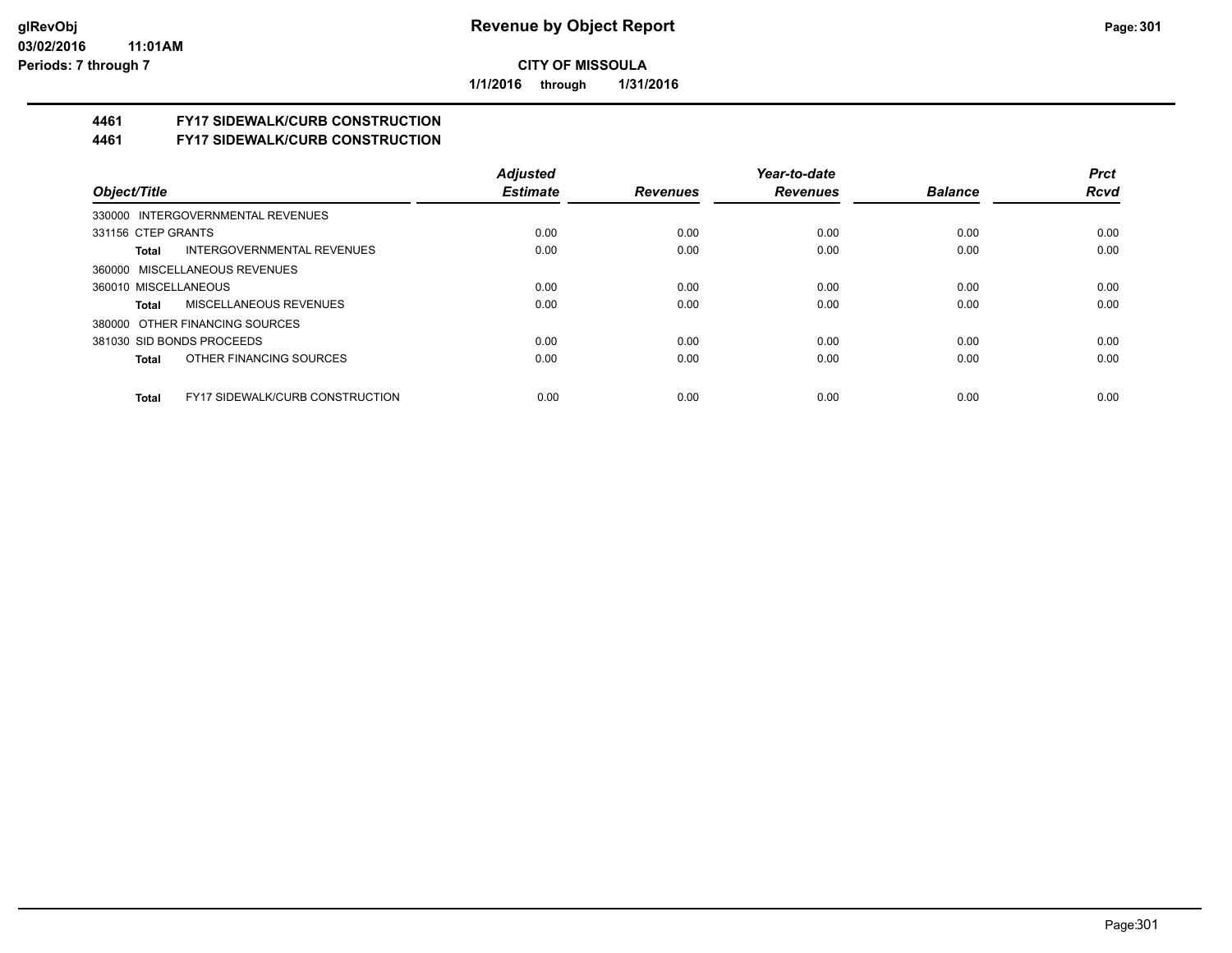**1/1/2016 through 1/31/2016**

## **4461 FY17 SIDEWALK/CURB CONSTRUCTION**

| Object/Title         |                                        | <b>Adjusted</b><br><b>Estimate</b> | <b>Revenues</b> | Year-to-date<br><b>Revenues</b> | <b>Balance</b> | <b>Prct</b><br><b>Rcvd</b> |
|----------------------|----------------------------------------|------------------------------------|-----------------|---------------------------------|----------------|----------------------------|
|                      | 330000 INTERGOVERNMENTAL REVENUES      |                                    |                 |                                 |                |                            |
| 331156 CTEP GRANTS   |                                        | 0.00                               | 0.00            | 0.00                            | 0.00           | 0.00                       |
| <b>Total</b>         | INTERGOVERNMENTAL REVENUES             | 0.00                               | 0.00            | 0.00                            | 0.00           | 0.00                       |
|                      | 360000 MISCELLANEOUS REVENUES          |                                    |                 |                                 |                |                            |
| 360010 MISCELLANEOUS |                                        | 0.00                               | 0.00            | 0.00                            | 0.00           | 0.00                       |
| <b>Total</b>         | MISCELLANEOUS REVENUES                 | 0.00                               | 0.00            | 0.00                            | 0.00           | 0.00                       |
|                      | 380000 OTHER FINANCING SOURCES         |                                    |                 |                                 |                |                            |
|                      | 381030 SID BONDS PROCEEDS              | 0.00                               | 0.00            | 0.00                            | 0.00           | 0.00                       |
| <b>Total</b>         | OTHER FINANCING SOURCES                | 0.00                               | 0.00            | 0.00                            | 0.00           | 0.00                       |
| <b>Total</b>         | <b>FY17 SIDEWALK/CURB CONSTRUCTION</b> | 0.00                               | 0.00            | 0.00                            | 0.00           | 0.00                       |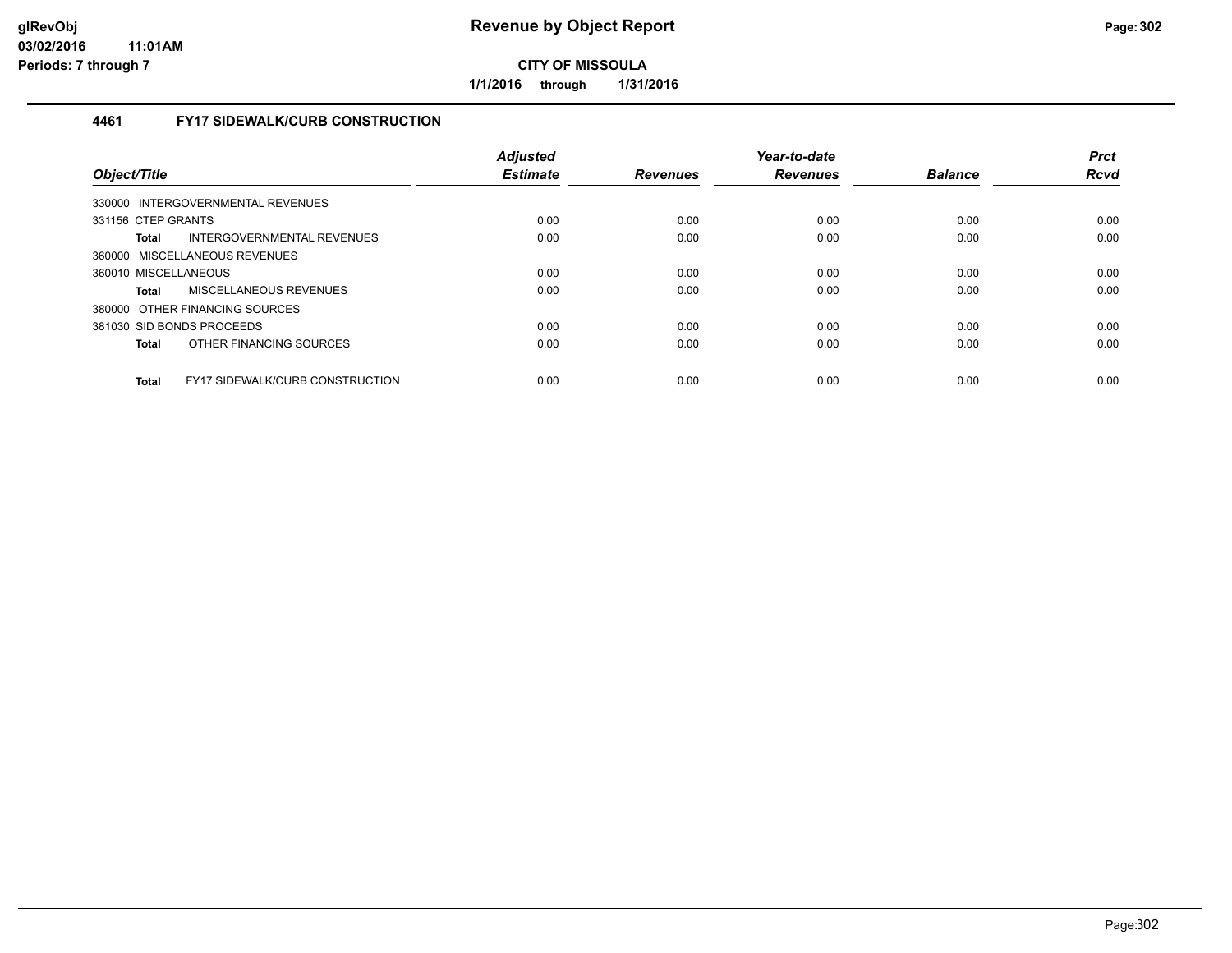**1/1/2016 through 1/31/2016**

#### **4529 SID 529 CHRISTIAN DR TRAFFIC CALMING 4529 SID 529 CHRISTIAN DR TRAFFIC CALMING**

|                                                      | <b>Adjusted</b> |                 | Year-to-date    |                | <b>Prct</b> |
|------------------------------------------------------|-----------------|-----------------|-----------------|----------------|-------------|
| Object/Title                                         | <b>Estimate</b> | <b>Revenues</b> | <b>Revenues</b> | <b>Balance</b> | <b>Rcvd</b> |
| 370000 INVESTMENTS & ROYALTY EARNINGS                |                 |                 |                 |                |             |
| 371010 INTEREST ON INVESTMENTS                       | 0.00            | 0.00            | 0.00            | 0.00           | 0.00        |
| 371020 GAIN/LOSS IN MARKET VALUE OF INVESTMENTS      | 0.00            | 0.00            | 0.00            | 0.00           | 0.00        |
| <b>INVESTMENTS &amp; ROYALTY EARNINGS</b><br>Total   | 0.00            | 0.00            | 0.00            | 0.00           | 0.00        |
| 380000 OTHER FINANCING SOURCES                       |                 |                 |                 |                |             |
| 381000 LOAN PROCEEDS                                 | 0.00            | 0.00            | 0.00            | 0.00           | 0.00        |
| 381002 SRF LOAN                                      | 0.00            | 0.00            | 0.00            | 0.00           | 0.00        |
| 381030 SID BONDS PROCEEDS                            | 0.00            | 0.00            | 0.00            | 0.00           | 0.00        |
| OTHER FINANCING SOURCES<br>Total                     | 0.00            | 0.00            | 0.00            | 0.00           | 0.00        |
|                                                      |                 |                 |                 |                |             |
| SID 529 CHRISTIAN DR TRAFFIC CALMING<br><b>Total</b> | 0.00            | 0.00            | 0.00            | 0.00           | 0.00        |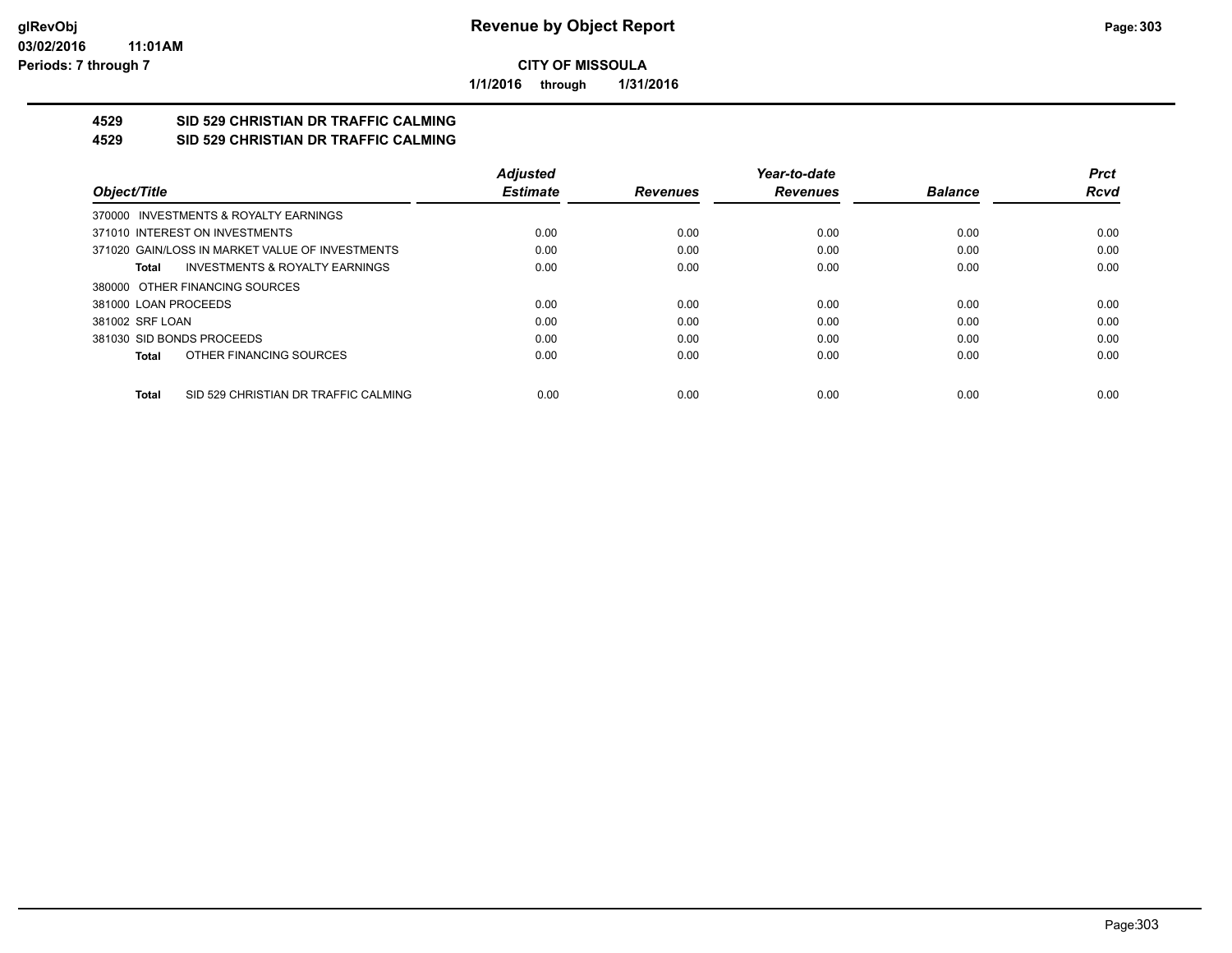**1/1/2016 through 1/31/2016**

### **4529 SID 529 CHRISTIAN DR TRAFFIC CALMING**

| Object/Title                                         | <b>Adjusted</b><br><b>Estimate</b> | <b>Revenues</b> | Year-to-date<br><b>Revenues</b> | <b>Balance</b> | <b>Prct</b><br><b>Rcvd</b> |
|------------------------------------------------------|------------------------------------|-----------------|---------------------------------|----------------|----------------------------|
| 370000 INVESTMENTS & ROYALTY EARNINGS                |                                    |                 |                                 |                |                            |
| 371010 INTEREST ON INVESTMENTS                       | 0.00                               | 0.00            | 0.00                            | 0.00           | 0.00                       |
| 371020 GAIN/LOSS IN MARKET VALUE OF INVESTMENT       | 0.00                               | 0.00            | 0.00                            | 0.00           | 0.00                       |
| <b>INVESTMENTS &amp; ROYALTY EARNINGS</b><br>Total   | 0.00                               | 0.00            | 0.00                            | 0.00           | 0.00                       |
| 380000 OTHER FINANCING SOURCES                       |                                    |                 |                                 |                |                            |
| 381000 LOAN PROCEEDS                                 | 0.00                               | 0.00            | 0.00                            | 0.00           | 0.00                       |
| 381002 SRF LOAN                                      | 0.00                               | 0.00            | 0.00                            | 0.00           | 0.00                       |
| 381030 SID BONDS PROCEEDS                            | 0.00                               | 0.00            | 0.00                            | 0.00           | 0.00                       |
| OTHER FINANCING SOURCES<br>Total                     | 0.00                               | 0.00            | 0.00                            | 0.00           | 0.00                       |
| SID 529 CHRISTIAN DR TRAFFIC CALMING<br><b>Total</b> | 0.00                               | 0.00            | 0.00                            | 0.00           | 0.00                       |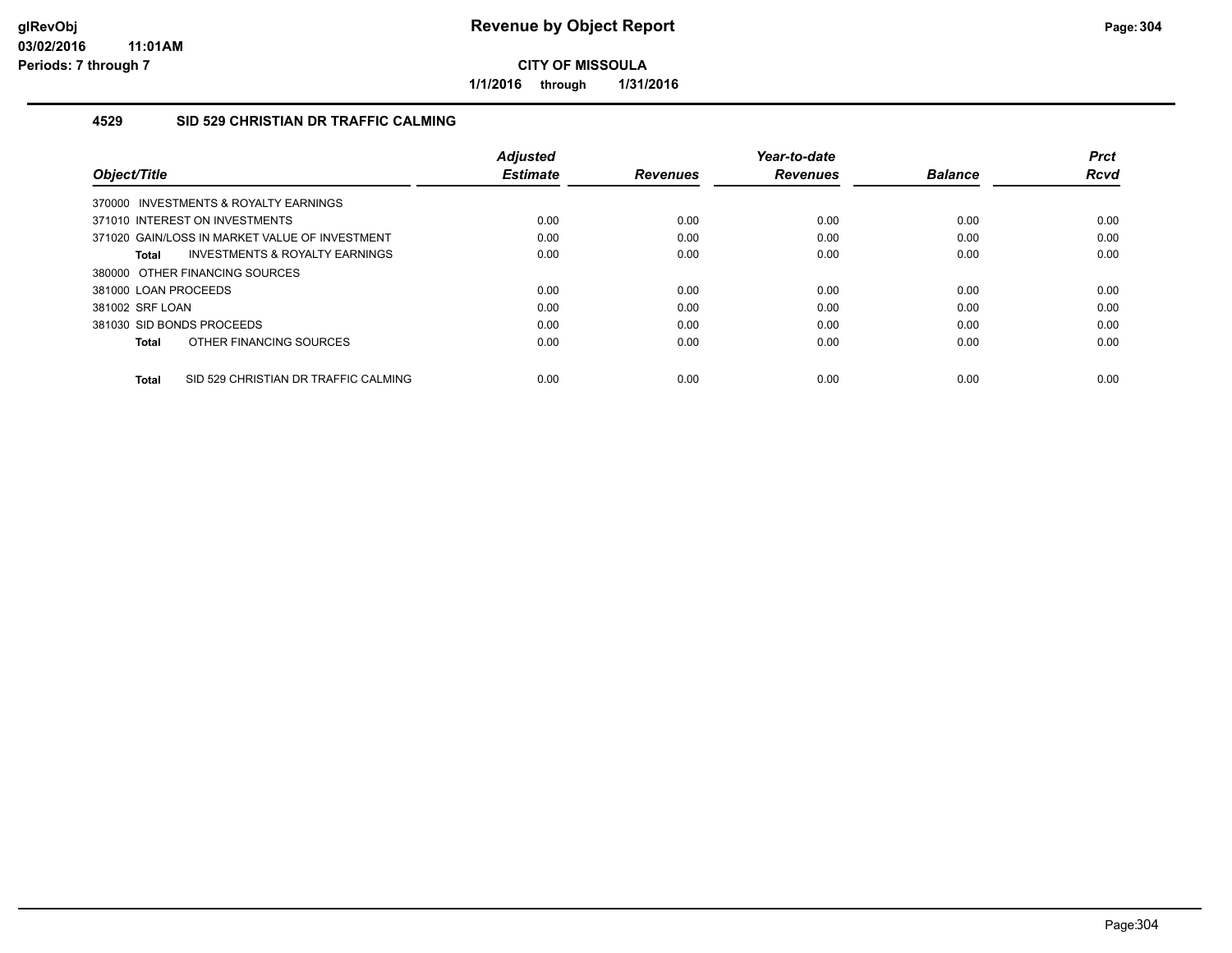**1/1/2016 through 1/31/2016**

# **4530 SID 530 CHRISTIAN DR CALMING**

#### **4530 SID 530 CHRISTIAN DR CALMING**

|                           |                                                 | <b>Adjusted</b> |                 | Year-to-date    |                | <b>Prct</b> |
|---------------------------|-------------------------------------------------|-----------------|-----------------|-----------------|----------------|-------------|
| Object/Title              |                                                 | <b>Estimate</b> | <b>Revenues</b> | <b>Revenues</b> | <b>Balance</b> | <b>Rcvd</b> |
|                           | 370000 INVESTMENTS & ROYALTY EARNINGS           |                 |                 |                 |                |             |
|                           | 371010 INTEREST ON INVESTMENTS                  | 0.00            | 0.00            | 0.00            | 0.00           | 0.00        |
|                           | 371020 GAIN/LOSS IN MARKET VALUE OF INVESTMENTS | 0.00            | 0.00            | 0.00            | 0.00           | 0.00        |
| Total                     | INVESTMENTS & ROYALTY EARNINGS                  | 0.00            | 0.00            | 0.00            | 0.00           | 0.00        |
|                           | 380000 OTHER FINANCING SOURCES                  |                 |                 |                 |                |             |
| 381000 LOAN PROCEEDS      |                                                 | 0.00            | 0.00            | 0.00            | 0.00           | 0.00        |
| 381002 SRF LOAN           |                                                 | 0.00            | 0.00            | 0.00            | 0.00           | 0.00        |
| 381030 SID BONDS PROCEEDS |                                                 | 0.00            | 0.00            | 0.00            | 0.00           | 0.00        |
| Total                     | OTHER FINANCING SOURCES                         | 0.00            | 0.00            | 0.00            | 0.00           | 0.00        |
| Total                     | SID 530 CHRISTIAN DR CALMING                    | 0.00            | 0.00            | 0.00            | 0.00           | 0.00        |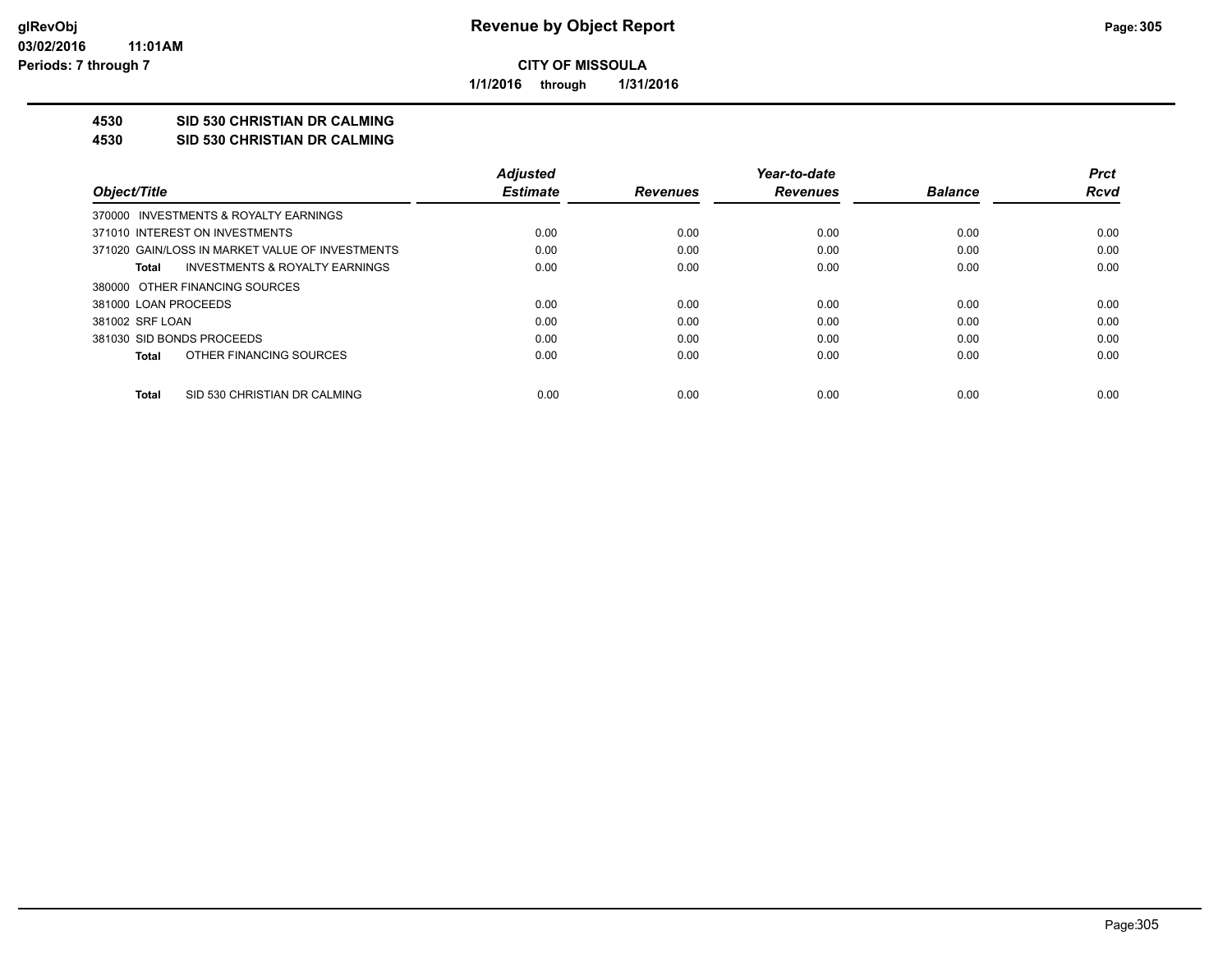**1/1/2016 through 1/31/2016**

## **4530 SID 530 CHRISTIAN DR CALMING**

| Object/Title                                       | <b>Adjusted</b><br><b>Estimate</b> | <b>Revenues</b> | Year-to-date<br><b>Revenues</b> | <b>Balance</b> | <b>Prct</b><br><b>Rcvd</b> |
|----------------------------------------------------|------------------------------------|-----------------|---------------------------------|----------------|----------------------------|
| 370000 INVESTMENTS & ROYALTY EARNINGS              |                                    |                 |                                 |                |                            |
| 371010 INTEREST ON INVESTMENTS                     | 0.00                               | 0.00            | 0.00                            | 0.00           | 0.00                       |
| 371020 GAIN/LOSS IN MARKET VALUE OF INVESTMENT     | 0.00                               | 0.00            | 0.00                            | 0.00           | 0.00                       |
| <b>INVESTMENTS &amp; ROYALTY EARNINGS</b><br>Total | 0.00                               | 0.00            | 0.00                            | 0.00           | 0.00                       |
| 380000 OTHER FINANCING SOURCES                     |                                    |                 |                                 |                |                            |
| 381000 LOAN PROCEEDS                               | 0.00                               | 0.00            | 0.00                            | 0.00           | 0.00                       |
| 381002 SRF LOAN                                    | 0.00                               | 0.00            | 0.00                            | 0.00           | 0.00                       |
| 381030 SID BONDS PROCEEDS                          | 0.00                               | 0.00            | 0.00                            | 0.00           | 0.00                       |
| OTHER FINANCING SOURCES<br><b>Total</b>            | 0.00                               | 0.00            | 0.00                            | 0.00           | 0.00                       |
| SID 530 CHRISTIAN DR CALMING<br><b>Total</b>       | 0.00                               | 0.00            | 0.00                            | 0.00           | 0.00                       |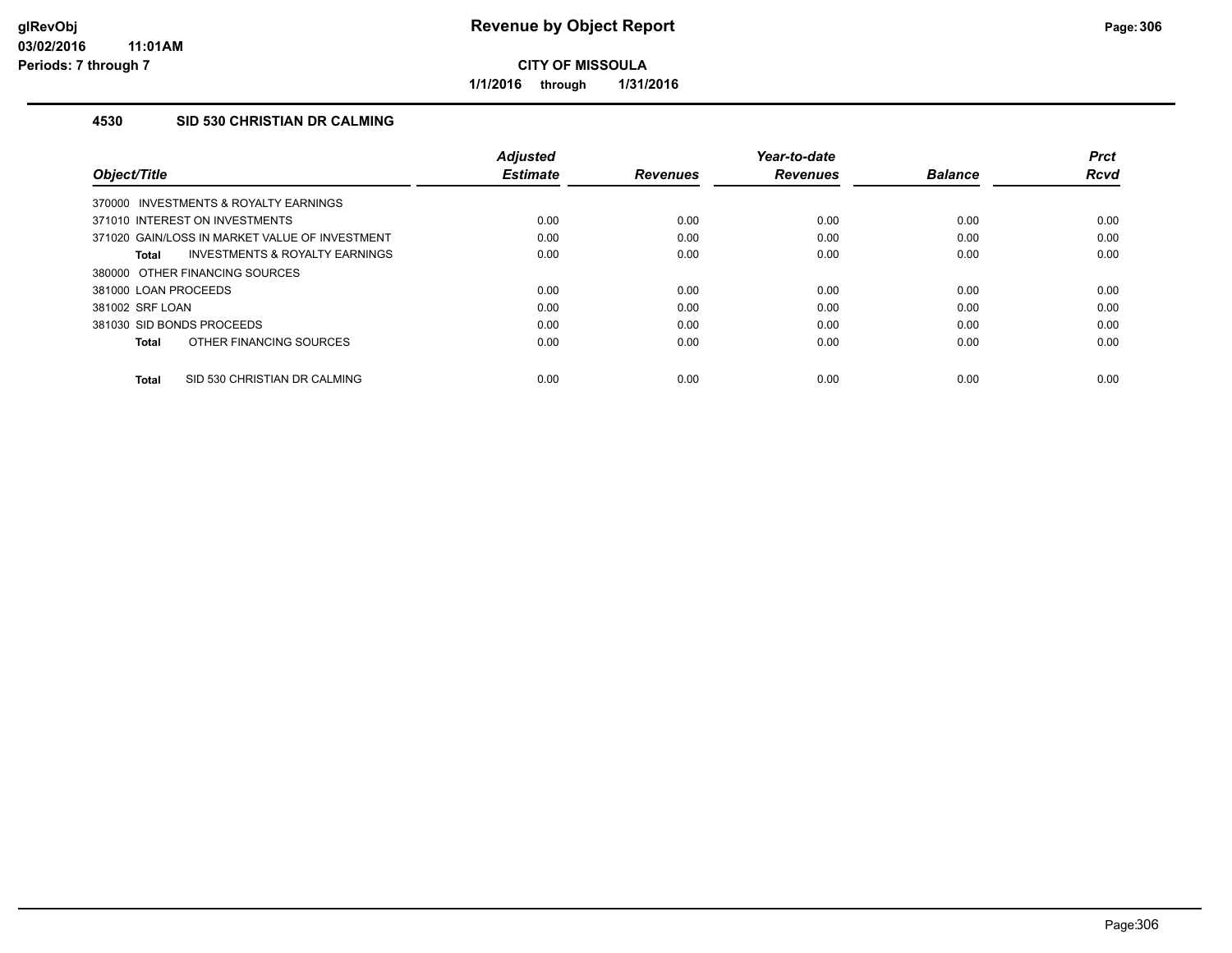**1/1/2016 through 1/31/2016**

### **4531 SID 531 TRAFFIC CALMING**

**4531 SID 531 TRAFFIC CALMING**

|                                                    | <b>Adjusted</b> |                 | Year-to-date    |                | <b>Prct</b> |
|----------------------------------------------------|-----------------|-----------------|-----------------|----------------|-------------|
| Object/Title                                       | <b>Estimate</b> | <b>Revenues</b> | <b>Revenues</b> | <b>Balance</b> | <b>Rcvd</b> |
| 370000 INVESTMENTS & ROYALTY EARNINGS              |                 |                 |                 |                |             |
| 371010 INTEREST ON INVESTMENTS                     | 0.00            | 0.00            | 0.00            | 0.00           | 0.00        |
| 371020 GAIN/LOSS IN MARKET VALUE OF INVESTMENTS    | 0.00            | 0.00            | 0.00            | 0.00           | 0.00        |
| <b>INVESTMENTS &amp; ROYALTY EARNINGS</b><br>Total | 0.00            | 0.00            | 0.00            | 0.00           | 0.00        |
| 380000 OTHER FINANCING SOURCES                     |                 |                 |                 |                |             |
| 383000 OPERATING TRANSFERS                         | 0.00            | 0.00            | 0.00            | 0.00           | 0.00        |
| OTHER FINANCING SOURCES<br>Total                   | 0.00            | 0.00            | 0.00            | 0.00           | 0.00        |
|                                                    |                 |                 |                 |                |             |
| SID 531 TRAFFIC CALMING<br><b>Total</b>            | 0.00            | 0.00            | 0.00            | 0.00           | 0.00        |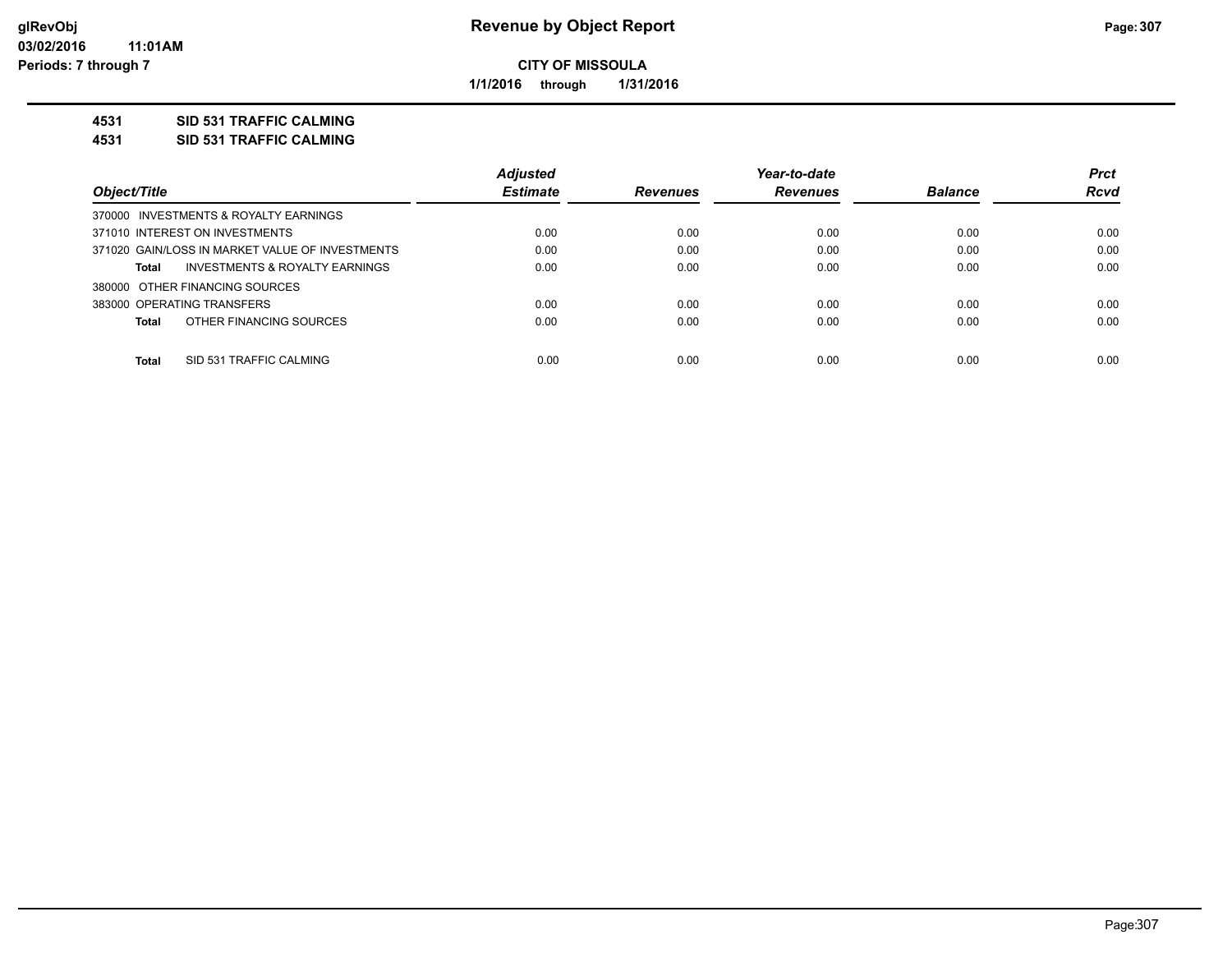**1/1/2016 through 1/31/2016**

### **4531 SID 531 TRAFFIC CALMING**

|                                                | <b>Adjusted</b> |                 | Year-to-date    |                | <b>Prct</b> |
|------------------------------------------------|-----------------|-----------------|-----------------|----------------|-------------|
| Object/Title                                   | <b>Estimate</b> | <b>Revenues</b> | <b>Revenues</b> | <b>Balance</b> | <b>Rcvd</b> |
| 370000 INVESTMENTS & ROYALTY EARNINGS          |                 |                 |                 |                |             |
| 371010 INTEREST ON INVESTMENTS                 | 0.00            | 0.00            | 0.00            | 0.00           | 0.00        |
| 371020 GAIN/LOSS IN MARKET VALUE OF INVESTMENT | 0.00            | 0.00            | 0.00            | 0.00           | 0.00        |
| INVESTMENTS & ROYALTY EARNINGS<br>Total        | 0.00            | 0.00            | 0.00            | 0.00           | 0.00        |
| 380000 OTHER FINANCING SOURCES                 |                 |                 |                 |                |             |
| 383000 OPERATING TRANSFERS                     | 0.00            | 0.00            | 0.00            | 0.00           | 0.00        |
| OTHER FINANCING SOURCES<br>Total               | 0.00            | 0.00            | 0.00            | 0.00           | 0.00        |
| Total<br>SID 531 TRAFFIC CALMING               | 0.00            | 0.00            | 0.00            | 0.00           | 0.00        |
|                                                |                 |                 |                 |                |             |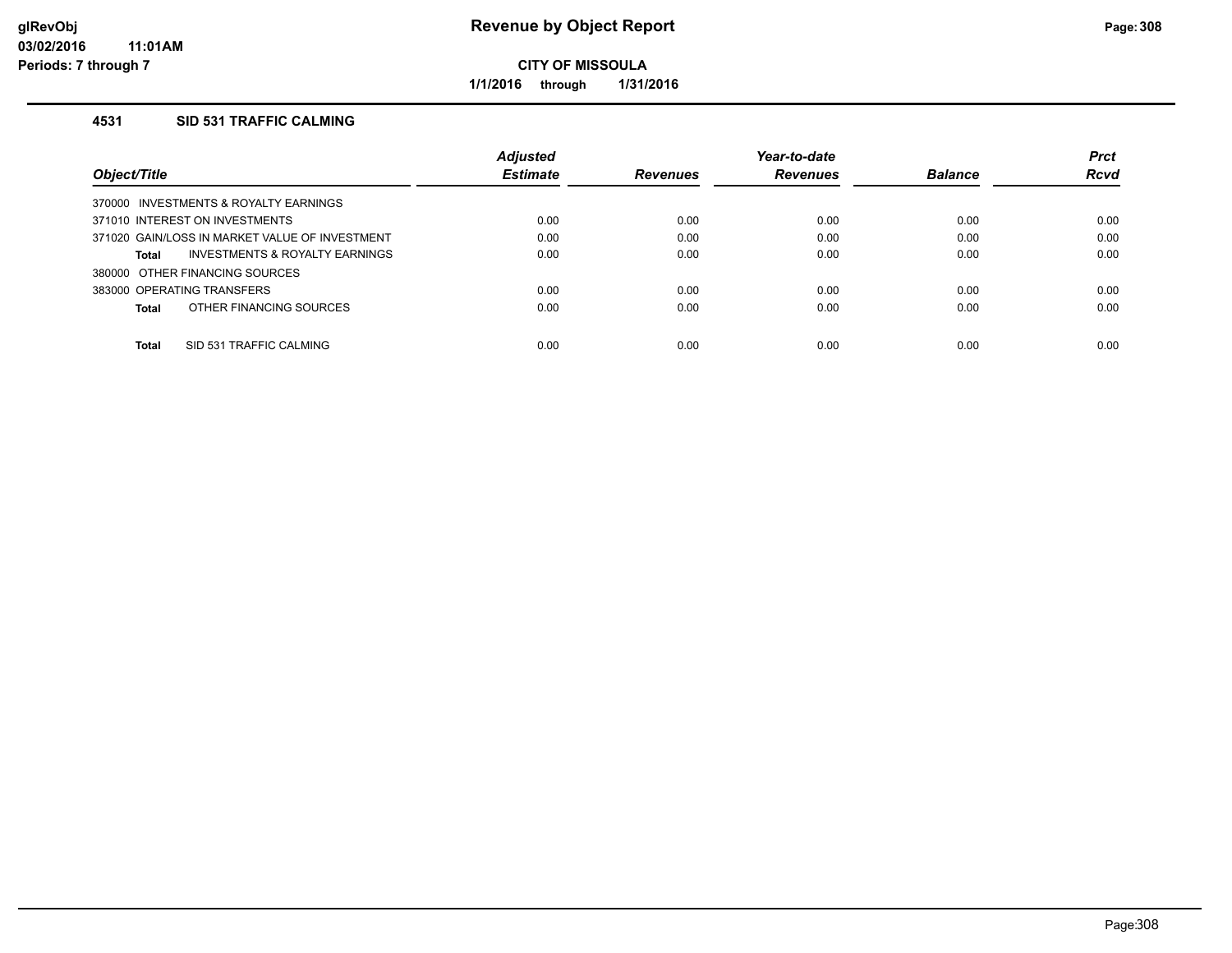**1/1/2016 through 1/31/2016**

# **4532 MALONEY RANCH SID**

**4532 MALONEY RANCH SID**

|                                                 | <b>Adjusted</b> |                 | Year-to-date    |                | <b>Prct</b> |
|-------------------------------------------------|-----------------|-----------------|-----------------|----------------|-------------|
| Object/Title                                    | <b>Estimate</b> | <b>Revenues</b> | <b>Revenues</b> | <b>Balance</b> | <b>Rcvd</b> |
| 370000 INVESTMENTS & ROYALTY EARNINGS           |                 |                 |                 |                |             |
| 371010 INTEREST ON INVESTMENTS                  | 0.00            | 0.00            | 0.00            | 0.00           | 0.00        |
| 371020 GAIN/LOSS IN MARKET VALUE OF INVESTMENTS | 0.00            | 0.00            | 0.00            | 0.00           | 0.00        |
| INVESTMENTS & ROYALTY EARNINGS<br>Total         | 0.00            | 0.00            | 0.00            | 0.00           | 0.00        |
| 380000 OTHER FINANCING SOURCES                  |                 |                 |                 |                |             |
| 381030 SID BONDS PROCEEDS                       | 0.00            | 0.00            | 0.00            | 0.00           | 0.00        |
| OTHER FINANCING SOURCES<br><b>Total</b>         | 0.00            | 0.00            | 0.00            | 0.00           | 0.00        |
| <b>Total</b><br>MALONEY RANCH SID               | 0.00            | 0.00            | 0.00            | 0.00           | 0.00        |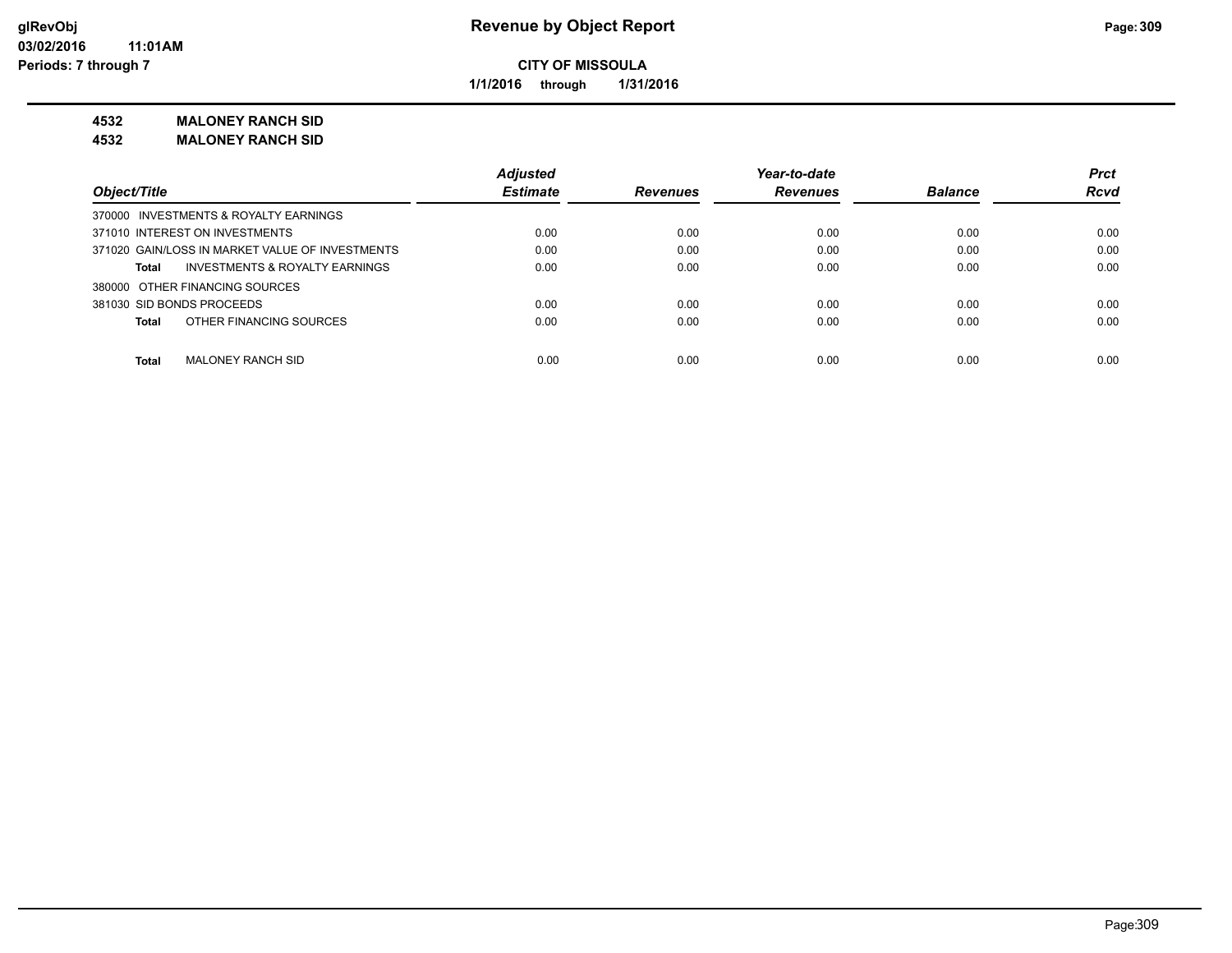**1/1/2016 through 1/31/2016**

#### **4532 MALONEY RANCH SID**

|                                                | <b>Adjusted</b> |                 | Year-to-date    |                | <b>Prct</b> |
|------------------------------------------------|-----------------|-----------------|-----------------|----------------|-------------|
| Object/Title                                   | <b>Estimate</b> | <b>Revenues</b> | <b>Revenues</b> | <b>Balance</b> | <b>Rcvd</b> |
| 370000 INVESTMENTS & ROYALTY EARNINGS          |                 |                 |                 |                |             |
| 371010 INTEREST ON INVESTMENTS                 | 0.00            | 0.00            | 0.00            | 0.00           | 0.00        |
| 371020 GAIN/LOSS IN MARKET VALUE OF INVESTMENT | 0.00            | 0.00            | 0.00            | 0.00           | 0.00        |
| INVESTMENTS & ROYALTY EARNINGS<br>Total        | 0.00            | 0.00            | 0.00            | 0.00           | 0.00        |
| 380000 OTHER FINANCING SOURCES                 |                 |                 |                 |                |             |
| 381030 SID BONDS PROCEEDS                      | 0.00            | 0.00            | 0.00            | 0.00           | 0.00        |
| OTHER FINANCING SOURCES<br>Total               | 0.00            | 0.00            | 0.00            | 0.00           | 0.00        |
|                                                |                 |                 |                 |                |             |
| <b>Total</b><br>MALONEY RANCH SID              | 0.00            | 0.00            | 0.00            | 0.00           | 0.00        |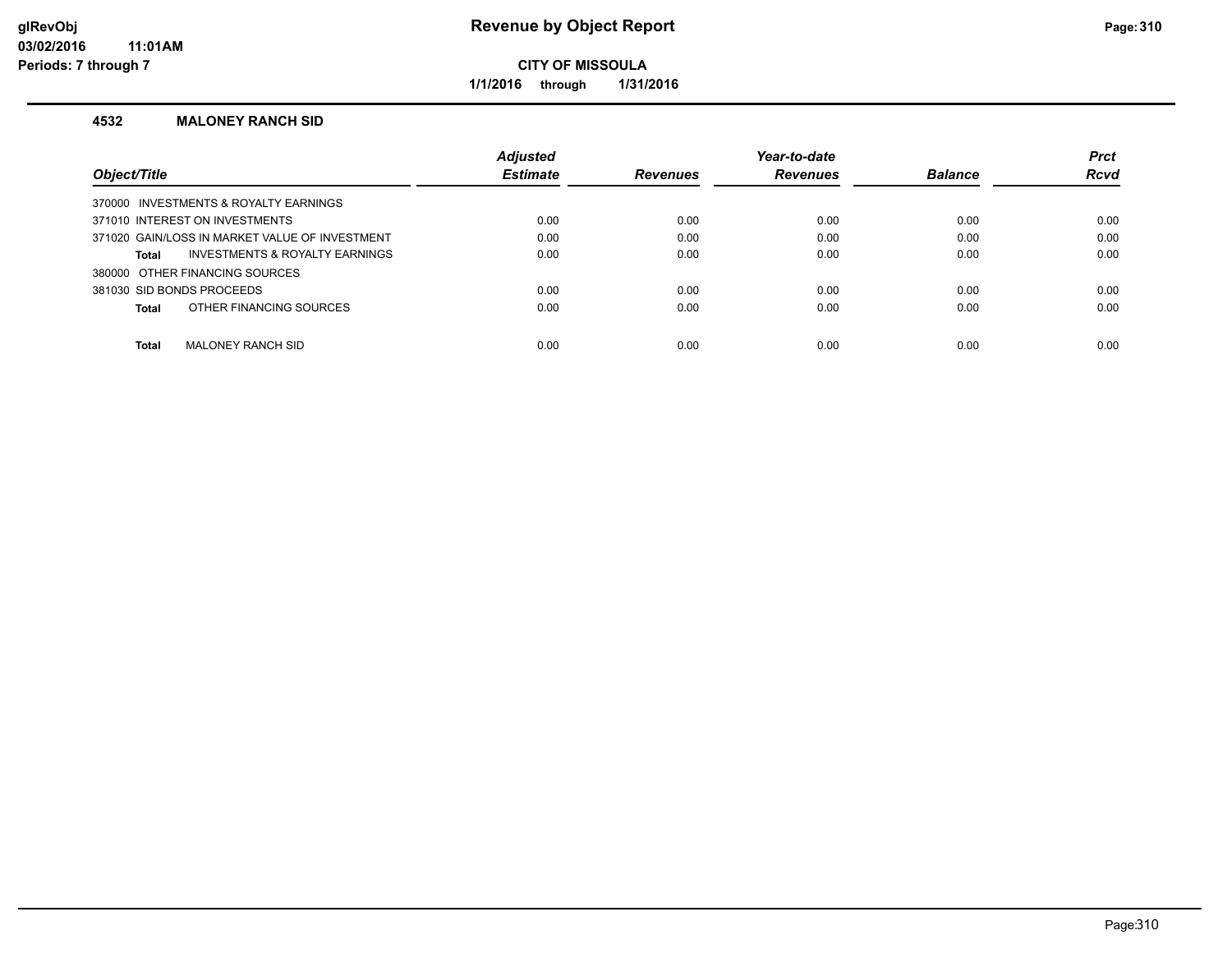**1/1/2016 through 1/31/2016**

# **4533 RATTLESNAKE SEWER SID**

#### **4533 RATTLESNAKE SEWER SID**

|                                                    | <b>Adjusted</b> |                 | Year-to-date    |                | <b>Prct</b> |
|----------------------------------------------------|-----------------|-----------------|-----------------|----------------|-------------|
| Object/Title                                       | <b>Estimate</b> | <b>Revenues</b> | <b>Revenues</b> | <b>Balance</b> | <b>Rcvd</b> |
| 330000 INTERGOVERNMENTAL REVENUES                  |                 |                 |                 |                |             |
| 334121 DNRC GRANT                                  | 0.00            | 0.00            | 0.00            | 0.00           | 0.00        |
| INTERGOVERNMENTAL REVENUES<br>Total                | 0.00            | 0.00            | 0.00            | 0.00           | 0.00        |
| 370000 INVESTMENTS & ROYALTY EARNINGS              |                 |                 |                 |                |             |
| 371010 INTEREST ON INVESTMENTS                     | 0.00            | 0.00            | 0.00            | 0.00           | 0.00        |
| 371020 GAIN/LOSS IN MARKET VALUE OF INVESTMENTS    | 0.00            | 0.00            | 0.00            | 0.00           | 0.00        |
| <b>INVESTMENTS &amp; ROYALTY EARNINGS</b><br>Total | 0.00            | 0.00            | 0.00            | 0.00           | 0.00        |
| 380000 OTHER FINANCING SOURCES                     |                 |                 |                 |                |             |
| 381002 SRF LOAN                                    | 0.00            | 0.00            | 0.00            | 0.00           | 0.00        |
| OTHER FINANCING SOURCES<br><b>Total</b>            | 0.00            | 0.00            | 0.00            | 0.00           | 0.00        |
| RATTLESNAKE SEWER SID<br><b>Total</b>              | 0.00            | 0.00            | 0.00            | 0.00           | 0.00        |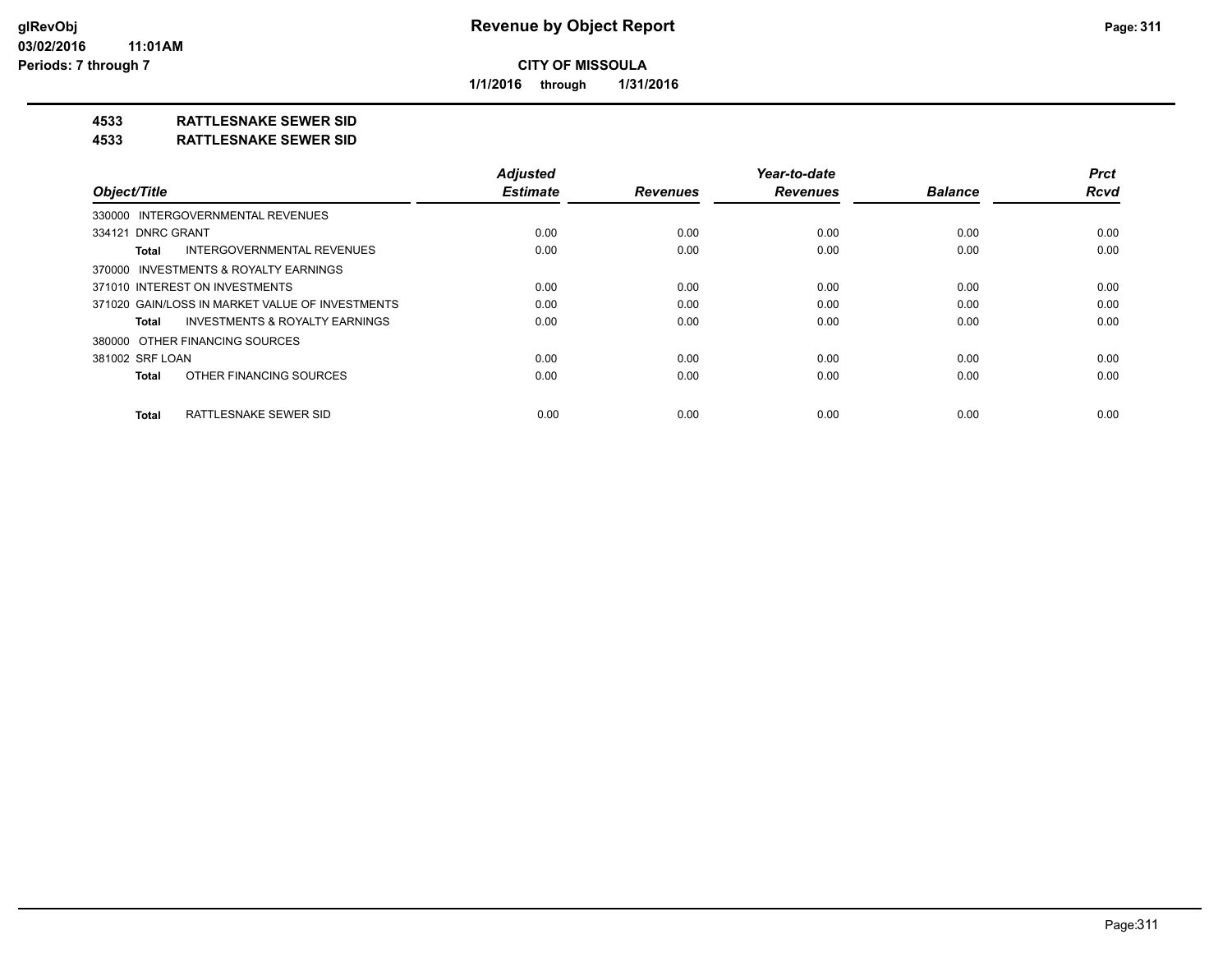**1/1/2016 through 1/31/2016**

## **4533 RATTLESNAKE SEWER SID**

| Object/Title                                   | <b>Adjusted</b><br><b>Estimate</b> | <b>Revenues</b> | Year-to-date<br><b>Revenues</b> | <b>Balance</b> | <b>Prct</b><br><b>Rcvd</b> |
|------------------------------------------------|------------------------------------|-----------------|---------------------------------|----------------|----------------------------|
|                                                |                                    |                 |                                 |                |                            |
| 330000 INTERGOVERNMENTAL REVENUES              |                                    |                 |                                 |                |                            |
| 334121 DNRC GRANT                              | 0.00                               | 0.00            | 0.00                            | 0.00           | 0.00                       |
| INTERGOVERNMENTAL REVENUES<br><b>Total</b>     | 0.00                               | 0.00            | 0.00                            | 0.00           | 0.00                       |
| 370000 INVESTMENTS & ROYALTY EARNINGS          |                                    |                 |                                 |                |                            |
| 371010 INTEREST ON INVESTMENTS                 | 0.00                               | 0.00            | 0.00                            | 0.00           | 0.00                       |
| 371020 GAIN/LOSS IN MARKET VALUE OF INVESTMENT | 0.00                               | 0.00            | 0.00                            | 0.00           | 0.00                       |
| INVESTMENTS & ROYALTY EARNINGS<br><b>Total</b> | 0.00                               | 0.00            | 0.00                            | 0.00           | 0.00                       |
| 380000 OTHER FINANCING SOURCES                 |                                    |                 |                                 |                |                            |
| 381002 SRF LOAN                                | 0.00                               | 0.00            | 0.00                            | 0.00           | 0.00                       |
| OTHER FINANCING SOURCES<br><b>Total</b>        | 0.00                               | 0.00            | 0.00                            | 0.00           | 0.00                       |
| RATTLESNAKE SEWER SID<br><b>Total</b>          | 0.00                               | 0.00            | 0.00                            | 0.00           | 0.00                       |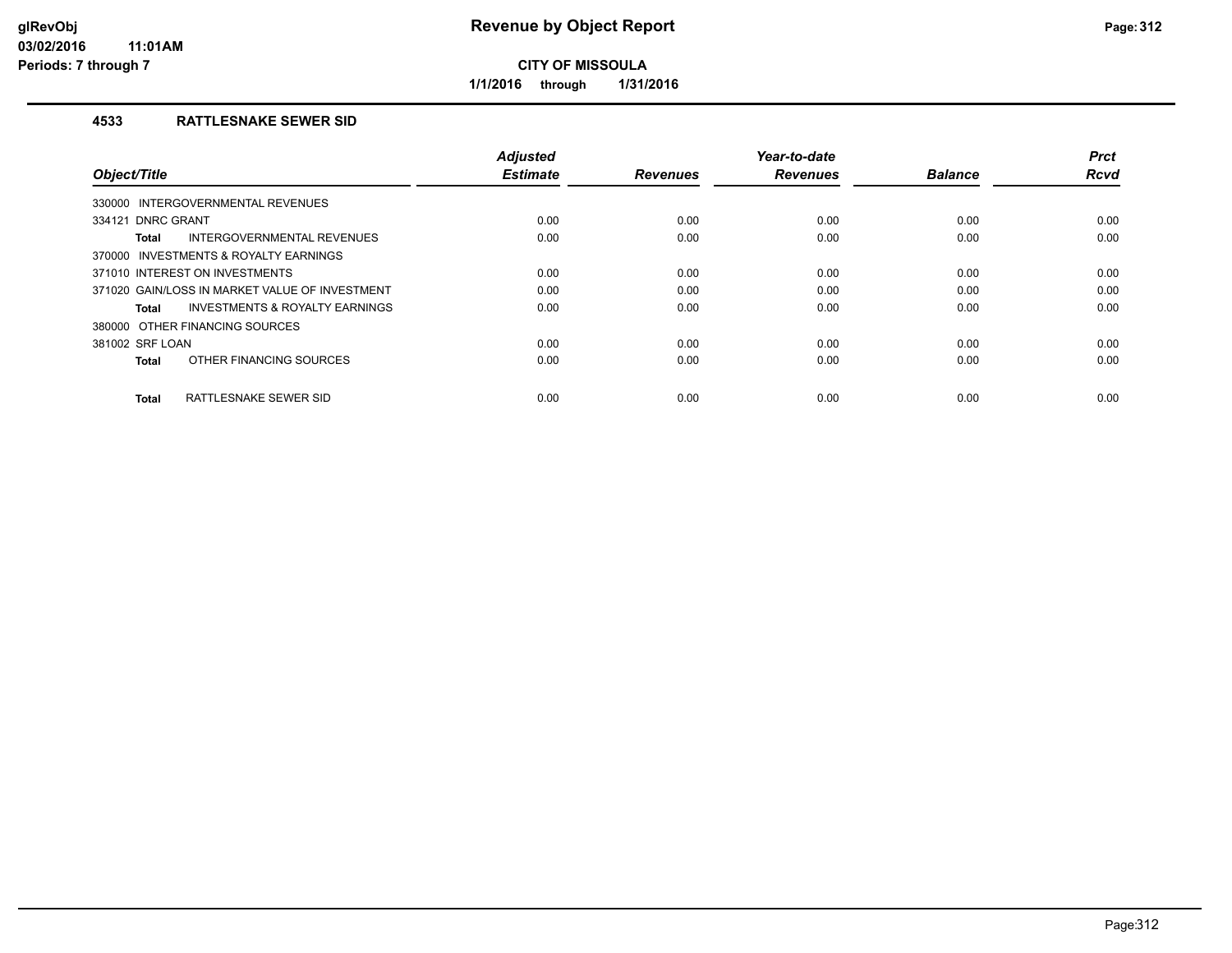**1/1/2016 through 1/31/2016**

# **4534 SID 534 LINCOLNWOOD**

#### **4534 SID 534 LINCOLNWOOD**

|                                                 | <b>Adjusted</b> |                 | Year-to-date    |                | <b>Prct</b> |
|-------------------------------------------------|-----------------|-----------------|-----------------|----------------|-------------|
| Object/Title                                    | <b>Estimate</b> | <b>Revenues</b> | <b>Revenues</b> | <b>Balance</b> | Rcvd        |
| 330000 INTERGOVERNMENTAL REVENUES               |                 |                 |                 |                |             |
| 334121 DNRC GRANT                               | 0.00            | 0.00            | 0.00            | 0.00           | 0.00        |
| <b>INTERGOVERNMENTAL REVENUES</b><br>Total      | 0.00            | 0.00            | 0.00            | 0.00           | 0.00        |
| 370000 INVESTMENTS & ROYALTY EARNINGS           |                 |                 |                 |                |             |
| 371010 INTEREST ON INVESTMENTS                  | 0.00            | 0.00            | 0.00            | 0.00           | 0.00        |
| 371020 GAIN/LOSS IN MARKET VALUE OF INVESTMENTS | 0.00            | 0.00            | 0.00            | 0.00           | 0.00        |
| INVESTMENTS & ROYALTY EARNINGS<br>Total         | 0.00            | 0.00            | 0.00            | 0.00           | 0.00        |
| 380000 OTHER FINANCING SOURCES                  |                 |                 |                 |                |             |
| 381002 SRF LOAN                                 | 0.00            | 0.00            | 0.00            | 0.00           | 0.00        |
| OTHER FINANCING SOURCES<br>Total                | 0.00            | 0.00            | 0.00            | 0.00           | 0.00        |
|                                                 |                 |                 |                 |                |             |
| SID 534 LINCOLNWOOD<br>Total                    | 0.00            | 0.00            | 0.00            | 0.00           | 0.00        |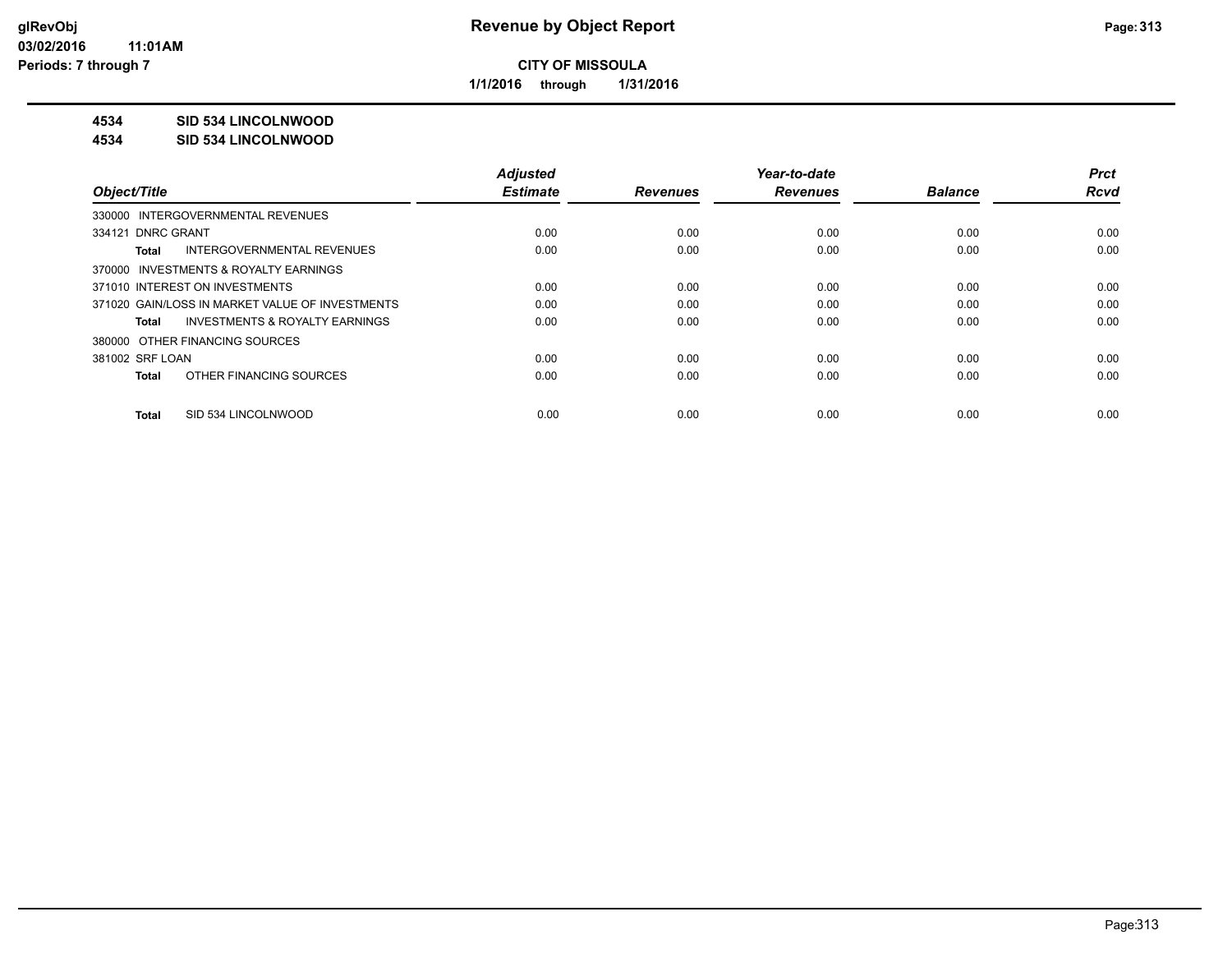**1/1/2016 through 1/31/2016**

### **4534 SID 534 LINCOLNWOOD**

|                                                | <b>Adjusted</b> |                 | Year-to-date    |                | <b>Prct</b> |
|------------------------------------------------|-----------------|-----------------|-----------------|----------------|-------------|
| Object/Title                                   | <b>Estimate</b> | <b>Revenues</b> | <b>Revenues</b> | <b>Balance</b> | <b>Rcvd</b> |
| 330000 INTERGOVERNMENTAL REVENUES              |                 |                 |                 |                |             |
| 334121 DNRC GRANT                              | 0.00            | 0.00            | 0.00            | 0.00           | 0.00        |
| INTERGOVERNMENTAL REVENUES<br><b>Total</b>     | 0.00            | 0.00            | 0.00            | 0.00           | 0.00        |
| 370000 INVESTMENTS & ROYALTY EARNINGS          |                 |                 |                 |                |             |
| 371010 INTEREST ON INVESTMENTS                 | 0.00            | 0.00            | 0.00            | 0.00           | 0.00        |
| 371020 GAIN/LOSS IN MARKET VALUE OF INVESTMENT | 0.00            | 0.00            | 0.00            | 0.00           | 0.00        |
| INVESTMENTS & ROYALTY EARNINGS<br>Total        | 0.00            | 0.00            | 0.00            | 0.00           | 0.00        |
| 380000 OTHER FINANCING SOURCES                 |                 |                 |                 |                |             |
| 381002 SRF LOAN                                | 0.00            | 0.00            | 0.00            | 0.00           | 0.00        |
| OTHER FINANCING SOURCES<br><b>Total</b>        | 0.00            | 0.00            | 0.00            | 0.00           | 0.00        |
|                                                |                 |                 |                 |                |             |
| SID 534 LINCOLNWOOD<br><b>Total</b>            | 0.00            | 0.00            | 0.00            | 0.00           | 0.00        |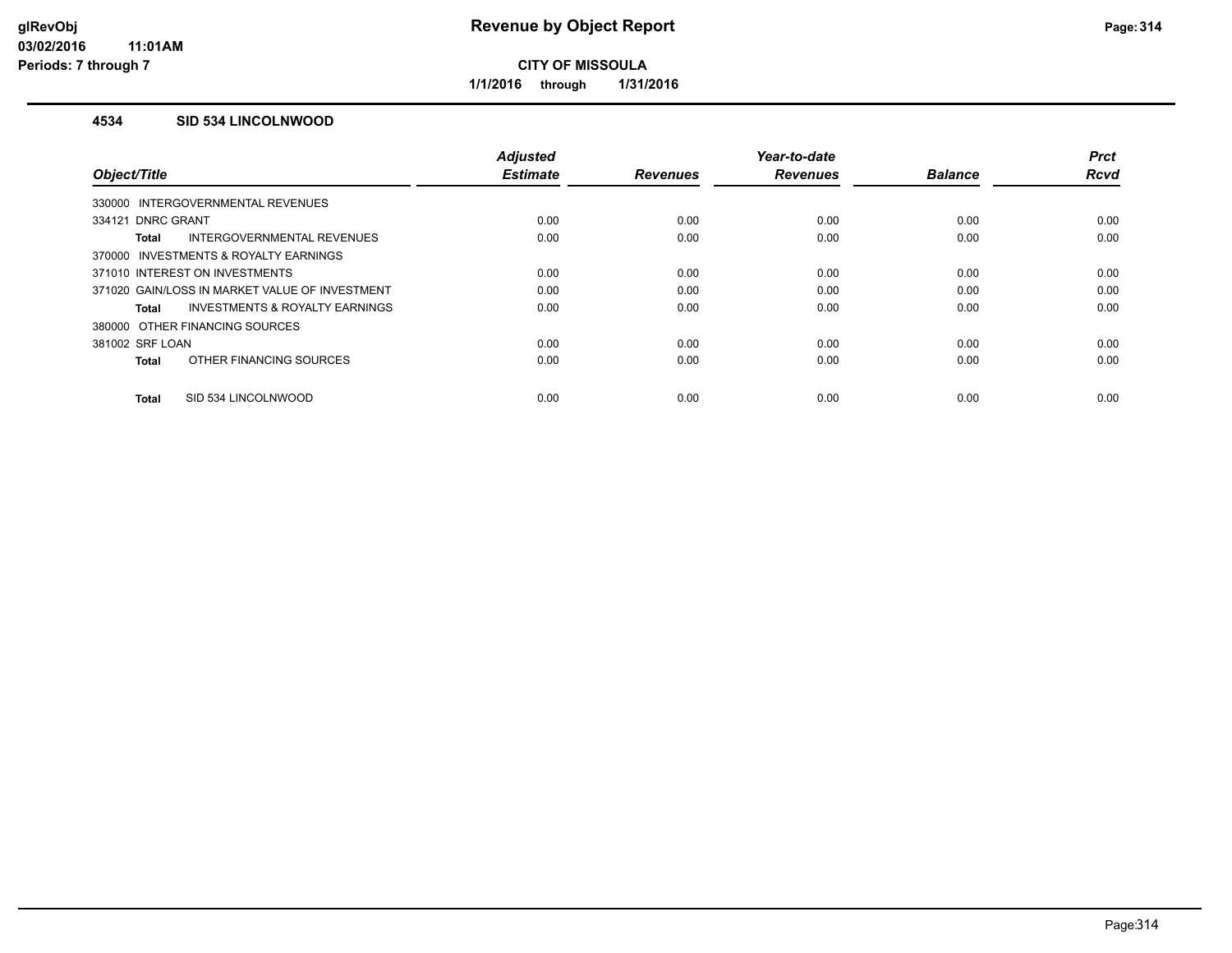**1/1/2016 through 1/31/2016**

# **4535 SLANT STREET TRAFFIC CALMING**

#### **4535 SLANT STREET TRAFFIC CALMING**

|                                                 | <b>Adjusted</b> |                 | Year-to-date    |                | <b>Prct</b> |
|-------------------------------------------------|-----------------|-----------------|-----------------|----------------|-------------|
| Object/Title                                    | <b>Estimate</b> | <b>Revenues</b> | <b>Revenues</b> | <b>Balance</b> | <b>Rcvd</b> |
| 370000 INVESTMENTS & ROYALTY EARNINGS           |                 |                 |                 |                |             |
| 371010 INTEREST ON INVESTMENTS                  | 0.00            | 0.00            | 0.00            | 0.00           | 0.00        |
| 371020 GAIN/LOSS IN MARKET VALUE OF INVESTMENTS | 0.00            | 0.00            | 0.00            | 0.00           | 0.00        |
| INVESTMENTS & ROYALTY EARNINGS<br>Total         | 0.00            | 0.00            | 0.00            | 0.00           | 0.00        |
| 380000 OTHER FINANCING SOURCES                  |                 |                 |                 |                |             |
| 383000 OPERATING TRANSFERS                      | 0.00            | 0.00            | 0.00            | 0.00           | 0.00        |
| OTHER FINANCING SOURCES<br>Total                | 0.00            | 0.00            | 0.00            | 0.00           | 0.00        |
|                                                 |                 |                 |                 |                |             |
| SLANT STREET TRAFFIC CALMING<br>Total           | 0.00            | 0.00            | 0.00            | 0.00           | 0.00        |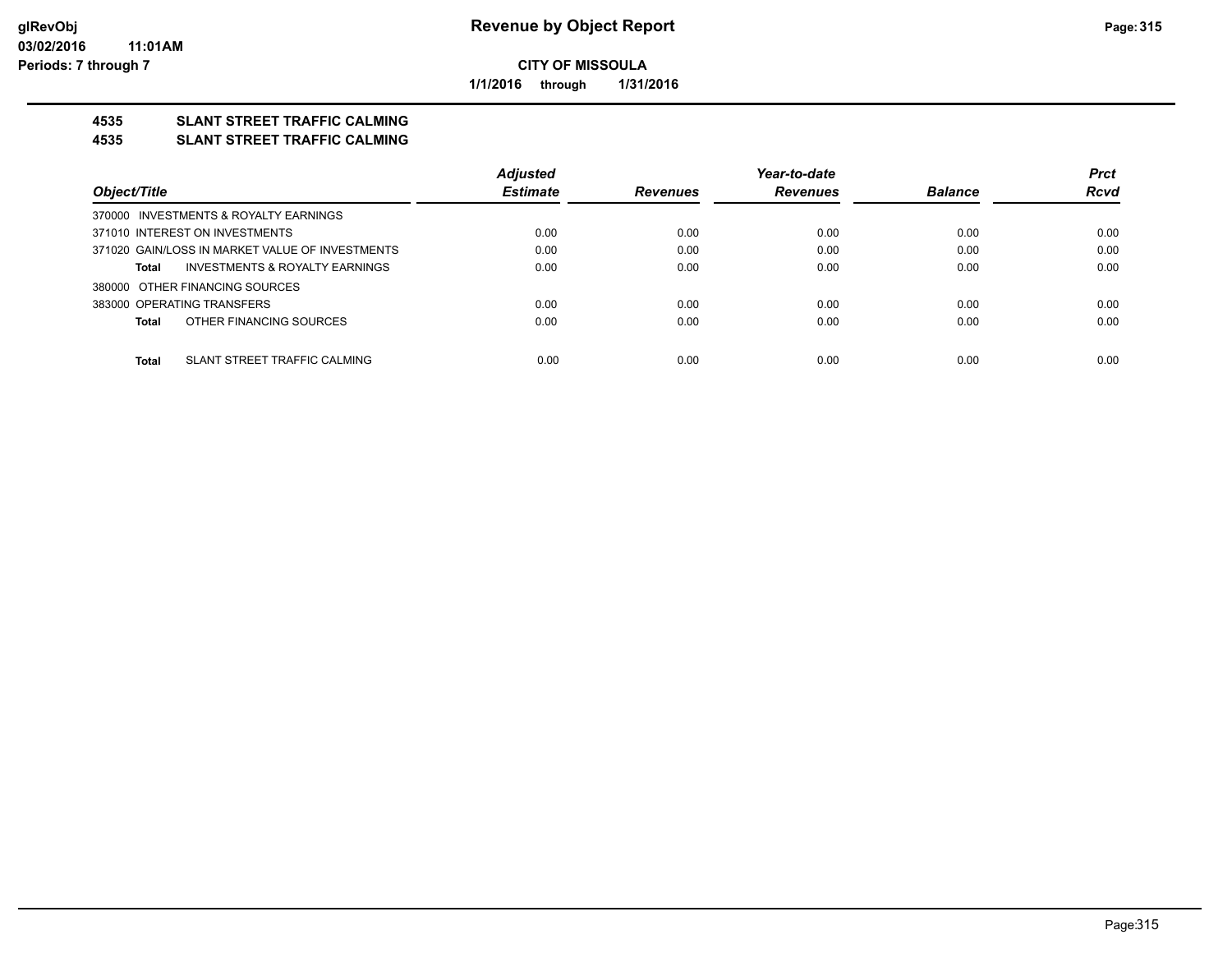**1/1/2016 through 1/31/2016**

## **4535 SLANT STREET TRAFFIC CALMING**

|                                                    | <b>Adjusted</b> |                 | Year-to-date    |                | <b>Prct</b> |
|----------------------------------------------------|-----------------|-----------------|-----------------|----------------|-------------|
| Object/Title                                       | <b>Estimate</b> | <b>Revenues</b> | <b>Revenues</b> | <b>Balance</b> | <b>Rcvd</b> |
| 370000 INVESTMENTS & ROYALTY EARNINGS              |                 |                 |                 |                |             |
| 371010 INTEREST ON INVESTMENTS                     | 0.00            | 0.00            | 0.00            | 0.00           | 0.00        |
| 371020 GAIN/LOSS IN MARKET VALUE OF INVESTMENT     | 0.00            | 0.00            | 0.00            | 0.00           | 0.00        |
| <b>INVESTMENTS &amp; ROYALTY EARNINGS</b><br>Total | 0.00            | 0.00            | 0.00            | 0.00           | 0.00        |
| 380000 OTHER FINANCING SOURCES                     |                 |                 |                 |                |             |
| 383000 OPERATING TRANSFERS                         | 0.00            | 0.00            | 0.00            | 0.00           | 0.00        |
| OTHER FINANCING SOURCES<br>Total                   | 0.00            | 0.00            | 0.00            | 0.00           | 0.00        |
|                                                    |                 |                 |                 |                |             |
| SLANT STREET TRAFFIC CALMING<br>Total              | 0.00            | 0.00            | 0.00            | 0.00           | 0.00        |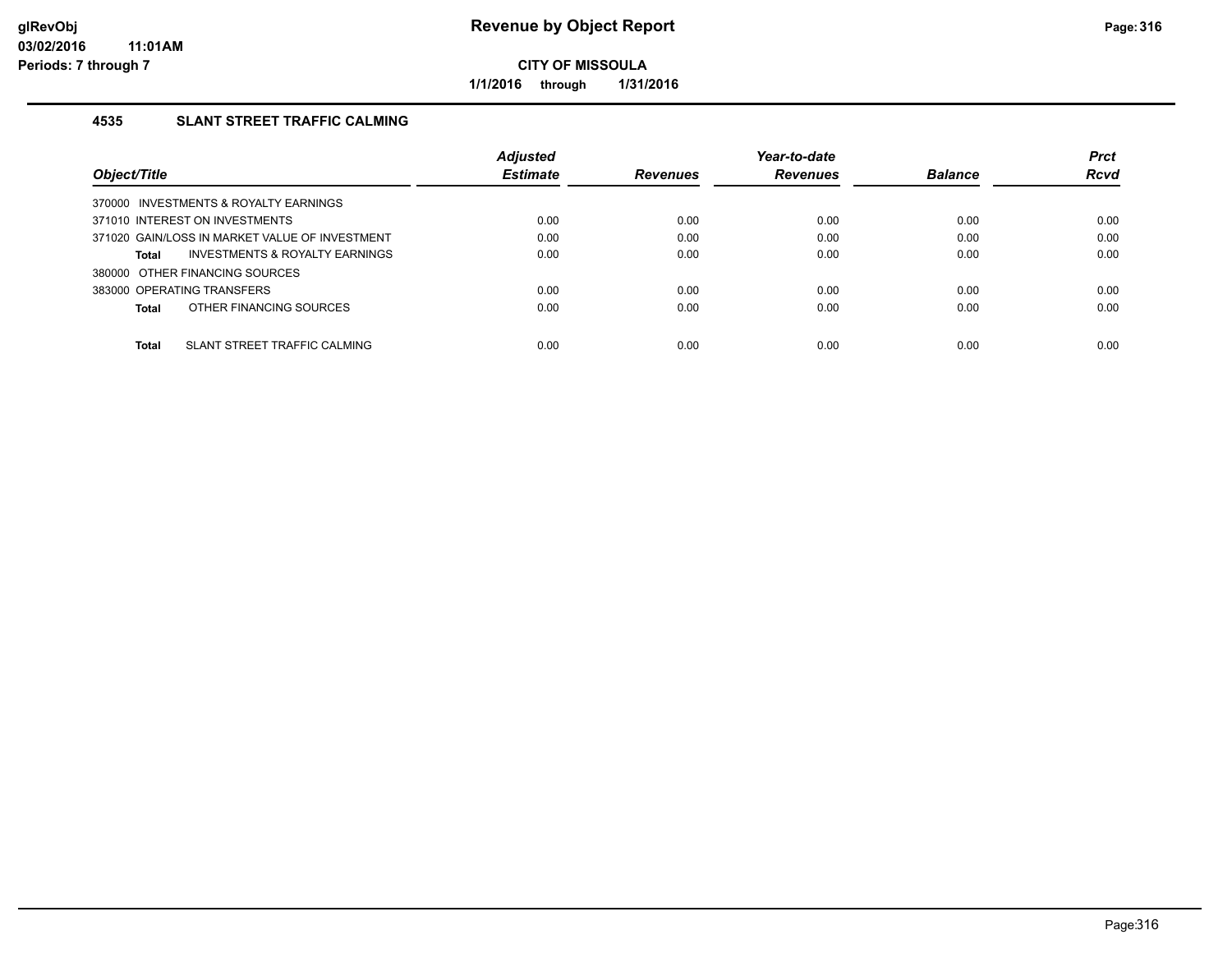**1/1/2016 through 1/31/2016**

# **4536 SID536 LINCOLNWOOD SWR PH2**

#### **4536 SID536 LINCOLNWOOD SWR PH2**

|                                                    | <b>Adjusted</b> |                 | Year-to-date    |                | <b>Prct</b> |
|----------------------------------------------------|-----------------|-----------------|-----------------|----------------|-------------|
| Object/Title                                       | <b>Estimate</b> | <b>Revenues</b> | <b>Revenues</b> | <b>Balance</b> | Rcvd        |
| 330000 INTERGOVERNMENTAL REVENUES                  |                 |                 |                 |                |             |
| 334121 DNRC GRANT                                  | 0.00            | 0.00            | 0.00            | 0.00           | 0.00        |
| <b>INTERGOVERNMENTAL REVENUES</b><br>Total         | 0.00            | 0.00            | 0.00            | 0.00           | 0.00        |
| 360000 MISCELLANEOUS REVENUES                      |                 |                 |                 |                |             |
| 365001 *** Title Not Found ***                     | 0.00            | 0.00            | 0.00            | 0.00           | 0.00        |
| <b>MISCELLANEOUS REVENUES</b><br>Total             | 0.00            | 0.00            | 0.00            | 0.00           | 0.00        |
| 370000 INVESTMENTS & ROYALTY EARNINGS              |                 |                 |                 |                |             |
| 371010 INTEREST ON INVESTMENTS                     | 0.00            | 0.00            | 0.00            | 0.00           | 0.00        |
| 371020 GAIN/LOSS IN MARKET VALUE OF INVESTMENTS    | 0.00            | 0.00            | 0.00            | 0.00           | 0.00        |
| <b>INVESTMENTS &amp; ROYALTY EARNINGS</b><br>Total | 0.00            | 0.00            | 0.00            | 0.00           | 0.00        |
| 380000 OTHER FINANCING SOURCES                     |                 |                 |                 |                |             |
| 381030 SID BONDS PROCEEDS                          | 0.00            | 0.00            | 0.00            | 0.00           | 0.00        |
| OTHER FINANCING SOURCES<br>Total                   | 0.00            | 0.00            | 0.00            | 0.00           | 0.00        |
|                                                    |                 |                 |                 |                |             |
| SID536 LINCOLNWOOD SWR PH2<br>Total                | 0.00            | 0.00            | 0.00            | 0.00           | 0.00        |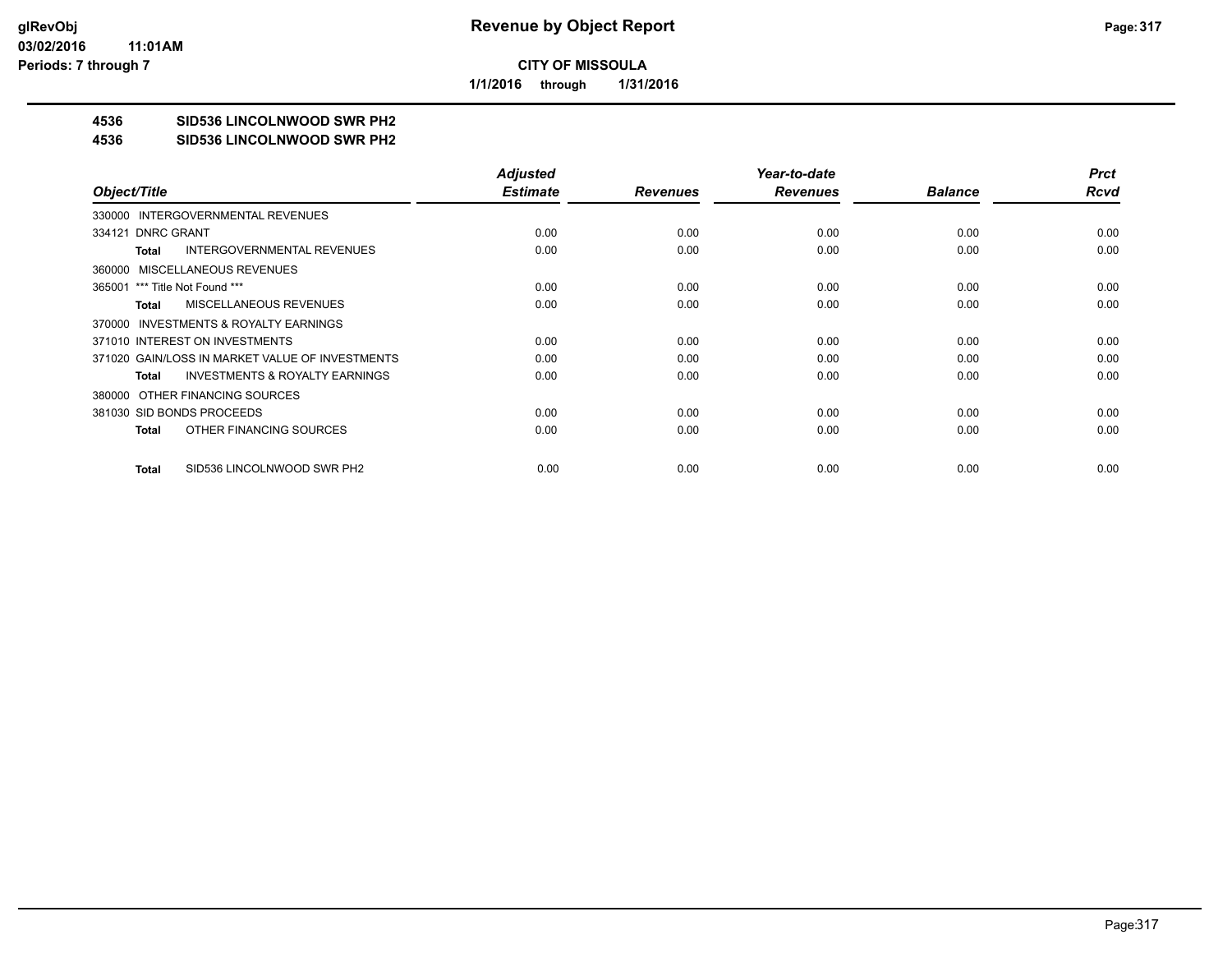**1/1/2016 through 1/31/2016**

# **4536 SID536 LINCOLNWOOD SWR PH2**

| Object/Title                                              | <b>Adjusted</b><br><b>Estimate</b> | <b>Revenues</b> | Year-to-date<br><b>Revenues</b> | <b>Balance</b> | <b>Prct</b><br><b>Rcvd</b> |
|-----------------------------------------------------------|------------------------------------|-----------------|---------------------------------|----------------|----------------------------|
| 330000 INTERGOVERNMENTAL REVENUES                         |                                    |                 |                                 |                |                            |
| <b>DNRC GRANT</b><br>334121                               | 0.00                               | 0.00            | 0.00                            | 0.00           | 0.00                       |
| <b>INTERGOVERNMENTAL REVENUES</b><br><b>Total</b>         | 0.00                               | 0.00            | 0.00                            | 0.00           | 0.00                       |
| 360000 MISCELLANEOUS REVENUES                             |                                    |                 |                                 |                |                            |
| 365001 *** Title Not Found ***                            | 0.00                               | 0.00            | 0.00                            | 0.00           | 0.00                       |
| <b>MISCELLANEOUS REVENUES</b><br><b>Total</b>             | 0.00                               | 0.00            | 0.00                            | 0.00           | 0.00                       |
| 370000 INVESTMENTS & ROYALTY EARNINGS                     |                                    |                 |                                 |                |                            |
| 371010 INTEREST ON INVESTMENTS                            | 0.00                               | 0.00            | 0.00                            | 0.00           | 0.00                       |
| 371020 GAIN/LOSS IN MARKET VALUE OF INVESTMENT            | 0.00                               | 0.00            | 0.00                            | 0.00           | 0.00                       |
| <b>INVESTMENTS &amp; ROYALTY EARNINGS</b><br><b>Total</b> | 0.00                               | 0.00            | 0.00                            | 0.00           | 0.00                       |
| 380000 OTHER FINANCING SOURCES                            |                                    |                 |                                 |                |                            |
| 381030 SID BONDS PROCEEDS                                 | 0.00                               | 0.00            | 0.00                            | 0.00           | 0.00                       |
| OTHER FINANCING SOURCES<br><b>Total</b>                   | 0.00                               | 0.00            | 0.00                            | 0.00           | 0.00                       |
| SID536 LINCOLNWOOD SWR PH2<br><b>Total</b>                | 0.00                               | 0.00            | 0.00                            | 0.00           | 0.00                       |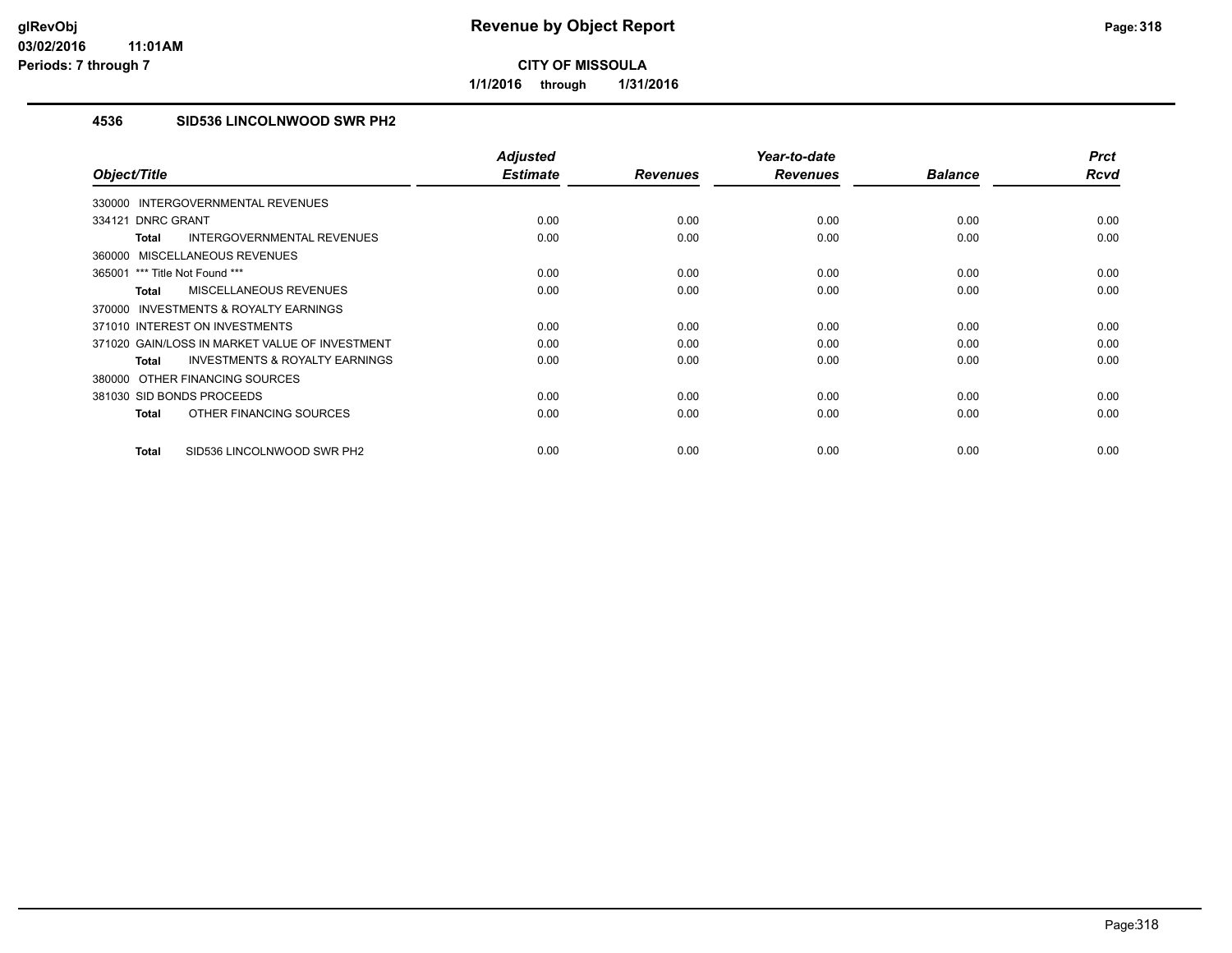**1/1/2016 through 1/31/2016**

## **4538 SID 538 HILLVIEW WAY**

#### **4538 SID 538 HILLVIEW WAY**

|                                                    | <b>Adjusted</b> |                 | Year-to-date    |                | <b>Prct</b> |
|----------------------------------------------------|-----------------|-----------------|-----------------|----------------|-------------|
| Object/Title                                       | <b>Estimate</b> | <b>Revenues</b> | <b>Revenues</b> | <b>Balance</b> | <b>Rcvd</b> |
| 370000 INVESTMENTS & ROYALTY EARNINGS              |                 |                 |                 |                |             |
| 371010 INTEREST ON INVESTMENTS                     | 0.00            | 0.00            | 0.00            | 0.00           | 0.00        |
| 371020 GAIN/LOSS IN MARKET VALUE OF INVESTMENTS    | 0.00            | 0.00            | 0.00            | 0.00           | 0.00        |
| <b>INVESTMENTS &amp; ROYALTY EARNINGS</b><br>Total | 0.00            | 0.00            | 0.00            | 0.00           | 0.00        |
| 380000 OTHER FINANCING SOURCES                     |                 |                 |                 |                |             |
| 383000 OPERATING TRANSFERS                         | 0.00            | 0.00            | 0.00            | 0.00           | 0.00        |
| OTHER FINANCING SOURCES<br>Total                   | 0.00            | 0.00            | 0.00            | 0.00           | 0.00        |
|                                                    |                 |                 |                 |                |             |
| Total<br>SID 538 HILLVIEW WAY                      | 0.00            | 0.00            | 0.00            | 0.00           | 0.00        |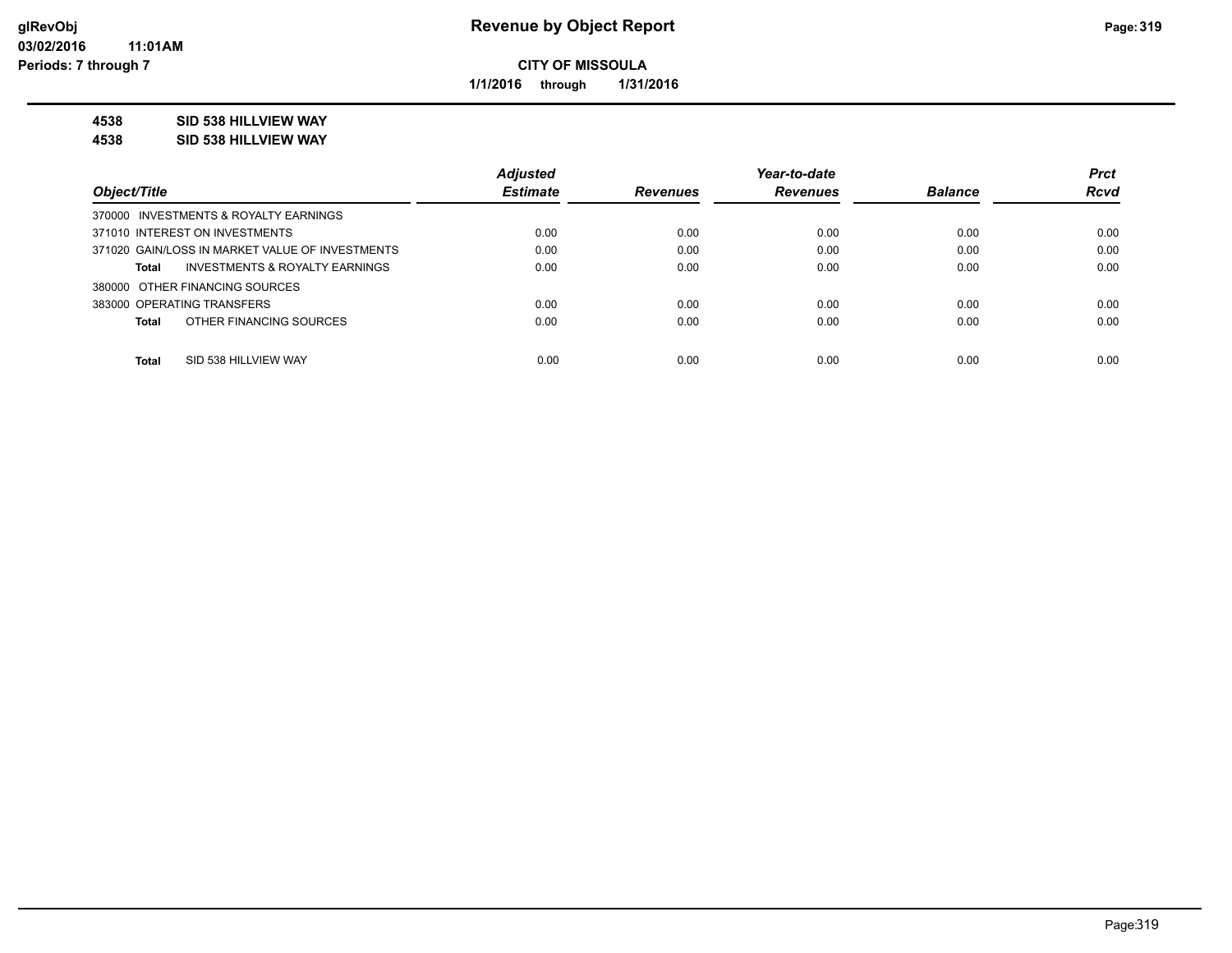**1/1/2016 through 1/31/2016**

#### **4538 SID 538 HILLVIEW WAY**

|                                                | <b>Adjusted</b> |                 | Year-to-date    |                | <b>Prct</b> |
|------------------------------------------------|-----------------|-----------------|-----------------|----------------|-------------|
| Object/Title                                   | <b>Estimate</b> | <b>Revenues</b> | <b>Revenues</b> | <b>Balance</b> | <b>Rcvd</b> |
| 370000 INVESTMENTS & ROYALTY EARNINGS          |                 |                 |                 |                |             |
| 371010 INTEREST ON INVESTMENTS                 | 0.00            | 0.00            | 0.00            | 0.00           | 0.00        |
| 371020 GAIN/LOSS IN MARKET VALUE OF INVESTMENT | 0.00            | 0.00            | 0.00            | 0.00           | 0.00        |
| INVESTMENTS & ROYALTY EARNINGS<br>Total        | 0.00            | 0.00            | 0.00            | 0.00           | 0.00        |
| 380000 OTHER FINANCING SOURCES                 |                 |                 |                 |                |             |
| 383000 OPERATING TRANSFERS                     | 0.00            | 0.00            | 0.00            | 0.00           | 0.00        |
| OTHER FINANCING SOURCES<br>Total               | 0.00            | 0.00            | 0.00            | 0.00           | 0.00        |
|                                                |                 |                 |                 |                |             |
| Total<br>SID 538 HILLVIEW WAY                  | 0.00            | 0.00            | 0.00            | 0.00           | 0.00        |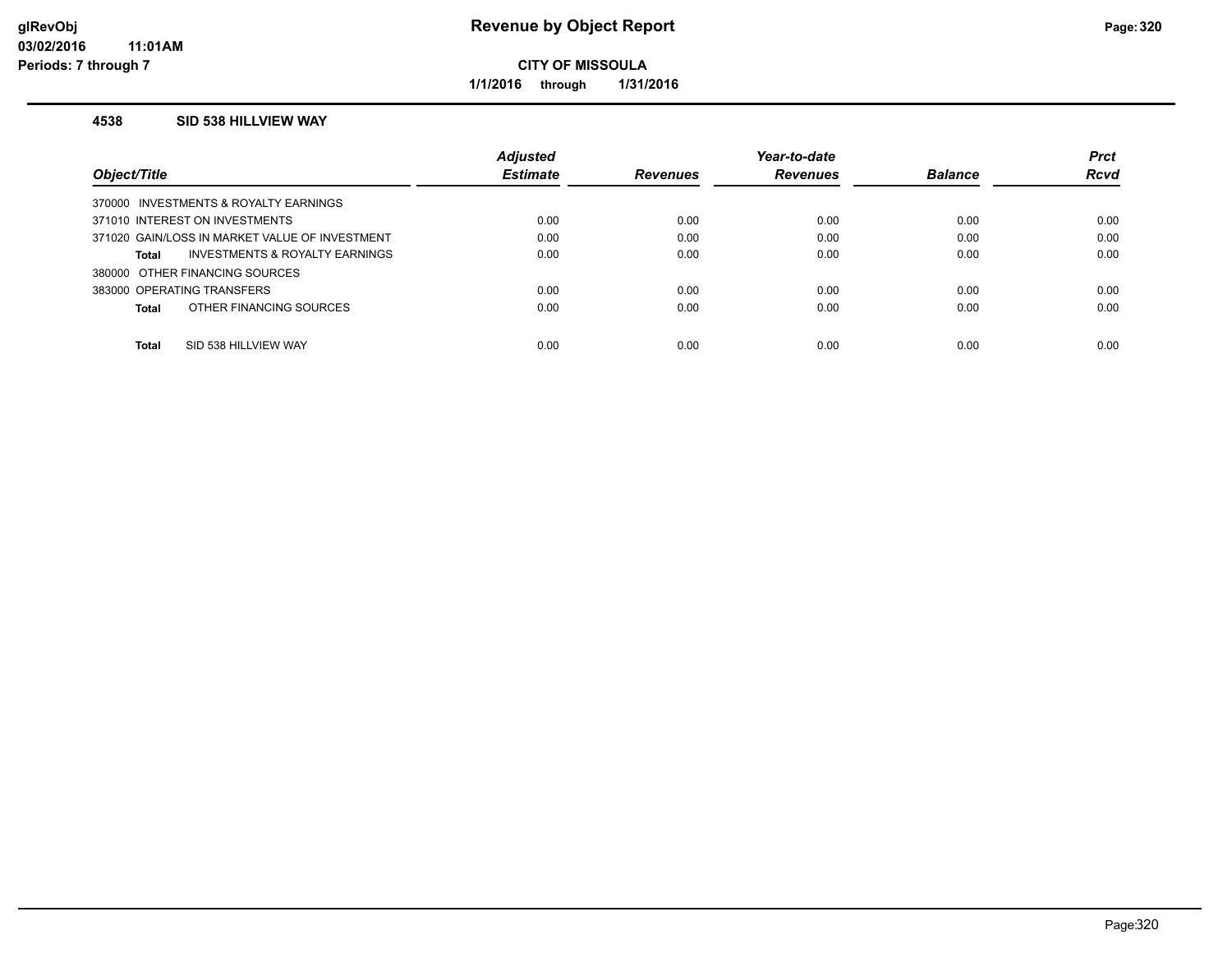**1/1/2016 through 1/31/2016**

**4539 SID 539 4th STREET**

**4539 SID 539 4th STREET**

|                                                | <b>Adiusted</b> |                 | Year-to-date    |                | <b>Prct</b> |
|------------------------------------------------|-----------------|-----------------|-----------------|----------------|-------------|
| Object/Title                                   | <b>Estimate</b> | <b>Revenues</b> | <b>Revenues</b> | <b>Balance</b> | <b>Rcvd</b> |
| 370000 INVESTMENTS & ROYALTY EARNINGS          |                 |                 |                 |                |             |
| 371010 INTEREST ON INVESTMENTS                 | 0.00            | 0.00            | 0.00            | 0.00           | 0.00        |
| INVESTMENTS & ROYALTY EARNINGS<br><b>Total</b> | 0.00            | 0.00            | 0.00            | 0.00           | 0.00        |
| 380000 OTHER FINANCING SOURCES                 |                 |                 |                 |                |             |
| 383000 OPERATING TRANSFERS                     | 0.00            | 0.00            | 0.00            | 0.00           | 0.00        |
| OTHER FINANCING SOURCES<br><b>Total</b>        | 0.00            | 0.00            | 0.00            | 0.00           | 0.00        |
|                                                |                 |                 |                 |                |             |
| SID 539 4th STREET<br><b>Total</b>             | 0.00            | 0.00            | 0.00            | 0.00           | 0.00        |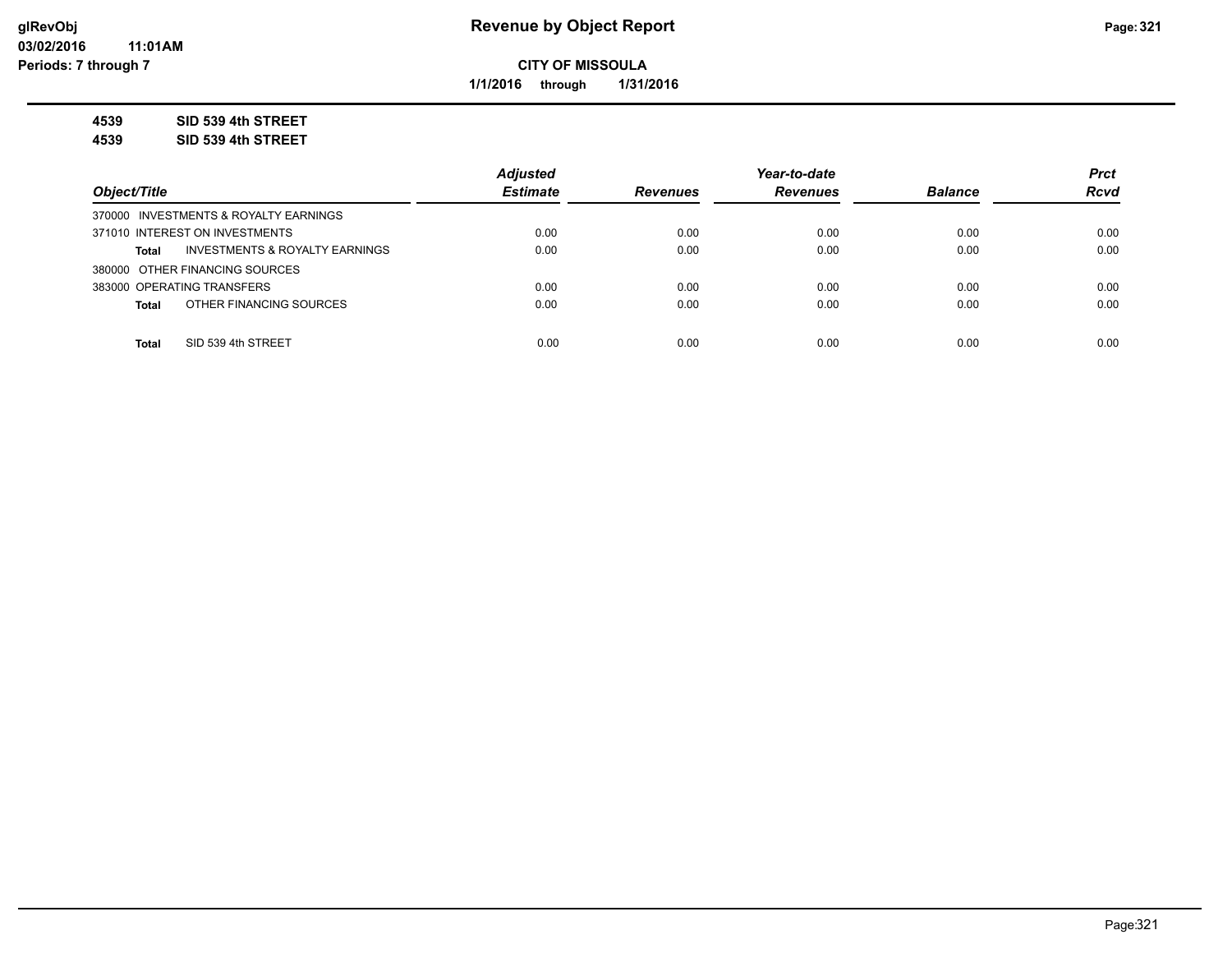# **glRevObj Revenue by Object Report Page:322**

**CITY OF MISSOULA**

**1/1/2016 through 1/31/2016**

#### **4539 SID 539 4th STREET**

| Object/Title                            | <b>Adjusted</b><br><b>Estimate</b> | <b>Revenues</b> | Year-to-date<br><b>Revenues</b> | <b>Balance</b> | <b>Prct</b><br><b>Rcvd</b> |
|-----------------------------------------|------------------------------------|-----------------|---------------------------------|----------------|----------------------------|
| 370000 INVESTMENTS & ROYALTY EARNINGS   |                                    |                 |                                 |                |                            |
| 371010 INTEREST ON INVESTMENTS          | 0.00                               | 0.00            | 0.00                            | 0.00           | 0.00                       |
| INVESTMENTS & ROYALTY EARNINGS<br>Total | 0.00                               | 0.00            | 0.00                            | 0.00           | 0.00                       |
| 380000 OTHER FINANCING SOURCES          |                                    |                 |                                 |                |                            |
| 383000 OPERATING TRANSFERS              | 0.00                               | 0.00            | 0.00                            | 0.00           | 0.00                       |
| OTHER FINANCING SOURCES<br><b>Total</b> | 0.00                               | 0.00            | 0.00                            | 0.00           | 0.00                       |
|                                         |                                    |                 |                                 |                |                            |
| SID 539 4th STREET<br><b>Total</b>      | 0.00                               | 0.00            | 0.00                            | 0.00           | 0.00                       |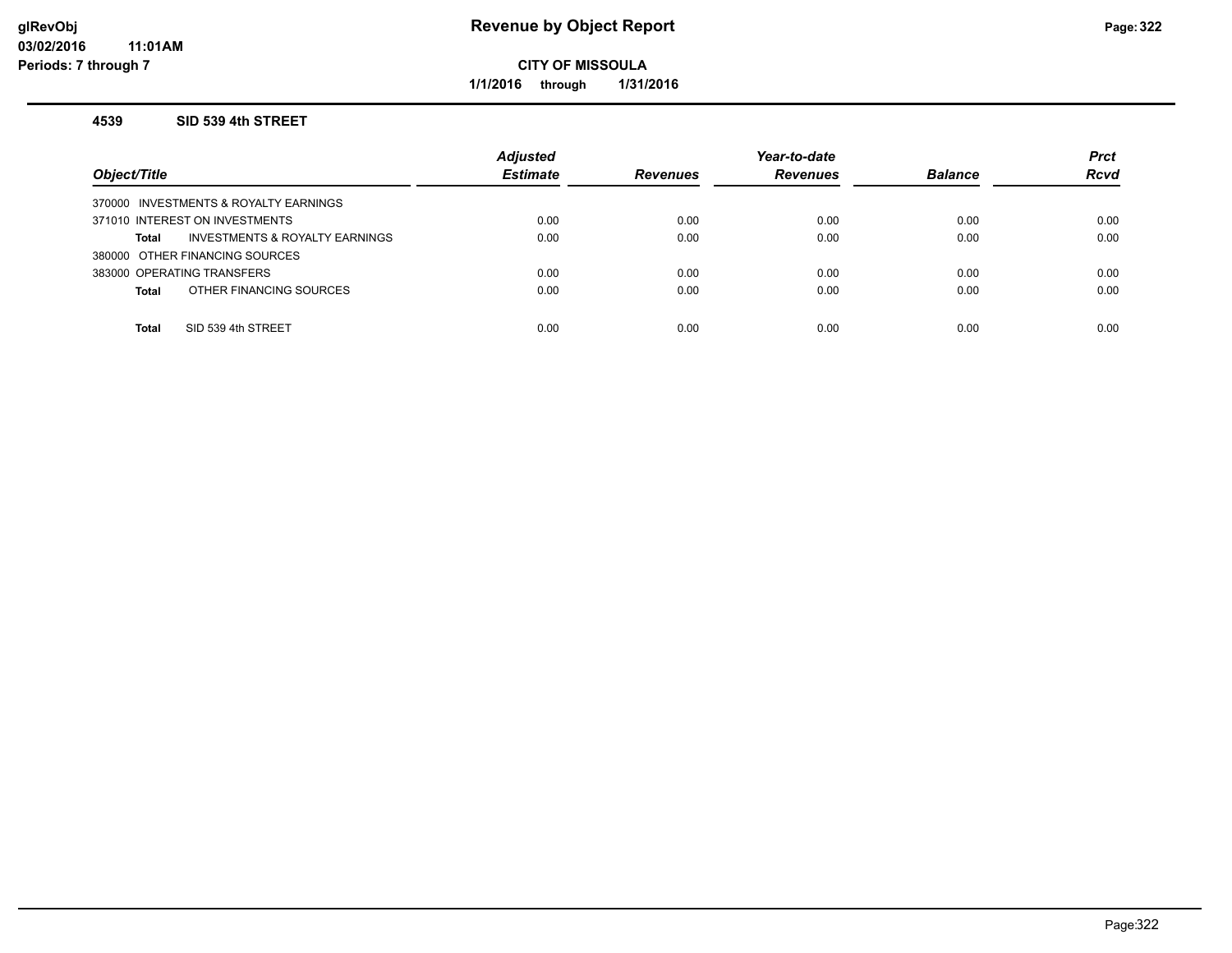**1/1/2016 through 1/31/2016**

**4540 SID 540 ENGLAND BLVD**

**4540 SID 540 ENGLAND BLVD**

|                                                           | <b>Adjusted</b> |                 | Year-to-date    |                | <b>Prct</b> |
|-----------------------------------------------------------|-----------------|-----------------|-----------------|----------------|-------------|
| Object/Title                                              | <b>Estimate</b> | <b>Revenues</b> | <b>Revenues</b> | <b>Balance</b> | <b>Rcvd</b> |
| TAXES/ASSESSMENTS<br>310000                               |                 |                 |                 |                |             |
| PENALTIES & INTEREST<br>312001                            | 0.00            | 0.00            | 0.00            | 0.00           | 0.00        |
| TAXES/ASSESSMENTS<br><b>Total</b>                         | 0.00            | 0.00            | 0.00            | 0.00           | 0.00        |
| MISCELLANEOUS REVENUES<br>360000                          |                 |                 |                 |                |             |
| 363020 PROPERTY ASSESSMENTS                               | 0.00            | 0.00            | 0.00            | 0.00           | 0.00        |
| PAYOFF PRINCIPAL ASSESSMENTS<br>363021                    | 0.00            | 0.00            | 0.00            | 0.00           | 0.00        |
| 363022 BOND INTEREST ASSESSMENTS                          | 0.00            | 0.00            | 0.00            | 0.00           | 0.00        |
| 363040 PENALTY AND INTEREST                               | 0.00            | 0.00            | 0.00            | 0.00           | 0.00        |
| MISCELLANEOUS REVENUES<br>Total                           | 0.00            | 0.00            | 0.00            | 0.00           | 0.00        |
| <b>INVESTMENTS &amp; ROYALTY EARNINGS</b><br>370000       |                 |                 |                 |                |             |
| 371010 INTEREST ON INVESTMENTS                            | 0.00            | 0.00            | 0.00            | 0.00           | 0.00        |
| 371020 GAIN/LOSS IN MARKET VALUE OF INVESTMENTS           | 0.00            | 0.00            | 0.00            | 0.00           | 0.00        |
| <b>INVESTMENTS &amp; ROYALTY EARNINGS</b><br><b>Total</b> | 0.00            | 0.00            | 0.00            | 0.00           | 0.00        |
| OTHER FINANCING SOURCES<br>380000                         |                 |                 |                 |                |             |
| 381030 SID BONDS PROCEEDS                                 | 0.00            | 0.00            | 0.00            | 0.00           | 0.00        |
| OTHER FINANCING SOURCES<br><b>Total</b>                   | 0.00            | 0.00            | 0.00            | 0.00           | 0.00        |
| SID 540 ENGLAND BLVD<br><b>Total</b>                      | 0.00            | 0.00            | 0.00            | 0.00           | 0.00        |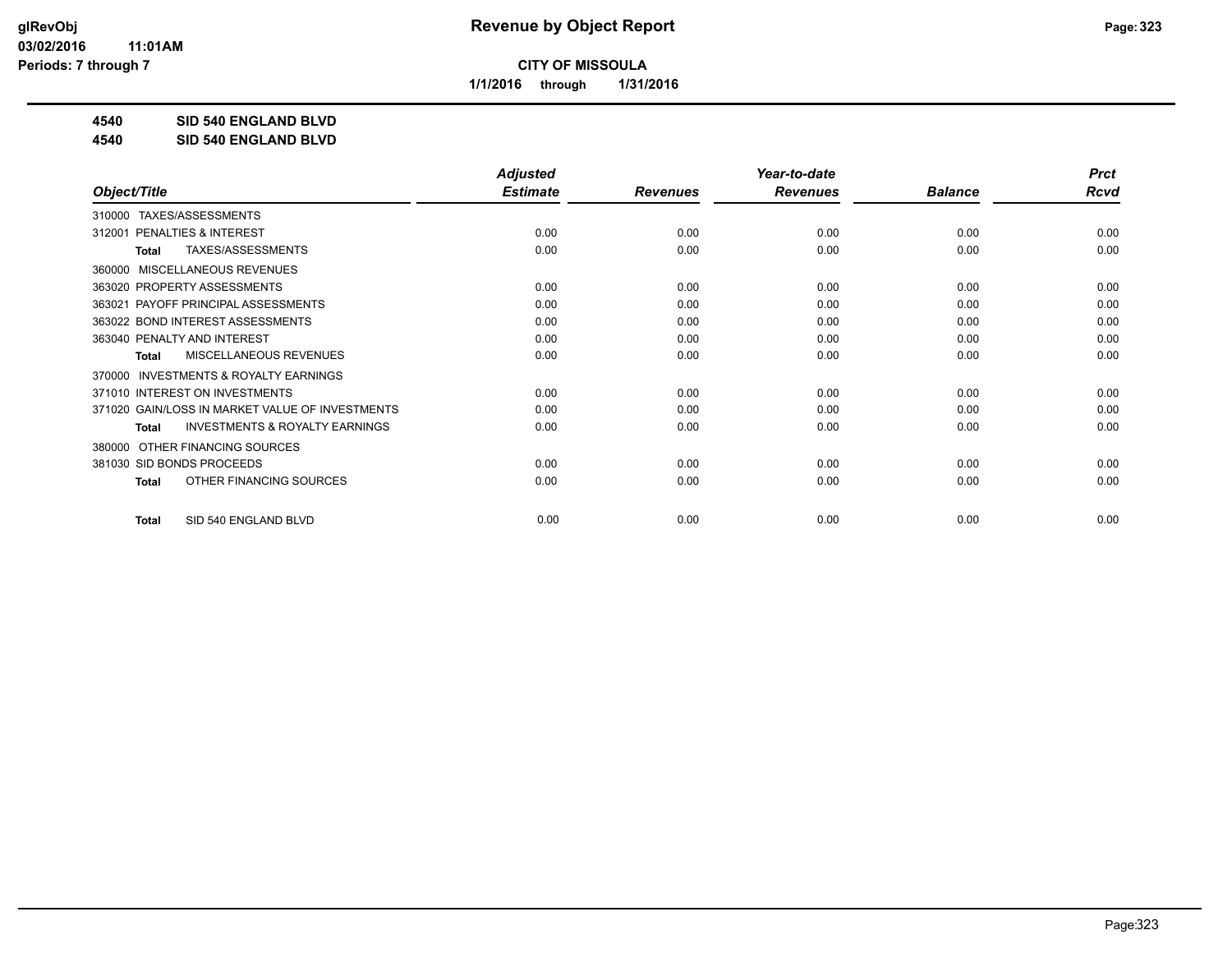**1/1/2016 through 1/31/2016**

## **4540 SID 540 ENGLAND BLVD**

|                                                    | <b>Adjusted</b> |                 | Year-to-date    |                | <b>Prct</b> |
|----------------------------------------------------|-----------------|-----------------|-----------------|----------------|-------------|
| Object/Title                                       | <b>Estimate</b> | <b>Revenues</b> | <b>Revenues</b> | <b>Balance</b> | <b>Rcvd</b> |
| TAXES/ASSESSMENTS<br>310000                        |                 |                 |                 |                |             |
| <b>PENALTIES &amp; INTEREST</b><br>312001          | 0.00            | 0.00            | 0.00            | 0.00           | 0.00        |
| TAXES/ASSESSMENTS<br>Total                         | 0.00            | 0.00            | 0.00            | 0.00           | 0.00        |
| MISCELLANEOUS REVENUES<br>360000                   |                 |                 |                 |                |             |
| 363020 PROPERTY ASSESSMENTS                        | 0.00            | 0.00            | 0.00            | 0.00           | 0.00        |
| PAYOFF PRINCIPAL ASSESSMENTS<br>363021             | 0.00            | 0.00            | 0.00            | 0.00           | 0.00        |
| 363022 BOND INTEREST ASSESSMENTS                   | 0.00            | 0.00            | 0.00            | 0.00           | 0.00        |
| 363040 PENALTY AND INTEREST                        | 0.00            | 0.00            | 0.00            | 0.00           | 0.00        |
| MISCELLANEOUS REVENUES<br>Total                    | 0.00            | 0.00            | 0.00            | 0.00           | 0.00        |
| INVESTMENTS & ROYALTY EARNINGS<br>370000           |                 |                 |                 |                |             |
| 371010 INTEREST ON INVESTMENTS                     | 0.00            | 0.00            | 0.00            | 0.00           | 0.00        |
| 371020 GAIN/LOSS IN MARKET VALUE OF INVESTMENT     | 0.00            | 0.00            | 0.00            | 0.00           | 0.00        |
| <b>INVESTMENTS &amp; ROYALTY EARNINGS</b><br>Total | 0.00            | 0.00            | 0.00            | 0.00           | 0.00        |
| OTHER FINANCING SOURCES<br>380000                  |                 |                 |                 |                |             |
| 381030 SID BONDS PROCEEDS                          | 0.00            | 0.00            | 0.00            | 0.00           | 0.00        |
| OTHER FINANCING SOURCES<br><b>Total</b>            | 0.00            | 0.00            | 0.00            | 0.00           | 0.00        |
| SID 540 ENGLAND BLVD<br><b>Total</b>               | 0.00            | 0.00            | 0.00            | 0.00           | 0.00        |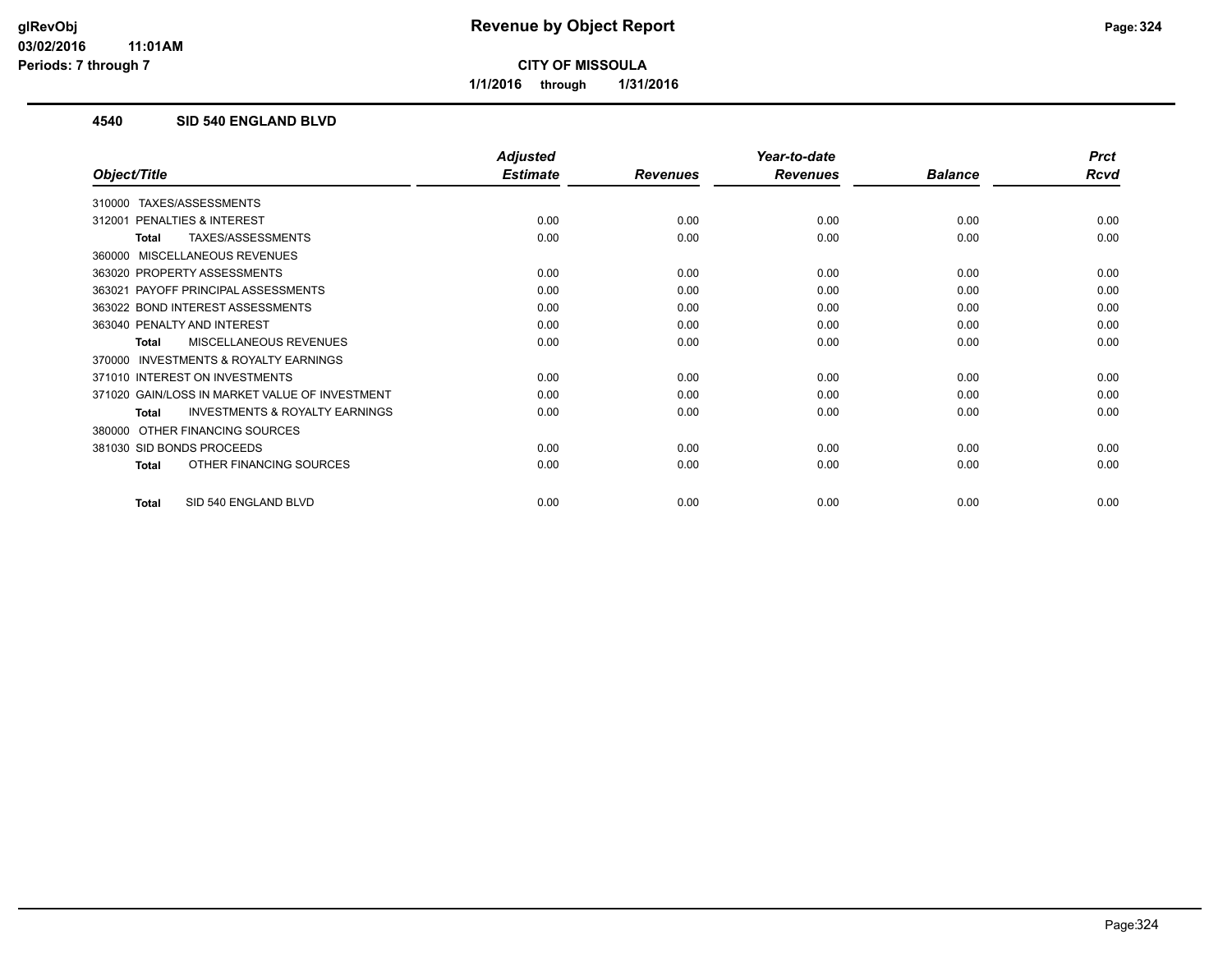**1/1/2016 through 1/31/2016**

#### **4541 SID 541 PINEVIEW PARK**

**4541 SID 541 PINEVIEW PARK**

|                                                           | <b>Adjusted</b> |                 | Year-to-date    |                | <b>Prct</b> |
|-----------------------------------------------------------|-----------------|-----------------|-----------------|----------------|-------------|
| Object/Title                                              | <b>Estimate</b> | <b>Revenues</b> | <b>Revenues</b> | <b>Balance</b> | <b>Rcvd</b> |
| TAXES/ASSESSMENTS<br>310000                               |                 |                 |                 |                |             |
| <b>PENALTIES &amp; INTEREST</b><br>312001                 | 0.00            | 0.00            | 0.00            | 0.00           | 0.00        |
| TAXES/ASSESSMENTS<br><b>Total</b>                         | 0.00            | 0.00            | 0.00            | 0.00           | 0.00        |
| MISCELLANEOUS REVENUES<br>360000                          |                 |                 |                 |                |             |
| 363020 PROPERTY ASSESSMENTS                               | 0.00            | 0.00            | 0.00            | 0.00           | 0.00        |
| PAYOFF PRINCIPAL ASSESSMENTS<br>363021                    | 0.00            | 0.00            | 0.00            | 0.00           | 0.00        |
| 363022 BOND INTEREST ASSESSMENTS                          | 0.00            | 0.00            | 0.00            | 0.00           | 0.00        |
| 363040 PENALTY AND INTEREST                               | 0.00            | 0.00            | 0.00            | 0.00           | 0.00        |
| <b>MISCELLANEOUS REVENUES</b><br><b>Total</b>             | 0.00            | 0.00            | 0.00            | 0.00           | 0.00        |
| <b>INVESTMENTS &amp; ROYALTY EARNINGS</b><br>370000       |                 |                 |                 |                |             |
| 371010 INTEREST ON INVESTMENTS                            | 0.00            | 0.00            | 0.00            | 0.00           | 0.00        |
| 371020 GAIN/LOSS IN MARKET VALUE OF INVESTMENTS           | 0.00            | 0.00            | 0.00            | 0.00           | 0.00        |
| <b>INVESTMENTS &amp; ROYALTY EARNINGS</b><br><b>Total</b> | 0.00            | 0.00            | 0.00            | 0.00           | 0.00        |
| OTHER FINANCING SOURCES<br>380000                         |                 |                 |                 |                |             |
| 381030 SID BONDS PROCEEDS                                 | 0.00            | 0.00            | 0.00            | 0.00           | 0.00        |
| OTHER FINANCING SOURCES<br><b>Total</b>                   | 0.00            | 0.00            | 0.00            | 0.00           | 0.00        |
| SID 541 PINEVIEW PARK<br><b>Total</b>                     | 0.00            | 0.00            | 0.00            | 0.00           | 0.00        |
|                                                           |                 |                 |                 |                |             |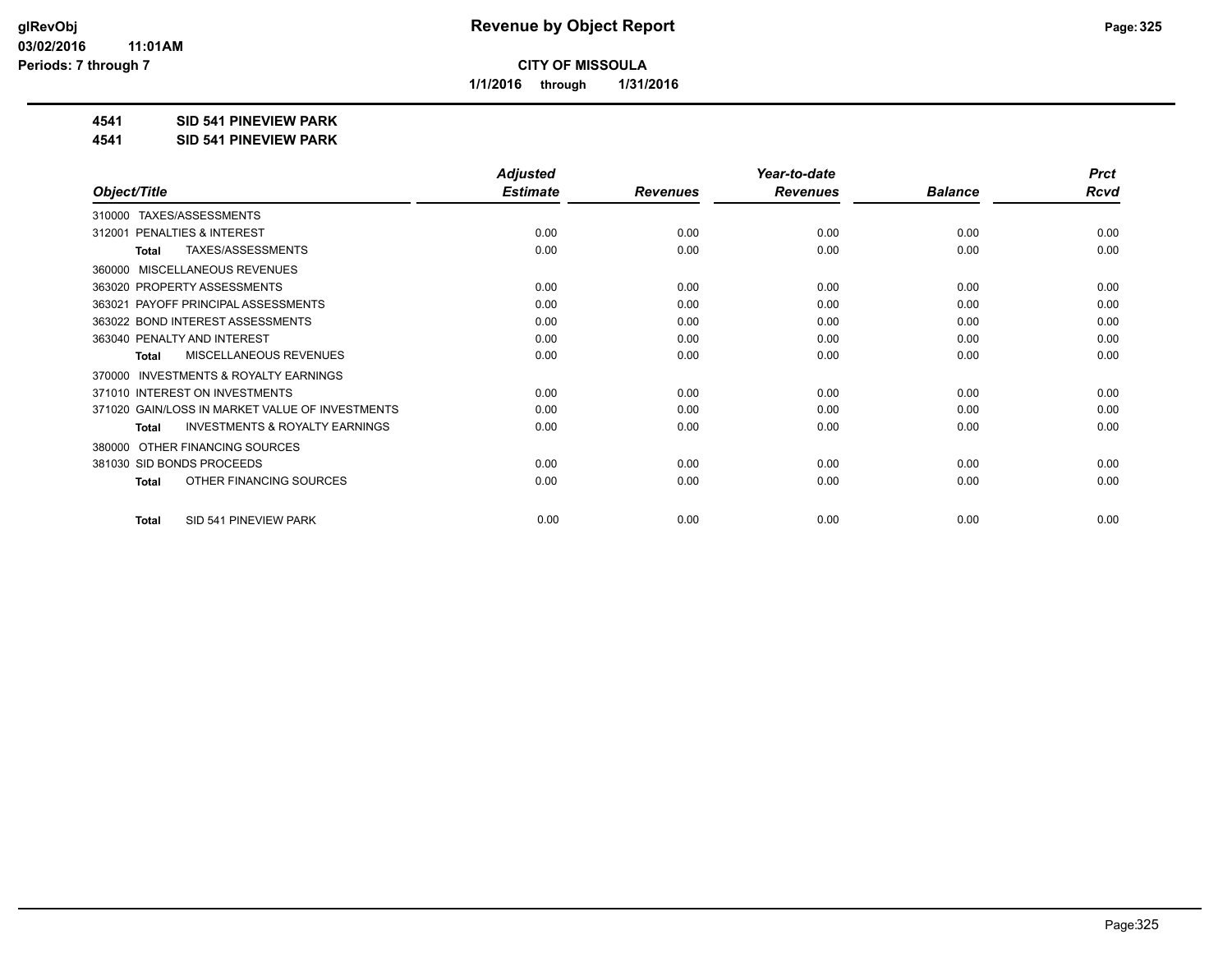**1/1/2016 through 1/31/2016**

#### **4541 SID 541 PINEVIEW PARK**

|                                                    | <b>Adjusted</b> |                 | Year-to-date    |                | <b>Prct</b> |
|----------------------------------------------------|-----------------|-----------------|-----------------|----------------|-------------|
| Object/Title                                       | <b>Estimate</b> | <b>Revenues</b> | <b>Revenues</b> | <b>Balance</b> | <b>Rcvd</b> |
| TAXES/ASSESSMENTS<br>310000                        |                 |                 |                 |                |             |
| <b>PENALTIES &amp; INTEREST</b><br>312001          | 0.00            | 0.00            | 0.00            | 0.00           | 0.00        |
| TAXES/ASSESSMENTS<br>Total                         | 0.00            | 0.00            | 0.00            | 0.00           | 0.00        |
| MISCELLANEOUS REVENUES<br>360000                   |                 |                 |                 |                |             |
| 363020 PROPERTY ASSESSMENTS                        | 0.00            | 0.00            | 0.00            | 0.00           | 0.00        |
| PAYOFF PRINCIPAL ASSESSMENTS<br>363021             | 0.00            | 0.00            | 0.00            | 0.00           | 0.00        |
| 363022 BOND INTEREST ASSESSMENTS                   | 0.00            | 0.00            | 0.00            | 0.00           | 0.00        |
| 363040 PENALTY AND INTEREST                        | 0.00            | 0.00            | 0.00            | 0.00           | 0.00        |
| MISCELLANEOUS REVENUES<br>Total                    | 0.00            | 0.00            | 0.00            | 0.00           | 0.00        |
| INVESTMENTS & ROYALTY EARNINGS<br>370000           |                 |                 |                 |                |             |
| 371010 INTEREST ON INVESTMENTS                     | 0.00            | 0.00            | 0.00            | 0.00           | 0.00        |
| 371020 GAIN/LOSS IN MARKET VALUE OF INVESTMENT     | 0.00            | 0.00            | 0.00            | 0.00           | 0.00        |
| <b>INVESTMENTS &amp; ROYALTY EARNINGS</b><br>Total | 0.00            | 0.00            | 0.00            | 0.00           | 0.00        |
| OTHER FINANCING SOURCES<br>380000                  |                 |                 |                 |                |             |
| 381030 SID BONDS PROCEEDS                          | 0.00            | 0.00            | 0.00            | 0.00           | 0.00        |
| OTHER FINANCING SOURCES<br><b>Total</b>            | 0.00            | 0.00            | 0.00            | 0.00           | 0.00        |
| SID 541 PINEVIEW PARK<br><b>Total</b>              | 0.00            | 0.00            | 0.00            | 0.00           | 0.00        |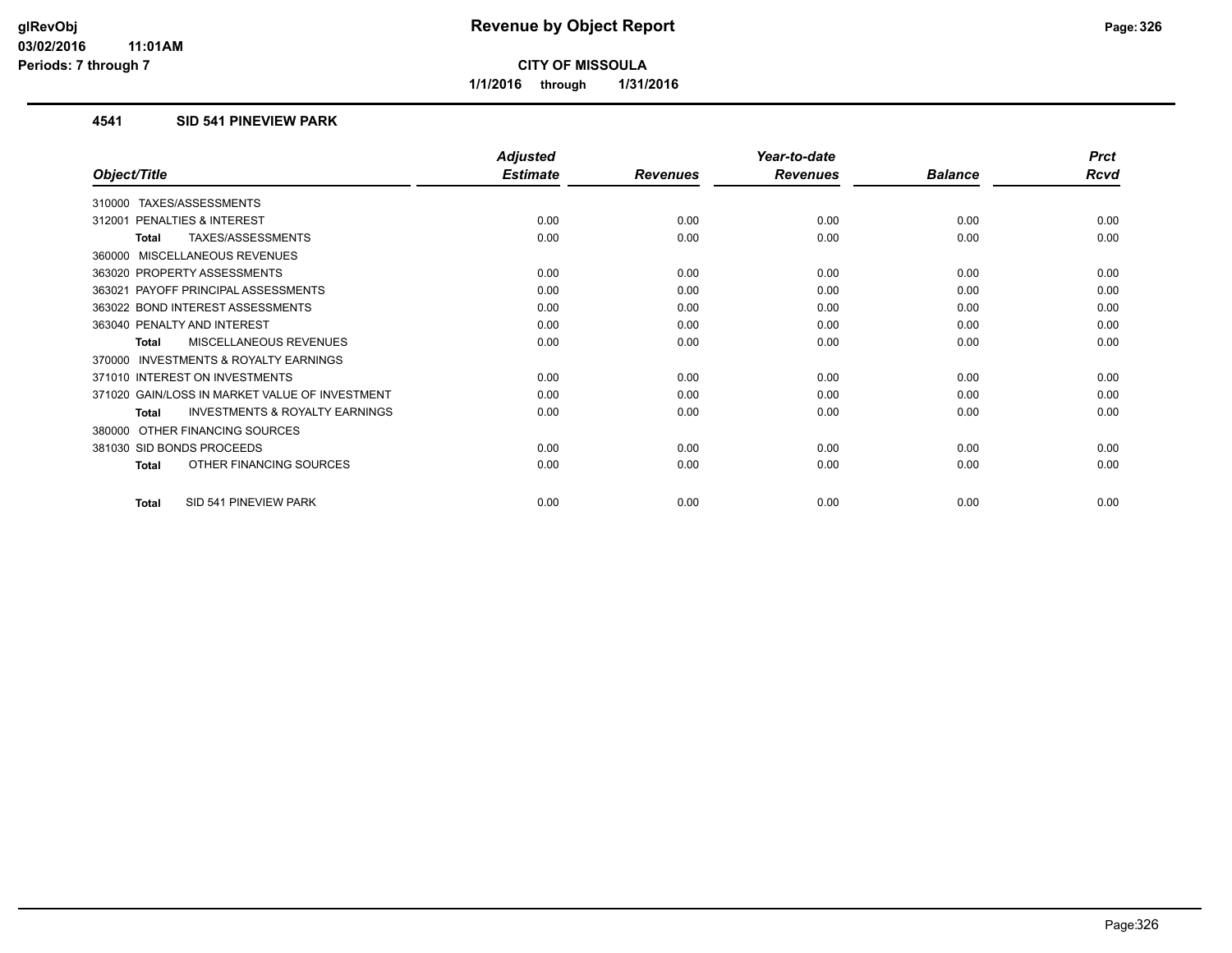**1/1/2016 through 1/31/2016**

#### **4542 SID 542 HILLVIEW WAY**

#### **4542 SID 542 HILLVIEW WAY**

|                                                    | <b>Adjusted</b> |                 | Year-to-date    |                | <b>Prct</b> |
|----------------------------------------------------|-----------------|-----------------|-----------------|----------------|-------------|
| Object/Title                                       | <b>Estimate</b> | <b>Revenues</b> | <b>Revenues</b> | <b>Balance</b> | <b>Rcvd</b> |
| 370000 INVESTMENTS & ROYALTY EARNINGS              |                 |                 |                 |                |             |
| 371010 INTEREST ON INVESTMENTS                     | 0.00            | 0.00            | 0.00            | 0.00           | 0.00        |
| 371020 GAIN/LOSS IN MARKET VALUE OF INVESTMENTS    | 0.00            | 0.00            | 0.00            | 0.00           | 0.00        |
| <b>INVESTMENTS &amp; ROYALTY EARNINGS</b><br>Total | 0.00            | 0.00            | 0.00            | 0.00           | 0.00        |
| 380000 OTHER FINANCING SOURCES                     |                 |                 |                 |                |             |
| 381030 SID BONDS PROCEEDS                          | 0.00            | 0.00            | 0.00            | 0.00           | 0.00        |
| 383000 OPERATING TRANSFERS                         | 0.00            | 0.00            | 0.00            | 0.00           | 0.00        |
| OTHER FINANCING SOURCES<br>Total                   | 0.00            | 0.00            | 0.00            | 0.00           | 0.00        |
|                                                    |                 |                 |                 |                |             |
| SID 542 HILLVIEW WAY<br><b>Total</b>               | 0.00            | 0.00            | 0.00            | 0.00           | 0.00        |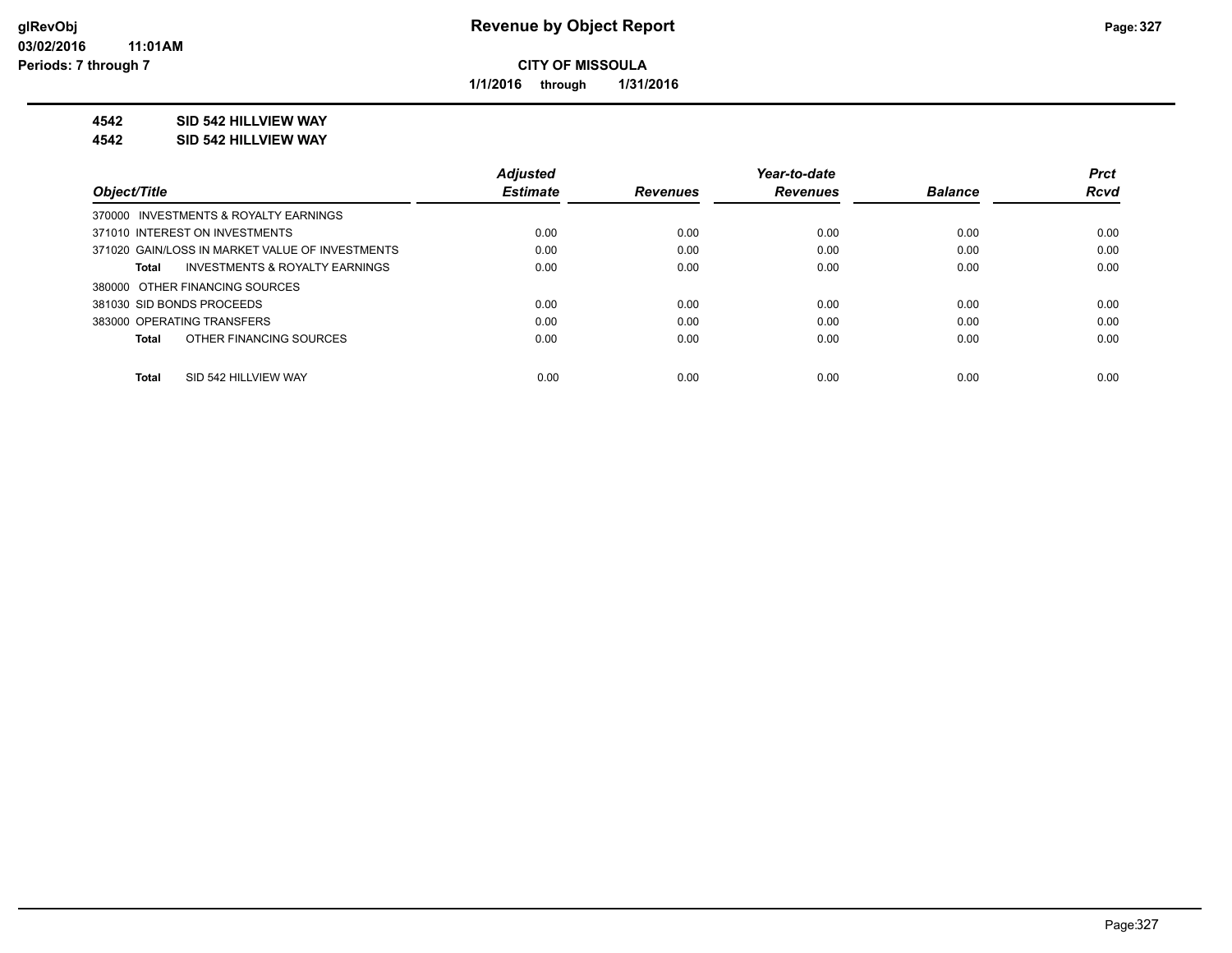**1/1/2016 through 1/31/2016**

#### **4542 SID 542 HILLVIEW WAY**

|                                                    | <b>Adjusted</b> |                 | Year-to-date    |                | <b>Prct</b> |
|----------------------------------------------------|-----------------|-----------------|-----------------|----------------|-------------|
| Object/Title                                       | <b>Estimate</b> | <b>Revenues</b> | <b>Revenues</b> | <b>Balance</b> | <b>Rcvd</b> |
| 370000 INVESTMENTS & ROYALTY EARNINGS              |                 |                 |                 |                |             |
| 371010 INTEREST ON INVESTMENTS                     | 0.00            | 0.00            | 0.00            | 0.00           | 0.00        |
| 371020 GAIN/LOSS IN MARKET VALUE OF INVESTMENT     | 0.00            | 0.00            | 0.00            | 0.00           | 0.00        |
| <b>INVESTMENTS &amp; ROYALTY EARNINGS</b><br>Total | 0.00            | 0.00            | 0.00            | 0.00           | 0.00        |
| 380000 OTHER FINANCING SOURCES                     |                 |                 |                 |                |             |
| 381030 SID BONDS PROCEEDS                          | 0.00            | 0.00            | 0.00            | 0.00           | 0.00        |
| 383000 OPERATING TRANSFERS                         | 0.00            | 0.00            | 0.00            | 0.00           | 0.00        |
| OTHER FINANCING SOURCES<br>Total                   | 0.00            | 0.00            | 0.00            | 0.00           | 0.00        |
|                                                    |                 |                 |                 |                |             |
| SID 542 HILLVIEW WAY<br><b>Total</b>               | 0.00            | 0.00            | 0.00            | 0.00           | 0.00        |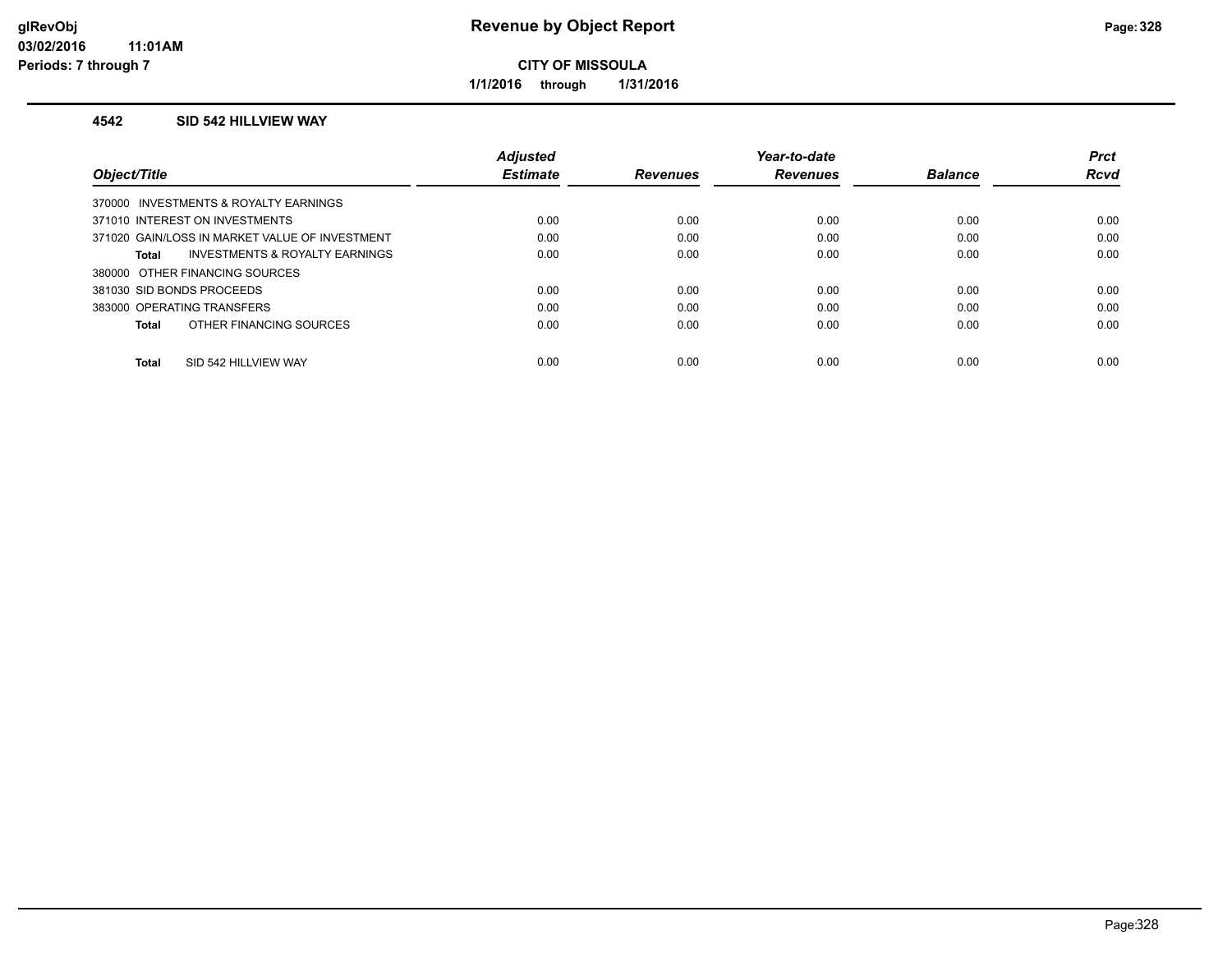**1/1/2016 through 1/31/2016**

#### **4543 SID 543 TRAFFIC CALMING**

**4543 SID 543 TRAFFIC CALMING**

|                                                    | <b>Adjusted</b> |                 | Year-to-date    |                | <b>Prct</b> |
|----------------------------------------------------|-----------------|-----------------|-----------------|----------------|-------------|
| Object/Title                                       | <b>Estimate</b> | <b>Revenues</b> | <b>Revenues</b> | <b>Balance</b> | <b>Rcvd</b> |
| 370000 INVESTMENTS & ROYALTY EARNINGS              |                 |                 |                 |                |             |
| 371010 INTEREST ON INVESTMENTS                     | 0.00            | 0.00            | 0.00            | 0.00           | 0.00        |
| <b>INVESTMENTS &amp; ROYALTY EARNINGS</b><br>Total | 0.00            | 0.00            | 0.00            | 0.00           | 0.00        |
| 380000 OTHER FINANCING SOURCES                     |                 |                 |                 |                |             |
| 383000 OPERATING TRANSFERS                         | 0.00            | 0.00            | 0.00            | 0.00           | 0.00        |
| OTHER FINANCING SOURCES<br><b>Total</b>            | 0.00            | 0.00            | 0.00            | 0.00           | 0.00        |
|                                                    |                 |                 |                 |                |             |
| SID 543 TRAFFIC CALMING<br><b>Total</b>            | 0.00            | 0.00            | 0.00            | 0.00           | 0.00        |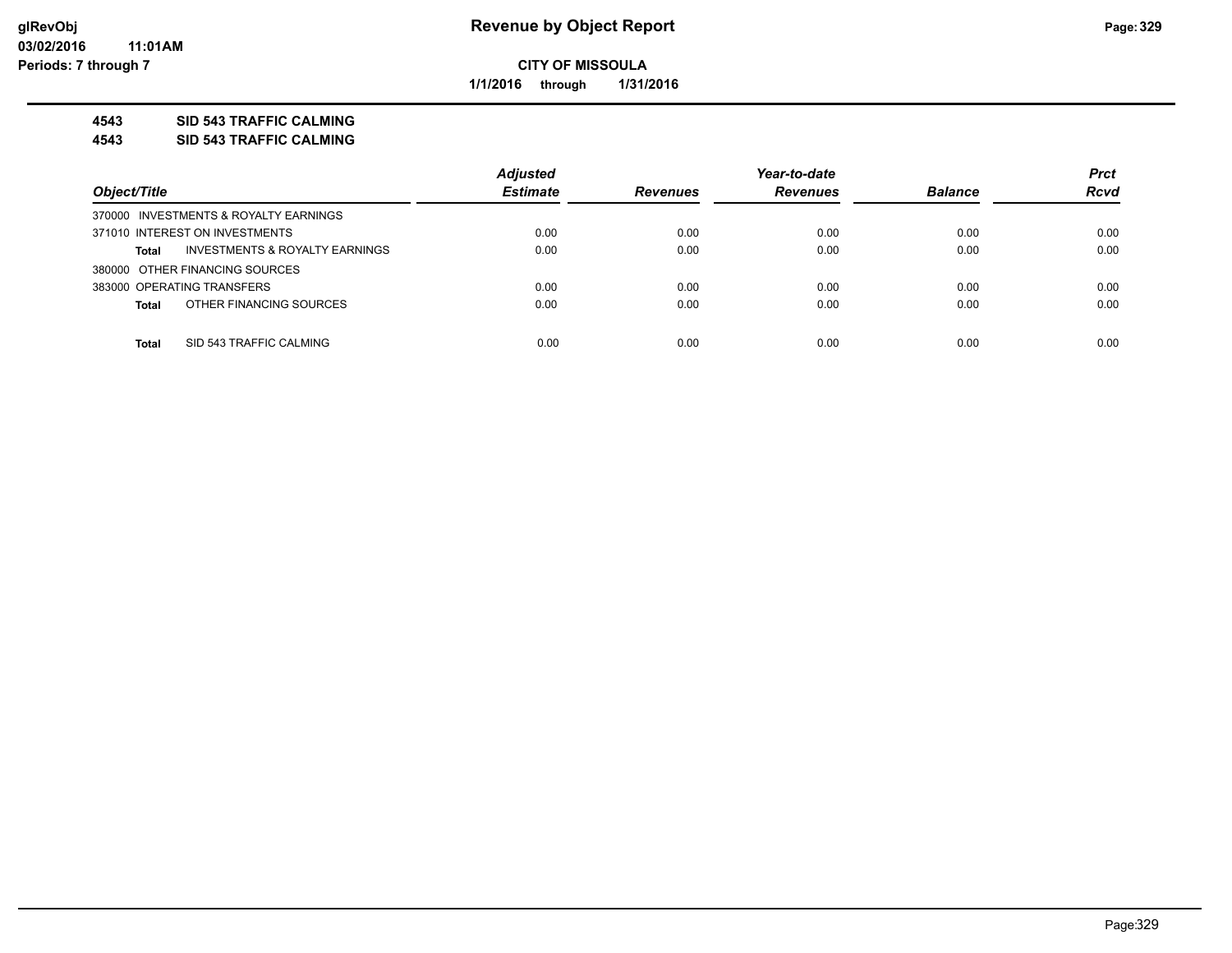**1/1/2016 through 1/31/2016**

#### **4543 SID 543 TRAFFIC CALMING**

| Object/Title                            | <b>Adjusted</b><br><b>Estimate</b> | <b>Revenues</b> | Year-to-date<br><b>Revenues</b> | <b>Balance</b> | <b>Prct</b><br><b>Rcvd</b> |
|-----------------------------------------|------------------------------------|-----------------|---------------------------------|----------------|----------------------------|
| 370000 INVESTMENTS & ROYALTY EARNINGS   |                                    |                 |                                 |                |                            |
| 371010 INTEREST ON INVESTMENTS          | 0.00                               | 0.00            | 0.00                            | 0.00           | 0.00                       |
| INVESTMENTS & ROYALTY EARNINGS<br>Total | 0.00                               | 0.00            | 0.00                            | 0.00           | 0.00                       |
| 380000 OTHER FINANCING SOURCES          |                                    |                 |                                 |                |                            |
| 383000 OPERATING TRANSFERS              | 0.00                               | 0.00            | 0.00                            | 0.00           | 0.00                       |
| OTHER FINANCING SOURCES<br><b>Total</b> | 0.00                               | 0.00            | 0.00                            | 0.00           | 0.00                       |
|                                         |                                    |                 |                                 |                |                            |
| SID 543 TRAFFIC CALMING<br>Total        | 0.00                               | 0.00            | 0.00                            | 0.00           | 0.00                       |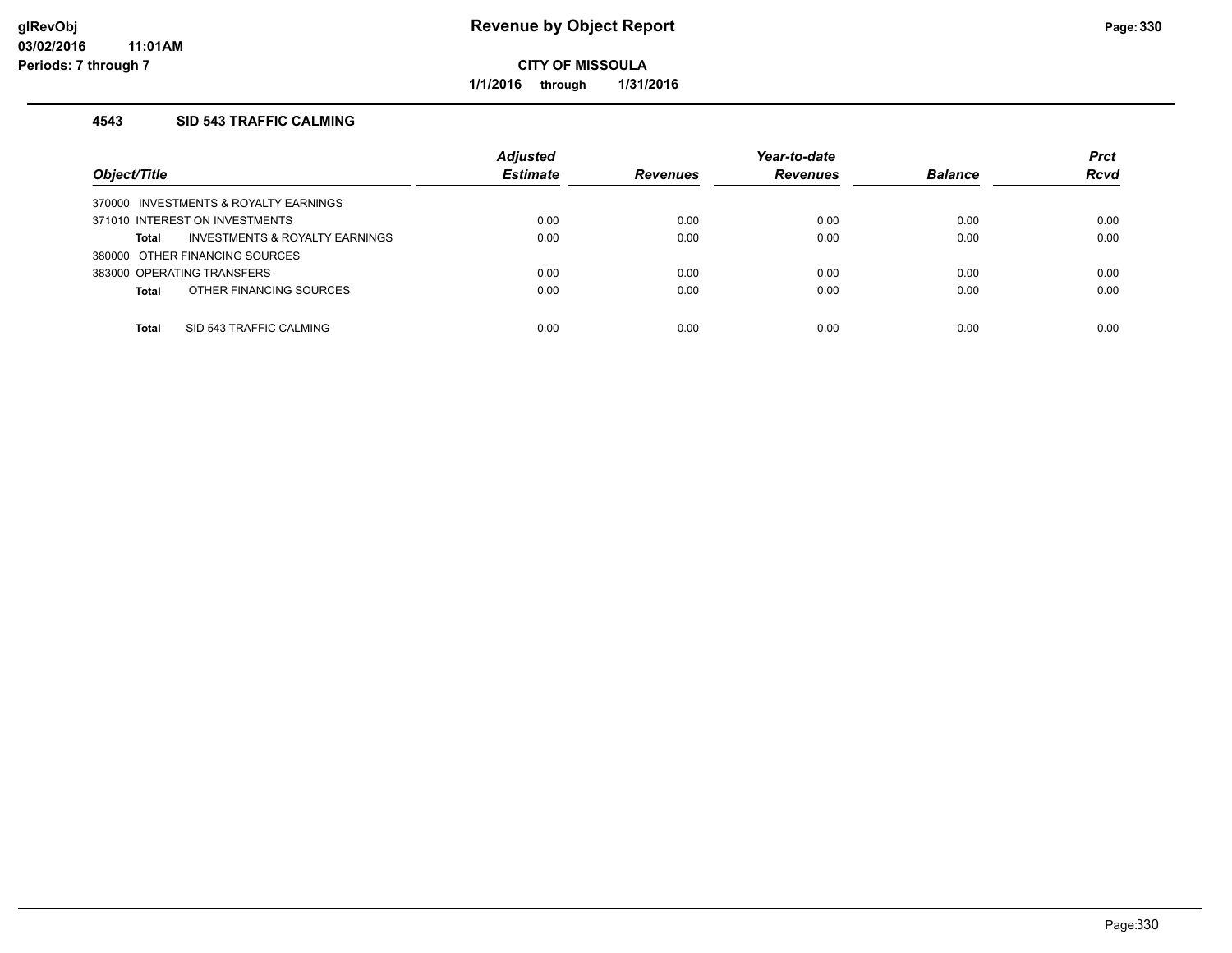**1/1/2016 through 1/31/2016**

# **4544 MILLER CREEK MITIGATION FUND**

#### **4544 MILLER CREEK MITIGATION FUND**

|                                                    | <b>Adjusted</b> |                 | Year-to-date    |                | <b>Prct</b> |
|----------------------------------------------------|-----------------|-----------------|-----------------|----------------|-------------|
| Object/Title                                       | <b>Estimate</b> | <b>Revenues</b> | <b>Revenues</b> | <b>Balance</b> | <b>Rcvd</b> |
| TAXES/ASSESSMENTS<br>310000                        |                 |                 |                 |                |             |
| 312001 PENALTIES & INTEREST                        | 0.00            | 0.00            | 0.00            | 0.00           | 0.00        |
| TAXES/ASSESSMENTS<br>Total                         | 0.00            | 0.00            | 0.00            | 0.00           | 0.00        |
| 370000 INVESTMENTS & ROYALTY EARNINGS              |                 |                 |                 |                |             |
| 371010 INTEREST ON INVESTMENTS                     | 0.00            | 0.00            | 0.00            | 0.00           | 0.00        |
| 371020 GAIN/LOSS IN MARKET VALUE OF INVESTMENTS    | 0.00            | 0.00            | 0.00            | 0.00           | 0.00        |
| <b>INVESTMENTS &amp; ROYALTY EARNINGS</b><br>Total | 0.00            | 0.00            | 0.00            | 0.00           | 0.00        |
| OTHER FINANCING SOURCES<br>380000                  |                 |                 |                 |                |             |
| 381030 SID BONDS PROCEEDS                          | 0.00            | 0.00            | 0.00            | 0.00           | 0.00        |
| OTHER FINANCING SOURCES<br><b>Total</b>            | 0.00            | 0.00            | 0.00            | 0.00           | 0.00        |
| MILLER CREEK MITIGATION FUND<br><b>Total</b>       | 0.00            | 0.00            | 0.00            | 0.00           | 0.00        |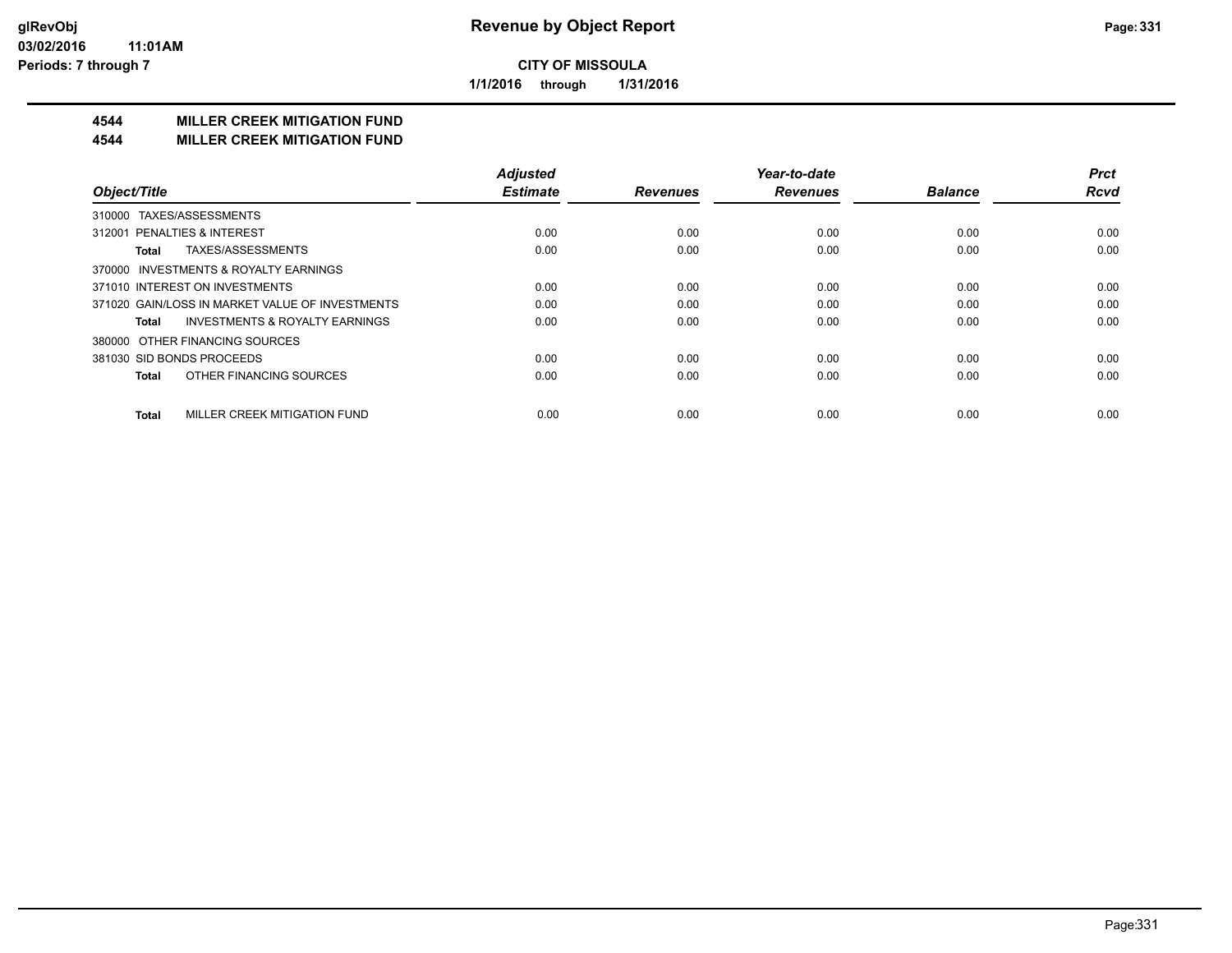**1/1/2016 through 1/31/2016**

#### **4544 MILLER CREEK MITIGATION FUND**

| Object/Title                                       | Adjusted<br><b>Estimate</b> | <b>Revenues</b> | Year-to-date<br><b>Revenues</b> | <b>Balance</b> | <b>Prct</b><br><b>Rcvd</b> |
|----------------------------------------------------|-----------------------------|-----------------|---------------------------------|----------------|----------------------------|
| TAXES/ASSESSMENTS<br>310000                        |                             |                 |                                 |                |                            |
| 312001 PENALTIES & INTEREST                        | 0.00                        | 0.00            | 0.00                            | 0.00           | 0.00                       |
| TAXES/ASSESSMENTS<br>Total                         | 0.00                        | 0.00            | 0.00                            | 0.00           | 0.00                       |
| 370000 INVESTMENTS & ROYALTY EARNINGS              |                             |                 |                                 |                |                            |
| 371010 INTEREST ON INVESTMENTS                     | 0.00                        | 0.00            | 0.00                            | 0.00           | 0.00                       |
| 371020 GAIN/LOSS IN MARKET VALUE OF INVESTMENT     | 0.00                        | 0.00            | 0.00                            | 0.00           | 0.00                       |
| <b>INVESTMENTS &amp; ROYALTY EARNINGS</b><br>Total | 0.00                        | 0.00            | 0.00                            | 0.00           | 0.00                       |
| 380000 OTHER FINANCING SOURCES                     |                             |                 |                                 |                |                            |
| 381030 SID BONDS PROCEEDS                          | 0.00                        | 0.00            | 0.00                            | 0.00           | 0.00                       |
| OTHER FINANCING SOURCES<br>Total                   | 0.00                        | 0.00            | 0.00                            | 0.00           | 0.00                       |
| MILLER CREEK MITIGATION FUND<br><b>Total</b>       | 0.00                        | 0.00            | 0.00                            | 0.00           | 0.00                       |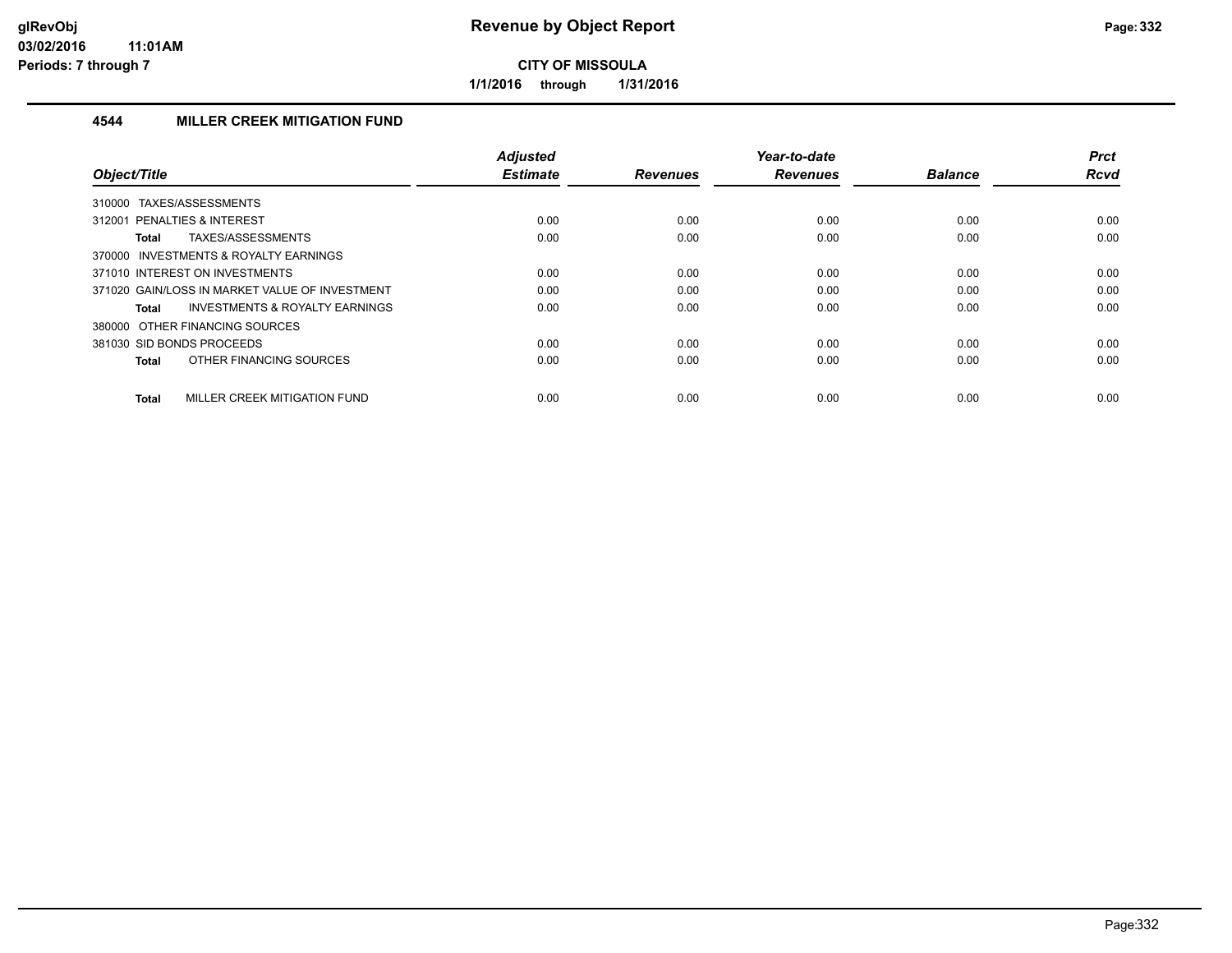**1/1/2016 through 1/31/2016**

# **4545 MILLER CREEK TWITE CONSTRUCTION**

#### **4545 MILLER CREEK TWITE CONSTRUCTION**

|                                                     | <b>Adjusted</b> |                 | Year-to-date    |                | <b>Prct</b> |
|-----------------------------------------------------|-----------------|-----------------|-----------------|----------------|-------------|
| Object/Title                                        | <b>Estimate</b> | <b>Revenues</b> | <b>Revenues</b> | <b>Balance</b> | <b>Rcvd</b> |
| TAXES/ASSESSMENTS<br>310000                         |                 |                 |                 |                |             |
| 312001 PENALTIES & INTEREST                         | 0.00            | 0.00            | 0.00            | 0.00           | 0.00        |
| TAXES/ASSESSMENTS<br>Total                          | 0.00            | 0.00            | 0.00            | 0.00           | 0.00        |
| <b>INVESTMENTS &amp; ROYALTY EARNINGS</b><br>370000 |                 |                 |                 |                |             |
| 371010 INTEREST ON INVESTMENTS                      | 0.00            | 0.00            | 0.00            | 0.00           | 0.00        |
| 371020 GAIN/LOSS IN MARKET VALUE OF INVESTMENTS     | 0.00            | 0.00            | 0.00            | 0.00           | 0.00        |
| <b>INVESTMENTS &amp; ROYALTY EARNINGS</b><br>Total  | 0.00            | 0.00            | 0.00            | 0.00           | 0.00        |
| 380000 OTHER FINANCING SOURCES                      |                 |                 |                 |                |             |
| 381030 SID BONDS PROCEEDS                           | 0.00            | 0.00            | 0.00            | 0.00           | 0.00        |
| OTHER FINANCING SOURCES<br>Total                    | 0.00            | 0.00            | 0.00            | 0.00           | 0.00        |
| <b>MILLER CREEK</b><br>430000                       |                 |                 |                 |                |             |
| 430230 MILLER CR TWITE CONSTRUCTION                 | 0.00            | 0.00            | 0.00            | 0.00           | 0.00        |
| <b>MILLER CREEK</b><br>Total                        | 0.00            | 0.00            | 0.00            | 0.00           | 0.00        |
|                                                     |                 |                 |                 |                |             |
| MILLER CREEK TWITE CONSTRUCTION<br><b>Total</b>     | 0.00            | 0.00            | 0.00            | 0.00           | 0.00        |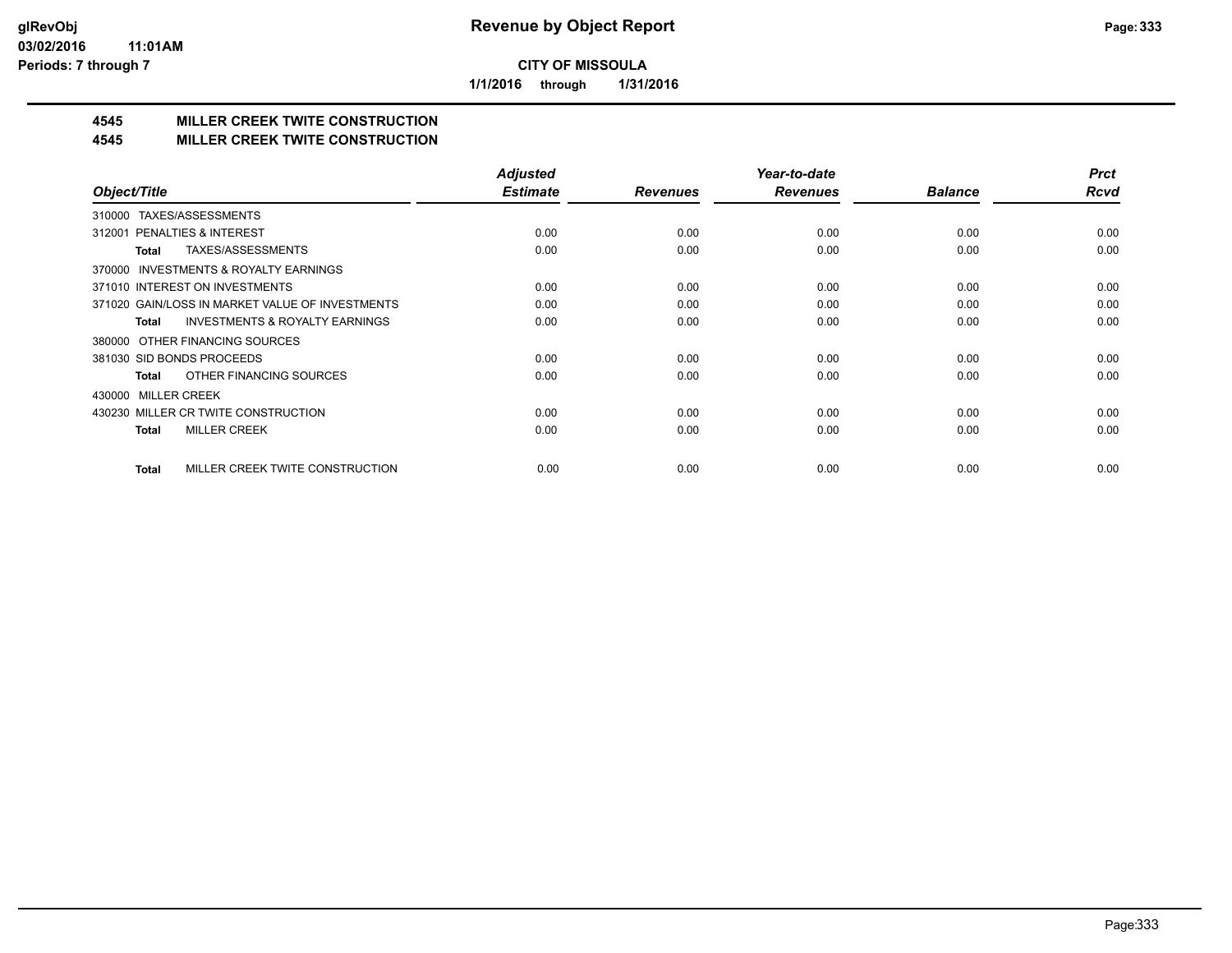**1/1/2016 through 1/31/2016**

#### **4545 MILLER CREEK TWITE CONSTRUCTION**

| Object/Title                                              | <b>Adjusted</b><br><b>Estimate</b> | <b>Revenues</b> | Year-to-date<br><b>Revenues</b> | <b>Balance</b> | <b>Prct</b><br><b>Rcvd</b> |
|-----------------------------------------------------------|------------------------------------|-----------------|---------------------------------|----------------|----------------------------|
| TAXES/ASSESSMENTS<br>310000                               |                                    |                 |                                 |                |                            |
| 312001 PENALTIES & INTEREST                               | 0.00                               | 0.00            | 0.00                            | 0.00           | 0.00                       |
| TAXES/ASSESSMENTS<br><b>Total</b>                         | 0.00                               | 0.00            | 0.00                            | 0.00           | 0.00                       |
| 370000 INVESTMENTS & ROYALTY EARNINGS                     |                                    |                 |                                 |                |                            |
| 371010 INTEREST ON INVESTMENTS                            | 0.00                               | 0.00            | 0.00                            | 0.00           | 0.00                       |
| 371020 GAIN/LOSS IN MARKET VALUE OF INVESTMENT            | 0.00                               | 0.00            | 0.00                            | 0.00           | 0.00                       |
| <b>INVESTMENTS &amp; ROYALTY EARNINGS</b><br><b>Total</b> | 0.00                               | 0.00            | 0.00                            | 0.00           | 0.00                       |
| 380000 OTHER FINANCING SOURCES                            |                                    |                 |                                 |                |                            |
| 381030 SID BONDS PROCEEDS                                 | 0.00                               | 0.00            | 0.00                            | 0.00           | 0.00                       |
| OTHER FINANCING SOURCES<br><b>Total</b>                   | 0.00                               | 0.00            | 0.00                            | 0.00           | 0.00                       |
| 430000 MILLER CREEK                                       |                                    |                 |                                 |                |                            |
| 430230 MILLER CR TWITE CONSTRUCTION                       | 0.00                               | 0.00            | 0.00                            | 0.00           | 0.00                       |
| <b>MILLER CREEK</b><br><b>Total</b>                       | 0.00                               | 0.00            | 0.00                            | 0.00           | 0.00                       |
| MILLER CREEK TWITE CONSTRUCTION<br><b>Total</b>           | 0.00                               | 0.00            | 0.00                            | 0.00           | 0.00                       |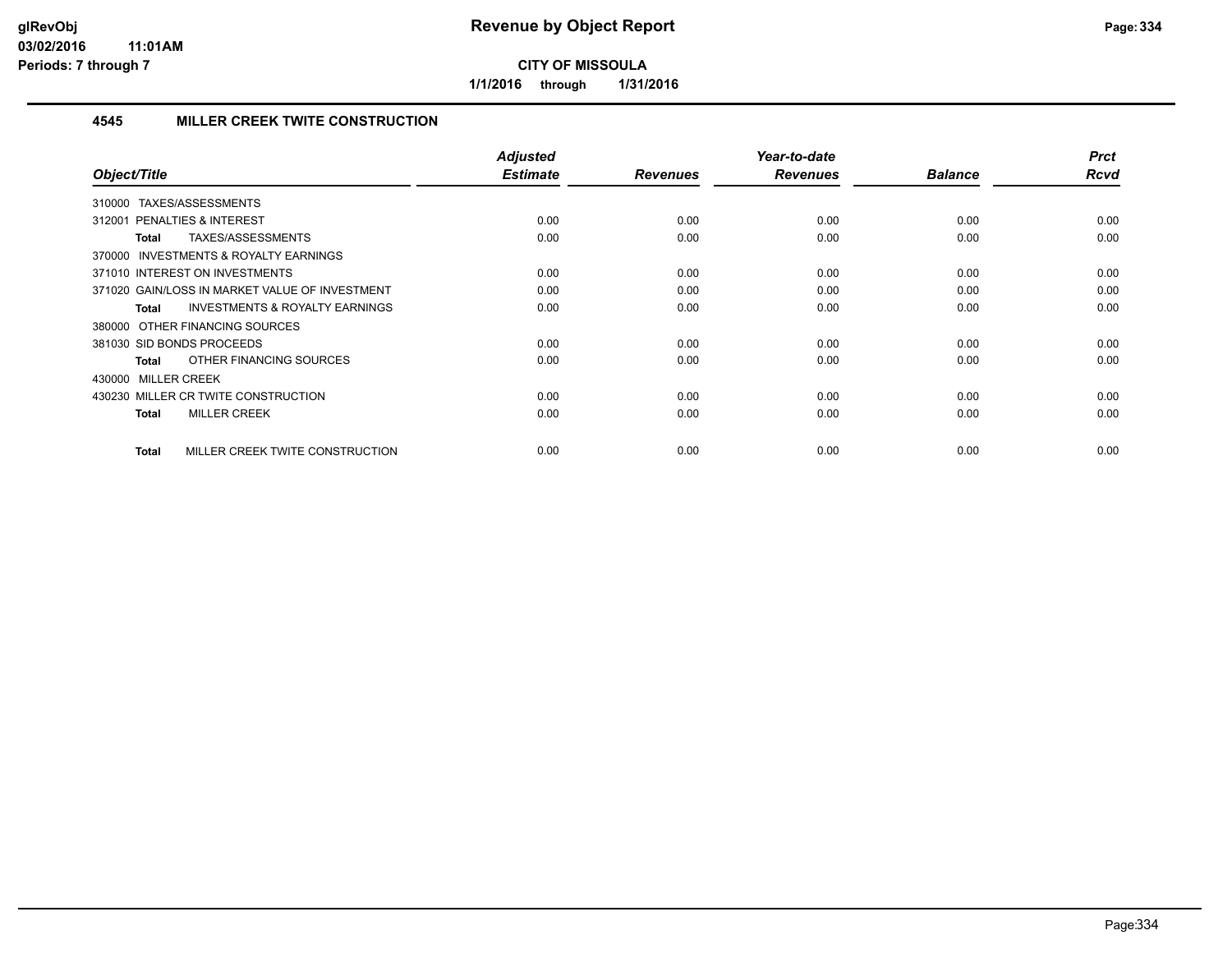**1/1/2016 through 1/31/2016**

# **4546 MILLER CREEK MALOHNEY CONSTRUCTION**

#### **4546 MILLER CREEK MALOHNEY CONSTRUCTION**

|                                                           | <b>Adjusted</b> |                 | Year-to-date    |                | <b>Prct</b> |
|-----------------------------------------------------------|-----------------|-----------------|-----------------|----------------|-------------|
| Object/Title                                              | <b>Estimate</b> | <b>Revenues</b> | <b>Revenues</b> | <b>Balance</b> | <b>Rcvd</b> |
| TAXES/ASSESSMENTS<br>310000                               |                 |                 |                 |                |             |
| PENALTIES & INTEREST<br>312001                            | 0.00            | 0.00            | 0.00            | 0.00           | 0.00        |
| TAXES/ASSESSMENTS<br><b>Total</b>                         | 0.00            | 0.00            | 0.00            | 0.00           | 0.00        |
| MISCELLANEOUS REVENUES<br>360000                          |                 |                 |                 |                |             |
| 365000 DONATIONS                                          | 0.00            | 0.00            | 0.00            | 0.00           | 0.00        |
| MISCELLANEOUS REVENUES<br><b>Total</b>                    | 0.00            | 0.00            | 0.00            | 0.00           | 0.00        |
| <b>INVESTMENTS &amp; ROYALTY EARNINGS</b><br>370000       |                 |                 |                 |                |             |
| 371010 INTEREST ON INVESTMENTS                            | 0.00            | 0.00            | 0.00            | 0.00           | 0.00        |
| 371020 GAIN/LOSS IN MARKET VALUE OF INVESTMENTS           | 0.00            | 0.00            | 0.00            | 0.00           | 0.00        |
| <b>INVESTMENTS &amp; ROYALTY EARNINGS</b><br><b>Total</b> | 0.00            | 0.00            | 0.00            | 0.00           | 0.00        |
| OTHER FINANCING SOURCES<br>380000                         |                 |                 |                 |                |             |
| 381030 SID BONDS PROCEEDS                                 | 0.00            | 0.00            | 0.00            | 0.00           | 0.00        |
| OTHER FINANCING SOURCES<br><b>Total</b>                   | 0.00            | 0.00            | 0.00            | 0.00           | 0.00        |
| <b>MILLER CREEK</b><br>430000                             |                 |                 |                 |                |             |
| 430230 MILLER CR TWITE CONSTRUCTION                       | 0.00            | 0.00            | 0.00            | 0.00           | 0.00        |
| <b>MILLER CREEK</b><br><b>Total</b>                       | 0.00            | 0.00            | 0.00            | 0.00           | 0.00        |
|                                                           |                 |                 |                 |                |             |
| MILLER CREEK MALOHNEY CONSTRUCTION<br><b>Total</b>        | 0.00            | 0.00            | 0.00            | 0.00           | 0.00        |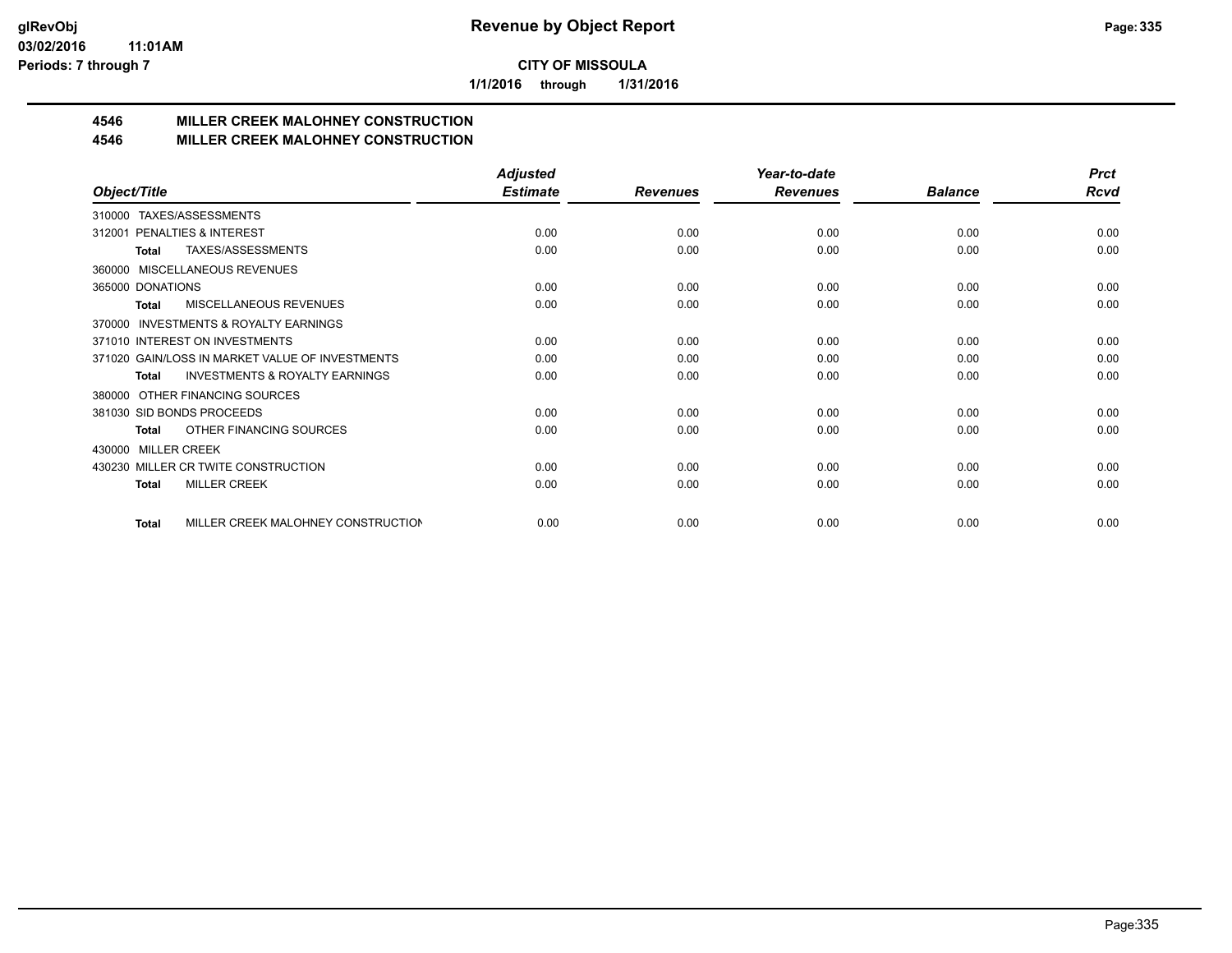**1/1/2016 through 1/31/2016**

#### **4546 MILLER CREEK MALOHNEY CONSTRUCTION**

|                                                    | <b>Adjusted</b> |                 | Year-to-date    |                | <b>Prct</b> |
|----------------------------------------------------|-----------------|-----------------|-----------------|----------------|-------------|
| Object/Title                                       | <b>Estimate</b> | <b>Revenues</b> | <b>Revenues</b> | <b>Balance</b> | <b>Rcvd</b> |
| TAXES/ASSESSMENTS<br>310000                        |                 |                 |                 |                |             |
| <b>PENALTIES &amp; INTEREST</b><br>312001          | 0.00            | 0.00            | 0.00            | 0.00           | 0.00        |
| TAXES/ASSESSMENTS<br><b>Total</b>                  | 0.00            | 0.00            | 0.00            | 0.00           | 0.00        |
| 360000 MISCELLANEOUS REVENUES                      |                 |                 |                 |                |             |
| 365000 DONATIONS                                   | 0.00            | 0.00            | 0.00            | 0.00           | 0.00        |
| <b>MISCELLANEOUS REVENUES</b><br>Total             | 0.00            | 0.00            | 0.00            | 0.00           | 0.00        |
| INVESTMENTS & ROYALTY EARNINGS<br>370000           |                 |                 |                 |                |             |
| 371010 INTEREST ON INVESTMENTS                     | 0.00            | 0.00            | 0.00            | 0.00           | 0.00        |
| 371020 GAIN/LOSS IN MARKET VALUE OF INVESTMENT     | 0.00            | 0.00            | 0.00            | 0.00           | 0.00        |
| <b>INVESTMENTS &amp; ROYALTY EARNINGS</b><br>Total | 0.00            | 0.00            | 0.00            | 0.00           | 0.00        |
| OTHER FINANCING SOURCES<br>380000                  |                 |                 |                 |                |             |
| 381030 SID BONDS PROCEEDS                          | 0.00            | 0.00            | 0.00            | 0.00           | 0.00        |
| OTHER FINANCING SOURCES<br><b>Total</b>            | 0.00            | 0.00            | 0.00            | 0.00           | 0.00        |
| 430000 MILLER CREEK                                |                 |                 |                 |                |             |
| 430230 MILLER CR TWITE CONSTRUCTION                | 0.00            | 0.00            | 0.00            | 0.00           | 0.00        |
| <b>MILLER CREEK</b><br><b>Total</b>                | 0.00            | 0.00            | 0.00            | 0.00           | 0.00        |
| MILLER CREEK MALOHNEY CONSTRUCTIOI<br>Total        | 0.00            | 0.00            | 0.00            | 0.00           | 0.00        |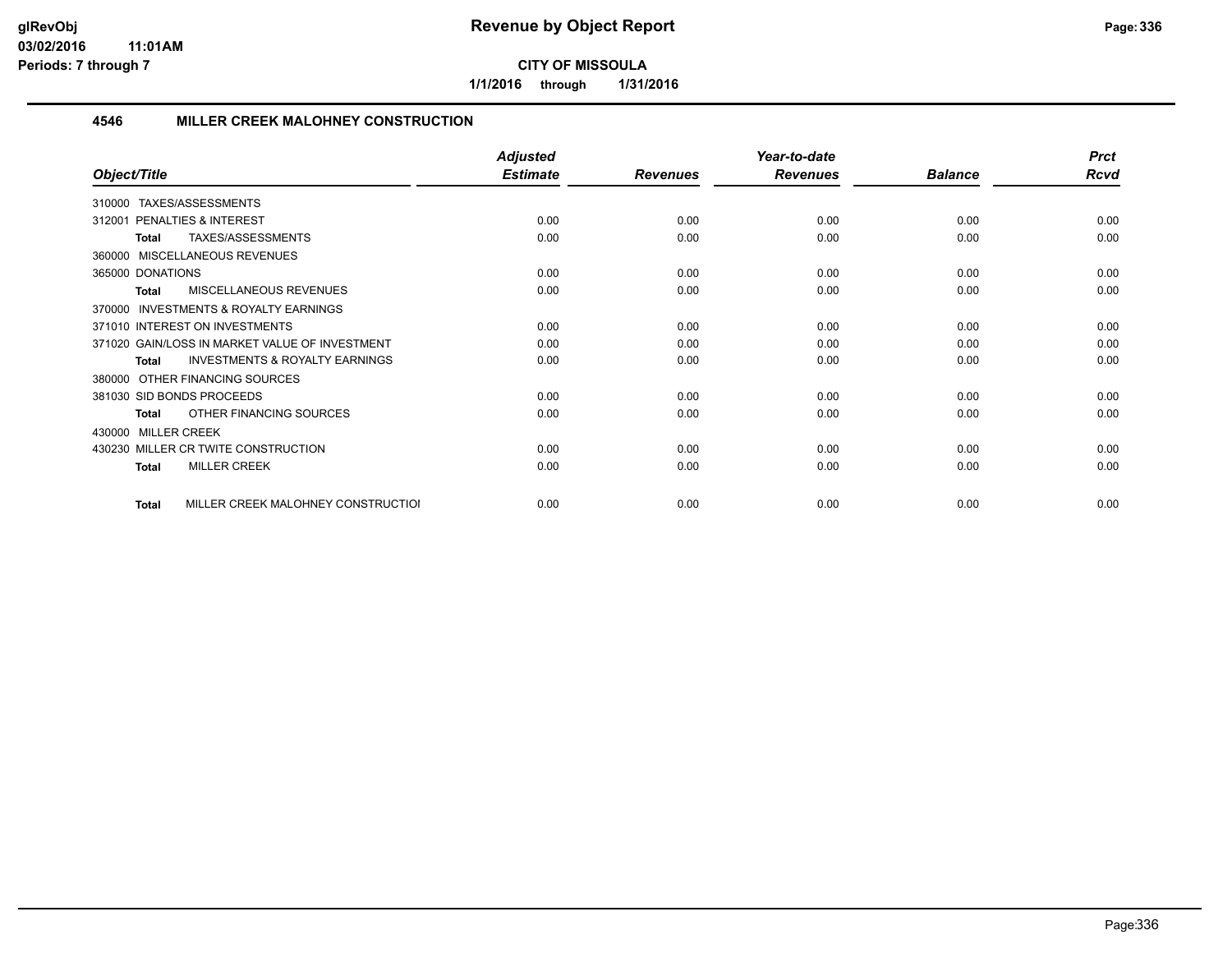**1/1/2016 through 1/31/2016**

# **4547 MILLER CREEK MCCARTHY CONSTRUCTION**

#### **4547 MILLER CREEK MCCARTHY CONSTRUCTION**

|                                                    | <b>Adjusted</b> |                 | Year-to-date    |                | <b>Prct</b> |
|----------------------------------------------------|-----------------|-----------------|-----------------|----------------|-------------|
| Object/Title                                       | <b>Estimate</b> | <b>Revenues</b> | <b>Revenues</b> | <b>Balance</b> | <b>Rcvd</b> |
| TAXES/ASSESSMENTS<br>310000                        |                 |                 |                 |                |             |
| PENALTIES & INTEREST<br>312001                     | 0.00            | 0.00            | 0.00            | 0.00           | 0.00        |
| TAXES/ASSESSMENTS<br>Total                         | 0.00            | 0.00            | 0.00            | 0.00           | 0.00        |
| INVESTMENTS & ROYALTY EARNINGS<br>370000           |                 |                 |                 |                |             |
| 371010 INTEREST ON INVESTMENTS                     | 0.00            | 0.00            | 0.00            | 0.00           | 0.00        |
| 371020 GAIN/LOSS IN MARKET VALUE OF INVESTMENTS    | 0.00            | 0.00            | 0.00            | 0.00           | 0.00        |
| <b>INVESTMENTS &amp; ROYALTY EARNINGS</b><br>Total | 0.00            | 0.00            | 0.00            | 0.00           | 0.00        |
| OTHER FINANCING SOURCES<br>380000                  |                 |                 |                 |                |             |
| 381030 SID BONDS PROCEEDS                          | 0.00            | 0.00            | 0.00            | 0.00           | 0.00        |
| OTHER FINANCING SOURCES<br>Total                   | 0.00            | 0.00            | 0.00            | 0.00           | 0.00        |
| <b>MILLER CREEK</b><br>430000                      |                 |                 |                 |                |             |
| 430230 MILLER CR TWITE CONSTRUCTION                | 0.00            | 0.00            | 0.00            | 0.00           | 0.00        |
| <b>MILLER CREEK</b><br><b>Total</b>                | 0.00            | 0.00            | 0.00            | 0.00           | 0.00        |
|                                                    |                 |                 |                 |                |             |
| MILLER CREEK MCCARTHY CONSTRUCTION<br><b>Total</b> | 0.00            | 0.00            | 0.00            | 0.00           | 0.00        |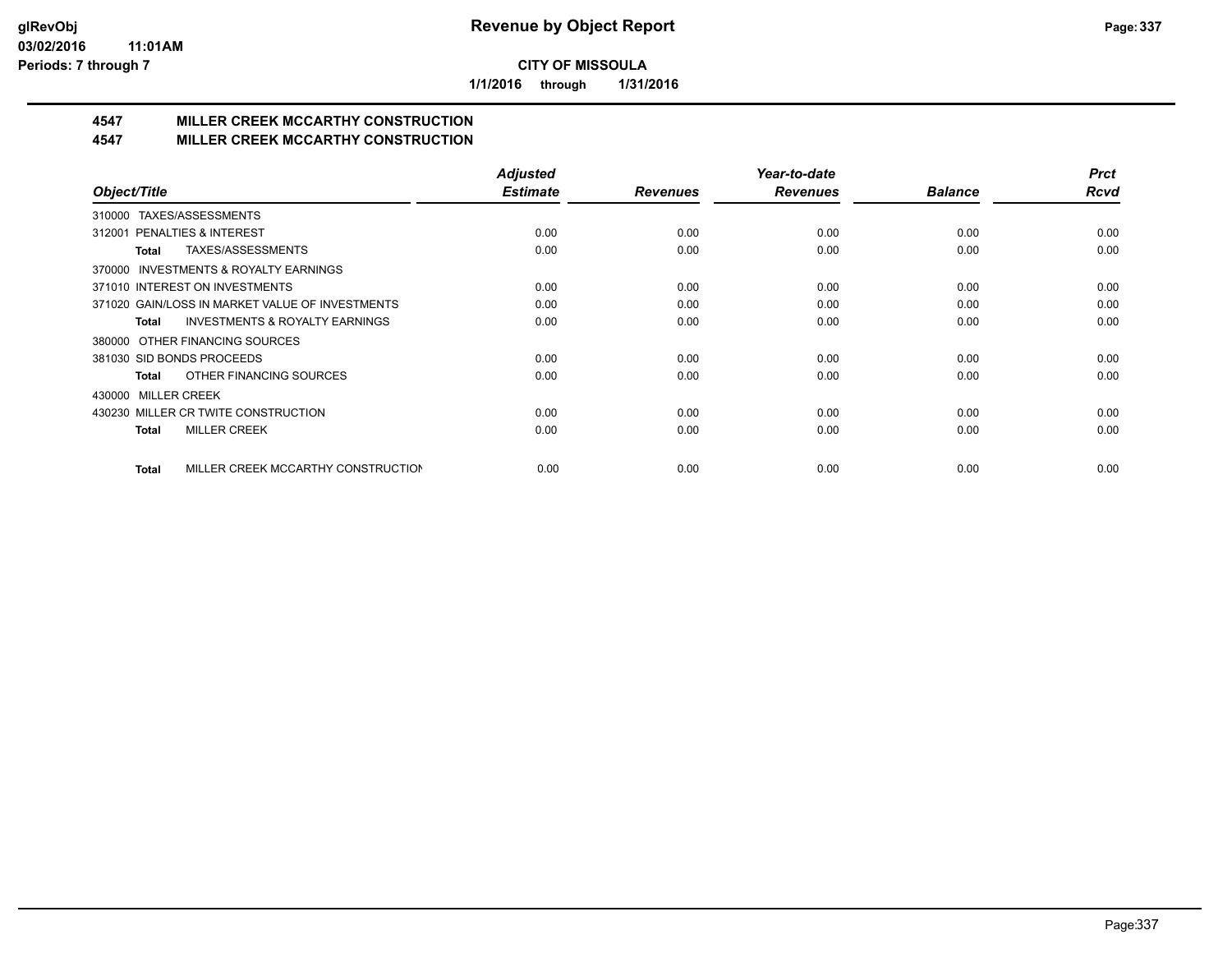**1/1/2016 through 1/31/2016**

#### **4547 MILLER CREEK MCCARTHY CONSTRUCTION**

| Object/Title                                              | <b>Adjusted</b><br><b>Estimate</b> | <b>Revenues</b> | Year-to-date<br><b>Revenues</b> | <b>Balance</b> | <b>Prct</b><br><b>Rcvd</b> |
|-----------------------------------------------------------|------------------------------------|-----------------|---------------------------------|----------------|----------------------------|
| TAXES/ASSESSMENTS<br>310000                               |                                    |                 |                                 |                |                            |
| 312001 PENALTIES & INTEREST                               | 0.00                               | 0.00            | 0.00                            | 0.00           | 0.00                       |
| TAXES/ASSESSMENTS<br><b>Total</b>                         | 0.00                               | 0.00            | 0.00                            | 0.00           | 0.00                       |
| <b>INVESTMENTS &amp; ROYALTY EARNINGS</b><br>370000       |                                    |                 |                                 |                |                            |
| 371010 INTEREST ON INVESTMENTS                            | 0.00                               | 0.00            | 0.00                            | 0.00           | 0.00                       |
| 371020 GAIN/LOSS IN MARKET VALUE OF INVESTMENT            | 0.00                               | 0.00            | 0.00                            | 0.00           | 0.00                       |
| <b>INVESTMENTS &amp; ROYALTY EARNINGS</b><br><b>Total</b> | 0.00                               | 0.00            | 0.00                            | 0.00           | 0.00                       |
| 380000 OTHER FINANCING SOURCES                            |                                    |                 |                                 |                |                            |
| 381030 SID BONDS PROCEEDS                                 | 0.00                               | 0.00            | 0.00                            | 0.00           | 0.00                       |
| OTHER FINANCING SOURCES<br><b>Total</b>                   | 0.00                               | 0.00            | 0.00                            | 0.00           | 0.00                       |
| 430000 MILLER CREEK                                       |                                    |                 |                                 |                |                            |
| 430230 MILLER CR TWITE CONSTRUCTION                       | 0.00                               | 0.00            | 0.00                            | 0.00           | 0.00                       |
| <b>MILLER CREEK</b><br><b>Total</b>                       | 0.00                               | 0.00            | 0.00                            | 0.00           | 0.00                       |
|                                                           |                                    |                 |                                 |                |                            |
| MILLER CREEK MCCARTHY CONSTRUCTIOI<br><b>Total</b>        | 0.00                               | 0.00            | 0.00                            | 0.00           | 0.00                       |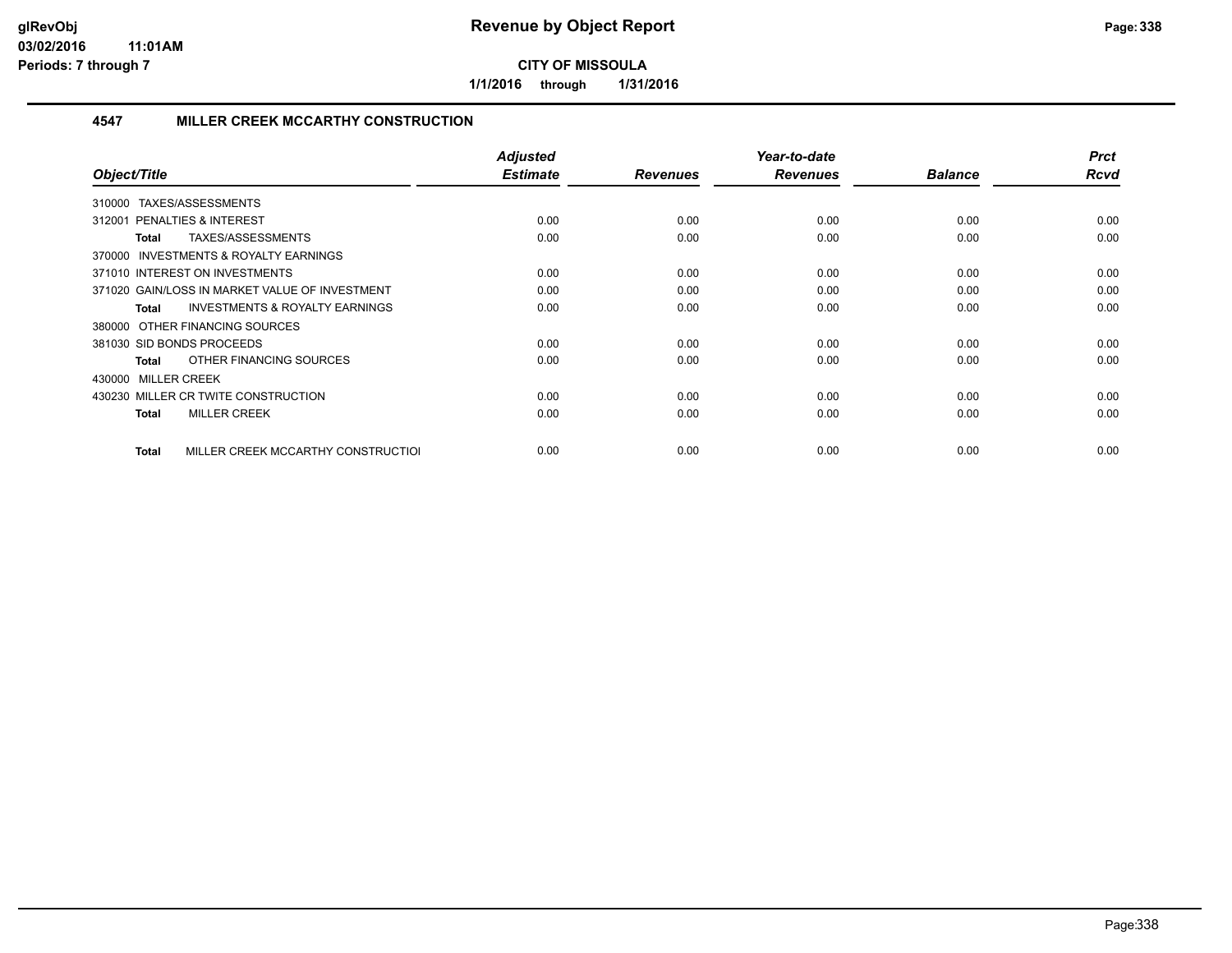**1/1/2016 through 1/31/2016**

# **4548 5TH,6TH & ARTHUR ROAD IMPROVEMENTS**

## **4548 5TH,6TH & ARTHUR ROAD IMPROVEMENTS**

|                                                           | <b>Adjusted</b> |                 | Year-to-date    |                | <b>Prct</b> |
|-----------------------------------------------------------|-----------------|-----------------|-----------------|----------------|-------------|
| Object/Title                                              | <b>Estimate</b> | <b>Revenues</b> | <b>Revenues</b> | <b>Balance</b> | <b>Rcvd</b> |
| 330000 INTERGOVERNMENTAL REVENUES                         |                 |                 |                 |                |             |
| <b>MDT REIMBURSEMENTS</b><br>336001                       | 0.00            | 0.00            | 0.00            | 0.00           | 0.00        |
| <b>INTERGOVERNMENTAL REVENUES</b><br><b>Total</b>         | 0.00            | 0.00            | 0.00            | 0.00           | 0.00        |
| 360000 MISCELLANEOUS REVENUES                             |                 |                 |                 |                |             |
| 363020 PROPERTY ASSESSMENTS                               | 0.00            | 0.00            | 0.00            | 0.00           | 0.00        |
| MISCELLANEOUS REVENUES<br>Total                           | 0.00            | 0.00            | 0.00            | 0.00           | 0.00        |
| 370000 INVESTMENTS & ROYALTY EARNINGS                     |                 |                 |                 |                |             |
| 371010 INTEREST ON INVESTMENTS                            | 0.00            | 0.00            | 0.00            | 0.00           | 0.00        |
| <b>INVESTMENTS &amp; ROYALTY EARNINGS</b><br><b>Total</b> | 0.00            | 0.00            | 0.00            | 0.00           | 0.00        |
| 380000 OTHER FINANCING SOURCES                            |                 |                 |                 |                |             |
| 381010 BOND PROCEEDS                                      | 0.00            | 0.00            | 0.00            | 0.00           | 0.00        |
| 381030 SID BONDS PROCEEDS                                 | 0.00            | 0.00            | 0.00            | 0.00           | 0.00        |
| OTHER FINANCING SOURCES<br>Total                          | 0.00            | 0.00            | 0.00            | 0.00           | 0.00        |
|                                                           |                 |                 |                 |                |             |
| 5TH, 6TH & ARTHUR ROAD IMPROVEMENTS<br><b>Total</b>       | 0.00            | 0.00            | 0.00            | 0.00           | 0.00        |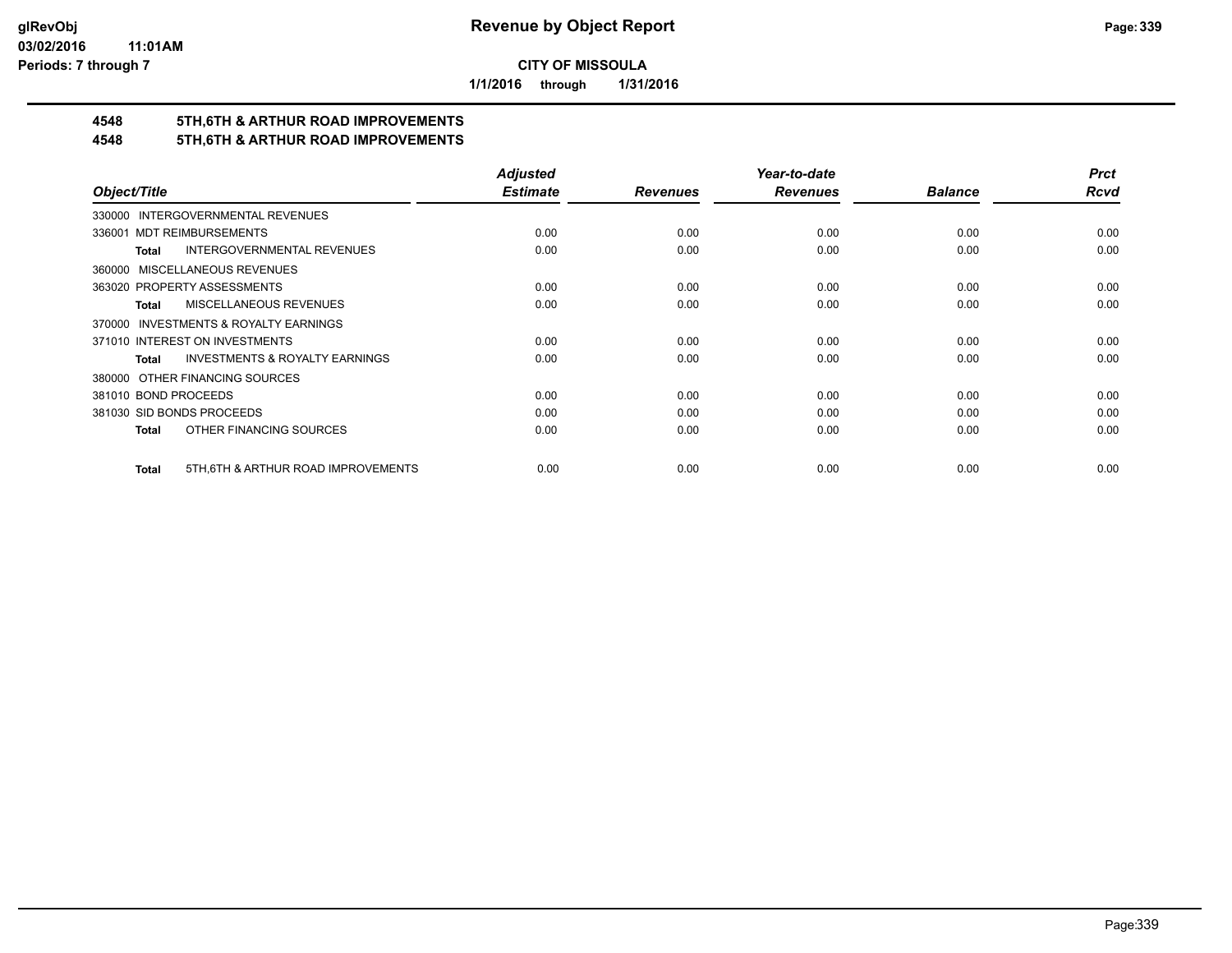**1/1/2016 through 1/31/2016**

#### **4548 5TH,6TH & ARTHUR ROAD IMPROVEMENTS**

| Object/Title                                       | <b>Adjusted</b><br><b>Estimate</b> | <b>Revenues</b> | Year-to-date<br><b>Revenues</b> | <b>Balance</b> | <b>Prct</b><br><b>Rcvd</b> |
|----------------------------------------------------|------------------------------------|-----------------|---------------------------------|----------------|----------------------------|
| <b>INTERGOVERNMENTAL REVENUES</b><br>330000        |                                    |                 |                                 |                |                            |
| 336001 MDT REIMBURSEMENTS                          | 0.00                               | 0.00            | 0.00                            | 0.00           | 0.00                       |
| <b>INTERGOVERNMENTAL REVENUES</b><br>Total         | 0.00                               | 0.00            | 0.00                            | 0.00           | 0.00                       |
| 360000 MISCELLANEOUS REVENUES                      |                                    |                 |                                 |                |                            |
| 363020 PROPERTY ASSESSMENTS                        | 0.00                               | 0.00            | 0.00                            | 0.00           | 0.00                       |
| <b>MISCELLANEOUS REVENUES</b><br>Total             | 0.00                               | 0.00            | 0.00                            | 0.00           | 0.00                       |
| 370000 INVESTMENTS & ROYALTY EARNINGS              |                                    |                 |                                 |                |                            |
| 371010 INTEREST ON INVESTMENTS                     | 0.00                               | 0.00            | 0.00                            | 0.00           | 0.00                       |
| <b>INVESTMENTS &amp; ROYALTY EARNINGS</b><br>Total | 0.00                               | 0.00            | 0.00                            | 0.00           | 0.00                       |
| 380000 OTHER FINANCING SOURCES                     |                                    |                 |                                 |                |                            |
| 381010 BOND PROCEEDS                               | 0.00                               | 0.00            | 0.00                            | 0.00           | 0.00                       |
| 381030 SID BONDS PROCEEDS                          | 0.00                               | 0.00            | 0.00                            | 0.00           | 0.00                       |
| OTHER FINANCING SOURCES<br>Total                   | 0.00                               | 0.00            | 0.00                            | 0.00           | 0.00                       |
| 5TH, 6TH & ARTHUR ROAD IMPROVEMENTS<br>Total       | 0.00                               | 0.00            | 0.00                            | 0.00           | 0.00                       |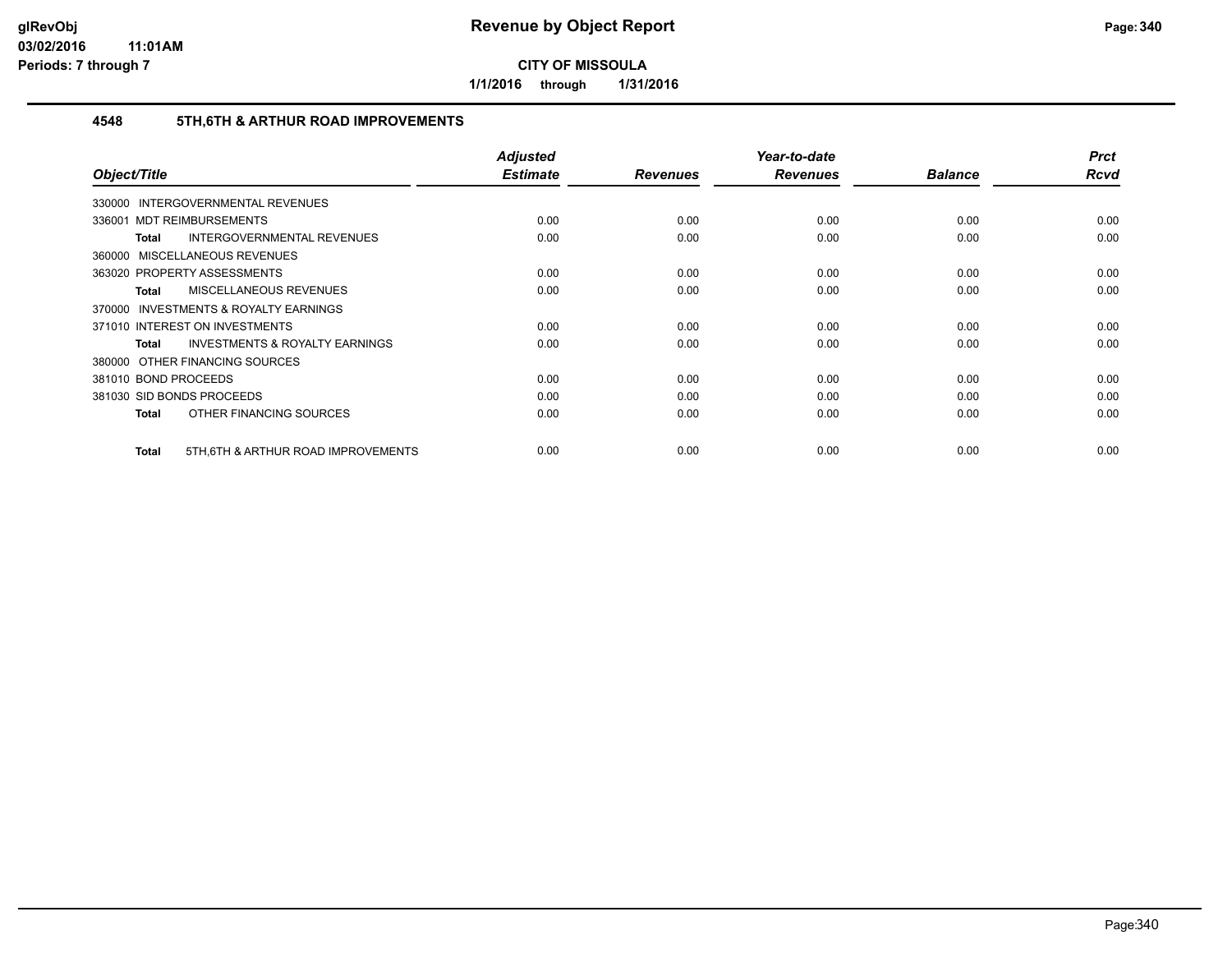**1/1/2016 through 1/31/2016**

# **4745 MALONEY/TWITE MILLER CR \$1.2M CONTRIB**

**4745 MALONEY/TWITE MILLER CR \$1.2M CONTRIB**

|                                                       | <b>Adjusted</b> |                 | Year-to-date    |                | <b>Prct</b> |
|-------------------------------------------------------|-----------------|-----------------|-----------------|----------------|-------------|
| Object/Title                                          | <b>Estimate</b> | <b>Revenues</b> | <b>Revenues</b> | <b>Balance</b> | <b>Rcvd</b> |
| 310000 TAXES/ASSESSMENTS                              |                 |                 |                 |                |             |
| 312001 PENALTIES & INTEREST                           | 0.00            | 0.00            | 0.00            | 0.00           | 0.00        |
| TAXES/ASSESSMENTS<br>Total                            | 0.00            | 0.00            | 0.00            | 0.00           | 0.00        |
| 360000 MISCELLANEOUS REVENUES                         |                 |                 |                 |                |             |
| 365000 DONATIONS                                      | 0.00            | 0.00            | 0.00            | 0.00           | 0.00        |
| MISCELLANEOUS REVENUES<br>Total                       | 0.00            | 0.00            | 0.00            | 0.00           | 0.00        |
| 370000 INVESTMENTS & ROYALTY EARNINGS                 |                 |                 |                 |                |             |
| 371010 INTEREST ON INVESTMENTS                        | 0.00            | 0.00            | 0.00            | 0.00           | 0.00        |
| 371020 GAIN/LOSS IN MARKET VALUE OF INVESTMENTS       | 0.00            | 0.00            | 0.00            | 0.00           | 0.00        |
| <b>INVESTMENTS &amp; ROYALTY EARNINGS</b><br>Total    | 0.00            | 0.00            | 0.00            | 0.00           | 0.00        |
| MALONEY/TWITE MILLER CR \$1.2M CONTRI<br><b>Total</b> | 0.00            | 0.00            | 0.00            | 0.00           | 0.00        |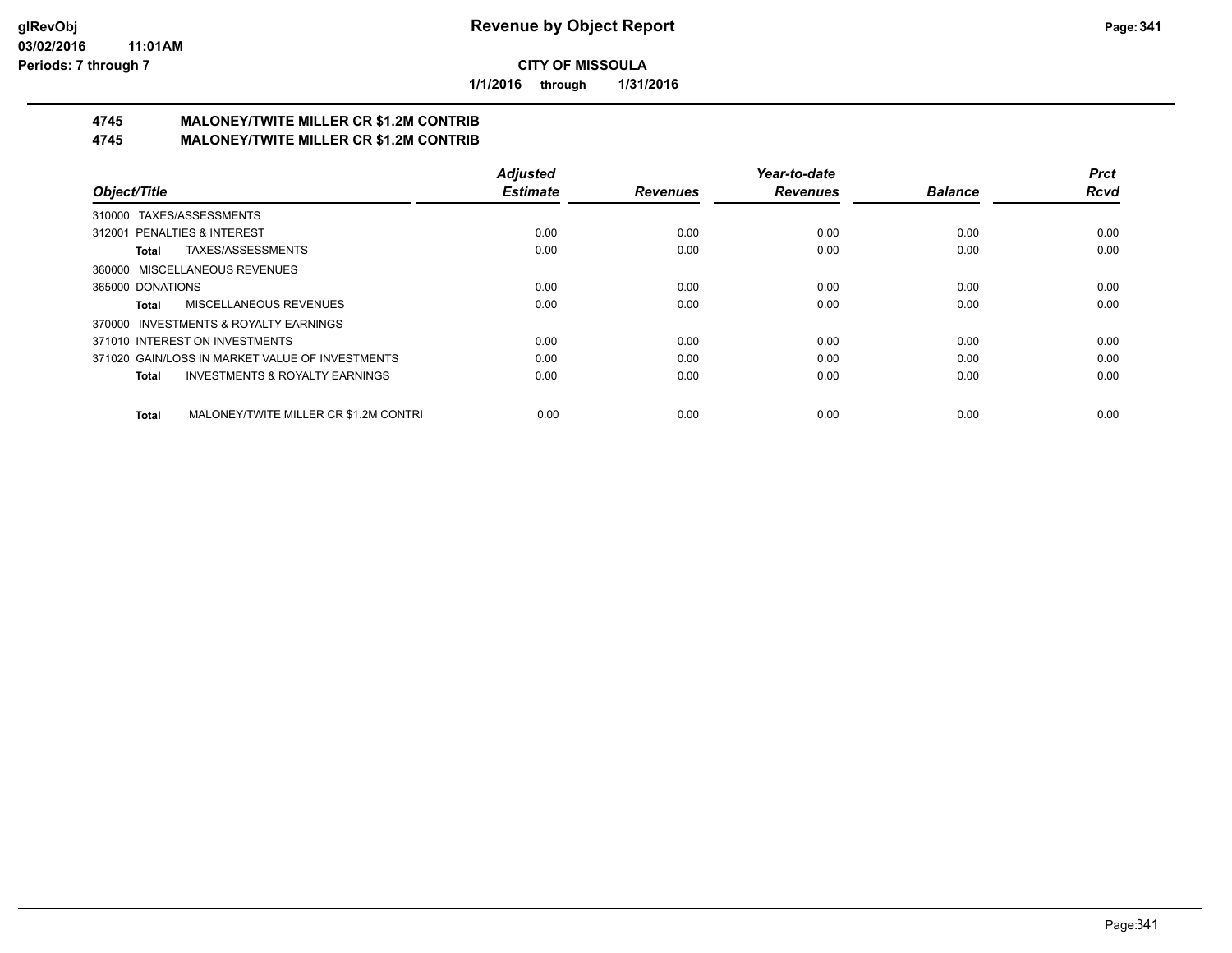**1/1/2016 through 1/31/2016**

#### **4745 MALONEY/TWITE MILLER CR \$1.2M CONTRIB**

| Object/Title                                              | <b>Adjusted</b><br><b>Estimate</b> | <b>Revenues</b> | Year-to-date<br><b>Revenues</b> | <b>Balance</b> | <b>Prct</b><br><b>Rcvd</b> |
|-----------------------------------------------------------|------------------------------------|-----------------|---------------------------------|----------------|----------------------------|
| 310000 TAXES/ASSESSMENTS                                  |                                    |                 |                                 |                |                            |
| 312001 PENALTIES & INTEREST                               | 0.00                               | 0.00            | 0.00                            | 0.00           | 0.00                       |
| TAXES/ASSESSMENTS<br>Total                                | 0.00                               | 0.00            | 0.00                            | 0.00           | 0.00                       |
| 360000 MISCELLANEOUS REVENUES                             |                                    |                 |                                 |                |                            |
| 365000 DONATIONS                                          | 0.00                               | 0.00            | 0.00                            | 0.00           | 0.00                       |
| MISCELLANEOUS REVENUES<br>Total                           | 0.00                               | 0.00            | 0.00                            | 0.00           | 0.00                       |
| 370000 INVESTMENTS & ROYALTY EARNINGS                     |                                    |                 |                                 |                |                            |
| 371010 INTEREST ON INVESTMENTS                            | 0.00                               | 0.00            | 0.00                            | 0.00           | 0.00                       |
| 371020 GAIN/LOSS IN MARKET VALUE OF INVESTMENT            | 0.00                               | 0.00            | 0.00                            | 0.00           | 0.00                       |
| <b>INVESTMENTS &amp; ROYALTY EARNINGS</b><br><b>Total</b> | 0.00                               | 0.00            | 0.00                            | 0.00           | 0.00                       |
| MALONEY/TWITE MILLER CR \$1.2M CONTR<br>Total             | 0.00                               | 0.00            | 0.00                            | 0.00           | 0.00                       |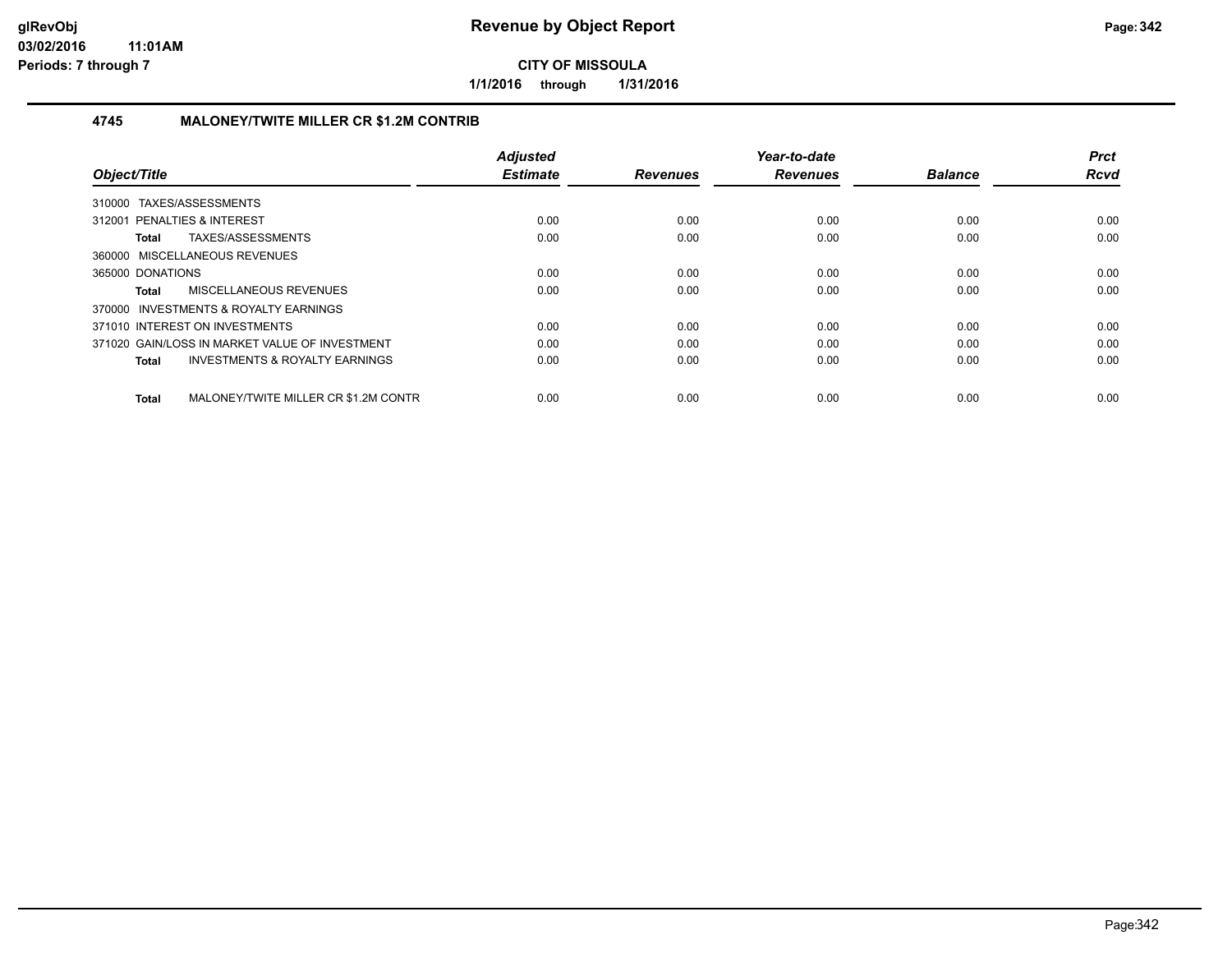**1/1/2016 through 1/31/2016**

# **4941 HILLVIEW WAY CONSTRUCTION**

#### **4941 HILLVIEW WAY CONSTRUCTION**

|              |                                       | <b>Adjusted</b> |                 |                 | <b>Prct</b>    |             |
|--------------|---------------------------------------|-----------------|-----------------|-----------------|----------------|-------------|
| Object/Title |                                       | <b>Estimate</b> | <b>Revenues</b> | <b>Revenues</b> | <b>Balance</b> | <b>Rcvd</b> |
|              | 370000 INVESTMENTS & ROYALTY EARNINGS |                 |                 |                 |                |             |
|              | 371010 INTEREST ON INVESTMENTS        | 0.00            | 0.00            | 0.00            | 0.00           | 0.00        |
| <b>Total</b> | INVESTMENTS & ROYALTY EARNINGS        | 0.00            | 0.00            | 0.00            | 0.00           | 0.00        |
| <b>Total</b> | HILLVIEW WAY CONSTRUCTION             | 0.00            | 0.00            | 0.00            | 0.00           | 0.00        |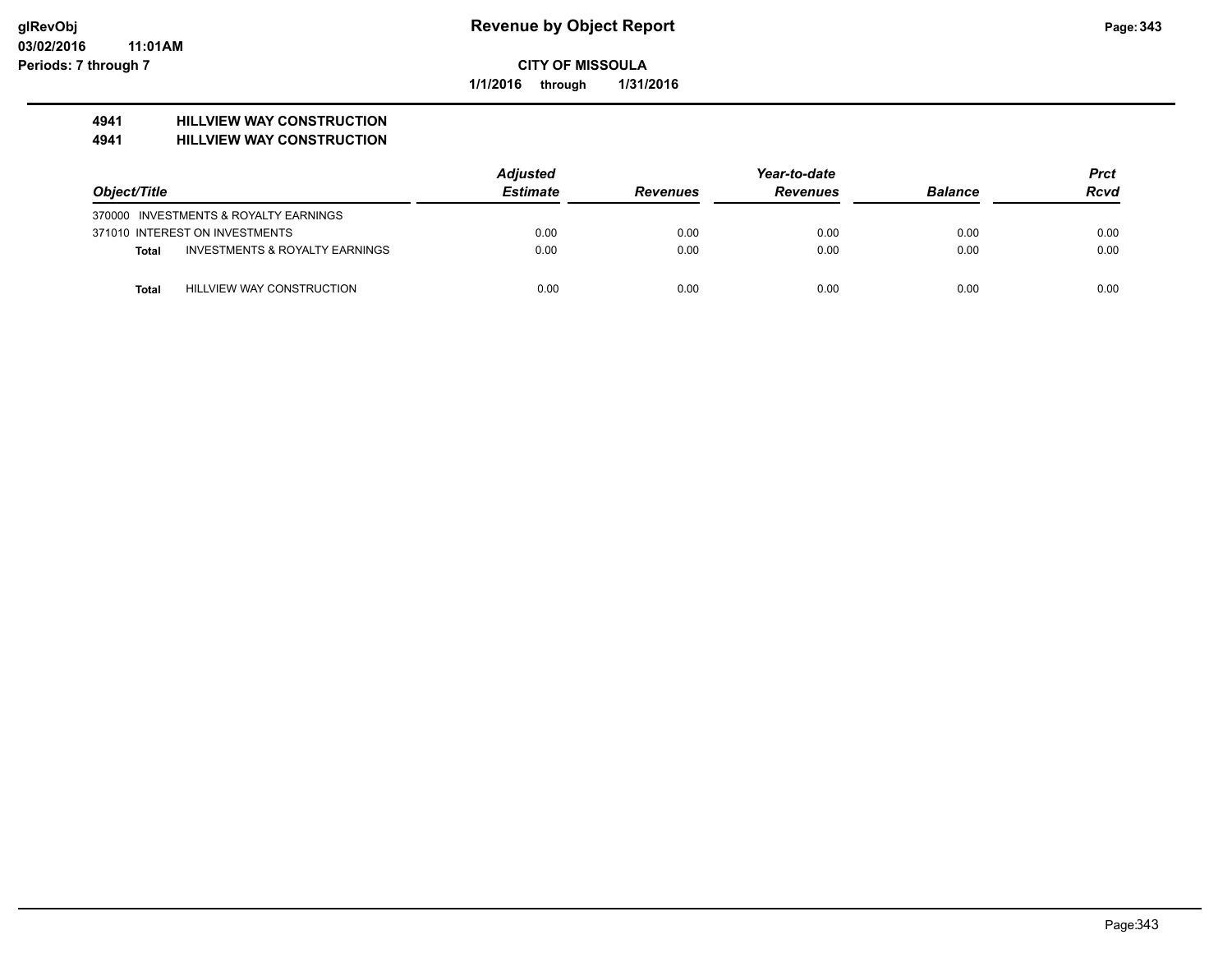#### **glRevObj Revenue by Object Report Page:344**

**CITY OF MISSOULA**

**1/1/2016 through 1/31/2016**

#### **4941 HILLVIEW WAY CONSTRUCTION**

|              |                                       | <b>Adjusted</b> |                 | Year-to-date    |                | <b>Prct</b> |
|--------------|---------------------------------------|-----------------|-----------------|-----------------|----------------|-------------|
| Object/Title |                                       | <b>Estimate</b> | <b>Revenues</b> | <b>Revenues</b> | <b>Balance</b> | Rcvd        |
|              | 370000 INVESTMENTS & ROYALTY EARNINGS |                 |                 |                 |                |             |
|              | 371010 INTEREST ON INVESTMENTS        | 0.00            | 0.00            | 0.00            | 0.00           | 0.00        |
| <b>Total</b> | INVESTMENTS & ROYALTY EARNINGS        | 0.00            | 0.00            | 0.00            | 0.00           | 0.00        |
|              |                                       |                 |                 |                 |                |             |
| Total        | HILLVIEW WAY CONSTRUCTION             | 0.00            | 0.00            | 0.00            | 0.00           | 0.00        |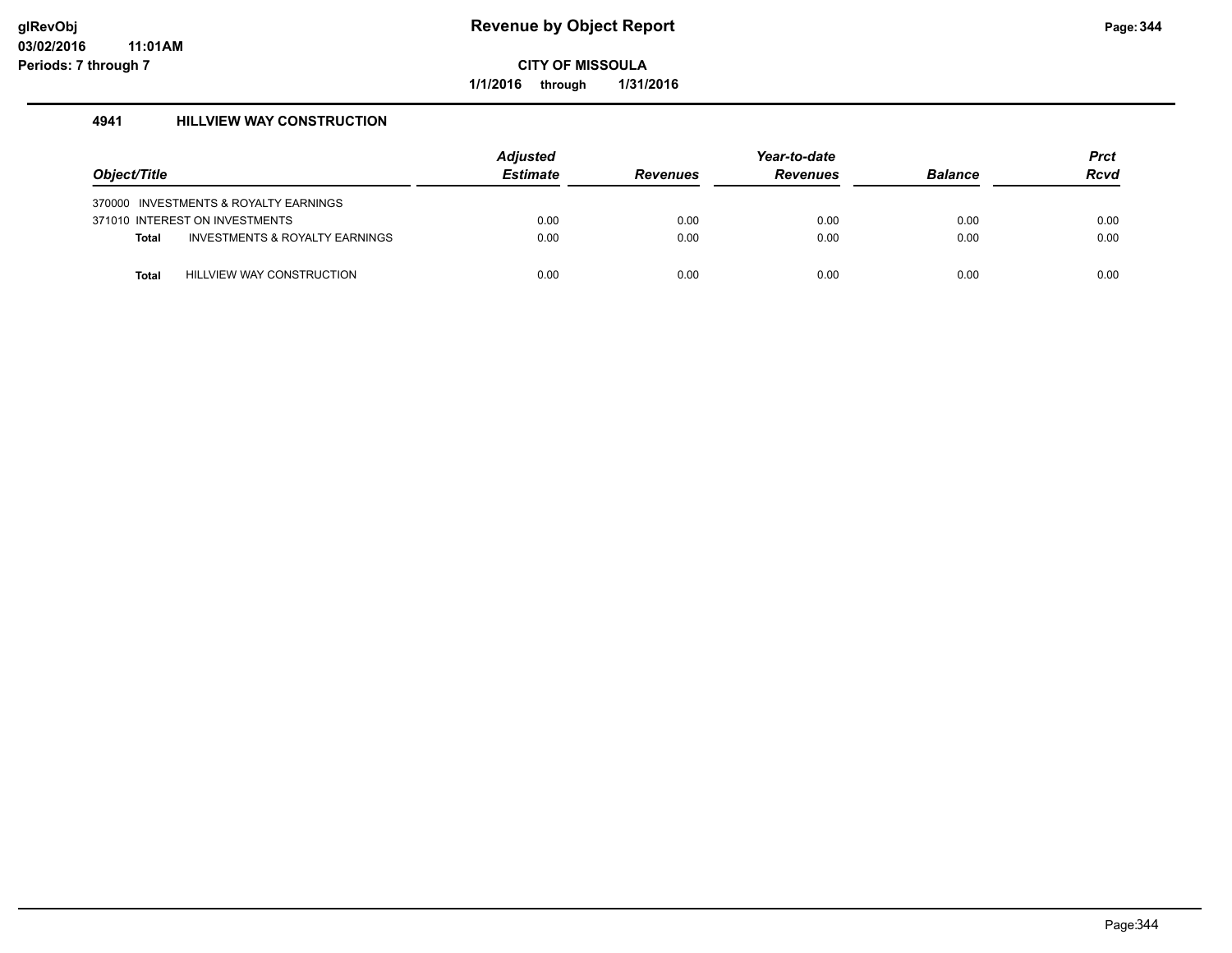**1/1/2016 through 1/31/2016**

# **4944 RATTLESNAKE SEWER COLLECTION (544)**

#### **4944 RATTLESNAKE SEWER COLLECTION (544)**

|                                                           | <b>Adjusted</b> |                 | Year-to-date    |                | <b>Prct</b> |
|-----------------------------------------------------------|-----------------|-----------------|-----------------|----------------|-------------|
| Object/Title                                              | <b>Estimate</b> | <b>Revenues</b> | <b>Revenues</b> | <b>Balance</b> | <b>Rcvd</b> |
| 330000 INTERGOVERNMENTAL REVENUES                         |                 |                 |                 |                |             |
| 331090 EPA GRANT                                          | 0.00            | 0.00            | 0.00            | 0.00           | 0.00        |
| 334120 TSEP GRANT                                         | 0.00            | 0.00            | 0.00            | 0.00           | 0.00        |
| 334121 DNRC GRANT                                         | 0.00            | 0.00            | 0.00            | 0.00           | 0.00        |
| 334990 ARRA FUNDING                                       | 0.00            | 0.00            | 0.00            | 0.00           | 0.00        |
| 334992 ARRA LOAN                                          | 0.00            | 0.00            | 0.00            | 0.00           | 0.00        |
| <b>INTERGOVERNMENTAL REVENUES</b><br><b>Total</b>         | 0.00            | 0.00            | 0.00            | 0.00           | 0.00        |
| <b>INVESTMENTS &amp; ROYALTY EARNINGS</b><br>370000       |                 |                 |                 |                |             |
| 371010 INTEREST ON INVESTMENTS                            | 0.00            | 0.00            | 0.00            | 0.00           | 0.00        |
| <b>INVESTMENTS &amp; ROYALTY EARNINGS</b><br><b>Total</b> | 0.00            | 0.00            | 0.00            | 0.00           | 0.00        |
| OTHER FINANCING SOURCES<br>380000                         |                 |                 |                 |                |             |
| 381010 BOND PROCEEDS                                      | 0.00            | 0.00            | 0.00            | 0.00           | 0.00        |
| 381020 REVENUE BONDS                                      | 0.00            | 0.00            | 0.00            | 0.00           | 0.00        |
| 381030 SID BONDS PROCEEDS                                 | 0.00            | 0.00            | 0.00            | 0.00           | 0.00        |
| OTHER FINANCING SOURCES<br><b>Total</b>                   | 0.00            | 0.00            | 0.00            | 0.00           | 0.00        |
| RATTLESNAKE SEWER COLLECTION (544)<br>Total               | 0.00            | 0.00            | 0.00            | 0.00           | 0.00        |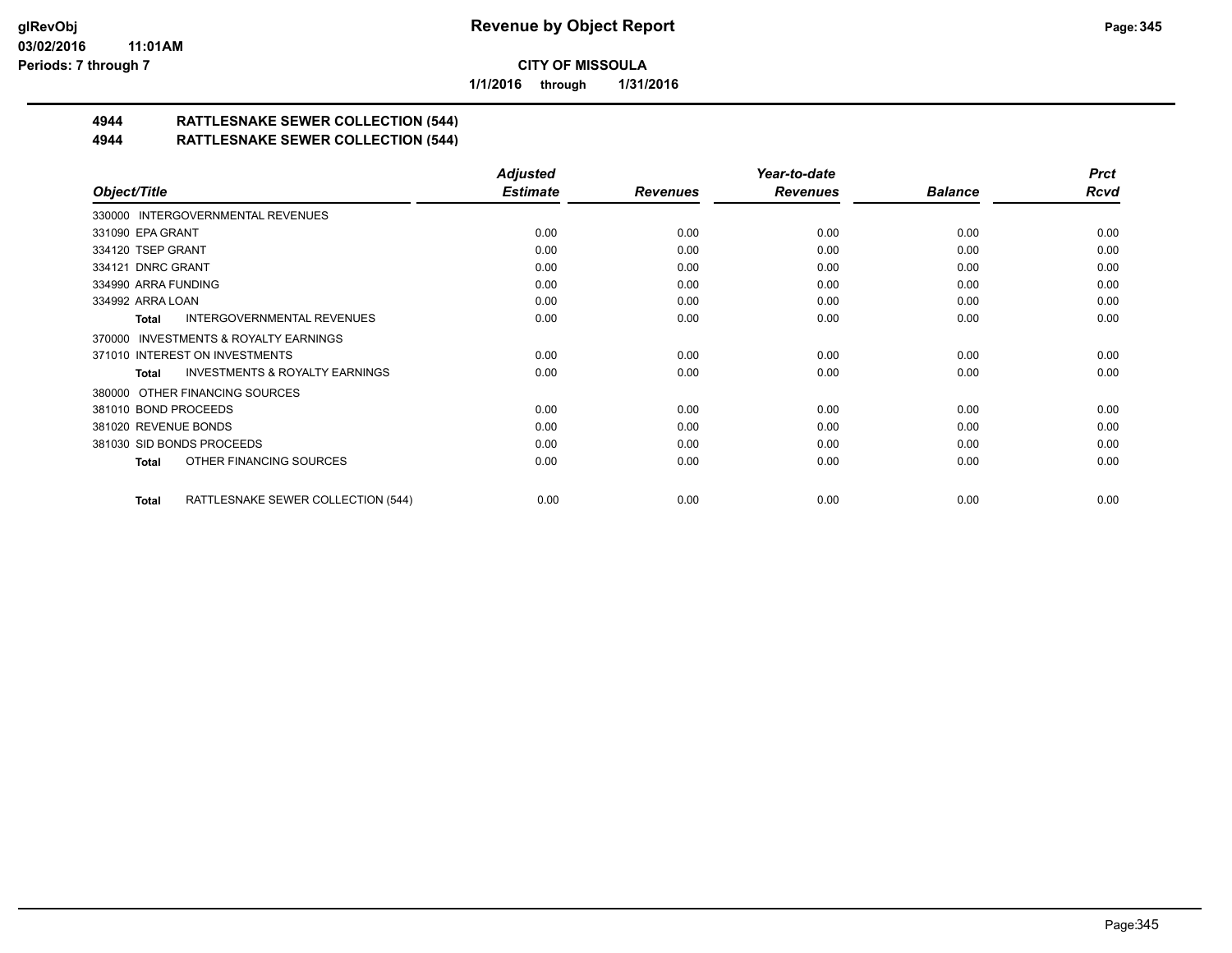**1/1/2016 through 1/31/2016**

#### **4944 RATTLESNAKE SEWER COLLECTION (544)**

|                                                     | <b>Adjusted</b> |                 | Year-to-date    |                | <b>Prct</b> |
|-----------------------------------------------------|-----------------|-----------------|-----------------|----------------|-------------|
| Object/Title                                        | <b>Estimate</b> | <b>Revenues</b> | <b>Revenues</b> | <b>Balance</b> | <b>Rcvd</b> |
| 330000 INTERGOVERNMENTAL REVENUES                   |                 |                 |                 |                |             |
| 331090 EPA GRANT                                    | 0.00            | 0.00            | 0.00            | 0.00           | 0.00        |
| 334120 TSEP GRANT                                   | 0.00            | 0.00            | 0.00            | 0.00           | 0.00        |
| 334121 DNRC GRANT                                   | 0.00            | 0.00            | 0.00            | 0.00           | 0.00        |
| 334990 ARRA FUNDING                                 | 0.00            | 0.00            | 0.00            | 0.00           | 0.00        |
| 334992 ARRA LOAN                                    | 0.00            | 0.00            | 0.00            | 0.00           | 0.00        |
| <b>INTERGOVERNMENTAL REVENUES</b><br><b>Total</b>   | 0.00            | 0.00            | 0.00            | 0.00           | 0.00        |
| <b>INVESTMENTS &amp; ROYALTY EARNINGS</b><br>370000 |                 |                 |                 |                |             |
| 371010 INTEREST ON INVESTMENTS                      | 0.00            | 0.00            | 0.00            | 0.00           | 0.00        |
| <b>INVESTMENTS &amp; ROYALTY EARNINGS</b><br>Total  | 0.00            | 0.00            | 0.00            | 0.00           | 0.00        |
| 380000 OTHER FINANCING SOURCES                      |                 |                 |                 |                |             |
| 381010 BOND PROCEEDS                                | 0.00            | 0.00            | 0.00            | 0.00           | 0.00        |
| 381020 REVENUE BONDS                                | 0.00            | 0.00            | 0.00            | 0.00           | 0.00        |
| 381030 SID BONDS PROCEEDS                           | 0.00            | 0.00            | 0.00            | 0.00           | 0.00        |
| OTHER FINANCING SOURCES<br><b>Total</b>             | 0.00            | 0.00            | 0.00            | 0.00           | 0.00        |
| RATTLESNAKE SEWER COLLECTION (544)<br><b>Total</b>  | 0.00            | 0.00            | 0.00            | 0.00           | 0.00        |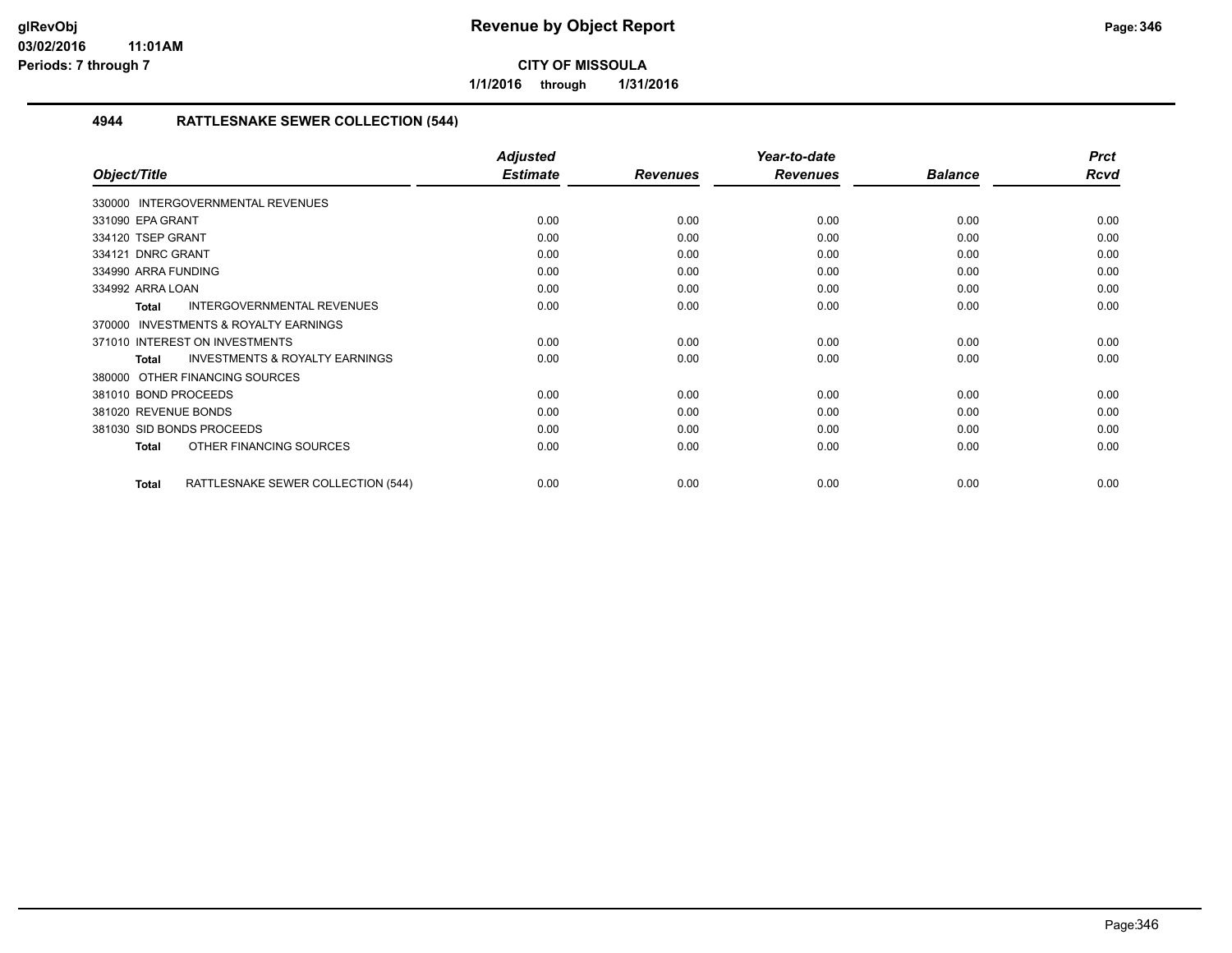**1/1/2016 through 1/31/2016**

#### **4945 PHILLIPS ST TRAFFIC CALMING**

**4945 PHILLIPS ST TRAFFIC CALMING**

|                                                    | <b>Adjusted</b> |                 | Year-to-date    |                | <b>Prct</b> |
|----------------------------------------------------|-----------------|-----------------|-----------------|----------------|-------------|
| Object/Title                                       | <b>Estimate</b> | <b>Revenues</b> | <b>Revenues</b> | <b>Balance</b> | <b>Rcvd</b> |
| 370000 INVESTMENTS & ROYALTY EARNINGS              |                 |                 |                 |                |             |
| 371010 INTEREST ON INVESTMENTS                     | 0.00            | 0.00            | 0.00            | 0.00           | 0.00        |
| <b>INVESTMENTS &amp; ROYALTY EARNINGS</b><br>Total | 0.00            | 0.00            | 0.00            | 0.00           | 0.00        |
| 380000 OTHER FINANCING SOURCES                     |                 |                 |                 |                |             |
| 381030 SID BONDS PROCEEDS                          | 0.00            | 0.00            | 0.00            | 0.00           | 0.00        |
| 383000 OPERATING TRANSFERS                         | 0.00            | 0.00            | 0.00            | 0.00           | 0.00        |
| OTHER FINANCING SOURCES<br><b>Total</b>            | 0.00            | 0.00            | 0.00            | 0.00           | 0.00        |
|                                                    |                 |                 |                 |                |             |
| <b>Total</b><br>PHILLIPS ST TRAFFIC CALMING        | 0.00            | 0.00            | 0.00            | 0.00           | 0.00        |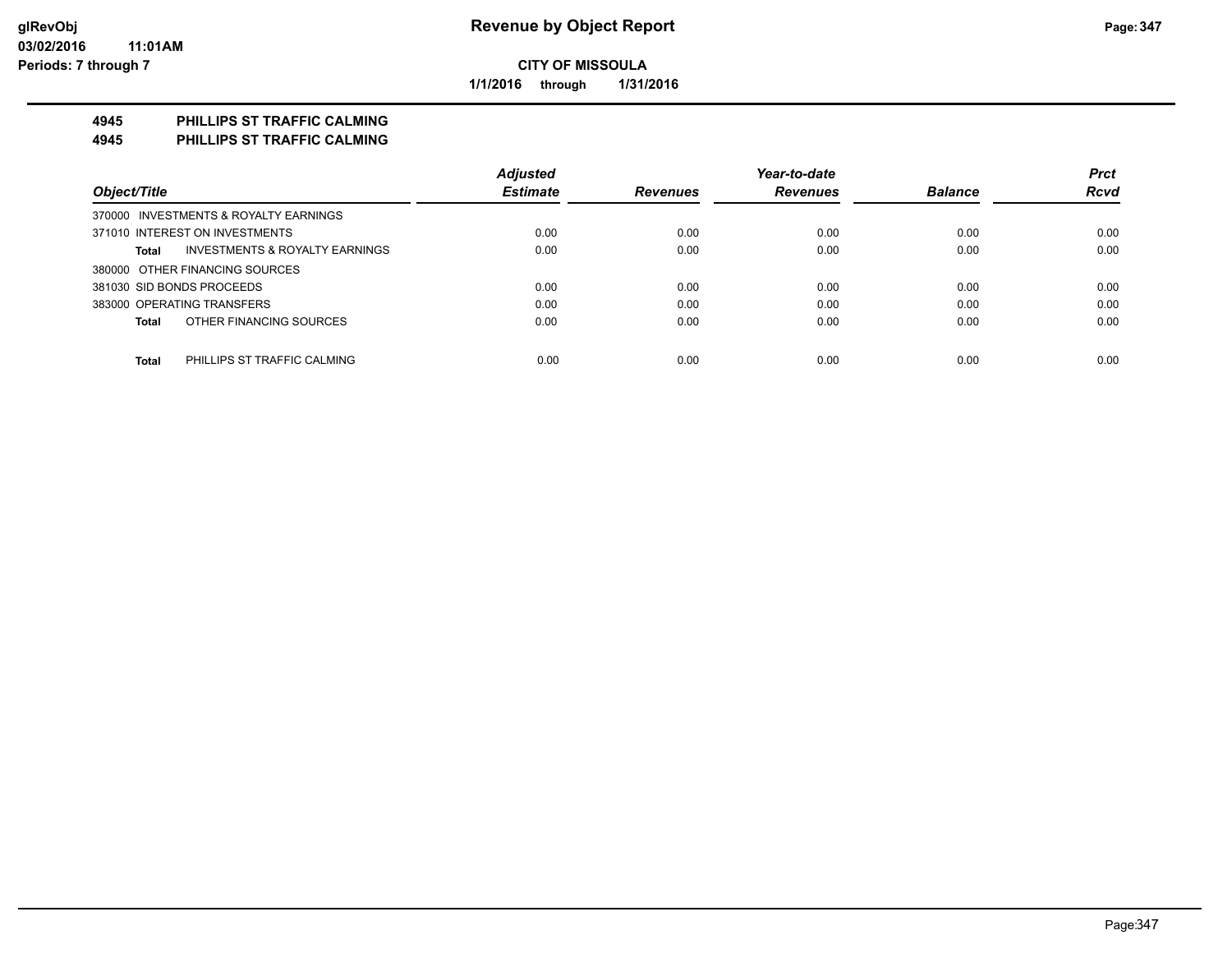**1/1/2016 through 1/31/2016**

#### **4945 PHILLIPS ST TRAFFIC CALMING**

|                                             | <b>Adjusted</b> |                 | Year-to-date    |                | <b>Prct</b> |
|---------------------------------------------|-----------------|-----------------|-----------------|----------------|-------------|
| Object/Title                                | <b>Estimate</b> | <b>Revenues</b> | <b>Revenues</b> | <b>Balance</b> | <b>Rcvd</b> |
| 370000 INVESTMENTS & ROYALTY EARNINGS       |                 |                 |                 |                |             |
| 371010 INTEREST ON INVESTMENTS              | 0.00            | 0.00            | 0.00            | 0.00           | 0.00        |
| INVESTMENTS & ROYALTY EARNINGS<br>Total     | 0.00            | 0.00            | 0.00            | 0.00           | 0.00        |
| 380000 OTHER FINANCING SOURCES              |                 |                 |                 |                |             |
| 381030 SID BONDS PROCEEDS                   | 0.00            | 0.00            | 0.00            | 0.00           | 0.00        |
| 383000 OPERATING TRANSFERS                  | 0.00            | 0.00            | 0.00            | 0.00           | 0.00        |
| OTHER FINANCING SOURCES<br>Total            | 0.00            | 0.00            | 0.00            | 0.00           | 0.00        |
|                                             |                 |                 |                 |                |             |
| <b>Total</b><br>PHILLIPS ST TRAFFIC CALMING | 0.00            | 0.00            | 0.00            | 0.00           | 0.00        |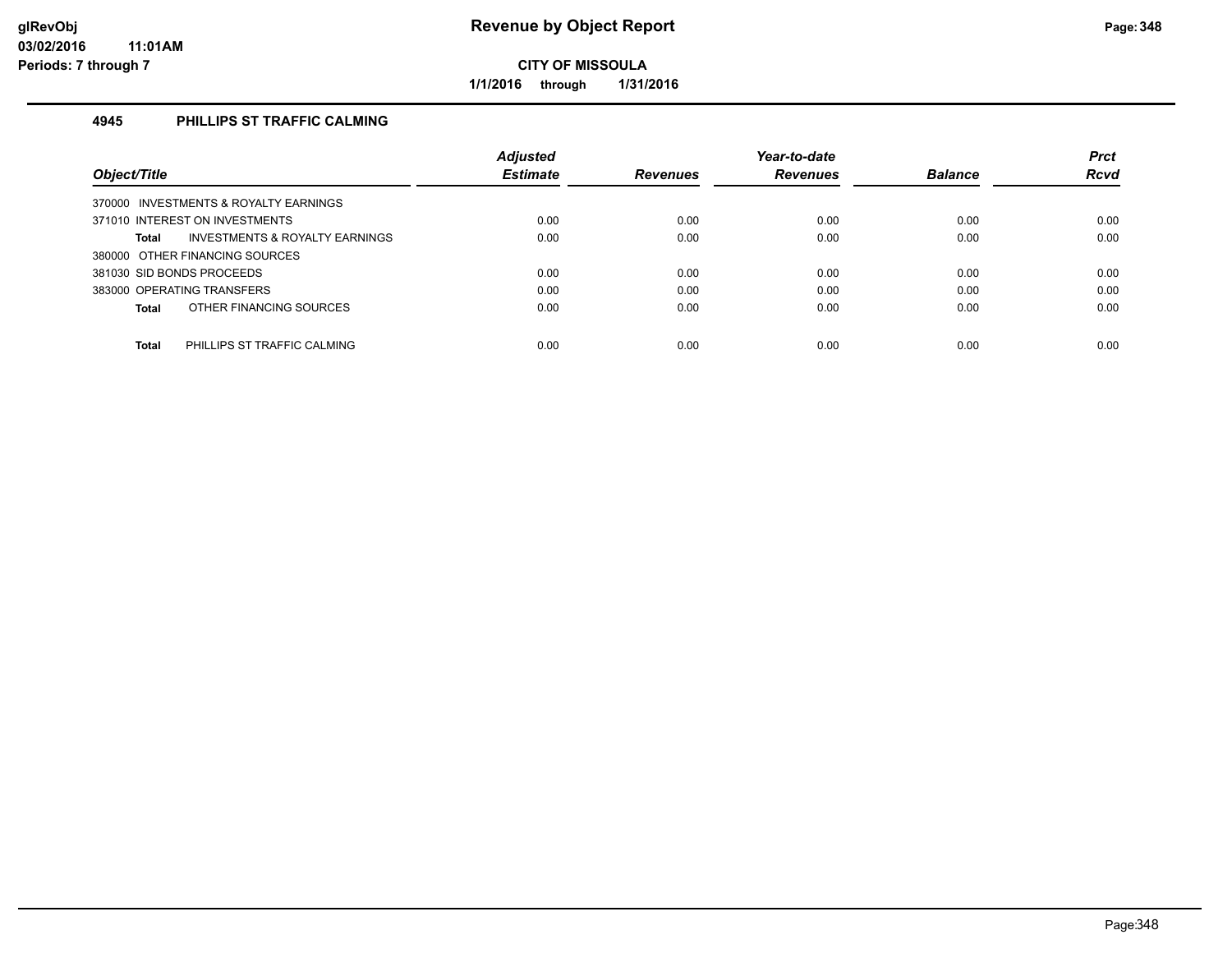**1/1/2016 through 1/31/2016**

# **4946 PATTEE CREEK DR. TRAFFIC CALMING**

**4946 PATTEE CREEK DR. TRAFFIC CALMING**

|                                                  | <b>Adjusted</b> |                 | Year-to-date    |                | <b>Prct</b> |
|--------------------------------------------------|-----------------|-----------------|-----------------|----------------|-------------|
| Object/Title                                     | <b>Estimate</b> | <b>Revenues</b> | <b>Revenues</b> | <b>Balance</b> | <b>Rcvd</b> |
| 370000 INVESTMENTS & ROYALTY EARNINGS            |                 |                 |                 |                |             |
| 371010 INTEREST ON INVESTMENTS                   | 0.00            | 0.00            | 0.00            | 0.00           | 0.00        |
| INVESTMENTS & ROYALTY EARNINGS<br>Total          | 0.00            | 0.00            | 0.00            | 0.00           | 0.00        |
| 380000 OTHER FINANCING SOURCES                   |                 |                 |                 |                |             |
| 381030 SID BONDS PROCEEDS                        | 0.00            | 0.00            | 0.00            | 0.00           | 0.00        |
| 383000 OPERATING TRANSFERS                       | 0.00            | 0.00            | 0.00            | 0.00           | 0.00        |
| OTHER FINANCING SOURCES<br>Total                 | 0.00            | 0.00            | 0.00            | 0.00           | 0.00        |
|                                                  |                 |                 |                 |                |             |
| PATTEE CREEK DR. TRAFFIC CALMING<br><b>Total</b> | 0.00            | 0.00            | 0.00            | 0.00           | 0.00        |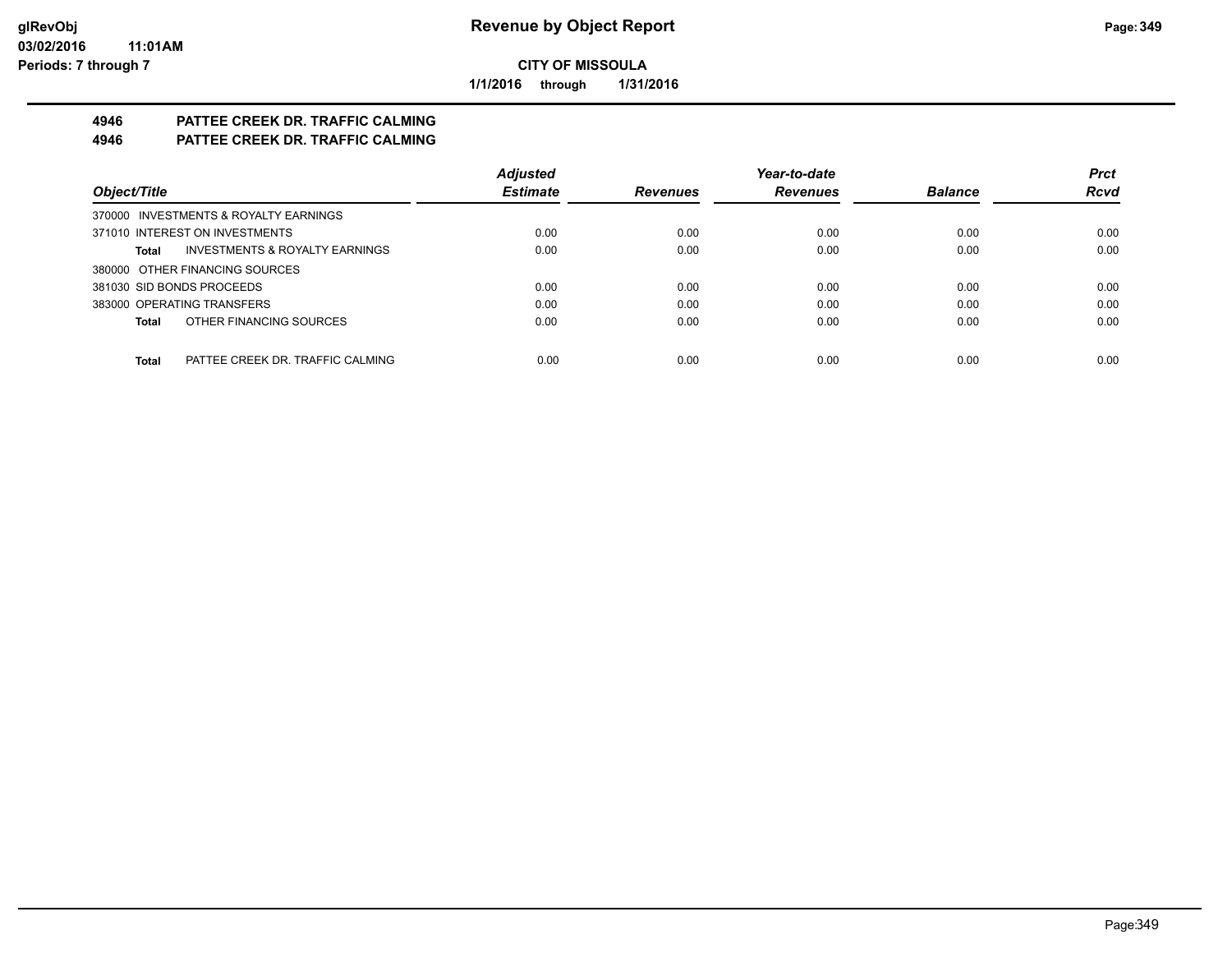**1/1/2016 through 1/31/2016**

#### **4946 PATTEE CREEK DR. TRAFFIC CALMING**

| Object/Title                                     | <b>Adjusted</b><br><b>Estimate</b> | <b>Revenues</b> | Year-to-date<br><b>Revenues</b> | <b>Balance</b> | <b>Prct</b><br><b>Rcvd</b> |
|--------------------------------------------------|------------------------------------|-----------------|---------------------------------|----------------|----------------------------|
|                                                  |                                    |                 |                                 |                |                            |
| 370000 INVESTMENTS & ROYALTY EARNINGS            |                                    |                 |                                 |                |                            |
| 371010 INTEREST ON INVESTMENTS                   | 0.00                               | 0.00            | 0.00                            | 0.00           | 0.00                       |
| INVESTMENTS & ROYALTY EARNINGS<br>Total          | 0.00                               | 0.00            | 0.00                            | 0.00           | 0.00                       |
| 380000 OTHER FINANCING SOURCES                   |                                    |                 |                                 |                |                            |
| 381030 SID BONDS PROCEEDS                        | 0.00                               | 0.00            | 0.00                            | 0.00           | 0.00                       |
| 383000 OPERATING TRANSFERS                       | 0.00                               | 0.00            | 0.00                            | 0.00           | 0.00                       |
| OTHER FINANCING SOURCES<br>Total                 | 0.00                               | 0.00            | 0.00                            | 0.00           | 0.00                       |
|                                                  |                                    |                 |                                 |                |                            |
| <b>Total</b><br>PATTEE CREEK DR. TRAFFIC CALMING | 0.00                               | 0.00            | 0.00                            | 0.00           | 0.00                       |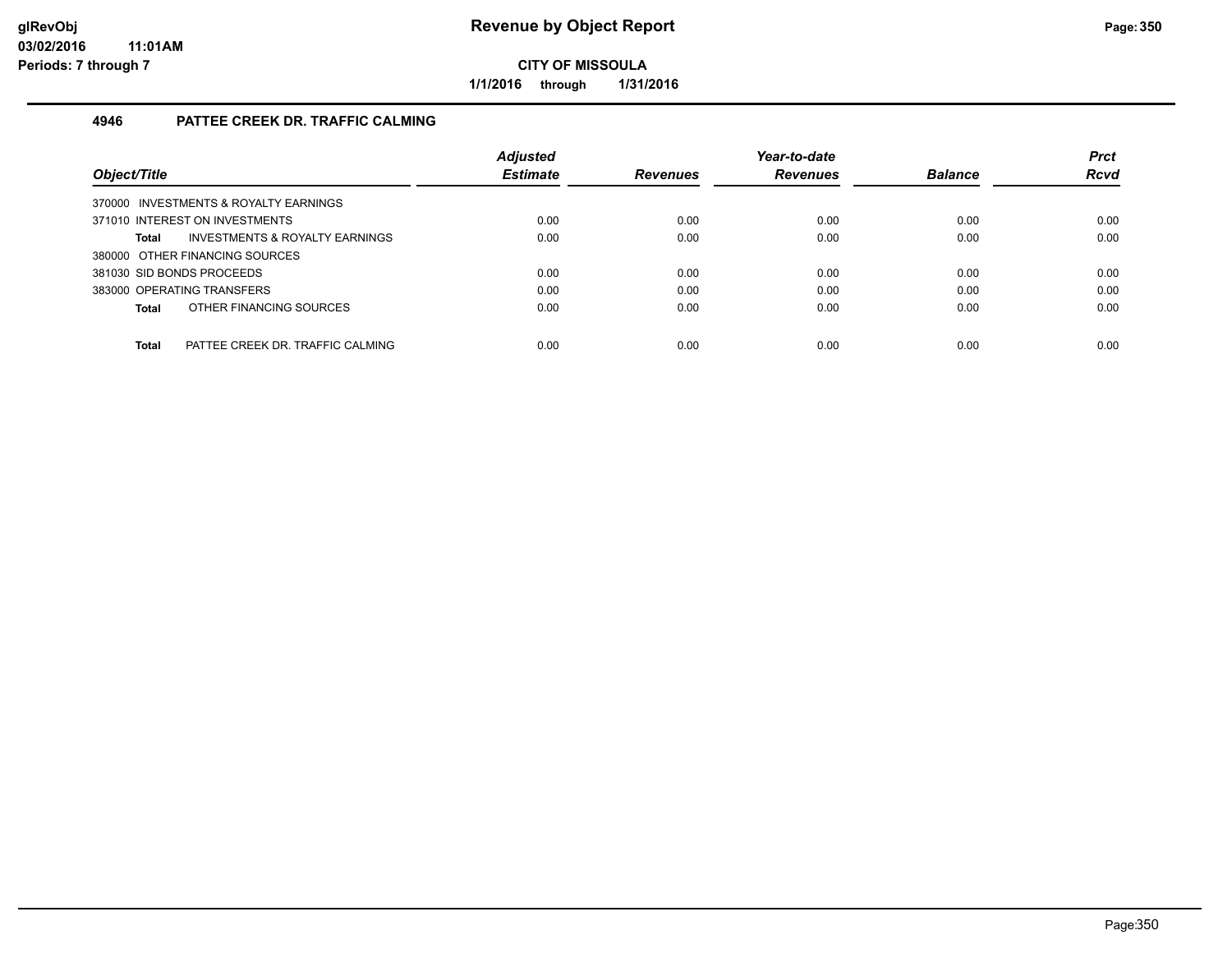**1/1/2016 through 1/31/2016**

# **4948 STORMWATER OUTFALL RETROFITS**

#### **4948 STORMWATER OUTFALL RETROFITS**

|                   |                                     | Adjusted        | Year-to-date    |                |             | <b>Prct</b> |
|-------------------|-------------------------------------|-----------------|-----------------|----------------|-------------|-------------|
| Object/Title      | <b>Estimate</b>                     | <b>Revenues</b> | <b>Revenues</b> | <b>Balance</b> | <b>Rcvd</b> |             |
|                   | 330000 INTERGOVERNMENTAL REVENUES   |                 |                 |                |             |             |
| 334121 DNRC GRANT |                                     | 0.00            | 0.00            | 0.00           | 0.00        | 0.00        |
|                   | 337003 HEALTH DEPT-STORM WATER MGMT | 0.00            | 0.00            | 0.00           | 0.00        | 0.00        |
| Total             | INTERGOVERNMENTAL REVENUES          | 0.00            | 0.00            | 0.00           | 0.00        | 0.00        |
|                   |                                     |                 |                 |                |             |             |
| Total             | STORMWATER OUTFALL RETROFITS        | 0.00            | 0.00            | 0.00           | 0.00        | 0.00        |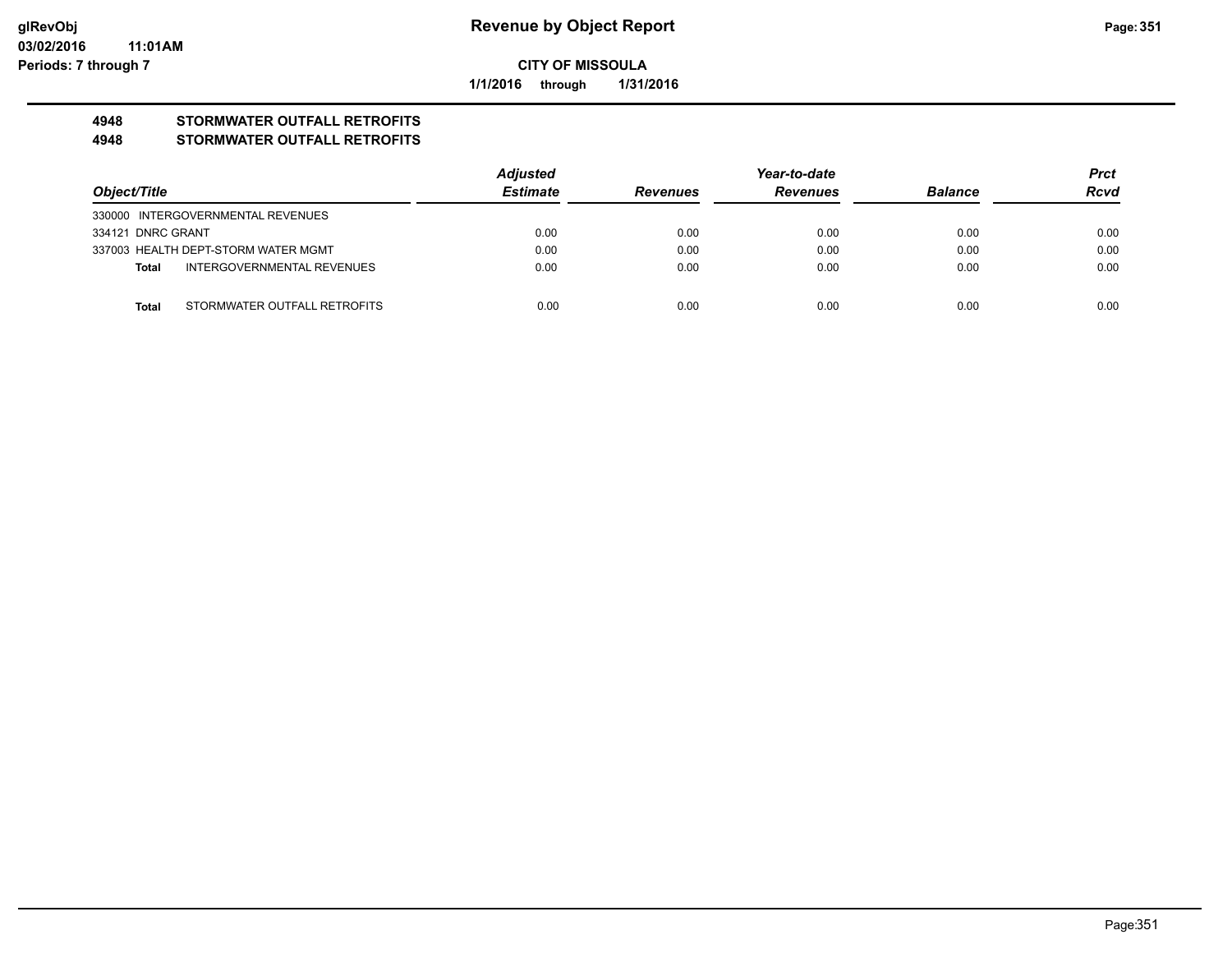**1/1/2016 through 1/31/2016**

#### **4948 STORMWATER OUTFALL RETROFITS**

| Object/Title                               | <b>Adjusted</b><br><b>Estimate</b> | <b>Revenues</b> | Year-to-date<br><b>Revenues</b> | <b>Balance</b> | <b>Prct</b><br><b>Rcvd</b> |
|--------------------------------------------|------------------------------------|-----------------|---------------------------------|----------------|----------------------------|
| 330000 INTERGOVERNMENTAL REVENUES          |                                    |                 |                                 |                |                            |
| 334121 DNRC GRANT                          | 0.00                               | 0.00            | 0.00                            | 0.00           | 0.00                       |
| 337003 HEALTH DEPT-STORM WATER MGMT        | 0.00                               | 0.00            | 0.00                            | 0.00           | 0.00                       |
| INTERGOVERNMENTAL REVENUES<br><b>Total</b> | 0.00                               | 0.00            | 0.00                            | 0.00           | 0.00                       |
|                                            |                                    |                 |                                 |                |                            |
| STORMWATER OUTFALL RETROFITS<br>Total      | 0.00                               | 0.00            | 0.00                            | 0.00           | 0.00                       |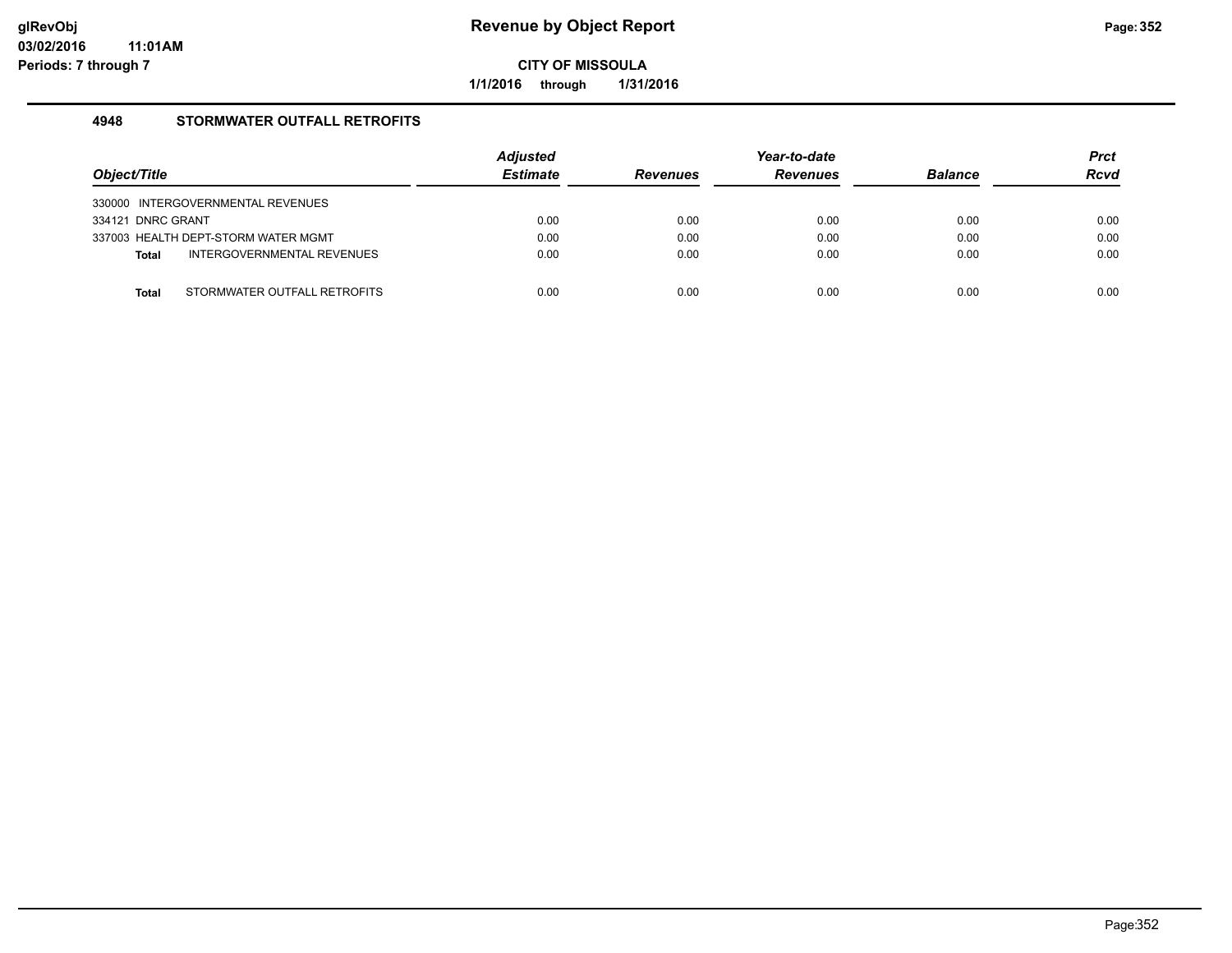**1/1/2016 through 1/31/2016**

**4949 WAYFINDING PROJECT**

**4949 WAYFINDING PROJECT**

|                                               | <b>Adjusted</b> |                 | Year-to-date    |                | <b>Prct</b> |
|-----------------------------------------------|-----------------|-----------------|-----------------|----------------|-------------|
| Object/Title                                  | <b>Estimate</b> | <b>Revenues</b> | <b>Revenues</b> | <b>Balance</b> | <b>Rcvd</b> |
| 360000 MISCELLANEOUS REVENUES                 |                 |                 |                 |                |             |
| 365000 DONATIONS                              | 0.00            | 2.397.77        | 104,534.77      | $-104.534.77$  | 0.00        |
| <b>MISCELLANEOUS REVENUES</b><br><b>Total</b> | 0.00            | 2.397.77        | 104.534.77      | $-104.534.77$  | 0.00        |
| 380000 OTHER FINANCING SOURCES                |                 |                 |                 |                |             |
| 383042 TRANSFERS FROM OTHER FUNDS             | 0.00            | 0.00            | 0.00            | 0.00           | 0.00        |
| OTHER FINANCING SOURCES<br><b>Total</b>       | 0.00            | 0.00            | 0.00            | 0.00           | 0.00        |
|                                               |                 |                 |                 |                |             |
| <b>WAYFINDING PROJECT</b><br><b>Total</b>     | 0.00            | 2.397.77        | 104.534.77      | $-104.534.77$  | 0.00        |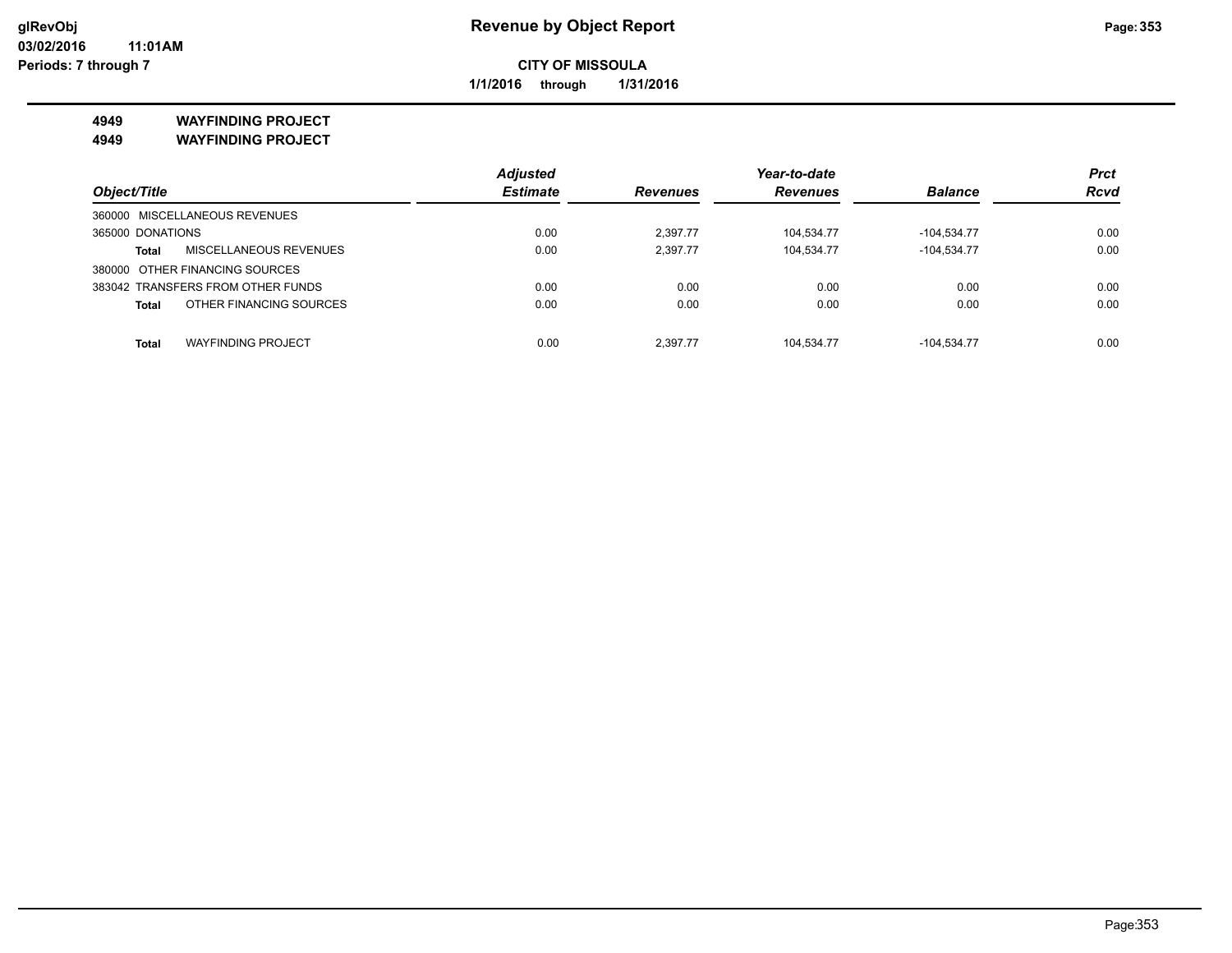#### **glRevObj Revenue by Object Report Page:354**

**CITY OF MISSOULA**

**1/1/2016 through 1/31/2016**

#### **4949 WAYFINDING PROJECT**

| Object/Title                              | <b>Adjusted</b><br><b>Estimate</b> | <b>Revenues</b> | Year-to-date<br><b>Revenues</b> | <b>Balance</b> | <b>Prct</b><br><b>Rcvd</b> |
|-------------------------------------------|------------------------------------|-----------------|---------------------------------|----------------|----------------------------|
| 360000 MISCELLANEOUS REVENUES             |                                    |                 |                                 |                |                            |
| 365000 DONATIONS                          | 0.00                               | 2.397.77        | 104.534.77                      | $-104.534.77$  | 0.00                       |
| <b>MISCELLANEOUS REVENUES</b><br>Total    | 0.00                               | 2,397.77        | 104,534.77                      | $-104,534.77$  | 0.00                       |
| 380000 OTHER FINANCING SOURCES            |                                    |                 |                                 |                |                            |
| 383042 TRANSFERS FROM OTHER FUNDS         | 0.00                               | 0.00            | 0.00                            | 0.00           | 0.00                       |
| OTHER FINANCING SOURCES<br>Total          | 0.00                               | 0.00            | 0.00                            | 0.00           | 0.00                       |
| <b>WAYFINDING PROJECT</b><br><b>Total</b> | 0.00                               | 2.397.77        | 104.534.77                      | $-104.534.77$  | 0.00                       |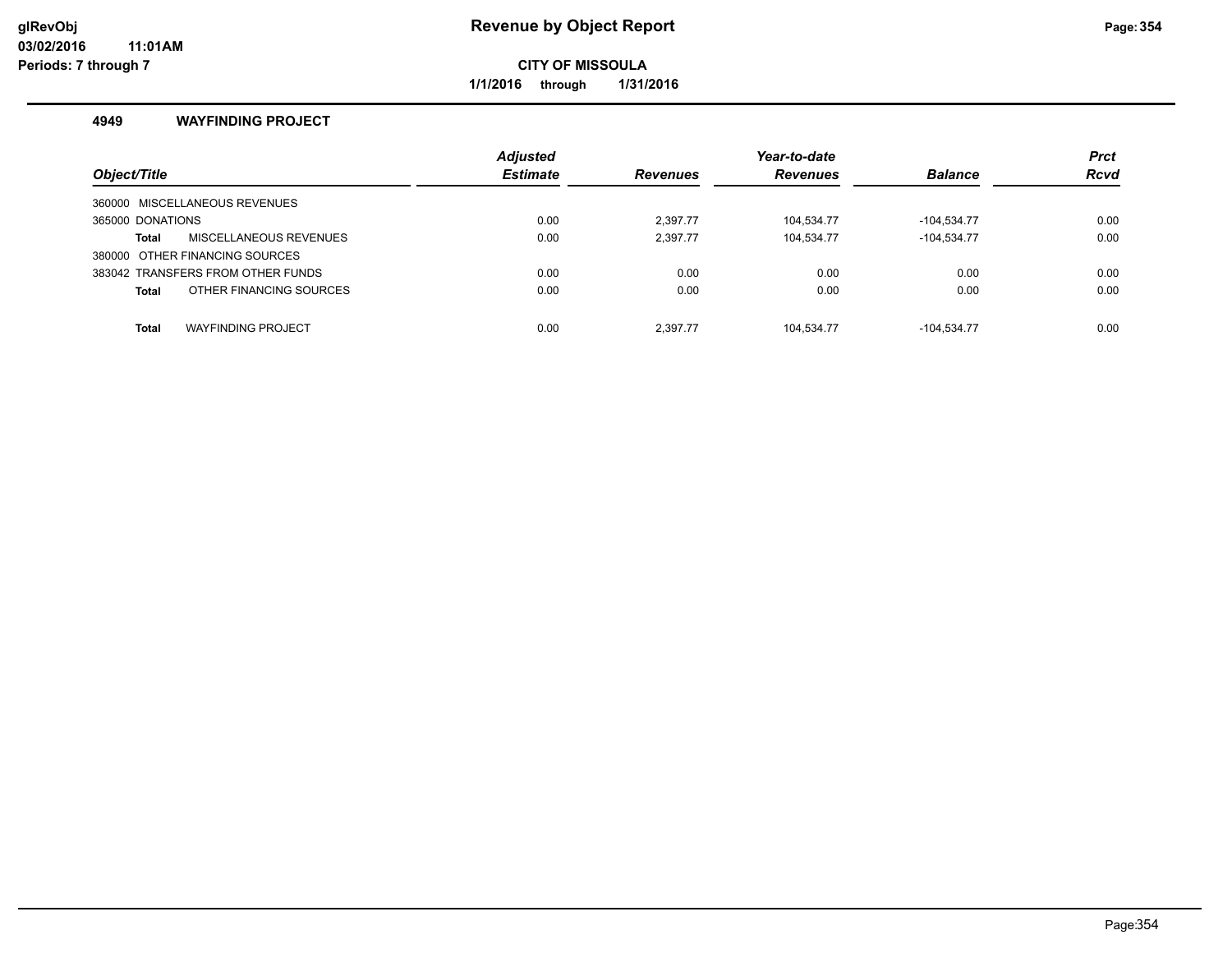**1/1/2016 through 1/31/2016**

#### **4990 ARRA ENHANCEMENTS**

**4990 ARRA ENHANCEMENTS**

|                                                | <b>Adjusted</b> |                 | Year-to-date    |                | <b>Prct</b> |
|------------------------------------------------|-----------------|-----------------|-----------------|----------------|-------------|
| Object/Title                                   | <b>Estimate</b> | <b>Revenues</b> | <b>Revenues</b> | <b>Balance</b> | <b>Rcvd</b> |
| 330000 INTERGOVERNMENTAL REVENUES              |                 |                 |                 |                |             |
| 334990 ARRA FUNDING                            | 0.00            | 0.00            | 0.00            | 0.00           | 0.00        |
| INTERGOVERNMENTAL REVENUES<br><b>Total</b>     | 0.00            | 0.00            | 0.00            | 0.00           | 0.00        |
| 370000 INVESTMENTS & ROYALTY EARNINGS          |                 |                 |                 |                |             |
| 371010 INTEREST ON INVESTMENTS                 | 0.00            | 0.00            | 0.00            | 0.00           | 0.00        |
| INVESTMENTS & ROYALTY EARNINGS<br><b>Total</b> | 0.00            | 0.00            | 0.00            | 0.00           | 0.00        |
|                                                |                 |                 |                 |                |             |
| ARRA ENHANCEMENTS<br><b>Total</b>              | 0.00            | 0.00            | 0.00            | 0.00           | 0.00        |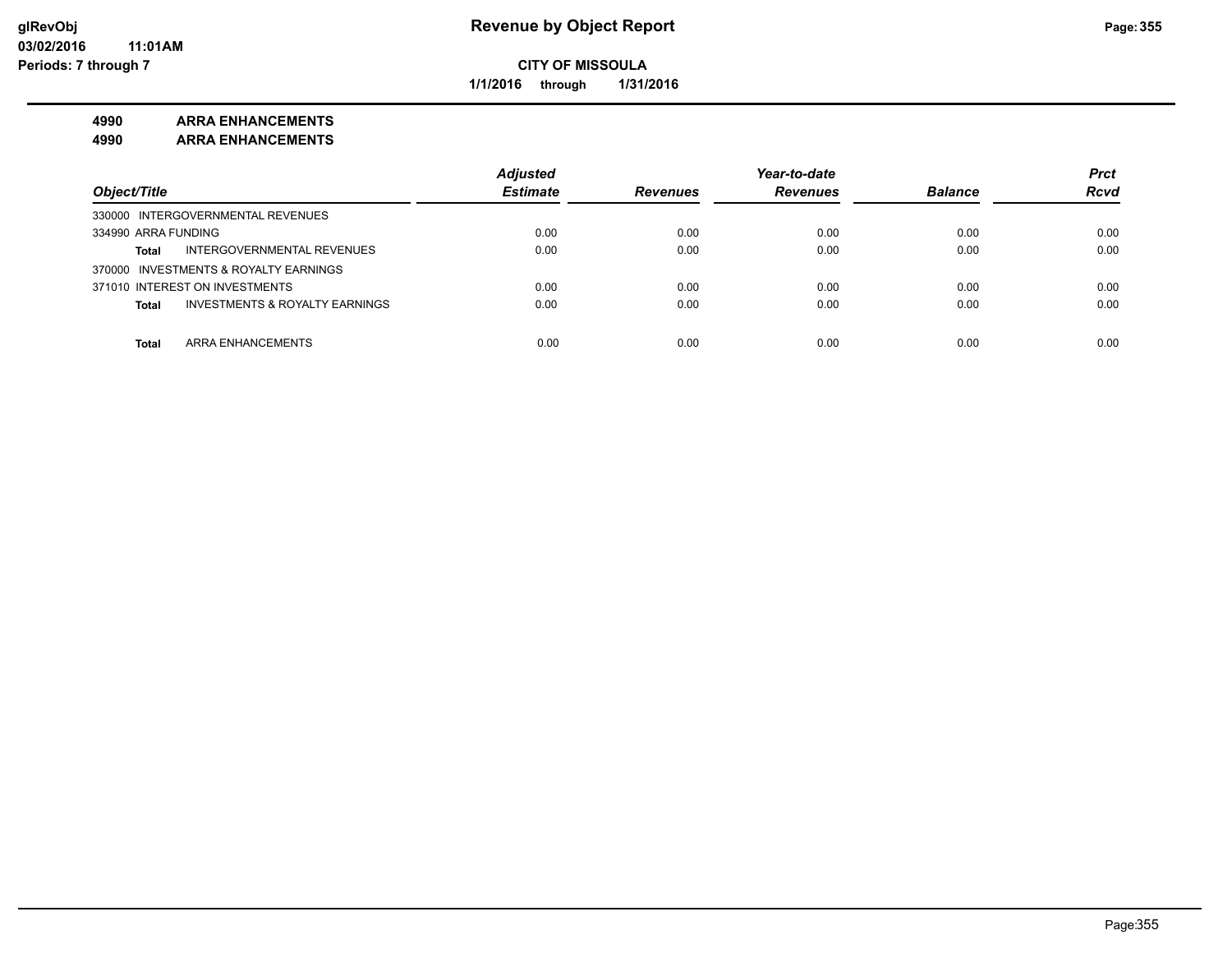**1/1/2016 through 1/31/2016**

#### **4990 ARRA ENHANCEMENTS**

| Object/Title                                   | <b>Adjusted</b><br><b>Estimate</b> | <b>Revenues</b> | Year-to-date<br><b>Revenues</b> | <b>Balance</b> | <b>Prct</b><br><b>Rcvd</b> |
|------------------------------------------------|------------------------------------|-----------------|---------------------------------|----------------|----------------------------|
| 330000 INTERGOVERNMENTAL REVENUES              |                                    |                 |                                 |                |                            |
| 334990 ARRA FUNDING                            | 0.00                               | 0.00            | 0.00                            | 0.00           | 0.00                       |
| INTERGOVERNMENTAL REVENUES<br>Total            | 0.00                               | 0.00            | 0.00                            | 0.00           | 0.00                       |
| 370000 INVESTMENTS & ROYALTY EARNINGS          |                                    |                 |                                 |                |                            |
| 371010 INTEREST ON INVESTMENTS                 | 0.00                               | 0.00            | 0.00                            | 0.00           | 0.00                       |
| INVESTMENTS & ROYALTY EARNINGS<br><b>Total</b> | 0.00                               | 0.00            | 0.00                            | 0.00           | 0.00                       |
|                                                |                                    |                 |                                 |                |                            |
| ARRA ENHANCEMENTS<br><b>Total</b>              | 0.00                               | 0.00            | 0.00                            | 0.00           | 0.00                       |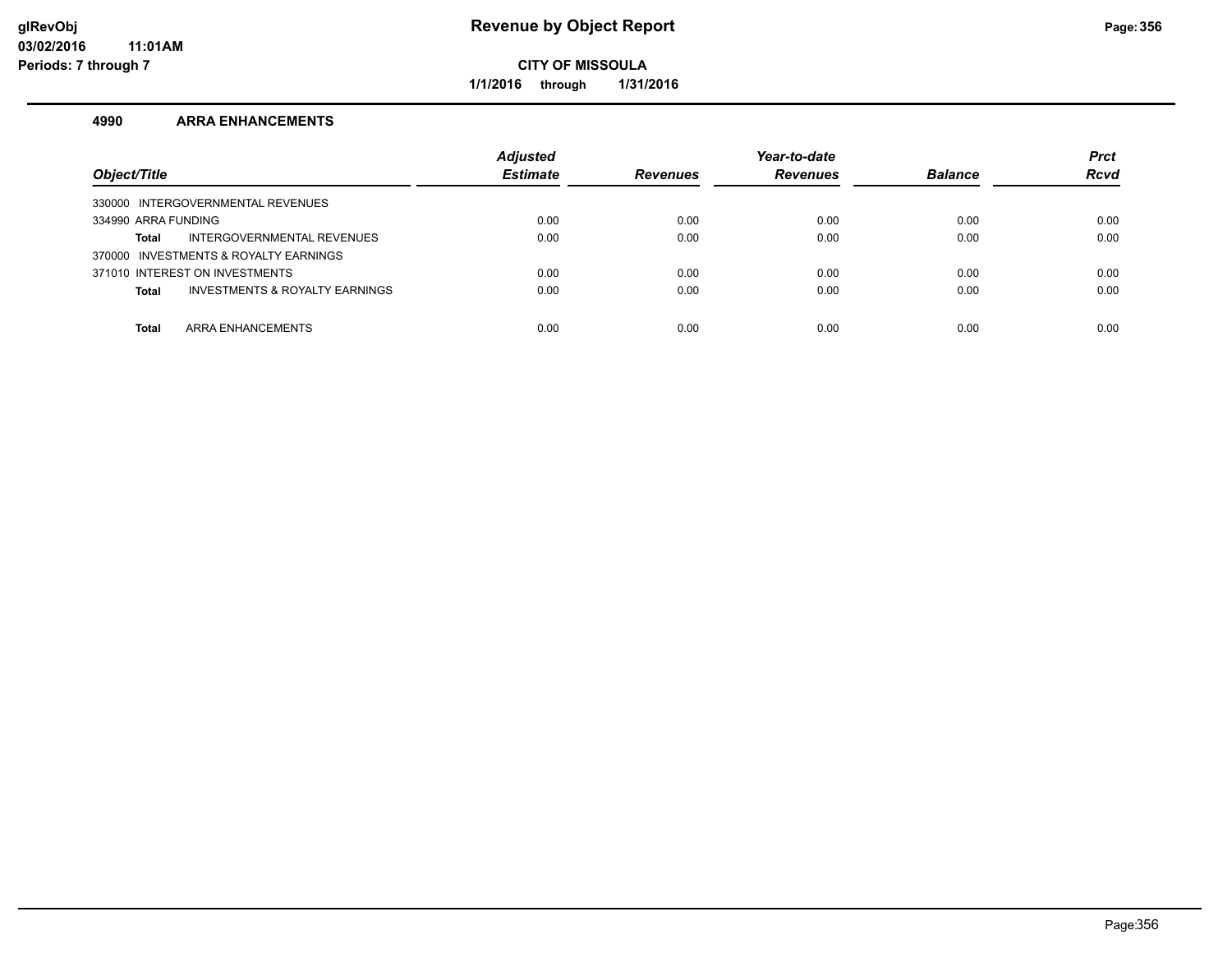**1/1/2016 through 1/31/2016**

#### **4991 ARRA HB645**

**4991 ARRA HB645**

|                                                           | <b>Adjusted</b> |                 | Year-to-date    |                | <b>Prct</b> |
|-----------------------------------------------------------|-----------------|-----------------|-----------------|----------------|-------------|
| Object/Title                                              | <b>Estimate</b> | <b>Revenues</b> | <b>Revenues</b> | <b>Balance</b> | <b>Rcvd</b> |
| INTERGOVERNMENTAL REVENUES<br>330000                      |                 |                 |                 |                |             |
| 334991 ARRA HB645 FUNDING                                 | 0.00            | 0.00            | 0.00            | 0.00           | 0.00        |
| 336023 STATE CONTRIB. - PERS                              | 0.00            | 0.00            | 0.00            | 0.00           | 0.00        |
| <b>INTERGOVERNMENTAL REVENUES</b><br><b>Total</b>         | 0.00            | 0.00            | 0.00            | 0.00           | 0.00        |
| <b>CHARGES FOR SERVICES</b><br>340000                     |                 |                 |                 |                |             |
| 343005 NON-ARRA MOUNTAIN WATER CONTRACT                   | 0.00            | 0.00            | 0.00            | 0.00           | 0.00        |
| <b>CHARGES FOR SERVICES</b><br><b>Total</b>               | 0.00            | 0.00            | 0.00            | 0.00           | 0.00        |
| MISCELLANEOUS REVENUES<br>360000                          |                 |                 |                 |                |             |
| 360000 MISCELLANEOUS REVENUES                             | 0.00            | 0.00            | 0.00            | 0.00           | 0.00        |
| MISCELLANEOUS REVENUES<br><b>Total</b>                    | 0.00            | 0.00            | 0.00            | 0.00           | 0.00        |
| <b>INVESTMENTS &amp; ROYALTY EARNINGS</b><br>370000       |                 |                 |                 |                |             |
| 371010 INTEREST ON INVESTMENTS                            | 0.00            | 0.00            | 0.00            | 0.00           | 0.00        |
| <b>INVESTMENTS &amp; ROYALTY EARNINGS</b><br><b>Total</b> | 0.00            | 0.00            | 0.00            | 0.00           | 0.00        |
|                                                           |                 |                 |                 |                |             |
| ARRA HB645<br><b>Total</b>                                | 0.00            | 0.00            | 0.00            | 0.00           | 0.00        |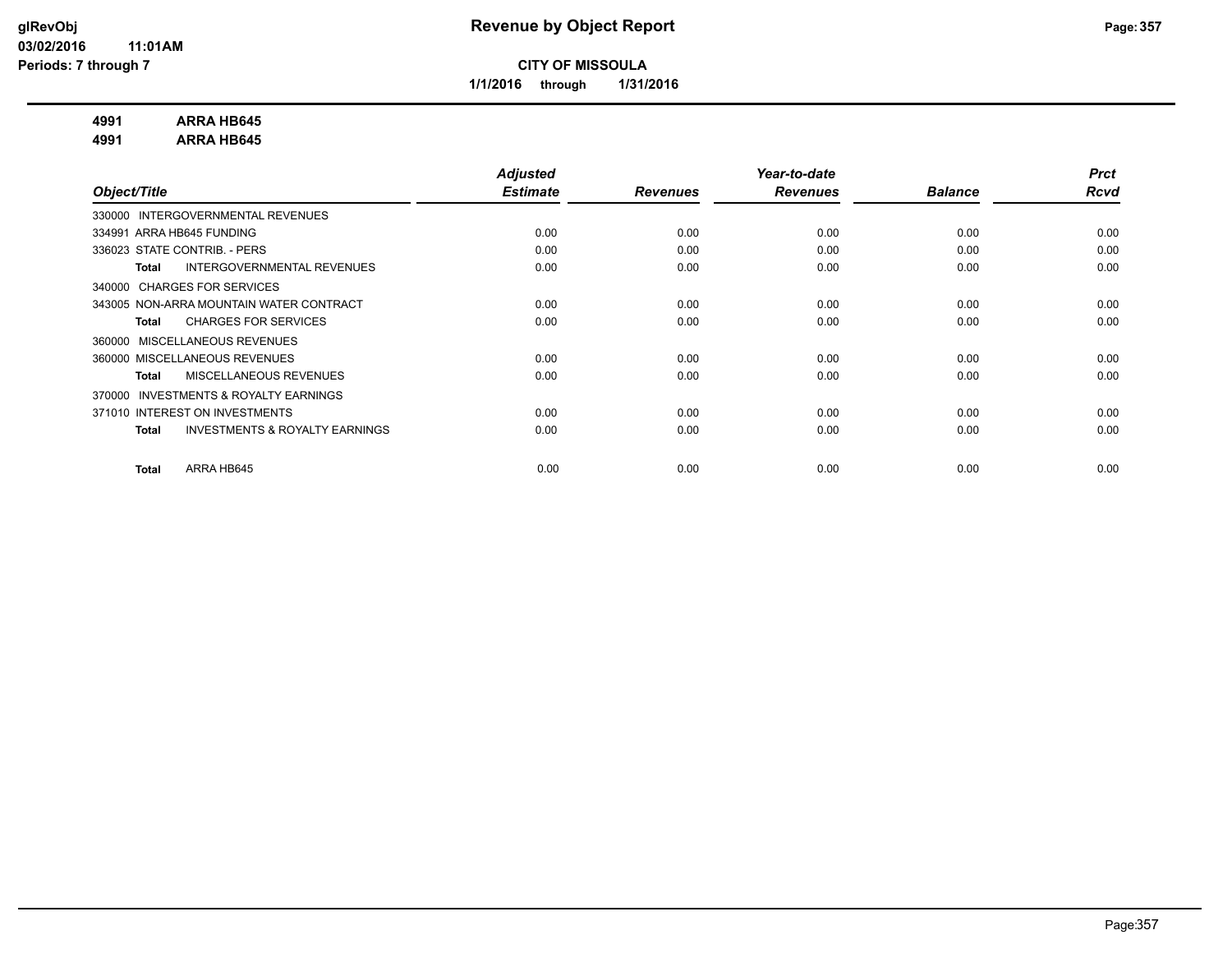**1/1/2016 through 1/31/2016**

#### **4991 ARRA HB645**

| Object/Title                                              | <b>Adjusted</b><br><b>Estimate</b> | <b>Revenues</b> | Year-to-date<br><b>Revenues</b> | <b>Balance</b> | <b>Prct</b><br>Rcvd |
|-----------------------------------------------------------|------------------------------------|-----------------|---------------------------------|----------------|---------------------|
|                                                           |                                    |                 |                                 |                |                     |
| 330000 INTERGOVERNMENTAL REVENUES                         |                                    |                 |                                 |                |                     |
| 334991 ARRA HB645 FUNDING                                 | 0.00                               | 0.00            | 0.00                            | 0.00           | 0.00                |
| 336023 STATE CONTRIB. - PERS                              | 0.00                               | 0.00            | 0.00                            | 0.00           | 0.00                |
| INTERGOVERNMENTAL REVENUES<br><b>Total</b>                | 0.00                               | 0.00            | 0.00                            | 0.00           | 0.00                |
| 340000 CHARGES FOR SERVICES                               |                                    |                 |                                 |                |                     |
| 343005 NON-ARRA MOUNTAIN WATER CONTRACT                   | 0.00                               | 0.00            | 0.00                            | 0.00           | 0.00                |
| <b>CHARGES FOR SERVICES</b><br><b>Total</b>               | 0.00                               | 0.00            | 0.00                            | 0.00           | 0.00                |
| 360000 MISCELLANEOUS REVENUES                             |                                    |                 |                                 |                |                     |
| 360000 MISCELLANEOUS REVENUES                             | 0.00                               | 0.00            | 0.00                            | 0.00           | 0.00                |
| <b>MISCELLANEOUS REVENUES</b><br><b>Total</b>             | 0.00                               | 0.00            | 0.00                            | 0.00           | 0.00                |
| <b>INVESTMENTS &amp; ROYALTY EARNINGS</b><br>370000       |                                    |                 |                                 |                |                     |
| 371010 INTEREST ON INVESTMENTS                            | 0.00                               | 0.00            | 0.00                            | 0.00           | 0.00                |
| <b>INVESTMENTS &amp; ROYALTY EARNINGS</b><br><b>Total</b> | 0.00                               | 0.00            | 0.00                            | 0.00           | 0.00                |
| ARRA HB645<br>Total                                       | 0.00                               | 0.00            | 0.00                            | 0.00           | 0.00                |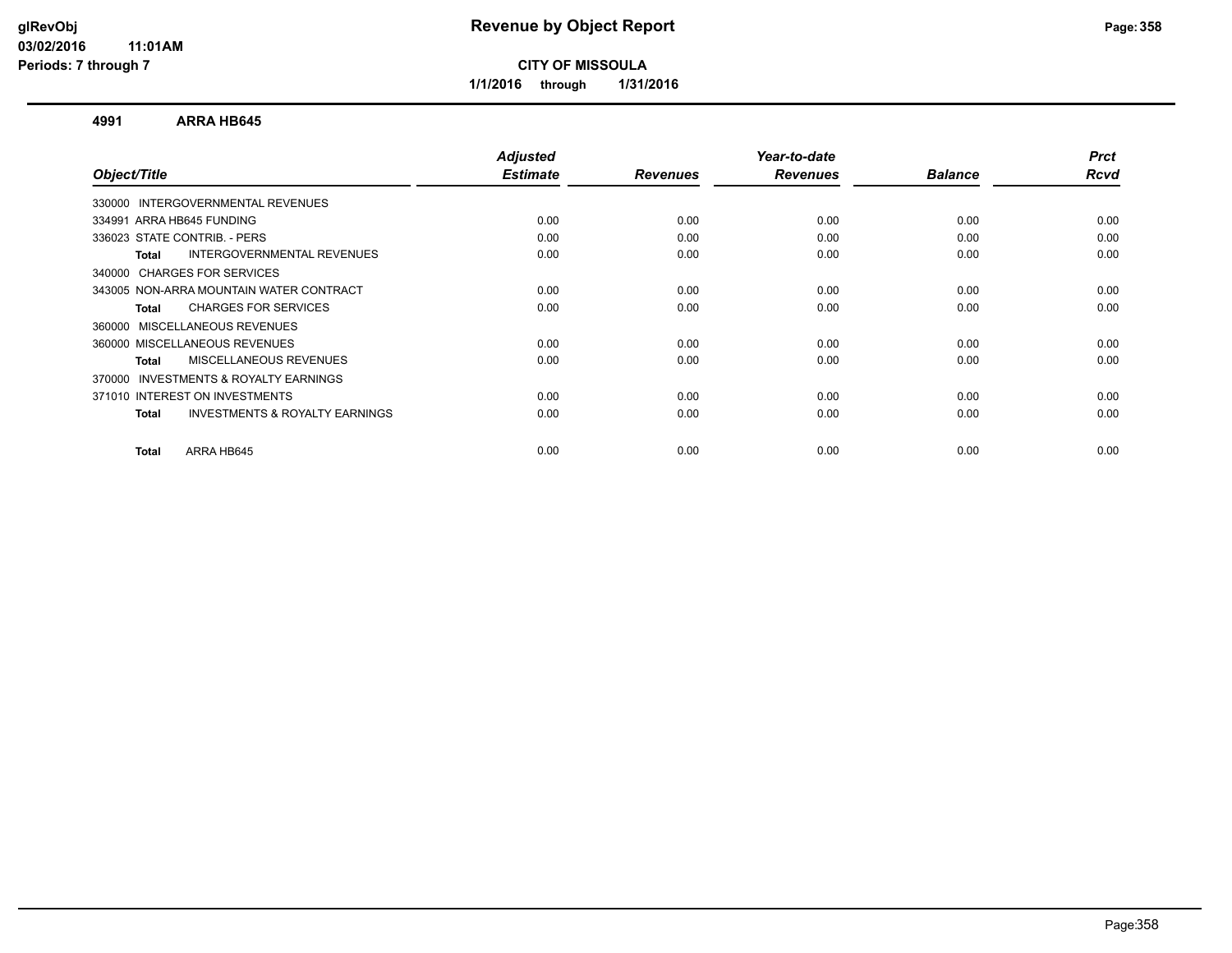**1/1/2016 through 1/31/2016**

### **4992 WFL MILLER CREEK ROAD**

**4992 WFL MILLER CREEK ROAD**

|                                                           | <b>Adjusted</b> |                 | Year-to-date    |                | <b>Prct</b> |
|-----------------------------------------------------------|-----------------|-----------------|-----------------|----------------|-------------|
| Object/Title                                              | <b>Estimate</b> | <b>Revenues</b> | <b>Revenues</b> | <b>Balance</b> | <b>Rcvd</b> |
| 330000 INTERGOVERNMENTAL REVENUES                         |                 |                 |                 |                |             |
| 334990 ARRA FUNDING                                       | 0.00            | 0.00            | 0.00            | 0.00           | 0.00        |
| INTERGOVERNMENTAL REVENUES<br><b>Total</b>                | 0.00            | 0.00            | 0.00            | 0.00           | 0.00        |
| 370000 INVESTMENTS & ROYALTY EARNINGS                     |                 |                 |                 |                |             |
| 371010 INTEREST ON INVESTMENTS                            | 0.00            | 0.00            | 0.00            | 0.00           | 0.00        |
| <b>INVESTMENTS &amp; ROYALTY EARNINGS</b><br><b>Total</b> | 0.00            | 0.00            | 0.00            | 0.00           | 0.00        |
|                                                           |                 |                 |                 |                |             |
| WFL MILLER CREEK ROAD<br><b>Total</b>                     | 0.00            | 0.00            | 0.00            | 0.00           | 0.00        |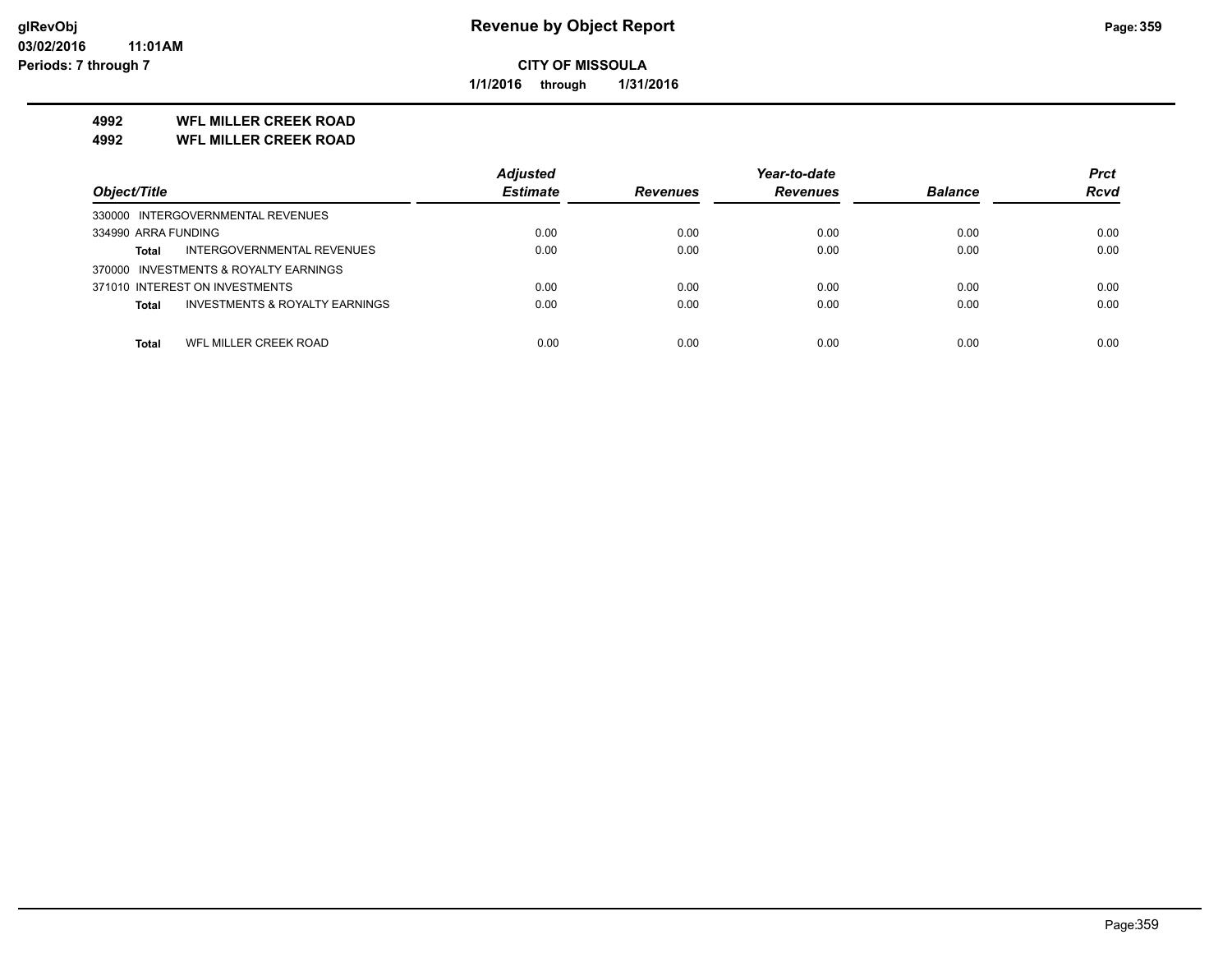**1/1/2016 through 1/31/2016**

#### **4992 WFL MILLER CREEK ROAD**

| Object/Title                                              | <b>Adjusted</b><br><b>Estimate</b> | <b>Revenues</b> | Year-to-date<br><b>Revenues</b> | <b>Balance</b> | <b>Prct</b><br><b>Rcvd</b> |
|-----------------------------------------------------------|------------------------------------|-----------------|---------------------------------|----------------|----------------------------|
|                                                           |                                    |                 |                                 |                |                            |
| 330000 INTERGOVERNMENTAL REVENUES                         |                                    |                 |                                 |                |                            |
| 334990 ARRA FUNDING                                       | 0.00                               | 0.00            | 0.00                            | 0.00           | 0.00                       |
| INTERGOVERNMENTAL REVENUES<br>Total                       | 0.00                               | 0.00            | 0.00                            | 0.00           | 0.00                       |
| 370000 INVESTMENTS & ROYALTY EARNINGS                     |                                    |                 |                                 |                |                            |
| 371010 INTEREST ON INVESTMENTS                            | 0.00                               | 0.00            | 0.00                            | 0.00           | 0.00                       |
| <b>INVESTMENTS &amp; ROYALTY EARNINGS</b><br><b>Total</b> | 0.00                               | 0.00            | 0.00                            | 0.00           | 0.00                       |
|                                                           |                                    |                 |                                 |                |                            |
| WFL MILLER CREEK ROAD<br>Total                            | 0.00                               | 0.00            | 0.00                            | 0.00           | 0.00                       |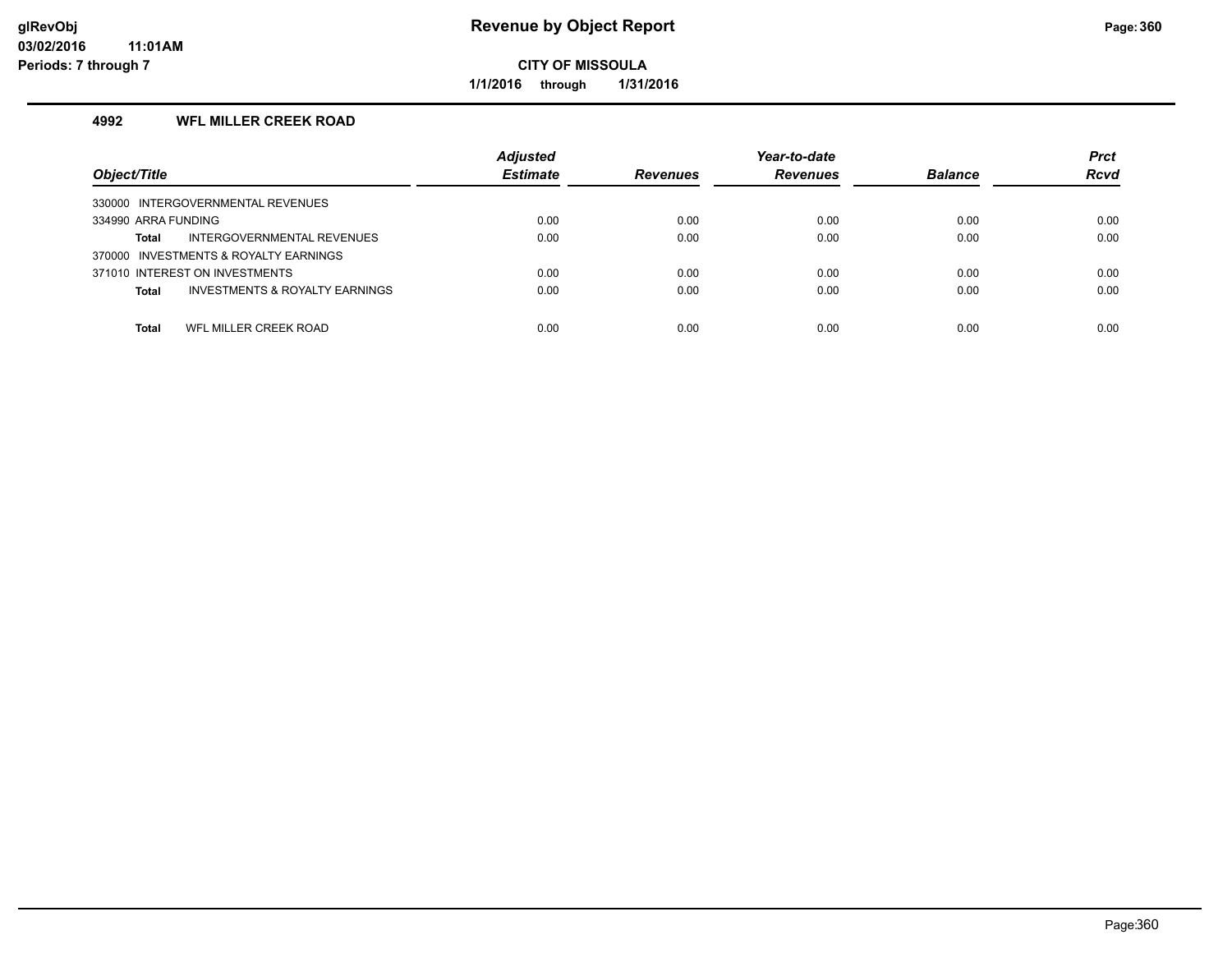**1/1/2016 through 1/31/2016**

# **4993 WESTERN FEDERAL LANDS**

**4993 WESTERN FEDERAL LANDS**

|                                                | <b>Adjusted</b> |                 | Year-to-date    |                | <b>Prct</b> |
|------------------------------------------------|-----------------|-----------------|-----------------|----------------|-------------|
| Object/Title                                   | <b>Estimate</b> | <b>Revenues</b> | <b>Revenues</b> | <b>Balance</b> | <b>Rcvd</b> |
| 330000 INTERGOVERNMENTAL REVENUES              |                 |                 |                 |                |             |
| 331005 WESTERN FEDERAL LANDS GRANT             | 0.00            | 0.00            | 0.00            | 0.00           | 0.00        |
| 334125 FWP GRANT                               | 0.00            | 0.00            | 26.175.49       | $-26.175.49$   | 0.00        |
| <b>INTERGOVERNMENTAL REVENUES</b><br>Total     | 0.00            | 0.00            | 26.175.49       | $-26,175.49$   | 0.00        |
| 360000 MISCELLANEOUS REVENUES                  |                 |                 |                 |                |             |
| 365010 FRIENDS OF MISSOULA PARKS DONATION      | 0.00            | 0.00            | 0.00            | 0.00           | 0.00        |
| MISCELLANEOUS REVENUES<br>Total                | 0.00            | 0.00            | 0.00            | 0.00           | 0.00        |
| INVESTMENTS & ROYALTY EARNINGS<br>370000       |                 |                 |                 |                |             |
| 371010 INTEREST ON INVESTMENTS                 | 0.00            | 0.00            | 0.00            | 0.00           | 0.00        |
| INVESTMENTS & ROYALTY EARNINGS<br><b>Total</b> | 0.00            | 0.00            | 0.00            | 0.00           | 0.00        |
| <b>WESTERN FEDERAL LANDS</b><br><b>Total</b>   | 0.00            | 0.00            | 26.175.49       | $-26.175.49$   | 0.00        |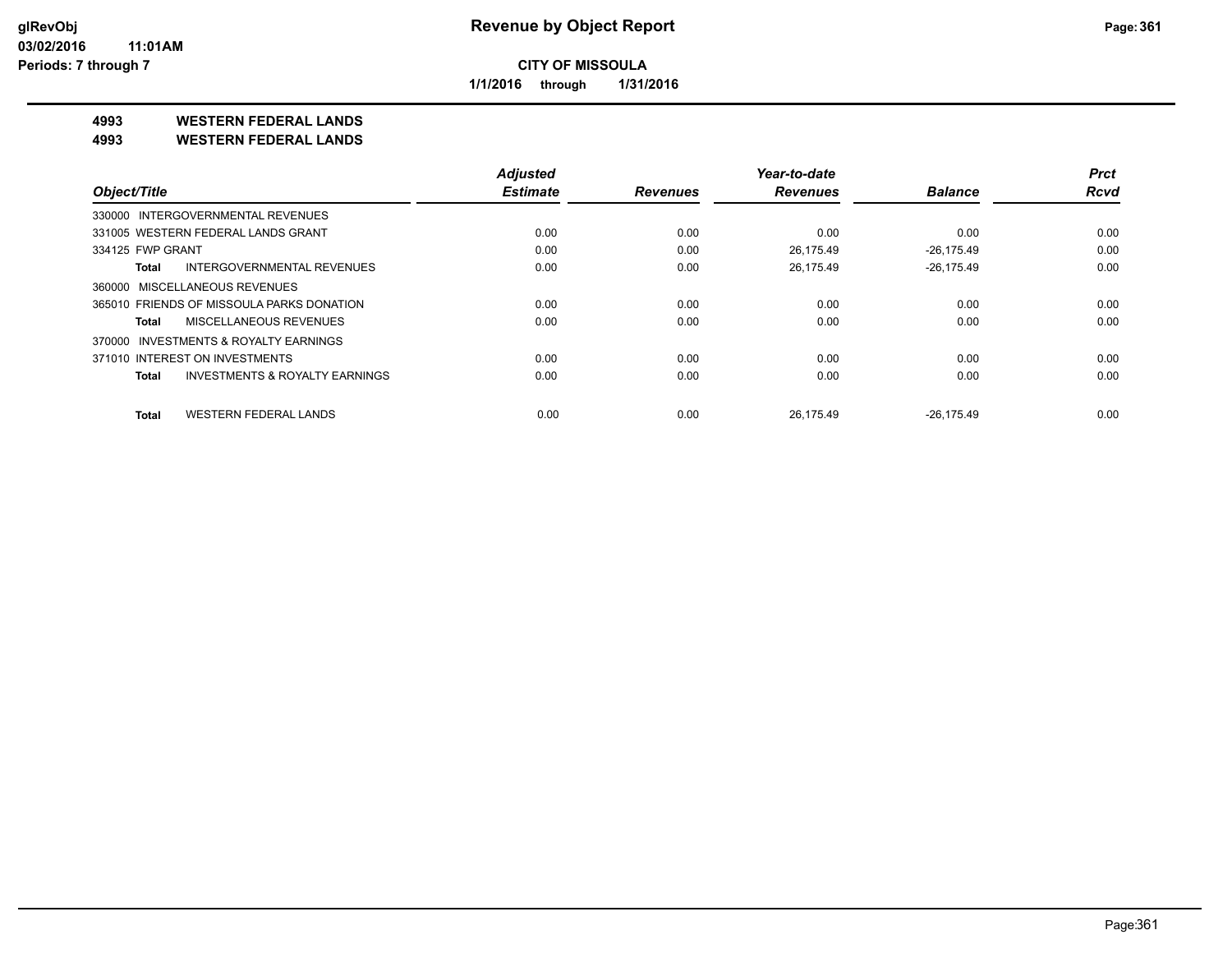**1/1/2016 through 1/31/2016**

### **4993 WESTERN FEDERAL LANDS**

|                                                           | <b>Adjusted</b> |                 | Year-to-date    |                | <b>Prct</b> |
|-----------------------------------------------------------|-----------------|-----------------|-----------------|----------------|-------------|
| Object/Title                                              | <b>Estimate</b> | <b>Revenues</b> | <b>Revenues</b> | <b>Balance</b> | <b>Rcvd</b> |
| <b>INTERGOVERNMENTAL REVENUES</b><br>330000               |                 |                 |                 |                |             |
| 331005 WESTERN FEDERAL LANDS GRANT                        | 0.00            | 0.00            | 0.00            | 0.00           | 0.00        |
| 334125 FWP GRANT                                          | 0.00            | 0.00            | 26.175.49       | $-26.175.49$   | 0.00        |
| INTERGOVERNMENTAL REVENUES<br>Total                       | 0.00            | 0.00            | 26.175.49       | $-26.175.49$   | 0.00        |
| 360000 MISCELLANEOUS REVENUES                             |                 |                 |                 |                |             |
| 365010 FRIENDS OF MISSOULA PARKS DONATION                 | 0.00            | 0.00            | 0.00            | 0.00           | 0.00        |
| MISCELLANEOUS REVENUES<br>Total                           | 0.00            | 0.00            | 0.00            | 0.00           | 0.00        |
| <b>INVESTMENTS &amp; ROYALTY EARNINGS</b><br>370000       |                 |                 |                 |                |             |
| 371010 INTEREST ON INVESTMENTS                            | 0.00            | 0.00            | 0.00            | 0.00           | 0.00        |
| <b>INVESTMENTS &amp; ROYALTY EARNINGS</b><br><b>Total</b> | 0.00            | 0.00            | 0.00            | 0.00           | 0.00        |
| <b>WESTERN FEDERAL LANDS</b><br><b>Total</b>              | 0.00            | 0.00            | 26.175.49       | $-26.175.49$   | 0.00        |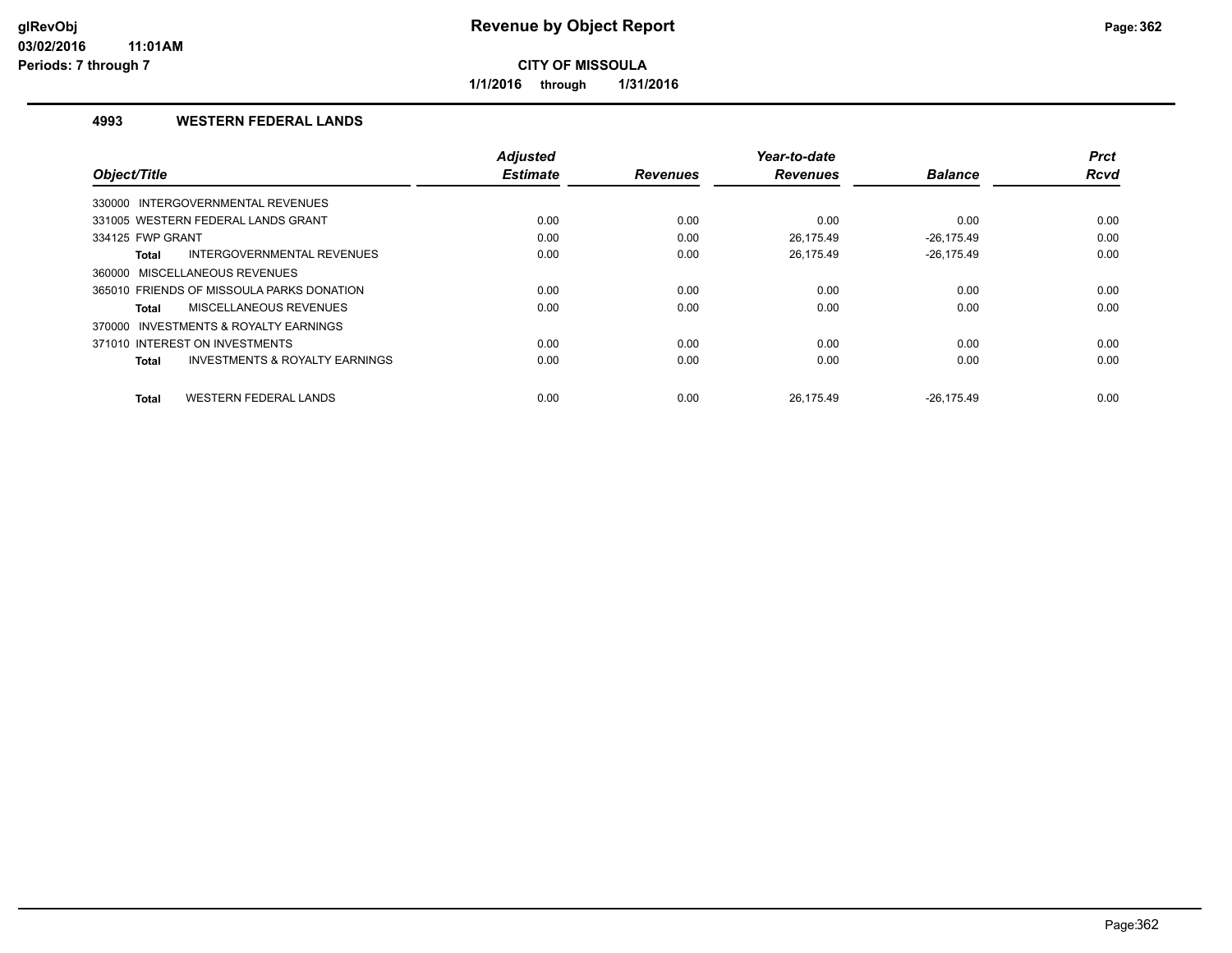**1/1/2016 through 1/31/2016**

**5020 CIVIC STADIUM**

**5020 CIVIC STADIUM**

|                                                           | <b>Adjusted</b> |                 | Year-to-date    |                |             |  |
|-----------------------------------------------------------|-----------------|-----------------|-----------------|----------------|-------------|--|
| Object/Title                                              | <b>Estimate</b> | <b>Revenues</b> | <b>Revenues</b> | <b>Balance</b> | <b>Rcvd</b> |  |
| 330000 INTERGOVERNMENTAL REVENUES                         |                 |                 |                 |                |             |  |
| 336023 STATE CONTRIB. - PERS                              | 0.00            | 0.00            | 0.00            | 0.00           | 0.00        |  |
| <b>INTERGOVERNMENTAL REVENUES</b><br><b>Total</b>         | 0.00            | 0.00            | 0.00            | 0.00           | 0.00        |  |
| 360000 MISCELLANEOUS REVENUES                             |                 |                 |                 |                |             |  |
| 360010 MISCELLANEOUS                                      | 0.00            | 0.00            | 2,000.00        | $-2,000.00$    | 0.00        |  |
| 361010 RENTAL REVENUE                                     | 120,000.00      | 0.00            | 0.00            | 120,000.00     | 0.00        |  |
| 362003 US BANK FEE REIMBURSEMENT                          | 0.00            | 0.00            | 0.00            | 0.00           | 0.00        |  |
| 365030 DONATIONS STADIUM R&D                              | 0.00            | 0.00            | 0.00            | 0.00           | 0.00        |  |
| <b>MISCELLANEOUS REVENUES</b><br><b>Total</b>             | 120,000.00      | 0.00            | 2,000.00        | 118,000.00     | 1.67        |  |
| INVESTMENTS & ROYALTY EARNINGS<br>370000                  |                 |                 |                 |                |             |  |
| 371010 INTEREST ON INVESTMENTS                            | 0.00            | 0.00            | 0.00            | 0.00           | 0.00        |  |
| <b>INVESTMENTS &amp; ROYALTY EARNINGS</b><br><b>Total</b> | 0.00            | 0.00            | 0.00            | 0.00           | 0.00        |  |
| OTHER FINANCING SOURCES<br>380000                         |                 |                 |                 |                |             |  |
| 383000 OPERATING TRANSFERS                                | 0.00            | 0.00            | 0.00            | 0.00           | 0.00        |  |
| 383400 CAPITAL CONTRIBUTION                               | 0.00            | 0.00            | 0.00            | 0.00           | 0.00        |  |
| OTHER FINANCING SOURCES<br><b>Total</b>                   | 0.00            | 0.00            | 0.00            | 0.00           | 0.00        |  |
| <b>CIVIC STADIUM</b><br><b>Total</b>                      | 120,000.00      | 0.00            | 2,000.00        | 118,000.00     | 1.67        |  |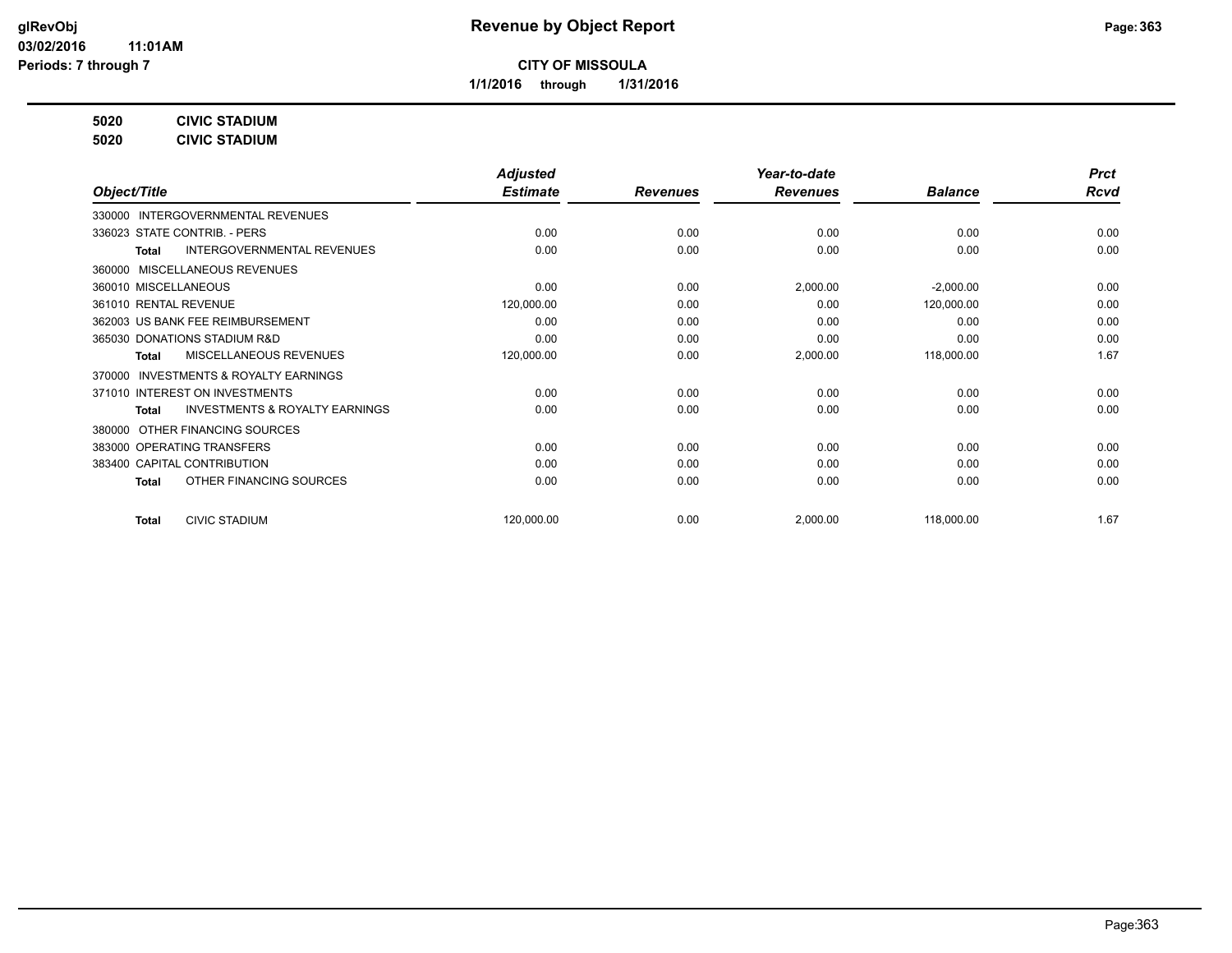**1/1/2016 through 1/31/2016**

#### **5020 CIVIC STADIUM**

|                                                     | <b>Adjusted</b> |                 | Year-to-date    |                | <b>Prct</b> |
|-----------------------------------------------------|-----------------|-----------------|-----------------|----------------|-------------|
| Object/Title                                        | <b>Estimate</b> | <b>Revenues</b> | <b>Revenues</b> | <b>Balance</b> | <b>Rcvd</b> |
| 330000 INTERGOVERNMENTAL REVENUES                   |                 |                 |                 |                |             |
| 336023 STATE CONTRIB. - PERS                        | 0.00            | 0.00            | 0.00            | 0.00           | 0.00        |
| INTERGOVERNMENTAL REVENUES<br><b>Total</b>          | 0.00            | 0.00            | 0.00            | 0.00           | 0.00        |
| 360000 MISCELLANEOUS REVENUES                       |                 |                 |                 |                |             |
| 360010 MISCELLANEOUS                                | 0.00            | 0.00            | 2,000.00        | $-2,000.00$    | 0.00        |
| 361010 RENTAL REVENUE                               | 120,000.00      | 0.00            | 0.00            | 120,000.00     | 0.00        |
| 362003 US BANK FEE REIMBURSEMENT                    | 0.00            | 0.00            | 0.00            | 0.00           | 0.00        |
| 365030 DONATIONS STADIUM R&D                        | 0.00            | 0.00            | 0.00            | 0.00           | 0.00        |
| MISCELLANEOUS REVENUES<br><b>Total</b>              | 120,000.00      | 0.00            | 2,000.00        | 118,000.00     | 1.67        |
| <b>INVESTMENTS &amp; ROYALTY EARNINGS</b><br>370000 |                 |                 |                 |                |             |
| 371010 INTEREST ON INVESTMENTS                      | 0.00            | 0.00            | 0.00            | 0.00           | 0.00        |
| <b>INVESTMENTS &amp; ROYALTY EARNINGS</b><br>Total  | 0.00            | 0.00            | 0.00            | 0.00           | 0.00        |
| OTHER FINANCING SOURCES<br>380000                   |                 |                 |                 |                |             |
| 383000 OPERATING TRANSFERS                          | 0.00            | 0.00            | 0.00            | 0.00           | 0.00        |
| 383400 CAPITAL CONTRIBUTION                         | 0.00            | 0.00            | 0.00            | 0.00           | 0.00        |
| OTHER FINANCING SOURCES<br><b>Total</b>             | 0.00            | 0.00            | 0.00            | 0.00           | 0.00        |
| <b>CIVIC STADIUM</b><br><b>Total</b>                | 120,000.00      | 0.00            | 2,000.00        | 118,000.00     | 1.67        |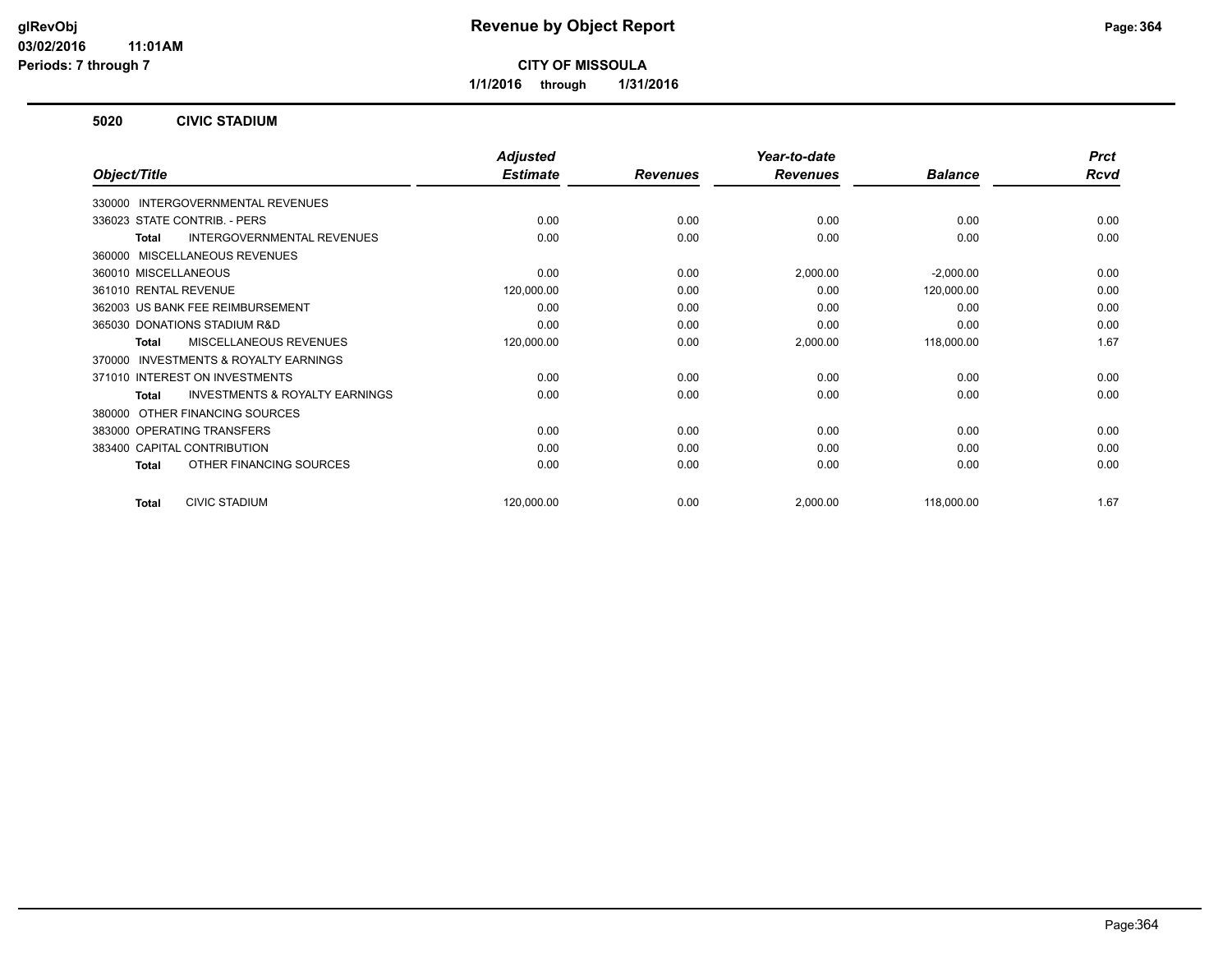**1/1/2016 through 1/31/2016**

# **5210 WATER**

**5210 WATER**

|                                                | <b>Adjusted</b> |                 | Year-to-date    |                | <b>Prct</b> |
|------------------------------------------------|-----------------|-----------------|-----------------|----------------|-------------|
| Object/Title                                   | <b>Estimate</b> | <b>Revenues</b> | <b>Revenues</b> | <b>Balance</b> | <b>Rcvd</b> |
| 340000 CHARGES FOR SERVICES                    |                 |                 |                 |                |             |
| 343021 WATER FEES                              | 0.00            | 0.00            | 0.00            | 0.00           | 0.00        |
| <b>CHARGES FOR SERVICES</b><br>Total           | 0.00            | 0.00            | 0.00            | 0.00           | 0.00        |
| 370000 INVESTMENTS & ROYALTY EARNINGS          |                 |                 |                 |                |             |
| 371010 INTEREST ON INVESTMENTS                 | 0.00            | 0.00            | 0.00            | 0.00           | 0.00        |
| INVESTMENTS & ROYALTY EARNINGS<br><b>Total</b> | 0.00            | 0.00            | 0.00            | 0.00           | 0.00        |
|                                                |                 |                 |                 |                |             |
| <b>WATER</b><br>Total                          | 0.00            | 0.00            | 0.00            | 0.00           | 0.00        |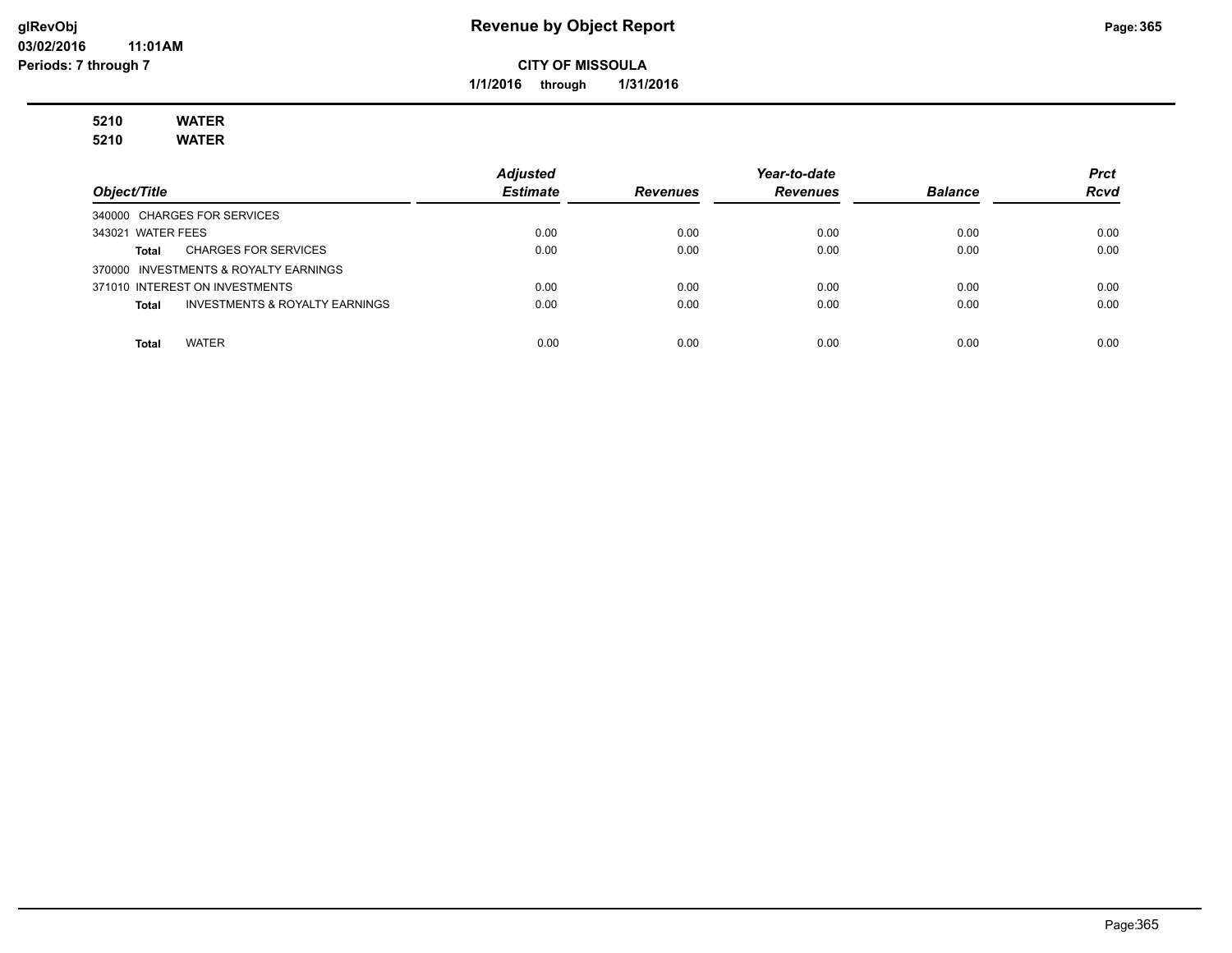# **glRevObj Revenue by Object Report Page:366**

**CITY OF MISSOULA**

**1/1/2016 through 1/31/2016**

#### **5210 WATER**

| Object/Title                                              | <b>Adjusted</b><br><b>Estimate</b> | <b>Revenues</b> | Year-to-date<br><b>Revenues</b> | <b>Balance</b> | <b>Prct</b><br><b>Rcvd</b> |
|-----------------------------------------------------------|------------------------------------|-----------------|---------------------------------|----------------|----------------------------|
| 340000 CHARGES FOR SERVICES                               |                                    |                 |                                 |                |                            |
| 343021 WATER FEES                                         | 0.00                               | 0.00            | 0.00                            | 0.00           | 0.00                       |
| <b>CHARGES FOR SERVICES</b><br>Total                      | 0.00                               | 0.00            | 0.00                            | 0.00           | 0.00                       |
| 370000 INVESTMENTS & ROYALTY EARNINGS                     |                                    |                 |                                 |                |                            |
| 371010 INTEREST ON INVESTMENTS                            | 0.00                               | 0.00            | 0.00                            | 0.00           | 0.00                       |
| <b>INVESTMENTS &amp; ROYALTY EARNINGS</b><br><b>Total</b> | 0.00                               | 0.00            | 0.00                            | 0.00           | 0.00                       |
|                                                           |                                    |                 |                                 |                |                            |
| <b>WATER</b><br><b>Total</b>                              | 0.00                               | 0.00            | 0.00                            | 0.00           | 0.00                       |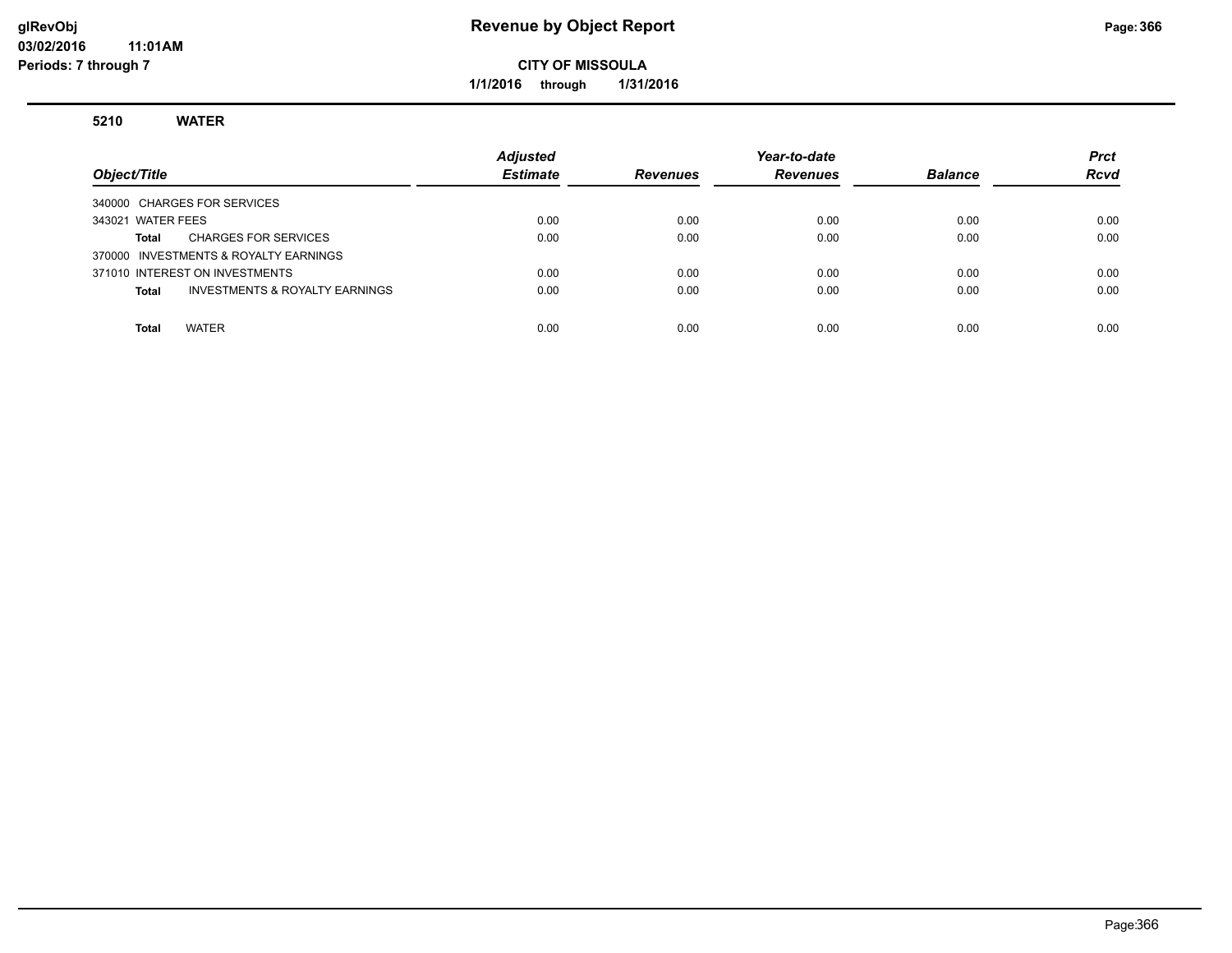**1/1/2016 through 1/31/2016**

# **5211 WATER REVENUE COLLECTION & CLEARING**

**5211 WATER REVENUE COLLECTION & CLEARING**

|                                                     | <b>Adjusted</b> |                 | Year-to-date    |                | <b>Prct</b> |
|-----------------------------------------------------|-----------------|-----------------|-----------------|----------------|-------------|
| Object/Title                                        | <b>Estimate</b> | <b>Revenues</b> | <b>Revenues</b> | <b>Balance</b> | Rcvd        |
| 340000 CHARGES FOR SERVICES                         |                 |                 |                 |                |             |
| 343021 WATER FEES                                   | 0.00            | 0.00            | 0.00            | 0.00           | 0.00        |
| <b>CHARGES FOR SERVICES</b><br>Total                | 0.00            | 0.00            | 0.00            | 0.00           | 0.00        |
| 360000 MISCELLANEOUS REVENUES                       |                 |                 |                 |                |             |
| 360010 MISCELLANEOUS                                | 0.00            | 0.00            | 0.00            | 0.00           | 0.00        |
| MISCELLANEOUS REVENUES<br>Total                     | 0.00            | 0.00            | 0.00            | 0.00           | 0.00        |
| 370000 INVESTMENTS & ROYALTY EARNINGS               |                 |                 |                 |                |             |
| 371010 INTEREST ON INVESTMENTS                      | 0.00            | 0.00            | 0.00            | 0.00           | 0.00        |
| 371020 GAIN/LOSS IN MARKET VALUE OF INVESTMENTS     | 0.00            | 0.00            | 0.00            | 0.00           | 0.00        |
| <b>INVESTMENTS &amp; ROYALTY EARNINGS</b><br>Total  | 0.00            | 0.00            | 0.00            | 0.00           | 0.00        |
| WATER REVENUE COLLECTION & CLEARING<br><b>Total</b> | 0.00            | 0.00            | 0.00            | 0.00           | 0.00        |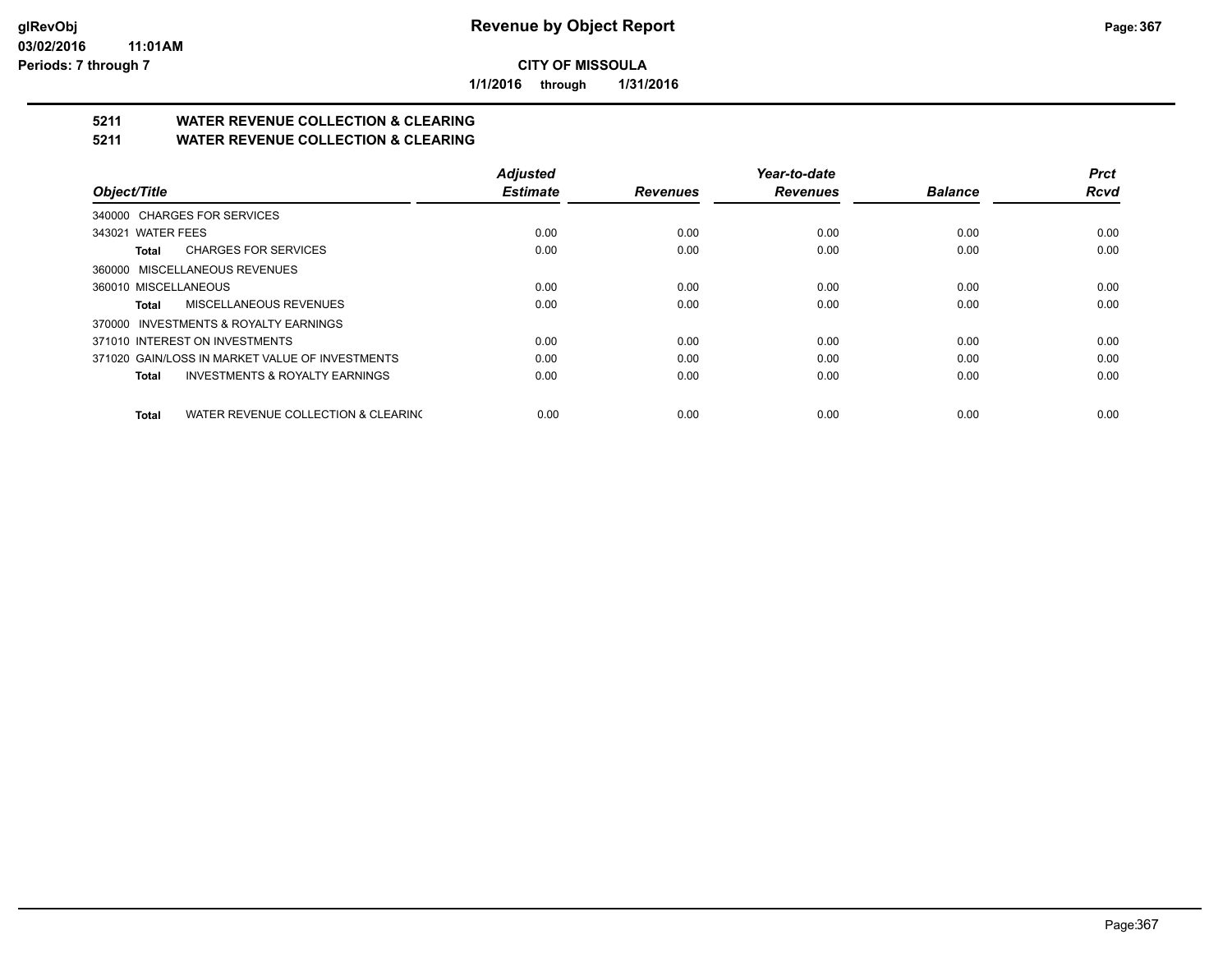**1/1/2016 through 1/31/2016**

### **5211 WATER REVENUE COLLECTION & CLEARING**

|                                                     | <b>Adjusted</b> |                 | Year-to-date    |                | <b>Prct</b> |
|-----------------------------------------------------|-----------------|-----------------|-----------------|----------------|-------------|
| Object/Title                                        | <b>Estimate</b> | <b>Revenues</b> | <b>Revenues</b> | <b>Balance</b> | <b>Rcvd</b> |
| 340000 CHARGES FOR SERVICES                         |                 |                 |                 |                |             |
| 343021 WATER FEES                                   | 0.00            | 0.00            | 0.00            | 0.00           | 0.00        |
| <b>CHARGES FOR SERVICES</b><br>Total                | 0.00            | 0.00            | 0.00            | 0.00           | 0.00        |
| 360000 MISCELLANEOUS REVENUES                       |                 |                 |                 |                |             |
| 360010 MISCELLANEOUS                                | 0.00            | 0.00            | 0.00            | 0.00           | 0.00        |
| MISCELLANEOUS REVENUES<br>Total                     | 0.00            | 0.00            | 0.00            | 0.00           | 0.00        |
| 370000 INVESTMENTS & ROYALTY EARNINGS               |                 |                 |                 |                |             |
| 371010 INTEREST ON INVESTMENTS                      | 0.00            | 0.00            | 0.00            | 0.00           | 0.00        |
| 371020 GAIN/LOSS IN MARKET VALUE OF INVESTMENT      | 0.00            | 0.00            | 0.00            | 0.00           | 0.00        |
| <b>INVESTMENTS &amp; ROYALTY EARNINGS</b><br>Total  | 0.00            | 0.00            | 0.00            | 0.00           | 0.00        |
|                                                     |                 |                 |                 |                |             |
| WATER REVENUE COLLECTION & CLEARING<br><b>Total</b> | 0.00            | 0.00            | 0.00            | 0.00           | 0.00        |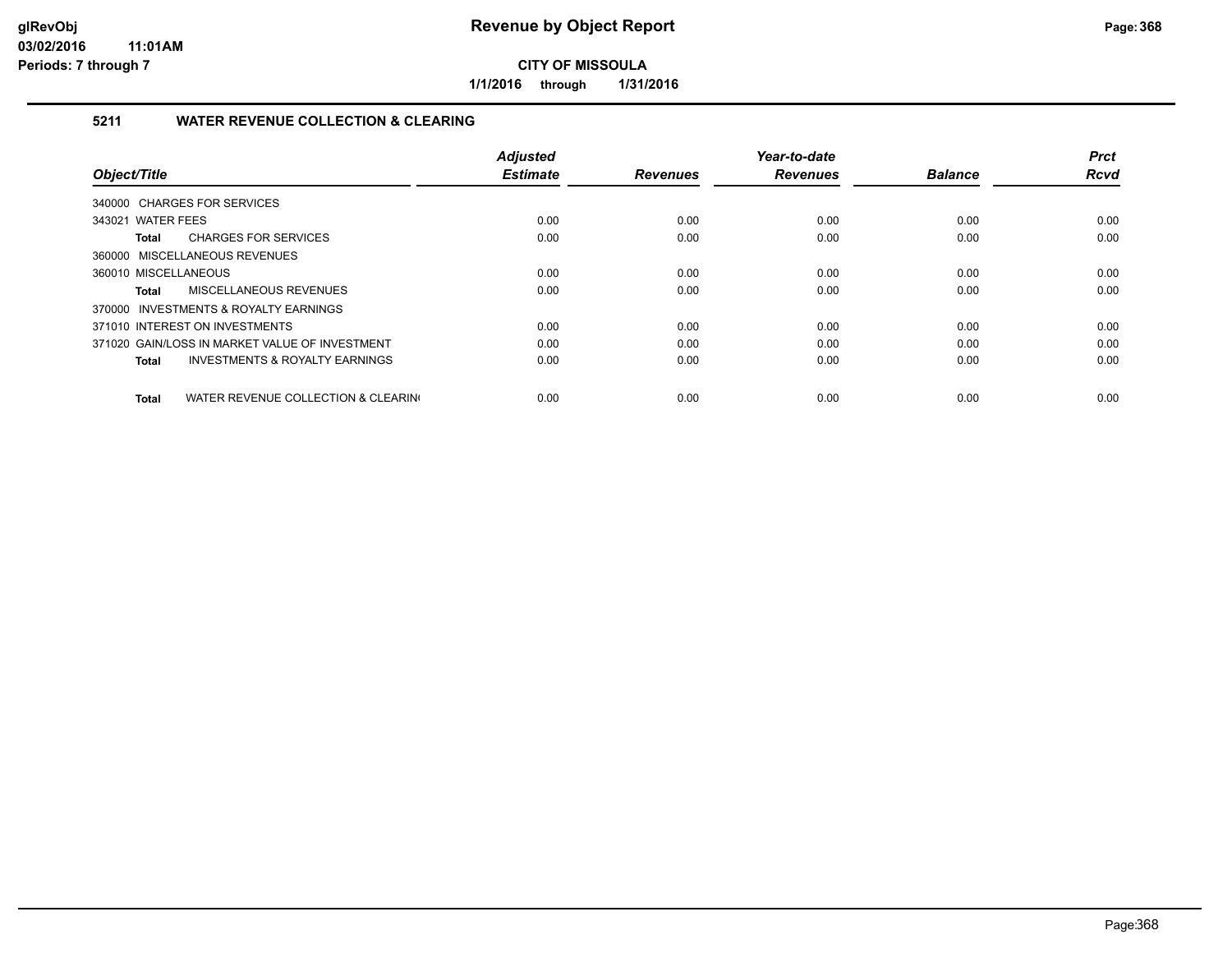**1/1/2016 through 1/31/2016**

**5215 WATER LOAN FUND**

**5215 WATER LOAN FUND**

|                                                           | <b>Adjusted</b> |                 | Year-to-date    |                | <b>Prct</b> |
|-----------------------------------------------------------|-----------------|-----------------|-----------------|----------------|-------------|
| Object/Title                                              | <b>Estimate</b> | <b>Revenues</b> | <b>Revenues</b> | <b>Balance</b> | <b>Rcvd</b> |
| 340000 CHARGES FOR SERVICES                               |                 |                 |                 |                |             |
| 343021 WATER FEES                                         | 0.00            | 0.00            | 0.00            | 0.00           | 0.00        |
| <b>CHARGES FOR SERVICES</b><br>Total                      | 0.00            | 0.00            | 0.00            | 0.00           | 0.00        |
| 360000 MISCELLANEOUS REVENUES                             |                 |                 |                 |                |             |
| 360010 MISCELLANEOUS                                      | 0.00            | 0.00            | 0.00            | 0.00           | 0.00        |
| <b>MISCELLANEOUS REVENUES</b><br>Total                    | 0.00            | 0.00            | 0.00            | 0.00           | 0.00        |
| 370000 INVESTMENTS & ROYALTY EARNINGS                     |                 |                 |                 |                |             |
| 371010 INTEREST ON INVESTMENTS                            | 0.00            | 0.00            | 0.00            | 0.00           | 0.00        |
| 371020 GAIN/LOSS IN MARKET VALUE OF INVESTMENTS           | 0.00            | 0.00            | 0.00            | 0.00           | 0.00        |
| <b>INVESTMENTS &amp; ROYALTY EARNINGS</b><br><b>Total</b> | 0.00            | 0.00            | 0.00            | 0.00           | 0.00        |
| <b>WATER LOAN FUND</b><br><b>Total</b>                    | 0.00            | 0.00            | 0.00            | 0.00           | 0.00        |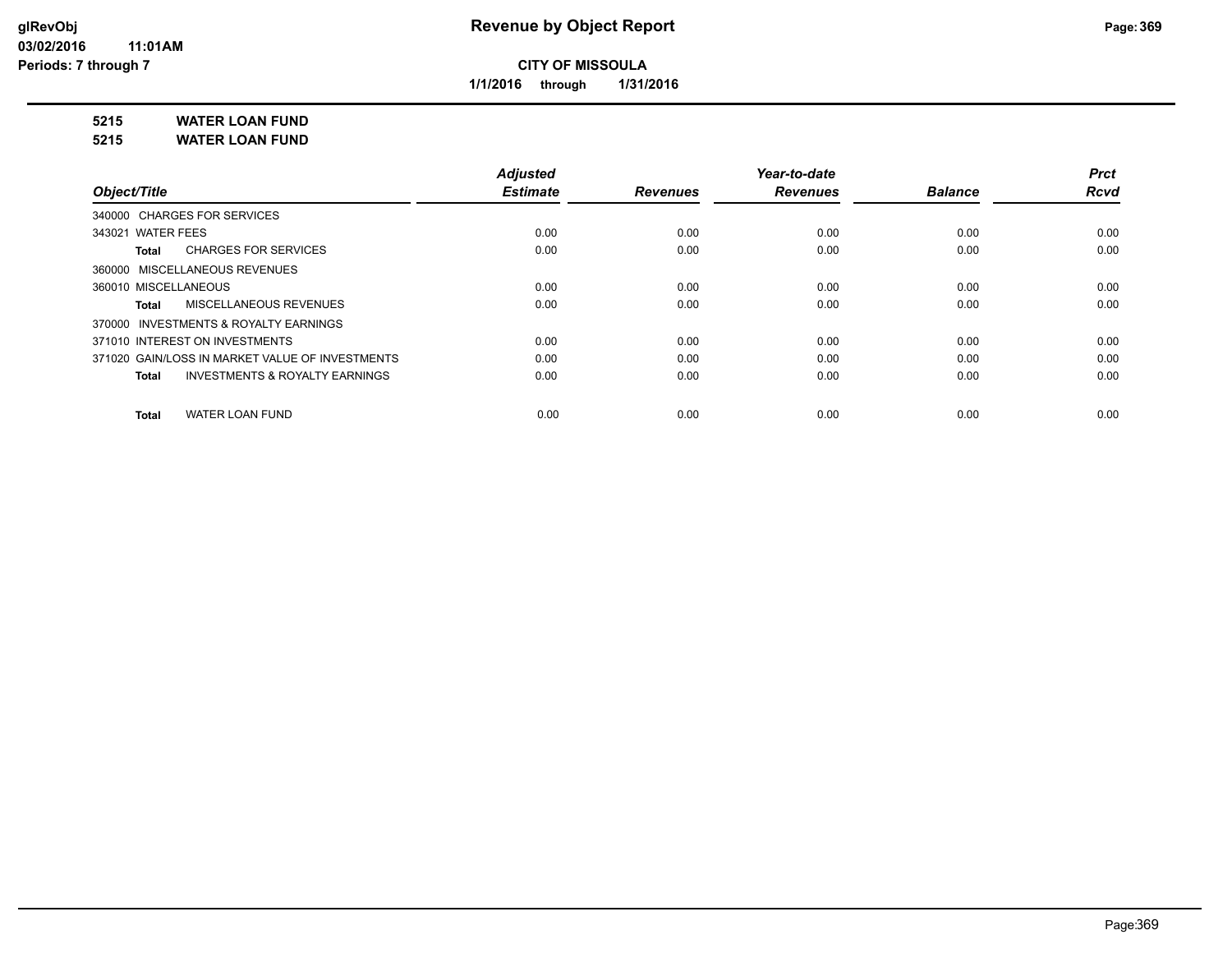**1/1/2016 through 1/31/2016**

#### **5215 WATER LOAN FUND**

|                                                           | <b>Adjusted</b> |                 | Year-to-date    |                | <b>Prct</b> |
|-----------------------------------------------------------|-----------------|-----------------|-----------------|----------------|-------------|
| Object/Title                                              | <b>Estimate</b> | <b>Revenues</b> | <b>Revenues</b> | <b>Balance</b> | Rcvd        |
| 340000 CHARGES FOR SERVICES                               |                 |                 |                 |                |             |
| 343021 WATER FEES                                         | 0.00            | 0.00            | 0.00            | 0.00           | 0.00        |
| <b>CHARGES FOR SERVICES</b><br>Total                      | 0.00            | 0.00            | 0.00            | 0.00           | 0.00        |
| 360000 MISCELLANEOUS REVENUES                             |                 |                 |                 |                |             |
| 360010 MISCELLANEOUS                                      | 0.00            | 0.00            | 0.00            | 0.00           | 0.00        |
| <b>MISCELLANEOUS REVENUES</b><br>Total                    | 0.00            | 0.00            | 0.00            | 0.00           | 0.00        |
| 370000 INVESTMENTS & ROYALTY EARNINGS                     |                 |                 |                 |                |             |
| 371010 INTEREST ON INVESTMENTS                            | 0.00            | 0.00            | 0.00            | 0.00           | 0.00        |
| 371020 GAIN/LOSS IN MARKET VALUE OF INVESTMENT            | 0.00            | 0.00            | 0.00            | 0.00           | 0.00        |
| <b>INVESTMENTS &amp; ROYALTY EARNINGS</b><br><b>Total</b> | 0.00            | 0.00            | 0.00            | 0.00           | 0.00        |
|                                                           |                 |                 |                 |                |             |
| <b>WATER LOAN FUND</b><br><b>Total</b>                    | 0.00            | 0.00            | 0.00            | 0.00           | 0.00        |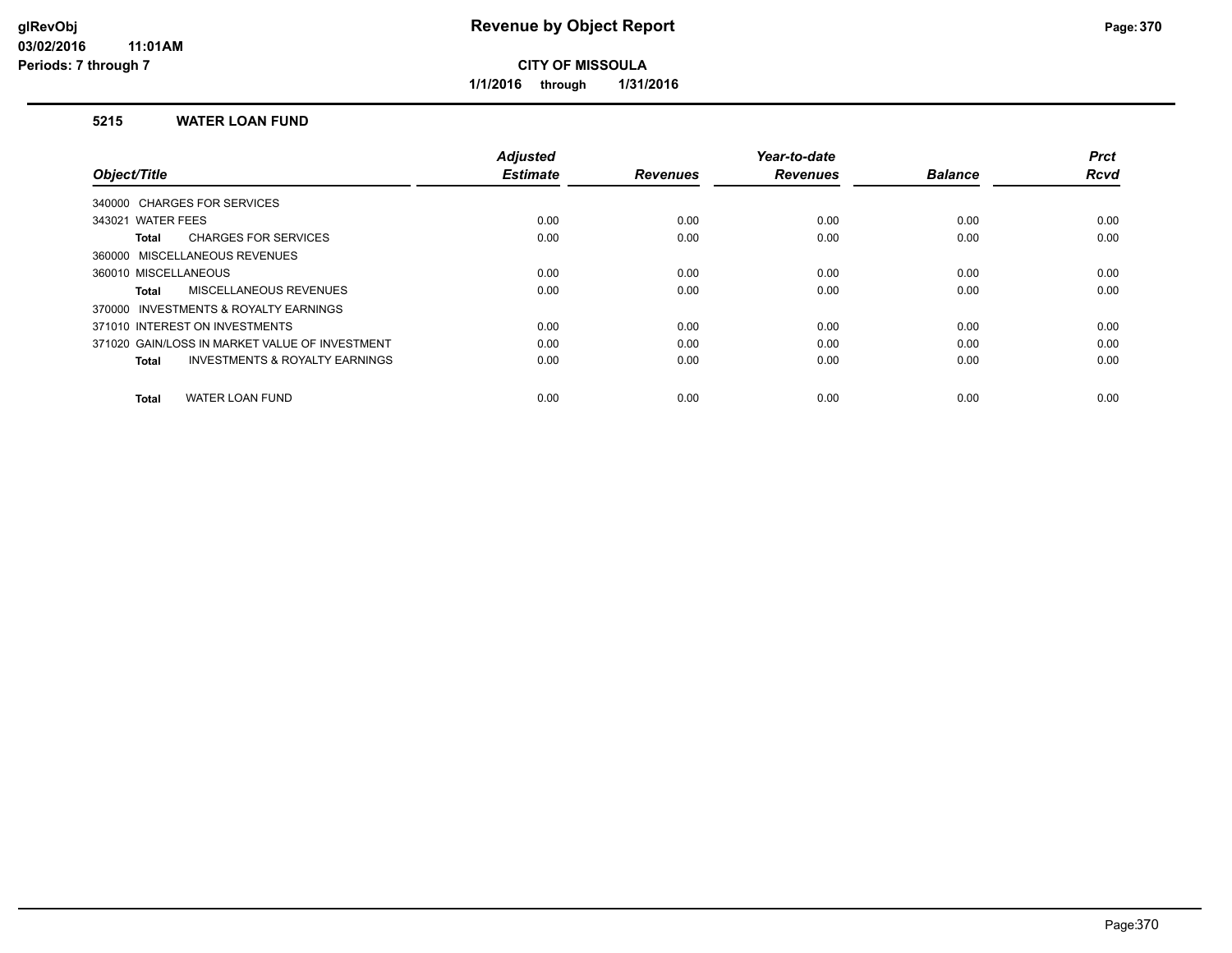**1/1/2016 through 1/31/2016**

**5220 WATER R&D FUND**

**5220 WATER R&D FUND**

|                                                           | <b>Adjusted</b> |                 | Year-to-date    |                | <b>Prct</b> |
|-----------------------------------------------------------|-----------------|-----------------|-----------------|----------------|-------------|
| Object/Title                                              | <b>Estimate</b> | <b>Revenues</b> | <b>Revenues</b> | <b>Balance</b> | Rcvd        |
| 340000 CHARGES FOR SERVICES                               |                 |                 |                 |                |             |
| 343032 SEWER INSTALLATION CHARGES                         | 0.00            | 0.00            | 0.00            | 0.00           | 0.00        |
| <b>CHARGES FOR SERVICES</b><br><b>Total</b>               | 0.00            | 0.00            | 0.00            | 0.00           | 0.00        |
| MISCELLANEOUS REVENUES<br>360000                          |                 |                 |                 |                |             |
| 360000 MISCELLANEOUS REVENUES                             | 0.00            | 0.00            | 0.00            | 0.00           | 0.00        |
| 360010 MISCELLANEOUS                                      | 0.00            | 0.00            | 0.00            | 0.00           | 0.00        |
| <b>MISCELLANEOUS REVENUES</b><br><b>Total</b>             | 0.00            | 0.00            | 0.00            | 0.00           | 0.00        |
| <b>INVESTMENTS &amp; ROYALTY EARNINGS</b><br>370000       |                 |                 |                 |                |             |
| 371010 INTEREST ON INVESTMENTS                            | 0.00            | 0.00            | 0.00            | 0.00           | 0.00        |
| 371020 GAIN/LOSS IN MARKET VALUE OF INVESTMENTS           | 0.00            | 0.00            | 0.00            | 0.00           | 0.00        |
| <b>INVESTMENTS &amp; ROYALTY EARNINGS</b><br><b>Total</b> | 0.00            | 0.00            | 0.00            | 0.00           | 0.00        |
| OTHER FINANCING SOURCES<br>380000                         |                 |                 |                 |                |             |
| 381090 PROCEEDS FROM CAPITAL LEASE                        | 0.00            | 0.00            | 0.00            | 0.00           | 0.00        |
| 383000 OPERATING TRANSFERS                                | 0.00            | 0.00            | 0.00            | 0.00           | 0.00        |
| OTHER FINANCING SOURCES<br><b>Total</b>                   | 0.00            | 0.00            | 0.00            | 0.00           | 0.00        |
| <b>WATER R&amp;D FUND</b><br><b>Total</b>                 | 0.00            | 0.00            | 0.00            | 0.00           | 0.00        |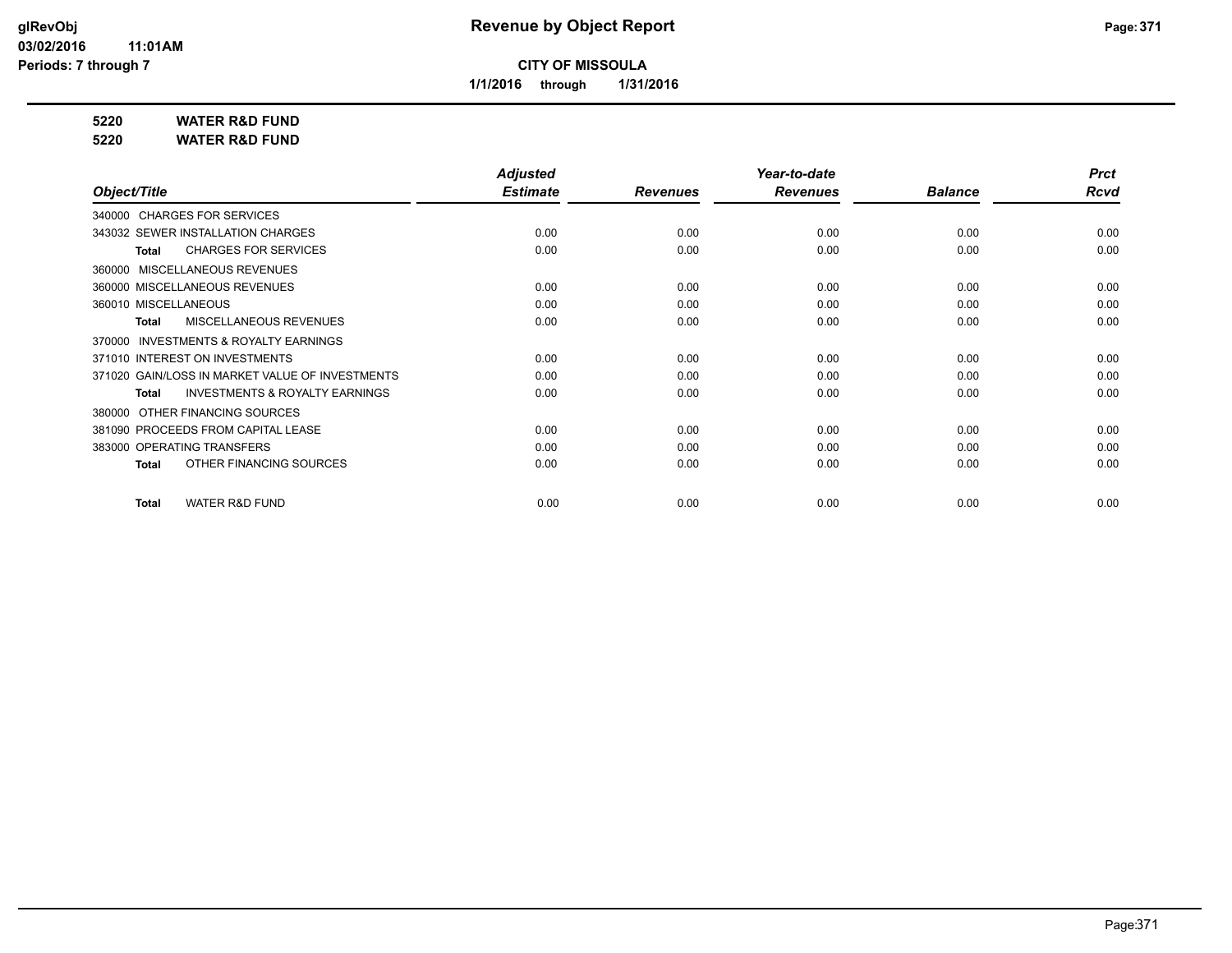**1/1/2016 through 1/31/2016**

#### **5220 WATER R&D FUND**

|                                                           | <b>Adjusted</b> |                 | Year-to-date    |                | <b>Prct</b> |
|-----------------------------------------------------------|-----------------|-----------------|-----------------|----------------|-------------|
| Object/Title                                              | <b>Estimate</b> | <b>Revenues</b> | <b>Revenues</b> | <b>Balance</b> | Rcvd        |
| 340000 CHARGES FOR SERVICES                               |                 |                 |                 |                |             |
| 343032 SEWER INSTALLATION CHARGES                         | 0.00            | 0.00            | 0.00            | 0.00           | 0.00        |
| <b>CHARGES FOR SERVICES</b><br><b>Total</b>               | 0.00            | 0.00            | 0.00            | 0.00           | 0.00        |
| 360000 MISCELLANEOUS REVENUES                             |                 |                 |                 |                |             |
| 360000 MISCELLANEOUS REVENUES                             | 0.00            | 0.00            | 0.00            | 0.00           | 0.00        |
| 360010 MISCELLANEOUS                                      | 0.00            | 0.00            | 0.00            | 0.00           | 0.00        |
| MISCELLANEOUS REVENUES<br><b>Total</b>                    | 0.00            | 0.00            | 0.00            | 0.00           | 0.00        |
| INVESTMENTS & ROYALTY EARNINGS<br>370000                  |                 |                 |                 |                |             |
| 371010 INTEREST ON INVESTMENTS                            | 0.00            | 0.00            | 0.00            | 0.00           | 0.00        |
| 371020 GAIN/LOSS IN MARKET VALUE OF INVESTMENT            | 0.00            | 0.00            | 0.00            | 0.00           | 0.00        |
| <b>INVESTMENTS &amp; ROYALTY EARNINGS</b><br><b>Total</b> | 0.00            | 0.00            | 0.00            | 0.00           | 0.00        |
| OTHER FINANCING SOURCES<br>380000                         |                 |                 |                 |                |             |
| 381090 PROCEEDS FROM CAPITAL LEASE                        | 0.00            | 0.00            | 0.00            | 0.00           | 0.00        |
| 383000 OPERATING TRANSFERS                                | 0.00            | 0.00            | 0.00            | 0.00           | 0.00        |
| OTHER FINANCING SOURCES<br><b>Total</b>                   | 0.00            | 0.00            | 0.00            | 0.00           | 0.00        |
| <b>WATER R&amp;D FUND</b><br><b>Total</b>                 | 0.00            | 0.00            | 0.00            | 0.00           | 0.00        |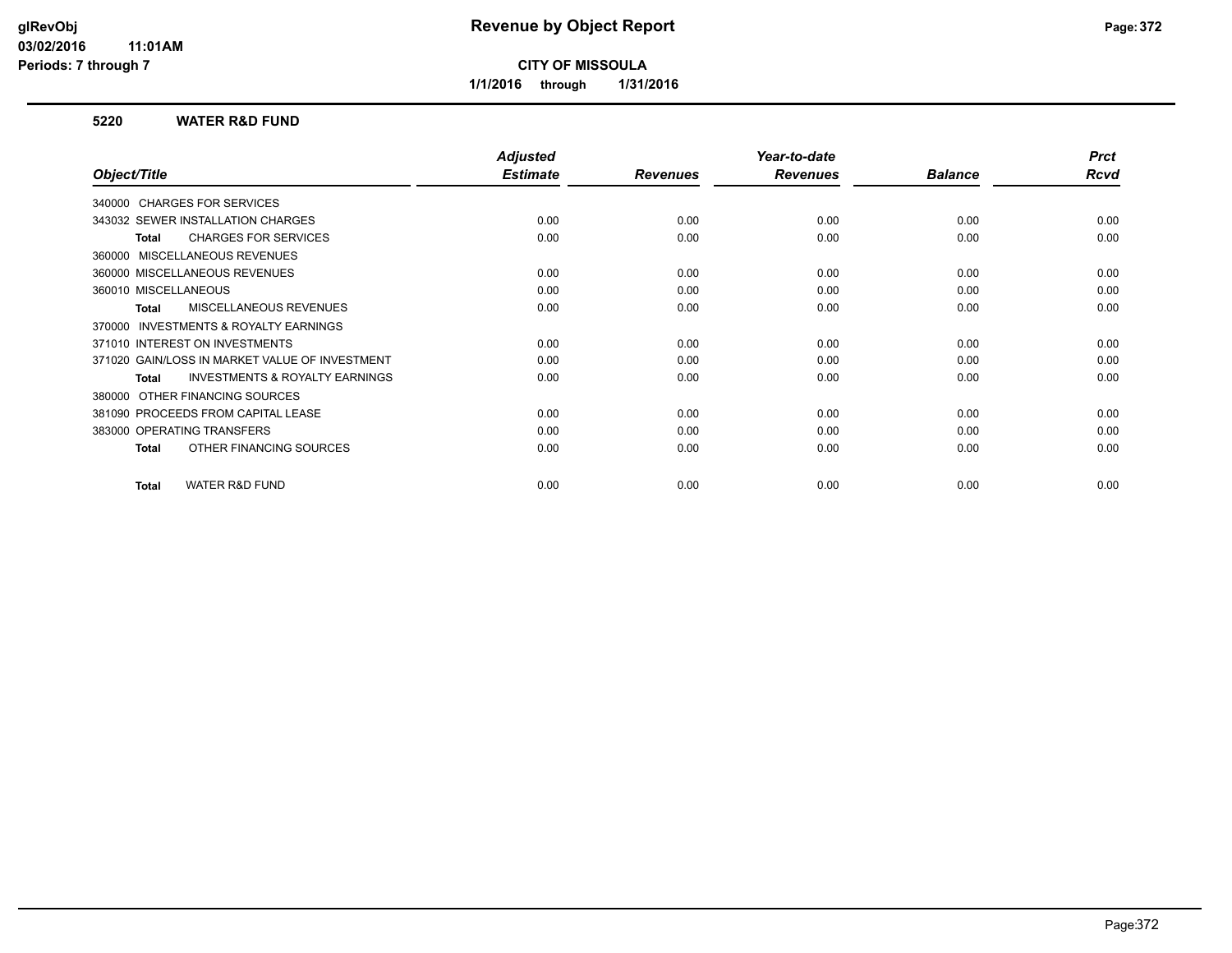**03/02/2016 11:01AM Periods: 7 through 7**

# **CITY OF MISSOULA**

**1/1/2016 through 1/31/2016**

# **5240 WATER CONSTRUCTION FUND**

**5240 WATER CONSTRUCTION FUND**

|                                         | <b>Adjusted</b> | Year-to-date    |                 |                | <b>Prct</b> |
|-----------------------------------------|-----------------|-----------------|-----------------|----------------|-------------|
| Object/Title                            | <b>Estimate</b> | <b>Revenues</b> | <b>Revenues</b> | <b>Balance</b> | <b>Rcvd</b> |
| 340000 CHARGES FOR SERVICES             |                 |                 |                 |                |             |
| 343026 WATER INSTALLATION CHARGES       | 0.00            | 0.00            | 0.00            | 0.00           | 0.00        |
| <b>CHARGES FOR SERVICES</b><br>Total    | 0.00            | 0.00            | 0.00            | 0.00           | 0.00        |
| WATER CONSTRUCTION FUND<br><b>Total</b> | 0.00            | 0.00            | 0.00            | 0.00           | 0.00        |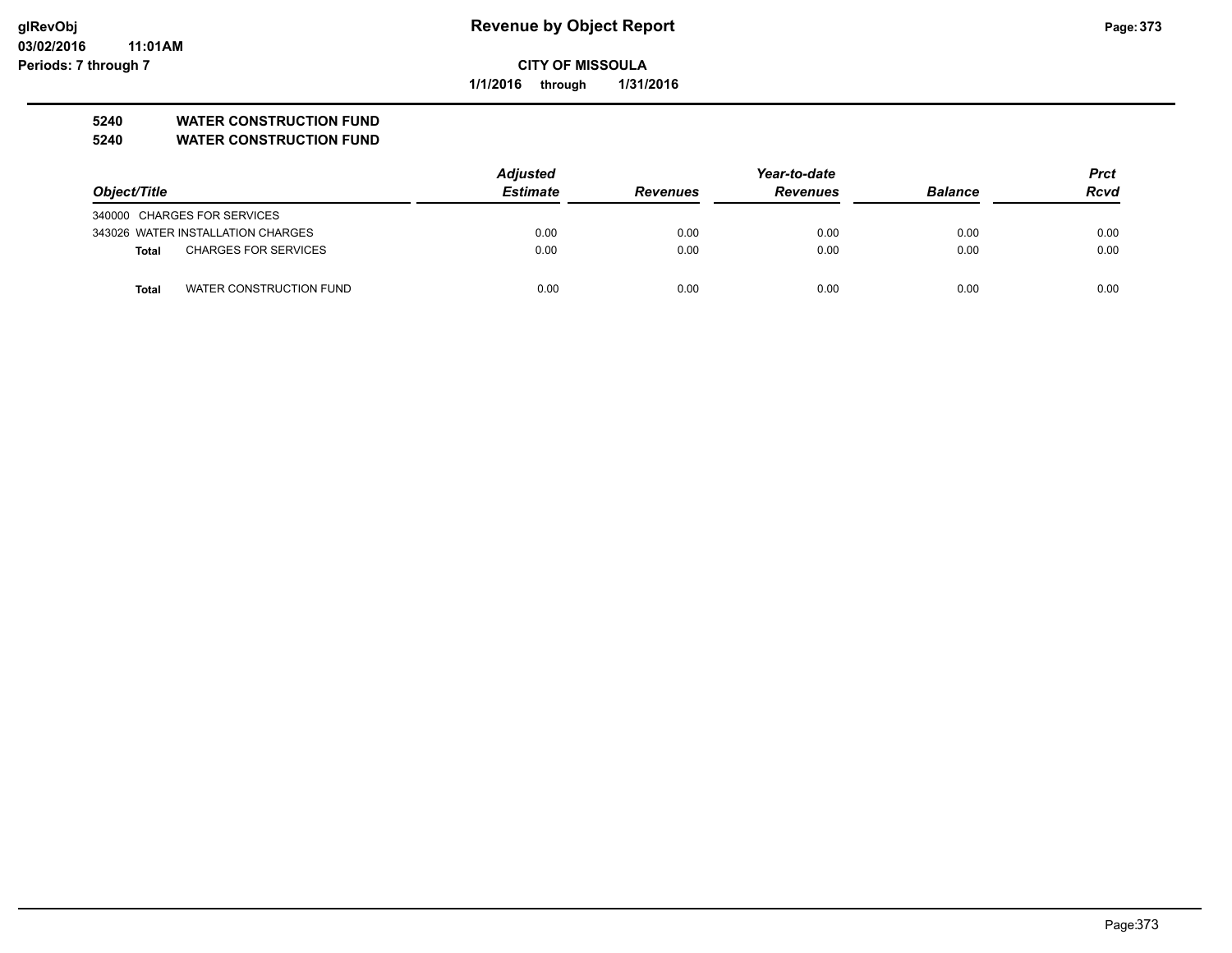**1/1/2016 through 1/31/2016**

## **5240 WATER CONSTRUCTION FUND**

| Object/Title |                                   | <b>Adjusted</b><br><b>Estimate</b> | <b>Revenues</b> | Year-to-date<br><b>Revenues</b> | <b>Balance</b> | <b>Prct</b><br><b>Rcvd</b> |
|--------------|-----------------------------------|------------------------------------|-----------------|---------------------------------|----------------|----------------------------|
|              | 340000 CHARGES FOR SERVICES       |                                    |                 |                                 |                |                            |
|              | 343026 WATER INSTALLATION CHARGES | 0.00                               | 0.00            | 0.00                            | 0.00           | 0.00                       |
| <b>Total</b> | <b>CHARGES FOR SERVICES</b>       | 0.00                               | 0.00            | 0.00                            | 0.00           | 0.00                       |
|              |                                   |                                    |                 |                                 |                |                            |
| Total        | WATER CONSTRUCTION FUND           | 0.00                               | 0.00            | 0.00                            | 0.00           | 0.00                       |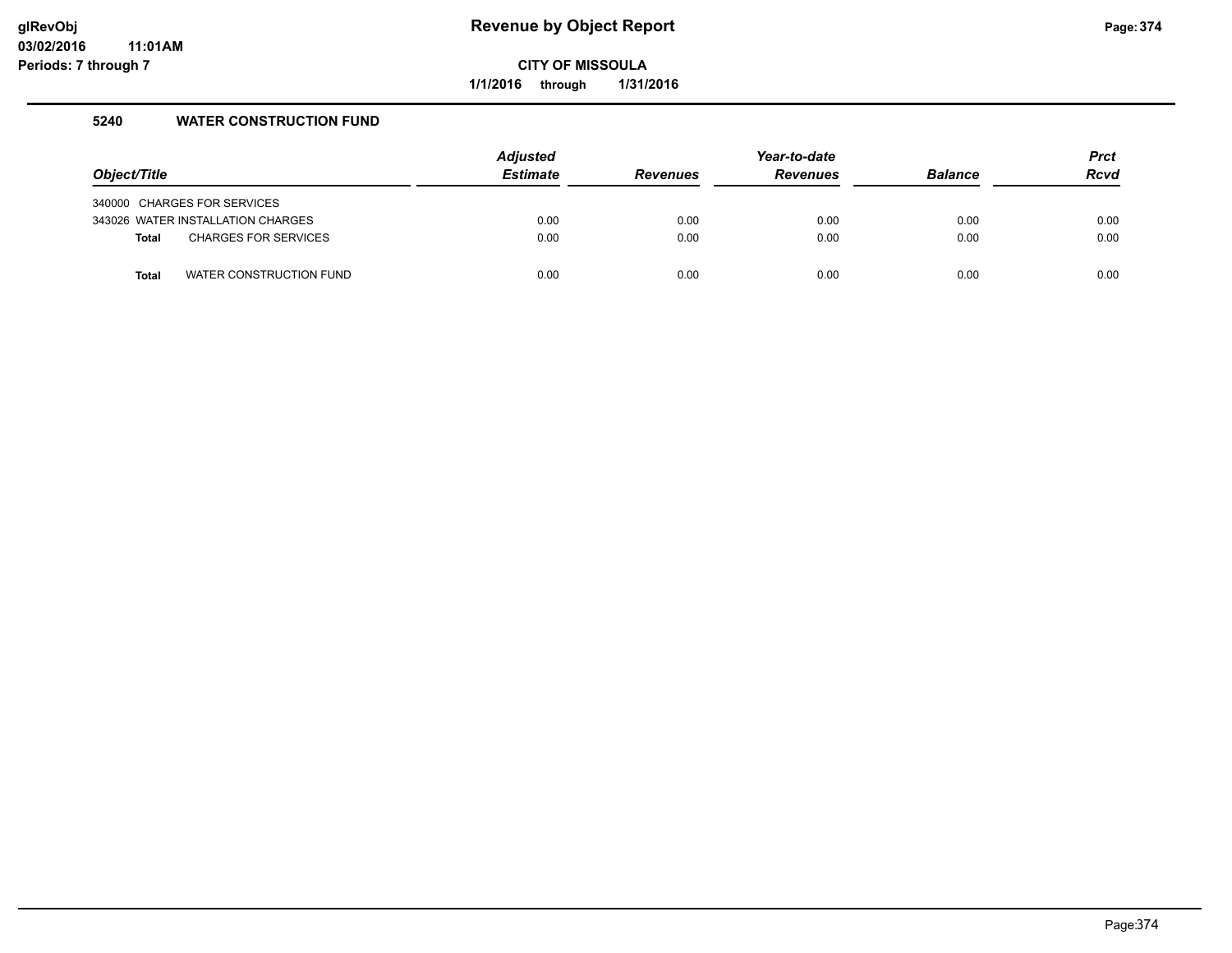**1/1/2016 through 1/31/2016**

**5250 WATER PURCHASE LOAN**

| 5250 | <b>WATER PURCHASE LOAN</b> |  |
|------|----------------------------|--|
|      |                            |  |

|                                                 | <b>Adjusted</b> | Year-to-date    |                 |                | <b>Prct</b> |
|-------------------------------------------------|-----------------|-----------------|-----------------|----------------|-------------|
| Object/Title                                    | <b>Estimate</b> | <b>Revenues</b> | <b>Revenues</b> | <b>Balance</b> | <b>Rcvd</b> |
| 370000 INVESTMENTS & ROYALTY EARNINGS           |                 |                 |                 |                |             |
| 371010 INTEREST ON INVESTMENTS                  | 0.00            | 0.00            | 0.00            | 0.00           | 0.00        |
| 371020 GAIN/LOSS IN MARKET VALUE OF INVESTMENTS | 0.00            | 0.00            | 0.00            | 0.00           | 0.00        |
| INVESTMENTS & ROYALTY EARNINGS<br><b>Total</b>  | 0.00            | 0.00            | 0.00            | 0.00           | 0.00        |
|                                                 |                 |                 |                 |                |             |
| WATER PURCHASE LOAN<br>Total                    | 0.00            | 0.00            | 0.00            | 0.00           | 0.00        |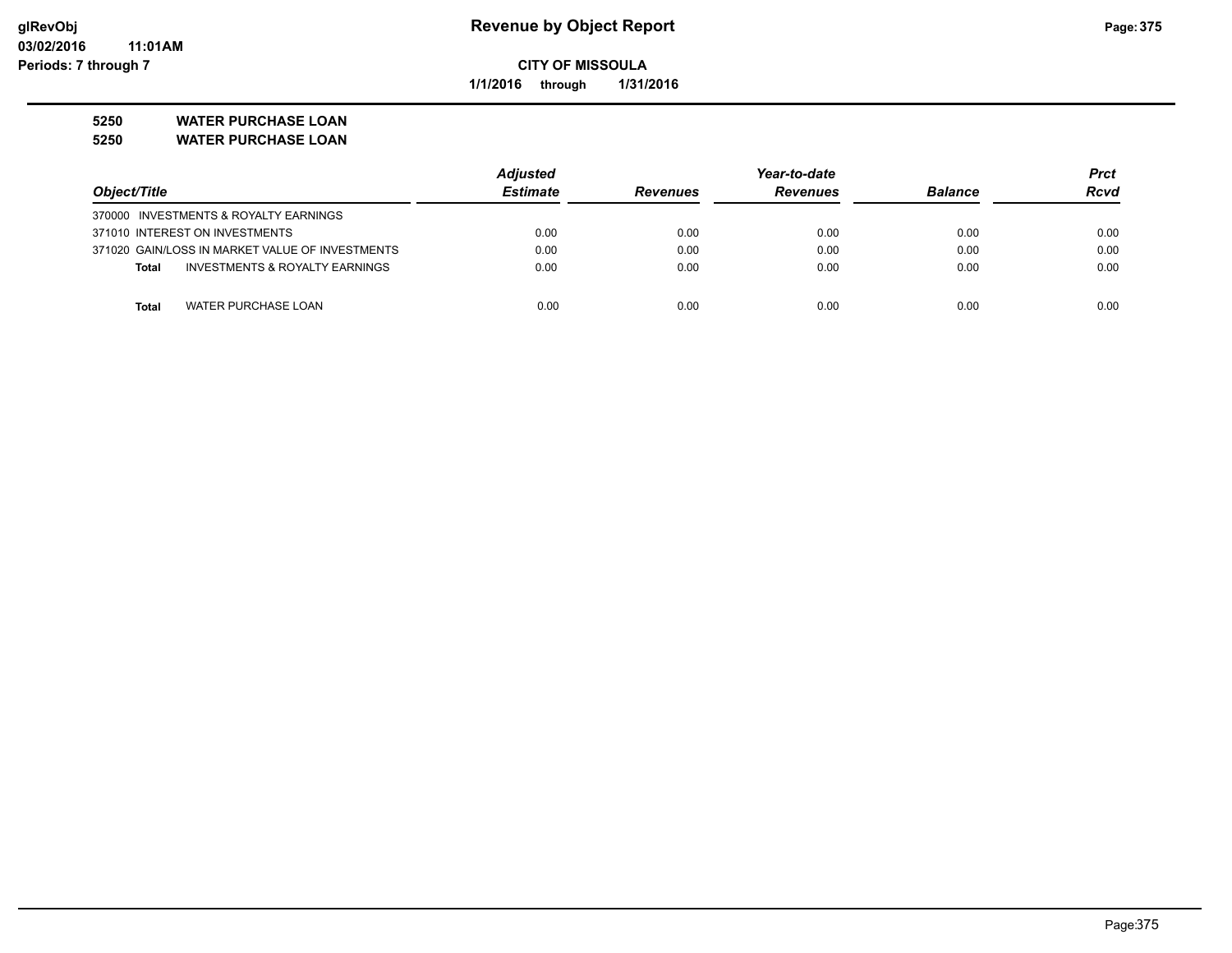# **glRevObj Revenue by Object Report Page:376**

**CITY OF MISSOULA**

**1/1/2016 through 1/31/2016**

#### **5250 WATER PURCHASE LOAN**

| Object/Title                   |                                                | <b>Adjusted</b><br><b>Estimate</b> | <b>Revenues</b> | Year-to-date<br><b>Revenues</b> | <b>Balance</b> | <b>Prct</b><br>Rcvd |
|--------------------------------|------------------------------------------------|------------------------------------|-----------------|---------------------------------|----------------|---------------------|
|                                | 370000 INVESTMENTS & ROYALTY EARNINGS          |                                    |                 |                                 |                |                     |
| 371010 INTEREST ON INVESTMENTS |                                                | 0.00                               | 0.00            | 0.00                            | 0.00           | 0.00                |
|                                | 371020 GAIN/LOSS IN MARKET VALUE OF INVESTMENT | 0.00                               | 0.00            | 0.00                            | 0.00           | 0.00                |
| <b>Total</b>                   | <b>INVESTMENTS &amp; ROYALTY EARNINGS</b>      | 0.00                               | 0.00            | 0.00                            | 0.00           | 0.00                |
|                                |                                                |                                    |                 |                                 |                |                     |
| Total                          | WATER PURCHASE LOAN                            | 0.00                               | 0.00            | 0.00                            | 0.00           | 0.00                |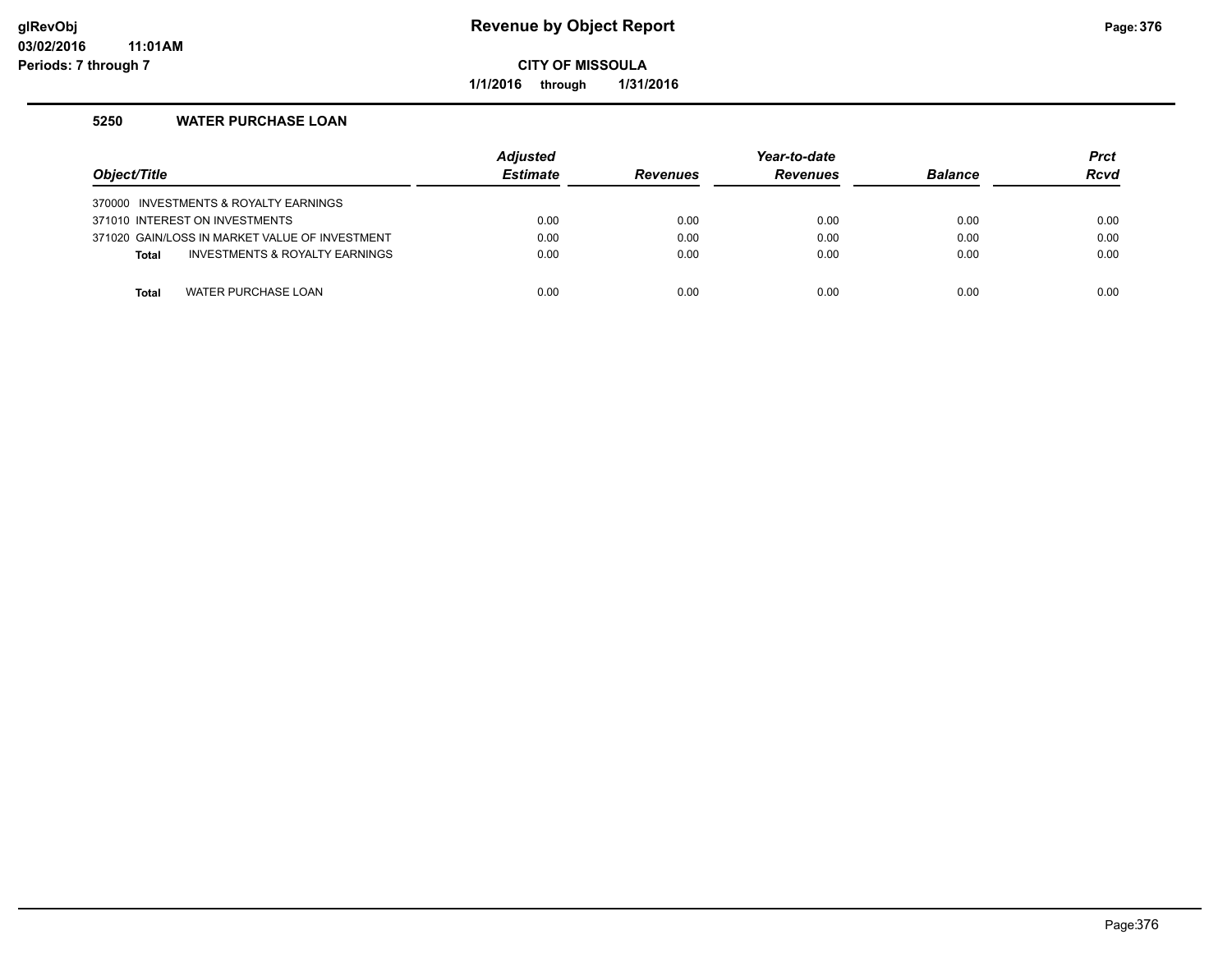**1/1/2016 through 1/31/2016**

# **5251 WATER PURCHASE LOAN RESERVE**

#### **5251 WATER PURCHASE LOAN RESERVE**

|                                                 | <b>Adjusted</b> |                 | Year-to-date    |                | <b>Prct</b> |
|-------------------------------------------------|-----------------|-----------------|-----------------|----------------|-------------|
| Object/Title                                    | <b>Estimate</b> | <b>Revenues</b> | <b>Revenues</b> | <b>Balance</b> | <b>Rcvd</b> |
| 360000 MISCELLANEOUS REVENUES                   |                 |                 |                 |                |             |
| 360010 MISCELLANEOUS                            | 0.00            | 0.00            | 0.00            | 0.00           | 0.00        |
| MISCELLANEOUS REVENUES<br>Total                 | 0.00            | 0.00            | 0.00            | 0.00           | 0.00        |
| 370000 INVESTMENTS & ROYALTY EARNINGS           |                 |                 |                 |                |             |
| 371010 INTEREST ON INVESTMENTS                  | 0.00            | 0.00            | 0.00            | 0.00           | 0.00        |
| 371020 GAIN/LOSS IN MARKET VALUE OF INVESTMENTS | 0.00            | 0.00            | 0.00            | 0.00           | 0.00        |
| INVESTMENTS & ROYALTY EARNINGS<br>Total         | 0.00            | 0.00            | 0.00            | 0.00           | 0.00        |
| 380000 OTHER FINANCING SOURCES                  |                 |                 |                 |                |             |
| 383042 TRANSFERS FROM OTHER FUNDS               | 0.00            | 0.00            | 0.00            | 0.00           | 0.00        |
| OTHER FINANCING SOURCES<br>Total                | 0.00            | 0.00            | 0.00            | 0.00           | 0.00        |
| WATER PURCHASE LOAN RESERVE<br>Total            | 0.00            | 0.00            | 0.00            | 0.00           | 0.00        |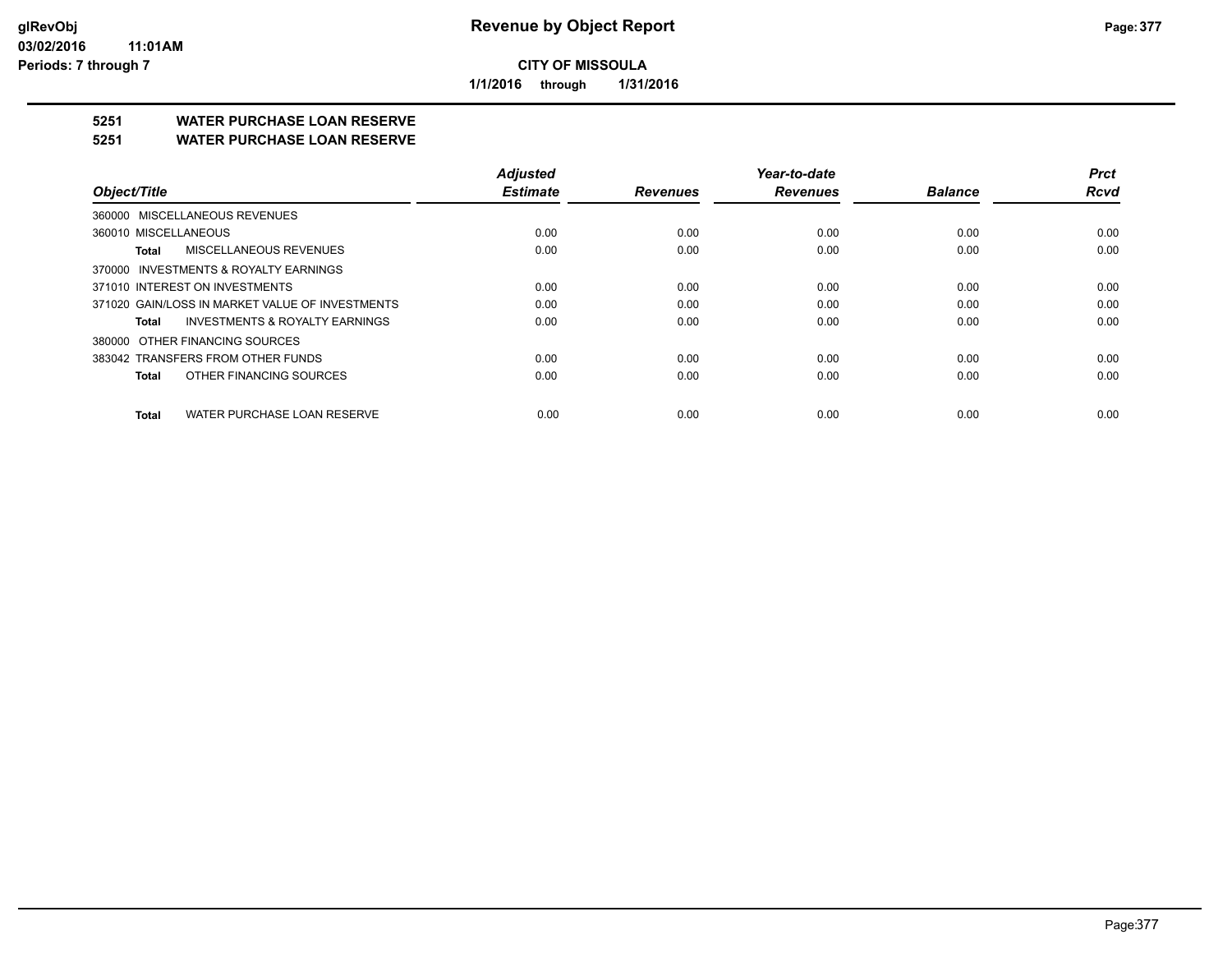**1/1/2016 through 1/31/2016**

# **5251 WATER PURCHASE LOAN RESERVE**

| <b>Adjusted</b> | <b>Revenues</b>         | Year-to-date |                         | <b>Prct</b><br><b>Rcvd</b> |
|-----------------|-------------------------|--------------|-------------------------|----------------------------|
|                 |                         |              |                         |                            |
|                 |                         |              |                         |                            |
| 0.00            | 0.00                    | 0.00         | 0.00                    | 0.00                       |
| 0.00            | 0.00                    | 0.00         | 0.00                    | 0.00                       |
|                 |                         |              |                         |                            |
| 0.00            | 0.00                    | 0.00         | 0.00                    | 0.00                       |
| 0.00            | 0.00                    | 0.00         | 0.00                    | 0.00                       |
| 0.00            | 0.00                    | 0.00         | 0.00                    | 0.00                       |
|                 |                         |              |                         |                            |
| 0.00            | 0.00                    | 0.00         | 0.00                    | 0.00                       |
| 0.00            | 0.00                    | 0.00         | 0.00                    | 0.00                       |
|                 |                         |              |                         | 0.00                       |
|                 | <b>Estimate</b><br>0.00 | 0.00         | <b>Revenues</b><br>0.00 | <b>Balance</b><br>0.00     |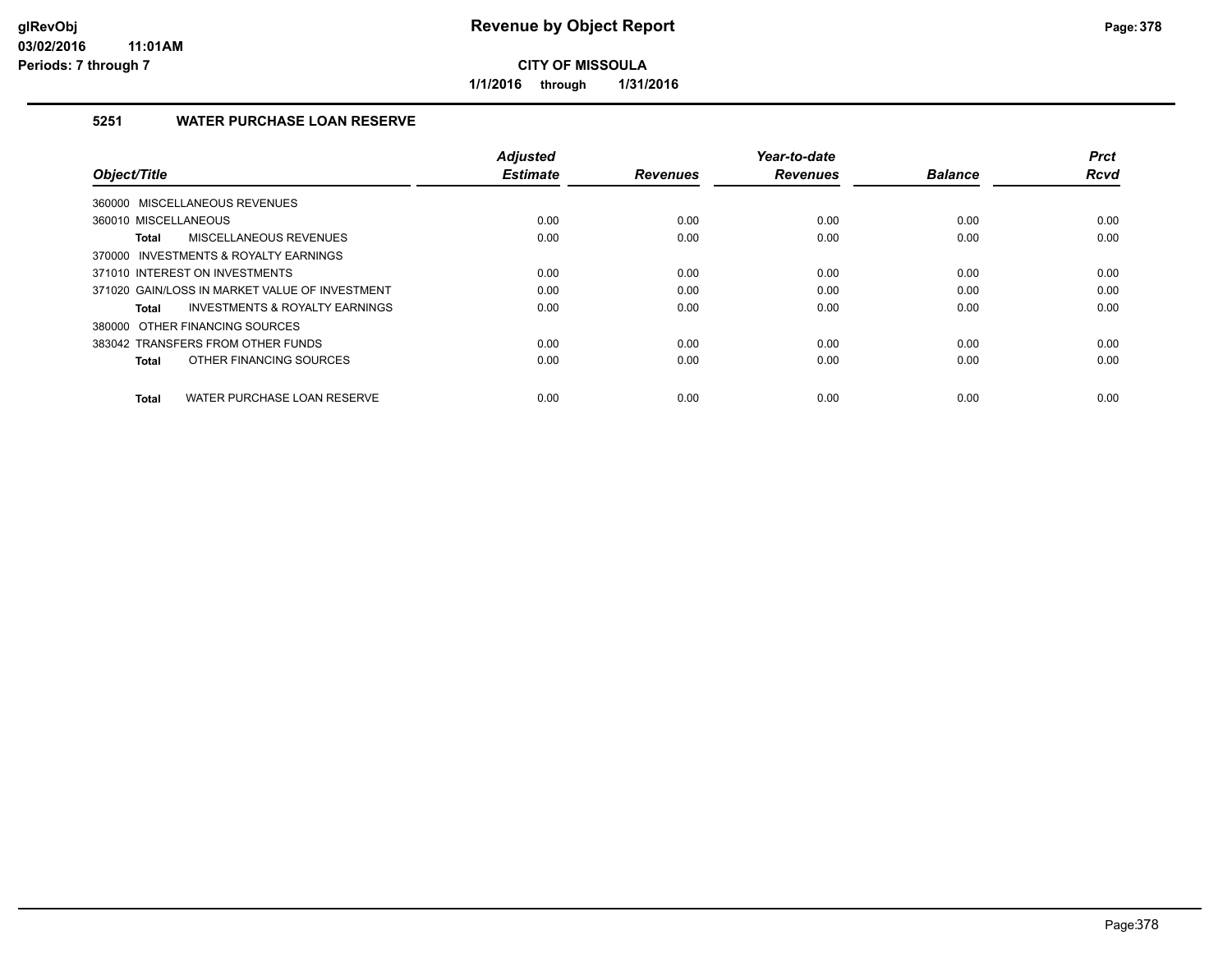**1/1/2016 through 1/31/2016**

# **5310 SEWER OPERATING BUDGET FUND**

#### **5310 SEWER OPERATING BUDGET FUND**

|                                                    | <b>Adjusted</b> |                 | Year-to-date    |                | <b>Prct</b> |
|----------------------------------------------------|-----------------|-----------------|-----------------|----------------|-------------|
| Object/Title                                       | <b>Estimate</b> | <b>Revenues</b> | <b>Revenues</b> | <b>Balance</b> | Rcvd        |
| 320000 LICENSES & PERMITS                          |                 |                 |                 |                |             |
| 323027 HAULER PERMITS                              | 0.00            | 0.00            | 150.00          | $-150.00$      | 0.00        |
| <b>LICENSES &amp; PERMITS</b><br><b>Total</b>      | 0.00            | 0.00            | 150.00          | $-150.00$      | 0.00        |
| 330000 INTERGOVERNMENTAL REVENUES                  |                 |                 |                 |                |             |
| 334071 DEQ/RIVER WATER SAMPLING                    | 0.00            | 0.00            | 0.00            | 0.00           | 0.00        |
| 336020 STATE PENSION CONTRIBUTION                  | 0.00            | 0.00            | 0.00            | 0.00           | 0.00        |
| 336023 STATE CONTRIB. - PERS                       | 0.00            | 2.30            | 456.48          | $-456.48$      | 0.00        |
| <b>INTERGOVERNMENTAL REVENUES</b><br>Total         | 0.00            | 2.30            | 456.48          | $-456.48$      | 0.00        |
| 340000 CHARGES FOR SERVICES                        |                 |                 |                 |                |             |
| 343031 SEWER SERVICE CHARGES                       | 0.00            | 0.00            | 0.00            | 0.00           | 0.00        |
| 343032 SEWER INSTALLATION CHARGES                  | 79,000.00       | 0.00            | 0.00            | 79,000.00      | 0.00        |
| 343035 SALE OF SEWER MATERIALS AND SUPPLIES        | 0.00            | 0.00            | 0.00            | 0.00           | 0.00        |
| 343039 DISPOSAL FEES                               | 0.00            | 1,733.36        | 11,616.96       | $-11,616.96$   | 0.00        |
| <b>CHARGES FOR SERVICES</b><br>Total               | 79,000.00       | 1,733.36        | 11,616.96       | 67,383.04      | 14.71       |
| 360000 MISCELLANEOUS REVENUES                      |                 |                 |                 |                |             |
| 360010 MISCELLANEOUS                               | 0.00            | 0.00            | 0.00            | 0.00           | 0.00        |
| 360030 CONTRIBUTIONS FROM PROPERTY OWNERS          | 0.00            | 0.00            | 0.00            | 0.00           | 0.00        |
| 363040 PENALTY AND INTEREST                        | 0.00            | 212.36          | 1,111.25        | $-1,111.25$    | 0.00        |
| 364012 SALE OF SURPLUS PROPERTY                    | 0.00            | 0.00            | 0.00            | 0.00           | 0.00        |
| MISCELLANEOUS REVENUES<br>Total                    | 0.00            | 212.36          | 1,111.25        | $-1,111.25$    | 0.00        |
| 370000 INVESTMENTS & ROYALTY EARNINGS              |                 |                 |                 |                |             |
| 371010 INTEREST ON INVESTMENTS                     | 0.00            | 0.00            | 0.00            | 0.00           | 0.00        |
| 371020 GAIN/LOSS IN MARKET VALUE OF INVESTMENTS    | 0.00            | 0.00            | 0.00            | 0.00           | 0.00        |
| <b>INVESTMENTS &amp; ROYALTY EARNINGS</b><br>Total | 0.00            | 0.00            | 0.00            | 0.00           | 0.00        |
| 380000 OTHER FINANCING SOURCES                     |                 |                 |                 |                |             |
| 381090 PROCEEDS FROM CAPITAL LEASE                 | 0.00            | 0.00            | 0.00            | 0.00           | 0.00        |
| 382010 SALE OF FIXED ASSETS                        | 0.00            | 0.00            | 0.00            | 0.00           | 0.00        |
| 383024 TRANS FR SEWER CLEARING                     | 4,875,239.00    | 0.00            | 0.00            | 4,875,239.00   | 0.00        |
| OTHER FINANCING SOURCES<br>Total                   | 4,875,239.00    | 0.00            | 0.00            | 4,875,239.00   | 0.00        |
| SEWER OPERATING BUDGET FUND<br>Total               | 4.954.239.00    | 1.948.02        | 13,334.69       | 4.940.904.31   | 0.27        |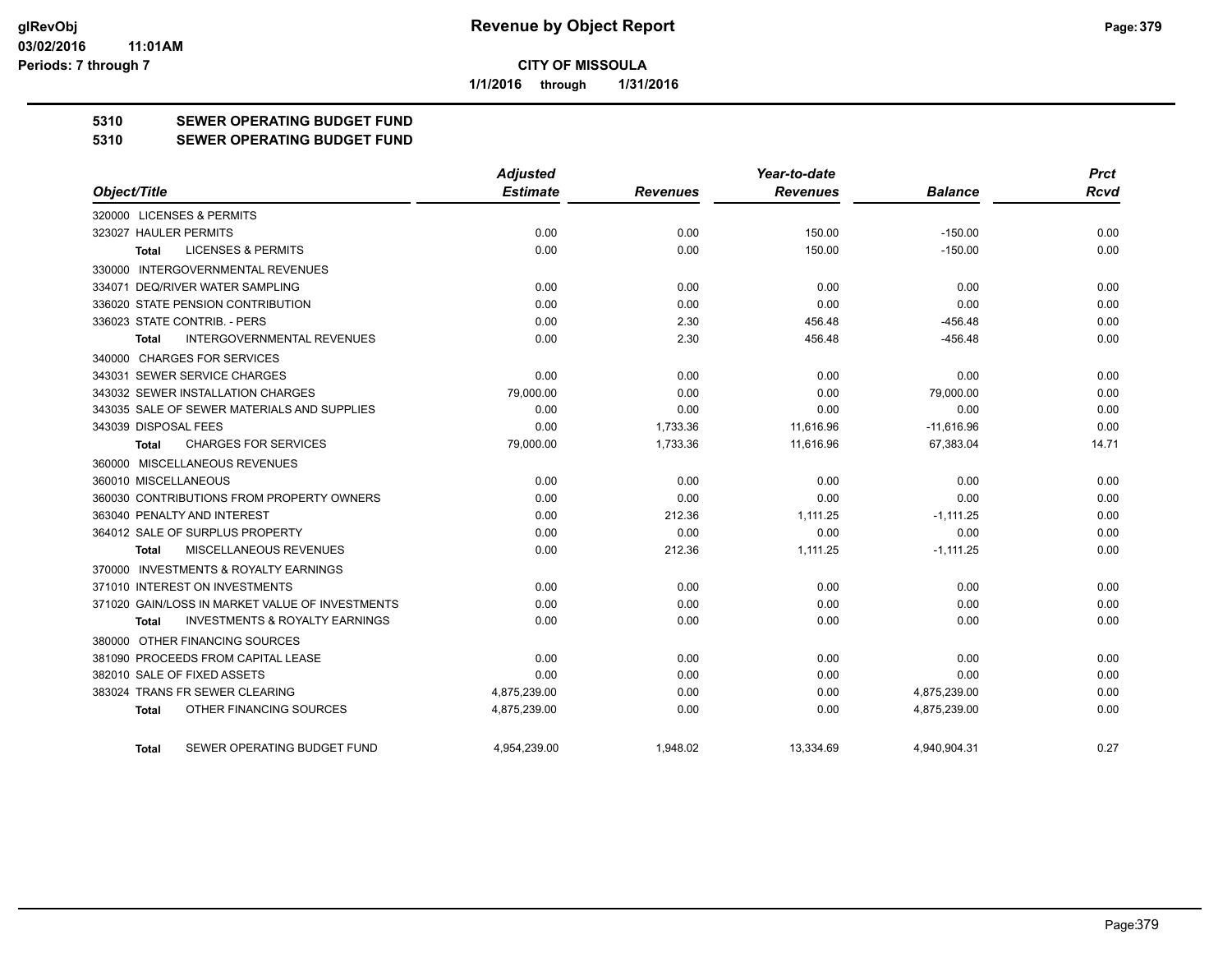**1/1/2016 through 1/31/2016**

## **5310 SEWER OPERATING BUDGET FUND**

|                                                           | <b>Adjusted</b> |                 | Year-to-date    |                | <b>Prct</b> |
|-----------------------------------------------------------|-----------------|-----------------|-----------------|----------------|-------------|
| Object/Title                                              | <b>Estimate</b> | <b>Revenues</b> | <b>Revenues</b> | <b>Balance</b> | <b>Rcvd</b> |
| 320000 LICENSES & PERMITS                                 |                 |                 |                 |                |             |
| 323027 HAULER PERMITS                                     | 0.00            | 0.00            | 150.00          | $-150.00$      | 0.00        |
| <b>LICENSES &amp; PERMITS</b><br><b>Total</b>             | 0.00            | 0.00            | 150.00          | $-150.00$      | 0.00        |
| 330000 INTERGOVERNMENTAL REVENUES                         |                 |                 |                 |                |             |
| 334071 DEQ/RIVER WATER SAMPLING                           | 0.00            | 0.00            | 0.00            | 0.00           | 0.00        |
| 336020 STATE PENSION CONTRIBUTION                         | 0.00            | 0.00            | 0.00            | 0.00           | 0.00        |
| 336023 STATE CONTRIB. - PERS                              | 0.00            | 2.30            | 456.48          | $-456.48$      | 0.00        |
| <b>INTERGOVERNMENTAL REVENUES</b><br><b>Total</b>         | 0.00            | 2.30            | 456.48          | $-456.48$      | 0.00        |
| 340000 CHARGES FOR SERVICES                               |                 |                 |                 |                |             |
| 343031 SEWER SERVICE CHARGES                              | 0.00            | 0.00            | 0.00            | 0.00           | 0.00        |
| 343032 SEWER INSTALLATION CHARGES                         | 79,000.00       | 0.00            | 0.00            | 79,000.00      | 0.00        |
| 343035 SALE OF SEWER MATERIALS AND SUPPLIES               | 0.00            | 0.00            | 0.00            | 0.00           | 0.00        |
| 343039 DISPOSAL FEES                                      | 0.00            | 1,733.36        | 11,616.96       | $-11,616.96$   | 0.00        |
| <b>CHARGES FOR SERVICES</b><br><b>Total</b>               | 79,000.00       | 1,733.36        | 11,616.96       | 67,383.04      | 14.71       |
| 360000 MISCELLANEOUS REVENUES                             |                 |                 |                 |                |             |
| 360010 MISCELLANEOUS                                      | 0.00            | 0.00            | 0.00            | 0.00           | 0.00        |
| 360030 CONTRIBUTIONS FROM PROPERTY OWNERS                 | 0.00            | 0.00            | 0.00            | 0.00           | 0.00        |
| 363040 PENALTY AND INTEREST                               | 0.00            | 212.36          | 1.111.25        | $-1.111.25$    | 0.00        |
| 364012 SALE OF SURPLUS PROPERTY                           | 0.00            | 0.00            | 0.00            | 0.00           | 0.00        |
| MISCELLANEOUS REVENUES<br>Total                           | 0.00            | 212.36          | 1,111.25        | $-1,111.25$    | 0.00        |
| 370000 INVESTMENTS & ROYALTY EARNINGS                     |                 |                 |                 |                |             |
| 371010 INTEREST ON INVESTMENTS                            | 0.00            | 0.00            | 0.00            | 0.00           | 0.00        |
| 371020 GAIN/LOSS IN MARKET VALUE OF INVESTMENT            | 0.00            | 0.00            | 0.00            | 0.00           | 0.00        |
| <b>INVESTMENTS &amp; ROYALTY EARNINGS</b><br><b>Total</b> | 0.00            | 0.00            | 0.00            | 0.00           | 0.00        |
| 380000 OTHER FINANCING SOURCES                            |                 |                 |                 |                |             |
| 381090 PROCEEDS FROM CAPITAL LEASE                        | 0.00            | 0.00            | 0.00            | 0.00           | 0.00        |
| 382010 SALE OF FIXED ASSETS                               | 0.00            | 0.00            | 0.00            | 0.00           | 0.00        |
| 383024 TRANS FR SEWER CLEARING                            | 4,875,239.00    | 0.00            | 0.00            | 4,875,239.00   | 0.00        |
| OTHER FINANCING SOURCES<br>Total                          | 4,875,239.00    | 0.00            | 0.00            | 4,875,239.00   | 0.00        |
| SEWER OPERATING BUDGET FUND<br>Total                      | 4,954,239.00    | 1,948.02        | 13,334.69       | 4,940,904.31   | 0.27        |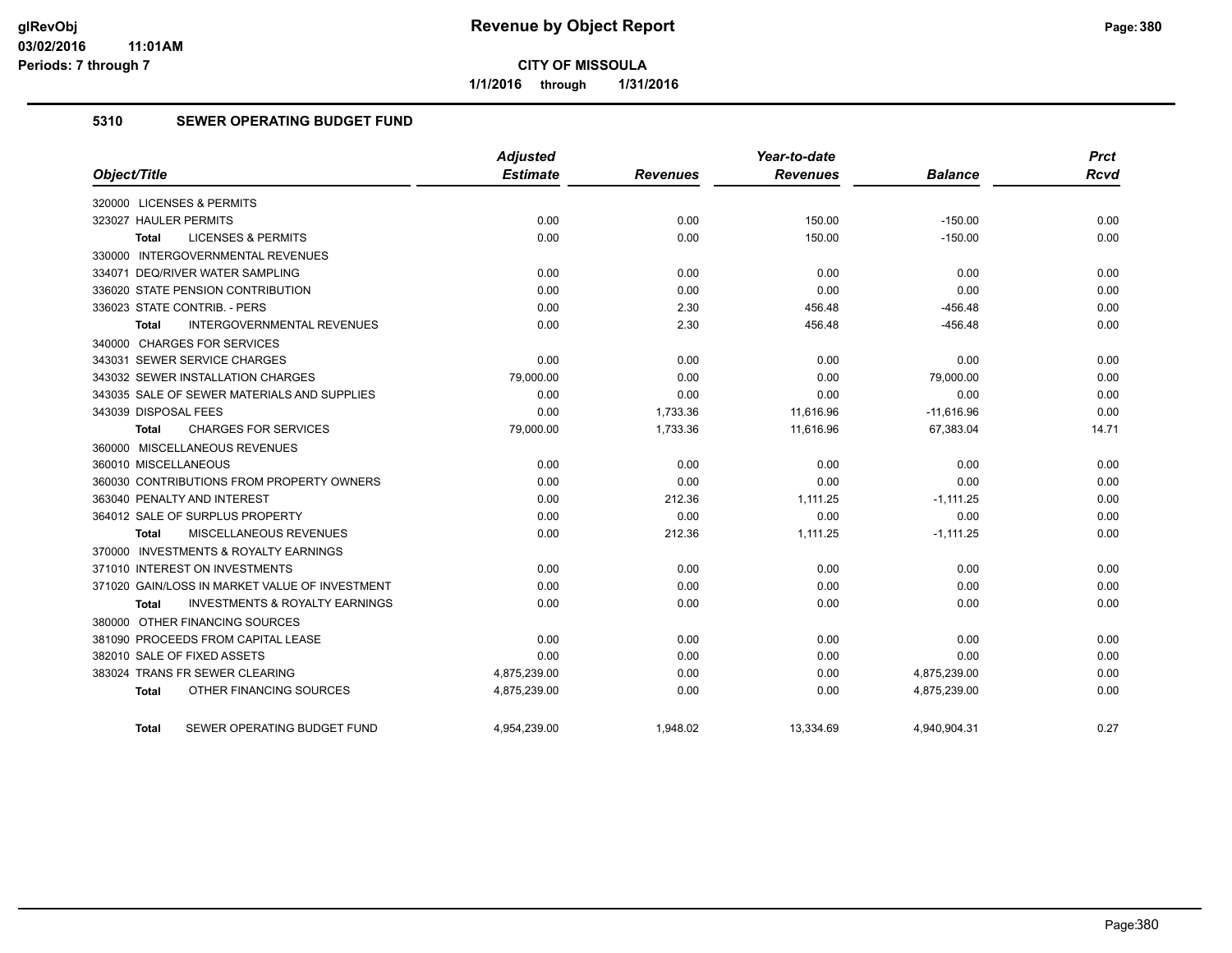**1/1/2016 through 1/31/2016**

# **5311 SEWER REVENUE COLLECTION & CLEARING FUND**

| 5311 | SEWER REVENUE COLLECTION & CLEARING FUND |
|------|------------------------------------------|
|      |                                          |

|                                                           | <b>Adjusted</b> |                 | Year-to-date    |                | <b>Prct</b> |
|-----------------------------------------------------------|-----------------|-----------------|-----------------|----------------|-------------|
| Object/Title                                              | <b>Estimate</b> | <b>Revenues</b> | <b>Revenues</b> | <b>Balance</b> | <b>Rcvd</b> |
| 330000 INTERGOVERNMENTAL REVENUES                         |                 |                 |                 |                |             |
| 331992 FEDERAL ARRA GRANTS                                | 0.00            | 0.00            | 0.00            | 0.00           | 0.00        |
| <b>INTERGOVERNMENTAL REVENUES</b><br><b>Total</b>         | 0.00            | 0.00            | 0.00            | 0.00           | 0.00        |
| 340000 CHARGES FOR SERVICES                               |                 |                 |                 |                |             |
| 343032 SEWER INSTALLATION CHARGES                         | 0.00            | 0.00            | 0.00            | 0.00           | 0.00        |
| 343034 TREATMENT FACILITIES FEES                          | 7,391,083.00    | 3,722,854.88    | 7,321,746.68    | 69.336.32      | 99.06       |
| 343037 DELINQUENT SEWER FEES                              | 0.00            | 0.00            | 0.00            | 0.00           | 0.00        |
| 343038 P & I TAX LIENS                                    | 0.00            | 75.24           | 2,315.55        | $-2,315.55$    | 0.00        |
| <b>CHARGES FOR SERVICES</b><br><b>Total</b>               | 7,391,083.00    | 3,722,930.12    | 7,324,062.23    | 67,020.77      | 99.09       |
| MISCELLANEOUS REVENUES<br>360000                          |                 |                 |                 |                |             |
| 360010 MISCELLANEOUS                                      | 0.00            | 0.00            | 0.00            | 0.00           | 0.00        |
| 361200 RADIO TOWER LEASE PAYMENTS                         | 0.00            | 0.00            | 2,925.00        | $-2,925.00$    | 0.00        |
| 361201 EKO LAND LEASE                                     | 0.00            | 0.00            | 12,661.97       | $-12,661.97$   | 0.00        |
| 365023 NORTHWESTERN ENERGY GRANT                          | 0.00            | 0.00            | 0.00            | 0.00           | 0.00        |
| MISCELLANEOUS REVENUES<br><b>Total</b>                    | 0.00            | 0.00            | 15,586.97       | $-15,586.97$   | 0.00        |
| 370000 INVESTMENTS & ROYALTY EARNINGS                     |                 |                 |                 |                |             |
| 371010 INTEREST ON INVESTMENTS                            | 0.00            | 0.00            | 0.00            | 0.00           | 0.00        |
| 371020 GAIN/LOSS IN MARKET VALUE OF INVESTMENTS           | 0.00            | 0.00            | 0.00            | 0.00           | 0.00        |
| <b>INVESTMENTS &amp; ROYALTY EARNINGS</b><br><b>Total</b> | 0.00            | 0.00            | 0.00            | 0.00           | 0.00        |
| OTHER FINANCING SOURCES<br>380000                         |                 |                 |                 |                |             |
| 383034 TRANS FR 01 SERIES DEBT SERVICE                    | 0.00            | 0.00            | 0.00            | 0.00           | 0.00        |
| 383042 TRANSFERS FROM OTHER FUNDS                         | 0.00            | 0.00            | 0.00            | 0.00           | 0.00        |
| OTHER FINANCING SOURCES<br><b>Total</b>                   | 0.00            | 0.00            | 0.00            | 0.00           | 0.00        |
| SEWER REVENUE COLLECTION & CLEARING<br><b>Total</b>       | 7,391,083.00    | 3,722,930.12    | 7,339,649.20    | 51,433.80      | 99.30       |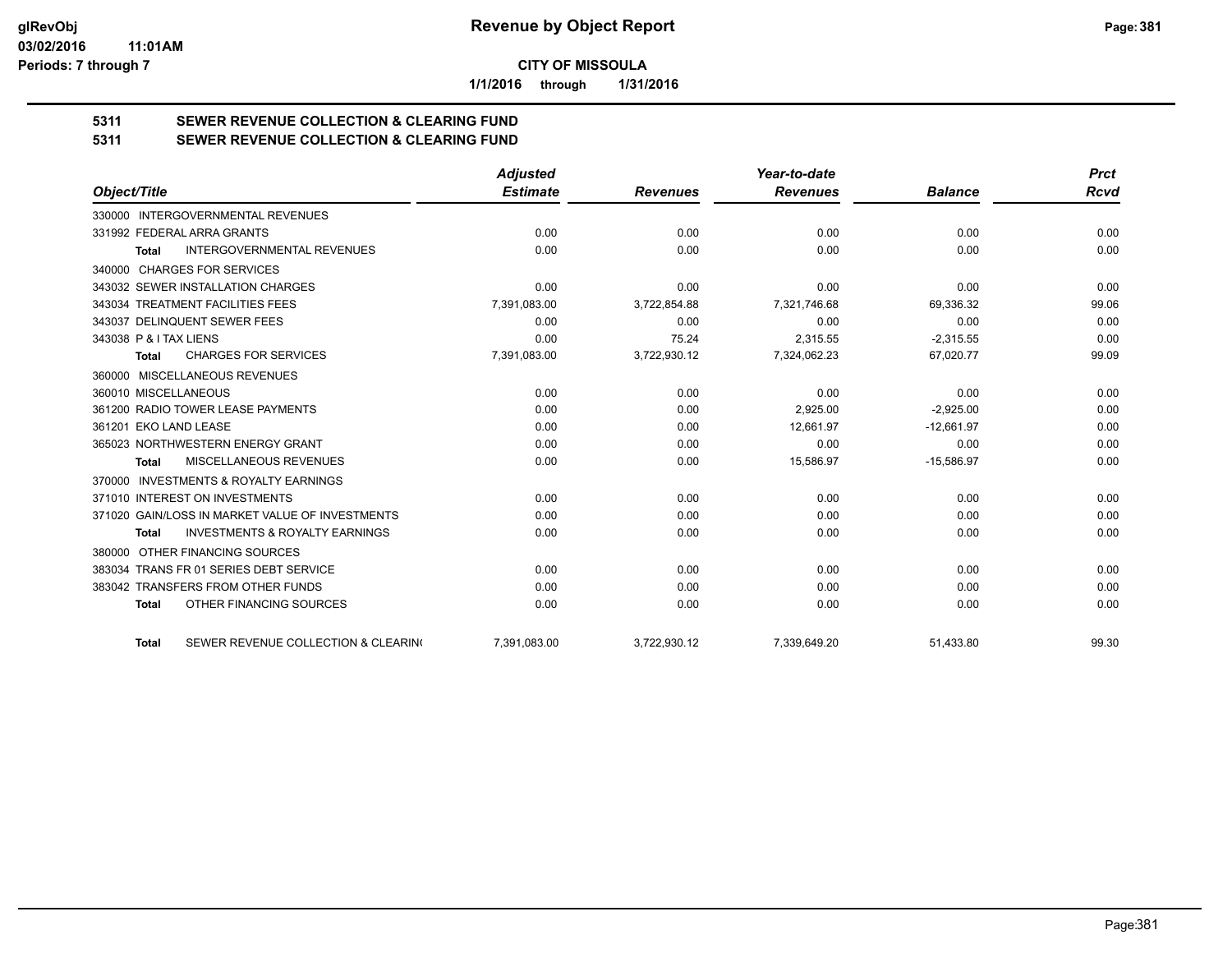**1/1/2016 through 1/31/2016**

# **5311 SEWER REVENUE COLLECTION & CLEARING FUND**

|                                                           | <b>Adjusted</b> |                 | Year-to-date    |                | <b>Prct</b> |
|-----------------------------------------------------------|-----------------|-----------------|-----------------|----------------|-------------|
| Object/Title                                              | <b>Estimate</b> | <b>Revenues</b> | <b>Revenues</b> | <b>Balance</b> | Rcvd        |
| 330000 INTERGOVERNMENTAL REVENUES                         |                 |                 |                 |                |             |
| 331992 FEDERAL ARRA GRANTS                                | 0.00            | 0.00            | 0.00            | 0.00           | 0.00        |
| <b>INTERGOVERNMENTAL REVENUES</b><br><b>Total</b>         | 0.00            | 0.00            | 0.00            | 0.00           | 0.00        |
| 340000 CHARGES FOR SERVICES                               |                 |                 |                 |                |             |
| 343032 SEWER INSTALLATION CHARGES                         | 0.00            | 0.00            | 0.00            | 0.00           | 0.00        |
| 343034 TREATMENT FACILITIES FEES                          | 7,391,083.00    | 3,722,854.88    | 7,321,746.68    | 69,336.32      | 99.06       |
| 343037 DELINQUENT SEWER FEES                              | 0.00            | 0.00            | 0.00            | 0.00           | 0.00        |
| 343038 P & I TAX LIENS                                    | 0.00            | 75.24           | 2.315.55        | $-2,315.55$    | 0.00        |
| <b>CHARGES FOR SERVICES</b><br><b>Total</b>               | 7,391,083.00    | 3,722,930.12    | 7,324,062.23    | 67,020.77      | 99.09       |
| 360000 MISCELLANEOUS REVENUES                             |                 |                 |                 |                |             |
| 360010 MISCELLANEOUS                                      | 0.00            | 0.00            | 0.00            | 0.00           | 0.00        |
| 361200 RADIO TOWER LEASE PAYMENTS                         | 0.00            | 0.00            | 2,925.00        | $-2,925.00$    | 0.00        |
| 361201 EKO LAND LEASE                                     | 0.00            | 0.00            | 12,661.97       | $-12,661.97$   | 0.00        |
| 365023 NORTHWESTERN ENERGY GRANT                          | 0.00            | 0.00            | 0.00            | 0.00           | 0.00        |
| MISCELLANEOUS REVENUES<br><b>Total</b>                    | 0.00            | 0.00            | 15,586.97       | $-15,586.97$   | 0.00        |
| <b>INVESTMENTS &amp; ROYALTY EARNINGS</b><br>370000       |                 |                 |                 |                |             |
| 371010 INTEREST ON INVESTMENTS                            | 0.00            | 0.00            | 0.00            | 0.00           | 0.00        |
| 371020 GAIN/LOSS IN MARKET VALUE OF INVESTMENT            | 0.00            | 0.00            | 0.00            | 0.00           | 0.00        |
| <b>INVESTMENTS &amp; ROYALTY EARNINGS</b><br><b>Total</b> | 0.00            | 0.00            | 0.00            | 0.00           | 0.00        |
| OTHER FINANCING SOURCES<br>380000                         |                 |                 |                 |                |             |
| 383034 TRANS FR 01 SERIES DEBT SERVICE                    | 0.00            | 0.00            | 0.00            | 0.00           | 0.00        |
| 383042 TRANSFERS FROM OTHER FUNDS                         | 0.00            | 0.00            | 0.00            | 0.00           | 0.00        |
| OTHER FINANCING SOURCES<br><b>Total</b>                   | 0.00            | 0.00            | 0.00            | 0.00           | 0.00        |
| SEWER REVENUE COLLECTION & CLEARIN<br><b>Total</b>        | 7,391,083.00    | 3,722,930.12    | 7,339,649.20    | 51,433.80      | 99.30       |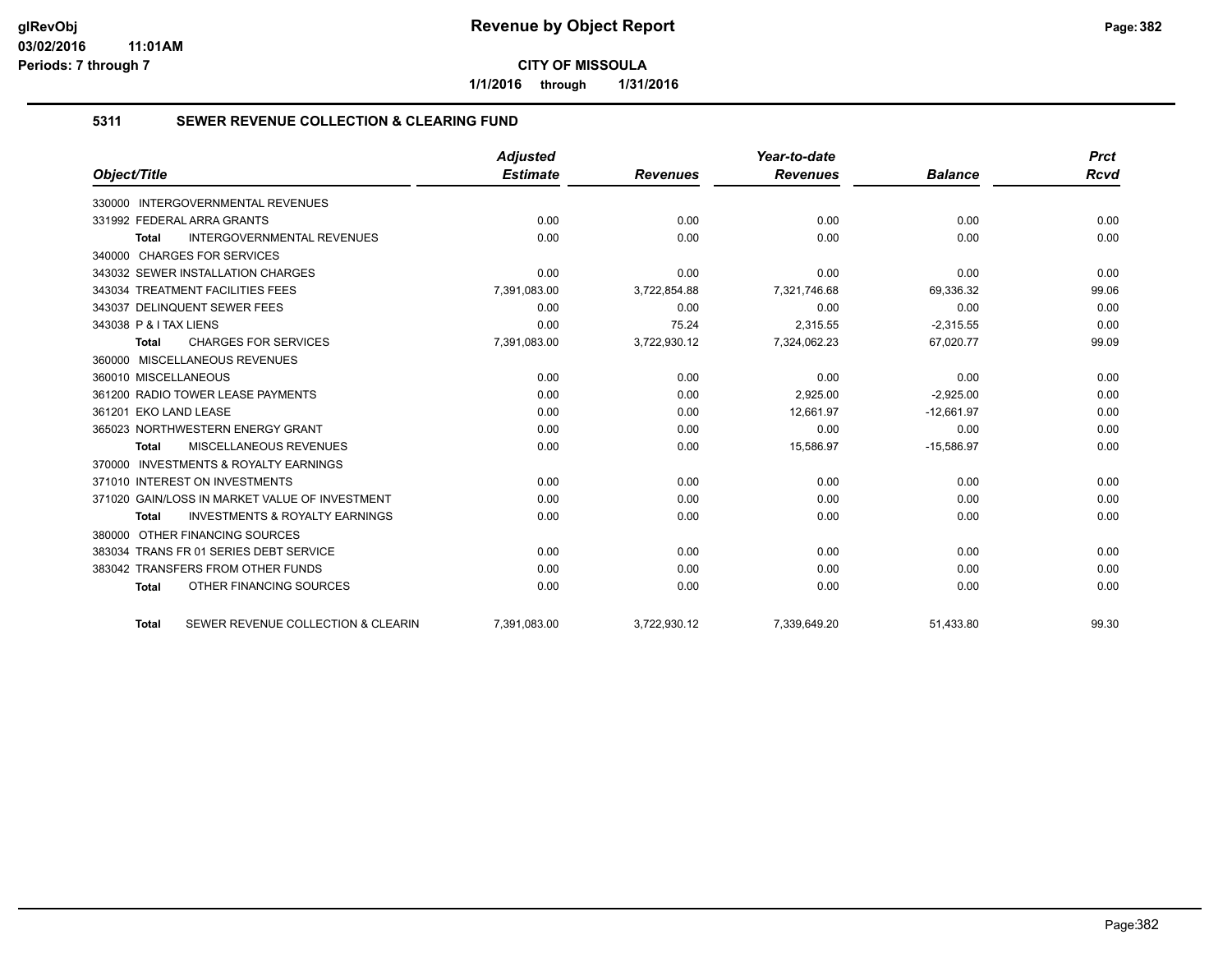**1/1/2016 through 1/31/2016**

**5315 SEWER LOAN FUND**

**5315 SEWER LOAN FUND**

|                                                           | <b>Adjusted</b> |                 | Year-to-date    |                | <b>Prct</b> |
|-----------------------------------------------------------|-----------------|-----------------|-----------------|----------------|-------------|
| Object/Title                                              | <b>Estimate</b> | <b>Revenues</b> | <b>Revenues</b> | <b>Balance</b> | Rcvd        |
| 340000 CHARGES FOR SERVICES                               |                 |                 |                 |                |             |
| 343032 SEWER INSTALLATION CHARGES                         | 0.00            | 0.00            | 0.00            | 0.00           | 0.00        |
| 343035 SALE OF SEWER MATERIALS AND SUPPLIES               | 0.00            | 0.00            | $-15,421.44$    | 15,421.44      | 0.00        |
| 343037 GREASE INTERCEPTOR LOANS                           | 0.00            | 0.00            | 0.00            | 0.00           | 0.00        |
| <b>CHARGES FOR SERVICES</b><br><b>Total</b>               | 0.00            | 0.00            | $-15,421.44$    | 15,421.44      | 0.00        |
| MISCELLANEOUS REVENUES<br>360000                          |                 |                 |                 |                |             |
| 360010 MISCELLANEOUS                                      | 0.00            | 0.00            | 0.00            | 0.00           | 0.00        |
| <b>MISCELLANEOUS REVENUES</b><br><b>Total</b>             | 0.00            | 0.00            | 0.00            | 0.00           | 0.00        |
| <b>INVESTMENTS &amp; ROYALTY EARNINGS</b><br>370000       |                 |                 |                 |                |             |
| 371010 INTEREST ON INVESTMENTS                            | 0.00            | 0.00            | 0.00            | 0.00           | 0.00        |
| 371020 GAIN/LOSS IN MARKET VALUE OF INVESTMENTS           | 0.00            | 0.00            | 0.00            | 0.00           | 0.00        |
| <b>INVESTMENTS &amp; ROYALTY EARNINGS</b><br><b>Total</b> | 0.00            | 0.00            | 0.00            | 0.00           | 0.00        |
| OTHER FINANCING SOURCES<br>380000                         |                 |                 |                 |                |             |
| 383024 TRANS FR SEWER CLEARING                            | 0.00            | 0.00            | 0.00            | 0.00           | 0.00        |
| 383025 TRANS FR SEWER R & D                               | 0.00            | 0.00            | 0.00            | 0.00           | 0.00        |
| OTHER FINANCING SOURCES<br><b>Total</b>                   | 0.00            | 0.00            | 0.00            | 0.00           | 0.00        |
| <b>SEWER LOAN FUND</b><br><b>Total</b>                    | 0.00            | 0.00            | $-15,421.44$    | 15,421.44      | 0.00        |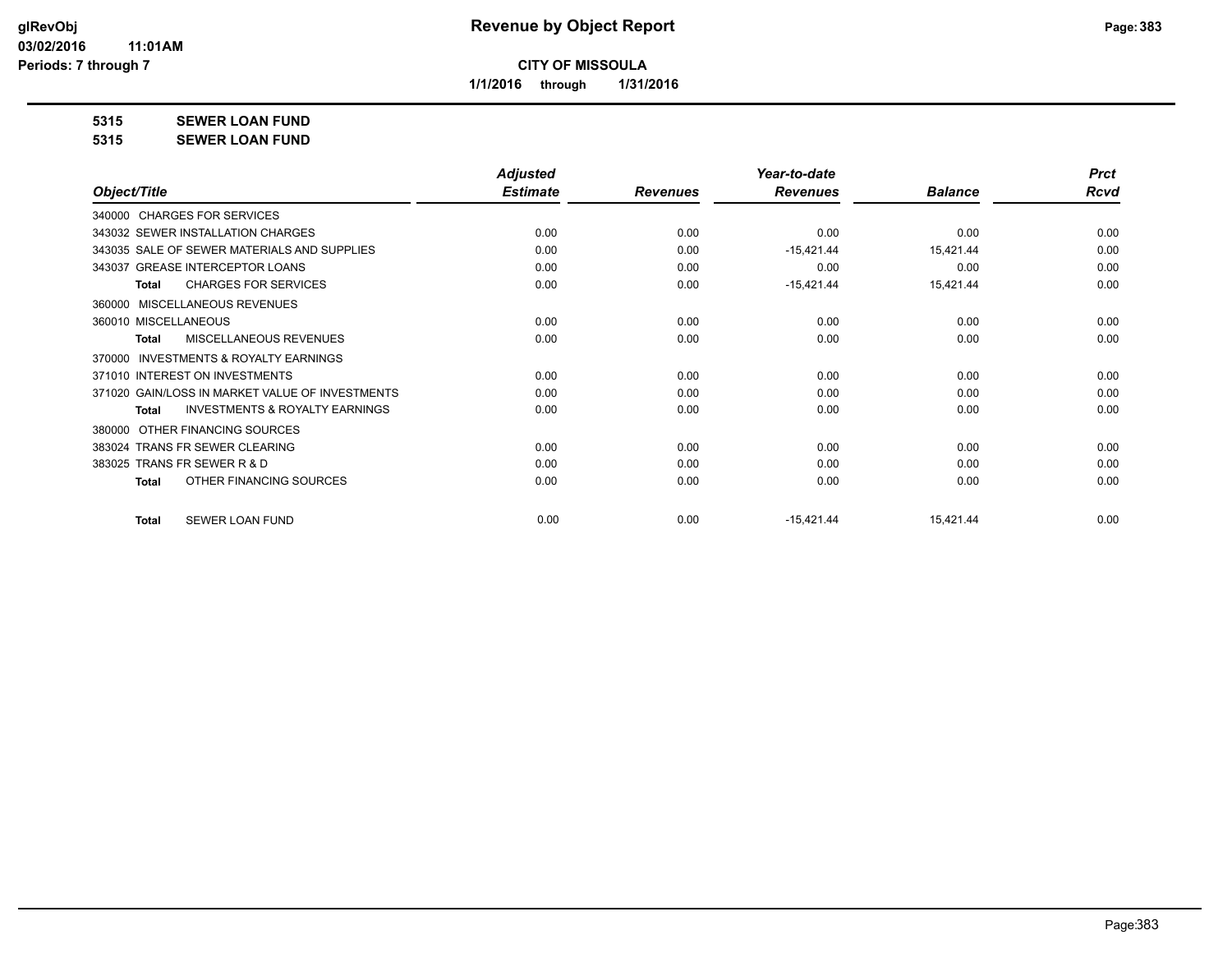**1/1/2016 through 1/31/2016**

#### **5315 SEWER LOAN FUND**

|                                                           | <b>Adjusted</b> |                 | Year-to-date    |                | <b>Prct</b> |
|-----------------------------------------------------------|-----------------|-----------------|-----------------|----------------|-------------|
| Object/Title                                              | <b>Estimate</b> | <b>Revenues</b> | <b>Revenues</b> | <b>Balance</b> | <b>Rcvd</b> |
| 340000 CHARGES FOR SERVICES                               |                 |                 |                 |                |             |
| 343032 SEWER INSTALLATION CHARGES                         | 0.00            | 0.00            | 0.00            | 0.00           | 0.00        |
| 343035 SALE OF SEWER MATERIALS AND SUPPLIES               | 0.00            | 0.00            | $-15,421.44$    | 15,421.44      | 0.00        |
| 343037 GREASE INTERCEPTOR LOANS                           | 0.00            | 0.00            | 0.00            | 0.00           | 0.00        |
| <b>CHARGES FOR SERVICES</b><br>Total                      | 0.00            | 0.00            | $-15,421.44$    | 15,421.44      | 0.00        |
| 360000 MISCELLANEOUS REVENUES                             |                 |                 |                 |                |             |
| 360010 MISCELLANEOUS                                      | 0.00            | 0.00            | 0.00            | 0.00           | 0.00        |
| <b>MISCELLANEOUS REVENUES</b><br><b>Total</b>             | 0.00            | 0.00            | 0.00            | 0.00           | 0.00        |
| INVESTMENTS & ROYALTY EARNINGS<br>370000                  |                 |                 |                 |                |             |
| 371010 INTEREST ON INVESTMENTS                            | 0.00            | 0.00            | 0.00            | 0.00           | 0.00        |
| 371020 GAIN/LOSS IN MARKET VALUE OF INVESTMENT            | 0.00            | 0.00            | 0.00            | 0.00           | 0.00        |
| <b>INVESTMENTS &amp; ROYALTY EARNINGS</b><br><b>Total</b> | 0.00            | 0.00            | 0.00            | 0.00           | 0.00        |
| OTHER FINANCING SOURCES<br>380000                         |                 |                 |                 |                |             |
| 383024 TRANS FR SEWER CLEARING                            | 0.00            | 0.00            | 0.00            | 0.00           | 0.00        |
| 383025 TRANS FR SEWER R & D                               | 0.00            | 0.00            | 0.00            | 0.00           | 0.00        |
| OTHER FINANCING SOURCES<br><b>Total</b>                   | 0.00            | 0.00            | 0.00            | 0.00           | 0.00        |
| SEWER LOAN FUND<br><b>Total</b>                           | 0.00            | 0.00            | $-15,421.44$    | 15,421.44      | 0.00        |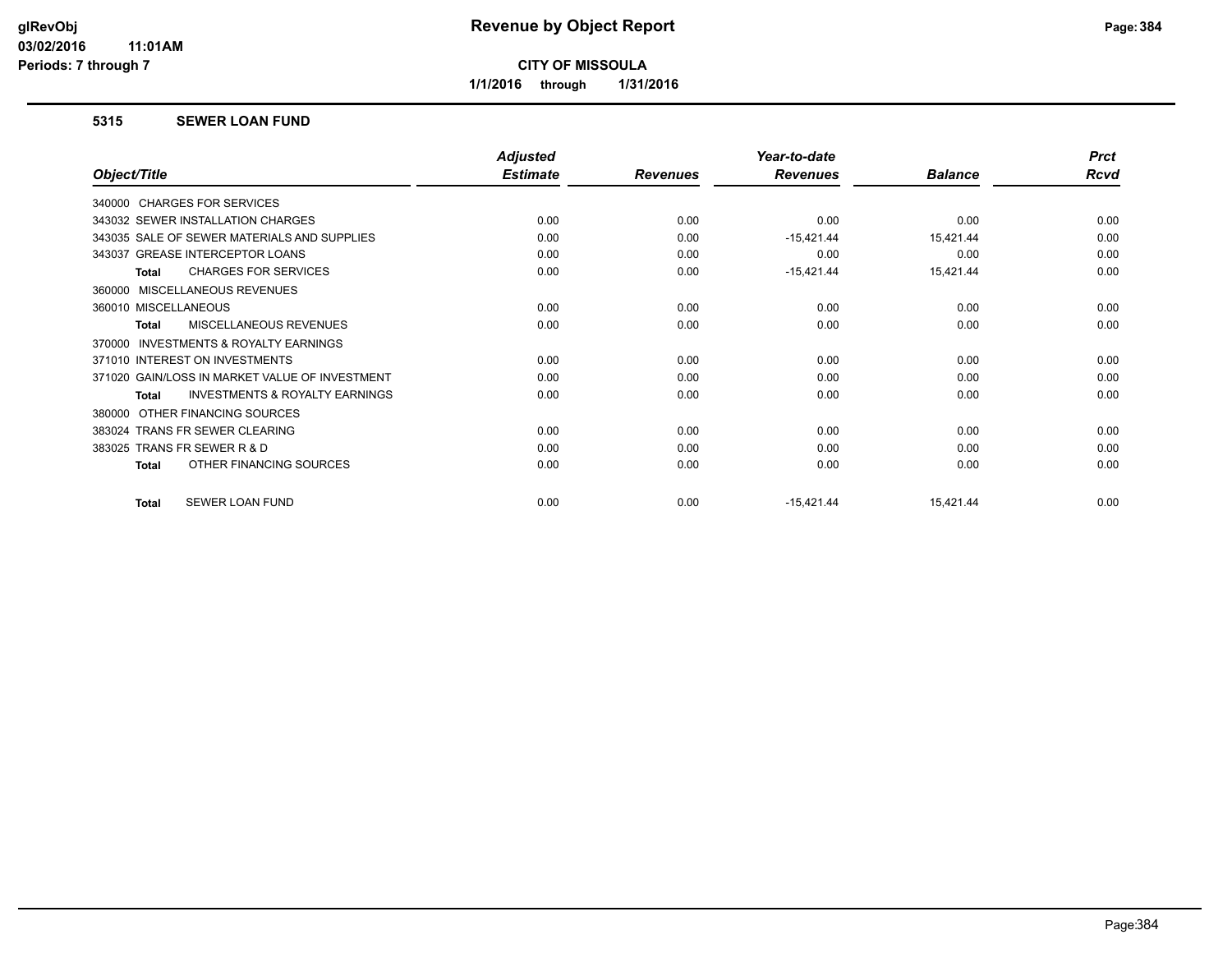**1/1/2016 through 1/31/2016**

# **5320 SEWER REPLACEMENT & DEPRECIATION FUND**

# **5320 SEWER REPLACEMENT & DEPRECIATION FUND**

|                                                           | <b>Adjusted</b> |                 | Year-to-date    |                | <b>Prct</b> |
|-----------------------------------------------------------|-----------------|-----------------|-----------------|----------------|-------------|
| Object/Title                                              | <b>Estimate</b> | <b>Revenues</b> | <b>Revenues</b> | <b>Balance</b> | Rcvd        |
| 330000 INTERGOVERNMENTAL REVENUES                         |                 |                 |                 |                |             |
| 337010 COUNTY REIMBURSEMENT-DEANOS                        | 0.00            | 0.00            | 0.00            | 0.00           | 0.00        |
| <b>INTERGOVERNMENTAL REVENUES</b><br><b>Total</b>         | 0.00            | 0.00            | 0.00            | 0.00           | 0.00        |
| 340000 CHARGES FOR SERVICES                               |                 |                 |                 |                |             |
| 343032 SEWER INSTALLATION CHARGES                         | 0.00            | 0.00            | 9,375.00        | $-9,375.00$    | 0.00        |
| <b>CHARGES FOR SERVICES</b><br><b>Total</b>               | 0.00            | 0.00            | 9,375.00        | $-9,375.00$    | 0.00        |
| 360000 MISCELLANEOUS REVENUES                             |                 |                 |                 |                |             |
| 360000 MISCELLANEOUS REVENUES                             | 0.00            | 0.00            | 0.00            | 0.00           | 0.00        |
| 360010 MISCELLANEOUS                                      | 0.00            | 0.00            | 0.00            | 0.00           | 0.00        |
| 362006 GAIC INSURANCE SETTLEMENT                          | 0.00            | 0.00            | 0.00            | 0.00           | 0.00        |
| MISCELLANEOUS REVENUES<br><b>Total</b>                    | 0.00            | 0.00            | 0.00            | 0.00           | 0.00        |
| 370000 INVESTMENTS & ROYALTY EARNINGS                     |                 |                 |                 |                |             |
| 371010 INTEREST ON INVESTMENTS                            | 0.00            | 0.00            | 0.00            | 0.00           | 0.00        |
| 371020 GAIN/LOSS IN MARKET VALUE OF INVESTMENTS           | 0.00            | 0.00            | 0.00            | 0.00           | 0.00        |
| <b>INVESTMENTS &amp; ROYALTY EARNINGS</b><br><b>Total</b> | 0.00            | 0.00            | 0.00            | 0.00           | 0.00        |
| 380000 OTHER FINANCING SOURCES                            |                 |                 |                 |                |             |
| 381002 SRF LOAN                                           | 0.00            | 0.00            | 0.00            | 0.00           | 0.00        |
| 381090 PROCEEDS FROM CAPITAL LEASE                        | 0.00            | 0.00            | 60,597.00       | $-60.597.00$   | 0.00        |
| 383000 OPERATING TRANSFERS                                | 0.00            | 0.00            | 0.00            | 0.00           | 0.00        |
| 383024 TRANS FR SEWER CLEARING                            | 0.00            | 0.00            | 0.00            | 0.00           | 0.00        |
| 383042 TRANSFERS FROM OTHER FUNDS                         | 777.157.00      | 0.00            | 0.00            | 777,157.00     | 0.00        |
| OTHER FINANCING SOURCES<br><b>Total</b>                   | 777,157.00      | 0.00            | 60,597.00       | 716,560.00     | 7.80        |
| SEWER REPLACEMENT & DEPRECIATION FU<br><b>Total</b>       | 777,157.00      | 0.00            | 69,972.00       | 707,185.00     | 9.00        |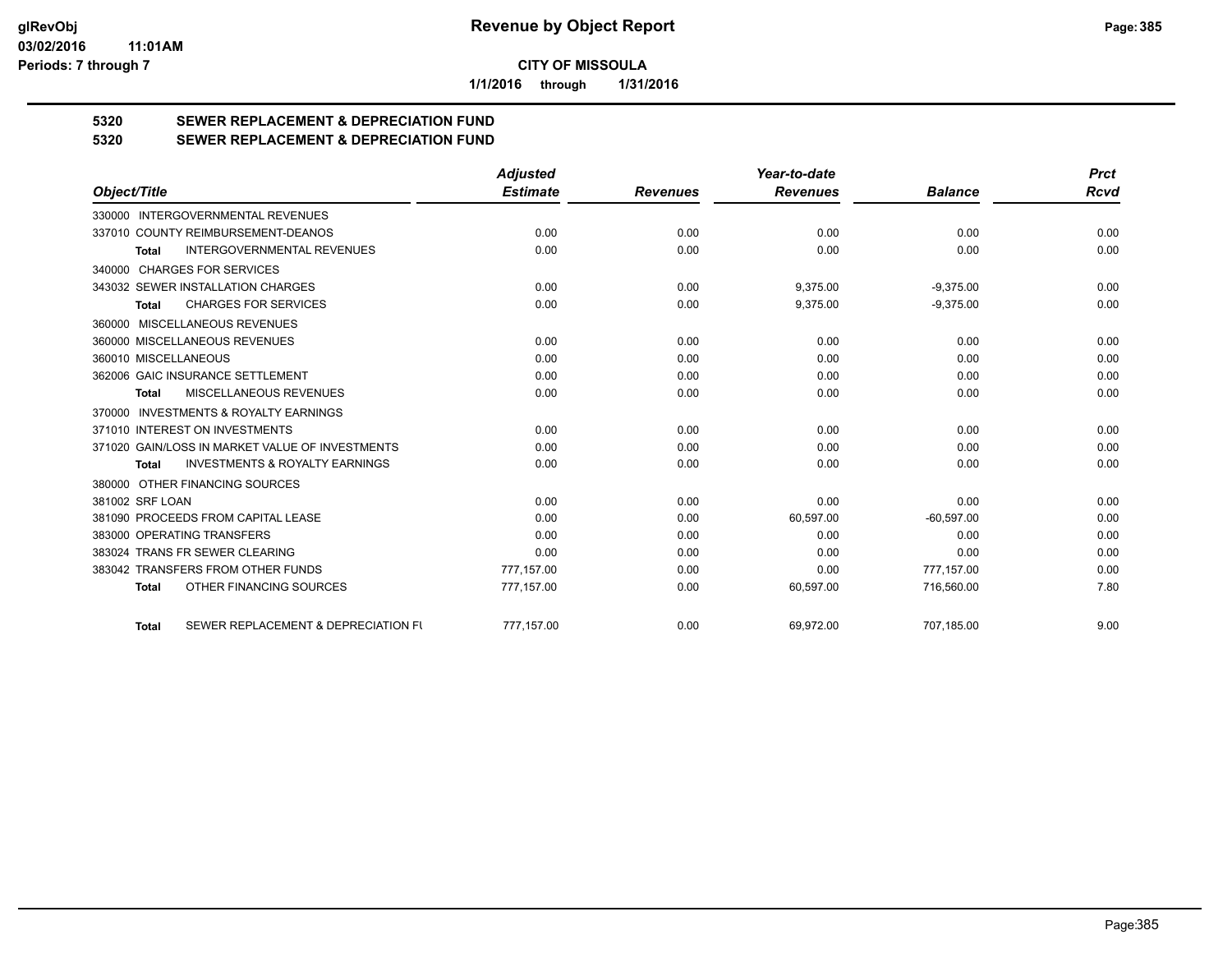**1/1/2016 through 1/31/2016**

## **5320 SEWER REPLACEMENT & DEPRECIATION FUND**

|                                                           | <b>Adjusted</b> |                 | Year-to-date    |                | <b>Prct</b> |
|-----------------------------------------------------------|-----------------|-----------------|-----------------|----------------|-------------|
| Object/Title                                              | <b>Estimate</b> | <b>Revenues</b> | <b>Revenues</b> | <b>Balance</b> | Rcvd        |
| 330000 INTERGOVERNMENTAL REVENUES                         |                 |                 |                 |                |             |
| 337010 COUNTY REIMBURSEMENT-DEANOS                        | 0.00            | 0.00            | 0.00            | 0.00           | 0.00        |
| <b>INTERGOVERNMENTAL REVENUES</b><br><b>Total</b>         | 0.00            | 0.00            | 0.00            | 0.00           | 0.00        |
| 340000 CHARGES FOR SERVICES                               |                 |                 |                 |                |             |
| 343032 SEWER INSTALLATION CHARGES                         | 0.00            | 0.00            | 9,375.00        | $-9,375.00$    | 0.00        |
| <b>CHARGES FOR SERVICES</b><br><b>Total</b>               | 0.00            | 0.00            | 9,375.00        | $-9,375.00$    | 0.00        |
| 360000 MISCELLANEOUS REVENUES                             |                 |                 |                 |                |             |
| 360000 MISCELLANEOUS REVENUES                             | 0.00            | 0.00            | 0.00            | 0.00           | 0.00        |
| 360010 MISCELLANEOUS                                      | 0.00            | 0.00            | 0.00            | 0.00           | 0.00        |
| 362006 GAIC INSURANCE SETTLEMENT                          | 0.00            | 0.00            | 0.00            | 0.00           | 0.00        |
| <b>MISCELLANEOUS REVENUES</b><br><b>Total</b>             | 0.00            | 0.00            | 0.00            | 0.00           | 0.00        |
| 370000 INVESTMENTS & ROYALTY EARNINGS                     |                 |                 |                 |                |             |
| 371010 INTEREST ON INVESTMENTS                            | 0.00            | 0.00            | 0.00            | 0.00           | 0.00        |
| 371020 GAIN/LOSS IN MARKET VALUE OF INVESTMENT            | 0.00            | 0.00            | 0.00            | 0.00           | 0.00        |
| <b>INVESTMENTS &amp; ROYALTY EARNINGS</b><br><b>Total</b> | 0.00            | 0.00            | 0.00            | 0.00           | 0.00        |
| 380000 OTHER FINANCING SOURCES                            |                 |                 |                 |                |             |
| 381002 SRF LOAN                                           | 0.00            | 0.00            | 0.00            | 0.00           | 0.00        |
| 381090 PROCEEDS FROM CAPITAL LEASE                        | 0.00            | 0.00            | 60,597.00       | $-60,597.00$   | 0.00        |
| 383000 OPERATING TRANSFERS                                | 0.00            | 0.00            | 0.00            | 0.00           | 0.00        |
| 383024 TRANS FR SEWER CLEARING                            | 0.00            | 0.00            | 0.00            | 0.00           | 0.00        |
| 383042 TRANSFERS FROM OTHER FUNDS                         | 777,157.00      | 0.00            | 0.00            | 777,157.00     | 0.00        |
| OTHER FINANCING SOURCES<br><b>Total</b>                   | 777,157.00      | 0.00            | 60,597.00       | 716,560.00     | 7.80        |
| SEWER REPLACEMENT & DEPRECIATION F<br><b>Total</b>        | 777.157.00      | 0.00            | 69.972.00       | 707.185.00     | 9.00        |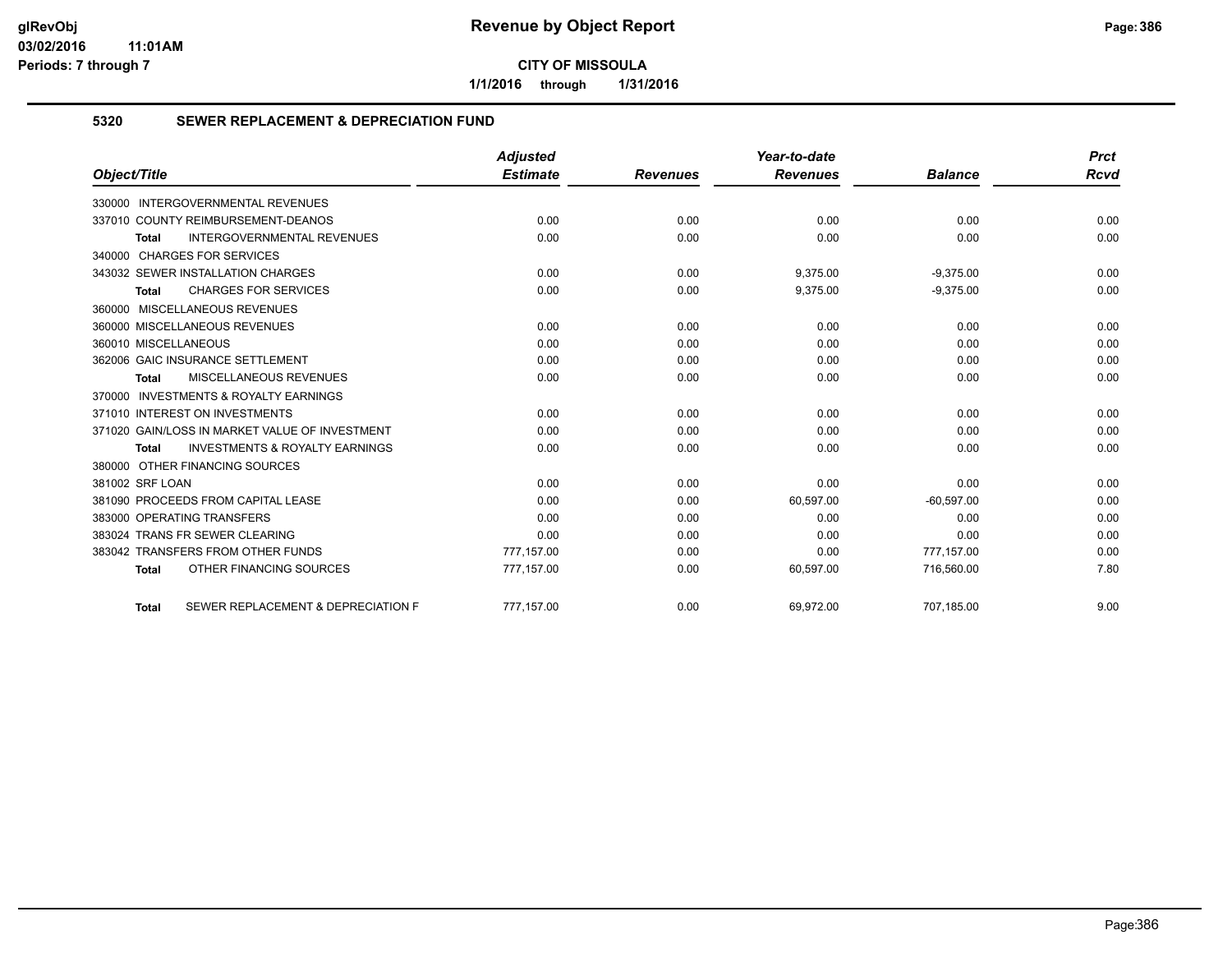**1/1/2016 through 1/31/2016**

**5325 SEWER DEVELOPMENT FEE FUND**

**5325 SEWER DEVELOPMENT FEE FUND**

|                                                           | <b>Adjusted</b> |                 | Year-to-date    |                | <b>Prct</b> |
|-----------------------------------------------------------|-----------------|-----------------|-----------------|----------------|-------------|
| Object/Title                                              | <b>Estimate</b> | <b>Revenues</b> | <b>Revenues</b> | <b>Balance</b> | <b>Rcvd</b> |
| 330000 INTERGOVERNMENTAL REVENUES                         |                 |                 |                 |                |             |
| 334120 TSEP GRANT                                         | 0.00            | 0.00            | 0.00            | 0.00           | 0.00        |
| <b>INTERGOVERNMENTAL REVENUES</b><br><b>Total</b>         | 0.00            | 0.00            | 0.00            | 0.00           | 0.00        |
| 340000 CHARGES FOR SERVICES                               |                 |                 |                 |                |             |
| 343032 SEWER INSTALLATION CHARGES                         | 0.00            | 0.00            | 0.00            | 0.00           | 0.00        |
| 343034 TREATMENT FACILITIES FEES                          | 615,558.00      | 25,900.00       | 312,502.33      | 303,055.67     | 50.77       |
| 343036 *** Title Not Found ***                            | 0.00            | 0.00            | 0.00            | 0.00           | 0.00        |
| <b>CHARGES FOR SERVICES</b><br><b>Total</b>               | 615,558.00      | 25,900.00       | 312,502.33      | 303,055.67     | 50.77       |
| 360000 MISCELLANEOUS REVENUES                             |                 |                 |                 |                |             |
| 360010 MISCELLANEOUS                                      | 0.00            | 0.00            | 0.00            | 0.00           | 0.00        |
| 360030 CONTRIBUTIONS FROM PROPERTY OWNERS                 | 0.00            | 0.00            | 0.00            | 0.00           | 0.00        |
| 362000 OTHER MISCELLANEOUS REVENUE                        | 0.00            | 0.00            | 32,310.55       | $-32,310.55$   | 0.00        |
| MISCELLANEOUS REVENUES<br><b>Total</b>                    | 0.00            | 0.00            | 32,310.55       | $-32,310.55$   | 0.00        |
| <b>INVESTMENTS &amp; ROYALTY EARNINGS</b><br>370000       |                 |                 |                 |                |             |
| 371010 INTEREST ON INVESTMENTS                            | 0.00            | 0.00            | 0.00            | 0.00           | 0.00        |
| 371020 GAIN/LOSS IN MARKET VALUE OF INVESTMENTS           | 0.00            | 0.00            | 0.00            | 0.00           | 0.00        |
| <b>INVESTMENTS &amp; ROYALTY EARNINGS</b><br><b>Total</b> | 0.00            | 0.00            | 0.00            | 0.00           | 0.00        |
| 380000 OTHER FINANCING SOURCES                            |                 |                 |                 |                |             |
| 383042 TRANSFERS FROM OTHER FUNDS                         | 0.00            | 0.00            | 0.00            | 0.00           | 0.00        |
| OTHER FINANCING SOURCES<br><b>Total</b>                   | 0.00            | 0.00            | 0.00            | 0.00           | 0.00        |
| SEWER DEVELOPMENT FEE FUND<br><b>Total</b>                | 615.558.00      | 25,900.00       | 344.812.88      | 270.745.12     | 56.02       |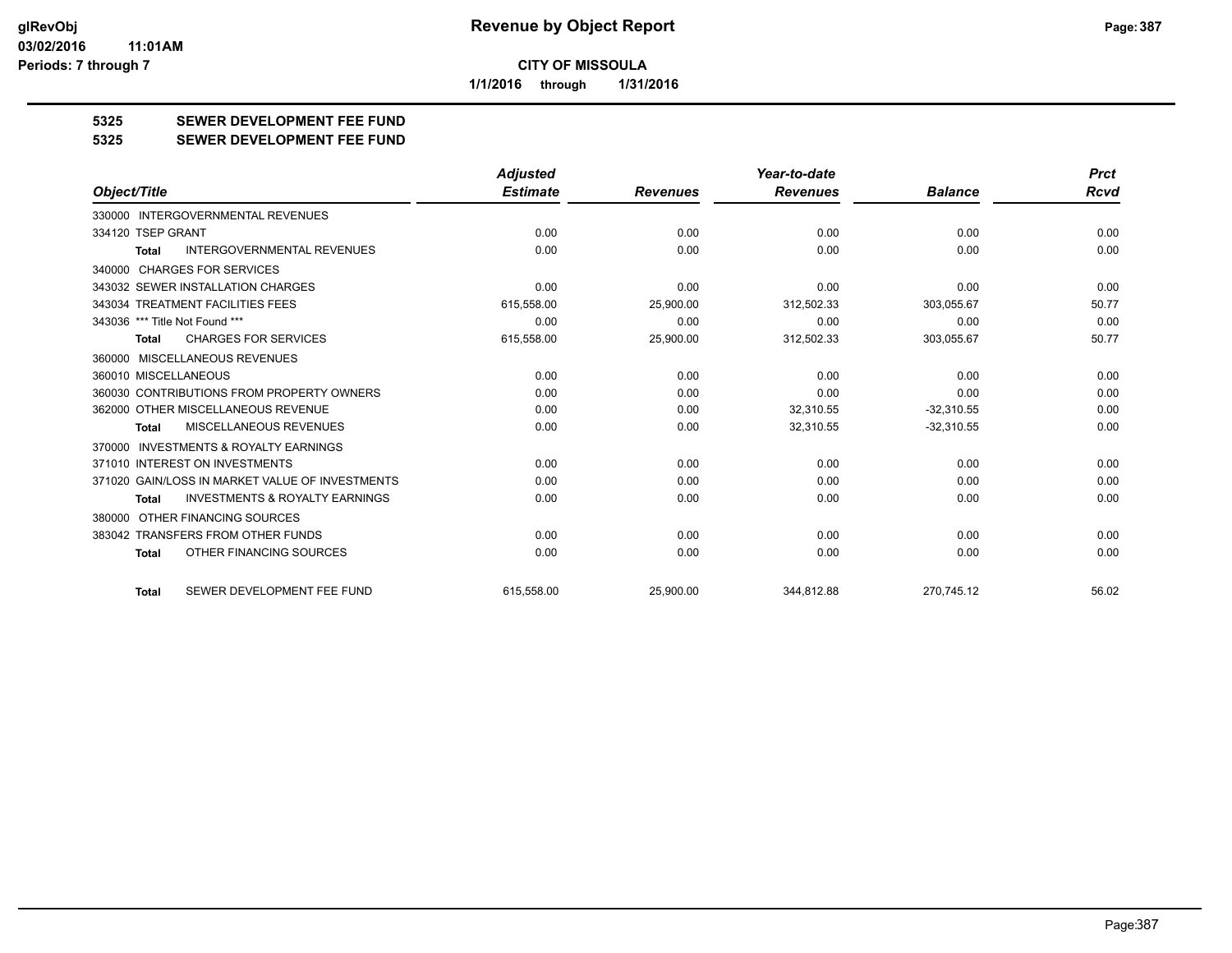**1/1/2016 through 1/31/2016**

# **5325 SEWER DEVELOPMENT FEE FUND**

|                                                    | <b>Adjusted</b> |                 | Year-to-date    |                | <b>Prct</b> |
|----------------------------------------------------|-----------------|-----------------|-----------------|----------------|-------------|
| Object/Title                                       | <b>Estimate</b> | <b>Revenues</b> | <b>Revenues</b> | <b>Balance</b> | Rcvd        |
| 330000 INTERGOVERNMENTAL REVENUES                  |                 |                 |                 |                |             |
| 334120 TSEP GRANT                                  | 0.00            | 0.00            | 0.00            | 0.00           | 0.00        |
| <b>INTERGOVERNMENTAL REVENUES</b><br><b>Total</b>  | 0.00            | 0.00            | 0.00            | 0.00           | 0.00        |
| 340000 CHARGES FOR SERVICES                        |                 |                 |                 |                |             |
| 343032 SEWER INSTALLATION CHARGES                  | 0.00            | 0.00            | 0.00            | 0.00           | 0.00        |
| 343034 TREATMENT FACILITIES FEES                   | 615,558.00      | 25,900.00       | 312,502.33      | 303,055.67     | 50.77       |
| 343036 *** Title Not Found ***                     | 0.00            | 0.00            | 0.00            | 0.00           | 0.00        |
| <b>CHARGES FOR SERVICES</b><br><b>Total</b>        | 615,558.00      | 25,900.00       | 312,502.33      | 303,055.67     | 50.77       |
| 360000 MISCELLANEOUS REVENUES                      |                 |                 |                 |                |             |
| 360010 MISCELLANEOUS                               | 0.00            | 0.00            | 0.00            | 0.00           | 0.00        |
| 360030 CONTRIBUTIONS FROM PROPERTY OWNERS          | 0.00            | 0.00            | 0.00            | 0.00           | 0.00        |
| 362000 OTHER MISCELLANEOUS REVENUE                 | 0.00            | 0.00            | 32,310.55       | $-32,310.55$   | 0.00        |
| MISCELLANEOUS REVENUES<br><b>Total</b>             | 0.00            | 0.00            | 32,310.55       | $-32,310.55$   | 0.00        |
| 370000 INVESTMENTS & ROYALTY EARNINGS              |                 |                 |                 |                |             |
| 371010 INTEREST ON INVESTMENTS                     | 0.00            | 0.00            | 0.00            | 0.00           | 0.00        |
| 371020 GAIN/LOSS IN MARKET VALUE OF INVESTMENT     | 0.00            | 0.00            | 0.00            | 0.00           | 0.00        |
| <b>INVESTMENTS &amp; ROYALTY EARNINGS</b><br>Total | 0.00            | 0.00            | 0.00            | 0.00           | 0.00        |
| 380000 OTHER FINANCING SOURCES                     |                 |                 |                 |                |             |
| 383042 TRANSFERS FROM OTHER FUNDS                  | 0.00            | 0.00            | 0.00            | 0.00           | 0.00        |
| OTHER FINANCING SOURCES<br><b>Total</b>            | 0.00            | 0.00            | 0.00            | 0.00           | 0.00        |
| SEWER DEVELOPMENT FEE FUND<br><b>Total</b>         | 615.558.00      | 25,900.00       | 344.812.88      | 270.745.12     | 56.02       |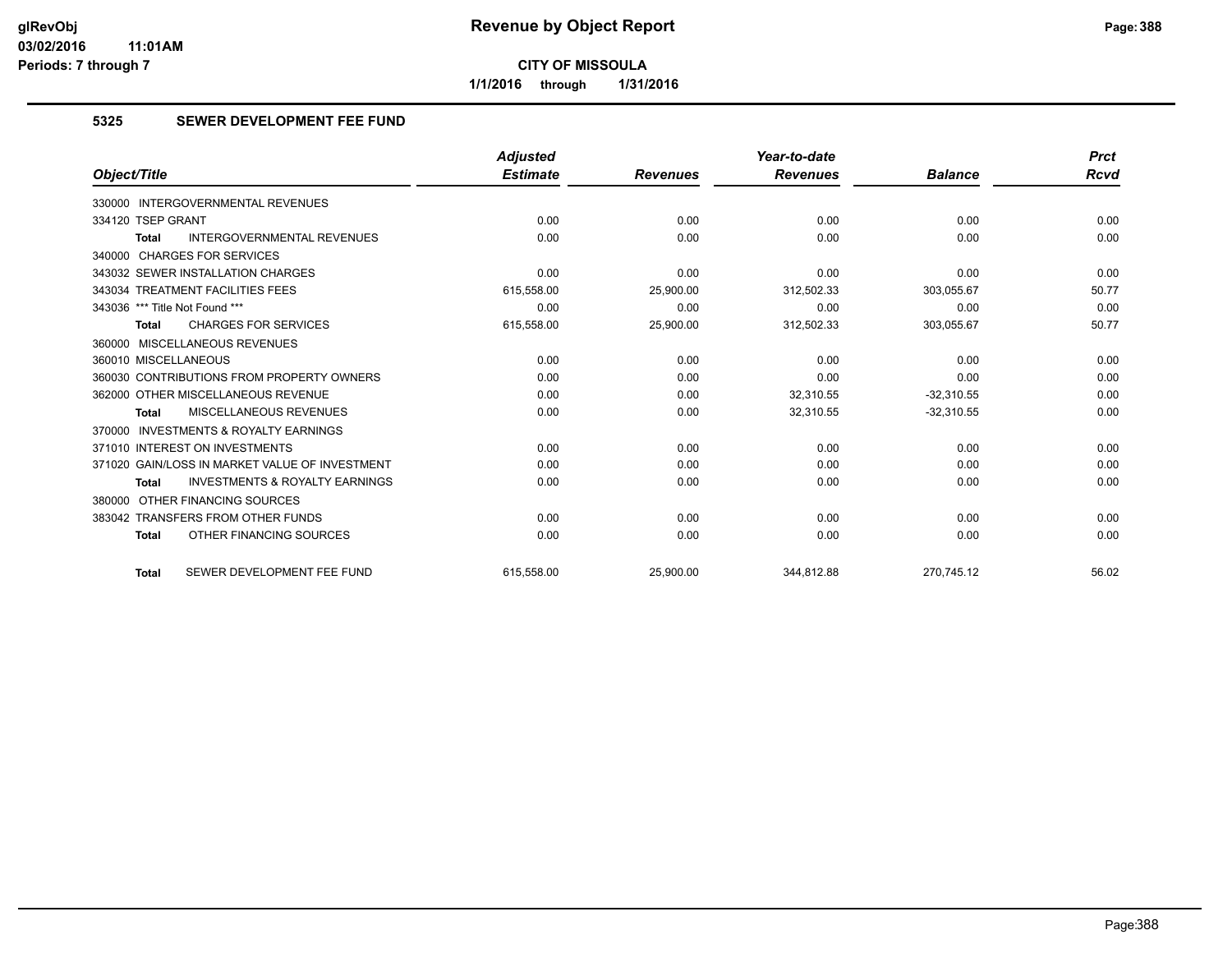**1/1/2016 through 1/31/2016**

### **5340 SEWER CONSTRUCTION FUND**

#### **5340 SEWER CONSTRUCTION FUND**

|                                                    | <b>Adjusted</b> |                 | Year-to-date    |                | <b>Prct</b> |
|----------------------------------------------------|-----------------|-----------------|-----------------|----------------|-------------|
| Object/Title                                       | <b>Estimate</b> | <b>Revenues</b> | <b>Revenues</b> | <b>Balance</b> | <b>Rcvd</b> |
| 330000 INTERGOVERNMENTAL REVENUES                  |                 |                 |                 |                |             |
| 331090 EPA GRANT                                   | 0.00            | 0.00            | 0.00            | 0.00           | 0.00        |
| 334120 TSEP GRANT                                  | 0.00            | 0.00            | 0.00            | 0.00           | 0.00        |
| 334140 DNRC GRANT                                  | 0.00            | 0.00            | 0.00            | 0.00           | 0.00        |
| 337000 LOCAL GRANTS                                | 0.00            | 0.00            | 0.00            | 0.00           | 0.00        |
| <b>INTERGOVERNMENTAL REVENUES</b><br>Total         | 0.00            | 0.00            | 0.00            | 0.00           | 0.00        |
| 340000 CHARGES FOR SERVICES                        |                 |                 |                 |                |             |
| 343032 SEWER INSTALLATION CHARGES                  | 0.00            | 0.00            | 596.00          | $-596.00$      | 0.00        |
| <b>CHARGES FOR SERVICES</b><br>Total               | 0.00            | 0.00            | 596.00          | $-596.00$      | 0.00        |
| 360000 MISCELLANEOUS REVENUES                      |                 |                 |                 |                |             |
| 360030 CONTRIBUTIONS FROM PROPERTY OWNERS          | 0.00            | 0.00            | 0.00            | 0.00           | 0.00        |
| 363020 PROPERTY ASSESSMENTS                        | 0.00            | 0.00            | 0.00            | 0.00           | 0.00        |
| 365000 DONATIONS                                   | 0.00            | 0.00            | 0.00            | 0.00           | 0.00        |
| MISCELLANEOUS REVENUES<br>Total                    | 0.00            | 0.00            | 0.00            | 0.00           | 0.00        |
| 370000 INVESTMENTS & ROYALTY EARNINGS              |                 |                 |                 |                |             |
| 371010 INTEREST ON INVESTMENTS                     | 0.00            | 0.00            | 0.00            | 0.00           | 0.00        |
| 371020 GAIN/LOSS IN MARKET VALUE OF INVESTMENTS    | 0.00            | 0.00            | 0.00            | 0.00           | 0.00        |
| <b>INVESTMENTS &amp; ROYALTY EARNINGS</b><br>Total | 0.00            | 0.00            | 0.00            | 0.00           | 0.00        |
| 380000 OTHER FINANCING SOURCES                     |                 |                 |                 |                |             |
| 381002 SRF LOAN                                    | 0.00            | 0.00            | 0.00            | 0.00           | 0.00        |
| 381020 REVENUE BONDS                               | 3,496,300.00    | 0.00            | 0.00            | 3,496,300.00   | 0.00        |
| 383011 TRANS FR SID REVOLVING                      | 0.00            | 0.00            | 0.00            | 0.00           | 0.00        |
| 383024 TRANS FR SEWER CLEARING                     | 0.00            | 0.00            | 0.00            | 0.00           | 0.00        |
| 383025 TRANS FR SEWER R & D                        | 0.00            | 0.00            | 0.00            | 0.00           | 0.00        |
| 383026 TRANS FR CDBG                               | 0.00            | 0.00            | 0.00            | 0.00           | 0.00        |
| 383040 TRANSFER FROM CITY GRANTS                   | 0.00            | 0.00            | 0.00            | 0.00           | 0.00        |
| OTHER FINANCING SOURCES<br><b>Total</b>            | 3,496,300.00    | 0.00            | 0.00            | 3,496,300.00   | 0.00        |
| SEWER CONSTRUCTION FUND<br>Total                   | 3.496.300.00    | 0.00            | 596.00          | 3.495.704.00   | 0.02        |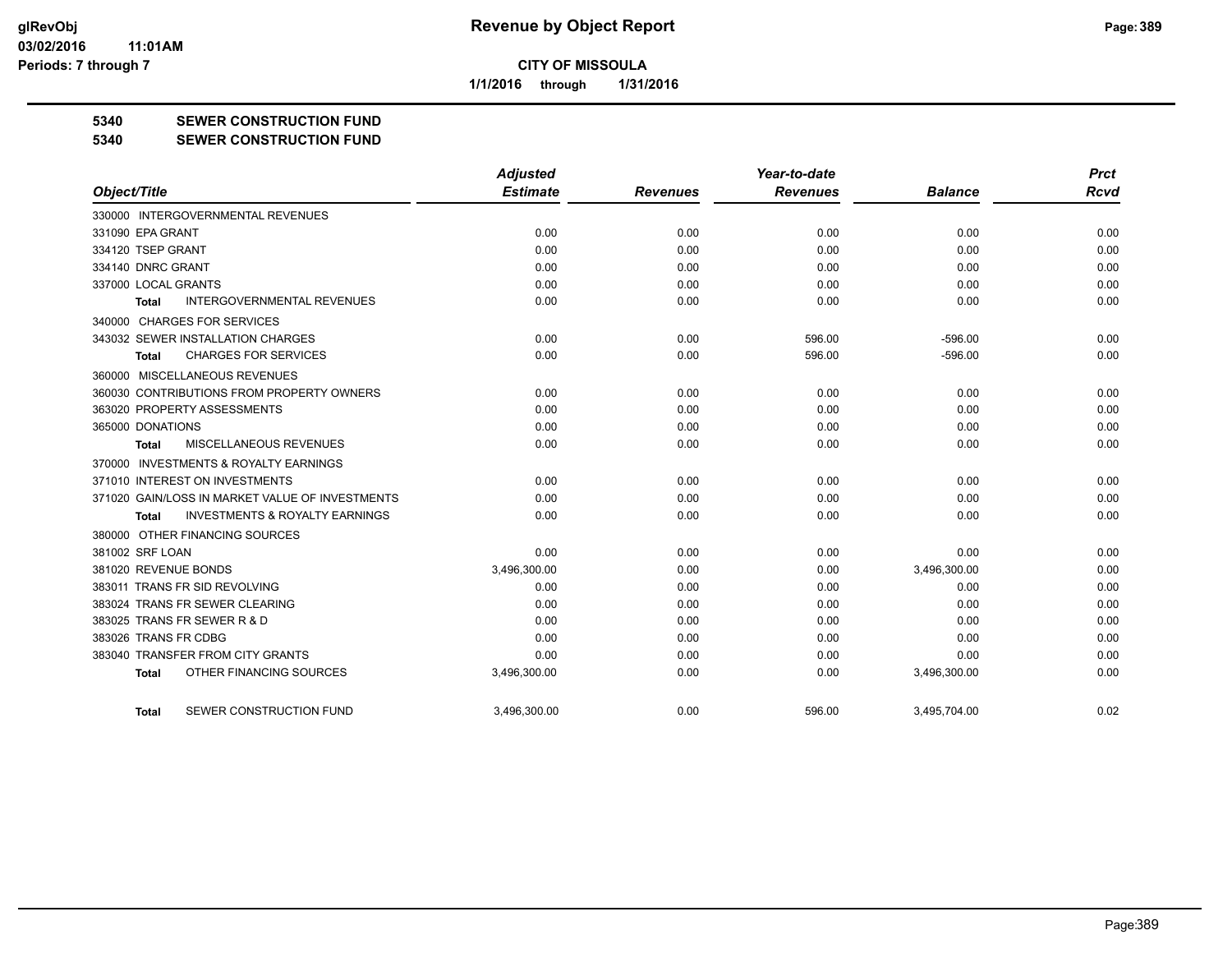**1/1/2016 through 1/31/2016**

## **5340 SEWER CONSTRUCTION FUND**

|                                                    | <b>Adjusted</b> |                 | Year-to-date    |                | <b>Prct</b> |
|----------------------------------------------------|-----------------|-----------------|-----------------|----------------|-------------|
| Object/Title                                       | <b>Estimate</b> | <b>Revenues</b> | <b>Revenues</b> | <b>Balance</b> | <b>Rcvd</b> |
| 330000 INTERGOVERNMENTAL REVENUES                  |                 |                 |                 |                |             |
| 331090 EPA GRANT                                   | 0.00            | 0.00            | 0.00            | 0.00           | 0.00        |
| 334120 TSEP GRANT                                  | 0.00            | 0.00            | 0.00            | 0.00           | 0.00        |
| 334140 DNRC GRANT                                  | 0.00            | 0.00            | 0.00            | 0.00           | 0.00        |
| 337000 LOCAL GRANTS                                | 0.00            | 0.00            | 0.00            | 0.00           | 0.00        |
| <b>INTERGOVERNMENTAL REVENUES</b><br>Total         | 0.00            | 0.00            | 0.00            | 0.00           | 0.00        |
| 340000 CHARGES FOR SERVICES                        |                 |                 |                 |                |             |
| 343032 SEWER INSTALLATION CHARGES                  | 0.00            | 0.00            | 596.00          | $-596.00$      | 0.00        |
| <b>CHARGES FOR SERVICES</b><br>Total               | 0.00            | 0.00            | 596.00          | $-596.00$      | 0.00        |
| 360000 MISCELLANEOUS REVENUES                      |                 |                 |                 |                |             |
| 360030 CONTRIBUTIONS FROM PROPERTY OWNERS          | 0.00            | 0.00            | 0.00            | 0.00           | 0.00        |
| 363020 PROPERTY ASSESSMENTS                        | 0.00            | 0.00            | 0.00            | 0.00           | 0.00        |
| 365000 DONATIONS                                   | 0.00            | 0.00            | 0.00            | 0.00           | 0.00        |
| MISCELLANEOUS REVENUES<br>Total                    | 0.00            | 0.00            | 0.00            | 0.00           | 0.00        |
| 370000 INVESTMENTS & ROYALTY EARNINGS              |                 |                 |                 |                |             |
| 371010 INTEREST ON INVESTMENTS                     | 0.00            | 0.00            | 0.00            | 0.00           | 0.00        |
| 371020 GAIN/LOSS IN MARKET VALUE OF INVESTMENT     | 0.00            | 0.00            | 0.00            | 0.00           | 0.00        |
| <b>INVESTMENTS &amp; ROYALTY EARNINGS</b><br>Total | 0.00            | 0.00            | 0.00            | 0.00           | 0.00        |
| 380000 OTHER FINANCING SOURCES                     |                 |                 |                 |                |             |
| 381002 SRF LOAN                                    | 0.00            | 0.00            | 0.00            | 0.00           | 0.00        |
| 381020 REVENUE BONDS                               | 3,496,300.00    | 0.00            | 0.00            | 3,496,300.00   | 0.00        |
| 383011 TRANS FR SID REVOLVING                      | 0.00            | 0.00            | 0.00            | 0.00           | 0.00        |
| 383024 TRANS FR SEWER CLEARING                     | 0.00            | 0.00            | 0.00            | 0.00           | 0.00        |
| 383025 TRANS FR SEWER R & D                        | 0.00            | 0.00            | 0.00            | 0.00           | 0.00        |
| 383026 TRANS FR CDBG                               | 0.00            | 0.00            | 0.00            | 0.00           | 0.00        |
| 383040 TRANSFER FROM CITY GRANTS                   | 0.00            | 0.00            | 0.00            | 0.00           | 0.00        |
| OTHER FINANCING SOURCES<br><b>Total</b>            | 3,496,300.00    | 0.00            | 0.00            | 3,496,300.00   | 0.00        |
| SEWER CONSTRUCTION FUND<br><b>Total</b>            | 3,496,300.00    | 0.00            | 596.00          | 3,495,704.00   | 0.02        |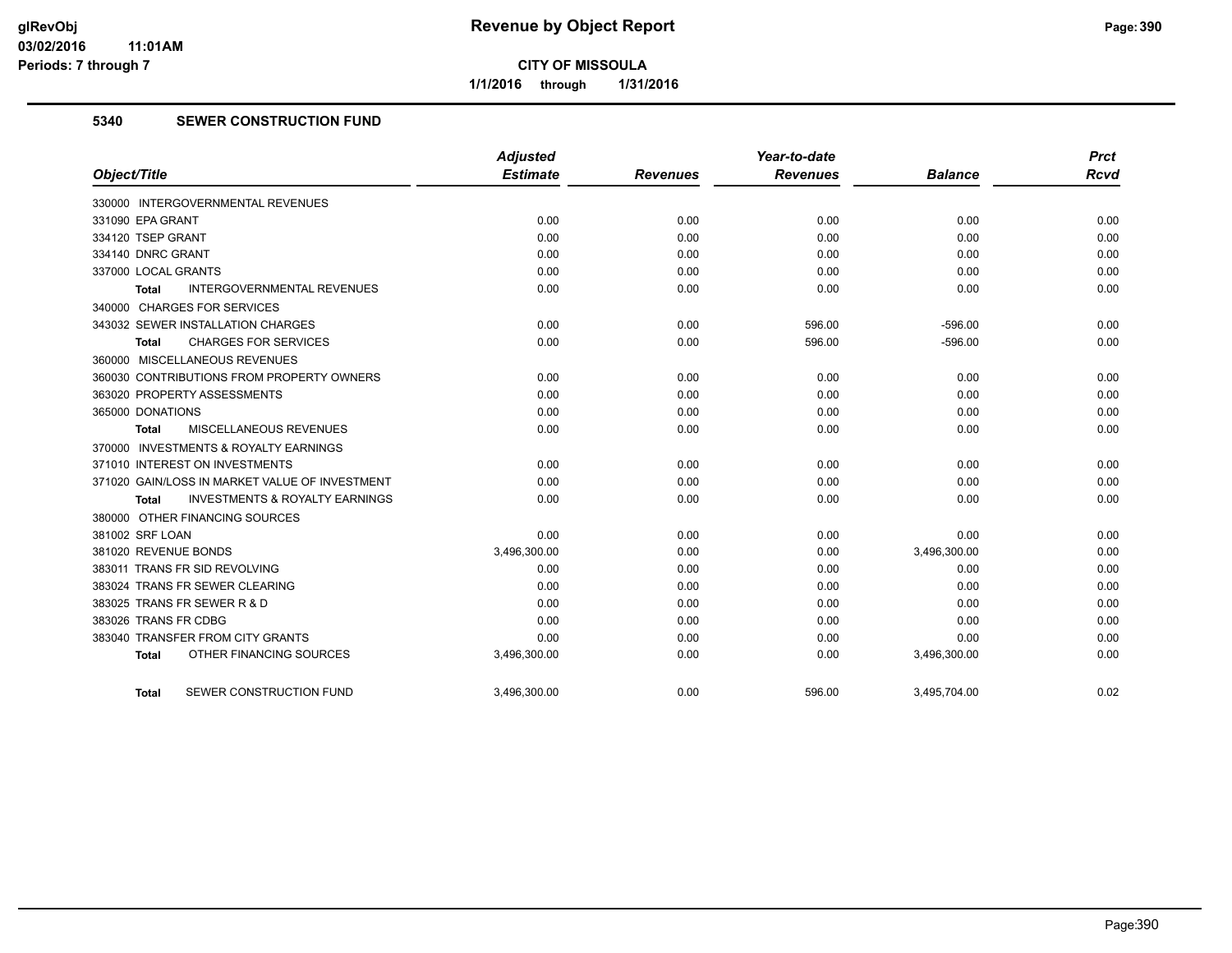**1/1/2016 through 1/31/2016**

# **5361 2001 SEWER REVENUE BONDS-DEBT SERVICE**

**5361 2001 SEWER REVENUE BONDS-DEBT SERVICE**

|                                                           | <b>Adjusted</b> |                 | Year-to-date    |                | <b>Prct</b> |
|-----------------------------------------------------------|-----------------|-----------------|-----------------|----------------|-------------|
| Object/Title                                              | <b>Estimate</b> | <b>Revenues</b> | <b>Revenues</b> | <b>Balance</b> | <b>Rcvd</b> |
| 340000 CHARGES FOR SERVICES                               |                 |                 |                 |                |             |
| SEWER SERVICE CHARGES<br>343031                           | 0.00            | 0.00            | 0.00            | 0.00           | 0.00        |
| 343032 SEWER INSTALLATION CHARGES                         | 0.00            | 0.00            | 0.00            | 0.00           | 0.00        |
| 343035 SALE OF SEWER MATERIALS AND SUPPLIES               | 0.00            | 0.00            | 0.00            | 0.00           | 0.00        |
| <b>CHARGES FOR SERVICES</b><br><b>Total</b>               | 0.00            | 0.00            | 0.00            | 0.00           | 0.00        |
| <b>MISCELLANEOUS REVENUES</b><br>360000                   |                 |                 |                 |                |             |
| 360010 MISCELLANEOUS                                      | 0.00            | 0.00            | 0.00            | 0.00           | 0.00        |
| <b>MISCELLANEOUS REVENUES</b><br>Total                    | 0.00            | 0.00            | 0.00            | 0.00           | 0.00        |
| <b>INVESTMENTS &amp; ROYALTY EARNINGS</b><br>370000       |                 |                 |                 |                |             |
| 371010 INTEREST ON INVESTMENTS                            | 0.00            | 0.00            | 0.00            | 0.00           | 0.00        |
| 371020 GAIN/LOSS IN MARKET VALUE OF INVESTMENTS           | 0.00            | 0.00            | 0.00            | 0.00           | 0.00        |
| <b>INVESTMENTS &amp; ROYALTY EARNINGS</b><br><b>Total</b> | 0.00            | 0.00            | 0.00            | 0.00           | 0.00        |
| OTHER FINANCING SOURCES<br>380000                         |                 |                 |                 |                |             |
| 382010 SALE OF FIXED ASSETS                               | 0.00            | 0.00            | 0.00            | 0.00           | 0.00        |
| 383024 TRANS FR SEWER CLEARING                            | 31,040.00       | 0.00            | 0.00            | 31,040.00      | 0.00        |
| OTHER FINANCING SOURCES<br>Total                          | 31,040.00       | 0.00            | 0.00            | 31,040.00      | 0.00        |
| 2001 SEWER REVENUE BONDS-DEBT SERVI<br><b>Total</b>       | 31,040.00       | 0.00            | 0.00            | 31,040.00      | 0.00        |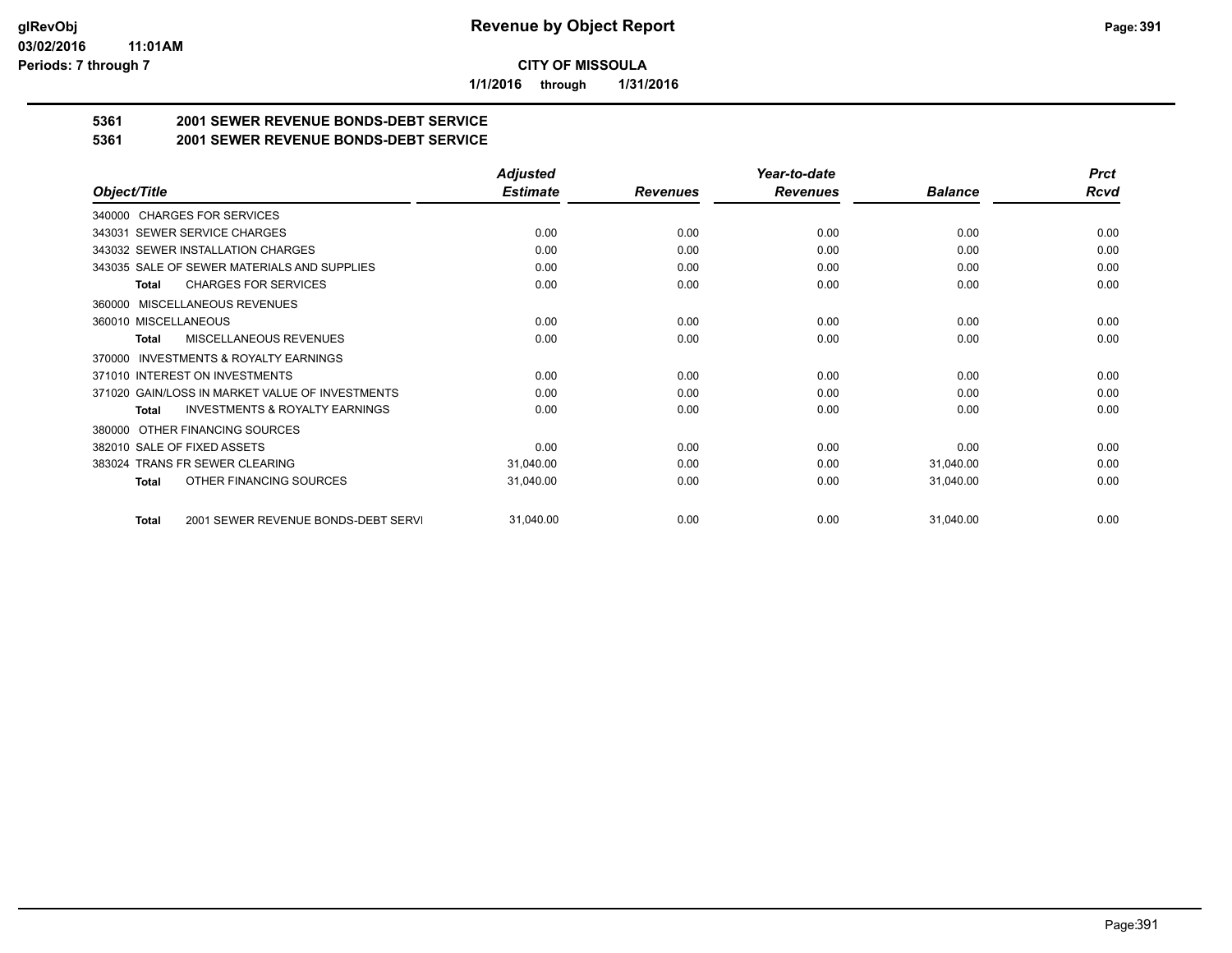**1/1/2016 through 1/31/2016**

#### **5361 2001 SEWER REVENUE BONDS-DEBT SERVICE**

|                                                           | <b>Adjusted</b> |                 | Year-to-date    |                | <b>Prct</b> |
|-----------------------------------------------------------|-----------------|-----------------|-----------------|----------------|-------------|
| Object/Title                                              | <b>Estimate</b> | <b>Revenues</b> | <b>Revenues</b> | <b>Balance</b> | Rcvd        |
| 340000 CHARGES FOR SERVICES                               |                 |                 |                 |                |             |
| 343031 SEWER SERVICE CHARGES                              | 0.00            | 0.00            | 0.00            | 0.00           | 0.00        |
| 343032 SEWER INSTALLATION CHARGES                         | 0.00            | 0.00            | 0.00            | 0.00           | 0.00        |
| 343035 SALE OF SEWER MATERIALS AND SUPPLIES               | 0.00            | 0.00            | 0.00            | 0.00           | 0.00        |
| <b>CHARGES FOR SERVICES</b><br><b>Total</b>               | 0.00            | 0.00            | 0.00            | 0.00           | 0.00        |
| 360000 MISCELLANEOUS REVENUES                             |                 |                 |                 |                |             |
| 360010 MISCELLANEOUS                                      | 0.00            | 0.00            | 0.00            | 0.00           | 0.00        |
| MISCELLANEOUS REVENUES<br><b>Total</b>                    | 0.00            | 0.00            | 0.00            | 0.00           | 0.00        |
| INVESTMENTS & ROYALTY EARNINGS<br>370000                  |                 |                 |                 |                |             |
| 371010 INTEREST ON INVESTMENTS                            | 0.00            | 0.00            | 0.00            | 0.00           | 0.00        |
| 371020 GAIN/LOSS IN MARKET VALUE OF INVESTMENT            | 0.00            | 0.00            | 0.00            | 0.00           | 0.00        |
| <b>INVESTMENTS &amp; ROYALTY EARNINGS</b><br><b>Total</b> | 0.00            | 0.00            | 0.00            | 0.00           | 0.00        |
| OTHER FINANCING SOURCES<br>380000                         |                 |                 |                 |                |             |
| 382010 SALE OF FIXED ASSETS                               | 0.00            | 0.00            | 0.00            | 0.00           | 0.00        |
| 383024 TRANS FR SEWER CLEARING                            | 31,040.00       | 0.00            | 0.00            | 31,040.00      | 0.00        |
| OTHER FINANCING SOURCES<br><b>Total</b>                   | 31,040.00       | 0.00            | 0.00            | 31,040.00      | 0.00        |
| 2001 SEWER REVENUE BONDS-DEBT SERV<br><b>Total</b>        | 31,040.00       | 0.00            | 0.00            | 31,040.00      | 0.00        |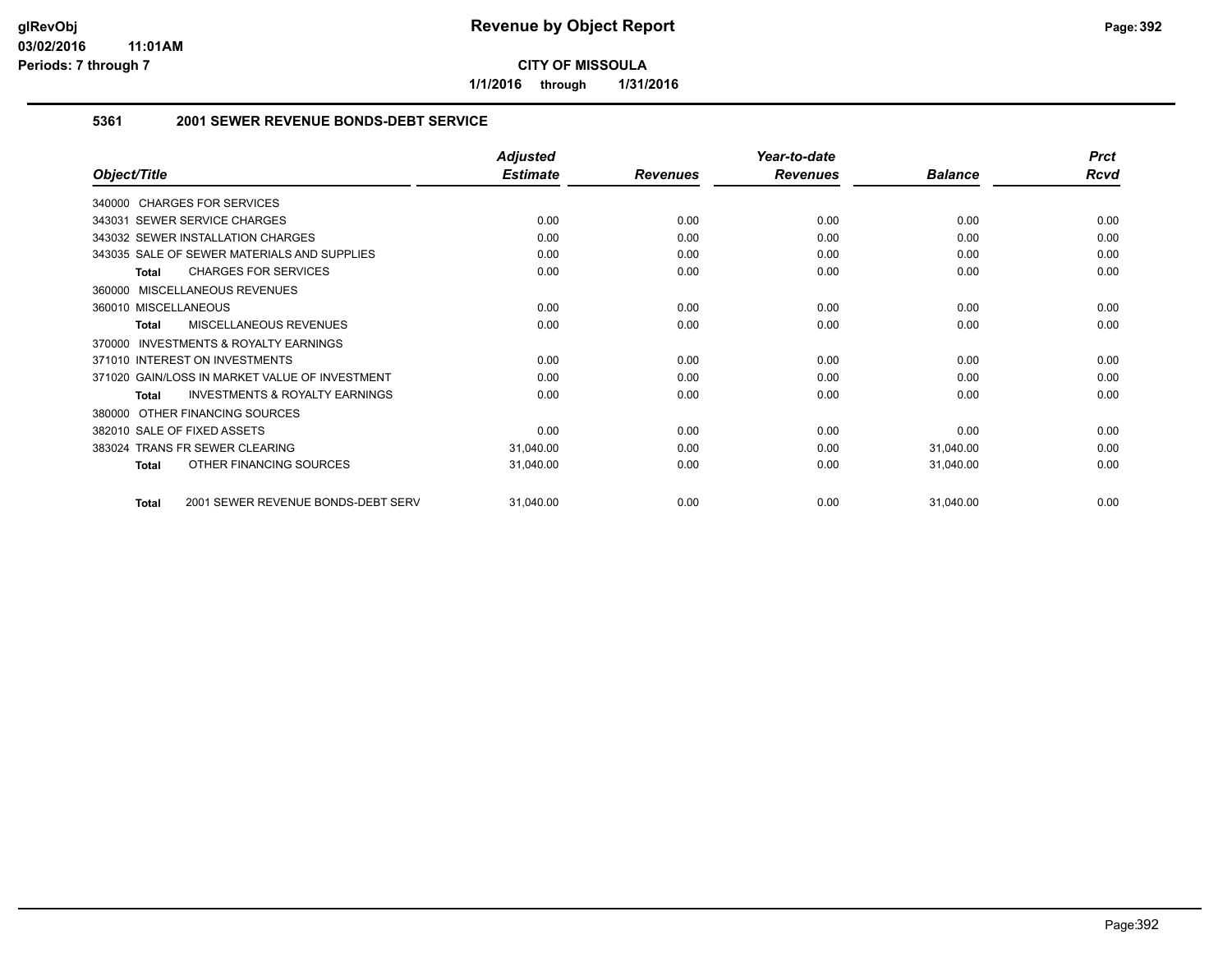**1/1/2016 through 1/31/2016**

# **5362 00 SEWER REVENUE BOND - SERIES B DEBT SE**

**5362 00 SEWER REVENUE BOND - SERIES B DEBT SE**

|                                                      | <b>Adjusted</b> |                 | Year-to-date    |                | <b>Prct</b> |
|------------------------------------------------------|-----------------|-----------------|-----------------|----------------|-------------|
| Object/Title                                         | <b>Estimate</b> | <b>Revenues</b> | <b>Revenues</b> | <b>Balance</b> | Rcvd        |
| 340000 CHARGES FOR SERVICES                          |                 |                 |                 |                |             |
| 343032 SEWER INSTALLATION CHARGES                    | 0.00            | 0.00            | 0.00            | 0.00           | 0.00        |
| <b>CHARGES FOR SERVICES</b><br>Total                 | 0.00            | 0.00            | 0.00            | 0.00           | 0.00        |
| MISCELLANEOUS REVENUES<br>360000                     |                 |                 |                 |                |             |
| 360010 MISCELLANEOUS                                 | 0.00            | 0.00            | 0.00            | 0.00           | 0.00        |
| MISCELLANEOUS REVENUES<br>Total                      | 0.00            | 0.00            | 0.00            | 0.00           | 0.00        |
| <b>INVESTMENTS &amp; ROYALTY EARNINGS</b><br>370000  |                 |                 |                 |                |             |
| 371010 INTEREST ON INVESTMENTS                       | 0.00            | 0.00            | 0.00            | 0.00           | 0.00        |
| 371020 GAIN/LOSS IN MARKET VALUE OF INVESTMENTS      | 0.00            | 0.00            | 0.00            | 0.00           | 0.00        |
| <b>INVESTMENTS &amp; ROYALTY EARNINGS</b><br>Total   | 0.00            | 0.00            | 0.00            | 0.00           | 0.00        |
| OTHER FINANCING SOURCES<br>380000                    |                 |                 |                 |                |             |
| 383024 TRANS FR SEWER CLEARING                       | 48,360.00       | 0.00            | 0.00            | 48,360.00      | 0.00        |
| OTHER FINANCING SOURCES<br><b>Total</b>              | 48,360.00       | 0.00            | 0.00            | 48,360.00      | 0.00        |
| 00 SEWER REVENUE BOND - SERIES B DEB<br><b>Total</b> | 48.360.00       | 0.00            | 0.00            | 48,360.00      | 0.00        |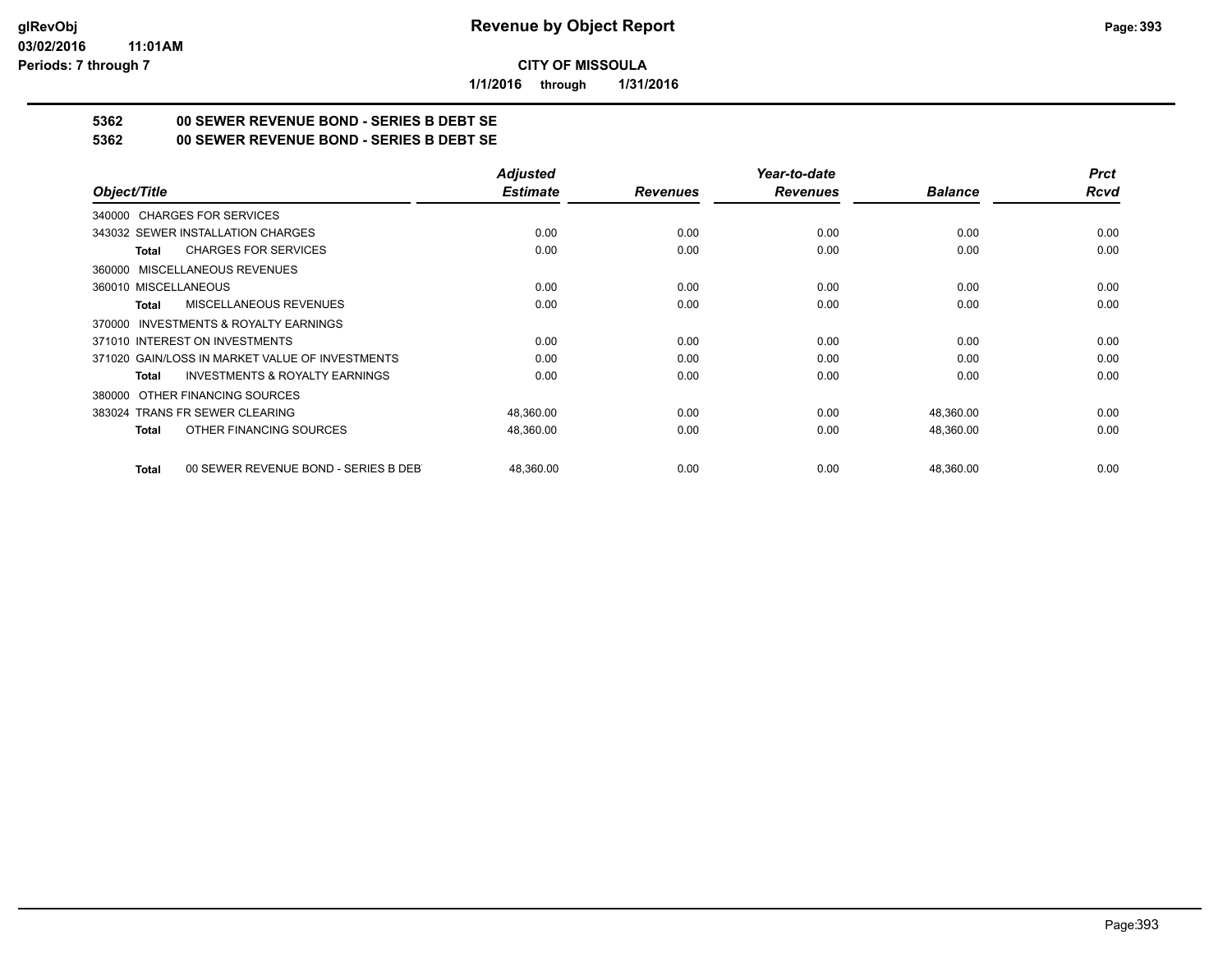**1/1/2016 through 1/31/2016**

## **5362 00 SEWER REVENUE BOND - SERIES B DEBT SE**

| Object/Title                                              | <b>Adjusted</b><br><b>Estimate</b> | <b>Revenues</b> | Year-to-date<br><b>Revenues</b> | <b>Balance</b> | <b>Prct</b><br><b>Rcvd</b> |
|-----------------------------------------------------------|------------------------------------|-----------------|---------------------------------|----------------|----------------------------|
|                                                           |                                    |                 |                                 |                |                            |
| 340000 CHARGES FOR SERVICES                               |                                    |                 |                                 |                |                            |
| 343032 SEWER INSTALLATION CHARGES                         | 0.00                               | 0.00            | 0.00                            | 0.00           | 0.00                       |
| <b>CHARGES FOR SERVICES</b><br>Total                      | 0.00                               | 0.00            | 0.00                            | 0.00           | 0.00                       |
| 360000 MISCELLANEOUS REVENUES                             |                                    |                 |                                 |                |                            |
| 360010 MISCELLANEOUS                                      | 0.00                               | 0.00            | 0.00                            | 0.00           | 0.00                       |
| MISCELLANEOUS REVENUES<br><b>Total</b>                    | 0.00                               | 0.00            | 0.00                            | 0.00           | 0.00                       |
| <b>INVESTMENTS &amp; ROYALTY EARNINGS</b><br>370000       |                                    |                 |                                 |                |                            |
| 371010 INTEREST ON INVESTMENTS                            | 0.00                               | 0.00            | 0.00                            | 0.00           | 0.00                       |
| 371020 GAIN/LOSS IN MARKET VALUE OF INVESTMENT            | 0.00                               | 0.00            | 0.00                            | 0.00           | 0.00                       |
| <b>INVESTMENTS &amp; ROYALTY EARNINGS</b><br><b>Total</b> | 0.00                               | 0.00            | 0.00                            | 0.00           | 0.00                       |
| OTHER FINANCING SOURCES<br>380000                         |                                    |                 |                                 |                |                            |
| 383024 TRANS FR SEWER CLEARING                            | 48,360.00                          | 0.00            | 0.00                            | 48,360.00      | 0.00                       |
| OTHER FINANCING SOURCES<br>Total                          | 48,360.00                          | 0.00            | 0.00                            | 48,360.00      | 0.00                       |
|                                                           |                                    |                 |                                 |                |                            |
| 00 SEWER REVENUE BOND - SERIES B DEE<br><b>Total</b>      | 48,360.00                          | 0.00            | 0.00                            | 48,360.00      | 0.00                       |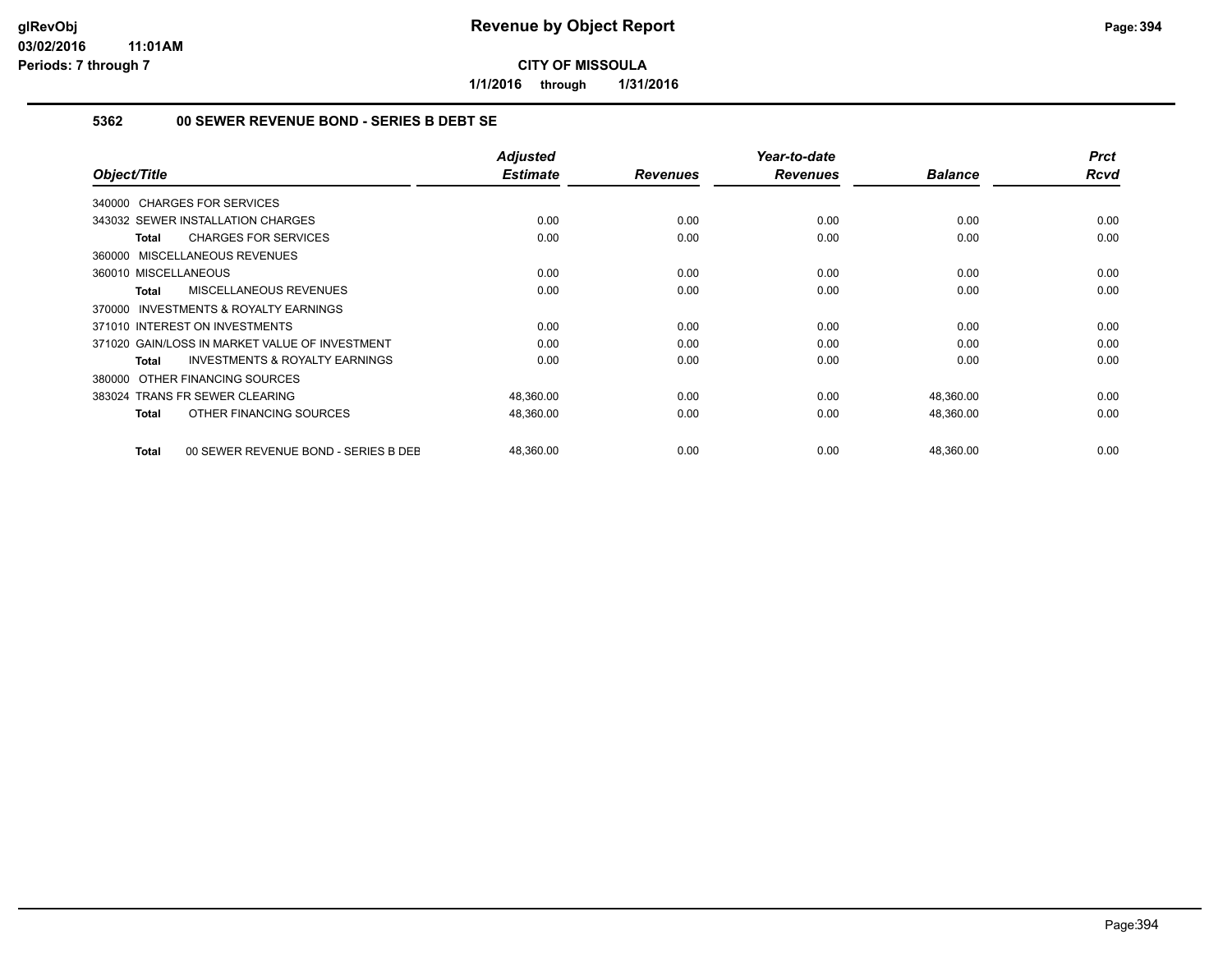**1/1/2016 through 1/31/2016**

# **5364 92 SEWER REVENUE BOND - SERIES B DEBT S**

**5364 92 SEWER REVENUE BOND - SERIES B DEBT S**

| Object/Title                                         | <b>Adjusted</b> |                 | Year-to-date    |                | <b>Prct</b> |
|------------------------------------------------------|-----------------|-----------------|-----------------|----------------|-------------|
|                                                      | <b>Estimate</b> | <b>Revenues</b> | <b>Revenues</b> | <b>Balance</b> | <b>Rcvd</b> |
| 340000 CHARGES FOR SERVICES                          |                 |                 |                 |                |             |
| 343032 SEWER INSTALLATION CHARGES                    | 0.00            | 0.00            | 0.00            | 0.00           | 0.00        |
| <b>CHARGES FOR SERVICES</b><br>Total                 | 0.00            | 0.00            | 0.00            | 0.00           | 0.00        |
| 370000 INVESTMENTS & ROYALTY EARNINGS                |                 |                 |                 |                |             |
| 371010 INTEREST ON INVESTMENTS                       | 0.00            | 0.00            | 0.00            | 0.00           | 0.00        |
| 371020 GAIN/LOSS IN MARKET VALUE OF INVESTMENTS      | 0.00            | 0.00            | 0.00            | 0.00           | 0.00        |
| <b>INVESTMENTS &amp; ROYALTY EARNINGS</b><br>Total   | 0.00            | 0.00            | 0.00            | 0.00           | 0.00        |
| 380000 OTHER FINANCING SOURCES                       |                 |                 |                 |                |             |
| 383024 TRANS FR SEWER CLEARING                       | 0.00            | 0.00            | 0.00            | 0.00           | 0.00        |
| 383042 TRANSFERS FROM OTHER FUNDS                    | 0.00            | 0.00            | 0.00            | 0.00           | 0.00        |
| OTHER FINANCING SOURCES<br><b>Total</b>              | 0.00            | 0.00            | 0.00            | 0.00           | 0.00        |
| 92 SEWER REVENUE BOND - SERIES B DEE<br><b>Total</b> | 0.00            | 0.00            | 0.00            | 0.00           | 0.00        |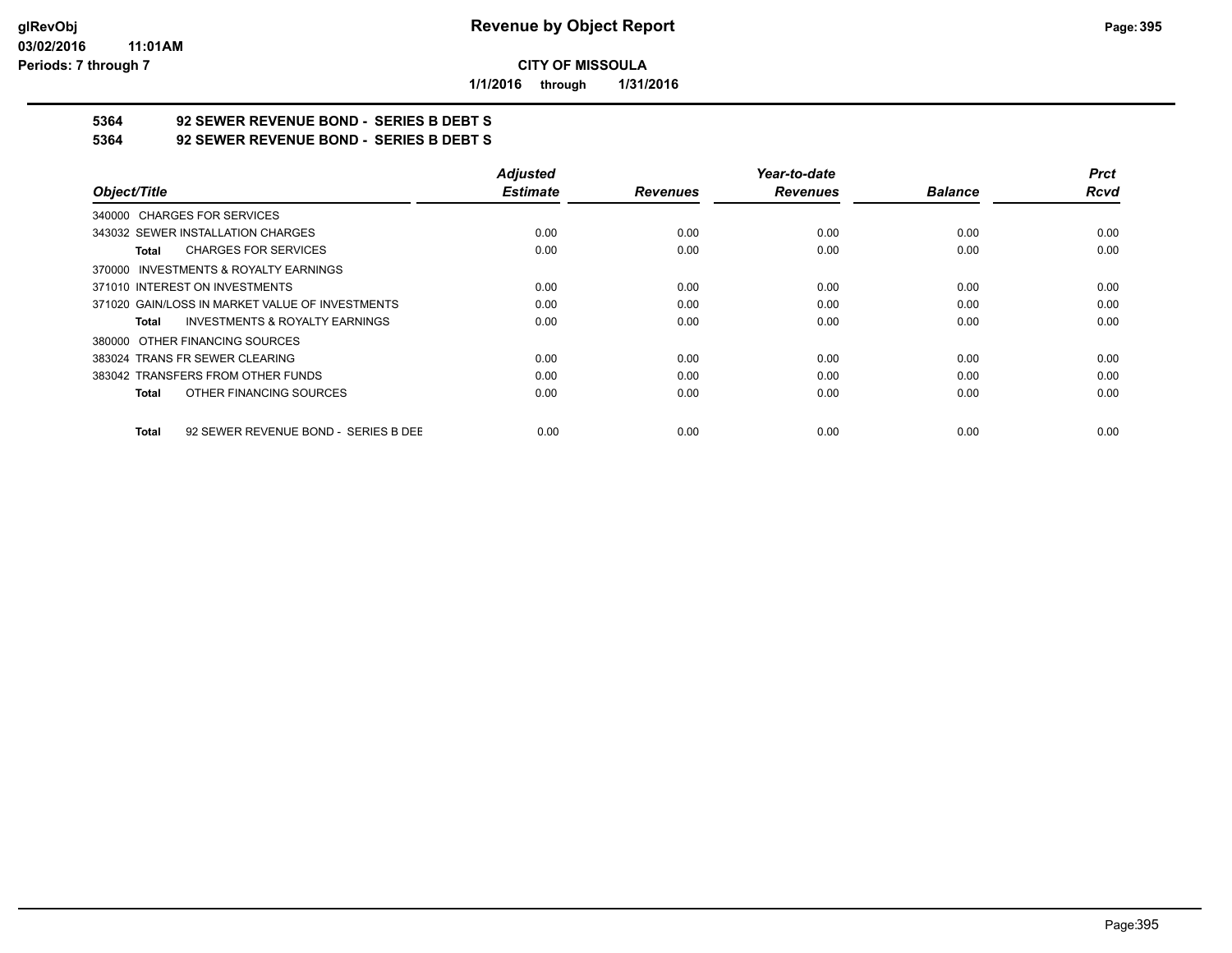**1/1/2016 through 1/31/2016**

#### **5364 92 SEWER REVENUE BOND - SERIES B DEBT S**

| Object/Title                                       | <b>Adjusted</b><br><b>Estimate</b> | <b>Revenues</b> | Year-to-date<br><b>Revenues</b> | <b>Balance</b> | <b>Prct</b><br>Rcvd |
|----------------------------------------------------|------------------------------------|-----------------|---------------------------------|----------------|---------------------|
| 340000 CHARGES FOR SERVICES                        |                                    |                 |                                 |                |                     |
| 343032 SEWER INSTALLATION CHARGES                  | 0.00                               | 0.00            | 0.00                            | 0.00           | 0.00                |
| <b>CHARGES FOR SERVICES</b><br>Total               | 0.00                               | 0.00            | 0.00                            | 0.00           | 0.00                |
| 370000 INVESTMENTS & ROYALTY EARNINGS              |                                    |                 |                                 |                |                     |
| 371010 INTEREST ON INVESTMENTS                     | 0.00                               | 0.00            | 0.00                            | 0.00           | 0.00                |
| 371020 GAIN/LOSS IN MARKET VALUE OF INVESTMENT     | 0.00                               | 0.00            | 0.00                            | 0.00           | 0.00                |
| <b>INVESTMENTS &amp; ROYALTY EARNINGS</b><br>Total | 0.00                               | 0.00            | 0.00                            | 0.00           | 0.00                |
| 380000 OTHER FINANCING SOURCES                     |                                    |                 |                                 |                |                     |
| 383024 TRANS FR SEWER CLEARING                     | 0.00                               | 0.00            | 0.00                            | 0.00           | 0.00                |
| 383042 TRANSFERS FROM OTHER FUNDS                  | 0.00                               | 0.00            | 0.00                            | 0.00           | 0.00                |
| OTHER FINANCING SOURCES<br>Total                   | 0.00                               | 0.00            | 0.00                            | 0.00           | 0.00                |
|                                                    |                                    |                 |                                 |                |                     |
| 92 SEWER REVENUE BOND - SERIES B DEI<br>Total      | 0.00                               | 0.00            | 0.00                            | 0.00           | 0.00                |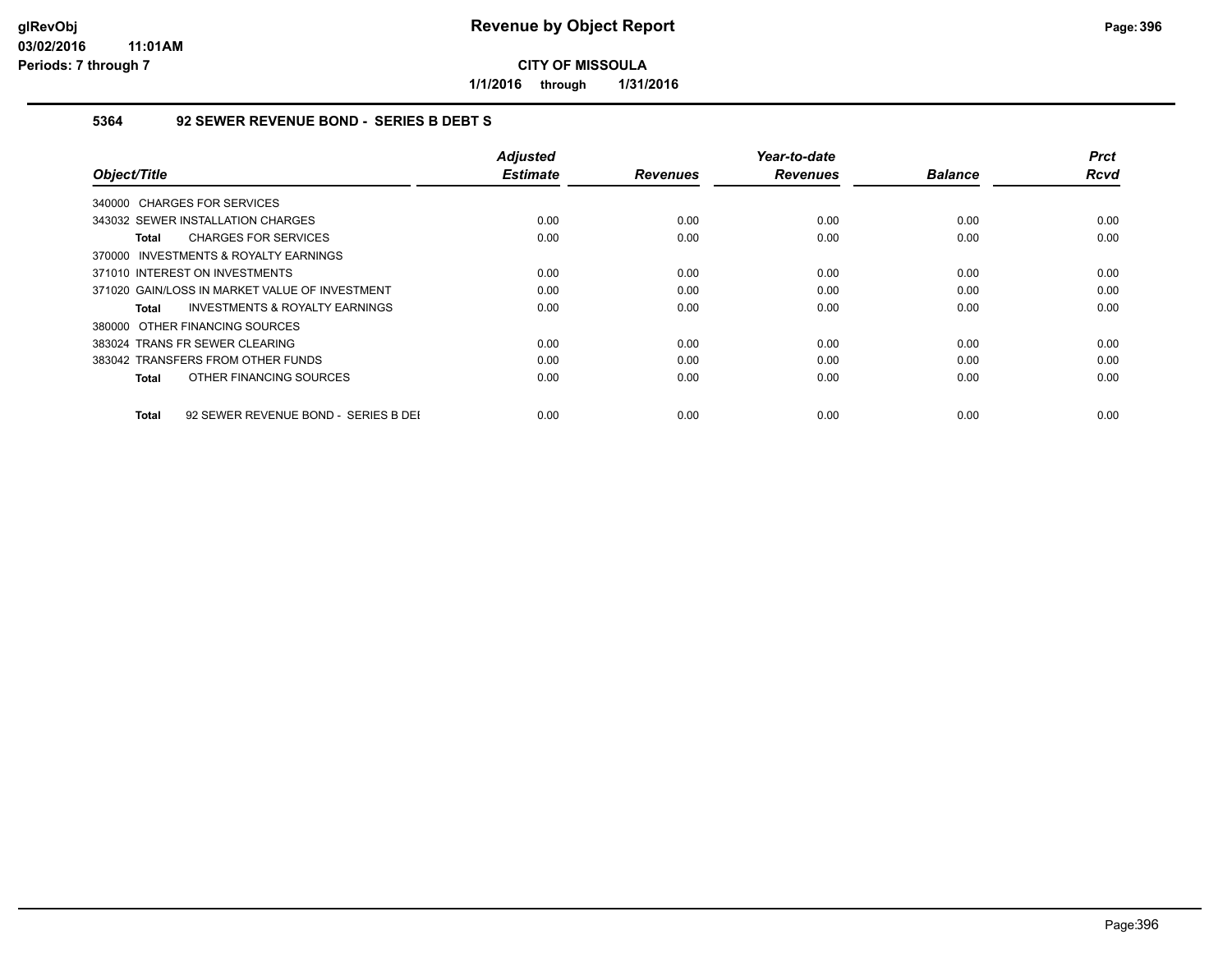**1/1/2016 through 1/31/2016**

# **5365 99 SEWER REVENUE BONDS DEBT SERVICE FUND**

**5365 99 SEWER REVENUE BONDS DEBT SERVICE FUND**

|                                                     | <b>Adjusted</b> |                 | Year-to-date    |                | <b>Prct</b> |
|-----------------------------------------------------|-----------------|-----------------|-----------------|----------------|-------------|
| Object/Title                                        | <b>Estimate</b> | <b>Revenues</b> | <b>Revenues</b> | <b>Balance</b> | <b>Rcvd</b> |
| 340000 CHARGES FOR SERVICES                         |                 |                 |                 |                |             |
| 343032 SEWER INSTALLATION CHARGES                   | 0.00            | 0.00            | 0.00            | 0.00           | 0.00        |
| <b>CHARGES FOR SERVICES</b><br>Total                | 0.00            | 0.00            | 0.00            | 0.00           | 0.00        |
| INVESTMENTS & ROYALTY EARNINGS<br>370000            |                 |                 |                 |                |             |
| 371010 INTEREST ON INVESTMENTS                      | 0.00            | 0.00            | 0.00            | 0.00           | 0.00        |
| 371020 GAIN/LOSS IN MARKET VALUE OF INVESTMENTS     | 0.00            | 0.00            | 0.00            | 0.00           | 0.00        |
| <b>INVESTMENTS &amp; ROYALTY EARNINGS</b><br>Total  | 0.00            | 0.00            | 0.00            | 0.00           | 0.00        |
| OTHER FINANCING SOURCES<br>380000                   |                 |                 |                 |                |             |
| 383024 TRANS FR SEWER CLEARING                      | 123.910.00      | 0.00            | 0.00            | 123.910.00     | 0.00        |
| OTHER FINANCING SOURCES<br><b>Total</b>             | 123.910.00      | 0.00            | 0.00            | 123.910.00     | 0.00        |
| 99 SEWER REVENUE BONDS DEBT SERVICE<br><b>Total</b> | 123.910.00      | 0.00            | 0.00            | 123.910.00     | 0.00        |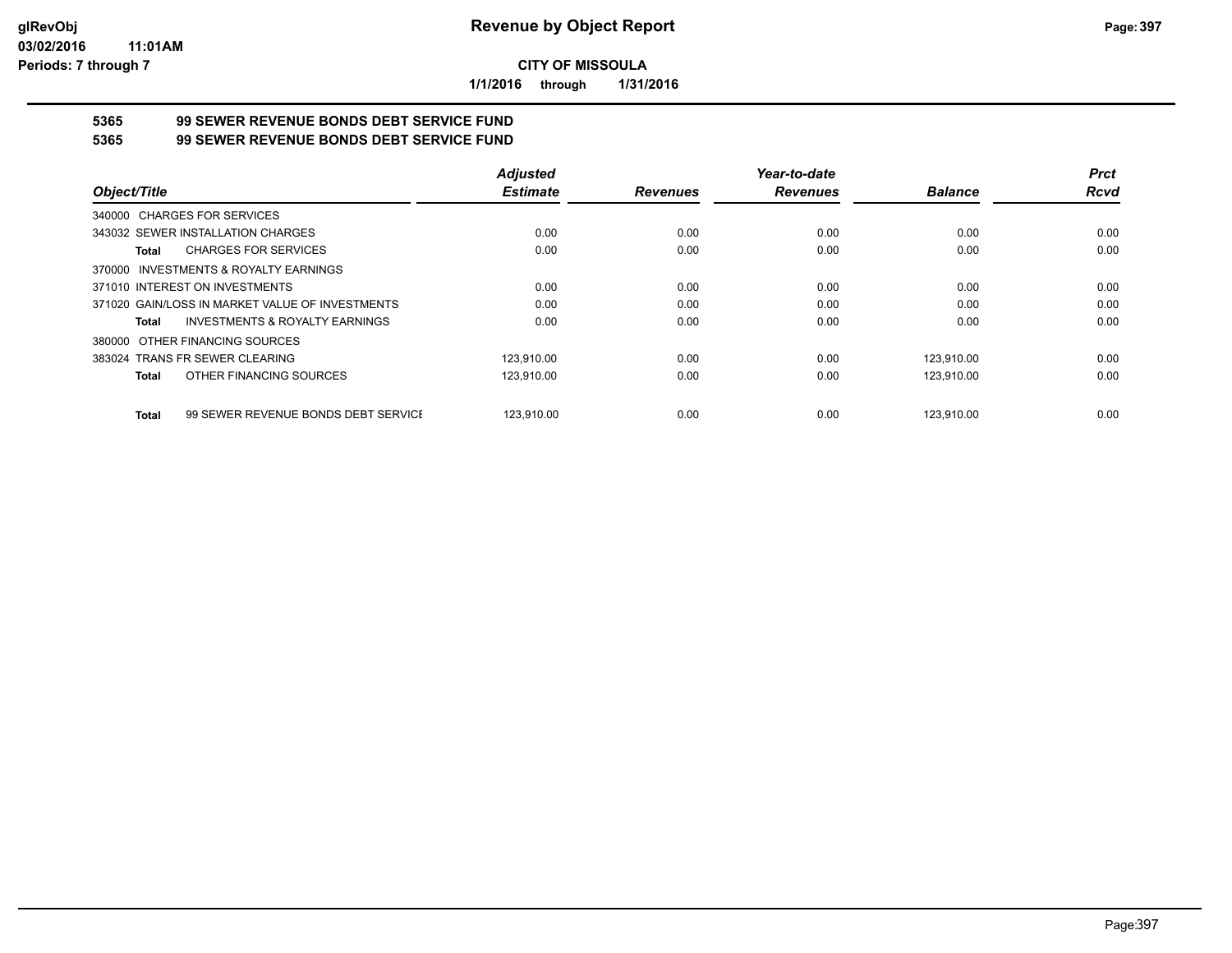**1/1/2016 through 1/31/2016**

#### **5365 99 SEWER REVENUE BONDS DEBT SERVICE FUND**

|                                                    | <b>Adjusted</b> |                 | Year-to-date    |                | <b>Prct</b> |
|----------------------------------------------------|-----------------|-----------------|-----------------|----------------|-------------|
| Object/Title                                       | <b>Estimate</b> | <b>Revenues</b> | <b>Revenues</b> | <b>Balance</b> | <b>Rcvd</b> |
| 340000 CHARGES FOR SERVICES                        |                 |                 |                 |                |             |
| 343032 SEWER INSTALLATION CHARGES                  | 0.00            | 0.00            | 0.00            | 0.00           | 0.00        |
| <b>CHARGES FOR SERVICES</b><br>Total               | 0.00            | 0.00            | 0.00            | 0.00           | 0.00        |
| 370000 INVESTMENTS & ROYALTY EARNINGS              |                 |                 |                 |                |             |
| 371010 INTEREST ON INVESTMENTS                     | 0.00            | 0.00            | 0.00            | 0.00           | 0.00        |
| 371020 GAIN/LOSS IN MARKET VALUE OF INVESTMENT     | 0.00            | 0.00            | 0.00            | 0.00           | 0.00        |
| <b>INVESTMENTS &amp; ROYALTY EARNINGS</b><br>Total | 0.00            | 0.00            | 0.00            | 0.00           | 0.00        |
| 380000 OTHER FINANCING SOURCES                     |                 |                 |                 |                |             |
| 383024 TRANS FR SEWER CLEARING                     | 123.910.00      | 0.00            | 0.00            | 123.910.00     | 0.00        |
| OTHER FINANCING SOURCES<br>Total                   | 123,910.00      | 0.00            | 0.00            | 123,910.00     | 0.00        |
|                                                    |                 |                 |                 |                |             |
| 99 SEWER REVENUE BONDS DEBT SERVIC<br><b>Total</b> | 123.910.00      | 0.00            | 0.00            | 123.910.00     | 0.00        |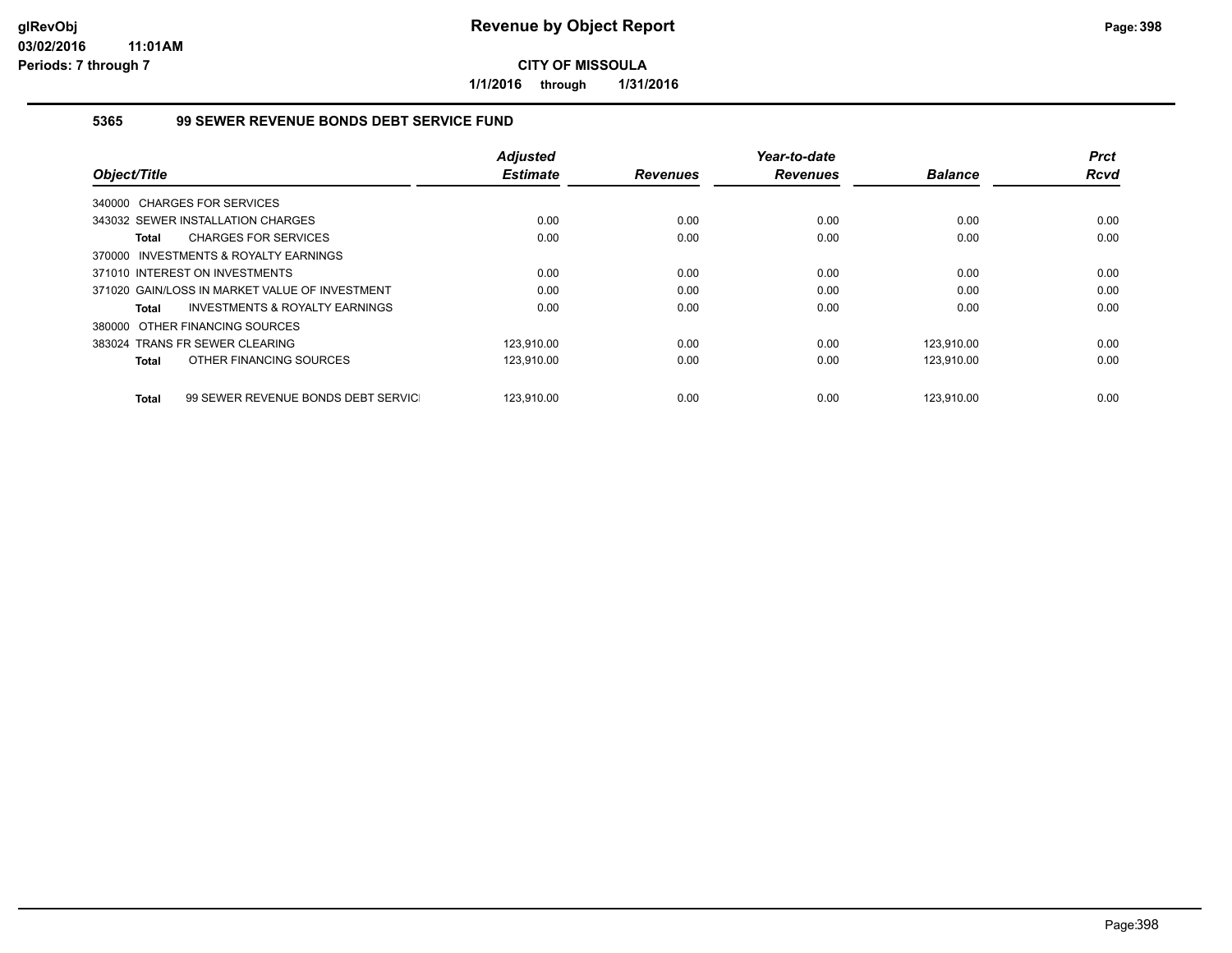**1/1/2016 through 1/31/2016**

# **5367 92 SEWER REVENUE BOND - SERIES B BOND RE**

**5367 92 SEWER REVENUE BOND - SERIES B BOND RE**

|                                                    | <b>Adjusted</b> |                 | Year-to-date    |                | <b>Prct</b> |
|----------------------------------------------------|-----------------|-----------------|-----------------|----------------|-------------|
| Object/Title                                       | <b>Estimate</b> | <b>Revenues</b> | <b>Revenues</b> | <b>Balance</b> | <b>Rcvd</b> |
| 370000 INVESTMENTS & ROYALTY EARNINGS              |                 |                 |                 |                |             |
| 371010 INTEREST ON INVESTMENTS                     | 0.00            | 0.00            | 0.00            | 0.00           | 0.00        |
| 371020 GAIN/LOSS IN MARKET VALUE OF INVESTMENTS    | 0.00            | 0.00            | 0.00            | 0.00           | 0.00        |
| <b>INVESTMENTS &amp; ROYALTY EARNINGS</b><br>Total | 0.00            | 0.00            | 0.00            | 0.00           | 0.00        |
| 380000 OTHER FINANCING SOURCES                     |                 |                 |                 |                |             |
| 383042 TRANSFERS FROM OTHER FUNDS                  | 0.00            | 0.00            | 0.00            | 0.00           | 0.00        |
| OTHER FINANCING SOURCES<br>Total                   | 0.00            | 0.00            | 0.00            | 0.00           | 0.00        |
|                                                    |                 |                 |                 |                |             |
| 92 SEWER REVENUE BOND - SERIES B BON<br>Total      | 0.00            | 0.00            | 0.00            | 0.00           | 0.00        |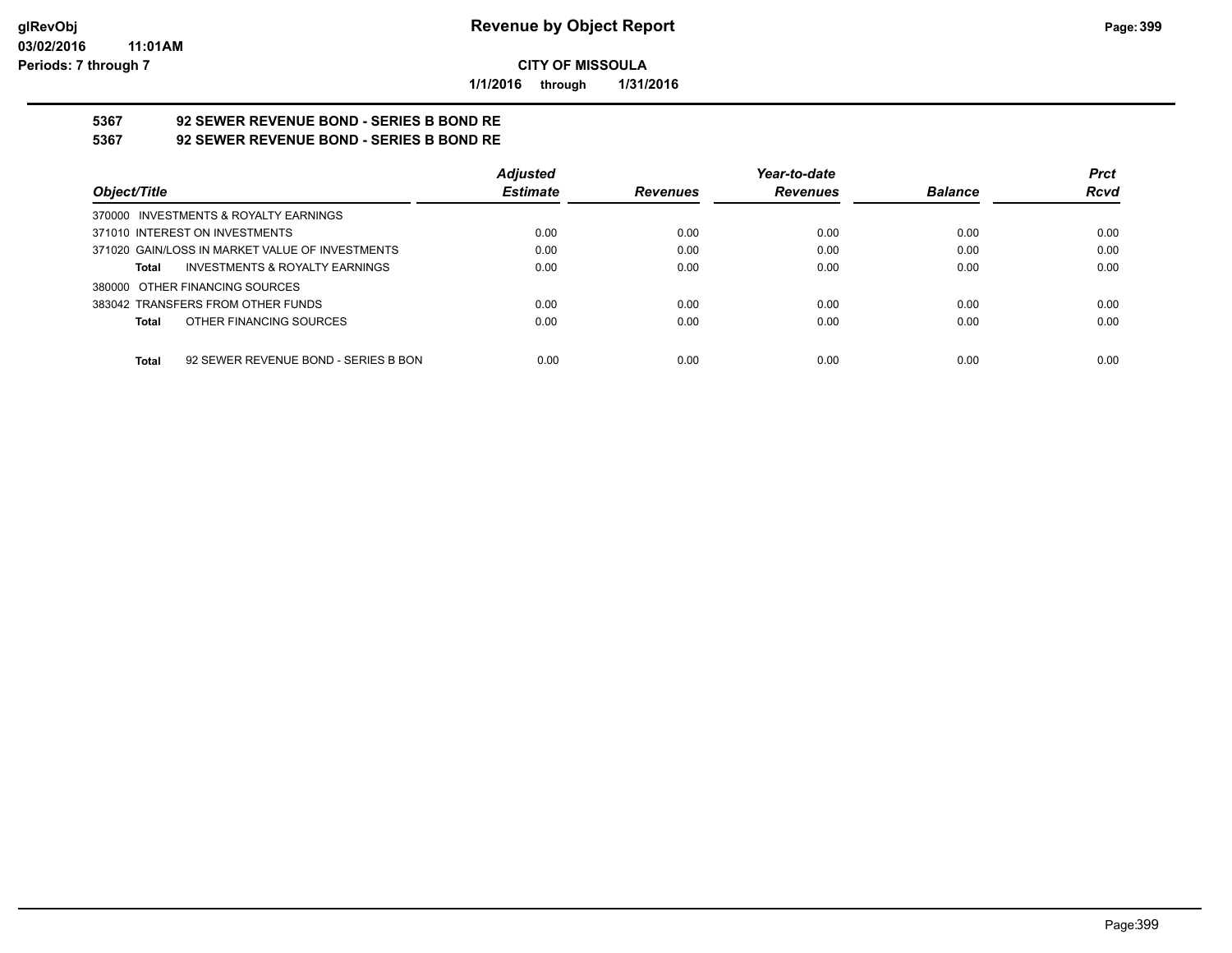**1/1/2016 through 1/31/2016**

#### **5367 92 SEWER REVENUE BOND - SERIES B BOND RE**

|                                                      | <b>Adjusted</b> |                 | Year-to-date    |                | <b>Prct</b> |
|------------------------------------------------------|-----------------|-----------------|-----------------|----------------|-------------|
| Object/Title                                         | <b>Estimate</b> | <b>Revenues</b> | <b>Revenues</b> | <b>Balance</b> | Rcvd        |
| 370000 INVESTMENTS & ROYALTY EARNINGS                |                 |                 |                 |                |             |
| 371010 INTEREST ON INVESTMENTS                       | 0.00            | 0.00            | 0.00            | 0.00           | 0.00        |
| 371020 GAIN/LOSS IN MARKET VALUE OF INVESTMENT       | 0.00            | 0.00            | 0.00            | 0.00           | 0.00        |
| INVESTMENTS & ROYALTY EARNINGS<br>Total              | 0.00            | 0.00            | 0.00            | 0.00           | 0.00        |
| 380000 OTHER FINANCING SOURCES                       |                 |                 |                 |                |             |
| 383042 TRANSFERS FROM OTHER FUNDS                    | 0.00            | 0.00            | 0.00            | 0.00           | 0.00        |
| OTHER FINANCING SOURCES<br>Total                     | 0.00            | 0.00            | 0.00            | 0.00           | 0.00        |
|                                                      |                 |                 |                 |                |             |
| 92 SEWER REVENUE BOND - SERIES B BON<br><b>Total</b> | 0.00            | 0.00            | 0.00            | 0.00           | 0.00        |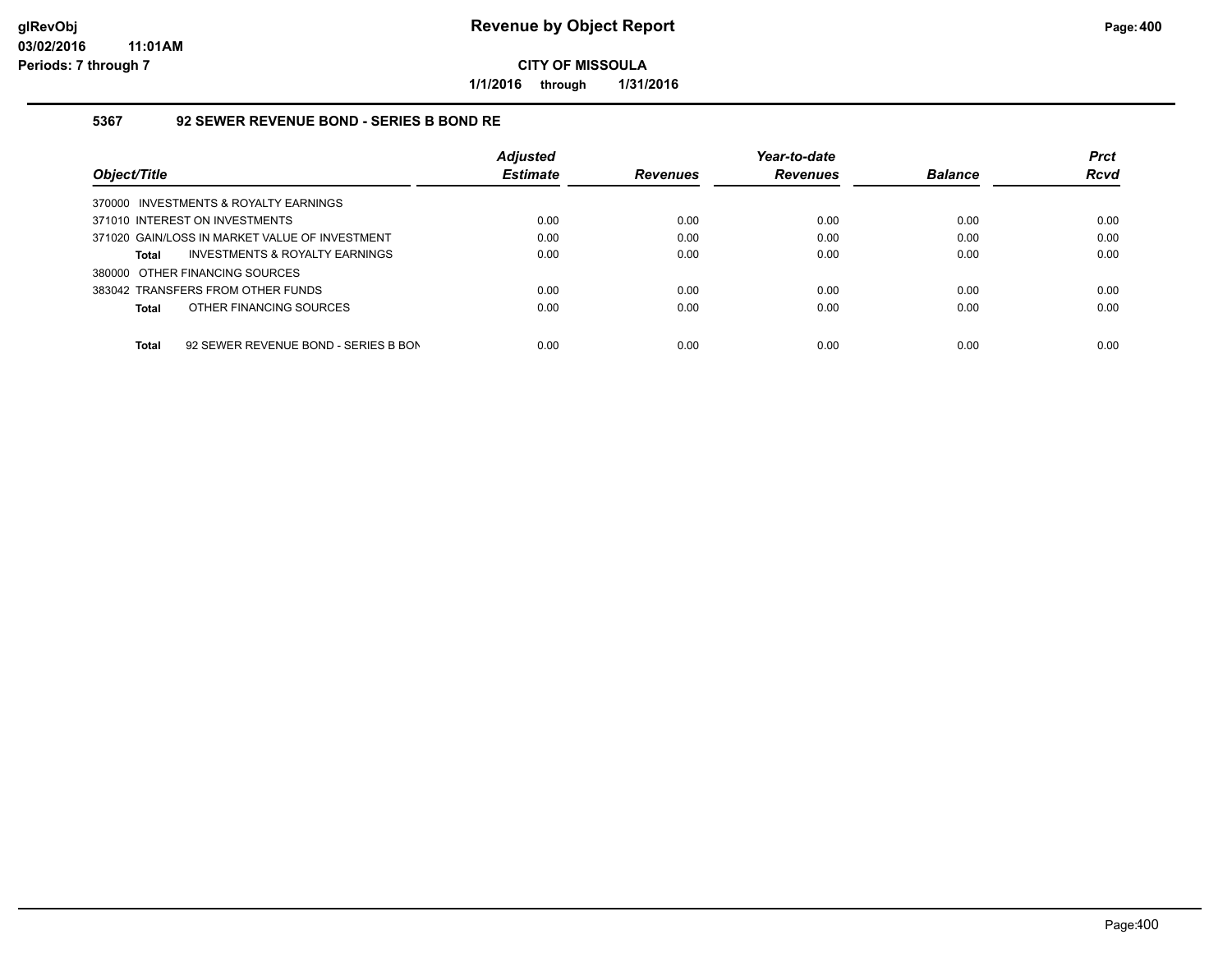**1/1/2016 through 1/31/2016**

## **5368 00 SEWER REVENUE BOND RESERVE FUND**

### **5368 00 SEWER REVENUE BOND RESERVE FUND**

|                                                    | <b>Adjusted</b> |                 | Year-to-date    |                | <b>Prct</b> |
|----------------------------------------------------|-----------------|-----------------|-----------------|----------------|-------------|
| Object/Title                                       | <b>Estimate</b> | <b>Revenues</b> | <b>Revenues</b> | <b>Balance</b> | <b>Rcvd</b> |
| 370000 INVESTMENTS & ROYALTY EARNINGS              |                 |                 |                 |                |             |
| 371010 INTEREST ON INVESTMENTS                     | 0.00            | 0.00            | 0.00            | 0.00           | 0.00        |
| 371020 GAIN/LOSS IN MARKET VALUE OF INVESTMENTS    | 0.00            | 0.00            | 0.00            | 0.00           | 0.00        |
| <b>INVESTMENTS &amp; ROYALTY EARNINGS</b><br>Total | 0.00            | 0.00            | 0.00            | 0.00           | 0.00        |
| 380000 OTHER FINANCING SOURCES                     |                 |                 |                 |                |             |
| 383042 TRANSFERS FROM OTHER FUNDS                  | 310.00          | 0.00            | 0.00            | 310.00         | 0.00        |
| OTHER FINANCING SOURCES<br>Total                   | 310.00          | 0.00            | 0.00            | 310.00         | 0.00        |
|                                                    |                 |                 |                 |                |             |
| <b>Total</b><br>00 SEWER REVENUE BOND RESERVE FUND | 310.00          | 0.00            | 0.00            | 310.00         | 0.00        |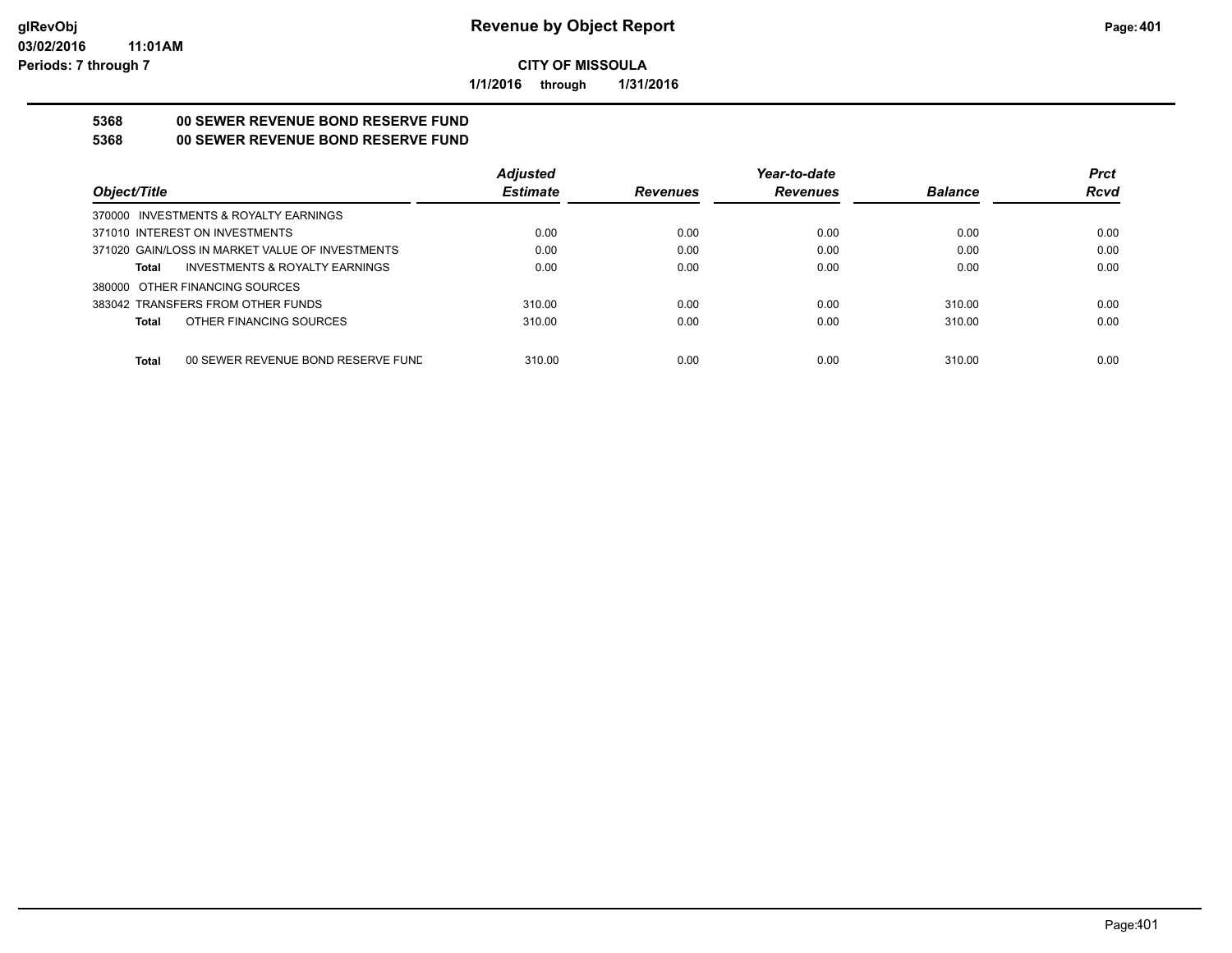**1/1/2016 through 1/31/2016**

### **5368 00 SEWER REVENUE BOND RESERVE FUND**

| Object/Title                                       | <b>Adjusted</b><br><b>Estimate</b> | <b>Revenues</b> | Year-to-date<br><b>Revenues</b> | <b>Balance</b> | <b>Prct</b><br><b>Rcvd</b> |
|----------------------------------------------------|------------------------------------|-----------------|---------------------------------|----------------|----------------------------|
| 370000 INVESTMENTS & ROYALTY EARNINGS              |                                    |                 |                                 |                |                            |
| 371010 INTEREST ON INVESTMENTS                     | 0.00                               | 0.00            | 0.00                            | 0.00           | 0.00                       |
| 371020 GAIN/LOSS IN MARKET VALUE OF INVESTMENT     | 0.00                               | 0.00            | 0.00                            | 0.00           | 0.00                       |
| INVESTMENTS & ROYALTY EARNINGS<br>Total            | 0.00                               | 0.00            | 0.00                            | 0.00           | 0.00                       |
| 380000 OTHER FINANCING SOURCES                     |                                    |                 |                                 |                |                            |
| 383042 TRANSFERS FROM OTHER FUNDS                  | 310.00                             | 0.00            | 0.00                            | 310.00         | 0.00                       |
| OTHER FINANCING SOURCES<br>Total                   | 310.00                             | 0.00            | 0.00                            | 310.00         | 0.00                       |
| <b>Total</b><br>00 SEWER REVENUE BOND RESERVE FUNI | 310.00                             | 0.00            | 0.00                            | 310.00         | 0.00                       |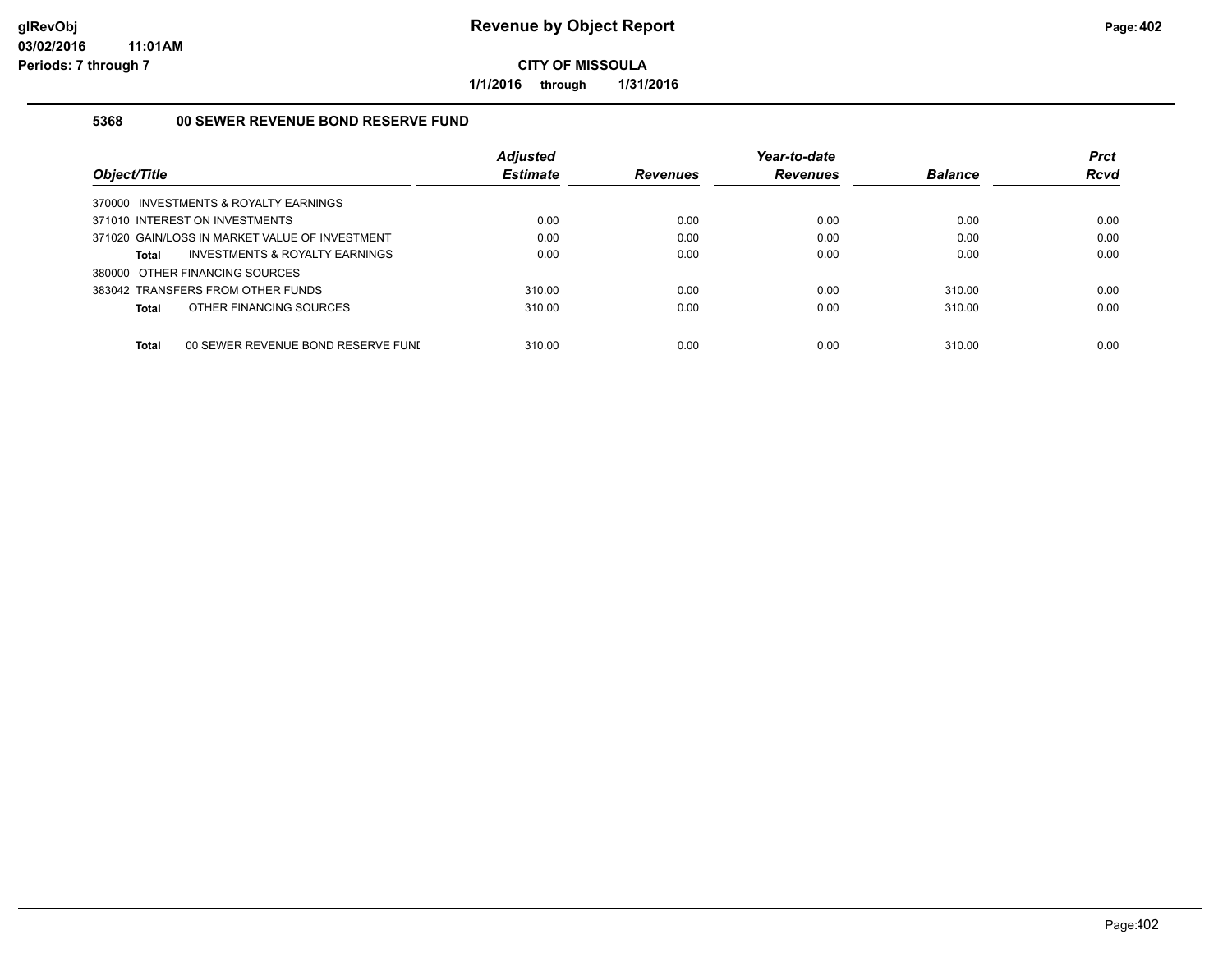**1/1/2016 through 1/31/2016**

### **5369 2001 SEWER REVENUE BOND**

**5369 2001 SEWER REVENUE BOND**

|                                                    | <b>Adjusted</b> |                 | Year-to-date    |                | <b>Prct</b> |
|----------------------------------------------------|-----------------|-----------------|-----------------|----------------|-------------|
| Object/Title                                       | <b>Estimate</b> | <b>Revenues</b> | <b>Revenues</b> | <b>Balance</b> | <b>Rcvd</b> |
| 370000 INVESTMENTS & ROYALTY EARNINGS              |                 |                 |                 |                |             |
| 371010 INTEREST ON INVESTMENTS                     | 0.00            | 0.00            | 0.00            | 0.00           | 0.00        |
| 371020 GAIN/LOSS IN MARKET VALUE OF INVESTMENTS    | 0.00            | 0.00            | 0.00            | 0.00           | 0.00        |
| <b>INVESTMENTS &amp; ROYALTY EARNINGS</b><br>Total | 0.00            | 0.00            | 0.00            | 0.00           | 0.00        |
| 380000 OTHER FINANCING SOURCES                     |                 |                 |                 |                |             |
| 383042 TRANSFERS FROM OTHER FUNDS                  | 0.00            | 0.00            | 0.00            | 0.00           | 0.00        |
| OTHER FINANCING SOURCES<br>Total                   | 0.00            | 0.00            | 0.00            | 0.00           | 0.00        |
|                                                    |                 |                 |                 |                |             |
| Total<br>2001 SEWER REVENUE BOND                   | 0.00            | 0.00            | 0.00            | 0.00           | 0.00        |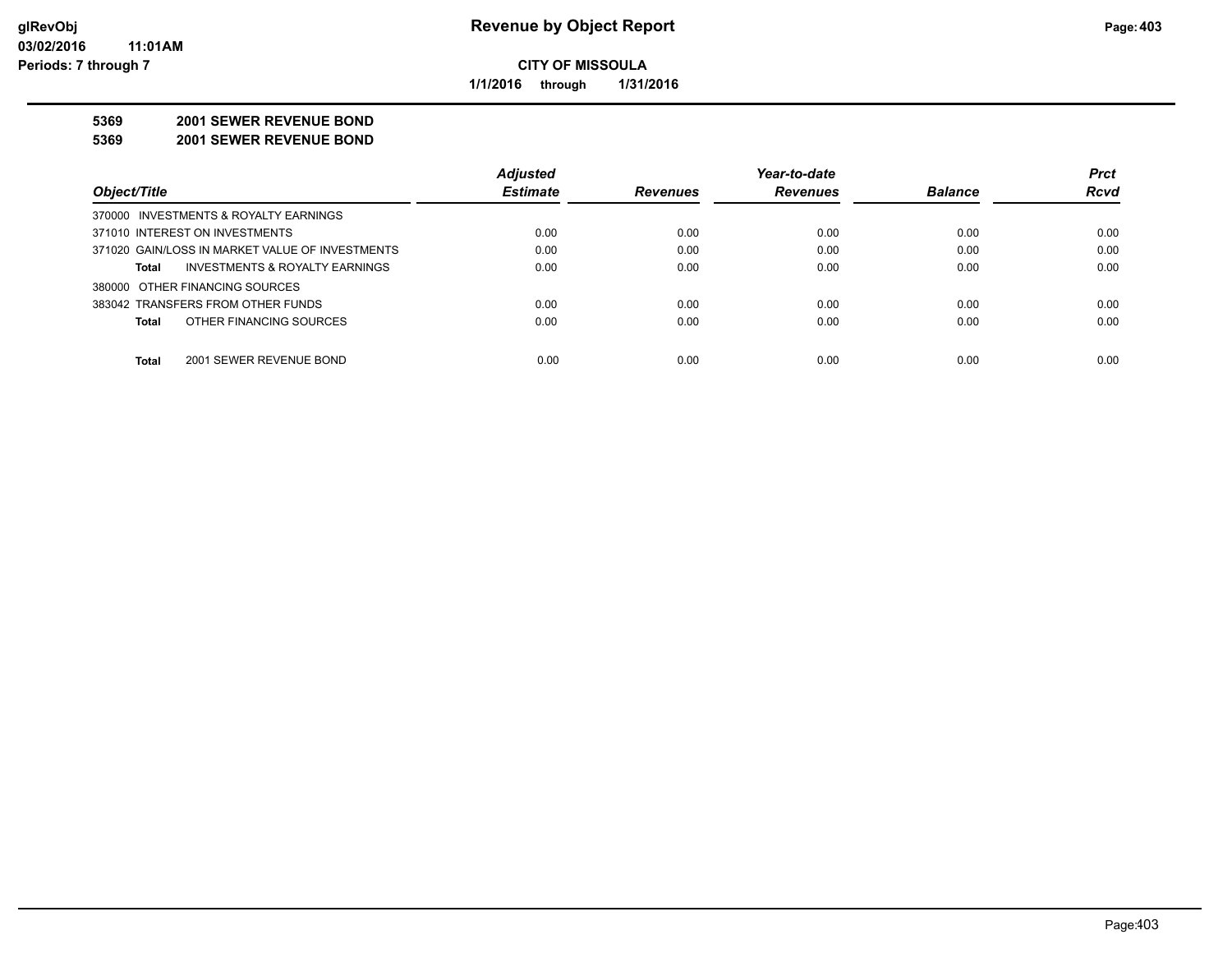**1/1/2016 through 1/31/2016**

### **5369 2001 SEWER REVENUE BOND**

|                                                    | Adjusted        |                 | Year-to-date    |                | <b>Prct</b> |
|----------------------------------------------------|-----------------|-----------------|-----------------|----------------|-------------|
| Object/Title                                       | <b>Estimate</b> | <b>Revenues</b> | <b>Revenues</b> | <b>Balance</b> | Rcvd        |
| 370000 INVESTMENTS & ROYALTY EARNINGS              |                 |                 |                 |                |             |
| 371010 INTEREST ON INVESTMENTS                     | 0.00            | 0.00            | 0.00            | 0.00           | 0.00        |
| 371020 GAIN/LOSS IN MARKET VALUE OF INVESTMENT     | 0.00            | 0.00            | 0.00            | 0.00           | 0.00        |
| <b>INVESTMENTS &amp; ROYALTY EARNINGS</b><br>Total | 0.00            | 0.00            | 0.00            | 0.00           | 0.00        |
| 380000 OTHER FINANCING SOURCES                     |                 |                 |                 |                |             |
| 383042 TRANSFERS FROM OTHER FUNDS                  | 0.00            | 0.00            | 0.00            | 0.00           | 0.00        |
| OTHER FINANCING SOURCES<br>Total                   | 0.00            | 0.00            | 0.00            | 0.00           | 0.00        |
| <b>Total</b><br>2001 SEWER REVENUE BOND            | 0.00            | 0.00            | 0.00            | 0.00           | 0.00        |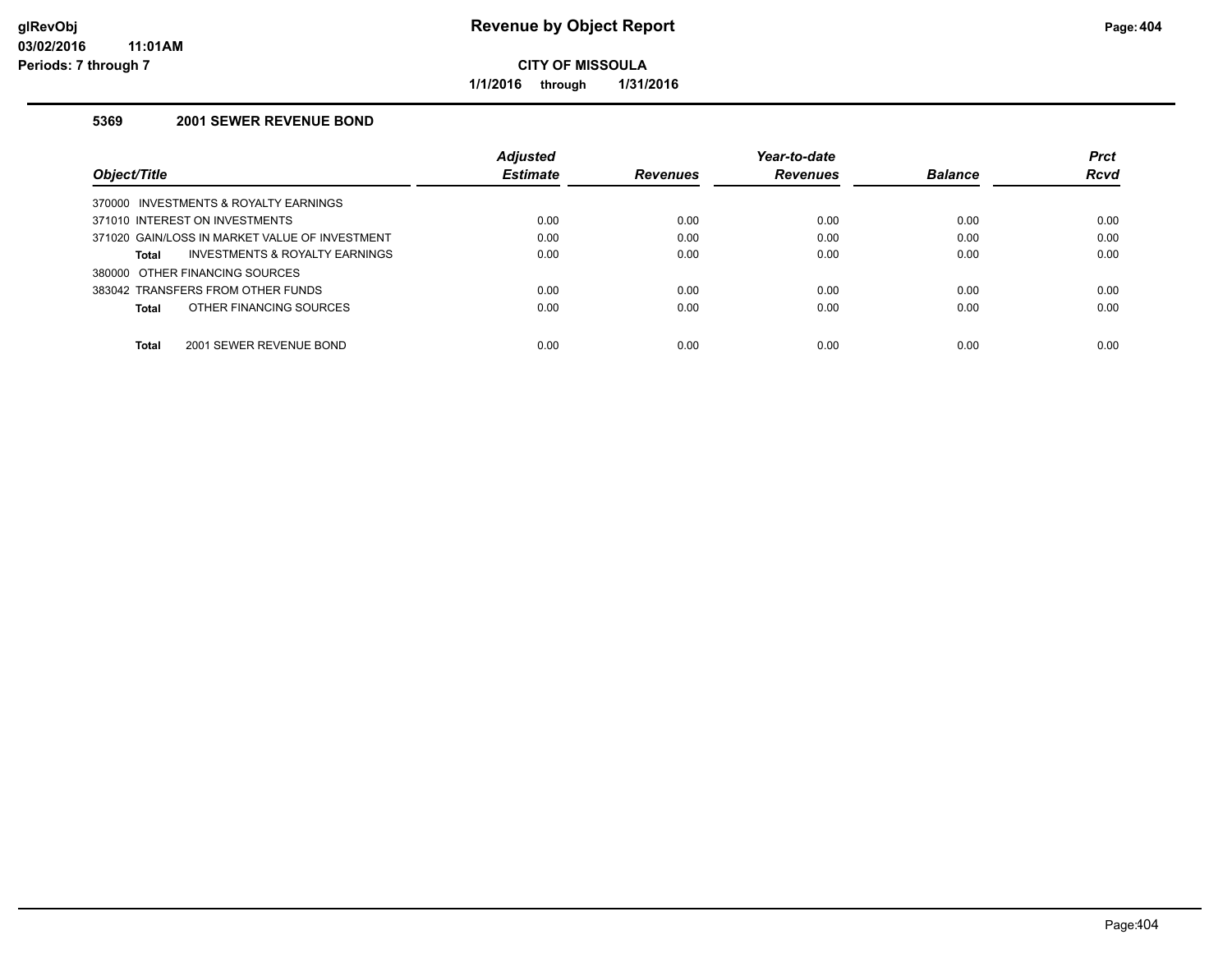**1/1/2016 through 1/31/2016**

### **5370 99 SEWER REVENUE BOND RESERVE FUND**

### **5370 99 SEWER REVENUE BOND RESERVE FUND**

|                                                    | <b>Adjusted</b> |                 | Year-to-date    |                | <b>Prct</b> |
|----------------------------------------------------|-----------------|-----------------|-----------------|----------------|-------------|
| Object/Title                                       | <b>Estimate</b> | <b>Revenues</b> | <b>Revenues</b> | <b>Balance</b> | <b>Rcvd</b> |
| 360000 MISCELLANEOUS REVENUES                      |                 |                 |                 |                |             |
| 360010 MISCELLANEOUS                               | 0.00            | 0.00            | 0.00            | 0.00           | 0.00        |
| MISCELLANEOUS REVENUES<br>Total                    | 0.00            | 0.00            | 0.00            | 0.00           | 0.00        |
| 370000 INVESTMENTS & ROYALTY EARNINGS              |                 |                 |                 |                |             |
| 371010 INTEREST ON INVESTMENTS                     | 0.00            | 0.00            | 0.00            | 0.00           | 0.00        |
| 371020 GAIN/LOSS IN MARKET VALUE OF INVESTMENTS    | 0.00            | 0.00            | 0.00            | 0.00           | 0.00        |
| <b>INVESTMENTS &amp; ROYALTY EARNINGS</b><br>Total | 0.00            | 0.00            | 0.00            | 0.00           | 0.00        |
| 380000 OTHER FINANCING SOURCES                     |                 |                 |                 |                |             |
| 383042 TRANSFERS FROM OTHER FUNDS                  | 0.00            | 0.00            | 0.00            | 0.00           | 0.00        |
| OTHER FINANCING SOURCES<br>Total                   | 0.00            | 0.00            | 0.00            | 0.00           | 0.00        |
| 99 SEWER REVENUE BOND RESERVE FUND<br><b>Total</b> | 0.00            | 0.00            | 0.00            | 0.00           | 0.00        |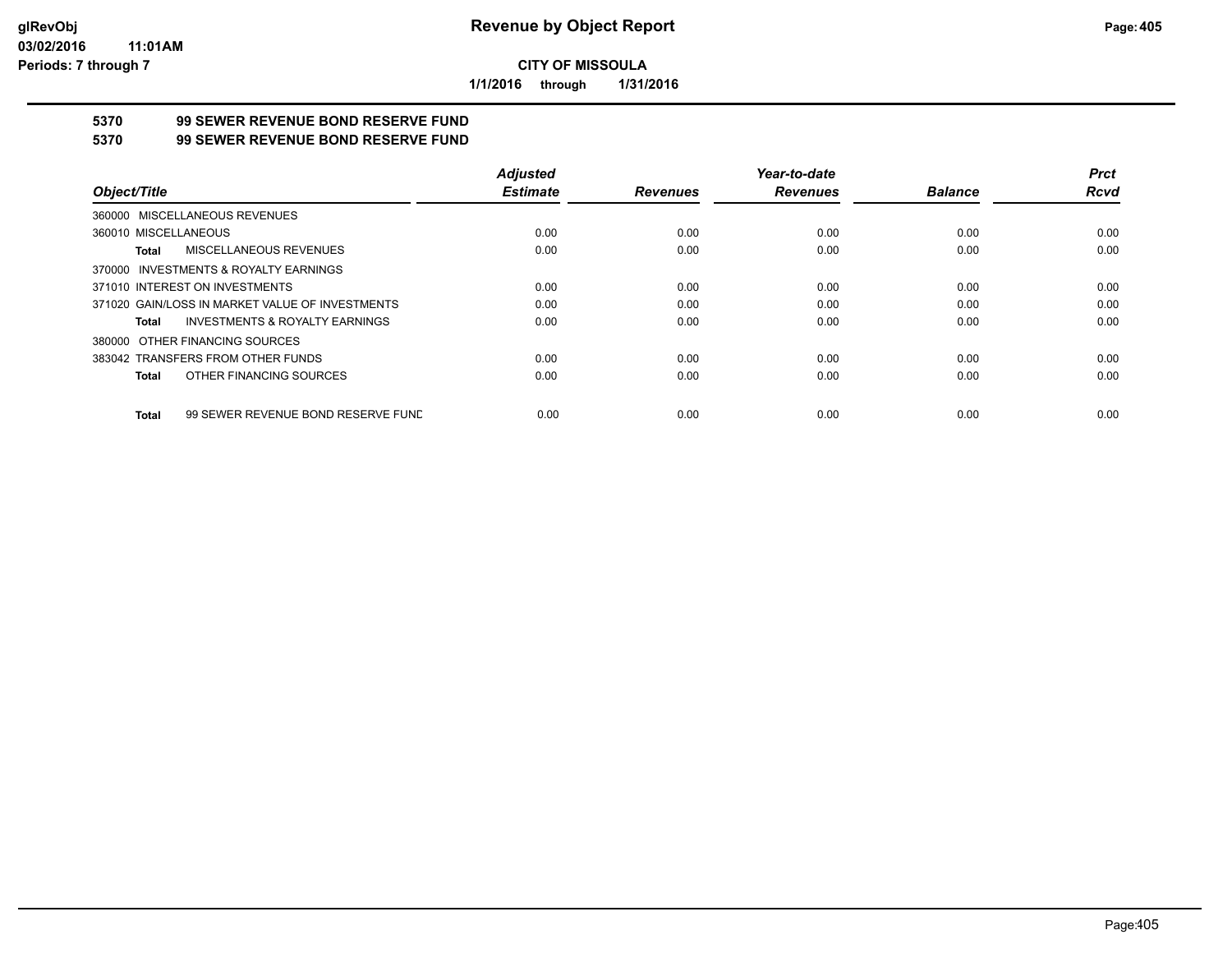**1/1/2016 through 1/31/2016**

### **5370 99 SEWER REVENUE BOND RESERVE FUND**

|                                                    | <b>Adjusted</b> |                 | Year-to-date    |                | <b>Prct</b> |
|----------------------------------------------------|-----------------|-----------------|-----------------|----------------|-------------|
| Object/Title                                       | <b>Estimate</b> | <b>Revenues</b> | <b>Revenues</b> | <b>Balance</b> | <b>Rcvd</b> |
| 360000 MISCELLANEOUS REVENUES                      |                 |                 |                 |                |             |
| 360010 MISCELLANEOUS                               | 0.00            | 0.00            | 0.00            | 0.00           | 0.00        |
| MISCELLANEOUS REVENUES<br>Total                    | 0.00            | 0.00            | 0.00            | 0.00           | 0.00        |
| 370000 INVESTMENTS & ROYALTY EARNINGS              |                 |                 |                 |                |             |
| 371010 INTEREST ON INVESTMENTS                     | 0.00            | 0.00            | 0.00            | 0.00           | 0.00        |
| 371020 GAIN/LOSS IN MARKET VALUE OF INVESTMENT     | 0.00            | 0.00            | 0.00            | 0.00           | 0.00        |
| <b>INVESTMENTS &amp; ROYALTY EARNINGS</b><br>Total | 0.00            | 0.00            | 0.00            | 0.00           | 0.00        |
| 380000 OTHER FINANCING SOURCES                     |                 |                 |                 |                |             |
| 383042 TRANSFERS FROM OTHER FUNDS                  | 0.00            | 0.00            | 0.00            | 0.00           | 0.00        |
| OTHER FINANCING SOURCES<br>Total                   | 0.00            | 0.00            | 0.00            | 0.00           | 0.00        |
|                                                    |                 |                 |                 |                |             |
| 99 SEWER REVENUE BOND RESERVE FUNI<br><b>Total</b> | 0.00            | 0.00            | 0.00            | 0.00           | 0.00        |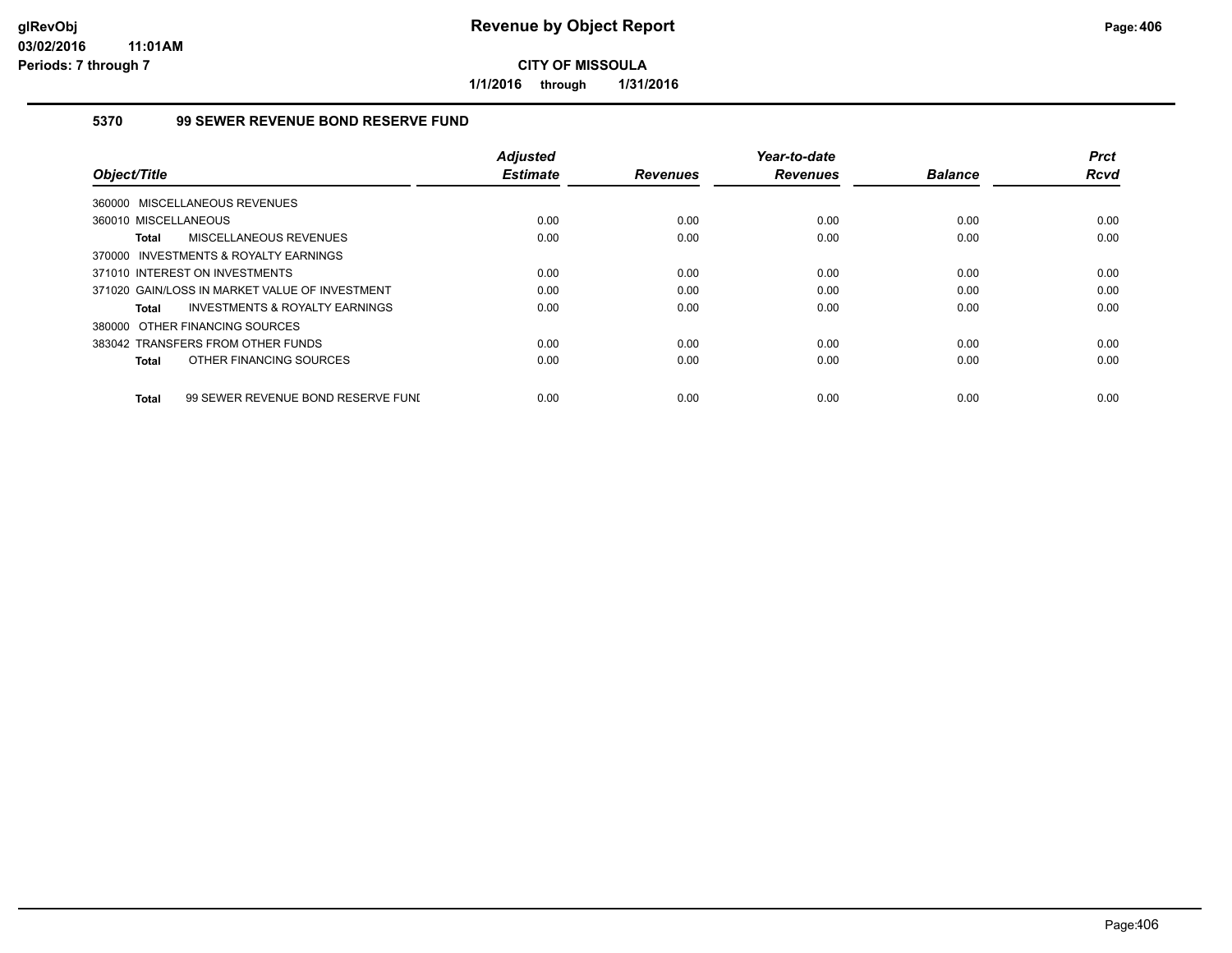**1/1/2016 through 1/31/2016**

**5371 2002 SEWER BONDS**

**5371 2002 SEWER BONDS**

|                                                    | <b>Adjusted</b> |                 | Year-to-date    |                | <b>Prct</b> |
|----------------------------------------------------|-----------------|-----------------|-----------------|----------------|-------------|
| Object/Title                                       | <b>Estimate</b> | <b>Revenues</b> | <b>Revenues</b> | <b>Balance</b> | <b>Rcvd</b> |
| 370000 INVESTMENTS & ROYALTY EARNINGS              |                 |                 |                 |                |             |
| 371010 INTEREST ON INVESTMENTS                     | 0.00            | 0.00            | 0.00            | 0.00           | 0.00        |
| 371020 GAIN/LOSS IN MARKET VALUE OF INVESTMENTS    | 0.00            | 0.00            | 0.00            | 0.00           | 0.00        |
| <b>INVESTMENTS &amp; ROYALTY EARNINGS</b><br>Total | 0.00            | 0.00            | 0.00            | 0.00           | 0.00        |
| 380000 OTHER FINANCING SOURCES                     |                 |                 |                 |                |             |
| 383024 TRANS FR SEWER CLEARING                     | 84.930.00       | 0.00            | 0.00            | 84.930.00      | 0.00        |
| OTHER FINANCING SOURCES<br>Total                   | 84.930.00       | 0.00            | 0.00            | 84.930.00      | 0.00        |
|                                                    |                 |                 |                 |                |             |
| 2002 SEWER BONDS<br>Total                          | 84.930.00       | 0.00            | 0.00            | 84.930.00      | 0.00        |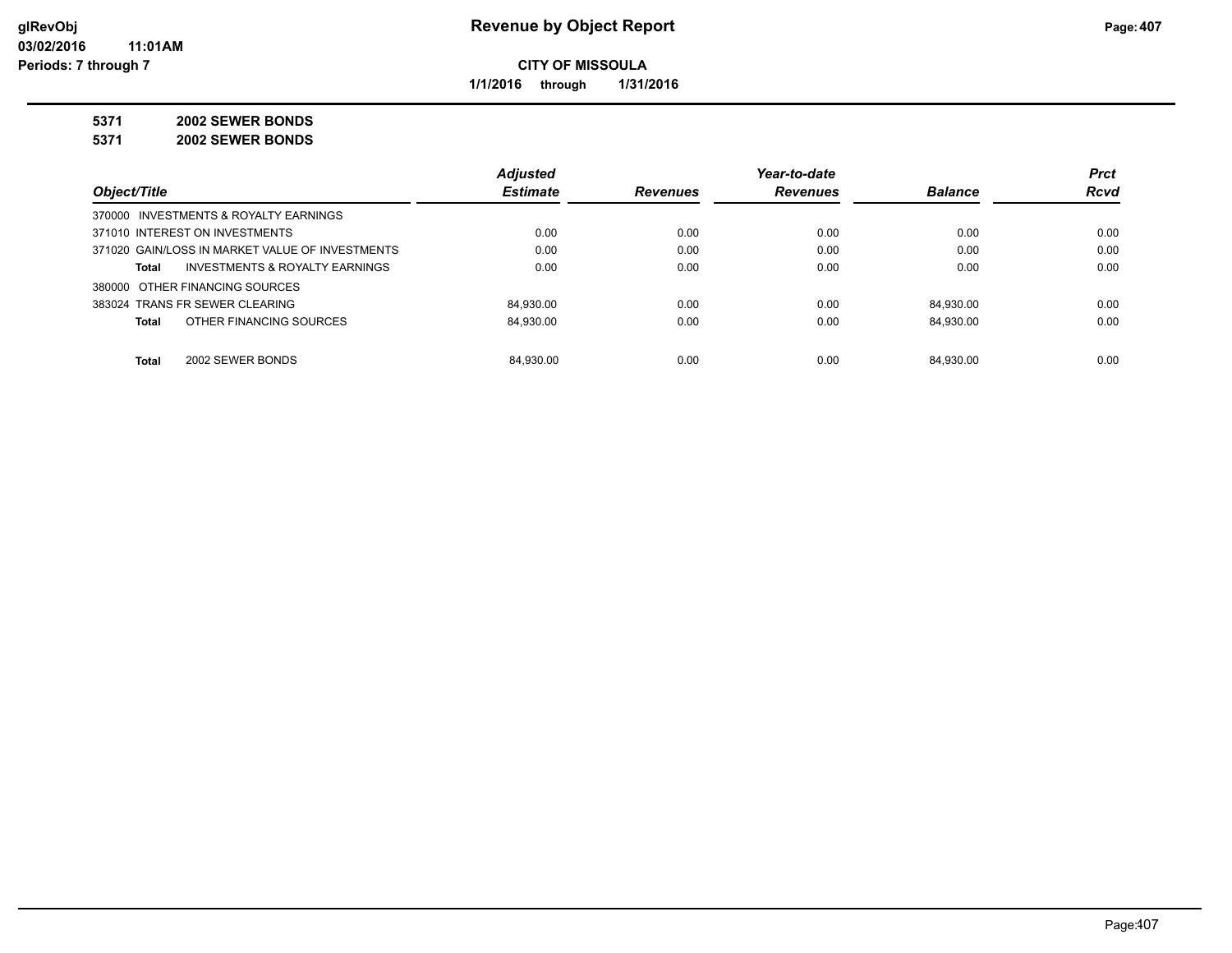**1/1/2016 through 1/31/2016**

### **5371 2002 SEWER BONDS**

|                                                | <b>Adjusted</b> |                 | Year-to-date    |                | <b>Prct</b> |
|------------------------------------------------|-----------------|-----------------|-----------------|----------------|-------------|
| Object/Title                                   | <b>Estimate</b> | <b>Revenues</b> | <b>Revenues</b> | <b>Balance</b> | <b>Rcvd</b> |
| 370000 INVESTMENTS & ROYALTY EARNINGS          |                 |                 |                 |                |             |
| 371010 INTEREST ON INVESTMENTS                 | 0.00            | 0.00            | 0.00            | 0.00           | 0.00        |
| 371020 GAIN/LOSS IN MARKET VALUE OF INVESTMENT | 0.00            | 0.00            | 0.00            | 0.00           | 0.00        |
| INVESTMENTS & ROYALTY EARNINGS<br>Total        | 0.00            | 0.00            | 0.00            | 0.00           | 0.00        |
| 380000 OTHER FINANCING SOURCES                 |                 |                 |                 |                |             |
| 383024 TRANS FR SEWER CLEARING                 | 84.930.00       | 0.00            | 0.00            | 84.930.00      | 0.00        |
| OTHER FINANCING SOURCES<br>Total               | 84.930.00       | 0.00            | 0.00            | 84.930.00      | 0.00        |
|                                                |                 |                 |                 |                |             |
| 2002 SEWER BONDS<br><b>Total</b>               | 84.930.00       | 0.00            | 0.00            | 84.930.00      | 0.00        |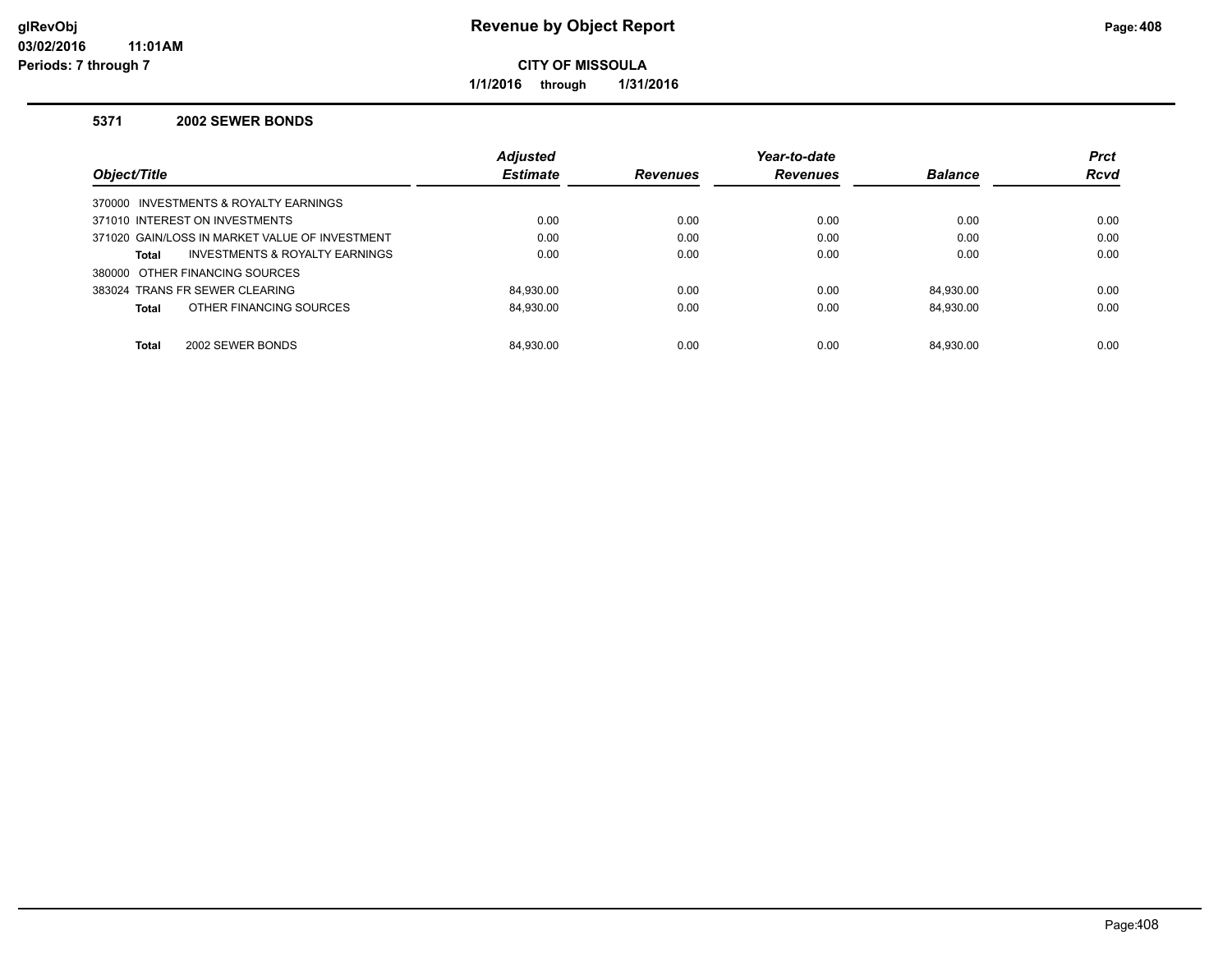**1/1/2016 through 1/31/2016**

#### **5372 2002 SEWER REVENUE BOND**

#### **5372 2002 SEWER REVENUE BOND**

|                                                    | <b>Adjusted</b> |                 | Year-to-date    |                | <b>Prct</b> |
|----------------------------------------------------|-----------------|-----------------|-----------------|----------------|-------------|
| Object/Title                                       | <b>Estimate</b> | <b>Revenues</b> | <b>Revenues</b> | <b>Balance</b> | <b>Rcvd</b> |
| 360000 MISCELLANEOUS REVENUES                      |                 |                 |                 |                |             |
| 360000 MISCELLANEOUS REVENUES                      | 0.00            | 0.00            | 0.00            | 0.00           | 0.00        |
| MISCELLANEOUS REVENUES<br>Total                    | 0.00            | 0.00            | 0.00            | 0.00           | 0.00        |
| 370000 INVESTMENTS & ROYALTY EARNINGS              |                 |                 |                 |                |             |
| 371010 INTEREST ON INVESTMENTS                     | 0.00            | 0.00            | 0.00            | 0.00           | 0.00        |
| 371020 GAIN/LOSS IN MARKET VALUE OF INVESTMENTS    | 0.00            | 0.00            | 0.00            | 0.00           | 0.00        |
| <b>INVESTMENTS &amp; ROYALTY EARNINGS</b><br>Total | 0.00            | 0.00            | 0.00            | 0.00           | 0.00        |
| 380000 OTHER FINANCING SOURCES                     |                 |                 |                 |                |             |
| 383024 TRANS FR SEWER CLEARING                     | 0.00            | 0.00            | 0.00            | 0.00           | 0.00        |
| 383042 TRANSFERS FROM OTHER FUNDS                  | 0.00            | 0.00            | 0.00            | 0.00           | 0.00        |
| OTHER FINANCING SOURCES<br>Total                   | 0.00            | 0.00            | 0.00            | 0.00           | 0.00        |
| 2002 SEWER REVENUE BOND<br>Total                   | 0.00            | 0.00            | 0.00            | 0.00           | 0.00        |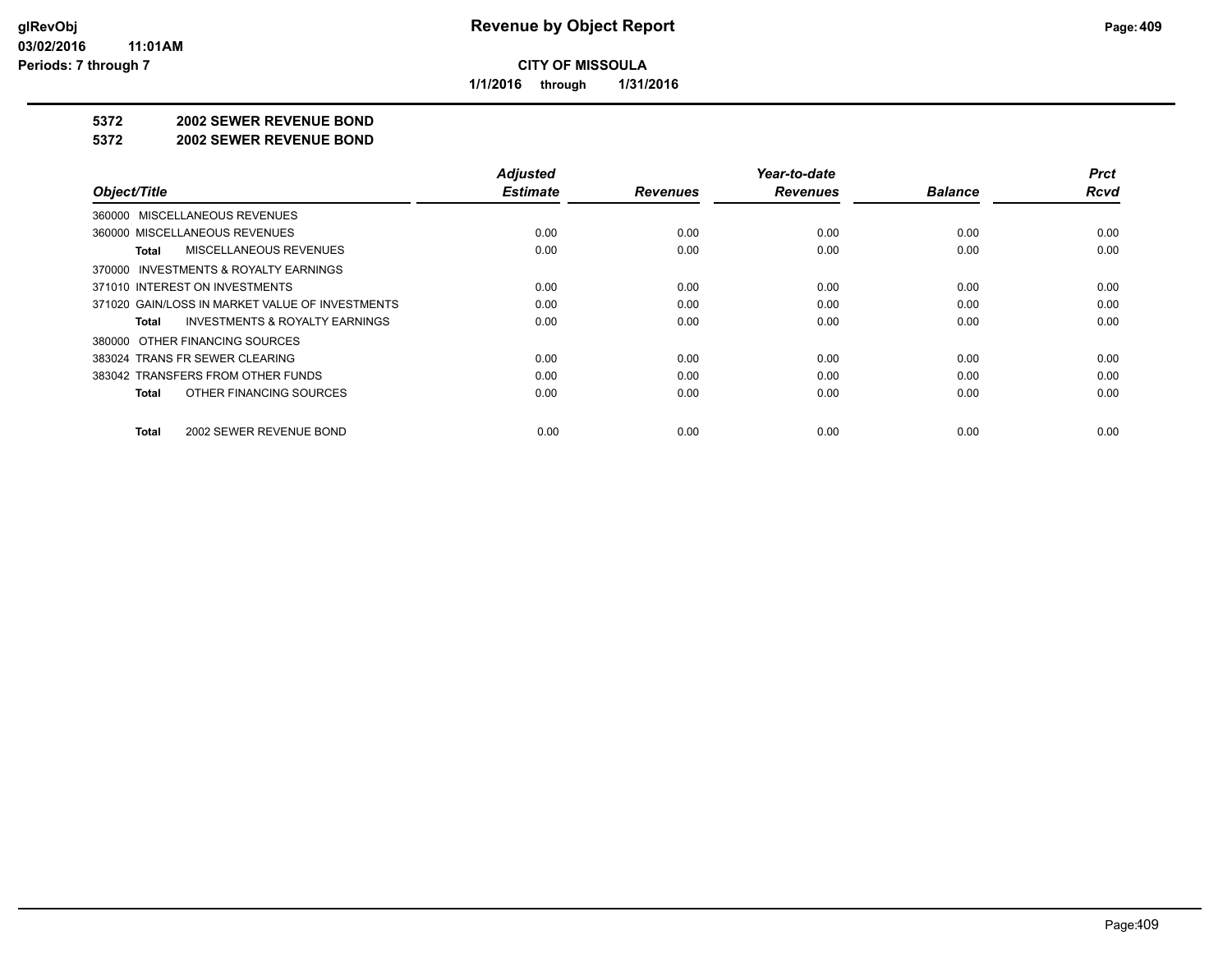**1/1/2016 through 1/31/2016**

### **5372 2002 SEWER REVENUE BOND**

| Object/Title                                   | <b>Adjusted</b><br><b>Estimate</b> | <b>Revenues</b> | Year-to-date<br><b>Revenues</b> | <b>Balance</b> | <b>Prct</b><br>Rcvd |
|------------------------------------------------|------------------------------------|-----------------|---------------------------------|----------------|---------------------|
| 360000 MISCELLANEOUS REVENUES                  |                                    |                 |                                 |                |                     |
| 360000 MISCELLANEOUS REVENUES                  | 0.00                               | 0.00            | 0.00                            | 0.00           | 0.00                |
| MISCELLANEOUS REVENUES<br>Total                | 0.00                               | 0.00            | 0.00                            | 0.00           | 0.00                |
| 370000 INVESTMENTS & ROYALTY EARNINGS          |                                    |                 |                                 |                |                     |
| 371010 INTEREST ON INVESTMENTS                 | 0.00                               | 0.00            | 0.00                            | 0.00           | 0.00                |
| 371020 GAIN/LOSS IN MARKET VALUE OF INVESTMENT | 0.00                               | 0.00            | 0.00                            | 0.00           | 0.00                |
| INVESTMENTS & ROYALTY EARNINGS<br>Total        | 0.00                               | 0.00            | 0.00                            | 0.00           | 0.00                |
| 380000 OTHER FINANCING SOURCES                 |                                    |                 |                                 |                |                     |
| 383024 TRANS FR SEWER CLEARING                 | 0.00                               | 0.00            | 0.00                            | 0.00           | 0.00                |
| 383042 TRANSFERS FROM OTHER FUNDS              | 0.00                               | 0.00            | 0.00                            | 0.00           | 0.00                |
| OTHER FINANCING SOURCES<br><b>Total</b>        | 0.00                               | 0.00            | 0.00                            | 0.00           | 0.00                |
| 2002 SEWER REVENUE BOND<br><b>Total</b>        | 0.00                               | 0.00            | 0.00                            | 0.00           | 0.00                |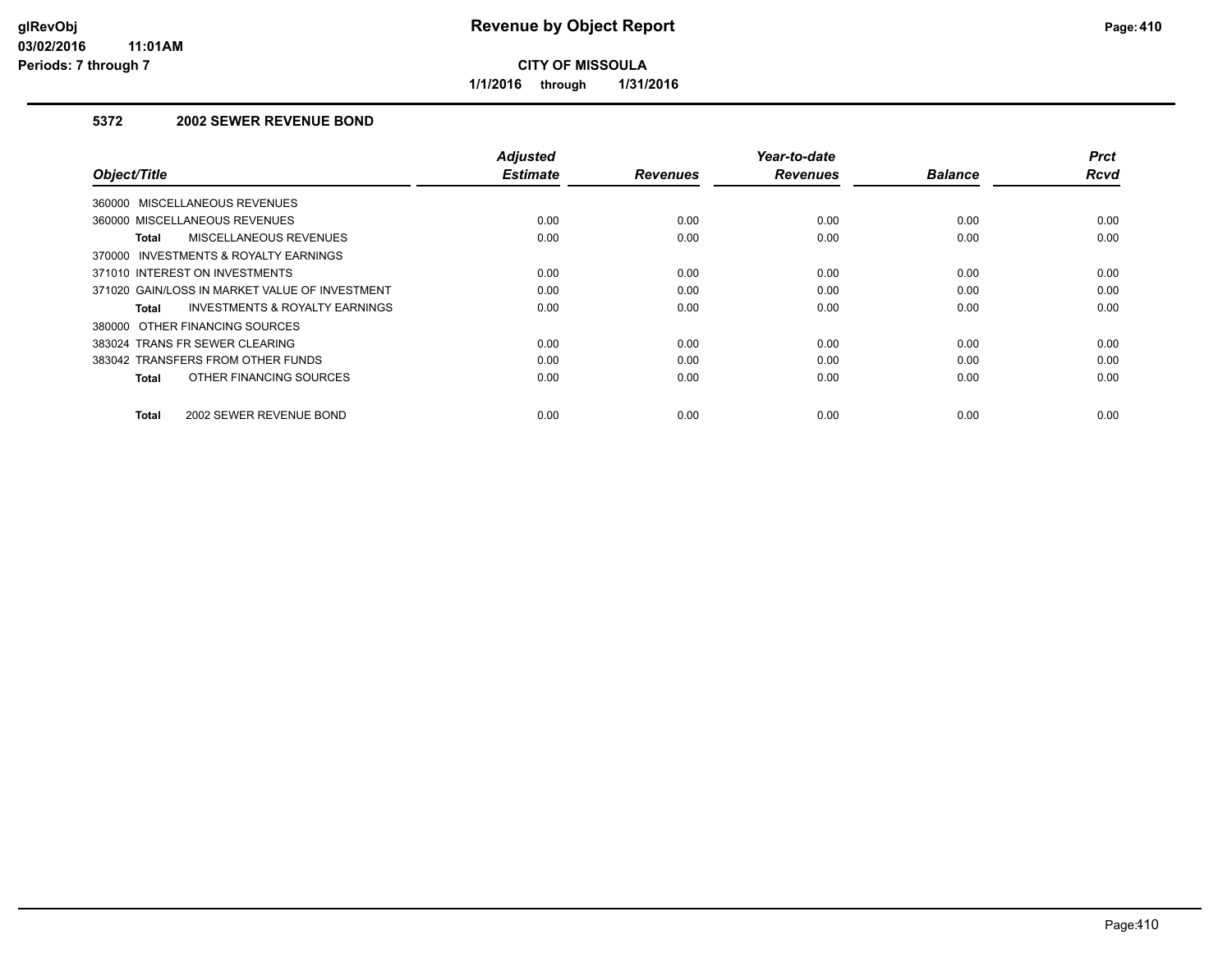**1/1/2016 through 1/31/2016**

## **5373 2002 WWTP UPGRADE REVENUE BOND**

### **5373 2002 WWTP UPGRADE REVENUE BOND**

|                                                 | <b>Adjusted</b> |                 | Year-to-date    |                | <b>Prct</b> |
|-------------------------------------------------|-----------------|-----------------|-----------------|----------------|-------------|
| Object/Title                                    | <b>Estimate</b> | <b>Revenues</b> | <b>Revenues</b> | <b>Balance</b> | <b>Rcvd</b> |
| 370000 INVESTMENTS & ROYALTY EARNINGS           |                 |                 |                 |                |             |
| 371010 INTEREST ON INVESTMENTS                  | 0.00            | 0.00            | 0.00            | 0.00           | 0.00        |
| 371020 GAIN/LOSS IN MARKET VALUE OF INVESTMENTS | 0.00            | 0.00            | 0.00            | 0.00           | 0.00        |
| INVESTMENTS & ROYALTY EARNINGS<br>Total         | 0.00            | 0.00            | 0.00            | 0.00           | 0.00        |
| 380000 OTHER FINANCING SOURCES                  |                 |                 |                 |                |             |
| 383024 TRANS FR SEWER CLEARING                  | 331.640.00      | 0.00            | 0.00            | 331.640.00     | 0.00        |
| OTHER FINANCING SOURCES<br>Total                | 331.640.00      | 0.00            | 0.00            | 331.640.00     | 0.00        |
|                                                 |                 |                 |                 |                |             |
| 2002 WWTP UPGRADE REVENUE BOND<br><b>Total</b>  | 331.640.00      | 0.00            | 0.00            | 331.640.00     | 0.00        |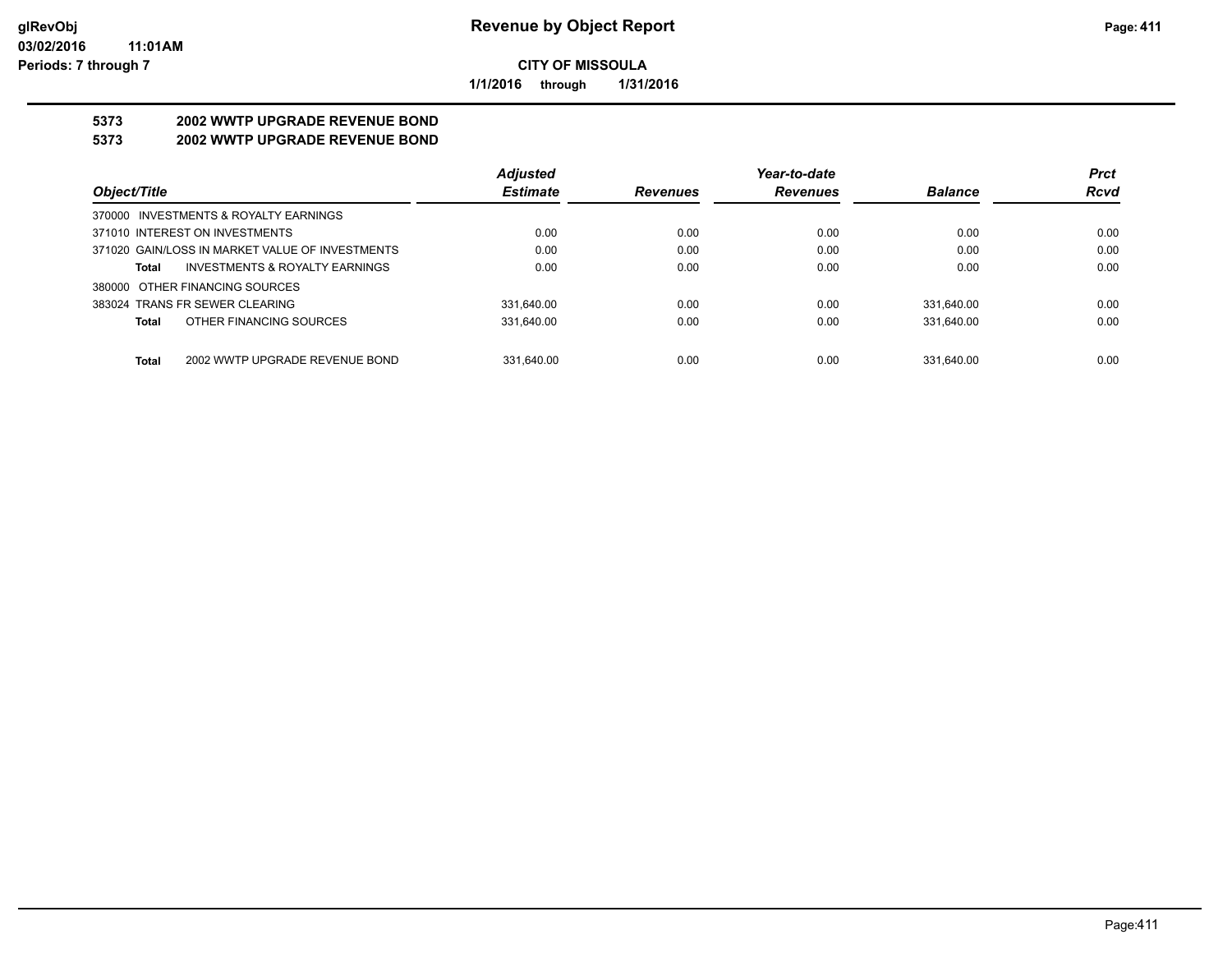**1/1/2016 through 1/31/2016**

### **5373 2002 WWTP UPGRADE REVENUE BOND**

|                                                | <b>Adjusted</b> |                 | Year-to-date    |                | <b>Prct</b> |
|------------------------------------------------|-----------------|-----------------|-----------------|----------------|-------------|
| Object/Title                                   | <b>Estimate</b> | <b>Revenues</b> | <b>Revenues</b> | <b>Balance</b> | <b>Rcvd</b> |
| 370000 INVESTMENTS & ROYALTY EARNINGS          |                 |                 |                 |                |             |
| 371010 INTEREST ON INVESTMENTS                 | 0.00            | 0.00            | 0.00            | 0.00           | 0.00        |
| 371020 GAIN/LOSS IN MARKET VALUE OF INVESTMENT | 0.00            | 0.00            | 0.00            | 0.00           | 0.00        |
| INVESTMENTS & ROYALTY EARNINGS<br>Total        | 0.00            | 0.00            | 0.00            | 0.00           | 0.00        |
| 380000 OTHER FINANCING SOURCES                 |                 |                 |                 |                |             |
| 383024 TRANS FR SEWER CLEARING                 | 331.640.00      | 0.00            | 0.00            | 331.640.00     | 0.00        |
| OTHER FINANCING SOURCES<br>Total               | 331.640.00      | 0.00            | 0.00            | 331.640.00     | 0.00        |
| <b>Total</b><br>2002 WWTP UPGRADE REVENUE BOND | 331.640.00      | 0.00            | 0.00            | 331.640.00     | 0.00        |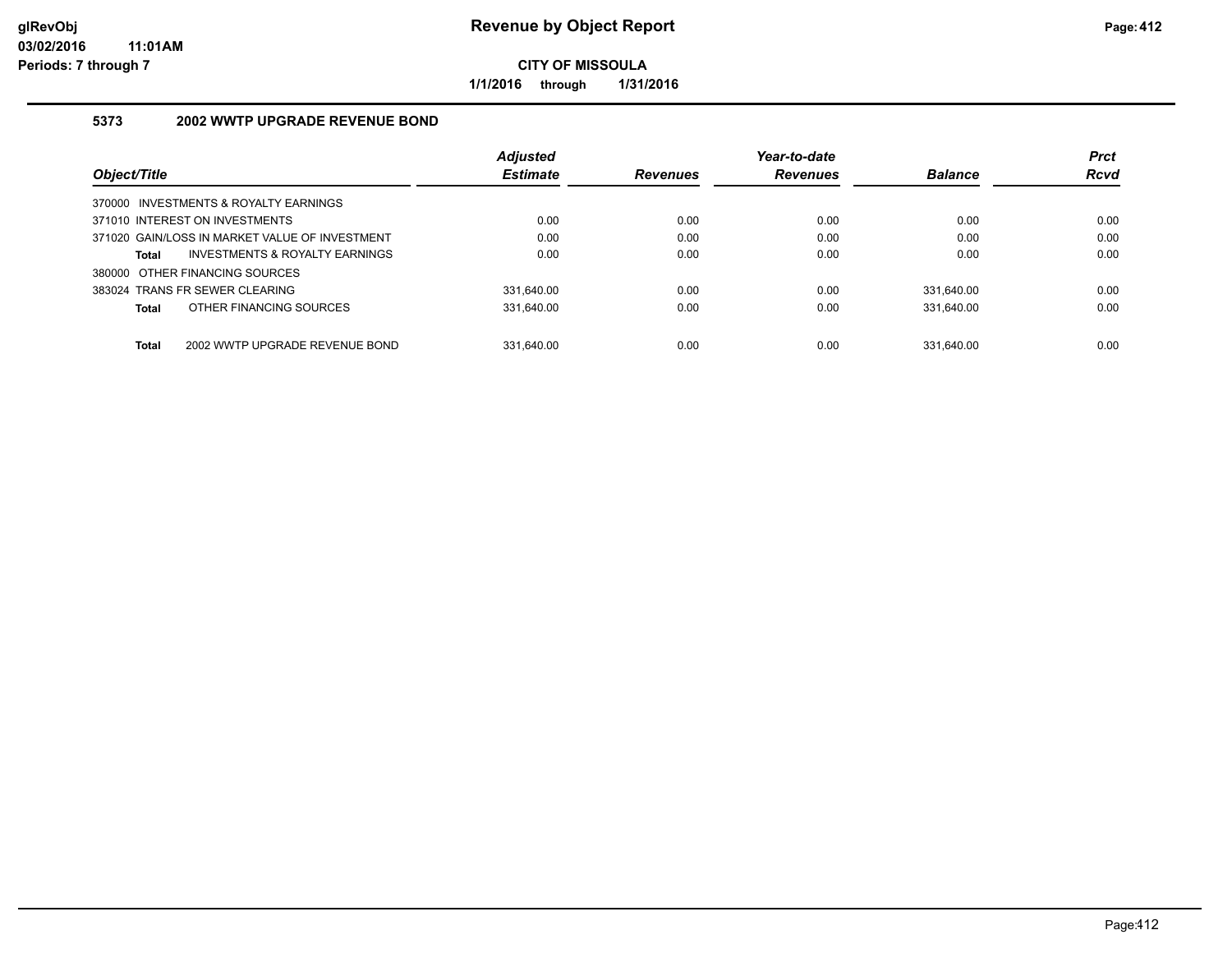**1/1/2016 through 1/31/2016**

### **5374 2002 WWTP UPGRADE RESERVE**

#### **5374 2002 WWTP UPGRADE RESERVE**

|                                                    | <b>Adjusted</b> |                 | Year-to-date    |                | <b>Prct</b> |
|----------------------------------------------------|-----------------|-----------------|-----------------|----------------|-------------|
| Object/Title                                       | <b>Estimate</b> | <b>Revenues</b> | <b>Revenues</b> | <b>Balance</b> | <b>Rcvd</b> |
| 360000 MISCELLANEOUS REVENUES                      |                 |                 |                 |                |             |
| 360000 MISCELLANEOUS REVENUES                      | 0.00            | 0.00            | 0.00            | 0.00           | 0.00        |
| <b>MISCELLANEOUS REVENUES</b><br>Total             | 0.00            | 0.00            | 0.00            | 0.00           | 0.00        |
| 370000 INVESTMENTS & ROYALTY EARNINGS              |                 |                 |                 |                |             |
| 371010 INTEREST ON INVESTMENTS                     | 0.00            | 0.00            | 0.00            | 0.00           | 0.00        |
| 371020 GAIN/LOSS IN MARKET VALUE OF INVESTMENTS    | 0.00            | 0.00            | 0.00            | 0.00           | 0.00        |
| <b>INVESTMENTS &amp; ROYALTY EARNINGS</b><br>Total | 0.00            | 0.00            | 0.00            | 0.00           | 0.00        |
| 380000 OTHER FINANCING SOURCES                     |                 |                 |                 |                |             |
| 381002 SRF LOAN                                    | 0.00            | 0.00            | 0.00            | 0.00           | 0.00        |
| 383042 TRANSFERS FROM OTHER FUNDS                  | 0.00            | 0.00            | 0.00            | 0.00           | 0.00        |
| OTHER FINANCING SOURCES<br>Total                   | 0.00            | 0.00            | 0.00            | 0.00           | 0.00        |
| 2002 WWTP UPGRADE RESERVE<br>Total                 | 0.00            | 0.00            | 0.00            | 0.00           | 0.00        |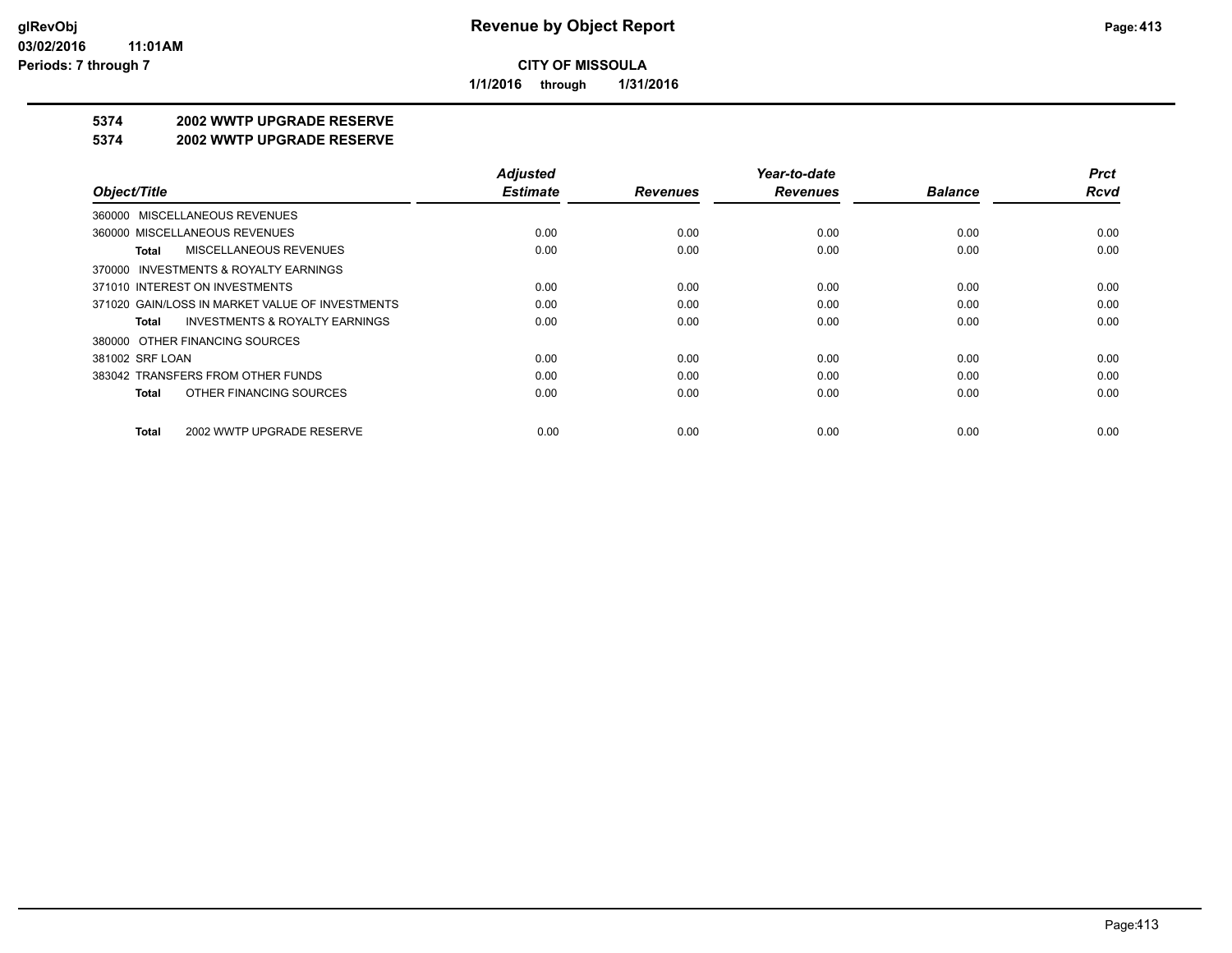**1/1/2016 through 1/31/2016**

### **5374 2002 WWTP UPGRADE RESERVE**

| Object/Title                                       | <b>Adjusted</b><br><b>Estimate</b> | <b>Revenues</b> | Year-to-date<br><b>Revenues</b> | <b>Balance</b> | <b>Prct</b><br>Rcvd |
|----------------------------------------------------|------------------------------------|-----------------|---------------------------------|----------------|---------------------|
| <b>MISCELLANEOUS REVENUES</b><br>360000            |                                    |                 |                                 |                |                     |
| 360000 MISCELLANEOUS REVENUES                      | 0.00                               | 0.00            | 0.00                            | 0.00           | 0.00                |
| MISCELLANEOUS REVENUES<br>Total                    | 0.00                               | 0.00            | 0.00                            | 0.00           | 0.00                |
| 370000 INVESTMENTS & ROYALTY EARNINGS              |                                    |                 |                                 |                |                     |
| 371010 INTEREST ON INVESTMENTS                     | 0.00                               | 0.00            | 0.00                            | 0.00           | 0.00                |
| 371020 GAIN/LOSS IN MARKET VALUE OF INVESTMENT     | 0.00                               | 0.00            | 0.00                            | 0.00           | 0.00                |
| <b>INVESTMENTS &amp; ROYALTY EARNINGS</b><br>Total | 0.00                               | 0.00            | 0.00                            | 0.00           | 0.00                |
| 380000 OTHER FINANCING SOURCES                     |                                    |                 |                                 |                |                     |
| 381002 SRF LOAN                                    | 0.00                               | 0.00            | 0.00                            | 0.00           | 0.00                |
| 383042 TRANSFERS FROM OTHER FUNDS                  | 0.00                               | 0.00            | 0.00                            | 0.00           | 0.00                |
| OTHER FINANCING SOURCES<br><b>Total</b>            | 0.00                               | 0.00            | 0.00                            | 0.00           | 0.00                |
| 2002 WWTP UPGRADE RESERVE<br><b>Total</b>          | 0.00                               | 0.00            | 0.00                            | 0.00           | 0.00                |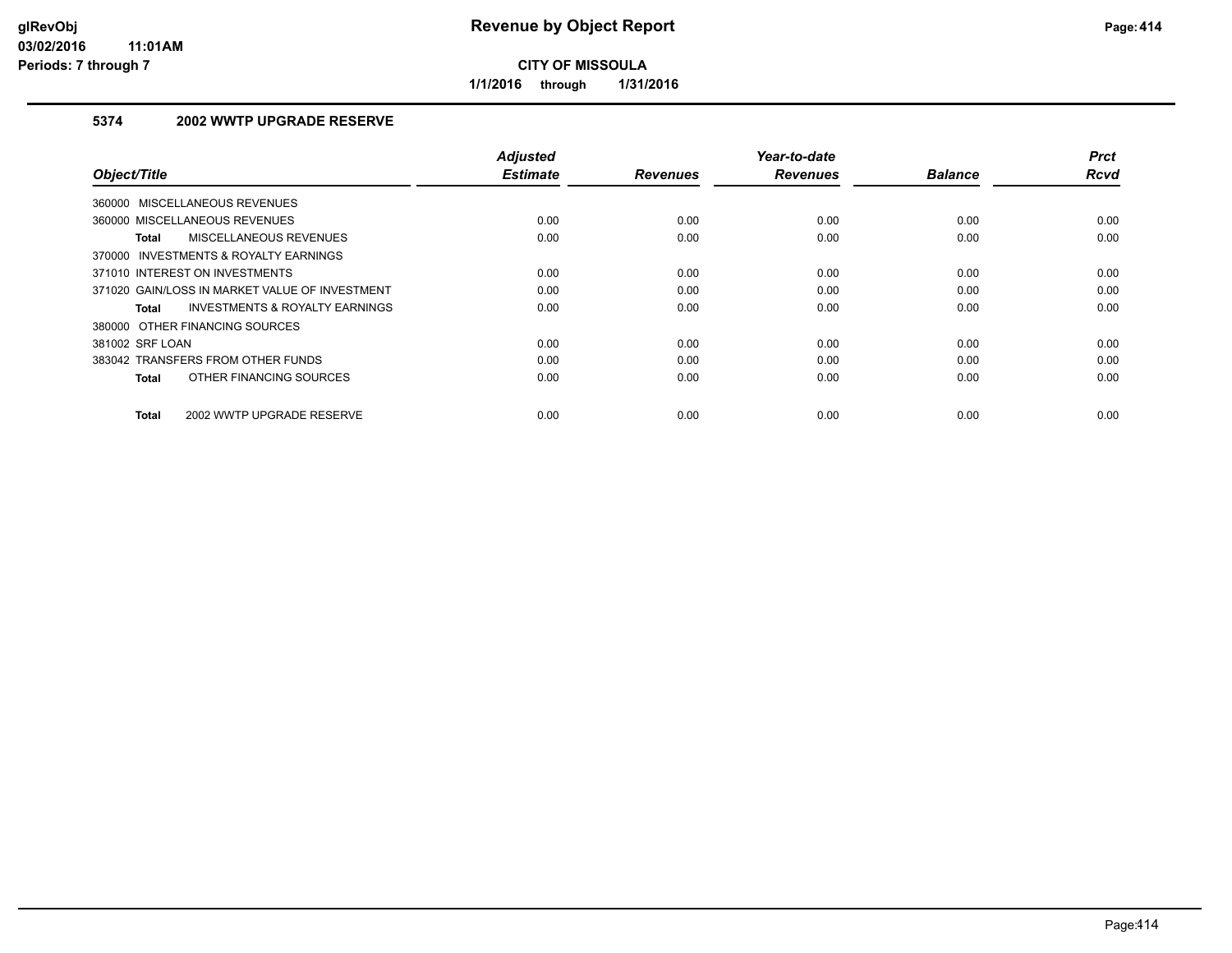**1/1/2016 through 1/31/2016**

### **5375 2003 WWTP SRF \$3.8M EPA DEBT**

**5375 2003 WWTP SRF \$3.8M EPA DEBT**

|                                                    | <b>Adjusted</b> |                 | Year-to-date    |                | <b>Prct</b> |
|----------------------------------------------------|-----------------|-----------------|-----------------|----------------|-------------|
| Object/Title                                       | <b>Estimate</b> | <b>Revenues</b> | <b>Revenues</b> | <b>Balance</b> | Rcvd        |
| 340000 CHARGES FOR SERVICES                        |                 |                 |                 |                |             |
| 343032 SEWER INSTALLATION CHARGES                  | 0.00            | 0.00            | 0.00            | 0.00           | 0.00        |
| <b>CHARGES FOR SERVICES</b><br>Total               | 0.00            | 0.00            | 0.00            | 0.00           | 0.00        |
| 370000 INVESTMENTS & ROYALTY EARNINGS              |                 |                 |                 |                |             |
| 371010 INTEREST ON INVESTMENTS                     | 0.00            | 0.00            | 0.00            | 0.00           | 0.00        |
| 371020 GAIN/LOSS IN MARKET VALUE OF INVESTMENTS    | 0.00            | 0.00            | 0.00            | 0.00           | 0.00        |
| <b>INVESTMENTS &amp; ROYALTY EARNINGS</b><br>Total | 0.00            | 0.00            | 0.00            | 0.00           | 0.00        |
| 380000 OTHER FINANCING SOURCES                     |                 |                 |                 |                |             |
| 383024 TRANS FR SEWER CLEARING                     | 250.926.00      | 0.00            | 0.00            | 250,926.00     | 0.00        |
| OTHER FINANCING SOURCES<br>Total                   | 250,926.00      | 0.00            | 0.00            | 250,926.00     | 0.00        |
| 2003 WWTP SRF \$3.8M EPA DEBT<br>Total             | 250.926.00      | 0.00            | 0.00            | 250.926.00     | 0.00        |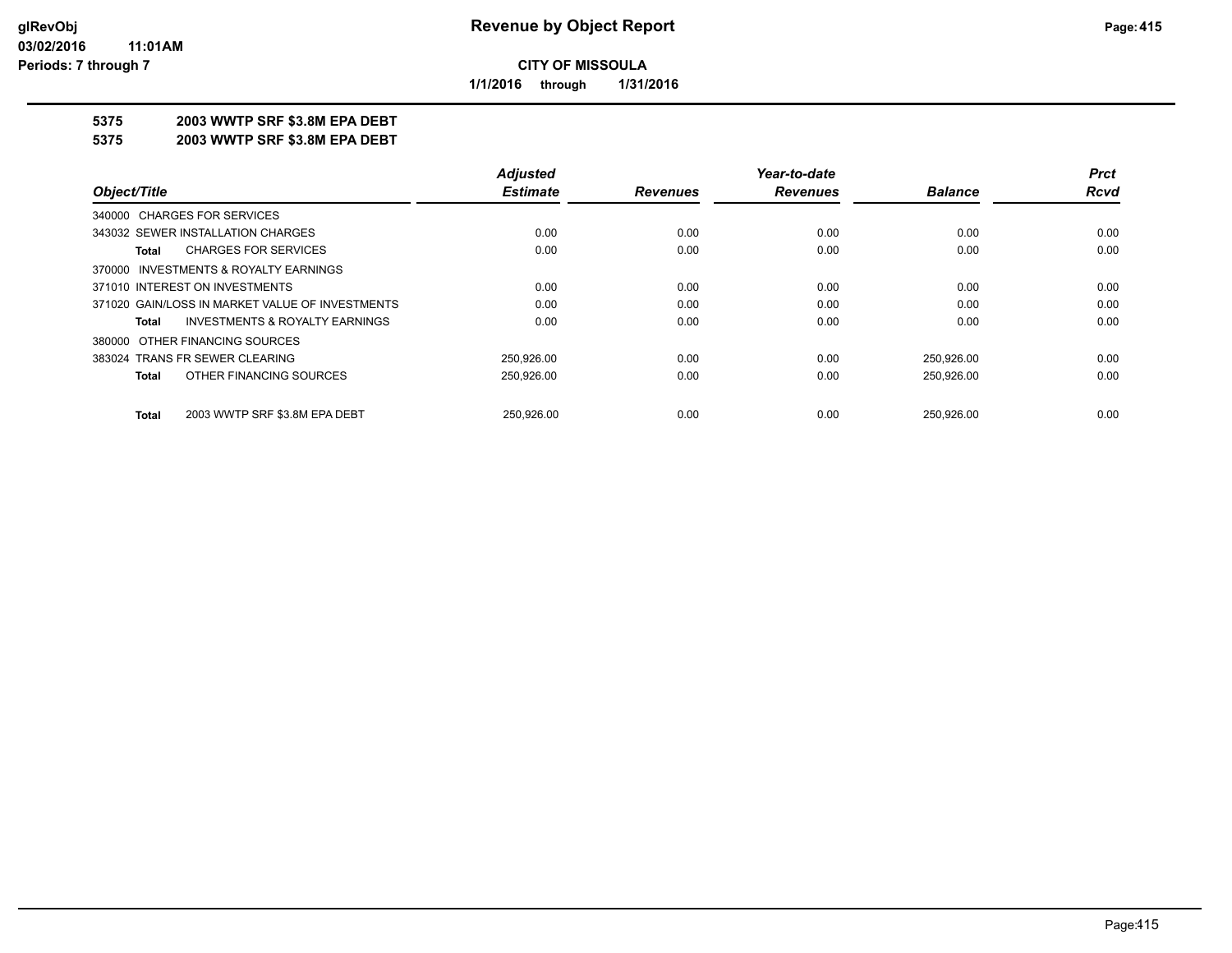**1/1/2016 through 1/31/2016**

### **5375 2003 WWTP SRF \$3.8M EPA DEBT**

| Object/Title                                       | <b>Adjusted</b><br><b>Estimate</b> | <b>Revenues</b> | Year-to-date<br><b>Revenues</b> | <b>Balance</b> | <b>Prct</b><br><b>Rcvd</b> |
|----------------------------------------------------|------------------------------------|-----------------|---------------------------------|----------------|----------------------------|
|                                                    |                                    |                 |                                 |                |                            |
| <b>CHARGES FOR SERVICES</b><br>340000              |                                    |                 |                                 |                |                            |
| 343032 SEWER INSTALLATION CHARGES                  | 0.00                               | 0.00            | 0.00                            | 0.00           | 0.00                       |
| <b>CHARGES FOR SERVICES</b><br>Total               | 0.00                               | 0.00            | 0.00                            | 0.00           | 0.00                       |
| 370000 INVESTMENTS & ROYALTY EARNINGS              |                                    |                 |                                 |                |                            |
| 371010 INTEREST ON INVESTMENTS                     | 0.00                               | 0.00            | 0.00                            | 0.00           | 0.00                       |
| 371020 GAIN/LOSS IN MARKET VALUE OF INVESTMENT     | 0.00                               | 0.00            | 0.00                            | 0.00           | 0.00                       |
| <b>INVESTMENTS &amp; ROYALTY EARNINGS</b><br>Total | 0.00                               | 0.00            | 0.00                            | 0.00           | 0.00                       |
| 380000 OTHER FINANCING SOURCES                     |                                    |                 |                                 |                |                            |
| 383024 TRANS FR SEWER CLEARING                     | 250,926.00                         | 0.00            | 0.00                            | 250,926.00     | 0.00                       |
| OTHER FINANCING SOURCES<br><b>Total</b>            | 250,926.00                         | 0.00            | 0.00                            | 250,926.00     | 0.00                       |
| 2003 WWTP SRF \$3.8M EPA DEBT<br><b>Total</b>      | 250.926.00                         | 0.00            | 0.00                            | 250.926.00     | 0.00                       |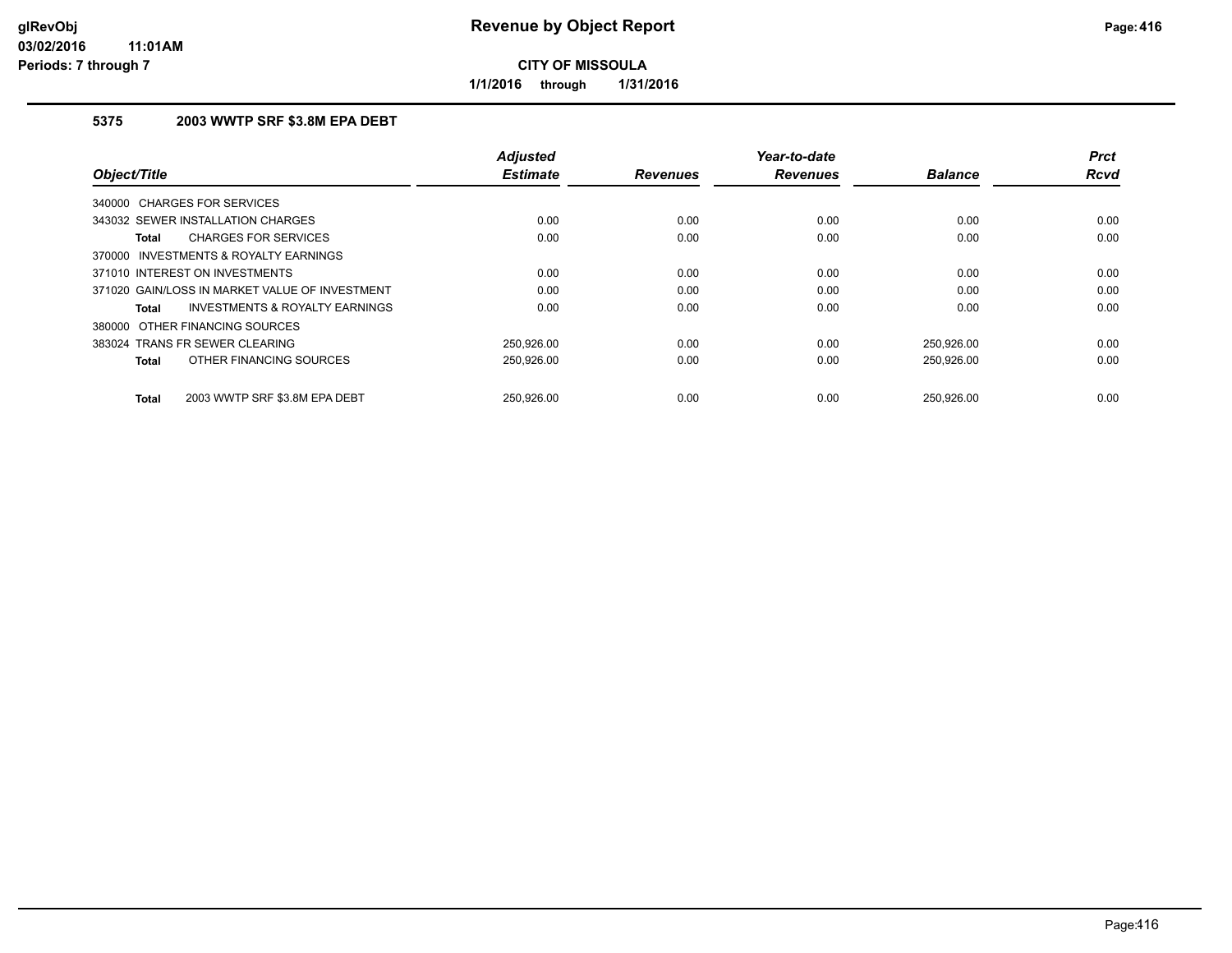**1/1/2016 through 1/31/2016**

### **5376 2003 WWTP SRF \$3.8M EPA RESERVE**

### **5376 2003 WWTP SRF \$3.8M EPA RESERVE**

|                                                    | <b>Adjusted</b> |                 | Year-to-date    |                | <b>Prct</b> |
|----------------------------------------------------|-----------------|-----------------|-----------------|----------------|-------------|
| Object/Title                                       | <b>Estimate</b> | <b>Revenues</b> | <b>Revenues</b> | <b>Balance</b> | <b>Rcvd</b> |
| 360000 MISCELLANEOUS REVENUES                      |                 |                 |                 |                |             |
| 360000 MISCELLANEOUS REVENUES                      | 0.00            | 0.00            | 0.00            | 0.00           | 0.00        |
| 360010 MISCELLANEOUS                               | 0.00            | 0.00            | 0.00            | 0.00           | 0.00        |
| MISCELLANEOUS REVENUES<br>Total                    | 0.00            | 0.00            | 0.00            | 0.00           | 0.00        |
| 370000 INVESTMENTS & ROYALTY EARNINGS              |                 |                 |                 |                |             |
| 371010 INTEREST ON INVESTMENTS                     | 0.00            | 0.00            | 0.00            | 0.00           | 0.00        |
| 371020 GAIN/LOSS IN MARKET VALUE OF INVESTMENTS    | 0.00            | 0.00            | 0.00            | 0.00           | 0.00        |
| <b>INVESTMENTS &amp; ROYALTY EARNINGS</b><br>Total | 0.00            | 0.00            | 0.00            | 0.00           | 0.00        |
| 380000 OTHER FINANCING SOURCES                     |                 |                 |                 |                |             |
| 381002 SRF LOAN                                    | 0.00            | 0.00            | 0.00            | 0.00           | 0.00        |
| 383042 TRANSFERS FROM OTHER FUNDS                  | 146.00          | 0.00            | 0.00            | 146.00         | 0.00        |
| OTHER FINANCING SOURCES<br><b>Total</b>            | 146.00          | 0.00            | 0.00            | 146.00         | 0.00        |
| 2003 WWTP SRF \$3.8M EPA RESERVE<br><b>Total</b>   | 146.00          | 0.00            | 0.00            | 146.00         | 0.00        |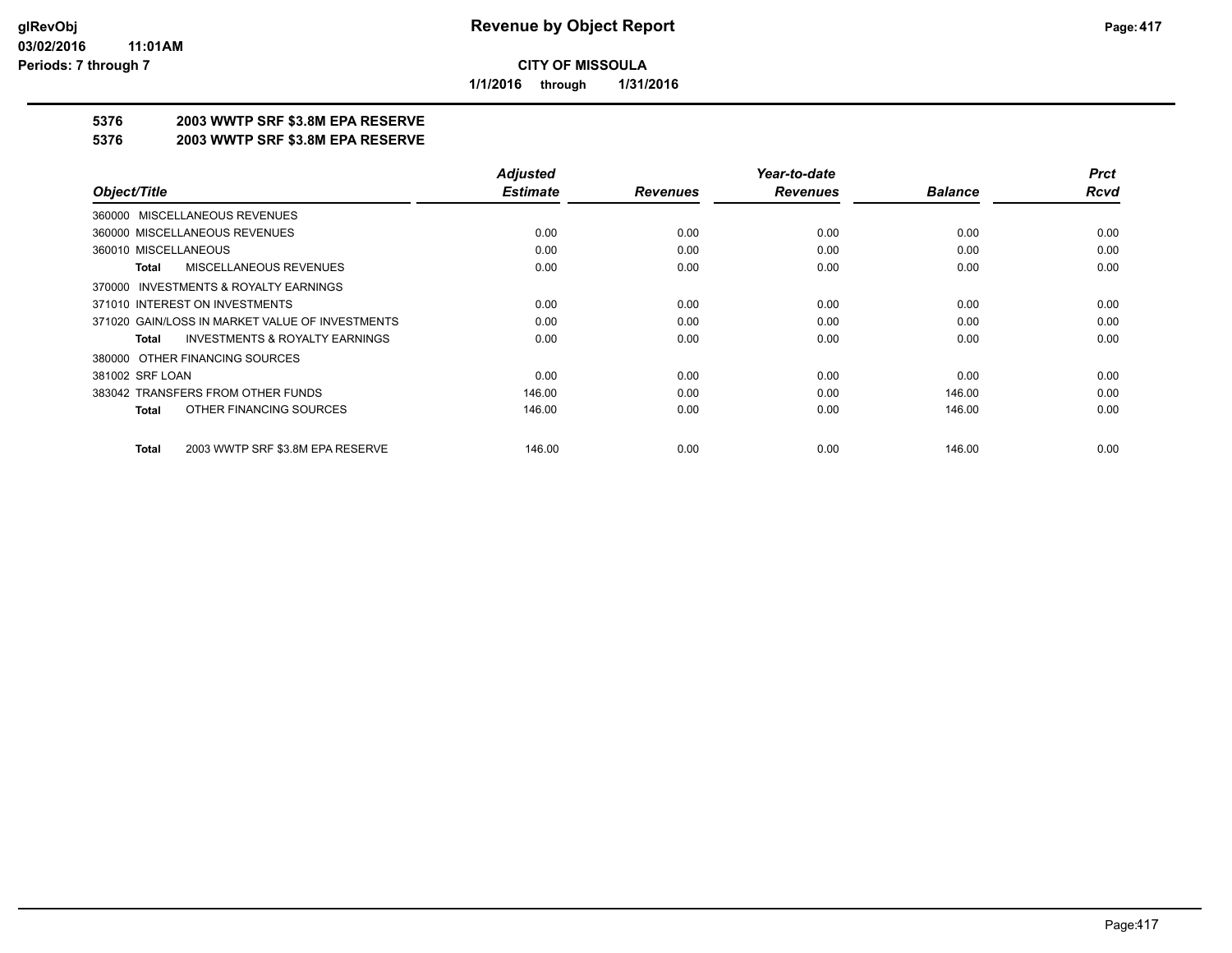**1/1/2016 through 1/31/2016**

### **5376 2003 WWTP SRF \$3.8M EPA RESERVE**

| Object/Title                                              | <b>Adjusted</b><br><b>Estimate</b> | <b>Revenues</b> | Year-to-date<br><b>Revenues</b> | <b>Balance</b> | <b>Prct</b><br><b>Rcvd</b> |
|-----------------------------------------------------------|------------------------------------|-----------------|---------------------------------|----------------|----------------------------|
| 360000 MISCELLANEOUS REVENUES                             |                                    |                 |                                 |                |                            |
|                                                           |                                    |                 |                                 |                |                            |
| 360000 MISCELLANEOUS REVENUES                             | 0.00                               | 0.00            | 0.00                            | 0.00           | 0.00                       |
| 360010 MISCELLANEOUS                                      | 0.00                               | 0.00            | 0.00                            | 0.00           | 0.00                       |
| <b>MISCELLANEOUS REVENUES</b><br><b>Total</b>             | 0.00                               | 0.00            | 0.00                            | 0.00           | 0.00                       |
| INVESTMENTS & ROYALTY EARNINGS<br>370000                  |                                    |                 |                                 |                |                            |
| 371010 INTEREST ON INVESTMENTS                            | 0.00                               | 0.00            | 0.00                            | 0.00           | 0.00                       |
| 371020 GAIN/LOSS IN MARKET VALUE OF INVESTMENT            | 0.00                               | 0.00            | 0.00                            | 0.00           | 0.00                       |
| <b>INVESTMENTS &amp; ROYALTY EARNINGS</b><br><b>Total</b> | 0.00                               | 0.00            | 0.00                            | 0.00           | 0.00                       |
| 380000 OTHER FINANCING SOURCES                            |                                    |                 |                                 |                |                            |
| 381002 SRF LOAN                                           | 0.00                               | 0.00            | 0.00                            | 0.00           | 0.00                       |
| 383042 TRANSFERS FROM OTHER FUNDS                         | 146.00                             | 0.00            | 0.00                            | 146.00         | 0.00                       |
| OTHER FINANCING SOURCES<br><b>Total</b>                   | 146.00                             | 0.00            | 0.00                            | 146.00         | 0.00                       |
| 2003 WWTP SRF \$3.8M EPA RESERVE<br><b>Total</b>          | 146.00                             | 0.00            | 0.00                            | 146.00         | 0.00                       |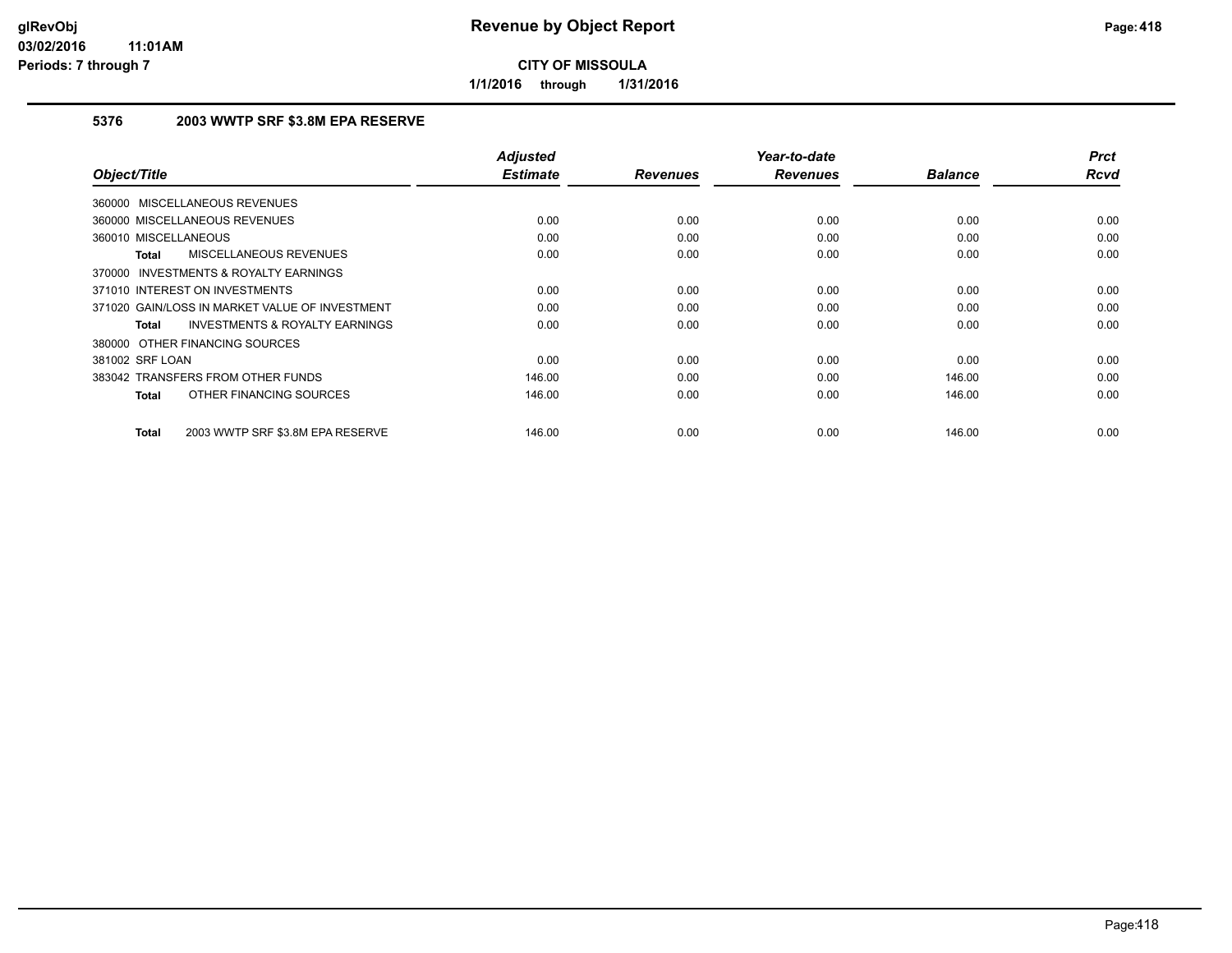**1/1/2016 through 1/31/2016**

## **5377 2004 WWTP \$3.023 LOAN DEBT SERVICE**

### **5377 2004 WWTP \$3.023 LOAN DEBT SERVICE**

|                                                     | <b>Adjusted</b> |                 | Year-to-date    |                | <b>Prct</b> |
|-----------------------------------------------------|-----------------|-----------------|-----------------|----------------|-------------|
| Object/Title                                        | <b>Estimate</b> | <b>Revenues</b> | <b>Revenues</b> | <b>Balance</b> | Rcvd        |
| 340000 CHARGES FOR SERVICES                         |                 |                 |                 |                |             |
| 343032 SEWER INSTALLATION CHARGES                   | 0.00            | 0.00            | 0.00            | 0.00           | 0.00        |
| <b>CHARGES FOR SERVICES</b><br>Total                | 0.00            | 0.00            | 0.00            | 0.00           | 0.00        |
| INVESTMENTS & ROYALTY EARNINGS<br>370000            |                 |                 |                 |                |             |
| 371010 INTEREST ON INVESTMENTS                      | 0.00            | 0.00            | 0.00            | 0.00           | 0.00        |
| 371020 GAIN/LOSS IN MARKET VALUE OF INVESTMENTS     | 0.00            | 0.00            | 0.00            | 0.00           | 0.00        |
| <b>INVESTMENTS &amp; ROYALTY EARNINGS</b><br>Total  | 0.00            | 0.00            | 0.00            | 0.00           | 0.00        |
| OTHER FINANCING SOURCES<br>380000                   |                 |                 |                 |                |             |
| 383024 TRANS FR SEWER CLEARING                      | 244.006.00      | 0.00            | 0.00            | 244.006.00     | 0.00        |
| OTHER FINANCING SOURCES<br><b>Total</b>             | 244,006.00      | 0.00            | 0.00            | 244,006.00     | 0.00        |
| 2004 WWTP \$3.023 LOAN DEBT SERVICE<br><b>Total</b> | 244.006.00      | 0.00            | 0.00            | 244.006.00     | 0.00        |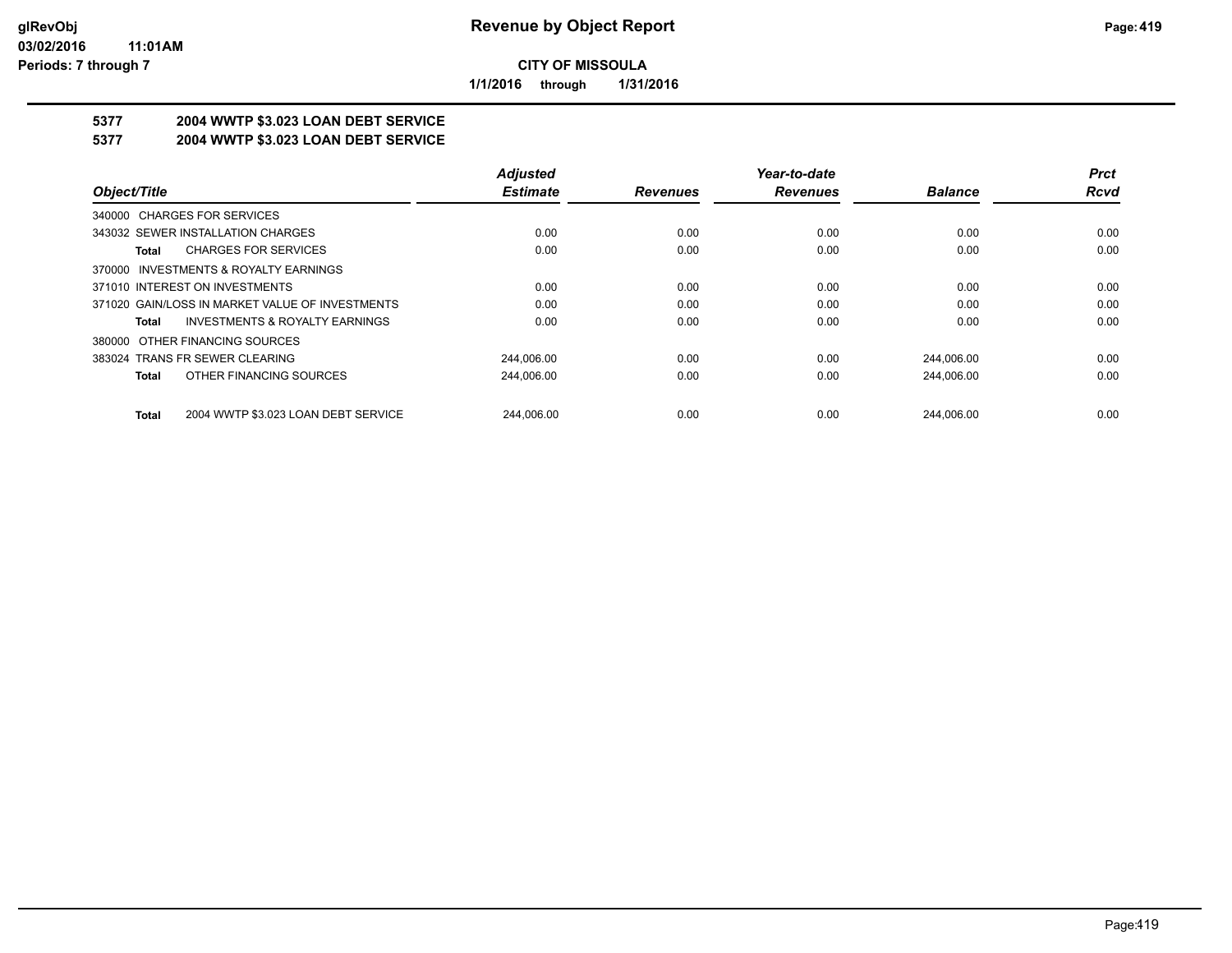**1/1/2016 through 1/31/2016**

### **5377 2004 WWTP \$3.023 LOAN DEBT SERVICE**

| Object/Title                                        | <b>Adjusted</b><br><b>Estimate</b> | <b>Revenues</b> | Year-to-date<br><b>Revenues</b> | <b>Balance</b> | <b>Prct</b><br><b>Rcvd</b> |
|-----------------------------------------------------|------------------------------------|-----------------|---------------------------------|----------------|----------------------------|
| 340000 CHARGES FOR SERVICES                         |                                    |                 |                                 |                |                            |
| 343032 SEWER INSTALLATION CHARGES                   | 0.00                               | 0.00            | 0.00                            | 0.00           | 0.00                       |
| <b>CHARGES FOR SERVICES</b><br><b>Total</b>         | 0.00                               | 0.00            | 0.00                            | 0.00           | 0.00                       |
| 370000 INVESTMENTS & ROYALTY EARNINGS               |                                    |                 |                                 |                |                            |
| 371010 INTEREST ON INVESTMENTS                      | 0.00                               | 0.00            | 0.00                            | 0.00           | 0.00                       |
| 371020 GAIN/LOSS IN MARKET VALUE OF INVESTMENT      | 0.00                               | 0.00            | 0.00                            | 0.00           | 0.00                       |
| INVESTMENTS & ROYALTY EARNINGS<br>Total             | 0.00                               | 0.00            | 0.00                            | 0.00           | 0.00                       |
| 380000 OTHER FINANCING SOURCES                      |                                    |                 |                                 |                |                            |
| 383024 TRANS FR SEWER CLEARING                      | 244.006.00                         | 0.00            | 0.00                            | 244.006.00     | 0.00                       |
| OTHER FINANCING SOURCES<br><b>Total</b>             | 244,006.00                         | 0.00            | 0.00                            | 244,006.00     | 0.00                       |
| 2004 WWTP \$3.023 LOAN DEBT SERVICE<br><b>Total</b> | 244.006.00                         | 0.00            | 0.00                            | 244.006.00     | 0.00                       |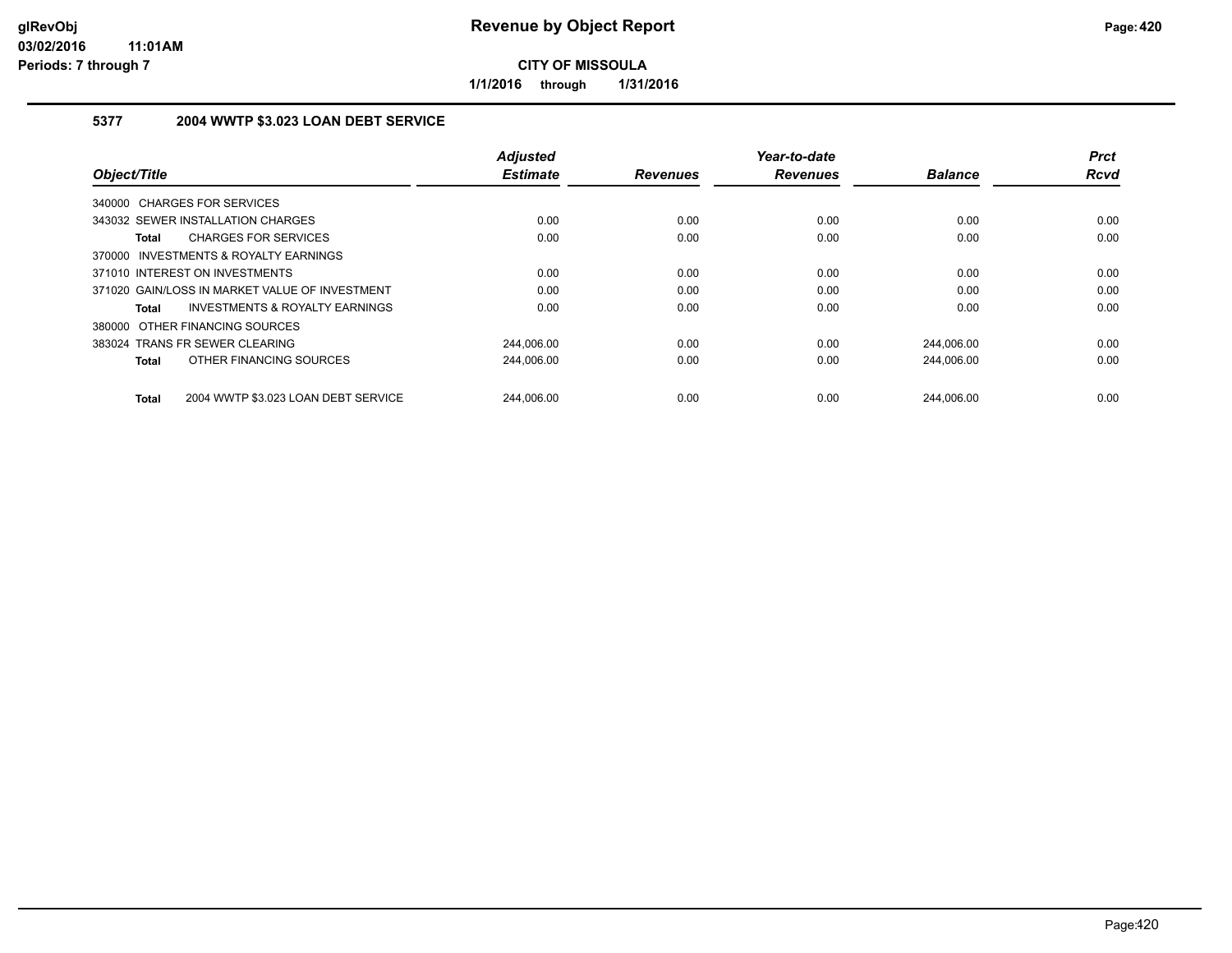**1/1/2016 through 1/31/2016**

### **5378 2004 WWTP \$3.023 LOAN RESERVE**

#### **5378 2004 WWTP \$3.023 LOAN RESERVE**

|                                                    | <b>Adjusted</b> |                 | Year-to-date    |                | <b>Prct</b> |
|----------------------------------------------------|-----------------|-----------------|-----------------|----------------|-------------|
| Object/Title                                       | <b>Estimate</b> | <b>Revenues</b> | <b>Revenues</b> | <b>Balance</b> | <b>Rcvd</b> |
| 360000 MISCELLANEOUS REVENUES                      |                 |                 |                 |                |             |
| 360000 MISCELLANEOUS REVENUES                      | 0.00            | 0.00            | 0.00            | 0.00           | 0.00        |
| MISCELLANEOUS REVENUES<br>Total                    | 0.00            | 0.00            | 0.00            | 0.00           | 0.00        |
| 370000 INVESTMENTS & ROYALTY EARNINGS              |                 |                 |                 |                |             |
| 371010 INTEREST ON INVESTMENTS                     | 0.00            | 0.00            | 0.00            | 0.00           | 0.00        |
| 371020 GAIN/LOSS IN MARKET VALUE OF INVESTMENTS    | 0.00            | 0.00            | 0.00            | 0.00           | 0.00        |
| <b>INVESTMENTS &amp; ROYALTY EARNINGS</b><br>Total | 0.00            | 0.00            | 0.00            | 0.00           | 0.00        |
| 380000 OTHER FINANCING SOURCES                     |                 |                 |                 |                |             |
| 381002 SRF LOAN                                    | 0.00            | 0.00            | 0.00            | 0.00           | 0.00        |
| 383024 TRANS FR SEWER CLEARING                     | 0.00            | 0.00            | 0.00            | 0.00           | 0.00        |
| 383042 TRANSFERS FROM OTHER FUNDS                  | 0.00            | 0.00            | 0.00            | 0.00           | 0.00        |
| OTHER FINANCING SOURCES<br>Total                   | 0.00            | 0.00            | 0.00            | 0.00           | 0.00        |
| 2004 WWTP \$3.023 LOAN RESERVE<br>Total            | 0.00            | 0.00            | 0.00            | 0.00           | 0.00        |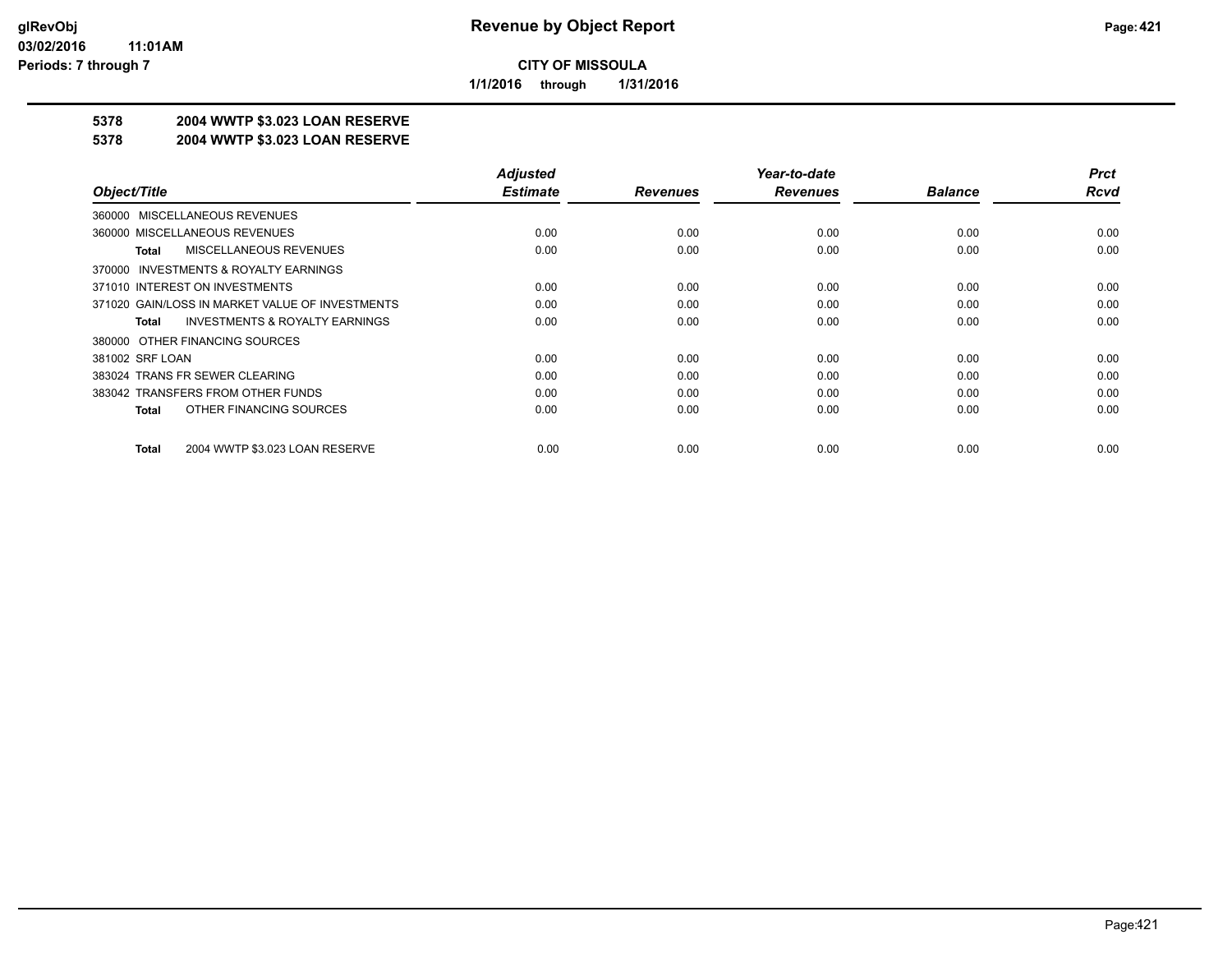**1/1/2016 through 1/31/2016**

### **5378 2004 WWTP \$3.023 LOAN RESERVE**

| Object/Title                                       | <b>Adjusted</b><br><b>Estimate</b> | <b>Revenues</b> | Year-to-date<br><b>Revenues</b> | <b>Balance</b> | <b>Prct</b><br><b>Rcvd</b> |
|----------------------------------------------------|------------------------------------|-----------------|---------------------------------|----------------|----------------------------|
|                                                    |                                    |                 |                                 |                |                            |
| <b>MISCELLANEOUS REVENUES</b><br>360000            |                                    |                 |                                 |                |                            |
| 360000 MISCELLANEOUS REVENUES                      | 0.00                               | 0.00            | 0.00                            | 0.00           | 0.00                       |
| MISCELLANEOUS REVENUES<br><b>Total</b>             | 0.00                               | 0.00            | 0.00                            | 0.00           | 0.00                       |
| INVESTMENTS & ROYALTY EARNINGS<br>370000           |                                    |                 |                                 |                |                            |
| 371010 INTEREST ON INVESTMENTS                     | 0.00                               | 0.00            | 0.00                            | 0.00           | 0.00                       |
| 371020 GAIN/LOSS IN MARKET VALUE OF INVESTMENT     | 0.00                               | 0.00            | 0.00                            | 0.00           | 0.00                       |
| <b>INVESTMENTS &amp; ROYALTY EARNINGS</b><br>Total | 0.00                               | 0.00            | 0.00                            | 0.00           | 0.00                       |
| 380000 OTHER FINANCING SOURCES                     |                                    |                 |                                 |                |                            |
| 381002 SRF LOAN                                    | 0.00                               | 0.00            | 0.00                            | 0.00           | 0.00                       |
| 383024 TRANS FR SEWER CLEARING                     | 0.00                               | 0.00            | 0.00                            | 0.00           | 0.00                       |
| 383042 TRANSFERS FROM OTHER FUNDS                  | 0.00                               | 0.00            | 0.00                            | 0.00           | 0.00                       |
| OTHER FINANCING SOURCES<br><b>Total</b>            | 0.00                               | 0.00            | 0.00                            | 0.00           | 0.00                       |
| 2004 WWTP \$3.023 LOAN RESERVE<br><b>Total</b>     | 0.00                               | 0.00            | 0.00                            | 0.00           | 0.00                       |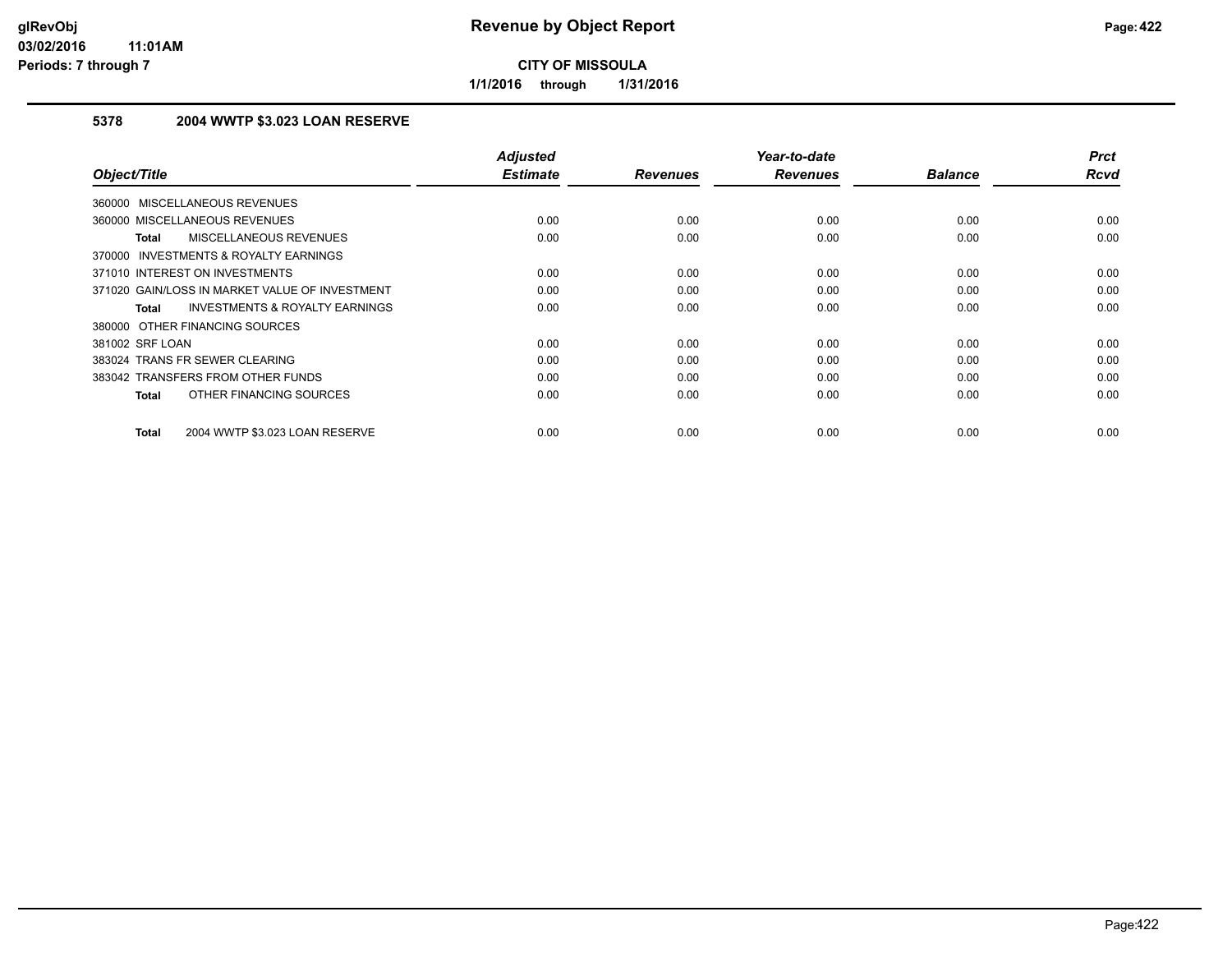**1/1/2016 through 1/31/2016**

### **5379 2005 BRICH/BRDY/LIN/GIL SRF DEBT**

**5379 2005 BRICH/BRDY/LIN/GIL SRF DEBT**

|                                                  | <b>Adjusted</b> |                 | Year-to-date    |                | <b>Prct</b> |
|--------------------------------------------------|-----------------|-----------------|-----------------|----------------|-------------|
| Object/Title                                     | <b>Estimate</b> | <b>Revenues</b> | <b>Revenues</b> | <b>Balance</b> | <b>Rcvd</b> |
| 370000 INVESTMENTS & ROYALTY EARNINGS            |                 |                 |                 |                |             |
| 371010 INTEREST ON INVESTMENTS                   | 0.00            | 0.00            | 0.00            | 0.00           | 0.00        |
| 371020 GAIN/LOSS IN MARKET VALUE OF INVESTMENTS  | 0.00            | 0.00            | 0.00            | 0.00           | 0.00        |
| INVESTMENTS & ROYALTY EARNINGS<br><b>Total</b>   | 0.00            | 0.00            | 0.00            | 0.00           | 0.00        |
| 380000 OTHER FINANCING SOURCES                   |                 |                 |                 |                |             |
| 383024 TRANS FR SEWER CLEARING                   | 109.443.00      | 0.00            | 0.00            | 109.443.00     | 0.00        |
| OTHER FINANCING SOURCES<br><b>Total</b>          | 109.443.00      | 0.00            | 0.00            | 109.443.00     | 0.00        |
| <b>Total</b><br>2005 BRICH/BRDY/LIN/GIL SRF DEBT | 109.443.00      | 0.00            | 0.00            | 109.443.00     | 0.00        |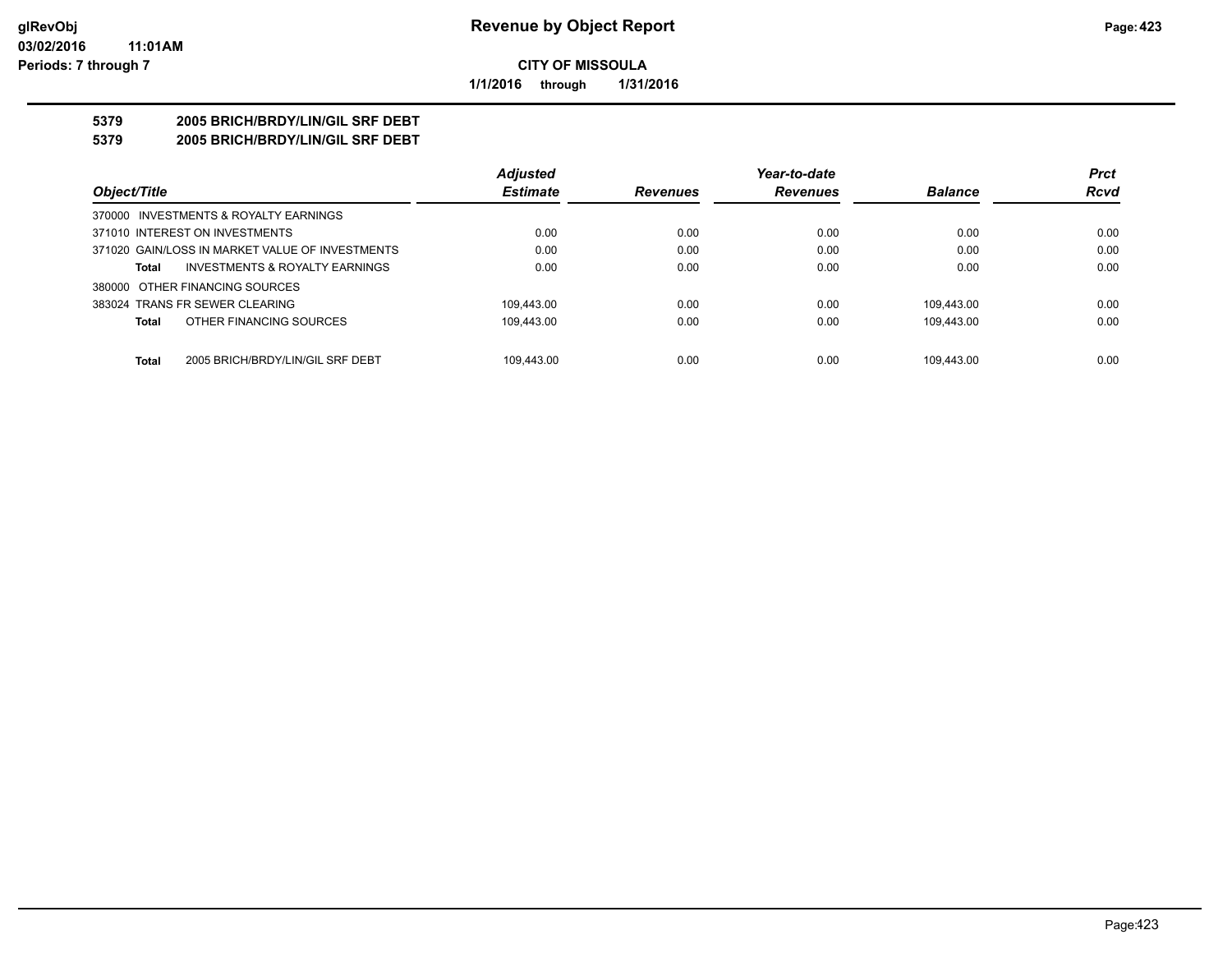**1/1/2016 through 1/31/2016**

### **5379 2005 BRICH/BRDY/LIN/GIL SRF DEBT**

|                                                  | <b>Adjusted</b> |                 | Year-to-date    |                | <b>Prct</b> |
|--------------------------------------------------|-----------------|-----------------|-----------------|----------------|-------------|
| Object/Title                                     | <b>Estimate</b> | <b>Revenues</b> | <b>Revenues</b> | <b>Balance</b> | <b>Rcvd</b> |
| 370000 INVESTMENTS & ROYALTY EARNINGS            |                 |                 |                 |                |             |
| 371010 INTEREST ON INVESTMENTS                   | 0.00            | 0.00            | 0.00            | 0.00           | 0.00        |
| 371020 GAIN/LOSS IN MARKET VALUE OF INVESTMENT   | 0.00            | 0.00            | 0.00            | 0.00           | 0.00        |
| INVESTMENTS & ROYALTY EARNINGS<br>Total          | 0.00            | 0.00            | 0.00            | 0.00           | 0.00        |
| 380000 OTHER FINANCING SOURCES                   |                 |                 |                 |                |             |
| 383024 TRANS FR SEWER CLEARING                   | 109.443.00      | 0.00            | 0.00            | 109.443.00     | 0.00        |
| OTHER FINANCING SOURCES<br>Total                 | 109.443.00      | 0.00            | 0.00            | 109.443.00     | 0.00        |
|                                                  |                 |                 |                 |                |             |
| <b>Total</b><br>2005 BRICH/BRDY/LIN/GIL SRF DEBT | 109.443.00      | 0.00            | 0.00            | 109.443.00     | 0.00        |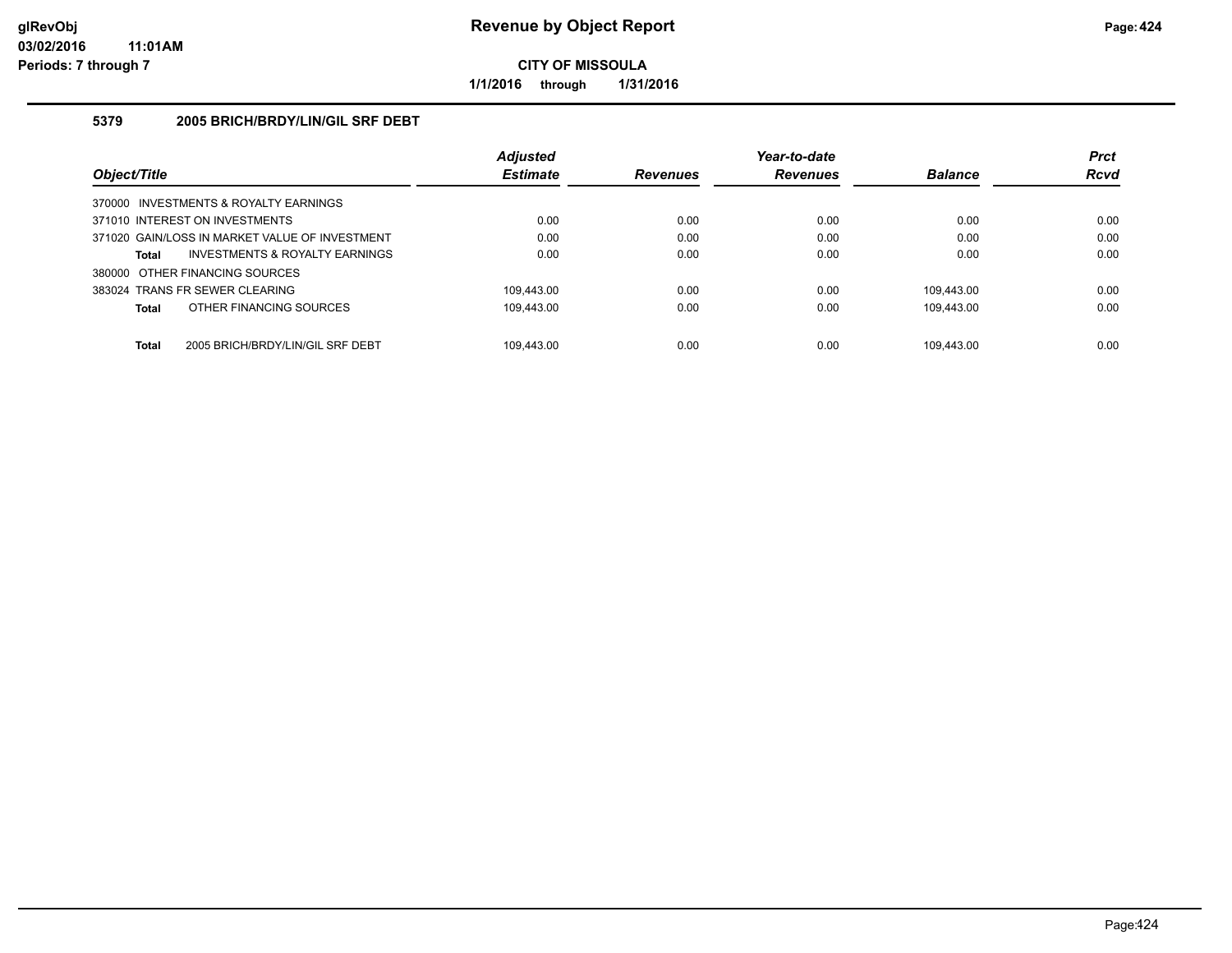**1/1/2016 through 1/31/2016**

#### **5380 BRDWY/BIRCH/GILBERT/LINCOLNWOOD 5380 BRDWY/BIRCH/GILBERT/LINCOLNWOOD**

|                                |                                                 | <b>Adjusted</b> |                 | Year-to-date    |                | Prct        |
|--------------------------------|-------------------------------------------------|-----------------|-----------------|-----------------|----------------|-------------|
| Object/Title                   |                                                 | <b>Estimate</b> | <b>Revenues</b> | <b>Revenues</b> | <b>Balance</b> | <b>Rcvd</b> |
|                                | 370000 INVESTMENTS & ROYALTY EARNINGS           |                 |                 |                 |                |             |
| 371010 INTEREST ON INVESTMENTS |                                                 | 0.00            | 0.00            | 0.00            | 0.00           | 0.00        |
|                                | 371020 GAIN/LOSS IN MARKET VALUE OF INVESTMENTS | 0.00            | 0.00            | 0.00            | 0.00           | 0.00        |
| Total                          | <b>INVESTMENTS &amp; ROYALTY EARNINGS</b>       | 0.00            | 0.00            | 0.00            | 0.00           | 0.00        |
| 380000 OTHER FINANCING SOURCES |                                                 |                 |                 |                 |                |             |
| 381002 SRF LOAN                |                                                 | 0.00            | 0.00            | 0.00            | 0.00           | 0.00        |
|                                | 383042 TRANSFERS FROM OTHER FUNDS               | 203.00          | 0.00            | 0.00            | 203.00         | 0.00        |
| Total                          | OTHER FINANCING SOURCES                         | 203.00          | 0.00            | 0.00            | 203.00         | 0.00        |
|                                |                                                 |                 |                 |                 |                |             |
| Total                          | BRDWY/BIRCH/GILBERT/LINCOLNWOOD                 | 203.00          | 0.00            | 0.00            | 203.00         | 0.00        |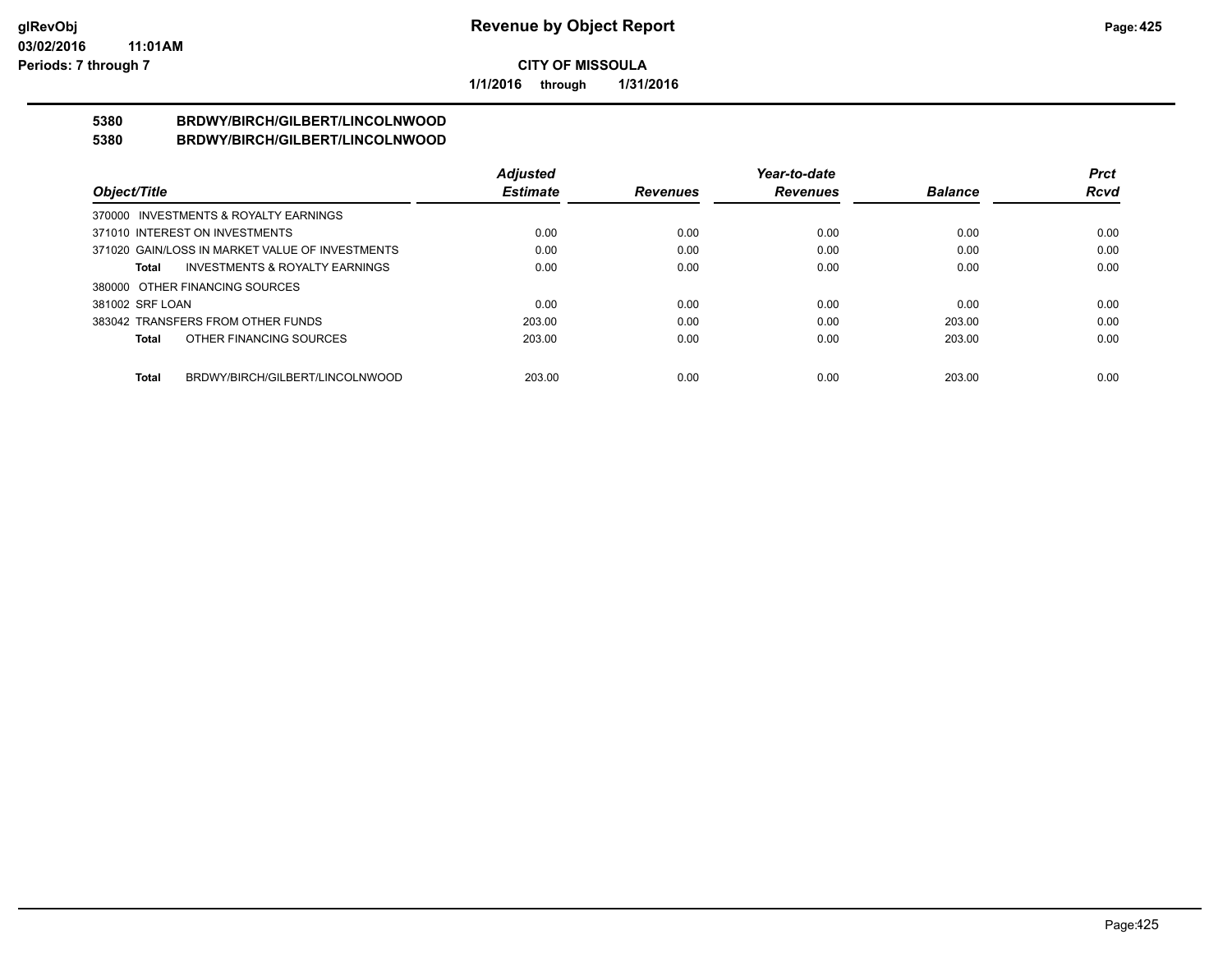**1/1/2016 through 1/31/2016**

### **5380 BRDWY/BIRCH/GILBERT/LINCOLNWOOD**

|                 |                                                | <b>Adjusted</b> |                 | Year-to-date    |                | <b>Prct</b> |
|-----------------|------------------------------------------------|-----------------|-----------------|-----------------|----------------|-------------|
| Object/Title    |                                                | <b>Estimate</b> | <b>Revenues</b> | <b>Revenues</b> | <b>Balance</b> | <b>Rcvd</b> |
|                 | 370000 INVESTMENTS & ROYALTY EARNINGS          |                 |                 |                 |                |             |
|                 | 371010 INTEREST ON INVESTMENTS                 | 0.00            | 0.00            | 0.00            | 0.00           | 0.00        |
|                 | 371020 GAIN/LOSS IN MARKET VALUE OF INVESTMENT | 0.00            | 0.00            | 0.00            | 0.00           | 0.00        |
| Total           | <b>INVESTMENTS &amp; ROYALTY EARNINGS</b>      | 0.00            | 0.00            | 0.00            | 0.00           | 0.00        |
|                 | 380000 OTHER FINANCING SOURCES                 |                 |                 |                 |                |             |
| 381002 SRF LOAN |                                                | 0.00            | 0.00            | 0.00            | 0.00           | 0.00        |
|                 | 383042 TRANSFERS FROM OTHER FUNDS              | 203.00          | 0.00            | 0.00            | 203.00         | 0.00        |
| <b>Total</b>    | OTHER FINANCING SOURCES                        | 203.00          | 0.00            | 0.00            | 203.00         | 0.00        |
| <b>Total</b>    | BRDWY/BIRCH/GILBERT/LINCOLNWOOD                | 203.00          | 0.00            | 0.00            | 203.00         | 0.00        |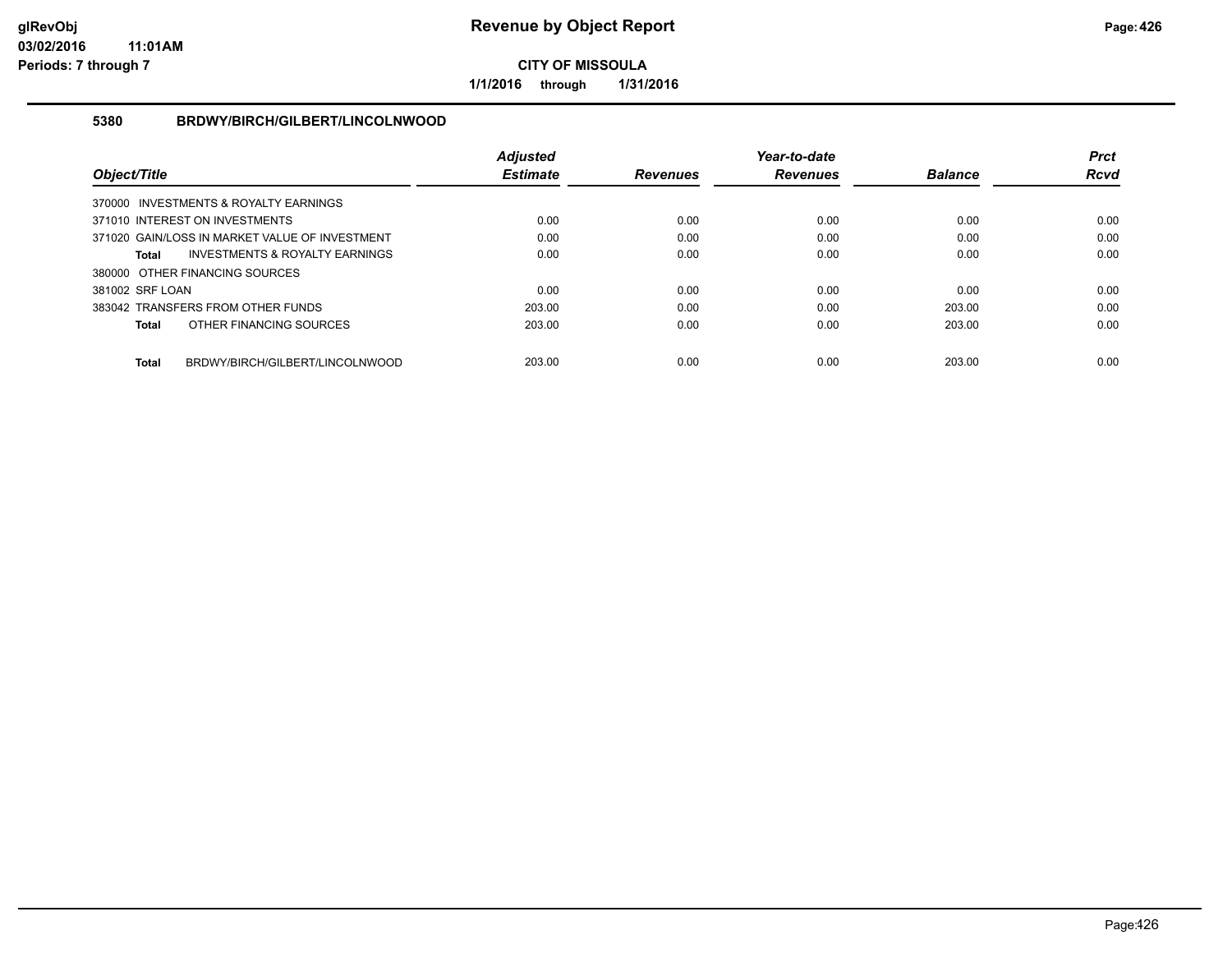**1/1/2016 through 1/31/2016**

### **5382 LINCOLNWOOD PH2 RESERVE FUND**

### **5382 LINCOLNWOOD PH2 RESERVE FUND**

|                                                    | <b>Adjusted</b> |                 | Year-to-date    |                | <b>Prct</b> |
|----------------------------------------------------|-----------------|-----------------|-----------------|----------------|-------------|
| Object/Title                                       | <b>Estimate</b> | <b>Revenues</b> | <b>Revenues</b> | <b>Balance</b> | <b>Rcvd</b> |
| INVESTMENTS & ROYALTY EARNINGS<br>370000           |                 |                 |                 |                |             |
| 371010 INTEREST ON INVESTMENTS                     | 0.00            | 0.00            | 0.00            | 0.00           | 0.00        |
| 371020 GAIN/LOSS IN MARKET VALUE OF INVESTMENTS    | 0.00            | 0.00            | 0.00            | 0.00           | 0.00        |
| <b>INVESTMENTS &amp; ROYALTY EARNINGS</b><br>Total | 0.00            | 0.00            | 0.00            | 0.00           | 0.00        |
| 380000 OTHER FINANCING SOURCES                     |                 |                 |                 |                |             |
| 381002 SRF LOAN                                    | 0.00            | 0.00            | 0.00            | 0.00           | 0.00        |
| 381030 SID BONDS PROCEEDS                          | 0.00            | 0.00            | 0.00            | 0.00           | 0.00        |
| 383024 TRANS FR SEWER CLEARING                     | 0.00            | 0.00            | 0.00            | 0.00           | 0.00        |
| 383042 TRANSFERS FROM OTHER FUNDS                  | 0.00            | 0.00            | 0.00            | 0.00           | 0.00        |
| OTHER FINANCING SOURCES<br>Total                   | 0.00            | 0.00            | 0.00            | 0.00           | 0.00        |
| LINCOLNWOOD PH2 RESERVE FUND<br><b>Total</b>       | 0.00            | 0.00            | 0.00            | 0.00           | 0.00        |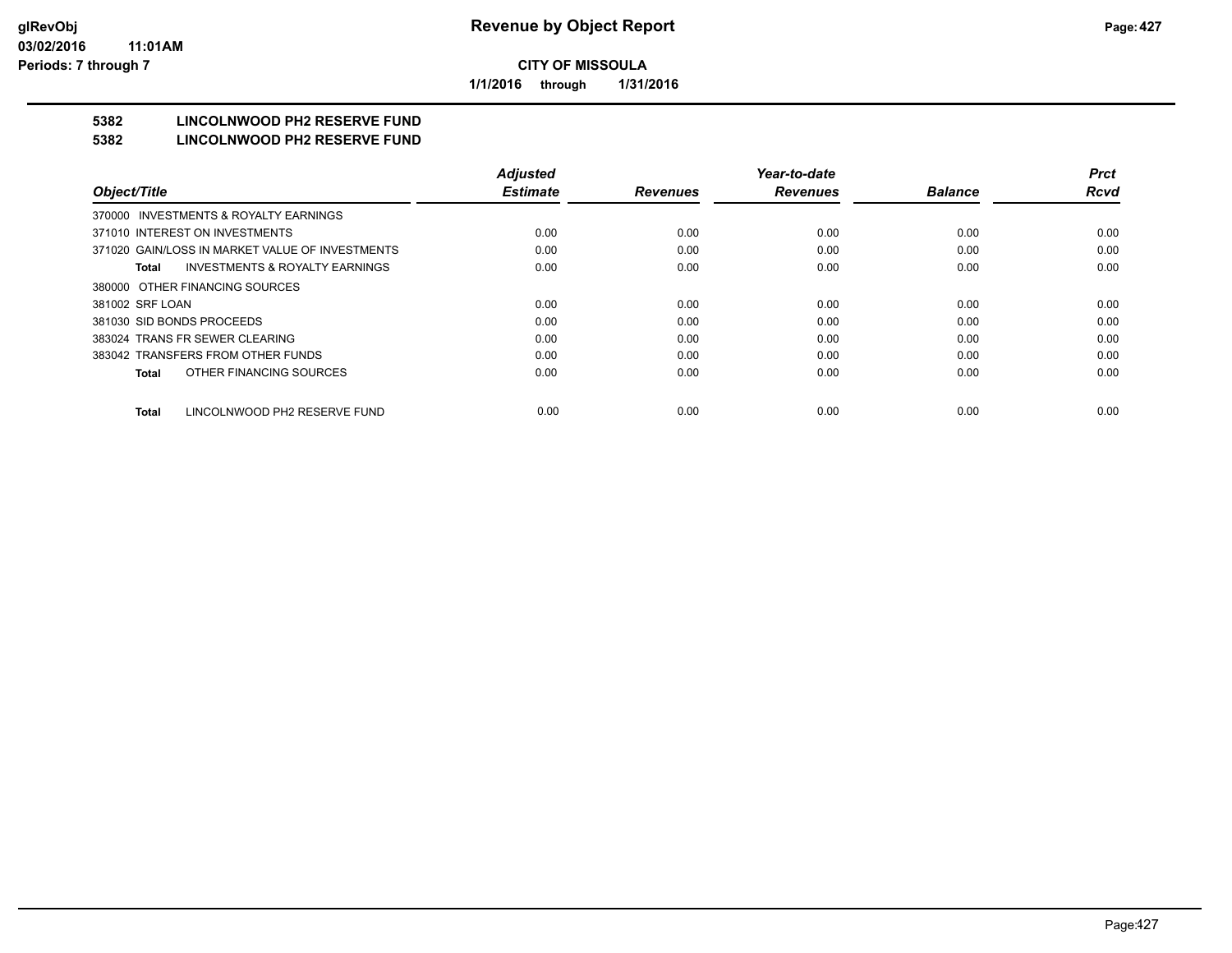**1/1/2016 through 1/31/2016**

### **5382 LINCOLNWOOD PH2 RESERVE FUND**

|                                                           | <b>Adjusted</b> |                 | Year-to-date    |                | Prct        |
|-----------------------------------------------------------|-----------------|-----------------|-----------------|----------------|-------------|
| Object/Title                                              | <b>Estimate</b> | <b>Revenues</b> | <b>Revenues</b> | <b>Balance</b> | <b>Rcvd</b> |
| 370000 INVESTMENTS & ROYALTY EARNINGS                     |                 |                 |                 |                |             |
| 371010 INTEREST ON INVESTMENTS                            | 0.00            | 0.00            | 0.00            | 0.00           | 0.00        |
| 371020 GAIN/LOSS IN MARKET VALUE OF INVESTMENT            | 0.00            | 0.00            | 0.00            | 0.00           | 0.00        |
| <b>INVESTMENTS &amp; ROYALTY EARNINGS</b><br><b>Total</b> | 0.00            | 0.00            | 0.00            | 0.00           | 0.00        |
| 380000 OTHER FINANCING SOURCES                            |                 |                 |                 |                |             |
| 381002 SRF LOAN                                           | 0.00            | 0.00            | 0.00            | 0.00           | 0.00        |
| 381030 SID BONDS PROCEEDS                                 | 0.00            | 0.00            | 0.00            | 0.00           | 0.00        |
| 383024 TRANS FR SEWER CLEARING                            | 0.00            | 0.00            | 0.00            | 0.00           | 0.00        |
| 383042 TRANSFERS FROM OTHER FUNDS                         | 0.00            | 0.00            | 0.00            | 0.00           | 0.00        |
| OTHER FINANCING SOURCES<br><b>Total</b>                   | 0.00            | 0.00            | 0.00            | 0.00           | 0.00        |
| LINCOLNWOOD PH2 RESERVE FUND<br><b>Total</b>              | 0.00            | 0.00            | 0.00            | 0.00           | 0.00        |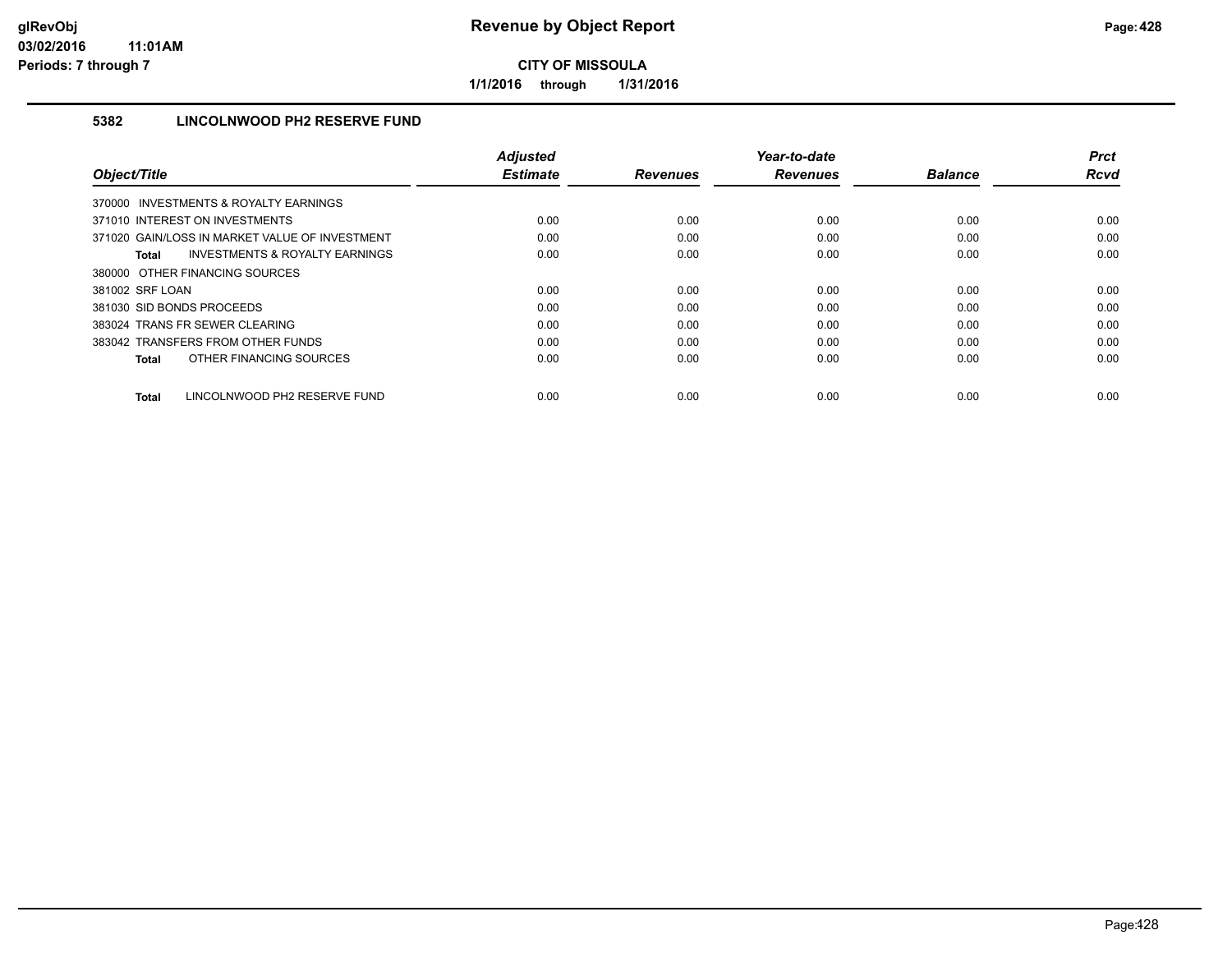**1/1/2016 through 1/31/2016**

### **5383 FY09 RATTLESNAKE SEWER DEBT SVS**

**5383 FY09 RATTLESNAKE SEWER DEBT SVS**

|                                                        | <b>Adjusted</b> |                 | Year-to-date    |                | <b>Prct</b> |
|--------------------------------------------------------|-----------------|-----------------|-----------------|----------------|-------------|
| Object/Title                                           | <b>Estimate</b> | <b>Revenues</b> | <b>Revenues</b> | <b>Balance</b> | <b>Rcvd</b> |
| 340000 CHARGES FOR SERVICES                            |                 |                 |                 |                |             |
| 343032 SEWER INSTALLATION CHARGES                      | 0.00            | 0.00            | 0.00            | 0.00           | 0.00        |
| <b>CHARGES FOR SERVICES</b><br>Total                   | 0.00            | 0.00            | 0.00            | 0.00           | 0.00        |
| <b>INVESTMENTS &amp; ROYALTY EARNINGS</b><br>370000    |                 |                 |                 |                |             |
| 371010 INTEREST ON INVESTMENTS                         | 0.00            | 0.00            | 0.00            | 0.00           | 0.00        |
| 371020 GAIN/LOSS IN MARKET VALUE OF INVESTMENTS        | 0.00            | 0.00            | 0.00            | 0.00           | 0.00        |
| <b>INVESTMENTS &amp; ROYALTY EARNINGS</b><br>Total     | 0.00            | 0.00            | 0.00            | 0.00           | 0.00        |
| OTHER FINANCING SOURCES<br>380000                      |                 |                 |                 |                |             |
| 381002 SRF LOAN                                        | 0.00            | 0.00            | 0.00            | 0.00           | 0.00        |
| 381020 REVENUE BONDS                                   | 0.00            | 0.00            | 0.00            | 0.00           | 0.00        |
| 383024 TRANS FR SEWER CLEARING                         | 30,950.00       | 0.00            | 0.00            | 30,950.00      | 0.00        |
| 383042 TRANSFERS FROM OTHER FUNDS                      | 0.00            | 0.00            | 0.00            | 0.00           | 0.00        |
| OTHER FINANCING SOURCES<br>Total                       | 30,950.00       | 0.00            | 0.00            | 30,950.00      | 0.00        |
| <b>FY09 RATTLESNAKE SEWER DEBT SVS</b><br><b>Total</b> | 30,950.00       | 0.00            | 0.00            | 30,950.00      | 0.00        |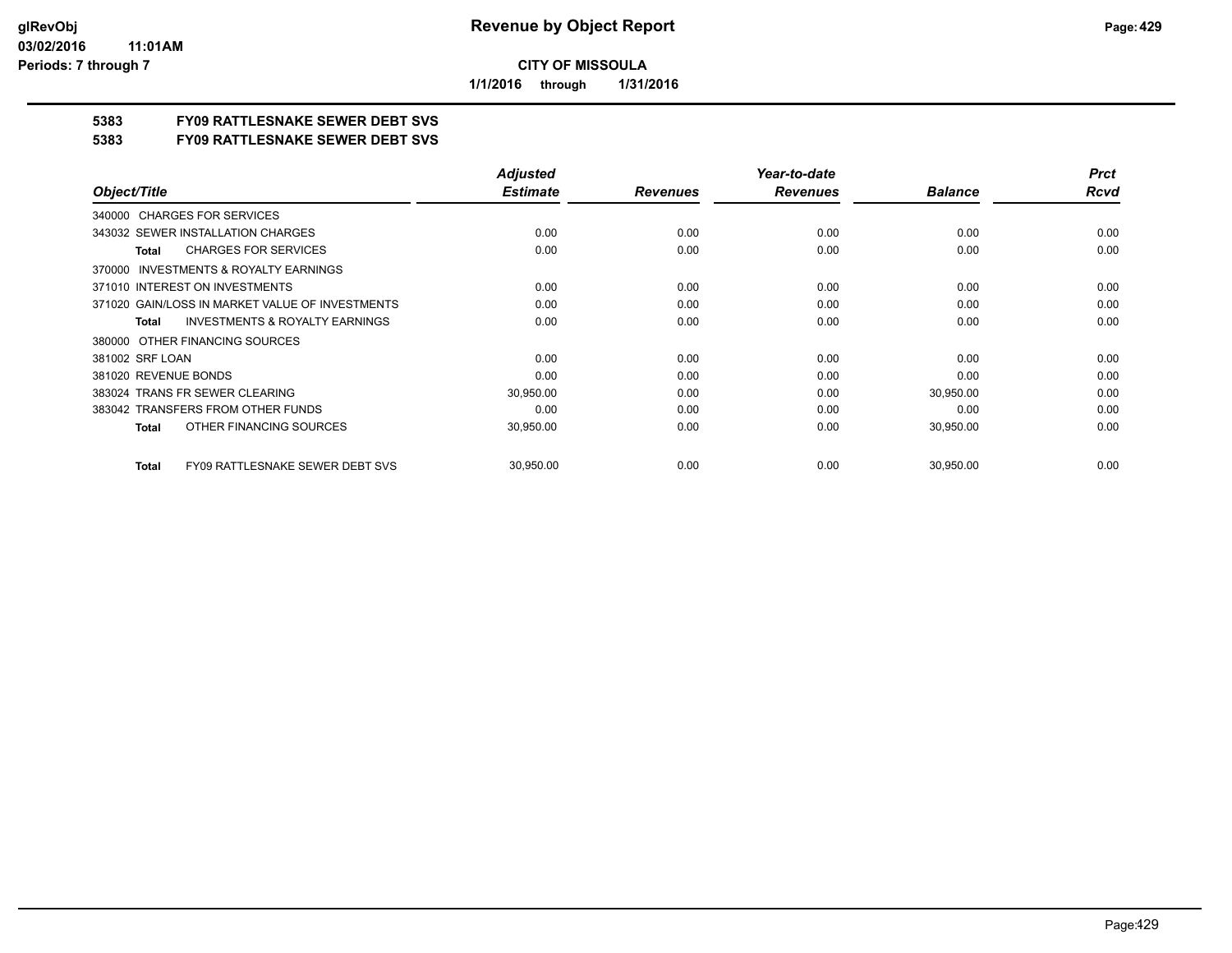**1/1/2016 through 1/31/2016**

### **5383 FY09 RATTLESNAKE SEWER DEBT SVS**

| Object/Title                                              | <b>Adjusted</b><br><b>Estimate</b> | <b>Revenues</b> | Year-to-date<br><b>Revenues</b> | <b>Balance</b> | <b>Prct</b><br>Rcvd |
|-----------------------------------------------------------|------------------------------------|-----------------|---------------------------------|----------------|---------------------|
|                                                           |                                    |                 |                                 |                |                     |
| 340000 CHARGES FOR SERVICES                               |                                    |                 |                                 |                |                     |
| 343032 SEWER INSTALLATION CHARGES                         | 0.00                               | 0.00            | 0.00                            | 0.00           | 0.00                |
| <b>CHARGES FOR SERVICES</b><br>Total                      | 0.00                               | 0.00            | 0.00                            | 0.00           | 0.00                |
| INVESTMENTS & ROYALTY EARNINGS<br>370000                  |                                    |                 |                                 |                |                     |
| 371010 INTEREST ON INVESTMENTS                            | 0.00                               | 0.00            | 0.00                            | 0.00           | 0.00                |
| 371020 GAIN/LOSS IN MARKET VALUE OF INVESTMENT            | 0.00                               | 0.00            | 0.00                            | 0.00           | 0.00                |
| <b>INVESTMENTS &amp; ROYALTY EARNINGS</b><br><b>Total</b> | 0.00                               | 0.00            | 0.00                            | 0.00           | 0.00                |
| 380000 OTHER FINANCING SOURCES                            |                                    |                 |                                 |                |                     |
| 381002 SRF LOAN                                           | 0.00                               | 0.00            | 0.00                            | 0.00           | 0.00                |
| 381020 REVENUE BONDS                                      | 0.00                               | 0.00            | 0.00                            | 0.00           | 0.00                |
| 383024 TRANS FR SEWER CLEARING                            | 30,950.00                          | 0.00            | 0.00                            | 30,950.00      | 0.00                |
| 383042 TRANSFERS FROM OTHER FUNDS                         | 0.00                               | 0.00            | 0.00                            | 0.00           | 0.00                |
| OTHER FINANCING SOURCES<br><b>Total</b>                   | 30,950.00                          | 0.00            | 0.00                            | 30,950.00      | 0.00                |
| <b>FY09 RATTLESNAKE SEWER DEBT SVS</b><br><b>Total</b>    | 30,950.00                          | 0.00            | 0.00                            | 30,950.00      | 0.00                |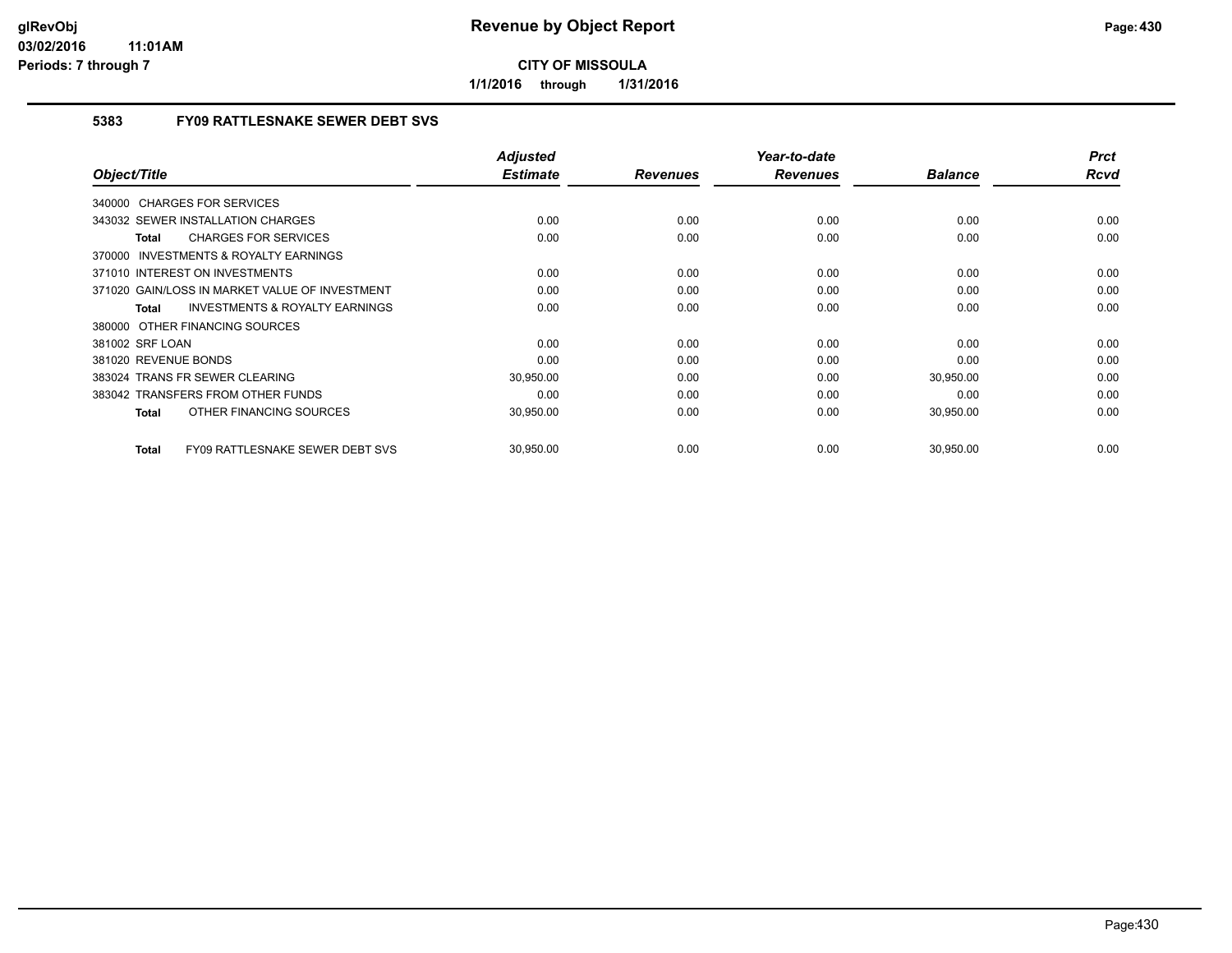**1/1/2016 through 1/31/2016**

#### **5384 09 LOLO BOND RESERVE**

**5384 09 LOLO BOND RESERVE**

|                                                    | <b>Adjusted</b> |                 | Year-to-date    |                | <b>Prct</b> |
|----------------------------------------------------|-----------------|-----------------|-----------------|----------------|-------------|
| Object/Title                                       | <b>Estimate</b> | <b>Revenues</b> | <b>Revenues</b> | <b>Balance</b> | <b>Rcvd</b> |
| 370000 INVESTMENTS & ROYALTY EARNINGS              |                 |                 |                 |                |             |
| 371010 INTEREST ON INVESTMENTS                     | 0.00            | 0.00            | 0.00            | 0.00           | 0.00        |
| 371020 GAIN/LOSS IN MARKET VALUE OF INVESTMENTS    | 0.00            | 0.00            | 0.00            | 0.00           | 0.00        |
| <b>INVESTMENTS &amp; ROYALTY EARNINGS</b><br>Total | 0.00            | 0.00            | 0.00            | 0.00           | 0.00        |
| 380000 OTHER FINANCING SOURCES                     |                 |                 |                 |                |             |
| 381002 SRF LOAN                                    | 0.00            | 0.00            | 0.00            | 0.00           | 0.00        |
| 383024 TRANS FR SEWER CLEARING                     | 0.00            | 0.00            | 0.00            | 0.00           | 0.00        |
| OTHER FINANCING SOURCES<br>Total                   | 0.00            | 0.00            | 0.00            | 0.00           | 0.00        |
|                                                    |                 |                 |                 |                |             |
| 09 LOLO BOND RESERVE<br>Total                      | 0.00            | 0.00            | 0.00            | 0.00           | 0.00        |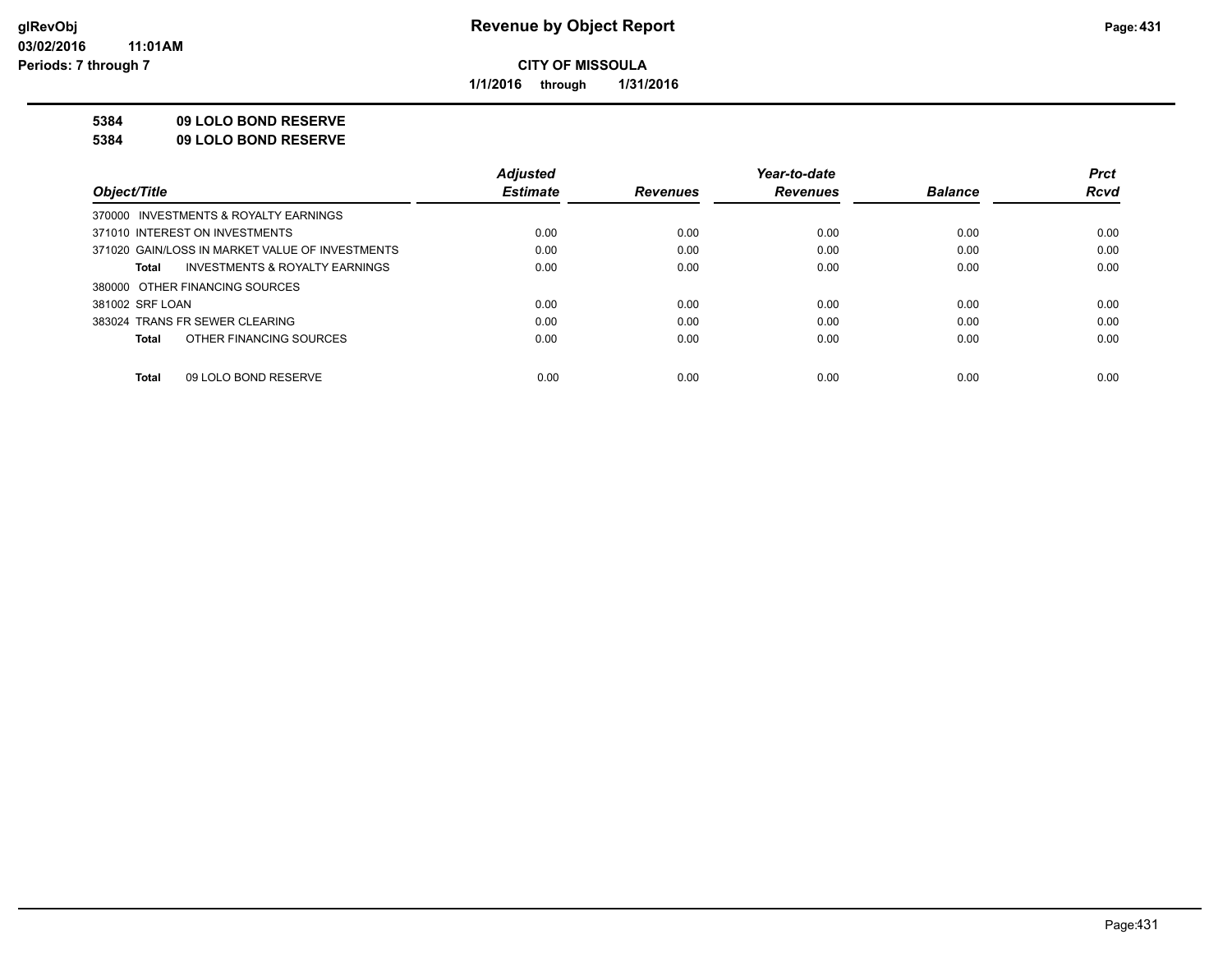**1/1/2016 through 1/31/2016**

### **5384 09 LOLO BOND RESERVE**

|                                                    | <b>Adjusted</b> |                 | Year-to-date    |                | <b>Prct</b> |
|----------------------------------------------------|-----------------|-----------------|-----------------|----------------|-------------|
| Object/Title                                       | <b>Estimate</b> | <b>Revenues</b> | <b>Revenues</b> | <b>Balance</b> | Rcvd        |
| 370000 INVESTMENTS & ROYALTY EARNINGS              |                 |                 |                 |                |             |
| 371010 INTEREST ON INVESTMENTS                     | 0.00            | 0.00            | 0.00            | 0.00           | 0.00        |
| 371020 GAIN/LOSS IN MARKET VALUE OF INVESTMENT     | 0.00            | 0.00            | 0.00            | 0.00           | 0.00        |
| <b>INVESTMENTS &amp; ROYALTY EARNINGS</b><br>Total | 0.00            | 0.00            | 0.00            | 0.00           | 0.00        |
| 380000 OTHER FINANCING SOURCES                     |                 |                 |                 |                |             |
| 381002 SRF LOAN                                    | 0.00            | 0.00            | 0.00            | 0.00           | 0.00        |
| 383024 TRANS FR SEWER CLEARING                     | 0.00            | 0.00            | 0.00            | 0.00           | 0.00        |
| OTHER FINANCING SOURCES<br>Total                   | 0.00            | 0.00            | 0.00            | 0.00           | 0.00        |
| 09 LOLO BOND RESERVE<br>Total                      | 0.00            | 0.00            | 0.00            | 0.00           | 0.00        |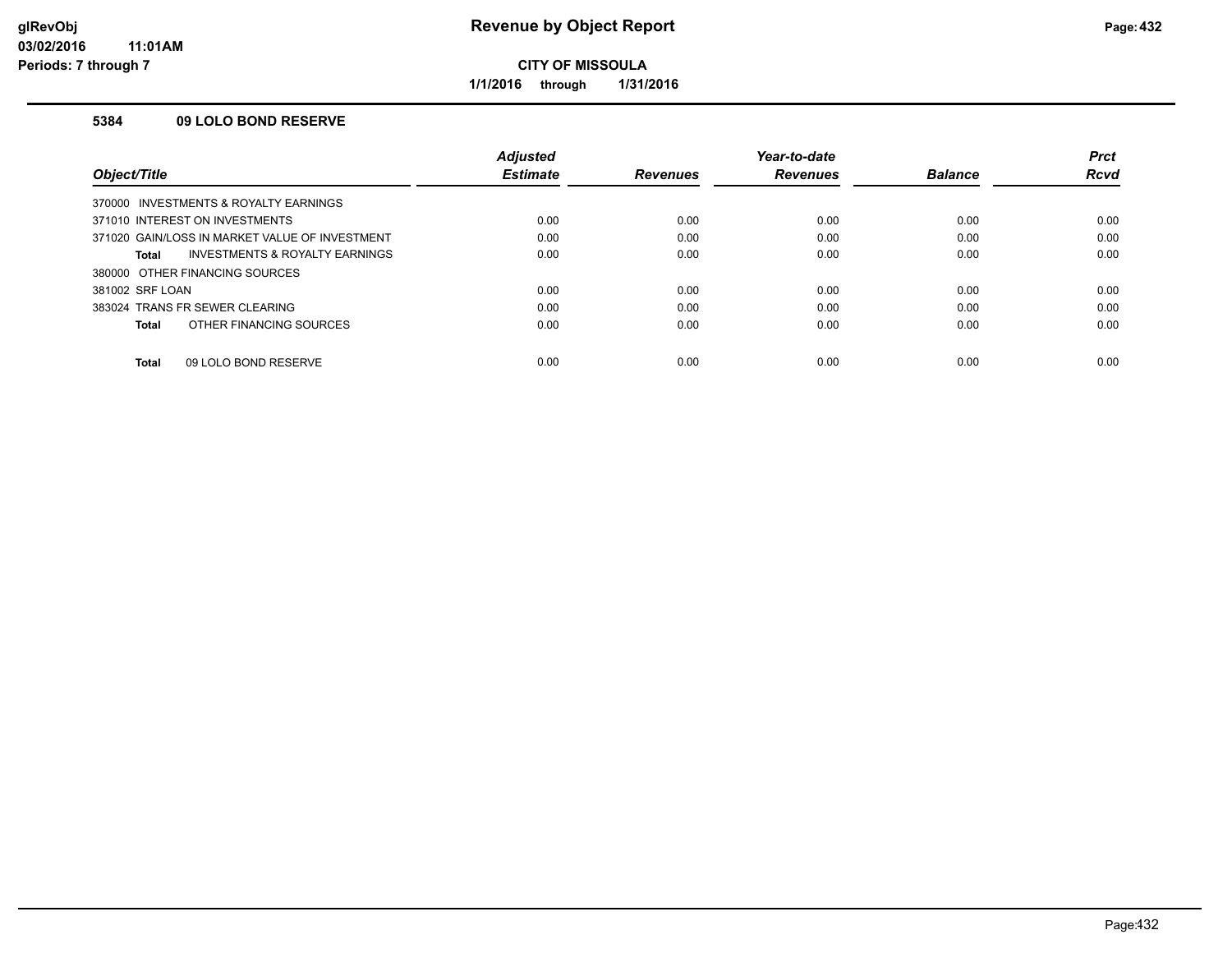**1/1/2016 through 1/31/2016**

# **5385 HEADWORKS 2010 BOND RESERVE**

#### **5385 HEADWORKS 2010 BOND RESERVE**

|                 |                                    | <b>Adjusted</b> |                 | Year-to-date    |                | <b>Prct</b> |
|-----------------|------------------------------------|-----------------|-----------------|-----------------|----------------|-------------|
| Object/Title    |                                    | <b>Estimate</b> | <b>Revenues</b> | <b>Revenues</b> | <b>Balance</b> | <b>Rcvd</b> |
|                 | 380000 OTHER FINANCING SOURCES     |                 |                 |                 |                |             |
| 381002 SRF LOAN |                                    | 0.00            | 0.00            | 0.00            | 0.00           | 0.00        |
| Total           | OTHER FINANCING SOURCES            | 0.00            | 0.00            | 0.00            | 0.00           | 0.00        |
| Total           | <b>HEADWORKS 2010 BOND RESERVE</b> | 0.00            | 0.00            | 0.00            | 0.00           | 0.00        |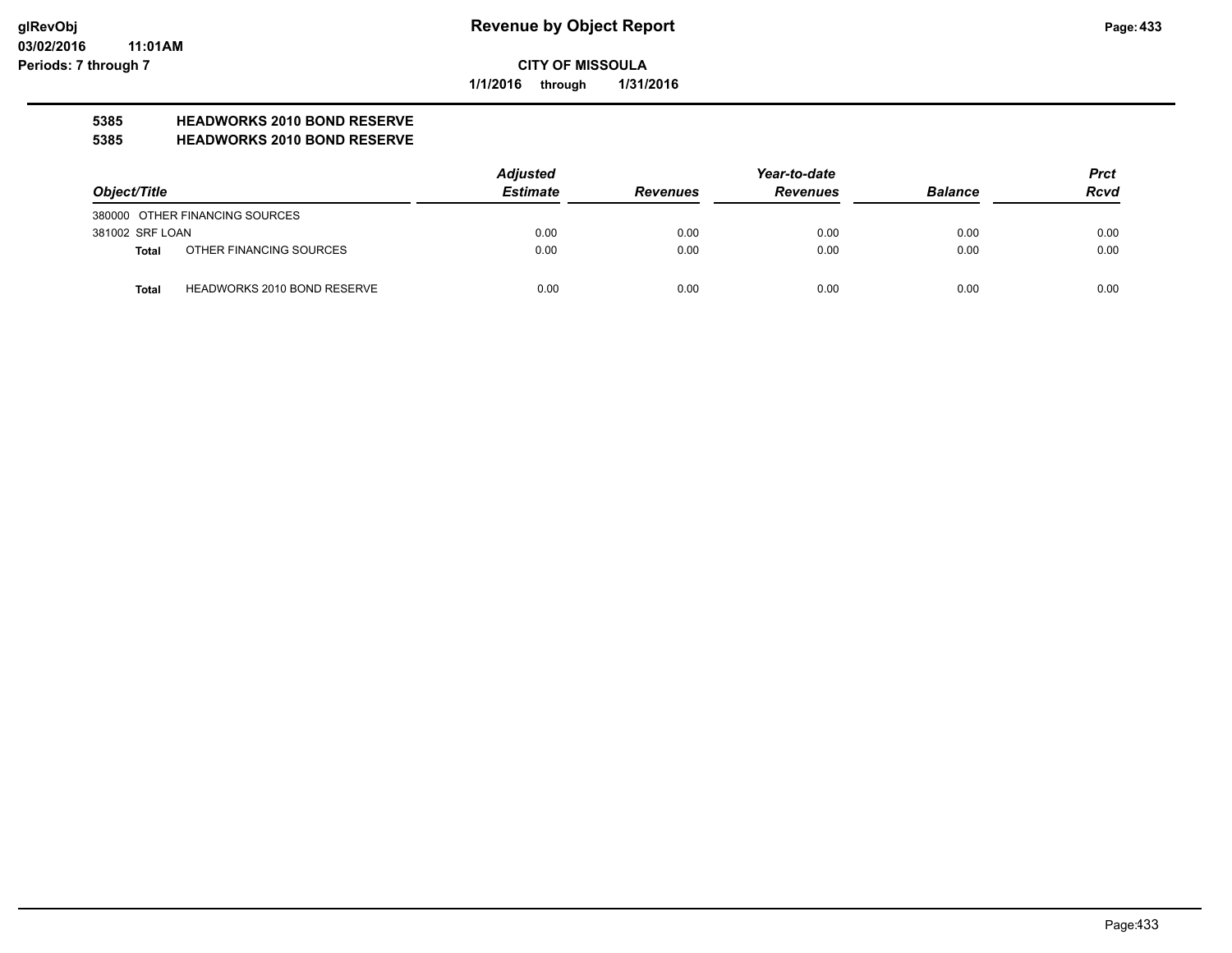**1/1/2016 through 1/31/2016**

#### **5385 HEADWORKS 2010 BOND RESERVE**

| Object/Title    |                                | <b>Adjusted</b><br><b>Estimate</b> | <b>Revenues</b> | Year-to-date<br><b>Revenues</b> | <b>Balance</b> | <b>Prct</b><br><b>Rcvd</b> |
|-----------------|--------------------------------|------------------------------------|-----------------|---------------------------------|----------------|----------------------------|
|                 | 380000 OTHER FINANCING SOURCES |                                    |                 |                                 |                |                            |
| 381002 SRF LOAN |                                | 0.00                               | 0.00            | 0.00                            | 0.00           | 0.00                       |
| <b>Total</b>    | OTHER FINANCING SOURCES        | 0.00                               | 0.00            | 0.00                            | 0.00           | 0.00                       |
| <b>Total</b>    | HEADWORKS 2010 BOND RESERVE    | 0.00                               | 0.00            | 0.00                            | 0.00           | 0.00                       |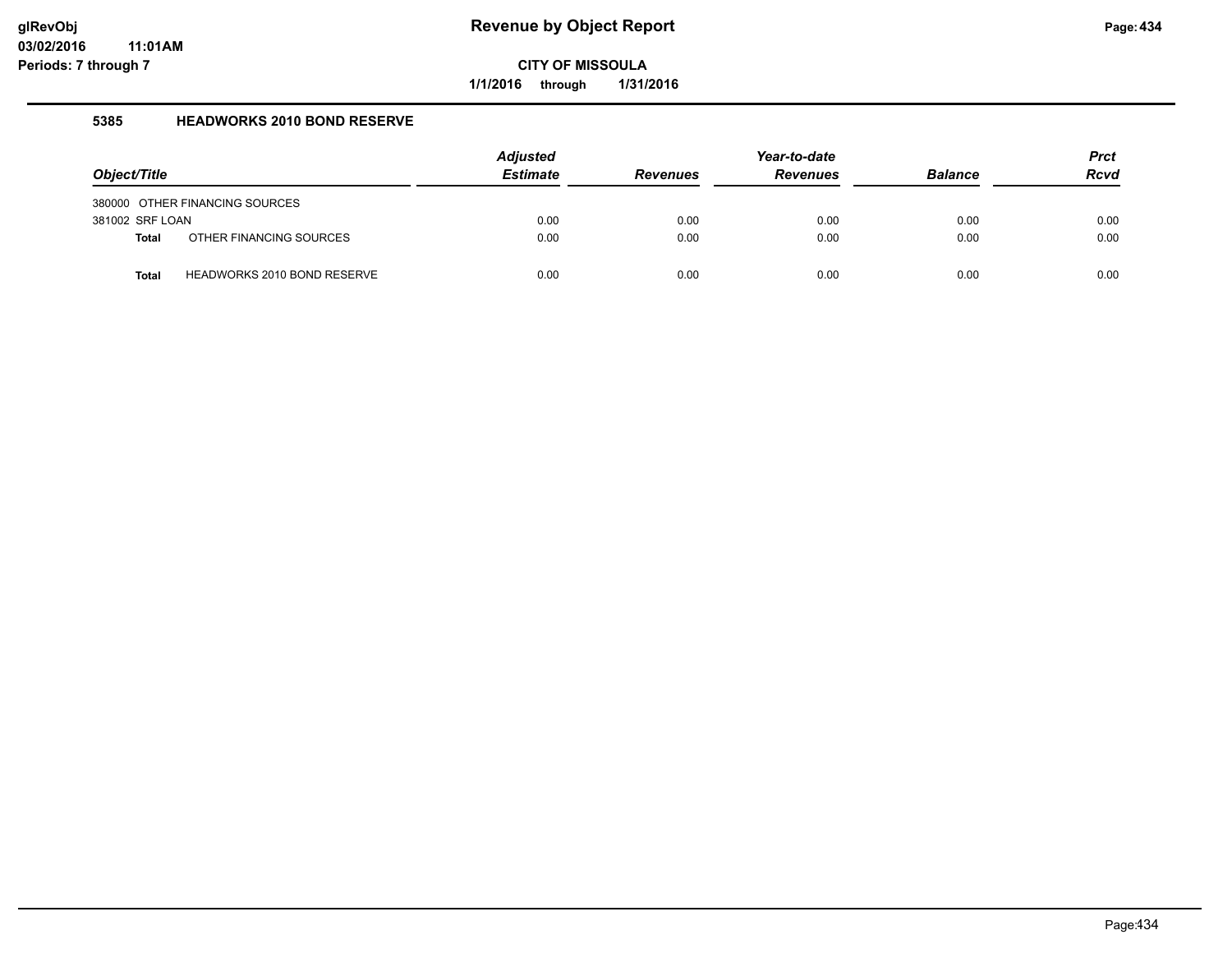**1/1/2016 through 1/31/2016**

## **5386 FY10 HEADWORKS DEBT SERVICE**

#### **5386 FY10 HEADWORKS DEBT SERVICE**

|                                      | <b>Adjusted</b> |                 | Year-to-date    |                | <b>Prct</b> |
|--------------------------------------|-----------------|-----------------|-----------------|----------------|-------------|
| Object/Title                         | <b>Estimate</b> | <b>Revenues</b> | <b>Revenues</b> | <b>Balance</b> | <b>Rcvd</b> |
| 330000 INTERGOVERNMENTAL REVENUES    |                 |                 |                 |                |             |
| 331990 IRS REIMB/DEBT SVS INTEREST   | 253.177.00      | 0.00            | 117.980.65      | 135.196.35     | 46.60       |
| INTERGOVERNMENTAL REVENUES<br>Total  | 253,177.00      | 0.00            | 117,980.65      | 135,196.35     | 46.60       |
| 380000 OTHER FINANCING SOURCES       |                 |                 |                 |                |             |
| 383024 TRANS FR SEWER CLEARING       | 445.139.00      | 0.00            | 0.00            | 445.139.00     | 0.00        |
| OTHER FINANCING SOURCES<br>Total     | 445.139.00      | 0.00            | 0.00            | 445.139.00     | 0.00        |
|                                      |                 |                 |                 |                |             |
| FY10 HEADWORKS DEBT SERVICE<br>Total | 698.316.00      | 0.00            | 117.980.65      | 580.335.35     | 16.90       |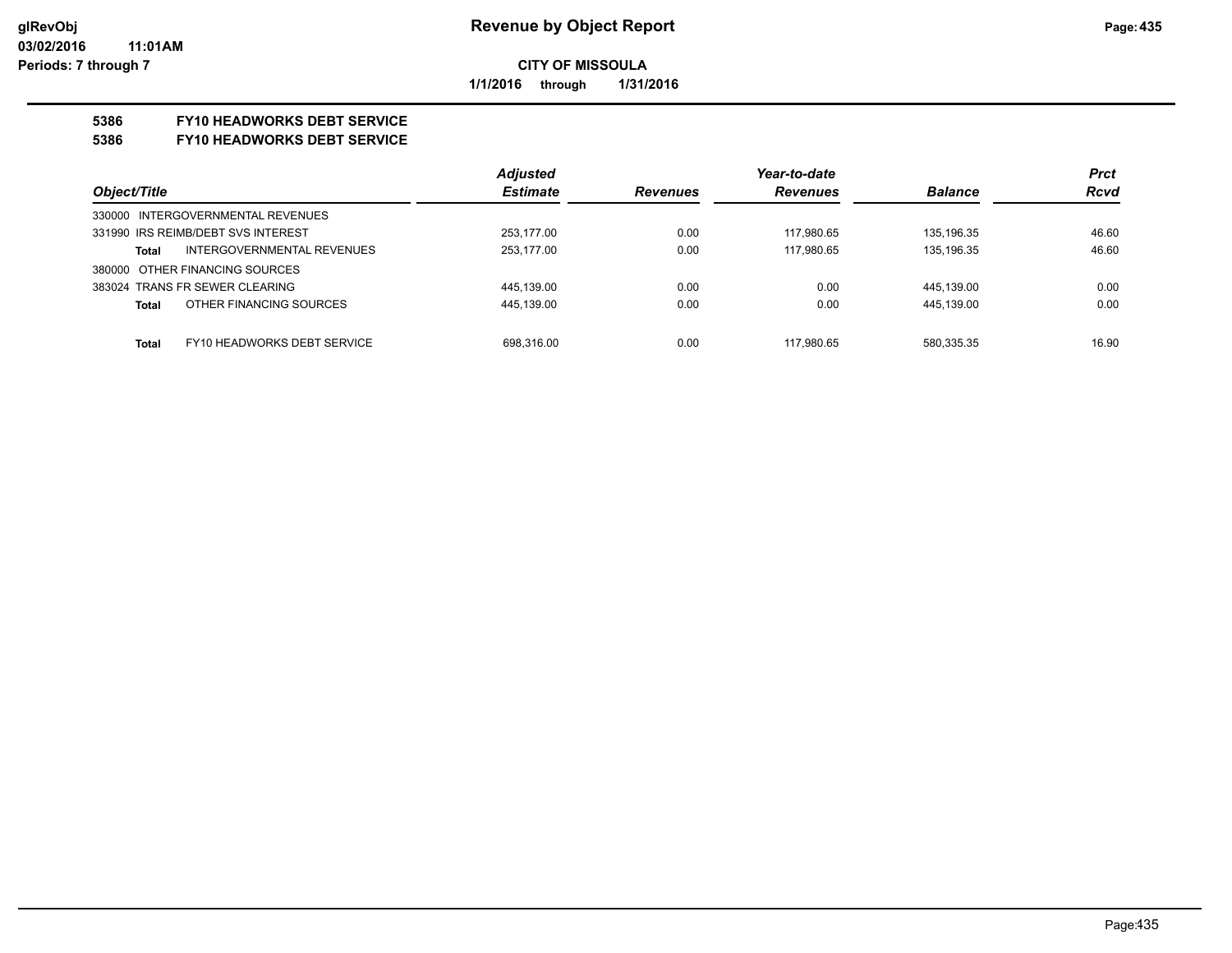**1/1/2016 through 1/31/2016**

## **5386 FY10 HEADWORKS DEBT SERVICE**

|                                                    | <b>Adjusted</b> |                 | Year-to-date    |                | <b>Prct</b> |
|----------------------------------------------------|-----------------|-----------------|-----------------|----------------|-------------|
| Object/Title                                       | <b>Estimate</b> | <b>Revenues</b> | <b>Revenues</b> | <b>Balance</b> | <b>Rcvd</b> |
| 330000 INTERGOVERNMENTAL REVENUES                  |                 |                 |                 |                |             |
| 331990 IRS REIMB/DEBT SVS INTEREST                 | 253.177.00      | 0.00            | 117.980.65      | 135.196.35     | 46.60       |
| INTERGOVERNMENTAL REVENUES<br>Total                | 253,177.00      | 0.00            | 117,980.65      | 135,196.35     | 46.60       |
| 380000 OTHER FINANCING SOURCES                     |                 |                 |                 |                |             |
| 383024 TRANS FR SEWER CLEARING                     | 445,139.00      | 0.00            | 0.00            | 445.139.00     | 0.00        |
| OTHER FINANCING SOURCES<br>Total                   | 445,139.00      | 0.00            | 0.00            | 445,139.00     | 0.00        |
|                                                    |                 |                 |                 |                |             |
| <b>FY10 HEADWORKS DEBT SERVICE</b><br><b>Total</b> | 698.316.00      | 0.00            | 117.980.65      | 580.335.35     | 16.90       |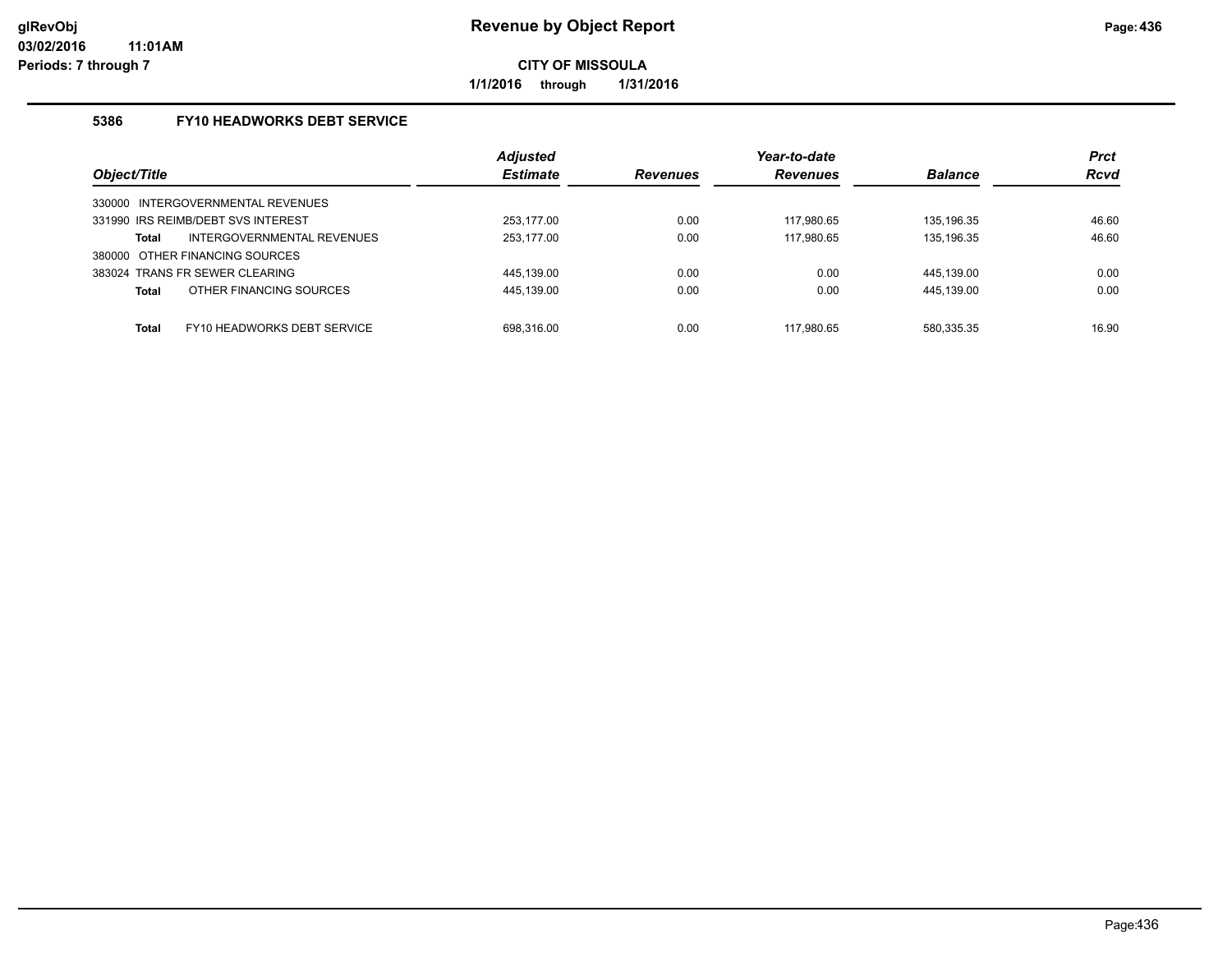**1/1/2016 through 1/31/2016**

# **5387 FY11 SEWER \$1.29M BOND DEBT SERVICE**

## **5387 FY11 SEWER \$1.29M BOND DEBT SERVICE**

|                                                      | <b>Adjusted</b> |                 | Year-to-date    |                | <b>Prct</b> |
|------------------------------------------------------|-----------------|-----------------|-----------------|----------------|-------------|
| Object/Title                                         | <b>Estimate</b> | <b>Revenues</b> | <b>Revenues</b> | <b>Balance</b> | <b>Rcvd</b> |
| 370000 INVESTMENTS & ROYALTY EARNINGS                |                 |                 |                 |                |             |
| 371010 INTEREST ON INVESTMENTS                       | 0.00            | 0.00            | 0.00            | 0.00           | 0.00        |
| 371020 GAIN/LOSS IN MARKET VALUE OF INVESTMENTS      | 0.00            | 0.00            | 0.00            | 0.00           | 0.00        |
| <b>INVESTMENTS &amp; ROYALTY EARNINGS</b><br>Total   | 0.00            | 0.00            | 0.00            | 0.00           | 0.00        |
| 380000 OTHER FINANCING SOURCES                       |                 |                 |                 |                |             |
| 383024 TRANS FR SEWER CLEARING                       | 102.080.00      | 0.00            | 0.00            | 102.080.00     | 0.00        |
| OTHER FINANCING SOURCES<br><b>Total</b>              | 102,080.00      | 0.00            | 0.00            | 102.080.00     | 0.00        |
|                                                      |                 |                 |                 |                |             |
| FY11 SEWER \$1.29M BOND DEBT SERVICE<br><b>Total</b> | 102.080.00      | 0.00            | 0.00            | 102.080.00     | 0.00        |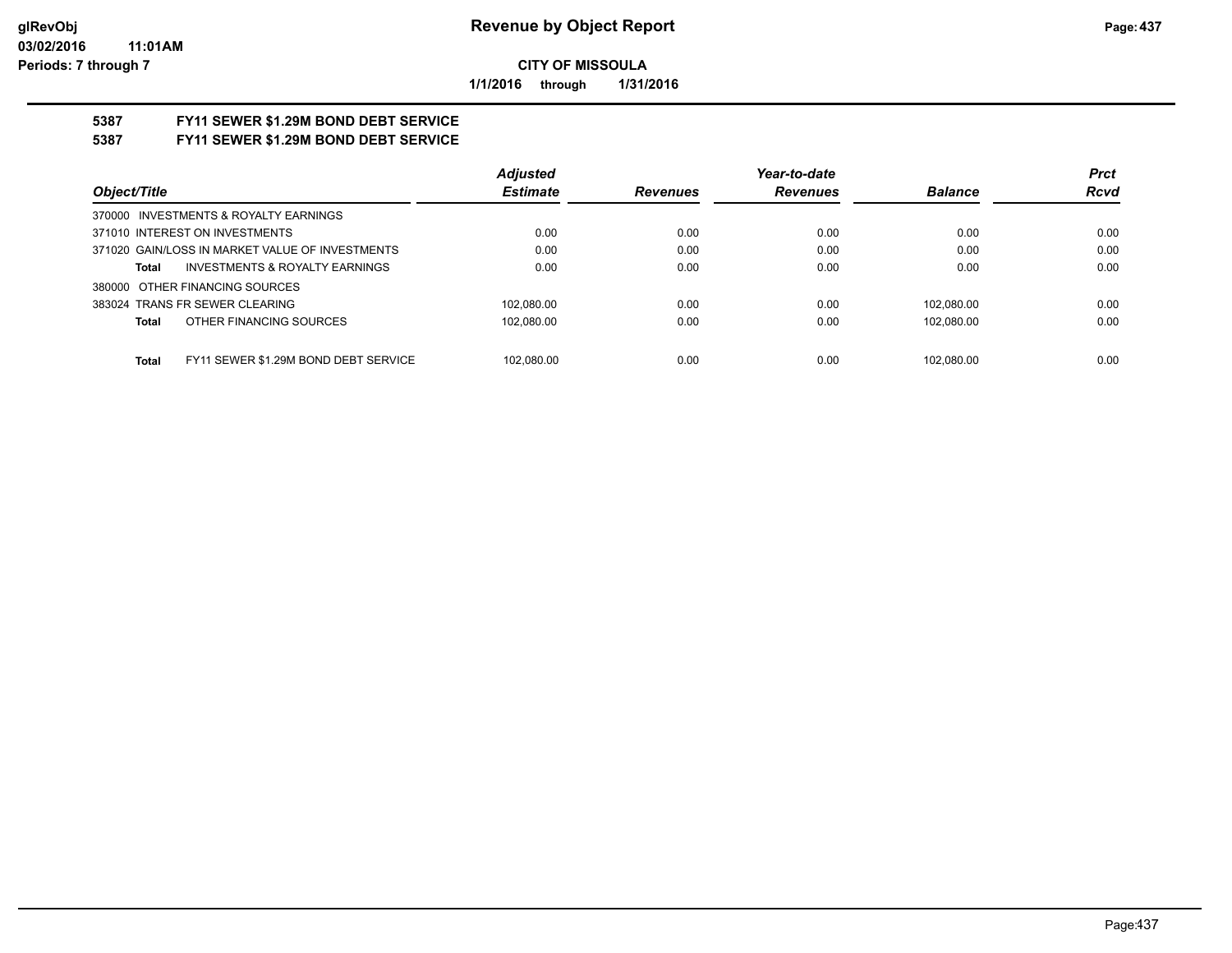**1/1/2016 through 1/31/2016**

#### **5387 FY11 SEWER \$1.29M BOND DEBT SERVICE**

|                                                      | <b>Adjusted</b> |                 | Year-to-date    |                | <b>Prct</b> |
|------------------------------------------------------|-----------------|-----------------|-----------------|----------------|-------------|
| Object/Title                                         | <b>Estimate</b> | <b>Revenues</b> | <b>Revenues</b> | <b>Balance</b> | <b>Rcvd</b> |
| 370000 INVESTMENTS & ROYALTY EARNINGS                |                 |                 |                 |                |             |
| 371010 INTEREST ON INVESTMENTS                       | 0.00            | 0.00            | 0.00            | 0.00           | 0.00        |
| 371020 GAIN/LOSS IN MARKET VALUE OF INVESTMENT       | 0.00            | 0.00            | 0.00            | 0.00           | 0.00        |
| INVESTMENTS & ROYALTY EARNINGS<br><b>Total</b>       | 0.00            | 0.00            | 0.00            | 0.00           | 0.00        |
| 380000 OTHER FINANCING SOURCES                       |                 |                 |                 |                |             |
| 383024 TRANS FR SEWER CLEARING                       | 102.080.00      | 0.00            | 0.00            | 102.080.00     | 0.00        |
| OTHER FINANCING SOURCES<br><b>Total</b>              | 102.080.00      | 0.00            | 0.00            | 102.080.00     | 0.00        |
|                                                      |                 |                 |                 |                |             |
| FY11 SEWER \$1.29M BOND DEBT SERVICE<br><b>Total</b> | 102.080.00      | 0.00            | 0.00            | 102.080.00     | 0.00        |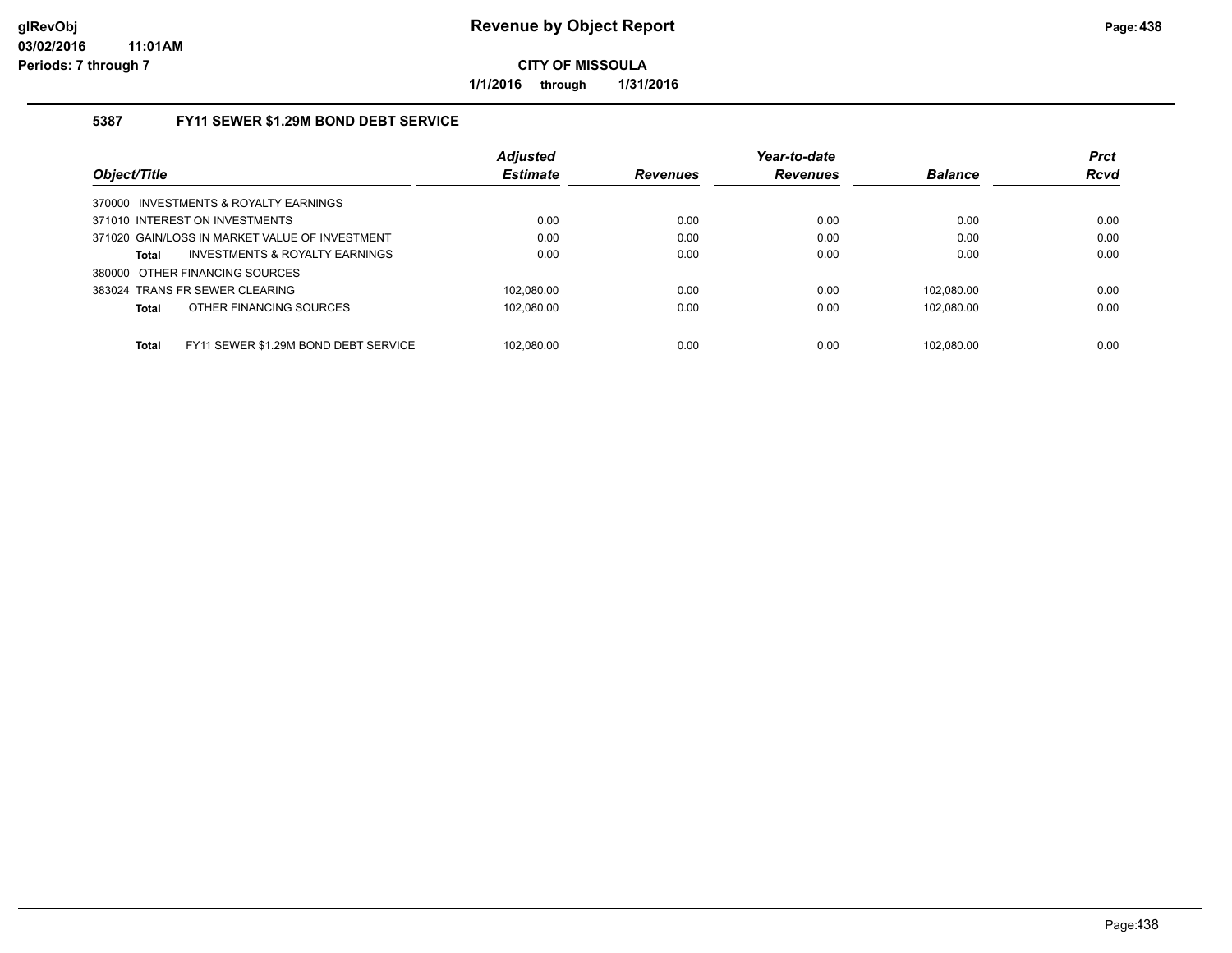**1/1/2016 through 1/31/2016**

## **5388 FY11 \$1.29M SEWER BOND RESERVE**

**5388 FY11 \$1.29M SEWER BOND RESERVE**

|                                                 | <b>Adiusted</b> |                 | Year-to-date    |                | <b>Prct</b> |
|-------------------------------------------------|-----------------|-----------------|-----------------|----------------|-------------|
| Object/Title                                    | <b>Estimate</b> | <b>Revenues</b> | <b>Revenues</b> | <b>Balance</b> | Rcvd        |
| 370000 INVESTMENTS & ROYALTY EARNINGS           |                 |                 |                 |                |             |
| 371010 INTEREST ON INVESTMENTS                  | 0.00            | 0.00            | 0.00            | 0.00           | 0.00        |
| 371020 GAIN/LOSS IN MARKET VALUE OF INVESTMENTS | 0.00            | 0.00            | 0.00            | 0.00           | 0.00        |
| INVESTMENTS & ROYALTY EARNINGS<br>Total         | 0.00            | 0.00            | 0.00            | 0.00           | 0.00        |
| 380000 OTHER FINANCING SOURCES                  |                 |                 |                 |                |             |
| 381002 SRF LOAN                                 | 0.00            | 0.00            | 0.00            | 0.00           | 0.00        |
| 383024 TRANS FR SEWER CLEARING                  | 0.00            | 0.00            | 0.00            | 0.00           | 0.00        |
| 383042 TRANSFERS FROM OTHER FUNDS               | 0.00            | 0.00            | 0.00            | 0.00           | 0.00        |
| OTHER FINANCING SOURCES<br>Total                | 0.00            | 0.00            | 0.00            | 0.00           | 0.00        |
| FY11 \$1.29M SEWER BOND RESERVE<br><b>Total</b> | 0.00            | 0.00            | 0.00            | 0.00           | 0.00        |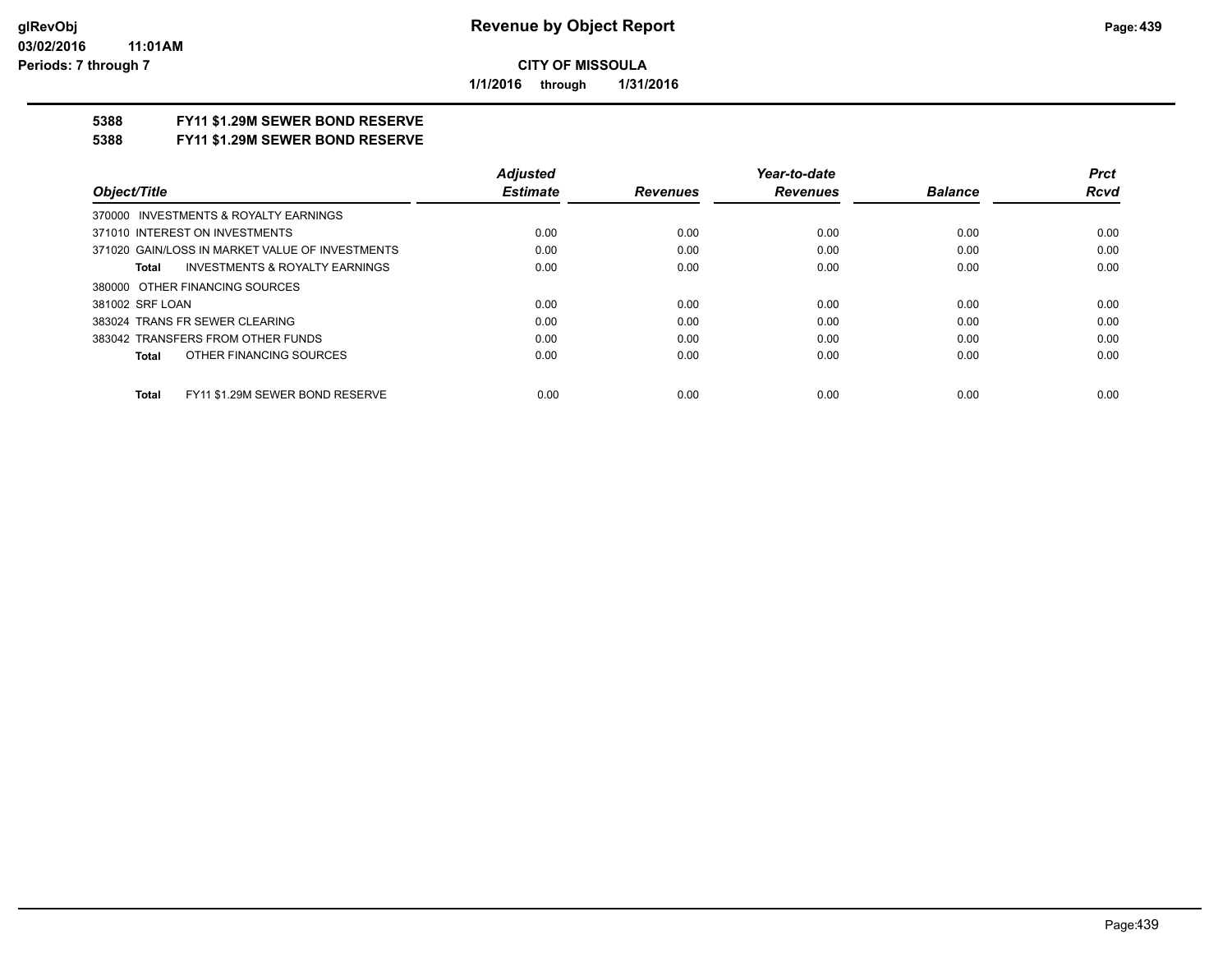**1/1/2016 through 1/31/2016**

## **5388 FY11 \$1.29M SEWER BOND RESERVE**

| Object/Title                                       | <b>Adjusted</b><br><b>Estimate</b> | <b>Revenues</b> | Year-to-date<br><b>Revenues</b> | <b>Balance</b> | <b>Prct</b><br><b>Rcvd</b> |
|----------------------------------------------------|------------------------------------|-----------------|---------------------------------|----------------|----------------------------|
| 370000 INVESTMENTS & ROYALTY EARNINGS              |                                    |                 |                                 |                |                            |
| 371010 INTEREST ON INVESTMENTS                     | 0.00                               | 0.00            | 0.00                            | 0.00           | 0.00                       |
| 371020 GAIN/LOSS IN MARKET VALUE OF INVESTMENT     | 0.00                               | 0.00            | 0.00                            | 0.00           | 0.00                       |
| <b>INVESTMENTS &amp; ROYALTY EARNINGS</b><br>Total | 0.00                               | 0.00            | 0.00                            | 0.00           | 0.00                       |
| 380000 OTHER FINANCING SOURCES                     |                                    |                 |                                 |                |                            |
| 381002 SRF LOAN                                    | 0.00                               | 0.00            | 0.00                            | 0.00           | 0.00                       |
| 383024 TRANS FR SEWER CLEARING                     | 0.00                               | 0.00            | 0.00                            | 0.00           | 0.00                       |
| 383042 TRANSFERS FROM OTHER FUNDS                  | 0.00                               | 0.00            | 0.00                            | 0.00           | 0.00                       |
| OTHER FINANCING SOURCES<br><b>Total</b>            | 0.00                               | 0.00            | 0.00                            | 0.00           | 0.00                       |
| FY11 \$1.29M SEWER BOND RESERVE<br><b>Total</b>    | 0.00                               | 0.00            | 0.00                            | 0.00           | 0.00                       |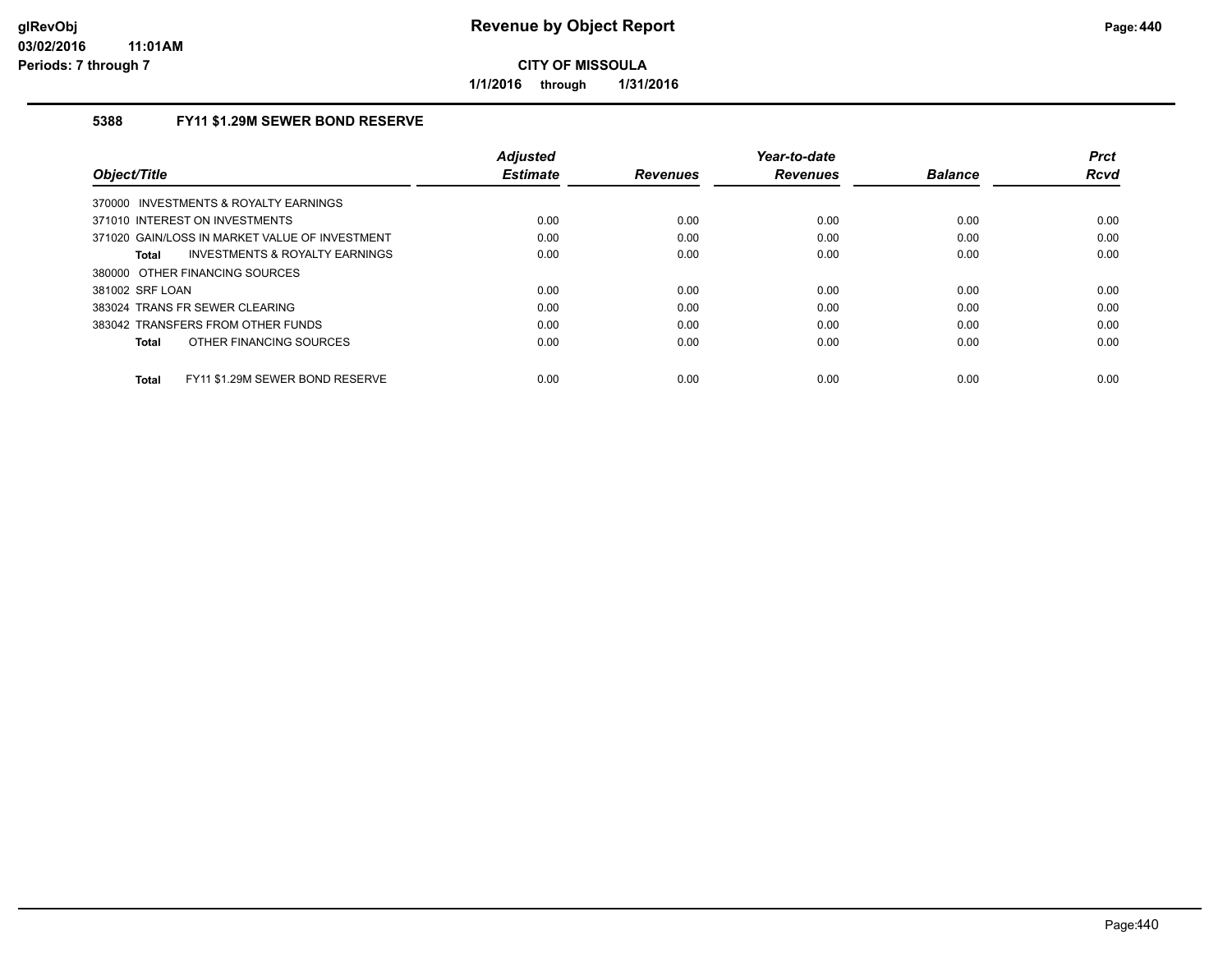**1/1/2016 through 1/31/2016**

# **5389 FY15 SEWER REVENUE BOND DEBT SERVICE**

## **5389 FY15 SEWER REVENUE BOND DEBT SERVICE**

|                                                     | <b>Adjusted</b> |          | Year-to-date    |                | <b>Prct</b> |
|-----------------------------------------------------|-----------------|----------|-----------------|----------------|-------------|
| Object/Title                                        | <b>Estimate</b> | Revenues | <b>Revenues</b> | <b>Balance</b> | <b>Rcvd</b> |
| 370000 INVESTMENTS & ROYALTY EARNINGS               |                 |          |                 |                |             |
| 371010 INTEREST ON INVESTMENTS                      | 0.00            | 0.00     | 0.00            | 0.00           | 0.00        |
| 371020 GAIN/LOSS IN MARKET VALUE OF INVESTMENTS     | 0.00            | 0.00     | 0.00            | 0.00           | 0.00        |
| <b>INVESTMENTS &amp; ROYALTY EARNINGS</b><br>Total  | 0.00            | 0.00     | 0.00            | 0.00           | 0.00        |
| 380000 OTHER FINANCING SOURCES                      |                 |          |                 |                |             |
| 381010 BOND PROCEEDS                                | 0.00            | 0.00     | 460.002.00      | $-460.002.00$  | 0.00        |
| 383024 TRANS FR SEWER CLEARING                      | 0.00            | 0.00     | 0.00            | 0.00           | 0.00        |
| OTHER FINANCING SOURCES<br>Total                    | 0.00            | 0.00     | 460.002.00      | $-460.002.00$  | 0.00        |
|                                                     |                 |          |                 |                |             |
| FY15 SEWER REVENUE BOND DEBT SERVIC<br><b>Total</b> | 0.00            | 0.00     | 460.002.00      | $-460.002.00$  | 0.00        |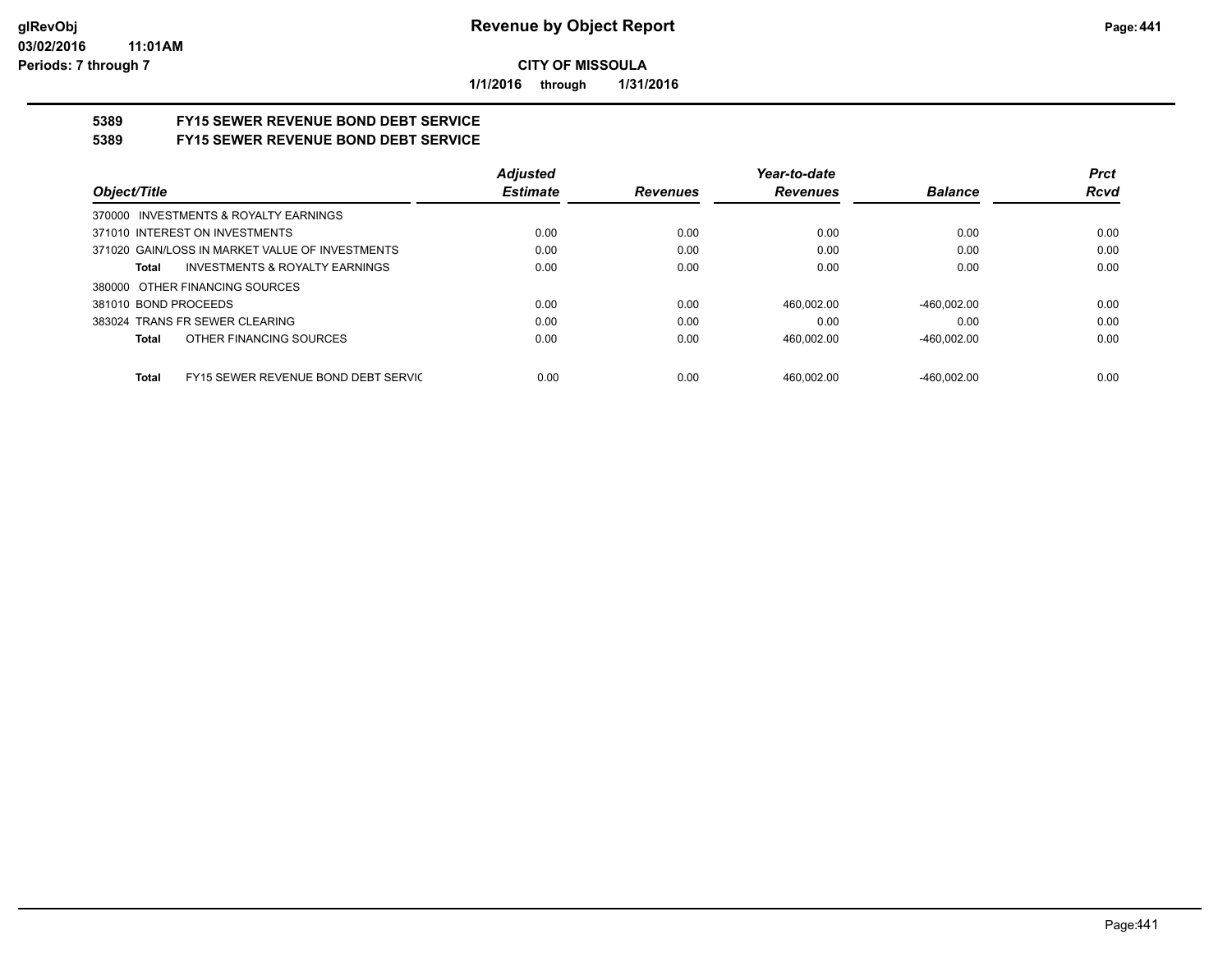**1/1/2016 through 1/31/2016**

#### **5389 FY15 SEWER REVENUE BOND DEBT SERVICE**

|                                                     | <b>Adiusted</b> |                 | Year-to-date    |                | <b>Prct</b> |
|-----------------------------------------------------|-----------------|-----------------|-----------------|----------------|-------------|
| Object/Title                                        | <b>Estimate</b> | <b>Revenues</b> | <b>Revenues</b> | <b>Balance</b> | <b>Rcvd</b> |
| 370000 INVESTMENTS & ROYALTY EARNINGS               |                 |                 |                 |                |             |
| 371010 INTEREST ON INVESTMENTS                      | 0.00            | 0.00            | 0.00            | 0.00           | 0.00        |
| 371020 GAIN/LOSS IN MARKET VALUE OF INVESTMENT      | 0.00            | 0.00            | 0.00            | 0.00           | 0.00        |
| INVESTMENTS & ROYALTY EARNINGS<br><b>Total</b>      | 0.00            | 0.00            | 0.00            | 0.00           | 0.00        |
| 380000 OTHER FINANCING SOURCES                      |                 |                 |                 |                |             |
| 381010 BOND PROCEEDS                                | 0.00            | 0.00            | 460.002.00      | $-460.002.00$  | 0.00        |
| 383024 TRANS FR SEWER CLEARING                      | 0.00            | 0.00            | 0.00            | 0.00           | 0.00        |
| OTHER FINANCING SOURCES<br><b>Total</b>             | 0.00            | 0.00            | 460,002.00      | $-460,002.00$  | 0.00        |
|                                                     |                 |                 |                 |                |             |
| FY15 SEWER REVENUE BOND DEBT SERVIC<br><b>Total</b> | 0.00            | 0.00            | 460.002.00      | $-460.002.00$  | 0.00        |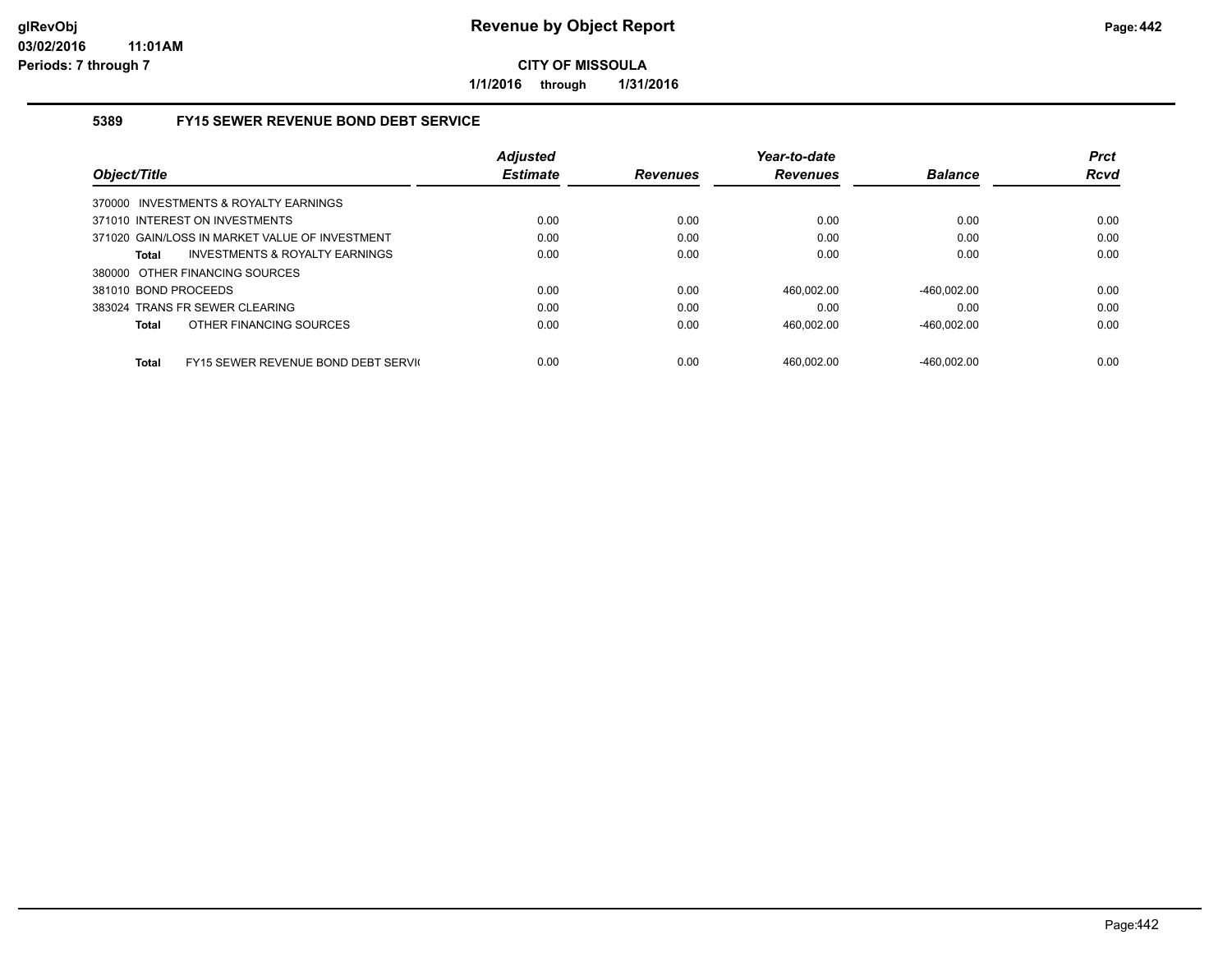**1/1/2016 through 1/31/2016**

## **5390 FY15 SEWER BOND DEBT RESERVE**

#### **5390 FY15 SEWER BOND DEBT RESERVE**

|                                                    | <b>Adjusted</b> |                 | Year-to-date    |                | <b>Prct</b> |
|----------------------------------------------------|-----------------|-----------------|-----------------|----------------|-------------|
| Object/Title                                       | <b>Estimate</b> | <b>Revenues</b> | <b>Revenues</b> | <b>Balance</b> | <b>Rcvd</b> |
| 370000 INVESTMENTS & ROYALTY EARNINGS              |                 |                 |                 |                |             |
| 371010 INTEREST ON INVESTMENTS                     | 0.00            | 0.00            | 0.00            | 0.00           | 0.00        |
| 371020 GAIN/LOSS IN MARKET VALUE OF INVESTMENTS    | 0.00            | 0.00            | 0.00            | 0.00           | 0.00        |
| <b>INVESTMENTS &amp; ROYALTY EARNINGS</b><br>Total | 0.00            | 0.00            | 0.00            | 0.00           | 0.00        |
| 380000 OTHER FINANCING SOURCES                     |                 |                 |                 |                |             |
| 381002 SRF LOAN                                    | 0.00            | 0.00            | 0.00            | 0.00           | 0.00        |
| 383024 TRANS FR SEWER CLEARING                     | 0.00            | 0.00            | 0.00            | 0.00           | 0.00        |
| 383042 TRANSFERS FROM OTHER FUNDS                  | 0.00            | 0.00            | 0.00            | 0.00           | 0.00        |
| OTHER FINANCING SOURCES<br>Total                   | 0.00            | 0.00            | 0.00            | 0.00           | 0.00        |
| FY15 SEWER BOND DEBT RESERVE<br><b>Total</b>       | 0.00            | 0.00            | 0.00            | 0.00           | 0.00        |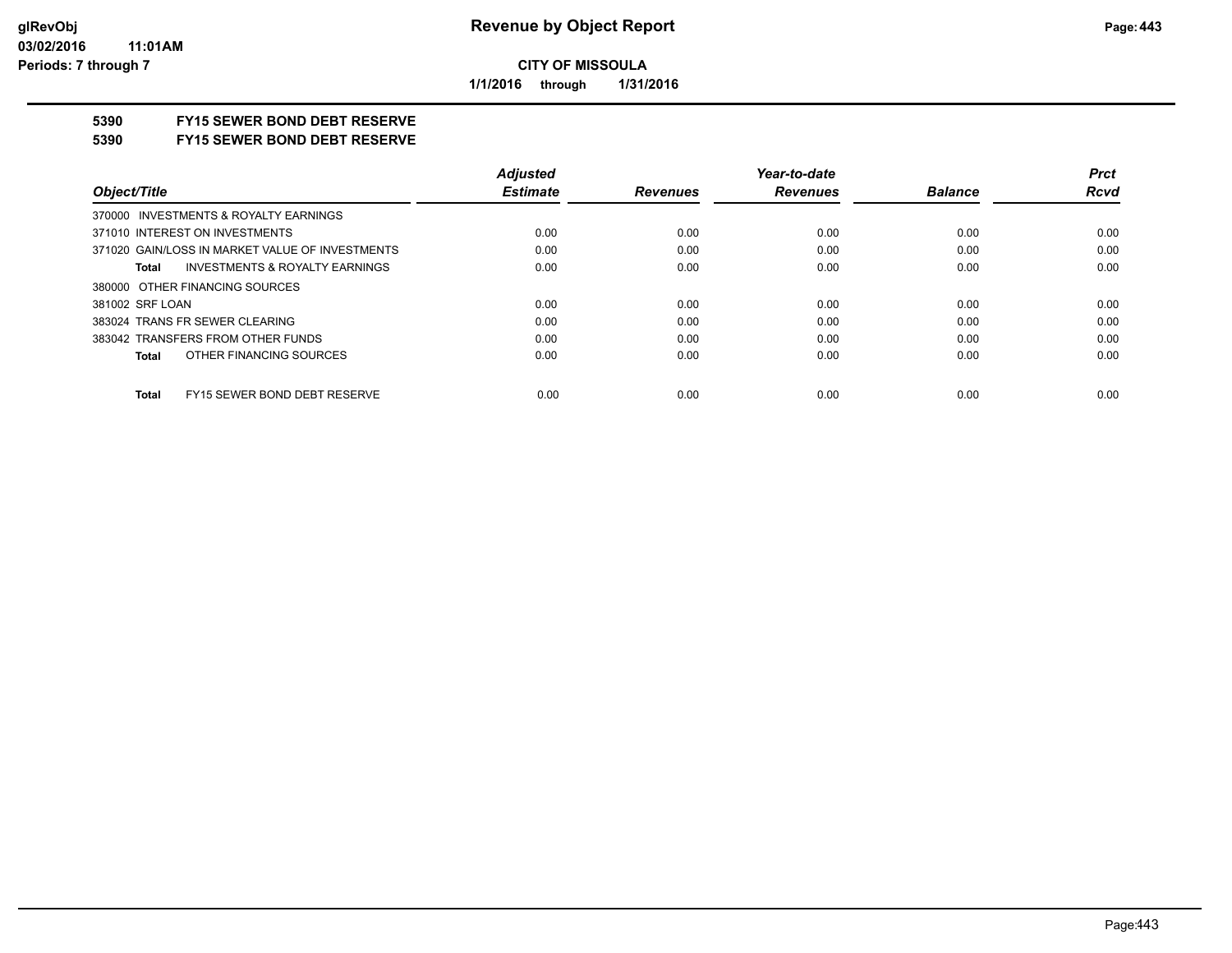**1/1/2016 through 1/31/2016**

## **5390 FY15 SEWER BOND DEBT RESERVE**

| Object/Title                                   | <b>Adjusted</b><br><b>Estimate</b> | <b>Revenues</b> | Year-to-date<br><b>Revenues</b> | <b>Balance</b> | <b>Prct</b><br>Rcvd |
|------------------------------------------------|------------------------------------|-----------------|---------------------------------|----------------|---------------------|
| 370000 INVESTMENTS & ROYALTY EARNINGS          |                                    |                 |                                 |                |                     |
| 371010 INTEREST ON INVESTMENTS                 | 0.00                               | 0.00            | 0.00                            | 0.00           | 0.00                |
| 371020 GAIN/LOSS IN MARKET VALUE OF INVESTMENT | 0.00                               | 0.00            | 0.00                            | 0.00           | 0.00                |
| INVESTMENTS & ROYALTY EARNINGS<br>Total        | 0.00                               | 0.00            | 0.00                            | 0.00           | 0.00                |
| 380000 OTHER FINANCING SOURCES                 |                                    |                 |                                 |                |                     |
| 381002 SRF LOAN                                | 0.00                               | 0.00            | 0.00                            | 0.00           | 0.00                |
| 383024 TRANS FR SEWER CLEARING                 | 0.00                               | 0.00            | 0.00                            | 0.00           | 0.00                |
| 383042 TRANSFERS FROM OTHER FUNDS              | 0.00                               | 0.00            | 0.00                            | 0.00           | 0.00                |
| OTHER FINANCING SOURCES<br>Total               | 0.00                               | 0.00            | 0.00                            | 0.00           | 0.00                |
| FY15 SEWER BOND DEBT RESERVE<br>Total          | 0.00                               | 0.00            | 0.00                            | 0.00           | 0.00                |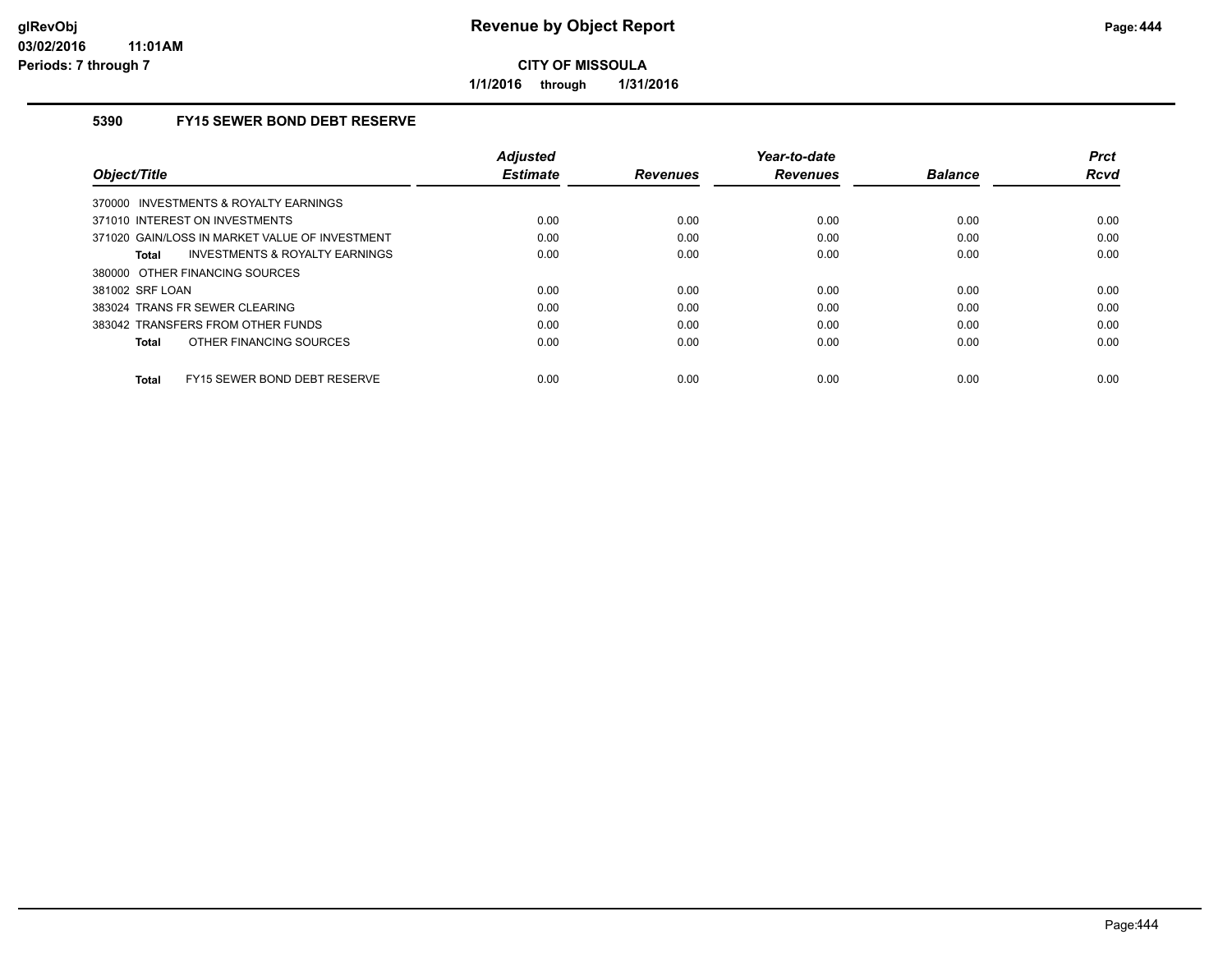**1/1/2016 through 1/31/2016**

## **5711 AQUATICS**

**5711 AQUATICS**

|                                                           | <b>Adjusted</b> |                 | Year-to-date    |                | <b>Prct</b> |
|-----------------------------------------------------------|-----------------|-----------------|-----------------|----------------|-------------|
| Object/Title                                              | <b>Estimate</b> | <b>Revenues</b> | <b>Revenues</b> | <b>Balance</b> | <b>Rcvd</b> |
| 330000 INTERGOVERNMENTAL REVENUES                         |                 |                 |                 |                |             |
| 336020 STATE PENSION CONTRIBUTION                         | 0.00            | 0.00            | 0.00            | 0.00           | 0.00        |
| 336023 STATE CONTRIB. - PERS                              | 0.00            | 95.57           | 511.50          | $-511.50$      | 0.00        |
| <b>INTERGOVERNMENTAL REVENUES</b><br>Total                | 0.00            | 95.57           | 511.50          | $-511.50$      | 0.00        |
| <b>CHARGES FOR SERVICES</b><br>340000                     |                 |                 |                 |                |             |
| 340051 GRILL VAN CONCESSIONS                              | 0.00            | 0.00            | 20,386.90       | $-20,386.90$   | 0.00        |
| 346030 SWIMMING POOL FEES                                 | 1,298,086.00    | 343.45          | 297,730.38      | 1,000,355.62   | 22.94       |
| 346060 CURRENTS SWIMMING FACILITY                         | 0.00            | 43,412.45       | 228,806.54      | $-228,806.54$  | 0.00        |
| 346061 CURRENTS ENTERPRISE                                | 0.00            | 0.00            | 0.00            | 0.00           | 0.00        |
| 346062 SPLASH ENTERPRISE                                  | 0.00            | 0.00            | 0.00            | 0.00           | 0.00        |
| <b>CHARGES FOR SERVICES</b><br><b>Total</b>               | 1,298,086.00    | 43,755.90       | 546,923.82      | 751,162.18     | 42.13       |
| 360000 MISCELLANEOUS REVENUES                             |                 |                 |                 |                |             |
| 360010 MISCELLANEOUS                                      | 0.00            | 0.00            | 0.00            | 0.00           | 0.00        |
| 365000 DONATIONS                                          | 0.00            | 0.00            | 0.00            | 0.00           | 0.00        |
| 365019 AQUATICS DONATIONS & GRANTS                        | 75,000.00       | 0.00            | 0.00            | 75,000.00      | 0.00        |
| MISCELLANEOUS REVENUES<br><b>Total</b>                    | 75,000.00       | 0.00            | 0.00            | 75,000.00      | 0.00        |
| <b>INVESTMENTS &amp; ROYALTY EARNINGS</b><br>370000       |                 |                 |                 |                |             |
| 371010 INTEREST ON INVESTMENTS                            | 0.00            | 0.00            | 0.00            | 0.00           | 0.00        |
| <b>INVESTMENTS &amp; ROYALTY EARNINGS</b><br><b>Total</b> | 0.00            | 0.00            | 0.00            | 0.00           | 0.00        |
| OTHER FINANCING SOURCES<br>380000                         |                 |                 |                 |                |             |
| 383029 TRANS FR GENERAL                                   | 203,000.00      | 0.00            | 0.00            | 203,000.00     | 0.00        |
| 383043 TRANSFERS FROM IMPACT FEES                         | 0.00            | 0.00            | 0.00            | 0.00           | 0.00        |
| 383400 CAPITAL CONTRIBUTION                               | 0.00            | 0.00            | 0.00            | 0.00           | 0.00        |
| OTHER FINANCING SOURCES<br><b>Total</b>                   | 203,000.00      | 0.00            | 0.00            | 203,000.00     | 0.00        |
| <b>AQUATICS</b><br><b>Total</b>                           | 1,576,086.00    | 43,851.47       | 547,435.32      | 1,028,650.68   | 34.73       |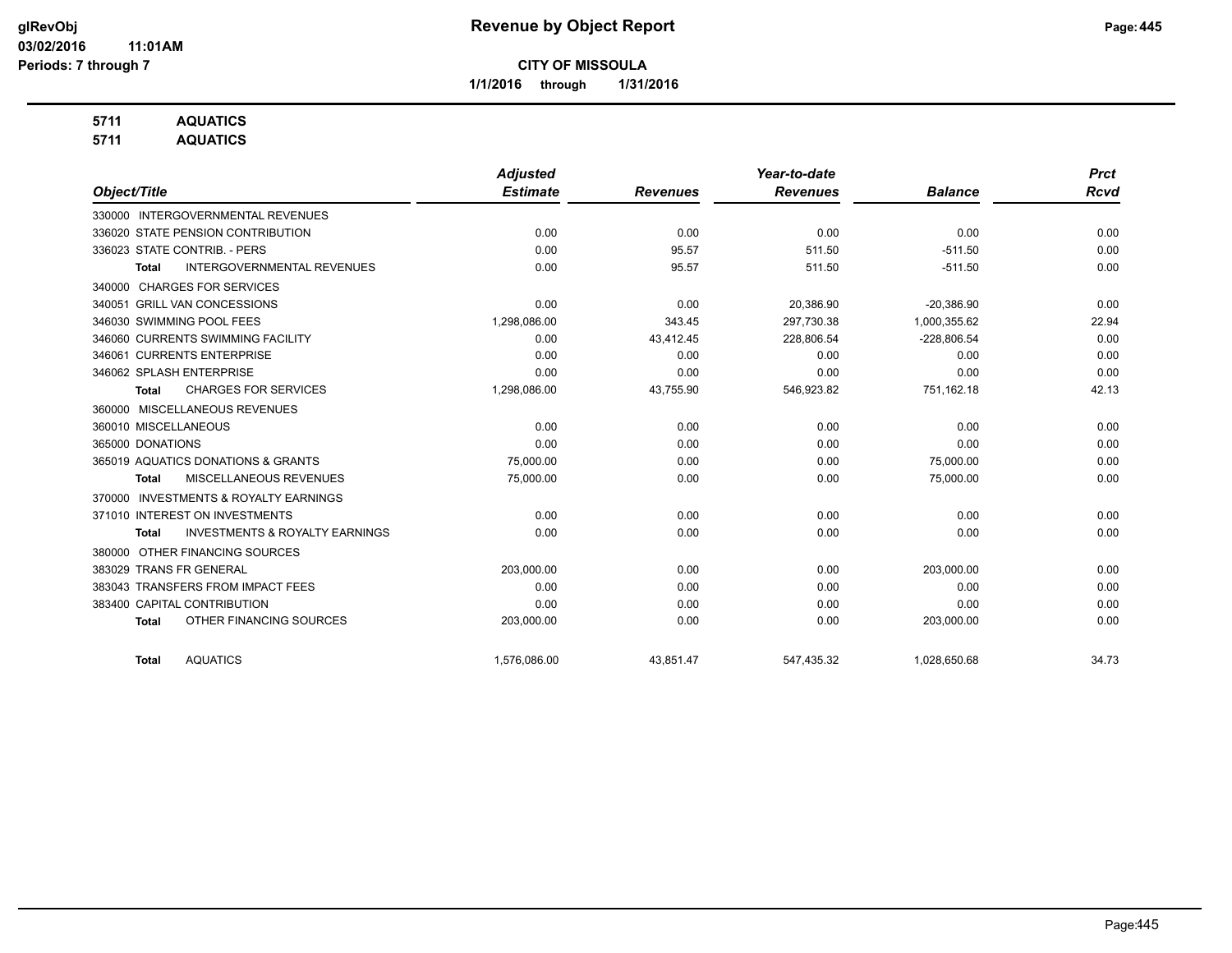**1/1/2016 through 1/31/2016**

#### **5711 AQUATICS**

|                                                     | <b>Adjusted</b> |                 | Year-to-date    |                | <b>Prct</b> |
|-----------------------------------------------------|-----------------|-----------------|-----------------|----------------|-------------|
| Object/Title                                        | <b>Estimate</b> | <b>Revenues</b> | <b>Revenues</b> | <b>Balance</b> | <b>Rcvd</b> |
| 330000 INTERGOVERNMENTAL REVENUES                   |                 |                 |                 |                |             |
| 336020 STATE PENSION CONTRIBUTION                   | 0.00            | 0.00            | 0.00            | 0.00           | 0.00        |
| 336023 STATE CONTRIB. - PERS                        | 0.00            | 95.57           | 511.50          | $-511.50$      | 0.00        |
| <b>INTERGOVERNMENTAL REVENUES</b><br><b>Total</b>   | 0.00            | 95.57           | 511.50          | $-511.50$      | 0.00        |
| <b>CHARGES FOR SERVICES</b><br>340000               |                 |                 |                 |                |             |
| 340051 GRILL VAN CONCESSIONS                        | 0.00            | 0.00            | 20,386.90       | $-20,386.90$   | 0.00        |
| 346030 SWIMMING POOL FEES                           | 1,298,086.00    | 343.45          | 297,730.38      | 1,000,355.62   | 22.94       |
| 346060 CURRENTS SWIMMING FACILITY                   | 0.00            | 43,412.45       | 228,806.54      | $-228,806.54$  | 0.00        |
| 346061 CURRENTS ENTERPRISE                          | 0.00            | 0.00            | 0.00            | 0.00           | 0.00        |
| 346062 SPLASH ENTERPRISE                            | 0.00            | 0.00            | 0.00            | 0.00           | 0.00        |
| <b>CHARGES FOR SERVICES</b><br><b>Total</b>         | 1,298,086.00    | 43,755.90       | 546,923.82      | 751,162.18     | 42.13       |
| 360000 MISCELLANEOUS REVENUES                       |                 |                 |                 |                |             |
| 360010 MISCELLANEOUS                                | 0.00            | 0.00            | 0.00            | 0.00           | 0.00        |
| 365000 DONATIONS                                    | 0.00            | 0.00            | 0.00            | 0.00           | 0.00        |
| 365019 AQUATICS DONATIONS & GRANTS                  | 75,000.00       | 0.00            | 0.00            | 75,000.00      | 0.00        |
| MISCELLANEOUS REVENUES<br><b>Total</b>              | 75,000.00       | 0.00            | 0.00            | 75,000.00      | 0.00        |
| <b>INVESTMENTS &amp; ROYALTY EARNINGS</b><br>370000 |                 |                 |                 |                |             |
| 371010 INTEREST ON INVESTMENTS                      | 0.00            | 0.00            | 0.00            | 0.00           | 0.00        |
| <b>INVESTMENTS &amp; ROYALTY EARNINGS</b><br>Total  | 0.00            | 0.00            | 0.00            | 0.00           | 0.00        |
| OTHER FINANCING SOURCES<br>380000                   |                 |                 |                 |                |             |
| 383029 TRANS FR GENERAL                             | 203,000.00      | 0.00            | 0.00            | 203,000.00     | 0.00        |
| 383043 TRANSFERS FROM IMPACT FEES                   | 0.00            | 0.00            | 0.00            | 0.00           | 0.00        |
| 383400 CAPITAL CONTRIBUTION                         | 0.00            | 0.00            | 0.00            | 0.00           | 0.00        |
| OTHER FINANCING SOURCES<br><b>Total</b>             | 203,000.00      | 0.00            | 0.00            | 203,000.00     | 0.00        |
| <b>AQUATICS</b><br><b>Total</b>                     | 1,576,086.00    | 43,851.47       | 547,435.32      | 1,028,650.68   | 34.73       |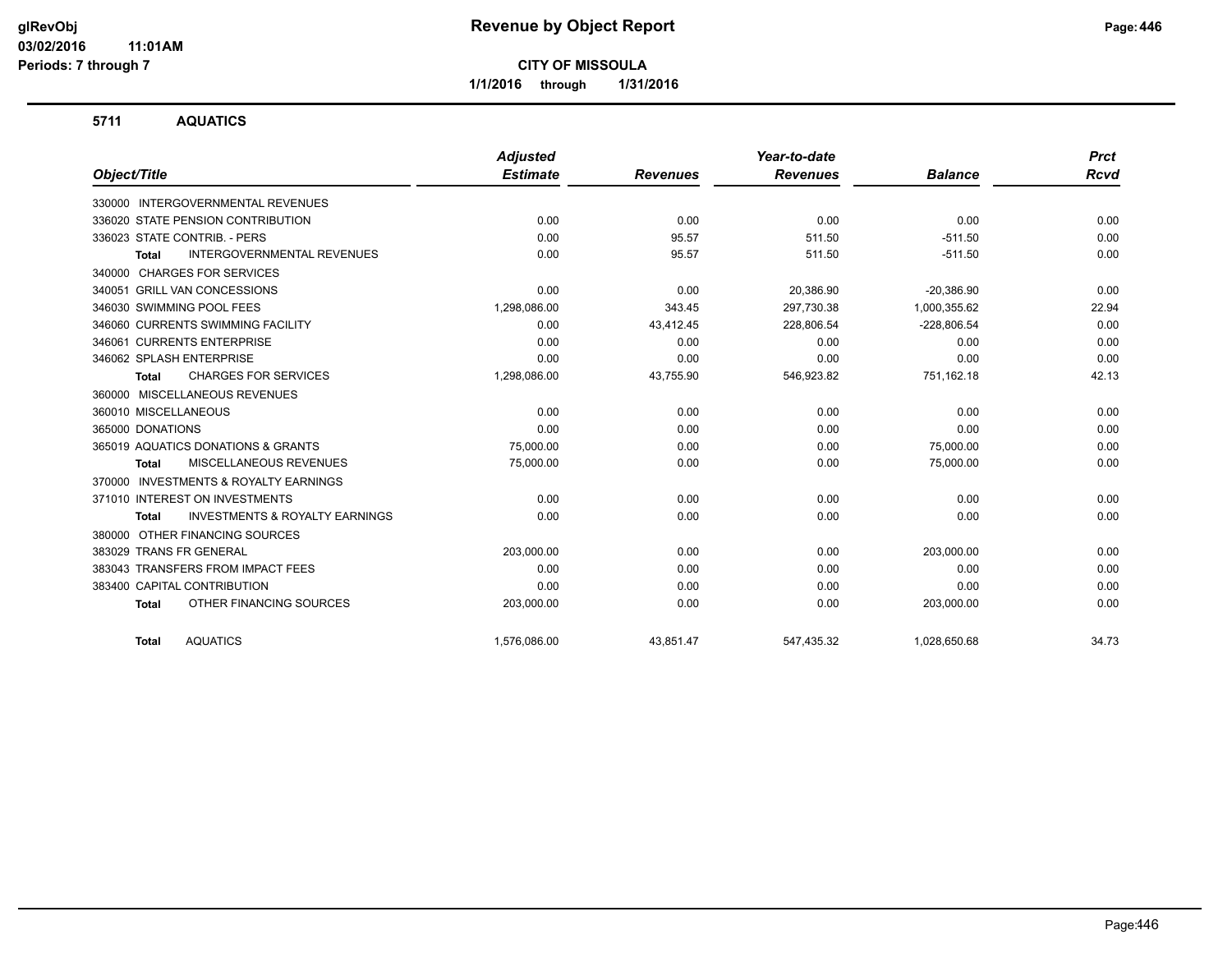**1/1/2016 through 1/31/2016**

# **6050 EMPLOYEE BENEFIT PLAN FUND**

**6050 EMPLOYEE BENEFIT PLAN FUND**

|                                                           | Adjusted        |                 | Year-to-date    |                | <b>Prct</b> |
|-----------------------------------------------------------|-----------------|-----------------|-----------------|----------------|-------------|
| Object/Title                                              | <b>Estimate</b> | <b>Revenues</b> | <b>Revenues</b> | <b>Balance</b> | <b>Rcvd</b> |
| 330000 INTERGOVERNMENTAL REVENUES                         |                 |                 |                 |                |             |
| 334112 WELLNESS GRANT                                     | 0.00            | 0.00            | 0.00            | 0.00           | 0.00        |
| <b>INTERGOVERNMENTAL REVENUES</b><br><b>Total</b>         | 0.00            | 0.00            | 0.00            | 0.00           | 0.00        |
| 360000 MISCELLANEOUS REVENUES                             |                 |                 |                 |                |             |
| 360010 MISCELLANEOUS                                      | 0.00            | 0.00            | 0.00            | 0.00           | 0.00        |
| MISCELLANEOUS REVENUES<br><b>Total</b>                    | 0.00            | 0.00            | 0.00            | 0.00           | 0.00        |
| 370000 INVESTMENTS & ROYALTY EARNINGS                     |                 |                 |                 |                |             |
| 371010 INTEREST ON INVESTMENTS                            | 0.00            | 0.00            | 0.00            | 0.00           | 0.00        |
| <b>INVESTMENTS &amp; ROYALTY EARNINGS</b><br><b>Total</b> | 0.00            | 0.00            | 0.00            | 0.00           | 0.00        |
| 380000 OTHER FINANCING SOURCES                            |                 |                 |                 |                |             |
| 383028 TRANS FROM GF FOR HEALTH RESERVE                   | 0.00            | 36,833.33       | 257,833.35      | $-257,833.35$  | 0.00        |
| 383029 TRANS FR GENERAL                                   | 442.000.00      | 6.725.89        | 51.649.36       | 390.350.64     | 11.69       |
| OTHER FINANCING SOURCES<br><b>Total</b>                   | 442,000.00      | 43,559.22       | 309,482.71      | 132,517.29     | 70.02       |
| 390000 INTERNAL SERVICES                                  |                 |                 |                 |                |             |
| 396001 INSURANCE REIMBURSEMENTS                           | 0.00            | 0.00            | 0.00            | 0.00           | 0.00        |
| 396002 CITY CONTRIBUTIONS                                 | 3,210,660.00    | 247,296.43      | 2,129,687.30    | 1,080,972.70   | 66.33       |
| 396003 EMPLOYEE DEDUCTION CONTRIBUTIONS                   | 734,400.00      | 62,567.16       | 704,233.30      | 30,166.70      | 95.89       |
| 396004 RETIREE CONTRIBUTIONS                              | 436,800.00      | 37,271.22       | 222,865.46      | 213,934.54     | 51.02       |
| 396005 FIRE + POLICE ADDTL HEALTH CONTRIB                 | 1,340,640.00    | 119,778.00      | 933.140.00      | 407.500.00     | 69.60       |
| 396006 RX REBATES                                         | 0.00            | 0.00            | 32,148.78       | $-32,148.78$   | 0.00        |
| 396007 OTHER PARTICIPANT HEALTH PREM CONTRIB              | 0.00            | 0.00            | 2,090.92        | $-2,090.92$    | 0.00        |
| 396008 COBRA CONTRIBUTIONS                                | 0.00            | 0.00            | 4,195.71        | $-4,195.71$    | 0.00        |
| 396009 WELLNESS PROGRAM CONTRIBUTIONS                     | 0.00            | 0.00            | 0.00            | 0.00           | 0.00        |
| 396010 EMPLOYEE SUPPLI LIFE INSURANCE CONTRI              | 0.00            | 2,545.61        | 17,464.26       | $-17,464.26$   | 0.00        |
| 396011 EMPLOYEE VISION INSURANCE CONTRIBUTIONS            | 0.00            | 88.09           | 738.11          | $-738.11$      | 0.00        |
| <b>INTERNAL SERVICES</b><br><b>Total</b>                  | 5,722,500.00    | 469,546.51      | 4,046,563.84    | 1,675,936.16   | 70.71       |
| <b>EMPLOYEE BENEFIT PLAN FUND</b><br><b>Total</b>         | 6,164,500.00    | 513.105.73      | 4.356.046.55    | 1,808,453.45   | 70.66       |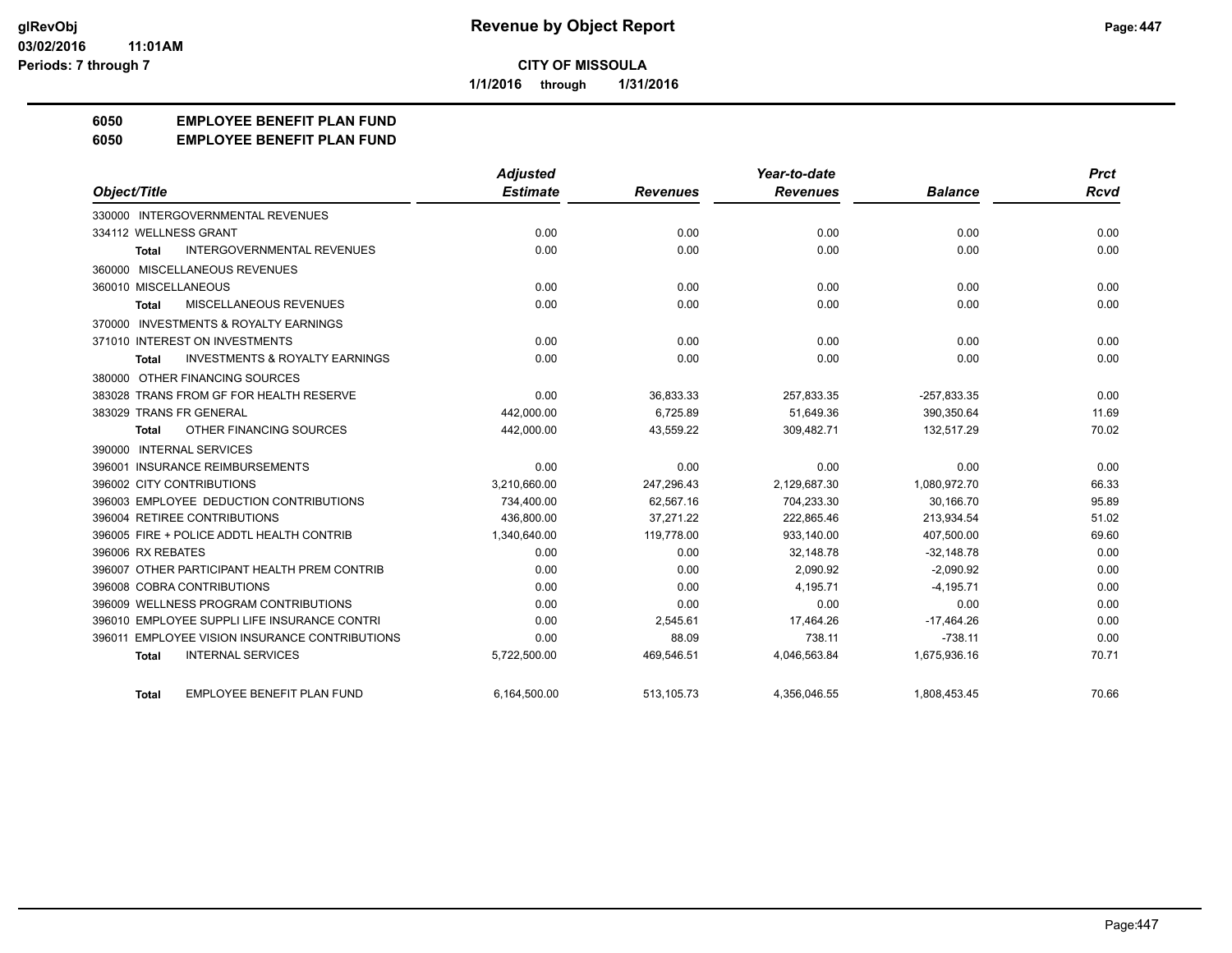**1/1/2016 through 1/31/2016**

## **6050 EMPLOYEE BENEFIT PLAN FUND**

|                                                           | Adjusted        |                 | Year-to-date    |                | <b>Prct</b> |
|-----------------------------------------------------------|-----------------|-----------------|-----------------|----------------|-------------|
| Object/Title                                              | <b>Estimate</b> | <b>Revenues</b> | <b>Revenues</b> | <b>Balance</b> | <b>Rcvd</b> |
| 330000 INTERGOVERNMENTAL REVENUES                         |                 |                 |                 |                |             |
| 334112 WELLNESS GRANT                                     | 0.00            | 0.00            | 0.00            | 0.00           | 0.00        |
| INTERGOVERNMENTAL REVENUES<br><b>Total</b>                | 0.00            | 0.00            | 0.00            | 0.00           | 0.00        |
| 360000 MISCELLANEOUS REVENUES                             |                 |                 |                 |                |             |
| 360010 MISCELLANEOUS                                      | 0.00            | 0.00            | 0.00            | 0.00           | 0.00        |
| MISCELLANEOUS REVENUES<br>Total                           | 0.00            | 0.00            | 0.00            | 0.00           | 0.00        |
| 370000 INVESTMENTS & ROYALTY EARNINGS                     |                 |                 |                 |                |             |
| 371010 INTEREST ON INVESTMENTS                            | 0.00            | 0.00            | 0.00            | 0.00           | 0.00        |
| <b>INVESTMENTS &amp; ROYALTY EARNINGS</b><br><b>Total</b> | 0.00            | 0.00            | 0.00            | 0.00           | 0.00        |
| 380000 OTHER FINANCING SOURCES                            |                 |                 |                 |                |             |
| 383028 TRANS FROM GF FOR HEALTH RESERVE                   | 0.00            | 36.833.33       | 257,833.35      | $-257,833.35$  | 0.00        |
| 383029 TRANS FR GENERAL                                   | 442,000.00      | 6,725.89        | 51,649.36       | 390,350.64     | 11.69       |
| OTHER FINANCING SOURCES<br><b>Total</b>                   | 442,000.00      | 43,559.22       | 309,482.71      | 132,517.29     | 70.02       |
| 390000 INTERNAL SERVICES                                  |                 |                 |                 |                |             |
| 396001 INSURANCE REIMBURSEMENTS                           | 0.00            | 0.00            | 0.00            | 0.00           | 0.00        |
| 396002 CITY CONTRIBUTIONS                                 | 3,210,660.00    | 247,296.43      | 2,129,687.30    | 1,080,972.70   | 66.33       |
| 396003 EMPLOYEE DEDUCTION CONTRIBUTIONS                   | 734,400.00      | 62,567.16       | 704,233.30      | 30,166.70      | 95.89       |
| 396004 RETIREE CONTRIBUTIONS                              | 436,800.00      | 37,271.22       | 222,865.46      | 213,934.54     | 51.02       |
| 396005 FIRE + POLICE ADDTL HEALTH CONTRIB                 | 1,340,640.00    | 119,778.00      | 933,140.00      | 407,500.00     | 69.60       |
| 396006 RX REBATES                                         | 0.00            | 0.00            | 32,148.78       | $-32,148.78$   | 0.00        |
| 396007 OTHER PARTICIPANT HEALTH PREM CONTRIB              | 0.00            | 0.00            | 2,090.92        | $-2,090.92$    | 0.00        |
| 396008 COBRA CONTRIBUTIONS                                | 0.00            | 0.00            | 4,195.71        | $-4, 195.71$   | 0.00        |
| 396009 WELLNESS PROGRAM CONTRIBUTIONS                     | 0.00            | 0.00            | 0.00            | 0.00           | 0.00        |
| 396010 EMPLOYEE SUPPLI LIFE INSURANCE CONTRI              | 0.00            | 2,545.61        | 17,464.26       | $-17,464.26$   | 0.00        |
| 396011 EMPLOYEE VISION INSURANCE CONTRIBUTION             | 0.00            | 88.09           | 738.11          | $-738.11$      | 0.00        |
| <b>INTERNAL SERVICES</b><br><b>Total</b>                  | 5,722,500.00    | 469,546.51      | 4,046,563.84    | 1,675,936.16   | 70.71       |
| EMPLOYEE BENEFIT PLAN FUND<br><b>Total</b>                | 6,164,500.00    | 513,105.73      | 4,356,046.55    | 1,808,453.45   | 70.66       |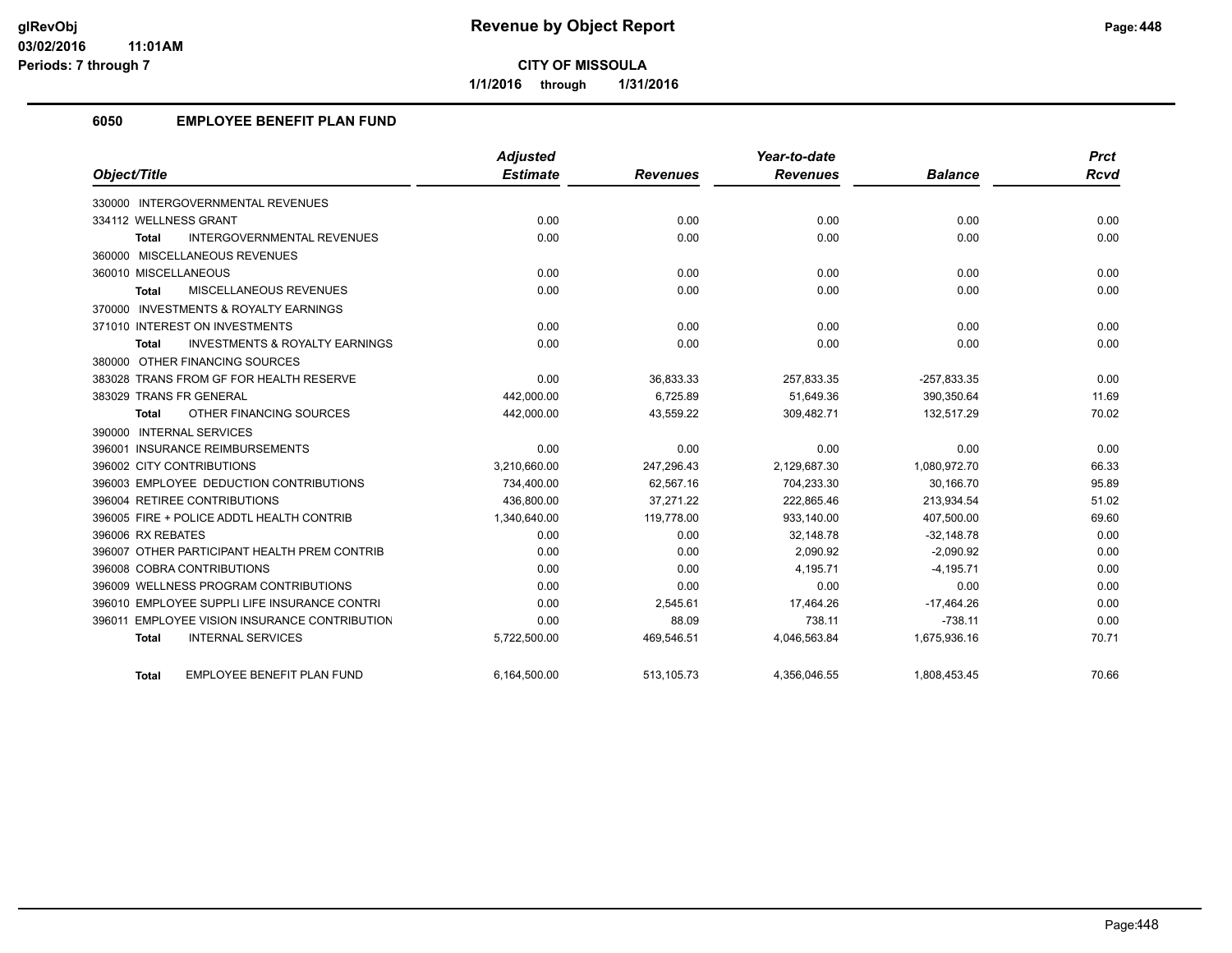**1/1/2016 through 1/31/2016**

#### **7370 PARKING COMMISSION FUND**

**7370 PARKING COMMISSION FUND**

|                                                    | <b>Adjusted</b> |                 | Year-to-date    |                | <b>Prct</b> |
|----------------------------------------------------|-----------------|-----------------|-----------------|----------------|-------------|
| Object/Title                                       | <b>Estimate</b> | <b>Revenues</b> | <b>Revenues</b> | <b>Balance</b> | <b>Rcvd</b> |
| 330000 INTERGOVERNMENTAL REVENUES                  |                 |                 |                 |                |             |
| 336020 STATE PENSION CONTRIBUTION                  | 0.00            | 0.00            | 0.00            | 0.00           | 0.00        |
| 336023 STATE CONTRIB. - PERS                       | 0.00            | 29.40           | 223.35          | $-223.35$      | 0.00        |
| <b>INTERGOVERNMENTAL REVENUES</b><br><b>Total</b>  | 0.00            | 29.40           | 223.35          | $-223.35$      | 0.00        |
| 340000 CHARGES FOR SERVICES                        |                 |                 |                 |                |             |
| 343009 TOW CHARGES                                 | 0.00            | 0.00            | 0.00            | 0.00           | 0.00        |
| 343015 PARKING                                     | 1,598,000.00    | 0.00            | 0.00            | 1,598,000.00   | 0.00        |
| 343016 METER MONEY                                 | 0.00            | 53,580.56       | 331,362.16      | $-331,362.16$  | 0.00        |
| 343017 PARKING LEASE REVENUE                       | 0.00            | 49,826.00       | 463,007.50      | -463,007.50    | 0.00        |
| 343018 *** Title Not Found ***                     | 0.00            | 8,887.50        | 60,207.89       | $-60,207.89$   | 0.00        |
| 343301 BOOT REMOVAL                                | 0.00            | 1,000.00        | 3,310.00        | $-3,310.00$    | 0.00        |
| <b>CHARGES FOR SERVICES</b><br>Total               | 1,598,000.00    | 113,294.06      | 857,887.55      | 740,112.45     | 53.69       |
| 350000 FINES & FORFEITURES                         |                 |                 |                 |                |             |
| 352000 TICKETS                                     | 0.00            | 0.00            | 0.00            | 0.00           | 0.00        |
| 352001 PARKING TICKET REVENUE                      | 270,000.00      | 9,472.00        | 89,710.10       | 180,289.90     | 33.23       |
| 352002 PARKING FINES                               | 0.00            | 0.00            | $-40.00$        | 40.00          | 0.00        |
| <b>FINES &amp; FORFEITURES</b><br><b>Total</b>     | 270,000.00      | 9,472.00        | 89,670.10       | 180,329.90     | 33.21       |
| 360000 MISCELLANEOUS REVENUES                      |                 |                 |                 |                |             |
| 360010 MISCELLANEOUS                               | 0.00            | 2,274.45        | 27,239.75       | $-27,239.75$   | 0.00        |
| 360018 MARKET ON FRONT UTILITY PAYMENTS            | 0.00            | 198.73          | 816.03          | $-816.03$      | 0.00        |
| 360019 GARBAGE-MARKET ON FRONT                     | 0.00            | 136.30          | 975.10          | $-975.10$      | 0.00        |
| 362002 BAD CHECK CHARGES                           | 0.00            | 0.00            | 0.00            | 0.00           | 0.00        |
| 362005 LEASE LATE PAYMENT PENALTY                  | 0.00            | 0.00            | 0.00            | 0.00           | 0.00        |
| 364040 INSURANCE AND DAMAGE RECOVERY               | 0.00            | 0.00            | 229.05          | $-229.05$      | 0.00        |
| MISCELLANEOUS REVENUES<br><b>Total</b>             | 0.00            | 2,609.48        | 29,259.93       | $-29,259.93$   | 0.00        |
| 370000 INVESTMENTS & ROYALTY EARNINGS              |                 |                 |                 |                |             |
| 371010 INTEREST ON INVESTMENTS                     | 20,000.00       | 0.00            | 0.00            | 20,000.00      | 0.00        |
| 371020 GAIN/LOSS IN MARKET VALUE OF INVESTMENTS    | 0.00            | 0.00            | 0.00            | 0.00           | 0.00        |
| <b>INVESTMENTS &amp; ROYALTY EARNINGS</b><br>Total | 20,000.00       | 0.00            | 0.00            | 20,000.00      | 0.00        |
| 380000 OTHER FINANCING SOURCES                     |                 |                 |                 |                |             |
| 381010 BOND PROCEEDS                               | 0.00            | 0.00            | 0.00            | 0.00           | 0.00        |
| 381090 PROCEEDS FROM CAPITAL LEASE                 | 1,400,000.00    | 0.00            | 1,400,000.00    | 0.00           | 100.00      |
| 382010 SALE OF FIXED ASSETS                        | 0.00            | 0.00            | 0.00            | 0.00           | 0.00        |
| 383013 TRANS FR SID DEBT SERVICE                   | 0.00            | 0.00            | 0.00            | 0.00           | 0.00        |
| 383400 CAPITAL CONTRIBUTION                        | 0.00            | 0.00            | 0.00            | 0.00           | 0.00        |
| OTHER FINANCING SOURCES<br><b>Total</b>            | 1,400,000.00    | 0.00            | 1,400,000.00    | 0.00           | 100.00      |
| PARKING COMMISSION FUND<br><b>Total</b>            | 3,288,000.00    | 125,404.94      | 2,377,040.93    | 910,959.07     | 72.29       |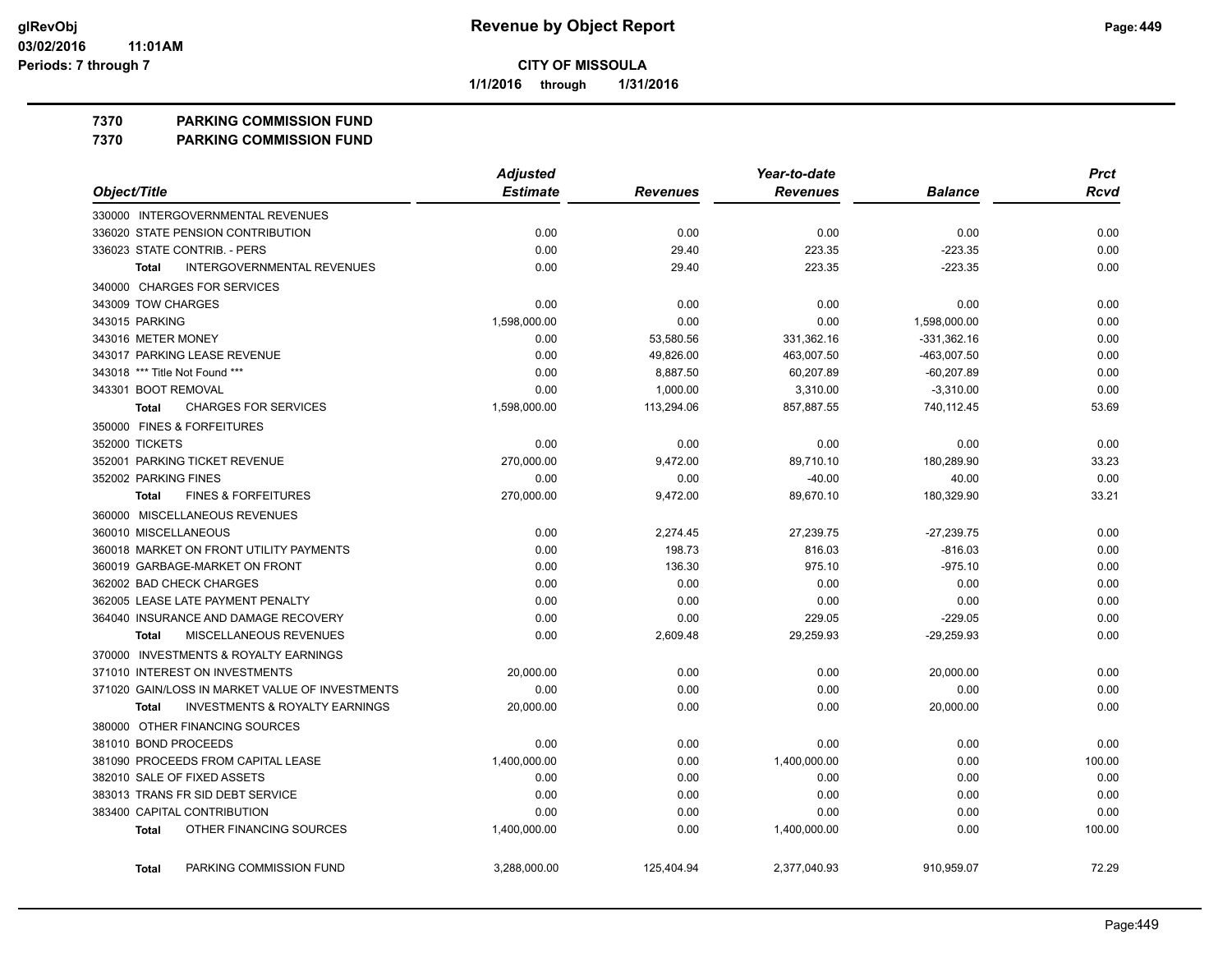**CITY OF MISSOULA 1/1/2016 through 1/31/2016**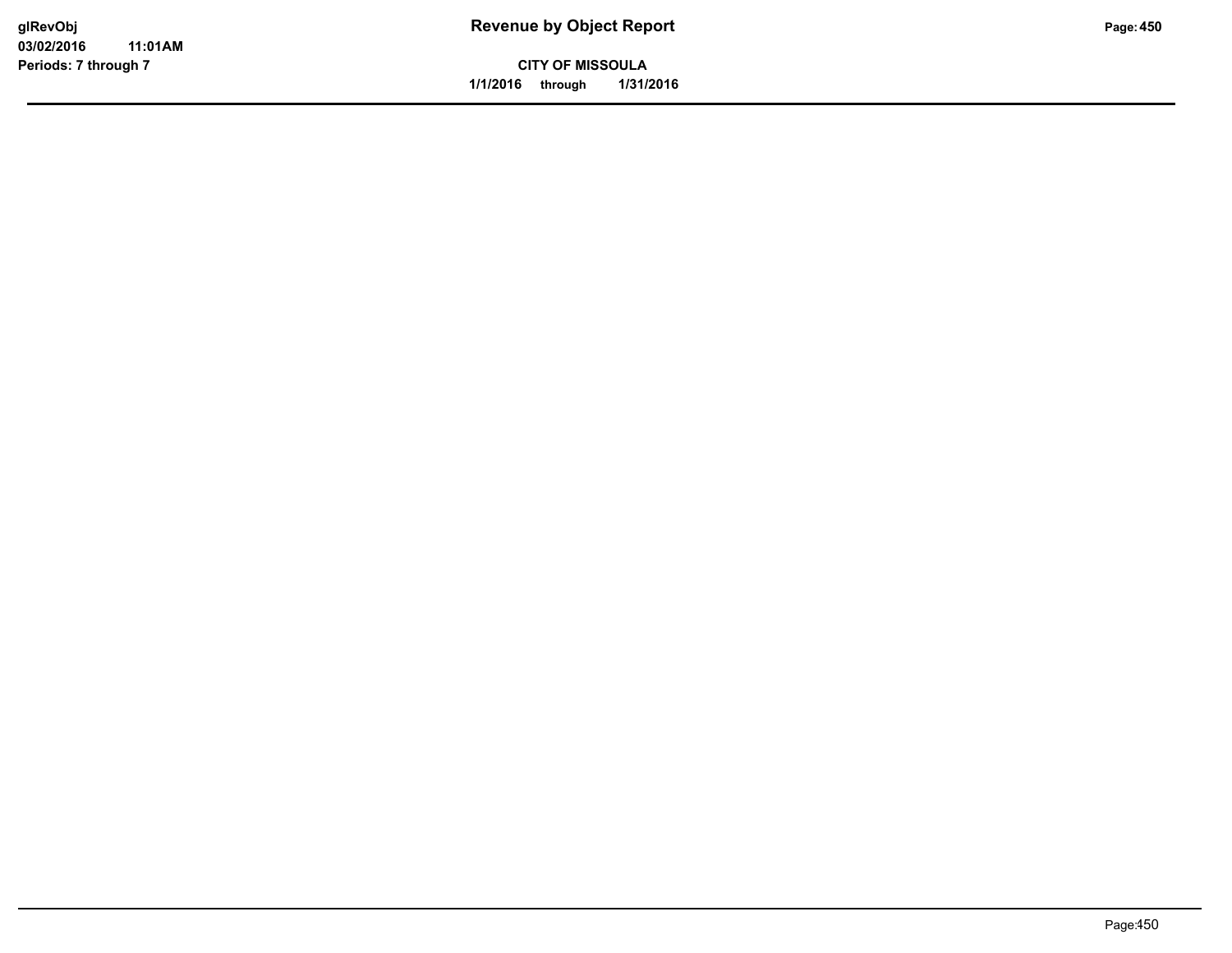**1/1/2016 through 1/31/2016**

#### **7370 PARKING COMMISSION FUND**

|                                                           | <b>Adjusted</b> |                 | Year-to-date    |                | <b>Prct</b> |
|-----------------------------------------------------------|-----------------|-----------------|-----------------|----------------|-------------|
| Object/Title                                              | <b>Estimate</b> | <b>Revenues</b> | <b>Revenues</b> | <b>Balance</b> | Rcvd        |
| 330000 INTERGOVERNMENTAL REVENUES                         |                 |                 |                 |                |             |
| 336020 STATE PENSION CONTRIBUTION                         | 0.00            | 0.00            | 0.00            | 0.00           | 0.00        |
| 336023 STATE CONTRIB. - PERS                              | 0.00            | 29.40           | 223.35          | $-223.35$      | 0.00        |
| INTERGOVERNMENTAL REVENUES<br><b>Total</b>                | 0.00            | 29.40           | 223.35          | $-223.35$      | 0.00        |
| 340000 CHARGES FOR SERVICES                               |                 |                 |                 |                |             |
| 343009 TOW CHARGES                                        | 0.00            | 0.00            | 0.00            | 0.00           | 0.00        |
| 343015 PARKING                                            | 1,598,000.00    | 0.00            | 0.00            | 1,598,000.00   | 0.00        |
| 343016 METER MONEY                                        | 0.00            | 53,580.56       | 331,362.16      | $-331,362.16$  | 0.00        |
| 343017 PARKING LEASE REVENUE                              | 0.00            | 49,826.00       | 463,007.50      | -463,007.50    | 0.00        |
| 343018 *** Title Not Found ***                            | 0.00            | 8,887.50        | 60,207.89       | $-60,207.89$   | 0.00        |
| 343301 BOOT REMOVAL                                       | 0.00            | 1,000.00        | 3,310.00        | $-3,310.00$    | 0.00        |
| <b>CHARGES FOR SERVICES</b><br><b>Total</b>               | 1,598,000.00    | 113,294.06      | 857,887.55      | 740,112.45     | 53.69       |
| 350000 FINES & FORFEITURES                                |                 |                 |                 |                |             |
| 352000 TICKETS                                            | 0.00            | 0.00            | 0.00            | 0.00           | 0.00        |
| 352001 PARKING TICKET REVENUE                             | 270,000.00      | 9,472.00        | 89,710.10       | 180,289.90     | 33.23       |
| 352002 PARKING FINES                                      | 0.00            | 0.00            | $-40.00$        | 40.00          | 0.00        |
| <b>FINES &amp; FORFEITURES</b><br><b>Total</b>            | 270,000.00      | 9,472.00        | 89,670.10       | 180,329.90     | 33.21       |
| 360000 MISCELLANEOUS REVENUES                             |                 |                 |                 |                |             |
| 360010 MISCELLANEOUS                                      | 0.00            | 2,274.45        | 27,239.75       | $-27,239.75$   | 0.00        |
| 360018 MARKET ON FRONT UTILITY PAYMENTS                   | 0.00            | 198.73          | 816.03          | $-816.03$      | 0.00        |
| 360019 GARBAGE-MARKET ON FRONT                            | 0.00            | 136.30          | 975.10          | $-975.10$      | 0.00        |
| 362002 BAD CHECK CHARGES                                  | 0.00            | 0.00            | 0.00            | 0.00           | 0.00        |
| 362005 LEASE LATE PAYMENT PENALTY                         | 0.00            | 0.00            | 0.00            | 0.00           | 0.00        |
| 364040 INSURANCE AND DAMAGE RECOVERY                      | 0.00            | 0.00            | 229.05          | $-229.05$      | 0.00        |
| <b>MISCELLANEOUS REVENUES</b><br><b>Total</b>             | 0.00            | 2,609.48        | 29,259.93       | $-29,259.93$   | 0.00        |
| 370000 INVESTMENTS & ROYALTY EARNINGS                     |                 |                 |                 |                |             |
| 371010 INTEREST ON INVESTMENTS                            | 20,000.00       | 0.00            | 0.00            | 20,000.00      | 0.00        |
| 371020 GAIN/LOSS IN MARKET VALUE OF INVESTMENT            | 0.00            | 0.00            | 0.00            | 0.00           | 0.00        |
| <b>INVESTMENTS &amp; ROYALTY EARNINGS</b><br><b>Total</b> | 20,000.00       | 0.00            | 0.00            | 20,000.00      | 0.00        |
| 380000 OTHER FINANCING SOURCES                            |                 |                 |                 |                |             |
| 381010 BOND PROCEEDS                                      | 0.00            | 0.00            | 0.00            | 0.00           | 0.00        |
| 381090 PROCEEDS FROM CAPITAL LEASE                        | 1,400,000.00    | 0.00            | 1,400,000.00    | 0.00           | 100.00      |
| 382010 SALE OF FIXED ASSETS                               | 0.00            | 0.00            | 0.00            | 0.00           | 0.00        |
| 383013 TRANS FR SID DEBT SERVICE                          | 0.00            | 0.00            | 0.00            | 0.00           | 0.00        |
| 383400 CAPITAL CONTRIBUTION                               | 0.00            | 0.00            | 0.00            | 0.00           | 0.00        |
| OTHER FINANCING SOURCES<br><b>Total</b>                   | 1,400,000.00    | 0.00            | 1,400,000.00    | 0.00           | 100.00      |
| PARKING COMMISSION FUND<br><b>Total</b>                   | 3,288,000.00    | 125,404.94      | 2,377,040.93    | 910,959.07     | 72.29       |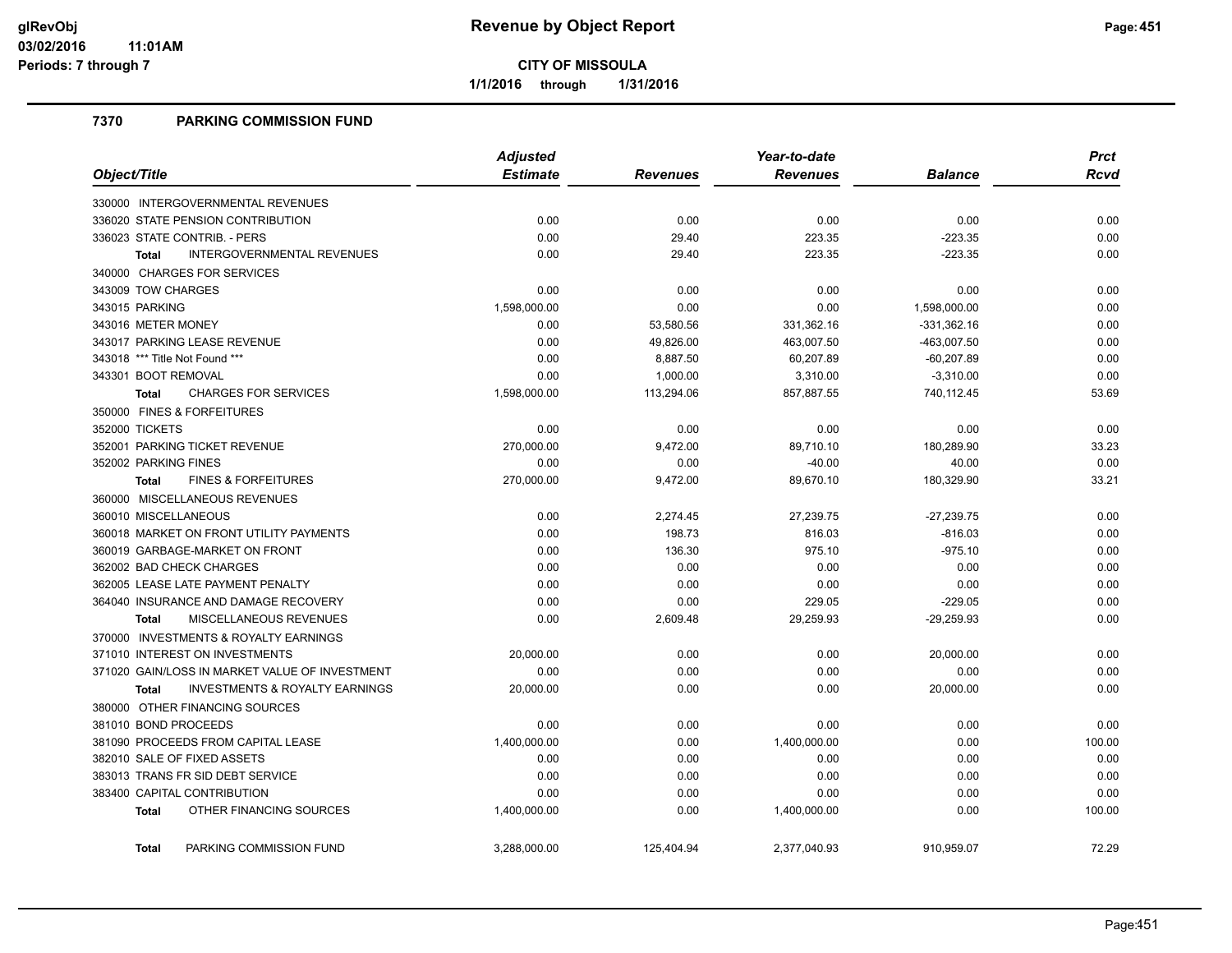**CITY OF MISSOULA 1/1/2016 through 1/31/2016**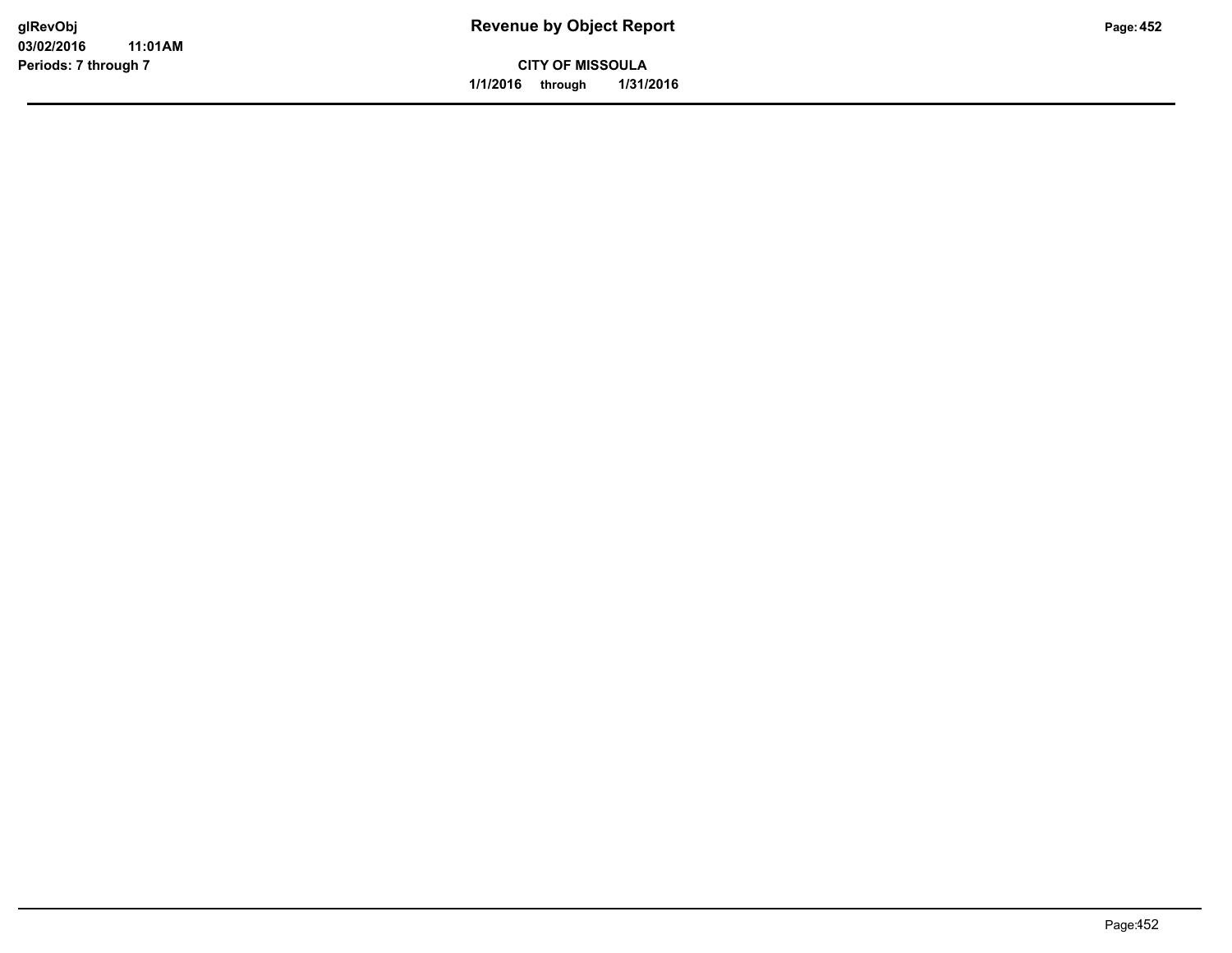**1/1/2016 through 1/31/2016**

## **7371 FRONT STREET PARKING BONDS**

**7371 FRONT STREET PARKING BONDS**

|                                                           | <b>Adjusted</b> |                 | Year-to-date    |                | <b>Prct</b> |
|-----------------------------------------------------------|-----------------|-----------------|-----------------|----------------|-------------|
| Object/Title                                              | <b>Estimate</b> | <b>Revenues</b> | <b>Revenues</b> | <b>Balance</b> | Rcvd        |
| 330000 INTERGOVERNMENTAL REVENUES                         |                 |                 |                 |                |             |
| 331990 IRS REIMB/DEBT SVS INTEREST                        | 0.00            | 0.00            | 0.00            | 0.00           | 0.00        |
| 338000 LOCAL SHARING OF TAX INCREMENT                     | 0.00            | 0.00            | 0.00            | 0.00           | 0.00        |
| <b>INTERGOVERNMENTAL REVENUES</b><br><b>Total</b>         | 0.00            | 0.00            | 0.00            | 0.00           | 0.00        |
| 360000 MISCELLANEOUS REVENUES                             |                 |                 |                 |                |             |
| 360010 MISCELLANEOUS                                      | 0.00            | 0.00            | 0.00            | 0.00           | 0.00        |
| MISCELLANEOUS REVENUES<br><b>Total</b>                    | 0.00            | 0.00            | 0.00            | 0.00           | 0.00        |
| 370000 INVESTMENTS & ROYALTY EARNINGS                     |                 |                 |                 |                |             |
| 371010 INTEREST ON INVESTMENTS                            | 0.00            | 0.00            | 0.00            | 0.00           | 0.00        |
| <b>INVESTMENTS &amp; ROYALTY EARNINGS</b><br><b>Total</b> | 0.00            | 0.00            | 0.00            | 0.00           | 0.00        |
| 380000 OTHER FINANCING SOURCES                            |                 |                 |                 |                |             |
| 381009 TRANSFERS IN                                       | 0.00            | 0.00            | 0.00            | 0.00           | 0.00        |
| 381010 BOND PROCEEDS                                      | 0.00            | 0.00            | 0.00            | 0.00           | 0.00        |
| 383000 OPERATING TRANSFERS                                | 0.00            | 13,536.25       | 95,308.75       | $-95,308.75$   | 0.00        |
| OTHER FINANCING SOURCES<br><b>Total</b>                   | 0.00            | 13,536.25       | 95,308.75       | $-95,308.75$   | 0.00        |
| FRONT STREET PARKING BONDS<br><b>Total</b>                | 0.00            | 13,536.25       | 95,308.75       | $-95,308.75$   | 0.00        |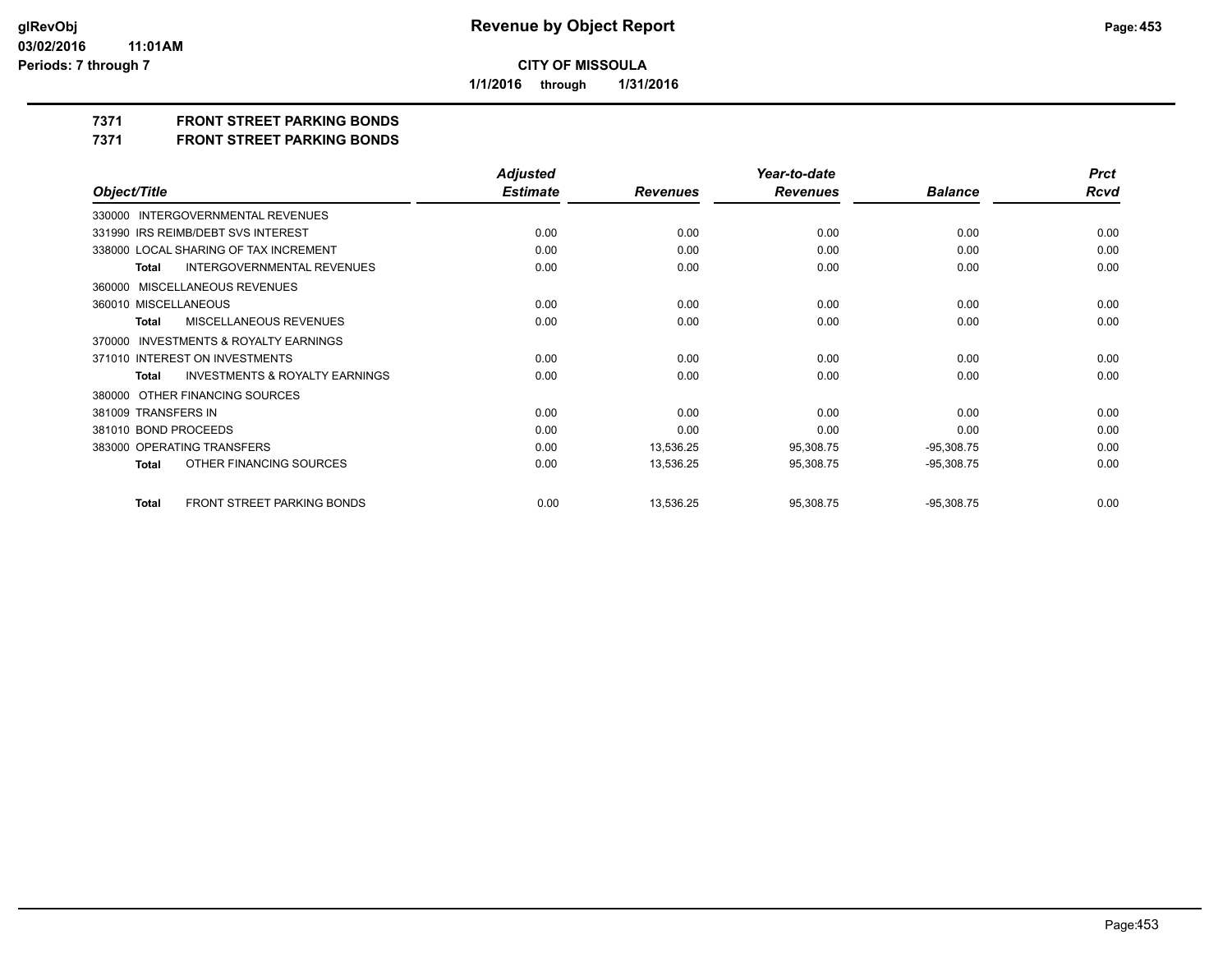**1/1/2016 through 1/31/2016**

## **7371 FRONT STREET PARKING BONDS**

|                                                           | Adjusted        |                 | Year-to-date    |                | <b>Prct</b> |
|-----------------------------------------------------------|-----------------|-----------------|-----------------|----------------|-------------|
| Object/Title                                              | <b>Estimate</b> | <b>Revenues</b> | <b>Revenues</b> | <b>Balance</b> | <b>Rcvd</b> |
| <b>INTERGOVERNMENTAL REVENUES</b><br>330000               |                 |                 |                 |                |             |
| 331990 IRS REIMB/DEBT SVS INTEREST                        | 0.00            | 0.00            | 0.00            | 0.00           | 0.00        |
| 338000 LOCAL SHARING OF TAX INCREMENT                     | 0.00            | 0.00            | 0.00            | 0.00           | 0.00        |
| INTERGOVERNMENTAL REVENUES<br><b>Total</b>                | 0.00            | 0.00            | 0.00            | 0.00           | 0.00        |
| 360000 MISCELLANEOUS REVENUES                             |                 |                 |                 |                |             |
| 360010 MISCELLANEOUS                                      | 0.00            | 0.00            | 0.00            | 0.00           | 0.00        |
| MISCELLANEOUS REVENUES<br><b>Total</b>                    | 0.00            | 0.00            | 0.00            | 0.00           | 0.00        |
| 370000 INVESTMENTS & ROYALTY EARNINGS                     |                 |                 |                 |                |             |
| 371010 INTEREST ON INVESTMENTS                            | 0.00            | 0.00            | 0.00            | 0.00           | 0.00        |
| <b>INVESTMENTS &amp; ROYALTY EARNINGS</b><br><b>Total</b> | 0.00            | 0.00            | 0.00            | 0.00           | 0.00        |
| 380000 OTHER FINANCING SOURCES                            |                 |                 |                 |                |             |
| 381009 TRANSFERS IN                                       | 0.00            | 0.00            | 0.00            | 0.00           | 0.00        |
| 381010 BOND PROCEEDS                                      | 0.00            | 0.00            | 0.00            | 0.00           | 0.00        |
| 383000 OPERATING TRANSFERS                                | 0.00            | 13,536.25       | 95,308.75       | $-95,308.75$   | 0.00        |
| OTHER FINANCING SOURCES<br><b>Total</b>                   | 0.00            | 13,536.25       | 95,308.75       | $-95,308.75$   | 0.00        |
| <b>FRONT STREET PARKING BONDS</b><br><b>Total</b>         | 0.00            | 13,536.25       | 95,308.75       | $-95,308.75$   | 0.00        |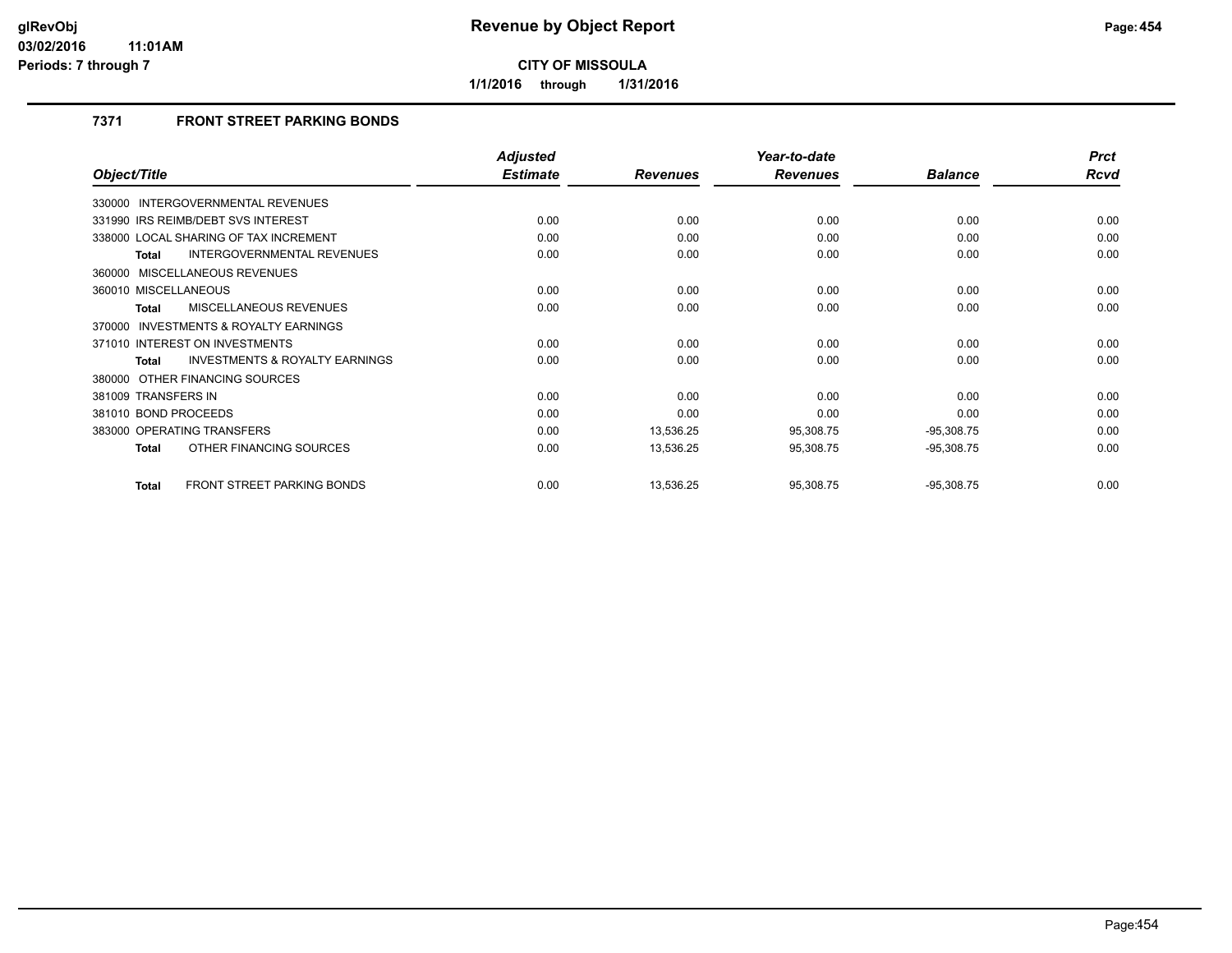**1/1/2016 through 1/31/2016**

# **7372 SINKING FUND/FRONT ST PARKING BONDS**

**7372 SINKING FUND/FRONT ST PARKING BONDS**

|                                              | <b>Adjusted</b> |                 | Year-to-date    |                | <b>Prct</b> |
|----------------------------------------------|-----------------|-----------------|-----------------|----------------|-------------|
| Object/Title                                 | <b>Estimate</b> | <b>Revenues</b> | <b>Revenues</b> | <b>Balance</b> | <b>Rcvd</b> |
| 330000 INTERGOVERNMENTAL REVENUES            |                 |                 |                 |                |             |
| 338000 LOCAL SHARING OF TAX INCREMENT        | 0.00            | 0.00            | 0.00            | 0.00           | 0.00        |
| INTERGOVERNMENTAL REVENUES<br>Total          | 0.00            | 0.00            | 0.00            | 0.00           | 0.00        |
| 370000 INVESTMENTS & ROYALTY EARNINGS        |                 |                 |                 |                |             |
| 371010 INTEREST ON INVESTMENTS               | 0.00            | 0.00            | 0.00            | 0.00           | 0.00        |
| INVESTMENTS & ROYALTY EARNINGS<br>Total      | 0.00            | 0.00            | 0.00            | 0.00           | 0.00        |
| 380000 OTHER FINANCING SOURCES               |                 |                 |                 |                |             |
| 381009 TRANSFERS IN                          | 457,925.00      | 0.00            | 0.00            | 457,925.00     | 0.00        |
| 381010 BOND PROCEEDS                         | 0.00            | 0.00            | 0.00            | 0.00           | 0.00        |
| 383000 OPERATING TRANSFERS                   | 0.00            | 12.500.00       | 77.750.00       | -77.750.00     | 0.00        |
| OTHER FINANCING SOURCES<br>Total             | 457,925.00      | 12,500.00       | 77,750.00       | 380,175.00     | 16.98       |
| SINKING FUND/FRONT ST PARKING BONDS<br>Total | 457.925.00      | 12.500.00       | 77.750.00       | 380.175.00     | 16.98       |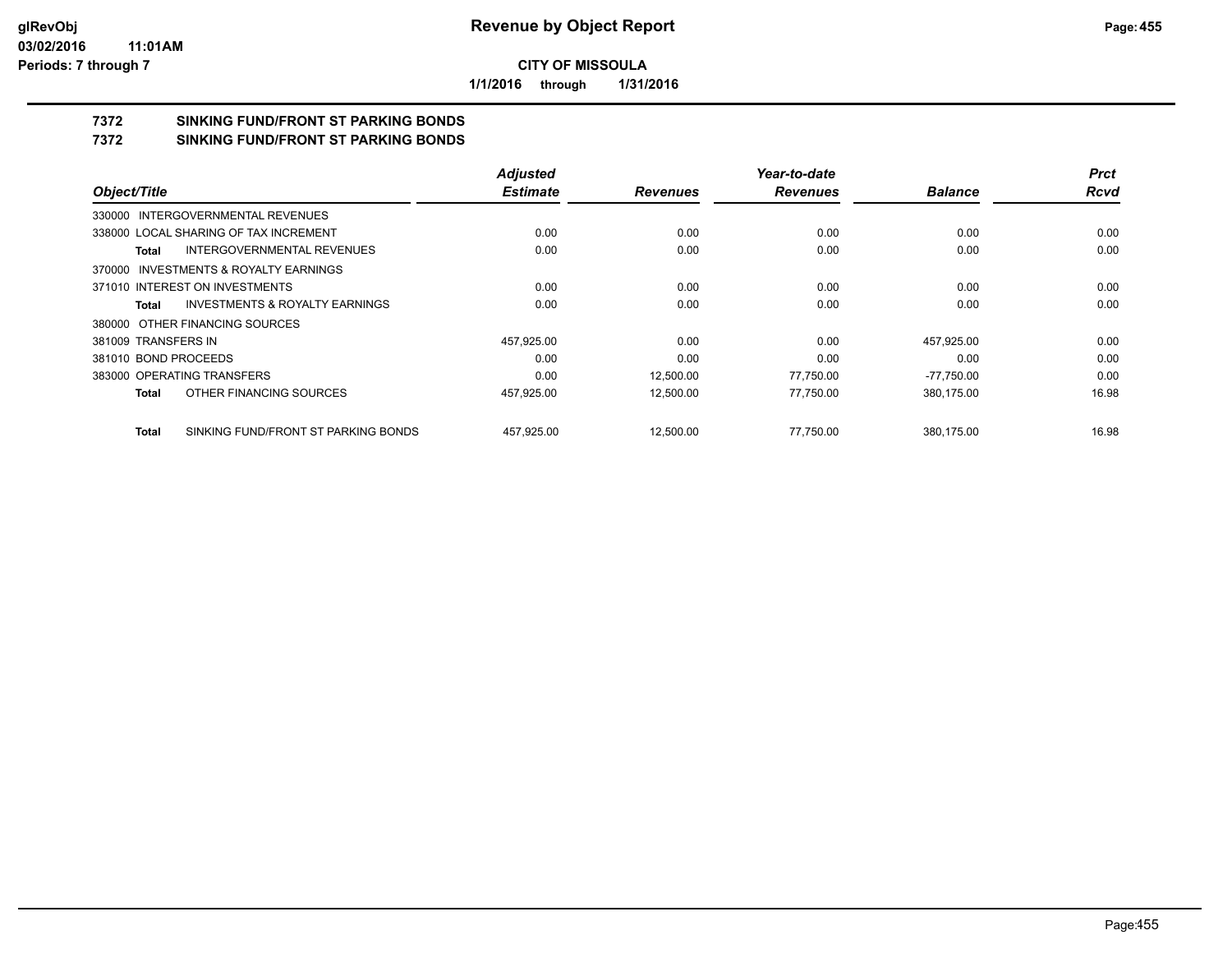**1/1/2016 through 1/31/2016**

#### **7372 SINKING FUND/FRONT ST PARKING BONDS**

| Object/Title         |                                       | <b>Adjusted</b><br><b>Estimate</b> | <b>Revenues</b> | Year-to-date<br><b>Revenues</b> | <b>Balance</b> | <b>Prct</b><br><b>Rcvd</b> |
|----------------------|---------------------------------------|------------------------------------|-----------------|---------------------------------|----------------|----------------------------|
|                      |                                       |                                    |                 |                                 |                |                            |
|                      | 330000 INTERGOVERNMENTAL REVENUES     |                                    |                 |                                 |                |                            |
|                      | 338000 LOCAL SHARING OF TAX INCREMENT | 0.00                               | 0.00            | 0.00                            | 0.00           | 0.00                       |
| Total                | INTERGOVERNMENTAL REVENUES            | 0.00                               | 0.00            | 0.00                            | 0.00           | 0.00                       |
|                      | 370000 INVESTMENTS & ROYALTY EARNINGS |                                    |                 |                                 |                |                            |
|                      | 371010 INTEREST ON INVESTMENTS        | 0.00                               | 0.00            | 0.00                            | 0.00           | 0.00                       |
| Total                | INVESTMENTS & ROYALTY EARNINGS        | 0.00                               | 0.00            | 0.00                            | 0.00           | 0.00                       |
|                      | 380000 OTHER FINANCING SOURCES        |                                    |                 |                                 |                |                            |
| 381009 TRANSFERS IN  |                                       | 457,925.00                         | 0.00            | 0.00                            | 457.925.00     | 0.00                       |
| 381010 BOND PROCEEDS |                                       | 0.00                               | 0.00            | 0.00                            | 0.00           | 0.00                       |
|                      | 383000 OPERATING TRANSFERS            | 0.00                               | 12,500.00       | 77,750.00                       | -77,750.00     | 0.00                       |
| Total                | OTHER FINANCING SOURCES               | 457,925.00                         | 12,500.00       | 77,750.00                       | 380,175.00     | 16.98                      |
| <b>Total</b>         | SINKING FUND/FRONT ST PARKING BONDS   | 457,925.00                         | 12.500.00       | 77.750.00                       | 380.175.00     | 16.98                      |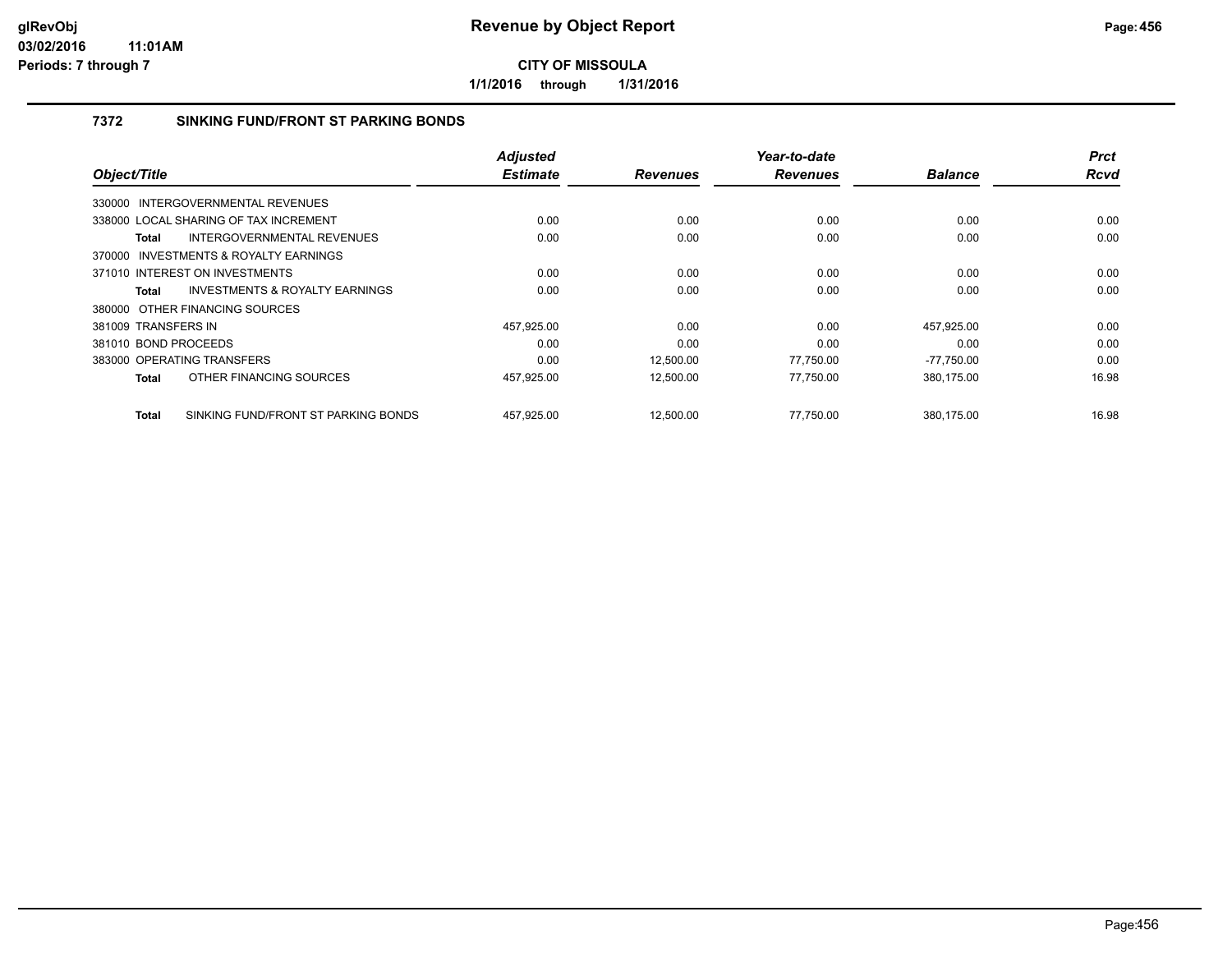**1/1/2016 through 1/31/2016**

## **7373 MPC SERIES 2010B CONSTRUCTION**

#### **7373 MPC SERIES 2010B CONSTRUCTION**

|                                                     | <b>Adjusted</b> |                 | Year-to-date    |                | <b>Prct</b> |
|-----------------------------------------------------|-----------------|-----------------|-----------------|----------------|-------------|
| Object/Title                                        | <b>Estimate</b> | <b>Revenues</b> | <b>Revenues</b> | <b>Balance</b> | <b>Rcvd</b> |
| TAXES/ASSESSMENTS<br>310000                         |                 |                 |                 |                |             |
| <b>PENALTIES &amp; INTEREST</b><br>312001           | 0.00            | 0.00            | 0.00            | 0.00           | 0.00        |
| <b>TAXES/ASSESSMENTS</b><br>Total                   | 0.00            | 0.00            | 0.00            | 0.00           | 0.00        |
| <b>MISCELLANEOUS REVENUES</b><br>360000             |                 |                 |                 |                |             |
| 360010 MISCELLANEOUS                                | 0.00            | 0.00            | 0.00            | 0.00           | 0.00        |
| MISCELLANEOUS REVENUES<br>Total                     | 0.00            | 0.00            | 0.00            | 0.00           | 0.00        |
| <b>INVESTMENTS &amp; ROYALTY EARNINGS</b><br>370000 |                 |                 |                 |                |             |
| 371010 INTEREST ON INVESTMENTS                      | 0.00            | 0.00            | 0.00            | 0.00           | 0.00        |
| <b>INVESTMENTS &amp; ROYALTY EARNINGS</b><br>Total  | 0.00            | 0.00            | 0.00            | 0.00           | 0.00        |
| OTHER FINANCING SOURCES<br>380000                   |                 |                 |                 |                |             |
| 381010 BOND PROCEEDS                                | 0.00            | 0.00            | 0.00            | 0.00           | 0.00        |
| 383000 OPERATING TRANSFERS                          | 0.00            | 0.00            | 0.00            | 0.00           | 0.00        |
| 383042 TRANSFERS FROM OTHER FUNDS                   | 0.00            | 0.00            | 0.00            | 0.00           | 0.00        |
| 383400 CAPITAL CONTRIBUTION                         | 0.00            | 0.00            | 0.00            | 0.00           | 0.00        |
| OTHER FINANCING SOURCES<br>Total                    | 0.00            | 0.00            | 0.00            | 0.00           | 0.00        |
| MPC SERIES 2010B CONSTRUCTION<br>Total              | 0.00            | 0.00            | 0.00            | 0.00           | 0.00        |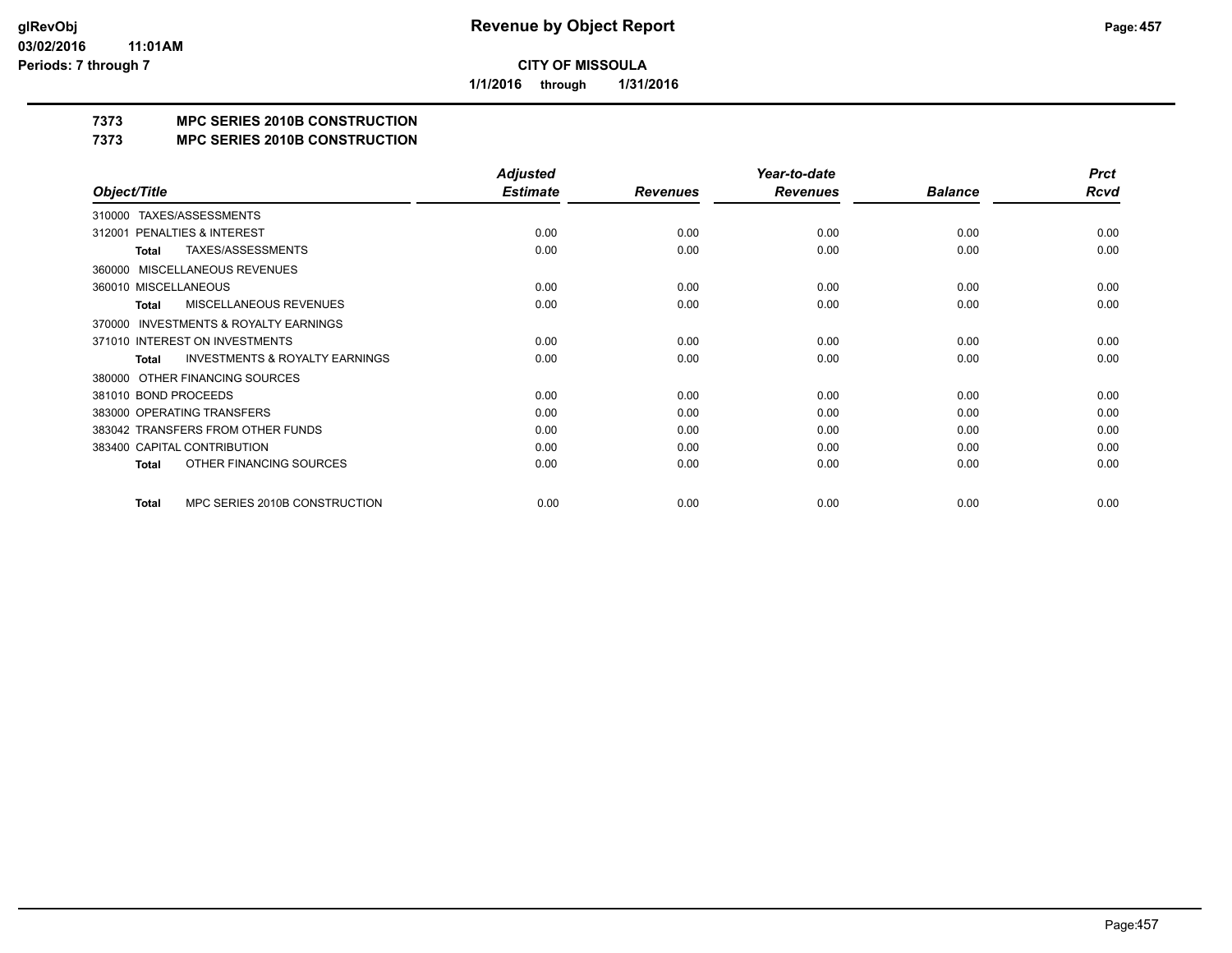**1/1/2016 through 1/31/2016**

## **7373 MPC SERIES 2010B CONSTRUCTION**

|                                                           | <b>Adjusted</b> |                 | Year-to-date    |                | <b>Prct</b> |
|-----------------------------------------------------------|-----------------|-----------------|-----------------|----------------|-------------|
| Object/Title                                              | <b>Estimate</b> | <b>Revenues</b> | <b>Revenues</b> | <b>Balance</b> | Rcvd        |
| TAXES/ASSESSMENTS<br>310000                               |                 |                 |                 |                |             |
| <b>PENALTIES &amp; INTEREST</b><br>312001                 | 0.00            | 0.00            | 0.00            | 0.00           | 0.00        |
| TAXES/ASSESSMENTS<br>Total                                | 0.00            | 0.00            | 0.00            | 0.00           | 0.00        |
| 360000 MISCELLANEOUS REVENUES                             |                 |                 |                 |                |             |
| 360010 MISCELLANEOUS                                      | 0.00            | 0.00            | 0.00            | 0.00           | 0.00        |
| <b>MISCELLANEOUS REVENUES</b><br><b>Total</b>             | 0.00            | 0.00            | 0.00            | 0.00           | 0.00        |
| <b>INVESTMENTS &amp; ROYALTY EARNINGS</b><br>370000       |                 |                 |                 |                |             |
| 371010 INTEREST ON INVESTMENTS                            | 0.00            | 0.00            | 0.00            | 0.00           | 0.00        |
| <b>INVESTMENTS &amp; ROYALTY EARNINGS</b><br><b>Total</b> | 0.00            | 0.00            | 0.00            | 0.00           | 0.00        |
| 380000 OTHER FINANCING SOURCES                            |                 |                 |                 |                |             |
| 381010 BOND PROCEEDS                                      | 0.00            | 0.00            | 0.00            | 0.00           | 0.00        |
| 383000 OPERATING TRANSFERS                                | 0.00            | 0.00            | 0.00            | 0.00           | 0.00        |
| 383042 TRANSFERS FROM OTHER FUNDS                         | 0.00            | 0.00            | 0.00            | 0.00           | 0.00        |
| 383400 CAPITAL CONTRIBUTION                               | 0.00            | 0.00            | 0.00            | 0.00           | 0.00        |
| OTHER FINANCING SOURCES<br><b>Total</b>                   | 0.00            | 0.00            | 0.00            | 0.00           | 0.00        |
| MPC SERIES 2010B CONSTRUCTION<br><b>Total</b>             | 0.00            | 0.00            | 0.00            | 0.00           | 0.00        |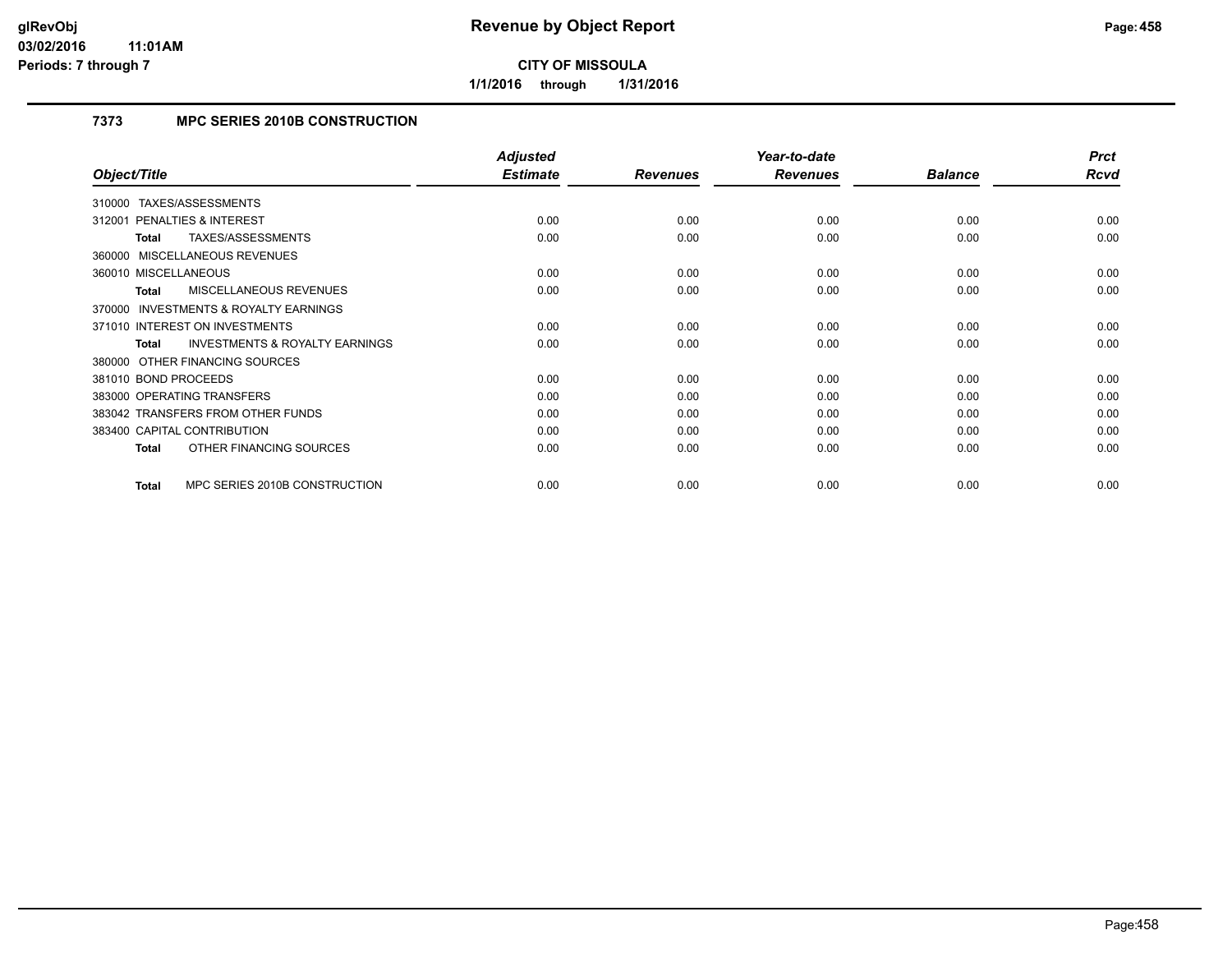**1/1/2016 through 1/31/2016**

## **7374 RESERVE FUND-PARKING BONDS**

#### **7374 RESERVE FUND-PARKING BONDS**

|                                                    | <b>Adjusted</b> |                 | Year-to-date    |                | <b>Prct</b> |
|----------------------------------------------------|-----------------|-----------------|-----------------|----------------|-------------|
| Object/Title                                       | <b>Estimate</b> | <b>Revenues</b> | <b>Revenues</b> | <b>Balance</b> | <b>Rcvd</b> |
| 370000 INVESTMENTS & ROYALTY EARNINGS              |                 |                 |                 |                |             |
| 371010 INTEREST ON INVESTMENTS                     | 0.00            | 0.00            | 0.00            | 0.00           | 0.00        |
| <b>INVESTMENTS &amp; ROYALTY EARNINGS</b><br>Total | 0.00            | 0.00            | 0.00            | 0.00           | 0.00        |
| 380000 OTHER FINANCING SOURCES                     |                 |                 |                 |                |             |
| 381009 TRANSFERS IN                                | 0.00            | 0.00            | 0.00            | 0.00           | 0.00        |
| 381010 BOND PROCEEDS                               | 0.00            | 0.00            | 0.00            | 0.00           | 0.00        |
| 383000 OPERATING TRANSFERS                         | 0.00            | 0.00            | 0.00            | 0.00           | 0.00        |
| OTHER FINANCING SOURCES<br>Total                   | 0.00            | 0.00            | 0.00            | 0.00           | 0.00        |
| RESERVE FUND-PARKING BONDS                         |                 |                 |                 |                |             |
| Total                                              | 0.00            | 0.00            | 0.00            | 0.00           | 0.00        |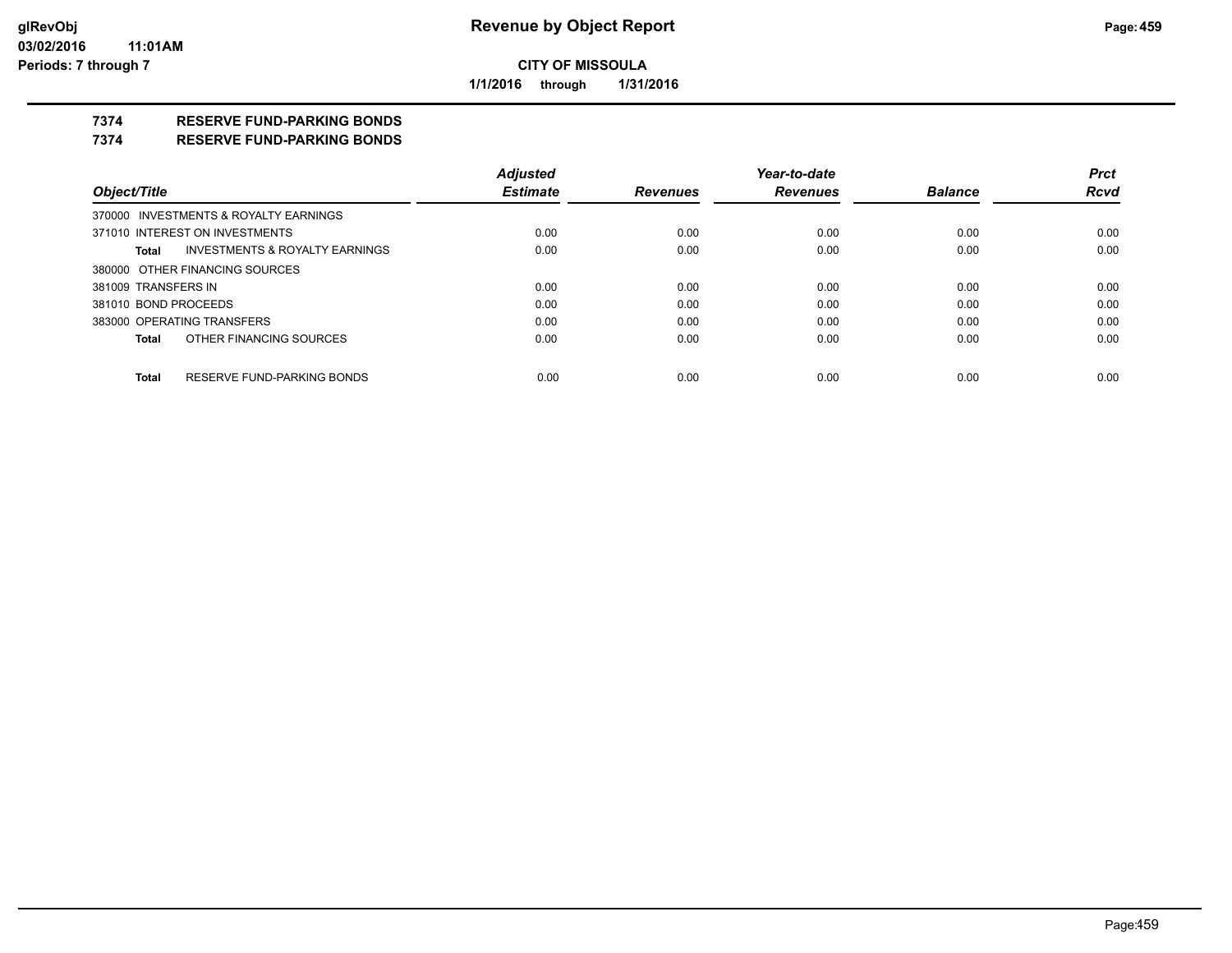**1/1/2016 through 1/31/2016**

## **7374 RESERVE FUND-PARKING BONDS**

|                                                    | <b>Adiusted</b> |                 | Year-to-date    |                | <b>Prct</b> |
|----------------------------------------------------|-----------------|-----------------|-----------------|----------------|-------------|
| Object/Title                                       | <b>Estimate</b> | <b>Revenues</b> | <b>Revenues</b> | <b>Balance</b> | <b>Rcvd</b> |
| 370000 INVESTMENTS & ROYALTY EARNINGS              |                 |                 |                 |                |             |
| 371010 INTEREST ON INVESTMENTS                     | 0.00            | 0.00            | 0.00            | 0.00           | 0.00        |
| <b>INVESTMENTS &amp; ROYALTY EARNINGS</b><br>Total | 0.00            | 0.00            | 0.00            | 0.00           | 0.00        |
| 380000 OTHER FINANCING SOURCES                     |                 |                 |                 |                |             |
| 381009 TRANSFERS IN                                | 0.00            | 0.00            | 0.00            | 0.00           | 0.00        |
| 381010 BOND PROCEEDS                               | 0.00            | 0.00            | 0.00            | 0.00           | 0.00        |
| 383000 OPERATING TRANSFERS                         | 0.00            | 0.00            | 0.00            | 0.00           | 0.00        |
| OTHER FINANCING SOURCES<br>Total                   | 0.00            | 0.00            | 0.00            | 0.00           | 0.00        |
| RESERVE FUND-PARKING BONDS<br>Total                | 0.00            | 0.00            | 0.00            | 0.00           | 0.00        |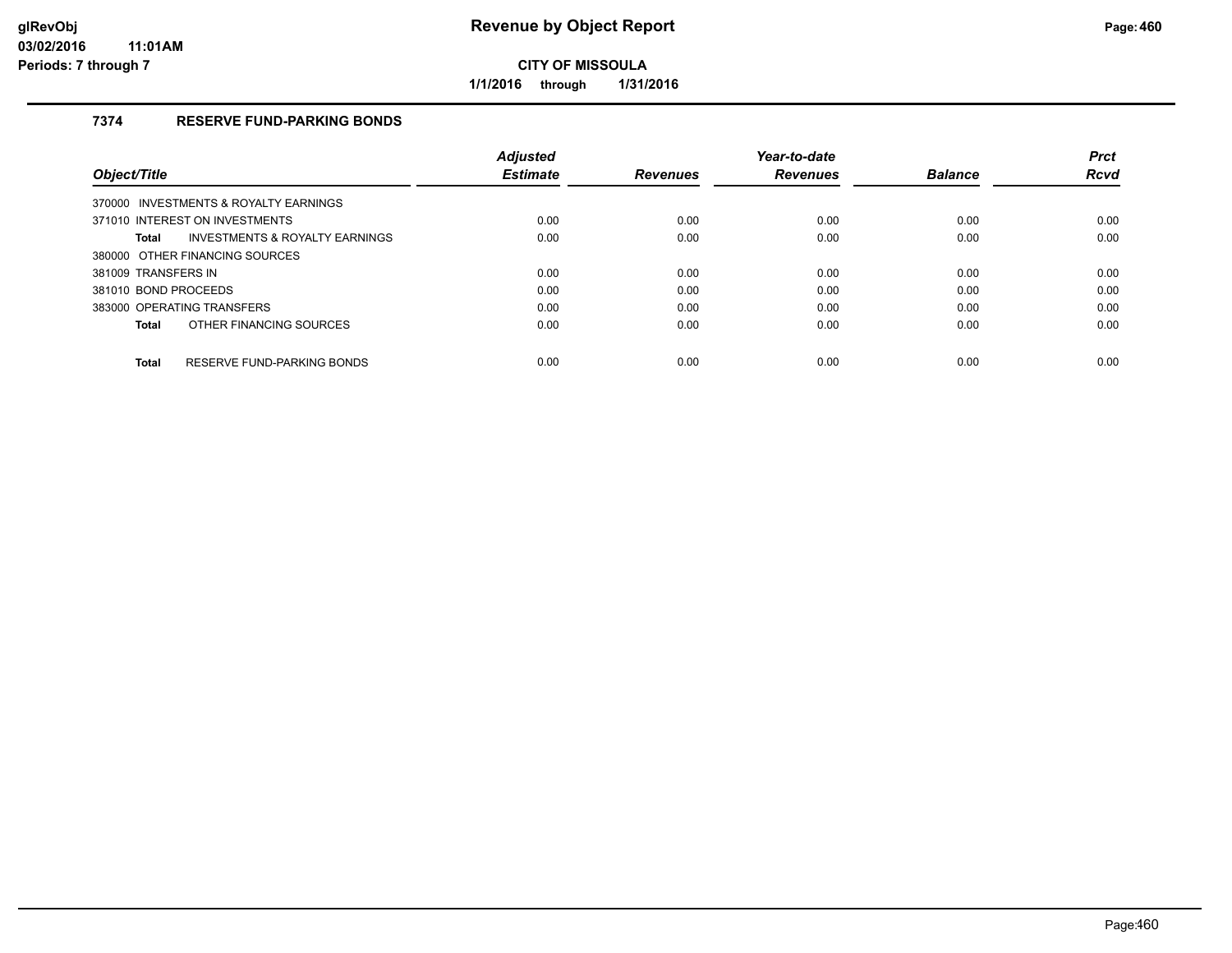**1/1/2016 through 1/31/2016**

# **7375 PLEDGED TAX INCREMENT-2010B BOND**

## **7375 PLEDGED TAX INCREMENT-2010B BOND**

|                                           | <b>Adjusted</b> |                 | Year-to-date    |                | <b>Prct</b> |
|-------------------------------------------|-----------------|-----------------|-----------------|----------------|-------------|
| Object/Title                              | <b>Estimate</b> | <b>Revenues</b> | <b>Revenues</b> | <b>Balance</b> | <b>Rcvd</b> |
| 330000 INTERGOVERNMENTAL REVENUES         |                 |                 |                 |                |             |
| 338000 LOCAL SHARING OF TAX INCREMENT     | 266,850.00      | 0.00            | 133.425.29      | 133.424.71     | 50.00       |
| INTERGOVERNMENTAL REVENUES<br>Total       | 266,850.00      | 0.00            | 133.425.29      | 133.424.71     | 50.00       |
| 370000 INVESTMENTS & ROYALTY EARNINGS     |                 |                 |                 |                |             |
| 371010 INTEREST ON INVESTMENTS            | 0.00            | 0.00            | $-27.140.93$    | 27.140.93      | 0.00        |
| INVESTMENTS & ROYALTY EARNINGS<br>Total   | 0.00            | 0.00            | $-27.140.93$    | 27.140.93      | 0.00        |
| 380000 OTHER FINANCING SOURCES            |                 |                 |                 |                |             |
| 383000 OPERATING TRANSFERS                | 0.00            | 0.00            | 0.00            | 0.00           | 0.00        |
| OTHER FINANCING SOURCES<br><b>Total</b>   | 0.00            | 0.00            | 0.00            | 0.00           | 0.00        |
| PLEDGED TAX INCREMENT-2010B BOND<br>Total | 266.850.00      | 0.00            | 106.284.36      | 160.565.64     | 39.83       |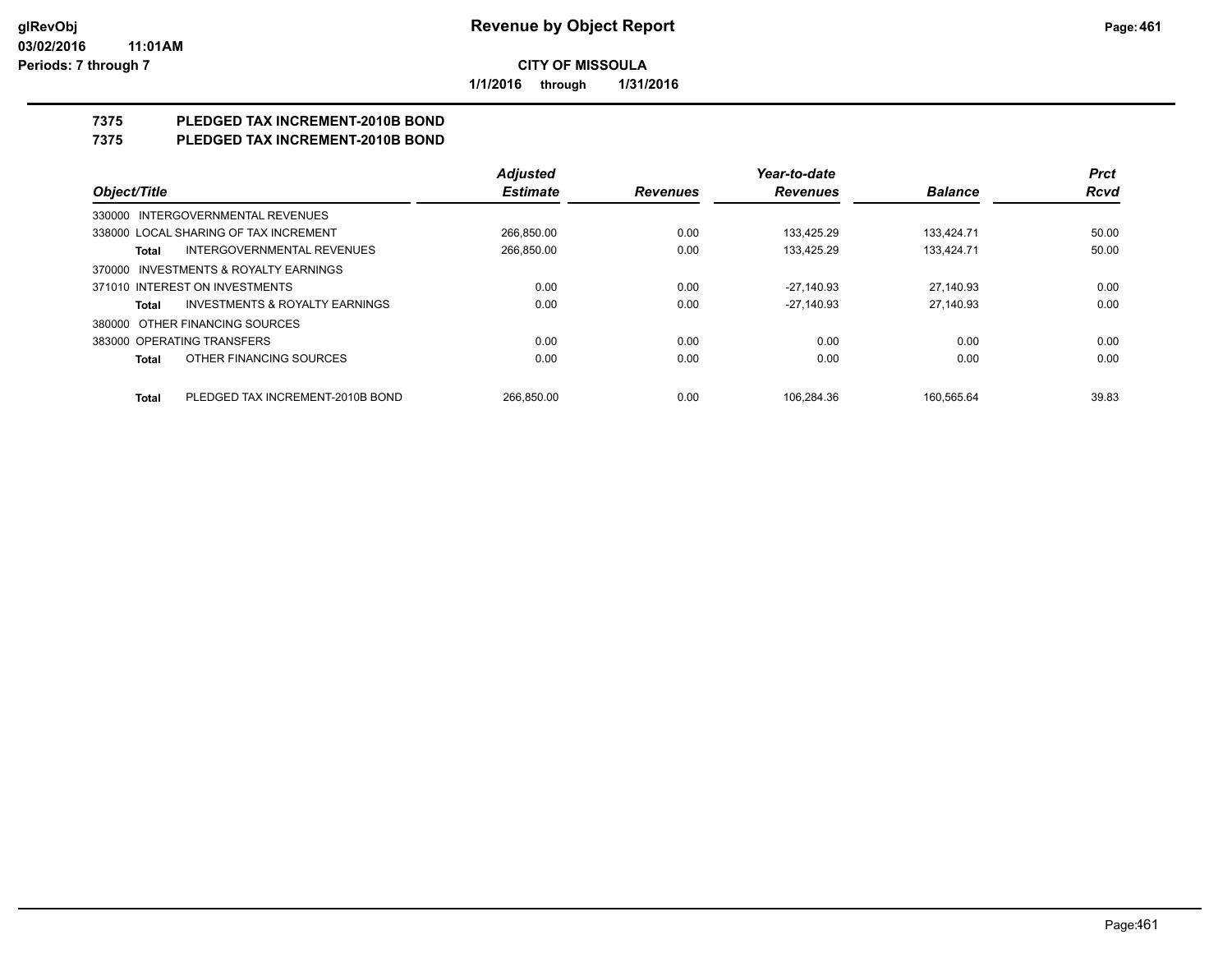**1/1/2016 through 1/31/2016**

## **7375 PLEDGED TAX INCREMENT-2010B BOND**

|                                                  | <b>Adjusted</b> |                 | Year-to-date    |                | <b>Prct</b> |
|--------------------------------------------------|-----------------|-----------------|-----------------|----------------|-------------|
| Object/Title                                     | <b>Estimate</b> | <b>Revenues</b> | <b>Revenues</b> | <b>Balance</b> | <b>Rcvd</b> |
| 330000 INTERGOVERNMENTAL REVENUES                |                 |                 |                 |                |             |
| 338000 LOCAL SHARING OF TAX INCREMENT            | 266.850.00      | 0.00            | 133.425.29      | 133.424.71     | 50.00       |
| INTERGOVERNMENTAL REVENUES<br>Total              | 266,850.00      | 0.00            | 133.425.29      | 133.424.71     | 50.00       |
| INVESTMENTS & ROYALTY EARNINGS<br>370000         |                 |                 |                 |                |             |
| 371010 INTEREST ON INVESTMENTS                   | 0.00            | 0.00            | $-27.140.93$    | 27.140.93      | 0.00        |
| INVESTMENTS & ROYALTY EARNINGS<br>Total          | 0.00            | 0.00            | $-27.140.93$    | 27.140.93      | 0.00        |
| OTHER FINANCING SOURCES<br>380000                |                 |                 |                 |                |             |
| 383000 OPERATING TRANSFERS                       | 0.00            | 0.00            | 0.00            | 0.00           | 0.00        |
| OTHER FINANCING SOURCES<br><b>Total</b>          | 0.00            | 0.00            | 0.00            | 0.00           | 0.00        |
| PLEDGED TAX INCREMENT-2010B BOND<br><b>Total</b> | 266.850.00      | 0.00            | 106.284.36      | 160.565.64     | 39.83       |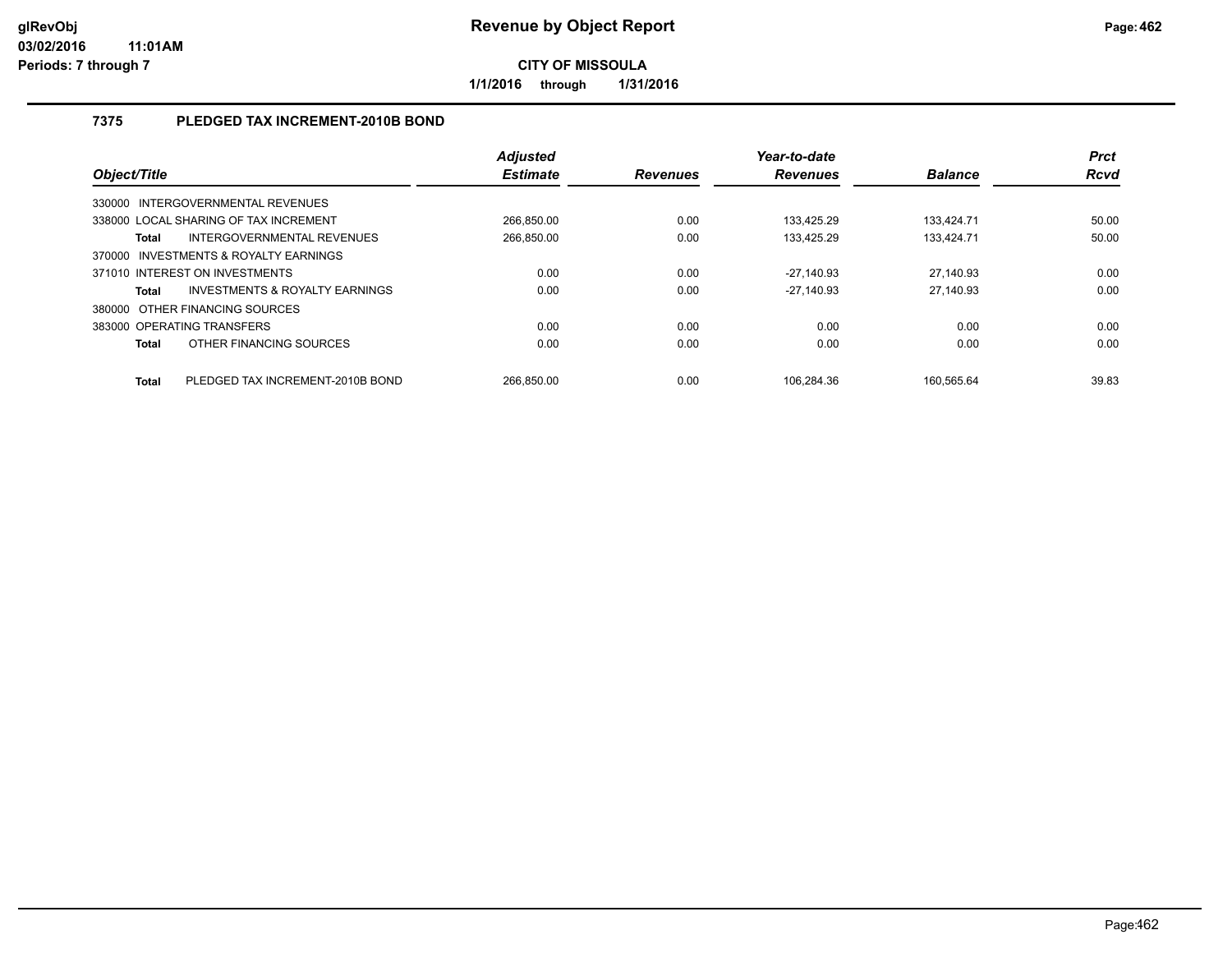**1/1/2016 through 1/31/2016**

## **7376 MPC 2010A BONDS DEBT INTEREST**

#### **7376 MPC 2010A BONDS DEBT INTEREST**

|                      |                                           | <b>Adjusted</b> |                 | Year-to-date    |                | <b>Prct</b> |
|----------------------|-------------------------------------------|-----------------|-----------------|-----------------|----------------|-------------|
| Object/Title         |                                           | <b>Estimate</b> | <b>Revenues</b> | <b>Revenues</b> | <b>Balance</b> | <b>Rcvd</b> |
|                      | 370000 INVESTMENTS & ROYALTY EARNINGS     |                 |                 |                 |                |             |
|                      | 371010 INTEREST ON INVESTMENTS            | 0.00            | 0.00            | 0.00            | 0.00           | 0.00        |
| Total                | <b>INVESTMENTS &amp; ROYALTY EARNINGS</b> | 0.00            | 0.00            | 0.00            | 0.00           | 0.00        |
|                      | 380000 OTHER FINANCING SOURCES            |                 |                 |                 |                |             |
| 381009 TRANSFERS IN  |                                           | 0.00            | 0.00            | 0.00            | 0.00           | 0.00        |
| 381010 BOND PROCEEDS |                                           | 0.00            | 0.00            | 0.00            | 0.00           | 0.00        |
|                      | 383000 OPERATING TRANSFERS                | 0.00            | 0.00            | 0.00            | 0.00           | 0.00        |
| Total                | OTHER FINANCING SOURCES                   | 0.00            | 0.00            | 0.00            | 0.00           | 0.00        |
|                      |                                           |                 |                 |                 |                |             |
| Total                | MPC 2010A BONDS DEBT INTEREST             | 0.00            | 0.00            | 0.00            | 0.00           | 0.00        |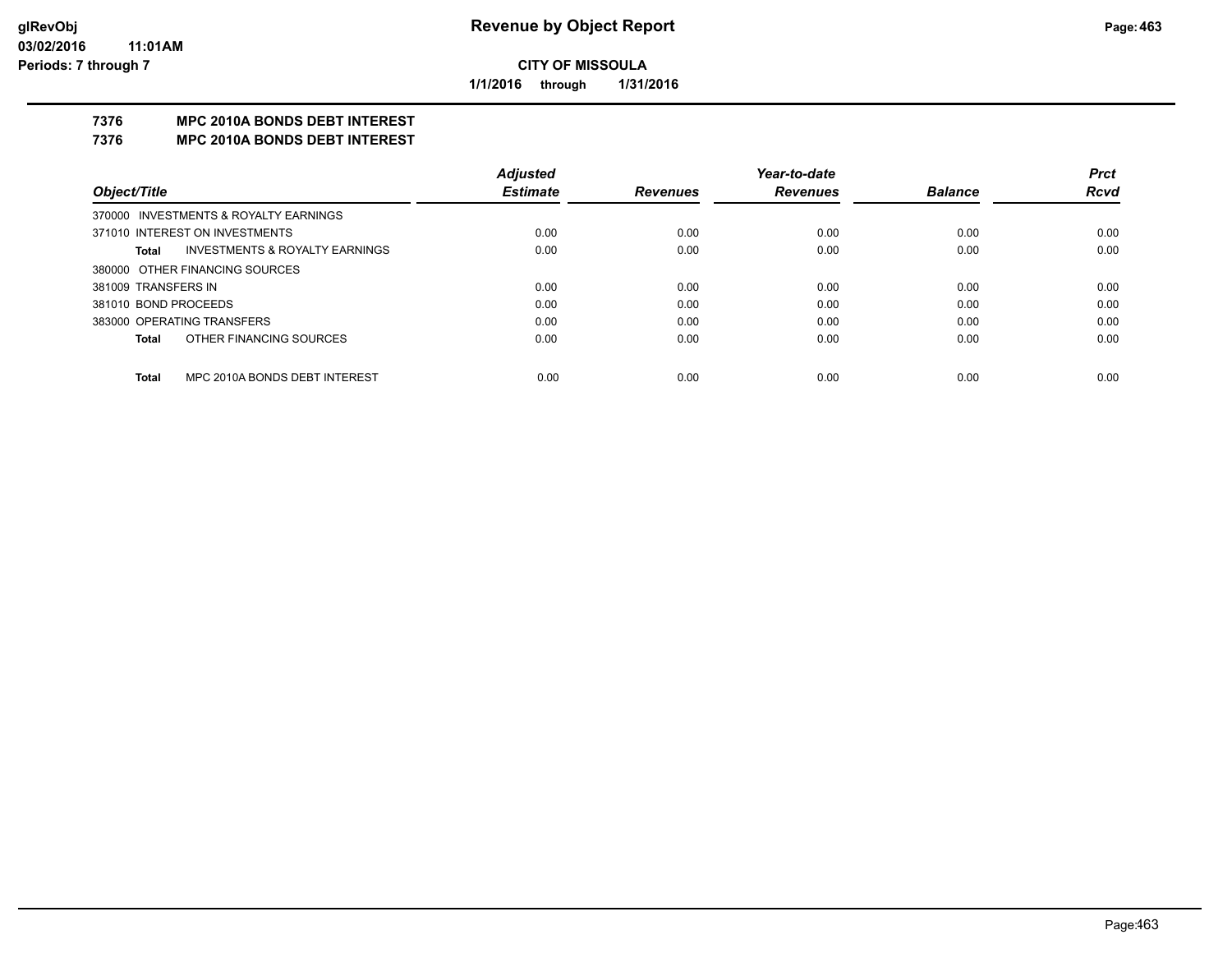**1/1/2016 through 1/31/2016**

## **7376 MPC 2010A BONDS DEBT INTEREST**

|                                                           | <b>Adjusted</b> |                 | Year-to-date    |                | <b>Prct</b> |
|-----------------------------------------------------------|-----------------|-----------------|-----------------|----------------|-------------|
| Object/Title                                              | <b>Estimate</b> | <b>Revenues</b> | <b>Revenues</b> | <b>Balance</b> | <b>Rcvd</b> |
| 370000 INVESTMENTS & ROYALTY EARNINGS                     |                 |                 |                 |                |             |
| 371010 INTEREST ON INVESTMENTS                            | 0.00            | 0.00            | 0.00            | 0.00           | 0.00        |
| <b>INVESTMENTS &amp; ROYALTY EARNINGS</b><br><b>Total</b> | 0.00            | 0.00            | 0.00            | 0.00           | 0.00        |
| 380000 OTHER FINANCING SOURCES                            |                 |                 |                 |                |             |
| 381009 TRANSFERS IN                                       | 0.00            | 0.00            | 0.00            | 0.00           | 0.00        |
| 381010 BOND PROCEEDS                                      | 0.00            | 0.00            | 0.00            | 0.00           | 0.00        |
| 383000 OPERATING TRANSFERS                                | 0.00            | 0.00            | 0.00            | 0.00           | 0.00        |
| OTHER FINANCING SOURCES<br>Total                          | 0.00            | 0.00            | 0.00            | 0.00           | 0.00        |
|                                                           |                 |                 |                 |                |             |
| MPC 2010A BONDS DEBT INTEREST<br><b>Total</b>             | 0.00            | 0.00            | 0.00            | 0.00           | 0.00        |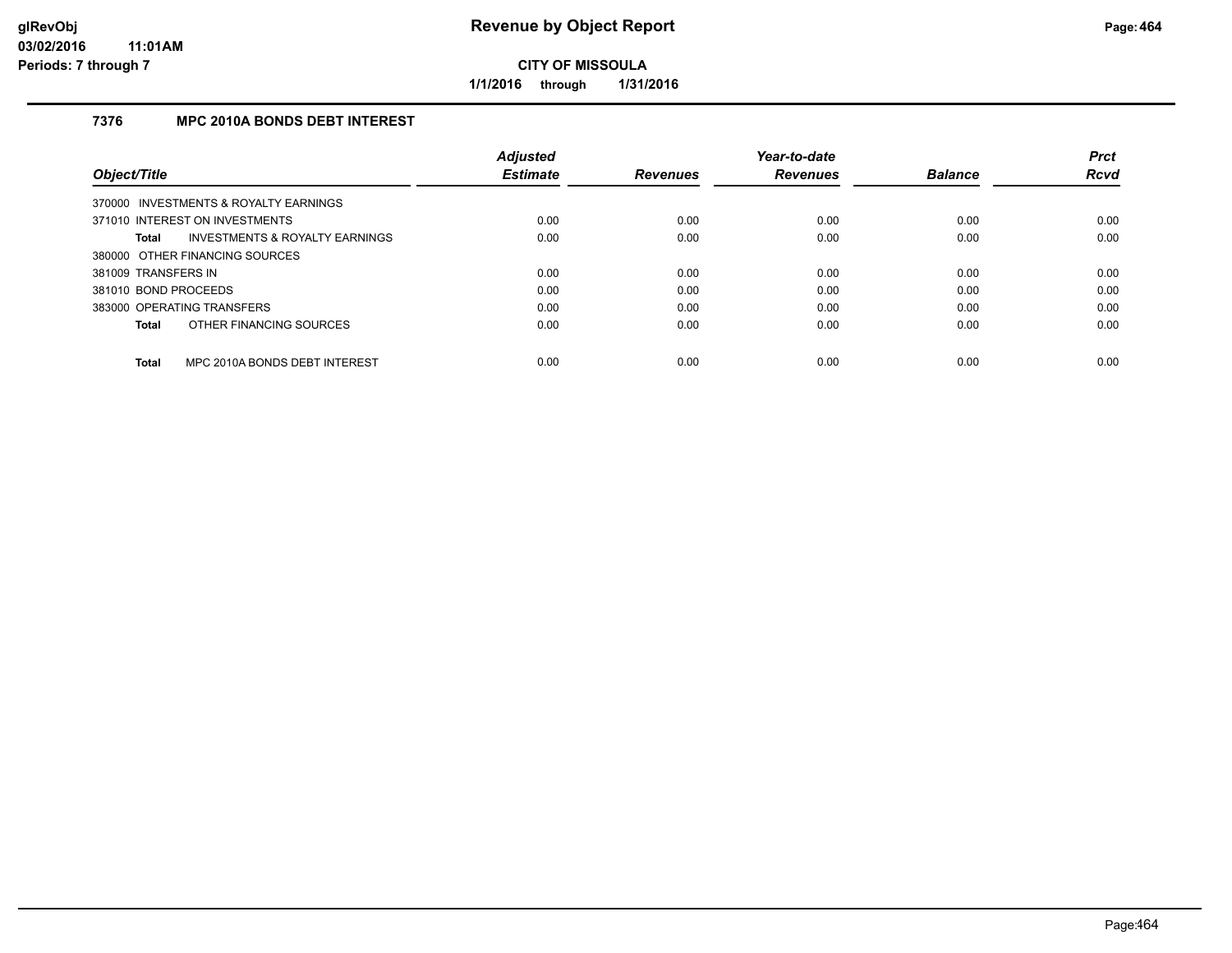**1/1/2016 through 1/31/2016**

## **7377 MPC 2010A BONDS SINKING FUND**

**7377 MPC 2010A BONDS SINKING FUND**

|                      |                                           | <b>Adjusted</b> |                 | Year-to-date    |                | <b>Prct</b> |
|----------------------|-------------------------------------------|-----------------|-----------------|-----------------|----------------|-------------|
| Object/Title         |                                           | <b>Estimate</b> | <b>Revenues</b> | <b>Revenues</b> | <b>Balance</b> | Rcvd        |
|                      | 370000 INVESTMENTS & ROYALTY EARNINGS     |                 |                 |                 |                |             |
|                      | 371010 INTEREST ON INVESTMENTS            | 0.00            | 0.00            | 0.00            | 0.00           | 0.00        |
| Total                | <b>INVESTMENTS &amp; ROYALTY EARNINGS</b> | 0.00            | 0.00            | 0.00            | 0.00           | 0.00        |
|                      | 380000 OTHER FINANCING SOURCES            |                 |                 |                 |                |             |
| 381009 TRANSFERS IN  |                                           | 0.00            | 0.00            | 0.00            | 0.00           | 0.00        |
| 381010 BOND PROCEEDS |                                           | 0.00            | 0.00            | 0.00            | 0.00           | 0.00        |
|                      | 383000 OPERATING TRANSFERS                | 0.00            | 0.00            | 0.00            | 0.00           | 0.00        |
| Total                | OTHER FINANCING SOURCES                   | 0.00            | 0.00            | 0.00            | 0.00           | 0.00        |
| <b>Total</b>         | MPC 2010A BONDS SINKING FUND              | 0.00            | 0.00            | 0.00            | 0.00           | 0.00        |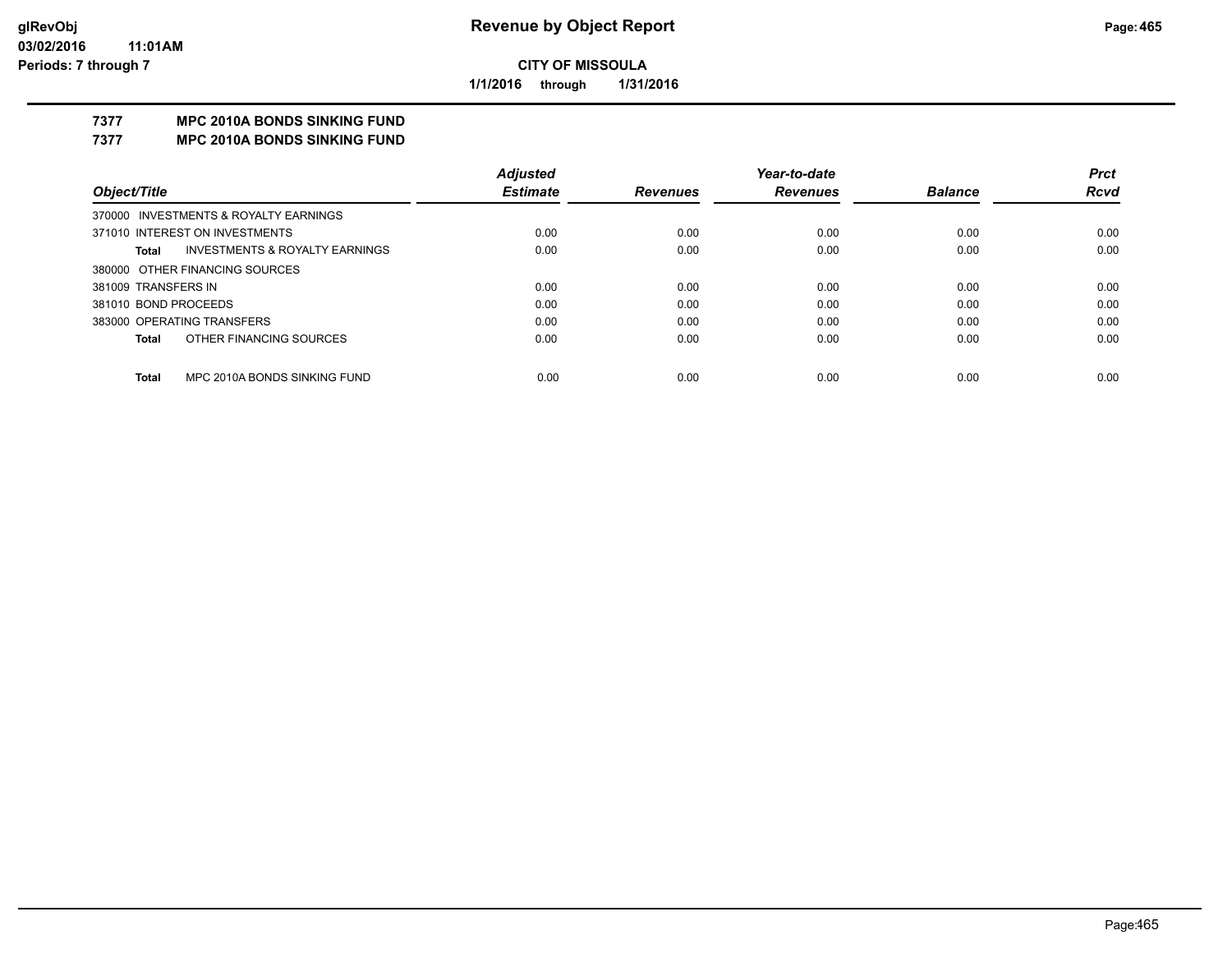**1/1/2016 through 1/31/2016**

## **7377 MPC 2010A BONDS SINKING FUND**

|                            |                                           | Adjusted        |                 | Year-to-date    |                | <b>Prct</b> |
|----------------------------|-------------------------------------------|-----------------|-----------------|-----------------|----------------|-------------|
| Object/Title               |                                           | <b>Estimate</b> | <b>Revenues</b> | <b>Revenues</b> | <b>Balance</b> | <b>Rcvd</b> |
|                            | 370000 INVESTMENTS & ROYALTY EARNINGS     |                 |                 |                 |                |             |
|                            | 371010 INTEREST ON INVESTMENTS            | 0.00            | 0.00            | 0.00            | 0.00           | 0.00        |
| Total                      | <b>INVESTMENTS &amp; ROYALTY EARNINGS</b> | 0.00            | 0.00            | 0.00            | 0.00           | 0.00        |
|                            | 380000 OTHER FINANCING SOURCES            |                 |                 |                 |                |             |
| 381009 TRANSFERS IN        |                                           | 0.00            | 0.00            | 0.00            | 0.00           | 0.00        |
| 381010 BOND PROCEEDS       |                                           | 0.00            | 0.00            | 0.00            | 0.00           | 0.00        |
| 383000 OPERATING TRANSFERS |                                           | 0.00            | 0.00            | 0.00            | 0.00           | 0.00        |
| Total                      | OTHER FINANCING SOURCES                   | 0.00            | 0.00            | 0.00            | 0.00           | 0.00        |
| <b>Total</b>               | MPC 2010A BONDS SINKING FUND              | 0.00            | 0.00            | 0.00            | 0.00           | 0.00        |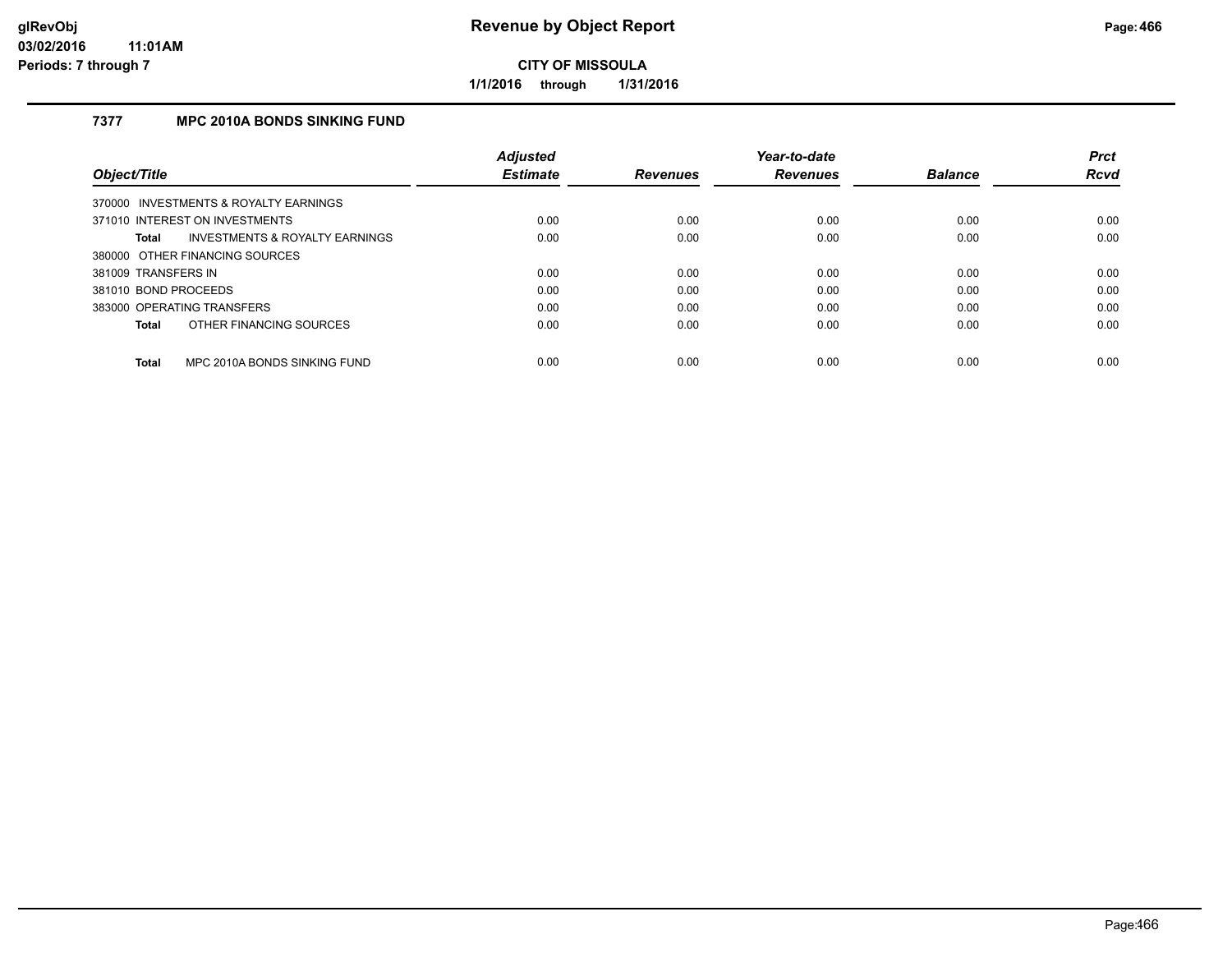**1/1/2016 through 1/31/2016**

#### **7378 MPC 2010A BOND RESERVE**

**7378 MPC 2010A BOND RESERVE**

|                                         | <b>Adjusted</b> |                 | Year-to-date    |                | <b>Prct</b> |
|-----------------------------------------|-----------------|-----------------|-----------------|----------------|-------------|
| Object/Title                            | <b>Estimate</b> | <b>Revenues</b> | <b>Revenues</b> | <b>Balance</b> | <b>Rcvd</b> |
| 370000 INVESTMENTS & ROYALTY EARNINGS   |                 |                 |                 |                |             |
| 371010 INTEREST ON INVESTMENTS          | 0.00            | 0.00            | 0.00            | 0.00           | 0.00        |
| INVESTMENTS & ROYALTY EARNINGS<br>Total | 0.00            | 0.00            | 0.00            | 0.00           | 0.00        |
| 380000 OTHER FINANCING SOURCES          |                 |                 |                 |                |             |
| 381009 TRANSFERS IN                     | 0.00            | 0.00            | 0.00            | 0.00           | 0.00        |
| 381010 BOND PROCEEDS                    | 0.00            | 0.00            | 0.00            | 0.00           | 0.00        |
| 383000 OPERATING TRANSFERS              | 0.00            | 0.00            | 0.00            | 0.00           | 0.00        |
| OTHER FINANCING SOURCES<br><b>Total</b> | 0.00            | 0.00            | 0.00            | 0.00           | 0.00        |
|                                         |                 |                 |                 |                |             |
| MPC 2010A BOND RESERVE<br><b>Total</b>  | 0.00            | 0.00            | 0.00            | 0.00           | 0.00        |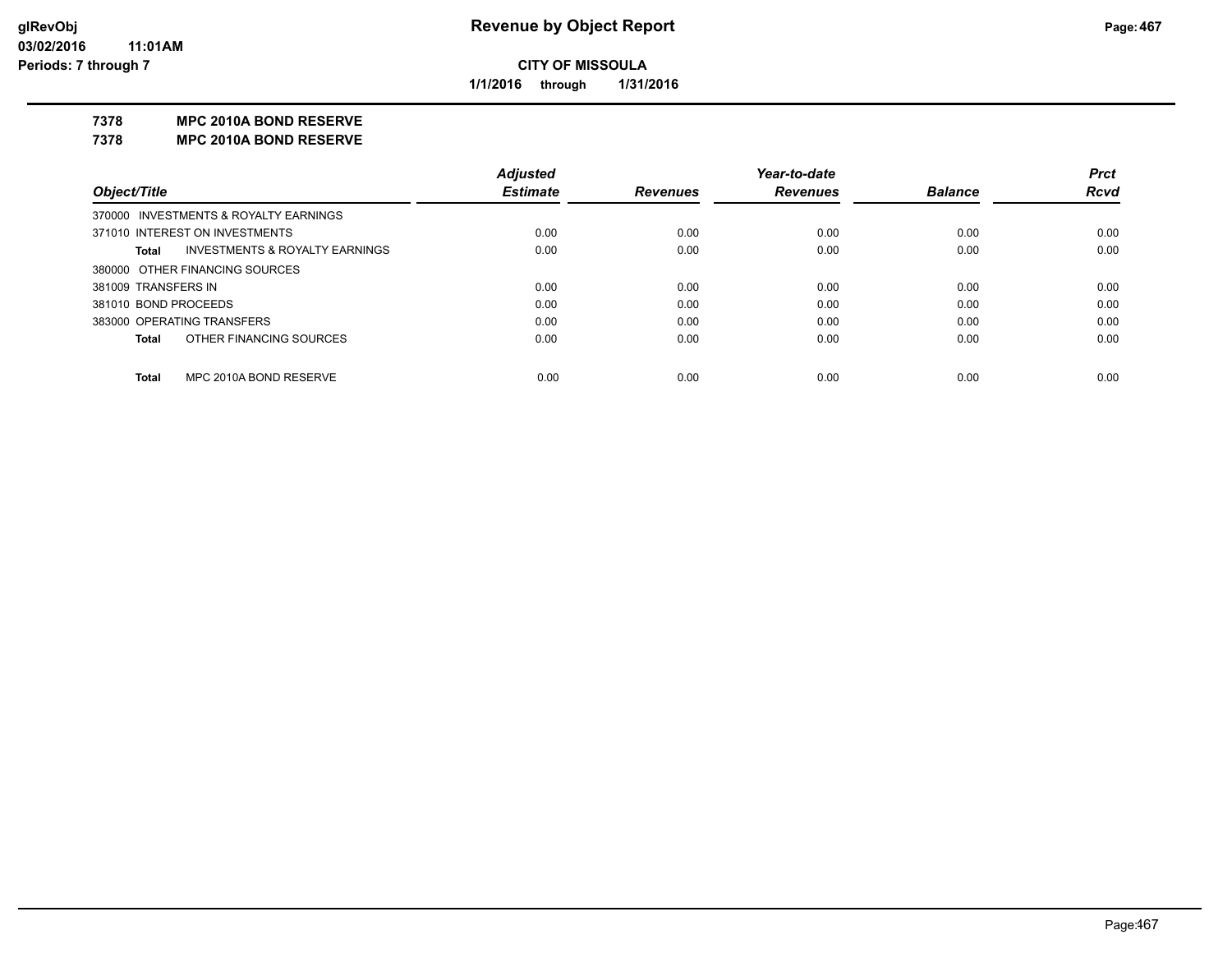**1/1/2016 through 1/31/2016**

## **7378 MPC 2010A BOND RESERVE**

|                                                | <b>Adjusted</b> |                 | Year-to-date    |                | <b>Prct</b> |
|------------------------------------------------|-----------------|-----------------|-----------------|----------------|-------------|
| Object/Title                                   | <b>Estimate</b> | <b>Revenues</b> | <b>Revenues</b> | <b>Balance</b> | <b>Rcvd</b> |
| 370000 INVESTMENTS & ROYALTY EARNINGS          |                 |                 |                 |                |             |
| 371010 INTEREST ON INVESTMENTS                 | 0.00            | 0.00            | 0.00            | 0.00           | 0.00        |
| INVESTMENTS & ROYALTY EARNINGS<br><b>Total</b> | 0.00            | 0.00            | 0.00            | 0.00           | 0.00        |
| 380000 OTHER FINANCING SOURCES                 |                 |                 |                 |                |             |
| 381009 TRANSFERS IN                            | 0.00            | 0.00            | 0.00            | 0.00           | 0.00        |
| 381010 BOND PROCEEDS                           | 0.00            | 0.00            | 0.00            | 0.00           | 0.00        |
| 383000 OPERATING TRANSFERS                     | 0.00            | 0.00            | 0.00            | 0.00           | 0.00        |
| OTHER FINANCING SOURCES<br><b>Total</b>        | 0.00            | 0.00            | 0.00            | 0.00           | 0.00        |
| MPC 2010A BOND RESERVE<br><b>Total</b>         | 0.00            | 0.00            | 0.00            | 0.00           | 0.00        |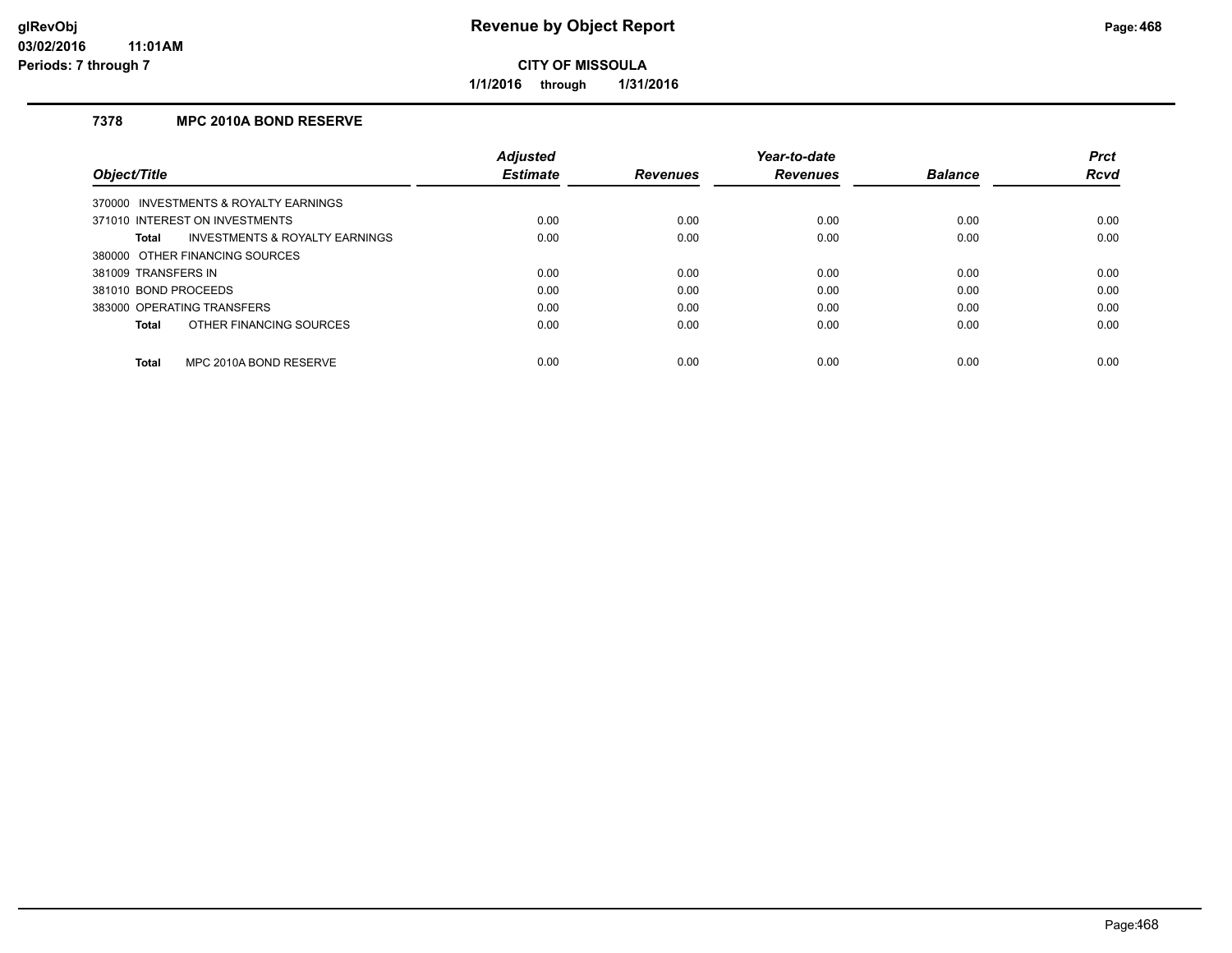**1/1/2016 through 1/31/2016**

## **7379 MPC 2010A BOND CONSTRUCTION**

#### **7379 MPC 2010A BOND CONSTRUCTION**

|                      |                                       | <b>Adjusted</b> |                 | Year-to-date    |                | <b>Prct</b> |
|----------------------|---------------------------------------|-----------------|-----------------|-----------------|----------------|-------------|
| Object/Title         |                                       | <b>Estimate</b> | <b>Revenues</b> | <b>Revenues</b> | <b>Balance</b> | <b>Rcvd</b> |
|                      | 370000 INVESTMENTS & ROYALTY EARNINGS |                 |                 |                 |                |             |
|                      | 371010 INTEREST ON INVESTMENTS        | 0.00            | 0.00            | 0.00            | 0.00           | 0.00        |
| Total                | INVESTMENTS & ROYALTY EARNINGS        | 0.00            | 0.00            | 0.00            | 0.00           | 0.00        |
|                      | 380000 OTHER FINANCING SOURCES        |                 |                 |                 |                |             |
| 381009 TRANSFERS IN  |                                       | 0.00            | 0.00            | 0.00            | 0.00           | 0.00        |
| 381010 BOND PROCEEDS |                                       | 0.00            | 0.00            | 0.00            | 0.00           | 0.00        |
|                      | 383000 OPERATING TRANSFERS            | 0.00            | 0.00            | 0.00            | 0.00           | 0.00        |
| Total                | OTHER FINANCING SOURCES               | 0.00            | 0.00            | 0.00            | 0.00           | 0.00        |
|                      |                                       |                 |                 |                 |                |             |
| Total                | MPC 2010A BOND CONSTRUCTION           | 0.00            | 0.00            | 0.00            | 0.00           | 0.00        |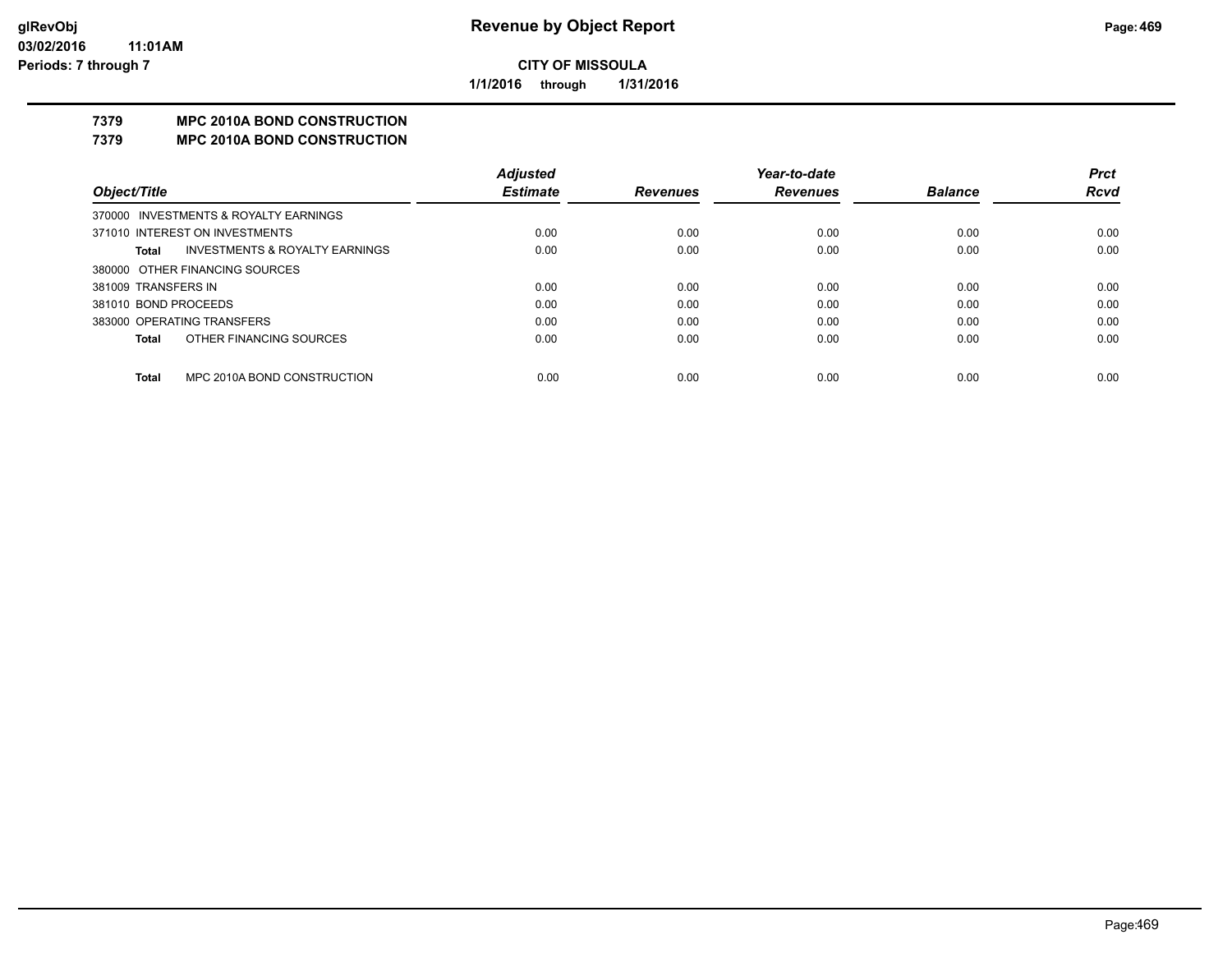**1/1/2016 through 1/31/2016**

## **7379 MPC 2010A BOND CONSTRUCTION**

|                                       |                                | <b>Adjusted</b> |                 | Year-to-date    |                | <b>Prct</b> |
|---------------------------------------|--------------------------------|-----------------|-----------------|-----------------|----------------|-------------|
| Object/Title                          |                                | <b>Estimate</b> | <b>Revenues</b> | <b>Revenues</b> | <b>Balance</b> | <b>Rcvd</b> |
| 370000 INVESTMENTS & ROYALTY EARNINGS |                                |                 |                 |                 |                |             |
| 371010 INTEREST ON INVESTMENTS        |                                | 0.00            | 0.00            | 0.00            | 0.00           | 0.00        |
| Total                                 | INVESTMENTS & ROYALTY EARNINGS | 0.00            | 0.00            | 0.00            | 0.00           | 0.00        |
| 380000 OTHER FINANCING SOURCES        |                                |                 |                 |                 |                |             |
| 381009 TRANSFERS IN                   |                                | 0.00            | 0.00            | 0.00            | 0.00           | 0.00        |
| 381010 BOND PROCEEDS                  |                                | 0.00            | 0.00            | 0.00            | 0.00           | 0.00        |
| 383000 OPERATING TRANSFERS            |                                | 0.00            | 0.00            | 0.00            | 0.00           | 0.00        |
| OTHER FINANCING SOURCES<br>Total      |                                | 0.00            | 0.00            | 0.00            | 0.00           | 0.00        |
| <b>Total</b>                          | MPC 2010A BOND CONSTRUCTION    | 0.00            | 0.00            | 0.00            | 0.00           | 0.00        |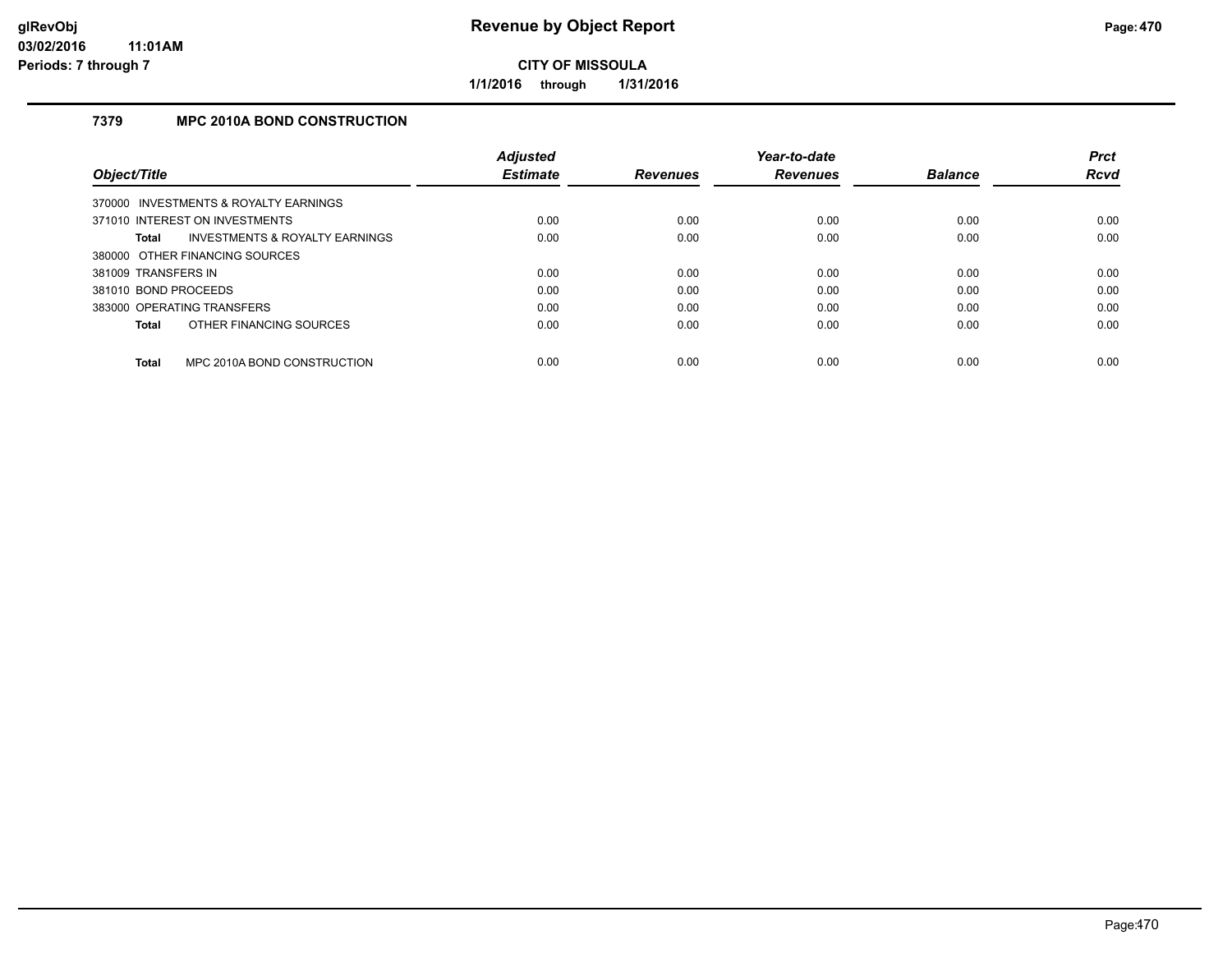**1/1/2016 through 1/31/2016**

## **7380 BUSINESS IMPROVEMENT DISTRICT**

#### **7380 BUSINESS IMPROVEMENT DISTRICT**

|                                                     | <b>Adjusted</b> |                 | Year-to-date    |                | <b>Prct</b> |
|-----------------------------------------------------|-----------------|-----------------|-----------------|----------------|-------------|
| Object/Title                                        | <b>Estimate</b> | <b>Revenues</b> | <b>Revenues</b> | <b>Balance</b> | <b>Rcvd</b> |
| TAXES/ASSESSMENTS<br>310000                         |                 |                 |                 |                |             |
| <b>TAX INCREMENT</b><br>311011                      | 364,322.00      | 4,254.31        | 172,495.73      | 191,826.27     | 47.35       |
| <b>PENALTIES &amp; INTEREST</b><br>312001           | 0.00            | 22.26           | 543.70          | $-543.70$      | 0.00        |
| TAXES/ASSESSMENTS<br>Total                          | 364,322.00      | 4,276.57        | 173,039.43      | 191,282.57     | 47.50       |
| <b>CHARGES FOR SERVICES</b><br>340000               |                 |                 |                 |                |             |
| <b>GARBAGE COLLECTION SERVICES</b><br>343041        | 5,000.00        | 1,332.59        | 12,044.85       | $-7,044.85$    | 240.90      |
| <b>CHARGES FOR SERVICES</b><br>Total                | 5,000.00        | 1,332.59        | 12,044.85       | $-7,044.85$    | 240.90      |
| <b>MISCELLANEOUS REVENUES</b><br>360000             |                 |                 |                 |                |             |
| 363010 LIGHTING ASSESSMENTS                         | 0.00            | 0.00            | 0.00            | 0.00           | 0.00        |
| 363020 PROPERTY ASSESSMENTS                         | 0.00            | 0.00            | 0.00            | 0.00           | 0.00        |
| MISCELLANEOUS REVENUES<br>Total                     | 0.00            | 0.00            | 0.00            | 0.00           | 0.00        |
| <b>INVESTMENTS &amp; ROYALTY EARNINGS</b><br>370000 |                 |                 |                 |                |             |
| 371010 INTEREST ON INVESTMENTS                      | 0.00            | 0.00            | 0.00            | 0.00           | 0.00        |
| 371020 GAIN/LOSS IN MARKET VALUE OF INVESTMENTS     | 0.00            | 0.00            | 0.00            | 0.00           | 0.00        |
| <b>INVESTMENTS &amp; ROYALTY EARNINGS</b><br>Total  | 0.00            | 0.00            | 0.00            | 0.00           | 0.00        |
| <b>BUSINESS IMPROVEMENT DISTRICT</b><br>Total       | 369,322.00      | 5,609.16        | 185,084.28      | 184,237.72     | 50.11       |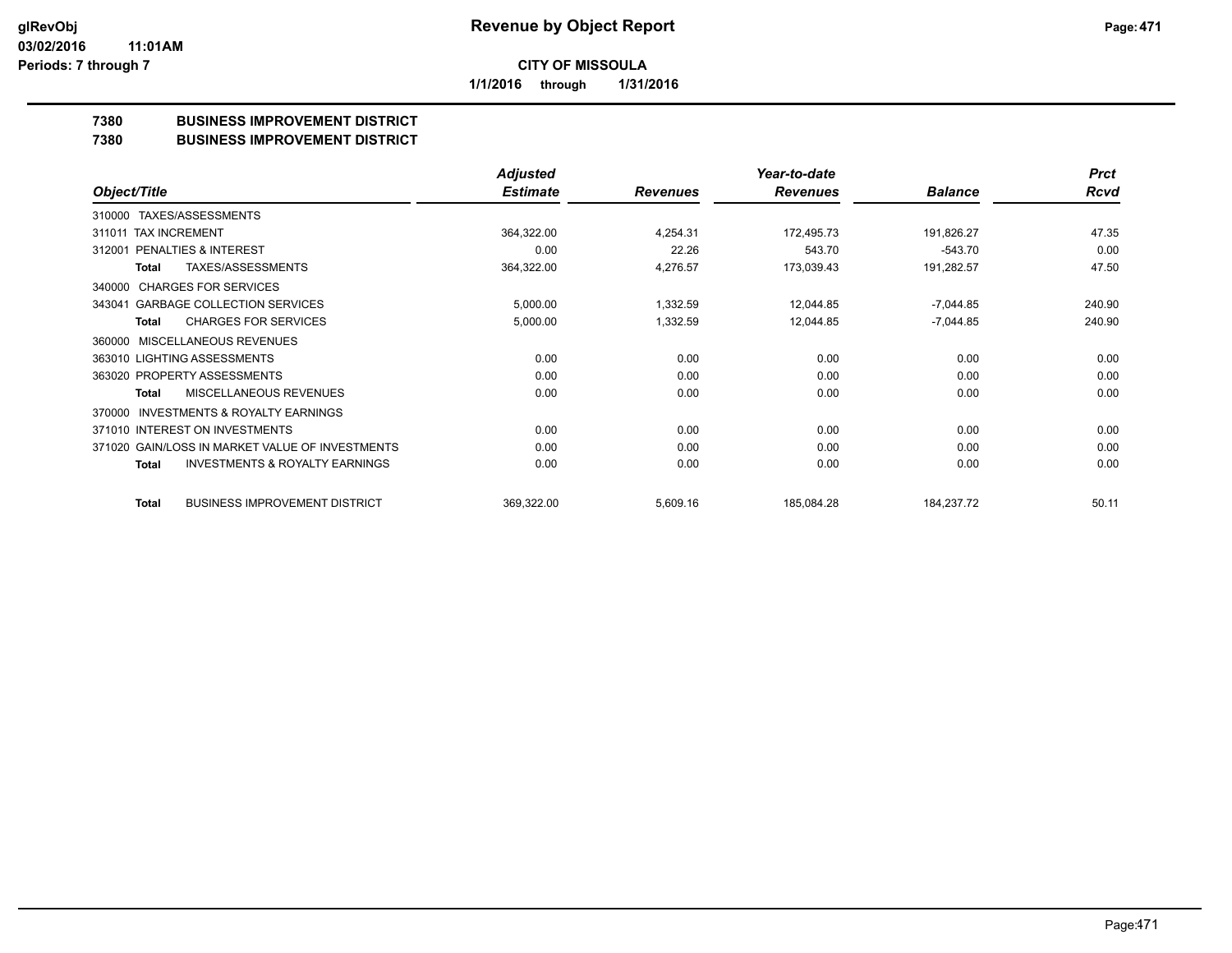**1/1/2016 through 1/31/2016**

## **7380 BUSINESS IMPROVEMENT DISTRICT**

|                                                           | <b>Adjusted</b> |                 | Year-to-date    |                | <b>Prct</b> |
|-----------------------------------------------------------|-----------------|-----------------|-----------------|----------------|-------------|
| Object/Title                                              | <b>Estimate</b> | <b>Revenues</b> | <b>Revenues</b> | <b>Balance</b> | <b>Rcvd</b> |
| 310000 TAXES/ASSESSMENTS                                  |                 |                 |                 |                |             |
| <b>TAX INCREMENT</b><br>311011                            | 364,322.00      | 4,254.31        | 172,495.73      | 191,826.27     | 47.35       |
| PENALTIES & INTEREST<br>312001                            | 0.00            | 22.26           | 543.70          | $-543.70$      | 0.00        |
| TAXES/ASSESSMENTS<br>Total                                | 364,322.00      | 4,276.57        | 173,039.43      | 191,282.57     | 47.50       |
| 340000 CHARGES FOR SERVICES                               |                 |                 |                 |                |             |
| <b>GARBAGE COLLECTION SERVICES</b><br>343041              | 5,000.00        | 1,332.59        | 12,044.85       | $-7,044.85$    | 240.90      |
| <b>CHARGES FOR SERVICES</b><br><b>Total</b>               | 5,000.00        | 1,332.59        | 12,044.85       | $-7,044.85$    | 240.90      |
| MISCELLANEOUS REVENUES<br>360000                          |                 |                 |                 |                |             |
| 363010 LIGHTING ASSESSMENTS                               | 0.00            | 0.00            | 0.00            | 0.00           | 0.00        |
| 363020 PROPERTY ASSESSMENTS                               | 0.00            | 0.00            | 0.00            | 0.00           | 0.00        |
| <b>MISCELLANEOUS REVENUES</b><br><b>Total</b>             | 0.00            | 0.00            | 0.00            | 0.00           | 0.00        |
| <b>INVESTMENTS &amp; ROYALTY EARNINGS</b><br>370000       |                 |                 |                 |                |             |
| 371010 INTEREST ON INVESTMENTS                            | 0.00            | 0.00            | 0.00            | 0.00           | 0.00        |
| 371020 GAIN/LOSS IN MARKET VALUE OF INVESTMENT            | 0.00            | 0.00            | 0.00            | 0.00           | 0.00        |
| <b>INVESTMENTS &amp; ROYALTY EARNINGS</b><br><b>Total</b> | 0.00            | 0.00            | 0.00            | 0.00           | 0.00        |
| <b>BUSINESS IMPROVEMENT DISTRICT</b><br><b>Total</b>      | 369,322.00      | 5,609.16        | 185,084.28      | 184,237.72     | 50.11       |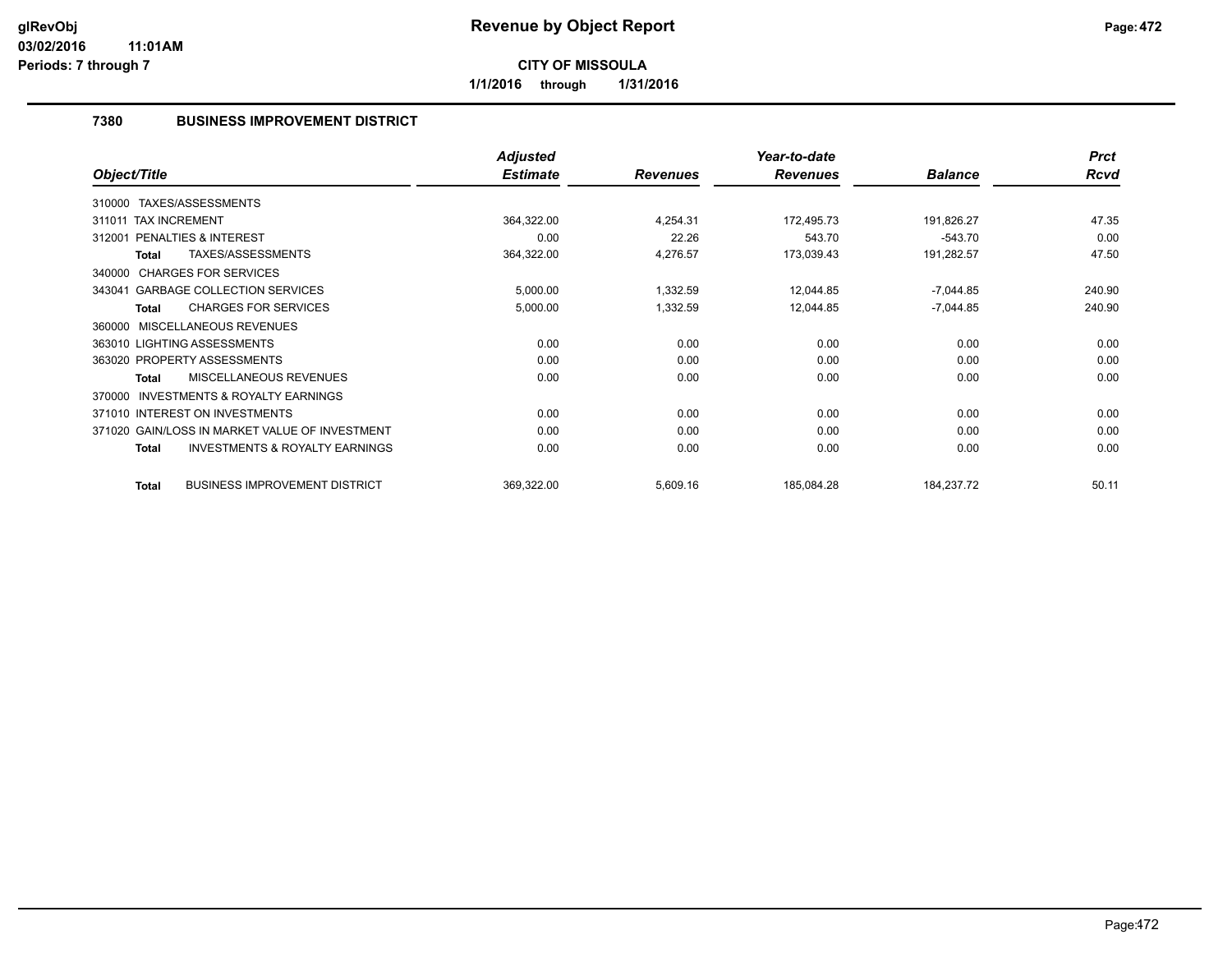**1/1/2016 through 1/31/2016**

#### **7381 TOURISM BUSINESS IMPROVEMENT DISTRICT 7381 TOURISM BUSINESS IMPROVEMENT DISTRICT**

|                                                    | <b>Adjusted</b> |                 | Year-to-date    |                | <b>Prct</b> |
|----------------------------------------------------|-----------------|-----------------|-----------------|----------------|-------------|
| Object/Title                                       | <b>Estimate</b> | <b>Revenues</b> | <b>Revenues</b> | <b>Balance</b> | <b>Rcvd</b> |
| 310000 TAXES/ASSESSMENTS                           |                 |                 |                 |                |             |
| 314100 TBID REVENUE                                | 680,350.00      | 0.00            | 0.00            | 680,350.00     | 0.00        |
| TAXES/ASSESSMENTS<br>Total                         | 680,350.00      | 0.00            | 0.00            | 680,350.00     | 0.00        |
| 370000 INVESTMENTS & ROYALTY EARNINGS              |                 |                 |                 |                |             |
| 371010 INTEREST ON INVESTMENTS                     | 0.00            | 0.00            | 0.00            | 0.00           | 0.00        |
| <b>INVESTMENTS &amp; ROYALTY EARNINGS</b><br>Total | 0.00            | 0.00            | 0.00            | 0.00           | 0.00        |
|                                                    |                 |                 |                 |                |             |
| TOURISM BUSINESS IMPROVEMENT DISTRI<br>Total       | 680.350.00      | 0.00            | 0.00            | 680.350.00     | 0.00        |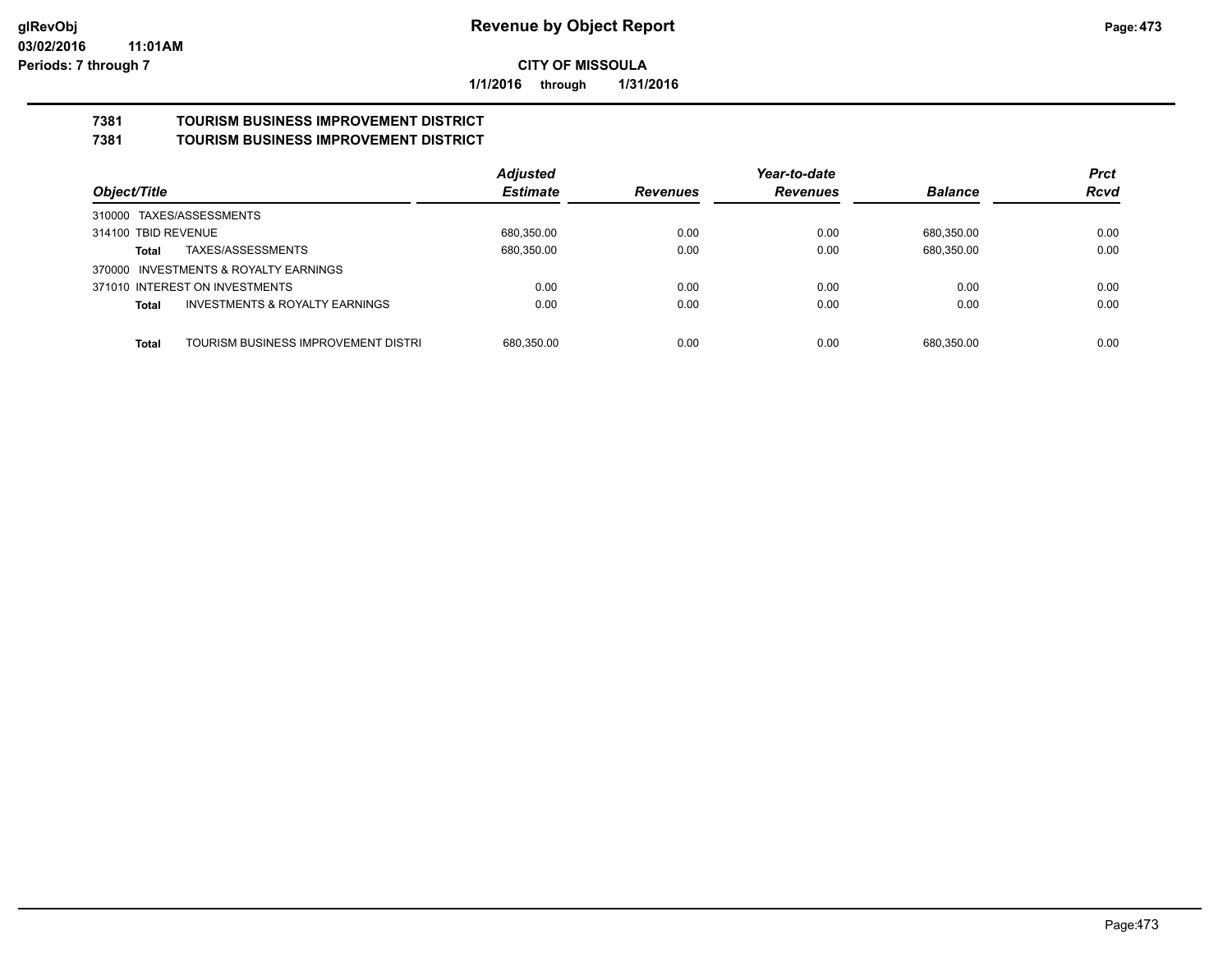**1/1/2016 through 1/31/2016**

## **7381 TOURISM BUSINESS IMPROVEMENT DISTRICT**

| Object/Title                                              | <b>Adjusted</b><br><b>Estimate</b> | <b>Revenues</b> | Year-to-date<br><b>Revenues</b> | <b>Balance</b> | <b>Prct</b><br><b>Rcvd</b> |
|-----------------------------------------------------------|------------------------------------|-----------------|---------------------------------|----------------|----------------------------|
| 310000 TAXES/ASSESSMENTS                                  |                                    |                 |                                 |                |                            |
| 314100 TBID REVENUE                                       | 680.350.00                         | 0.00            | 0.00                            | 680.350.00     | 0.00                       |
| TAXES/ASSESSMENTS<br><b>Total</b>                         | 680,350.00                         | 0.00            | 0.00                            | 680,350.00     | 0.00                       |
| 370000 INVESTMENTS & ROYALTY EARNINGS                     |                                    |                 |                                 |                |                            |
| 371010 INTEREST ON INVESTMENTS                            | 0.00                               | 0.00            | 0.00                            | 0.00           | 0.00                       |
| <b>INVESTMENTS &amp; ROYALTY EARNINGS</b><br><b>Total</b> | 0.00                               | 0.00            | 0.00                            | 0.00           | 0.00                       |
|                                                           |                                    |                 |                                 |                |                            |
| TOURISM BUSINESS IMPROVEMENT DISTR<br><b>Total</b>        | 680.350.00                         | 0.00            | 0.00                            | 680.350.00     | 0.00                       |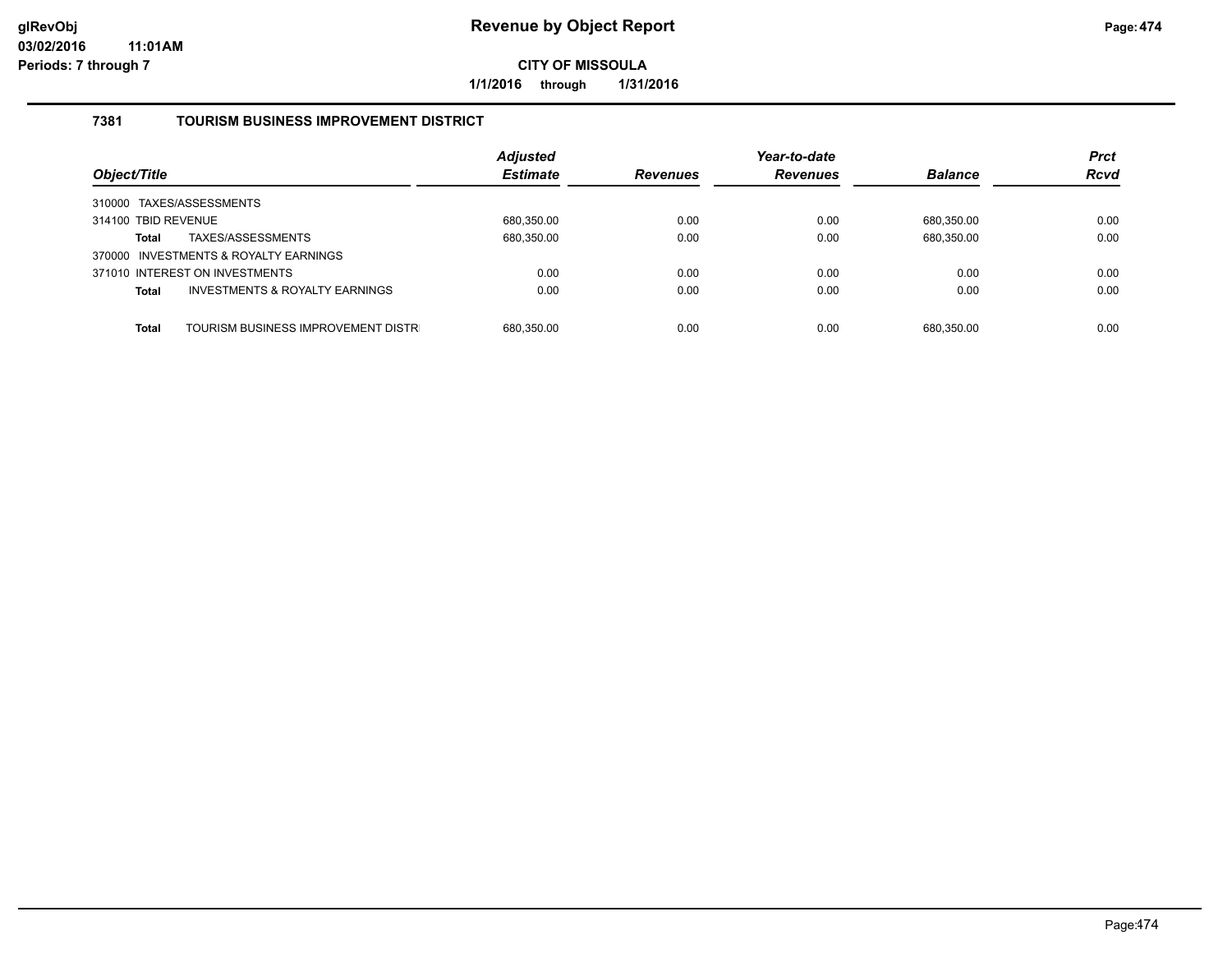**1/1/2016 through 1/31/2016**

**7382 5.75M TIF RESERVE**

**7382 5.75M TIF RESERVE**

|                                                    | <b>Adjusted</b> |                 | Year-to-date    |                | <b>Prct</b> |
|----------------------------------------------------|-----------------|-----------------|-----------------|----------------|-------------|
| Object/Title                                       | <b>Estimate</b> | <b>Revenues</b> | <b>Revenues</b> | <b>Balance</b> | <b>Rcvd</b> |
| 370000 INVESTMENTS & ROYALTY EARNINGS              |                 |                 |                 |                |             |
| 371010 INTEREST ON INVESTMENTS                     | 0.00            | 0.00            | 0.00            | 0.00           | 0.00        |
| <b>INVESTMENTS &amp; ROYALTY EARNINGS</b><br>Total | 0.00            | 0.00            | 0.00            | 0.00           | 0.00        |
| 380000 OTHER FINANCING SOURCES                     |                 |                 |                 |                |             |
| 381025 BOND PROCEEDS                               | 0.00            | 0.00            | 0.00            | 0.00           | 0.00        |
| 383014 TRANS FR MRA                                | 0.00            | 0.00            | 0.00            | 0.00           | 0.00        |
| 383040 TRANSFER FROM CITY GRANTS                   | 0.00            | 0.00            | 0.00            | 0.00           | 0.00        |
| OTHER FINANCING SOURCES<br>Total                   | 0.00            | 0.00            | 0.00            | 0.00           | 0.00        |
| 5.75M TIF RESERVE                                  | 0.00            | 0.00            | 0.00            | 0.00           | 0.00        |
| <b>Total</b>                                       |                 |                 |                 |                |             |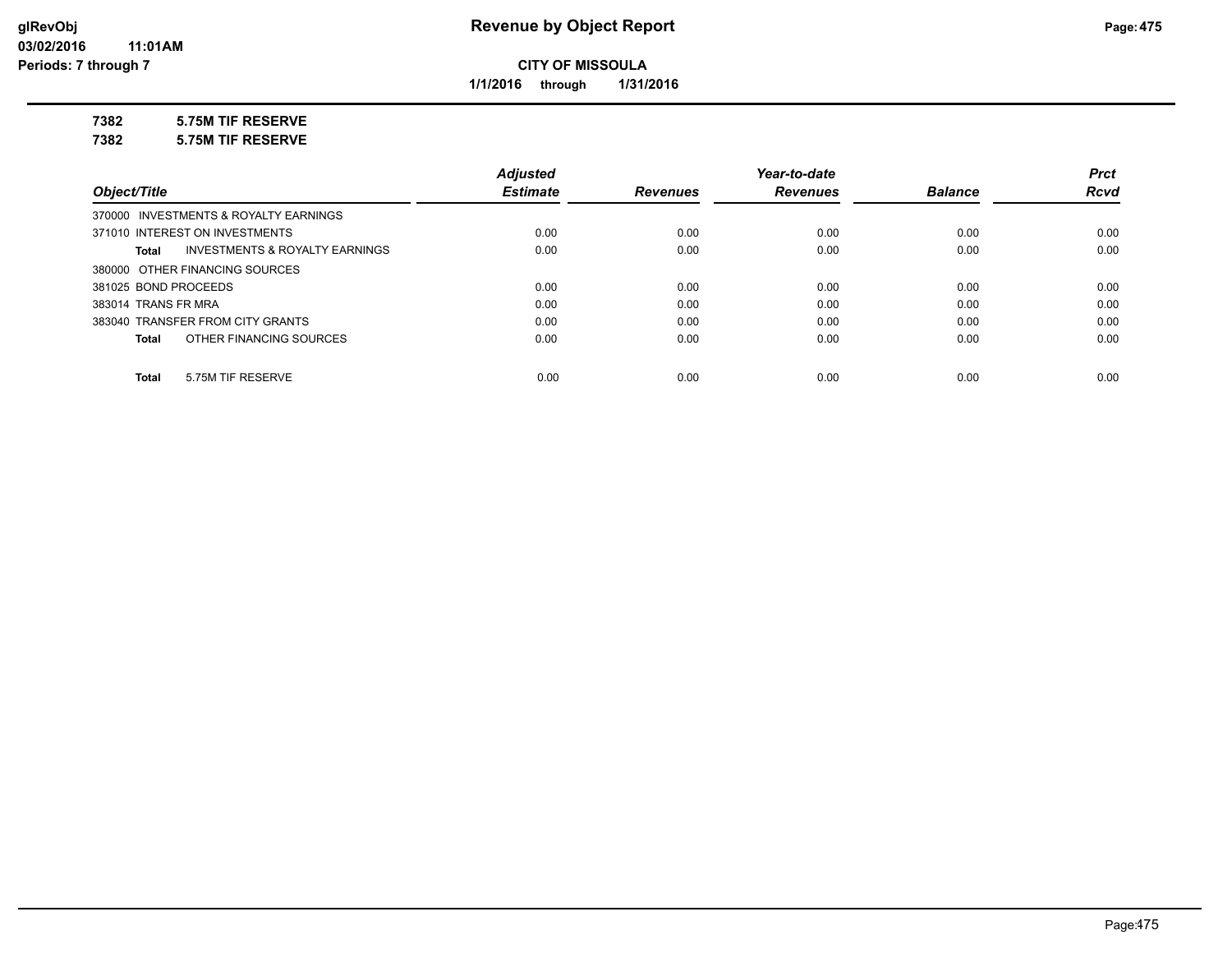**1/1/2016 through 1/31/2016**

#### **7382 5.75M TIF RESERVE**

|                                         | <b>Adjusted</b> |                 | Year-to-date    |                | <b>Prct</b> |
|-----------------------------------------|-----------------|-----------------|-----------------|----------------|-------------|
| Object/Title                            | <b>Estimate</b> | <b>Revenues</b> | <b>Revenues</b> | <b>Balance</b> | <b>Rcvd</b> |
| 370000 INVESTMENTS & ROYALTY EARNINGS   |                 |                 |                 |                |             |
| 371010 INTEREST ON INVESTMENTS          | 0.00            | 0.00            | 0.00            | 0.00           | 0.00        |
| INVESTMENTS & ROYALTY EARNINGS<br>Total | 0.00            | 0.00            | 0.00            | 0.00           | 0.00        |
| 380000 OTHER FINANCING SOURCES          |                 |                 |                 |                |             |
| 381025 BOND PROCEEDS                    | 0.00            | 0.00            | 0.00            | 0.00           | 0.00        |
| 383014 TRANS FR MRA                     | 0.00            | 0.00            | 0.00            | 0.00           | 0.00        |
| 383040 TRANSFER FROM CITY GRANTS        | 0.00            | 0.00            | 0.00            | 0.00           | 0.00        |
| OTHER FINANCING SOURCES<br>Total        | 0.00            | 0.00            | 0.00            | 0.00           | 0.00        |
|                                         |                 |                 |                 |                |             |
| 5.75M TIF RESERVE<br><b>Total</b>       | 0.00            | 0.00            | 0.00            | 0.00           | 0.00        |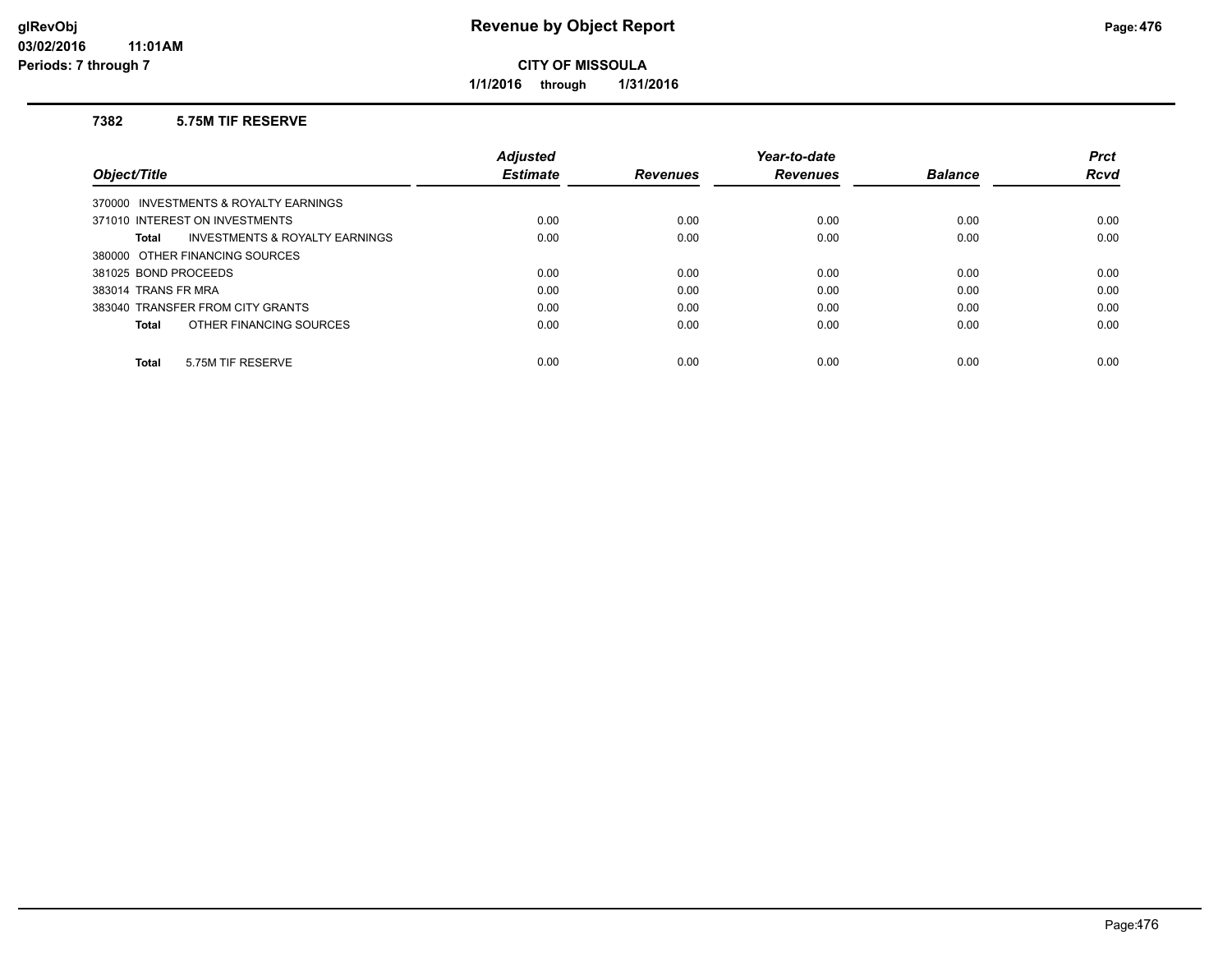**1/1/2016 through 1/31/2016**

#### **7383 RIVERFRONT TRIANGLE URD**

**7383 RIVERFRONT TRIANGLE URD**

|                                                    | <b>Adjusted</b> |                 | Year-to-date    |                | <b>Prct</b> |
|----------------------------------------------------|-----------------|-----------------|-----------------|----------------|-------------|
| Object/Title                                       | <b>Estimate</b> | <b>Revenues</b> | <b>Revenues</b> | <b>Balance</b> | <b>Rcvd</b> |
| 310000 TAXES/ASSESSMENTS                           |                 |                 |                 |                |             |
| 311011 TAX INCREMENT                               | 0.00            | 0.00            | 0.00            | 0.00           | 0.00        |
| 312001 PENALTIES & INTEREST                        | 0.00            | 0.00            | 0.14            | $-0.14$        | 0.00        |
| TAXES/ASSESSMENTS<br>Total                         | 0.00            | 0.00            | 0.14            | $-0.14$        | 0.00        |
| 330000 INTERGOVERNMENTAL REVENUES                  |                 |                 |                 |                |             |
| 335210 PERSONAL PROPERTY TAX REIMBURSEMENT         | 11.862.00       | 0.00            | 4.657.92        | 7.204.08       | 39.27       |
| <b>INTERGOVERNMENTAL REVENUES</b><br>Total         | 11,862.00       | 0.00            | 4,657.92        | 7,204.08       | 39.27       |
| 370000 INVESTMENTS & ROYALTY EARNINGS              |                 |                 |                 |                |             |
| 371010 INTEREST ON INVESTMENTS                     | 0.00            | 0.00            | 0.00            | 0.00           | 0.00        |
| <b>INVESTMENTS &amp; ROYALTY EARNINGS</b><br>Total | 0.00            | 0.00            | 0.00            | 0.00           | 0.00        |
| RIVERFRONT TRIANGLE URD<br>Total                   | 11.862.00       | 0.00            | 4.658.06        | 7.203.94       | 39.27       |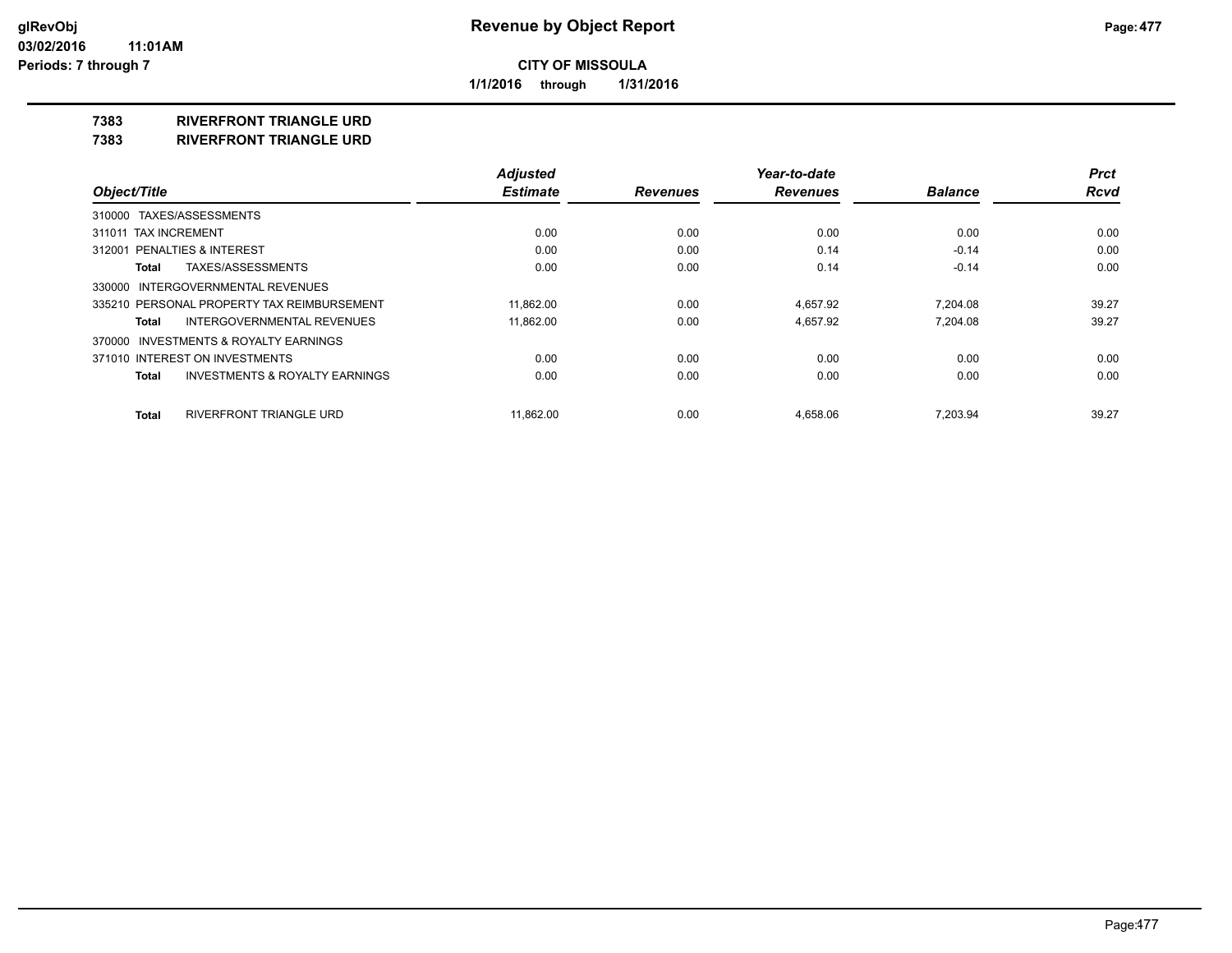**1/1/2016 through 1/31/2016**

## **7383 RIVERFRONT TRIANGLE URD**

|                                                           | <b>Adjusted</b> |                 | Year-to-date    |                | <b>Prct</b> |
|-----------------------------------------------------------|-----------------|-----------------|-----------------|----------------|-------------|
| Object/Title                                              | <b>Estimate</b> | <b>Revenues</b> | <b>Revenues</b> | <b>Balance</b> | <b>Rcvd</b> |
| TAXES/ASSESSMENTS<br>310000                               |                 |                 |                 |                |             |
| 311011 TAX INCREMENT                                      | 0.00            | 0.00            | 0.00            | 0.00           | 0.00        |
| PENALTIES & INTEREST<br>312001                            | 0.00            | 0.00            | 0.14            | $-0.14$        | 0.00        |
| <b>TAXES/ASSESSMENTS</b><br><b>Total</b>                  | 0.00            | 0.00            | 0.14            | $-0.14$        | 0.00        |
| 330000 INTERGOVERNMENTAL REVENUES                         |                 |                 |                 |                |             |
| 335210 PERSONAL PROPERTY TAX REIMBURSEMENT                | 11.862.00       | 0.00            | 4.657.92        | 7.204.08       | 39.27       |
| INTERGOVERNMENTAL REVENUES<br>Total                       | 11,862.00       | 0.00            | 4,657.92        | 7.204.08       | 39.27       |
| 370000 INVESTMENTS & ROYALTY EARNINGS                     |                 |                 |                 |                |             |
| 371010 INTEREST ON INVESTMENTS                            | 0.00            | 0.00            | 0.00            | 0.00           | 0.00        |
| <b>INVESTMENTS &amp; ROYALTY EARNINGS</b><br><b>Total</b> | 0.00            | 0.00            | 0.00            | 0.00           | 0.00        |
| <b>RIVERFRONT TRIANGLE URD</b><br><b>Total</b>            | 11.862.00       | 0.00            | 4.658.06        | 7.203.94       | 39.27       |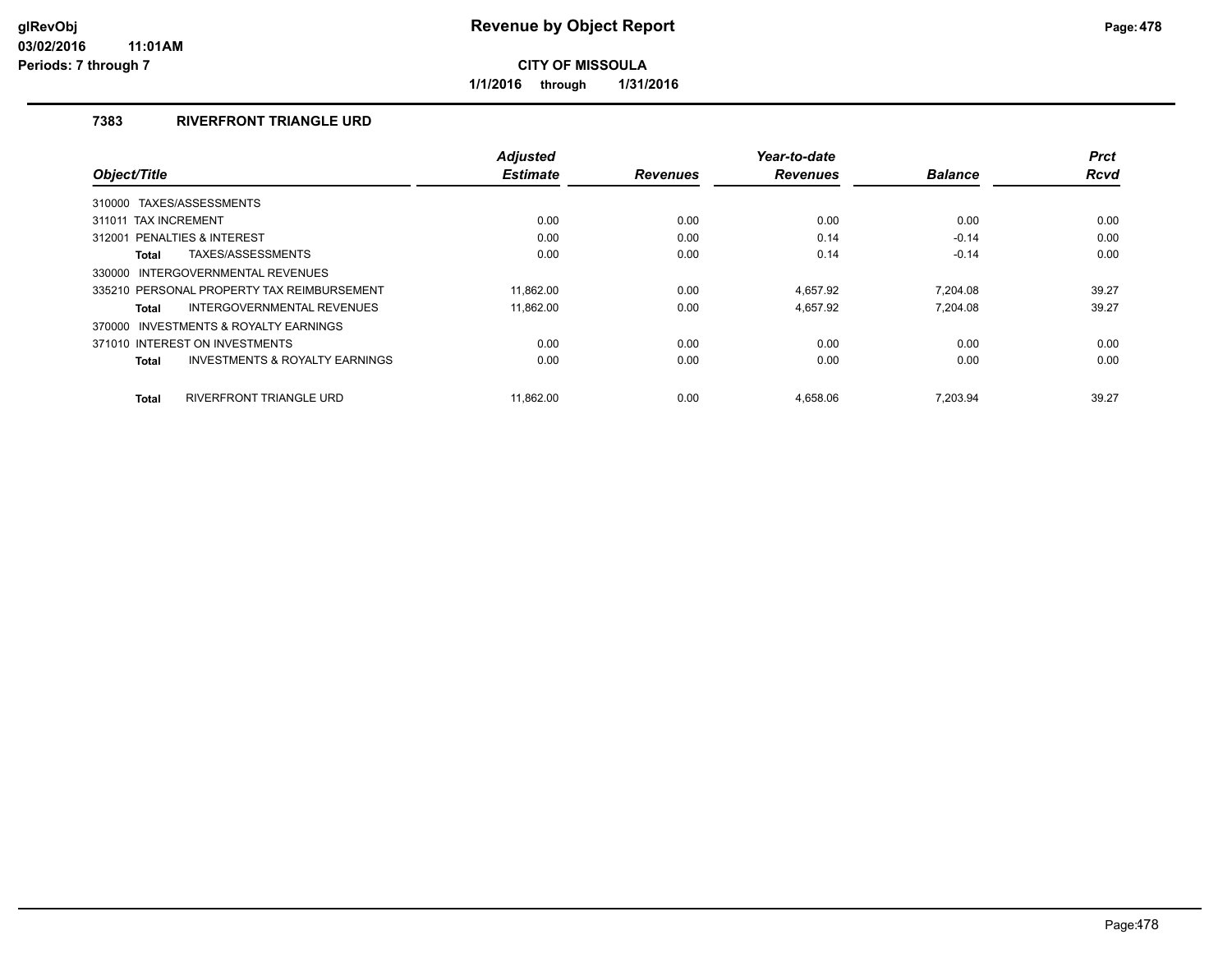**1/1/2016 through 1/31/2016**

### **7384 NRSS DEBT SERVICE CLEARING**

**7384 NRSS DEBT SERVICE CLEARING**

|                                                    | <b>Adjusted</b> |                 | Year-to-date    |                | <b>Prct</b> |
|----------------------------------------------------|-----------------|-----------------|-----------------|----------------|-------------|
| Object/Title                                       | <b>Estimate</b> | <b>Revenues</b> | <b>Revenues</b> | <b>Balance</b> | <b>Rcvd</b> |
| 310000 TAXES/ASSESSMENTS                           |                 |                 |                 |                |             |
| 311011 TAX INCREMENT                               | 0.00            | 0.00            | 0.00            | 0.00           | 0.00        |
| TAXES/ASSESSMENTS<br>Total                         | 0.00            | 0.00            | 0.00            | 0.00           | 0.00        |
| 370000 INVESTMENTS & ROYALTY EARNINGS              |                 |                 |                 |                |             |
| 371010 INTEREST ON INVESTMENTS                     | 0.00            | 0.00            | 0.00            | 0.00           | 0.00        |
| <b>INVESTMENTS &amp; ROYALTY EARNINGS</b><br>Total | 0.00            | 0.00            | 0.00            | 0.00           | 0.00        |
| 380000 OTHER FINANCING SOURCES                     |                 |                 |                 |                |             |
| 383014 TRANS FR MRA                                | 0.00            | 0.00            | 0.00            | 0.00           | 0.00        |
| OTHER FINANCING SOURCES<br>Total                   | 0.00            | 0.00            | 0.00            | 0.00           | 0.00        |
| NRSS DEBT SERVICE CLEARING<br>Total                | 0.00            | 0.00            | 0.00            | 0.00           | 0.00        |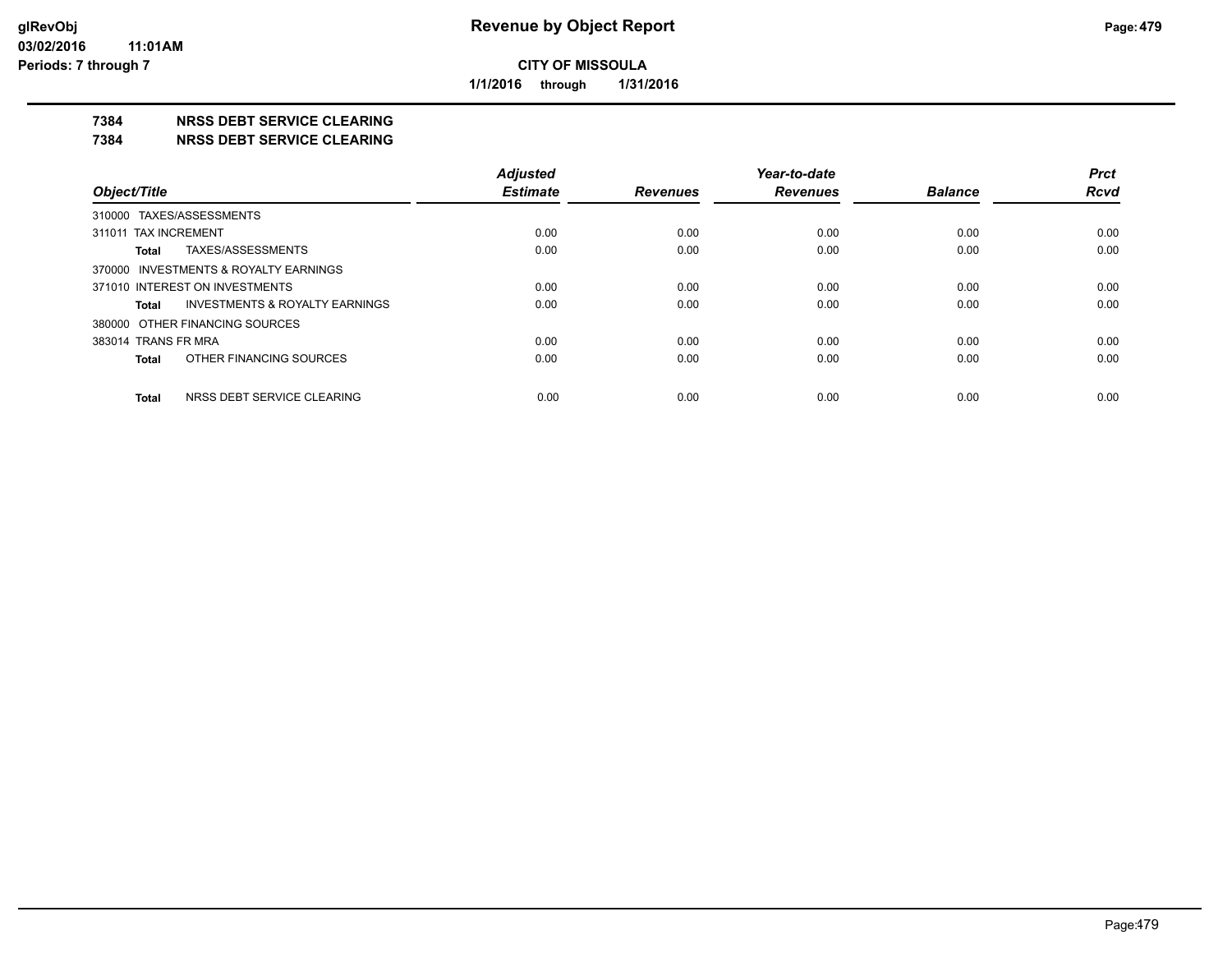**1/1/2016 through 1/31/2016**

## **7384 NRSS DEBT SERVICE CLEARING**

| Object/Title                                       | <b>Adjusted</b><br><b>Estimate</b> | <b>Revenues</b> | Year-to-date<br><b>Revenues</b> | <b>Balance</b> | <b>Prct</b><br><b>Rcvd</b> |
|----------------------------------------------------|------------------------------------|-----------------|---------------------------------|----------------|----------------------------|
| TAXES/ASSESSMENTS<br>310000                        |                                    |                 |                                 |                |                            |
| 311011 TAX INCREMENT                               | 0.00                               | 0.00            | 0.00                            | 0.00           | 0.00                       |
| TAXES/ASSESSMENTS<br>Total                         | 0.00                               | 0.00            | 0.00                            | 0.00           | 0.00                       |
| 370000 INVESTMENTS & ROYALTY EARNINGS              |                                    |                 |                                 |                |                            |
| 371010 INTEREST ON INVESTMENTS                     | 0.00                               | 0.00            | 0.00                            | 0.00           | 0.00                       |
| <b>INVESTMENTS &amp; ROYALTY EARNINGS</b><br>Total | 0.00                               | 0.00            | 0.00                            | 0.00           | 0.00                       |
| 380000 OTHER FINANCING SOURCES                     |                                    |                 |                                 |                |                            |
| 383014 TRANS FR MRA                                | 0.00                               | 0.00            | 0.00                            | 0.00           | 0.00                       |
| OTHER FINANCING SOURCES<br><b>Total</b>            | 0.00                               | 0.00            | 0.00                            | 0.00           | 0.00                       |
| NRSS DEBT SERVICE CLEARING<br><b>Total</b>         | 0.00                               | 0.00            | 0.00                            | 0.00           | 0.00                       |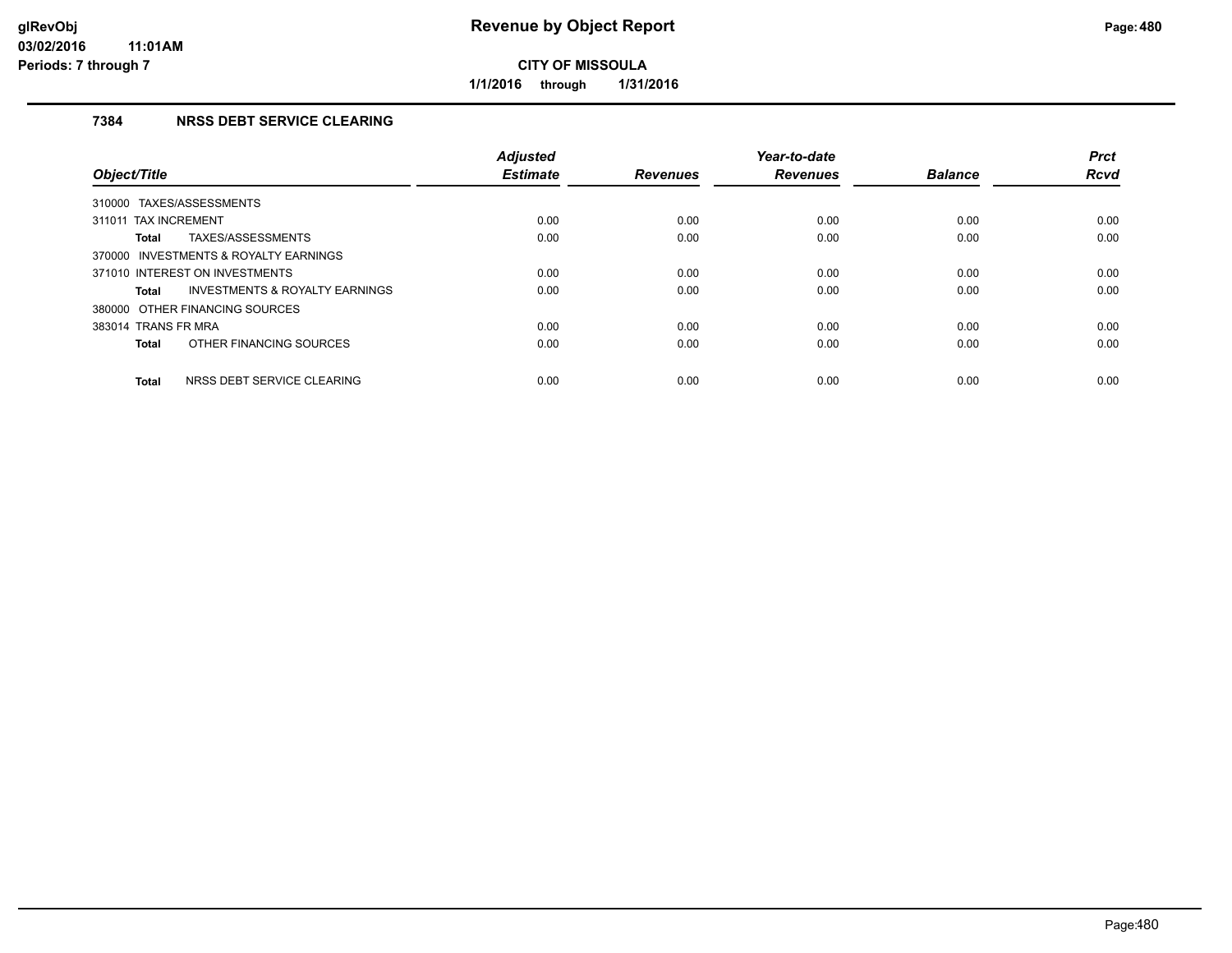**1/1/2016 through 1/31/2016**

**7385 FRONT STREET URD**

| 7385 | <b>FRONT STREET URD</b> |
|------|-------------------------|
|------|-------------------------|

| <b>Adjusted</b> |                 | Year-to-date    |                | <b>Prct</b> |
|-----------------|-----------------|-----------------|----------------|-------------|
| <b>Estimate</b> | <b>Revenues</b> | <b>Revenues</b> | <b>Balance</b> | <b>Rcvd</b> |
|                 |                 |                 |                |             |
| 0.00            | 0.00            | 0.00            | 0.00           | 0.00        |
| 0.00            | 0.00            | 0.00            | 0.00           | 0.00        |
|                 |                 |                 |                |             |
| 0.00            | 0.00            | 0.00            | 0.00           | 0.00        |
| 0.00            | 0.00            | 0.00            | 0.00           | 0.00        |
| 0.00            | 0.00            | 0.00            | 0.00           | 0.00        |
|                 |                 |                 |                |             |
| 0.00            | 0.00            | 0.00            | 0.00           | 0.00        |
| 0.00            | 0.00            | 0.00            | 0.00           | 0.00        |
|                 |                 |                 |                |             |
| 0.00            | 0.00            | 0.00            | 0.00           | 0.00        |
| 0.00            | 0.00            | 0.00            | 0.00           | 0.00        |
|                 |                 |                 |                |             |
| 0.00            | 0.00            | 0.00            | 0.00           | 0.00        |
| 0.00            | 0.00            | 0.00            | 0.00           | 0.00        |
| 0.00            | 0.00            | 0.00            | 0.00           | 0.00        |
| 164,160.00      | 0.00            | 0.00            | 164,160.00     | 0.00        |
| 0.00            | 0.00            | 0.00            | 0.00           | 0.00        |
| 0.00            | 0.00            | 0.00            | 0.00           | 0.00        |
| 164,160.00      | 0.00            | 0.00            | 164,160.00     | 0.00        |
|                 |                 |                 |                | 0.00        |
|                 | 164.160.00      | 0.00            | 0.00           | 164,160.00  |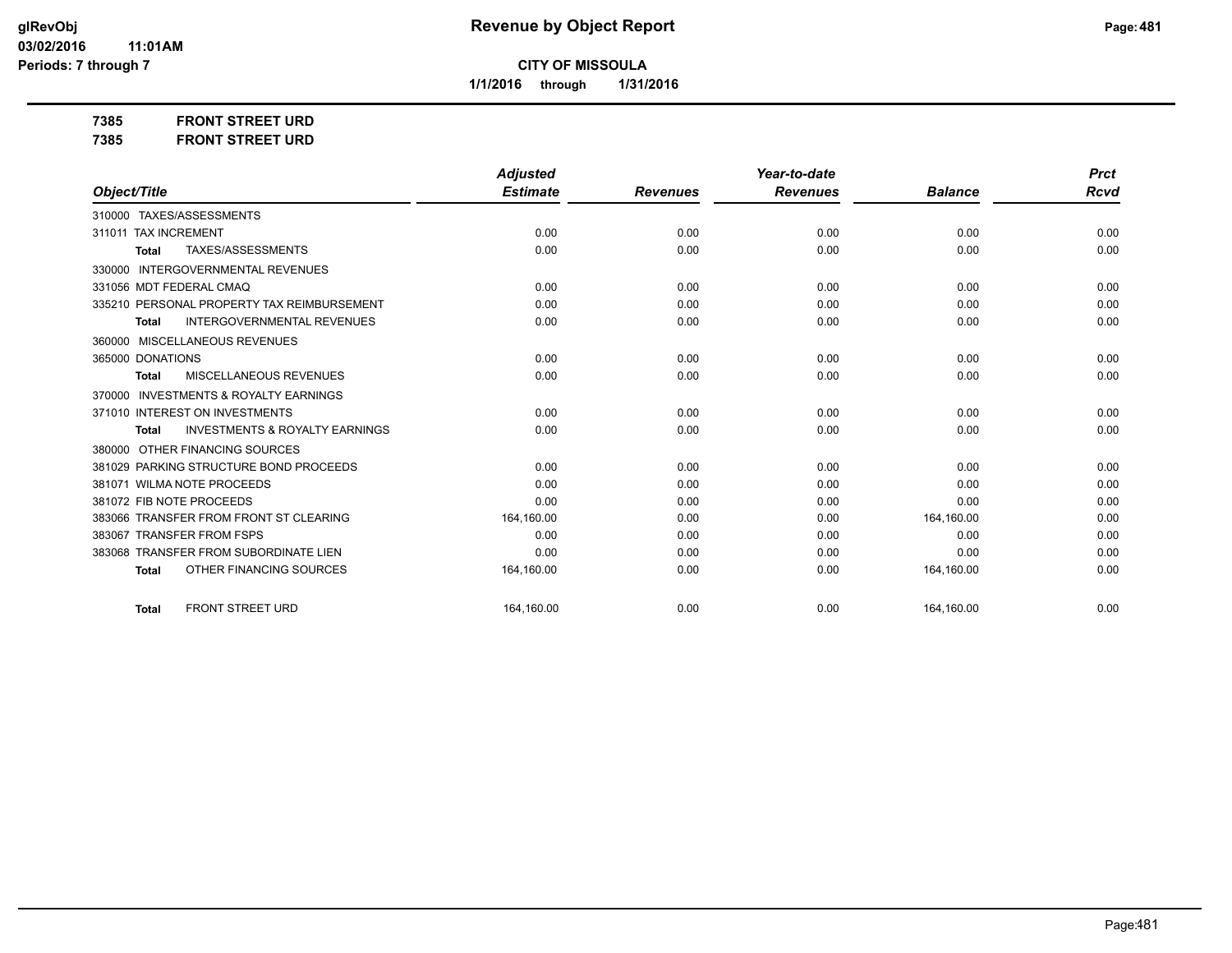**1/1/2016 through 1/31/2016**

#### **7385 FRONT STREET URD**

|                                                           | <b>Adjusted</b> |                 | Year-to-date    |                | <b>Prct</b> |
|-----------------------------------------------------------|-----------------|-----------------|-----------------|----------------|-------------|
| Object/Title                                              | <b>Estimate</b> | <b>Revenues</b> | <b>Revenues</b> | <b>Balance</b> | <b>Rcvd</b> |
| 310000 TAXES/ASSESSMENTS                                  |                 |                 |                 |                |             |
| 311011 TAX INCREMENT                                      | 0.00            | 0.00            | 0.00            | 0.00           | 0.00        |
| TAXES/ASSESSMENTS<br><b>Total</b>                         | 0.00            | 0.00            | 0.00            | 0.00           | 0.00        |
| 330000 INTERGOVERNMENTAL REVENUES                         |                 |                 |                 |                |             |
| 331056 MDT FEDERAL CMAQ                                   | 0.00            | 0.00            | 0.00            | 0.00           | 0.00        |
| 335210 PERSONAL PROPERTY TAX REIMBURSEMENT                | 0.00            | 0.00            | 0.00            | 0.00           | 0.00        |
| <b>INTERGOVERNMENTAL REVENUES</b><br><b>Total</b>         | 0.00            | 0.00            | 0.00            | 0.00           | 0.00        |
| 360000 MISCELLANEOUS REVENUES                             |                 |                 |                 |                |             |
| 365000 DONATIONS                                          | 0.00            | 0.00            | 0.00            | 0.00           | 0.00        |
| MISCELLANEOUS REVENUES<br><b>Total</b>                    | 0.00            | 0.00            | 0.00            | 0.00           | 0.00        |
| 370000 INVESTMENTS & ROYALTY EARNINGS                     |                 |                 |                 |                |             |
| 371010 INTEREST ON INVESTMENTS                            | 0.00            | 0.00            | 0.00            | 0.00           | 0.00        |
| <b>INVESTMENTS &amp; ROYALTY EARNINGS</b><br><b>Total</b> | 0.00            | 0.00            | 0.00            | 0.00           | 0.00        |
| 380000 OTHER FINANCING SOURCES                            |                 |                 |                 |                |             |
| 381029 PARKING STRUCTURE BOND PROCEEDS                    | 0.00            | 0.00            | 0.00            | 0.00           | 0.00        |
| 381071 WILMA NOTE PROCEEDS                                | 0.00            | 0.00            | 0.00            | 0.00           | 0.00        |
| 381072 FIB NOTE PROCEEDS                                  | 0.00            | 0.00            | 0.00            | 0.00           | 0.00        |
| 383066 TRANSFER FROM FRONT ST CLEARING                    | 164,160.00      | 0.00            | 0.00            | 164,160.00     | 0.00        |
| 383067 TRANSFER FROM FSPS                                 | 0.00            | 0.00            | 0.00            | 0.00           | 0.00        |
| 383068 TRANSFER FROM SUBORDINATE LIEN                     | 0.00            | 0.00            | 0.00            | 0.00           | 0.00        |
| OTHER FINANCING SOURCES<br><b>Total</b>                   | 164,160.00      | 0.00            | 0.00            | 164,160.00     | 0.00        |
| <b>FRONT STREET URD</b><br><b>Total</b>                   | 164.160.00      | 0.00            | 0.00            | 164,160.00     | 0.00        |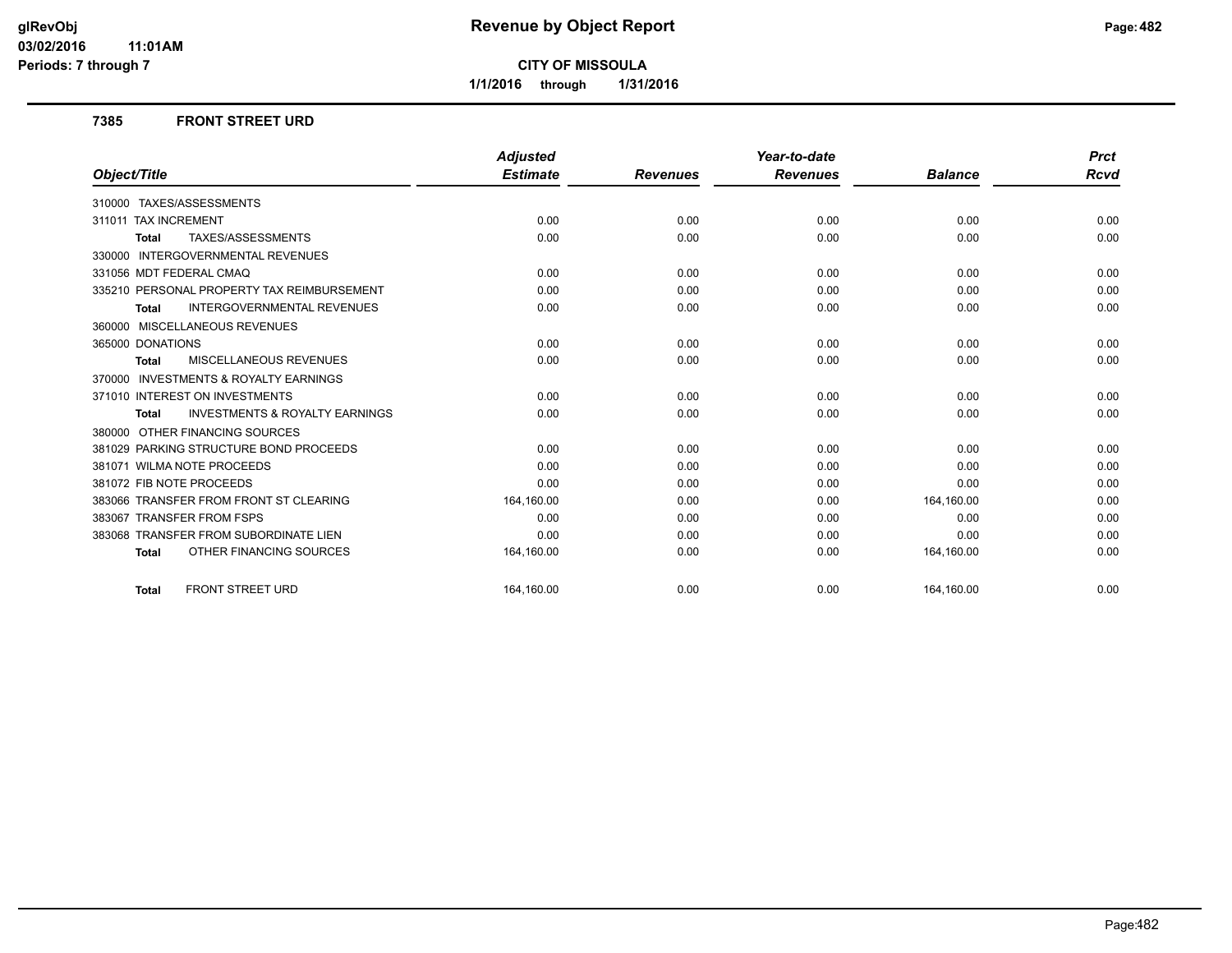**1/1/2016 through 1/31/2016**

## **7386 DEBT SERVICE-SAFEWAY/ST PAT 1.5M**

**7386 DEBT SERVICE-SAFEWAY/ST PAT 1.5M**

|                                                    | <b>Adjusted</b> |                 | Year-to-date    |                | <b>Prct</b> |
|----------------------------------------------------|-----------------|-----------------|-----------------|----------------|-------------|
| Object/Title                                       | <b>Estimate</b> | <b>Revenues</b> | <b>Revenues</b> | <b>Balance</b> | <b>Rcvd</b> |
| 310000 TAXES/ASSESSMENTS                           |                 |                 |                 |                |             |
| <b>TAX INCREMENT</b><br>311011                     | 0.00            | 0.00            | 0.00            | 0.00           | 0.00        |
| TAXES/ASSESSMENTS<br>Total                         | 0.00            | 0.00            | 0.00            | 0.00           | 0.00        |
| 360000 MISCELLANEOUS REVENUES                      |                 |                 |                 |                |             |
| 365000 DONATIONS                                   | 0.00            | 0.00            | 0.00            | 0.00           | 0.00        |
| <b>MISCELLANEOUS REVENUES</b><br>Total             | 0.00            | 0.00            | 0.00            | 0.00           | 0.00        |
| 370000 INVESTMENTS & ROYALTY EARNINGS              |                 |                 |                 |                |             |
| 371010 INTEREST ON INVESTMENTS                     | 0.00            | 0.00            | 0.00            | 0.00           | 0.00        |
| <b>INVESTMENTS &amp; ROYALTY EARNINGS</b><br>Total | 0.00            | 0.00            | 0.00            | 0.00           | 0.00        |
| OTHER FINANCING SOURCES<br>380000                  |                 |                 |                 |                |             |
| 383014 TRANS FR MRA                                | 155,875.00      | 0.00            | 0.00            | 155,875.00     | 0.00        |
| 383037 TRANSFER - URD II                           | 0.00            | 0.00            | 0.00            | 0.00           | 0.00        |
| 384000 GUARANTOR REVENUE                           | 0.00            | 0.00            | 0.00            | 0.00           | 0.00        |
| OTHER FINANCING SOURCES<br>Total                   | 155,875.00      | 0.00            | 0.00            | 155,875.00     | 0.00        |
| DEBT SERVICE-SAFEWAY/ST PAT 1.5M<br><b>Total</b>   | 155,875.00      | 0.00            | 0.00            | 155,875.00     | 0.00        |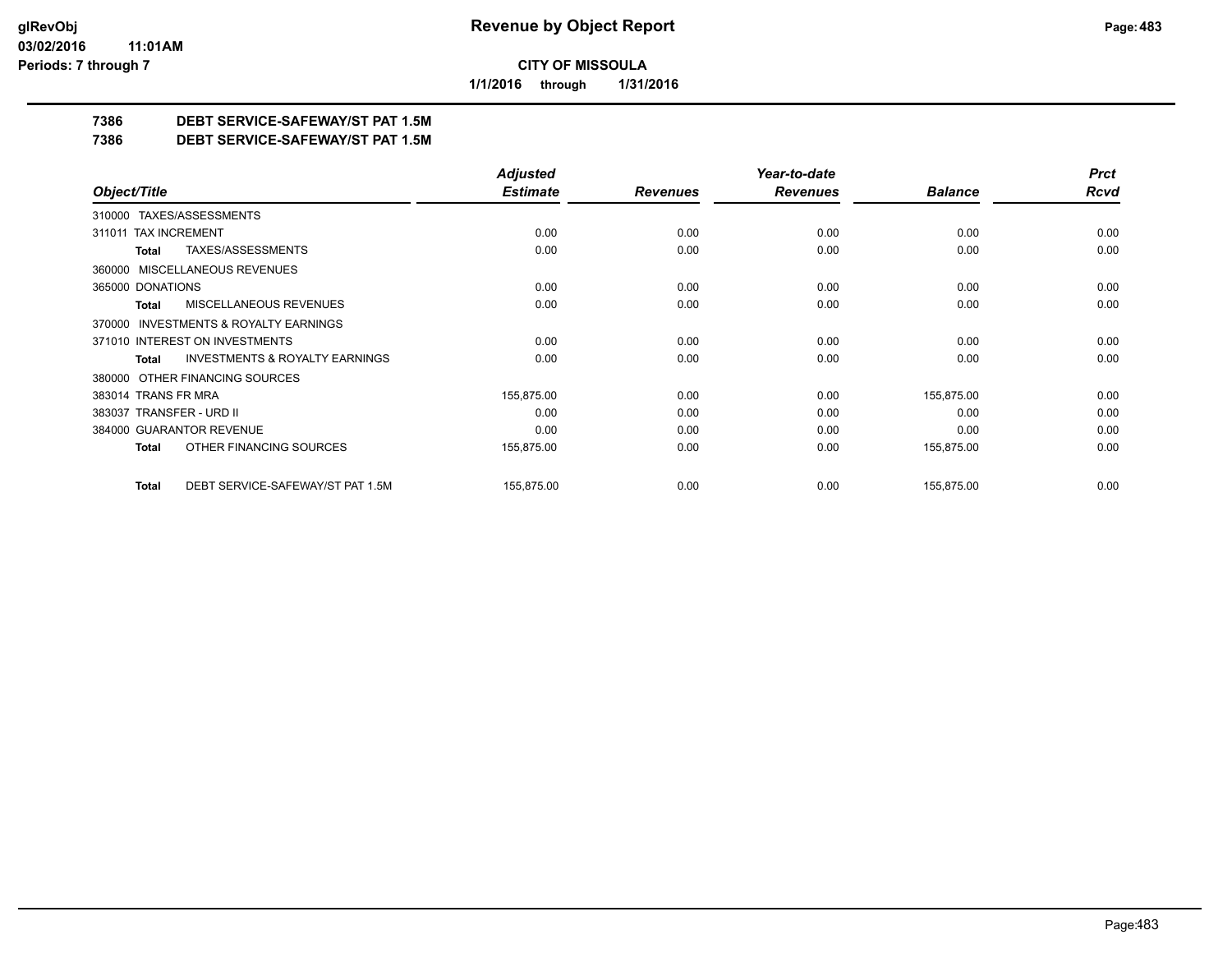**1/1/2016 through 1/31/2016**

## **7386 DEBT SERVICE-SAFEWAY/ST PAT 1.5M**

|                                                           | <b>Adjusted</b> |                 | Year-to-date    |                | <b>Prct</b> |
|-----------------------------------------------------------|-----------------|-----------------|-----------------|----------------|-------------|
| Object/Title                                              | <b>Estimate</b> | <b>Revenues</b> | <b>Revenues</b> | <b>Balance</b> | <b>Rcvd</b> |
| 310000 TAXES/ASSESSMENTS                                  |                 |                 |                 |                |             |
| 311011 TAX INCREMENT                                      | 0.00            | 0.00            | 0.00            | 0.00           | 0.00        |
| TAXES/ASSESSMENTS<br><b>Total</b>                         | 0.00            | 0.00            | 0.00            | 0.00           | 0.00        |
| 360000 MISCELLANEOUS REVENUES                             |                 |                 |                 |                |             |
| 365000 DONATIONS                                          | 0.00            | 0.00            | 0.00            | 0.00           | 0.00        |
| MISCELLANEOUS REVENUES<br><b>Total</b>                    | 0.00            | 0.00            | 0.00            | 0.00           | 0.00        |
| <b>INVESTMENTS &amp; ROYALTY EARNINGS</b><br>370000       |                 |                 |                 |                |             |
| 371010 INTEREST ON INVESTMENTS                            | 0.00            | 0.00            | 0.00            | 0.00           | 0.00        |
| <b>INVESTMENTS &amp; ROYALTY EARNINGS</b><br><b>Total</b> | 0.00            | 0.00            | 0.00            | 0.00           | 0.00        |
| 380000 OTHER FINANCING SOURCES                            |                 |                 |                 |                |             |
| 383014 TRANS FR MRA                                       | 155,875.00      | 0.00            | 0.00            | 155,875.00     | 0.00        |
| 383037 TRANSFER - URD II                                  | 0.00            | 0.00            | 0.00            | 0.00           | 0.00        |
| 384000 GUARANTOR REVENUE                                  | 0.00            | 0.00            | 0.00            | 0.00           | 0.00        |
| OTHER FINANCING SOURCES<br><b>Total</b>                   | 155,875.00      | 0.00            | 0.00            | 155,875.00     | 0.00        |
| DEBT SERVICE-SAFEWAY/ST PAT 1.5M<br><b>Total</b>          | 155,875.00      | 0.00            | 0.00            | 155,875.00     | 0.00        |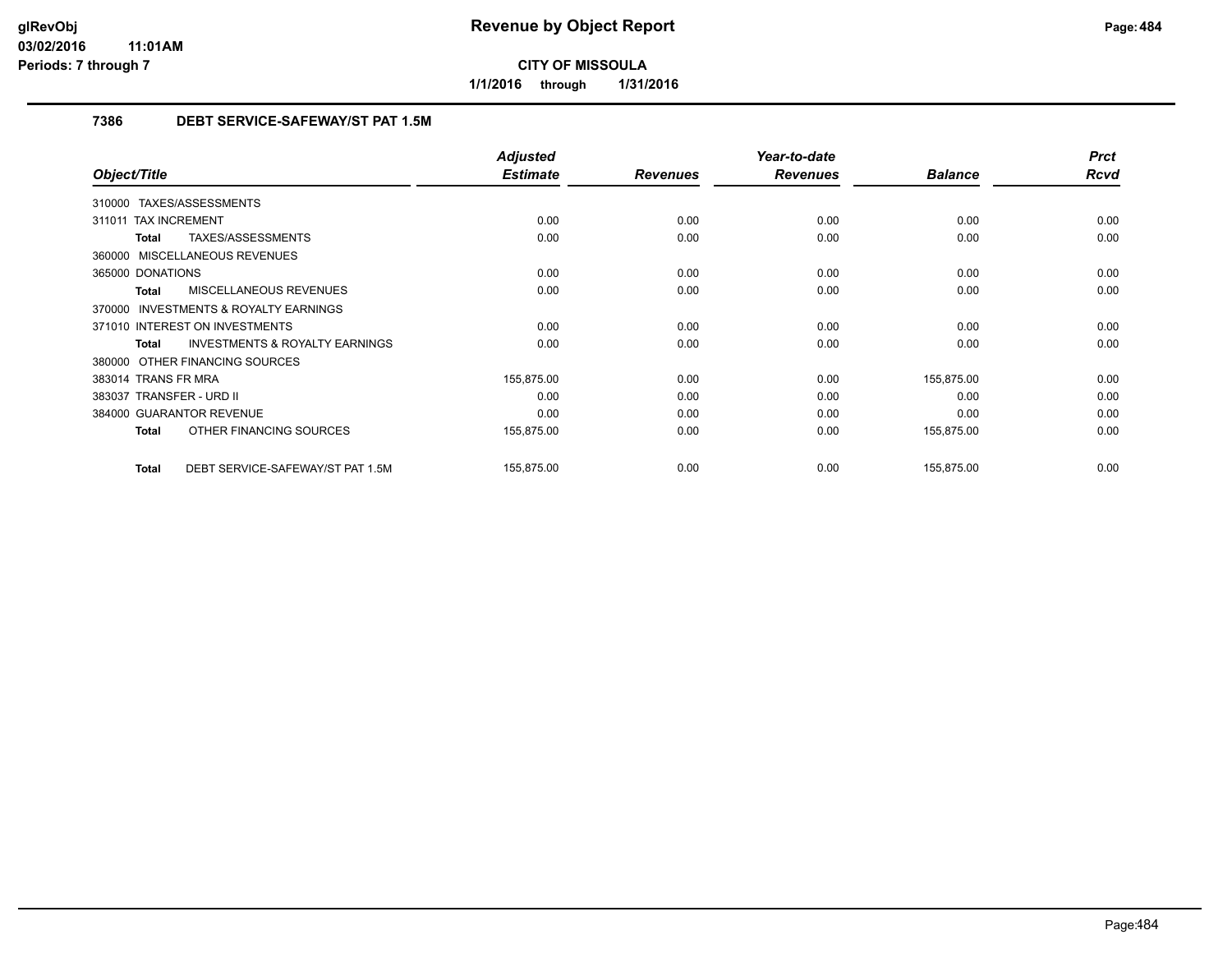**1/1/2016 through 1/31/2016**

# **7387 DEBT SERVICE-BROWNFIELD RLF 1.125M**

**7387 DEBT SERVICE-BROWNFIELD RLF 1.125M**

|                                                    | <b>Adiusted</b> |                 | Year-to-date    |                | <b>Prct</b> |
|----------------------------------------------------|-----------------|-----------------|-----------------|----------------|-------------|
| Object/Title                                       | <b>Estimate</b> | <b>Revenues</b> | <b>Revenues</b> | <b>Balance</b> | <b>Rcvd</b> |
| 310000 TAXES/ASSESSMENTS                           |                 |                 |                 |                |             |
| 311011 TAX INCREMENT                               | 0.00            | 0.00            | 0.00            | 0.00           | 0.00        |
| TAXES/ASSESSMENTS<br>Total                         | 0.00            | 0.00            | 0.00            | 0.00           | 0.00        |
| 370000 INVESTMENTS & ROYALTY EARNINGS              |                 |                 |                 |                |             |
| 371010 INTEREST ON INVESTMENTS                     | 0.00            | 0.00            | 0.00            | 0.00           | 0.00        |
| <b>INVESTMENTS &amp; ROYALTY EARNINGS</b><br>Total | 0.00            | 0.00            | 0.00            | 0.00           | 0.00        |
| 380000 OTHER FINANCING SOURCES                     |                 |                 |                 |                |             |
| 383014 TRANS FR MRA                                | 31.941.00       | 0.00            | 0.00            | 31.941.00      | 0.00        |
| 383016 TRANS FR TAX INCREMENT BOND                 | 0.00            | 0.00            | 0.00            | 0.00           | 0.00        |
| OTHER FINANCING SOURCES<br>Total                   | 31,941.00       | 0.00            | 0.00            | 31,941.00      | 0.00        |
| DEBT SERVICE-BROWNFIELD RLF 1.125M<br><b>Total</b> | 31.941.00       | 0.00            | 0.00            | 31.941.00      | 0.00        |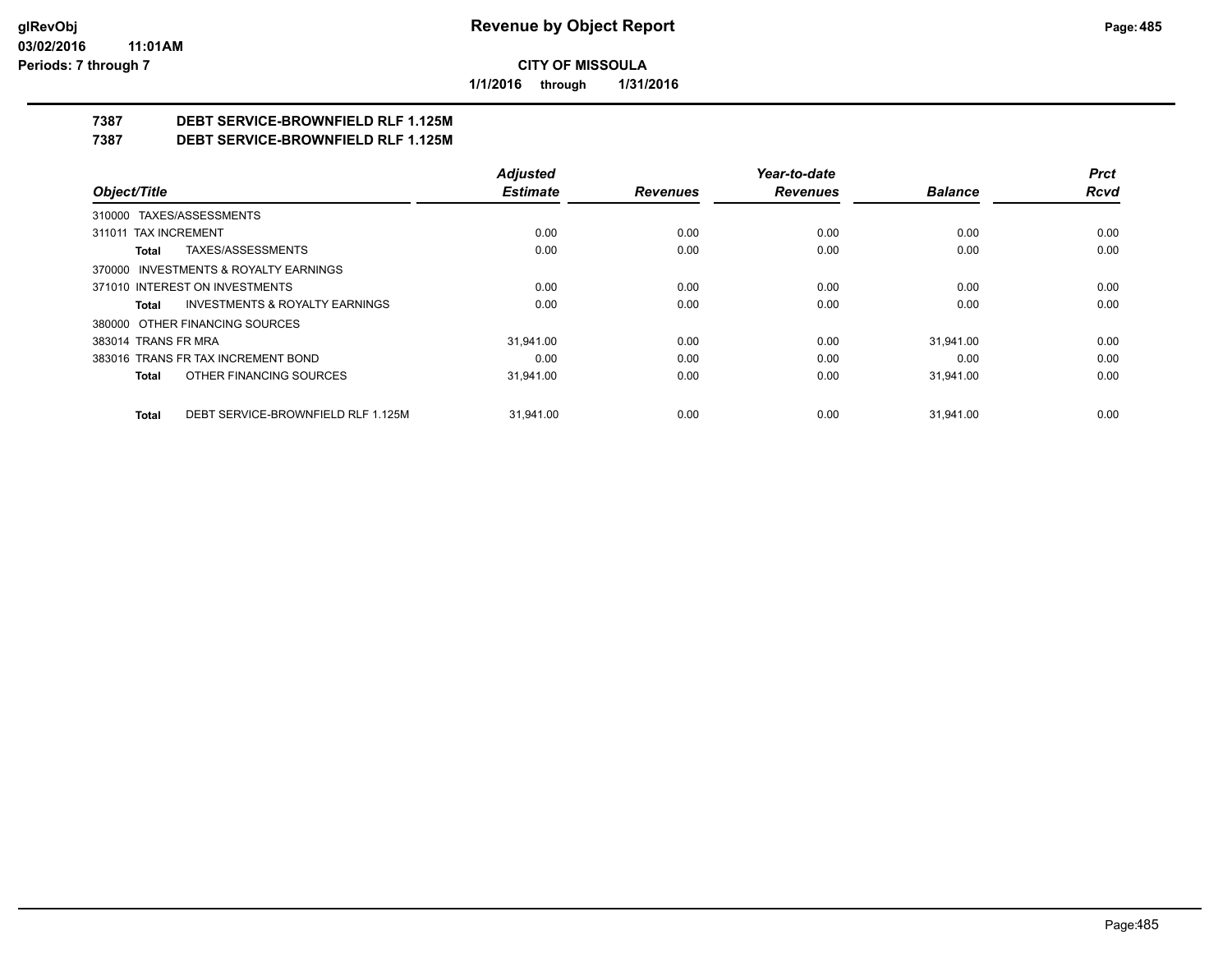**1/1/2016 through 1/31/2016**

## **7387 DEBT SERVICE-BROWNFIELD RLF 1.125M**

|                                             | <b>Adjusted</b> |                 | Year-to-date    |                | <b>Prct</b> |
|---------------------------------------------|-----------------|-----------------|-----------------|----------------|-------------|
| Object/Title                                | <b>Estimate</b> | <b>Revenues</b> | <b>Revenues</b> | <b>Balance</b> | <b>Rcvd</b> |
| 310000 TAXES/ASSESSMENTS                    |                 |                 |                 |                |             |
| 311011 TAX INCREMENT                        | 0.00            | 0.00            | 0.00            | 0.00           | 0.00        |
| TAXES/ASSESSMENTS<br>Total                  | 0.00            | 0.00            | 0.00            | 0.00           | 0.00        |
| 370000 INVESTMENTS & ROYALTY EARNINGS       |                 |                 |                 |                |             |
| 371010 INTEREST ON INVESTMENTS              | 0.00            | 0.00            | 0.00            | 0.00           | 0.00        |
| INVESTMENTS & ROYALTY EARNINGS<br>Total     | 0.00            | 0.00            | 0.00            | 0.00           | 0.00        |
| 380000 OTHER FINANCING SOURCES              |                 |                 |                 |                |             |
| 383014 TRANS FR MRA                         | 31.941.00       | 0.00            | 0.00            | 31.941.00      | 0.00        |
| 383016 TRANS FR TAX INCREMENT BOND          | 0.00            | 0.00            | 0.00            | 0.00           | 0.00        |
| OTHER FINANCING SOURCES<br>Total            | 31,941.00       | 0.00            | 0.00            | 31,941.00      | 0.00        |
|                                             |                 |                 |                 |                |             |
| DEBT SERVICE-BROWNFIELD RLF 1.125M<br>Total | 31.941.00       | 0.00            | 0.00            | 31.941.00      | 0.00        |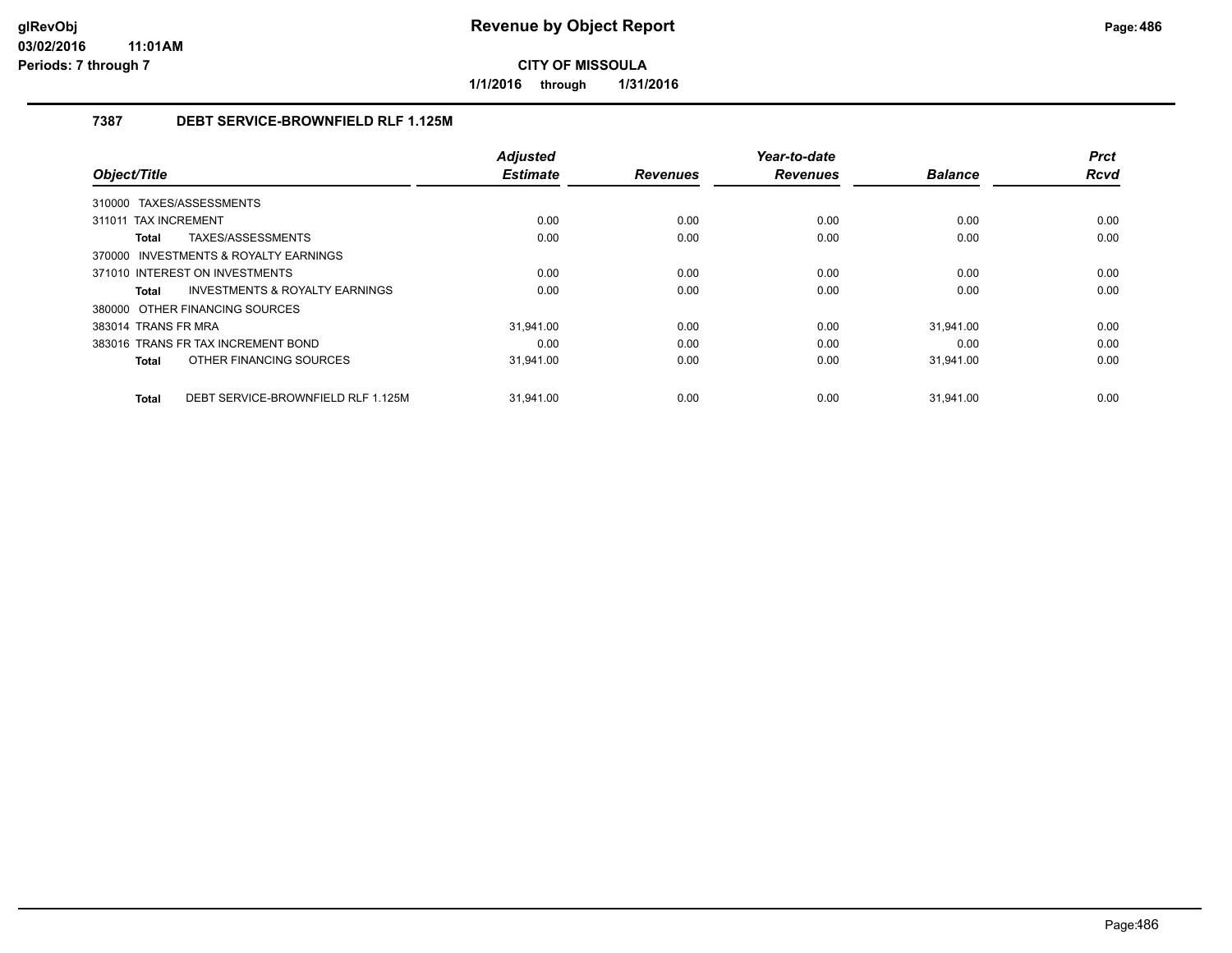**1/1/2016 through 1/31/2016**

**7388 RESERVE-3.6m TIF**

**7388 RESERVE-3.6m TIF**

|                                                    | <b>Adjusted</b> |                 | Year-to-date    |                | <b>Prct</b> |
|----------------------------------------------------|-----------------|-----------------|-----------------|----------------|-------------|
| Object/Title                                       | <b>Estimate</b> | <b>Revenues</b> | <b>Revenues</b> | <b>Balance</b> | <b>Rcvd</b> |
| 370000 INVESTMENTS & ROYALTY EARNINGS              |                 |                 |                 |                |             |
| 371010 INTEREST ON INVESTMENTS                     | 0.00            | 0.00            | 0.00            | 0.00           | 0.00        |
| 371020 GAIN/LOSS IN MARKET VALUE OF INVESTMENTS    | 0.00            | 0.00            | 0.00            | 0.00           | 0.00        |
| <b>INVESTMENTS &amp; ROYALTY EARNINGS</b><br>Total | 0.00            | 0.00            | 0.00            | 0.00           | 0.00        |
| 380000 OTHER FINANCING SOURCES                     |                 |                 |                 |                |             |
| 381025 BOND PROCEEDS                               | 0.00            | 0.00            | 0.00            | 0.00           | 0.00        |
| 383014 TRANS FR MRA                                | 0.00            | 0.00            | 0.00            | 0.00           | 0.00        |
| 383037 TRANSFER - URD II                           | 0.00            | 0.00            | 0.00            | 0.00           | 0.00        |
| 383040 TRANSFER FROM CITY GRANTS                   | 0.00            | 0.00            | 0.00            | 0.00           | 0.00        |
| OTHER FINANCING SOURCES<br>Total                   | 0.00            | 0.00            | 0.00            | 0.00           | 0.00        |
| RESERVE-3.6m TIF<br><b>Total</b>                   | 0.00            | 0.00            | 0.00            | 0.00           | 0.00        |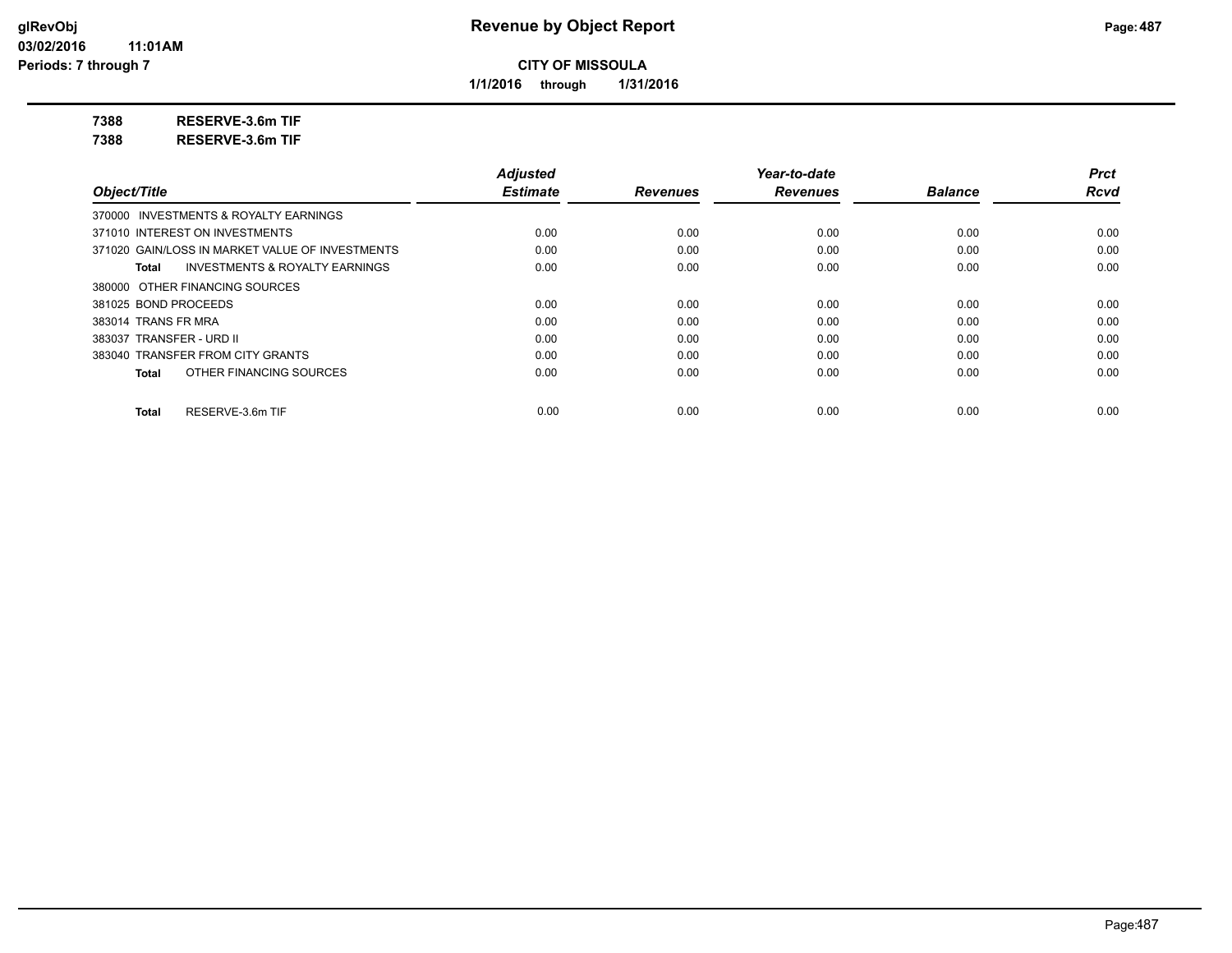**1/1/2016 through 1/31/2016**

#### **7388 RESERVE-3.6m TIF**

|                                                    | <b>Adjusted</b> |                 | Year-to-date    |                | <b>Prct</b> |
|----------------------------------------------------|-----------------|-----------------|-----------------|----------------|-------------|
| Object/Title                                       | <b>Estimate</b> | <b>Revenues</b> | <b>Revenues</b> | <b>Balance</b> | Rcvd        |
| 370000 INVESTMENTS & ROYALTY EARNINGS              |                 |                 |                 |                |             |
| 371010 INTEREST ON INVESTMENTS                     | 0.00            | 0.00            | 0.00            | 0.00           | 0.00        |
| 371020 GAIN/LOSS IN MARKET VALUE OF INVESTMENT     | 0.00            | 0.00            | 0.00            | 0.00           | 0.00        |
| <b>INVESTMENTS &amp; ROYALTY EARNINGS</b><br>Total | 0.00            | 0.00            | 0.00            | 0.00           | 0.00        |
| 380000 OTHER FINANCING SOURCES                     |                 |                 |                 |                |             |
| 381025 BOND PROCEEDS                               | 0.00            | 0.00            | 0.00            | 0.00           | 0.00        |
| 383014 TRANS FR MRA                                | 0.00            | 0.00            | 0.00            | 0.00           | 0.00        |
| 383037 TRANSFER - URD II                           | 0.00            | 0.00            | 0.00            | 0.00           | 0.00        |
| 383040 TRANSFER FROM CITY GRANTS                   | 0.00            | 0.00            | 0.00            | 0.00           | 0.00        |
| OTHER FINANCING SOURCES<br>Total                   | 0.00            | 0.00            | 0.00            | 0.00           | 0.00        |
| RESERVE-3.6m TIF<br><b>Total</b>                   | 0.00            | 0.00            | 0.00            | 0.00           | 0.00        |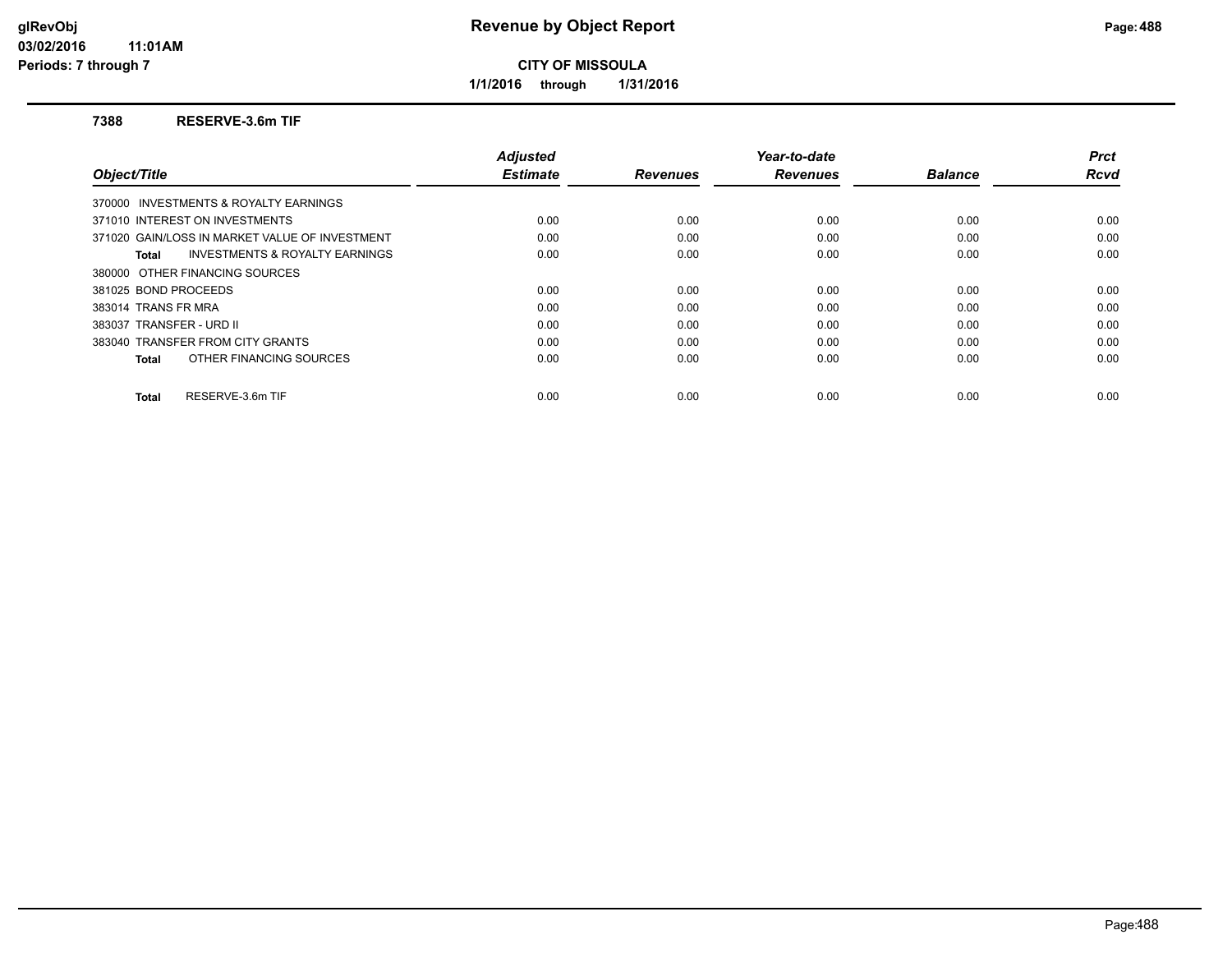**1/1/2016 through 1/31/2016**

**7389 DEBT SERVICE - 3.6M/5.75M**

**7389 DEBT SERVICE - 3.6M/5.75M**

|                      |                                                 | <b>Adjusted</b> |                 | Year-to-date    |                | <b>Prct</b> |
|----------------------|-------------------------------------------------|-----------------|-----------------|-----------------|----------------|-------------|
| Object/Title         |                                                 | <b>Estimate</b> | <b>Revenues</b> | <b>Revenues</b> | <b>Balance</b> | Rcvd        |
|                      | 370000 INVESTMENTS & ROYALTY EARNINGS           |                 |                 |                 |                |             |
|                      | 371010 INTEREST ON INVESTMENTS                  | 0.00            | 0.00            | 0.00            | 0.00           | 0.00        |
|                      | 371020 GAIN/LOSS IN MARKET VALUE OF INVESTMENTS | 0.00            | 0.00            | 0.00            | 0.00           | 0.00        |
| Total                | <b>INVESTMENTS &amp; ROYALTY EARNINGS</b>       | 0.00            | 0.00            | 0.00            | 0.00           | 0.00        |
|                      | 380000 OTHER FINANCING SOURCES                  |                 |                 |                 |                |             |
|                      | 381009 TRANSFER FROM CLEARING                   | 0.00            | 0.00            | 0.00            | 0.00           | 0.00        |
| 381025 BOND PROCEEDS |                                                 | 0.00            | 0.00            | 0.00            | 0.00           | 0.00        |
| 383014 TRANS FR MRA  |                                                 | 921.916.00      | 0.00            | 0.00            | 921.916.00     | 0.00        |
| <b>Total</b>         | OTHER FINANCING SOURCES                         | 921,916.00      | 0.00            | 0.00            | 921,916.00     | 0.00        |
| <b>Total</b>         | DEBT SERVICE - 3.6M/5.75M                       | 921.916.00      | 0.00            | 0.00            | 921.916.00     | 0.00        |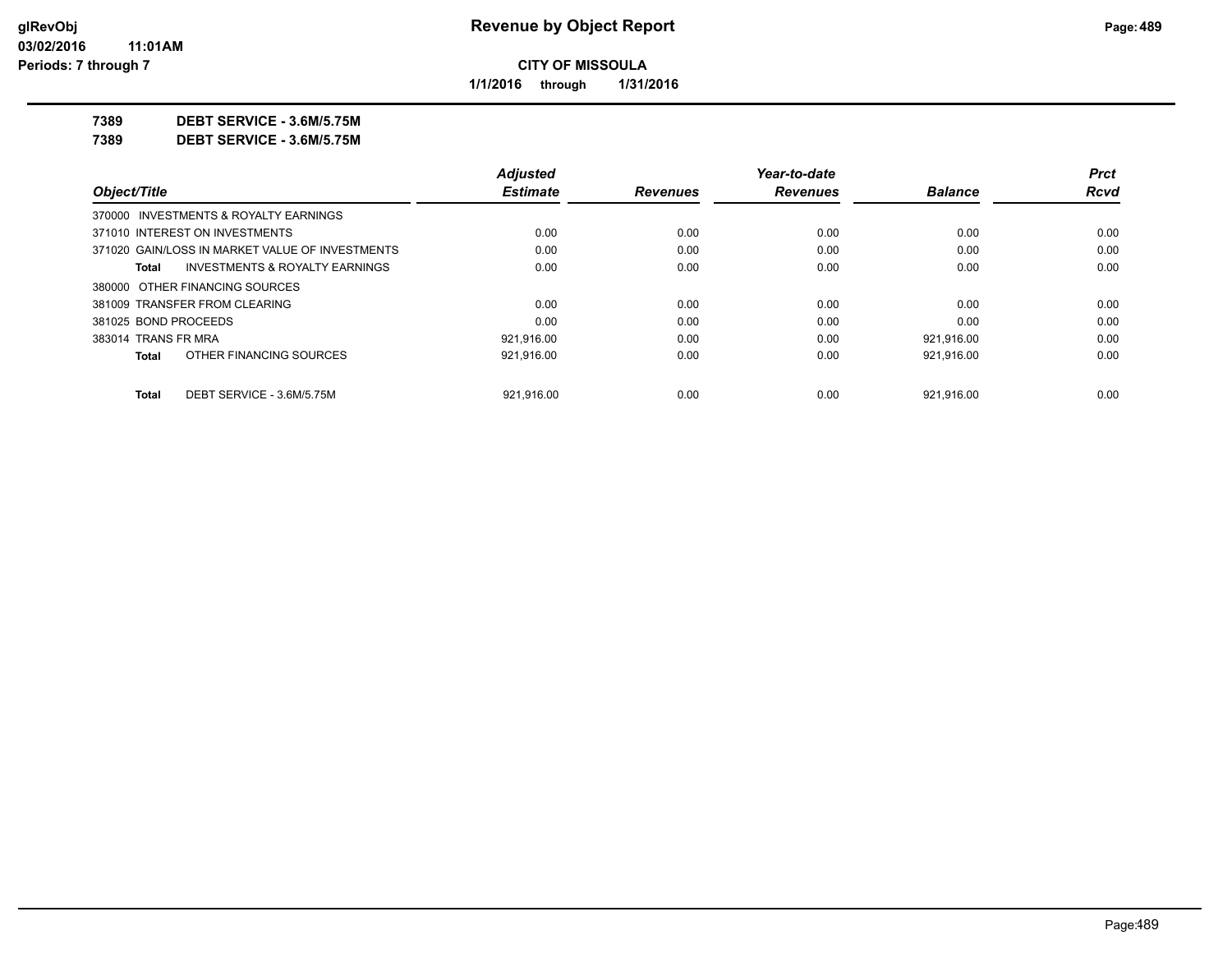**1/1/2016 through 1/31/2016**

## **7389 DEBT SERVICE - 3.6M/5.75M**

| Object/Title                                       | <b>Adjusted</b><br><b>Estimate</b> | <b>Revenues</b> | Year-to-date<br><b>Revenues</b> | <b>Balance</b> | <b>Prct</b><br><b>Rcvd</b> |
|----------------------------------------------------|------------------------------------|-----------------|---------------------------------|----------------|----------------------------|
| 370000 INVESTMENTS & ROYALTY EARNINGS              |                                    |                 |                                 |                |                            |
| 371010 INTEREST ON INVESTMENTS                     | 0.00                               | 0.00            | 0.00                            | 0.00           | 0.00                       |
| 371020 GAIN/LOSS IN MARKET VALUE OF INVESTMENT     | 0.00                               | 0.00            | 0.00                            | 0.00           | 0.00                       |
| <b>INVESTMENTS &amp; ROYALTY EARNINGS</b><br>Total | 0.00                               | 0.00            | 0.00                            | 0.00           | 0.00                       |
| 380000 OTHER FINANCING SOURCES                     |                                    |                 |                                 |                |                            |
| 381009 TRANSFER FROM CLEARING                      | 0.00                               | 0.00            | 0.00                            | 0.00           | 0.00                       |
| 381025 BOND PROCEEDS                               | 0.00                               | 0.00            | 0.00                            | 0.00           | 0.00                       |
| 383014 TRANS FR MRA                                | 921,916.00                         | 0.00            | 0.00                            | 921,916.00     | 0.00                       |
| OTHER FINANCING SOURCES<br>Total                   | 921,916.00                         | 0.00            | 0.00                            | 921,916.00     | 0.00                       |
| DEBT SERVICE - 3.6M/5.75M<br>Total                 | 921.916.00                         | 0.00            | 0.00                            | 921.916.00     | 0.00                       |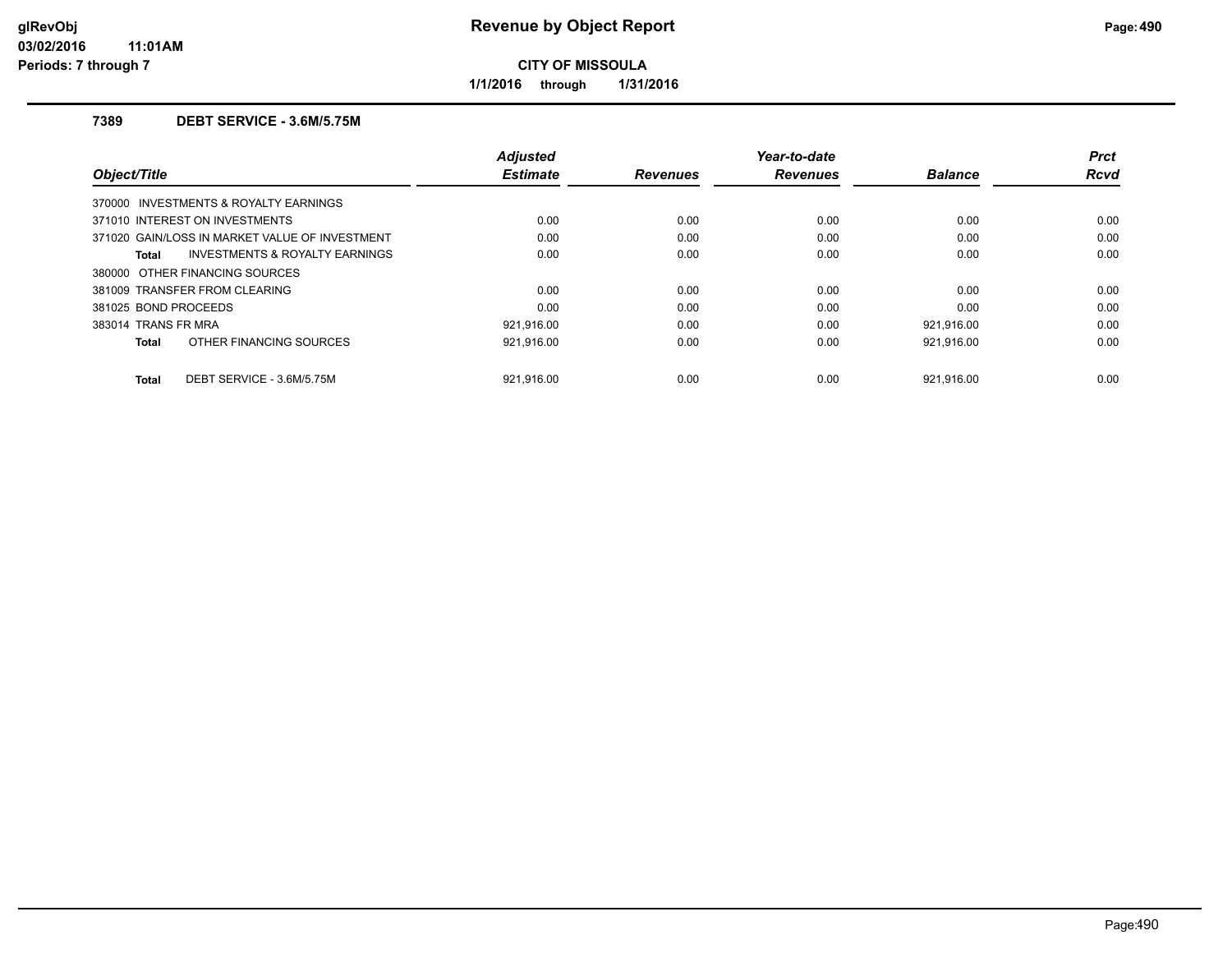**1/1/2016 through 1/31/2016**

**7390 URDII CLEARING - 3.6M TIF**

**7390 URDII CLEARING - 3.6M TIF**

|                                                           | <b>Adjusted</b> |                 | Year-to-date    |                | <b>Prct</b> |
|-----------------------------------------------------------|-----------------|-----------------|-----------------|----------------|-------------|
| Object/Title                                              | <b>Estimate</b> | <b>Revenues</b> | <b>Revenues</b> | <b>Balance</b> | <b>Rcvd</b> |
| TAXES/ASSESSMENTS<br>310000                               |                 |                 |                 |                |             |
| 310000 TAXES/ASSESSMENTS                                  | 0.00            | 0.00            | 0.00            | 0.00           | 0.00        |
| 311011 TAX INCREMENT                                      | 1,617,625.00    | 37,126.49       | 808,020.77      | 809,604.23     | 49.95       |
| PENALTIES & INTEREST<br>312001                            | 0.00            | 277.88          | 1,164.31        | $-1,164.31$    | 0.00        |
| <b>TAXES/ASSESSMENTS</b><br><b>Total</b>                  | 1,617,625.00    | 37,404.37       | 809,185.08      | 808,439.92     | 50.02       |
| <b>INTERGOVERNMENTAL REVENUES</b><br>330000               |                 |                 |                 |                |             |
| 335210 PERSONAL PROPERTY TAX REIMBURSEMENT                | 0.00            | 0.00            | 93,665.65       | $-93,665.65$   | 0.00        |
| 335230 HB 124 REVENUE                                     | 255,260.00      | 0.00            | 127,630.00      | 127,630.00     | 50.00       |
| <b>INTERGOVERNMENTAL REVENUES</b><br><b>Total</b>         | 255,260.00      | 0.00            | 221,295.65      | 33,964.35      | 86.69       |
| <b>INVESTMENTS &amp; ROYALTY EARNINGS</b><br>370000       |                 |                 |                 |                |             |
| 371010 INTEREST ON INVESTMENTS                            | 0.00            | 0.00            | 0.00            | 0.00           | 0.00        |
| 371020 GAIN/LOSS IN MARKET VALUE OF INVESTMENTS           | 0.00            | 0.00            | 0.00            | 0.00           | 0.00        |
| <b>INVESTMENTS &amp; ROYALTY EARNINGS</b><br><b>Total</b> | 0.00            | 0.00            | 0.00            | 0.00           | 0.00        |
| OTHER FINANCING SOURCES<br>380000                         |                 |                 |                 |                |             |
| <b>TRANSFER FROM URD II</b><br>383037                     | 0.00            | 0.00            | 0.00            | 0.00           | 0.00        |
| OTHER FINANCING SOURCES<br><b>Total</b>                   | 0.00            | 0.00            | 0.00            | 0.00           | 0.00        |
| URDII CLEARING - 3.6M TIF<br><b>Total</b>                 | 1,872,885.00    | 37,404.37       | 1,030,480.73    | 842,404.27     | 55.02       |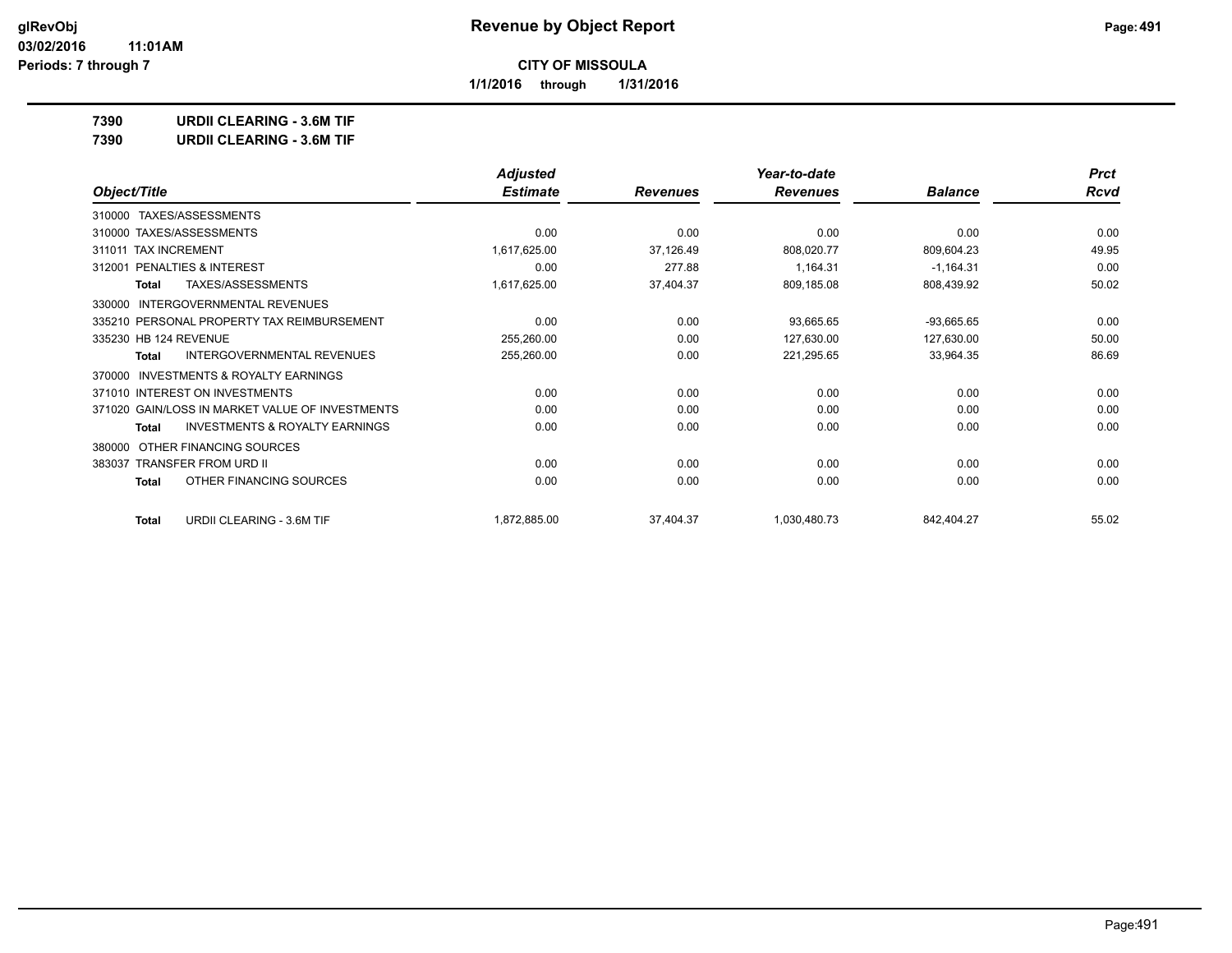**1/1/2016 through 1/31/2016**

## **7390 URDII CLEARING - 3.6M TIF**

|                                                           | <b>Adjusted</b> |                 | Year-to-date    |                | <b>Prct</b> |
|-----------------------------------------------------------|-----------------|-----------------|-----------------|----------------|-------------|
| Object/Title                                              | <b>Estimate</b> | <b>Revenues</b> | <b>Revenues</b> | <b>Balance</b> | <b>Rcvd</b> |
| TAXES/ASSESSMENTS<br>310000                               |                 |                 |                 |                |             |
| 310000 TAXES/ASSESSMENTS                                  | 0.00            | 0.00            | 0.00            | 0.00           | 0.00        |
| <b>TAX INCREMENT</b><br>311011                            | 1,617,625.00    | 37,126.49       | 808,020.77      | 809,604.23     | 49.95       |
| <b>PENALTIES &amp; INTEREST</b><br>312001                 | 0.00            | 277.88          | 1,164.31        | $-1,164.31$    | 0.00        |
| TAXES/ASSESSMENTS<br><b>Total</b>                         | 1,617,625.00    | 37,404.37       | 809,185.08      | 808,439.92     | 50.02       |
| INTERGOVERNMENTAL REVENUES<br>330000                      |                 |                 |                 |                |             |
| 335210 PERSONAL PROPERTY TAX REIMBURSEMENT                | 0.00            | 0.00            | 93,665.65       | $-93,665.65$   | 0.00        |
| 335230 HB 124 REVENUE                                     | 255,260.00      | 0.00            | 127,630.00      | 127,630.00     | 50.00       |
| <b>INTERGOVERNMENTAL REVENUES</b><br><b>Total</b>         | 255,260.00      | 0.00            | 221,295.65      | 33,964.35      | 86.69       |
| <b>INVESTMENTS &amp; ROYALTY EARNINGS</b><br>370000       |                 |                 |                 |                |             |
| 371010 INTEREST ON INVESTMENTS                            | 0.00            | 0.00            | 0.00            | 0.00           | 0.00        |
| 371020 GAIN/LOSS IN MARKET VALUE OF INVESTMENT            | 0.00            | 0.00            | 0.00            | 0.00           | 0.00        |
| <b>INVESTMENTS &amp; ROYALTY EARNINGS</b><br><b>Total</b> | 0.00            | 0.00            | 0.00            | 0.00           | 0.00        |
| OTHER FINANCING SOURCES<br>380000                         |                 |                 |                 |                |             |
| <b>TRANSFER FROM URD II</b><br>383037                     | 0.00            | 0.00            | 0.00            | 0.00           | 0.00        |
| OTHER FINANCING SOURCES<br><b>Total</b>                   | 0.00            | 0.00            | 0.00            | 0.00           | 0.00        |
| URDII CLEARING - 3.6M TIF<br><b>Total</b>                 | 1,872,885.00    | 37,404.37       | 1,030,480.73    | 842,404.27     | 55.02       |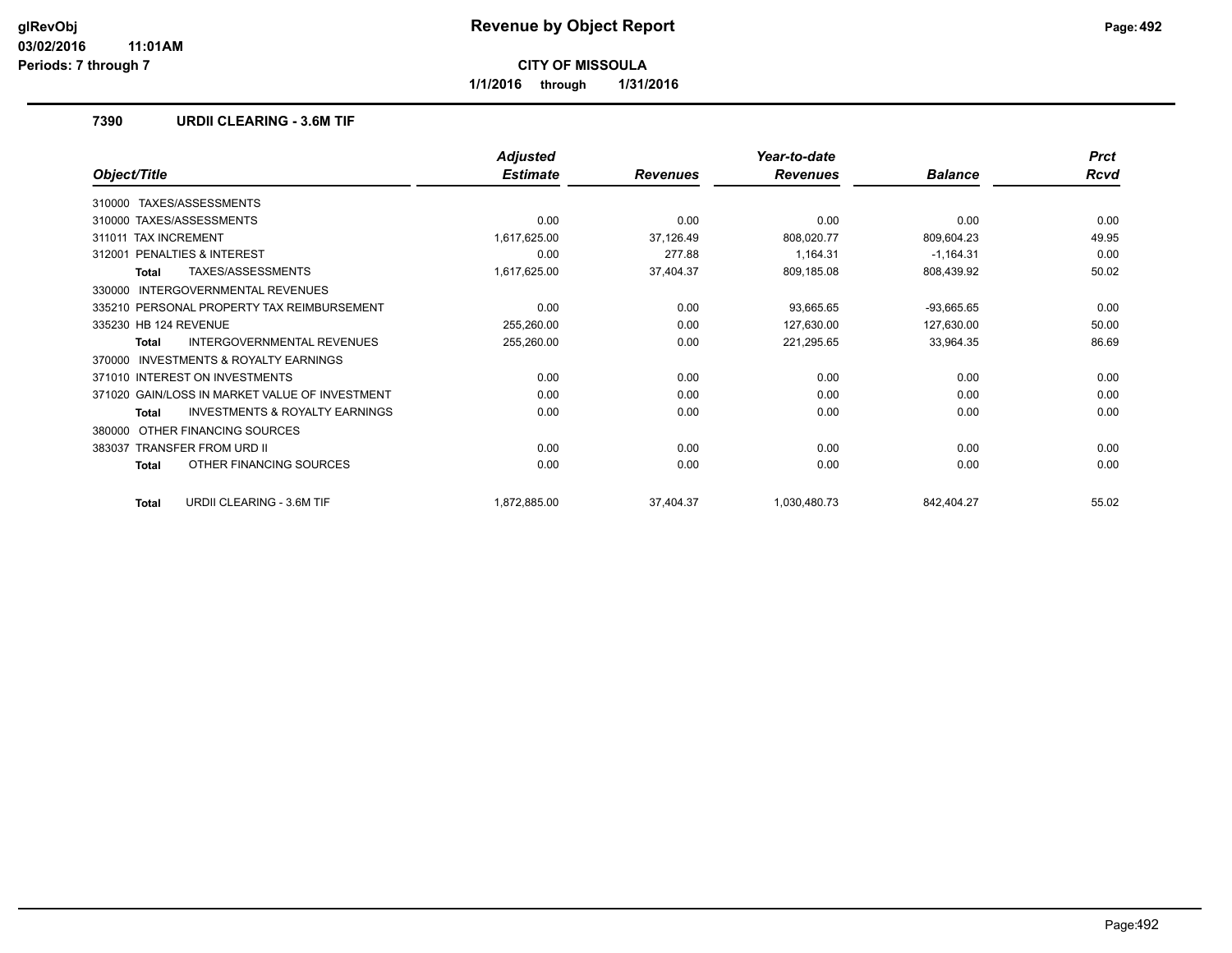*Prct* 

**CITY OF MISSOULA**

**1/1/2016 through 1/31/2016**

 *Adjusted* 

**7391 MRA - URD I FUND 7391 MRA - URD I FUND**

| 7391         | <b>MKA-UKDIFUND</b> |  |
|--------------|---------------------|--|
|              |                     |  |
|              |                     |  |
| Object/Title |                     |  |

| Object/Title                                              | <b>Estimate</b> | <b>Revenues</b> | <b>Revenues</b> | <b>Balance</b> | <b>Rcvd</b> |
|-----------------------------------------------------------|-----------------|-----------------|-----------------|----------------|-------------|
| 310000 TAXES/ASSESSMENTS                                  |                 |                 |                 |                |             |
| 311011 TAX INCREMENT                                      | 0.00            | 0.00            | 0.00            | 0.00           | 0.00        |
| 312001 PENALTIES & INTEREST                               | 0.00            | 0.00            | 0.00            | 0.00           | 0.00        |
| TAXES/ASSESSMENTS<br><b>Total</b>                         | 0.00            | 0.00            | 0.00            | 0.00           | 0.00        |
| 330000 INTERGOVERNMENTAL REVENUES                         |                 |                 |                 |                |             |
| 331050 ISTEA/CTEP GRANT                                   | 0.00            | 0.00            | 0.00            | 0.00           | 0.00        |
| 336023 STATE CONTRIB. - PERS                              | 0.00            | 0.00            | 0.00            | 0.00           | 0.00        |
| <b>INTERGOVERNMENTAL REVENUES</b><br><b>Total</b>         | 0.00            | 0.00            | 0.00            | 0.00           | 0.00        |
| 360000 MISCELLANEOUS REVENUES                             |                 |                 |                 |                |             |
| 360000 MISCELLANEOUS REVENUES                             | 0.00            | 0.00            | 0.00            | 0.00           | 0.00        |
| 360010 MISCELLANEOUS                                      | 0.00            | 0.00            | 0.00            | 0.00           | 0.00        |
| 364012 SALE OF SURPLUS PROPERTY                           | 0.00            | 0.00            | 0.00            | 0.00           | 0.00        |
| 365000 DONATIONS                                          | 0.00            | 0.00            | 0.00            | 0.00           | 0.00        |
| <b>MISCELLANEOUS REVENUES</b><br>Total                    | 0.00            | 0.00            | 0.00            | 0.00           | 0.00        |
| 370000 INVESTMENTS & ROYALTY EARNINGS                     |                 |                 |                 |                |             |
| 371010 INTEREST ON INVESTMENTS                            | 0.00            | 0.00            | 0.00            | 0.00           | 0.00        |
| 371020 GAIN/LOSS IN MARKET VALUE OF INVESTMENTS           | 0.00            | 0.00            | 0.00            | 0.00           | 0.00        |
| <b>INVESTMENTS &amp; ROYALTY EARNINGS</b><br><b>Total</b> | 0.00            | 0.00            | 0.00            | 0.00           | 0.00        |
| 380000 OTHER FINANCING SOURCES                            |                 |                 |                 |                |             |
| 382010 SALE OF FIXED ASSETS                               | 0.00            | 0.00            | 0.00            | 0.00           | 0.00        |
| 383001 TRANS FR FLUSHING DISTRICT                         | 0.00            | 0.00            | 0.00            | 0.00           | 0.00        |
| 383016 TRANS FR TAX INCREMENT BOND                        | 0.00            | 0.00            | 0.00            | 0.00           | 0.00        |
| 383029 TRANS FR GENERAL                                   | 0.00            | 0.00            | 0.00            | 0.00           | 0.00        |
| 383037 TRANSFER - URD II                                  | 0.00            | 0.00            | 0.00            | 0.00           | 0.00        |
| 383038 TRANSFER - URD III                                 | 0.00            | 0.00            | 0.00            | 0.00           | 0.00        |
| OTHER FINANCING SOURCES<br><b>Total</b>                   | 0.00            | 0.00            | 0.00            | 0.00           | 0.00        |
| MRA - URD I FUND<br>Total                                 | 0.00            | 0.00            | 0.00            | 0.00           | 0.00        |

*Year-to-date*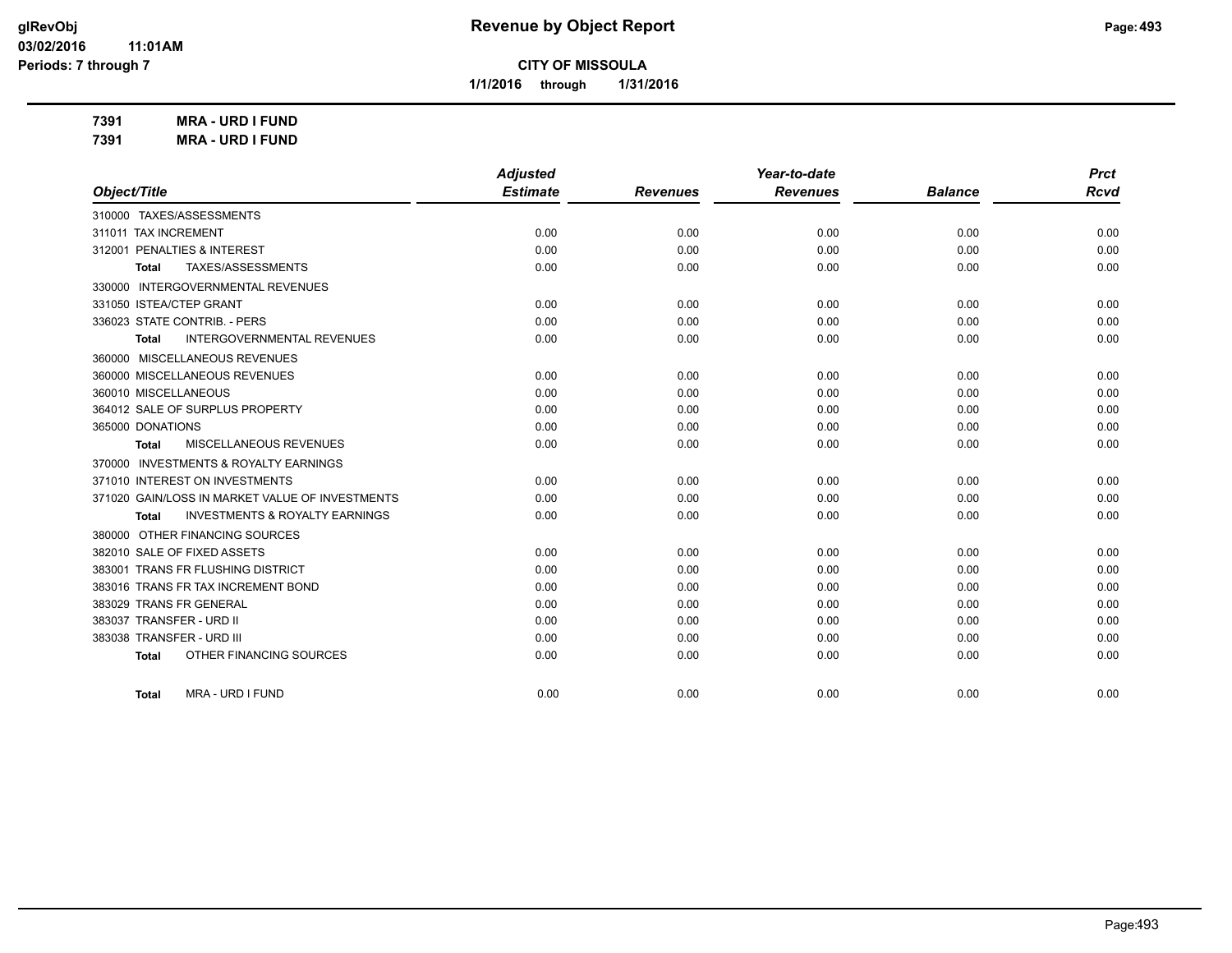**1/1/2016 through 1/31/2016**

#### **7391 MRA - URD I FUND**

|                                                    | <b>Adjusted</b> |                 | Year-to-date    |                | <b>Prct</b> |
|----------------------------------------------------|-----------------|-----------------|-----------------|----------------|-------------|
| Object/Title                                       | <b>Estimate</b> | <b>Revenues</b> | <b>Revenues</b> | <b>Balance</b> | <b>Rcvd</b> |
| 310000 TAXES/ASSESSMENTS                           |                 |                 |                 |                |             |
| 311011 TAX INCREMENT                               | 0.00            | 0.00            | 0.00            | 0.00           | 0.00        |
| 312001 PENALTIES & INTEREST                        | 0.00            | 0.00            | 0.00            | 0.00           | 0.00        |
| TAXES/ASSESSMENTS<br><b>Total</b>                  | 0.00            | 0.00            | 0.00            | 0.00           | 0.00        |
| 330000 INTERGOVERNMENTAL REVENUES                  |                 |                 |                 |                |             |
| 331050 ISTEA/CTEP GRANT                            | 0.00            | 0.00            | 0.00            | 0.00           | 0.00        |
| 336023 STATE CONTRIB. - PERS                       | 0.00            | 0.00            | 0.00            | 0.00           | 0.00        |
| <b>INTERGOVERNMENTAL REVENUES</b><br>Total         | 0.00            | 0.00            | 0.00            | 0.00           | 0.00        |
| 360000 MISCELLANEOUS REVENUES                      |                 |                 |                 |                |             |
| 360000 MISCELLANEOUS REVENUES                      | 0.00            | 0.00            | 0.00            | 0.00           | 0.00        |
| 360010 MISCELLANEOUS                               | 0.00            | 0.00            | 0.00            | 0.00           | 0.00        |
| 364012 SALE OF SURPLUS PROPERTY                    | 0.00            | 0.00            | 0.00            | 0.00           | 0.00        |
| 365000 DONATIONS                                   | 0.00            | 0.00            | 0.00            | 0.00           | 0.00        |
| <b>MISCELLANEOUS REVENUES</b><br><b>Total</b>      | 0.00            | 0.00            | 0.00            | 0.00           | 0.00        |
| 370000 INVESTMENTS & ROYALTY EARNINGS              |                 |                 |                 |                |             |
| 371010 INTEREST ON INVESTMENTS                     | 0.00            | 0.00            | 0.00            | 0.00           | 0.00        |
| 371020 GAIN/LOSS IN MARKET VALUE OF INVESTMENT     | 0.00            | 0.00            | 0.00            | 0.00           | 0.00        |
| <b>INVESTMENTS &amp; ROYALTY EARNINGS</b><br>Total | 0.00            | 0.00            | 0.00            | 0.00           | 0.00        |
| 380000 OTHER FINANCING SOURCES                     |                 |                 |                 |                |             |
| 382010 SALE OF FIXED ASSETS                        | 0.00            | 0.00            | 0.00            | 0.00           | 0.00        |
| 383001 TRANS FR FLUSHING DISTRICT                  | 0.00            | 0.00            | 0.00            | 0.00           | 0.00        |
| 383016 TRANS FR TAX INCREMENT BOND                 | 0.00            | 0.00            | 0.00            | 0.00           | 0.00        |
| 383029 TRANS FR GENERAL                            | 0.00            | 0.00            | 0.00            | 0.00           | 0.00        |
| 383037 TRANSFER - URD II                           | 0.00            | 0.00            | 0.00            | 0.00           | 0.00        |
| 383038 TRANSFER - URD III                          | 0.00            | 0.00            | 0.00            | 0.00           | 0.00        |
| OTHER FINANCING SOURCES<br><b>Total</b>            | 0.00            | 0.00            | 0.00            | 0.00           | 0.00        |
| MRA - URD I FUND<br><b>Total</b>                   | 0.00            | 0.00            | 0.00            | 0.00           | 0.00        |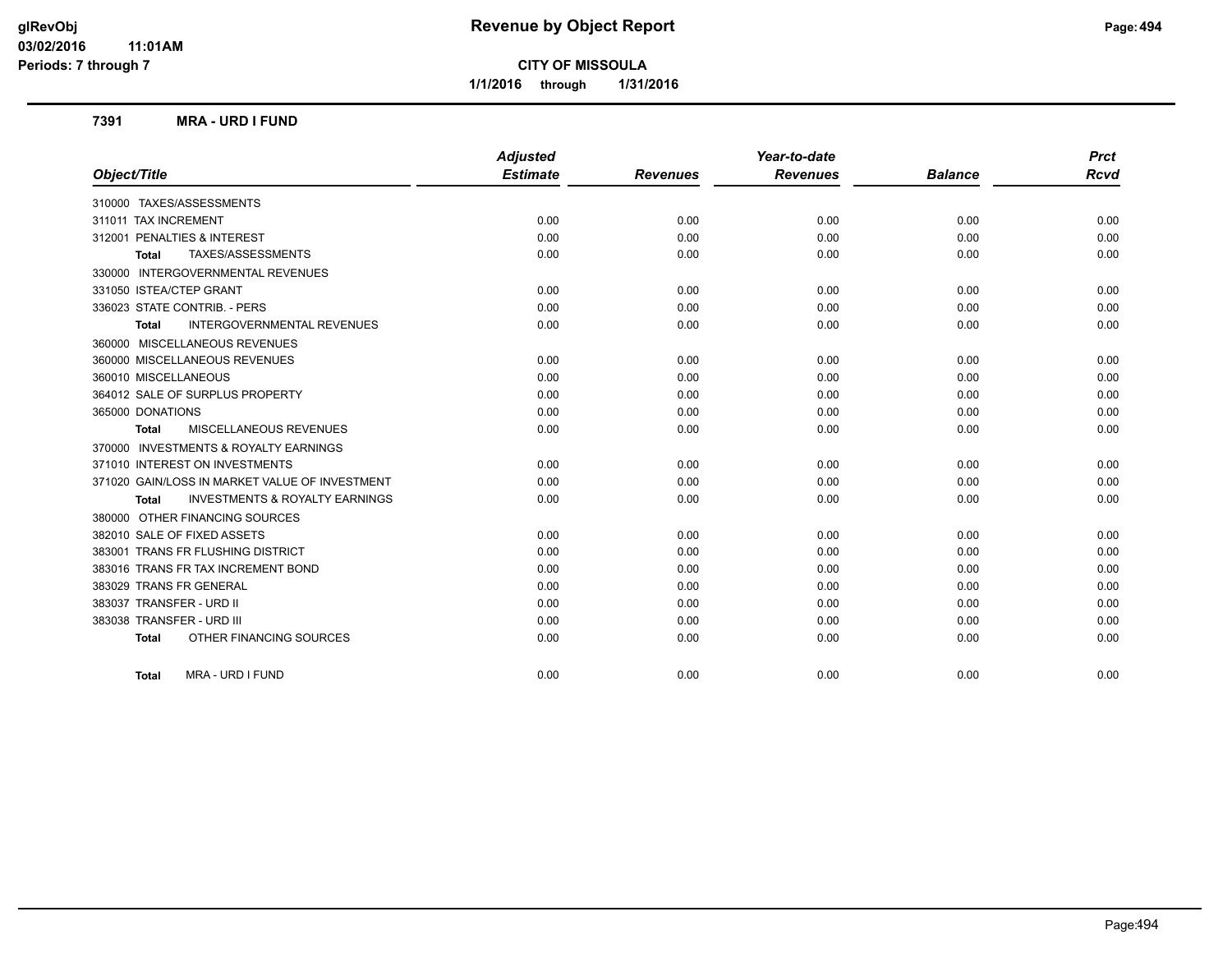**1/1/2016 through 1/31/2016**

**7392 MRA - URD II FUND 7392 MRA - URD II FUND**

| 7392 |  | MRA - URD II FUNI |
|------|--|-------------------|
|      |  |                   |

|                                                           | <b>Adjusted</b> |                 | Year-to-date    |                | <b>Prct</b> |
|-----------------------------------------------------------|-----------------|-----------------|-----------------|----------------|-------------|
| Object/Title                                              | <b>Estimate</b> | <b>Revenues</b> | <b>Revenues</b> | <b>Balance</b> | <b>Rcvd</b> |
| 310000 TAXES/ASSESSMENTS                                  |                 |                 |                 |                |             |
| 311011 TAX INCREMENT                                      | 0.00            | 0.00            | 0.00            | 0.00           | 0.00        |
| TAXES/ASSESSMENTS<br><b>Total</b>                         | 0.00            | 0.00            | 0.00            | 0.00           | 0.00        |
| 330000 INTERGOVERNMENTAL REVENUES                         |                 |                 |                 |                |             |
| 330000 INTERGOVERNMENTAL REVENUES                         | 0.00            | 0.00            | 0.00            | 0.00           | 0.00        |
| 331050 ISTEA/CTEP GRANT                                   | 200,000.00      | 0.00            | 0.00            | 200,000.00     | 0.00        |
| 331060 NATL RECREATION TRAILS GRANTS                      | 0.00            | 0.00            | 0.00            | 0.00           | 0.00        |
| 335210 PERSONAL PROPERTY TAX REIMBURSEMENT                | 0.00            | 0.00            | 0.00            | 0.00           | 0.00        |
| 335230 HB 124 REVENUE                                     | 0.00            | 0.00            | 0.00            | 0.00           | 0.00        |
| 335250 STATE REIMB - SB #184                              | 0.00            | 0.00            | 0.00            | 0.00           | 0.00        |
| 336023 STATE CONTRIB. - PERS                              | 0.00            | 0.00            | 0.00            | 0.00           | 0.00        |
| INTERGOVERNMENTAL REVENUES<br><b>Total</b>                | 200,000.00      | 0.00            | 0.00            | 200,000.00     | 0.00        |
| 340000 CHARGES FOR SERVICES                               |                 |                 |                 |                |             |
| 343300 MISC CHARGES FOR SERVICES                          | 0.00            | 0.00            | 0.00            | 0.00           | 0.00        |
| <b>CHARGES FOR SERVICES</b><br><b>Total</b>               | 0.00            | 0.00            | 0.00            | 0.00           | 0.00        |
| 360000 MISCELLANEOUS REVENUES                             |                 |                 |                 |                |             |
| 360000 MISCELLANEOUS REVENUES                             | 0.00            | 0.00            | 237,869.88      | -237,869.88    | 0.00        |
| 360007 RLF REVENUES                                       | 0.00            | 0.00            | 0.00            | 0.00           | 0.00        |
| 360010 MISCELLANEOUS                                      | 0.00            | 0.00            | 0.00            | 0.00           | 0.00        |
| 365000 DONATIONS                                          | 0.00            | 0.00            | 0.00            | 0.00           | 0.00        |
| MISCELLANEOUS REVENUES<br><b>Total</b>                    | 0.00            | 0.00            | 237,869.88      | -237,869.88    | 0.00        |
| 370000 INVESTMENTS & ROYALTY EARNINGS                     |                 |                 |                 |                |             |
| 371010 INTEREST ON INVESTMENTS                            | 0.00            | 0.00            | 0.00            | 0.00           | 0.00        |
| 371020 GAIN/LOSS IN MARKET VALUE OF INVESTMENTS           | 0.00            | 0.00            | 0.00            | 0.00           | 0.00        |
| <b>INVESTMENTS &amp; ROYALTY EARNINGS</b><br><b>Total</b> | 0.00            | 0.00            | 0.00            | 0.00           | 0.00        |
| 380000 OTHER FINANCING SOURCES                            |                 |                 |                 |                |             |
| 381009 TRANSFERS IN                                       | 0.00            | 0.00            | 0.00            | 0.00           | 0.00        |
| 381025 BOND PROCEEDS                                      | 0.00            | 0.00            | 0.00            | 0.00           | 0.00        |
| 381026 DEBT SERVICE/BROWNSFIELD RLF 1.125M                | 0.00            | 0.00            | 0.00            | 0.00           | 0.00        |
| 381027 SOUTH RESERVE TRAIL CROSSING 5.M                   | 0.00            | 0.00            | 0.00            | 0.00           | 0.00        |
| 381028 BOND PROCEEDS-MILL SITE                            | 0.00            | 0.00            | 0.00            | 0.00           | 0.00        |
| 381074 CIVIC STADIUM TIF NOTES 1.5M                       | 0.00            | 0.00            | 0.00            | 0.00           | 0.00        |
| 383014 TRANS FR MRA                                       | 616,365.00      | 0.00            | 0.00            | 616,365.00     | 0.00        |
| 383037 TRANSFER - URD II                                  | 0.00            | 0.00            | 0.00            | 0.00           | 0.00        |
| 383038 TRANSFER - URD III                                 | 0.00            | 0.00            | 0.00            | 0.00           | 0.00        |
| 383039 FROM SID TRANSFERS                                 | 0.00            | 0.00            | 0.00            | 0.00           | 0.00        |
| 383060 TRANSFERS FROM FRONT ST URD                        | 0.00            | 0.00            | 0.00            | 0.00           | 0.00        |
| 383061 TRANSFERS FROM PARK IMPACT FEES                    | 0.00            | 0.00            | 0.00            | 0.00           | 0.00        |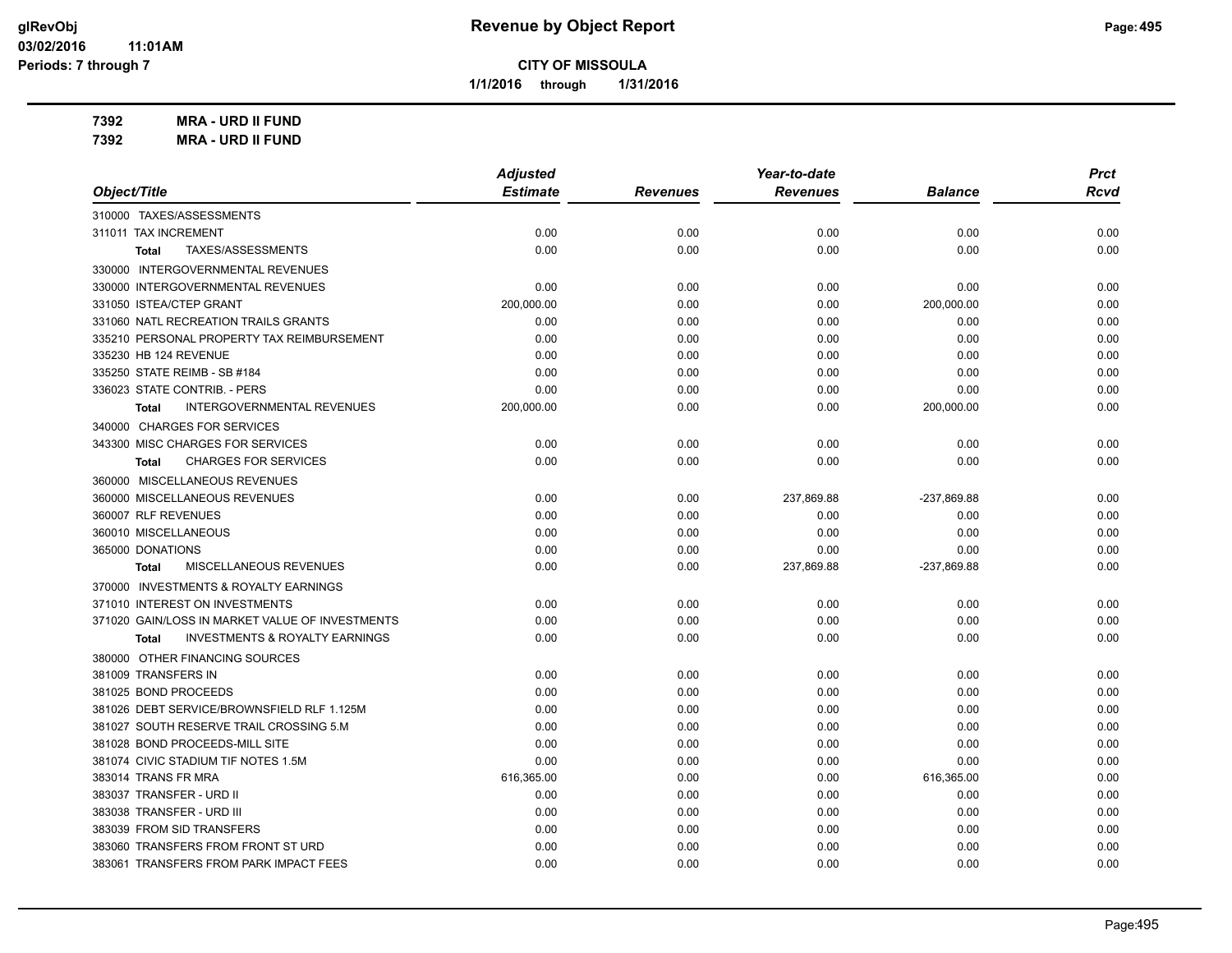## **glRevObj Revenue by Object Report Page:496**

**CITY OF MISSOULA**

**1/1/2016 through 1/31/2016**

**7392 MRA - URD II FUND 7392 MRA - URD II FUND**

|                                         | <b>Adjusted</b> |                 | Year-to-date    |                | Prct  |
|-----------------------------------------|-----------------|-----------------|-----------------|----------------|-------|
| Object/Title                            | <b>Estimate</b> | <b>Revenues</b> | <b>Revenues</b> | <b>Balance</b> | Rcvd  |
| 383062 TRANSFERS FROM PARK SIDS         | 0.00            | 0.00            | 0.00            | 0.00           | 0.00  |
| 383063 TRANSF FROM SAFETY-LU (CTEP)FUND | 0.00            | 0.00            | 0.00            | 0.00           | 0.00  |
| OTHER FINANCING SOURCES<br><b>Total</b> | 616.365.00      | 0.00            | 0.00            | 616.365.00     | 0.00  |
| MRA - URD II FUND<br><b>Total</b>       | 816.365.00      | 0.00            | 237.869.88      | 578.495.12     | 29.14 |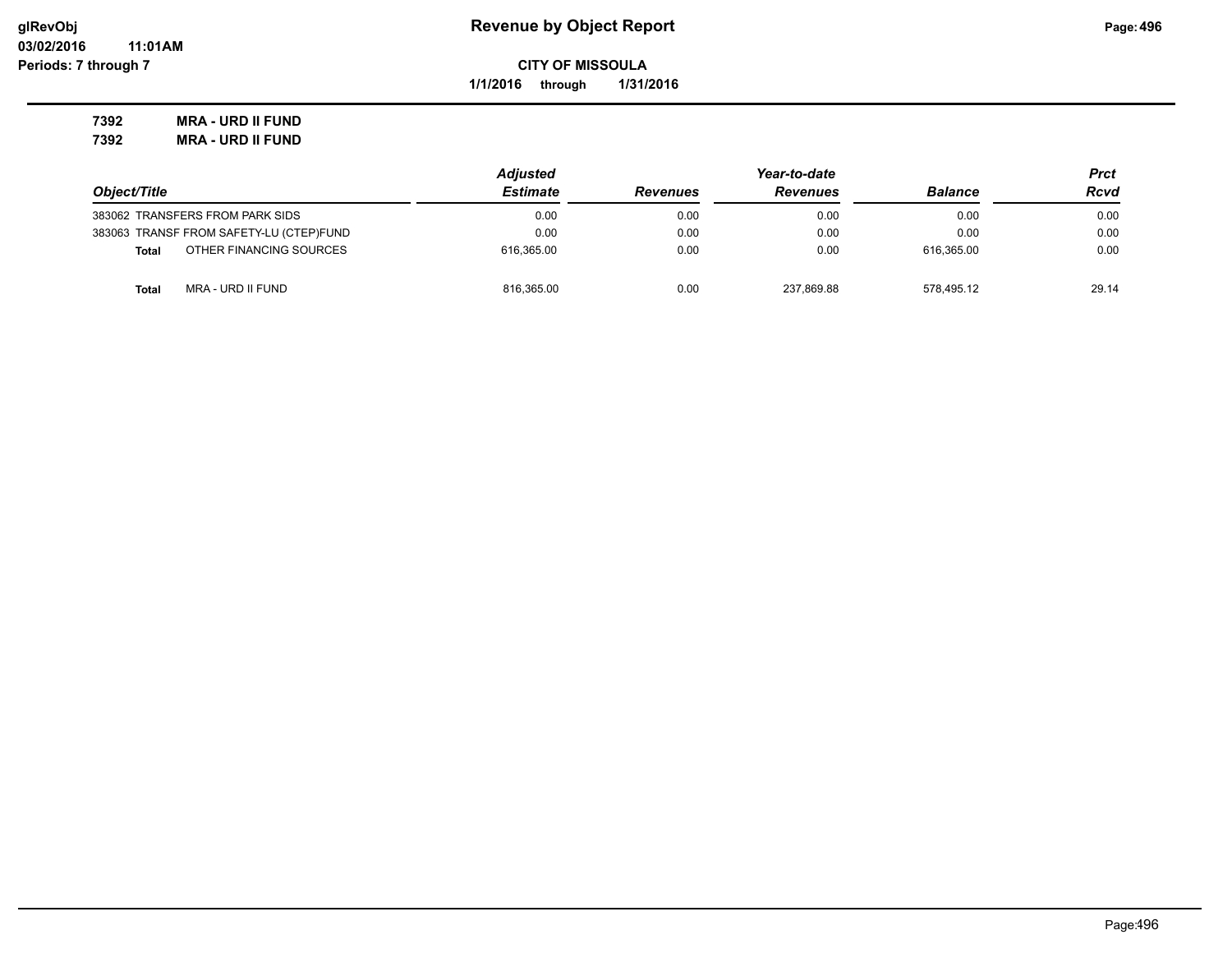**1/1/2016 through 1/31/2016**

#### **7392 MRA - URD II FUND**

| <b>Adjusted</b><br><b>Estimate</b><br>Object/Title<br><b>Rcvd</b><br><b>Revenues</b><br><b>Balance</b><br><b>Revenues</b><br>310000 TAXES/ASSESSMENTS<br>311011 TAX INCREMENT<br>0.00<br>0.00<br>0.00<br>0.00<br>0.00<br>0.00<br>0.00<br>0.00<br>0.00<br>0.00<br>TAXES/ASSESSMENTS<br><b>Total</b><br>330000 INTERGOVERNMENTAL REVENUES<br>330000 INTERGOVERNMENTAL REVENUES<br>0.00<br>0.00<br>0.00<br>0.00<br>0.00<br>331050 ISTEA/CTEP GRANT<br>200,000.00<br>0.00<br>0.00<br>200,000.00<br>0.00 |
|-----------------------------------------------------------------------------------------------------------------------------------------------------------------------------------------------------------------------------------------------------------------------------------------------------------------------------------------------------------------------------------------------------------------------------------------------------------------------------------------------------|
|                                                                                                                                                                                                                                                                                                                                                                                                                                                                                                     |
|                                                                                                                                                                                                                                                                                                                                                                                                                                                                                                     |
|                                                                                                                                                                                                                                                                                                                                                                                                                                                                                                     |
|                                                                                                                                                                                                                                                                                                                                                                                                                                                                                                     |
|                                                                                                                                                                                                                                                                                                                                                                                                                                                                                                     |
|                                                                                                                                                                                                                                                                                                                                                                                                                                                                                                     |
|                                                                                                                                                                                                                                                                                                                                                                                                                                                                                                     |
| 331060 NATL RECREATION TRAILS GRANTS<br>0.00<br>0.00<br>0.00<br>0.00<br>0.00                                                                                                                                                                                                                                                                                                                                                                                                                        |
| 335210 PERSONAL PROPERTY TAX REIMBURSEMENT<br>0.00<br>0.00<br>0.00<br>0.00<br>0.00                                                                                                                                                                                                                                                                                                                                                                                                                  |
| 335230 HB 124 REVENUE<br>0.00<br>0.00<br>0.00<br>0.00<br>0.00                                                                                                                                                                                                                                                                                                                                                                                                                                       |
| 335250 STATE REIMB - SB #184<br>0.00<br>0.00<br>0.00<br>0.00<br>0.00                                                                                                                                                                                                                                                                                                                                                                                                                                |
| 336023 STATE CONTRIB. - PERS<br>0.00<br>0.00<br>0.00<br>0.00<br>0.00                                                                                                                                                                                                                                                                                                                                                                                                                                |
| <b>INTERGOVERNMENTAL REVENUES</b><br>200,000.00<br>0.00<br>0.00<br>200,000.00<br>0.00<br><b>Total</b>                                                                                                                                                                                                                                                                                                                                                                                               |
| 340000 CHARGES FOR SERVICES                                                                                                                                                                                                                                                                                                                                                                                                                                                                         |
| 343300 MISC CHARGES FOR SERVICES<br>0.00<br>0.00<br>0.00<br>0.00<br>0.00                                                                                                                                                                                                                                                                                                                                                                                                                            |
| <b>CHARGES FOR SERVICES</b><br>0.00<br>0.00<br>0.00<br>0.00<br>0.00<br><b>Total</b>                                                                                                                                                                                                                                                                                                                                                                                                                 |
| 360000 MISCELLANEOUS REVENUES                                                                                                                                                                                                                                                                                                                                                                                                                                                                       |
| 360000 MISCELLANEOUS REVENUES<br>0.00<br>0.00<br>237,869.88<br>-237,869.88<br>0.00                                                                                                                                                                                                                                                                                                                                                                                                                  |
| 360007 RLF REVENUES<br>0.00<br>0.00<br>0.00<br>0.00<br>0.00                                                                                                                                                                                                                                                                                                                                                                                                                                         |
| 360010 MISCELLANEOUS<br>0.00<br>0.00<br>0.00<br>0.00<br>0.00                                                                                                                                                                                                                                                                                                                                                                                                                                        |
| 365000 DONATIONS<br>0.00<br>0.00<br>0.00<br>0.00<br>0.00                                                                                                                                                                                                                                                                                                                                                                                                                                            |
| MISCELLANEOUS REVENUES<br>0.00<br>0.00<br>237,869.88<br>-237,869.88<br>0.00<br><b>Total</b>                                                                                                                                                                                                                                                                                                                                                                                                         |
| 370000 INVESTMENTS & ROYALTY EARNINGS                                                                                                                                                                                                                                                                                                                                                                                                                                                               |
| 371010 INTEREST ON INVESTMENTS<br>0.00<br>0.00<br>0.00<br>0.00<br>0.00                                                                                                                                                                                                                                                                                                                                                                                                                              |
| 0.00<br>0.00<br>0.00<br>0.00<br>371020 GAIN/LOSS IN MARKET VALUE OF INVESTMENT<br>0.00                                                                                                                                                                                                                                                                                                                                                                                                              |
| <b>INVESTMENTS &amp; ROYALTY EARNINGS</b><br>0.00<br>0.00<br>0.00<br>0.00<br>0.00<br><b>Total</b>                                                                                                                                                                                                                                                                                                                                                                                                   |
| 380000 OTHER FINANCING SOURCES                                                                                                                                                                                                                                                                                                                                                                                                                                                                      |
| 381009 TRANSFERS IN<br>0.00<br>0.00<br>0.00<br>0.00<br>0.00                                                                                                                                                                                                                                                                                                                                                                                                                                         |
| 381025 BOND PROCEEDS<br>0.00<br>0.00<br>0.00<br>0.00<br>0.00                                                                                                                                                                                                                                                                                                                                                                                                                                        |
| 381026 DEBT SERVICE/BROWNSFIELD RLF 1.125M<br>0.00<br>0.00<br>0.00<br>0.00<br>0.00                                                                                                                                                                                                                                                                                                                                                                                                                  |
| 381027 SOUTH RESERVE TRAIL CROSSING 5.M<br>0.00<br>0.00<br>0.00<br>0.00<br>0.00                                                                                                                                                                                                                                                                                                                                                                                                                     |
| 381028 BOND PROCEEDS-MILL SITE<br>0.00<br>0.00<br>0.00<br>0.00<br>0.00                                                                                                                                                                                                                                                                                                                                                                                                                              |
| 381074 CIVIC STADIUM TIF NOTES 1.5M<br>0.00<br>0.00<br>0.00<br>0.00<br>0.00                                                                                                                                                                                                                                                                                                                                                                                                                         |
| 383014 TRANS FR MRA<br>616,365.00<br>616,365.00<br>0.00<br>0.00<br>0.00                                                                                                                                                                                                                                                                                                                                                                                                                             |
| 383037 TRANSFER - URD II<br>0.00<br>0.00<br>0.00<br>0.00<br>0.00                                                                                                                                                                                                                                                                                                                                                                                                                                    |
| 383038 TRANSFER - URD III<br>0.00<br>0.00<br>0.00<br>0.00<br>0.00                                                                                                                                                                                                                                                                                                                                                                                                                                   |
| 383039 FROM SID TRANSFERS<br>0.00<br>0.00<br>0.00<br>0.00<br>0.00                                                                                                                                                                                                                                                                                                                                                                                                                                   |
| 383060 TRANSFERS FROM FRONT ST URD<br>0.00<br>0.00<br>0.00<br>0.00<br>0.00                                                                                                                                                                                                                                                                                                                                                                                                                          |
| 383061 TRANSFERS FROM PARK IMPACT FEES<br>0.00<br>0.00<br>0.00<br>0.00<br>0.00                                                                                                                                                                                                                                                                                                                                                                                                                      |
| 383062 TRANSFERS FROM PARK SIDS<br>0.00<br>0.00<br>0.00<br>0.00<br>0.00                                                                                                                                                                                                                                                                                                                                                                                                                             |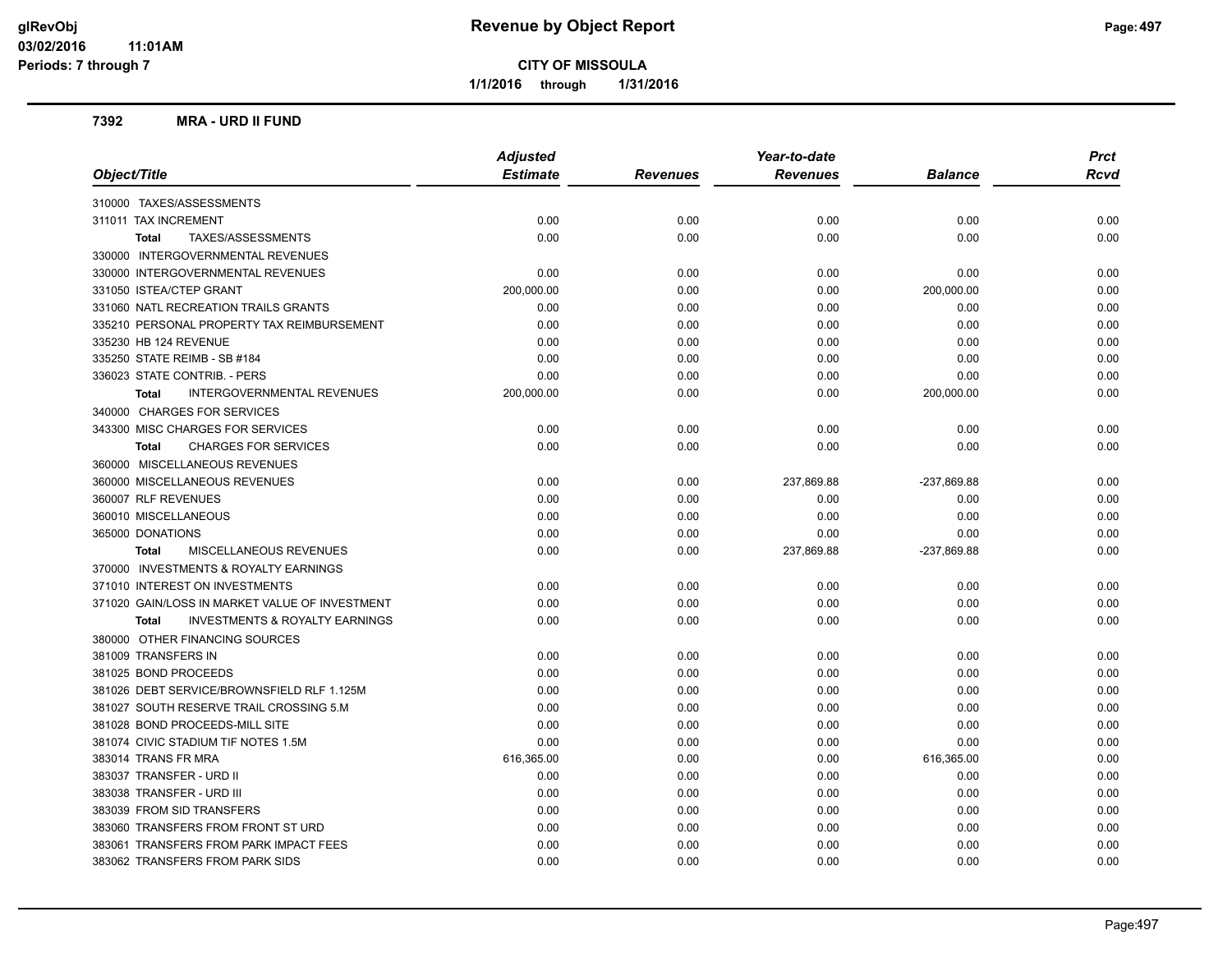## **glRevObj Revenue by Object Report Page:498**

**CITY OF MISSOULA**

**1/1/2016 through 1/31/2016**

#### **7392 MRA - URD II FUND**

|                                         | <b>Adjusted</b> | Year-to-date    |                 |                | <b>Prct</b> |
|-----------------------------------------|-----------------|-----------------|-----------------|----------------|-------------|
| Object/Title                            | <b>Estimate</b> | <b>Revenues</b> | <b>Revenues</b> | <b>Balance</b> | <b>Rcvd</b> |
| 383063 TRANSF FROM SAFETY-LU (CTEP)FUND | 0.00            | 0.00            | 0.00            | 0.00           | 0.00        |
| OTHER FINANCING SOURCES<br><b>Total</b> | 616.365.00      | 0.00            | 0.00            | 616.365.00     | 0.00        |
| MRA - URD II FUND<br><b>Total</b>       | 816,365.00      | 0.00            | 237.869.88      | 578.495.12     | 29.14       |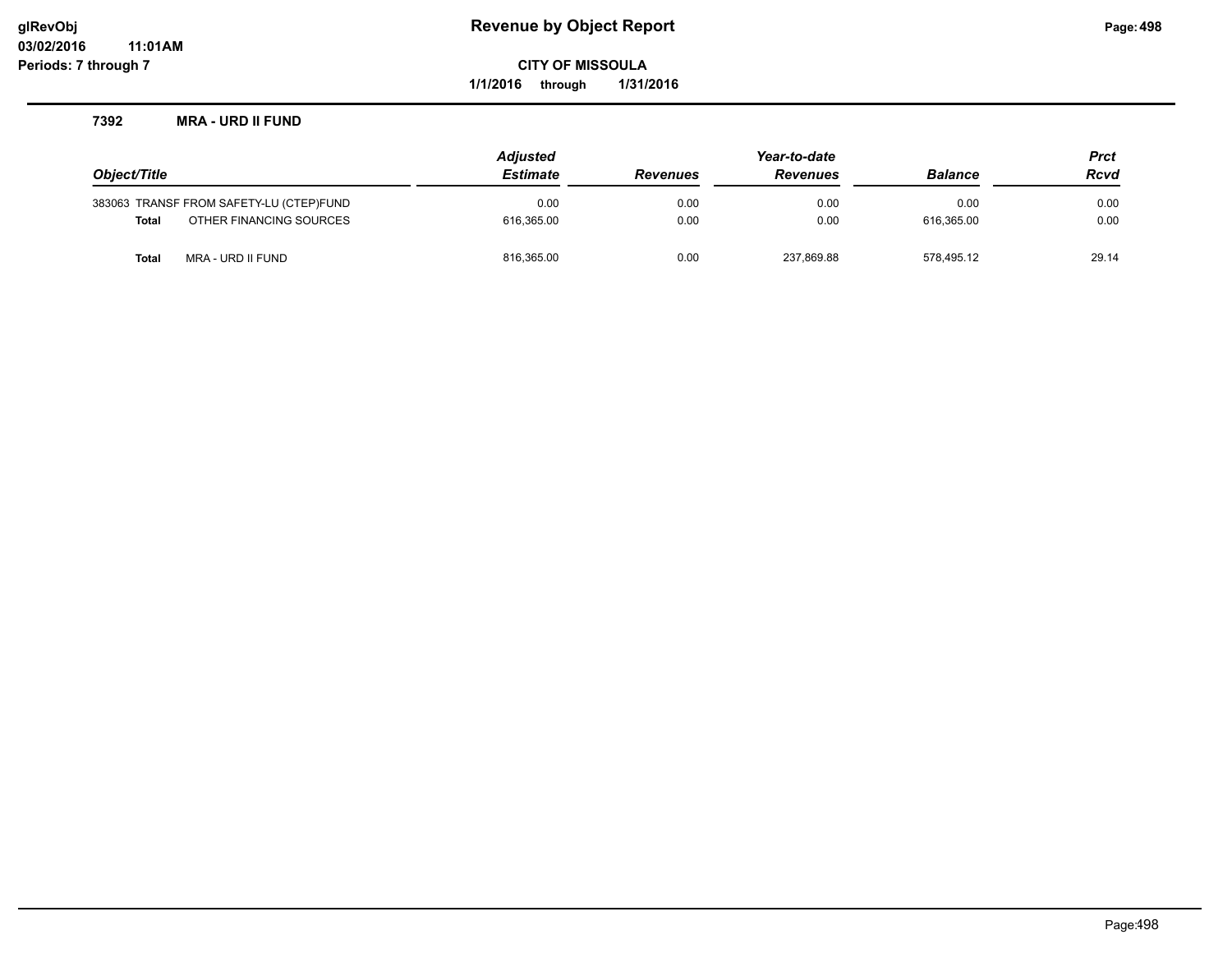**1/1/2016 through 1/31/2016**

**7393 MRA - URD III FUND**

|                                                    | <b>Adjusted</b> |                 | Year-to-date    |                | <b>Prct</b> |
|----------------------------------------------------|-----------------|-----------------|-----------------|----------------|-------------|
| Object/Title                                       | <b>Estimate</b> | <b>Revenues</b> | <b>Revenues</b> | <b>Balance</b> | <b>Rcvd</b> |
| 310000 TAXES/ASSESSMENTS                           |                 |                 |                 |                |             |
| 311011 TAX INCREMENT                               | 1,837,654.00    | 27,284.06       | 749,267.63      | 1,088,386.37   | 40.77       |
| 312001 PENALTIES & INTEREST                        | 0.00            | 196.18          | 363.71          | $-363.71$      | 0.00        |
| TAXES/ASSESSMENTS<br>Total                         | 1,837,654.00    | 27,480.24       | 749,631.34      | 1,088,022.66   | 40.79       |
| 330000 INTERGOVERNMENTAL REVENUES                  |                 |                 |                 |                |             |
| 331050 ISTEA/CTEP GRANT                            | 0.00            | 0.00            | 0.00            | 0.00           | 0.00        |
| 331060 NATL RECREATION TRAILS GRANTS               | 0.00            | 0.00            | 0.00            | 0.00           | 0.00        |
| 335210 PERSONAL PROPERTY TAX REIMBURSEMENT         | 121,116.00      | 0.00            | 138,925.02      | $-17,809.02$   | 114.70      |
| 336020 STATE PENSION CONTRIBUTION                  | 0.00            | 0.00            | 0.00            | 0.00           | 0.00        |
| 336023 STATE CONTRIB. - PERS                       | 0.00            | 41.67           | 214.90          | $-214.90$      | 0.00        |
| <b>INTERGOVERNMENTAL REVENUES</b><br>Total         | 121,116.00      | 41.67           | 139,139.92      | $-18,023.92$   | 114.88      |
| 360000 MISCELLANEOUS REVENUES                      |                 |                 |                 |                |             |
| 360000 MISCELLANEOUS REVENUES                      | 0.00            | 0.00            | 4.50            | $-4.50$        | 0.00        |
| 360010 MISCELLANEOUS                               | 0.00            | 0.00            | 0.00            | 0.00           | 0.00        |
| 362000 OTHER MISCELLANEOUS REVENUE                 | 0.00            | 0.00            | 0.00            | 0.00           | 0.00        |
| 362004 URD III FACADE IMPROVEMENT LOAN REC         | 0.00            | 0.00            | 0.00            | 0.00           | 0.00        |
| 365000 DONATIONS                                   | 0.00            | 0.00            | 0.00            | 0.00           | 0.00        |
| MISCELLANEOUS REVENUES<br>Total                    | 0.00            | 0.00            | 4.50            | $-4.50$        | 0.00        |
| 370000 INVESTMENTS & ROYALTY EARNINGS              |                 |                 |                 |                |             |
| 371010 INTEREST ON INVESTMENTS                     | 0.00            | 0.00            | 0.00            | 0.00           | 0.00        |
| 371020 GAIN/LOSS IN MARKET VALUE OF INVESTMENTS    | 0.00            | 0.00            | 0.00            | 0.00           | 0.00        |
| <b>INVESTMENTS &amp; ROYALTY EARNINGS</b><br>Total | 0.00            | 0.00            | 0.00            | 0.00           | 0.00        |
| 380000 OTHER FINANCING SOURCES                     |                 |                 |                 |                |             |
| 381000 LOAN PROCEEDS                               | 0.00            | 0.00            | 0.00            | 0.00           | 0.00        |
| 381027 5M SO RESERVE TRAIL CROSSING                | 0.00            | 0.00            | 54,454.00       | $-54,454.00$   | 0.00        |
| 383037 TRANSFER - URD II                           | 250,000.00      | 0.00            | 0.00            | 250,000.00     | 0.00        |
| OTHER FINANCING SOURCES<br>Total                   | 250,000.00      | 0.00            | 54,454.00       | 195,546.00     | 21.78       |
| MRA - URD III FUND<br>Total                        | 2.208.770.00    | 27,521.91       | 943,229.76      | 1,265,540.24   | 42.70       |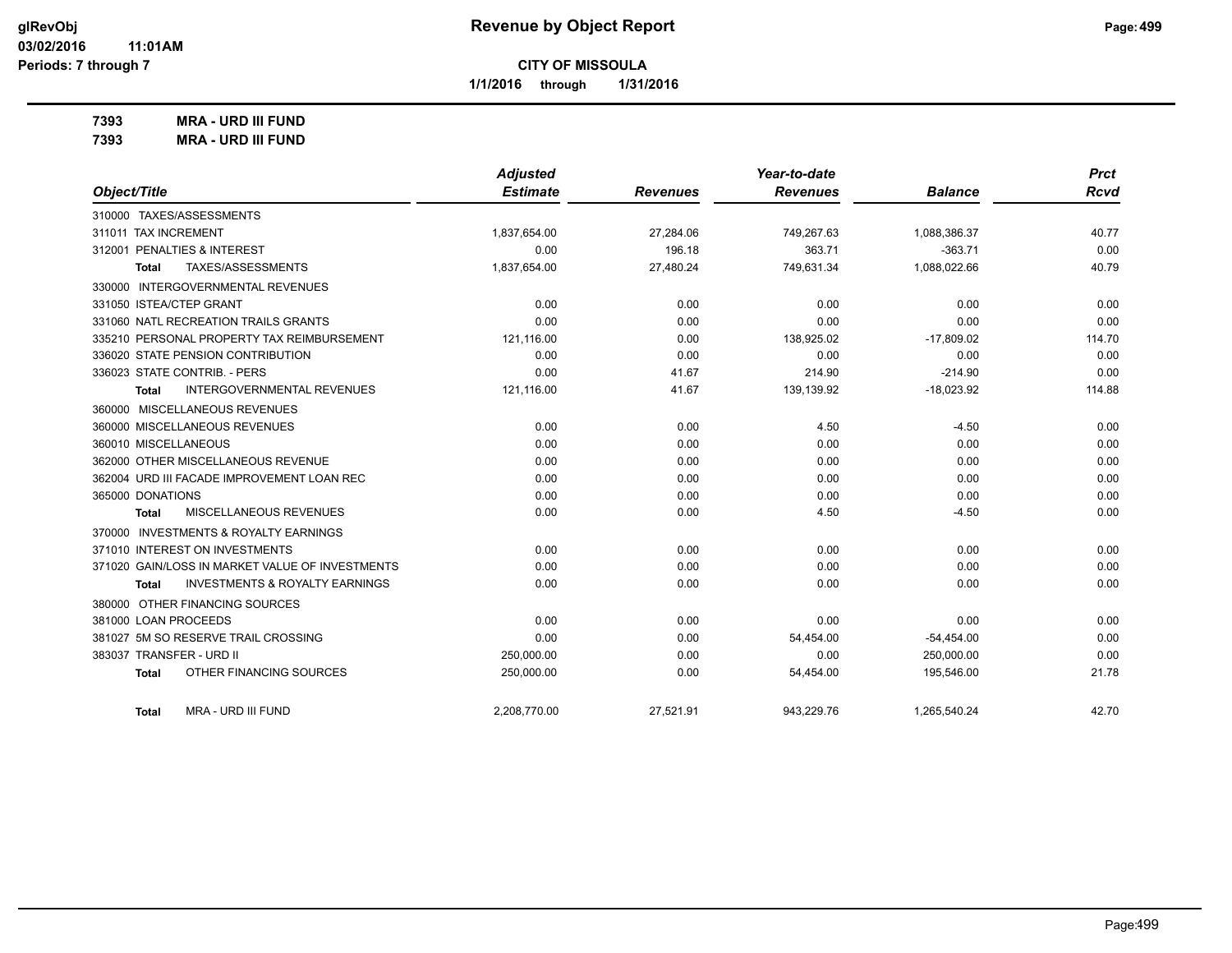**1/1/2016 through 1/31/2016**

#### **7393 MRA - URD III FUND**

|                                                           | <b>Adjusted</b> |                 | Year-to-date    |                | <b>Prct</b> |
|-----------------------------------------------------------|-----------------|-----------------|-----------------|----------------|-------------|
| Object/Title                                              | <b>Estimate</b> | <b>Revenues</b> | <b>Revenues</b> | <b>Balance</b> | <b>Rcvd</b> |
| 310000 TAXES/ASSESSMENTS                                  |                 |                 |                 |                |             |
| 311011 TAX INCREMENT                                      | 1,837,654.00    | 27,284.06       | 749,267.63      | 1,088,386.37   | 40.77       |
| 312001 PENALTIES & INTEREST                               | 0.00            | 196.18          | 363.71          | $-363.71$      | 0.00        |
| TAXES/ASSESSMENTS<br><b>Total</b>                         | 1,837,654.00    | 27,480.24       | 749,631.34      | 1,088,022.66   | 40.79       |
| 330000 INTERGOVERNMENTAL REVENUES                         |                 |                 |                 |                |             |
| 331050 ISTEA/CTEP GRANT                                   | 0.00            | 0.00            | 0.00            | 0.00           | 0.00        |
| 331060 NATL RECREATION TRAILS GRANTS                      | 0.00            | 0.00            | 0.00            | 0.00           | 0.00        |
| 335210 PERSONAL PROPERTY TAX REIMBURSEMENT                | 121,116.00      | 0.00            | 138,925.02      | $-17,809.02$   | 114.70      |
| 336020 STATE PENSION CONTRIBUTION                         | 0.00            | 0.00            | 0.00            | 0.00           | 0.00        |
| 336023 STATE CONTRIB. - PERS                              | 0.00            | 41.67           | 214.90          | $-214.90$      | 0.00        |
| <b>INTERGOVERNMENTAL REVENUES</b><br><b>Total</b>         | 121,116.00      | 41.67           | 139,139.92      | $-18,023.92$   | 114.88      |
| 360000 MISCELLANEOUS REVENUES                             |                 |                 |                 |                |             |
| 360000 MISCELLANEOUS REVENUES                             | 0.00            | 0.00            | 4.50            | $-4.50$        | 0.00        |
| 360010 MISCELLANEOUS                                      | 0.00            | 0.00            | 0.00            | 0.00           | 0.00        |
| 362000 OTHER MISCELLANEOUS REVENUE                        | 0.00            | 0.00            | 0.00            | 0.00           | 0.00        |
| 362004 URD III FACADE IMPROVEMENT LOAN REC                | 0.00            | 0.00            | 0.00            | 0.00           | 0.00        |
| 365000 DONATIONS                                          | 0.00            | 0.00            | 0.00            | 0.00           | 0.00        |
| <b>MISCELLANEOUS REVENUES</b><br>Total                    | 0.00            | 0.00            | 4.50            | $-4.50$        | 0.00        |
| 370000 INVESTMENTS & ROYALTY EARNINGS                     |                 |                 |                 |                |             |
| 371010 INTEREST ON INVESTMENTS                            | 0.00            | 0.00            | 0.00            | 0.00           | 0.00        |
| 371020 GAIN/LOSS IN MARKET VALUE OF INVESTMENT            | 0.00            | 0.00            | 0.00            | 0.00           | 0.00        |
| <b>INVESTMENTS &amp; ROYALTY EARNINGS</b><br><b>Total</b> | 0.00            | 0.00            | 0.00            | 0.00           | 0.00        |
| 380000 OTHER FINANCING SOURCES                            |                 |                 |                 |                |             |
| 381000 LOAN PROCEEDS                                      | 0.00            | 0.00            | 0.00            | 0.00           | 0.00        |
| 381027 5M SO RESERVE TRAIL CROSSING                       | 0.00            | 0.00            | 54,454.00       | $-54,454.00$   | 0.00        |
| 383037 TRANSFER - URD II                                  | 250,000.00      | 0.00            | 0.00            | 250,000.00     | 0.00        |
| OTHER FINANCING SOURCES<br>Total                          | 250,000.00      | 0.00            | 54,454.00       | 195,546.00     | 21.78       |
| MRA - URD III FUND<br>Total                               | 2,208,770.00    | 27,521.91       | 943,229.76      | 1,265,540.24   | 42.70       |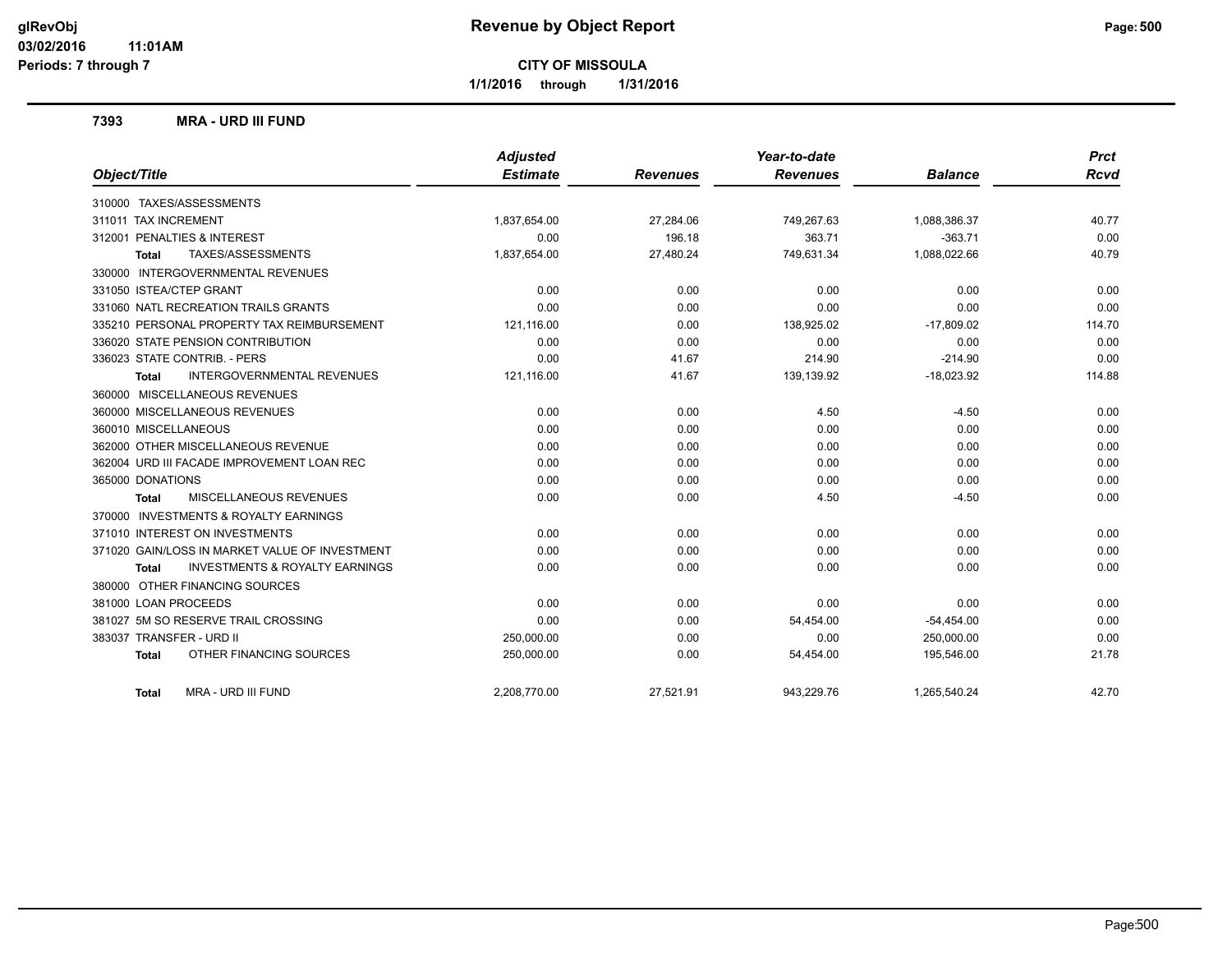**1/1/2016 through 1/31/2016**

## **7394 MRA URD III TI DEBT CLEARING FUND**

**7394 MRA URD III TI DEBT CLEARING FUND**

| Object/Title                                              | <b>Adjusted</b> |                 | Year-to-date    |                | <b>Prct</b> |
|-----------------------------------------------------------|-----------------|-----------------|-----------------|----------------|-------------|
|                                                           | <b>Estimate</b> | <b>Revenues</b> | <b>Revenues</b> | <b>Balance</b> | <b>Rcvd</b> |
| 310000 TAXES/ASSESSMENTS                                  |                 |                 |                 |                |             |
| <b>TAX INCREMENT</b><br>311011                            | 0.00            | 0.00            | 0.00            | 0.00           | 0.00        |
| TAXES/ASSESSMENTS<br><b>Total</b>                         | 0.00            | 0.00            | 0.00            | 0.00           | 0.00        |
| INTERGOVERNMENTAL REVENUES<br>330000                      |                 |                 |                 |                |             |
| 335210 PERSONAL PROPERTY TAX REIMBURSEMENT                | 0.00            | 0.00            | 0.00            | 0.00           | 0.00        |
| 335230 HB 124 REVENUE                                     | 0.00            | 0.00            | 0.00            | 0.00           | 0.00        |
| 335250 STATE REIMB - SB #184                              | 0.00            | 0.00            | 0.00            | 0.00           | 0.00        |
| INTERGOVERNMENTAL REVENUES<br><b>Total</b>                | 0.00            | 0.00            | 0.00            | 0.00           | 0.00        |
| <b>INVESTMENTS &amp; ROYALTY EARNINGS</b><br>370000       |                 |                 |                 |                |             |
| 371010 INTEREST ON INVESTMENTS                            | 0.00            | 0.00            | 0.00            | 0.00           | 0.00        |
| 371020 GAIN/LOSS IN MARKET VALUE OF INVESTMENTS           | 0.00            | 0.00            | 0.00            | 0.00           | 0.00        |
| <b>INVESTMENTS &amp; ROYALTY EARNINGS</b><br><b>Total</b> | 0.00            | 0.00            | 0.00            | 0.00           | 0.00        |
| OTHER FINANCING SOURCES<br>380000                         |                 |                 |                 |                |             |
| 383014 TRANS FR MRA                                       | 0.00            | 0.00            | 0.00            | 0.00           | 0.00        |
| OTHER FINANCING SOURCES<br><b>Total</b>                   | 0.00            | 0.00            | 0.00            | 0.00           | 0.00        |
| MRA URD III TI DEBT CLEARING FUND<br><b>Total</b>         | 0.00            | 0.00            | 0.00            | 0.00           | 0.00        |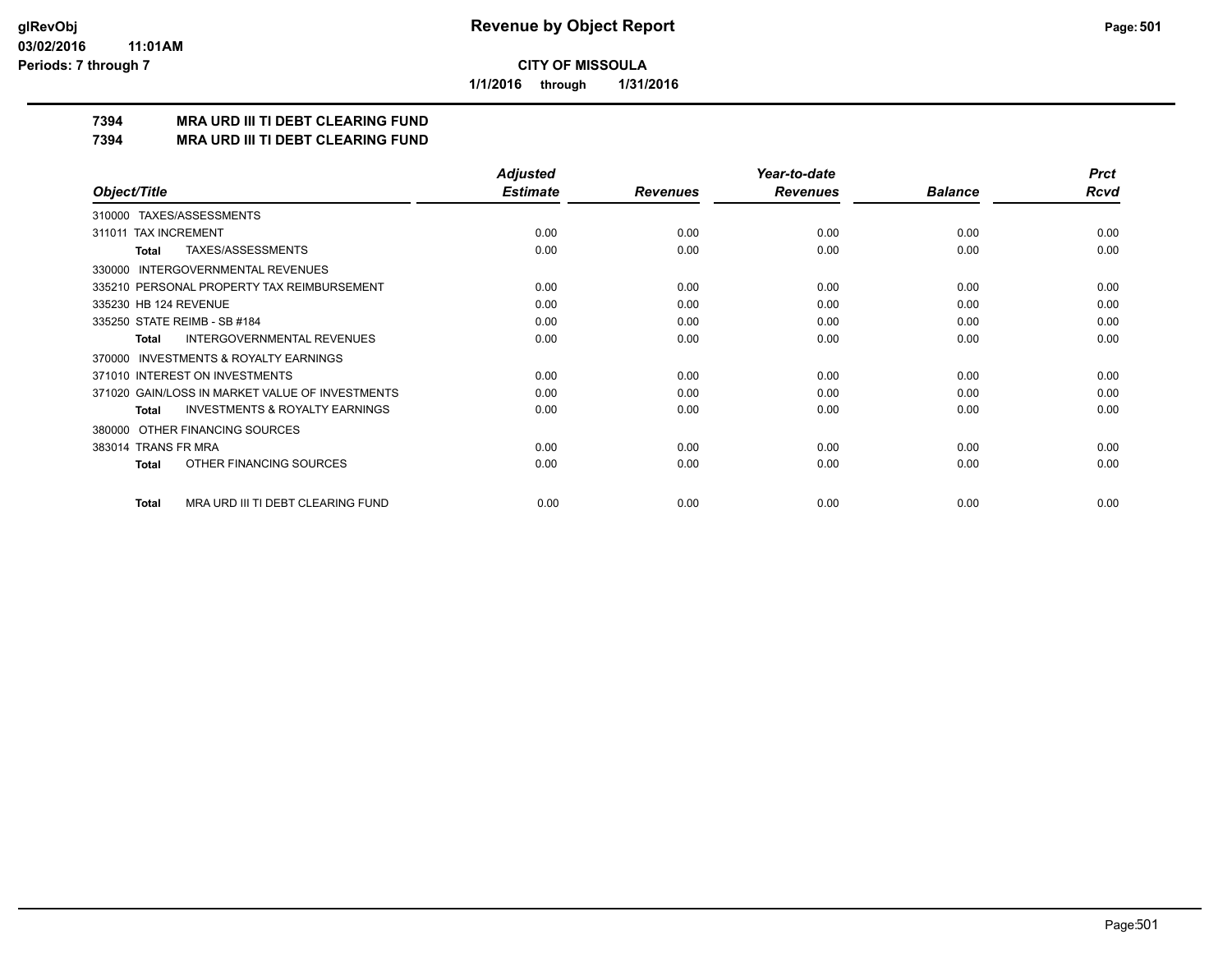**1/1/2016 through 1/31/2016**

## **7394 MRA URD III TI DEBT CLEARING FUND**

|                                                    | <b>Adjusted</b> |                 | Year-to-date    |                | <b>Prct</b> |
|----------------------------------------------------|-----------------|-----------------|-----------------|----------------|-------------|
| Object/Title                                       | <b>Estimate</b> | <b>Revenues</b> | <b>Revenues</b> | <b>Balance</b> | Rcvd        |
| TAXES/ASSESSMENTS<br>310000                        |                 |                 |                 |                |             |
| 311011 TAX INCREMENT                               | 0.00            | 0.00            | 0.00            | 0.00           | 0.00        |
| TAXES/ASSESSMENTS<br>Total                         | 0.00            | 0.00            | 0.00            | 0.00           | 0.00        |
| 330000 INTERGOVERNMENTAL REVENUES                  |                 |                 |                 |                |             |
| 335210 PERSONAL PROPERTY TAX REIMBURSEMENT         | 0.00            | 0.00            | 0.00            | 0.00           | 0.00        |
| 335230 HB 124 REVENUE                              | 0.00            | 0.00            | 0.00            | 0.00           | 0.00        |
| 335250 STATE REIMB - SB #184                       | 0.00            | 0.00            | 0.00            | 0.00           | 0.00        |
| <b>INTERGOVERNMENTAL REVENUES</b><br>Total         | 0.00            | 0.00            | 0.00            | 0.00           | 0.00        |
| 370000 INVESTMENTS & ROYALTY EARNINGS              |                 |                 |                 |                |             |
| 371010 INTEREST ON INVESTMENTS                     | 0.00            | 0.00            | 0.00            | 0.00           | 0.00        |
| 371020 GAIN/LOSS IN MARKET VALUE OF INVESTMENT     | 0.00            | 0.00            | 0.00            | 0.00           | 0.00        |
| <b>INVESTMENTS &amp; ROYALTY EARNINGS</b><br>Total | 0.00            | 0.00            | 0.00            | 0.00           | 0.00        |
| 380000 OTHER FINANCING SOURCES                     |                 |                 |                 |                |             |
| 383014 TRANS FR MRA                                | 0.00            | 0.00            | 0.00            | 0.00           | 0.00        |
| OTHER FINANCING SOURCES<br>Total                   | 0.00            | 0.00            | 0.00            | 0.00           | 0.00        |
| MRA URD III TI DEBT CLEARING FUND<br><b>Total</b>  | 0.00            | 0.00            | 0.00            | 0.00           | 0.00        |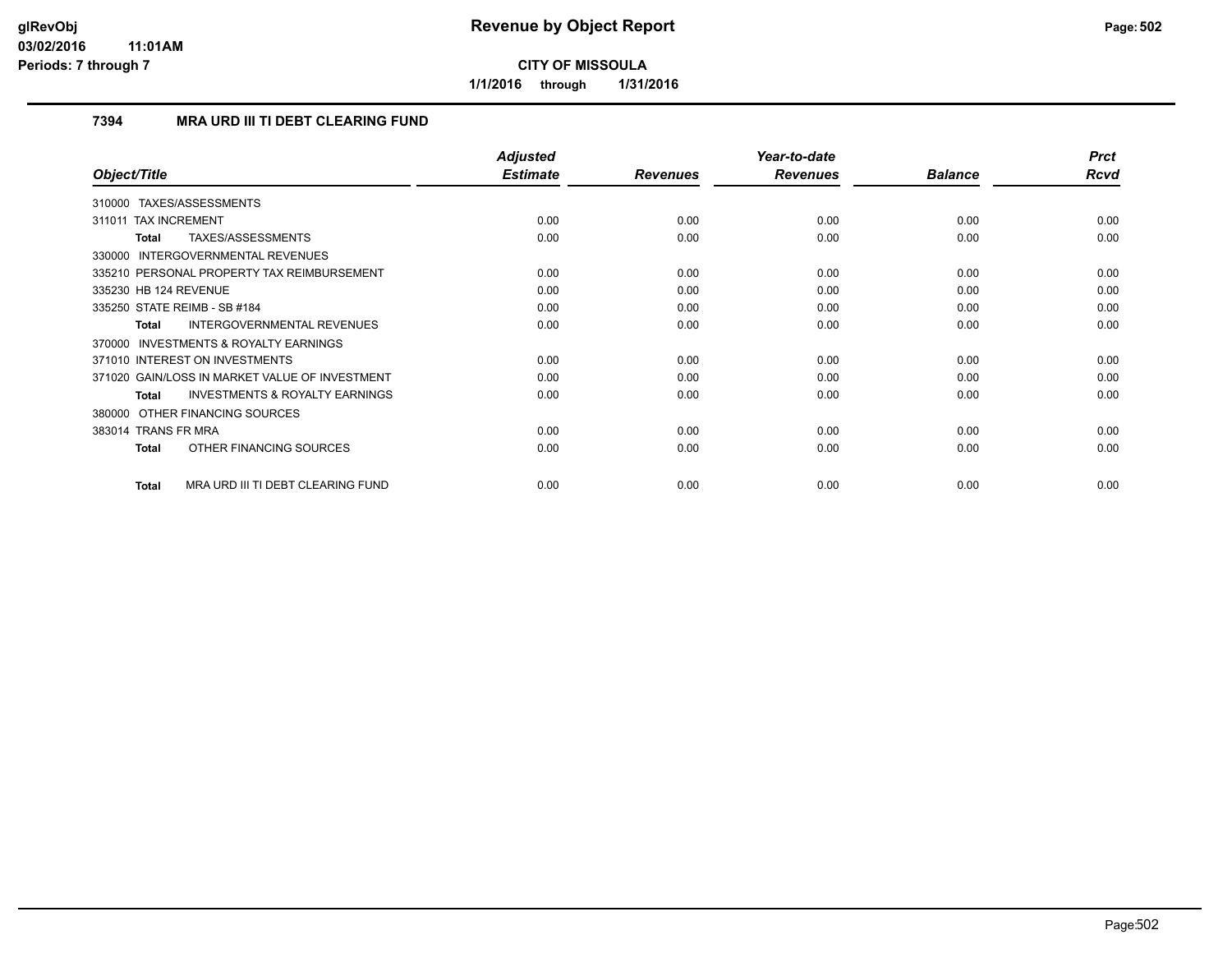**1/1/2016 through 1/31/2016**

# **7395 MRA TAX INCREMENT DEBT SERVICE**

### **7395 MRA TAX INCREMENT DEBT SERVICE**

|                                                | <b>Adjusted</b> | Year-to-date    |                 |                | <b>Prct</b> |
|------------------------------------------------|-----------------|-----------------|-----------------|----------------|-------------|
| Object/Title                                   | <b>Estimate</b> | <b>Revenues</b> | <b>Revenues</b> | <b>Balance</b> | <b>Rcvd</b> |
| 370000 INVESTMENTS & ROYALTY EARNINGS          |                 |                 |                 |                |             |
| 371010 INTEREST ON INVESTMENTS                 | 0.00            | 0.00            | 0.00            | 0.00           | 0.00        |
| INVESTMENTS & ROYALTY EARNINGS<br><b>Total</b> | 0.00            | 0.00            | 0.00            | 0.00           | 0.00        |
| 380000 OTHER FINANCING SOURCES                 |                 |                 |                 |                |             |
| 383014 TRANS FR MRA                            | 0.00            | 0.00            | 0.00            | 0.00           | 0.00        |
| OTHER FINANCING SOURCES<br><b>Total</b>        | 0.00            | 0.00            | 0.00            | 0.00           | 0.00        |
|                                                |                 |                 |                 |                |             |
| MRA TAX INCREMENT DEBT SERVICE<br><b>Total</b> | 0.00            | 0.00            | 0.00            | 0.00           | 0.00        |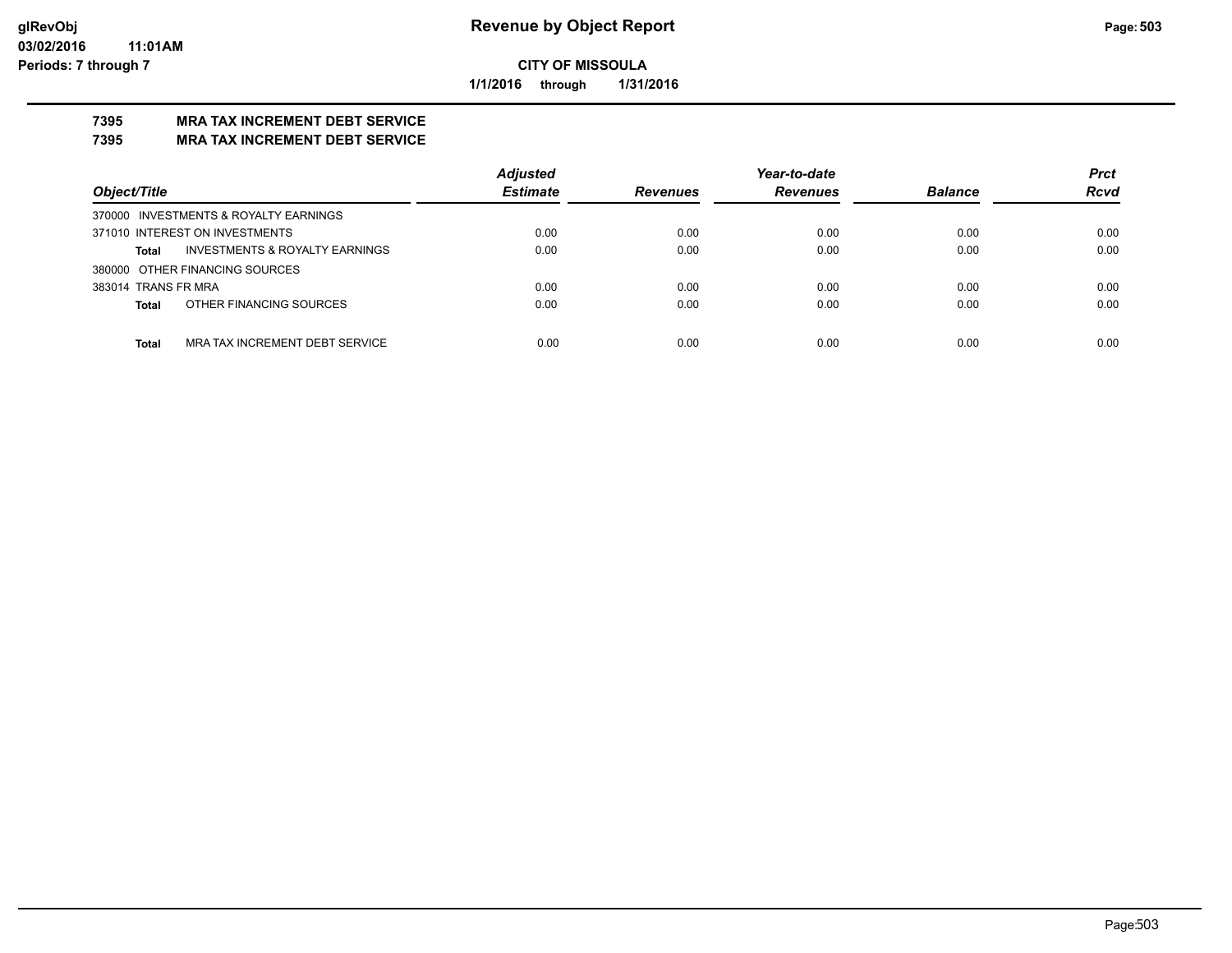**1/1/2016 through 1/31/2016**

## **7395 MRA TAX INCREMENT DEBT SERVICE**

| Object/Title                                   | <b>Adjusted</b><br><b>Estimate</b> | <b>Revenues</b> | Year-to-date<br><b>Revenues</b> | <b>Balance</b> | <b>Prct</b><br><b>Rcvd</b> |
|------------------------------------------------|------------------------------------|-----------------|---------------------------------|----------------|----------------------------|
| 370000 INVESTMENTS & ROYALTY EARNINGS          |                                    |                 |                                 |                |                            |
| 371010 INTEREST ON INVESTMENTS                 | 0.00                               | 0.00            | 0.00                            | 0.00           | 0.00                       |
| INVESTMENTS & ROYALTY EARNINGS<br>Total        | 0.00                               | 0.00            | 0.00                            | 0.00           | 0.00                       |
| 380000 OTHER FINANCING SOURCES                 |                                    |                 |                                 |                |                            |
| 383014 TRANS FR MRA                            | 0.00                               | 0.00            | 0.00                            | 0.00           | 0.00                       |
| OTHER FINANCING SOURCES<br><b>Total</b>        | 0.00                               | 0.00            | 0.00                            | 0.00           | 0.00                       |
|                                                |                                    |                 |                                 |                |                            |
| MRA TAX INCREMENT DEBT SERVICE<br><b>Total</b> | 0.00                               | 0.00            | 0.00                            | 0.00           | 0.00                       |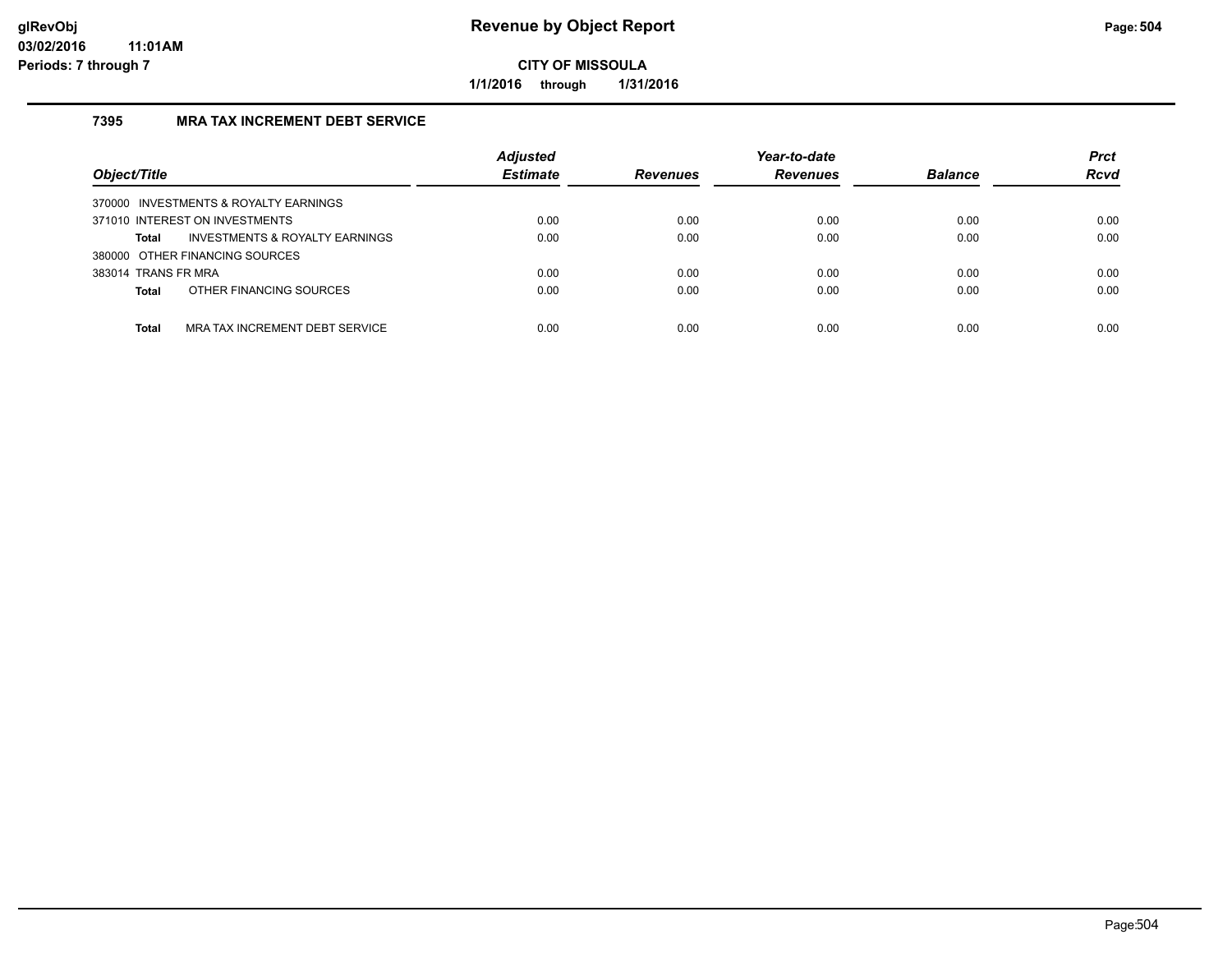**1/1/2016 through 1/31/2016**

#### **7396 NRSS DEBT SERVICE SINKING FUND**

**7396 NRSS DEBT SERVICE SINKING FUND**

|                                                 | <b>Adjusted</b> |                 | Year-to-date    |                | <b>Prct</b> |
|-------------------------------------------------|-----------------|-----------------|-----------------|----------------|-------------|
| Object/Title                                    | <b>Estimate</b> | <b>Revenues</b> | <b>Revenues</b> | <b>Balance</b> | <b>Rcvd</b> |
| 370000 INVESTMENTS & ROYALTY EARNINGS           |                 |                 |                 |                |             |
| 371010 INTEREST ON INVESTMENTS                  | 0.00            | 0.00            | 0.00            | 0.00           | 0.00        |
| 371020 GAIN/LOSS IN MARKET VALUE OF INVESTMENTS | 0.00            | 0.00            | 0.00            | 0.00           | 0.00        |
| INVESTMENTS & ROYALTY EARNINGS<br><b>Total</b>  | 0.00            | 0.00            | 0.00            | 0.00           | 0.00        |
| 380000 OTHER FINANCING SOURCES                  |                 |                 |                 |                |             |
| 383014 TRANS FR MRA                             | 0.00            | 0.00            | 0.00            | 0.00           | 0.00        |
| OTHER FINANCING SOURCES<br><b>Total</b>         | 0.00            | 0.00            | 0.00            | 0.00           | 0.00        |
|                                                 |                 |                 |                 |                |             |
| <b>Total</b><br>NRSS DEBT SERVICE SINKING FUND  | 0.00            | 0.00            | 0.00            | 0.00           | 0.00        |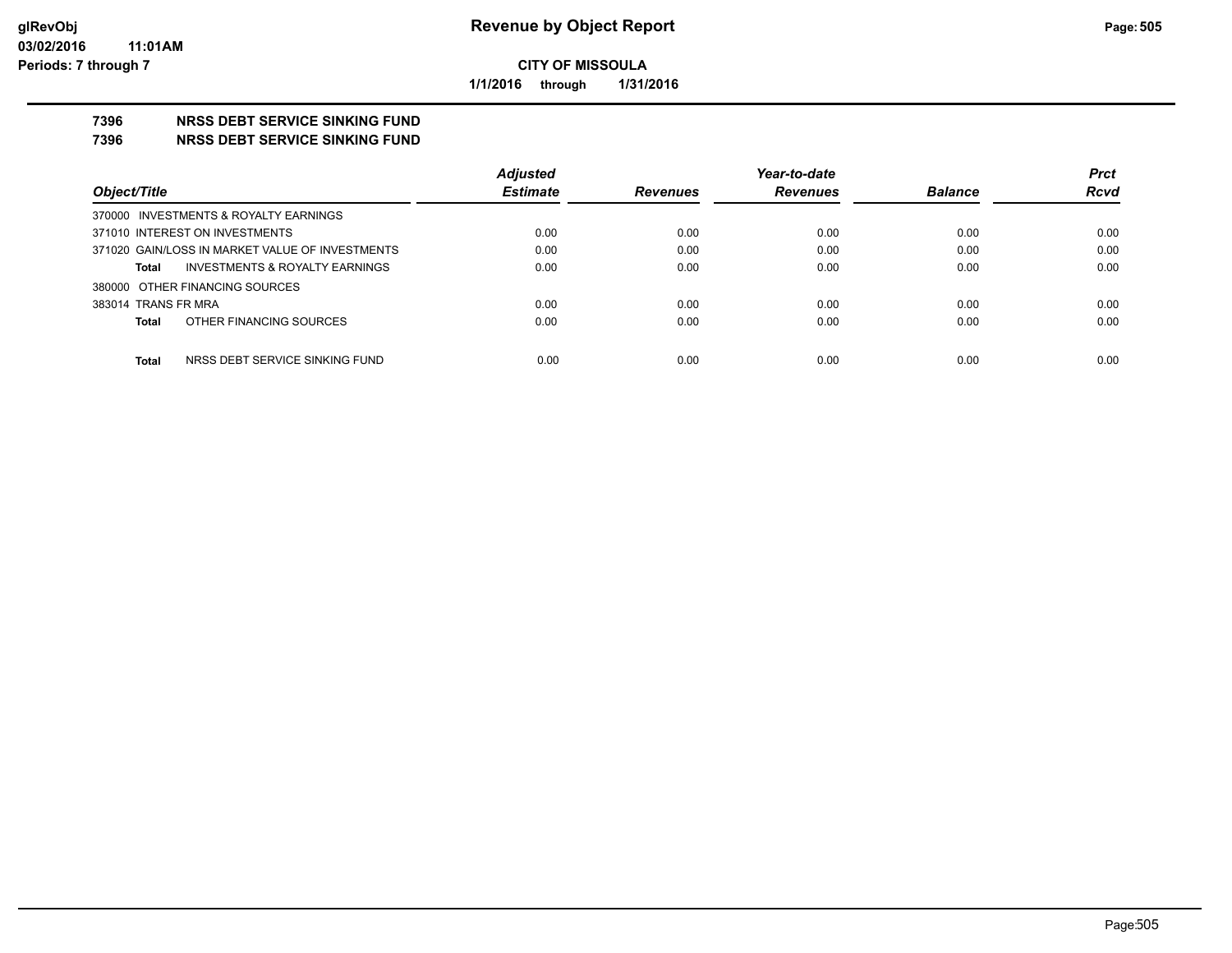**1/1/2016 through 1/31/2016**

#### **7396 NRSS DEBT SERVICE SINKING FUND**

|                                                | <b>Adjusted</b> |                 | Year-to-date    |                | <b>Prct</b> |
|------------------------------------------------|-----------------|-----------------|-----------------|----------------|-------------|
| Object/Title                                   | <b>Estimate</b> | <b>Revenues</b> | <b>Revenues</b> | <b>Balance</b> | <b>Rcvd</b> |
| 370000 INVESTMENTS & ROYALTY EARNINGS          |                 |                 |                 |                |             |
| 371010 INTEREST ON INVESTMENTS                 | 0.00            | 0.00            | 0.00            | 0.00           | 0.00        |
| 371020 GAIN/LOSS IN MARKET VALUE OF INVESTMENT | 0.00            | 0.00            | 0.00            | 0.00           | 0.00        |
| INVESTMENTS & ROYALTY EARNINGS<br>Total        | 0.00            | 0.00            | 0.00            | 0.00           | 0.00        |
| 380000 OTHER FINANCING SOURCES                 |                 |                 |                 |                |             |
| 383014 TRANS FR MRA                            | 0.00            | 0.00            | 0.00            | 0.00           | 0.00        |
| OTHER FINANCING SOURCES<br>Total               | 0.00            | 0.00            | 0.00            | 0.00           | 0.00        |
|                                                |                 |                 |                 |                |             |
| NRSS DEBT SERVICE SINKING FUND<br><b>Total</b> | 0.00            | 0.00            | 0.00            | 0.00           | 0.00        |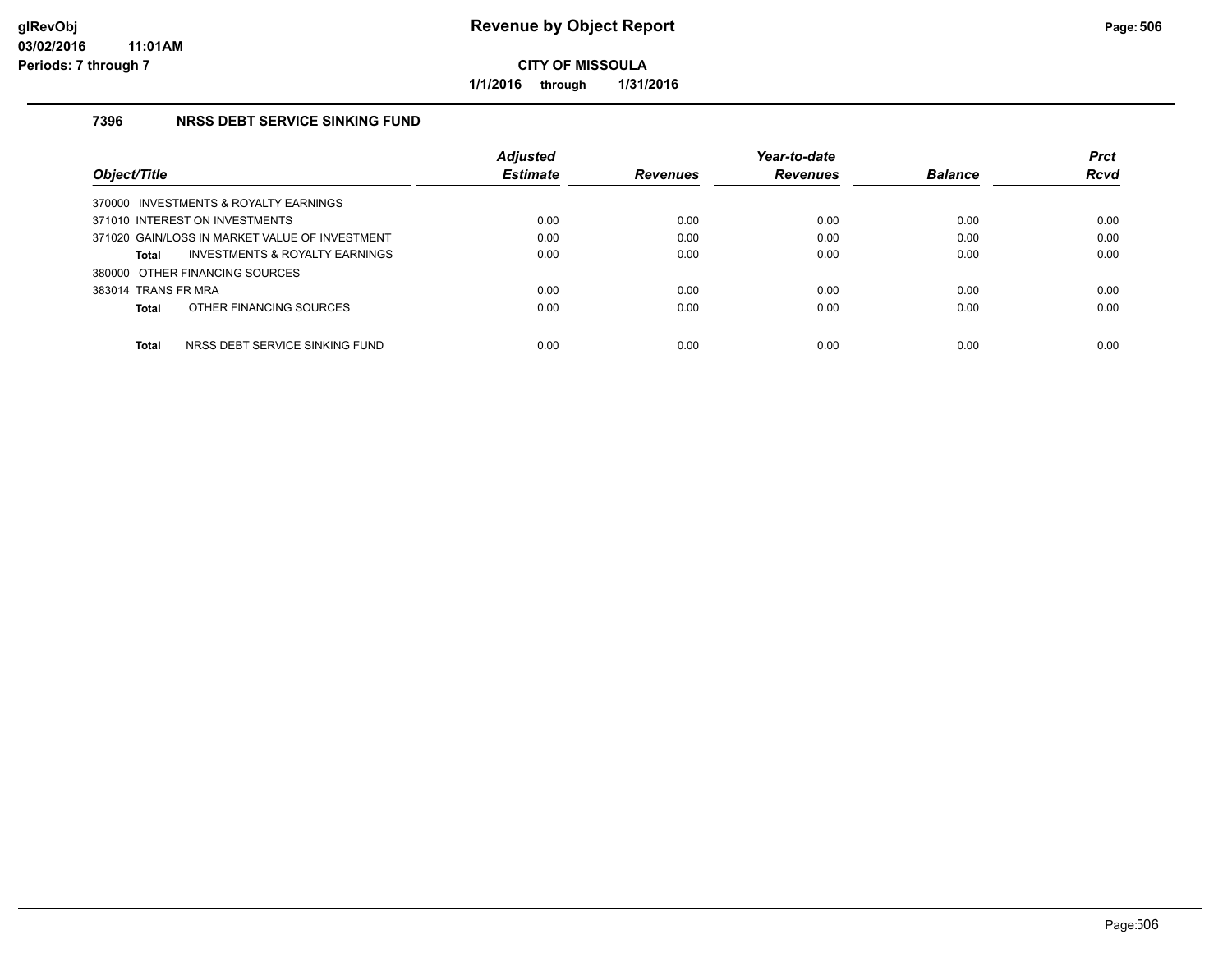**1/1/2016 through 1/31/2016**

## **7397 NORTH RESERVE/SCOTT ST URD**

**7397 NORTH RESERVE/SCOTT ST URD**

|                                                     | <b>Adjusted</b> |                 | Year-to-date    |                | <b>Prct</b> |
|-----------------------------------------------------|-----------------|-----------------|-----------------|----------------|-------------|
| Object/Title                                        | <b>Estimate</b> | <b>Revenues</b> | <b>Revenues</b> | <b>Balance</b> | <b>Rcvd</b> |
| TAXES/ASSESSMENTS<br>310000                         |                 |                 |                 |                |             |
| 311011 TAX INCREMENT                                | 0.00            | 3,605.90        | 31,512.98       | $-31,512.98$   | 0.00        |
| PENALTIES & INTEREST<br>312001                      | 0.00            | 2.04            | 2.04            | $-2.04$        | 0.00        |
| TAXES/ASSESSMENTS<br><b>Total</b>                   | 0.00            | 3,607.94        | 31,515.02       | $-31,515.02$   | 0.00        |
| INTERGOVERNMENTAL REVENUES<br>330000                |                 |                 |                 |                |             |
| 335210 PERSONAL PROPERTY TAX REIMBURSEMENT          | 0.00            | 0.00            | 0.00            | 0.00           | 0.00        |
| <b>INTERGOVERNMENTAL REVENUES</b><br>Total          | 0.00            | 0.00            | 0.00            | 0.00           | 0.00        |
| <b>MISCELLANEOUS REVENUES</b><br>360000             |                 |                 |                 |                |             |
| 360000 MISCELLANEOUS REVENUES                       | 0.00            | 0.00            | 0.00            | 0.00           | 0.00        |
| MISCELLANEOUS REVENUES<br><b>Total</b>              | 0.00            | 0.00            | 0.00            | 0.00           | 0.00        |
| <b>INVESTMENTS &amp; ROYALTY EARNINGS</b><br>370000 |                 |                 |                 |                |             |
| 371010 INTEREST ON INVESTMENTS                      | 0.00            | 0.00            | 0.00            | 0.00           | 0.00        |
| <b>INVESTMENTS &amp; ROYALTY EARNINGS</b><br>Total  | 0.00            | 0.00            | 0.00            | 0.00           | 0.00        |
| OTHER FINANCING SOURCES<br>380000                   |                 |                 |                 |                |             |
| 381010 BOND PROCEEDS                                | 0.00            | 0.00            | 162,082.00      | $-162,082.00$  | 0.00        |
| 383014 TRANS FR MRA                                 | 0.00            | 0.00            | 0.00            | 0.00           | 0.00        |
| OTHER FINANCING SOURCES<br>Total                    | 0.00            | 0.00            | 162,082.00      | $-162,082.00$  | 0.00        |
| NORTH RESERVE/SCOTT ST URD<br><b>Total</b>          | 0.00            | 3,607.94        | 193,597.02      | $-193,597.02$  | 0.00        |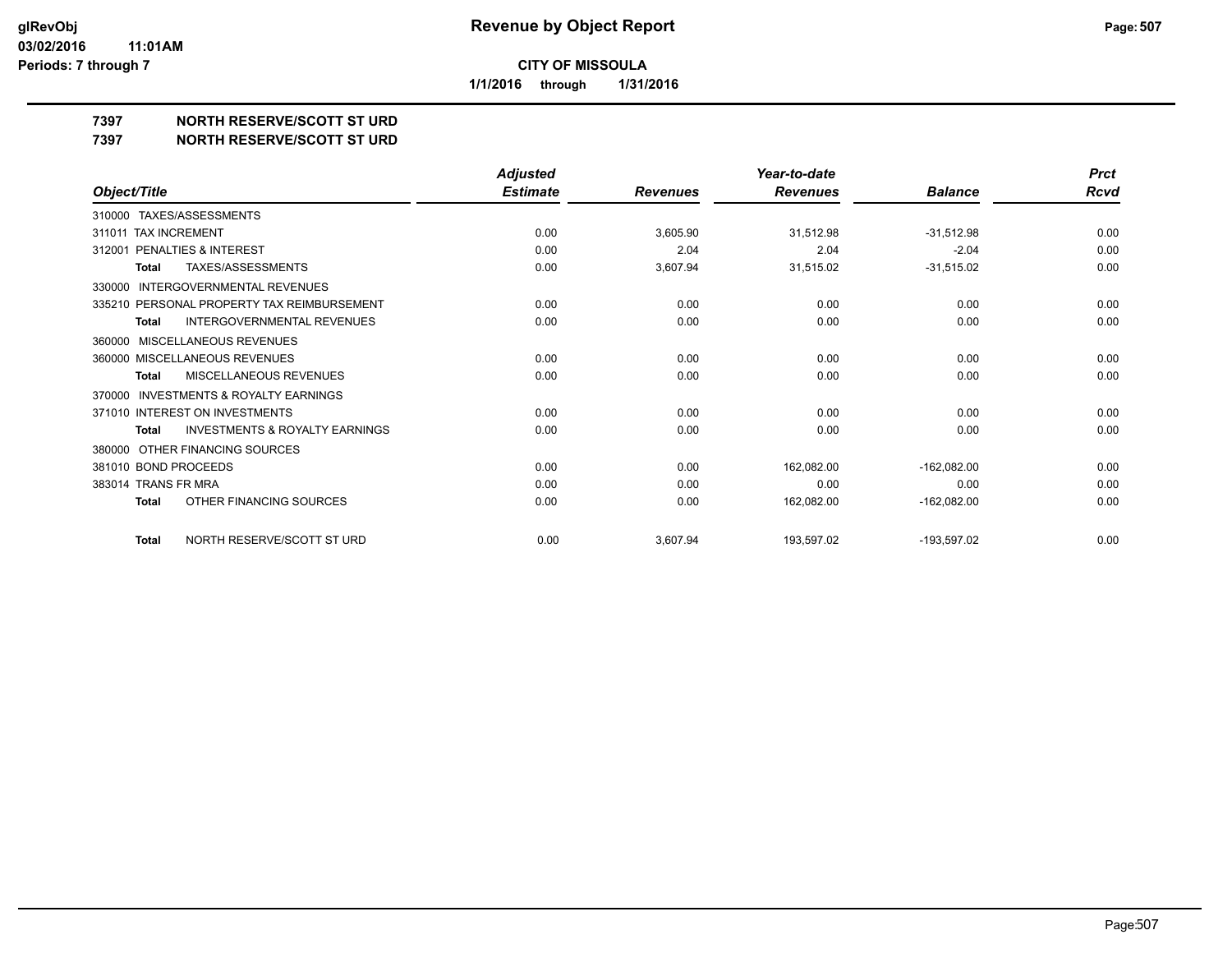**1/1/2016 through 1/31/2016**

#### **7397 NORTH RESERVE/SCOTT ST URD**

|                                                    | <b>Adjusted</b> |                 | Year-to-date    |                | <b>Prct</b> |
|----------------------------------------------------|-----------------|-----------------|-----------------|----------------|-------------|
| Object/Title                                       | <b>Estimate</b> | <b>Revenues</b> | <b>Revenues</b> | <b>Balance</b> | <b>Rcvd</b> |
| 310000 TAXES/ASSESSMENTS                           |                 |                 |                 |                |             |
| 311011 TAX INCREMENT                               | 0.00            | 3,605.90        | 31,512.98       | $-31,512.98$   | 0.00        |
| PENALTIES & INTEREST<br>312001                     | 0.00            | 2.04            | 2.04            | $-2.04$        | 0.00        |
| TAXES/ASSESSMENTS<br><b>Total</b>                  | 0.00            | 3,607.94        | 31,515.02       | $-31,515.02$   | 0.00        |
| INTERGOVERNMENTAL REVENUES<br>330000               |                 |                 |                 |                |             |
| 335210 PERSONAL PROPERTY TAX REIMBURSEMENT         | 0.00            | 0.00            | 0.00            | 0.00           | 0.00        |
| <b>INTERGOVERNMENTAL REVENUES</b><br><b>Total</b>  | 0.00            | 0.00            | 0.00            | 0.00           | 0.00        |
| 360000 MISCELLANEOUS REVENUES                      |                 |                 |                 |                |             |
| 360000 MISCELLANEOUS REVENUES                      | 0.00            | 0.00            | 0.00            | 0.00           | 0.00        |
| MISCELLANEOUS REVENUES<br><b>Total</b>             | 0.00            | 0.00            | 0.00            | 0.00           | 0.00        |
| 370000 INVESTMENTS & ROYALTY EARNINGS              |                 |                 |                 |                |             |
| 371010 INTEREST ON INVESTMENTS                     | 0.00            | 0.00            | 0.00            | 0.00           | 0.00        |
| <b>INVESTMENTS &amp; ROYALTY EARNINGS</b><br>Total | 0.00            | 0.00            | 0.00            | 0.00           | 0.00        |
| 380000 OTHER FINANCING SOURCES                     |                 |                 |                 |                |             |
| 381010 BOND PROCEEDS                               | 0.00            | 0.00            | 162,082.00      | $-162,082.00$  | 0.00        |
| 383014 TRANS FR MRA                                | 0.00            | 0.00            | 0.00            | 0.00           | 0.00        |
| OTHER FINANCING SOURCES<br>Total                   | 0.00            | 0.00            | 162,082.00      | $-162,082.00$  | 0.00        |
| NORTH RESERVE/SCOTT ST URD<br><b>Total</b>         | 0.00            | 3,607.94        | 193,597.02      | $-193,597.02$  | 0.00        |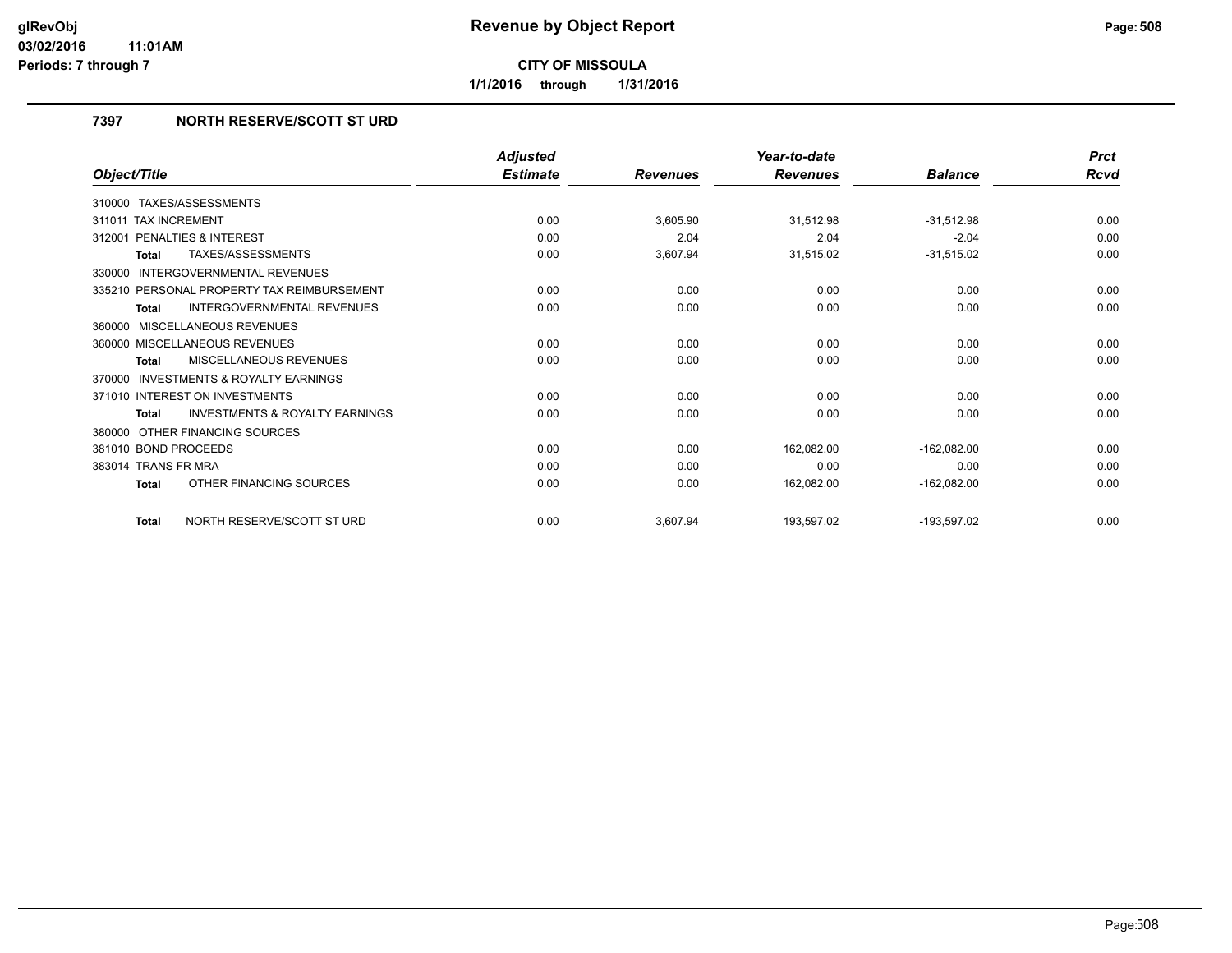**1/1/2016 through 1/31/2016**

## **7399 INTERMOUNTAIN BOND DEBT SERVICE**

**7399 INTERMOUNTAIN BOND DEBT SERVICE**

|                      |                                           | <b>Adjusted</b> |                 | Year-to-date    |                | <b>Prct</b> |
|----------------------|-------------------------------------------|-----------------|-----------------|-----------------|----------------|-------------|
| Object/Title         |                                           | <b>Estimate</b> | <b>Revenues</b> | <b>Revenues</b> | <b>Balance</b> | <b>Rcvd</b> |
|                      | 310000 TAXES/ASSESSMENTS                  |                 |                 |                 |                |             |
| 311011               | <b>TAX INCREMENT</b>                      | 0.00            | 0.00            | 0.00            | 0.00           | 0.00        |
| Total                | TAXES/ASSESSMENTS                         | 0.00            | 0.00            | 0.00            | 0.00           | 0.00        |
|                      | 370000 INVESTMENTS & ROYALTY EARNINGS     |                 |                 |                 |                |             |
|                      | 371010 INTEREST ON INVESTMENTS            | 0.00            | 0.00            | 0.00            | 0.00           | 0.00        |
| Total                | <b>INVESTMENTS &amp; ROYALTY EARNINGS</b> | 0.00            | 0.00            | 0.00            | 0.00           | 0.00        |
|                      | 380000 OTHER FINANCING SOURCES            |                 |                 |                 |                |             |
| 381025 BOND PROCEEDS |                                           | 0.00            | 0.00            | 0.00            | 0.00           | 0.00        |
|                      | 383000 OPERATING TRANSFERS                | 146,788.00      | 0.00            | 0.00            | 146,788.00     | 0.00        |
| 383014 TRANS FR MRA  |                                           | 0.00            | 0.00            | 0.00            | 0.00           | 0.00        |
| <b>Total</b>         | OTHER FINANCING SOURCES                   | 146,788.00      | 0.00            | 0.00            | 146,788.00     | 0.00        |
| Total                | <b>INTERMOUNTAIN BOND DEBT SERVICE</b>    | 146.788.00      | 0.00            | 0.00            | 146.788.00     | 0.00        |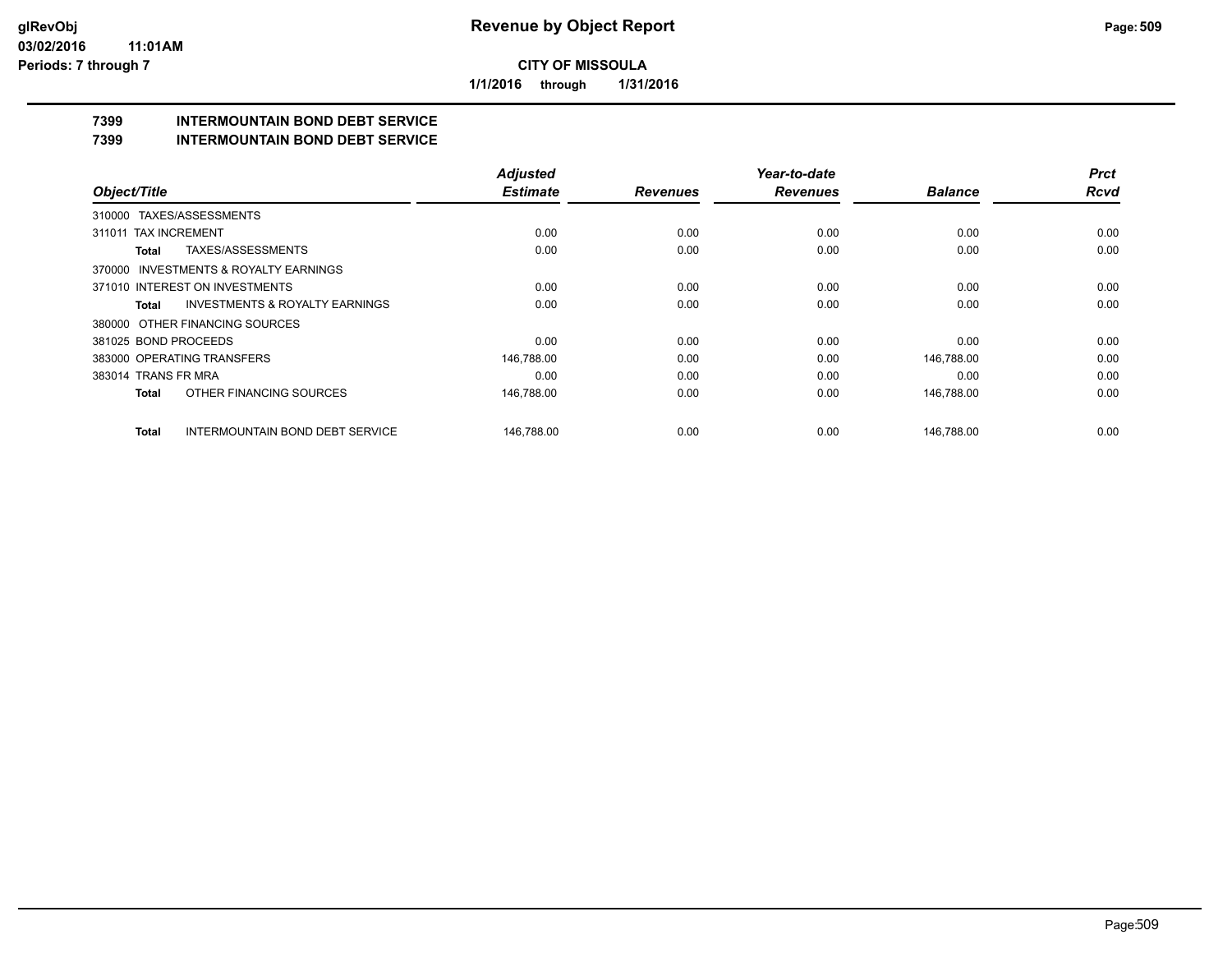**1/1/2016 through 1/31/2016**

#### **7399 INTERMOUNTAIN BOND DEBT SERVICE**

|                                                        | <b>Adjusted</b><br><b>Estimate</b> |                 | Year-to-date    |                | <b>Prct</b> |
|--------------------------------------------------------|------------------------------------|-----------------|-----------------|----------------|-------------|
| Object/Title                                           |                                    | <b>Revenues</b> | <b>Revenues</b> | <b>Balance</b> | Rcvd        |
| 310000 TAXES/ASSESSMENTS                               |                                    |                 |                 |                |             |
| 311011 TAX INCREMENT                                   | 0.00                               | 0.00            | 0.00            | 0.00           | 0.00        |
| TAXES/ASSESSMENTS<br>Total                             | 0.00                               | 0.00            | 0.00            | 0.00           | 0.00        |
| 370000 INVESTMENTS & ROYALTY EARNINGS                  |                                    |                 |                 |                |             |
| 371010 INTEREST ON INVESTMENTS                         | 0.00                               | 0.00            | 0.00            | 0.00           | 0.00        |
| <b>INVESTMENTS &amp; ROYALTY EARNINGS</b><br>Total     | 0.00                               | 0.00            | 0.00            | 0.00           | 0.00        |
| 380000 OTHER FINANCING SOURCES                         |                                    |                 |                 |                |             |
| 381025 BOND PROCEEDS                                   | 0.00                               | 0.00            | 0.00            | 0.00           | 0.00        |
| 383000 OPERATING TRANSFERS                             | 146,788.00                         | 0.00            | 0.00            | 146,788.00     | 0.00        |
| 383014 TRANS FR MRA                                    | 0.00                               | 0.00            | 0.00            | 0.00           | 0.00        |
| OTHER FINANCING SOURCES<br><b>Total</b>                | 146,788.00                         | 0.00            | 0.00            | 146,788.00     | 0.00        |
| <b>Total</b><br><b>INTERMOUNTAIN BOND DEBT SERVICE</b> | 146,788.00                         | 0.00            | 0.00            | 146,788.00     | 0.00        |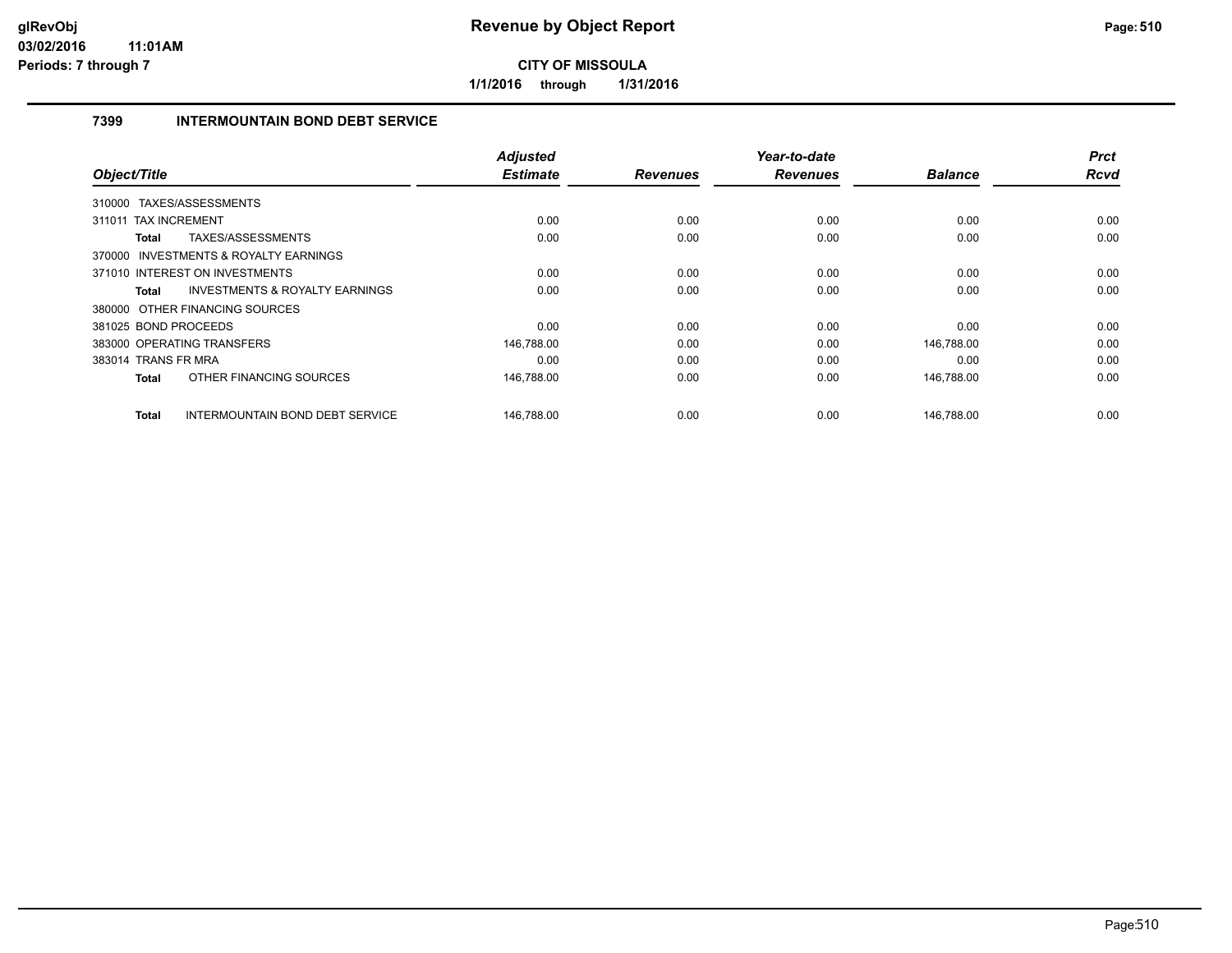**1/1/2016 through 1/31/2016**

**7400 FRONT ST BOND CLEARING**

**7400 FRONT ST BOND CLEARING**

|                                                    | <b>Adjusted</b> |                 | Year-to-date    |                | <b>Prct</b> |
|----------------------------------------------------|-----------------|-----------------|-----------------|----------------|-------------|
| Object/Title                                       | <b>Estimate</b> | <b>Revenues</b> | <b>Revenues</b> | <b>Balance</b> | <b>Rcvd</b> |
| 310000 TAXES/ASSESSMENTS                           |                 |                 |                 |                |             |
| 311011 TAX INCREMENT                               | 453.262.00      | 2.069.58        | 179.436.32      | 273.825.68     | 39.59       |
| 312001 PENALTIES & INTEREST                        | 0.00            | 47.02           | 56.09           | $-56.09$       | 0.00        |
| TAXES/ASSESSMENTS<br>Total                         | 453.262.00      | 2.116.60        | 179.492.41      | 273.769.59     | 39.60       |
| 330000 INTERGOVERNMENTAL REVENUES                  |                 |                 |                 |                |             |
| 335210 PERSONAL PROPERTY TAX REIMBURSEMENT         | 0.00            | 0.00            | 26.987.29       | $-26.987.29$   | 0.00        |
| INTERGOVERNMENTAL REVENUES<br>Total                | 0.00            | 0.00            | 26,987.29       | $-26,987.29$   | 0.00        |
| 370000 INVESTMENTS & ROYALTY EARNINGS              |                 |                 |                 |                |             |
| 371010 INTEREST ON INVESTMENTS                     | 0.00            | 0.00            | 0.00            | 0.00           | 0.00        |
| <b>INVESTMENTS &amp; ROYALTY EARNINGS</b><br>Total | 0.00            | 0.00            | 0.00            | 0.00           | 0.00        |
| FRONT ST BOND CLEARING<br><b>Total</b>             | 453.262.00      | 2.116.60        | 206.479.70      | 246.782.30     | 45.55       |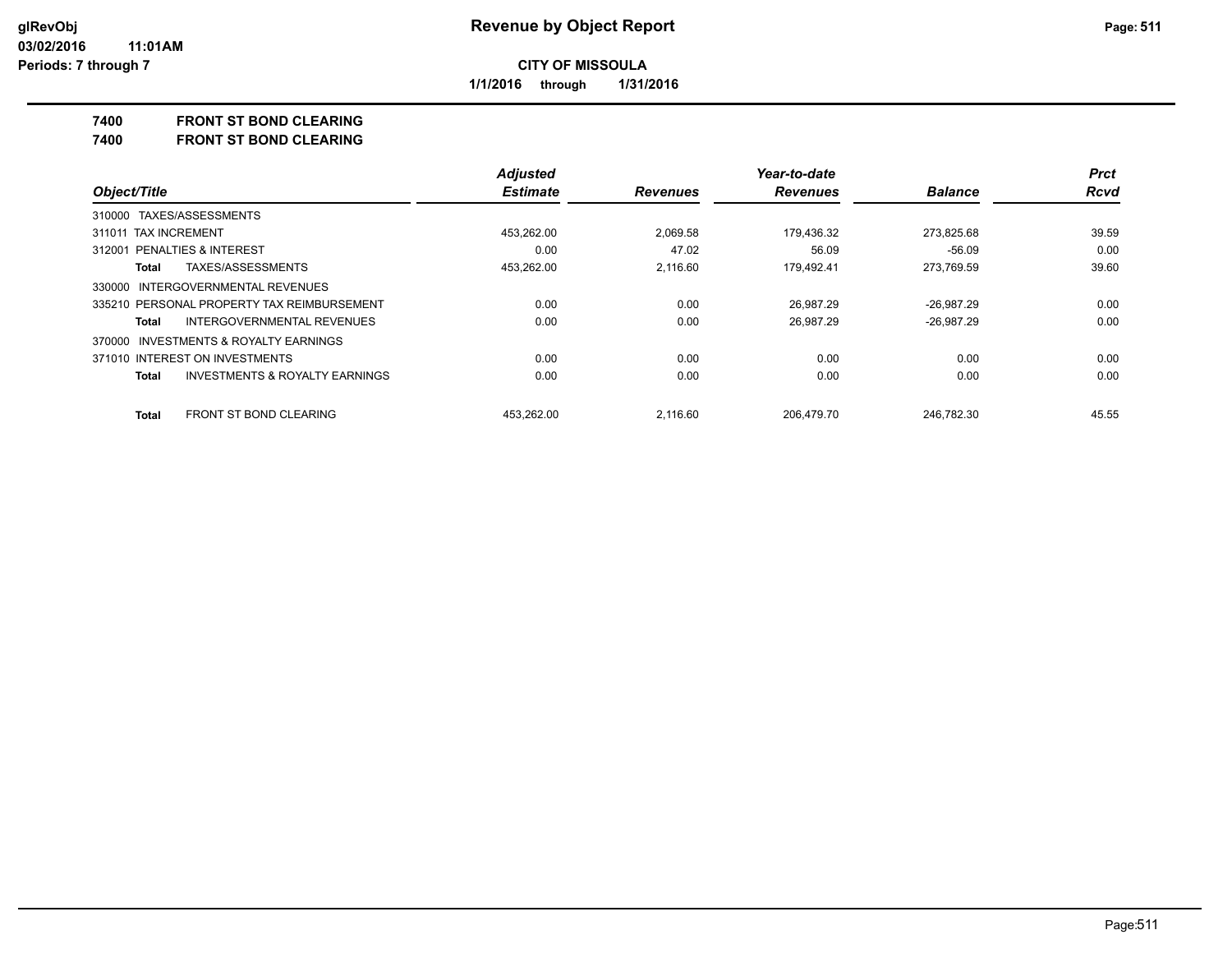**1/1/2016 through 1/31/2016**

#### **7400 FRONT ST BOND CLEARING**

|                                                     | <b>Adjusted</b> |                 | Year-to-date    |                | <b>Prct</b> |
|-----------------------------------------------------|-----------------|-----------------|-----------------|----------------|-------------|
| Object/Title                                        | <b>Estimate</b> | <b>Revenues</b> | <b>Revenues</b> | <b>Balance</b> | <b>Rcvd</b> |
| TAXES/ASSESSMENTS<br>310000                         |                 |                 |                 |                |             |
| 311011 TAX INCREMENT                                | 453.262.00      | 2.069.58        | 179.436.32      | 273.825.68     | 39.59       |
| PENALTIES & INTEREST<br>312001                      | 0.00            | 47.02           | 56.09           | $-56.09$       | 0.00        |
| TAXES/ASSESSMENTS<br>Total                          | 453.262.00      | 2.116.60        | 179.492.41      | 273.769.59     | 39.60       |
| INTERGOVERNMENTAL REVENUES<br>330000                |                 |                 |                 |                |             |
| 335210 PERSONAL PROPERTY TAX REIMBURSEMENT          | 0.00            | 0.00            | 26.987.29       | $-26,987.29$   | 0.00        |
| <b>INTERGOVERNMENTAL REVENUES</b><br>Total          | 0.00            | 0.00            | 26.987.29       | $-26,987.29$   | 0.00        |
| <b>INVESTMENTS &amp; ROYALTY EARNINGS</b><br>370000 |                 |                 |                 |                |             |
| 371010 INTEREST ON INVESTMENTS                      | 0.00            | 0.00            | 0.00            | 0.00           | 0.00        |
| <b>INVESTMENTS &amp; ROYALTY EARNINGS</b><br>Total  | 0.00            | 0.00            | 0.00            | 0.00           | 0.00        |
| <b>FRONT ST BOND CLEARING</b><br>Total              | 453.262.00      | 2.116.60        | 206.479.70      | 246.782.30     | 45.55       |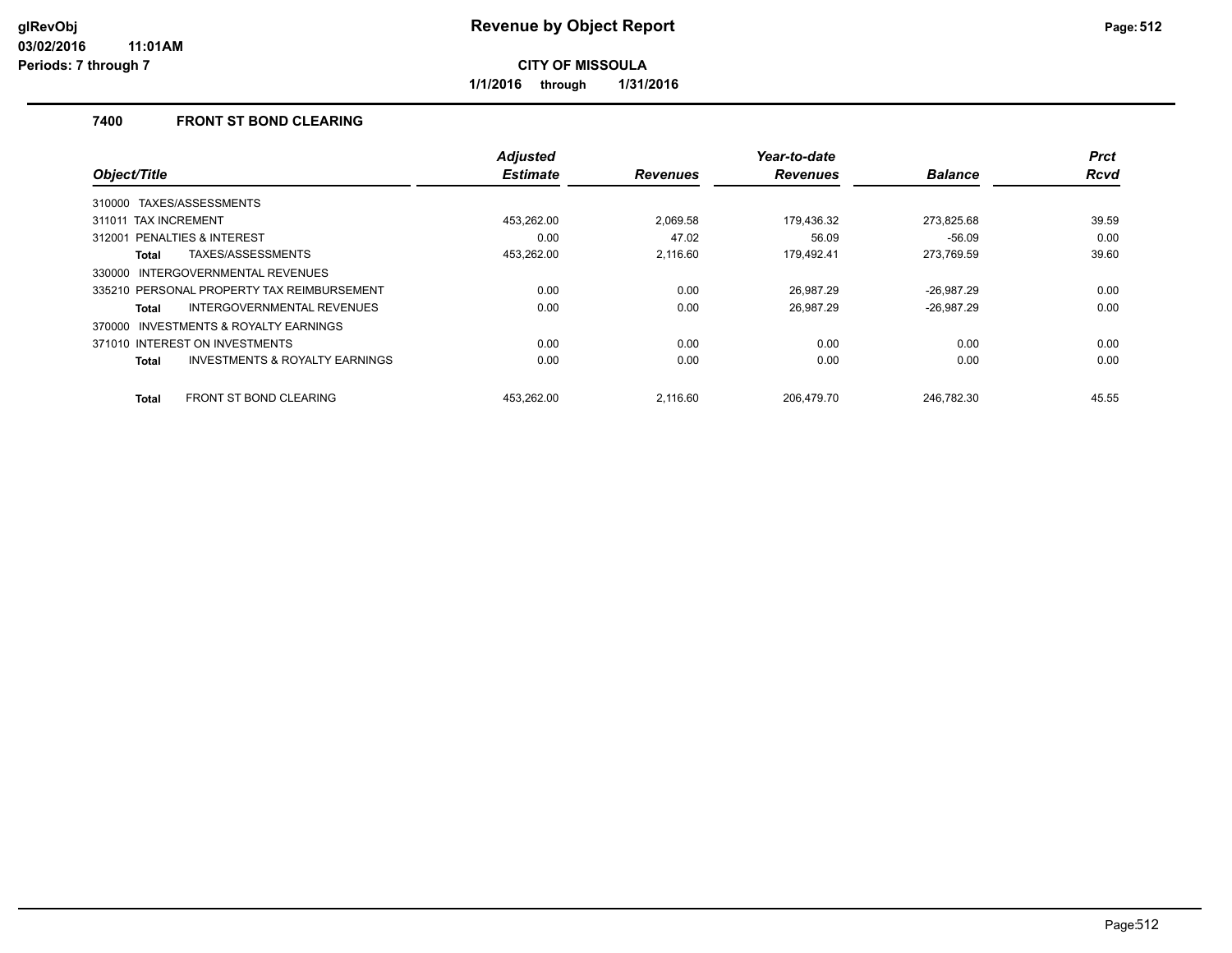**1/1/2016 through 1/31/2016**

# **7401 FRONT ST PARKING STRUCTURE**

**7401 FRONT ST PARKING STRUCTURE**

|                                                           | <b>Adjusted</b> |                 | Year-to-date    |                | <b>Prct</b> |
|-----------------------------------------------------------|-----------------|-----------------|-----------------|----------------|-------------|
| Object/Title                                              | <b>Estimate</b> | <b>Revenues</b> | <b>Revenues</b> | <b>Balance</b> | <b>Rcvd</b> |
| 370000 INVESTMENTS & ROYALTY EARNINGS                     |                 |                 |                 |                |             |
| 371010 INTEREST ON INVESTMENTS                            | 0.00            | 0.00            | 0.00            | 0.00           | 0.00        |
| <b>INVESTMENTS &amp; ROYALTY EARNINGS</b><br><b>Total</b> | 0.00            | 0.00            | 0.00            | 0.00           | 0.00        |
| 380000 OTHER FINANCING SOURCES                            |                 |                 |                 |                |             |
| 383066 TRANSFER FROM FRONT ST CLEARING                    | 146.472.00      | 0.00            | 0.00            | 146.472.00     | 0.00        |
| OTHER FINANCING SOURCES<br><b>Total</b>                   | 146.472.00      | 0.00            | 0.00            | 146.472.00     | 0.00        |
|                                                           |                 |                 |                 |                |             |
| <b>FRONT ST PARKING STRUCTURE</b><br><b>Total</b>         | 146.472.00      | 0.00            | 0.00            | 146.472.00     | 0.00        |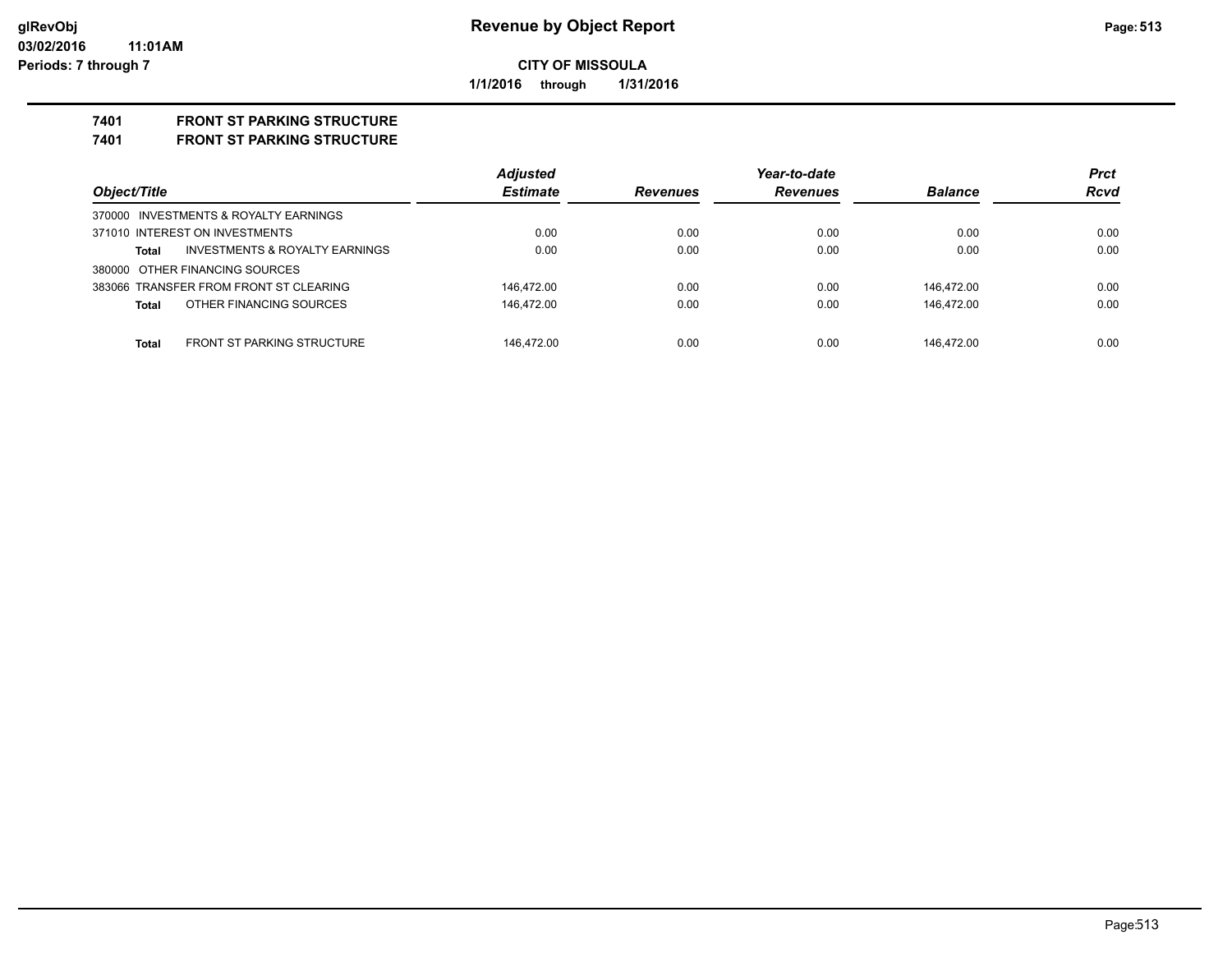**1/1/2016 through 1/31/2016**

#### **7401 FRONT ST PARKING STRUCTURE**

| Object/Title                                       | <b>Adjusted</b><br><b>Estimate</b> | <b>Revenues</b> | Year-to-date<br><b>Revenues</b> | <b>Balance</b> | <b>Prct</b><br>Rcvd |
|----------------------------------------------------|------------------------------------|-----------------|---------------------------------|----------------|---------------------|
| 370000 INVESTMENTS & ROYALTY EARNINGS              |                                    |                 |                                 |                |                     |
| 371010 INTEREST ON INVESTMENTS                     | 0.00                               | 0.00            | 0.00                            | 0.00           | 0.00                |
| <b>INVESTMENTS &amp; ROYALTY EARNINGS</b><br>Total | 0.00                               | 0.00            | 0.00                            | 0.00           | 0.00                |
| 380000 OTHER FINANCING SOURCES                     |                                    |                 |                                 |                |                     |
| 383066 TRANSFER FROM FRONT ST CLEARING             | 146.472.00                         | 0.00            | 0.00                            | 146.472.00     | 0.00                |
| OTHER FINANCING SOURCES<br>Total                   | 146.472.00                         | 0.00            | 0.00                            | 146.472.00     | 0.00                |
|                                                    |                                    |                 |                                 |                |                     |
| <b>FRONT ST PARKING STRUCTURE</b><br>Total         | 146.472.00                         | 0.00            | 0.00                            | 146.472.00     | 0.00                |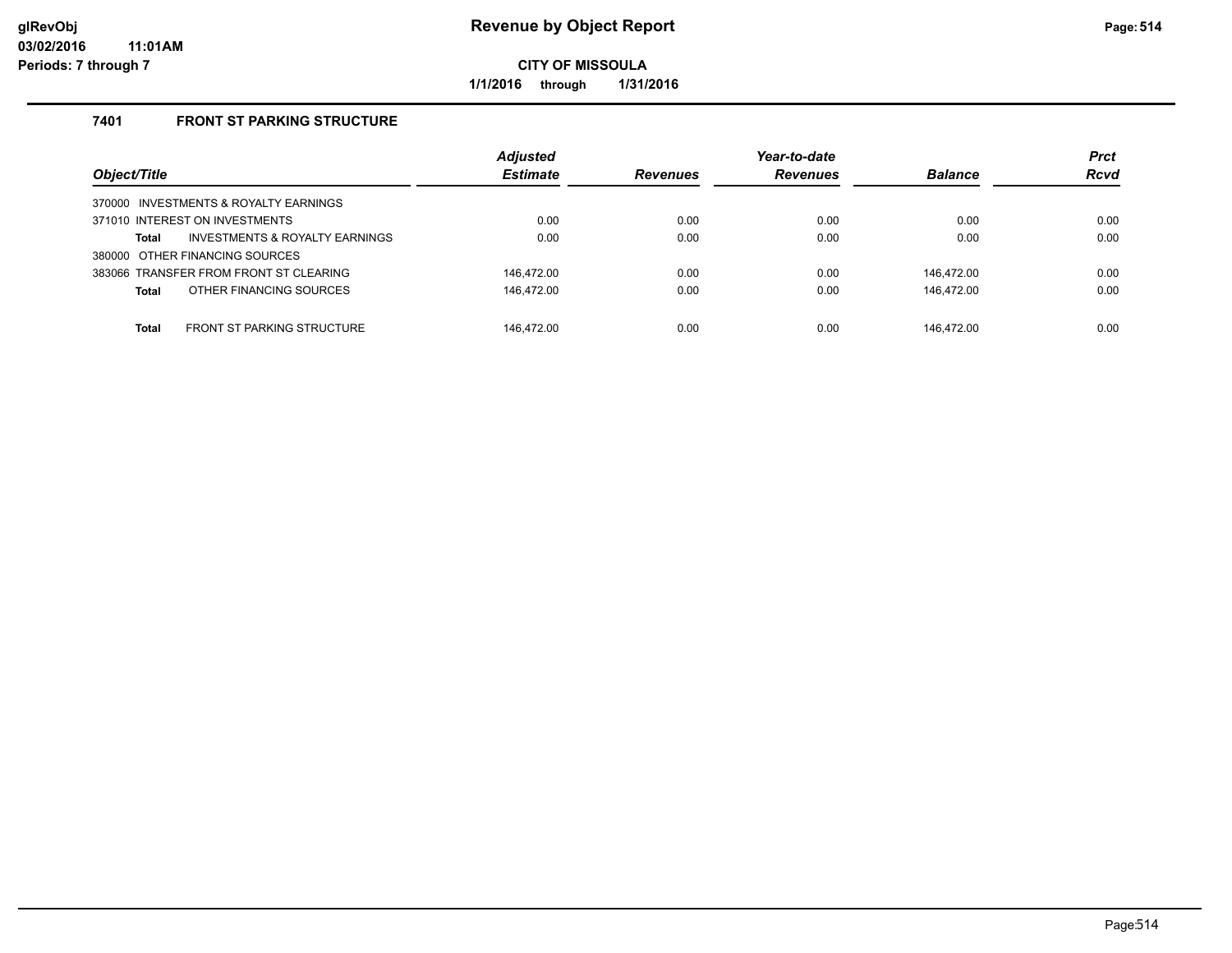**1/1/2016 through 1/31/2016**

## **7402 FRONT ST SUBORDINATE LIEN NOTE**

**7402 FRONT ST SUBORDINATE LIEN NOTE**

|                                                    | <b>Adjusted</b> |                 | Year-to-date    |                | <b>Prct</b> |
|----------------------------------------------------|-----------------|-----------------|-----------------|----------------|-------------|
| Object/Title                                       | <b>Estimate</b> | <b>Revenues</b> | <b>Revenues</b> | <b>Balance</b> | Rcvd        |
| 330000 INTERGOVERNMENTAL REVENUES                  |                 |                 |                 |                |             |
| 338001 EXCESS PLEDGED TAX INCREMENT RETURNED       | 0.00            | 0.00            | 0.00            | 0.00           | 0.00        |
| <b>INTERGOVERNMENTAL REVENUES</b><br>Total         | 0.00            | 0.00            | 0.00            | 0.00           | 0.00        |
| 370000 INVESTMENTS & ROYALTY EARNINGS              |                 |                 |                 |                |             |
| 371010 INTEREST ON INVESTMENTS                     | 0.00            | 0.00            | 0.00            | 0.00           | 0.00        |
| <b>INVESTMENTS &amp; ROYALTY EARNINGS</b><br>Total | 0.00            | 0.00            | 0.00            | 0.00           | 0.00        |
| 380000 OTHER FINANCING SOURCES                     |                 |                 |                 |                |             |
| 383066 TRANSFER FROM FRONT ST CLEARING             | 142.630.00      | 0.00            | 0.00            | 142.630.00     | 0.00        |
| 383067 TRANSFER FROM FSPS                          | 0.00            | 0.00            | 0.00            | 0.00           | 0.00        |
| OTHER FINANCING SOURCES<br>Total                   | 142,630.00      | 0.00            | 0.00            | 142,630.00     | 0.00        |
| FRONT ST SUBORDINATE LIEN NOTE<br>Total            | 142.630.00      | 0.00            | 0.00            | 142.630.00     | 0.00        |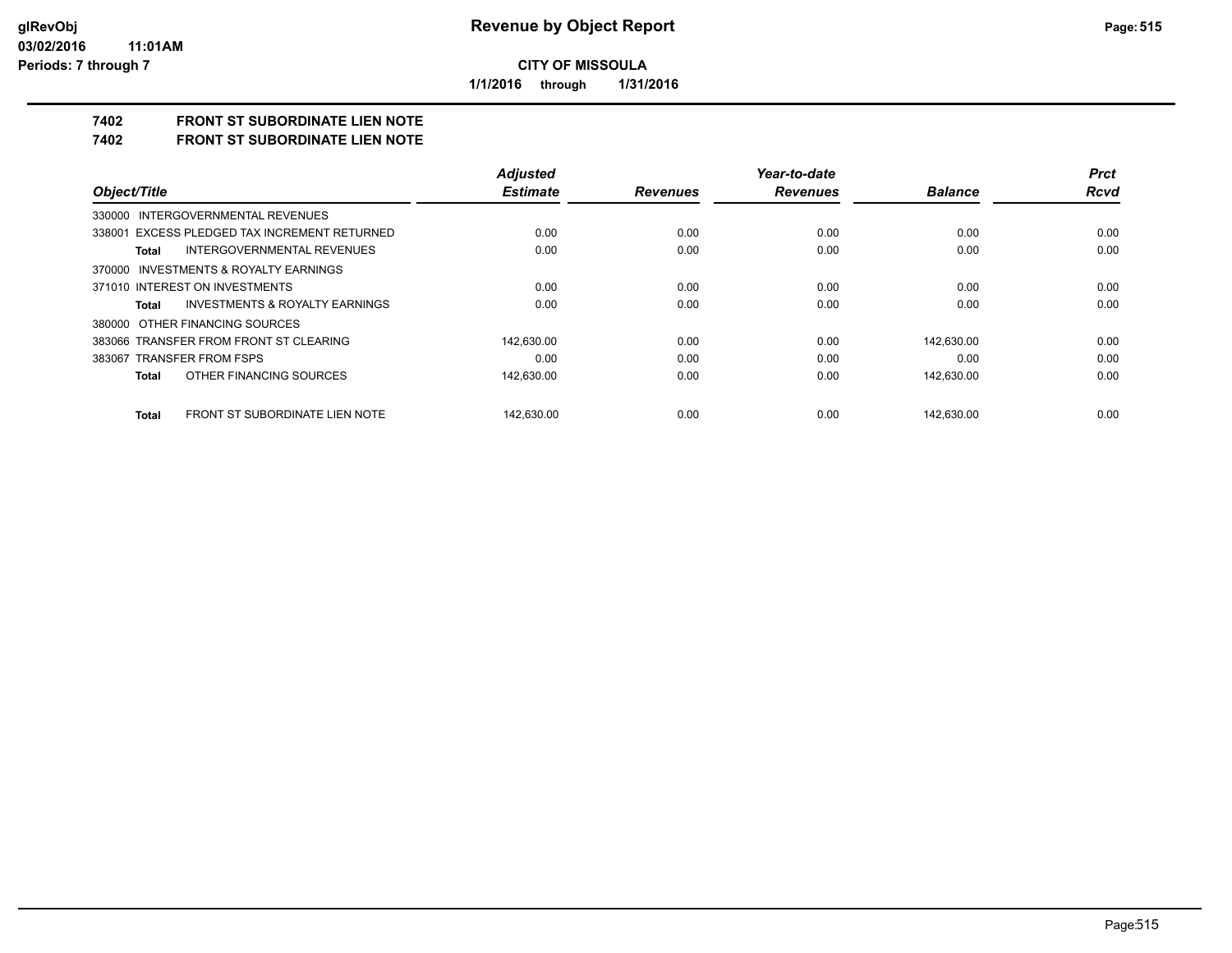**1/1/2016 through 1/31/2016**

#### **7402 FRONT ST SUBORDINATE LIEN NOTE**

|                                                   | <b>Adjusted</b> |                 | Year-to-date    |                | <b>Prct</b> |
|---------------------------------------------------|-----------------|-----------------|-----------------|----------------|-------------|
| Object/Title                                      | <b>Estimate</b> | <b>Revenues</b> | <b>Revenues</b> | <b>Balance</b> | Rcvd        |
| INTERGOVERNMENTAL REVENUES<br>330000              |                 |                 |                 |                |             |
| EXCESS PLEDGED TAX INCREMENT RETURNED<br>338001   | 0.00            | 0.00            | 0.00            | 0.00           | 0.00        |
| <b>INTERGOVERNMENTAL REVENUES</b><br><b>Total</b> | 0.00            | 0.00            | 0.00            | 0.00           | 0.00        |
| 370000 INVESTMENTS & ROYALTY EARNINGS             |                 |                 |                 |                |             |
| 371010 INTEREST ON INVESTMENTS                    | 0.00            | 0.00            | 0.00            | 0.00           | 0.00        |
| INVESTMENTS & ROYALTY EARNINGS<br>Total           | 0.00            | 0.00            | 0.00            | 0.00           | 0.00        |
| 380000 OTHER FINANCING SOURCES                    |                 |                 |                 |                |             |
| 383066 TRANSFER FROM FRONT ST CLEARING            | 142.630.00      | 0.00            | 0.00            | 142.630.00     | 0.00        |
| 383067 TRANSFER FROM FSPS                         | 0.00            | 0.00            | 0.00            | 0.00           | 0.00        |
| OTHER FINANCING SOURCES<br><b>Total</b>           | 142,630.00      | 0.00            | 0.00            | 142,630.00     | 0.00        |
|                                                   |                 |                 |                 |                |             |
| FRONT ST SUBORDINATE LIEN NOTE<br><b>Total</b>    | 142.630.00      | 0.00            | 0.00            | 142.630.00     | 0.00        |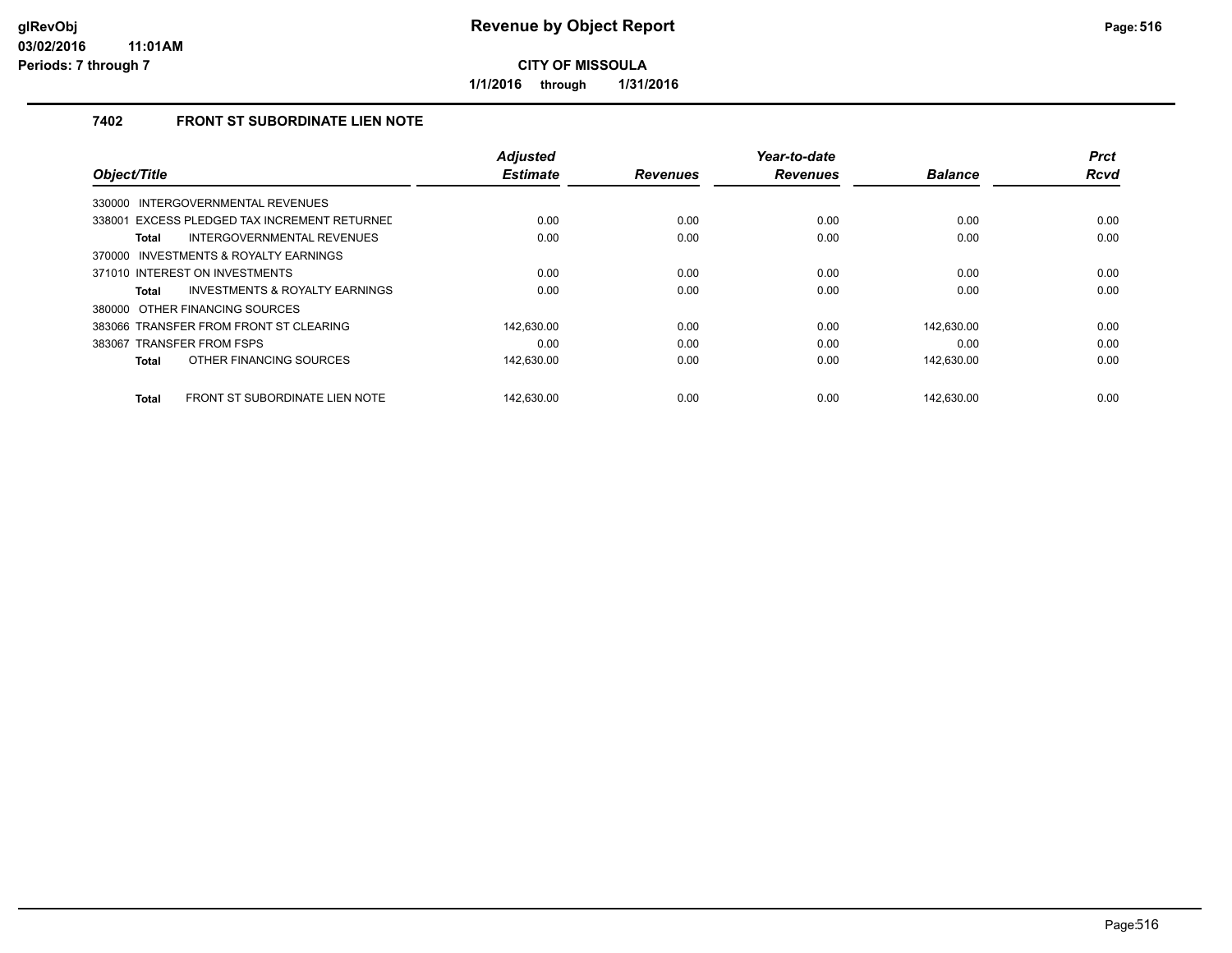**1/1/2016 through 1/31/2016**

## **7447 COURT COLLECTED PARKING FINES**

**7447 COURT COLLECTED PARKING FINES**

|                                         | <b>Adjusted</b> |                 | Year-to-date    |                | <b>Prct</b> |
|-----------------------------------------|-----------------|-----------------|-----------------|----------------|-------------|
| Object/Title                            | <b>Estimate</b> | <b>Revenues</b> | <b>Revenues</b> | <b>Balance</b> | <b>Rcvd</b> |
| 350000 FINES & FORFEITURES              |                 |                 |                 |                |             |
| 352002 PARKING FINES                    | 0.00            | 0.00            | 0.00            | 0.00           | 0.00        |
| <b>FINES &amp; FORFEITURES</b><br>Total | 0.00            | 0.00            | 0.00            | 0.00           | 0.00        |
| 370000 INVESTMENTS & ROYALTY EARNINGS   |                 |                 |                 |                |             |
| 371010 INTEREST ON INVESTMENTS          | 0.00            | 0.00            | 0.00            | 0.00           | 0.00        |
| INVESTMENTS & ROYALTY EARNINGS<br>Total | 0.00            | 0.00            | 0.00            | 0.00           | 0.00        |
|                                         |                 |                 |                 |                |             |
| COURT COLLECTED PARKING FINES<br>Total  | 0.00            | 0.00            | 0.00            | 0.00           | 0.00        |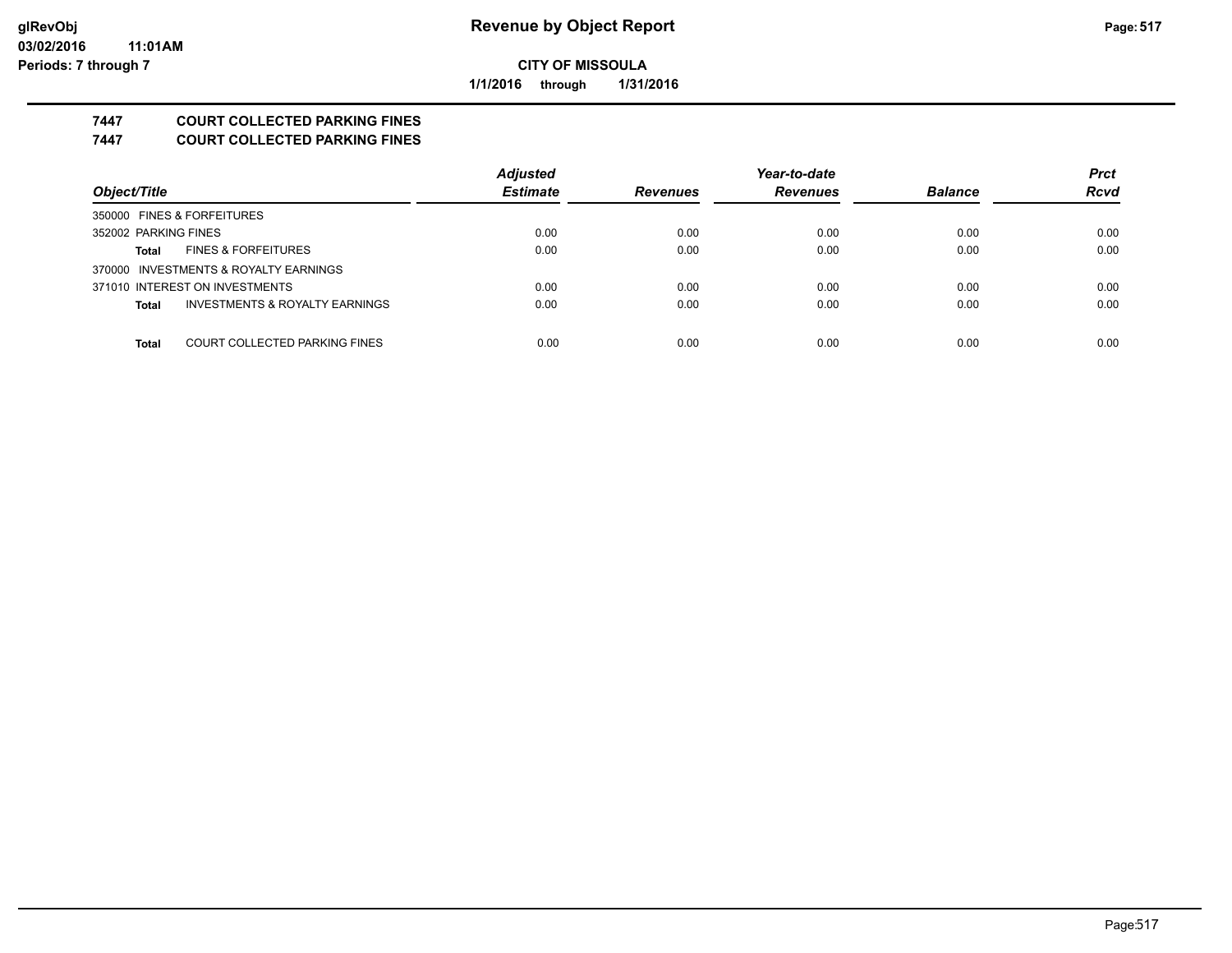**1/1/2016 through 1/31/2016**

#### **7447 COURT COLLECTED PARKING FINES**

| Object/Title                                              | <b>Adjusted</b><br><b>Estimate</b> | <b>Revenues</b> | Year-to-date<br><b>Revenues</b> | <b>Balance</b> | <b>Prct</b><br><b>Rcvd</b> |
|-----------------------------------------------------------|------------------------------------|-----------------|---------------------------------|----------------|----------------------------|
| 350000 FINES & FORFEITURES                                |                                    |                 |                                 |                |                            |
| 352002 PARKING FINES                                      | 0.00                               | 0.00            | 0.00                            | 0.00           | 0.00                       |
| <b>FINES &amp; FORFEITURES</b><br>Total                   | 0.00                               | 0.00            | 0.00                            | 0.00           | 0.00                       |
| 370000 INVESTMENTS & ROYALTY EARNINGS                     |                                    |                 |                                 |                |                            |
| 371010 INTEREST ON INVESTMENTS                            | 0.00                               | 0.00            | 0.00                            | 0.00           | 0.00                       |
| <b>INVESTMENTS &amp; ROYALTY EARNINGS</b><br><b>Total</b> | 0.00                               | 0.00            | 0.00                            | 0.00           | 0.00                       |
|                                                           |                                    |                 |                                 |                |                            |
| COURT COLLECTED PARKING FINES<br><b>Total</b>             | 0.00                               | 0.00            | 0.00                            | 0.00           | 0.00                       |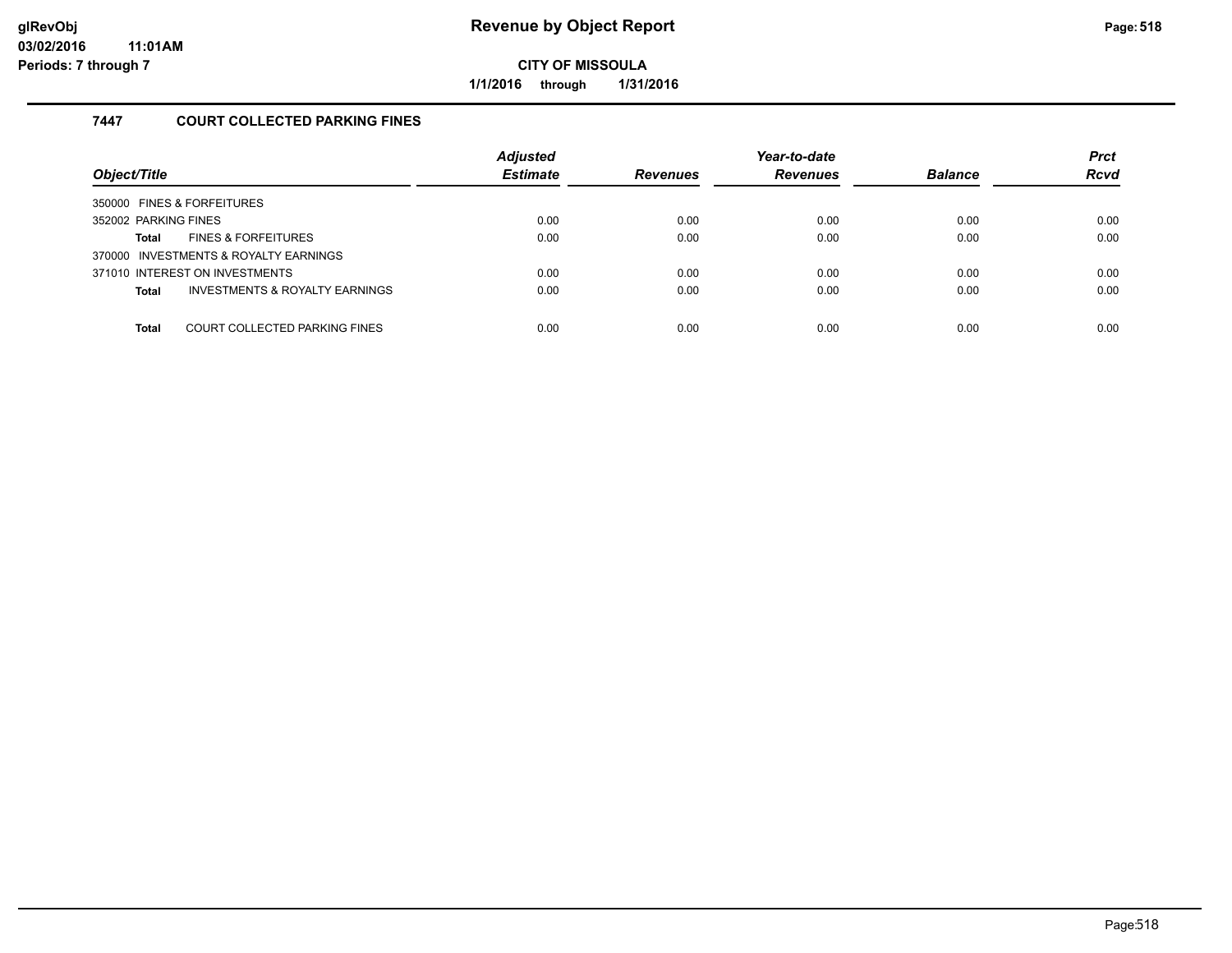**1/1/2016 through 1/31/2016**

**7458 COURT SURCHARGE**

**7458 COURT SURCHARGE**

|                                                 | Adjusted        |                 | Year-to-date    |                | <b>Prct</b> |
|-------------------------------------------------|-----------------|-----------------|-----------------|----------------|-------------|
| Object/Title                                    | <b>Estimate</b> | <b>Revenues</b> | <b>Revenues</b> | <b>Balance</b> | <b>Rcvd</b> |
| 350000 FINES & FORFEITURES                      |                 |                 |                 |                |             |
| 351032 SURCHARGE ON FINES                       | 0.00            | 5.151.62        | 16.849.61       | $-16.849.61$   | 0.00        |
| <b>FINES &amp; FORFEITURES</b><br>Total         | 0.00            | 5.151.62        | 16.849.61       | $-16.849.61$   | 0.00        |
| 370000 INVESTMENTS & ROYALTY EARNINGS           |                 |                 |                 |                |             |
| 371010 INTEREST ON INVESTMENTS                  | 0.00            | 0.00            | 0.00            | 0.00           | 0.00        |
| 371020 GAIN/LOSS IN MARKET VALUE OF INVESTMENTS | 0.00            | 0.00            | 0.00            | 0.00           | 0.00        |
| INVESTMENTS & ROYALTY EARNINGS<br>Total         | 0.00            | 0.00            | 0.00            | 0.00           | 0.00        |
| <b>COURT SURCHARGE</b><br><b>Total</b>          | 0.00            | 5.151.62        | 16.849.61       | $-16.849.61$   | 0.00        |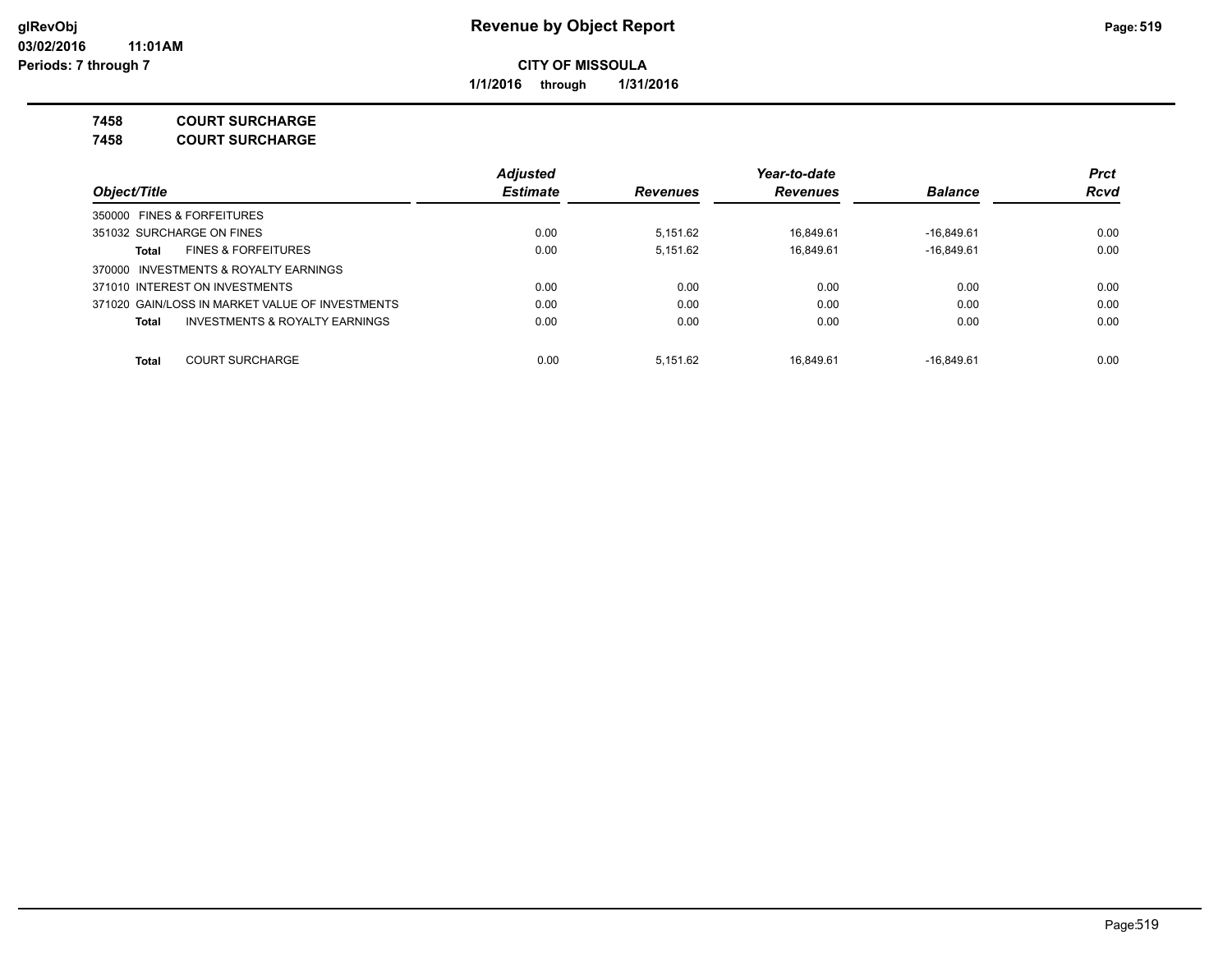**1/1/2016 through 1/31/2016**

#### **7458 COURT SURCHARGE**

|                                                | <b>Adjusted</b> |                 | Year-to-date    |                | <b>Prct</b> |
|------------------------------------------------|-----------------|-----------------|-----------------|----------------|-------------|
| Object/Title                                   | <b>Estimate</b> | <b>Revenues</b> | <b>Revenues</b> | <b>Balance</b> | <b>Rcvd</b> |
| 350000 FINES & FORFEITURES                     |                 |                 |                 |                |             |
| 351032 SURCHARGE ON FINES                      | 0.00            | 5.151.62        | 16.849.61       | $-16.849.61$   | 0.00        |
| <b>FINES &amp; FORFEITURES</b><br><b>Total</b> | 0.00            | 5.151.62        | 16.849.61       | $-16.849.61$   | 0.00        |
| 370000 INVESTMENTS & ROYALTY EARNINGS          |                 |                 |                 |                |             |
| 371010 INTEREST ON INVESTMENTS                 | 0.00            | 0.00            | 0.00            | 0.00           | 0.00        |
| 371020 GAIN/LOSS IN MARKET VALUE OF INVESTMENT | 0.00            | 0.00            | 0.00            | 0.00           | 0.00        |
| INVESTMENTS & ROYALTY EARNINGS<br><b>Total</b> | 0.00            | 0.00            | 0.00            | 0.00           | 0.00        |
|                                                |                 |                 |                 |                |             |
| <b>COURT SURCHARGE</b><br><b>Total</b>         | 0.00            | 5.151.62        | 16.849.61       | $-16.849.61$   | 0.00        |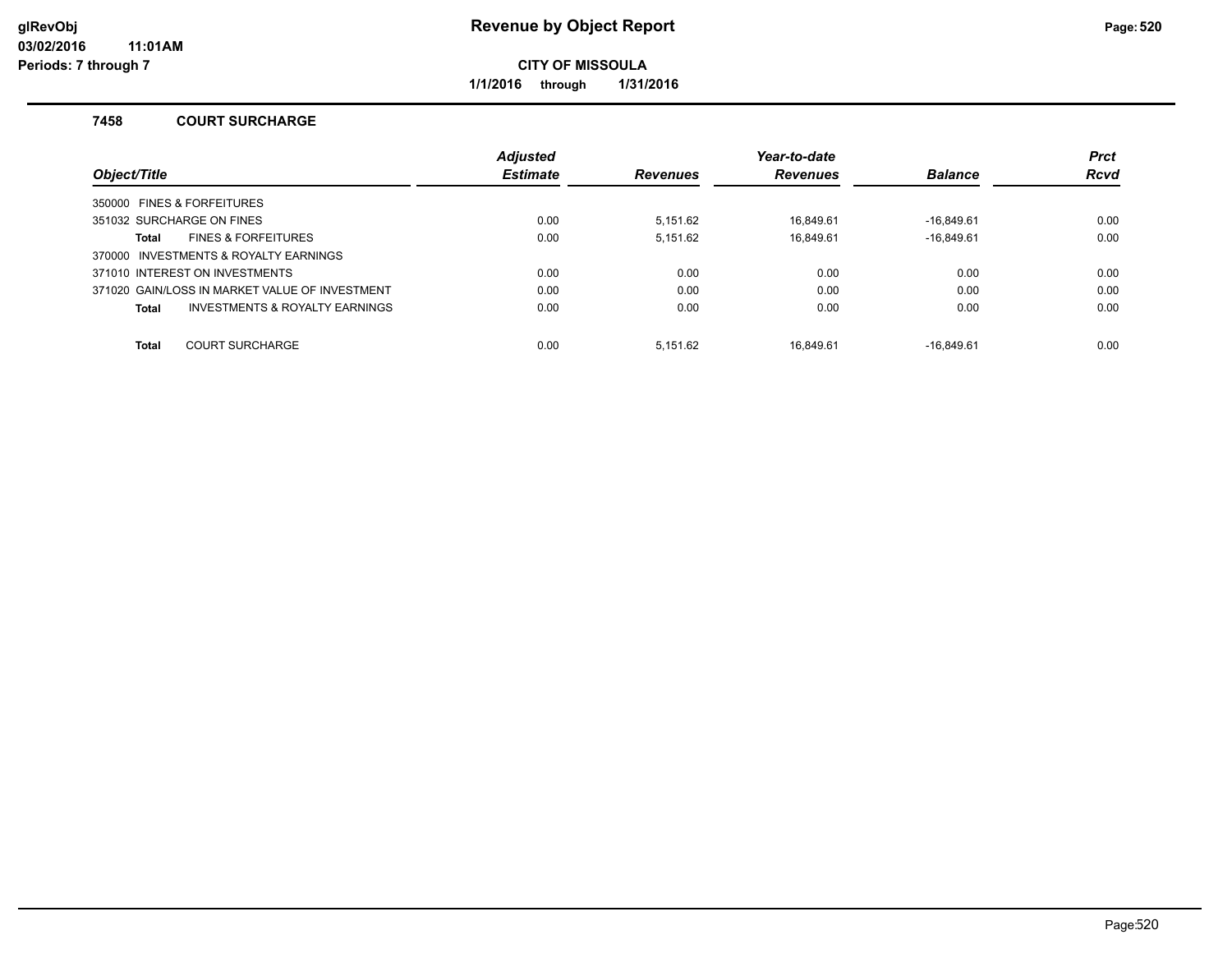**1/1/2016 through 1/31/2016**

**7469 PUBLIC DEFENDER FEES**

**7469 PUBLIC DEFENDER FEES**

|                                                    | <b>Adjusted</b> |                 | Year-to-date    |                | <b>Prct</b> |
|----------------------------------------------------|-----------------|-----------------|-----------------|----------------|-------------|
| Object/Title                                       | <b>Estimate</b> | <b>Revenues</b> | <b>Revenues</b> | <b>Balance</b> | <b>Rcvd</b> |
| 350000 FINES & FORFEITURES                         |                 |                 |                 |                |             |
| 351032 SURCHARGE ON FINES                          | 0.00            | 0.00            | 0.00            | 0.00           | 0.00        |
| 351033 PUBLIC DEFENDER FEES                        | 0.00            | 542.00          | 2.077.00        | $-2.077.00$    | 0.00        |
| <b>FINES &amp; FORFEITURES</b><br>Total            | 0.00            | 542.00          | 2.077.00        | $-2,077.00$    | 0.00        |
| 370000 INVESTMENTS & ROYALTY EARNINGS              |                 |                 |                 |                |             |
| 371010 INTEREST ON INVESTMENTS                     | 0.00            | 0.00            | 0.00            | 0.00           | 0.00        |
| 371020 GAIN/LOSS IN MARKET VALUE OF INVESTMENTS    | 0.00            | 0.00            | 0.00            | 0.00           | 0.00        |
| <b>INVESTMENTS &amp; ROYALTY EARNINGS</b><br>Total | 0.00            | 0.00            | 0.00            | 0.00           | 0.00        |
| PUBLIC DEFENDER FEES<br>Total                      | 0.00            | 542.00          | 2.077.00        | $-2.077.00$    | 0.00        |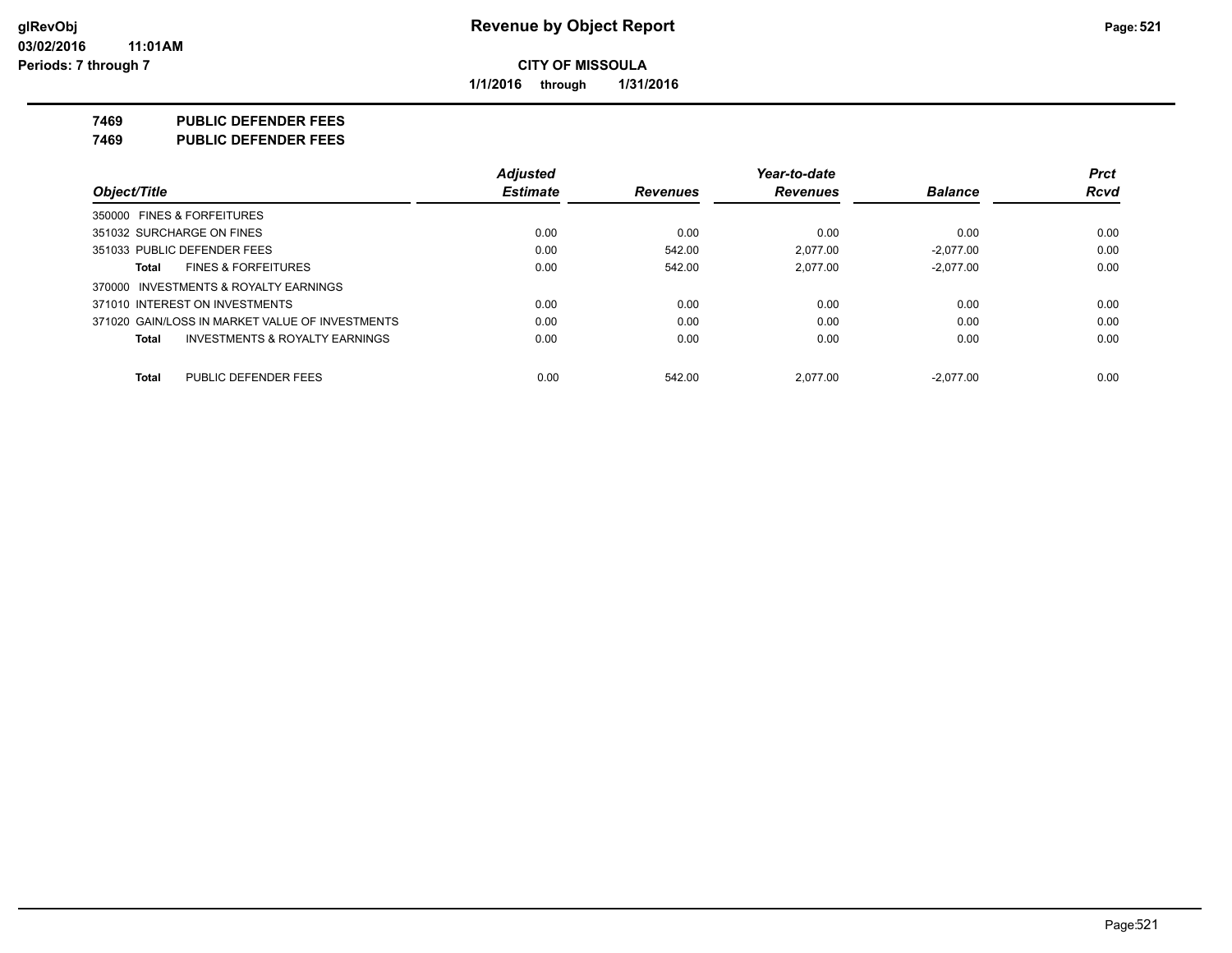**1/1/2016 through 1/31/2016**

#### **7469 PUBLIC DEFENDER FEES**

|                                                           | <b>Adjusted</b> |                 | Year-to-date    |                | <b>Prct</b> |
|-----------------------------------------------------------|-----------------|-----------------|-----------------|----------------|-------------|
| Object/Title                                              | <b>Estimate</b> | <b>Revenues</b> | <b>Revenues</b> | <b>Balance</b> | <b>Rcvd</b> |
| 350000 FINES & FORFEITURES                                |                 |                 |                 |                |             |
| 351032 SURCHARGE ON FINES                                 | 0.00            | 0.00            | 0.00            | 0.00           | 0.00        |
| 351033 PUBLIC DEFENDER FEES                               | 0.00            | 542.00          | 2.077.00        | $-2.077.00$    | 0.00        |
| <b>FINES &amp; FORFEITURES</b><br><b>Total</b>            | 0.00            | 542.00          | 2.077.00        | $-2.077.00$    | 0.00        |
| 370000 INVESTMENTS & ROYALTY EARNINGS                     |                 |                 |                 |                |             |
| 371010 INTEREST ON INVESTMENTS                            | 0.00            | 0.00            | 0.00            | 0.00           | 0.00        |
| 371020 GAIN/LOSS IN MARKET VALUE OF INVESTMENT            | 0.00            | 0.00            | 0.00            | 0.00           | 0.00        |
| <b>INVESTMENTS &amp; ROYALTY EARNINGS</b><br><b>Total</b> | 0.00            | 0.00            | 0.00            | 0.00           | 0.00        |
| PUBLIC DEFENDER FEES<br><b>Total</b>                      | 0.00            | 542.00          | 2.077.00        | $-2.077.00$    | 0.00        |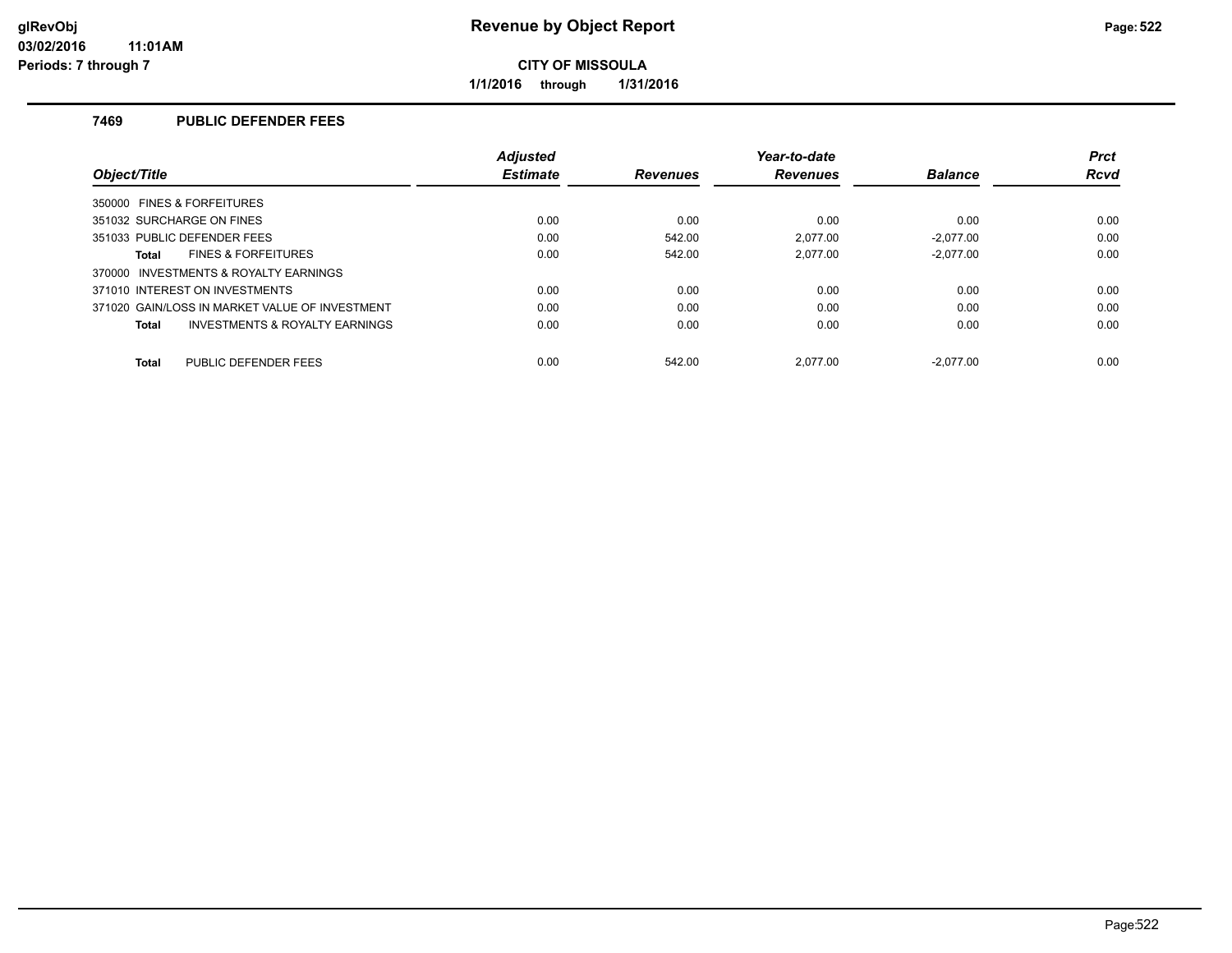**1/1/2016 through 1/31/2016**

**7900 PAYROLL CLEARING FUND**

| 7900 | <b>PAYROLL CLEARING FUND</b> |  |
|------|------------------------------|--|
|      |                              |  |

|                                                           | <b>Adjusted</b> |                 | Year-to-date    |                | <b>Prct</b> |
|-----------------------------------------------------------|-----------------|-----------------|-----------------|----------------|-------------|
| Object/Title                                              | <b>Estimate</b> | <b>Revenues</b> | <b>Revenues</b> | <b>Balance</b> | <b>Rcvd</b> |
| 370000 INVESTMENTS & ROYALTY EARNINGS                     |                 |                 |                 |                |             |
| 371010 INTEREST ON INVESTMENTS                            | 0.00            | 0.00            | 0.00            | 0.00           | 0.00        |
| 371020 GAIN/LOSS IN MARKET VALUE OF INVESTMENTS           | 0.00            | 0.00            | 0.00            | 0.00           | 0.00        |
| <b>INVESTMENTS &amp; ROYALTY EARNINGS</b><br><b>Total</b> | 0.00            | 0.00            | 0.00            | 0.00           | 0.00        |
|                                                           |                 |                 |                 |                |             |
| Total<br>PAYROLL CLEARING FUND                            | 0.00            | 0.00            | 0.00            | 0.00           | 0.00        |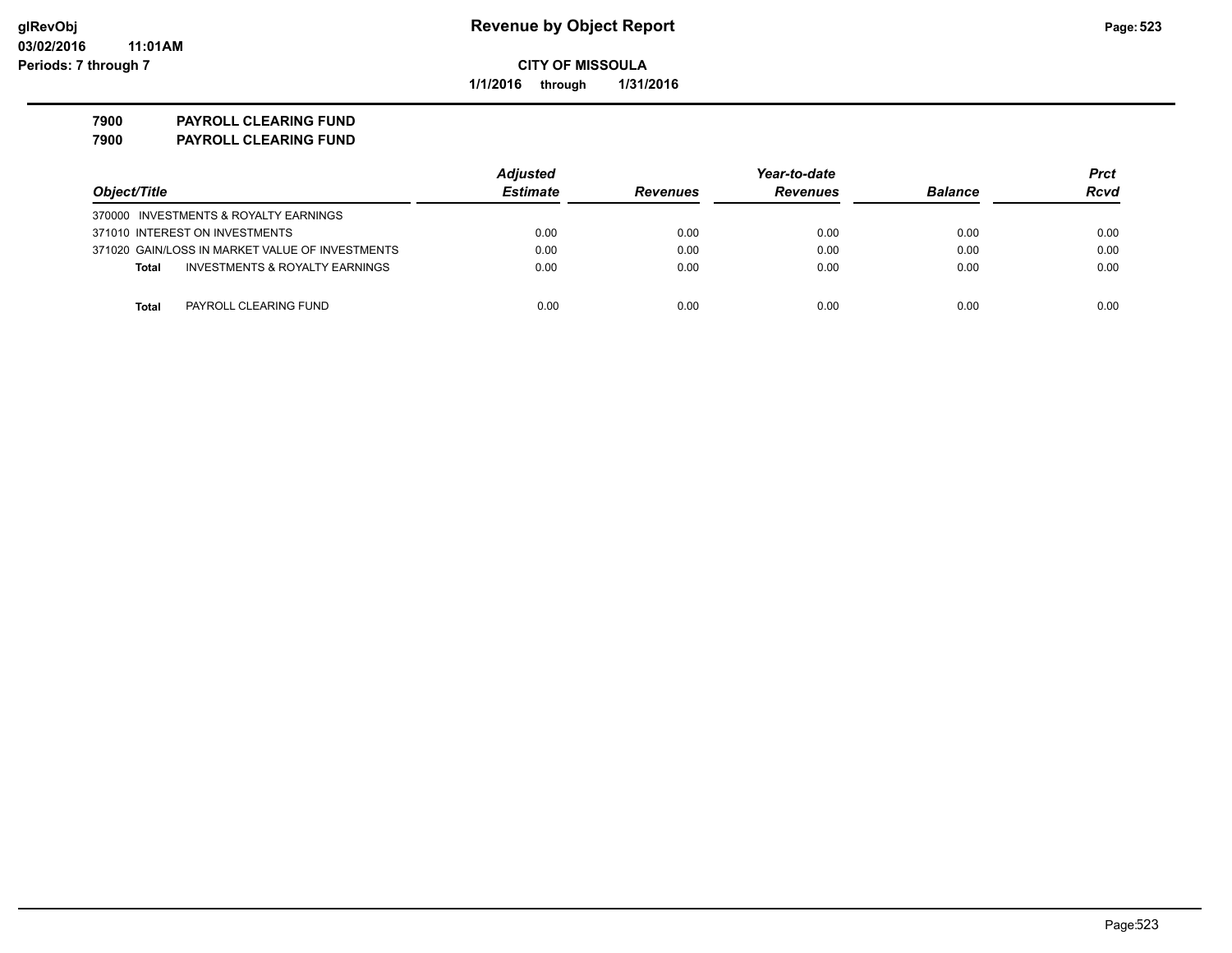#### **glRevObj Revenue by Object Report Page:524**

**CITY OF MISSOULA**

**1/1/2016 through 1/31/2016**

#### **7900 PAYROLL CLEARING FUND**

| Object/Title                                   | <b>Adjusted</b><br><b>Estimate</b> | <b>Revenues</b> | Year-to-date<br><b>Revenues</b> | <b>Balance</b> | <b>Prct</b><br>Rcvd |
|------------------------------------------------|------------------------------------|-----------------|---------------------------------|----------------|---------------------|
| 370000 INVESTMENTS & ROYALTY EARNINGS          |                                    |                 |                                 |                |                     |
| 371010 INTEREST ON INVESTMENTS                 | 0.00                               | 0.00            | 0.00                            | 0.00           | 0.00                |
| 371020 GAIN/LOSS IN MARKET VALUE OF INVESTMENT | 0.00                               | 0.00            | 0.00                            | 0.00           | 0.00                |
| INVESTMENTS & ROYALTY EARNINGS<br><b>Total</b> | 0.00                               | 0.00            | 0.00                            | 0.00           | 0.00                |
|                                                |                                    |                 |                                 |                |                     |
| PAYROLL CLEARING FUND<br>Total                 | 0.00                               | 0.00            | 0.00                            | 0.00           | 0.00                |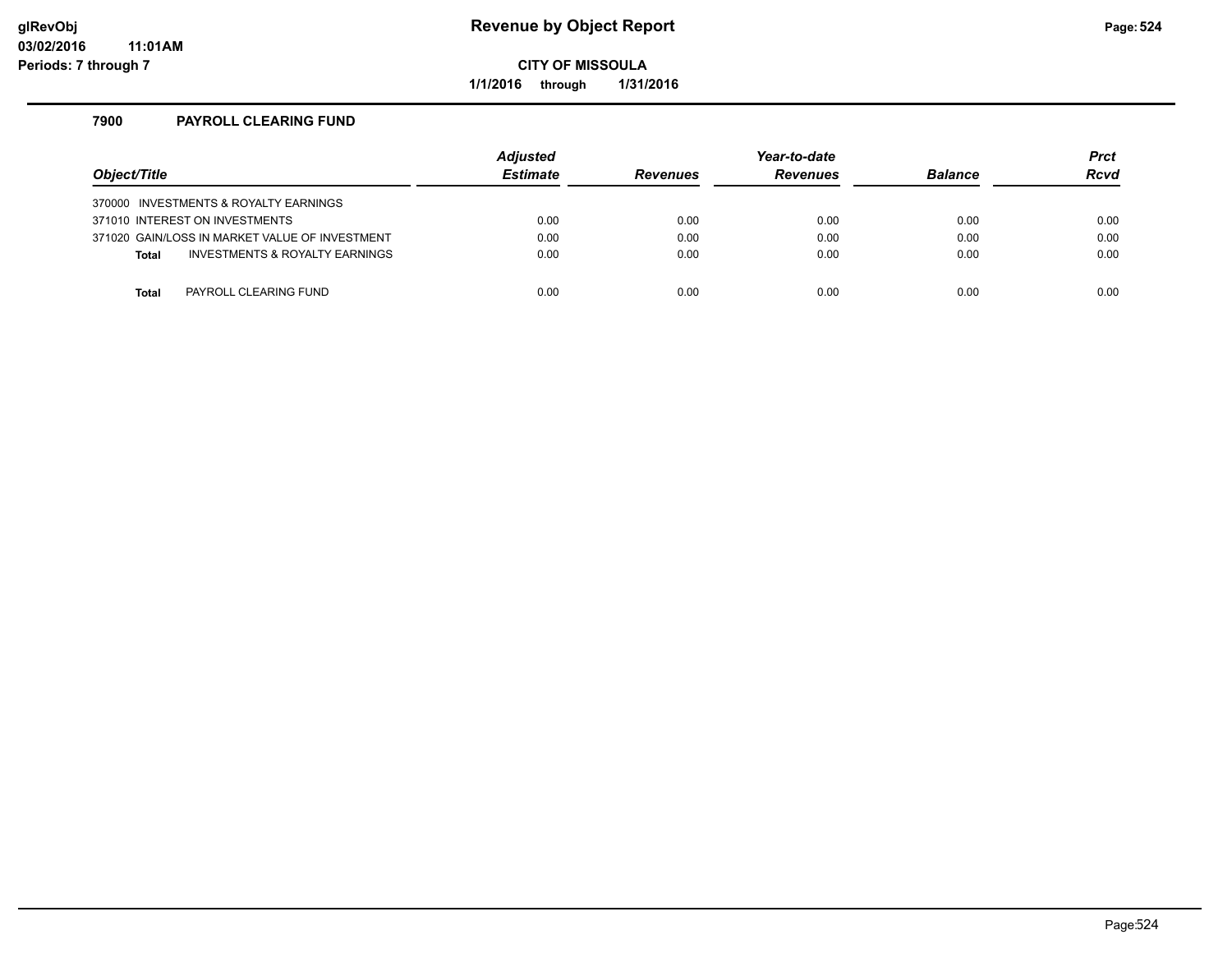**1/1/2016 through 1/31/2016**

**7903 COUNTY CLEARING**

**7903 COUNTY CLEARING**

|                                                    | <b>Adjusted</b> |                 | Year-to-date    |                | <b>Prct</b> |
|----------------------------------------------------|-----------------|-----------------|-----------------|----------------|-------------|
| Object/Title                                       | <b>Estimate</b> | <b>Revenues</b> | <b>Revenues</b> | <b>Balance</b> | <b>Rcvd</b> |
| 320000 LICENSES & PERMITS                          |                 |                 |                 |                |             |
| 323030 ANIMAL LICENSES                             | 0.00            | 603.00          | 5.417.85        | $-5.417.85$    | 0.00        |
| <b>LICENSES &amp; PERMITS</b><br>Total             | 0.00            | 603.00          | 5,417.85        | $-5,417.85$    | 0.00        |
| 360000 MISCELLANEOUS REVENUES                      |                 |                 |                 |                |             |
| 360010 MISCELLANEOUS                               | 0.00            | 0.00            | 0.00            | 0.00           | 0.00        |
| MISCELLANEOUS REVENUES<br>Total                    | 0.00            | 0.00            | 0.00            | 0.00           | 0.00        |
| 370000 INVESTMENTS & ROYALTY EARNINGS              |                 |                 |                 |                |             |
| 371010 INTEREST ON INVESTMENTS                     | 0.00            | 0.00            | 0.00            | 0.00           | 0.00        |
| 371020 GAIN/LOSS IN MARKET VALUE OF INVESTMENTS    | 0.00            | 0.00            | 0.00            | 0.00           | 0.00        |
| <b>INVESTMENTS &amp; ROYALTY EARNINGS</b><br>Total | 0.00            | 0.00            | 0.00            | 0.00           | 0.00        |
| <b>COUNTY CLEARING</b><br><b>Total</b>             | 0.00            | 603.00          | 5.417.85        | $-5.417.85$    | 0.00        |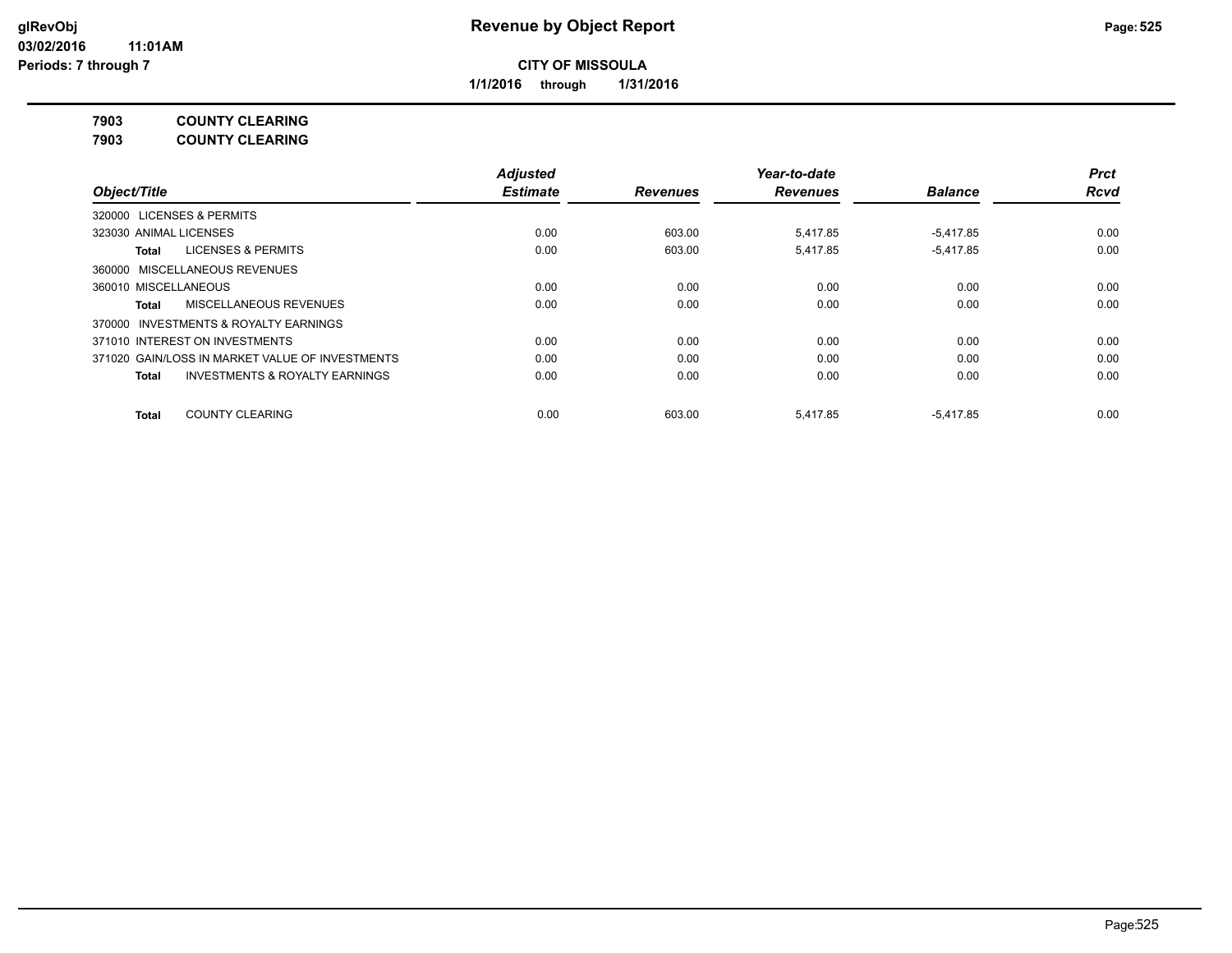**1/1/2016 through 1/31/2016**

#### **7903 COUNTY CLEARING**

|                                                    | <b>Adjusted</b> |                 | Year-to-date    |                | <b>Prct</b> |
|----------------------------------------------------|-----------------|-----------------|-----------------|----------------|-------------|
| Object/Title                                       | <b>Estimate</b> | <b>Revenues</b> | <b>Revenues</b> | <b>Balance</b> | <b>Rcvd</b> |
| 320000 LICENSES & PERMITS                          |                 |                 |                 |                |             |
| 323030 ANIMAL LICENSES                             | 0.00            | 603.00          | 5.417.85        | $-5.417.85$    | 0.00        |
| <b>LICENSES &amp; PERMITS</b><br>Total             | 0.00            | 603.00          | 5.417.85        | $-5.417.85$    | 0.00        |
| 360000 MISCELLANEOUS REVENUES                      |                 |                 |                 |                |             |
| 360010 MISCELLANEOUS                               | 0.00            | 0.00            | 0.00            | 0.00           | 0.00        |
| MISCELLANEOUS REVENUES<br>Total                    | 0.00            | 0.00            | 0.00            | 0.00           | 0.00        |
| 370000 INVESTMENTS & ROYALTY EARNINGS              |                 |                 |                 |                |             |
| 371010 INTEREST ON INVESTMENTS                     | 0.00            | 0.00            | 0.00            | 0.00           | 0.00        |
| 371020 GAIN/LOSS IN MARKET VALUE OF INVESTMENT     | 0.00            | 0.00            | 0.00            | 0.00           | 0.00        |
| <b>INVESTMENTS &amp; ROYALTY EARNINGS</b><br>Total | 0.00            | 0.00            | 0.00            | 0.00           | 0.00        |
|                                                    |                 |                 |                 |                |             |
| <b>COUNTY CLEARING</b><br>Total                    | 0.00            | 603.00          | 5.417.85        | $-5.417.85$    | 0.00        |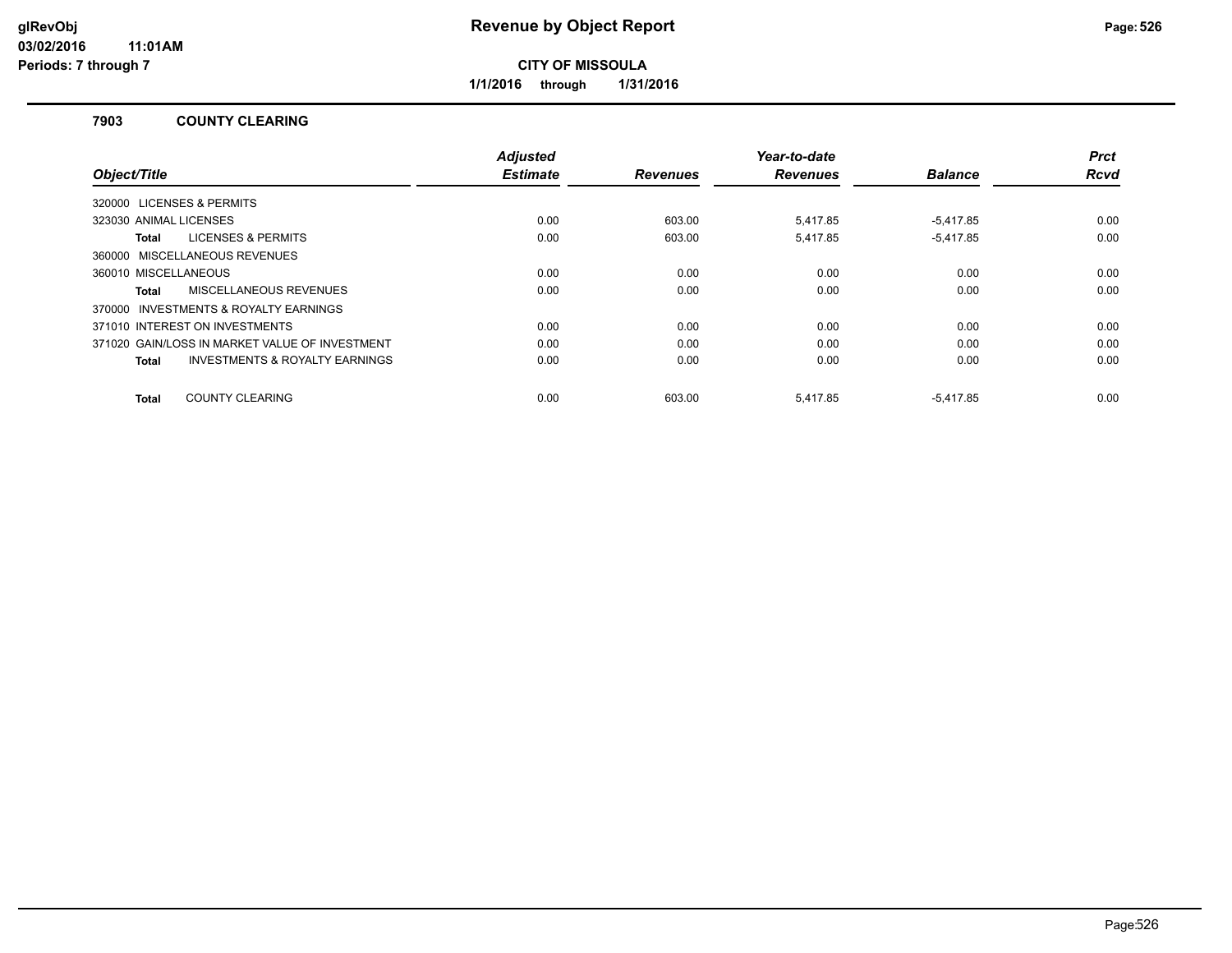**1/1/2016 through 1/31/2016**

**7904 SEWER REBATE**

**7904 SEWER REBATE**

|                                                           | <b>Adjusted</b> |                 | Year-to-date    |                | <b>Prct</b> |
|-----------------------------------------------------------|-----------------|-----------------|-----------------|----------------|-------------|
| Object/Title                                              | <b>Estimate</b> | <b>Revenues</b> | <b>Revenues</b> | <b>Balance</b> | <b>Rcvd</b> |
| 340000 CHARGES FOR SERVICES                               |                 |                 |                 |                |             |
| 343036 *** Title Not Found ***                            | 0.00            | 0.00            | 0.00            | 0.00           | 0.00        |
| <b>CHARGES FOR SERVICES</b><br>Total                      | 0.00            | 0.00            | 0.00            | 0.00           | 0.00        |
| 360000 MISCELLANEOUS REVENUES                             |                 |                 |                 |                |             |
| 360010 MISCELLANEOUS                                      | 0.00            | 0.00            | 0.00            | 0.00           | 0.00        |
| MISCELLANEOUS REVENUES<br>Total                           | 0.00            | 0.00            | 0.00            | 0.00           | 0.00        |
| 370000 INVESTMENTS & ROYALTY EARNINGS                     |                 |                 |                 |                |             |
| 371010 INTEREST ON INVESTMENTS                            | 0.00            | 0.00            | 0.00            | 0.00           | 0.00        |
| 371020 GAIN/LOSS IN MARKET VALUE OF INVESTMENTS           | 0.00            | 0.00            | 0.00            | 0.00           | 0.00        |
| <b>INVESTMENTS &amp; ROYALTY EARNINGS</b><br><b>Total</b> | 0.00            | 0.00            | 0.00            | 0.00           | 0.00        |
| <b>SEWER REBATE</b><br><b>Total</b>                       | 0.00            | 0.00            | 0.00            | 0.00           | 0.00        |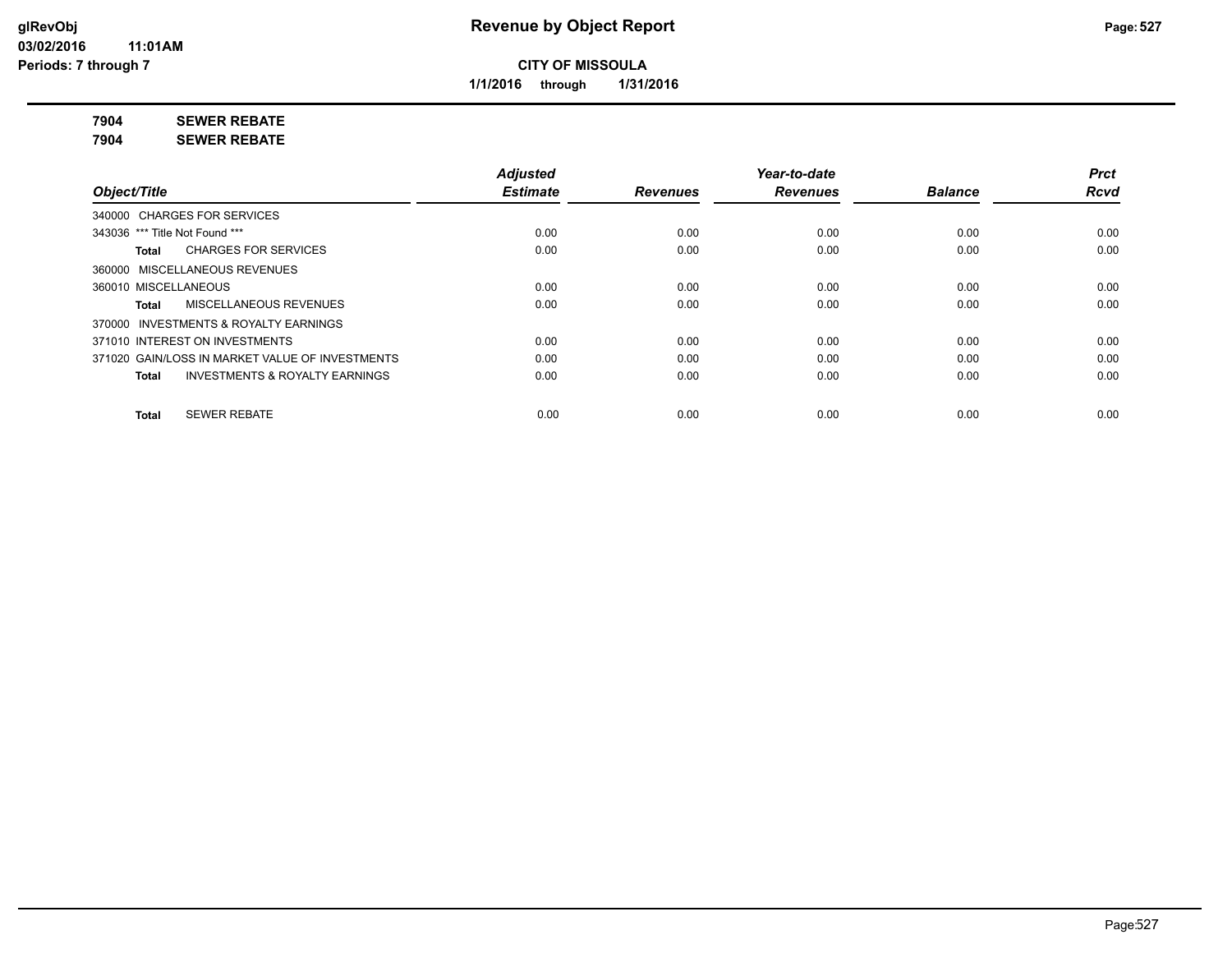**1/1/2016 through 1/31/2016**

#### **7904 SEWER REBATE**

| Object/Title                                              | <b>Adjusted</b><br><b>Estimate</b> | <b>Revenues</b> | Year-to-date<br><b>Revenues</b> | <b>Balance</b> | <b>Prct</b><br><b>Rcvd</b> |
|-----------------------------------------------------------|------------------------------------|-----------------|---------------------------------|----------------|----------------------------|
| 340000 CHARGES FOR SERVICES                               |                                    |                 |                                 |                |                            |
| 343036 *** Title Not Found ***                            | 0.00                               | 0.00            | 0.00                            | 0.00           | 0.00                       |
|                                                           |                                    |                 |                                 |                |                            |
| <b>CHARGES FOR SERVICES</b><br>Total                      | 0.00                               | 0.00            | 0.00                            | 0.00           | 0.00                       |
| 360000 MISCELLANEOUS REVENUES                             |                                    |                 |                                 |                |                            |
| 360010 MISCELLANEOUS                                      | 0.00                               | 0.00            | 0.00                            | 0.00           | 0.00                       |
| MISCELLANEOUS REVENUES<br>Total                           | 0.00                               | 0.00            | 0.00                            | 0.00           | 0.00                       |
| 370000 INVESTMENTS & ROYALTY EARNINGS                     |                                    |                 |                                 |                |                            |
| 371010 INTEREST ON INVESTMENTS                            | 0.00                               | 0.00            | 0.00                            | 0.00           | 0.00                       |
| 371020 GAIN/LOSS IN MARKET VALUE OF INVESTMENT            | 0.00                               | 0.00            | 0.00                            | 0.00           | 0.00                       |
| <b>INVESTMENTS &amp; ROYALTY EARNINGS</b><br><b>Total</b> | 0.00                               | 0.00            | 0.00                            | 0.00           | 0.00                       |
| <b>SEWER REBATE</b><br>Total                              | 0.00                               | 0.00            | 0.00                            | 0.00           | 0.00                       |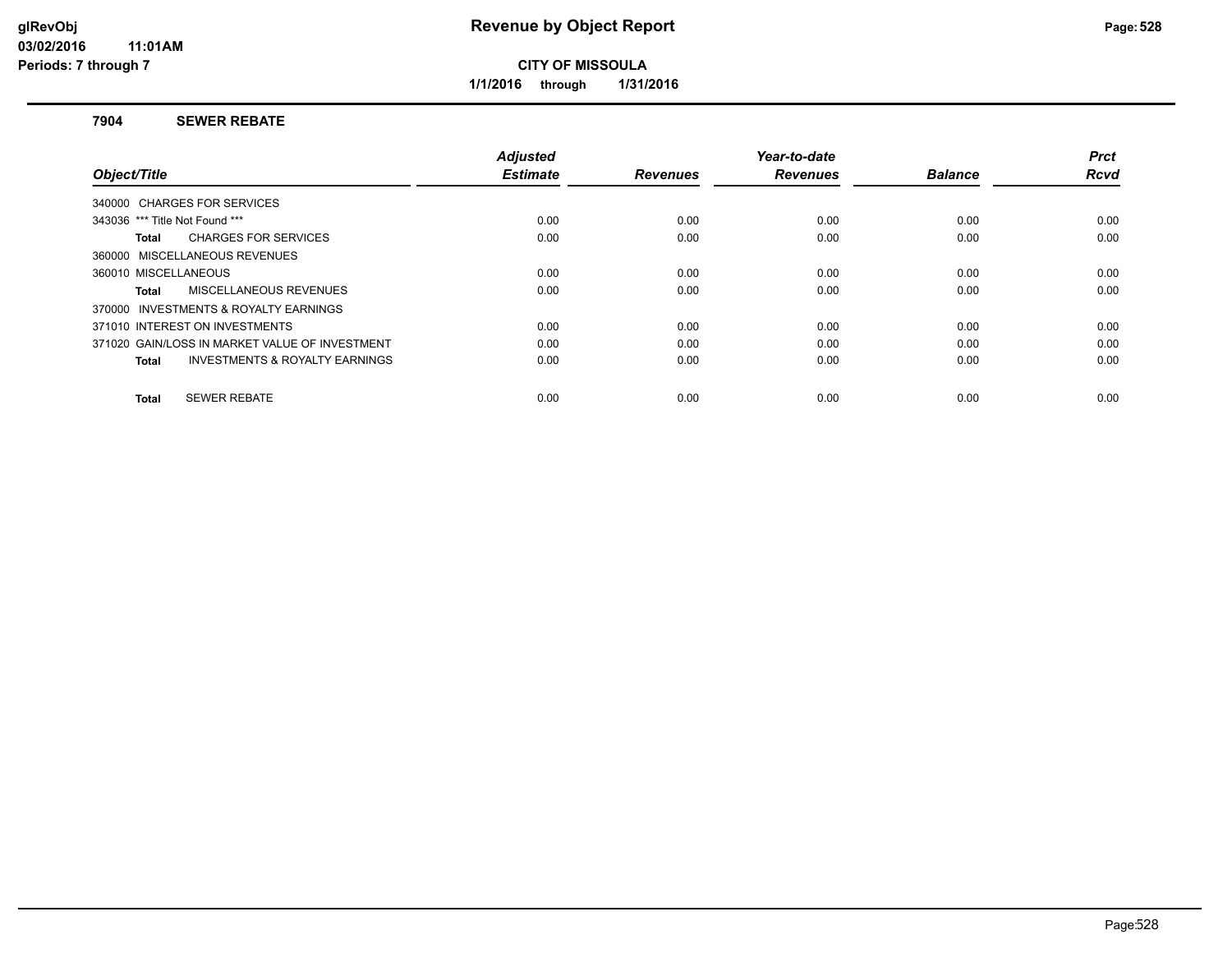**1/1/2016 through 1/31/2016**

**7905 WYE SEWER RSID 8489**

**7905 WYE SEWER RSID 8489**

|                                                 | <b>Adjusted</b> |                 | Year-to-date    |                | <b>Prct</b> |
|-------------------------------------------------|-----------------|-----------------|-----------------|----------------|-------------|
| Object/Title                                    | <b>Estimate</b> | <b>Revenues</b> | <b>Revenues</b> | <b>Balance</b> | <b>Rcvd</b> |
| 360000 MISCELLANEOUS REVENUES                   |                 |                 |                 |                |             |
| 360010 MISCELLANEOUS                            | 0.00            | 0.00            | 0.00            | 0.00           | 0.00        |
| MISCELLANEOUS REVENUES<br>Total                 | 0.00            | 0.00            | 0.00            | 0.00           | 0.00        |
| 370000 INVESTMENTS & ROYALTY EARNINGS           |                 |                 |                 |                |             |
| 371010 INTEREST ON INVESTMENTS                  | 0.00            | 0.00            | 0.00            | 0.00           | 0.00        |
| 371020 GAIN/LOSS IN MARKET VALUE OF INVESTMENTS | 0.00            | 0.00            | 0.00            | 0.00           | 0.00        |
| INVESTMENTS & ROYALTY EARNINGS<br>Total         | 0.00            | 0.00            | 0.00            | 0.00           | 0.00        |
|                                                 |                 |                 |                 |                |             |
| WYE SEWER RSID 8489<br>Total                    | 0.00            | 0.00            | 0.00            | 0.00           | 0.00        |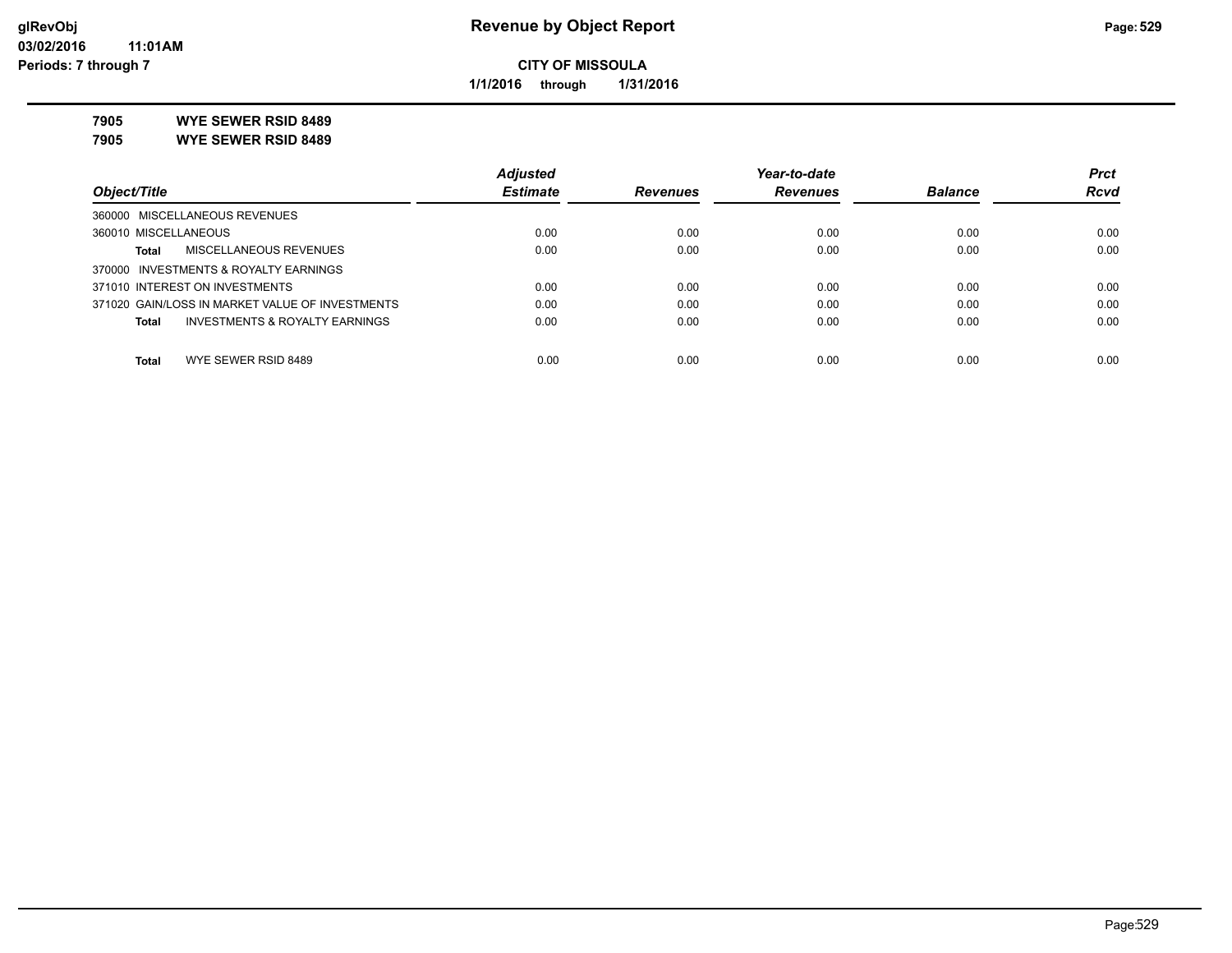**1/1/2016 through 1/31/2016**

#### **7905 WYE SEWER RSID 8489**

|                                                | <b>Adjusted</b> |                 | Year-to-date    |                | <b>Prct</b> |
|------------------------------------------------|-----------------|-----------------|-----------------|----------------|-------------|
| Object/Title                                   | <b>Estimate</b> | <b>Revenues</b> | <b>Revenues</b> | <b>Balance</b> | <b>Rcvd</b> |
| 360000 MISCELLANEOUS REVENUES                  |                 |                 |                 |                |             |
| 360010 MISCELLANEOUS                           | 0.00            | 0.00            | 0.00            | 0.00           | 0.00        |
| <b>MISCELLANEOUS REVENUES</b><br>Total         | 0.00            | 0.00            | 0.00            | 0.00           | 0.00        |
| 370000 INVESTMENTS & ROYALTY EARNINGS          |                 |                 |                 |                |             |
| 371010 INTEREST ON INVESTMENTS                 | 0.00            | 0.00            | 0.00            | 0.00           | 0.00        |
| 371020 GAIN/LOSS IN MARKET VALUE OF INVESTMENT | 0.00            | 0.00            | 0.00            | 0.00           | 0.00        |
| INVESTMENTS & ROYALTY EARNINGS<br>Total        | 0.00            | 0.00            | 0.00            | 0.00           | 0.00        |
|                                                |                 |                 |                 |                |             |
| WYE SEWER RSID 8489<br><b>Total</b>            | 0.00            | 0.00            | 0.00            | 0.00           | 0.00        |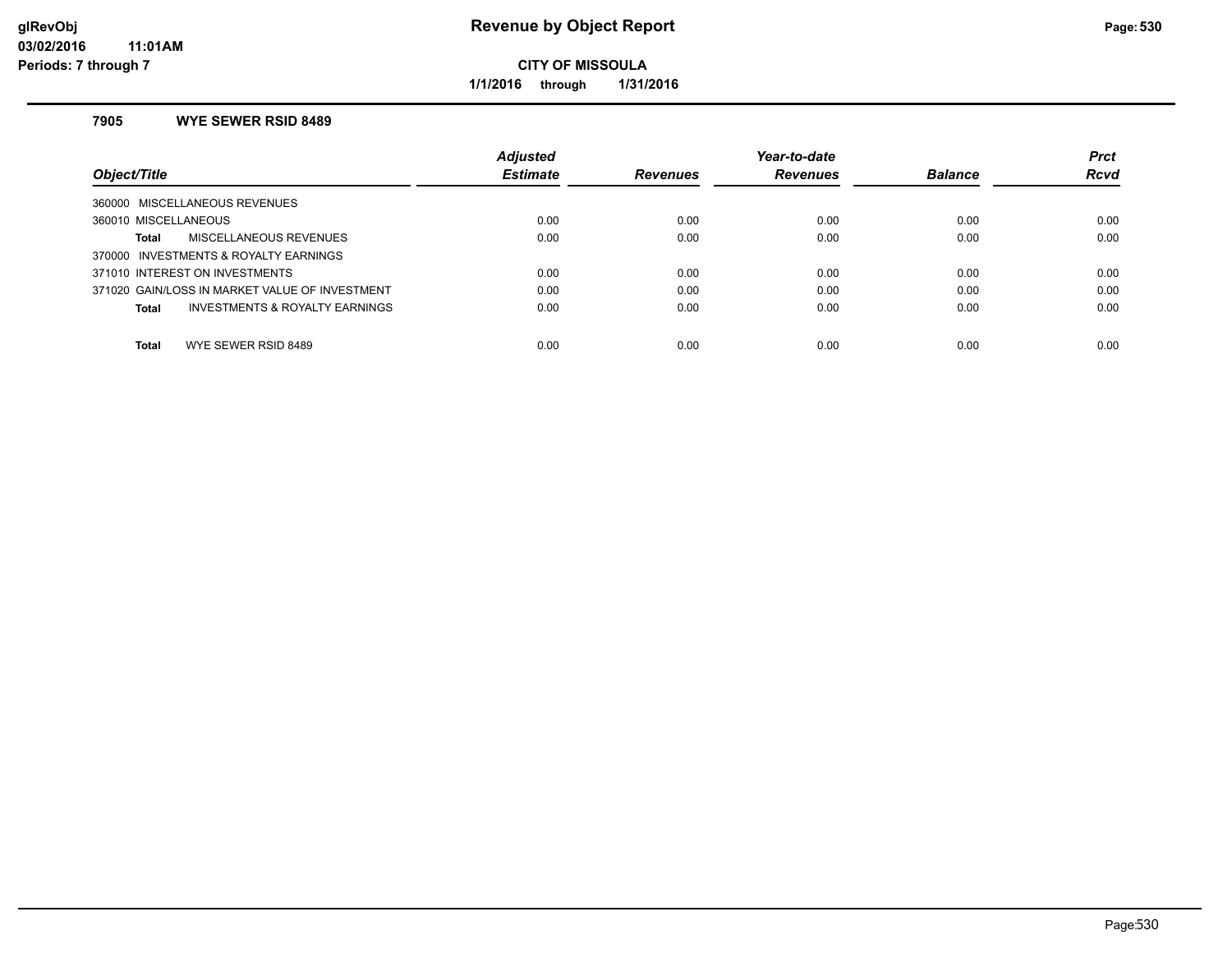**1/1/2016 through 1/31/2016**

**7906 COUNTY PARK BOARD CIP**

**7906 COUNTY PARK BOARD CIP**

|                                                 | <b>Adjusted</b> |                 | Year-to-date    |                | <b>Prct</b> |
|-------------------------------------------------|-----------------|-----------------|-----------------|----------------|-------------|
| Object/Title                                    | <b>Estimate</b> | <b>Revenues</b> | <b>Revenues</b> | <b>Balance</b> | <b>Rcvd</b> |
| 340000 CHARGES FOR SERVICES                     |                 |                 |                 |                |             |
| 346050 COUNTY PLAYGROUND CONTRACT               | 0.00            | 0.00            | 0.00            | 0.00           | 0.00        |
| <b>CHARGES FOR SERVICES</b><br>Total            | 0.00            | 0.00            | 0.00            | 0.00           | 0.00        |
| 370000 INVESTMENTS & ROYALTY EARNINGS           |                 |                 |                 |                |             |
| 371010 INTEREST ON INVESTMENTS                  | 0.00            | 0.00            | 0.00            | 0.00           | 0.00        |
| 371020 GAIN/LOSS IN MARKET VALUE OF INVESTMENTS | 0.00            | 0.00            | 0.00            | 0.00           | 0.00        |
| INVESTMENTS & ROYALTY EARNINGS<br>Total         | 0.00            | 0.00            | 0.00            | 0.00           | 0.00        |
|                                                 |                 |                 |                 |                |             |
| COUNTY PARK BOARD CIP<br><b>Total</b>           | 0.00            | 0.00            | 0.00            | 0.00           | 0.00        |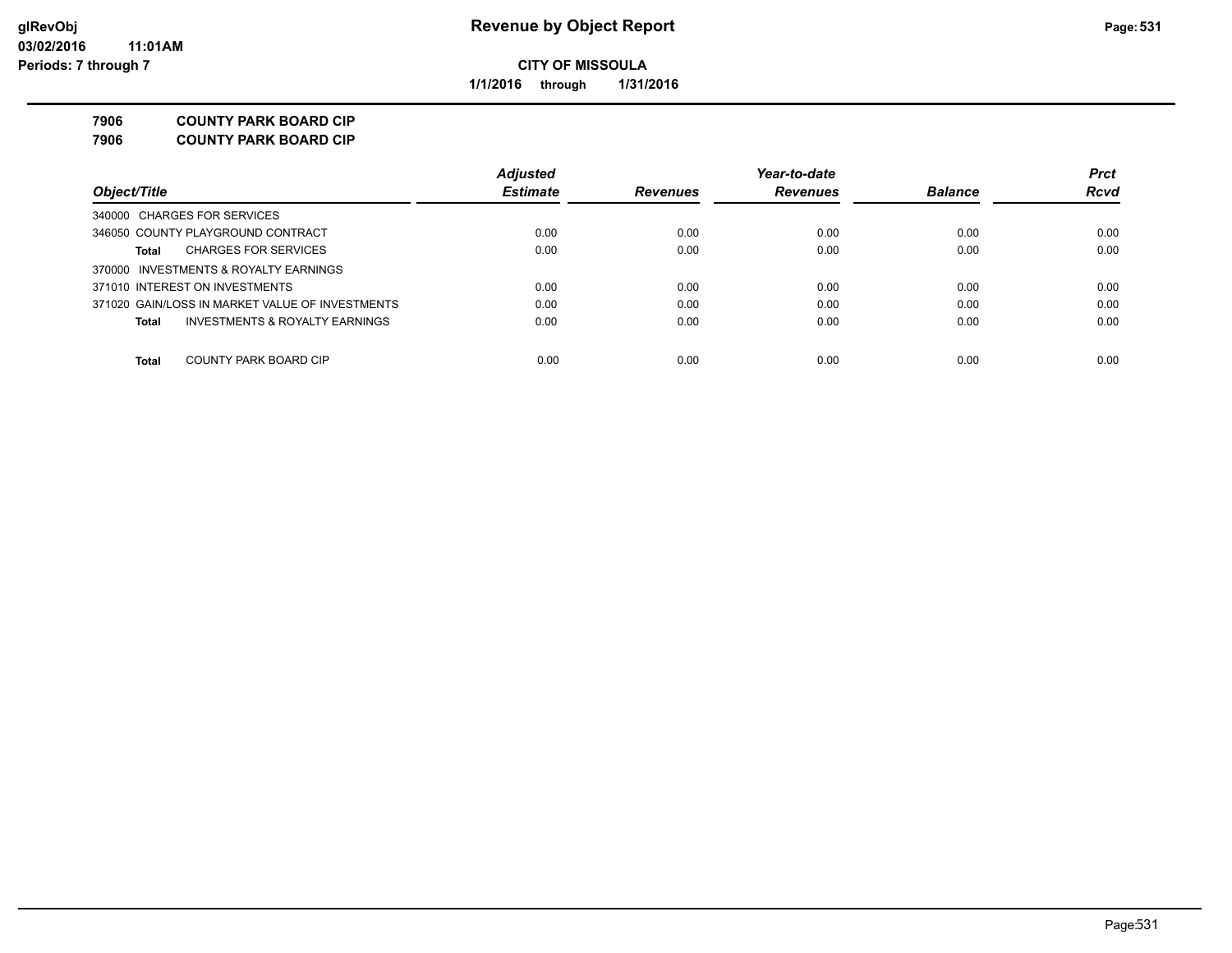**1/1/2016 through 1/31/2016**

#### **7906 COUNTY PARK BOARD CIP**

|                                                | <b>Adjusted</b> |                 | Year-to-date    |                | <b>Prct</b> |
|------------------------------------------------|-----------------|-----------------|-----------------|----------------|-------------|
| Object/Title                                   | <b>Estimate</b> | <b>Revenues</b> | <b>Revenues</b> | <b>Balance</b> | <b>Rcvd</b> |
| 340000 CHARGES FOR SERVICES                    |                 |                 |                 |                |             |
| 346050 COUNTY PLAYGROUND CONTRACT              | 0.00            | 0.00            | 0.00            | 0.00           | 0.00        |
| <b>CHARGES FOR SERVICES</b><br>Total           | 0.00            | 0.00            | 0.00            | 0.00           | 0.00        |
| 370000 INVESTMENTS & ROYALTY EARNINGS          |                 |                 |                 |                |             |
| 371010 INTEREST ON INVESTMENTS                 | 0.00            | 0.00            | 0.00            | 0.00           | 0.00        |
| 371020 GAIN/LOSS IN MARKET VALUE OF INVESTMENT | 0.00            | 0.00            | 0.00            | 0.00           | 0.00        |
| INVESTMENTS & ROYALTY EARNINGS<br>Total        | 0.00            | 0.00            | 0.00            | 0.00           | 0.00        |
| <b>Total</b><br>COUNTY PARK BOARD CIP          | 0.00            | 0.00            | 0.00            | 0.00           | 0.00        |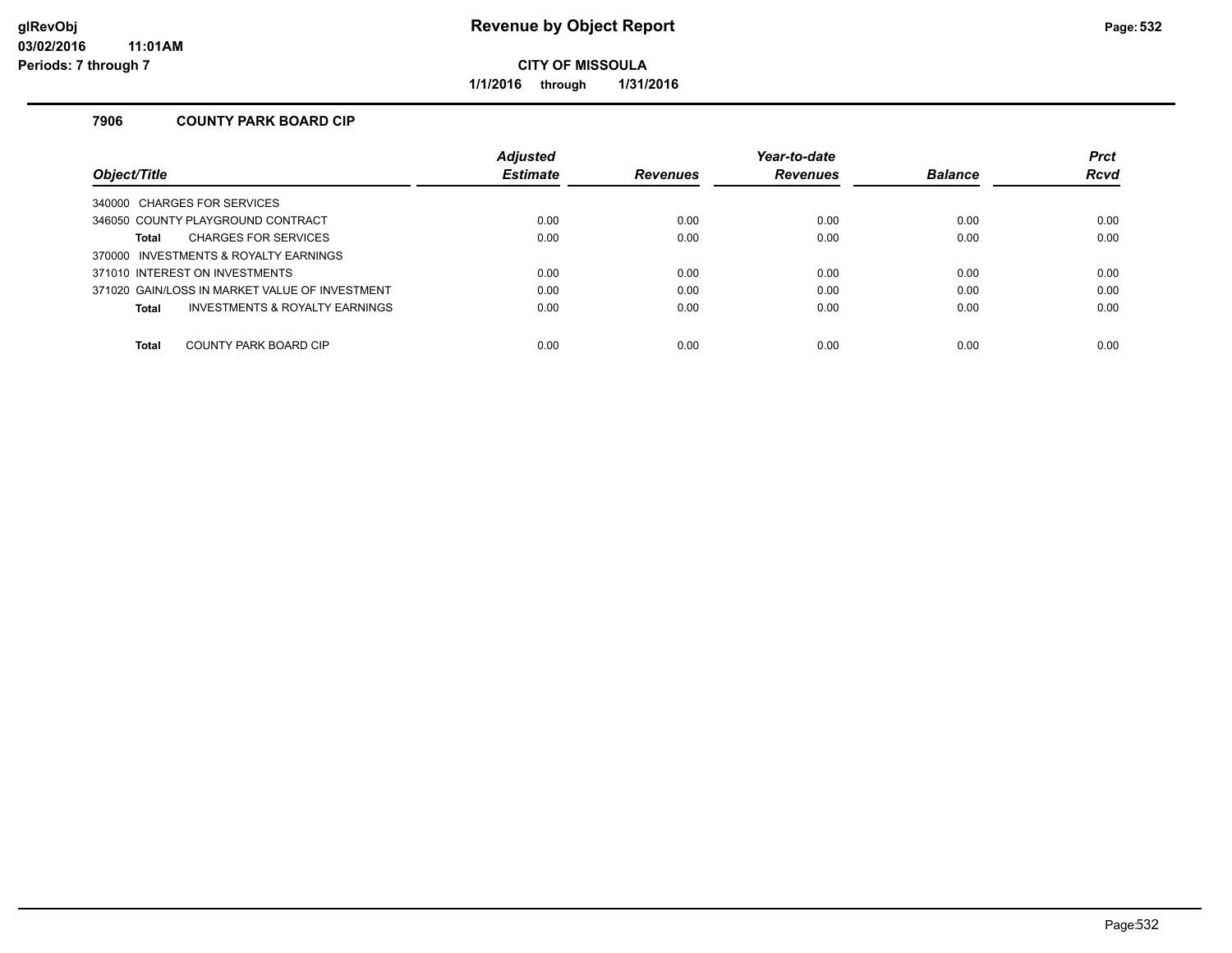**1/1/2016 through 1/31/2016**

#### **7907 ELK HILLS SUBDIVISION**

**7907 ELK HILLS SUBDIVISION**

|                                                 | <b>Adjusted</b> |                 | Year-to-date    |                | Prct        |
|-------------------------------------------------|-----------------|-----------------|-----------------|----------------|-------------|
| Object/Title                                    | <b>Estimate</b> | <b>Revenues</b> | <b>Revenues</b> | <b>Balance</b> | <b>Rcvd</b> |
| 370000 INVESTMENTS & ROYALTY EARNINGS           |                 |                 |                 |                |             |
| 371010 INTEREST ON INVESTMENTS                  | 0.00            | 0.00            | 0.00            | 0.00           | 0.00        |
| 371020 GAIN/LOSS IN MARKET VALUE OF INVESTMENTS | 0.00            | 0.00            | 0.00            | 0.00           | 0.00        |
| INVESTMENTS & ROYALTY EARNINGS<br><b>Total</b>  | 0.00            | 0.00            | 0.00            | 0.00           | 0.00        |
|                                                 |                 |                 |                 |                |             |
| ELK HILLS SUBDIVISION<br><b>Total</b>           | 0.00            | 0.00            | 0.00            | 0.00           | 0.00        |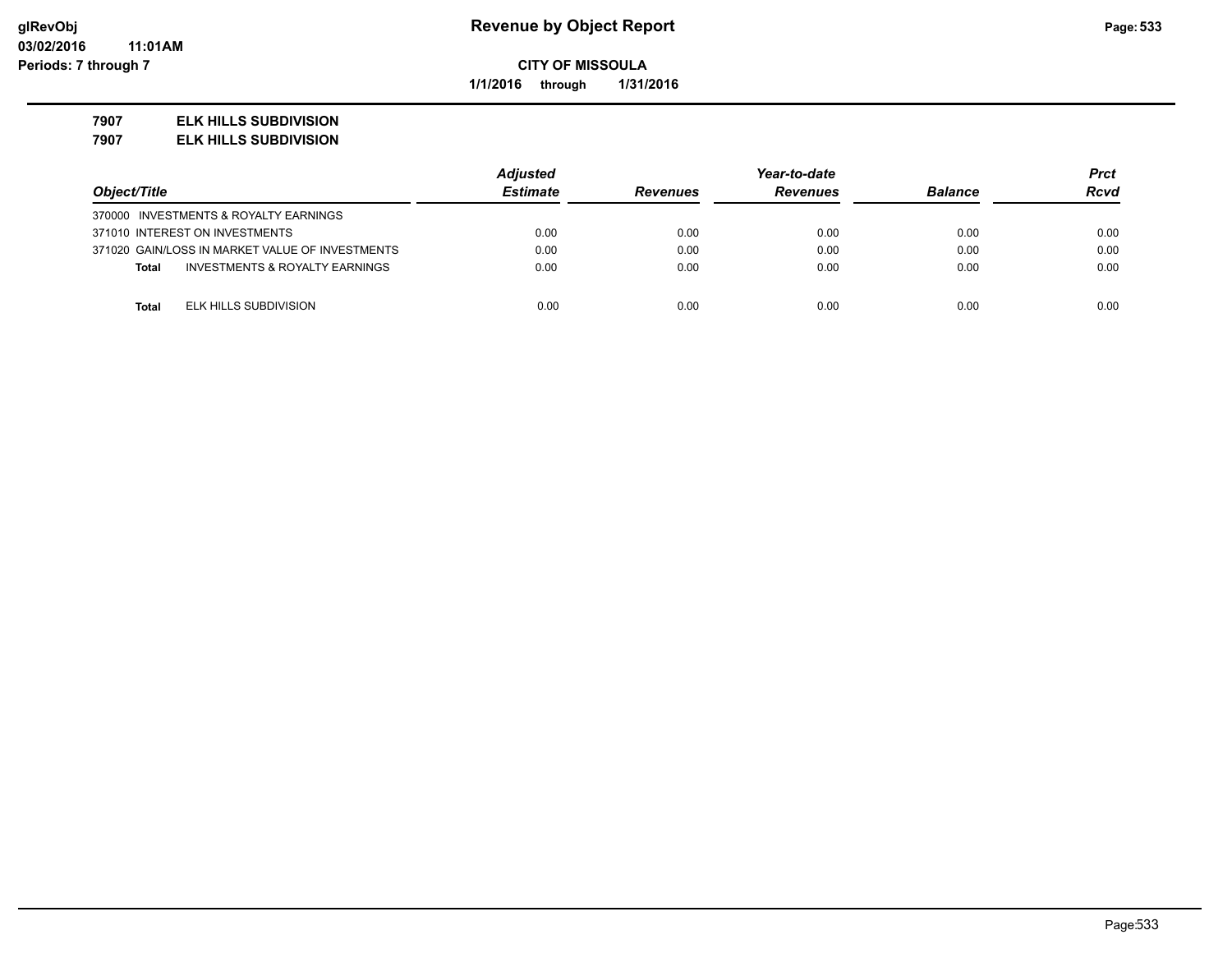#### **glRevObj Revenue by Object Report Page:534**

**CITY OF MISSOULA**

**1/1/2016 through 1/31/2016**

#### **7907 ELK HILLS SUBDIVISION**

| Object/Title |                                                | <b>Adjusted</b><br><b>Estimate</b> | <b>Revenues</b> | Year-to-date<br><b>Revenues</b> | <b>Balance</b> | <b>Prct</b><br><b>Rcvd</b> |
|--------------|------------------------------------------------|------------------------------------|-----------------|---------------------------------|----------------|----------------------------|
|              | 370000 INVESTMENTS & ROYALTY EARNINGS          |                                    |                 |                                 |                |                            |
|              | 371010 INTEREST ON INVESTMENTS                 | 0.00                               | 0.00            | 0.00                            | 0.00           | 0.00                       |
|              | 371020 GAIN/LOSS IN MARKET VALUE OF INVESTMENT | 0.00                               | 0.00            | 0.00                            | 0.00           | 0.00                       |
| <b>Total</b> | <b>INVESTMENTS &amp; ROYALTY EARNINGS</b>      | 0.00                               | 0.00            | 0.00                            | 0.00           | 0.00                       |
|              |                                                |                                    |                 |                                 |                |                            |
| <b>Total</b> | ELK HILLS SUBDIVISION                          | 0.00                               | 0.00            | 0.00                            | 0.00           | 0.00                       |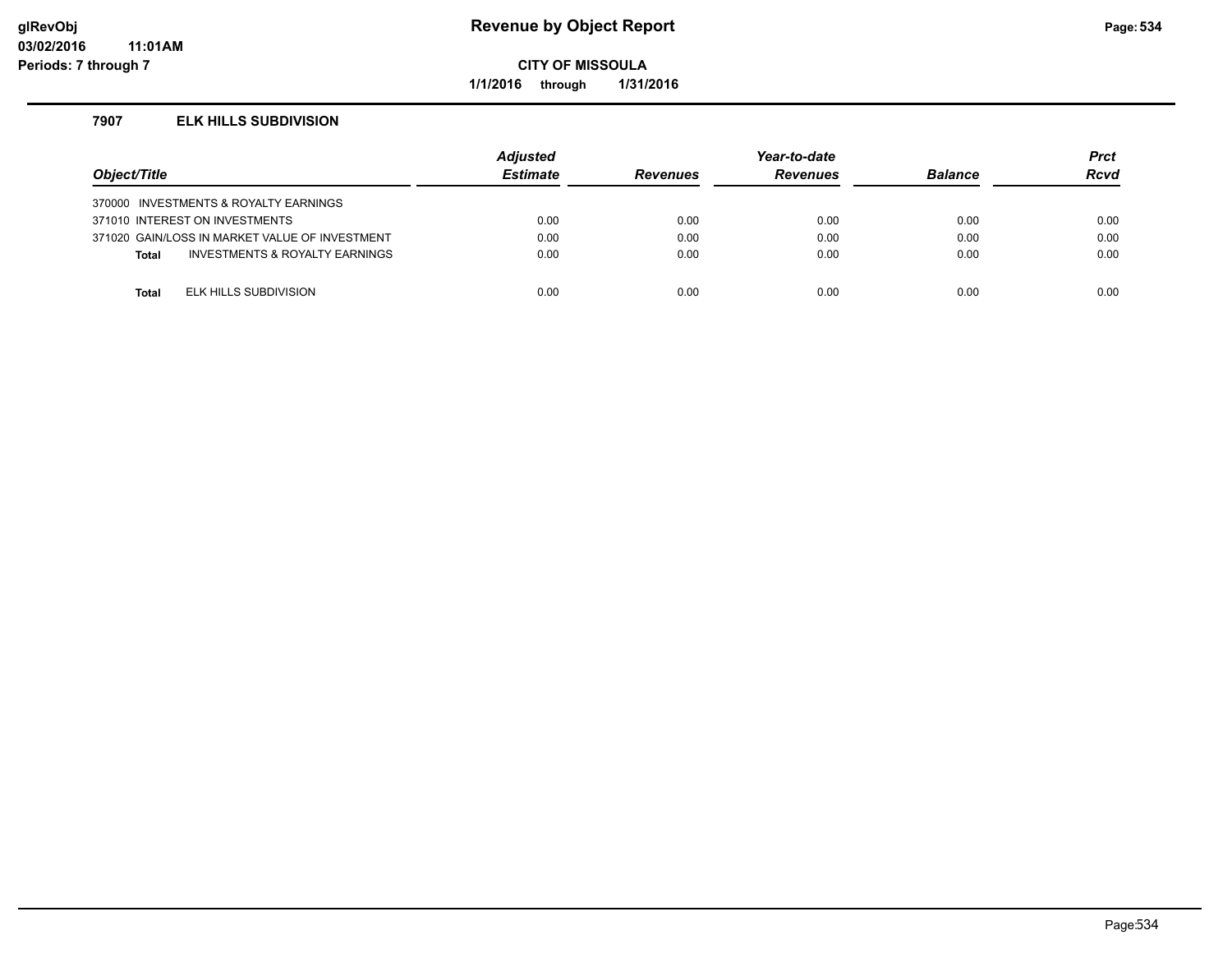**1/1/2016 through 1/31/2016**

# **7908 RATTLESNAKE-CORNERSTONE TRAIL SW**

## **7908 RATTLESNAKE-CORNERSTONE TRAIL SW**

|                                                 | <b>Adjusted</b> |                 | Year-to-date    |                | <b>Prct</b> |
|-------------------------------------------------|-----------------|-----------------|-----------------|----------------|-------------|
| Object/Title                                    | <b>Estimate</b> | <b>Revenues</b> | <b>Revenues</b> | <b>Balance</b> | <b>Rcvd</b> |
| 370000 INVESTMENTS & ROYALTY EARNINGS           |                 |                 |                 |                |             |
| 371010 INTEREST ON INVESTMENTS                  | 0.00            | 0.00            | 0.00            | 0.00           | 0.00        |
| 371020 GAIN/LOSS IN MARKET VALUE OF INVESTMENTS | 0.00            | 0.00            | 0.00            | 0.00           | 0.00        |
| INVESTMENTS & ROYALTY EARNINGS<br>Total         | 0.00            | 0.00            | 0.00            | 0.00           | 0.00        |
| 380000 OTHER FINANCING SOURCES                  |                 |                 |                 |                |             |
| 383000 OPERATING TRANSFERS                      | 0.00            | 0.00            | 0.00            | 0.00           | 0.00        |
| OTHER FINANCING SOURCES<br>Total                | 0.00            | 0.00            | 0.00            | 0.00           | 0.00        |
|                                                 |                 |                 |                 |                |             |
| RATTLESNAKE-CORNERSTONE TRAIL SW<br>Total       | 0.00            | 0.00            | 0.00            | 0.00           | 0.00        |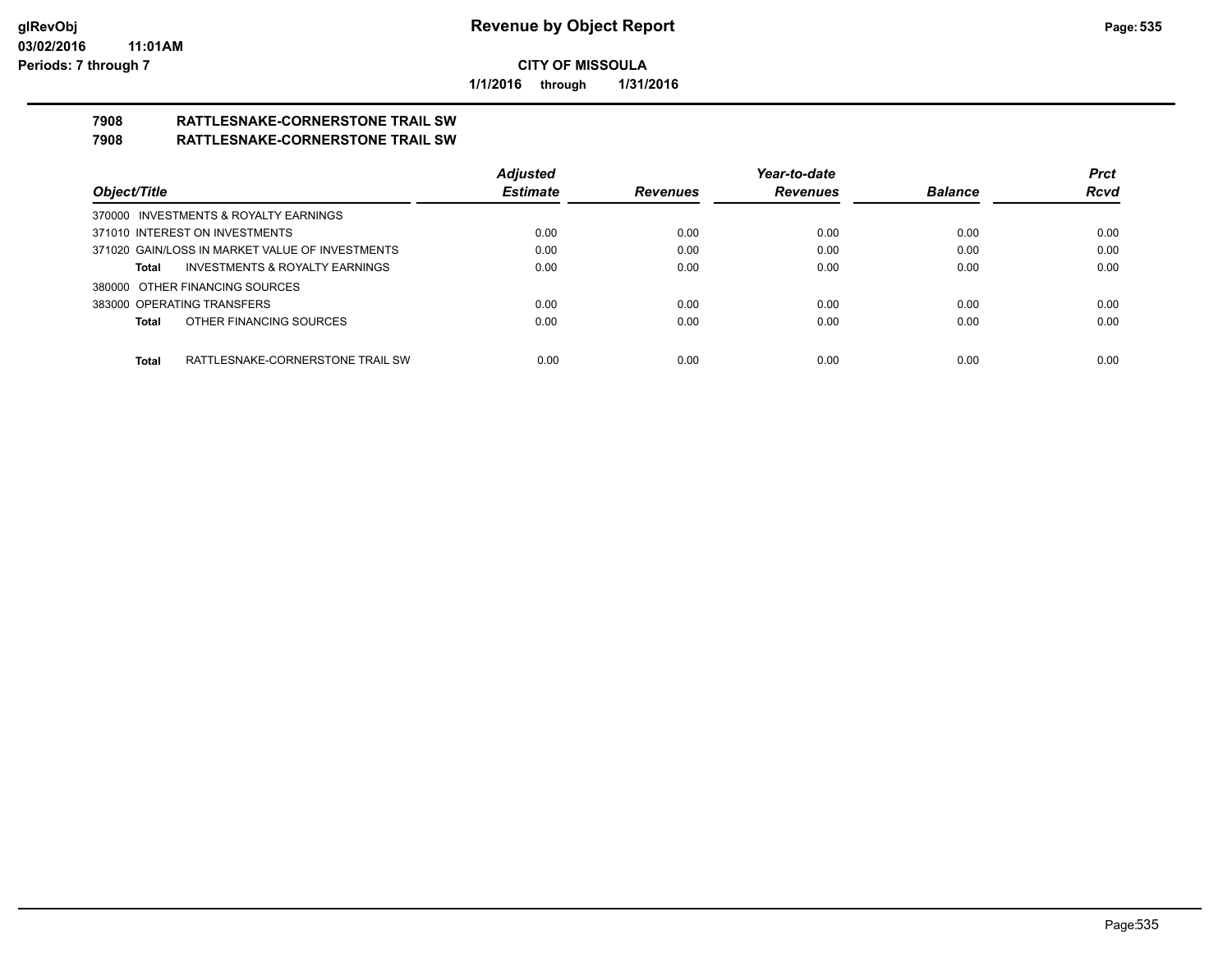**1/1/2016 through 1/31/2016**

#### **7908 RATTLESNAKE-CORNERSTONE TRAIL SW**

|                                                    | <b>Adjusted</b> |                 | Year-to-date    |                | <b>Prct</b> |
|----------------------------------------------------|-----------------|-----------------|-----------------|----------------|-------------|
| Object/Title                                       | <b>Estimate</b> | <b>Revenues</b> | <b>Revenues</b> | <b>Balance</b> | Rcvd        |
| 370000 INVESTMENTS & ROYALTY EARNINGS              |                 |                 |                 |                |             |
| 371010 INTEREST ON INVESTMENTS                     | 0.00            | 0.00            | 0.00            | 0.00           | 0.00        |
| 371020 GAIN/LOSS IN MARKET VALUE OF INVESTMENT     | 0.00            | 0.00            | 0.00            | 0.00           | 0.00        |
| <b>INVESTMENTS &amp; ROYALTY EARNINGS</b><br>Total | 0.00            | 0.00            | 0.00            | 0.00           | 0.00        |
| 380000 OTHER FINANCING SOURCES                     |                 |                 |                 |                |             |
| 383000 OPERATING TRANSFERS                         | 0.00            | 0.00            | 0.00            | 0.00           | 0.00        |
| OTHER FINANCING SOURCES<br>Total                   | 0.00            | 0.00            | 0.00            | 0.00           | 0.00        |
|                                                    |                 |                 |                 |                |             |
| <b>Total</b><br>RATTLESNAKE-CORNERSTONE TRAIL SW   | 0.00            | 0.00            | 0.00            | 0.00           | 0.00        |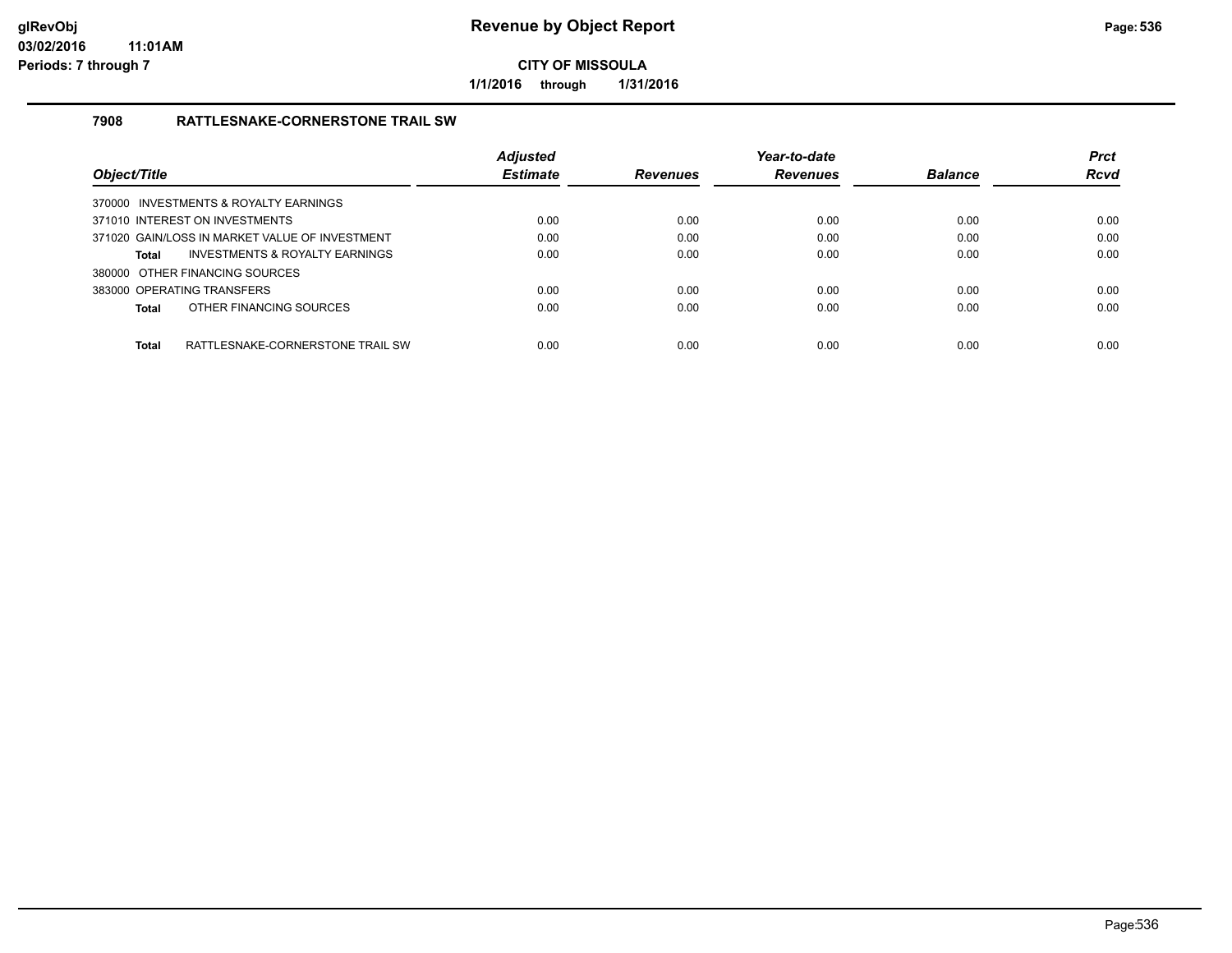**1/1/2016 through 1/31/2016**

**7909 YOUTH PROGRAMS**

**7909 YOUTH PROGRAMS**

|                                                 | <b>Adjusted</b> |                 | Year-to-date    |                | <b>Prct</b> |
|-------------------------------------------------|-----------------|-----------------|-----------------|----------------|-------------|
| Object/Title                                    | <b>Estimate</b> | <b>Revenues</b> | <b>Revenues</b> | <b>Balance</b> | <b>Rcvd</b> |
| 370000 INVESTMENTS & ROYALTY EARNINGS           |                 |                 |                 |                |             |
| 371010 INTEREST ON INVESTMENTS                  | 0.00            | 0.00            | 0.00            | 0.00           | 0.00        |
| 371020 GAIN/LOSS IN MARKET VALUE OF INVESTMENTS | 0.00            | 0.00            | 0.00            | 0.00           | 0.00        |
| INVESTMENTS & ROYALTY EARNINGS<br>Total         | 0.00            | 0.00            | 0.00            | 0.00           | 0.00        |
|                                                 |                 |                 |                 |                |             |
| YOUTH PROGRAMS<br>Total                         | 0.00            | 0.00            | 0.00            | 0.00           | 0.00        |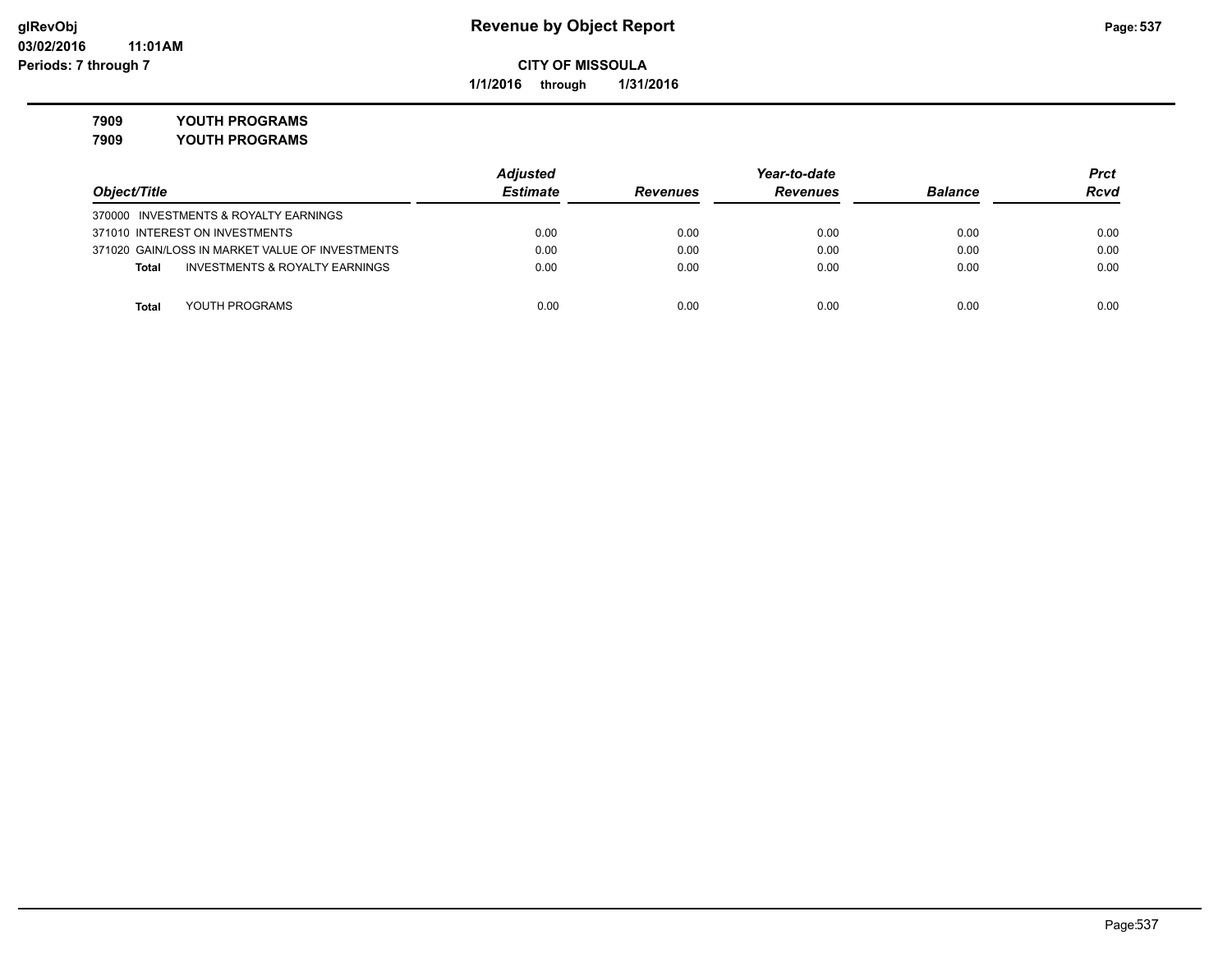#### **glRevObj Revenue by Object Report Page:538**

**CITY OF MISSOULA**

**1/1/2016 through 1/31/2016**

#### **7909 YOUTH PROGRAMS**

| Object/Title |                                                | <b>Adjusted</b><br><b>Estimate</b> | <b>Revenues</b> | Year-to-date<br><b>Revenues</b> | <b>Balance</b> | <b>Prct</b><br><b>Rcvd</b> |
|--------------|------------------------------------------------|------------------------------------|-----------------|---------------------------------|----------------|----------------------------|
|              | 370000 INVESTMENTS & ROYALTY EARNINGS          |                                    |                 |                                 |                |                            |
|              | 371010 INTEREST ON INVESTMENTS                 | 0.00                               | 0.00            | 0.00                            | 0.00           | 0.00                       |
|              | 371020 GAIN/LOSS IN MARKET VALUE OF INVESTMENT | 0.00                               | 0.00            | 0.00                            | 0.00           | 0.00                       |
| <b>Total</b> | INVESTMENTS & ROYALTY EARNINGS                 | 0.00                               | 0.00            | 0.00                            | 0.00           | 0.00                       |
|              |                                                |                                    |                 |                                 |                |                            |
| <b>Total</b> | YOUTH PROGRAMS                                 | 0.00                               | 0.00            | 0.00                            | 0.00           | 0.00                       |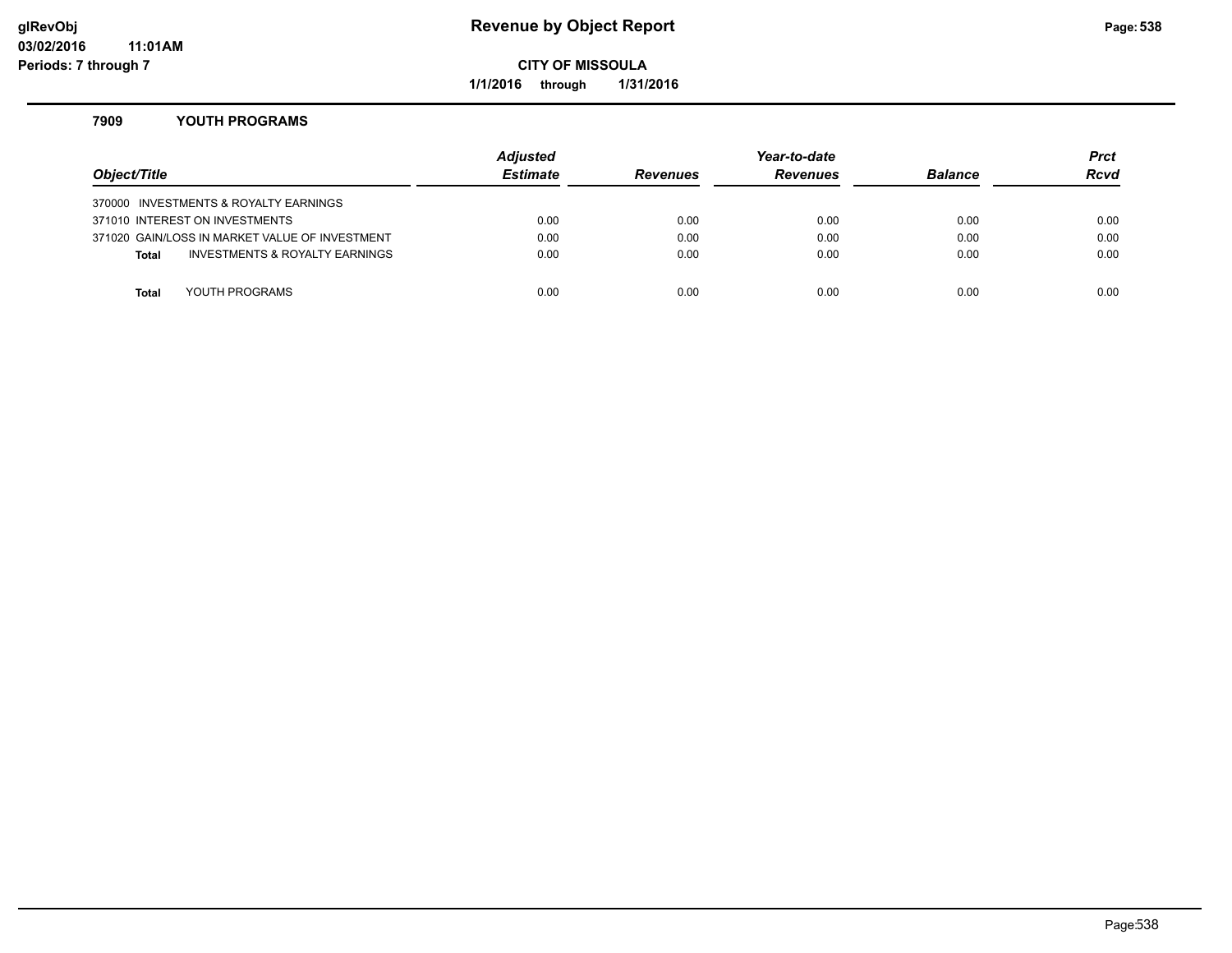**1/1/2016 through 1/31/2016**

### **7910 SIDEWALK & CURB LOAN FUND**

**7910 SIDEWALK & CURB LOAN FUND**

|                                                 | <b>Adjusted</b> |                 | Year-to-date    |                | Prct        |
|-------------------------------------------------|-----------------|-----------------|-----------------|----------------|-------------|
| Object/Title                                    | <b>Estimate</b> | <b>Revenues</b> | <b>Revenues</b> | <b>Balance</b> | <b>Rcvd</b> |
| 370000 INVESTMENTS & ROYALTY EARNINGS           |                 |                 |                 |                |             |
| 371010 INTEREST ON INVESTMENTS                  | 0.00            | 0.00            | 0.00            | 0.00           | 0.00        |
| 371020 GAIN/LOSS IN MARKET VALUE OF INVESTMENTS | 0.00            | 0.00            | 0.00            | 0.00           | 0.00        |
| INVESTMENTS & ROYALTY EARNINGS<br><b>Total</b>  | 0.00            | 0.00            | 0.00            | 0.00           | 0.00        |
|                                                 |                 |                 |                 |                |             |
| SIDEWALK & CURB LOAN FUND<br><b>Total</b>       | 0.00            | 0.00            | 0.00            | 0.00           | 0.00        |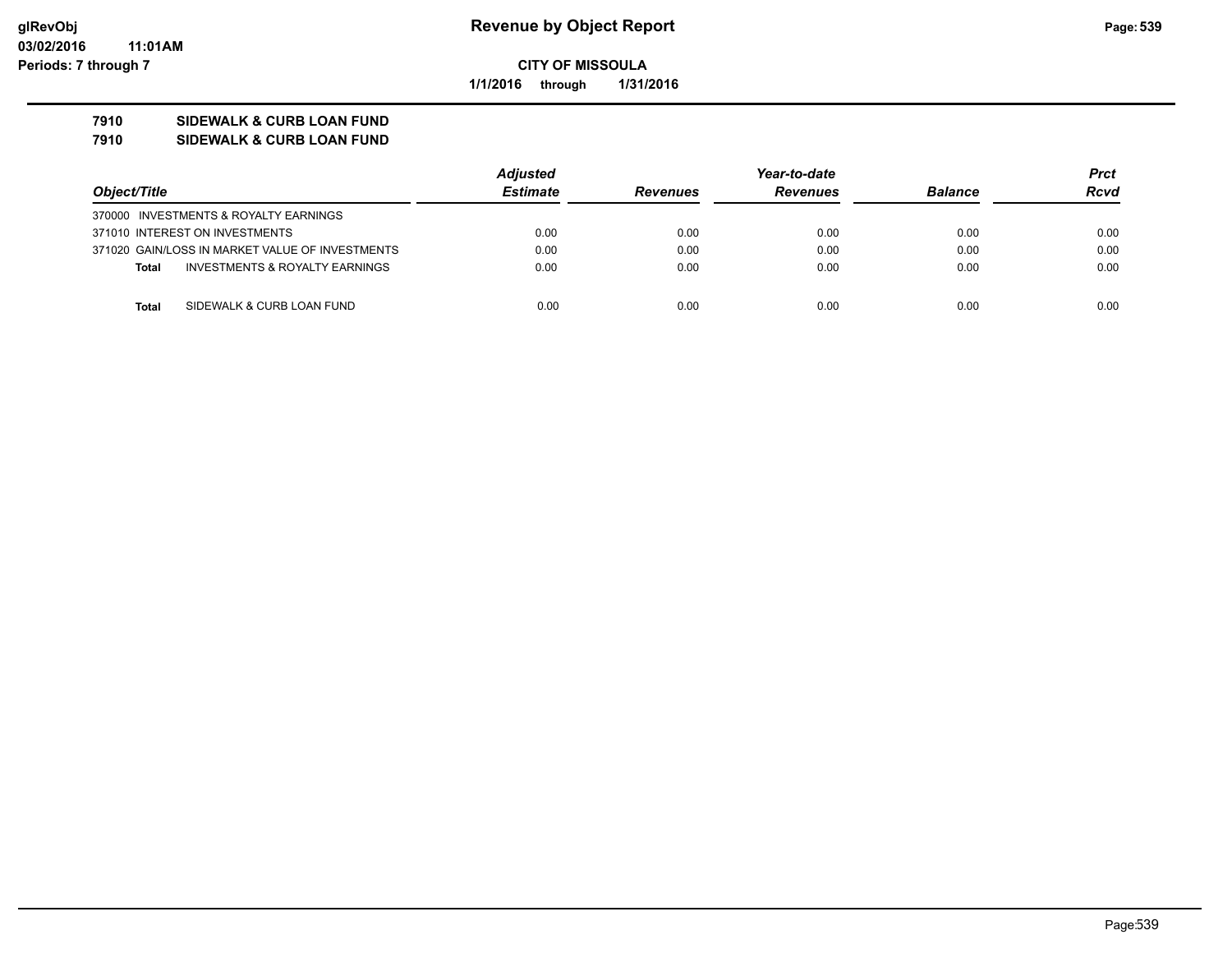**1/1/2016 through 1/31/2016**

#### **7910 SIDEWALK & CURB LOAN FUND**

| Object/Title                                   |                                       | <b>Adjusted</b><br><b>Estimate</b> | <b>Revenues</b> | Year-to-date<br><b>Revenues</b> | <b>Balance</b> | <b>Prct</b><br><b>Rcvd</b> |
|------------------------------------------------|---------------------------------------|------------------------------------|-----------------|---------------------------------|----------------|----------------------------|
|                                                | 370000 INVESTMENTS & ROYALTY EARNINGS |                                    |                 |                                 |                |                            |
| 371010 INTEREST ON INVESTMENTS                 |                                       | 0.00                               | 0.00            | 0.00                            | 0.00           | 0.00                       |
| 371020 GAIN/LOSS IN MARKET VALUE OF INVESTMENT |                                       | 0.00                               | 0.00            | 0.00                            | 0.00           | 0.00                       |
| <b>Total</b>                                   | INVESTMENTS & ROYALTY EARNINGS        | 0.00                               | 0.00            | 0.00                            | 0.00           | 0.00                       |
|                                                |                                       |                                    |                 |                                 |                |                            |
| <b>Total</b>                                   | SIDEWALK & CURB LOAN FUND             | 0.00                               | 0.00            | 0.00                            | 0.00           | 0.00                       |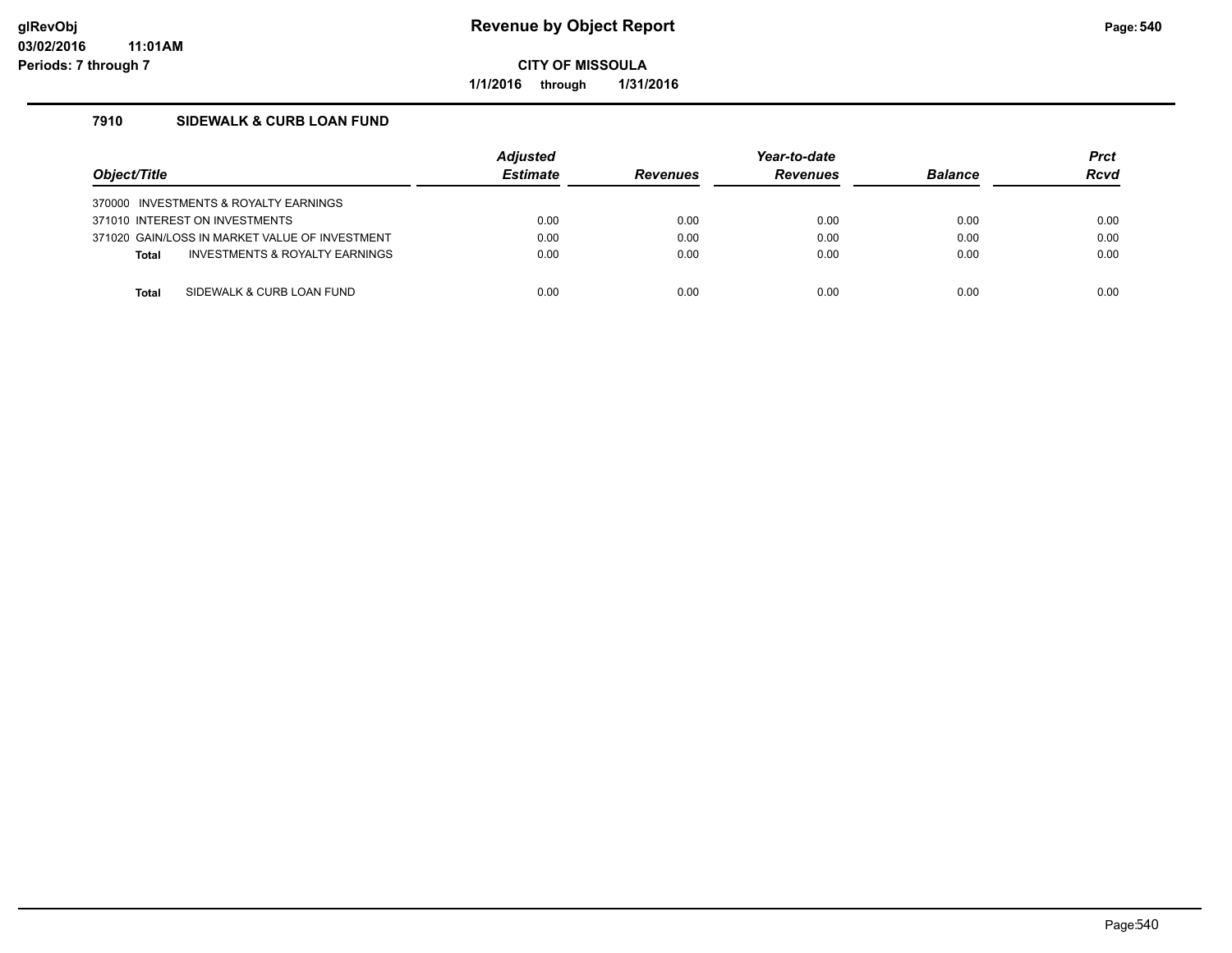**1/1/2016 through 1/31/2016**

### **7911 RESIDENTIAL INSPECTION FUND**

#### **7911 RESIDENTIAL INSPECTION FUND**

|                                                    | <b>Adjusted</b> |                 | Year-to-date    |                | <b>Prct</b> |
|----------------------------------------------------|-----------------|-----------------|-----------------|----------------|-------------|
| Object/Title                                       | <b>Estimate</b> | <b>Revenues</b> | <b>Revenues</b> | <b>Balance</b> | <b>Rcvd</b> |
| 320000 LICENSES & PERMITS                          |                 |                 |                 |                |             |
| 323018 PAVING ASSESSMENTS                          | 0.00            | 0.00            | 0.00            | 0.00           | 0.00        |
| <b>LICENSES &amp; PERMITS</b><br>Total             | 0.00            | 0.00            | 0.00            | 0.00           | 0.00        |
| 360000 MISCELLANEOUS REVENUES                      |                 |                 |                 |                |             |
| 360010 MISCELLANEOUS                               | 0.00            | 0.00            | 0.00            | 0.00           | 0.00        |
| 365001 *** Title Not Found ***                     | 0.00            | 0.00            | 0.00            | 0.00           | 0.00        |
| 365002 OTHER RECREATION DONATIONS                  | 0.00            | 0.00            | 0.00            | 0.00           | 0.00        |
| <b>MISCELLANEOUS REVENUES</b><br>Total             | 0.00            | 0.00            | 0.00            | 0.00           | 0.00        |
| 370000 INVESTMENTS & ROYALTY EARNINGS              |                 |                 |                 |                |             |
| 371010 INTEREST ON INVESTMENTS                     | 0.00            | 0.00            | 0.00            | 0.00           | 0.00        |
| 371020 GAIN/LOSS IN MARKET VALUE OF INVESTMENTS    | 0.00            | 0.00            | 0.00            | 0.00           | 0.00        |
| <b>INVESTMENTS &amp; ROYALTY EARNINGS</b><br>Total | 0.00            | 0.00            | 0.00            | 0.00           | 0.00        |
| <b>RESIDENTIAL INSPECTION FUND</b><br><b>Total</b> | 0.00            | 0.00            | 0.00            | 0.00           | 0.00        |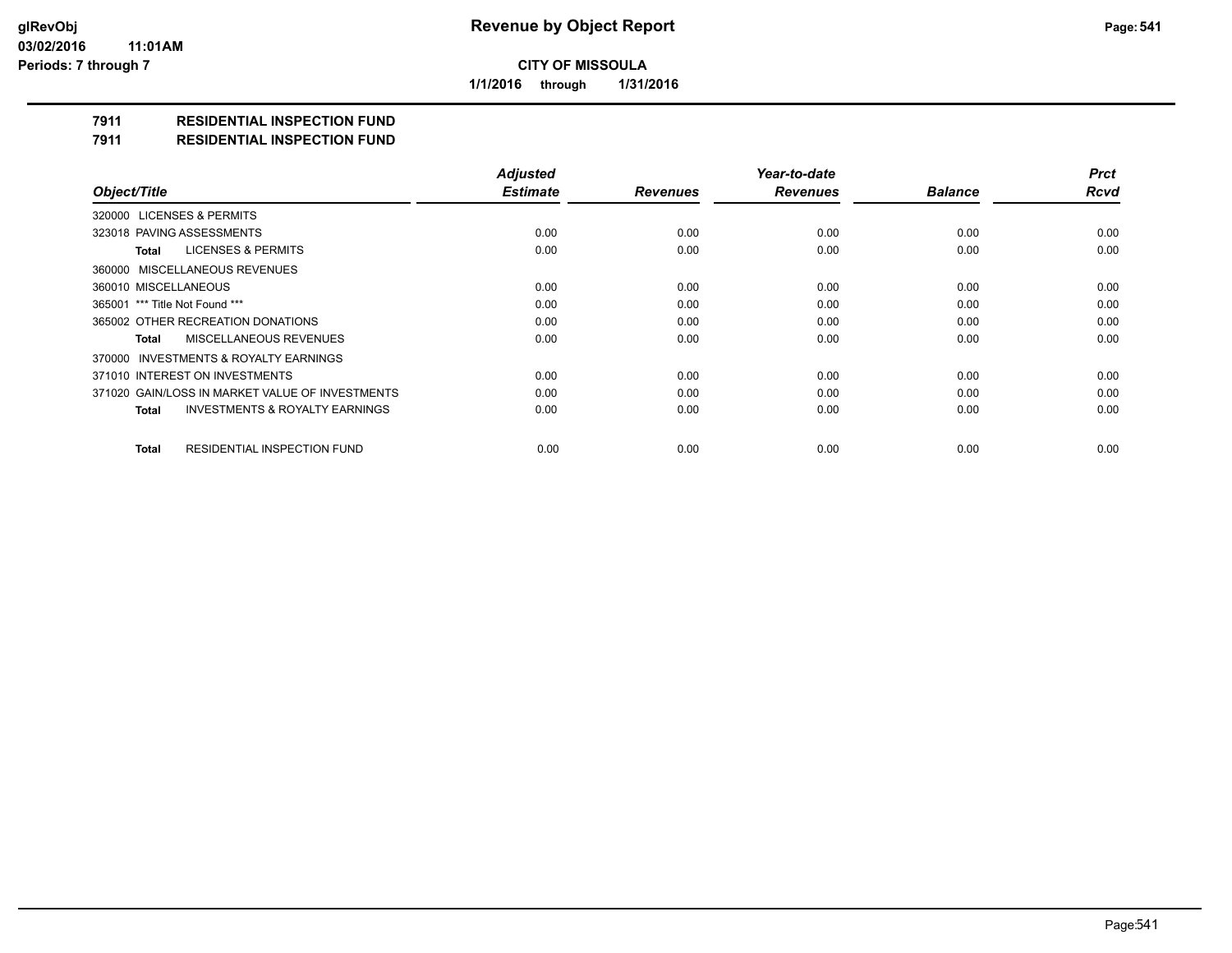**1/1/2016 through 1/31/2016**

### **7911 RESIDENTIAL INSPECTION FUND**

| Object/Title                                       | <b>Adjusted</b><br><b>Estimate</b> | <b>Revenues</b> | Year-to-date<br><b>Revenues</b> | <b>Balance</b> | <b>Prct</b><br><b>Rcvd</b> |
|----------------------------------------------------|------------------------------------|-----------------|---------------------------------|----------------|----------------------------|
|                                                    |                                    |                 |                                 |                |                            |
| 320000 LICENSES & PERMITS                          |                                    |                 |                                 |                |                            |
| 323018 PAVING ASSESSMENTS                          | 0.00                               | 0.00            | 0.00                            | 0.00           | 0.00                       |
| <b>LICENSES &amp; PERMITS</b><br>Total             | 0.00                               | 0.00            | 0.00                            | 0.00           | 0.00                       |
| 360000 MISCELLANEOUS REVENUES                      |                                    |                 |                                 |                |                            |
| 360010 MISCELLANEOUS                               | 0.00                               | 0.00            | 0.00                            | 0.00           | 0.00                       |
| 365001 *** Title Not Found ***                     | 0.00                               | 0.00            | 0.00                            | 0.00           | 0.00                       |
| 365002 OTHER RECREATION DONATIONS                  | 0.00                               | 0.00            | 0.00                            | 0.00           | 0.00                       |
| MISCELLANEOUS REVENUES<br>Total                    | 0.00                               | 0.00            | 0.00                            | 0.00           | 0.00                       |
| INVESTMENTS & ROYALTY EARNINGS<br>370000           |                                    |                 |                                 |                |                            |
| 371010 INTEREST ON INVESTMENTS                     | 0.00                               | 0.00            | 0.00                            | 0.00           | 0.00                       |
| 371020 GAIN/LOSS IN MARKET VALUE OF INVESTMENT     | 0.00                               | 0.00            | 0.00                            | 0.00           | 0.00                       |
| <b>INVESTMENTS &amp; ROYALTY EARNINGS</b><br>Total | 0.00                               | 0.00            | 0.00                            | 0.00           | 0.00                       |
|                                                    |                                    |                 |                                 |                |                            |
| <b>RESIDENTIAL INSPECTION FUND</b><br><b>Total</b> | 0.00                               | 0.00            | 0.00                            | 0.00           | 0.00                       |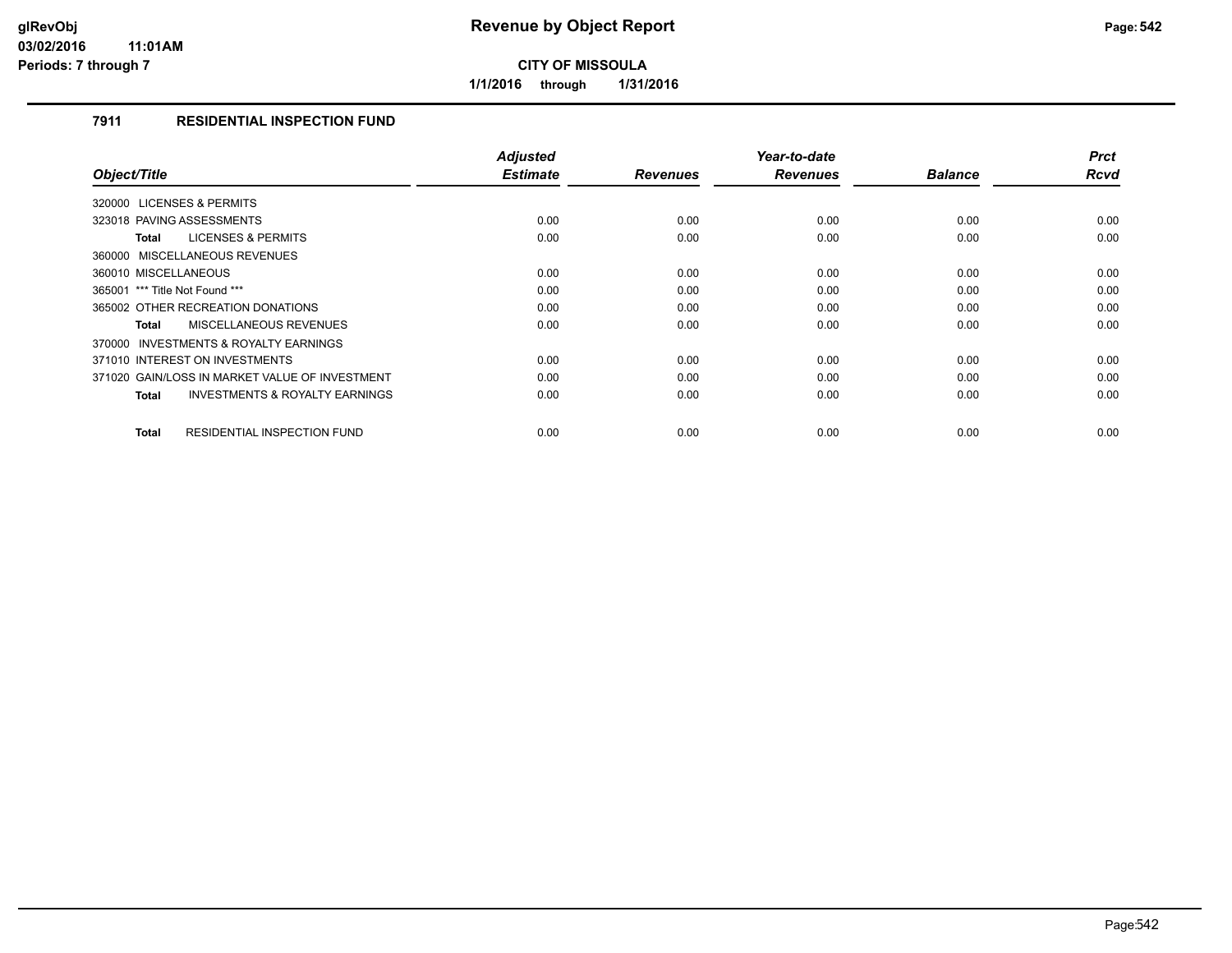**1/1/2016 through 1/31/2016**

#### **9000 GENERAL FIXED ASSETS ACCOUNT GROUP 9000 GENERAL FIXED ASSETS ACCOUNT GROUP**

| Object/Title                   |                                           | <b>Adjusted</b> |                 | Year-to-date    |                | <b>Prct</b> |
|--------------------------------|-------------------------------------------|-----------------|-----------------|-----------------|----------------|-------------|
|                                |                                           | <b>Estimate</b> | <b>Revenues</b> | <b>Revenues</b> | <b>Balance</b> | <b>Rcvd</b> |
|                                | 380000 OTHER FINANCING SOURCES            |                 |                 |                 |                |             |
| 382000 *** Title Not Found *** |                                           | 0.00            | 0.00            | 0.00            | 0.00           | 0.00        |
| <b>Total</b>                   | OTHER FINANCING SOURCES                   | 0.00            | 0.00            | 0.00            | 0.00           | 0.00        |
| <b>Total</b>                   | <b>GENERAL FIXED ASSETS ACCOUNT GROUP</b> | 0.00            | 0.00            | 0.00            | 0.00           | 0.00        |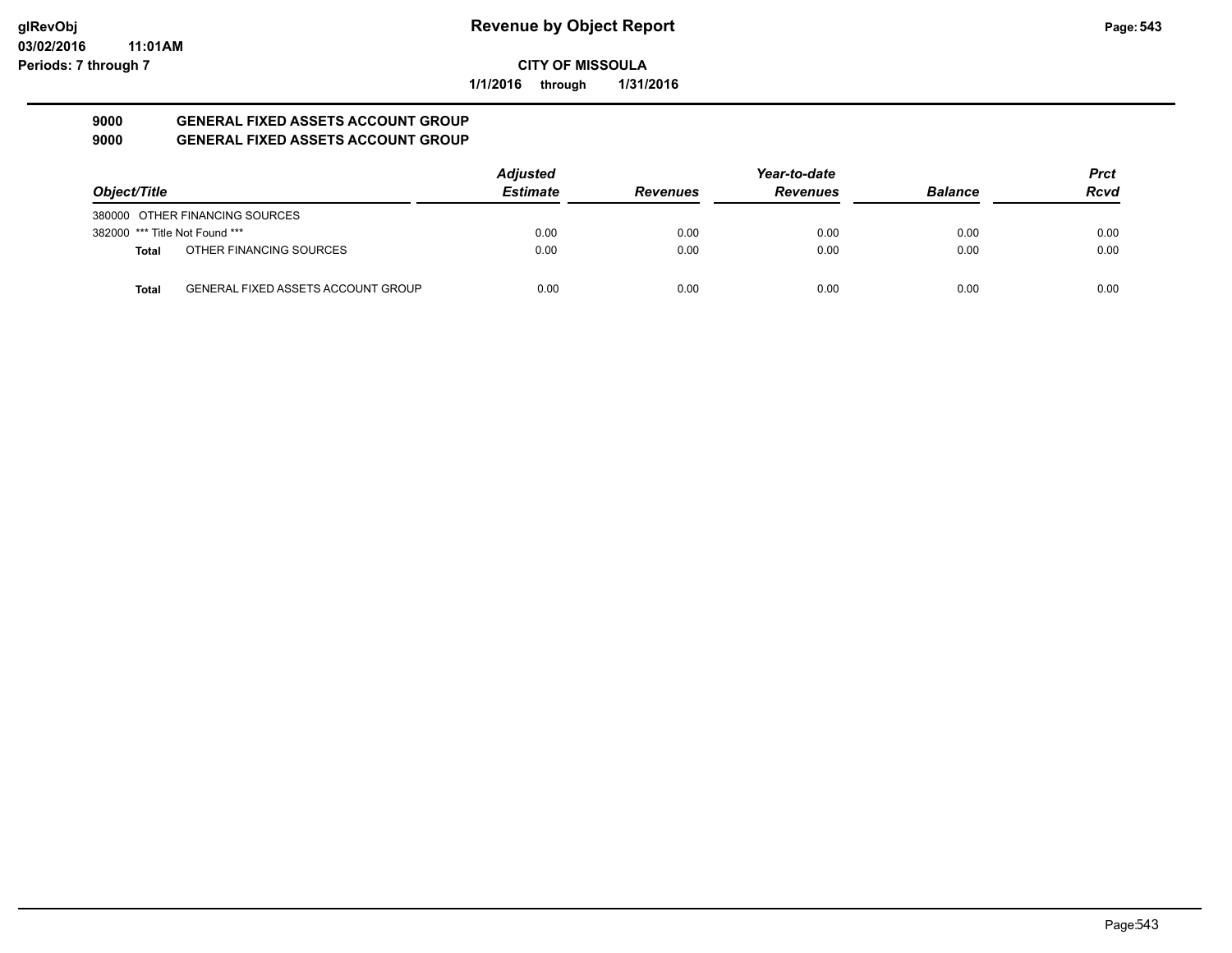**1/1/2016 through 1/31/2016**

#### **9000 GENERAL FIXED ASSETS ACCOUNT GROUP**

|                                |                                           | <b>Adjusted</b> |                 | Year-to-date    |                | <b>Prct</b> |
|--------------------------------|-------------------------------------------|-----------------|-----------------|-----------------|----------------|-------------|
| Object/Title                   |                                           | <b>Estimate</b> | <b>Revenues</b> | <b>Revenues</b> | <b>Balance</b> | <b>Rcvd</b> |
|                                | 380000 OTHER FINANCING SOURCES            |                 |                 |                 |                |             |
| 382000 *** Title Not Found *** |                                           | 0.00            | 0.00            | 0.00            | 0.00           | 0.00        |
| <b>Total</b>                   | OTHER FINANCING SOURCES                   | 0.00            | 0.00            | 0.00            | 0.00           | 0.00        |
| <b>Total</b>                   | <b>GENERAL FIXED ASSETS ACCOUNT GROUF</b> | 0.00            | 0.00            | 0.00            | 0.00           | 0.00        |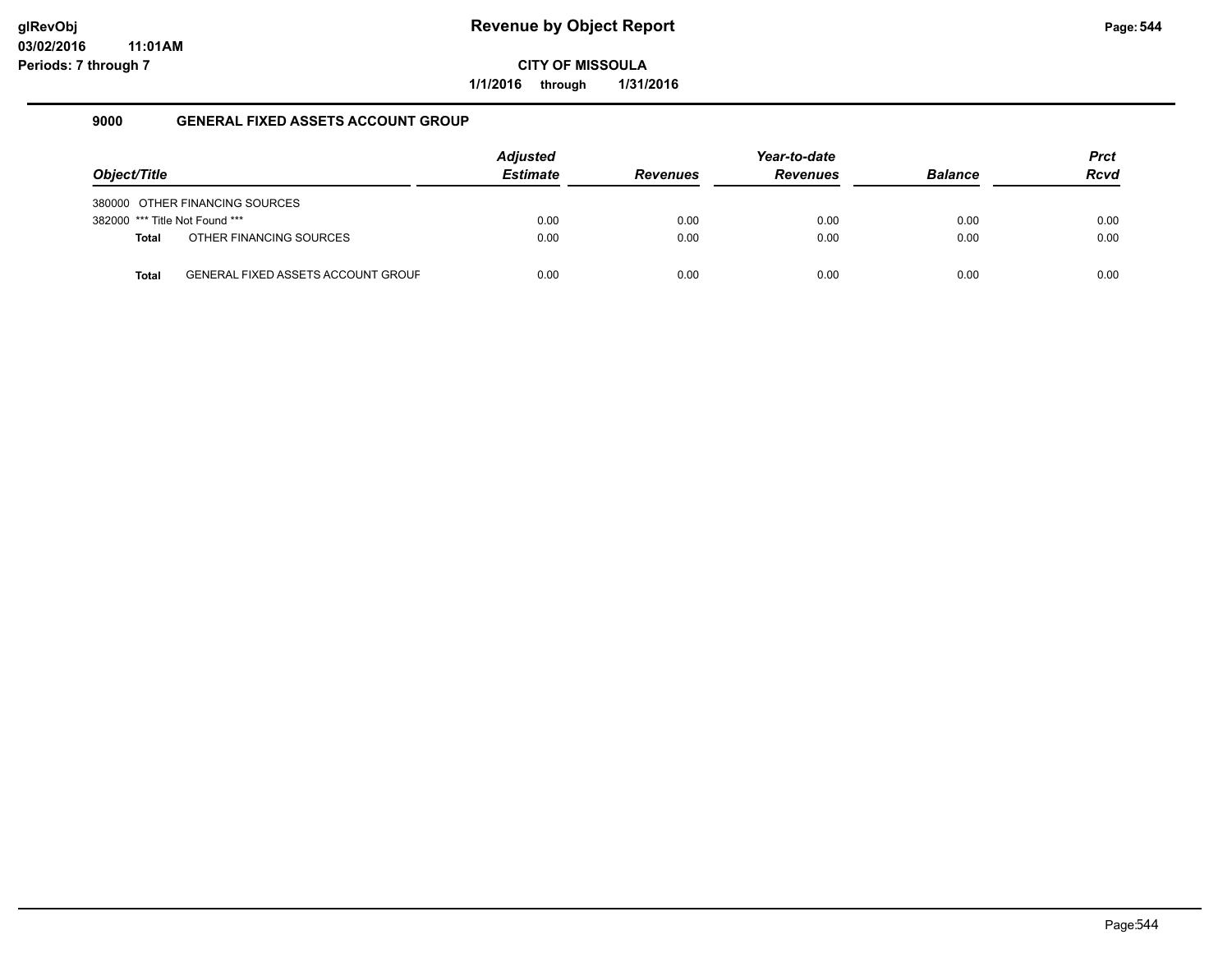**CITY OF MISSOULA 1/1/2016 through 1/31/2016**

#### *Grand Totals*

|                                                | <b>Adjusted</b> |                 | Year-to-date    |                | <b>Prct</b> |
|------------------------------------------------|-----------------|-----------------|-----------------|----------------|-------------|
| Object/Title                                   | <b>Estimate</b> | <b>Revenues</b> | <b>Revenues</b> | <b>Balance</b> | <b>Rcvd</b> |
| 310000 TAXES/ASSESSMENTS                       |                 |                 |                 |                |             |
| 310000 TAXES/ASSESSMENTS                       | 0.00            | 0.00            | 0.00            | 0.00           | 0.00        |
| 311000 GENERAL PROPERTY TAXES                  | 28,202,811.00   | 60,144.68       | 14,258,052.21   | 13,944,758.79  | 50.56       |
| 311001 CURRENT TAXES                           | 0.00            | 0.00            | 0.00            | 0.00           | 0.00        |
| 311005 DELINQUENT TAXES                        | 0.00            | 1,603.33        | 27,385.30       | $-27,385.30$   | 0.00        |
| 311011 TAX INCREMENT                           | 4,272,863.00    | 74,340.34       | 1,940,733.43    | 2,332,129.57   | 45.42       |
| 311030 MOTOR VEHICLE TAXES                     | 1,339,988.00    | 110,340.61      | 487,367.06      | 852,620.94     | 36.37       |
| 312000 PENALTIES & INTEREST - DELINQUENT TAXES | 0.00            | 0.00            | 0.00            | 0.00           | 0.00        |
| 312001 PENALTIES & INTEREST                    | 63,000.00       | 4,979.02        | 13,416.35       | 49,583.65      | 21.30       |
| 314000 PROP TAX - OTHER THAN ASSESSED VAL      | 0.00            | 0.00            | 0.00            | 0.00           | 0.00        |
| 314001 LIGHT VEHICLE TAX                       | 0.00            | 0.00            | 0.00            | 0.00           | 0.00        |
| 314100 TBID REVENUE                            | 680,350.00      | 0.00            | 0.00            | 680,350.00     | 0.00        |
| TAXES/ASSESSMENTS<br><b>Total</b>              | 34,559,012.00   | 251,407.98      | 16,726,954.35   | 17,832,057.65  | 48.40       |
| 320000 LICENSES & PERMITS                      |                 |                 |                 |                |             |
| 322011 LIQUOR LICENSES                         | 33,975.00       | 27,311.50       | 28,313.00       | 5,662.00       | 83.33       |
| 322012 BEER LICENSES                           | 34,900.00       | 37,800.00       | 38,200.00       | $-3,300.00$    | 109.46      |
| 322013 WINE LICENSES                           | 11,700.00       | 0.00            | 0.00            | 11,700.00      | 0.00        |
| 322014 GOING OUT OF BUSINESS LICENSE           | 0.00            | 0.00            | 0.00            | 0.00           | 0.00        |
| 322020 GENERAL BUSINESS/PROF/OCCUPATIONAL LIC  | 642,344.00      | 129,692.25      | 185,924.41      | 456,419.59     | 28.94       |
| 322021 RENTAL LICENSES                         | 60.828.00       | 49.00           | 715.70          | 60,112.30      | 1.18        |
| 322022 BLIC PENALTIES & LICENSES               | 12,360.00       | 778.00          | 8,098.28        | 4,261.72       | 65.52       |
| 322031 FRANCHISE FEE - AT&T                    | 680,000.00      | 0.00            | 164,914.97      | 515,085.03     | 24.25       |
| 322034 PEG ACCESS                              | 56,000.00       | 0.00            | 9,850.72        | 46,149.28      | 17.59       |
| 323011 BUILDING PERMITS                        | 1,074,058.00    | 51,677.53       | 603,040.73      | 471,017.27     | 56.15       |
| 323012 ELECTRICAL PERMITS                      | 231,537.00      | 12,105.42       | 139,250.00      | 92,287.00      | 60.14       |
| 323013 PLUMBING PERMITS                        | 132,373.00      | 10,883.00       | 69,428.00       | 62,945.00      | 52.45       |
| 323014 BLDG PERMIT REVIEW FEE                  | 0.00            | 0.00            | 0.00            | 0.00           | 0.00        |
| 323015 EXCAVATING PERMITS                      | 396,550.00      | 10,022.00       | 241,000.50      | 155,549.50     | 60.77       |
| 323016 MOVING PERMITS                          | 0.00            | 0.00            | 848.00          | $-848.00$      | 0.00        |
| 323017 MECHANICAL PERMITS                      | 96,891.00       | 8,789.00        | 61,850.00       | 35,041.00      | 63.83       |
| 323018 PAVING ASSESSMENTS                      | 7,000.00        | 0.00            | 0.00            | 7,000.00       | 0.00        |
| 323019 ALARM USERS PERMITS                     | 16,068.00       | 104.00          | 6,187.00        | 9,881.00       | 38.51       |
| 323020 FENCE PERMITS                           | 13,792.00       | 0.00            | 2,680.00        | 11,112.00      | 19.43       |
| 323021 PAVING PERMITS                          | 32,960.00       | 1,192.00        | 18,721.88       | 14,238.12      | 56.80       |
| 323022 GRADING/DRAINAGE PERMITS                | 7,723.00        | 694.00          | 8,645.00        | $-922.00$      | 111.94      |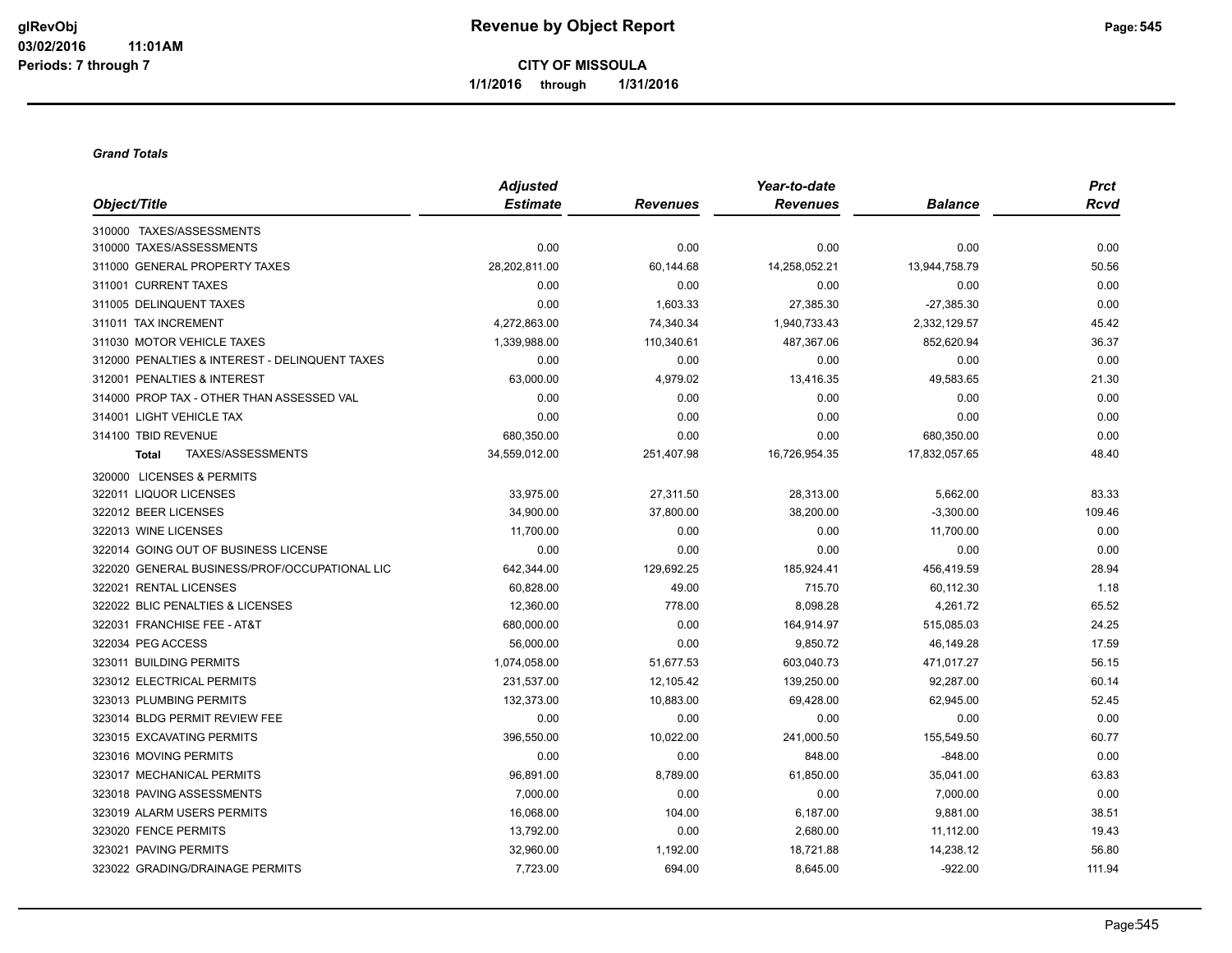**1/1/2016 through 1/31/2016**

| Object/Title                                   | <b>Adjusted</b><br><b>Estimate</b> | Revenues   | Year-to-date<br><b>Revenues</b> | <b>Balance</b> | <b>Prct</b><br>Rcvd |
|------------------------------------------------|------------------------------------|------------|---------------------------------|----------------|---------------------|
| 323023 ADA ACCESS PERMITS                      | 14,343.00                          | 1,095.00   | 10,480.00                       | 3,863.00       | 73.07               |
| 323025 STREET USE PERMITS                      | 3,862.00                           | 290.00     | 2,030.00                        | 1,832.00       | 52.56               |
| 323026 PYROTECHNICS PERMITS                    | 3,000.00                           | 0.00       | 290.00                          | 2,710.00       | 9.67                |
| 323027 HAULER PERMITS                          | 0.00                               | 0.00       | 150.00                          | $-150.00$      | 0.00                |
| 323030 ANIMAL LICENSES                         | 0.00                               | 603.00     | 5,417.85                        | $-5,417.85$    | 0.00                |
| 323031 CHICKEN LICENSES                        | 477.00                             | 0.00       | 240.00                          | 237.00         | 50.31               |
| 323051 BICYCLE LICENSES                        | 0.00                               | 0.00       | 0.00                            | 0.00           | 0.00                |
| 323052 STORM WATER POLLUTION PREVENTION PERMIT | 3,811.00                           | 572.00     | 4,624.00                        | $-813.00$      | 121.33              |
| 323054 ZONING COMPLIANCE PERMITS               | 3,090.00                           | 464.00     | 9,718.00                        | $-6,628.00$    | 314.50              |
| 323055 FLOOD PLAIN PERMITS                     | 0.00                               | 0.00       | 1,182.00                        | $-1,182.00$    | 0.00                |
| 323056 SIGN PERMITS                            | 10,000.00                          | 1,201.00   | 8,877.00                        | 1,123.00       | 88.77               |
| 323057 SIDEWALK CAFE PERMIT                    | 0.00                               | 0.00       | 227.00                          | $-227.00$      | 0.00                |
| <b>LICENSES &amp; PERMITS</b><br>Total         | 3,579,642.00                       | 295,322.70 | 1,630,904.04                    | 1,948,737.96   | 45.56               |
| 330000 INTERGOVERNMENTAL REVENUES              |                                    |            |                                 |                |                     |
| 330000 INTERGOVERNMENTAL REVENUES              | 75,921.00                          | 24,866.66  | 85,501.44                       | $-9,580.44$    | 112.62              |
| 330005 MUTD GRANT ADMIN FEE                    | 0.00                               | 0.00       | 0.00                            | 0.00           | 0.00                |
| 331000 FEDERAL GRANTS                          | 38,973.00                          | 1,300.00   | 12,383.06                       | 26,589.94      | 31.77               |
| 331001 GRANTS                                  | 0.00                               | 0.00       | 0.00                            | 0.00           | 0.00                |
| 331002 COUNTY ASSISTANCE CIP PROJECTS          | 0.00                               | 0.00       | 0.00                            | 0.00           | 0.00                |
| 331003 STATE HOME PROGRAM INCOME               | 186,935.00                         | 0.00       | 0.00                            | 186,935.00     | 0.00                |
| 331004 CITY ASSESSMENTS                        | 0.00                               | 0.00       | 0.00                            | 0.00           | 0.00                |
| 331005 WESTERN FEDERAL LANDS GRANT             | 0.00                               | 0.00       | 0.00                            | 0.00           | 0.00                |
| 331010 ENTITLEMENT - CDBG                      | 405,605.00                         | 145,077.58 | 416,760.35                      | $-11, 155.35$  | 102.75              |
| 331011 NSP GRANT/SILVERTIP PROJECT             | 0.00                               | 0.00       | 0.00                            | 0.00           | 0.00                |
| 331012 ARRA/CDBG STIMULUS REVENUE              | 0.00                               | 0.00       | 0.00                            | 0.00           | 0.00                |
| 331013 NORTHSIDE PED BRIDGE ARRA GRANT         | 0.00                               | 0.00       | 0.00                            | 0.00           | 0.00                |
| 331014 WHITE PINE PLAYGROUND-CDBG GRANT        | 158,650.00                         | 0.00       | 0.00                            | 158,650.00     | 0.00                |
| 331016 HOMEWORD 1800 PHILLIPS                  | 0.00                               | 0.00       | 0.00                            | 0.00           | 0.00                |
| 331017 HUD 6.7M/SILVERTIP APTS                 | 0.00                               | 0.00       | 0.00                            | 0.00           | 0.00                |
| 331018 MHA 1M/SILVERTIP APTS                   | 0.00                               | 0.00       | 0.00                            | 0.00           | 0.00                |
| 331020 COPS GRANT                              | 0.00                               | 0.00       | 0.00                            | 0.00           | 0.00                |
| 331022 EQUIPMENT GRANT                         | 0.00                               | 0.00       | 0.00                            | 0.00           | 0.00                |
| 331023 COPS HIRING GRANT 2011                  | 42,000.00                          | 17,088.57  | 17,088.57                       | 24,911.43      | 40.69               |
| 331024 DEPT OF JUSTICE GRANTS                  | 50,000.00                          | 0.00       | 22,361.03                       | 27,638.97      | 44.72               |
| 331025 DV ACCOUNTABILITY PROJECT               | 993,592.00                         | 0.00       | 0.00                            | 993,592.00     | 0.00                |
| 331026 FY09 POLICE ICAC FEDERAL GRANT          | 0.00                               | 64.598.65  | $-3.719.25$                     | 3.719.25       | 0.00                |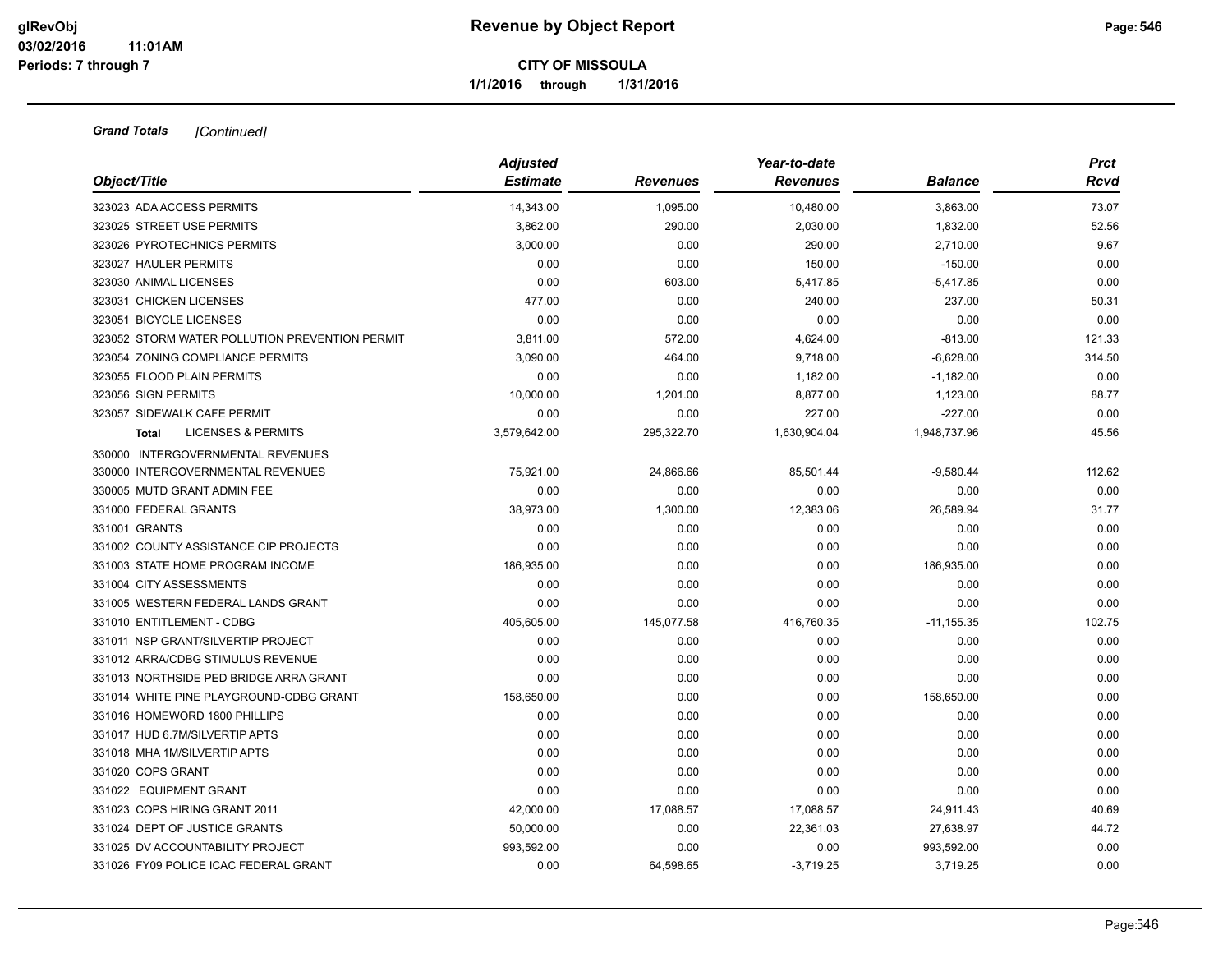**1/1/2016 through 1/31/2016**

| Object/Title                                | <b>Adjusted</b><br><b>Estimate</b> | <b>Revenues</b> | Year-to-date<br><b>Revenues</b> | <b>Balance</b> | <b>Prct</b><br>Rcvd |
|---------------------------------------------|------------------------------------|-----------------|---------------------------------|----------------|---------------------|
|                                             |                                    |                 |                                 |                |                     |
| 331027 JAG GRANTS REVENUE                   | 0.00                               | 48,482.90       | 48,482.90                       | $-48,482.90$   | 0.00                |
| 331028 DUI-COPS IN SHOPS                    | 5,000.00                           | 0.00            | 0.00                            | 5,000.00       | 0.00                |
| 331029 CHRP GRANT                           | 0.00                               | 0.00            | 0.00                            | 0.00           | 0.00                |
| 331030 COMMUNITY RESOURCE OFFICER/MCPS      | 0.00                               | 0.00            | 0.00                            | 0.00           | 0.00                |
| 331031 EECBG REVOLVING LOAN                 | 0.00                               | 0.00            | 0.00                            | 0.00           | 0.00                |
| 331033 WORD                                 | 0.00                               | 0.00            | $-409.91$                       | 409.91         | 0.00                |
| 331050 ISTEA/CTEP GRANT                     | 200,000.00                         | 0.00            | 0.00                            | 200,000.00     | 0.00                |
| 331051 ISTEA/CTEP-HIGGINS HILL/BECKWITH     | 0.00                               | 0.00            | 0.00                            | 0.00           | 0.00                |
| 331052 MDT CMAQ STRIPING GRANT              | 0.00                               | 0.00            | 0.00                            | 0.00           | 0.00                |
| 331053 CTEP PLAYFAIR                        | 0.00                               | 0.00            | 5,955.81                        | $-5,955.81$    | 0.00                |
| 331054 FHWA PL GRANT                        | 650,194.00                         | 0.00            | 150,873.00                      | 499,321.00     | 23.20               |
| 331055 FTA GRANT                            | 164,937.00                         | 0.00            | 23,727.00                       | 141,210.00     | 14.39               |
| 331056 MDT FEDERAL CMAQ                     | 285,698.00                         | 0.00            | 87,248.20                       | 198,449.80     | 30.54               |
| 331057 TRANSIT-MUTD CMAQ                    | 0.00                               | 0.00            | 0.00                            | 0.00           | 0.00                |
| 331060 NATL RECREATION TRAILS GRANTS        | 0.00                               | 0.00            | 0.00                            | 0.00           | 0.00                |
| 331081 GRANTS/DONATIONS - FORT MISSOULA     | 0.00                               | 0.00            | 0.00                            | 0.00           | 0.00                |
| 331090 EPA GRANT                            | 587,106.00                         | 0.00            | $-361.50$                       | 587,467.50     | $-0.06$             |
| 331091 US DOT HMEP GRANT                    | 0.00                               | 0.00            | 12,000.00                       | $-12,000.00$   | 0.00                |
| 331112 SAFER GRANT                          | 0.00                               | 0.00            | 0.00                            | 0.00           | 0.00                |
| 331113 *** Title Not Found ***              | 0.00                               | 0.00            | 86,262.00                       | $-86,262.00$   | 0.00                |
| 331114 TITLE III GRANT-MSLA CO              | 14,500.00                          | 0.00            | 0.00                            | 14,500.00      | 0.00                |
| 331153 RUSSELL S 3RD IMPROVEMENTS           | 0.00                               | 0.00            | 0.00                            | 0.00           | 0.00                |
| 331154 CTEP-MILWAUKEE RR TRAIL              | 0.00                               | 0.00            | 0.00                            | 0.00           | 0.00                |
| 331155 CTEP/GRANT CREEK TRAIL BCN           | 0.00                               | 0.00            | 76,085.82                       | $-76,085.82$   | 0.00                |
| 331156 CTEP GRANTS                          | 375,500.00                         | 0.00            | 0.00                            | 375,500.00     | 0.00                |
| 331159 CTEP-U OF M CROSSWALK PROJECT        | 0.00                               | 0.00            | 0.00                            | 0.00           | 0.00                |
| 331160 SAFE ROUTES TO SCHOOLS fY08 \$82,500 | 0.00                               | 0.00            | 0.00                            | 0.00           | 0.00                |
| 331161 CTEP-LOLO ST/BRIDGE TO DUNCAN S/C    | 0.00                               | 0.00            | 0.00                            | 0.00           | 0.00                |
| 331170 HISTORICAL PRESERVATION GRANT        | 5,500.00                           | 0.00            | 5,500.00                        | 0.00           | 100.00              |
| 331178 DUI TASK FORCE                       | 0.00                               | 0.00            | 0.00                            | 0.00           | 0.00                |
| 331180 LIBRARY LITERACY GRANT               | 0.00                               | 0.00            | 0.00                            | 0.00           | 0.00                |
| 331181 CTEP/CMAQ MADISON ST TO U CONNECTOR  | 0.00                               | 0.00            | 0.00                            | 0.00           | 0.00                |
| 331990 IRS REIMB/DEBT SVS INTEREST          | 253,177.00                         | 0.00            | 117,980.65                      | 135,196.35     | 46.60               |
| 331992 FEDERAL ARRA GRANTS                  | 0.00                               | 0.00            | 0.00                            | 0.00           | 0.00                |
| 334013 STATE GRANT - OT SEATBELT            | 60,000.00                          | 0.00            | 30,042.82                       | 29,957.18      | 50.07               |
| 334014 *** Title Not Found ***              | 0.00                               | 0.00            | 0.00                            | 0.00           | 0.00                |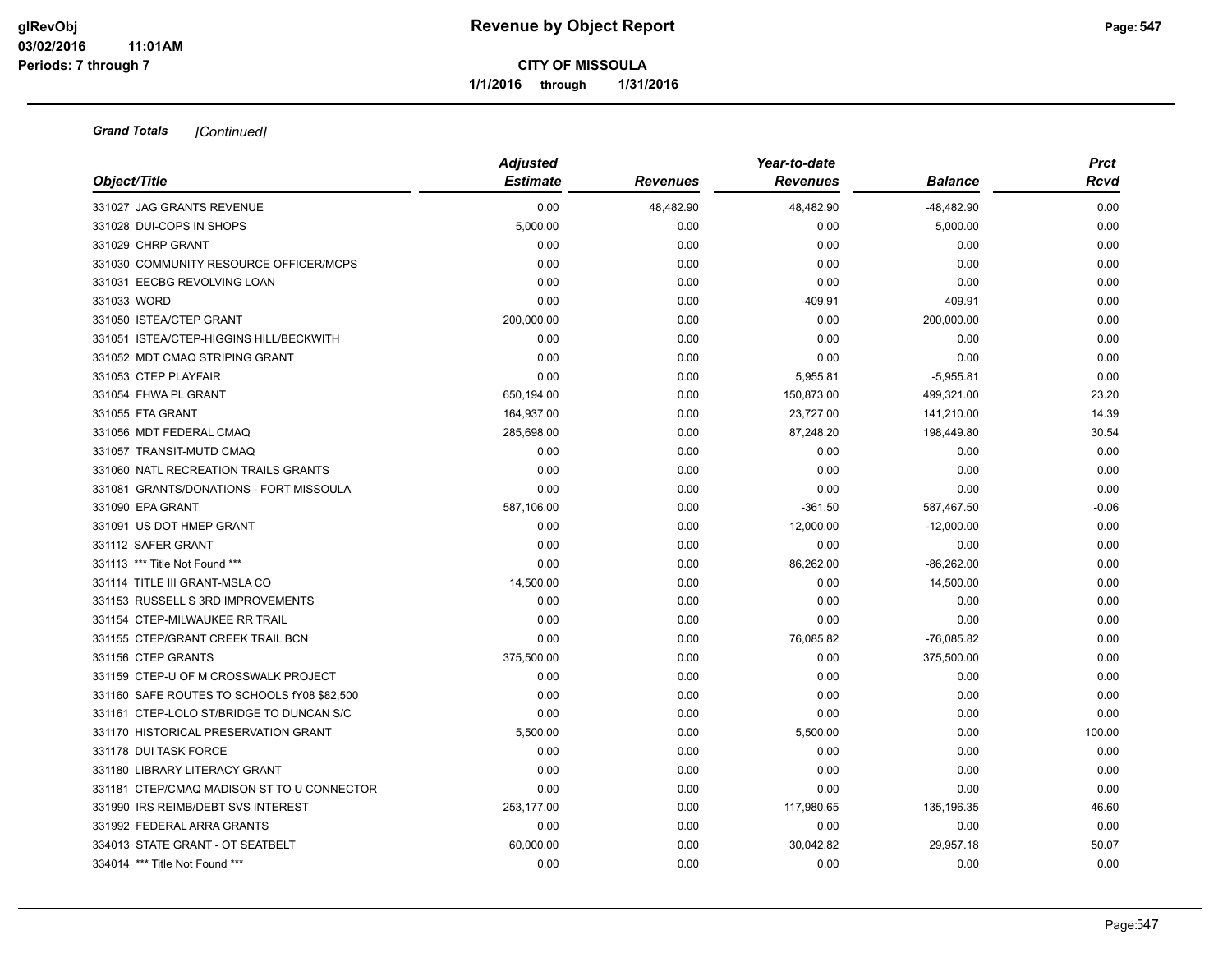**1/1/2016 through 1/31/2016**

|                                               | <b>Adjusted</b> |                 | Year-to-date    |                | <b>Prct</b> |  |
|-----------------------------------------------|-----------------|-----------------|-----------------|----------------|-------------|--|
| Object/Title                                  | <b>Estimate</b> | <b>Revenues</b> | <b>Revenues</b> | <b>Balance</b> | Rcvd        |  |
| 334015 COPS TECHNOLOGY GRANT                  | 299,498.00      | 0.00            | 49,507.95       | 249,990.05     | 16.53       |  |
| 334016 BULLETPROOF VEST GRANT                 | 10,500.00       | 6,317.04        | 6,317.04        | 4,182.96       | 60.16       |  |
| 334017 SCHOOL RESOURCE OFFICER                | 240,000.00      | 0.00            | 248,850.00      | $-8,850.00$    | 103.69      |  |
| 334018 STATE GRANT - CAPITAL                  | 0.00            | 0.00            | 0.00            | 0.00           | 0.00        |  |
| 334020 UNDERAGE DRINKING GRANT                | 0.00            | 0.00            | 0.00            | 0.00           | 0.00        |  |
| 334025 COUNTY WEED                            | 15,000.00       | 0.00            | 639.73          | 14,360.27      | 4.26        |  |
| 334026 FOREST HEALTH GRANT                    | 0.00            | 0.00            | 0.00            | 0.00           | 0.00        |  |
| 334028 DEPT OF AG INTERN GRANT                | 0.00            | 0.00            | 0.00            | 0.00           | 0.00        |  |
| 334040 GAS TAX APPORTIONMENT                  | 1,080,419.00    | 90,034.88       | 630,244.17      | 450,174.83     | 58.33       |  |
| 334045 MONTANA DEPARTMENT TRANSPORTATION      | 0.00            | 0.00            | 0.00            | 0.00           | 0.00        |  |
| 334056 BANK CORP. LIC. TAX - (PREVIOUS YEARS) | 0.00            | 0.00            | 0.00            | 0.00           | 0.00        |  |
| 334061 IMPACT FEES-CLEARING ACCOUNT           | 0.00            | 0.00            | 0.00            | 0.00           | 0.00        |  |
| 334071 DEQ/RIVER WATER SAMPLING               | 0.00            | 0.00            | 0.00            | 0.00           | 0.00        |  |
| 334076 BIG SKY TRUST FUND GRANTS              | 0.00            | 0.00            | 0.00            | 0.00           | 0.00        |  |
| 334112 WELLNESS GRANT                         | 0.00            | 0.00            | 0.00            | 0.00           | 0.00        |  |
| 334120 TSEP GRANT                             | 0.00            | 0.00            | 0.00            | 0.00           | 0.00        |  |
| 334121 DNRC GRANT                             | 59,000.00       | 0.00            | 30,000.00       | 29,000.00      | 50.85       |  |
| 334123 MAQI FEDERAL ASSISTANCE                | 0.00            | 0.00            | 0.00            | 0.00           | 0.00        |  |
| 334124 GRANTS-CIP                             | 0.00            | 0.00            | 0.00            | 0.00           | 0.00        |  |
| 334125 FIRE FIGHTER GRANT                     | 90,000.00       | 0.00            | 26,175.49       | 63,824.51      | 29.08       |  |
| 334126 DEVELOPER ASSESSMENTS                  | 0.00            | 0.00            | 0.00            | 0.00           | 0.00        |  |
| 334127 TONKIN TRAIL - FISH WILDLIFE PARKS     | 0.00            | 0.00            | 0.00            | 0.00           | 0.00        |  |
| 334128 CDBG FIRE HYDRANT GRANT                | 0.00            | 0.00            | 0.00            | 0.00           | 0.00        |  |
| 334140 DNRC GRANT                             | 0.00            | 0.00            | 0.00            | 0.00           | 0.00        |  |
| 334143 MONTANA TOURISM GRANT                  | 0.00            | 0.00            | 0.00            | 0.00           | 0.00        |  |
| 334145 WESTERN MT MENTAL HEALTH CTR           | 0.00            | 0.00            | 0.00            | 0.00           | 0.00        |  |
| 334146 ADDI FUNDS-1ST TIME HOMEBUYERS         | 12,846.00       | 0.00            | 0.00            | 12,846.00      | 0.00        |  |
| 334149 MISSOULA HOMEOWNERSHIP PROGRAM         | 335,666.00      | 0.00            | 0.00            | 335,666.00     | 0.00        |  |
| 334153 FY14 DISTRICT XI HRC TBRA              | 0.00            | 0.00            | 0.00            | 0.00           | 0.00        |  |
| 334154 HOMEWORD SWEETGRASS                    | 0.00            | 0.00            | 0.00            | 0.00           | 0.00        |  |
| 334155 FY08 NMCDC                             | 0.00            | 0.00            | 0.00            | 0.00           | 0.00        |  |
| 334156 HOME PROGRAM INCOME                    | 31,500.00       | 0.00            | 0.00            | 31,500.00      | 0.00        |  |
| 334157 FY09 MHA                               | 0.00            | 0.00            | 0.00            | 0.00           | 0.00        |  |
| 334159 FY09 HOMEWORD                          | 0.00            | 0.00            | 0.00            | 0.00           | 0.00        |  |
| 334160 FY09 NMCDC                             | 0.00            | 0.00            | 0.00            | 0.00           | 0.00        |  |
| 334161 FY10 DISTRICT XI HRC                   | 0.00            | 0.00            | 0.00            | 0.00           | 0.00        |  |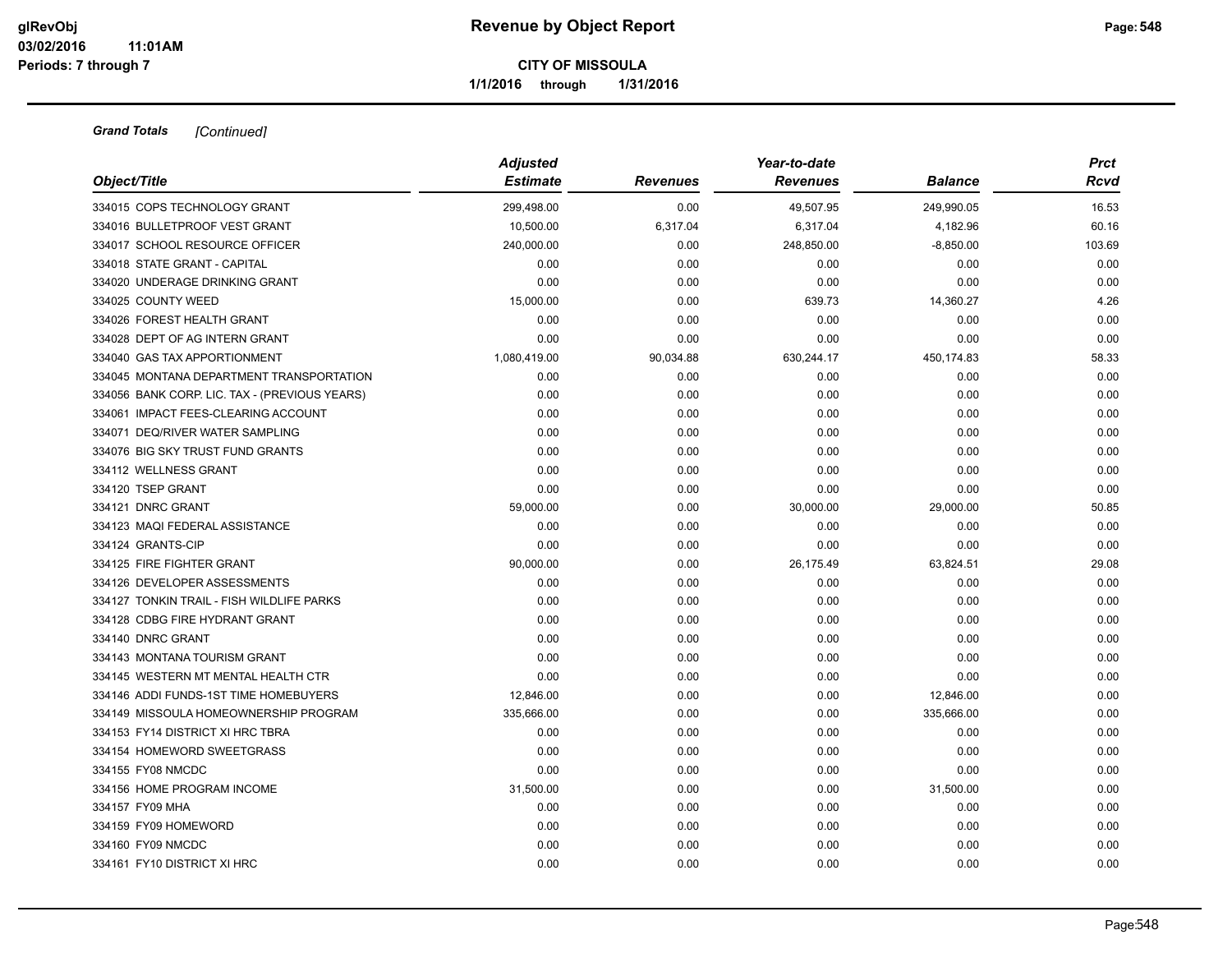**1/1/2016 through 1/31/2016**

|                                                   | <b>Adjusted</b> |                 | Year-to-date    |                | <b>Prct</b> |
|---------------------------------------------------|-----------------|-----------------|-----------------|----------------|-------------|
| Object/Title                                      | <b>Estimate</b> | <b>Revenues</b> | <b>Revenues</b> | <b>Balance</b> | Rcvd        |
| 334163 FY10 homeWORD/SOLSTICE APT                 | 0.00            | 0.00            | 0.00            | 0.00           | 0.00        |
| 334251 RTP/TAP STATE GRANTS                       | 0.00            | 0.00            | 5,000.00        | $-5,000.00$    | 0.00        |
| 334990 ARRA FUNDING                               | 0.00            | 0.00            | 0.00            | 0.00           | 0.00        |
| 334991 ARRA HB645 FUNDING                         | 0.00            | 0.00            | 0.00            | 0.00           | 0.00        |
| 334992 ARRA LOAN                                  | 0.00            | 0.00            | 0.00            | 0.00           | 0.00        |
| 335075 STATE GAMBLING/VIDEO/KENO/BINGO FEES       | 127,650.00      | 0.00            | 99,250.00       | 28,400.00      | 77.75       |
| 335076 STATE GAMBLING LICENSE FEES                | 0.00            | 0.00            | 0.00            | 0.00           | 0.00        |
| 335077 STATE KENO/BINGO PROCEEDS TAX              | 0.00            | 0.00            | 0.00            | 0.00           | 0.00        |
| 335210 PERSONAL PROPERTY TAX REIMBURSEMENT        | 561,664.00      | 0.00            | 264,235.88      | 297,428.12     | 47.05       |
| 335230 HB 124 REVENUE                             | 8,029,080.00    | 0.00            | 4,228,882.88    | 3,800,197.12   | 52.67       |
| 335250 STATE REIMB - SB #184                      | 0.00            | 0.00            | 0.00            | 0.00           | 0.00        |
| 336001 MDT REIMBURSEMENTS                         | 0.00            | 0.00            | 0.00            | 0.00           | 0.00        |
| 336020 STATE PENSION CONTRIBUTION                 | 0.00            | 0.00            | 0.00            | 0.00           | 0.00        |
| 336021 STATE CONTRIB - POLICE RETIREMENT          | 2,257,772.00    | 185, 157.54     | 1,296,242.68    | 961,529.32     | 57.41       |
| 336022 STATE CONTRIB. - FIRE RETIREMENT           | 2,265,164.00    | 186,700.82      | 1,287,425.52    | 977,738.48     | 56.84       |
| 336023 STATE CONTRIB. - PERS                      | 9,986.00        | 1,085.23        | 8,521.11        | 1,464.89       | 85.33       |
| 336030 COUNTY CONTRIBUTION                        | 9,900.00        | 0.00            | 25,900.00       | $-16,000.00$   | 261.62      |
| 337000 LOCAL GRANTS                               | 0.00            | 9,000.00        | 9,000.00        | $-9,000.00$    | 0.00        |
| 337002 MRA GRANT                                  | 0.00            | 0.00            | 0.00            | 0.00           | 0.00        |
| 337003 HEALTH DEPT-STORM WATER MGMT               | 0.00            | 0.00            | 0.00            | 0.00           | 0.00        |
| 337009 *** Title Not Found ***                    | 0.00            | 0.00            | 7,525.00        | $-7,525.00$    | 0.00        |
| 337010 COUNTY REIMBURSEMENT-DEANOS                | 0.00            | 0.00            | 0.00            | 0.00           | 0.00        |
| 337012 LEGAL SERVICES-CONTRACTED/REIMB.           | 0.00            | 0.00            | 0.00            | 0.00           | 0.00        |
| 337013 MUTD SIGN MAINTENANCE AGREEMENT            | 3,000.00        | 0.00            | 0.00            | 3,000.00       | 0.00        |
| 338000 LOCAL SHARING OF TAX INCREMENT             | 266,850.00      | 0.00            | 133,425.29      | 133,424.71     | 50.00       |
| 338001 EXCESS PLEDGED TAX INCREMENT RETURNED      | 0.00            | 0.00            | 0.00            | 0.00           | 0.00        |
| 338100 PLANNING MILLS PASSED THRU COUNTY          | 329,157.00      | 0.00            | 300,000.00      | 29,157.00      | 91.14       |
| 339000 PAYMENT IN LIEU OF TAXES                   | 34.056.00       | 0.00            | 14,678.00       | 19,378.00      | 43.10       |
| <b>INTERGOVERNMENTAL REVENUES</b><br><b>Total</b> | 20,621,996.00   | 779,709.87      | 9,865,582.73    | 10,756,413.27  | 47.84       |
| 340000 CHARGES FOR SERVICES                       |                 |                 |                 |                |             |
| 340051 GRILL VAN CONCESSIONS                      | 0.00            | 0.00            | 20,386.90       | $-20,386.90$   | 0.00        |
| 341009 BLDG ADMIN FEES                            | 310,310.00      | 0.00            | 155,155.00      | 155,155.00     | 50.00       |
| 341010 MISCELLANEOUS COLLECTIONS                  | 350.00          | 0.00            | 0.00            | 350.00         | 0.00        |
| 341011 TRANSPORTATION ADMIN FEES                  | 24,720.00       | 0.00            | 12,360.00       | 12,360.00      | 50.00       |
| 341012 MAYORS PROCLAMATION FEES                   | 100.00          | 0.00            | 0.00            | 100.00         | 0.00        |
| 341013 AIR FUND FEES                              | 250.00          | 0.00            | 0.00            | 250.00         | 0.00        |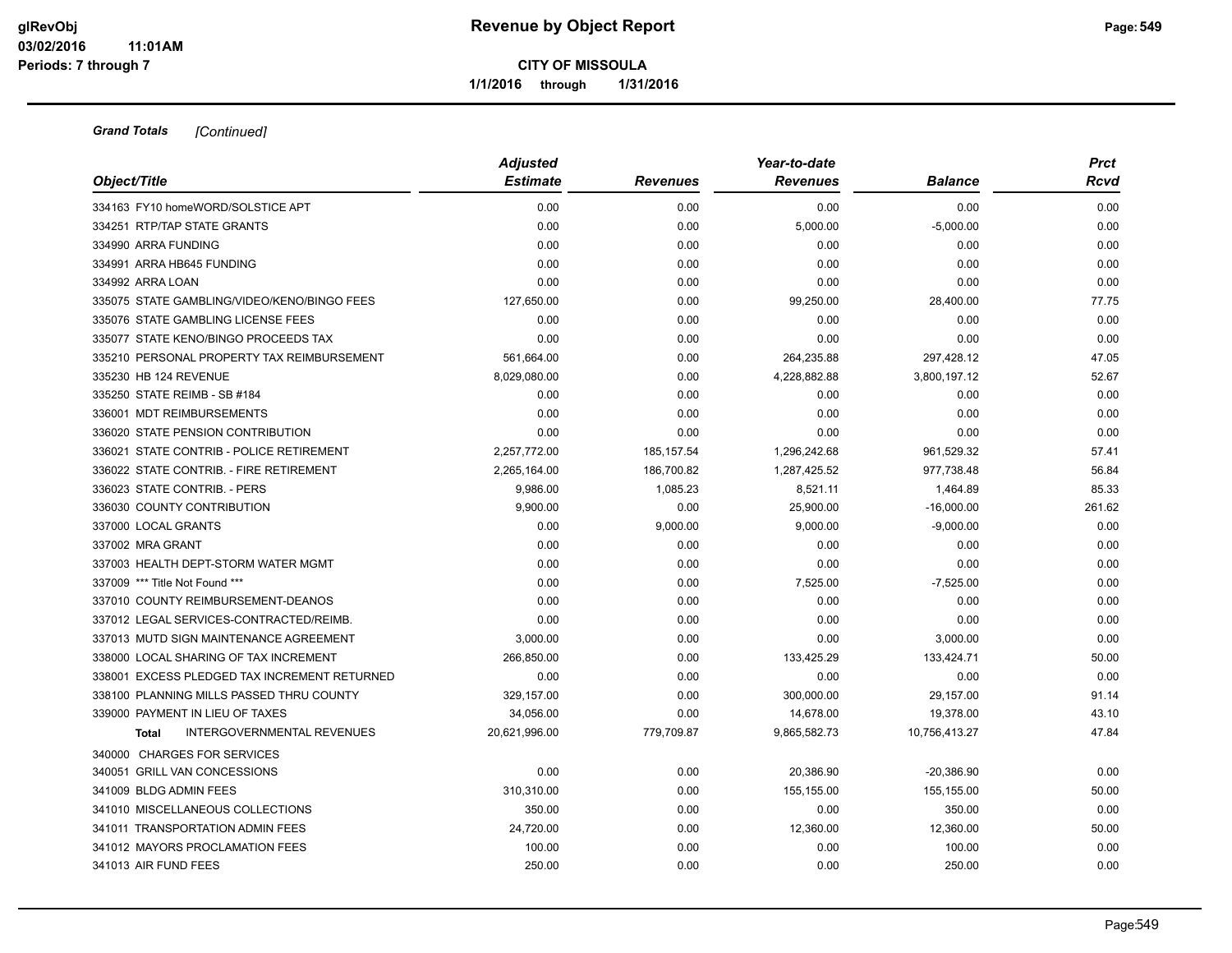**1/1/2016 through 1/31/2016**

|                                            | <b>Adjusted</b> |                 | Year-to-date    |                | <b>Prct</b> |
|--------------------------------------------|-----------------|-----------------|-----------------|----------------|-------------|
| Object/Title                               | <b>Estimate</b> | <b>Revenues</b> | <b>Revenues</b> | <b>Balance</b> | Rcvd        |
| 341015 SEWER ADMINISTRATION FEES           | 1,227,202.00    | 0.00            | 586,664.00      | 640,538.00     | 47.81       |
| 341016 MRA ADMINISTRATION FEES             | 138,879.00      | 0.00            | 69,440.00       | 69,439.00      | 50.00       |
| 341017 LIGHTING ADMINISTRATION FEES        | 15,452.00       | 0.00            | 7,726.00        | 7,726.00       | 50.00       |
| 341018 PARKING COMM ADMIN FEES             | 188,805.00      | 0.00            | 94,403.00       | 94,402.00      | 50.00       |
| 341019 *** Title Not Found ***             | 4,512.00        | 0.00            | 2,256.00        | 2,256.00       | 50.00       |
| 341021 SID ADMINISTRATION FEES             | 0.00            | 0.00            | 0.00            | 0.00           | 0.00        |
| 341022 PROJECT ADMIN FEES                  | 0.00            | 0.00            | 0.00            | 0.00           | 0.00        |
| 341023 PLANNING ADMIN FEES                 | 24,720.00       | 0.00            | 12,000.00       | 12,720.00      | 48.54       |
| 341031 STATE REIMB MUNI COURT              | 0.00            | 0.00            | 0.00            | 0.00           | 0.00        |
| 341032 IMPACT FEE CLEARING ACCOUNT         | 1,200,000.00    | 76,841.61       | 657,464.36      | 542,535.64     | 54.79       |
| 341033 IMPACT FEES-PARKS SHARE             | 0.00            | 0.00            | 0.00            | 0.00           | 0.00        |
| 341034 IMPACT FEES-FIRE SHARE              | 0.00            | 0.00            | 0.00            | 0.00           | 0.00        |
| 341035 IMPACT FEES-POLICE SHARE            | 0.00            | 0.00            | 0.00            | 0.00           | 0.00        |
| 341036 IMPACT FEES-COMMUNITY SERVICE SHARE | 0.00            | 0.00            | 0.00            | 0.00           | 0.00        |
| 341037 IMPACT FEE-ROAD SHARE               | 0.00            | 0.00            | 0.00            | 0.00           | 0.00        |
| 341041 SEWER EXTENSION RECORDING FEES      | 4,500.00        | 100.00          | 1,863.00        | 2,637.00       | 41.40       |
| 341052 MUNICIPAL COURT FILING FEES         | 283,400.00      | 20,932.68       | 178,856.84      | 104,543.16     | 63.11       |
| 341055 CRIME VICTIM SURCHARGE              | 2,500.00        | 118.00          | 785.99          | 1,714.01       | 31.44       |
| 341067 SUBDIVISION EXEMPTION AFFIDAVITS    | 0.00            | 1,000.00        | 3,800.00        | $-3,800.00$    | 0.00        |
| 341068 SUBDIVISON FEES                     | 5,000.00        | 0.00            | 5,176.00        | $-176.00$      | 103.52      |
| 341069 REZONING FEES                       | 5,000.00        | 0.00            | 4,727.00        | 273.00         | 94.54       |
| 341070 DESIGN REVIEW BOARD                 | 15,000.00       | 1,642.64        | 18,829.91       | $-3,829.91$    | 125.53      |
| 341071 BOARD OF ADJUST. ZONING, SIGNS      | 0.00            | 0.00            | 0.00            | 0.00           | 0.00        |
| 341072 FLOOD PLAIN-0THER FEES              | 0.00            | 0.00            | 0.00            | 0.00           | 0.00        |
| 341073 FIRE PLAN CHECK FEES                | 27,981.00       | 2,347.00        | 16,890.00       | 11,091.00      | 60.36       |
| 341074 FIRE INSPECTION FEES                | 25,000.00       | 7,173.49        | 33,458.49       | $-8,458.49$    | 133.83      |
| 341076 ENGINEERING PLAN CHECK FEES         | 33,478.00       | 2,183.00        | 23,267.00       | 10,211.00      | 69.50       |
| 341077 ZONING COMPLIANCE INSPECTIONS       | 0.00            | 0.00            | 0.00            | 0.00           | 0.00        |
| 341078 ENGINEERING MAP FEES                | 120.00          | 5.00            | 180.00          | $-60.00$       | 150.00      |
| 341079 GREASE INTERCEPTOR APPEAL FEES      | 2,000.00        | 154.50          | 463.50          | 1,536.50       | 23.18       |
| 341090 STREET VACATION PETITION FEES       | 0.00            | 0.00            | 1,981.00        | $-1,981.00$    | 0.00        |
| 341091 INSPECTION CODE BOOKS & COPIES      | 1,346.00        | 51.00           | 119.25          | 1,226.75       | 8.86        |
| 341100 GRANT ADMINISTRATION SERVICE FEES   | 0.00            | 0.00            | 0.00            | 0.00           | 0.00        |
| 341450 *** Title Not Found ***             | 0.00            | 0.00            | 0.00            | 0.00           | 0.00        |
| 342000 ANTI-GRAFFITI PROJECT               | 5,000.00        | 0.00            | 100.00          | 4,900.00       | 2.00        |
| 342010 POLICE/BID AGREEMENT                | 0.00            | 0.00            | 23,842.00       | $-23,842.00$   | 0.00        |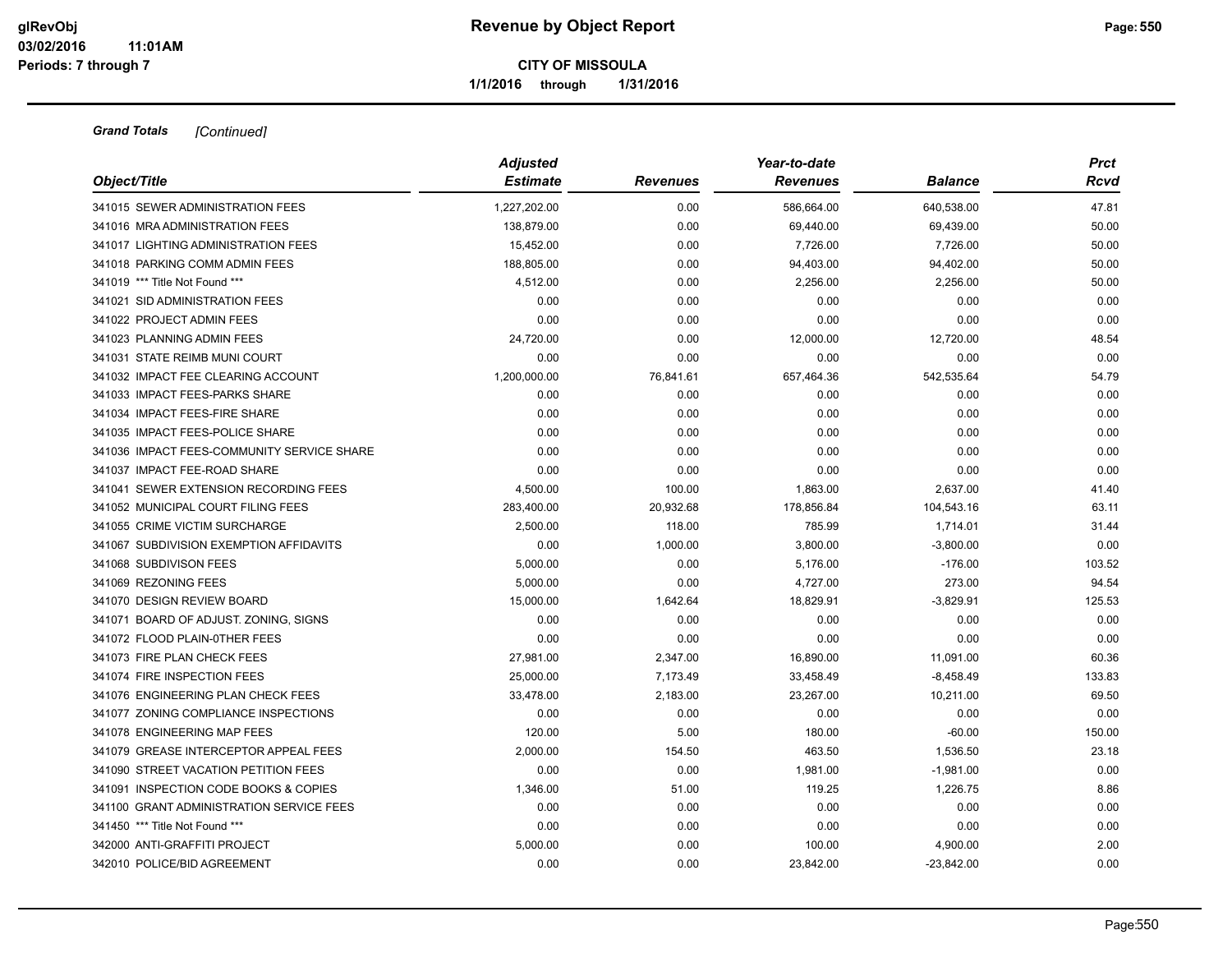**1/1/2016 through 1/31/2016**

|                                             | <b>Adjusted</b> |                 | Year-to-date    | <b>Prct</b>    |        |  |
|---------------------------------------------|-----------------|-----------------|-----------------|----------------|--------|--|
| Object/Title                                | <b>Estimate</b> | <b>Revenues</b> | <b>Revenues</b> | <b>Balance</b> | Rcvd   |  |
| 342012 PD REIMBURSABLE SERVICES             | 0.00            | 0.00            | 0.00            | 0.00           | 0.00   |  |
| 342013 SECURITY INVEST FEES                 | 61,000.00       | 1,095.10        | 12,673.29       | 48,326.71      | 20.78  |  |
| 342014 POLICE DEPARTMENT SERVICE FEES       | 157,300.00      | 2,032.00        | 17,938.33       | 139,361.67     | 11.40  |  |
| 342015 POLICE OVERTIME FEES                 | 84,000.00       | 2,764.20        | 70,381.60       | 13,618.40      | 83.79  |  |
| 342016 POLICE TRAINING FEES                 | 36,000.00       | 0.00            | 11,463.31       | 24,536.69      | 31.84  |  |
| 342017 CATERING FEES                        | 7,200.00        | 420.00          | 3,605.00        | 3,595.00       | 50.07  |  |
| 342018 DESK REPORTS                         | 20,000.00       | 3,908.00        | 21,447.00       | $-1,447.00$    | 107.24 |  |
| 342019 ABANDONED VEHICLE REVENUE FEES       | 12,500.00       | 395.00          | 9,490.00        | 3,010.00       | 75.92  |  |
| 342020 FIRE DEPARTMENT FEES                 | 100.00          | 89.50           | 383.00          | $-283.00$      | 383.00 |  |
| 342021 CPR EDUCATION PROGRAM                | 7,435.00        | 350.00          | 3,440.00        | 3,995.00       | 46.27  |  |
| 342022 OUTSIDE HIRES                        | 524,890.00      | 157.00          | 26,584.78       | 498,305.22     | 5.06   |  |
| 342060 BIKE PROGRAM SALES & FEES            | 2,700.00        | 0.00            | 0.00            | 2,700.00       | 0.00   |  |
| 343000 PW REIMBURSABLE SERVICES             | 31,258.00       | 0.00            | 11,997.33       | 19,260.67      | 38.38  |  |
| 343001 SIGN FABRICATION & CONTRACTS         | 500.00          | 0.00            | 0.00            | 500.00         | 0.00   |  |
| 343002 OTHER AGENCIES - VEH MAINT           | 48,000.00       | 0.00            | 17,832.90       | 30,167.10      | 37.15  |  |
| 343003 STATE PAYMENT - TRAFFIC COUNTS       | 4,450.00        | 0.00            | 0.00            | 4,450.00       | 0.00   |  |
| 343004 SPECIAL STATE CONTRACTS              | 80,000.00       | 0.00            | 184,223.13      | $-104,223.13$  | 230.28 |  |
| 343005 NON-ARRA MOUNTAIN WATER CONTRACT     | 0.00            | 0.00            | 0.00            | 0.00           | 0.00   |  |
| 343006 OTHER GOVT AGENCY-STREET PROJECTS    | 98,318.00       | 0.00            | 0.00            | 98,318.00      | 0.00   |  |
| 343008 PRIVATE COMPANY STREET PAYMENTS      | 0.00            | 0.00            | 0.00            | 0.00           | 0.00   |  |
| 343009 TOW CHARGES                          | 0.00            | 0.00            | 0.00            | 0.00           | 0.00   |  |
| 343010 STREET DEPT SALES & SERVICES         | 19,195.00       | 0.00            | 0.00            | 19,195.00      | 0.00   |  |
| 343011 STREET AND ROADWAY REPAIR CHARGES    | 0.00            | 0.00            | 0.00            | 0.00           | 0.00   |  |
| 343013 SNOW REMOVAL FEES                    | 1,500.00        | 81.26           | 651.26          | 848.74         | 43.42  |  |
| 343015 PARKING                              | 1,598,000.00    | 0.00            | 0.00            | 1,598,000.00   | 0.00   |  |
| 343016 METER MONEY                          | 0.00            | 53,580.56       | 331,362.16      | $-331,362.16$  | 0.00   |  |
| 343017 PARKING LEASE REVENUE                | 0.00            | 49,826.00       | 463,007.50      | $-463,007.50$  | 0.00   |  |
| 343018 *** Title Not Found ***              | 0.00            | 8,887.50        | 61,031.24       | $-61,031.24$   | 0.00   |  |
| 343021 WATER FEES                           | 0.00            | 0.00            | 0.00            | 0.00           | 0.00   |  |
| 343026 WATER INSTALLATION CHARGES           | 0.00            | 0.00            | 0.00            | 0.00           | 0.00   |  |
| 343031 SEWER SERVICE CHARGES                | 0.00            | 0.00            | 0.00            | 0.00           | 0.00   |  |
| 343032 SEWER INSTALLATION CHARGES           | 79,000.00       | 0.00            | 9,971.00        | 69,029.00      | 12.62  |  |
| 343034 TREATMENT FACILITIES FEES            | 8,006,641.00    | 3,748,754.88    | 7,634,249.01    | 372,391.99     | 95.35  |  |
| 343035 SALE OF SEWER MATERIALS AND SUPPLIES | 0.00            | 0.00            | $-15,421.44$    | 15,421.44      | 0.00   |  |
| 343036 *** Title Not Found ***              | 0.00            | 0.00            | 0.00            | 0.00           | 0.00   |  |
| 343037 DELINQUENT SEWER FEES                | 0.00            | 0.00            | 0.00            | 0.00           | 0.00   |  |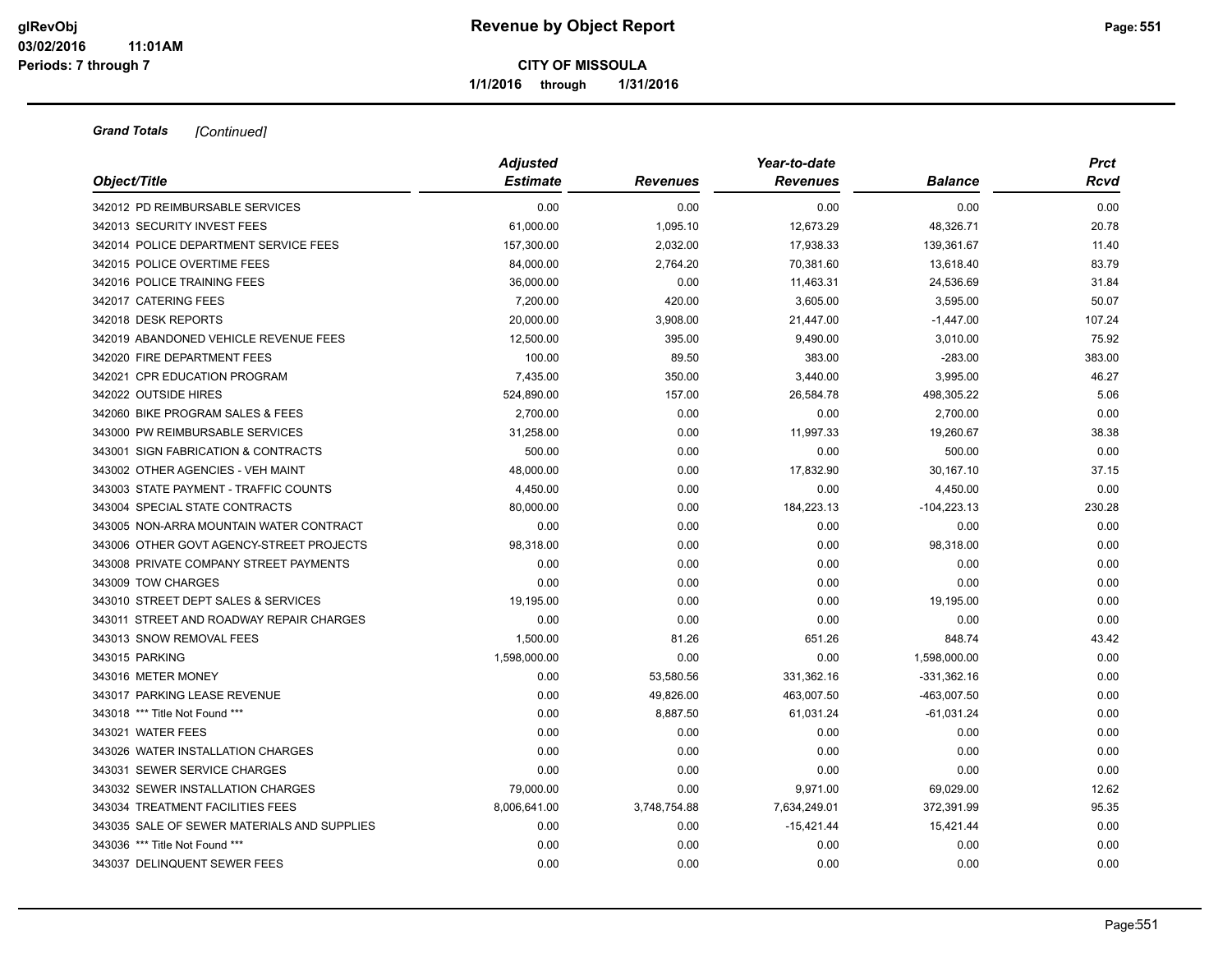**1/1/2016 through 1/31/2016**

|                                           | <b>Adjusted</b> |                 | Year-to-date    |                | <b>Prct</b> |  |
|-------------------------------------------|-----------------|-----------------|-----------------|----------------|-------------|--|
| Object/Title                              | <b>Estimate</b> | <b>Revenues</b> | <b>Revenues</b> | <b>Balance</b> | Rcvd        |  |
| 343038 P & I TAX LIENS                    | 0.00            | 75.24           | 2,315.55        | $-2,315.55$    | 0.00        |  |
| 343039 DISPOSAL FEES                      | 0.00            | 1,733.36        | 11,616.96       | $-11,616.96$   | 0.00        |  |
| 343041 GARBAGE COLLECTION SERVICES        | 5,000.00        | 1,332.59        | 12,044.85       | $-7,044.85$    | 240.90      |  |
| 343065 BUILDING RENTALS                   | 0.00            | 0.00            | 0.00            | 0.00           | 0.00        |  |
| 343080 STATE MAINTENANCE CONTRACT         | 530,082.00      | 124,268.38      | 251,492.09      | 278,589.91     | 47.44       |  |
| 343082 MDT URBAN PROJECTS                 | 0.00            | 0.00            | 0.00            | 0.00           | 0.00        |  |
| 343083 CONTRACT SEWER APPLICATIONS        | 0.00            | 0.00            | 0.00            | 0.00           | 0.00        |  |
| 343084 STREET MAINTENANCE MATERIALS REIMB | 55,500.00       | 81,932.31       | 81,932.31       | $-26,432.31$   | 147.63      |  |
| 343097 SIDEWALK AND CURB FEES             | 340,000.00      | 6,209.83        | 238,661.03      | 101,338.97     | 70.19       |  |
| 343300 MISC CHARGES FOR SERVICES          | 0.00            | 0.00            | 0.00            | 0.00           | 0.00        |  |
| 343301 BOOT REMOVAL                       | 0.00            | 1,000.00        | 3,310.00        | $-3,310.00$    | 0.00        |  |
| 343302 PARKS SOIL PROJECT                 | 0.00            | 0.00            | 0.00            | 0.00           | 0.00        |  |
| 343310 SALE OF NICHE NAMEPLATES & VASES   | 0.00            | 2,700.00        | 10,100.00       | $-10,100.00$   | 0.00        |  |
| 343311 SALE OF NICHES                     | 3,200.00        | 0.00            | 0.00            | 3,200.00       | 0.00        |  |
| 343320 CEMETERY - SALE OF PLOTS           | 12,870.00       | 700.00          | 17,800.00       | $-4,930.00$    | 138.31      |  |
| 343321 CEMETERY FOUNDATIONS               | 1,570.00        | 0.00            | 2,480.00        | $-910.00$      | 157.96      |  |
| 343322 CEMETERY FLOWER CARE               | 4,250.00        | 0.00            | 0.00            | 4,250.00       | 0.00        |  |
| 343323 CEMETERY - LINER INSTALL FEES      | 5,580.00        | 0.00            | 13,500.00       | $-7,920.00$    | 241.94      |  |
| 343324 OTHER CEMETERY FEES                | 1,500.00        | 300.00          | 2,100.00        | $-600.00$      | 140.00      |  |
| 343325 2ND INTERMENT RIGHT                | 0.00            | 0.00            | 2,000.00        | $-2,000.00$    | 0.00        |  |
| 343340 CEMETERY - OPENINGS & CLOSINGS     | 10,950.00       | 0.00            | 13,750.00       | $-2,800.00$    | 125.57      |  |
| 343350 CEMETERY CARE, FEES                | 99,000.00       | 0.00            | 0.00            | 99,000.00      | 0.00        |  |
| 343360 WEED CONTROL                       | 3,000.00        | 499.93          | 1,024.93        | 1,975.07       | 34.16       |  |
| 346000 FEES                               | 220,000.00      | 970.40          | 21,298.89       | 198,701.11     | 9.68        |  |
| 346001 TENNIS FEE                         | 0.00            | 0.00            | 1,410.00        | $-1,410.00$    | 0.00        |  |
| 346029 PARKS PETTY CASH FUND              | 0.00            | 0.00            | 0.00            | 0.00           | 0.00        |  |
| 346030 SWIMMING POOL FEES                 | 1,298,086.00    | 343.45          | 298,480.38      | 999,605.62     | 22.99       |  |
| 346031 RECREATION FEES                    | 197,194.00      | 12,958.50       | 119,163.50      | 78,030.50      | 60.43       |  |
| 346032 PRESCHOOL PROGRAMS                 | 0.00            | 0.00            | 0.00            | 0.00           | 0.00        |  |
| 346033 PARK FEES/FACILITY RENTALS         | 170,000.00      | 8,707.91        | 38,260.41       | 131,739.59     | 22.51       |  |
| 346034 GROUNDS MAINTENANCE CONTRACT       | 0.00            | 0.00            | 48,367.20       | -48,367.20     | 0.00        |  |
| 346036 PARK CONCESSION FEES               | 3,000.00        | 0.00            | 666.44          | 2,333.56       | 22.21       |  |
| 346037 YOUTH DRUG COURT CONTRACT          | 11,700.00       | 0.00            | 0.00            | 11,700.00      | 0.00        |  |
| 346040 MCCORMICK SWIMMING POOL            | 0.00            | 0.00            | 0.00            | 0.00           | 0.00        |  |
| 346050 COUNTY PLAYGROUND CONTRACT         | 3,150.00        | 0.00            | 0.00            | 3,150.00       | 0.00        |  |
| 346051 MONTANA PARKS/REC CONFERENCE 2012  | 4,500.00        | 708.05          | 1,779.45        | 2,720.55       | 39.54       |  |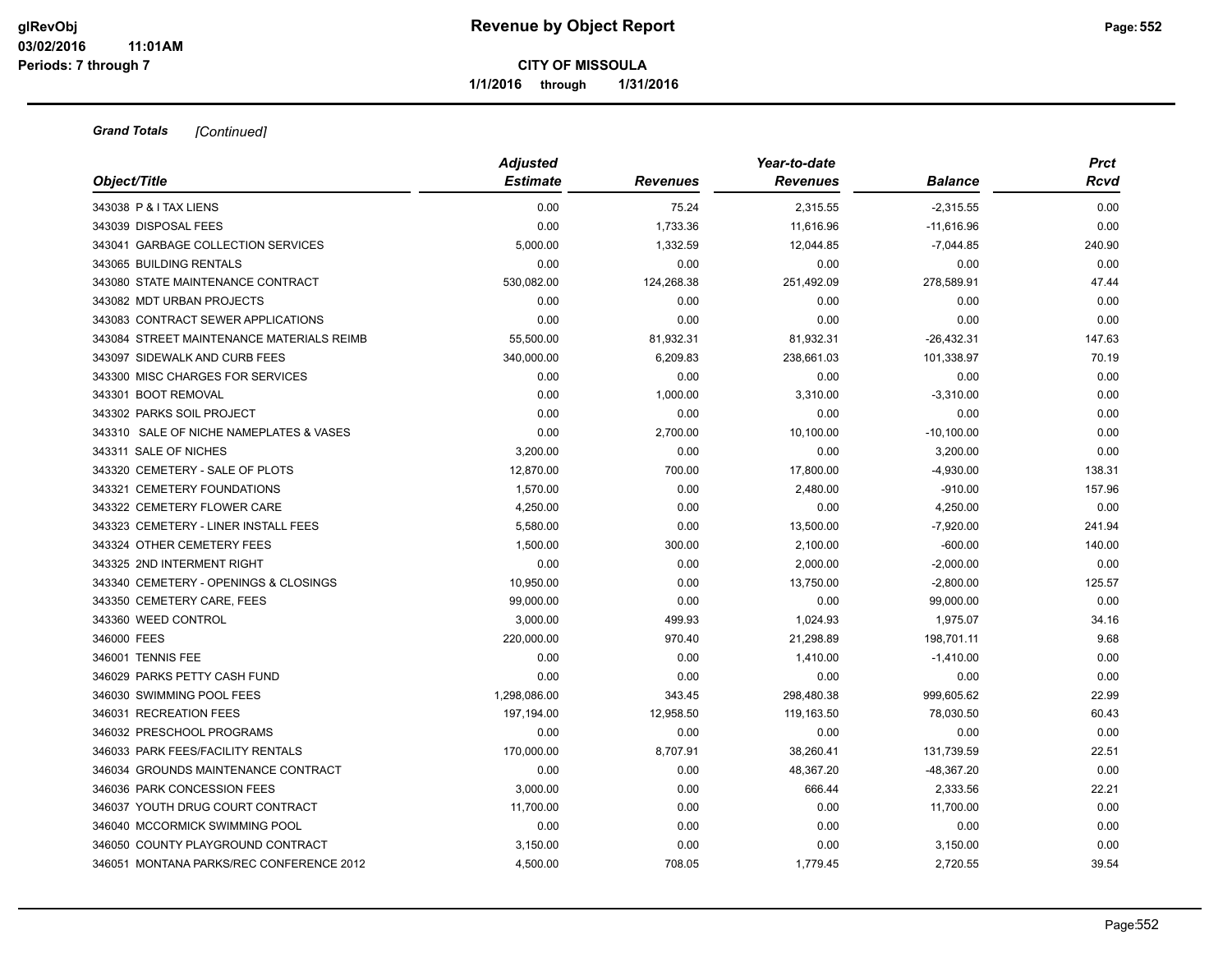**1/1/2016 through 1/31/2016**

| Object/Title                                   | <b>Adjusted</b><br><b>Estimate</b> | <b>Revenues</b> | Year-to-date<br><b>Revenues</b> | Balance      | <b>Prct</b><br>Rcvd |
|------------------------------------------------|------------------------------------|-----------------|---------------------------------|--------------|---------------------|
|                                                |                                    |                 |                                 |              |                     |
| 346052 PLAYGROUND SAFETY TRAINING              | 0.00                               | $-3,570.00$     | 6,931.65                        | $-6,931.65$  | 0.00                |
| 346053 CITY LIFE PROGRAMS                      | 12,500.00                          | 1,569.00        | 5,325.00                        | 7,175.00     | 42.60               |
| 346055 COUNTY PARK SUPPORT                     | 0.00                               | 0.00            | 0.00                            | 0.00         | 0.00                |
| 346056 PICNIC SITE FEES                        | 0.00                               | 0.00            | 0.00                            | 0.00         | 0.00                |
| 346060 CURRENTS SWIMMING FACILITY              | 0.00                               | 43,412.45       | 228,806.54                      | -228,806.54  | 0.00                |
| 346061 CURRENTS ENTERPRISE                     | 0.00                               | 0.00            | 0.00                            | 0.00         | 0.00                |
| 346062 SPLASH ENTERPRISE                       | 0.00                               | 0.00            | 0.00                            | 0.00         | 0.00                |
| 346070 RECREATION GENERAL MERCHANDISE          | 0.00                               | 0.00            | 0.00                            | 0.00         | 0.00                |
| 346080 PAYMENT IN LIEU OF PARKS                | 213,578.00                         | 0.00            | 4,822.25                        | 208,755.75   | 2.26                |
| 346082 HIGH PARK EASEMENT EXCHANGE             | 0.00                               | 0.00            | 0.00                            | 0.00         | 0.00                |
| <b>CHARGES FOR SERVICES</b><br>Total           | 17,631,822.00                      | 4,270,741.32    | 12,247,945.07                   | 5,383,876.93 | 69.46               |
| 350000 FINES & FORFEITURES                     |                                    |                 |                                 |              |                     |
| 351013 DRUG FORFEITURES                        | 16,800.00                          | 1,820.62        | 6,955.20                        | 9,844.80     | 41.40               |
| 351022 LAW ENFORCEMENT ACADEMY SURCHARGE #5    | 0.00                               | 5,065.36        | 16,266.21                       | $-16,266.21$ | 0.00                |
| 351031 TRAFFIC FINES                           | 1,325,000.00                       | 76,850.39       | 622,570.35                      | 702,429.65   | 46.99               |
| 351032 SURCHARGE ON FINES                      | 129,089.00                         | 19,332.99       | 91,285.30                       | 37,803.70    | 70.72               |
| 351033 PUBLIC DEFENDER FEES                    | 0.00                               | 542.00          | 2.077.00                        | $-2,077.00$  | 0.00                |
| 351034 CELLULAR PHONE FINES                    | 80,000.00                          | 3,150.75        | 43,402.00                       | 36,598.00    | 54.25               |
| 351035 CELL PHONE FINES: EDUCATION             | 0.00                               | 3,150.75        | 43,402.00                       | $-43,402.00$ | 0.00                |
| 352000 TICKETS                                 | 0.00                               | 0.00            | 0.00                            | 0.00         | 0.00                |
| 352001 PARKING TICKET REVENUE                  | 270,000.00                         | 9,472.00        | 89,710.10                       | 180,289.90   | 33.23               |
| 352002 PARKING FINES                           | 0.00                               | 0.00            | $-40.00$                        | 40.00        | 0.00                |
| 355000 FALSE ALARM PENALTY                     | 10,000.00                          | 1,820.00        | 5,772.00                        | 4,228.00     | 57.72               |
| <b>FINES &amp; FORFEITURES</b><br><b>Total</b> | 1,830,889.00                       | 121,204.86      | 921,400.16                      | 909,488.84   | 50.33               |
| 360000 MISCELLANEOUS REVENUES                  |                                    |                 |                                 |              |                     |
| 360000 MISCELLANEOUS REVENUES                  | 25,000.00                          | 0.00            | 237,874.38                      | -212,874.38  | 951.50              |
| 360001 COPIES                                  | 2,200.00                           | 164.25          | 1,484.24                        | 715.76       | 67.47               |
| 360002 PHONES                                  | 0.00                               | 0.00            | 0.00                            | 0.00         | 0.00                |
| 360003 MMIA REIMBURSEMENT-ATTORNEY             | 0.00                               | 0.00            | 203.37                          | $-203.37$    | 0.00                |
| 360005 LOAN REPAYMENTS                         | 0.00                               | 0.00            | 45,242.50                       | $-45,242.50$ | 0.00                |
| 360007 RLF REVENUES                            | 0.00                               | 0.00            | 0.00                            | 0.00         | 0.00                |
| 360010 MISCELLANEOUS                           | 15,000.00                          | 2,746.98        | 155,189.33                      | -140,189.33  | 1,034.60            |
| 360011 YOUTH COUNCIL FUNDS                     | 9,010.00                           | 0.00            | 0.00                            | 9,010.00     | 0.00                |
| 360012 SEWER GRANT REPAYMENTS                  | 0.00                               | 0.00            | 0.00                            | 0.00         | 0.00                |
| 360013 REPAYMENT OF SEWER GRANT                | 7,000.00                           | 0.00            | 5,390.00                        | 1,610.00     | 77.00               |
| 360014 REPAYMENT OF LOAN/MHA                   | 0.00                               | 0.00            | 0.00                            | 0.00         | 0.00                |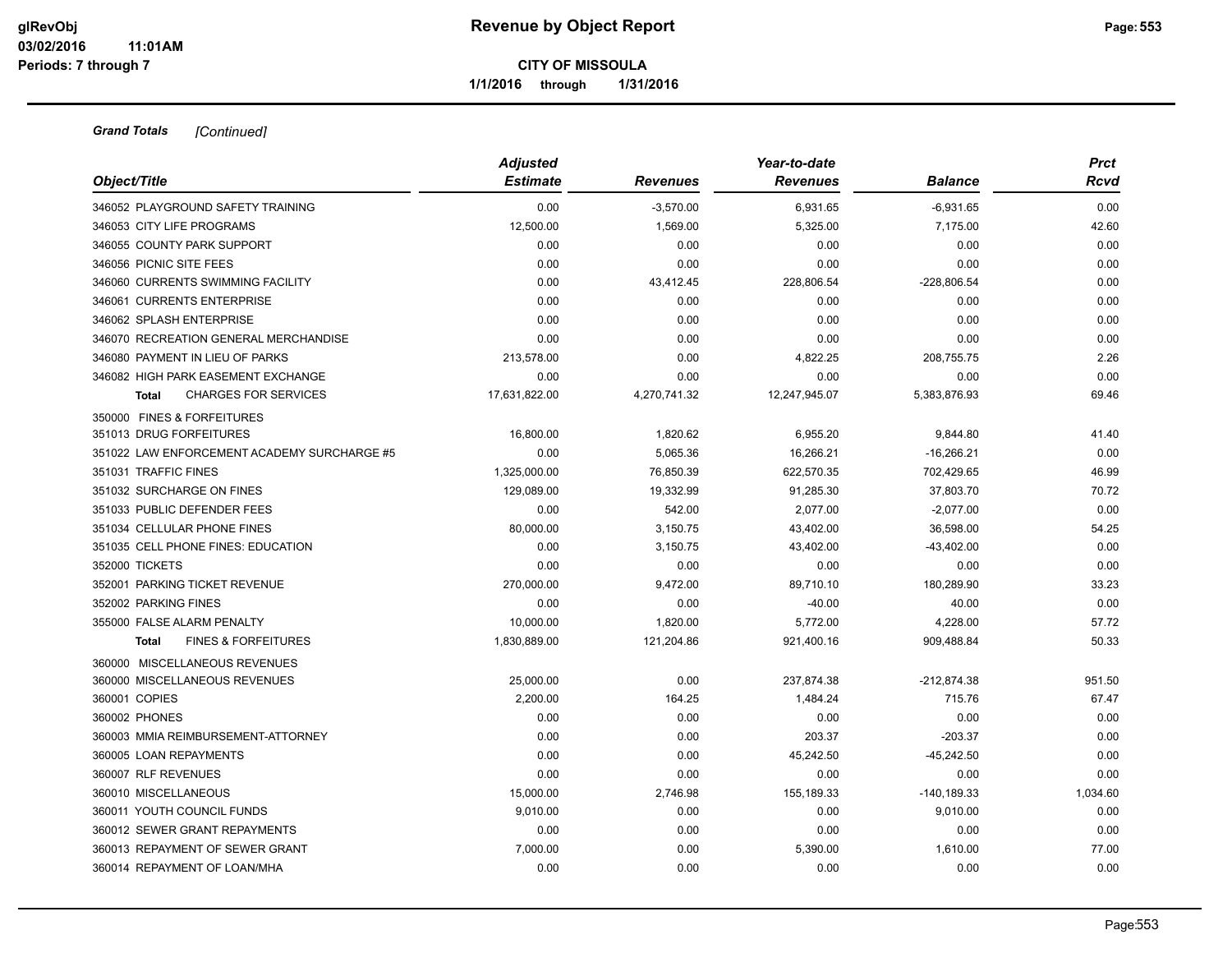**1/1/2016 through 1/31/2016**

| Object/Title                               | <b>Adjusted</b> |                 | Year-to-date    |                | <b>Prct</b> |
|--------------------------------------------|-----------------|-----------------|-----------------|----------------|-------------|
|                                            | <b>Estimate</b> | <b>Revenues</b> | <b>Revenues</b> | <b>Balance</b> | Rcvd        |
| 360015 CONFERENCE REVENUES - BUILDING      | 0.00            | 0.00            | 0.00            | 0.00           | 0.00        |
| 360016 MRA SHARE OF CIVIC STADIUM PARKING  | 0.00            | 0.00            | 0.00            | 0.00           | 0.00        |
| 360017 PARK PLANS FORFEITURE               | 0.00            | 400.00          | 860.00          | $-860.00$      | 0.00        |
| 360018 MARKET ON FRONT UTILITY PAYMENTS    | 0.00            | 198.73          | 816.03          | $-816.03$      | 0.00        |
| 360019 GARBAGE-MARKET ON FRONT             | 0.00            | 136.30          | 975.10          | $-975.10$      | 0.00        |
| 360020 GREENOUGH PARK ENCROACHMENTS        | 0.00            | 0.00            | 0.00            | 0.00           | 0.00        |
| 360030 CONTRIBUTIONS FROM PROPERTY OWNERS  | 0.00            | 0.00            | 0.00            | 0.00           | 0.00        |
| 360050 OVER/SHORT                          | 0.00            | $-20.00$        | -20.00          | 20.00          | 0.00        |
| 360100 REFUNDS                             | 200.00          | 0.00            | 0.00            | 200.00         | 0.00        |
| 361000 RATTLESNAKE LAND LEASES             | 1,100.00        | 100.00          | 100.00          | 1,000.00       | 9.09        |
| 361003 CARAS PARK CONCERT REVENUE          | 0.00            | 0.00            | 0.00            | 0.00           | 0.00        |
| 361010 RENTAL REVENUE                      | 120,000.00      | 0.00            | 0.00            | 120,000.00     | 0.00        |
| 361013 CLOSED GRANT REPAYMENTS             | 0.00            | 0.00            | 0.00            | 0.00           | 0.00        |
| 361200 RADIO TOWER LEASE PAYMENTS          | 0.00            | 0.00            | 2,925.00        | $-2,925.00$    | 0.00        |
| 361201 EKO LAND LEASE                      | 0.00            | 0.00            | 12,661.97       | $-12,661.97$   | 0.00        |
| 362000 OTHER MISCELLANEOUS REVENUE         | 18,000.00       | 0.00            | 32,310.55       | $-14,310.55$   | 179.50      |
| 362001 MUNICIPAL COURT BAD CHECK CHARGES   | 0.00            | 0.00            | 0.00            | 0.00           | 0.00        |
| 362002 BAD CHECK CHARGES                   | 500.00          | 15.00           | 180.00          | 320.00         | 36.00       |
| 362003 US BANK FEE REIMBURSEMENT           | 0.00            | 0.00            | 0.00            | 0.00           | 0.00        |
| 362004 URD III FACADE IMPROVEMENT LOAN REC | 0.00            | 0.00            | 0.00            | 0.00           | 0.00        |
| 362005 LEASE LATE PAYMENT PENALTY          | 0.00            | 0.00            | 0.00            | 0.00           | 0.00        |
| 362006 GAIC INSURANCE SETTLEMENT           | 0.00            | 0.00            | 0.00            | 0.00           | 0.00        |
| 362007 *** Title Not Found ***             | 0.00            | 0.00            | 920.00          | $-920.00$      | 0.00        |
| 362011 SALE OF UNCLAIMED PROPERTY          | 0.00            | 0.00            | 0.00            | 0.00           | 0.00        |
| 362012 REC/GREEN TAG PROGRAM               | 300.00          | 0.00            | 0.00            | 300.00         | 0.00        |
| 363000 ASSESSMENTS PAID                    | 15,000.00       | 0.00            | 0.00            | 15,000.00      | 0.00        |
| 363010 LIGHTING ASSESSMENTS                | 404,652.00      | 5,392.17        | 336,979.78      | 67,672.22      | 83.28       |
| 363020 PROPERTY ASSESSMENTS                | 4,272,171.00    | 55,052.02       | 2,112,530.97    | 2,159,640.03   | 49.45       |
| 363021 PAYOFF PRINCIPAL ASSESSMENTS        | 0.00            | 4,840.50        | 32,409.83       | $-32,409.83$   | 0.00        |
| 363022 BOND INTEREST ASSESSMENTS           | 0.00            | 0.00            | 0.00            | 0.00           | 0.00        |
| 363030 SIDEWALK AND CURB ASSESSMENTS       | 0.00            | 0.00            | 0.00            | 0.00           | 0.00        |
| 363040 PENALTY AND INTEREST                | 0.00            | 721.60          | 40,509.30       | $-40,509.30$   | 0.00        |
| 364012 SALE OF SURPLUS PROPERTY            | 40,000.00       | 0.00            | 0.00            | 40,000.00      | 0.00        |
| 364040 INSURANCE AND DAMAGE RECOVERY       | 40,000.00       | 958.88          | 8,801.55        | 31,198.45      | 22.00       |
| 364041 WORKERS COMPENSATION REIMBURSEMENT  | 2,500.00        | 0.00            | 0.00            | 2,500.00       | 0.00        |
| 364042 EXPENDITURE REIMBURSEMENTS          | 1,200.00        | 7,617.23        | 7,617.23        | $-6,417.23$    | 634.77      |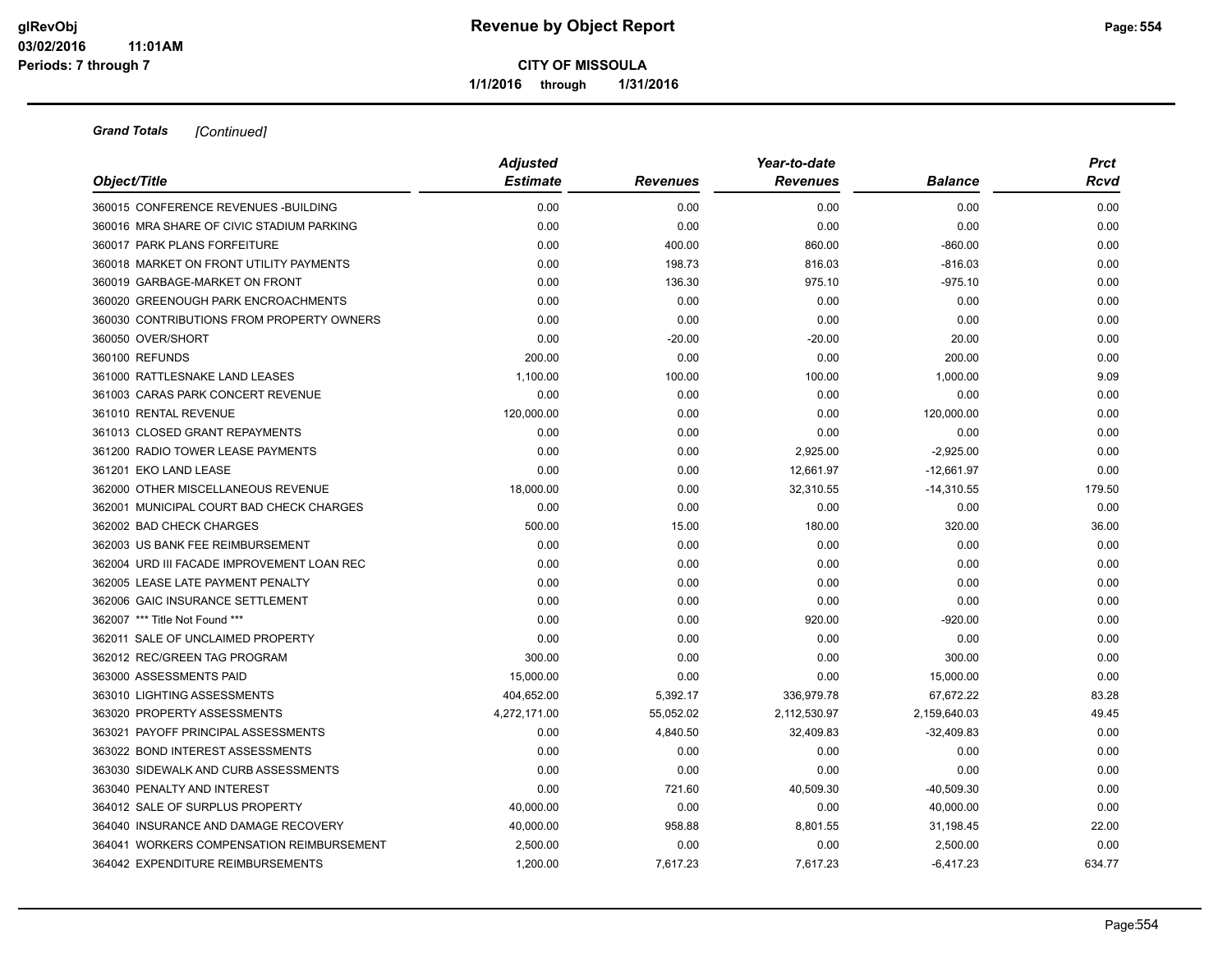**1/1/2016 through 1/31/2016**

| Object/Title                               | <b>Adjusted</b><br><b>Estimate</b> | <b>Revenues</b> | Year-to-date<br><b>Revenues</b> | Balance       | <b>Prct</b><br>Rcvd |
|--------------------------------------------|------------------------------------|-----------------|---------------------------------|---------------|---------------------|
| 364043 RATTLESNAKE CORRIDOR REIMBURSEMENT  | 10,000.00                          | 0.00            | 3,432.00                        | 6,568.00      | 34.32               |
| 364044 EMERGENCY RESPONSE REIMBURSEMENT    | 50,000.00                          | 0.00            | 0.00                            | 50,000.00     | 0.00                |
| 364047 MMIA EXPENDITURE REIMBURSEMENT      | 0.00                               | 0.00            | 0.00                            | 0.00          | 0.00                |
| 364051 DOT RADAR GRANT                     | 0.00                               | 0.00            | 0.00                            | 0.00          | 0.00                |
| 364053 EXPENDITURE REIMB-FIRE SERVICES     | 0.00                               | 0.00            | 0.00                            | 0.00          | 0.00                |
| 364060 REIMB LETTER OF CREDIT-709 PARKVIEW | 0.00                               | 0.00            | 0.00                            | 0.00          | 0.00                |
| 364061 REIMB LETTER OF CREDIT-LINNEA LANE  | 0.00                               | 0.00            | 0.00                            | 0.00          | 0.00                |
| 365000 DONATIONS                           | 453,527.00                         | 2,407.92        | 114,475.56                      | 339,051.44    | 25.24               |
| 365001 *** Title Not Found ***             | 0.00                               | 98,150.00       | 109,500.00                      | $-109,500.00$ | 0.00                |
| 365002 OTHER RECREATION DONATIONS          | 70,000.00                          | 3,030.34        | 10,707.09                       | 59,292.91     | 15.30               |
| 365003 DONATIONS - SMOKE ALARMS            | 0.00                               | 99.45           | 99.45                           | $-99.45$      | 0.00                |
| 365004 GRANT CR TRAIL ASSN DONATION        | 0.00                               | 0.00            | 0.00                            | 0.00          | 0.00                |
| 365005 DONATIONS - ARCO                    | 157,270.00                         | 0.00            | 15,000.00                       | 142,270.00    | 9.54                |
| 365009 DONATIONS - BASKETBALL/TENNIS COURT | 65,000.00                          | 0.00            | 7,000.00                        | 58,000.00     | 10.77               |
| 365010 FRIENDS OF MISSOULA PARKS DONATION  | 0.00                               | 0.00            | 0.00                            | 0.00          | 0.00                |
| 365015 GREEN BLOCK PILOT PROJECT           | 0.00                               | 0.00            | 0.00                            | 0.00          | 0.00                |
| 365016 LOCAL MATCH MDT                     | 30,000.00                          | 755.00          | 8,827.70                        | 21,172.30     | 29.43               |
| 365017 LOCAL MATCH TRANSIT                 | 0.00                               | 0.00            | 0.00                            | 0.00          | 0.00                |
| 365018 DONATIONS - THERMAL IMAGING         | 0.00                               | 0.00            | 0.00                            | 0.00          | 0.00                |
| 365019 PARKS DONATIONS                     | 715,861.00                         | 2,634.96        | 11,853.14                       | 704,007.86    | 1.66                |
| 365020 OPEN SPACE DONATIONS                | 10,000.00                          | 0.00            | 25.00                           | 9,975.00      | 0.25                |
| 365021 COMBAT CHALLENGE DONATIONS          | 0.00                               | 0.00            | 0.00                            | 0.00          | 0.00                |
| 365022 NEIGHBORHOOD COUNCIL DONATIONS      | 0.00                               | 0.00            | 0.00                            | 0.00          | 0.00                |
| 365023 NORTHWESTERN ENERGY GRANT           | 0.00                               | 0.00            | 0.00                            | 0.00          | 0.00                |
| 365030 DONATIONS STADIUM R&D               | 0.00                               | 0.00            | 0.00                            | 0.00          | 0.00                |
| 365100 RECREATION OUTDOOR                  | 30,000.00                          | 0.00            | 3,216.00                        | 26,784.00     | 10.72               |
| 365101 RECREATION SCHOLARSHIP              | 0.00                               | 2,338.94        | 7,035.74                        | $-7,035.74$   | 0.00                |
| 365102 RECREATION YOUTH & ADULT SPORTS     | 60,000.00                          | 0.00            | 8.00                            | 59,992.00     | 0.01                |
| 365103 URBAN FORESTRY PROGRAMS             | 55,000.00                          | 0.00            | 16,011.62                       | 38,988.38     | 29.11               |
| 365109 CONSERVATION LANDS DONATIONS        | 0.00                               | 0.00            | 0.00                            | 0.00          | 0.00                |
| 368000 SALE OF COINS                       | 0.00                               | 0.00            | 0.00                            | 0.00          | 0.00                |
| 368001 SALE OF POLICE PROMOTIONS           | 0.00                               | 0.00            | 0.00                            | 0.00          | 0.00                |
| 368002 SALE OF FIRE PROMOTIONS             | 0.00                               | 0.00            | 0.00                            | 0.00          | 0.00                |
| 368010 SALE OF T-SHIRTS                    | 0.00                               | 0.00            | 0.00                            | 0.00          | 0.00                |
| MISCELLANEOUS REVENUES<br><b>Total</b>     | 6,680,491.00                       | 187,740.27      | 3,343,152.43                    | 3,337,338.57  | 50.04               |
| 370000 INVESTMENTS & ROYALTY EARNINGS      |                                    |                 |                                 |               |                     |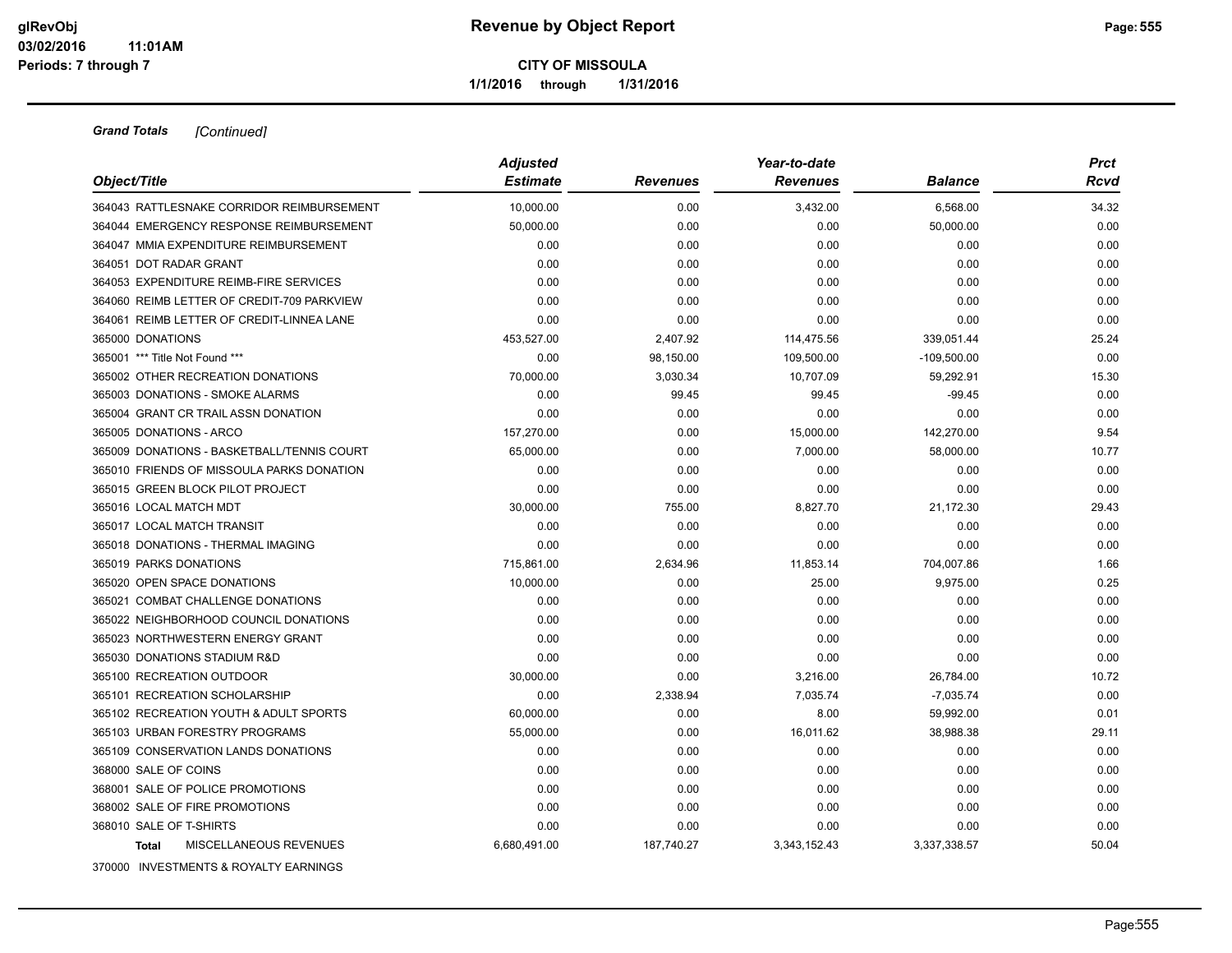**1/1/2016 through 1/31/2016**

| Object/Title                                              | <b>Adjusted</b> |           | Year-to-date    |                 | <b>Prct</b> |
|-----------------------------------------------------------|-----------------|-----------|-----------------|-----------------|-------------|
|                                                           | <b>Estimate</b> | Revenues  | <b>Revenues</b> | <b>Balance</b>  | Rcvd        |
| 371010 INTEREST ON INVESTMENTS                            | 23.500.00       | 138.56    | $-26,313.52$    | 49,813.52       | $-111.97$   |
| 371020 GAIN/LOSS IN MARKET VALUE OF INVESTMENTS           | 0.00            | 0.00      | 0.00            | 0.00            | 0.00        |
| 371500 INTEREST ON INTERFUND LOAN                         | 0.00            | 0.00      | 0.00            | 0.00            | 0.00        |
| 373002 LOAN REPAYMENT - FAMILY SERVICES                   | 70,000.00       | 0.00      | 0.00            | 70,000.00       | 0.00        |
| 373006 BURNS ST COMMONS                                   | 0.00            | 0.00      | 0.00            | 0.00            | 0.00        |
| <b>INVESTMENTS &amp; ROYALTY EARNINGS</b><br><b>Total</b> | 93,500.00       | 138.56    | $-26,313.52$    | 119,813.52      | $-28.14$    |
| 380000 OTHER FINANCING SOURCES                            |                 |           |                 |                 |             |
| 380000 OTHER FINANCING SOURCES                            | 0.00            | 0.00      | 0.00            | 0.00            | 0.00        |
| 381000 LOAN PROCEEDS                                      | 0.00            | 0.00      | 0.00            | 0.00            | 0.00        |
| 381002 SRF LOAN                                           | 0.00            | 0.00      | 0.00            | 0.00            | 0.00        |
| 381009 TRANSFERS IN                                       | 457,925.00      | 0.00      | 0.00            | 457,925.00      | 0.00        |
| 381010 BOND PROCEEDS                                      | 0.00            | 0.00      | 622,084.00      | $-622,084.00$   | 0.00        |
| 381011 OPEN SPACE REVENUE                                 | 0.00            | 0.00      | 0.00            | 0.00            | 0.00        |
| 381012 \$680,000 FIRE GF DEBT                             | 0.00            | 0.00      | 0.00            | 0.00            | 0.00        |
| 381015 \$1,010,000 LIMITED TAX GO BONDS 2010C             | 0.00            | 0.00      | 0.00            | 0.00            | 0.00        |
| 381020 REVENUE BONDS                                      | 3,496,300.00    | 0.00      | 0.00            | 3,496,300.00    | 0.00        |
| 381023 DOMESTIC VIOLENCE ACCOUNTABILITY GRANT             | 0.00            | 0.00      | 0.00            | 0.00            | 0.00        |
| 381025 BOND PROCEEDS                                      | 0.00            | 0.00      | 0.00            | 0.00            | 0.00        |
| 381026 DEBT SERVICE/BROWNSFIELD RLF 1.125M                | 0.00            | 0.00      | 0.00            | 0.00            | 0.00        |
| 381027 SOUTH RESERVE TRAIL CROSSING 5.M                   | 0.00            | 0.00      | 54,454.00       | $-54,454.00$    | 0.00        |
| 381028 BOND PROCEEDS-MILL SITE                            | 0.00            | 0.00      | 0.00            | 0.00            | 0.00        |
| 381029 PARKING STRUCTURE BOND PROCEEDS                    | 0.00            | 0.00      | 0.00            | 0.00            | 0.00        |
| 381030 SID BONDS PROCEEDS                                 | 0.00            | 0.00      | 628,530.00      | $-628,530.00$   | 0.00        |
| 381070 PROCEEDS FROM NOTES/LOANS/INTERCAP                 | 0.00            | 0.00      | 0.00            | 0.00            | 0.00        |
| 381071 WILMA NOTE PROCEEDS                                | 0.00            | 0.00      | 0.00            | 0.00            | 0.00        |
| 381072 FIB NOTE PROCEEDS                                  | 0.00            | 0.00      | 0.00            | 0.00            | 0.00        |
| 381074 CIVIC STADIUM TIF NOTES 1.5M                       | 0.00            | 0.00      | 0.00            | 0.00            | 0.00        |
| 381090 PROCEEDS FROM CAPITAL LEASE                        | 1,400,000.00    | 0.00      | 3,046,953.53    | $-1,646,953.53$ | 217.64      |
| 382000 *** Title Not Found ***                            | 0.00            | 0.00      | 0.00            | 0.00            | 0.00        |
| 382010 SALE OF FIXED ASSETS                               | 0.00            | 0.00      | 0.00            | 0.00            | 0.00        |
| 383000 OPERATING TRANSFERS                                | 325,338.00      | 26,036.25 | 202,264.73      | 123,073.27      | 62.17       |
| 383001 TRANS FR FLUSHING DISTRICT                         | 27,281.00       | 0.00      | 13,641.00       | 13,640.00       | 50.00       |
| 383002 TRANS FR GAS TAX                                   | 564,000.00      | 0.00      | 282,000.00      | 282,000.00      | 50.00       |
| 383003 TRANS FR COMPREHENSIVE INSURANCE LEVY              | 0.00            | 0.00      | 0.00            | 0.00            | 0.00        |
| 383004 TRANS FR EMPLOYEE HEALTH INSURANCE LEVY            | 4,409,908.00    | 0.00      | 2,204,954.00    | 2,204,954.00    | 50.00       |
| 383007 TRANS FR CABLE FRANCHISE                           | 251,433.00      | 0.00      | 125.717.00      | 125.716.00      | 50.00       |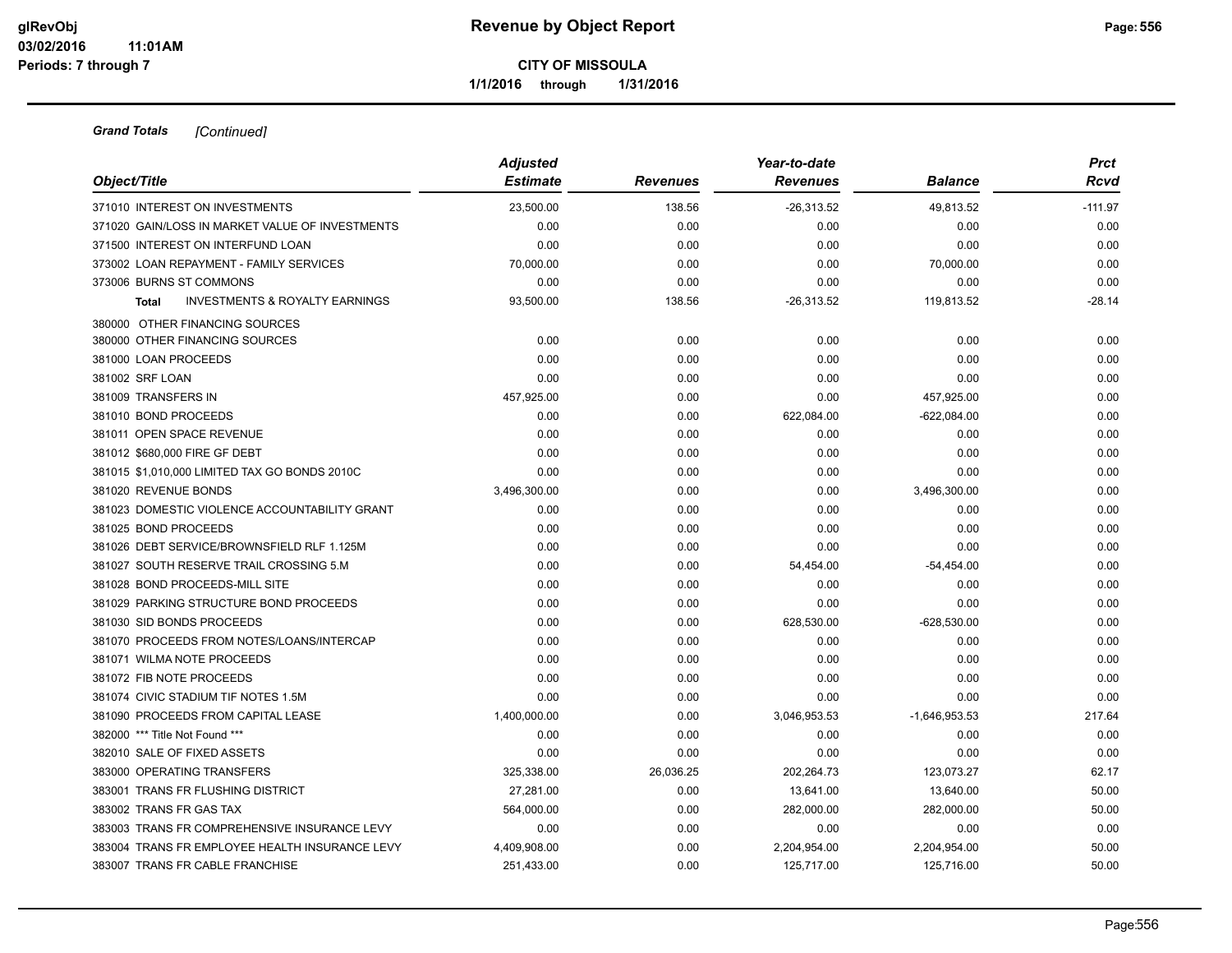**1/1/2016 through 1/31/2016**

| Object/Title                                | <b>Adjusted</b> | Year-to-date    |                 |                | <b>Prct</b> |
|---------------------------------------------|-----------------|-----------------|-----------------|----------------|-------------|
|                                             | <b>Estimate</b> | <b>Revenues</b> | <b>Revenues</b> | <b>Balance</b> | <b>Rcvd</b> |
| 383008 TRANS FR RUSSELL PARK DISTRICT       | 0.00            | 0.00            | 0.00            | 0.00           | 0.00        |
| 383009 TRANS FR TITLE I                     | 0.00            | 0.00            | 0.00            | 0.00           | 0.00        |
| 383010 TRANS FR CIP                         | 0.00            | 0.00            | 0.00            | 0.00           | 0.00        |
| 383011 TRANS FR SID REVOLVING               | 100,000.00      | 0.00            | 0.00            | 100,000.00     | 0.00        |
| 383013 TRANS FR SID DEBT SERVICE            | 0.00            | 0.00            | 0.00            | 0.00           | 0.00        |
| 383014 TRANS FR MRA                         | 1,726,097.00    | 0.00            | 0.00            | 1,726,097.00   | 0.00        |
| 383015 TRANS FR MPC                         | 0.00            | 0.00            | 0.00            | 0.00           | 0.00        |
| 383016 TRANS FR TAX INCREMENT BOND          | 0.00            | 0.00            | 0.00            | 0.00           | 0.00        |
| 383017 TRANS FR BUILDING                    | 0.00            | 0.00            | 0.00            | 0.00           | 0.00        |
| 383018 TRANS FR WILLOWWOOD PARK DISTRICT    | 0.00            | 0.00            | 0.00            | 0.00           | 0.00        |
| 383020 TRANS FR CEMETERY CARE               | 9,545.00        | 0.00            | 0.00            | 9,545.00       | 0.00        |
| 383021 TRANS FR P&R TRAILS DEVLP            | 50,000.00       | 0.00            | 0.00            | 50,000.00      | 0.00        |
| 383022 TRANS FR OPEN SPACE BOND             | 0.00            | 0.00            | 0.00            | 0.00           | 0.00        |
| 383023 TRANS FR DRUG FORFEITURE             | 0.00            | 0.00            | 0.00            | 0.00           | 0.00        |
| 383024 TRANS FR SEWER CLEARING              | 6,677,663.00    | 0.00            | 0.00            | 6,677,663.00   | 0.00        |
| 383025 TRANS FR SEWER R & D                 | 0.00            | 0.00            | 0.00            | 0.00           | 0.00        |
| 383026 TRANS FR CDBG                        | 0.00            | 0.00            | 0.00            | 0.00           | 0.00        |
| 383027 TRANS FR URD                         | 0.00            | 0.00            | 0.00            | 0.00           | 0.00        |
| 383028 TRANS FROM GF FOR HEALTH RESERVE     | 0.00            | 36,833.33       | 257,833.35      | -257,833.35    | 0.00        |
| 383029 TRANS FR GENERAL                     | 1,901,385.00    | 6,725.89        | 60,349.36       | 1,841,035.64   | 3.17        |
| 383034 TRANS FR 01 SERIES DEBT SERVICE      | 0.00            | 0.00            | 0.00            | 0.00           | 0.00        |
| 383036 TRANSFER - GRANT                     | 0.00            | 0.00            | 0.00            | 0.00           | 0.00        |
| 383037 TRANSFER FROM URD II                 | 250,000.00      | 0.00            | 0.00            | 250,000.00     | 0.00        |
| 383038 TRANSFER - URD III                   | 0.00            | 0.00            | 0.00            | 0.00           | 0.00        |
| 383039 FROM SID TRANSFERS                   | 0.00            | 0.00            | 0.00            | 0.00           | 0.00        |
| 383040 TRANSFER FROM CITY GRANTS            | 0.00            | 0.00            | 0.00            | 0.00           | 0.00        |
| 383041 TRANS FR CDBG                        | 0.00            | 0.00            | 0.00            | 0.00           | 0.00        |
| 383042 TRANSFERS FROM OTHER FUNDS           | 777,816.00      | 0.00            | 0.00            | 777,816.00     | 0.00        |
| 383043 TRANSFERS FROM IMPACT FEES           | 0.00            | 0.00            | 0.00            | 0.00           | 0.00        |
| 383044 TRANSFER FROM PYMT IN LIEU OF PARKS  | 0.00            | 0.00            | 0.00            | 0.00           | 0.00        |
| 383045 TRANSFER FROM PARK ENTERPRISE        | 0.00            | 0.00            | 0.00            | 0.00           | 0.00        |
| 383046 TRANS FR PARKS MAINTENANCE DIST      | 0.00            | 0.00            | 0.00            | 0.00           | 0.00        |
| 383047 TRANS FR STREET MAINTENANCE DISTRICT | 0.00            | 0.00            | 0.00            | 0.00           | 0.00        |
| 383050 TRANSFER FROM IMPACT FEES            | 0.00            | 0.00            | 0.00            | 0.00           | 0.00        |
| 383060 TRANSFERS FROM FRONT ST URD          | 0.00            | 0.00            | 0.00            | 0.00           | 0.00        |
| 383061 TRANSFERS FROM PARK IMPACT FEES      | 0.00            | 0.00            | 0.00            | 0.00           | 0.00        |